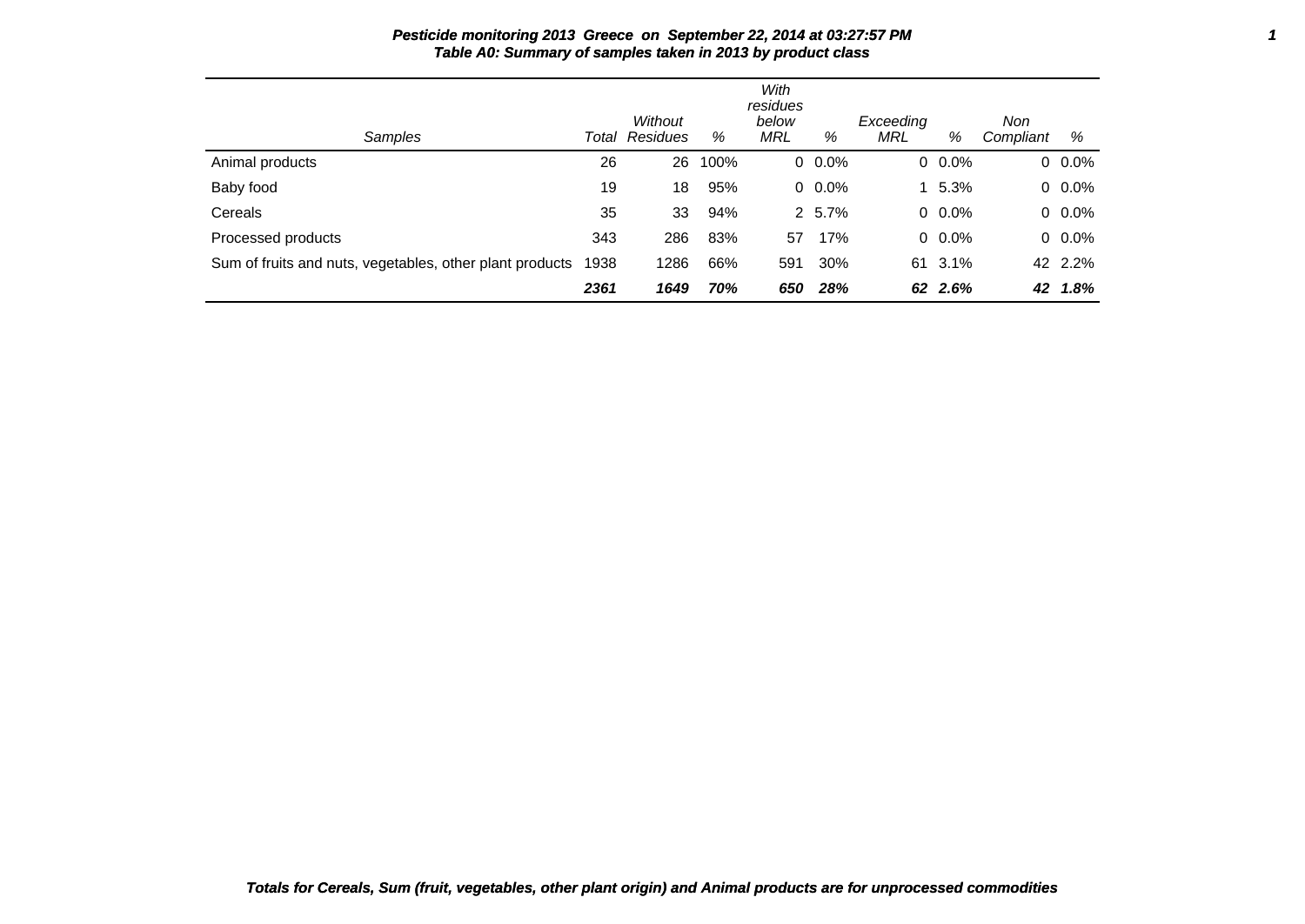# **Pesticide monitoring 2013 Greece on September 22, 2014 at 03:27:57 PM 2 Table A0: Summary of samples taken in 2013 by region of origin**

| Oriain   |    |         | Samples Samples % Exceeding MRL Exceeding MRL % Non Compliant Non Compliant % |      |
|----------|----|---------|-------------------------------------------------------------------------------|------|
| Domestic | 54 | $2.3\%$ | 17%                                                                           | 13%  |
| ா $\cap$ |    | .6%     | .00%                                                                          | .00% |

### **Strategy=Enforcement**

## **Strategy=Surveillance**

| Origin     |      |      |    | Samples Samples % Exceeding MRL Exceeding MRL % Non Compliant Non Compliant % |    |         |
|------------|------|------|----|-------------------------------------------------------------------------------|----|---------|
| Domestic   | 2013 | 85%  | 46 | 2.3%                                                                          | 32 | $1.6\%$ |
| EEA        | 38   | 1.6% |    | .00%                                                                          |    | .00%    |
| ТC         | 176  | 7.5% |    | 3.4%                                                                          |    | $1.7\%$ |
| <b>UNK</b> | 43   | 1.8% |    | 2.3%                                                                          |    | .00%    |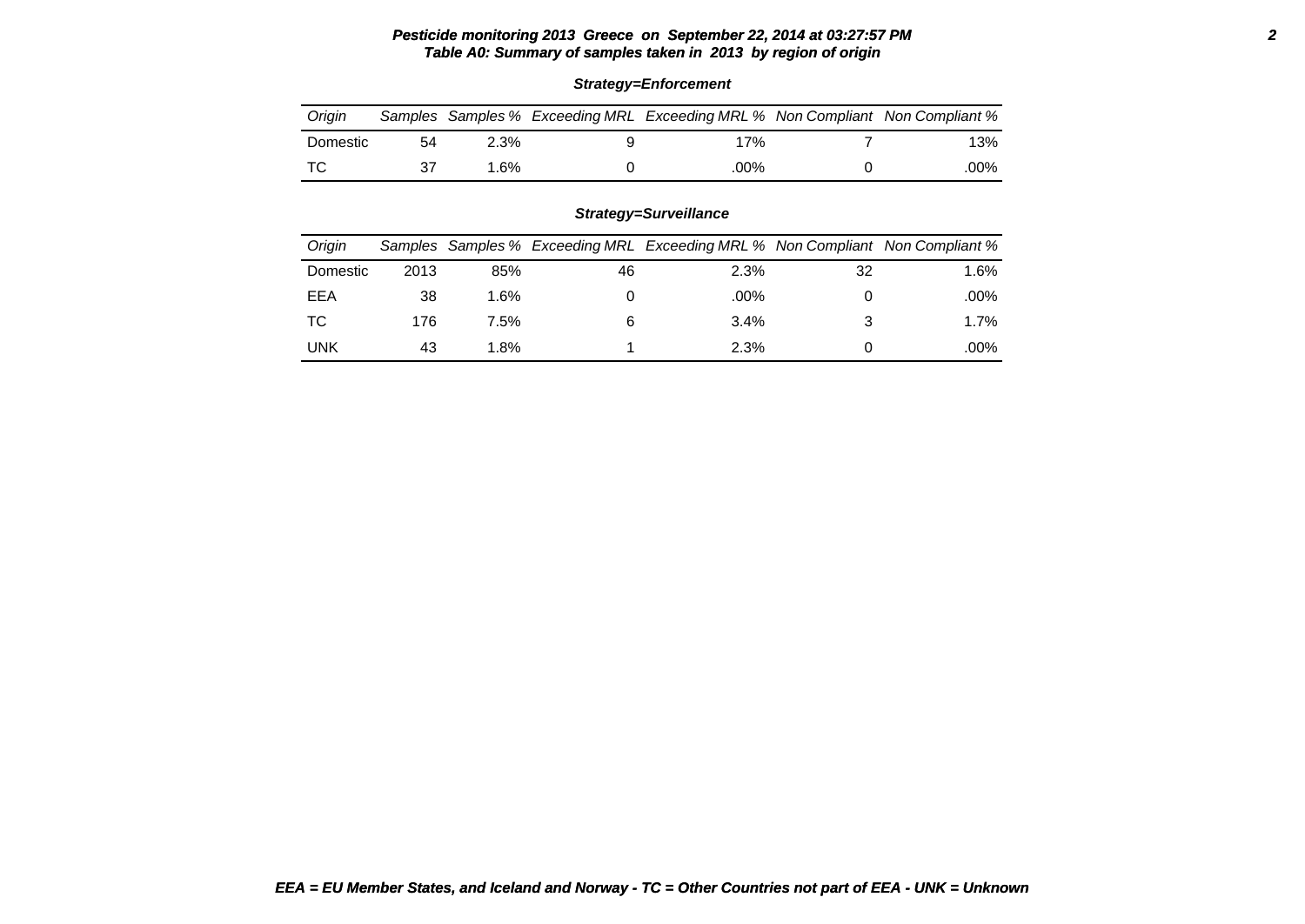### **Pesticide monitoring 2013 Greece on September 22, 2014 at 03:27:57 PM 3 Table A1-a: Exceedence of MRL, number of samples exceeding MRL and percentage of samples below the MRL Part (a) - Variables related to the origin of samples**

| <b>Product Class</b>        | Product               | Total Ex                |                  | $\%$ | Domestic       | Ex               | $\%$             | EEA | Ex               | % | <b>Third</b><br>Country Ex |                  | $\%$ |
|-----------------------------|-----------------------|-------------------------|------------------|------|----------------|------------------|------------------|-----|------------------|---|----------------------------|------------------|------|
| Cereals                     | Rice                  | $\mathbf{1}$            | $\mathbf 0$      | 100  | 1              | 0                | 100              | 0   | $\mathbf 0$      |   | 0                          | 0                |      |
| <b>Cereals</b>              |                       | 1                       | 0                | 100  | 1              | 0                | 100              | 0   | 0                |   | 0                          | 0                |      |
| Fruits and nuts             | Apples                | 14                      | 0                | 100  | 14             | 0                | 100              | 0   | $\boldsymbol{0}$ |   | 0                          | 0                |      |
|                             | Apricots              | 4                       | 0                | 100  | 4              | 0                | 100              | 0   | 0                |   | 0                          | 0                |      |
|                             | Cherries              | 3                       | 0                | 100  | 3              | 0                | 100              | 0   | 0                |   | 0                          | 0                |      |
|                             | Grapefruit            | 1                       | 0                | 100  | 1              | 0                | 100              | 0   | 0                |   | 0                          | 0                |      |
|                             | Kiwi                  | 1                       | 0                | 100  | 1              | 0                | 100              | 0   | 0                |   | 0                          | 0                |      |
|                             | Oranges               | 1                       | 0                | 100  | 1              | 0                | 100              | 0   | 0                |   | 0                          | $\pmb{0}$        |      |
|                             | Other citrus fruits   | 10                      | 0                | 100  | 0              | 0                | J.               | 0   | 0                |   | 10                         | $\mathbf 0$      | 100  |
|                             | Peaches               | $\overline{\mathbf{c}}$ | $\overline{2}$   | 0    | $\overline{c}$ | $\overline{c}$   | $\boldsymbol{0}$ | 0   | $\mathbf 0$      |   | 0                          | $\boldsymbol{0}$ |      |
|                             | Pears                 | 1                       | 0                | 100  | 1              | 0                | 100              | 0   | 0                |   | 0                          | 0                |      |
|                             | Quinces               | 1                       | 0                | 100  | 1              | 0                | 100              | 0   | 0                |   | 0                          | 0                |      |
|                             | Table and Wine grapes | 1                       | 0                | 100  | 1              | 0                | 100              | 0   | 0                |   | 0                          | 0                |      |
|                             | Table olives          | 1                       | 0                | 100  | 1              | 0                | 100              | 0   | 0                |   | 0                          | 0                |      |
|                             | Wine grapes           | 1                       | 0                | 100  | 1              | 0                | 100              | 0   | 0                |   | 0                          | $\boldsymbol{0}$ |      |
| <b>Fruits and nuts</b>      |                       | 41                      | $\boldsymbol{2}$ | 95.1 | 31             | $\boldsymbol{2}$ | 93.5             | 0   | 0                |   | 10                         | 0                | 100  |
| Other plant products        | Coriander seed        | 1                       | 0                | 100  | 0              | 0                | l.               | 0   | 0                |   | 1                          | 0                | 100  |
|                             | Tea                   | 3                       | 0                | 100  | 0              | 0                | ä,               | 0   | 0                |   | 3                          | 0                | 100  |
| <b>Other plant products</b> |                       | 4                       | 0                | 100  | 0              | 0                |                  | 0   | 0                |   | 4                          | 0                | 100  |
| Vegetables                  | Beans (with pods)     | 3                       | 0                | 100  | $\overline{c}$ | 0                | 100              | 0   | 0                |   | 1                          | 0                | 100  |
|                             | Celery leaves         | 1                       | 0                | 100  | 1              | 0                | 100              | 0   | 0                |   | 0                          | $\pmb{0}$        |      |
|                             | Cucumbers             | 1                       | 0                | 100  | 1              | 0                | 100              | 0   | 0                |   | 0                          | 0                |      |
|                             | Fresh Herbs           | 2                       | 0                | 100  | $\overline{c}$ | 0                | 100              | 0   | 0                |   | 0                          | 0                |      |
|                             | Leek                  | 1                       | 1                | 0    | 1              | 1                | 0                | 0   | $\mathbf 0$      |   | 0                          | 0                |      |
|                             | Lettuce               | 1                       | 0                | 100  | 1              | 0                | 100              | 0   | 0                |   | 0                          | 0                |      |
|                             | Onions                | 1                       | 0                | 100  | 1              | 0                | 100              | 0   | 0                |   | 0                          | 0                |      |
|                             | Peppers               | 24                      | 1                | 95.8 | 5              | 1                | 80               | 0   | 0                |   | 19                         | 0                | 100  |

**Strategy=Enforcement**

**Figures in bold are subtotals and totals for product groups Ex = number of samples above MRL; % = percentage of samples below MRL**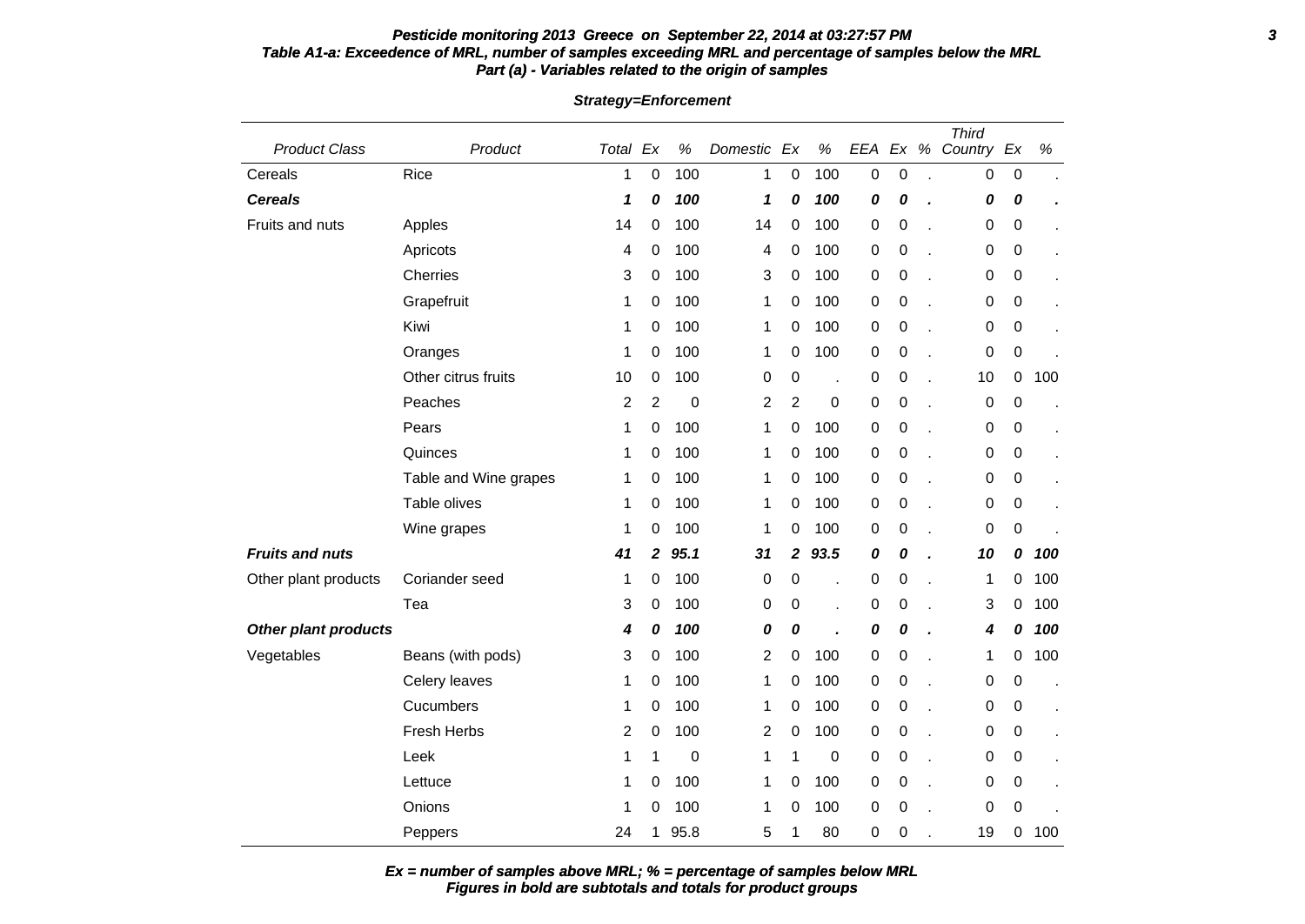### **Pesticide monitoring 2013 Greece on September 22, 2014 at 03:27:57 PM 4 Table A1-a: Exceedence of MRL, number of samples exceeding MRL and percentage of samples below the MRL Part (a) - Variables related to the origin of samples**

|                      |                              |       |          |      |             |                         |      |   |                          | <b>Third</b>        |   |     |
|----------------------|------------------------------|-------|----------|------|-------------|-------------------------|------|---|--------------------------|---------------------|---|-----|
| <b>Product Class</b> | Product                      | Total | Ex       | %    | Domestic Ex |                         | %    |   |                          | EEA Ex % Country Ex |   | %   |
|                      | Potatoes                     | 6     | 5        | 16.7 | 6           | 5                       | 16.7 | 0 | $\overline{\mathbf{0}}$  | 0                   | 0 |     |
|                      | Spinach and similar (leaves) |       | 0        | 100  |             | 0                       | 100  | 0 | $\overline{\mathbf{0}}$  | 0                   | 0 |     |
|                      | Tomatoes                     | 2     | $\Omega$ | 100  | $\Omega$    | $\overline{\mathbf{0}}$ |      | 0 | $\overline{\mathbf{0}}$  | 2                   | 0 | 100 |
|                      | Vine leaves (grape leaves)   | 2     | 0        | 100  |             | 0                       | 100  | 0 | $\overline{\phantom{0}}$ | 1.                  | 0 | 100 |
| <b>Vegetables</b>    |                              | 45    | 7        | 84.4 | 22          |                         | 68.2 | 0 | $\bm{o}$                 | 23                  | 0 | 100 |
|                      |                              | 91    | 9        | 90.1 | 54          | 9                       | 83.3 | 0 | 0                        | 37                  | 0 | 100 |

### **Strategy=Enforcement**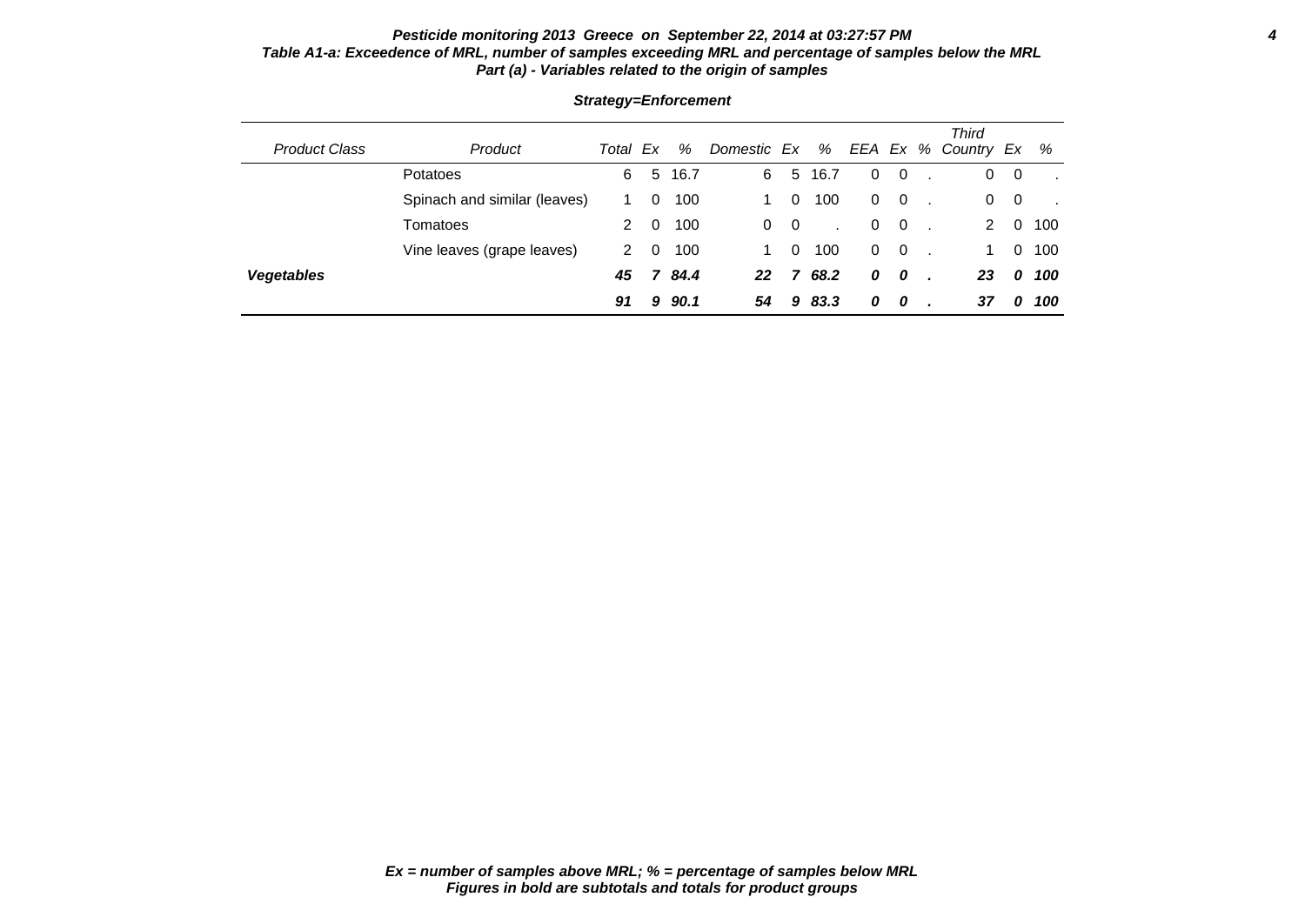### **Pesticide monitoring 2013 Greece on September 22, 2014 at 03:27:57 PM 5 Table A1-a: Exceedence of MRL, number of samples exceeding MRL and percentage of samples below the MRL Part (a) - Variables related to the origin of samples**

| <b>Product Class</b>   | Product                                  | Total Ex |              | $\%$ | Domestic         | Ex             | $\%$ | EEA          | Ex               | $\%$                     | <b>Third</b><br>Country Ex |                  | $\%$ |
|------------------------|------------------------------------------|----------|--------------|------|------------------|----------------|------|--------------|------------------|--------------------------|----------------------------|------------------|------|
| Animal products        | Dairy products Cattle                    | 15       | $\mathbf 0$  | 100  | 15               | 0              | 100  | 0            | $\boldsymbol{0}$ |                          | 0                          | 0                |      |
|                        | Honey                                    | 10       | $\mathbf 0$  | 100  | 10               | 0              | 100  | 0            | $\boldsymbol{0}$ |                          | 0                          | $\mathbf 0$      |      |
|                        | <b>Swine Meat</b>                        | 15       | 0            | 100  | 11               | 0              | 100  | 2            | 0                | 100                      | 0                          | 0                |      |
| <b>Animal products</b> |                                          | 40       | 0            | 100  | 36               | 0              | 100  | $\mathbf{2}$ | 0                | 100                      | 0                          | $\boldsymbol{o}$ |      |
| Baby food              | Baby food for infants and young childern | 11       | 0            | 100  | 6                | 0              | 100  | 5            | 0                | 100                      | 0                          | $\mathbf 0$      |      |
|                        | Processed cereal-based baby foods        | 8        | 1            | 87.5 | $\overline{7}$   | 1              | 85.7 | 0            | $\boldsymbol{0}$ |                          | 1                          | $\pmb{0}$        | 100  |
| <b>Baby food</b>       |                                          | 19       | 1            | 94.7 | 13               | 1              | 92.3 | 5            | 0                | 100                      | 1                          | 0                | 100  |
| Cereals                | Oats                                     | 7        | 0            | 100  | $\boldsymbol{2}$ | 0              | 100  | 5            | 0                | 100                      | 0                          | $\mathbf 0$      |      |
|                        | Other cereals                            | 1        | 0            | 100  | 0                | 0              |      | 0            | $\mathbf 0$      |                          | 1                          | 0                | 100  |
|                        | Rice                                     | 27       | 0            | 100  | 25               | 0              | 100  | 0            | $\boldsymbol{0}$ |                          | $\mathbf 1$                | $\mathbf 0$      | 100  |
|                        | Rye                                      | 1        | 0            | 100  | 0                | 0              |      | 1            | 0                | 100                      | 0                          | $\mathbf 0$      |      |
|                        | Wheat                                    | 27       | 0            | 100  | 27               | 0              | 100  | 0            | $\mathbf 0$      | $\overline{a}$           | 0                          | 0                |      |
| <b>Cereals</b>         |                                          | 63       | 0            | 100  | 54               | 0              | 100  | 6            | 0                | 100                      | 2                          | 0                | 100  |
| Fruits and nuts        | Almonds                                  | 3        | 0            | 100  | 3                | 0              | 100  | 0            | 0                |                          | 0                          | 0                |      |
|                        | Apples                                   | 102      | 1            | 99   | 91               | 1              | 98.9 | 4            | 0                | 100                      | $\overline{7}$             | 0                | 100  |
|                        | Apricots                                 | 45       | 0            | 100  | 43               | 0              | 100  | 0            | 0                |                          | 0                          | $\mathbf 0$      |      |
|                        | Bananas                                  | 30       | $\mathbf 0$  | 100  | 4                | 0              | 100  | 0            | $\pmb{0}$        |                          | 23                         | 0                | 100  |
|                        | Cherries                                 | 60       | 0            | 100  | 58               | 0              | 100  | 0            | $\boldsymbol{0}$ |                          | $\pmb{0}$                  | $\mathbf 0$      |      |
|                        | Figs                                     | 11       | $\mathbf 0$  | 100  | 10               | 0              | 100  | 0            | 0                |                          | 0                          | 0                |      |
|                        | Grapefruit                               | 17       | 0            | 100  | 14               | 0              | 100  | 0            | 0                |                          | 3                          | 0                | 100  |
|                        | Kiwi                                     | 47       | $\mathbf 1$  | 97.9 | 41               | 1              | 97.6 | 0            | $\mathbf 0$      |                          | 4                          | 0                | 100  |
|                        | Lemons                                   | 26       | 1            | 96.2 | 18               | 0              | 100  | 1            | 0                | 100                      | 7                          | 1                | 85.7 |
|                        | <b>Mandarins</b>                         | 31       | 0            | 100  | 29               | 0              | 100  | 0            | $\mathbf 0$      |                          | $\boldsymbol{2}$           | 0                | 100  |
|                        | Oranges                                  | 69       | $\mathbf{3}$ | 95.7 | 61               | 3              | 95.1 | $\mathbf 1$  | 0                | 100                      | 7                          | $\mathbf 0$      | 100  |
|                        | Peaches                                  | 75       | $\mathbf{2}$ | 97.3 | 73               | $\overline{2}$ | 97.3 | 0            | 0                | $\overline{\phantom{a}}$ | 0                          | 0                |      |
|                        | Pears                                    | 75       | 3            | 96   | 55               | 3              | 94.5 | 5            | 0                | 100                      | 15                         | 0                | 100  |
|                        | Pecans                                   | 1        | $\Omega$     | 100  | 1                | 0              | 100  | 0            | 0                |                          | 0                          | $\mathbf 0$      |      |

### **Strategy=Surveillance**

**Ex = number of samples above MRL; % = percentage of samples below MRL**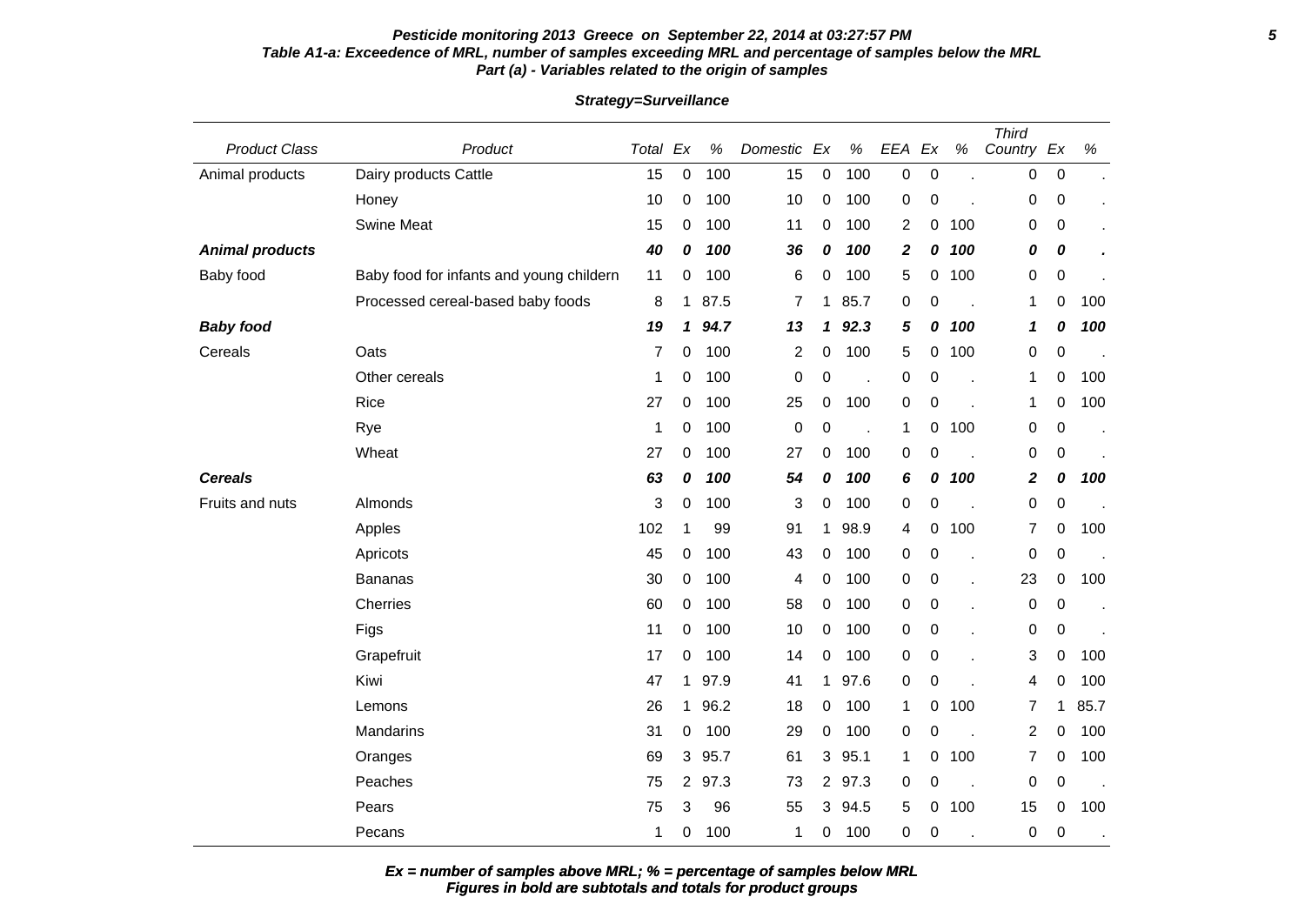### **Pesticide monitoring 2013 Greece on September 22, 2014 at 03:27:57 PM 6 Table A1-a: Exceedence of MRL, number of samples exceeding MRL and percentage of samples below the MRL Part (a) - Variables related to the origin of samples**

**Strategy=Surveillance**

| <b>Product Class</b>        | Product                   | Total Ex |             | %           | Domestic Ex |              | $\%$                     | EEA              | Ex               | $\%$ | <b>Third</b><br>Country Ex |                  | $\%$        |
|-----------------------------|---------------------------|----------|-------------|-------------|-------------|--------------|--------------------------|------------------|------------------|------|----------------------------|------------------|-------------|
|                             | Pineapples                | -1       | 0           | 100         | 0           | $\mathbf 0$  |                          | 0                | $\mathbf 0$      |      | 1                          | 0                | 100         |
|                             | Pistachios                | 1        | 0           | 100         | 1           | 0            | 100                      | $\boldsymbol{0}$ | $\boldsymbol{0}$ |      | $\mathbf 0$                | 0                |             |
|                             | Plums                     | 21       | 0           | 100         | 15          | 0            | 100                      | 0                | 0                |      | $\sqrt{5}$                 | 0                | 100         |
|                             | Pomegranate               | 12       | $\mathbf 0$ | 100         | 12          | 0            | 100                      | $\mathbf 0$      | $\mathbf 0$      |      | $\pmb{0}$                  | 0                |             |
|                             | <b>Strawberries</b>       | 43       | 1           | 97.7        | 40          | $\mathbf{1}$ | 97.5                     | $\mathbf 1$      | 0                | 100  | 1                          | 0                | 100         |
|                             | Table and Wine grapes     | 17       | 0           | 100         | 17          | 0            | 100                      | $\mathbf 0$      | 0                |      | 0                          | 0                |             |
|                             | Table grapes              | 75       | 0           | 100         | 71          | 0            | 100                      | $\mathbf{1}$     | 0                | 100  | $\overline{c}$             | 0                | 100         |
|                             | Table olives              | 16       | 0           | 100         | 16          | 0            | 100                      | 0                | 0                |      | $\pmb{0}$                  | $\pmb{0}$        |             |
|                             | Walnuts                   | -1       | 0           | 100         | 1           | 0            | 100                      | 0                | 0                |      | 0                          | 0                |             |
|                             | Wine grapes               | 51       |             | 98          | 51          | 1            | 98                       | 0                | 0                |      | 0                          | $\pmb{0}$        |             |
| <b>Fruits and nuts</b>      |                           | 830      | 13          | 98.4        | 725         | 12           | 98.3                     | 13               | 0                | 100  | 77                         | 1                | 98.7        |
| Other plant products        | Beans (dry)               | 7        | 0           | 100         | 7           | 0            | 100                      | $\mathbf 0$      | $\mathbf 0$      |      | $\pmb{0}$                  | $\boldsymbol{0}$ |             |
|                             | Capers                    |          | 0           | 100         | 0           | 0            |                          | 0                | $\mathbf 0$      |      | 1                          | 0                | 100         |
|                             | Lentils (dry)             | 7        | 0           | 100         | 5           | 0            | 100                      | 0                | 0                |      | $\pmb{0}$                  | 0                |             |
|                             | Olives for oil production | 234      | 0           | 100         | 234         | 0            | 100                      | $\mathbf 0$      | $\boldsymbol{0}$ |      | $\mathbf 0$                | $\pmb{0}$        |             |
|                             | Other pulses, dry         | 6        | 1           | 83.3        | 2           | 0            | 100                      | 0                | 0                |      | 4                          | 1                | 75          |
|                             | Other spices: Bark        |          |             | $\mathbf 0$ | 1           |              | 0                        | 0                | $\mathbf 0$      |      | $\pmb{0}$                  | 0                |             |
|                             | Peas (dry)                | 2        | 0           | 100         | 1           | 0            | 100                      | 0                | $\boldsymbol{0}$ |      | 1                          | 0                | 100         |
|                             | Pepper, black and white   | 2        | 0           | 100         | 1           | 0            | 100                      | 1                | 0                | 100  | 0                          | 0                |             |
|                             | Pumpkin seeds             | 1        | 0           | 100         | 1           | 0            | 100                      | 0                | $\mathbf 0$      |      | 0                          | 0                |             |
|                             | Sunflower seed            |          |             | 0           | 1           | 1            | $\mathbf 0$              | $\mathbf 0$      | $\mathbf 0$      |      | $\mathbf 0$                | $\pmb{0}$        |             |
| <b>Other plant products</b> |                           | 262      | 3           | 98.9        | 253         | $\mathbf{2}$ | 99.2                     | 1                | 0                | 100  | 6                          | 1                | 83.3        |
| Vegetables                  | Asparagus                 | 23       | 0           | 100         | 22          | 0            | 100                      | 0                | $\mathbf 0$      |      | 1                          | 0                | 100         |
|                             | Aubergines (egg plants)   | 64       | 0           | 100         | 58          | 0            | 100                      | 0                | 0                |      | 2                          | 0                | 100         |
|                             | <b>Basil</b>              |          |             | 0           | 0           | 0            | $\overline{\phantom{a}}$ | 0                | $\pmb{0}$        |      | 1                          |                  | $\mathbf 0$ |
|                             | Beans (with pods)         | 49       | 3           | 93.9        | 47          | 3            | 93.6                     | $\overline{0}$   | $\mathbf 0$      |      | 0                          | 0                |             |
|                             | Beetroot                  | 3        | 0           | 100         | 1           | 0            | 100                      | 0                | $\mathbf 0$      |      | $\overline{c}$             | 0                | 100         |

**Ex = number of samples above MRL; % = percentage of samples below MRL**

**Figures in bold are subtotals and totals for product groups**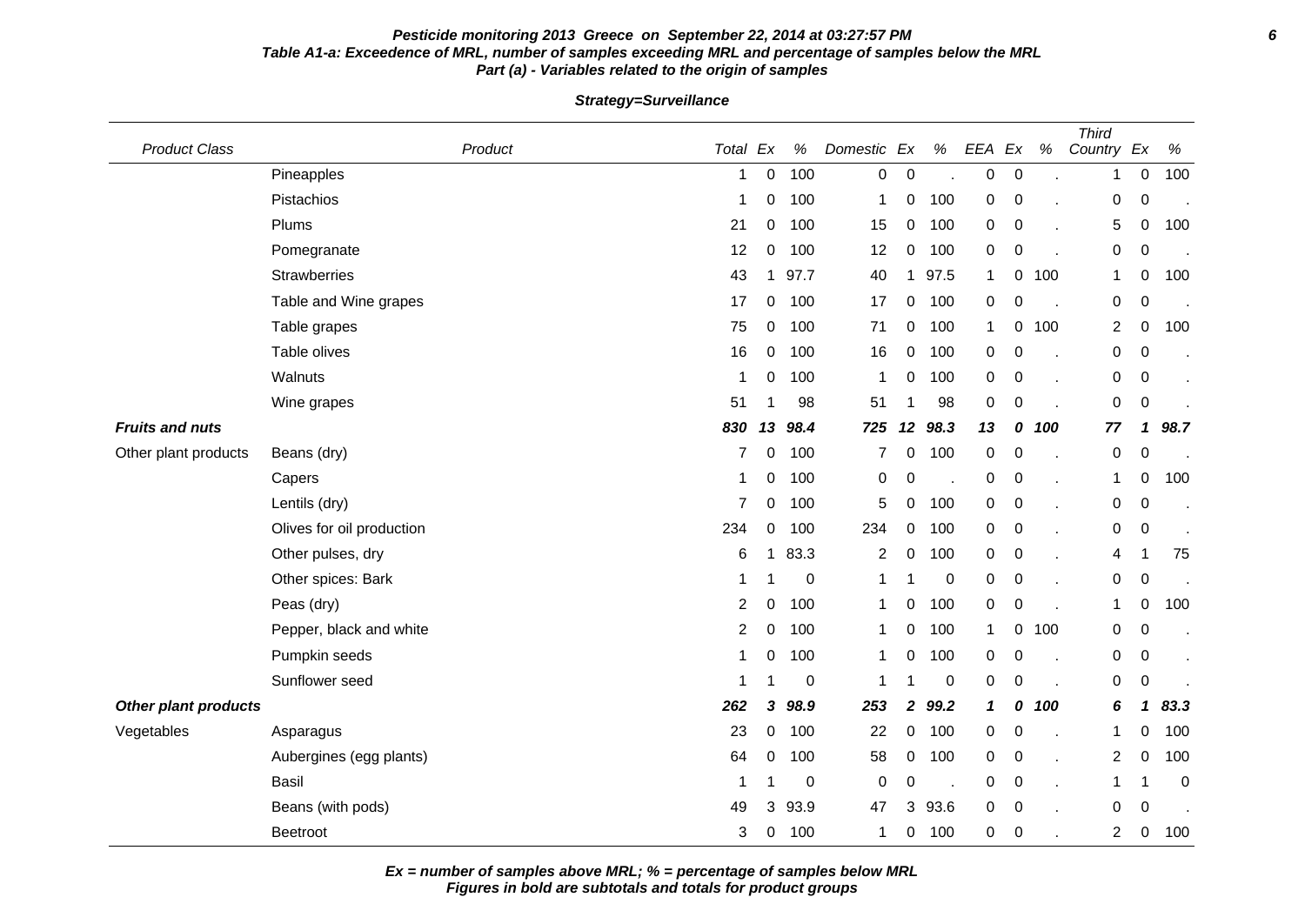### **Pesticide monitoring 2013 Greece on September 22, 2014 at 03:27:57 PM 7 Table A1-a: Exceedence of MRL, number of samples exceeding MRL and percentage of samples below the MRL Part (a) - Variables related to the origin of samples**

**Strategy=Surveillance**

| <b>Product Class</b> | Product                                                             | Total Ex |                       | $\%$             | Domestic Ex  |                | $\%$        | EEA Ex           |                  | $\%$ | <b>Third</b><br>Country Ex |                | $\%$ |
|----------------------|---------------------------------------------------------------------|----------|-----------------------|------------------|--------------|----------------|-------------|------------------|------------------|------|----------------------------|----------------|------|
|                      | <b>Broccoli</b>                                                     | 11       | 0                     | 100              | 10           | $\pmb{0}$      | 100         | $\boldsymbol{0}$ | $\mathbf 0$      |      | 1                          | 0              | 100  |
|                      | Carrots                                                             | 26       | $\mathbf{2}^{\prime}$ | 92.3             | 21           | $\overline{2}$ | 90.5        | 4                | 0                | 100  | 1                          | 0              | 100  |
|                      | Cauliflower                                                         | 12       | 0                     | 100              | 11           | 0              | 100         | 0                | 0                |      | 1                          | 0              | 100  |
|                      | Celery                                                              | 1        |                       | $\boldsymbol{0}$ | -1           | -1             | $\mathbf 0$ | 0                | 0                |      | 0                          | 0              |      |
|                      | Celery leaves                                                       | 1        | 0                     | 100              | $\mathbf{1}$ | 0              | 100         | 0                | $\mathbf 0$      |      | 0                          | $\mathbf 0$    |      |
|                      | Courgettes                                                          | 68       | 1                     | 98.5             | 60           | 0              | 100         | $\pmb{0}$        | $\mathbf 0$      |      | 7                          | $\mathbf 1$    | 85.7 |
|                      | Cucumbers                                                           | 97       | 0                     | 100              | 90           | 0              | 100         | 0                | $\boldsymbol{0}$ |      | 4                          | 0              | 100  |
|                      | Head cabbage                                                        | 19       | 0                     | 100              | 19           | 0              | 100         | 0                | 0                |      | 0                          | 0              |      |
|                      | Leek                                                                | 18       | 1                     | 94.4             | 16           | $\mathbf 1$    | 93.8        | 0                | $\mathbf 0$      | ÷.   | $\overline{c}$             | 0              | 100  |
|                      | Lentils (fresh)                                                     | 1        | 0                     | 100              | 0            | 0              |             | 0                | $\mathbf 0$      |      | 1                          | 0              | 100  |
|                      | Lettuce                                                             | 67       | 3                     | 95.5             | 66           | 3              | 95.5        | $\pmb{0}$        | $\boldsymbol{0}$ |      | 0                          | 0              |      |
|                      | Lettuce and other salad plants, including Brassica                  | 30       | 0                     | 100              | 29           | 0              | 100         | 0                | $\mathbf 0$      |      | 0                          | 0              |      |
|                      | Melons                                                              | 47       | 1                     | 97.9             | 45           | $\mathbf{1}$   | 97.8        | 0                | $\mathbf 0$      |      | 0                          | 0              |      |
|                      | Okra, ladys fingers                                                 | 12       | 0                     | 100              | 12           | 0              | 100         | 0                | $\mathbf 0$      |      | 0                          | $\pmb{0}$      |      |
|                      | Onions                                                              | 16       | 0                     | 100              | 13           | $\pmb{0}$      | 100         | 0                | $\mathbf 0$      |      | 3                          | 0              | 100  |
|                      | Other kind of lettuce and other salad plants, including Brassicacea | 1        | 0                     | 100              | $\mathbf 1$  | 0              | 100         | 0                | $\mathbf 0$      |      | 0                          | 0              |      |
|                      | Parsley                                                             | 6        | 2                     | 66.7             | 6            | 2              | 66.7        | 0                | 0                |      | 0                          | 0              |      |
|                      | Peas (with pods)                                                    | 4        | 0                     | 100              | 4            | 0              | 100         | 0                | $\mathbf 0$      |      | 0                          | $\mathbf 0$    |      |
|                      | Peas (without pods)                                                 | 26       | 1                     | 96.2             | 21           | $\mathbf{1}$   | 95.2        | 1                | 0                | 100  | 4                          | 0              | 100  |
|                      | Peppers                                                             | 81       | 3                     | 96.3             | 67           | 3              | 95.5        | 0                | 0                |      | 11                         | 0              | 100  |
|                      | Potatoes                                                            | 100      | 4                     | 96               | 69           | 3              | 95.7        | 1                | 0                | 100  | 29                         | 0              | 100  |
|                      | Pumpkins                                                            | 10       | $\mathbf 0$           | 100              | 10           | 0              | 100         | 0                | 0                |      | 0                          | 0              |      |
|                      | Rocket, Rucola                                                      | 5        | 0                     | 100              | 4            | 0              | 100         | 1                | 0                | 100  | 0                          | 0              |      |
|                      | Spinach                                                             | 37       | 2                     | 94.6             | 37           | 2              | 94.6        | 0                | 0                |      | 0                          | $\pmb{0}$      |      |
|                      | Spinach and similar (leaves)                                        | 37       | $\overline{2}$        | 94.6             | 35           | $\overline{2}$ | 94.3        | 0                | 0                |      | $\overline{\mathbf{c}}$    | 0              | 100  |
|                      | Tomatoes                                                            | 120      | 1                     | 99.2             | 103          | -1             | 99          | 3                | 0                | 100  | 10                         | 0              | 100  |
|                      | Vine leaves (grape leaves)                                          | 29       | 8                     | 72.4             | 20           | 6              | 70          | 1                | 0                | 100  | 8                          | $\overline{2}$ | 75   |

**Ex = number of samples above MRL; % = percentage of samples below MRL**

**Figures in bold are subtotals and totals for product groups**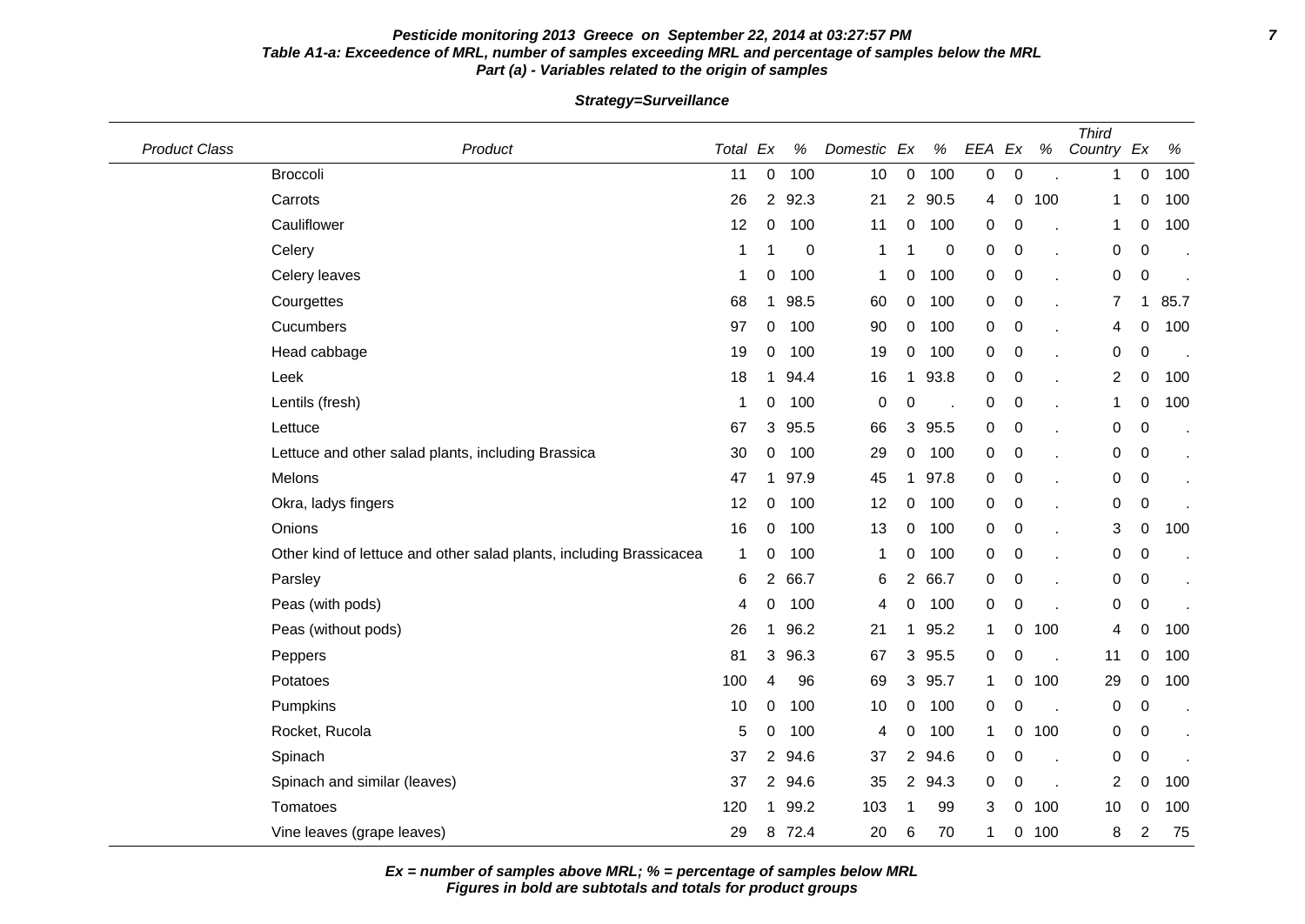### **Pesticide monitoring 2013 Greece on September 22, 2014 at 03:27:57 PM 8 Table A1-a: Exceedence of MRL, number of samples exceeding MRL and percentage of samples below the MRL Part (a) - Variables related to the origin of samples**

| Strategy=Surveillance                                                                        |  |    |     |    |     |     |  |  |  |  |  |  |  |
|----------------------------------------------------------------------------------------------|--|----|-----|----|-----|-----|--|--|--|--|--|--|--|
| Third<br>Product Class<br>% Country Ex %<br>Domestic Ex % EEA Ex<br>Total Ex<br>%<br>Product |  |    |     |    |     |     |  |  |  |  |  |  |  |
| Watermelons                                                                                  |  | 34 | 100 | 33 | - 0 | 100 |  |  |  |  |  |  |  |

**Vegetables 1056 36 96.6 932 31 96.7 11 0 100 90 4 95.6**

**2270 53 97.7 2013 46 97.7 38 0 100 176 6 96.6**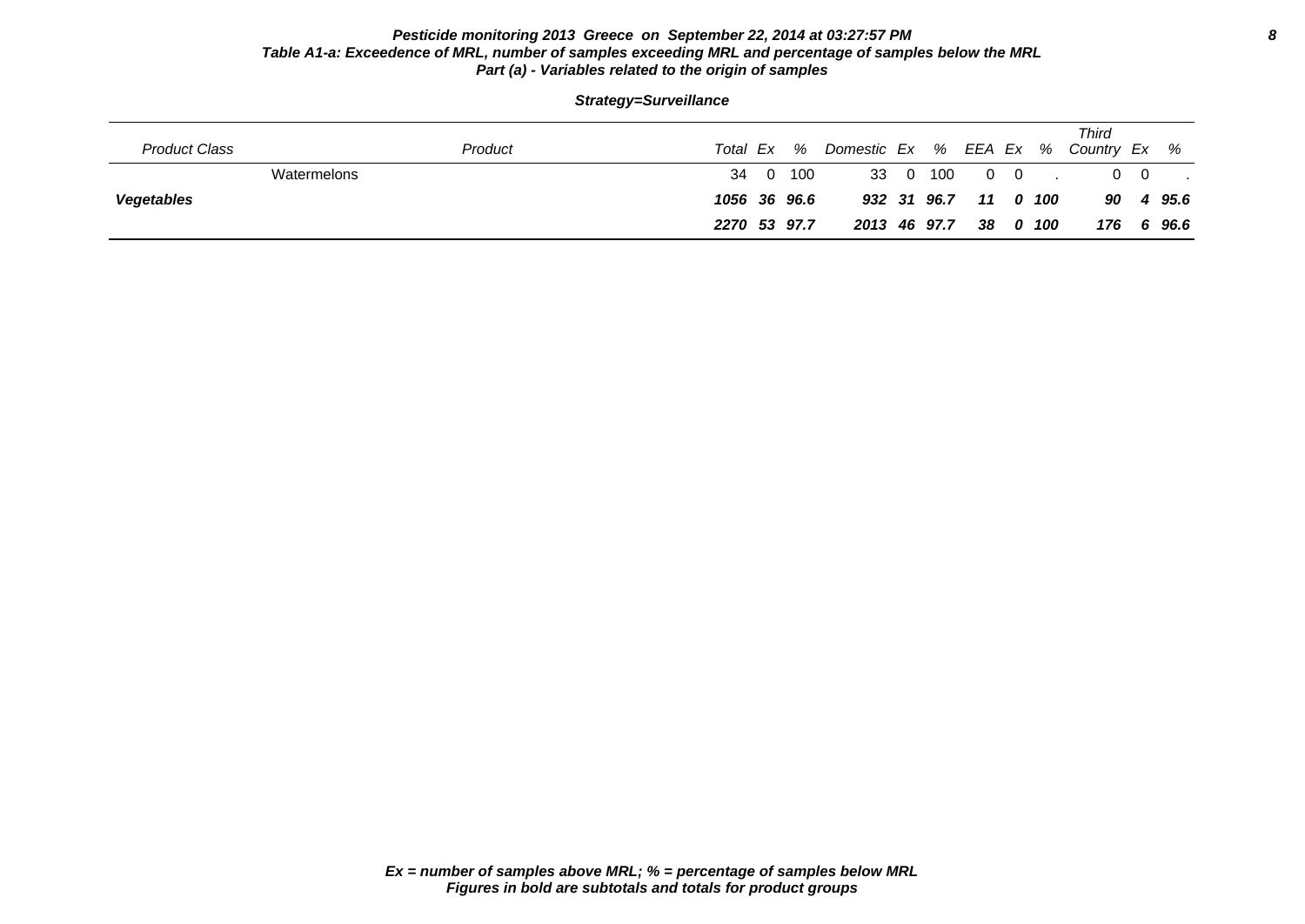#### **Pesticide monitoring 2013 Greece on September 22, 2014 at 03:27:57 PM 9 Table A1-b: Exceedence of MRL, number of samples exceeding MRL and percentage of samples below the MRL part (b) - Variables related to the type of production and the samples processing**

Product Class **Product Product** Organic Ex % Organic Ex % Raw Ex % Process Ex % Non Cereals Rice 0 0 . 1 0 100 0 0 . 1 0 100 **Cereals 0 0 . 1 0 100 0 0 . 1 0 100** Fruits and nuts Apples 0 0 . 14 0 100 14 0 100 0 0 . Apricots 0 0 . 4 0 100 4 0 100 0 0 . Cherries 0 0 . 3 0 100 3 0 100 0 0 . Grapefruit 0 0 . 1 0 100 1 0 100 0 0 . Kiwi 0 0 . 1 0 100 1 0 100 0 0 . Oranges 0 0 . 1 0 100 1 0 100 0 0 . Other citrus fruits  $\begin{array}{ccccccccc}\n0 & 0 & . & 10 & 0 & 100 & 100 & 0 & 0\n\end{array}$ Peaches 0 0 . 2 2 0 2 2 0 0 0 . Pears 0 0 . 1 0 100 1 0 100 0 0 . Quinces 0 0 . 1 0 100 1 0 100 0 0 . Table and Wine grapes  $\begin{array}{ccccccccc} 0 & 0 & . & 1 & 0 & 100 & 1 & 0 & 100 & 0 & 0 \end{array}$ Table olives 0 0 . 1 0 100 1 0 100 0 0 . Wine grapes 0 0 0 . 1 0 100 1 0 100 0 0 0 **Fruits and nuts 0 0 . 41 2 95.1 41 2 95.1 0 0 .** Other plant products Coriander seed 0 0 . 1 0 100 0 0 . 1 0 100 Tea 0 0 . 3 0 100 3 0 100 0 0 . **Other plant products 0 0 . 4 0 100 3 0 100 1 0 100** Vegetables Beans (with pods) 0 0 . 3 0 100 3 0 100 0 0 . Celery leaves 0 0 . 1 0 100 1 0 100 0 0 . Cucumbers 0 0 . 1 0 100 1 0 100 0 0 . Fresh Herbs 2 0 100 0 0 . 2 0 100 0 0 . Leek 0 0 . 1 1 0 1 1 0 0 0 . Lettuce 0 0 . 1 0 100 1 0 100 0 0 . Onions 0 0 . 1 0 100 1 0 100 0 0 . Peppers 0 0 0 . 24 1 95.8 24 1 95.8 0 0

**Strategy=Enforcement**

**Figures in bold are subtotals and totals for product groups Ex = number of samples above MRL; % = percentage of samples below MRL**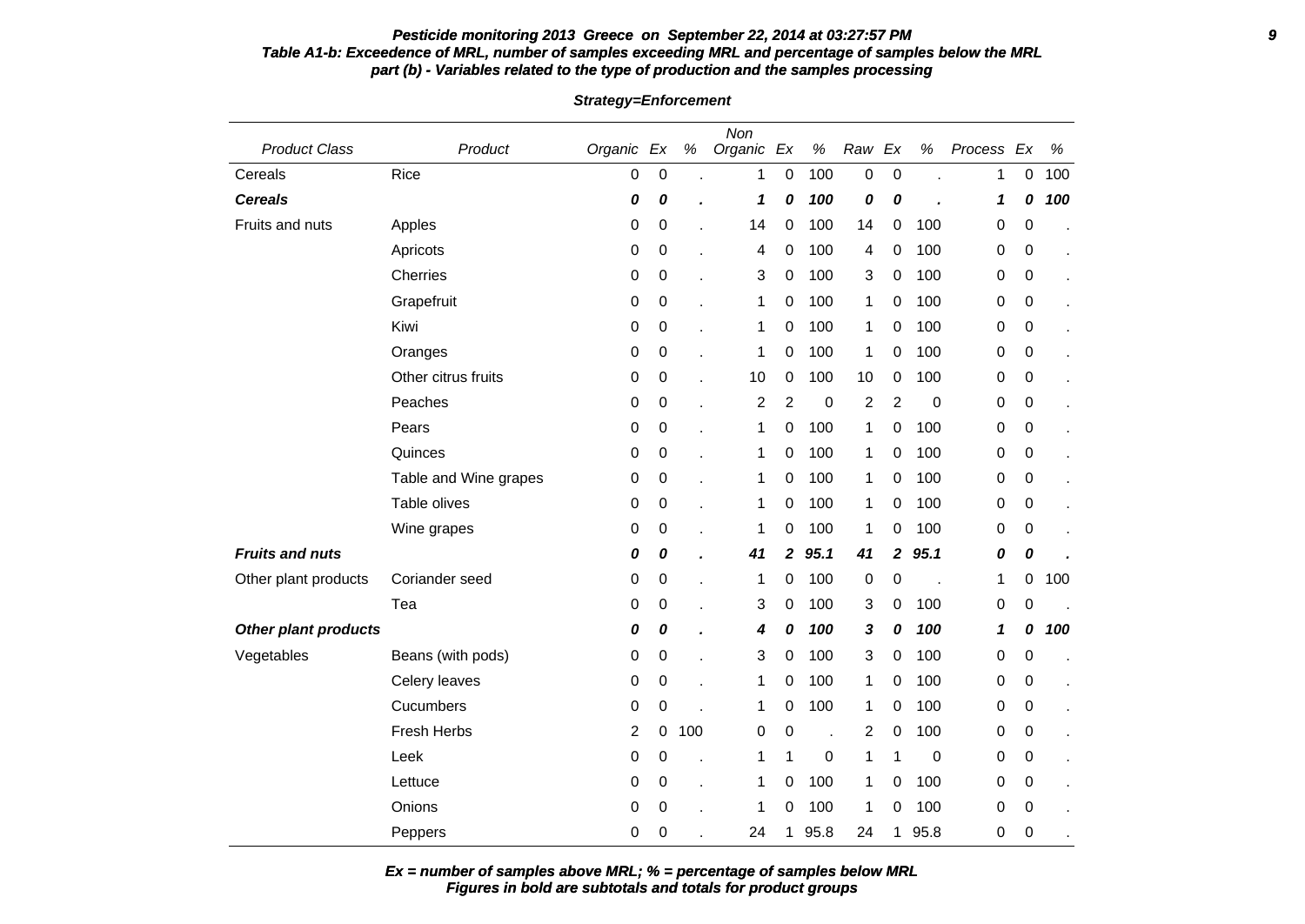### **Pesticide monitoring 2013 Greece on September 22, 2014 at 03:27:57 PM 10 Table A1-b: Exceedence of MRL, number of samples exceeding MRL and percentage of samples below the MRL part (b) - Variables related to the type of production and the samples processing**

|                      |                              |            |                         |     | <b>Non</b> |          |      |          |                |        |              |          |     |
|----------------------|------------------------------|------------|-------------------------|-----|------------|----------|------|----------|----------------|--------|--------------|----------|-----|
| <b>Product Class</b> | Product                      | Organic Ex |                         | %   | Organic Ex |          | %    | Raw Ex   |                | %      | Process Ex % |          |     |
|                      | <b>Potatoes</b>              | 0          | $\overline{\mathbf{0}}$ |     | 6          | 5        | 16.7 | 6        |                | 5 16.7 | 0            | - 0      |     |
|                      | Spinach and similar (leaves) | 0          | $\overline{\mathbf{0}}$ |     | 1.         | $\Omega$ | 100  |          | 0              | 100    | 0            | 0        |     |
|                      | Tomatoes                     | 0          | $\overline{\mathbf{0}}$ |     | 2          | $\Omega$ | 100  | 2        | $\Omega$       | 100    | 0            | 0        |     |
|                      | Vine leaves (grape leaves)   | 0          | $\overline{\mathbf{0}}$ |     | 2          | $\Omega$ | 100  | $\Omega$ | $\overline{0}$ |        | 2            | $\Omega$ | 100 |
| <b>Vegetables</b>    |                              | 2          | 0                       | 100 | 43         |          | 83.7 | 43       | $\mathbf{z}$   | 83.7   | 2            | 0        | 100 |
|                      |                              | 2          | 0                       | 100 | 89         | 9        | 89.9 | 87       | 9              | 89.7   | 4            | 0        | 100 |

### **Strategy=Enforcement**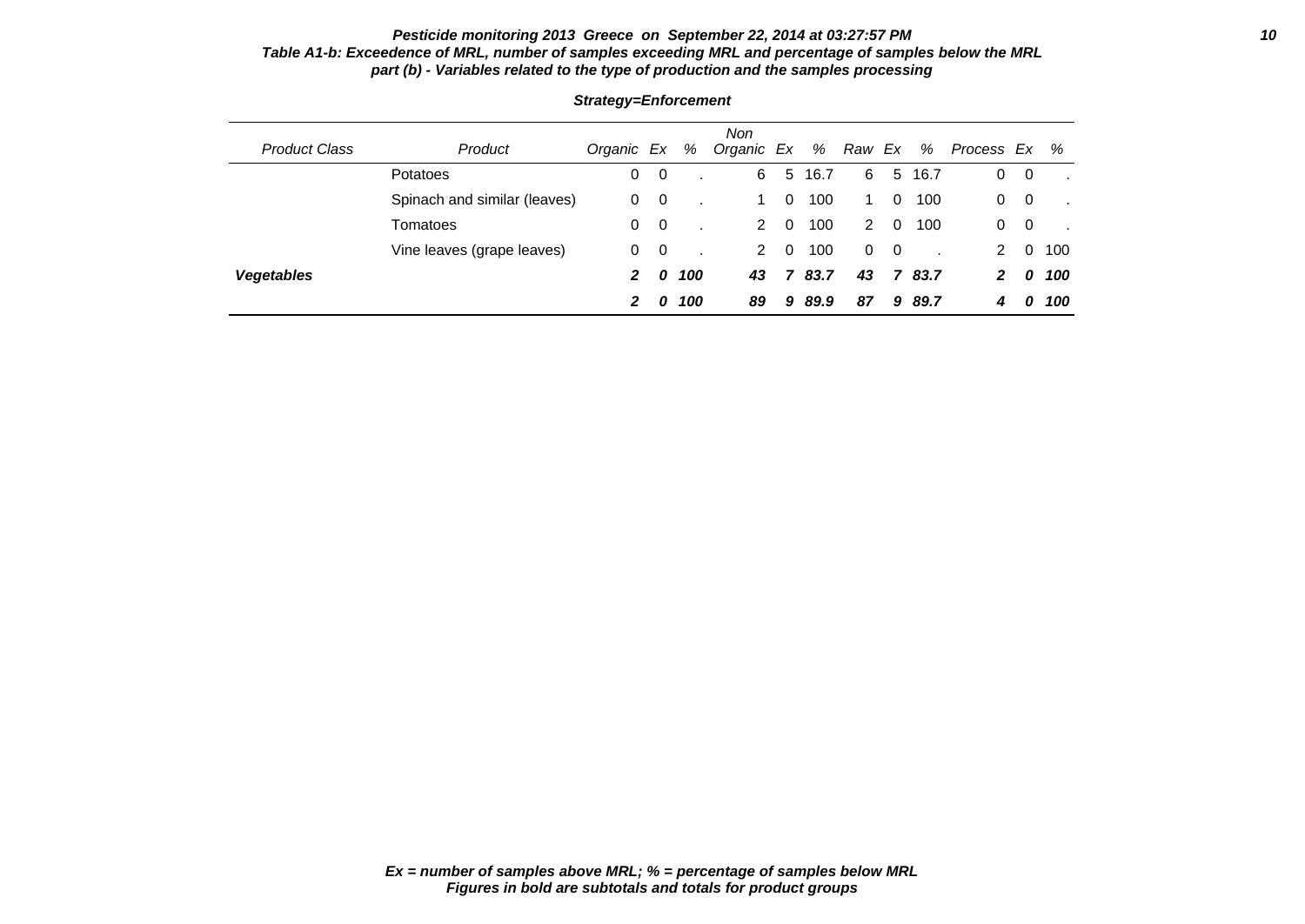#### **Pesticide monitoring 2013 Greece on September 22, 2014 at 03:27:57 PM 11 Table A1-b: Exceedence of MRL, number of samples exceeding MRL and percentage of samples below the MRL part (b) - Variables related to the type of production and the samples processing**

Product Class **Product** Product **Community** Product **Product** Critics **Product** Product **Product** Product **Product** CR  $\%$  Organic Ex  $\%$ Non Raw Ex % Process Ex % Animal products Dairy products Cattle 10 0 0 . 15 0 100 1 0 100 14 0 100 Honey 0 0 . 10 0 100 10 0 100 0 0 . Swine Meat 0 0 . 15 0 100 15 0 100 0 0 . **Animal products 0 0 . 40 0 100 26 0 100 14 0 100** Baby food Baby food for infants and young childern  $0 \quad 0 \quad 0 \quad 11 \quad 0 \quad 100 \quad 2 \quad 0 \quad 100 \quad 9 \quad 0 \quad 100$ Processed cereal-based baby foods 0 0 0 . 8 1 87.5 0 0 . 8 1 87.5 **Baby food 0 0 . 19 1 94.7 2 0 100 17 1 94.1** Cereals Oats 1 0 100 6 0 100 1 0 100 6 0 100 Other cereals 0 0 . 1 0 100 1 0 100 0 0 . Rice 0 0 . 27 0 100 23 0 100 4 0 100 Rye 1 0 100 0 0 1 0 100 0 0 . Wheat 2 0 100 25 0 100 9 0 100 18 0 100 **Cereals 4 0 100 59 0 100 35 0 100 28 0 100** Fruits and nuts Almonds 0 0 . 3 0 100 3 0 100 0 0 . Apples 6 0 100 96 1 99 102 1 99 0 0 . Apricots 1 0 100 44 0 100 45 0 100 0 0 . Bananas 1 0 100 29 0 100 30 0 100 0 0 . Cherries 1 0 100 59 0 100 60 0 100 0 0 . Figs 0 0 . 11 0 100 10 0 100 1 0 100 Grapefruit 0 0 . 17 0 100 17 0 100 0 0 . Kiwi 2 0 100 45 1 97.8 47 1 97.9 0 0 . Lemons 1 0 100 25 1 96 26 1 96.2 0 0 . Mandarins 1 0 100 30 0 100 31 0 100 0 0 . Oranges 3 0 100 66 3 95.5 55 3 94.5 14 0 100 Peaches 2 0 100 73 2 97.3 75 2 97.3 0 0 . Pears 5 0 100 70 3 95.7 75 3 96 0 0 . Pecans 0 0 . 1 0 100 1 0 100 0 0 .

#### **Strategy=Surveillance**

**Figures in bold are subtotals and totals for product groups Ex = number of samples above MRL; % = percentage of samples below MRL**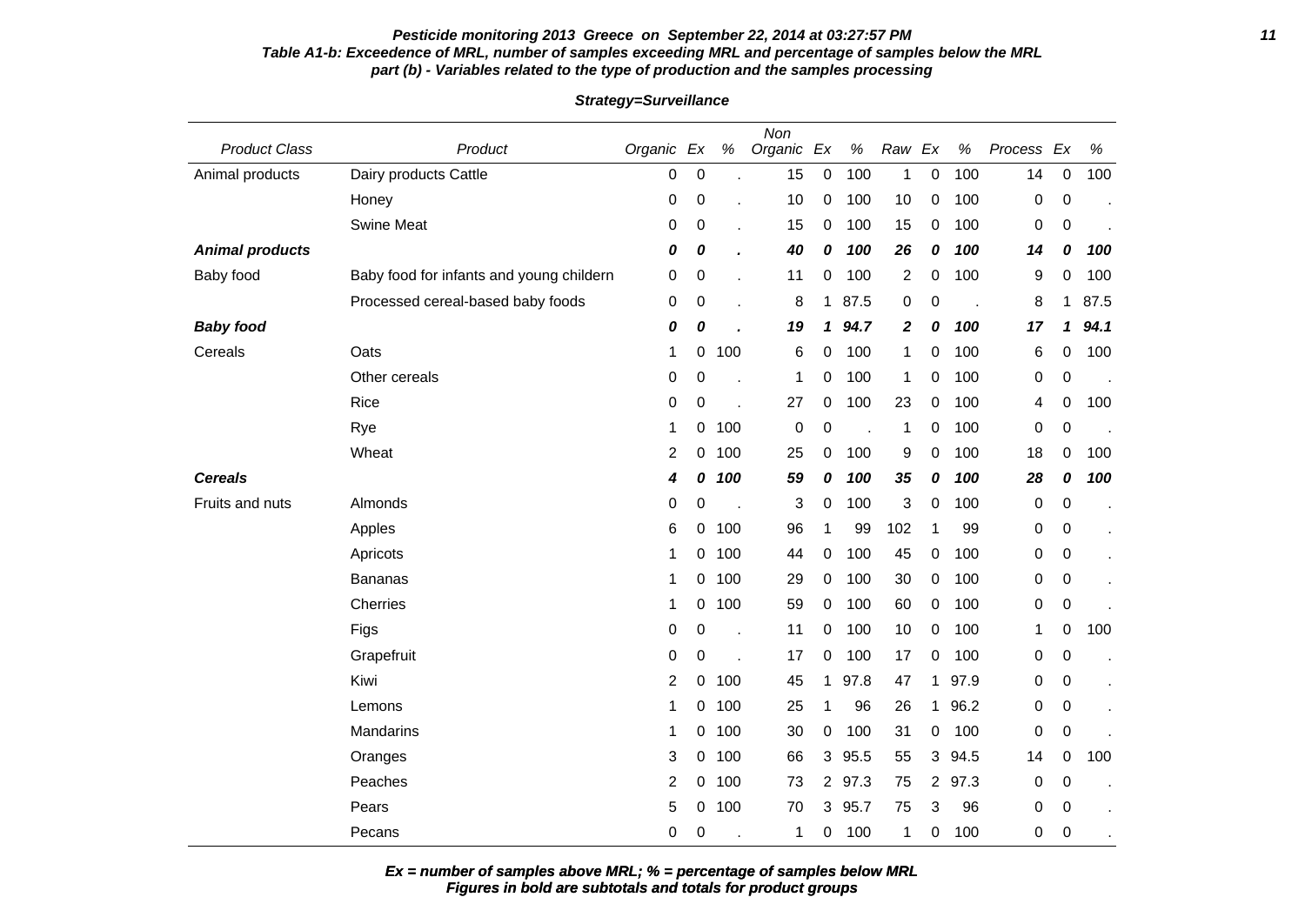### **Pesticide monitoring 2013 Greece on September 22, 2014 at 03:27:57 PM 12 Table A1-b: Exceedence of MRL, number of samples exceeding MRL and percentage of samples below the MRL part (b) - Variables related to the type of production and the samples processing**

**Strategy=Surveillance**

| <b>Product Class</b>        | Product                   | Organic Ex     |                  | $\%$ | Non<br>Organic Ex |             | $\%$                 | Raw            | Ex           | %    | Process          | Ex          | $\%$ |
|-----------------------------|---------------------------|----------------|------------------|------|-------------------|-------------|----------------------|----------------|--------------|------|------------------|-------------|------|
|                             | Pineapples                | 0              | $\boldsymbol{0}$ |      | 1                 | 0           | 100                  | 1              | 0            | 100  | $\boldsymbol{0}$ | $\mathbf 0$ |      |
|                             | Pistachios                | $\pmb{0}$      | $\mathbf 0$      |      | 1                 | 0           | 100                  | 1              | 0            | 100  | 0                | $\mathbf 0$ |      |
|                             | Plums                     | 1              | 0                | 100  | 20                | 0           | 100                  | 18             | 0            | 100  | 3                | 0           | 100  |
|                             | Pomegranate               | 0              | 0                |      | 12                | 0           | 100                  | 9              | 0            | 100  | 3                | 0           | 100  |
|                             | <b>Strawberries</b>       | 2              | $\mathbf 0$      | 100  | 41                | $\mathbf 1$ | 97.6                 | 43             |              | 97.7 | 0                | 0           |      |
|                             | Table and Wine grapes     | 0              | 0                |      | 17                | 0           | 100                  | 17             | 0            | 100  | 0                | 0           |      |
|                             | Table grapes              | 4              | 0                | 100  | 71                | $\mathbf 0$ | 100                  | 71             | 0            | 100  | 4                | 0           | 100  |
|                             | Table olives              | $\pmb{0}$      | 0                |      | 16                | $\mathbf 0$ | 100                  | 16             | 0            | 100  | 0                | 0           |      |
|                             | Walnuts                   | $\pmb{0}$      | 0                |      | 1                 | 0           | 100                  | $\mathbf{1}$   | 0            | 100  | 0                | 0           |      |
|                             | Wine grapes               | 10             | 0                | 100  | -41               | 1           | 97.6                 | 16             | $\mathbf{1}$ | 93.8 | 35               | 0           | 100  |
| <b>Fruits and nuts</b>      |                           | 40             | 0                | 100  | 790               | 13          | 98.4                 | 770            | 13           | 98.3 | 60               | 0           | 100  |
| Other plant products        | Beans (dry)               | 1              | 0                | 100  | 6                 | 0           | 100                  | $\overline{7}$ | 0            | 100  | 0                | $\mathbf 0$ |      |
|                             | Capers                    | 0              | 0                |      | 1                 | 0           | 100                  | 1              | 0            | 100  | 0                | 0           |      |
|                             | Lentils (dry)             | 1              | 0                | 100  | 6                 | 0           | 100                  | $\overline{7}$ | 0            | 100  | 0                | 0           |      |
|                             | Olives for oil production | 1              | 0                | 100  | 233               | $\mathbf 0$ | 100                  | 0              | 0            |      | 234              | 0           | 100  |
|                             | Other pulses, dry         | 0              | 0                |      | 6                 | $\mathbf 1$ | 83.3                 | 6              | 1            | 83.3 | 0                | 0           |      |
|                             | Other spices: Bark        | $\pmb{0}$      | $\boldsymbol{0}$ |      | 1                 |             | $\boldsymbol{0}$     | 1              |              | 0    | 0                | 0           |      |
|                             | Peas (dry)                | 0              | $\mathbf 0$      |      | 2                 | 0           | 100                  | 2              | 0            | 100  | 0                | 0           |      |
|                             | Pepper, black and white   | $\overline{2}$ | 0                | 100  | 0                 | 0           | $\ddot{\phantom{a}}$ | $\overline{2}$ | 0            | 100  | $\pmb{0}$        | 0           |      |
|                             | Pumpkin seeds             | 0              | 0                |      | 1                 | 0           | 100                  | 1              | 0            | 100  | 0                | 0           |      |
|                             | Sunflower seed            | 0              | $\mathbf 0$      |      | 1                 |             | $\pmb{0}$            | 1              |              | 0    | $\pmb{0}$        | $\mathbf 0$ |      |
| <b>Other plant products</b> |                           | 5              | 0                | 100  | 257               | 3           | 98.8                 | 28             | 3            | 89.3 | 234              | 0           | 100  |
| Vegetables                  | Asparagus                 | 0              | 0                |      | 23                | 0           | 100                  | 23             | 0            | 100  | 0                | 0           |      |
|                             | Aubergines (egg plants)   | 0              | $\mathbf 0$      |      | 64                | 0           | 100                  | 64             | 0            | 100  | 0                | 0           |      |
|                             | <b>Basil</b>              | 0              | $\mathbf 0$      |      | -1                |             | 0                    | $\mathbf{1}$   |              | 0    | 0                | 0           |      |
|                             | Beans (with pods)         | 1              | 0                | 100  | 48                | 3           | 93.8                 | 49             | 3            | 93.9 | 0                | $\mathbf 0$ |      |
|                             | Beetroot                  | 0              | $\mathbf 0$      |      | 3                 | 0           | 100                  | 3              | 0            | 100  | 0                | $\mathbf 0$ |      |

**Ex = number of samples above MRL; % = percentage of samples below MRL**

**Figures in bold are subtotals and totals for product groups**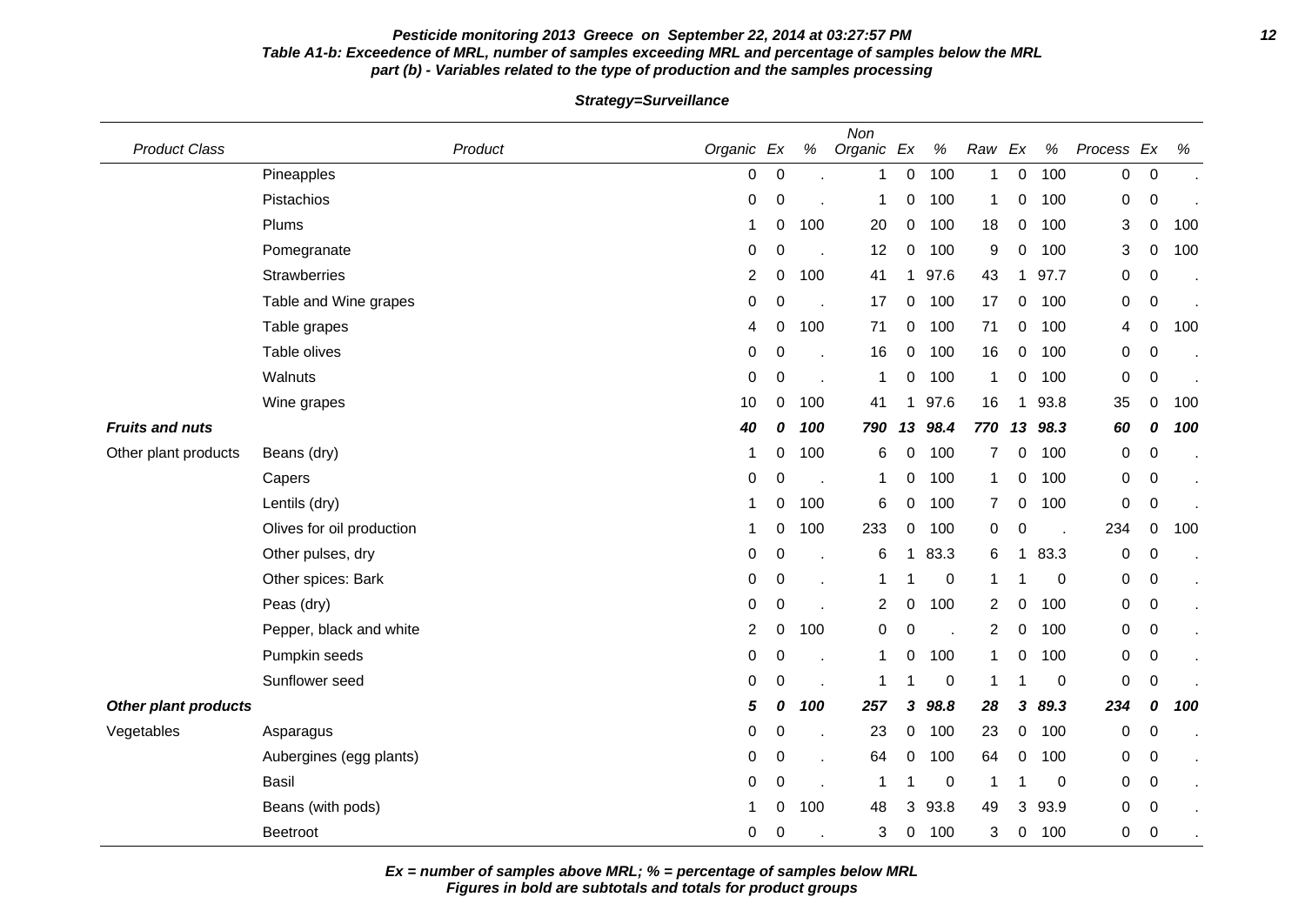### **Pesticide monitoring 2013 Greece on September 22, 2014 at 03:27:57 PM 13 Table A1-b: Exceedence of MRL, number of samples exceeding MRL and percentage of samples below the MRL part (b) - Variables related to the type of production and the samples processing**

**Strategy=Surveillance**

| <b>Product Class</b> | Product                                                             | Organic Ex     |                  | $\%$ | Non<br>Organic Ex |                | %      | Raw          | Ex             | $\%$   | Process Ex     |                | $\%$ |
|----------------------|---------------------------------------------------------------------|----------------|------------------|------|-------------------|----------------|--------|--------------|----------------|--------|----------------|----------------|------|
|                      | <b>Broccoli</b>                                                     | 0              | $\boldsymbol{0}$ |      | 11                | $\mathbf 0$    | 100    | 11           | 0              | 100    | 0              | $\mathbf 0$    |      |
|                      | Carrots                                                             | 1              | 0                | 100  | 25                | $\overline{2}$ | 92     | 26           | $2^{\circ}$    | 92.3   | 0              | 0              |      |
|                      | Cauliflower                                                         | 0              | $\boldsymbol{0}$ |      | 12                | 0              | 100    | 12           | 0              | 100    | 0              | $\mathbf 0$    |      |
|                      | Celery                                                              | 0              | 0                |      | 1                 |                | 0      | $\mathbf 1$  |                | 0      | 0              | $\mathbf 0$    |      |
|                      | Celery leaves                                                       | 0              | 0                |      | 1                 | 0              | 100    | $\mathbf 1$  | 0              | 100    | 0              | $\mathbf 0$    |      |
|                      | Courgettes                                                          | 0              | 0                |      | 68                | $\mathbf 1$    | 98.5   | 68           | 1              | 98.5   | 0              | $\mathbf 0$    |      |
|                      | Cucumbers                                                           | 8              | 0                | 100  | 89                | 0              | 100    | 97           | 0              | 100    | 0              | $\mathbf 0$    |      |
|                      | Head cabbage                                                        | 0              | 0                |      | 19                | 0              | 100    | 19           | 0              | 100    | 0              | 0              |      |
|                      | Leek                                                                | 0              | 0                |      | 18                | $\mathbf 1$    | 94.4   | 18           | 1              | 94.4   | 0              | $\mathbf 0$    |      |
|                      | Lentils (fresh)                                                     | 1              | 0                | 100  | 0                 | 0              |        | $\mathbf 1$  | 0              | 100    | 0              | $\mathbf 0$    |      |
|                      | Lettuce                                                             | 6              | 1                | 83.3 | 61                | $\overline{2}$ | 96.7   | 67           | 3              | 95.5   | 0              | $\mathbf 0$    |      |
|                      | Lettuce and other salad plants, including Brassica                  | 0              | 0                |      | 30                | 0              | 100    | 30           | 0              | 100    | 0              | $\mathbf 0$    |      |
|                      | Melons                                                              | 1              | 0                | 100  | 46                | 1              | 97.8   | 47           | 1              | 97.9   | 0              | $\mathbf 0$    |      |
|                      | Okra, ladys fingers                                                 | 0              | 0                |      | 12                | 0              | 100    | 12           | 0              | 100    | 0              | $\mathbf 0$    |      |
|                      | Onions                                                              | 0              | 0                |      | 16                | 0              | 100    | 16           | 0              | 100    | 0              | 0              |      |
|                      | Other kind of lettuce and other salad plants, including Brassicacea | 0              | 0                |      | 1                 | 0              | 100    | $\mathbf{1}$ | 0              | 100    | 0              | $\overline{0}$ |      |
|                      | Parsley                                                             | 0              | $\boldsymbol{0}$ |      | 6                 |                | 2 66.7 | 6            | $\overline{2}$ | 66.7   | 0              | $\mathbf 0$    |      |
|                      | Peas (with pods)                                                    | 0              | 0                |      | 4                 | 0              | 100    | 4            | 0              | 100    | 0              | $\mathbf 0$    |      |
|                      | Peas (without pods)                                                 | $\overline{2}$ | 0                | 100  | 24                | 1              | 95.8   | 26           | 1              | 96.2   | 0              | 0              |      |
|                      | Peppers                                                             |                | 0                | 100  | 80                | 3              | 96.3   | 81           | $\mathbf{3}$   | 96.3   | 0              | $\mathbf 0$    |      |
|                      | Potatoes                                                            | 1              | 0                | 100  | 99                | 4              | 96     | 100          | 4              | 96     | 0              | $\mathbf 0$    |      |
|                      | Pumpkins                                                            | 0              | 0                |      | 10                | 0              | 100    | 10           | 0              | 100    | 0              | $\mathbf 0$    |      |
|                      | Rocket, Rucola                                                      | 0              | 0                |      | 5                 | 0              | 100    | 5            | 0              | 100    | 0              | $\mathbf 0$    |      |
|                      | Spinach                                                             | 1              | 0                | 100  | 36                | $\overline{2}$ | 94.4   | 37           | 2              | 94.6   | 0              | $\mathbf 0$    |      |
|                      | Spinach and similar (leaves)                                        | 2              | 0                | 100  | 35                |                | 2 94.3 | 37           |                | 2 94.6 | 0              | $\mathbf 0$    |      |
|                      | Tomatoes                                                            | 13             | 0                | 100  | 107               | 1              | 99.1   | 119          | 1              | 99.2   | 1              | 0              | 100  |
|                      | Vine leaves (grape leaves)                                          | 0              | 0                |      | 29                | 8              | 72.4   | 27           | 8              | 70.4   | $\overline{c}$ | 0              | 100  |

**Ex = number of samples above MRL; % = percentage of samples below MRL**

**Figures in bold are subtotals and totals for product groups**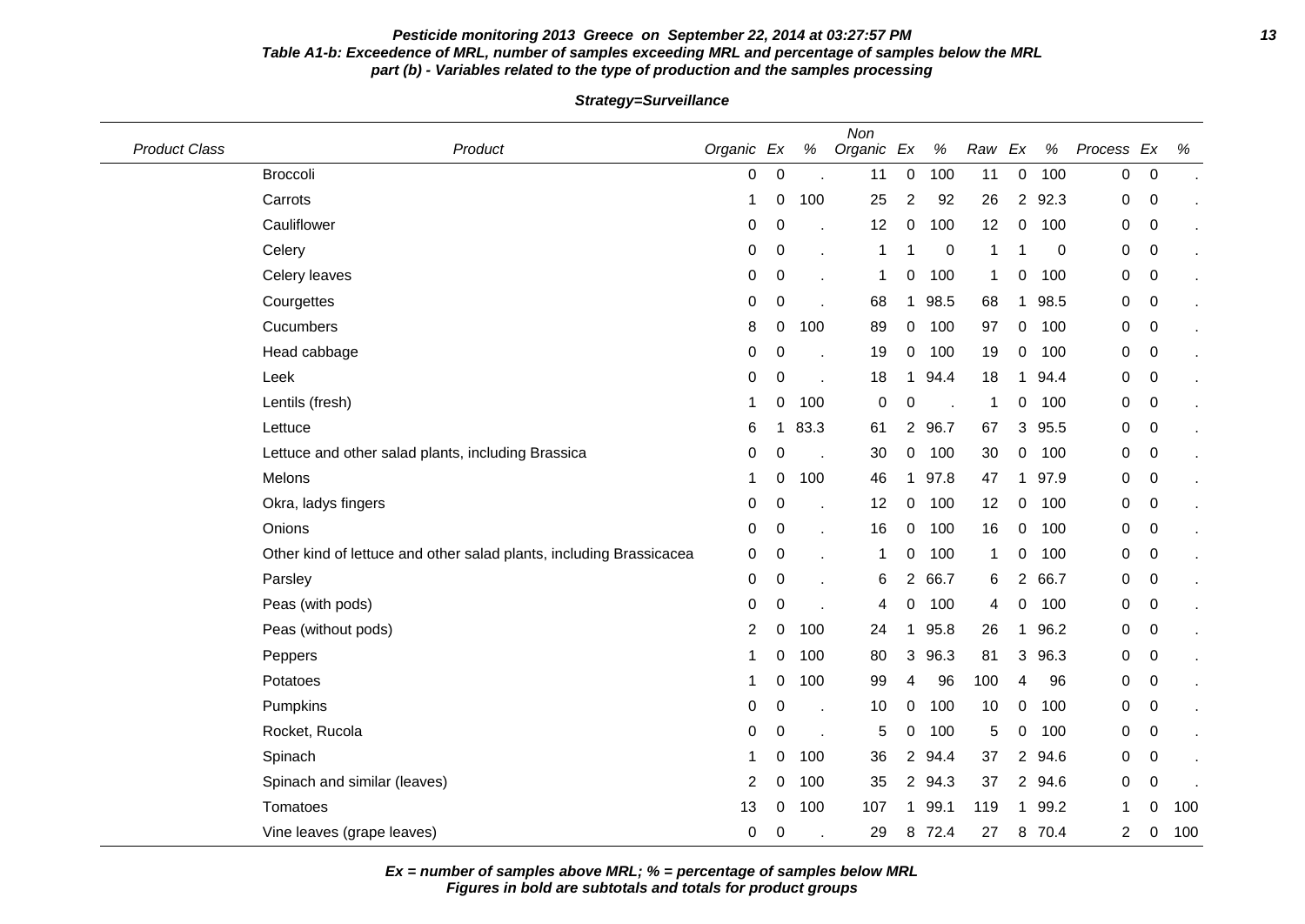### **Pesticide monitoring 2013 Greece on September 22, 2014 at 03:27:57 PM 14 Table A1-b: Exceedence of MRL, number of samples exceeding MRL and percentage of samples below the MRL part (b) - Variables related to the type of production and the samples processing**

|                      |         | Strategy=Surveillance |     |      |                           |  |                   |  |                                                 |            |         |
|----------------------|---------|-----------------------|-----|------|---------------------------|--|-------------------|--|-------------------------------------------------|------------|---------|
| <b>Product Class</b> | Product |                       |     |      | Non                       |  |                   |  | Organic Ex % Organic Ex % Raw Ex % Process Ex % |            |         |
| Watermelons          |         |                       | 0 0 |      |                           |  | 34 0 100 34 0 100 |  |                                                 | $0\quad 0$ |         |
| <b>Vegetables</b>    |         | 38                    |     | 97.4 | 1018 35 96.6 1053 36 96.6 |  |                   |  |                                                 |            | 3 0 100 |

**87 1 98.9 2183 52 97.6 1914 52 97.3 356 1 99.7**

**Strategy=Surveillance**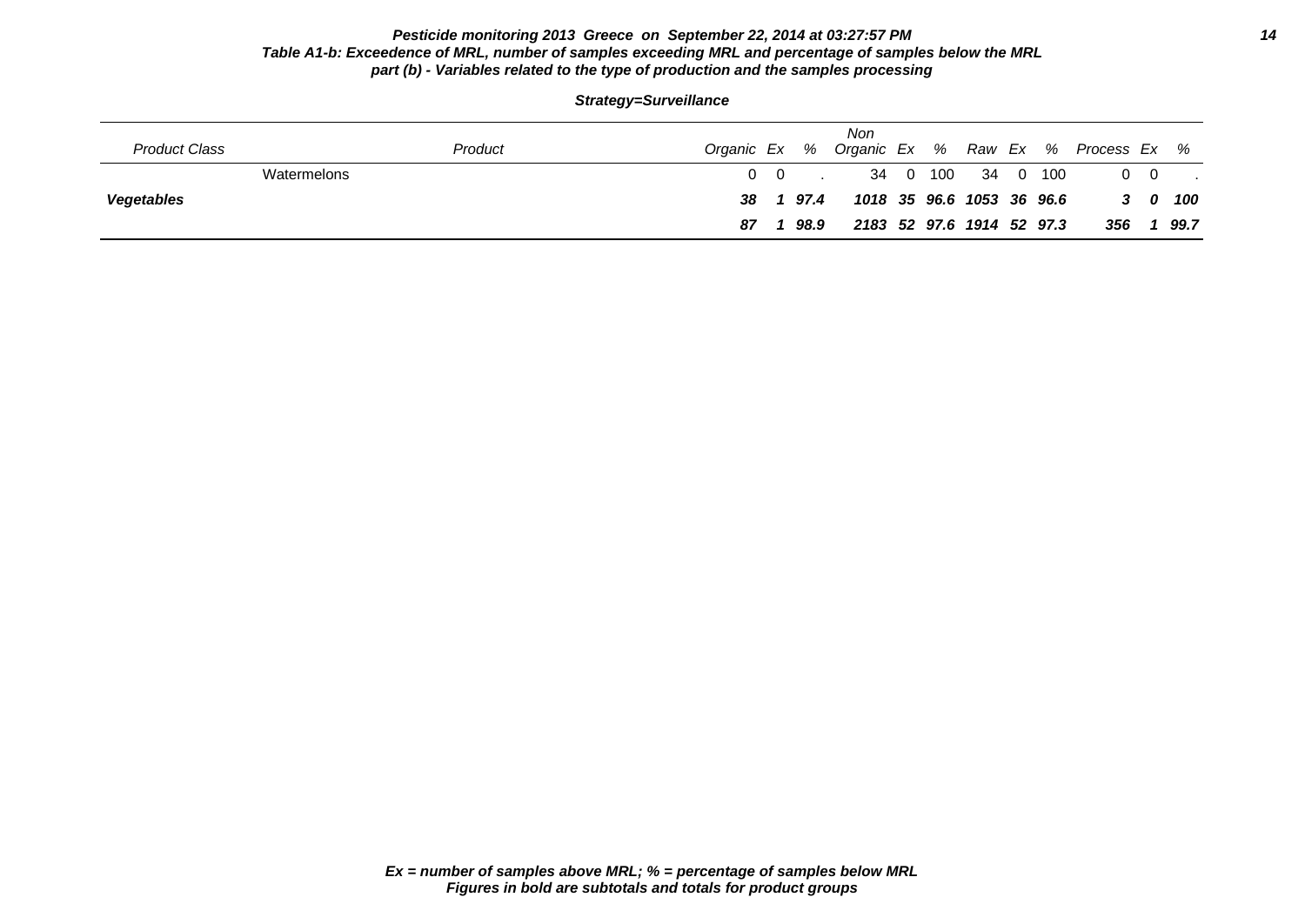### **Pesticide monitoring 2013 Greece on September 22, 2014 at 03:27:57 PM 15 Table A2-a: Samples above reporting level, number of samples above reporting level and percentage of samples below the reporting level Part (a) - Variables related to the origin of samples**

| <b>Product Class</b>        | Product               | Total ND       |                | $\%$        | Domestic ND             |                  | $\%$             | EEA ND           |   | $% \mathcal{B} \rightarrow \mathcal{B}$ | <b>Third</b><br>Country ND |                  | $\%$ |
|-----------------------------|-----------------------|----------------|----------------|-------------|-------------------------|------------------|------------------|------------------|---|-----------------------------------------|----------------------------|------------------|------|
| Cereals                     | Rice                  | 1              | 1              | 0           | 1                       | $\mathbf{1}$     | $\boldsymbol{0}$ | $\pmb{0}$        | 0 |                                         | $\boldsymbol{0}$           | $\pmb{0}$        |      |
| <b>Cereals</b>              |                       | 1              | 1              | 0           | 1                       | 1                | 0                | 0                | 0 |                                         | 0                          | 0                |      |
| Fruits and nuts             | Apples                | 14             | 10             | 28.6        | 14                      | 10               | 28.6             | $\pmb{0}$        | 0 |                                         | 0                          | 0                |      |
|                             | Apricots              | 4              | 3              | 25          | 4                       | 3                | 25               | 0                | 0 | l.                                      | 0                          | 0                |      |
|                             | Cherries              | 3              | $\mathbf{3}$   | $\mathbf 0$ | 3                       | 3                | $\boldsymbol{0}$ | $\pmb{0}$        | 0 | $\overline{a}$                          | 0                          | 0                |      |
|                             | Grapefruit            | 1              | 0              | 100         | 1                       | 0                | 100              | $\pmb{0}$        | 0 |                                         | 0                          | 0                |      |
|                             | Kiwi                  | 1              | 0              | 100         | 1                       | 0                | 100              | $\pmb{0}$        | 0 | l,                                      | 0                          | 0                |      |
|                             | Oranges               | 1              | 0              | 100         | 1                       | $\pmb{0}$        | 100              | $\boldsymbol{0}$ | 0 | ł.                                      | 0                          | $\pmb{0}$        |      |
|                             | Other citrus fruits   | 10             | 8              | 20          | 0                       | $\pmb{0}$        |                  | 0                | 0 | l.                                      | 10                         | 8                | 20   |
|                             | Peaches               | $\overline{2}$ | $\overline{2}$ | $\mathbf 0$ | $\overline{\mathbf{c}}$ | $\overline{c}$   | 0                | $\pmb{0}$        | 0 | $\overline{a}$                          | 0                          | $\boldsymbol{0}$ |      |
|                             | Pears                 | 1              | 1              | 0           | 1                       | 1                | 0                | $\pmb{0}$        | 0 | l.                                      | 0                          | 0                |      |
|                             | Quinces               | 1              | 1              | 0           | 1                       | $\mathbf{1}$     | 0                | $\pmb{0}$        | 0 | l.                                      | 0                          | $\boldsymbol{0}$ |      |
|                             | Table and Wine grapes | 1              | 1              | 0           | 1                       | 1                | 0                | $\pmb{0}$        | 0 |                                         | 0                          | 0                |      |
|                             | Table olives          | 1              | $\mathbf{1}$   | $\mathbf 0$ | 1                       | 1                | 0                | $\pmb{0}$        | 0 |                                         | 0                          | 0                |      |
|                             | Wine grapes           | 1              | 0              | 100         | 1                       | 0                | 100              | $\boldsymbol{0}$ | 0 | l,                                      | 0                          | 0                |      |
| <b>Fruits and nuts</b>      |                       | 41             | 30             | 26.8        | 31                      | 22               | 29               | 0                | 0 | ï                                       | 10                         | 8                | 20   |
| Other plant products        | Coriander seed        | 1              | 0              | 100         | $\mathbf 0$             | $\boldsymbol{0}$ | $\overline{a}$   | $\pmb{0}$        | 0 | $\overline{a}$                          | 1                          | 0                | 100  |
|                             | Tea                   | 3              | 1              | 66.7        | 0                       | $\pmb{0}$        |                  | $\pmb{0}$        | 0 | l,                                      | 3                          | 1                | 66.7 |
| <b>Other plant products</b> |                       | 4              | 1              | 75          | 0                       | 0                |                  | 0                | 0 |                                         | 4                          | 1                | 75   |
| Vegetables                  | Beans (with pods)     | 3              | 0              | 100         | $\overline{\mathbf{c}}$ | 0                | 100              | $\pmb{0}$        | 0 |                                         | 1                          | 0                | 100  |
|                             | Celery leaves         | 1              | $\mathbf{1}$   | 0           | 1                       | 1                | 0                | $\pmb{0}$        | 0 | l,                                      | 0                          | 0                |      |
|                             | Cucumbers             | 1              | 0              | 100         | 1                       | 0                | 100              | $\pmb{0}$        | 0 | l.                                      | 0                          | $\boldsymbol{0}$ |      |
|                             | Fresh Herbs           | 2              | 0              | 100         | 2                       | $\pmb{0}$        | 100              | $\pmb{0}$        | 0 |                                         | 0                          | 0                |      |
|                             | Leek                  | 1              | $\mathbf{1}$   | $\mathbf 0$ | 1                       | 1                | 0                | $\pmb{0}$        | 0 |                                         | 0                          | 0                |      |
|                             | Lettuce               | 1              | 0              | 100         | 1                       | 0                | 100              | $\pmb{0}$        | 0 | l,                                      | 0                          | $\boldsymbol{0}$ |      |
|                             | Onions                | 1              | 0              | 100         | 1                       | 0                | 100              | 0                | 0 |                                         | 0                          | 0                |      |
|                             | Peppers               | 24             | 10             | 58.3        | 5                       | 3                | 40               | $\pmb{0}$        | 0 |                                         | 19                         | 7                | 63.2 |

**Strategy=Enforcement**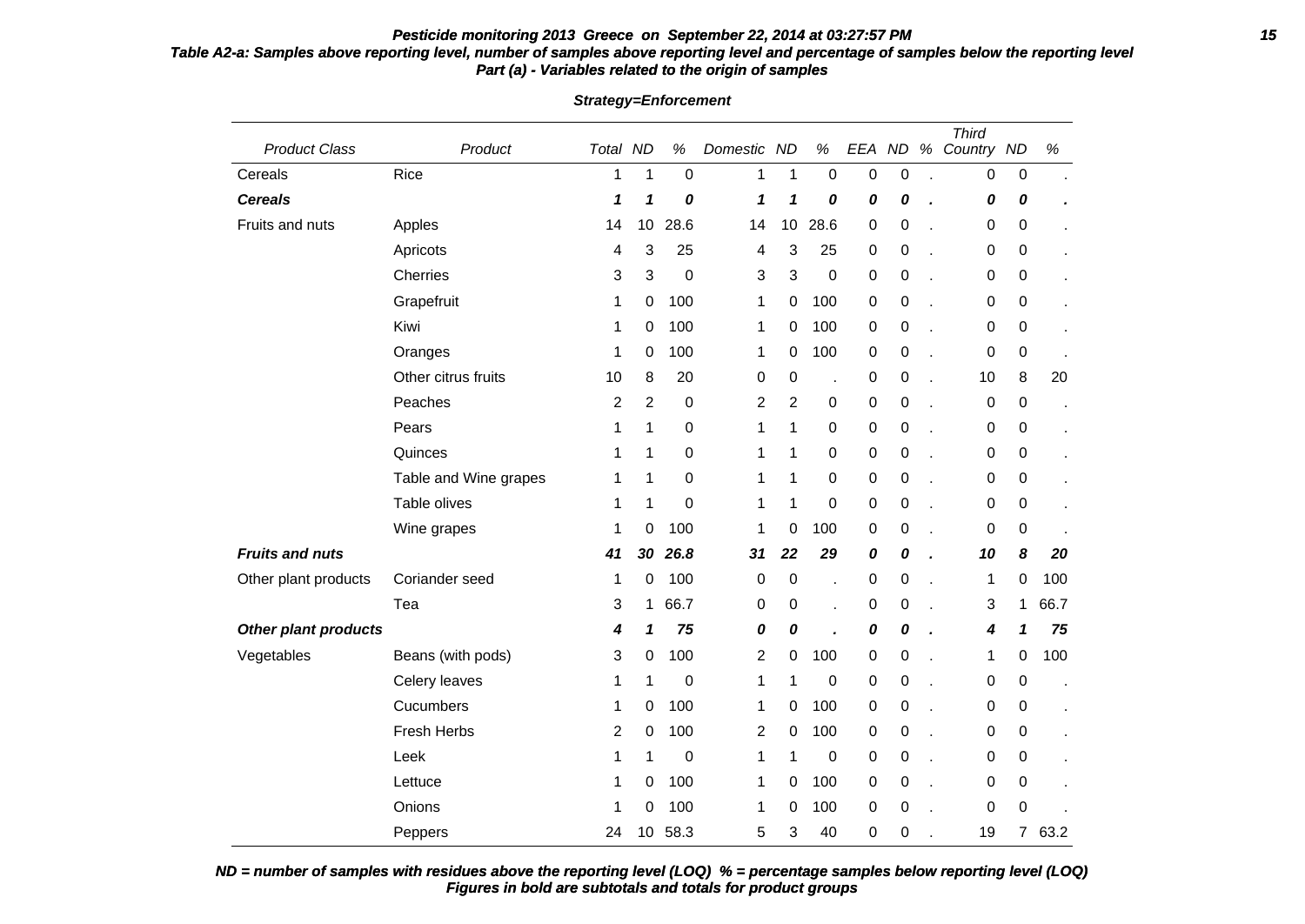### **Pesticide monitoring 2013 Greece on September 22, 2014 at 03:27:57 PM 16 Table A2-a: Samples above reporting level, number of samples above reporting level and percentage of samples below the reporting level Part (a) - Variables related to the origin of samples**

| <b>Product Class</b> | Product                      | Total | ND | %       | Domestic ND |          | %            |              |              | <b>Third</b><br>EEA ND % Country ND |             | %      |
|----------------------|------------------------------|-------|----|---------|-------------|----------|--------------|--------------|--------------|-------------------------------------|-------------|--------|
|                      | Potatoes                     | 6     | 6  | 0       | 6           | 6        | 0            | $\Omega$     | $\mathbf{0}$ | 0                                   | $\mathbf 0$ |        |
|                      | Spinach and similar (leaves) |       | 0  | 100     | 1.          | $\Omega$ | 100          | $\mathbf{0}$ | $\mathbf{0}$ | 0                                   | - 0         |        |
|                      | Tomatoes                     | 2     | 2  | 0       | $\Omega$    | - 0      |              | $\Omega$     | $\mathbf{0}$ | 2                                   | 2           | 0      |
|                      | Vine leaves (grape leaves)   | 2     |    | 50      |             |          | $\mathbf{0}$ | $\Omega$     | $\mathbf{0}$ | 1.                                  | $\Omega$    | 100    |
| <b>Vegetables</b>    |                              | 45    |    | 21 53.3 | 22          | $12 \,$  | 45.5         | 0            | 0            | 23                                  |             | 9 60.9 |
|                      |                              | 91    | 53 | 41.8    | 54          | 35       | -35.2        | 0            | 0            | 37                                  | 18          | 51.4   |

### **Strategy=Enforcement**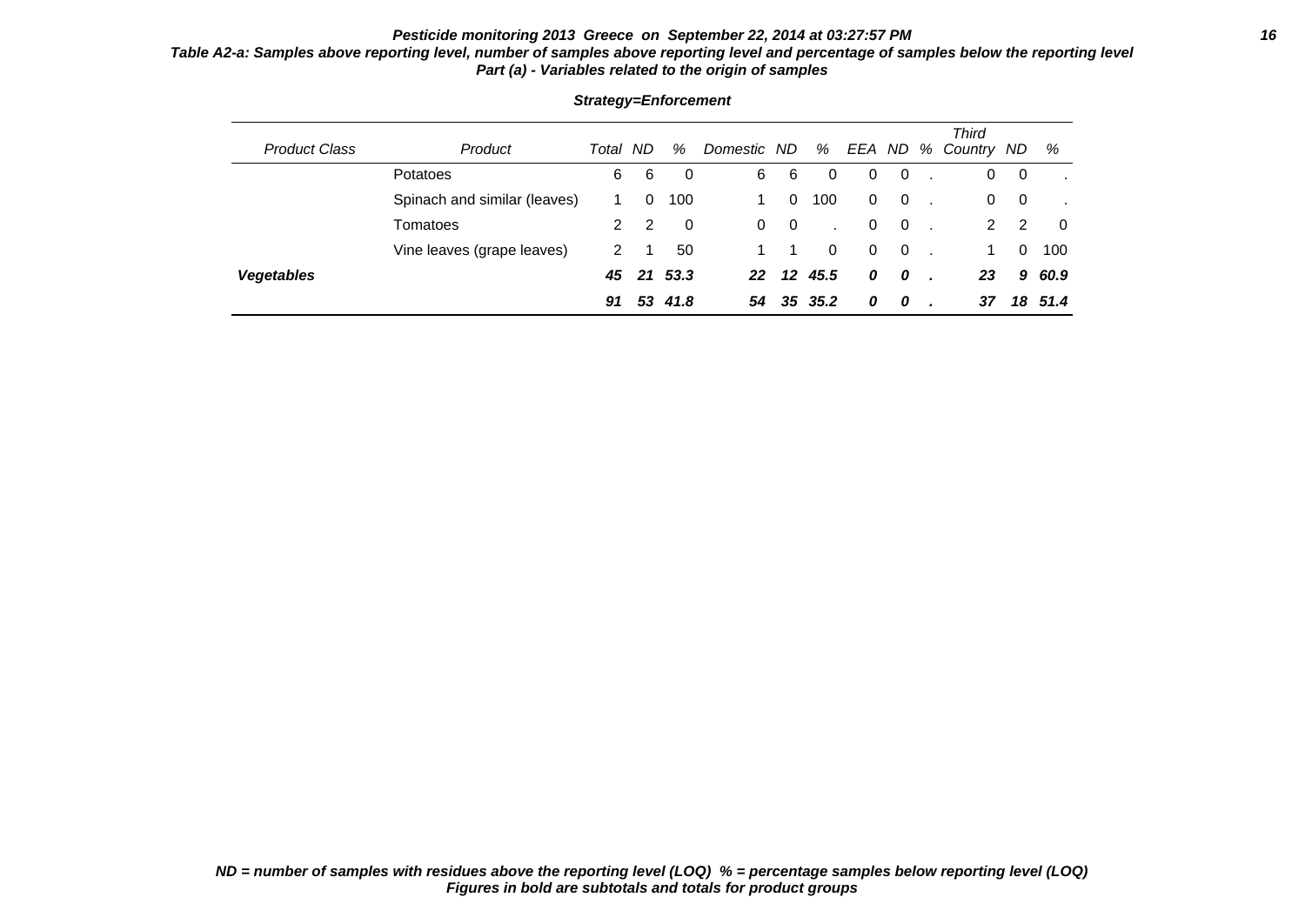### **Pesticide monitoring 2013 Greece on September 22, 2014 at 03:27:57 PM 17 Table A2-a: Samples above reporting level, number of samples above reporting level and percentage of samples below the reporting level Part (a) - Variables related to the origin of samples**

| <b>Product Class</b>   | Product                                  | Total | <b>ND</b>      | $\%$ | Domestic                | <b>ND</b>           | $\%$ | EEA              | <b>ND</b>        | $\%$ | <b>Third</b><br>Country ND |                  | $\%$      |
|------------------------|------------------------------------------|-------|----------------|------|-------------------------|---------------------|------|------------------|------------------|------|----------------------------|------------------|-----------|
| Animal products        | Dairy products Cattle                    | 15    | 0              | 100  | 15                      | $\mathsf{O}\xspace$ | 100  | $\boldsymbol{0}$ | $\pmb{0}$        |      | 0                          | $\pmb{0}$        |           |
|                        | Honey                                    | 10    | 0              | 100  | 10                      | 0                   | 100  | $\pmb{0}$        | $\boldsymbol{0}$ |      | 0                          | $\mathbf 0$      |           |
|                        | <b>Swine Meat</b>                        | 15    | 0              | 100  | 11                      | 0                   | 100  | 2                | 0                | 100  | 0                          | 0                |           |
| <b>Animal products</b> |                                          | 40    | 0              | 100  | 36                      | 0                   | 100  | $\boldsymbol{2}$ | 0                | 100  | 0                          | 0                |           |
| Baby food              | Baby food for infants and young childern | 11    | 0              | 100  | 6                       | 0                   | 100  | 5                | 0                | 100  | 0                          | 0                |           |
|                        | Processed cereal-based baby foods        | 8     | $\mathbf 1$    | 87.5 | 7                       | $\mathbf 1$         | 85.7 | 0                | 0                |      | 1                          | 0                | 100       |
| <b>Baby food</b>       |                                          | 19    | 1              | 94.7 | 13                      | 1                   | 92.3 | 5                | 0                | 100  | 1                          | 0                | 100       |
| Cereals                | Oats                                     | 7     | 0              | 100  | $\overline{\mathbf{c}}$ | $\mathbf 0$         | 100  | 5                | 0                | 100  | 0                          | $\boldsymbol{0}$ |           |
|                        | Other cereals                            | 1     | 0              | 100  | $\boldsymbol{0}$        | $\pmb{0}$           | J.   | $\pmb{0}$        | 0                | l,   | 1                          | 0                | 100       |
|                        | Rice                                     | 27    | 5              | 81.5 | 25                      | 3                   | 88   | 0                | 0                |      | 1                          | 1                | $\pmb{0}$ |
|                        | Rye                                      | 1     | 0              | 100  | $\boldsymbol{0}$        | $\mathbf 0$         |      | 1                | 0                | 100  | 0                          | $\mathbf 0$      |           |
|                        | Wheat                                    | 27    | 5              | 81.5 | 27                      | 5                   | 81.5 | $\pmb{0}$        | 0                | J.   | 0                          | 0                |           |
| <b>Cereals</b>         |                                          | 63    | 10             | 84.1 | 54                      | 8                   | 85.2 | 6                | 0                | 100  | $\overline{\mathbf{2}}$    | 1                | 50        |
| Fruits and nuts        | Almonds                                  | 3     | 1              | 66.7 | 3                       | $\mathbf 1$         | 66.7 | 0                | $\boldsymbol{0}$ | ÷,   | 0                          | $\mathbf 0$      |           |
|                        | Apples                                   | 102   | 74             | 27.5 | 91                      | 66                  | 27.5 | 4                | $\overline{c}$   | 50   | 7                          | 6                | 14.3      |
|                        | Apricots                                 | 45    | 27             | 40   | 43                      | 27                  | 37.2 | $\pmb{0}$        | 0                | l,   | $\pmb{0}$                  | 0                |           |
|                        | <b>Bananas</b>                           | 30    | 20             | 33.3 | 4                       | 1                   | 75   | 0                | 0                | Ĭ.   | 23                         | 17               | 26.1      |
|                        | Cherries                                 | 60    | 31             | 48.3 | 58                      | 30                  | 48.3 | 0                | 0                | Ĭ.   | $\pmb{0}$                  | $\boldsymbol{0}$ |           |
|                        | Figs                                     | 11    | 0              | 100  | 10                      | $\mathbf 0$         | 100  | 0                | 0                | ï    | 0                          | 0                |           |
|                        | Grapefruit                               | 17    | 9              | 47.1 | 14                      | 6                   | 57.1 | 0                | $\boldsymbol{0}$ |      | 3                          | 3                | 0         |
|                        | Kiwi                                     | 47    | 8              | 83   | 41                      | $7^{\circ}$         | 82.9 | 0                | 0                |      | 4                          | $\mathbf 1$      | 75        |
|                        | Lemons                                   | 26    | $\overline{7}$ | 73.1 | 18                      | $\overline{2}$      | 88.9 | 1                | 0                | 100  | 7                          | 5                | 28.6      |
|                        | Mandarins                                | 31    | 10             | 67.7 | 29                      | 9                   | 69   | $\pmb{0}$        | 0                | l,   | 2                          | 1                | 50        |
|                        | Oranges                                  | 69    | 26             | 62.3 | 61                      | 20                  | 67.2 | 1                | 0                | 100  | 7                          | 6                | 14.3      |
|                        | Peaches                                  | 75    | 47             | 37.3 | 73                      | 46                  | 37   | $\pmb{0}$        | 0                | J.   | $\pmb{0}$                  | $\mathbf 0$      |           |
|                        | Pears                                    | 75    | 48             | 36   | 55                      | 37                  | 32.7 | 5                | $\overline{c}$   | 60   | 15                         | 9                | 40        |
|                        | Pecans                                   | 1     | 0              | 100  | 1                       | 0                   | 100  | 0                | 0                |      | 0                          | 0                |           |

**Strategy=Surveillance**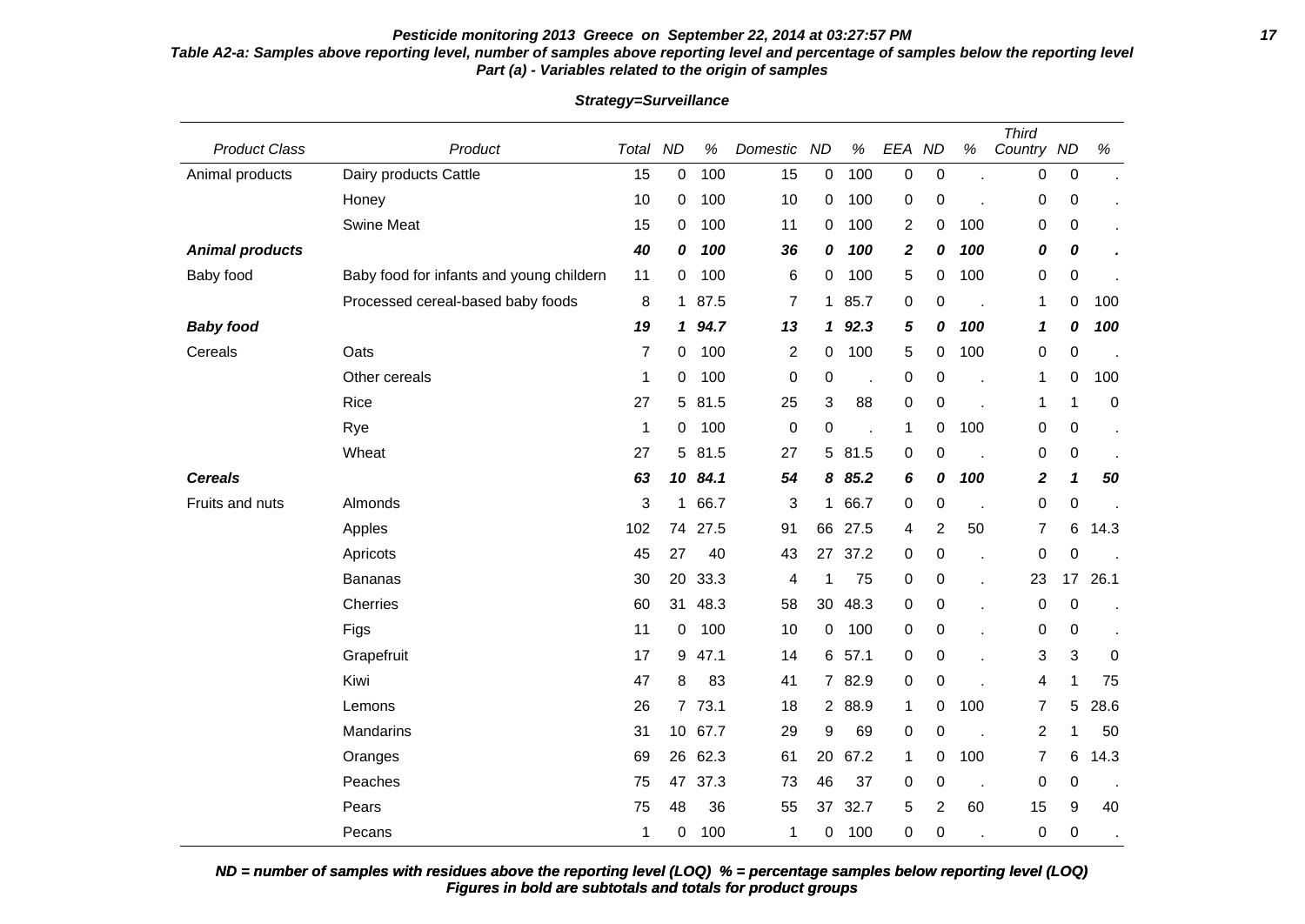### **Pesticide monitoring 2013 Greece on September 22, 2014 at 03:27:57 PM 18 Table A2-a: Samples above reporting level, number of samples above reporting level and percentage of samples below the reporting level Part (a) - Variables related to the origin of samples**

**Strategy=Surveillance**

| <b>Product Class</b>        |                           | Total<br>Product | <b>ND</b>    | $\%$        | Domestic         | <b>ND</b>      | %           | EEA          | <b>ND</b>        | %    | <b>Third</b><br>Country ND |                  | $\%$ |
|-----------------------------|---------------------------|------------------|--------------|-------------|------------------|----------------|-------------|--------------|------------------|------|----------------------------|------------------|------|
|                             | Pineapples                | 1                | 0            | 100         | $\boldsymbol{0}$ | $\pmb{0}$      |             | 0            | $\pmb{0}$        |      | 1                          | 0                | 100  |
|                             | Pistachios                | 1                | 1            | 0           | 1                | 1              | 0           | 0            | $\boldsymbol{0}$ |      | 0                          | $\boldsymbol{0}$ |      |
|                             | Plums                     | 21               | 6            | 71.4        | 15               | 5              | 66.7        | $\mathbf 0$  | $\pmb{0}$        |      | 5                          | 1                | 80   |
|                             | Pomegranate               | 12               | 0            | 100         | 12               | 0              | 100         | 0            | $\pmb{0}$        |      | 0                          | 0                |      |
|                             | <b>Strawberries</b>       | 43               | 20           | 53.5        | 40               | 17             | 57.5        | 1            | -1               | 0    | 1                          |                  | 0    |
|                             | Table and Wine grapes     | 17               | 11           | 35.3        | 17               | 11             | 35.3        | $\mathbf 0$  | 0                |      | 0                          | 0                |      |
|                             | Table grapes              | 75               | 36           | 52          | 71               | 34             | 52.1        | $\mathbf{1}$ | 0                | 100  | $\overline{c}$             | 1                | 50   |
|                             | Table olives              | 16               | 4            | 75          | 16               | 4              | 75          | 0            | 0                |      | 0                          | 0                |      |
|                             | Walnuts                   | -1               | 0            | 100         | -1               | $\overline{0}$ | 100         | $\mathbf 0$  | $\boldsymbol{0}$ |      | $\mathbf 0$                | $\pmb{0}$        |      |
|                             | Wine grapes               | 51               | 18           | 64.7        | 51               | 18             | 64.7        | $\mathbf 0$  | 0                |      | 0                          | $\pmb{0}$        |      |
| <b>Fruits and nuts</b>      |                           | 830              | 404          | 51.3        | 725              | 342            | 52.8        | 13           | 5                | 61.5 | 77                         | 51               | 33.8 |
| Other plant products        | Beans (dry)               | 7                | 1.           | 85.7        | 7                | 1.             | 85.7        | 0            | 0                |      | 0                          | 0                |      |
|                             | Capers                    | -1               | 0            | 100         | 0                | 0              |             | $\pmb{0}$    | 0                |      | 1                          | 0                | 100  |
|                             | Lentils (dry)             | $\overline{7}$   | 1            | 85.7        | 5                | 1              | 80          | $\pmb{0}$    | $\,0\,$          |      | 0                          | 0                |      |
|                             | Olives for oil production | 234              | 29           | 87.6        | 234              | 29             | 87.6        | 0            | $\pmb{0}$        |      | 0                          | 0                |      |
|                             | Other pulses, dry         | 6                | $\mathbf{1}$ | 83.3        | $\overline{2}$   | 0              | 100         | $\mathbf 0$  | $\mathbf 0$      |      | 4                          | 1                | 75   |
|                             | Other spices: Bark        | -1               | 1            | 0           | 1                | 1              | $\mathbf 0$ | 0            | 0                |      | 0                          | 0                |      |
|                             | Peas (dry)                | $\overline{c}$   | 0            | 100         | 1                | 0              | 100         | 0            | $\pmb{0}$        |      | 1                          | 0                | 100  |
|                             | Pepper, black and white   | 2                | 1            | 50          | 1                | 0              | 100         | $\mathbf{1}$ | -1               | 0    | 0                          | 0                |      |
|                             | Pumpkin seeds             | -1               | 1            | $\mathbf 0$ | 1                | 1              | $\mathbf 0$ | 0            | $\mathbf 0$      |      | 0                          | 0                |      |
|                             | Sunflower seed            | 1                | 1            | 0           | 1                | 1              | 0           | 0            | $\pmb{0}$        |      | 0                          | $\pmb{0}$        |      |
| <b>Other plant products</b> |                           | 262              | 36           | 86.3        | 253              | 34             | 86.6        | $\mathbf{1}$ | $\mathbf{1}$     | 0    | 6                          | 1                | 83.3 |
| Vegetables                  | Asparagus                 | 23               | 0            | 100         | 22               | $\overline{0}$ | 100         | 0            | $\pmb{0}$        |      | 1                          | 0                | 100  |
|                             | Aubergines (egg plants)   | 64               | 5            | 92.2        | 58               | 5              | 91.4        | 0            | 0                |      | $\overline{2}$             | 0                | 100  |
|                             | <b>Basil</b>              | -1               | 1            | 0           | $\mathbf 0$      | 0              |             | 0            | $\mathbf 0$      |      | 1                          |                  | 0    |
|                             | Beans (with pods)         | 49               | 5            | 89.8        | 47               | 5              | 89.4        | $\mathbf 0$  | 0                |      | 0                          | 0                |      |
|                             | <b>Beetroot</b>           | 3                | 0            | 100         | 1                | 0              | 100         | 0            | $\,0\,$          |      | 2                          | 0                | 100  |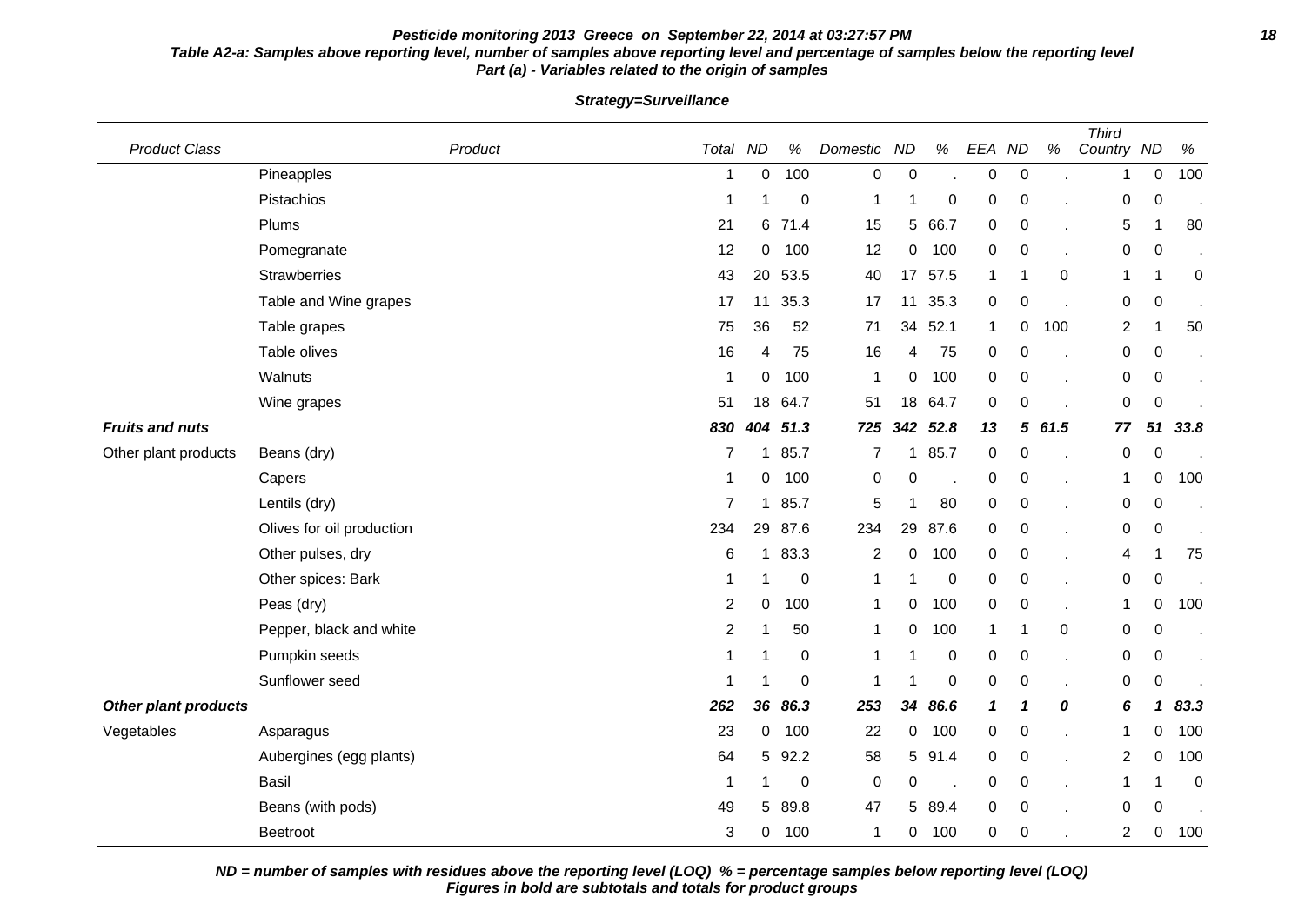## **Pesticide monitoring 2013 Greece on September 22, 2014 at 03:27:57 PM 19 Table A2-a: Samples above reporting level, number of samples above reporting level and percentage of samples below the reporting level Part (a) - Variables related to the origin of samples**

| <b>Product Class</b> | Product                                                             | Total ND     |                | $\%$    | Domestic     | <b>ND</b>      | $\%$    | EEA ND       |                  | $\%$      | <b>Third</b><br>Country ND |                | $\%$        |
|----------------------|---------------------------------------------------------------------|--------------|----------------|---------|--------------|----------------|---------|--------------|------------------|-----------|----------------------------|----------------|-------------|
|                      | <b>Broccoli</b>                                                     | 11           |                | 2 81.8  | 10           | $\mathbf 1$    | 90      | 0            | $\boldsymbol{0}$ |           | 1                          | 1              | $\mathbf 0$ |
|                      | Carrots                                                             | 26           |                | 8 69.2  | 21           | 8              | 61.9    | 4            | 0                | 100       | 1                          | 0              | 100         |
|                      | Cauliflower                                                         | 12           |                | 1 91.7  | 11           | 1              | 90.9    | 0            | 0                |           | 1                          | 0              | 100         |
|                      | Celery                                                              | 1            | 1              | 0       | 1            | 1              | 0       | 0            | 0                |           | 0                          | 0              |             |
|                      | Celery leaves                                                       | 1            | 1              | 0       | 1            | 1              | 0       | 0            | 0                |           | 0                          | 0              |             |
|                      | Courgettes                                                          | 68           | 5              | 92.6    | 60           | 4              | 93.3    | $\mathbf 0$  | 0                |           | 7                          | 1              | 85.7        |
|                      | Cucumbers                                                           | 97           |                | 18 81.4 | 90           |                | 17 81.1 | 0            | 0                |           | 4                          |                | 75          |
|                      | Head cabbage                                                        | 19           | 0              | 100     | 19           | $\overline{0}$ | 100     | 0            | 0                |           | 0                          | 0              |             |
|                      | Leek                                                                | 18           | 1              | 94.4    | 16           | $\mathbf 1$    | 93.8    | $\pmb{0}$    | $\mathbf 0$      |           | $\overline{2}$             | 0              | 100         |
|                      | Lentils (fresh)                                                     | -1           | 0              | 100     | 0            | $\mathbf 0$    |         | 0            | 0                |           | 1                          | 0              | 100         |
|                      | Lettuce                                                             | 67           | 32             | 52.2    | 66           | 31             | 53      | 0            | $\boldsymbol{0}$ |           | 0                          | 0              |             |
|                      | Lettuce and other salad plants, including Brassica                  | 30           | 3              | 90      | 29           |                | 3 89.7  | 0            | $\pmb{0}$        |           | 0                          | 0              | $\bullet$   |
|                      | Melons                                                              | 47           |                | 5 89.4  | 45           |                | 5 88.9  | 0            | 0                |           | 0                          | 0              |             |
|                      | Okra, ladys fingers                                                 | 12           |                | 1 91.7  | 12           | $\mathbf{1}$   | 91.7    | 0            | 0                |           | 0                          | 0              |             |
|                      | Onions                                                              | 16           | $\mathbf{0}$   | 100     | 13           | $\overline{0}$ | 100     | 0            | $\boldsymbol{0}$ |           | 3                          | 0              | 100         |
|                      | Other kind of lettuce and other salad plants, including Brassicacea | $\mathbf{1}$ | 1              | 0       | $\mathbf{1}$ | 1              | 0       | 0            | 0                |           | 0                          | 0              |             |
|                      | Parsley                                                             | 6            | $\mathbf{2}$   | 66.7    | 6            |                | 2 66.7  | $\mathbf 0$  | 0                |           | 0                          | 0              |             |
|                      | Peas (with pods)                                                    | 4            | $\overline{c}$ | 50      | 4            | $\overline{c}$ | 50      | 0            | $\pmb{0}$        |           | 0                          | 0              |             |
|                      | Peas (without pods)                                                 | 26           | $\overline{2}$ | 92.3    | 21           | 1              | 95.2    | 1            | 0                | 100       | 4                          |                | 75          |
|                      | Peppers                                                             | 81           |                | 15 81.5 | 67           |                | 13 80.6 | $\mathbf 0$  | 0                |           | 11                         | 1              | 90.9        |
|                      | Potatoes                                                            | 100          | 14             | 86      | 69           |                | 8 88.4  | $\mathbf{1}$ | 0                | 100       | 29                         | 5              | 82.8        |
|                      | Pumpkins                                                            | 10           | 0              | 100     | 10           | 0              | 100     | $\pmb{0}$    | 0                |           | 0                          | 0              |             |
|                      | Rocket, Rucola                                                      | 5            | $\overline{2}$ | 60      | 4            | $\mathbf{1}$   | 75      | 1            | 1                | $\pmb{0}$ | 0                          | 0              |             |
|                      | Spinach                                                             | 37           | 8              | 78.4    | 37           |                | 8 78.4  | 0            | $\pmb{0}$        |           | 0                          | 0              |             |
|                      | Spinach and similar (leaves)                                        | 37           | 9              | 75.7    | 35           |                | 9 74.3  | $\mathbf 0$  | 0                |           | $\overline{2}$             | 0              | 100         |
|                      | Tomatoes                                                            | 120          | 50             | 58.3    | 103          | 41             | 60.2    | 3            | 0                | 100       | 10                         | 8              | 20          |
|                      | Vine leaves (grape leaves)                                          | 29           |                | 14 51.7 | 20           | 12             | 40      | 1            | 0                | 100       | 8                          | $\overline{2}$ | 75          |

**Strategy=Surveillance**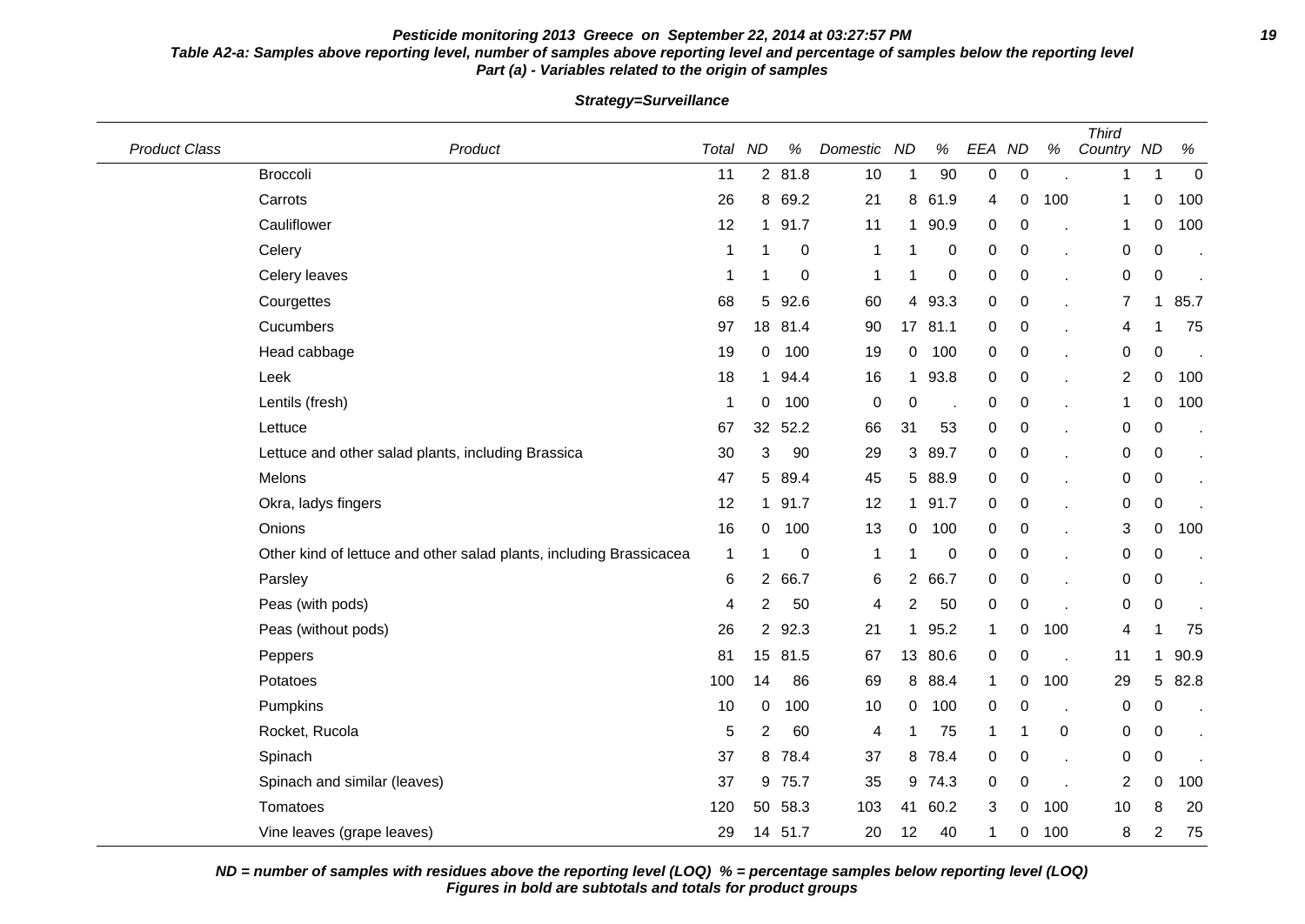## **Pesticide monitoring 2013 Greece on September 22, 2014 at 03:27:57 PM 20 Table A2-a: Samples above reporting level, number of samples above reporting level and percentage of samples below the reporting level Part (a) - Variables related to the origin of samples**

|  | Strategy=Surveillance |  |
|--|-----------------------|--|
|--|-----------------------|--|

| <b>Product Class</b> | Product     | Total         | ND. | %   | Domestic ND   |     | %            | EEA ND   |                | %    | Third<br>Country ND |                | %          |
|----------------------|-------------|---------------|-----|-----|---------------|-----|--------------|----------|----------------|------|---------------------|----------------|------------|
|                      | Watermelons | 34            | - 0 | 100 | 33            | - 0 | 100          | $\Omega$ | $\overline{0}$ |      |                     | $\overline{0}$ |            |
| <b>Vegetables</b>    |             | 1056 208 80.3 |     |     |               |     | 932 182 80.5 | 11       |                | 90.9 |                     |                | 90 21 76.7 |
|                      |             | 2270 659      |     | 71  | 2013 567 71.8 |     |              | 38       |                | 81.6 |                     | 176 74         | 58         |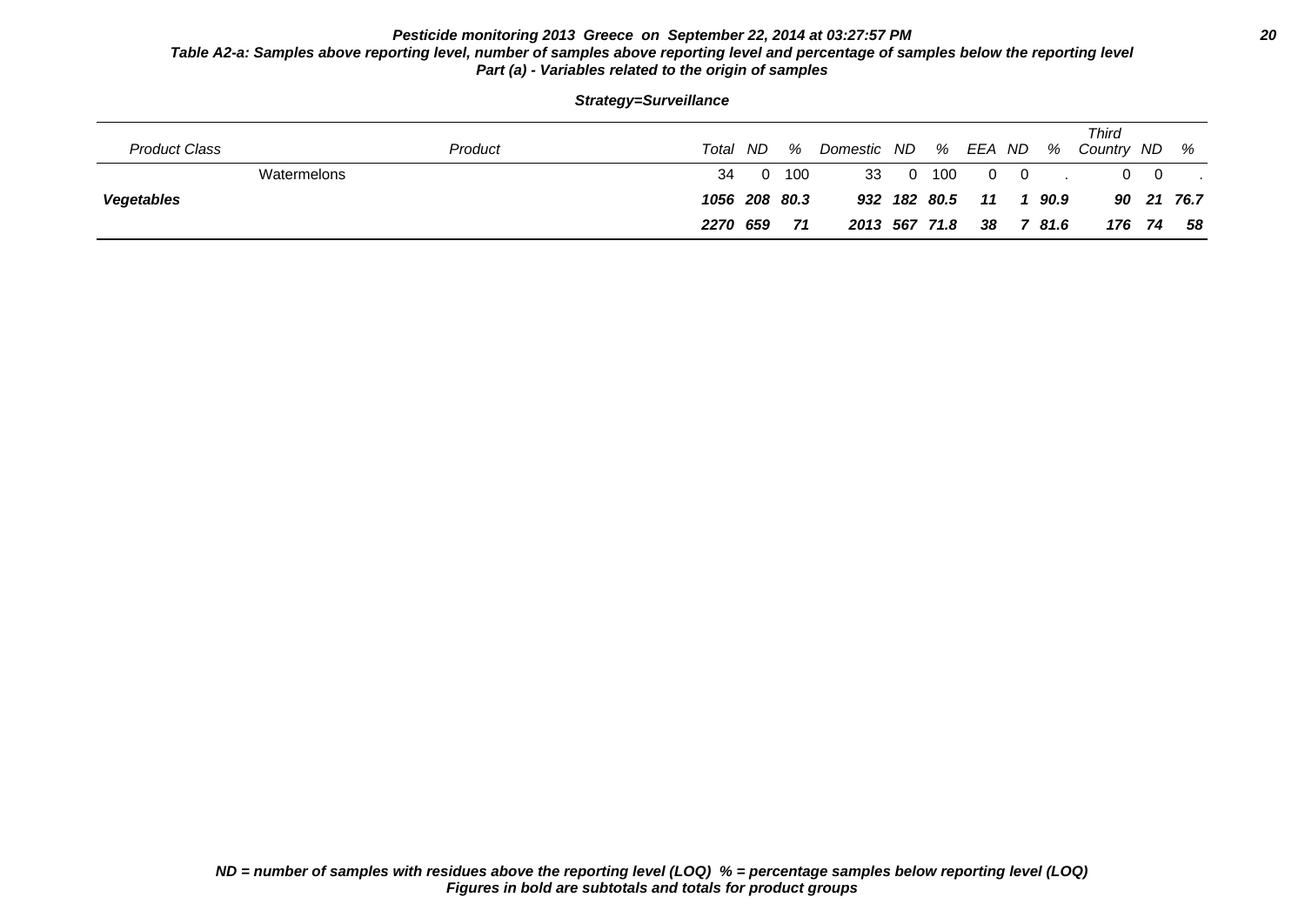# **Pesticide monitoring 2013 Greece on September 22, 2014 at 03:27:57 PM 21**

# **Table A2-b: Samples above reporting level, number of samples above reporting level and percentage of samples below the reporting level Part (b) - Variables related to the type of production and the samples processing**

| <b>Product Class</b>   | Product               | Organic ND |                  | $\%$ | Non<br>Organic ND |                | $\%$             | Raw ND         |                  | $\%$        | Process ND       |                  | $\%$             |
|------------------------|-----------------------|------------|------------------|------|-------------------|----------------|------------------|----------------|------------------|-------------|------------------|------------------|------------------|
| Cereals                | Rice                  | 0          | $\pmb{0}$        |      | 1                 | $\mathbf{1}$   | $\mathbf 0$      | $\mathbf 0$    | $\pmb{0}$        |             | 1                | 1                | $\boldsymbol{0}$ |
| <b>Cereals</b>         |                       | 0          | 0                |      | 1                 | 1              | 0                | 0              | 0                |             | 1                | 1                | 0                |
| Fruits and nuts        | Apples                | 0          | $\boldsymbol{0}$ |      | 14                | 10             | 28.6             | 14             | 10               | 28.6        | 0                | $\boldsymbol{0}$ |                  |
|                        | Apricots              | 0          | 0                |      | 4                 | 3              | 25               | 4              | 3                | 25          | 0                | 0                | ä,               |
|                        | Cherries              | 0          | 0                | L.   | 3                 | 3              | $\boldsymbol{0}$ | 3              | 3                | 0           | 0                | 0                | ä,               |
|                        | Grapefruit            | 0          | 0                |      | 1                 | 0              | 100              | 1              | $\boldsymbol{0}$ | 100         | $\boldsymbol{0}$ | 0                |                  |
|                        | Kiwi                  | 0          | 0                |      | 1                 | 0              | 100              | 1              | 0                | 100         | 0                | 0                |                  |
|                        | Oranges               | 0          | $\boldsymbol{0}$ | ÷.   | 1                 | 0              | 100              | 1              | 0                | 100         | 0                | 0                | ä.               |
|                        | Other citrus fruits   | 0          | 0                |      | 10                | 8              | 20               | 10             | 8                | 20          | 0                | 0                |                  |
|                        | Peaches               | 0          | 0                |      | $\overline{c}$    | $\overline{c}$ | $\boldsymbol{0}$ | $\overline{c}$ | $\overline{c}$   | $\mathbf 0$ | 0                | $\boldsymbol{0}$ |                  |
|                        | Pears                 | 0          | $\boldsymbol{0}$ |      | 1                 | 1              | $\boldsymbol{0}$ | 1              | 1                | $\mathbf 0$ | $\boldsymbol{0}$ | 0                |                  |
|                        | Quinces               | 0          | 0                |      | 1                 | 1              | 0                | 1              | 1                | 0           | 0                | 0                |                  |
|                        | Table and Wine grapes | 0          | $\boldsymbol{0}$ |      | 1                 | 1              | $\boldsymbol{0}$ | $\mathbf 1$    | 1                | 0           | 0                | 0                |                  |
|                        | Table olives          | 0          | 0                |      | 1                 | 1              | $\mathbf 0$      | 1              | 1                | 0           | 0                | 0                |                  |
|                        | Wine grapes           | 0          | 0                |      | 1                 | 0              | 100              | $\mathbf 1$    | 0                | 100         | 0                | $\boldsymbol{0}$ |                  |
| <b>Fruits and nuts</b> |                       | 0          | 0                |      | 41                | 30             | 26.8             | 41             | 30               | 26.8        | 0                | 0                |                  |
| Other plant products   | Coriander seed        | 0          | 0                |      | 1                 | 0              | 100              | 0              | $\boldsymbol{0}$ |             | 1                | 0                | 100              |
|                        | Tea                   | 0          | $\boldsymbol{0}$ | ÷.   | 3                 | 1              | 66.7             | 3              | 1                | 66.7        | 0                | 0                |                  |
| Other plant products   |                       | 0          | 0                |      | 4                 | 1              | 75               | $\mathbf{3}$   | 1                | 66.7        | 1                | 0                | 100              |
| Vegetables             | Beans (with pods)     | 0          | 0                |      | 3                 | 0              | 100              | 3              | 0                | 100         | 0                | 0                |                  |
|                        | Celery leaves         | 0          | $\boldsymbol{0}$ | ä,   | 1                 | 1              | $\boldsymbol{0}$ | 1              | 1                | 0           | 0                | 0                | ٠                |
|                        | Cucumbers             | 0          | $\boldsymbol{0}$ |      | 1                 | 0              | 100              | 1              | $\mathbf 0$      | 100         | 0                | 0                |                  |
|                        | Fresh Herbs           | 2          | 0                | 100  | 0                 | 0              |                  | $\overline{2}$ | 0                | 100         | 0                | 0                |                  |
|                        | Leek                  | 0          | $\mathbf 0$      |      | 1                 | 1              | $\mathbf 0$      | 1              | 1                | $\mathbf 0$ | 0                | 0                |                  |
|                        | Lettuce               | 0          | 0                |      | 1                 | 0              | 100              | $\mathbf 1$    | $\mathbf 0$      | 100         | 0                | $\boldsymbol{0}$ |                  |
|                        | Onions                | 0          | 0                |      | 1                 | 0              | 100              | $\mathbf 1$    | 0                | 100         | $\mathbf 0$      | $\boldsymbol{0}$ |                  |
|                        | Peppers               | $\Omega$   | 0                |      | 24                | 10             | 58.3             | 24             | 10               | 58.3        | $\Omega$         | 0                |                  |

**Strategy=Enforcement**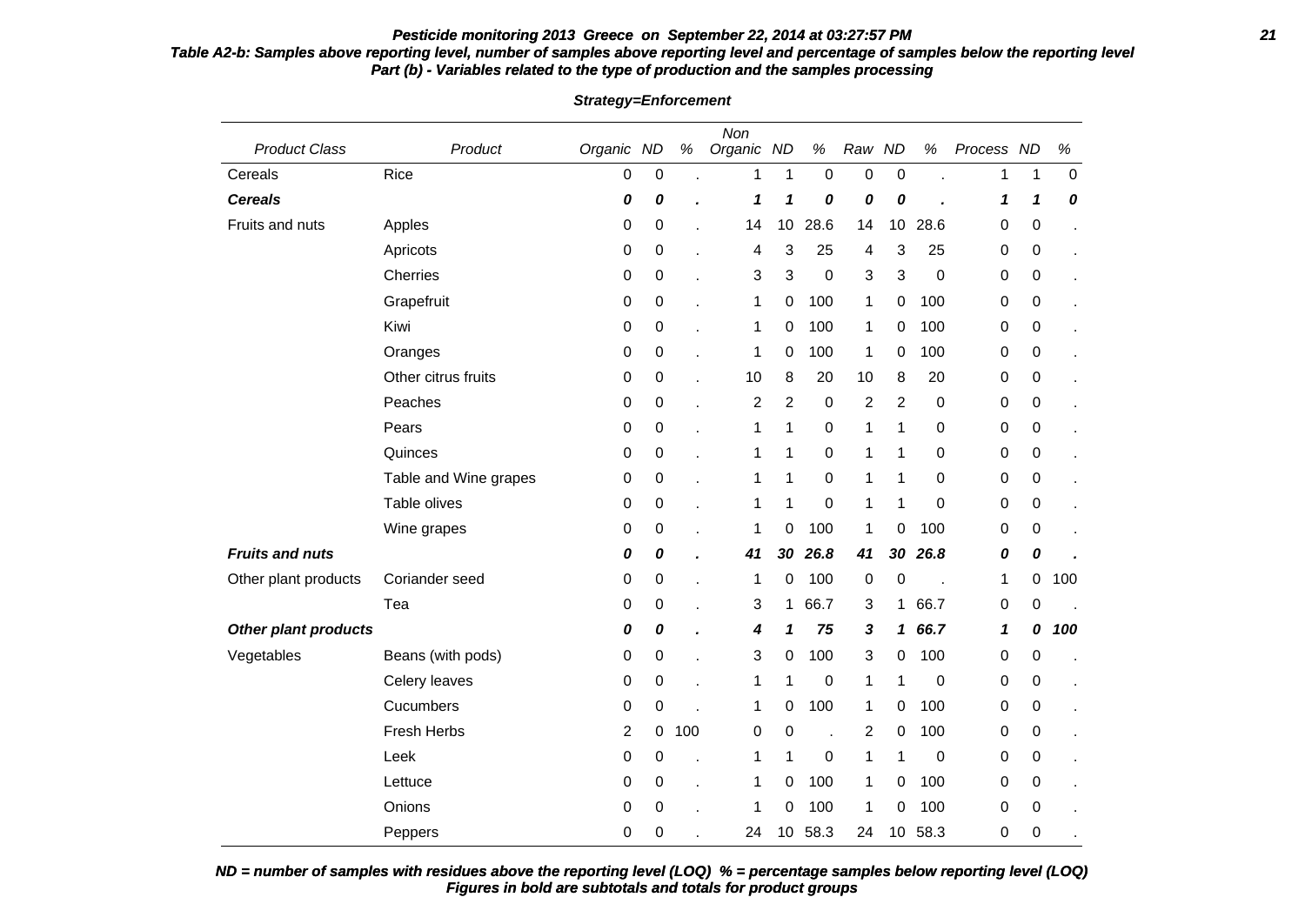# **Pesticide monitoring 2013 Greece on September 22, 2014 at 03:27:57 PM 22**

## **Table A2-b: Samples above reporting level, number of samples above reporting level and percentage of samples below the reporting level Part (b) - Variables related to the type of production and the samples processing**

| <b>Product Class</b> | Product                      | Organic ND |                         | %   | <b>Non</b><br>Organic ND |             | %           | Raw ND   |          | %       | Process ND |     | %  |
|----------------------|------------------------------|------------|-------------------------|-----|--------------------------|-------------|-------------|----------|----------|---------|------------|-----|----|
|                      | Potatoes                     | 0          | - 0                     |     | 6                        | 6           | 0           | 6        | 6        | 0       | 0          | 0   |    |
|                      | Spinach and similar (leaves) | 0          | $\overline{\mathbf{0}}$ |     |                          | $\mathbf 0$ | 100         | 1.       | $\Omega$ | 100     | 0          | - 0 |    |
|                      | Tomatoes                     | 0          | $\overline{\mathbf{0}}$ |     | $\mathbf{2}^{\circ}$     | 2           | $\mathbf 0$ | 2        | -2       | 0       | 0          | -0  |    |
|                      | Vine leaves (grape leaves)   | 0          | - 0                     |     | 2                        |             | 50          | $\Omega$ | $\Omega$ |         | 2          |     | 50 |
| <b>Vegetables</b>    |                              | 2          | 0                       | 100 | 43                       |             | 21 51.2     | 43       |          | 20 53.5 | 2          | 1   | 50 |
|                      |                              | 2          | 0                       | 100 | 89                       | 53          | 40.4        | 87       | 51       | 41.4    | 4          | 2   | 50 |

### **Strategy=Enforcement**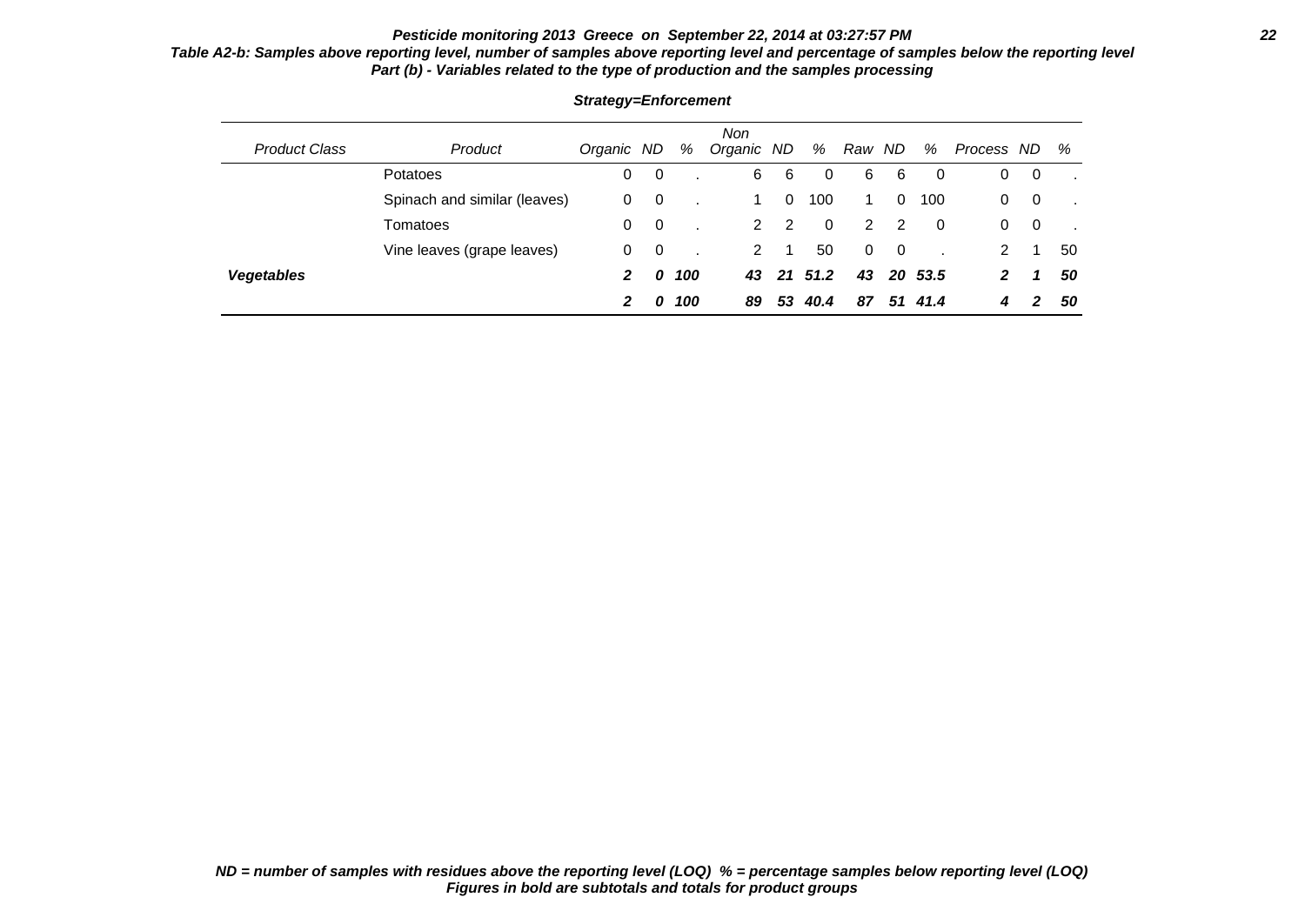# **Pesticide monitoring 2013 Greece on September 22, 2014 at 03:27:57 PM 23**

### **Table A2-b: Samples above reporting level, number of samples above reporting level and percentage of samples below the reporting level Part (b) - Variables related to the type of production and the samples processing**

| <b>Product Class</b>   | Product                                  | Organic ND     |                  | $\%$ | Non<br>Organic | <b>ND</b>       | $\%$ | Raw              | <b>ND</b>       | $\%$ | Process ND  |                | $\%$ |
|------------------------|------------------------------------------|----------------|------------------|------|----------------|-----------------|------|------------------|-----------------|------|-------------|----------------|------|
| Animal products        | Dairy products Cattle                    | 0              | $\boldsymbol{0}$ |      | 15             | 0               | 100  | $\mathbf{1}$     | $\pmb{0}$       | 100  | 14          | 0              | 100  |
|                        | Honey                                    | 0              | 0                |      | 10             | 0               | 100  | 10               | 0               | 100  | 0           | $\mathbf 0$    |      |
|                        | <b>Swine Meat</b>                        | 0              | 0                |      | 15             | 0               | 100  | 15               | $\mathbf 0$     | 100  | 0           | 0              |      |
| <b>Animal products</b> |                                          | 0              | 0                |      | 40             | 0               | 100  | 26               | 0               | 100  | 14          | 0              | 100  |
| Baby food              | Baby food for infants and young childern | 0              | 0                |      | 11             | 0               | 100  | $\overline{2}$   | 0               | 100  | 9           | $\mathbf 0$    | 100  |
|                        | Processed cereal-based baby foods        | 0              | 0                |      | 8              | $\mathbf{1}$    | 87.5 | 0                | $\pmb{0}$       | l.   | 8           | 1.             | 87.5 |
| <b>Baby food</b>       |                                          | 0              | 0                |      | 19             | 1               | 94.7 | $\boldsymbol{2}$ | 0               | 100  | 17          | 1              | 94.1 |
| Cereals                | Oats                                     | 1              | 0                | 100  | 6              | 0               | 100  | 1                | $\mathbf 0$     | 100  | 6           | 0              | 100  |
|                        | Other cereals                            | 0              | 0                |      | 1              | 0               | 100  | $\mathbf{1}$     | $\mathbf 0$     | 100  | 0           | $\mathbf 0$    |      |
|                        | Rice                                     | 0              | 0                | l.   | 27             | 5               | 81.5 | 23               | $2^{\circ}$     | 91.3 | 4           | 3              | 25   |
|                        | Rye                                      | 1              | 0                | 100  | 0              | 0               |      | 1                | 0               | 100  | 0           | 0              |      |
|                        | Wheat                                    | $\overline{c}$ | 1                | 50   | 25             | 4               | 84   | 9                | $\mathbf 0$     | 100  | 18          | 5              | 72.2 |
| <b>Cereals</b>         |                                          | 4              | 1                | 75   | 59             | 9               | 84.7 | 35               | $\mathbf{2}$    | 94.3 | 28          | 8              | 71.4 |
| Fruits and nuts        | Almonds                                  | 0              | 0                | J.   | 3              | $\mathbf 1$     | 66.7 | 3                | $\mathbf 1$     | 66.7 | 0           | 0              |      |
|                        | Apples                                   | 6              | 1                | 83.3 | 96             | 73              | 24   | 102              | 74              | 27.5 | 0           | 0              |      |
|                        | Apricots                                 | 1              | 0                | 100  | 44             | 27              | 38.6 | 45               | 27              | 40   | 0           | 0              |      |
|                        | <b>Bananas</b>                           | 1              | 0                | 100  | 29             | 20              | 31   | 30               | 20              | 33.3 | 0           | 0              |      |
|                        | Cherries                                 | 1              | 0                | 100  | 59             | 31              | 47.5 | 60               | 31              | 48.3 | 0           | 0              |      |
|                        | Figs                                     | 0              | 0                |      | 11             | 0               | 100  | 10               | $\mathbf 0$     | 100  | 1           | 0              | 100  |
|                        | Grapefruit                               | 0              | 0                | l,   | 17             | 9               | 47.1 | 17               | 9               | 47.1 | 0           | 0              |      |
|                        | Kiwi                                     | 2              | 0                | 100  | 45             | 8               | 82.2 | 47               | 8               | 83   | 0           | 0              |      |
|                        | Lemons                                   | 1              | 0                | 100  | 25             | $\overline{7}$  | 72   | 26               | $\overline{7}$  | 73.1 | 0           | 0              |      |
|                        | Mandarins                                | 1              | 0                | 100  | 30             | 10 <sup>1</sup> | 66.7 | 31               | 10 <sup>1</sup> | 67.7 | 0           | 0              |      |
|                        | Oranges                                  | 3              | 1                | 66.7 | 66             | 25              | 62.1 | 55               | 24              | 56.4 | 14          | $\overline{2}$ | 85.7 |
|                        | Peaches                                  | $\overline{c}$ | 1                | 50   | 73             | 46              | 37   | 75               | 47              | 37.3 | $\mathbf 0$ | 0              |      |
|                        | Pears                                    | 5              | 1                | 80   | 70             | 47              | 32.9 | 75               | 48              | 36   | 0           | 0              |      |
|                        | Pecans                                   | $\mathbf{0}$   | $\mathbf 0$      |      | 1              | 0               | 100  | 1                | 0               | 100  | 0           | $\Omega$       |      |

**Strategy=Surveillance**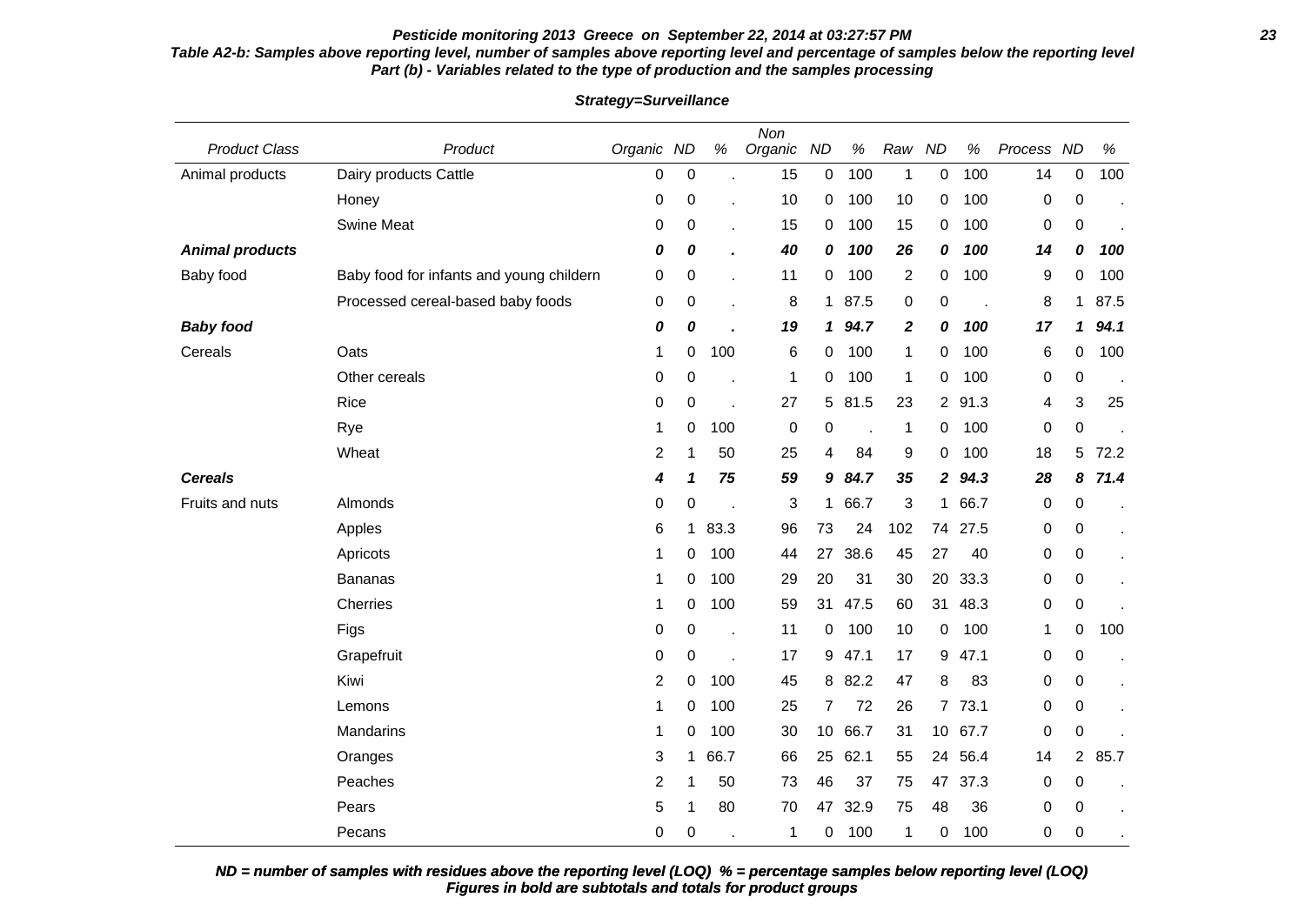#### **Pesticide monitoring 2013 Greece on September 22, 2014 at 03:27:57 PM 24 Table A2-b: Samples above reporting level, number of samples above reporting level and percentage of samples below the reporting level Part (b) - Variables related to the type of production and the samples processing**

Product Class **Product Class** Product **Product Class Product** Organic ND % Non Organic ND % Raw ND % Process ND % Pineapples 0 0 . 1 0 100 1 0 100 0 0 . Pistachios 0 0 . 1 1 0 1 1 0 0 0 . Plums 1 0 100 20 6 70 18 6 66.7 3 0 100 Pomegranate 0 0 . 12 0 100 9 0 100 3 0 100 Strawberries 2 0 100 41 20 51.2 43 20 53.5 0 0 . Table and Wine grapes **1.12 12 12 12 12 12 13 14 14 14 14 14 14 14 14 14 14 16 16 17 11 12 11 12 11 12 11 12 11** Table grapes 4 3 25 71 33 53.5 71 32 54.9 4 4 0 Table olives 0 0 . 16 4 75 16 4 75 0 0 . Walnuts 0 0 . 1 0 100 1 0 100 0 0 . Wine grapes 10 0 100 41 18 56.1 16 8 50 35 10 71.4 **Fruits and nuts 40 7 82.5 790 397 49.7 770 388 49.6 60 16 73.3** Other plant products Beans (dry) 2010 100 100 6 1 83.3 7 1 85.7 0 0 Capers 0 0 . 1 0 100 1 0 100 0 0 . Lentils (dry) 1 0 100 6 1 83.3 7 1 85.7 0 0 . Olives for oil production 1 1 0 233 28 88 0 0 . 234 29 87.6 Other pulses, dry **Calculation Contract Contract Contract Contract Contract Contract Contract Contract Contract Contract Contract Contract Contract Contract Contract Contract Contract Contract Contract Contract Contract Co** Other spices: Bark 0 0 . 1 1 0 1 1 0 0 0 . Peas (dry) 0 0 . 2 0 100 2 0 100 0 0 . Pepper, black and white  $\begin{array}{ccccccccccccc}\n2 & 1 & 50 & 0 & 0 & 2 & 1 & 50 & 0 & 0\n\end{array}$ Pumpkin seeds 0 0 . 1 1 0 1 1 0 0 0 . Sunflower seed 0 0 . 1 1 0 1 1 0 0 0 . **Other plant products 5 2 60 257 34 86.8 28 7 75 234 29 87.6** Vegetables Asparagus 0 0 . 23 0 100 23 0 100 0 0 . Aubergines (egg plants)  $0 \quad 0 \quad 0 \quad . \quad 64 \quad 5 \quad 92.2 \quad 64 \quad 5 \quad 92.2 \quad 0 \quad 0$ Basil 0 0 . 1 1 0 1 1 0 0 0 . Beans (with pods) **1** 0 100 48 5 89.6 49 5 89.8 0 0 Beetroot 0 0 . 3 0 100 3 0 100 0 0 .

**Strategy=Surveillance**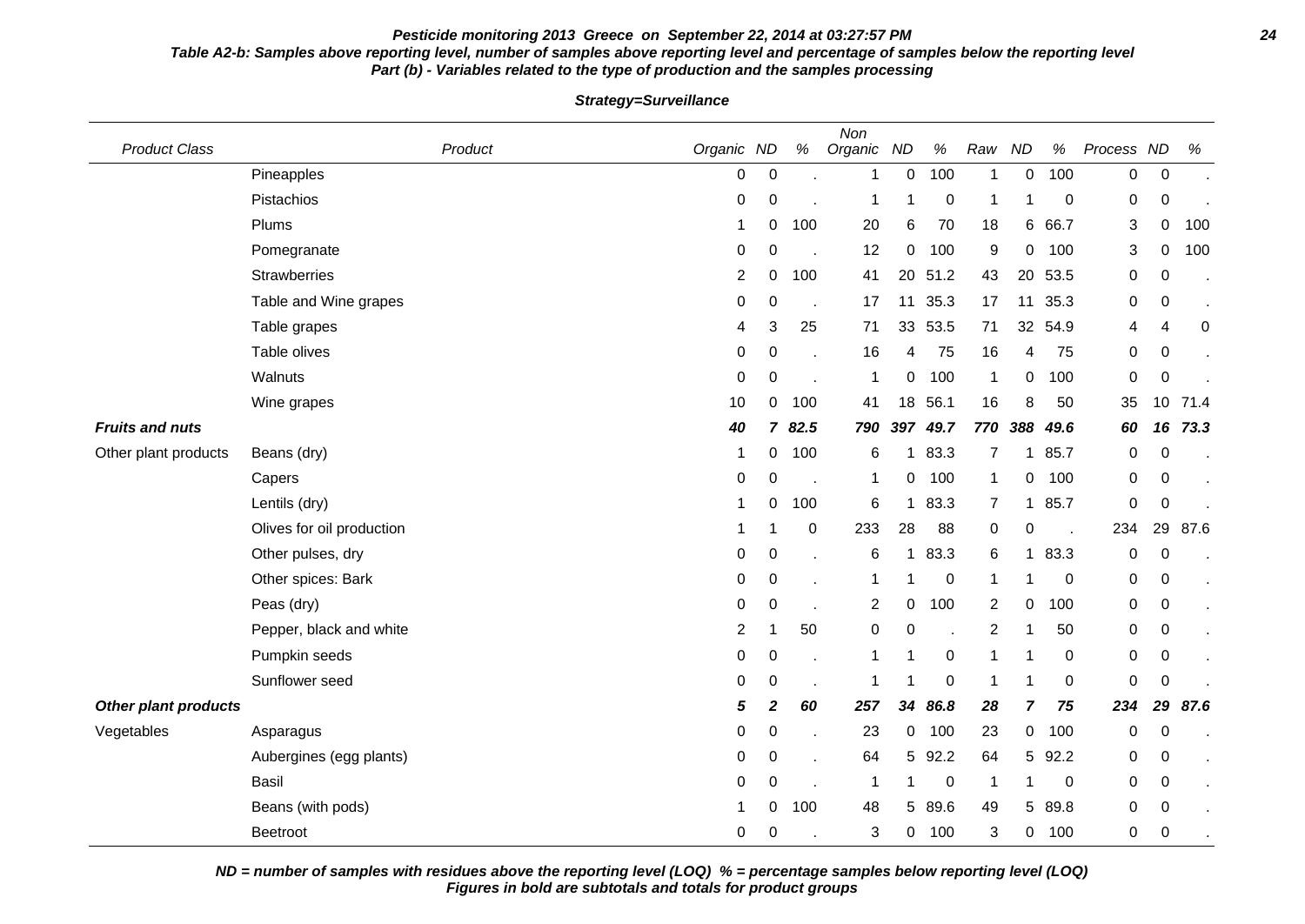### **Pesticide monitoring 2013 Greece on September 22, 2014 at 03:27:57 PM 25 Table A2-b: Samples above reporting level, number of samples above reporting level and percentage of samples below the reporting level Part (b) - Variables related to the type of production and the samples processing**

| <b>Product Class</b> | Product                                                             | Organic ND |                  | $\%$     | Non<br>Organic   | <b>ND</b>       | $\%$        | Raw          | <b>ND</b>      | %       | Process ND     |                | $\%$           |
|----------------------|---------------------------------------------------------------------|------------|------------------|----------|------------------|-----------------|-------------|--------------|----------------|---------|----------------|----------------|----------------|
|                      | <b>Broccoli</b>                                                     | 0          | $\boldsymbol{0}$ |          | 11               |                 | 2 81.8      | 11           |                | 2 81.8  | 0              | $\mathbf 0$    |                |
|                      | Carrots                                                             | 1          | 0                | 100      | 25               | 8               | 68          | 26           |                | 8 69.2  | 0              | $\pmb{0}$      |                |
|                      | Cauliflower                                                         | 0          | 0                |          | 12               | $\mathbf 1$     | 91.7        | 12           |                | 1 91.7  | 0              | 0              |                |
|                      | Celery                                                              | 0          | 0                |          | 1                |                 | 0           | 1            |                | 0       | 0              | 0              |                |
|                      | Celery leaves                                                       | 0          | 0                |          | 1                |                 | 0           | 1            |                | 0       | $\pmb{0}$      | 0              |                |
|                      | Courgettes                                                          | 0          | 0                |          | 68               |                 | 5 92.6      | 68           | 5 <sup>5</sup> | 92.6    | 0              | 0              | $\blacksquare$ |
|                      | Cucumbers                                                           | 8          | $\mathbf 1$      | 87.5     | 89               | 17 <sub>2</sub> | 80.9        | 97           |                | 18 81.4 | 0              | 0              |                |
|                      | Head cabbage                                                        | 0          | 0                |          | 19               | 0               | 100         | 19           | 0              | 100     | 0              | 0              |                |
|                      | Leek                                                                | 0          | $\mathbf 0$      |          | 18               | $\mathbf 1$     | 94.4        | 18           | 1              | 94.4    | 0              | 0              | $\blacksquare$ |
|                      | Lentils (fresh)                                                     | 1          | 0                | 100      | $\boldsymbol{0}$ | 0               |             | 1            | 0              | 100     | 0              | 0              |                |
|                      | Lettuce                                                             | 6          | 3                | 50       | 61               | 29              | 52.5        | 67           | 32             | 52.2    | 0              | $\mathbf 0$    |                |
|                      | Lettuce and other salad plants, including Brassica                  | 0          | 0                |          | 30               | 3               | 90          | 30           | 3              | 90      | 0              | 0              |                |
|                      | Melons                                                              | 1          | 0                | 100      | 46               | 5               | 89.1        | 47           | 5              | 89.4    | 0              | 0              |                |
|                      | Okra, ladys fingers                                                 | 0          | 0                |          | 12               | 1.              | 91.7        | 12           |                | 1 91.7  | 0              | 0              |                |
|                      | Onions                                                              | 0          | $\pmb{0}$        |          | 16               | 0               | 100         | 16           | 0              | 100     | 0              | 0              |                |
|                      | Other kind of lettuce and other salad plants, including Brassicacea | 0          | $\boldsymbol{0}$ |          | 1                | 1               | $\mathbf 0$ | $\mathbf{1}$ |                | 0       | $\mathbf 0$    | 0              |                |
|                      | Parsley                                                             | 0          | 0                |          | 6                |                 | 2 66.7      | 6            |                | 2 66.7  | 0              | 0              |                |
|                      | Peas (with pods)                                                    | 0          | 0                |          | 4                | 2               | 50          | 4            | 2              | 50      | 0              | 0              |                |
|                      | Peas (without pods)                                                 | 2          | 0                | 100      | 24               |                 | 2 91.7      | 26           |                | 2 92.3  | 0              | 0              |                |
|                      | Peppers                                                             | 1          | 1                | $\Omega$ | 80               |                 | 14 82.5     | 81           |                | 15 81.5 | 0              | 0              |                |
|                      | Potatoes                                                            | 1          | 0                | 100      | 99               | 14              | 85.9        | 100          | 14             | 86      | 0              | 0              |                |
|                      | Pumpkins                                                            | 0          | $\mathbf 0$      |          | 10               | 0               | 100         | 10           | 0              | 100     | 0              | 0              | $\bullet$      |
|                      | Rocket, Rucola                                                      | 0          | 0                |          | 5                | 2               | 60          | $\,$ 5 $\,$  | 2              | 60      | 0              | 0              |                |
|                      | Spinach                                                             | 1          | 0                | 100      | 36               | 8               | 77.8        | 37           | 8              | 78.4    | 0              | 0              |                |
|                      | Spinach and similar (leaves)                                        | 2          | 0                | 100      | 35               |                 | 9 74.3      | 37           | 9              | 75.7    | 0              | 0              |                |
|                      | Tomatoes                                                            | 13         | 3                | 76.9     | 107              | 47              | 56.1        | 119          | 50             | 58      | 1              | 0              | 100            |
|                      | Vine leaves (grape leaves)                                          | 0          | 0                |          | 29               |                 | 14 51.7     | 27           |                | 12 55.6 | $\overline{2}$ | $\overline{c}$ | $\mathbf 0$    |

**Strategy=Surveillance**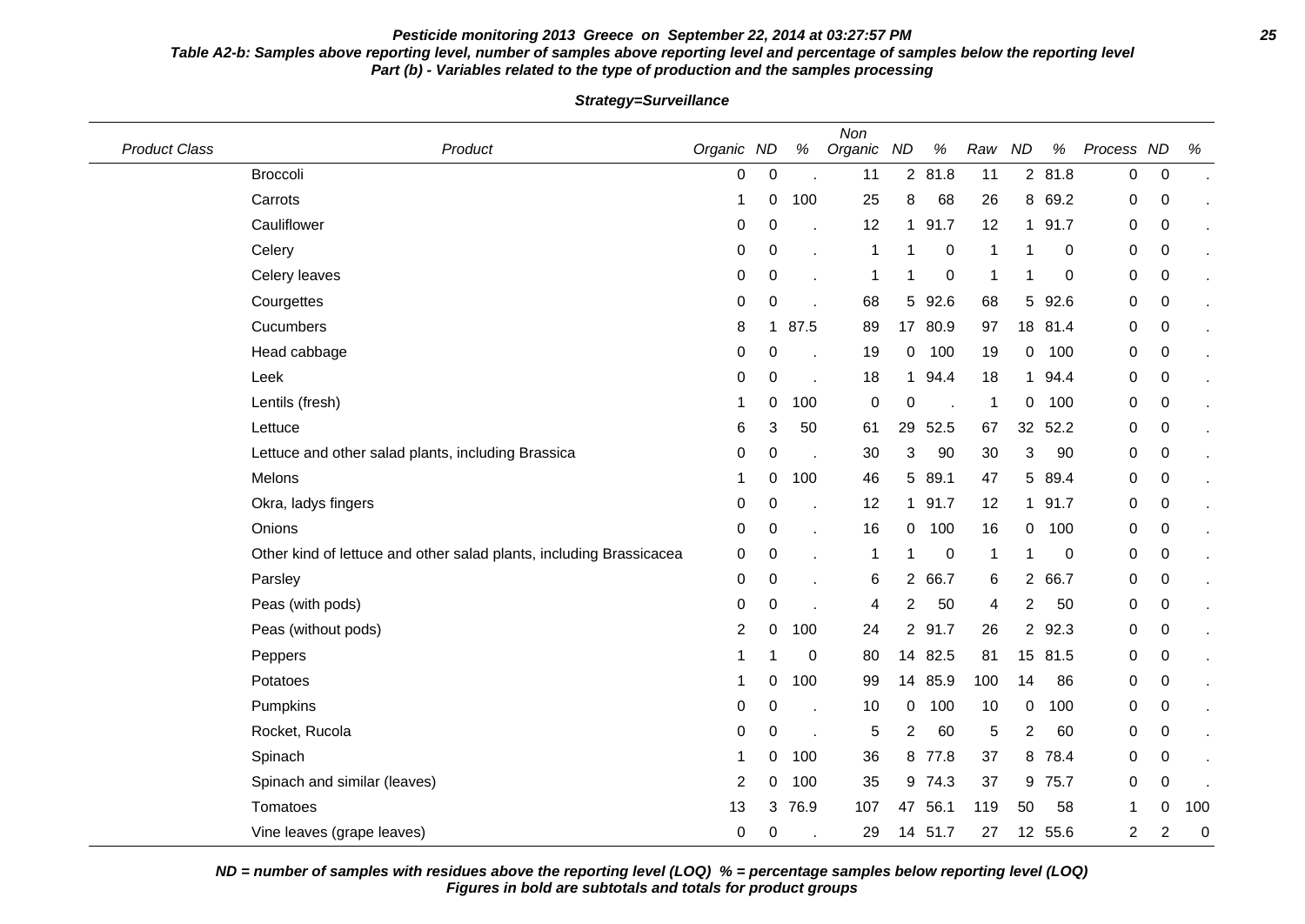## **Pesticide monitoring 2013 Greece on September 22, 2014 at 03:27:57 PM 26 Table A2-b: Samples above reporting level, number of samples above reporting level and percentage of samples below the reporting level Part (b) - Variables related to the type of production and the samples processing**

| <b>Product Class</b> | Product     | Organic ND % |            |            | Non                         |  |                        |  | Organic ND % Raw ND % Process ND % |            |                      |
|----------------------|-------------|--------------|------------|------------|-----------------------------|--|------------------------|--|------------------------------------|------------|----------------------|
|                      | Watermelons |              | $0\quad 0$ |            |                             |  | 34  0  100  34  0  100 |  |                                    | $0\quad 0$ |                      |
| <b>Vegetables</b>    |             |              |            | 38 8 78.9  | 1018 200 80.4 1053 206 80.4 |  |                        |  |                                    |            | $3\quad 2\quad 33.3$ |
|                      |             |              |            | 87 18 79.3 | 2183 641 70.6 1914 603 68.5 |  |                        |  |                                    |            | 356 56 84.3          |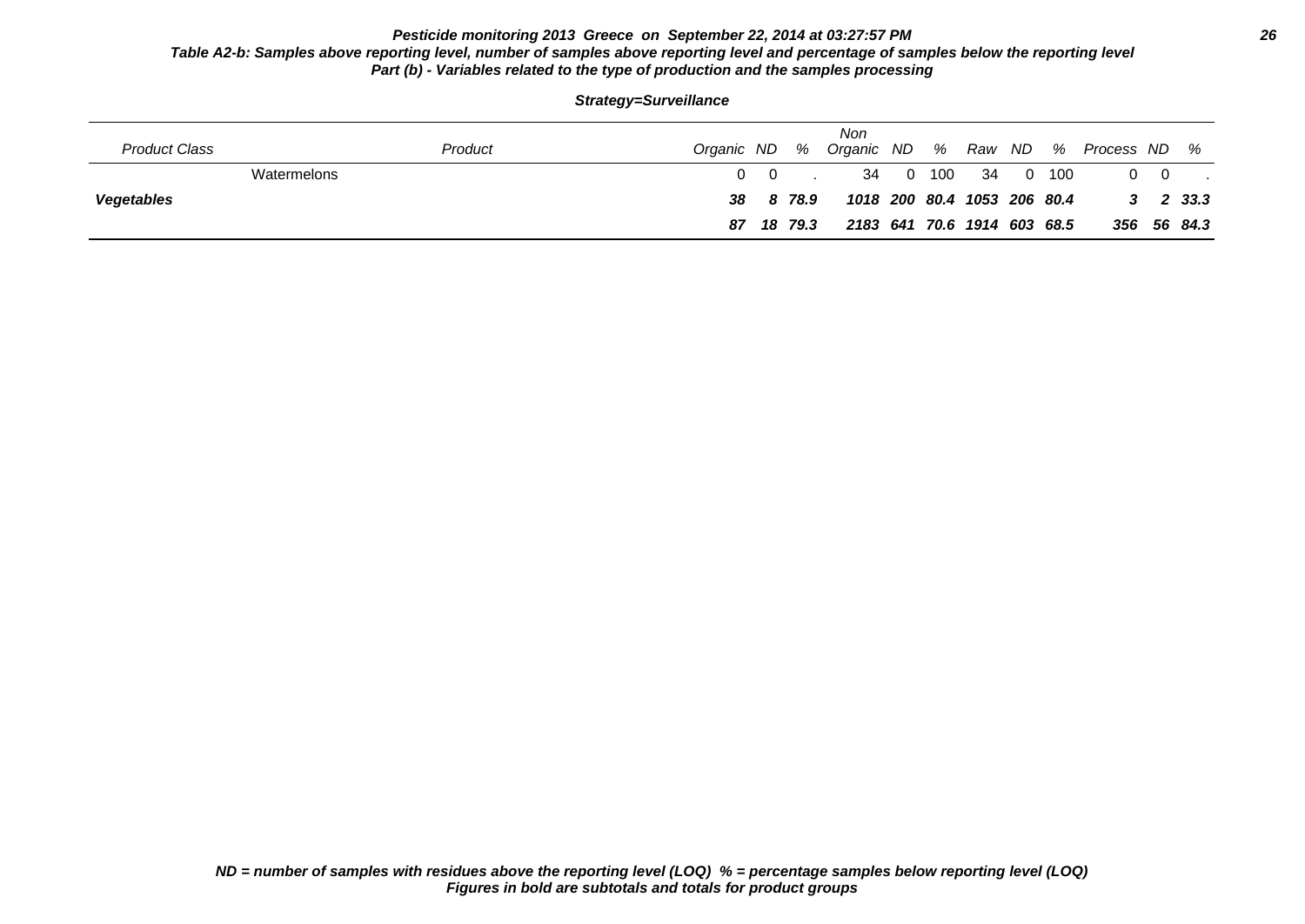| Row<br>number | Compound                   | Animal<br>Products | Nr<br>Found | <b>MRL</b><br>Ex |
|---------------|----------------------------|--------------------|-------------|------------------|
| 1             | $2,4-D$                    | 9                  | 0           | 0                |
| 4             | Abamectin (sum)            | 10                 | 0           | 0                |
| 5             | Acephate                   | 10                 | 0           | 0                |
| 6             | Acetamiprid                | 10                 | 0           | 0                |
| 7             | Acetochlor                 | 1                  | 0           | 0                |
| 8             | Aclonifen                  | 1                  | 0           | 0                |
| 9             | Acrinathrin                | 31                 | 0           | 0                |
| 10            | Alachlor                   | 16                 | 0           | 0                |
| 11            | Aldicarb                   | 10                 | 0           | 0                |
| 12            | Aldicarb (sum)             | 10                 | 0           | 0                |
| 13            | Aldicarb sulfone           | 10                 | 0           | 0                |
| 14            | Aldicarb sulfoxide         | 10                 | 0           | 0                |
| 15            | Aldrin                     | 39                 | 0           | 0                |
| 16            | <b>Aldrin and Dieldrin</b> | 15                 | 0           | 0                |
| 18            | Ametryn                    | 16                 | 0           | 0                |
| 21            | Asulam                     | 1                  | 0           | 0                |
| 23            | Atrazine                   | 16                 | 0           | 0                |
| 24            | Avermectin B1a             | 1                  | 0           | 0                |
| 25            | Avermectin B1b             | 1                  | 0           | 0                |
| 26            | Azimsulfuron               | 16                 | 0           | 0                |
| 27            | Azinphos-ethyl             | 40                 | 0           | 0                |
| 28            | Azinphos-methyl            | 25                 | 0           | 0                |
| 29            | Azoxystrobin               | 25                 | 0           | 0                |
| 31            | Benalaxyl (sum)            | 16                 | 0           | 0                |
| 33            | Benfluralin                | 1                  | 0           | 0                |
| 34            | Benfuracarb                | 1                  | 0           | 0                |
| 35            | Bensulfuron-ethyl          | 16                 | 0           | 0                |
| 36            | Bentazone                  | 1                  | 0           | 0                |
| 38            | Benzoximate                | 1                  | 0           | 0                |
| 39            | <b>Bifenthrin</b>          | 31                 | 0           | 0                |

**Pesticide monitoring 2013 Greece on September 22, 2014 at 03:27:57 PM 27 Table A3: Scope of analytical methods, number of samples analysed for each residue by matrix**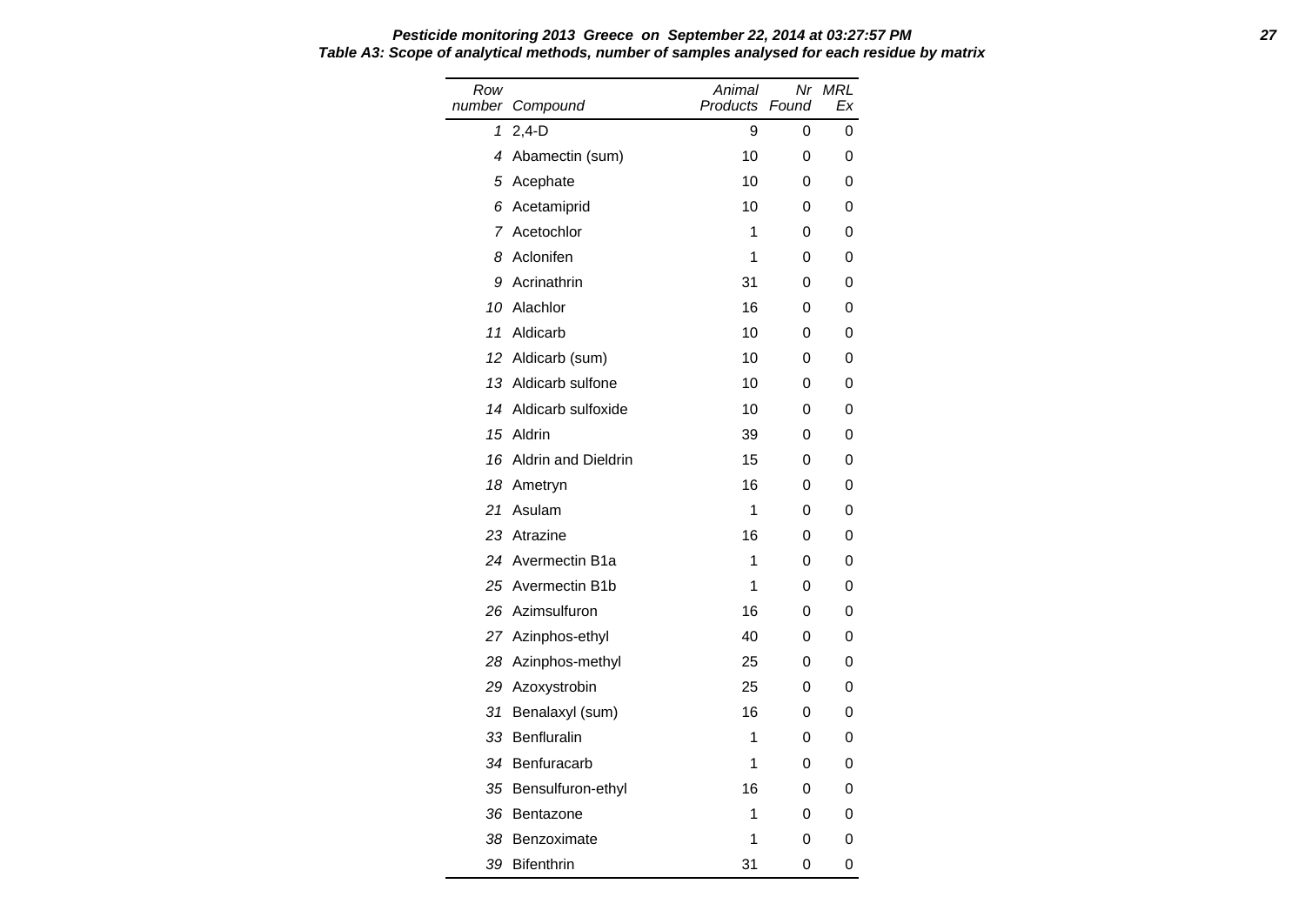| Row<br>number | Compound                | Animal<br><b>Products</b> | Nr<br>Found | MRL<br>Ex |
|---------------|-------------------------|---------------------------|-------------|-----------|
| 41            | Bitertanol              | 24                        | 0           | 0         |
| 42            | <b>Boscalid</b>         | 25                        | 0           | 0         |
| 45            | Bromophos-ethyl         | 1                         | 0           | 0         |
| 46            | Bromopropylate          | 31                        | 0           | 0         |
|               | 47 Bromuconazole (sum)  | 25                        | 0           | 0         |
| 48            | <b>Bupirimate</b>       | 25                        | 0           | 0         |
| 49            | Buprofezin              | 25                        | 0           | 0         |
| 50            | Cadusafos               | 25                        | 0           | 0         |
| 51            | Captafol                | 15                        | 0           | 0         |
| 54            | Carbaryl                | 25                        | 0           | 0         |
| 55            | Carbendazim             | 15                        | 0           | 0         |
| 56            | Carbendazim and benomyl | 25                        | 0           | 0         |
|               | 57 Carbofuran           | 10                        | 0           | 0         |
| 58            | Carbofuran (sum)        | 25                        | 0           | 0         |
| 59            | Carbofuran, 3-hydroxy   | 10                        | 0           | 0         |
| 60            | Carbosulfan             | 16                        | 0           | 0         |
| 61            | Carboxin                | 1                         | 0           | 0         |
| 62            | Chlorbromuron           | 16                        | 0           | 0         |
| 63            | Chlordane (sum)         | 30                        | 0           | 0         |
| 66            | Chlorfenvinphos         | 25                        | 0           | 0         |
|               | 67 Chloridazon          | 1                         | 0           | 0         |
| 69            | Chlorobenzilate         | 15                        | 0           | 0         |
| 70            | Chlorothalonil          | 16                        | 0           | 0         |
| 71            | Chlorotoluron           | 16                        | 0           | 0         |
| 72            | Chloroxuron             | 1                         | 0           | 0         |
| 74            | Chlorpropham (sum)      | 1                         | 0           | 0         |
| 75            | Chlorpyrifos            | 40                        | 0           | 0         |
| 76            | Chlorpyrifos-methyl     | 40                        | 0           | 0         |
| 77            | Chlorsulfuron           | 1                         | 0           | 0         |
| 79            | Cinerin                 | 1                         | 0           | 0         |

#### **Pesticide monitoring 2013 Greece on September 22, 2014 at 03:27:57 PM 28 Table A3: Scope of analytical methods, number of samples analysed for each residue by matrix**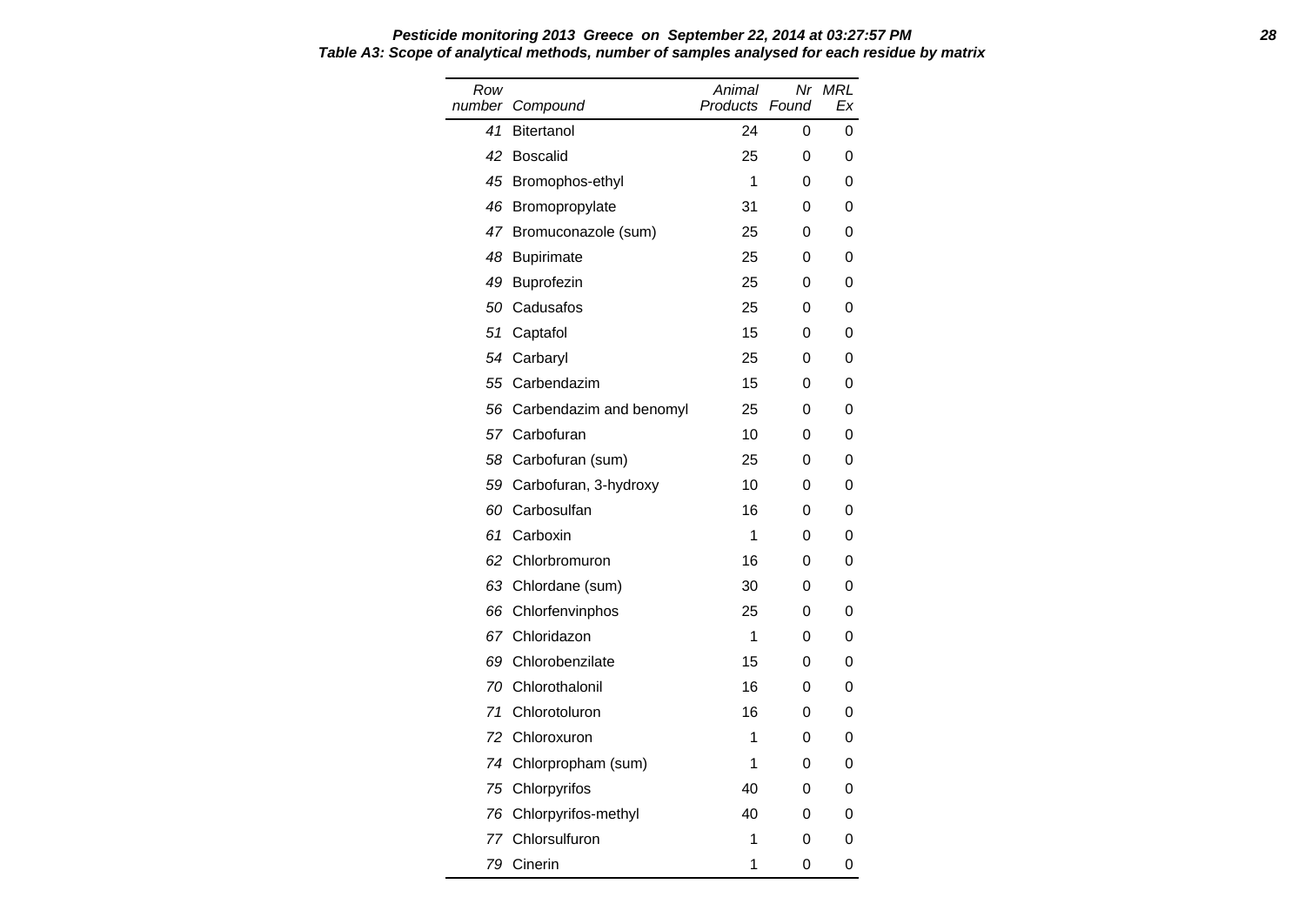Row number Compound Animal Products Found Nr MRL Ex 80 Cinerin I 1 0 0 0 81 Cinerin II 1 0 0 82 Clethodim (sum) 16 0 0 83 Clofentezine 16 0 0 84 Clothianidin 1 0 0 85 Coumaphos 10 0 0 86 Cyanazine 1 0 0 88 Cyfluthrin (sum) 16 0 0 89 Cymoxanil 1 0 0 91 Cypermethrin (sum) 31 0 0 92 Cyproconazole 25 0 0 93 Cyprodinil 10 0 0 0 94 Cyromazine 1 0 0 95 DDD, p,p- 30 0 0 96 DDE, o,p- 15 0 0 97 DDE, p,p- 30 0 0 98 DDT (sum) 30 0 0 99 DDT, o,p- 15 0 0 100 DDT, p,p- 30 0 0 0 102 Deltamethrin 15 0 0 104 Demeton-S-methyl 104 0 0 0 106 Demeton-S-methyl sulfone 10 10 0 0 108 Diafenthiuron 1 0 0 0 109 Diazinon 40 0 0 111 Dichlofluanid **31** 0 0 113 Dichloroaniline, 3,5-<br>
1 0 0 114 Dichlorprop 8 0 0 0 115 Dichlorvos **1** 0 0 116 Dicloran 2001 11 2002 15 0 0 0 15 0 0 0 16 16 17 18 19 19 19 19 19 19 19 19 10 11 11 11 11 11 11 11 11 11 1 117 Dicofol (sum) 15 0 0

# **Pesticide monitoring 2013 Greece on September 22, 2014 at 03:27:57 PM 29 Table A3: Scope of analytical methods, number of samples analysed for each residue by matrix**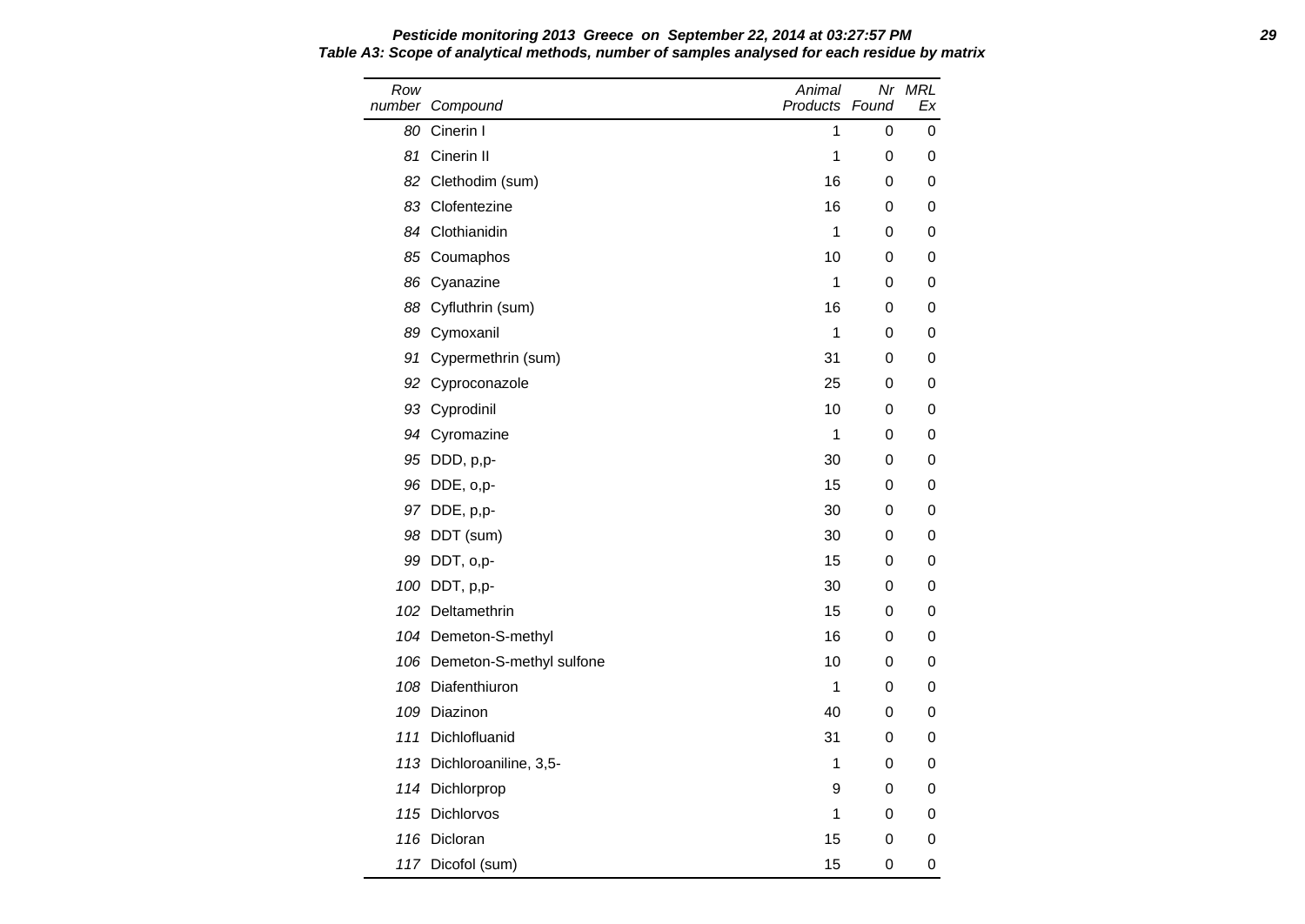Row number Compound Animal Products Found Nr MRL Ex 118 Dicofol o, p' 15 0 0 119 Dicofol p, p' 15 0 0 120 Dicrotophos 1 0 0 0 121 Dieldrin 30 0 0 122 Diethofencarb 16 0 0 123 Difenoconazole 25 0 0 124 Diflubenzuron 16 0 0 125 Diflufenican 16 0 0 126 Dimethoate **126 Objects** 126 October 126 October 126 October 130 October 130 O 127 Dimethoate (sum) 25 0 0 128 Dimethomorph 25 0 0 130 Diniconazole 15 0 0 131 Dinitramine 15 0 0 132 Dinobuton 15 0 0 0 134 Dinocap (sum) 1 0 0 137 Diphenamid 1 0 0 138 Diphenylamine 10 0 0 139 Disulfoton 16 0 0 140 Disulfoton (sum baby and infant food) 16 0 0 141 Disulfoton sulfone 16 0 0 142 Disulfoton sulfoxide 16 0 0 144 Diuron 2 0 0 145 Diuron 2 0 0 146 Dodemorph 15 0 0 0 147 EPN 1 0 0 148 Emamectin benzoate B1a, expressed as emamectin 1 0 0 149 Endosulfan (sum) 31 0 0 150 Endosulfansulfate 30 0 0 151 Endrin 30 0 0 152 Epoxiconazole 25 0 0

**Pesticide monitoring 2013 Greece on September 22, 2014 at 03:27:57 PM 30 Table A3: Scope of analytical methods, number of samples analysed for each residue by matrix**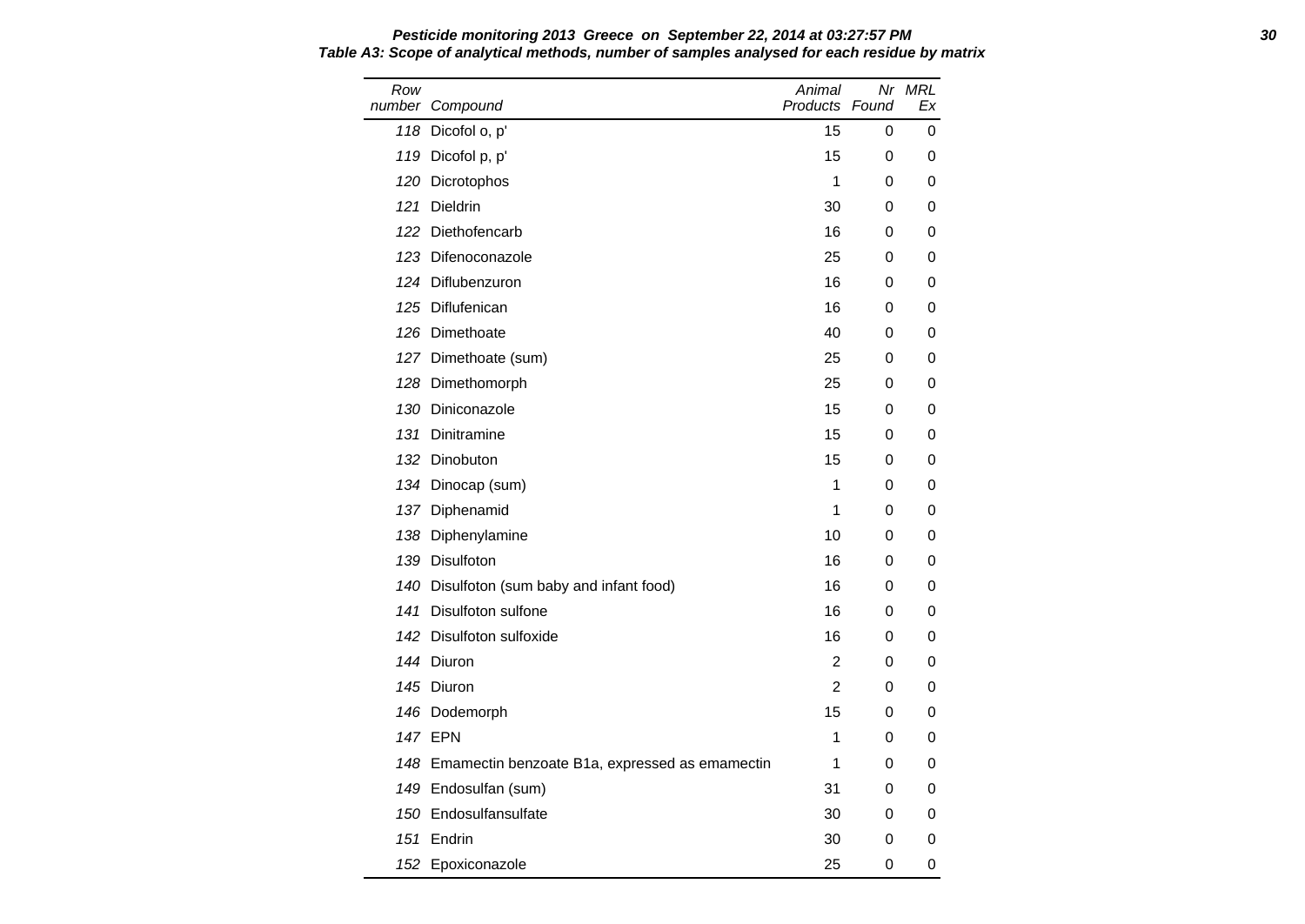Row number Compound Animal Products Found Nr MRL Ex 154 Ethalfluralin 15 0 0 0 157 Ethion 16 0 0 158 Ethirimol 1 0 0 159 Ethofumesate 16 0 0 160 Ethofumesate (sum) 16 0 0 161 Ethoprophos 25 0 0 0 162 Ethoxyquin 1 0 0 0 163 Etofenprox 1 0 0 164 Etoxazole 16 0 0 165 Etrimfos 24 0 0 166 Famoxadone 16 0 0 167 Fenamidone 16 0 0 168 Fenamiphos 16 0 0 169 Fenamiphos (sum) 1 0 0 170 Fenamiphos sulfone 1 0 0 171 Fenamiphos sulfoxide 1 0 0 0 172 Fenarimol 24 0 0 173 Fenazaquin 25 0 0 0 174 Fenbuconazole 25 0 0 176 Fenhexamid 25 0 0 177 Fenitrothion **177 Fenitrothion 177 Fenitrothion** 178 Fenoxycarb 25 0 0 179 Fenpropathrin 31 0 0 180 Fenpropidin 1 0 0 0 181 Fenpropimorph 25 0 0 182 Fenpyroximate 16 0 0 0 184 Fensulfothion 16 0 0 185 Fensulfothion (sum baby and infant food) 16 16 0 0 186 Fensulfothion oxon and the control of the control of the control of the control of the control of the control of the control of the control of the control of the control of the control of the control of the control of 187 Fensulfothion oxon sulphone 16 0 0

**Pesticide monitoring 2013 Greece on September 22, 2014 at 03:27:57 PM 31 Table A3: Scope of analytical methods, number of samples analysed for each residue by matrix**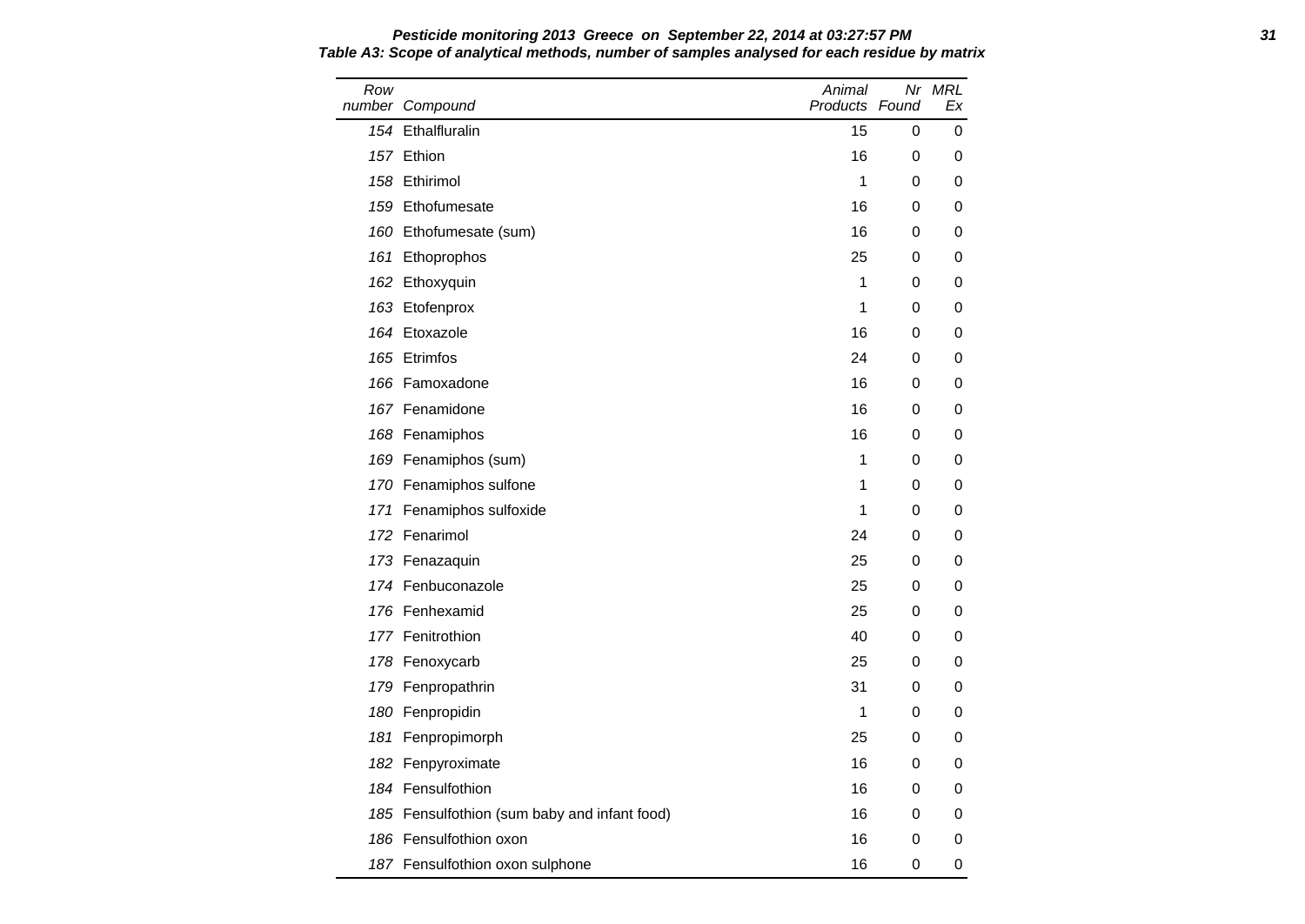### **Pesticide monitoring 2013 Greece on September 22, 2014 at 03:27:57 PM 32 Table A3: Scope of analytical methods, number of samples analysed for each residue by matrix**

| Row | number Compound                                              | Animal<br>Products Found |          | Nr MRL<br>Еx |
|-----|--------------------------------------------------------------|--------------------------|----------|--------------|
|     | 188 Fensulfothion sulfone                                    | 16                       | 0        | 0            |
|     | 189 Fenthion                                                 | 31                       | 0        | 0            |
|     | 190 Fenthion (sum)                                           | 31                       | 0        | 0            |
|     | 191 Fenthion oxon                                            | 16                       | 0        | 0            |
|     | 192 Fenthion oxon sulfone                                    | 16                       | 0        | 0            |
|     | 193 Fenthion oxonsulfoxide                                   | 16                       | 0        | 0            |
|     | 194 Fenthion sulfone                                         | 31                       | 0        | 0            |
|     | 195 Fenthion sulfoxide                                       | 31                       | 0        | 0            |
|     | 198 Fenvalerate and Esfenvalerate (Sum of RR and SS isomers) | 15                       | 0        | 0            |
|     | 199 Fenvalerate and Esfenvalerate (Sum of RS and SR isomers) | 15                       | 0        | 0            |
|     | 201 Fipronil                                                 | 9                        | 0        | 0            |
|     | 205 Fluazifop (free acid)                                    | 9                        | 0        | 0            |
|     | 209 Flucythrinate                                            | 16                       | 0        | 0            |
|     | 211 Fludioxonil                                              | 9                        | 0        | 0            |
|     | 212 Flufenacet                                               | 1                        | 0        | 0            |
|     | 213 Flufenacet (sum)                                         | 1                        | 0        | 0            |
|     | 214 Flufenoxuron                                             | 10                       | 0        | 0            |
|     | 215 Fluometuron                                              | 1                        | 0        | 0            |
|     | 216 Fluopicolide                                             | 1                        | 0        | 0            |
|     | 217 Fluquinconazole                                          | 25                       | $\Omega$ | 0            |
|     | 218 Fluroxypyr                                               | 10                       | 0        | 0            |
|     | 219 Fluroxypyr (sum)                                         | 1                        | 0        | 0            |
|     | 220 Flusilazole                                              | 25                       | 0        | 0            |
|     | 221 Flutolanil                                               | 1                        | 0        | 0            |
|     | 222 Flutriafol                                               | 25                       | 0        | 0            |
|     | 223 Fluvalinate                                              | 15                       | 0        | 0            |
|     | 224 Folpet                                                   | 16                       | 0        | 0            |
|     | 225 Foramsulfuron                                            | 1                        | 0        | 0            |
|     | 226 Formetanate                                              | 1                        | 0        | 0            |
|     | 227 Formetanate                                              | 1                        | 0        | 0            |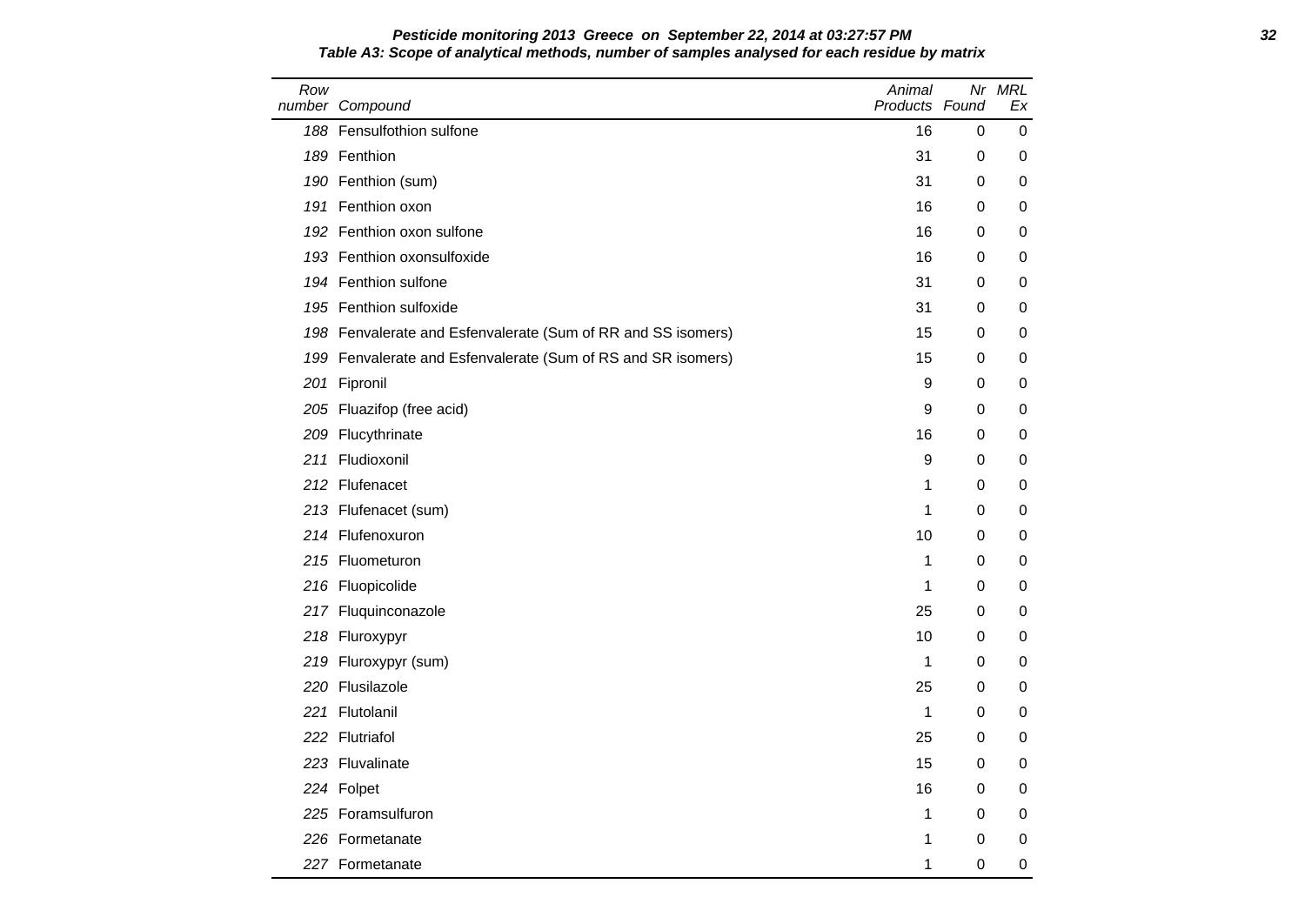**Pesticide monitoring 2013 Greece on September 22, 2014 at 03:27:57 PM 33 Table A3: Scope of analytical methods, number of samples analysed for each residue by matrix**

| Row | number Compound                                                                   | Animal<br>Products Found | Nr               | <b>MRL</b><br>Ex |
|-----|-----------------------------------------------------------------------------------|--------------------------|------------------|------------------|
|     | 228 Fosthiazate                                                                   | 16                       | $\boldsymbol{0}$ | 0                |
|     | 229 Furathiocarb                                                                  | 16                       | 0                | 0                |
|     | 232 Haloxyfop                                                                     | 9                        | 0                | 0                |
|     | 236 Heptachlor                                                                    | 30                       | 0                | $\boldsymbol{0}$ |
|     | 237 Heptachlor (sum of heptachlor and heptachlor epoxide expressed as heptachlor) | 30                       | 0                | 0                |
|     | 238 Heptachlor endo-epoxide                                                       | 15                       | 0                | 0                |
|     | 239 Heptachlor epoxide                                                            | 15                       | 0                | 0                |
|     | 240 Heptachlor exo-epoxide                                                        | 15                       | 0                | 0                |
| 241 | Heptenophos                                                                       | 15                       | 0                | 0                |
|     | 242 Hexachlorobenzene                                                             | 30                       | 0                | 0                |
|     | 243 Hexachlorocyclohexane (HCH), alpha-isomer                                     | 30                       | 0                | 0                |
|     | 244 Hexachlorocyclohexane (HCH), beta-isomer                                      | 30                       | 0                | 0                |
|     | 245 Hexachlorocyclohexane (HCH), sum of isomers, except the gamma isomer          | 15                       | 0                | 0                |
|     | 246 Hexaconazole                                                                  | 25                       | 0                | 0                |
|     | 247 Hexythiazox                                                                   | 25                       | 0                | 0                |
|     | 248 Imazalil                                                                      | 25                       | 0                | 0                |
|     | 249 Imazamethabenz-methyl                                                         | 1                        | 0                | 0                |
|     | 250 Imidacloprid                                                                  | 10                       | 0                | 0                |
|     | 251 Indoxacarb as sum of the isomers S and R                                      | 25                       | 0                | 0                |
|     | 254 Iprodione                                                                     | 15                       | 0                | 0                |
|     | 255 Iprovalicarb                                                                  | 25                       | 0                | 0                |
|     | 256 Isofenphos-methyl                                                             | 25                       | 0                | 0                |
|     | 257 Isoprothiolane                                                                | 1                        | 0                | 0                |
|     | 258 Isoproturon                                                                   | 10                       | 0                | 0                |
|     | 259 Jasmolin I                                                                    | 1                        | 0                | 0                |
|     | 260 Jasmolin II                                                                   | 1                        | 0                | 0                |
|     | 261 Kresoxim-methyl                                                               | 25                       | 0                | $\boldsymbol{0}$ |
|     | 262 Lambda-Cyhalothrin                                                            | 30                       | 0                | 0                |
|     | 263 Lindane (Gamma-isomer of hexachlorociclohexane (HCH))                         | 30                       | 0                | 0                |
|     | 264 Linuron                                                                       | 25                       | 0                | 0                |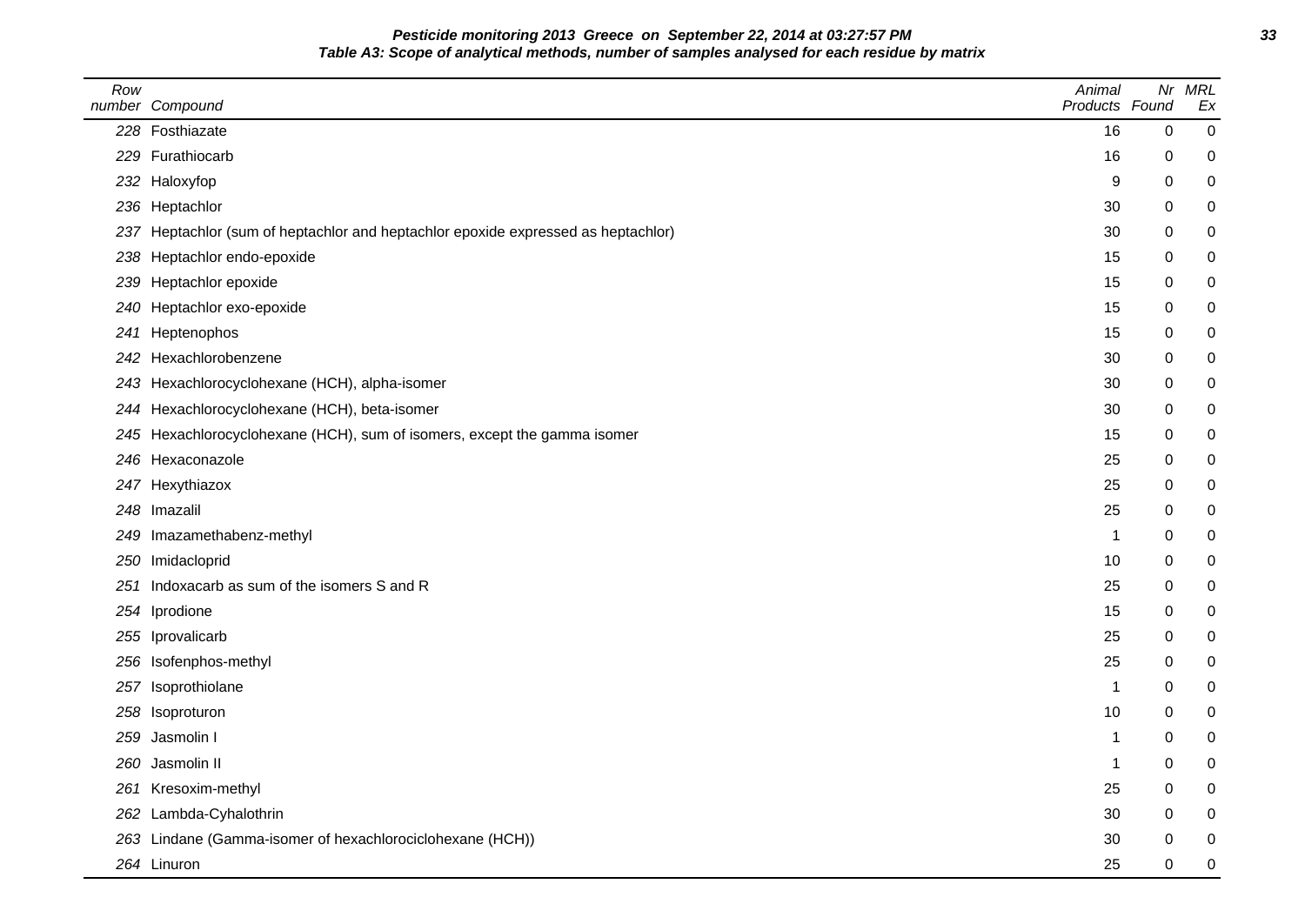**Pesticide monitoring 2013 Greece on September 22, 2014 at 03:27:57 PM 34 Table A3: Scope of analytical methods, number of samples analysed for each residue by matrix**

| Row | number Compound                                                                                                                              | Animal<br>Products Found |             | Nr MRL<br>Ex     |
|-----|----------------------------------------------------------------------------------------------------------------------------------------------|--------------------------|-------------|------------------|
|     | 265 Lufenuron                                                                                                                                | 10                       | $\mathbf 0$ | 0                |
|     | 266 MCPA                                                                                                                                     | 9                        | 0           | 0                |
|     | 267 Malaoxon                                                                                                                                 | 40                       | 0           | $\mathbf 0$      |
|     | 268 Malathion                                                                                                                                | 40                       | 0           | 0                |
|     | 269 Malathion (sum of malathion and malaoxon expressed as malathion)                                                                         | 40                       | 0           | 0                |
|     | 270 Mecarbam                                                                                                                                 | 1                        | 0           | 0                |
|     | 271 Mecoprop                                                                                                                                 | 9                        | 0           | $\pmb{0}$        |
|     | 272 Mecoprop (sum of mecoprop-p and mecoprop expressed as mecoprop)                                                                          | 9                        | 0           | 0                |
|     | 273 Mepanipyrim                                                                                                                              | 25                       | 0           | 0                |
|     | 274 Mepanipyrim (Mepanipyrim and its metabolite (2-anilino-4-(2-hydroxypropyl)-6-methylpyrimidine) expressed as mepanipyrim)                 | 16                       | 0           | 0                |
|     | 277 Metaflumizone (sum of E- and Z- isomers)                                                                                                 | -1                       | 0           | 0                |
|     | 279 Metalaxyl (Metalaxyl including other mixtures of constituent isomers including Metalaxyl-M (sum of isomers))                             | 25                       | 0           | 0                |
|     | 282 Metamitron                                                                                                                               | 1                        | 0           | $\pmb{0}$        |
|     | 283 Metazachlor                                                                                                                              | 1                        | 0           | $\pmb{0}$        |
|     | 284 Metconazole                                                                                                                              | 25                       | 0           | $\pmb{0}$        |
|     | 285 Methabenzthiazuron                                                                                                                       | 1                        | 0           | $\pmb{0}$        |
|     | 286 Methacrifos                                                                                                                              | 40                       | 0           | 0                |
|     | 287 Methamidophos                                                                                                                            | 10                       | 0           | 0                |
|     | 288 Methidathion                                                                                                                             | 30                       | 0           | 0                |
|     | 289 Methiocarb                                                                                                                               | 10                       | 0           | $\pmb{0}$        |
|     | 290 Methiocarb (sum of methiocarb and methiocarb sulfoxide and sulfone, expressed as methiocarb)                                             | 10                       | 0           | 0                |
|     | 291 Methiocarb sulfone                                                                                                                       | 10                       | 0           | 0                |
|     | 292 Methiocarb sulfoxide                                                                                                                     | 10                       | 0           | 0                |
|     | 293 Metholachlor                                                                                                                             | 1                        | 0           | $\boldsymbol{0}$ |
|     | 294 Metholachlor and metholachlor-S (Metholachlor including other mixtures of constituent isomers including S-metholachlor (sum of isomers)) | 1                        | 0           | 0                |
|     | 295 Methomyl                                                                                                                                 | 10                       | 0           | $\mathbf 0$      |
|     | 296 Methomyl and thiodicarb (sum of methomyl and thiodicarb expressed as methomyl)                                                           | 10                       | 0           | $\pmb{0}$        |
|     | 297 Methoxychlor                                                                                                                             | 15                       | 0           | 0                |
|     | 298 Methoxyfenozide                                                                                                                          | 25                       | 0           | $\pmb{0}$        |
|     | 299 Metobromuron                                                                                                                             | 16                       | 0           | $\mathbf 0$      |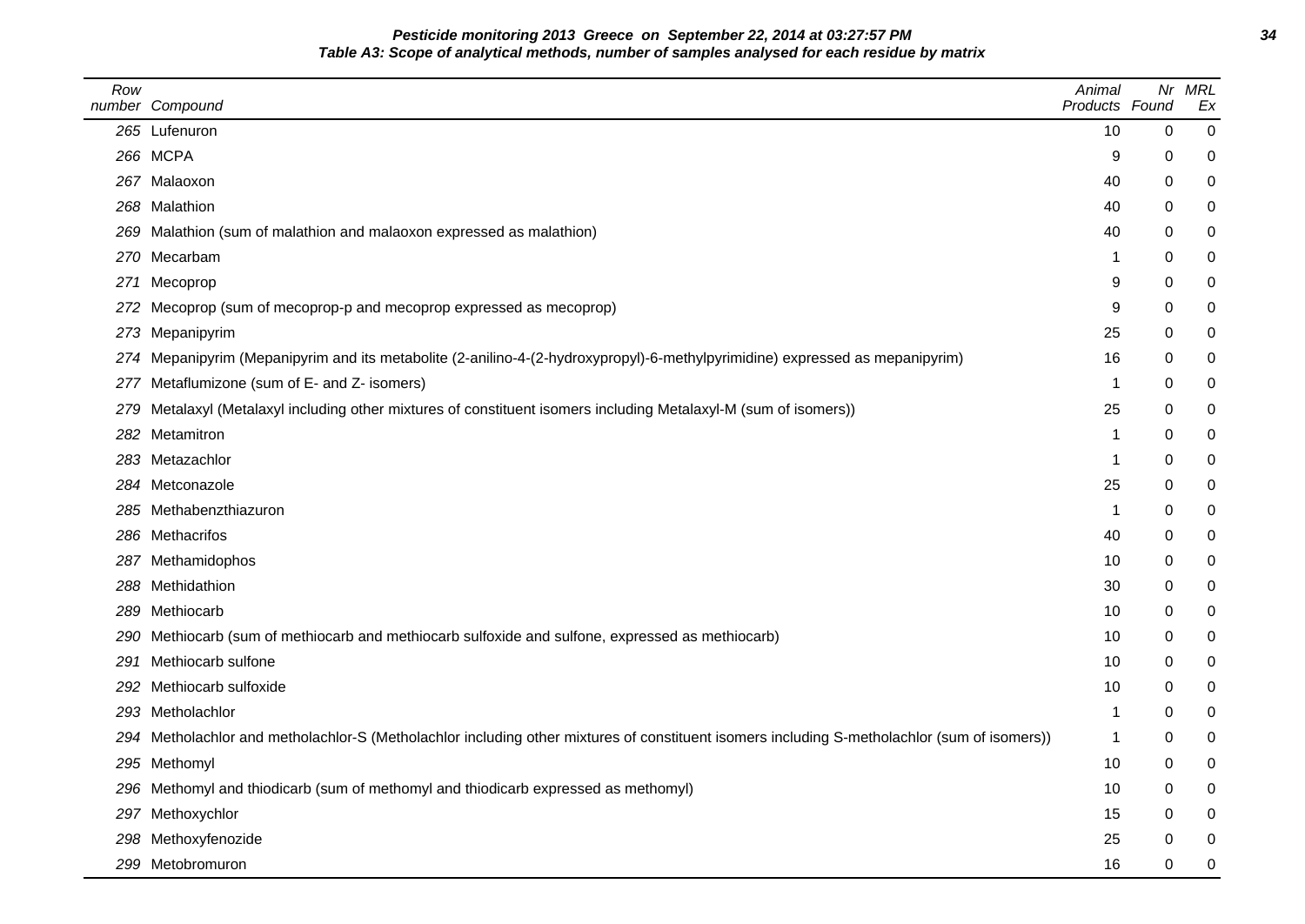**Pesticide monitoring 2013 Greece on September 22, 2014 at 03:27:57 PM 35 Table A3: Scope of analytical methods, number of samples analysed for each residue by matrix**

| Row | number Compound                                                                                         | Animal<br>Products Found | Nr          | <b>MRL</b><br>Ex |
|-----|---------------------------------------------------------------------------------------------------------|--------------------------|-------------|------------------|
|     | 300 Metoxuron                                                                                           | 1                        | $\mathbf 0$ | 0                |
|     | 302 Metribuzin                                                                                          | 1                        | 0           | 0                |
|     | 303 Metsulfuron-methyl                                                                                  | 16                       | 0           | 0                |
|     | 304 Mevinphos (sum of E- and Z-isomers)                                                                 | 1                        | 0           | 0                |
|     | 305 Monocrotophos                                                                                       | 10                       | 0           | 0                |
|     | 306 Monolinuron                                                                                         | 16                       | 0           | 0                |
|     | 307 Myclobutanil                                                                                        | 25                       | 0           | 0                |
|     | 308 Naled                                                                                               | 16                       | 0           | 0                |
|     | 309 Napropamide                                                                                         | 1                        | 0           | 0                |
|     | 310 Nicosulfuron                                                                                        | 16                       | 0           | 0                |
| 311 | Nitenpyram                                                                                              | 1                        | 0           | 0                |
|     | 313 Nuarimol                                                                                            | 1                        | 0           | 0                |
|     | 314 Omethoate                                                                                           | 25                       | 0           | 0                |
|     | 316 Oxadiazon                                                                                           | 1                        | 0           | 0                |
|     | 317 Oxadixyl                                                                                            | 10                       | $\mathbf 0$ | 0                |
|     | 318 Oxamyl                                                                                              | 10                       | 0           | 0                |
|     | 320 Oxydemeton-methyl                                                                                   | 10                       | 0           | 0                |
| 321 | Oxydemeton-methyl (sum of oxydemeton-methyl and demeton-S-methylsulfone expressed as oxydemeton-methyl) | 10                       | 0           | 0                |
|     | 322 Oxyfluorfen                                                                                         | 16                       | 0           | 0                |
|     | 323 Paclobutrazol                                                                                       | 10                       | 0           | 0                |
|     | 325 Paraoxon-methyl                                                                                     | 30                       | 0           | 0                |
|     | 326 Parathion                                                                                           | 30                       | 0           | 0                |
|     | 327 Parathion-methyl                                                                                    | 30                       | 0           | 0                |
| 328 | Parathion-methyl (sum of Parathion-methyl and paraoxon-methyl expressed as Parathion-methyl)            | 30                       | $\mathbf 0$ | 0                |
| 329 | Penconazole                                                                                             | 25                       | 0           | 0                |
|     | 330 Pencycuron                                                                                          | 1                        | 0           | 0                |
| 331 | Pendimethalin                                                                                           | 40                       | 0           | 0                |
| 332 | Pentachloroaniline                                                                                      | 15                       | 0           | 0                |
|     | 333 Permethrin (sum of isomers)                                                                         | 39                       | 0           | 0                |
|     | 334 Phenothrin                                                                                          | 1                        | $\mathbf 0$ | 0                |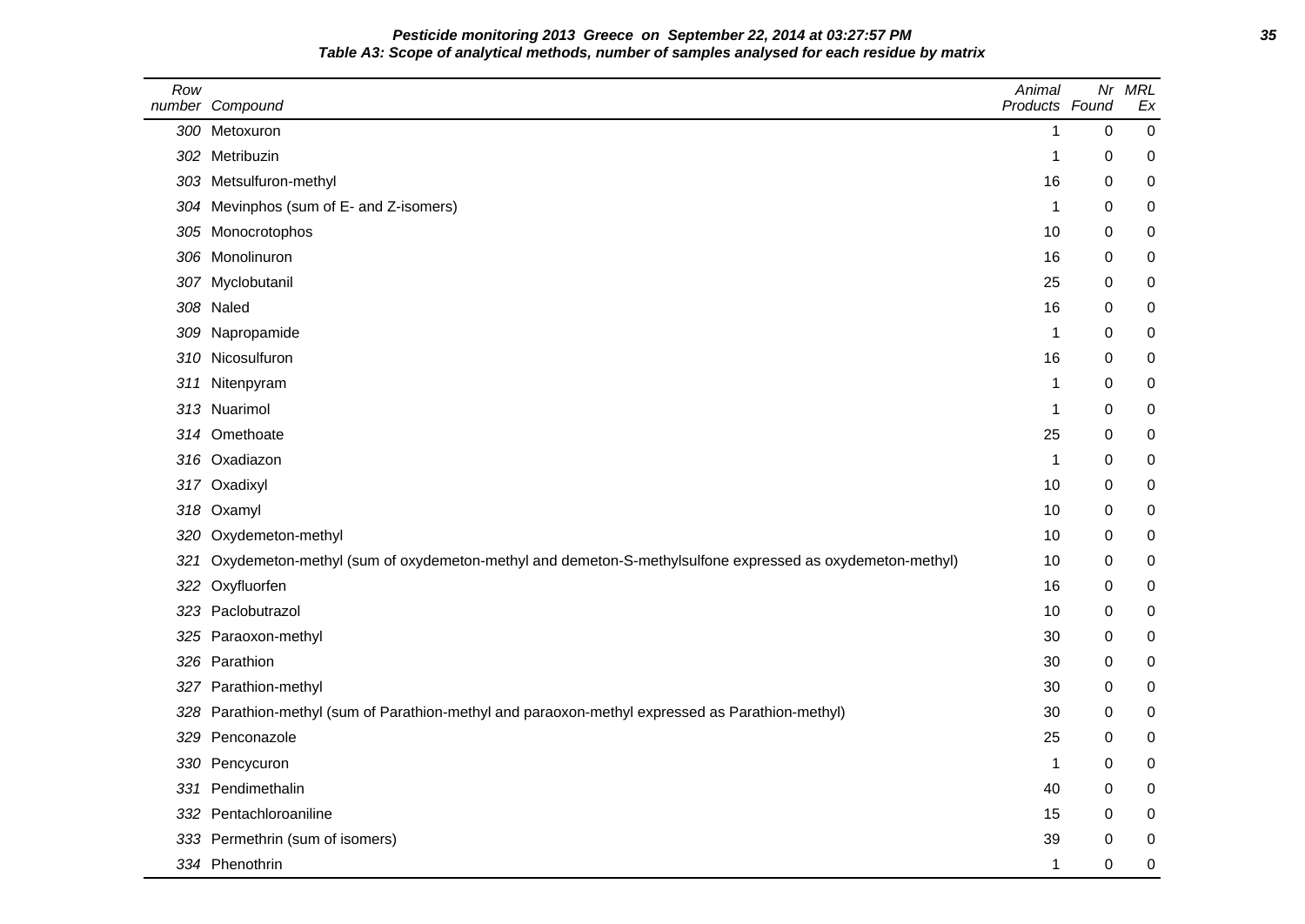**Pesticide monitoring 2013 Greece on September 22, 2014 at 03:27:57 PM 36 Table A3: Scope of analytical methods, number of samples analysed for each residue by matrix**

| Row | number Compound                                                                                                            | Animal<br>Products Found |             | Nr MRL<br>Ex |
|-----|----------------------------------------------------------------------------------------------------------------------------|--------------------------|-------------|--------------|
|     | 335 Phenthoate                                                                                                             | 1                        | $\mathbf 0$ | $\mathbf 0$  |
|     | 337 Phorate (sum of phorate, its oxygen analogue and their sulfones expressed as phorate)                                  | 16                       | 0           | 0            |
|     | 340 Phosalone                                                                                                              | 16                       | 0           | 0            |
|     | 341 Phosmet                                                                                                                | 31                       | 0           | $\pmb{0}$    |
|     | 342 Phosmet (phosmet and phosmet oxon expressed as phosmet)                                                                | 16                       | 0           | 0            |
|     | 343 Phosmet oxon                                                                                                           | 16                       | 0           | 0            |
|     | 345 Phoxim                                                                                                                 | 1                        | 0           | $\pmb{0}$    |
|     | 346 Picoxystrobin                                                                                                          | 10                       | 0           | 0            |
|     | 347 Pirimicarb                                                                                                             | 25                       | 0           | 0            |
|     | 348 Pirimicarb (sum of Pirimicarb and desmethyl pirimicarb expressed as Pirimicarb)                                        | 25                       | 0           | 0            |
|     | 349 Pirimicarb desmethyl                                                                                                   | 10                       | 0           | 0            |
|     | 352 Pirimiphos-methyl                                                                                                      | 40                       | 0           | 0            |
|     | 353 Primisulfuron                                                                                                          | 16                       | 0           | 0            |
|     | 354 Prochloraz                                                                                                             | 25                       | 0           | $\pmb{0}$    |
|     | 355 Prochloraz (sum of prochloraz and its metabolites containing the 2,4,6-Trichlorophenol moiety expressed as prochloraz) | 16                       | 0           | 0            |
|     | 356 Procymidone                                                                                                            | 16                       | 0           | 0            |
|     | 357 Profenofos                                                                                                             | 31                       | 0           | 0            |
|     | 360 Prometryn                                                                                                              | 15                       | 0           | 0            |
|     | 361 Propachlor                                                                                                             | 15                       | 0           | 0            |
|     | 363 Propamocarb                                                                                                            | 1                        | 0           | 0            |
|     | 364 Propamocarb (sum of propamocarb and its salt expressed as propamocarb)                                                 | 1                        | 0           | $\pmb{0}$    |
|     | 366 Propargite                                                                                                             | 16                       | 0           | 0            |
|     | 368 Propham                                                                                                                | $\mathbf{1}$             | 0           | 0            |
|     | 369 Propiconazole                                                                                                          | 25                       | 0           | $\pmb{0}$    |
|     | 370 Propoxur                                                                                                               | 9                        | 0           | 0            |
|     | 371 Propyzamide                                                                                                            | 24                       | 0           | $\mathbf 0$  |
|     | 376 Prothiofos                                                                                                             | 1                        | 0           | $\pmb{0}$    |
|     | 377 Pymetrozine                                                                                                            | 1                        | 0           | 0            |
|     | 378 Pyraclostrobin                                                                                                         | 25                       | 0           | 0            |
|     | 379 Pyrazophos                                                                                                             | 40                       | 0           | $\mathbf 0$  |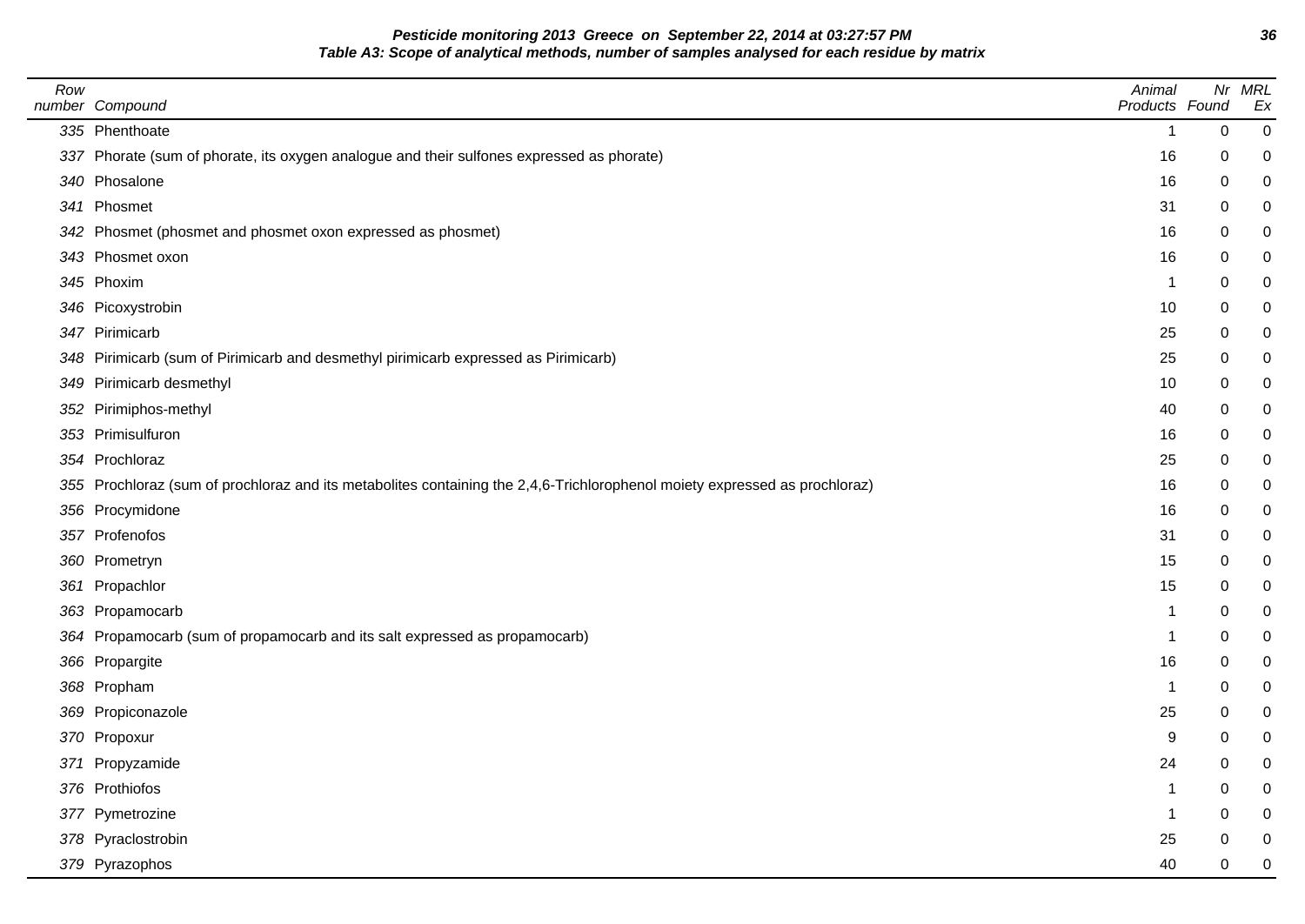**Pesticide monitoring 2013 Greece on September 22, 2014 at 03:27:57 PM 37 Table A3: Scope of analytical methods, number of samples analysed for each residue by matrix**

| Row | number Compound                                                                                                                                                       | Animal<br>Products Found |        | Nr MRL<br>Ex |
|-----|-----------------------------------------------------------------------------------------------------------------------------------------------------------------------|--------------------------|--------|--------------|
|     | 380 Pyrethrin I                                                                                                                                                       | -1                       | 0      | 0            |
|     | 381 Pyrethrin II                                                                                                                                                      | 1                        | 0      | 0            |
|     | 382 Pyrethrins                                                                                                                                                        | -1                       |        | 0            |
|     |                                                                                                                                                                       | 16                       | 0      |              |
|     | 383 Pyridaben<br>384 Pyridate                                                                                                                                         | -1                       | 0<br>0 | 0            |
|     | 385 Pyridate (sum of pyridate, its hydrolysis product CL 9673 (6-chloro-4-hydroxy-3-phenylpyridazin) and hydrolysable conjugates of CL 9673 expressed as<br>pyridate) | -1                       | 0      | 0            |
|     | 386 Pyrifenox                                                                                                                                                         | 16                       | 0      | 0            |
|     | 387 Pyrimethanil                                                                                                                                                      | 25                       | 0      | 0            |
|     | 388 Pyriproxyfen                                                                                                                                                      | 25                       | 0      |              |
|     | 389 Quinalphos                                                                                                                                                        | 16                       | 0      |              |
|     | 390 Quinoxyfen                                                                                                                                                        | 10                       | 0      | 0            |
|     | 391 Quintozene                                                                                                                                                        | 30                       | 0      |              |
| 392 | Quintozene (sum of quintozene and pentachloro-aniline expressed as quintozene)                                                                                        | 16                       | 0      |              |
|     | 393 Resmethrin (resmethrin including other mixtures of consituent isomers (sum of isomers))                                                                           | 31                       | 0      | 0            |
|     | 394 Rimsulfuron                                                                                                                                                       | -1                       | 0      | 0            |
|     | 396 Sethoxydim                                                                                                                                                        | 16                       | 0      |              |
|     | 397 Simazine                                                                                                                                                          | -1                       | 0      | 0            |
|     | 399 Spinosad (sum of Spinosyn A and Spinosyn D, expressed as Spinosad)                                                                                                | 25                       | 0      |              |
|     | 400 Spinosyn A                                                                                                                                                        | 25                       | 0      |              |
|     | 401 Spinosyn D                                                                                                                                                        | 25                       | 0      | 0            |
|     | 402 Spirodiclofen                                                                                                                                                     | -1                       | 0      |              |
|     | 403 Spiroxamine                                                                                                                                                       | 25                       | 0      | 0            |
|     | 404 Tebuconazole                                                                                                                                                      | 10                       | 0      |              |
|     | 405 Tebufenozide                                                                                                                                                      | 25                       | 0      |              |
|     | 406 Tebufenpyrad                                                                                                                                                      | 25                       | 0      | 0            |
|     | 407 Tecnazene                                                                                                                                                         | 30                       | 0      | 0            |
|     | 408 Teflubenzuron                                                                                                                                                     | 9                        | 0      | 0            |
|     | 410 Temephos                                                                                                                                                          | 16                       | 0      |              |
|     | 411 Terbufos                                                                                                                                                          | 31                       | 0      | 0            |
|     | 412 Terbufos (sum baby and infant food)                                                                                                                               | 16                       | 0      | 0            |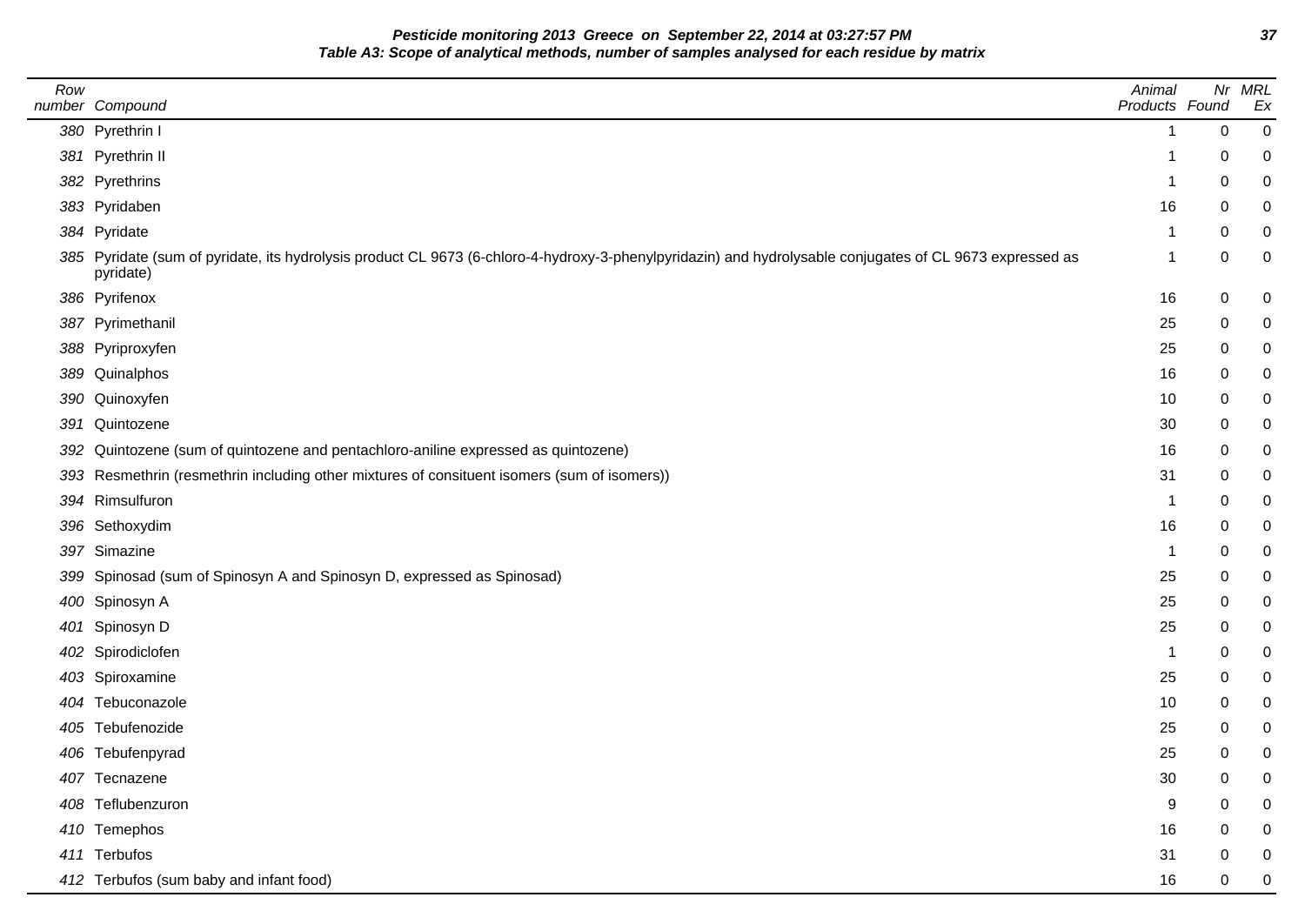## **Pesticide monitoring 2013 Greece on September 22, 2014 at 03:27:57 PM 38 Table A3: Scope of analytical methods, number of samples analysed for each residue by matrix**

| Row | number Compound                                                                              | Animal<br>Products Found | Nr | <b>MRL</b><br>Ex |
|-----|----------------------------------------------------------------------------------------------|--------------------------|----|------------------|
|     | 413 Terbufos sulfone                                                                         | 16                       | 0  | 0                |
|     | 414 Terbufos sulfoxide                                                                       | 16                       | 0  | 0                |
|     | 415 Terbuthylazine                                                                           | 16                       | 0  | 0                |
|     | 416 Terbutryn                                                                                | 1                        | 0  | 0                |
|     | 417 Tetrachlorvinphos                                                                        | 1                        | 0  | 0                |
|     | 418 Tetraconazole                                                                            | 25                       | 0  | 0                |
|     | 419 Tetradifon                                                                               | 30                       | 0  | 0                |
|     | 420 Thiabendazole                                                                            | 10                       | 0  | 0                |
|     | 422 Thiacloprid                                                                              | 10                       | 0  | 0                |
|     | 423 Thiametoxam                                                                              | 10                       | 0  | 0                |
|     | 424 Thiametoxam (sum of thiametoxam and clothianidin expressed as thiametoxam)               | 10                       | 0  | 0                |
|     | 425 Thifensulfuron-methyl                                                                    | 1                        | 0  | 0                |
|     | 427 Thiodicarb                                                                               | 25                       | 0  | 0                |
|     | 428 Thiophanate-methyl                                                                       | 25                       | 0  | 0                |
|     | 429 Tolclofos-methyl                                                                         | 31                       | 0  | 0                |
|     | 430 Tolylfluanid                                                                             | 31                       | 0  | 0                |
| 431 | Tolylfluanid (Sum of tolylfluanid and dimethylaminosulfotoluidide expressed as tolylfluanid) | 16                       | 0  | 0                |
|     | 432 Tralkoxydim                                                                              | 1                        | 0  | 0                |
|     | 435 Triadimefon                                                                              | 25                       | 0  | 0                |
|     | 436 Triadimefon (sum of Triadimefon and Triadimenol)                                         | 25                       | 0  | 0                |
|     | 437 Triadimenol                                                                              | 25                       | 0  | 0                |
|     | 438 Triasulfuron                                                                             | 1                        | 0  | 0                |
|     | 439 Triazophos                                                                               | 40                       | 0  | 0                |
|     | 442 Tricyclazole                                                                             | 1                        | 0  | 0                |
|     | 443 Trifloxystrobin                                                                          | 25                       | 0  | 0                |
|     | 445 Trifluralin                                                                              | 30                       | 0  | 0                |
|     | 447 Triticonazole                                                                            | 10                       | 0  | 0                |
|     | 448 Vamidothion                                                                              | 1                        | 0  | 0                |
|     | 449 Vinclozolin                                                                              | 30                       | 0  | 0                |
|     | 451 Zoxamide                                                                                 | 1                        | 0  | 0                |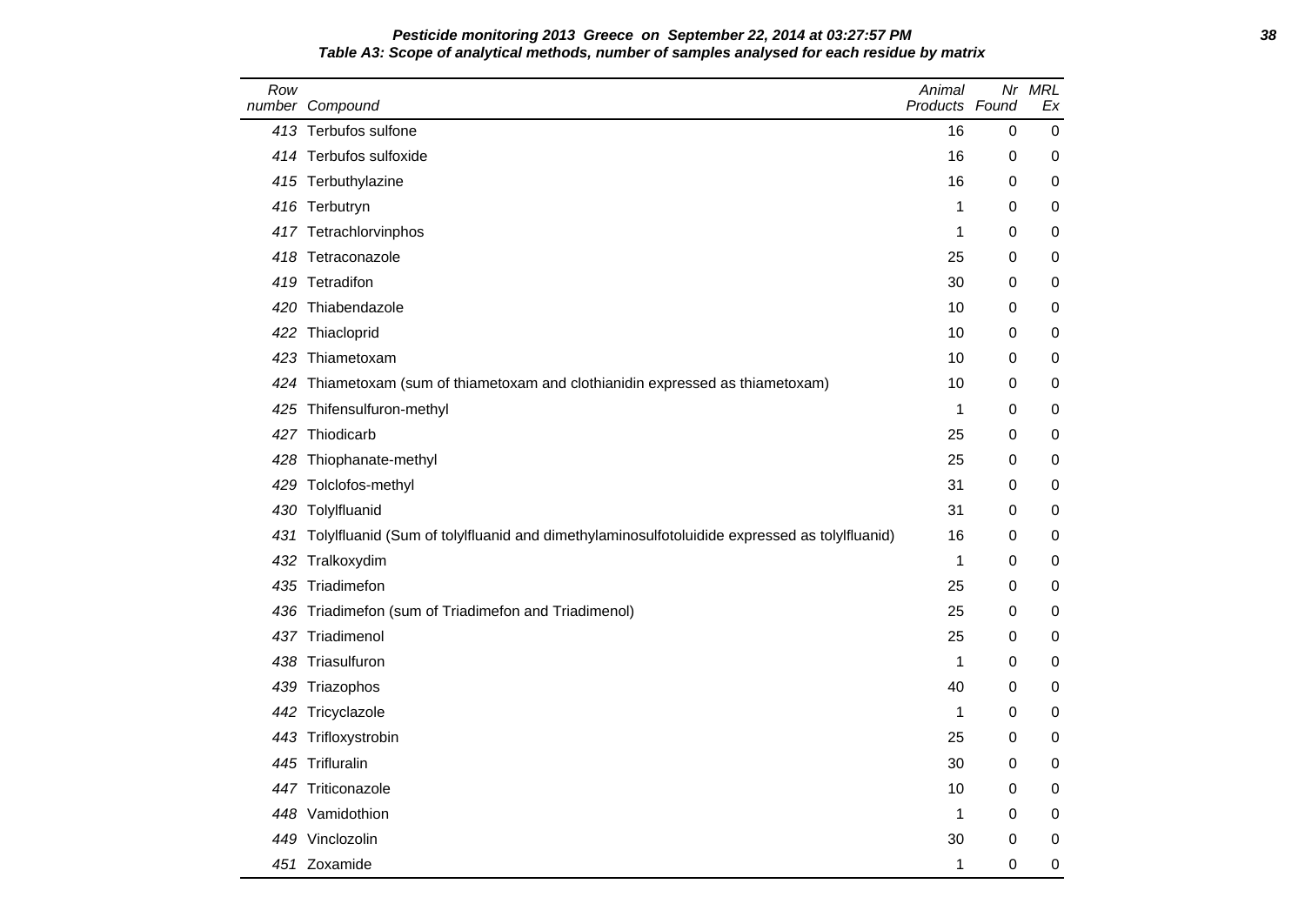#### **Pesticide monitoring 2013 Greece on September 22, 2014 at 03:27:57 PM 39 Table A3: Scope of analytical methods, number of samples analysed for each residue by matrix**

| Row | number Compound      | Animal<br>Products Found | Nr | MRL<br>Ex |
|-----|----------------------|--------------------------|----|-----------|
|     | 452 alpha-Endosulfan | 30                       | 0  | 0         |
|     | 454 beta-Endosulfan  | 30                       | 0  | 0         |
|     | 455 cis-Chlordane    | 30                       | 0  | 0         |
|     | 457 tau-Fluvalinate  | 30                       | 0  | 0         |
|     | 458 trans-Chlordane  | 30                       | 0  | 0         |
|     |                      | 5760                     | 0  | 0         |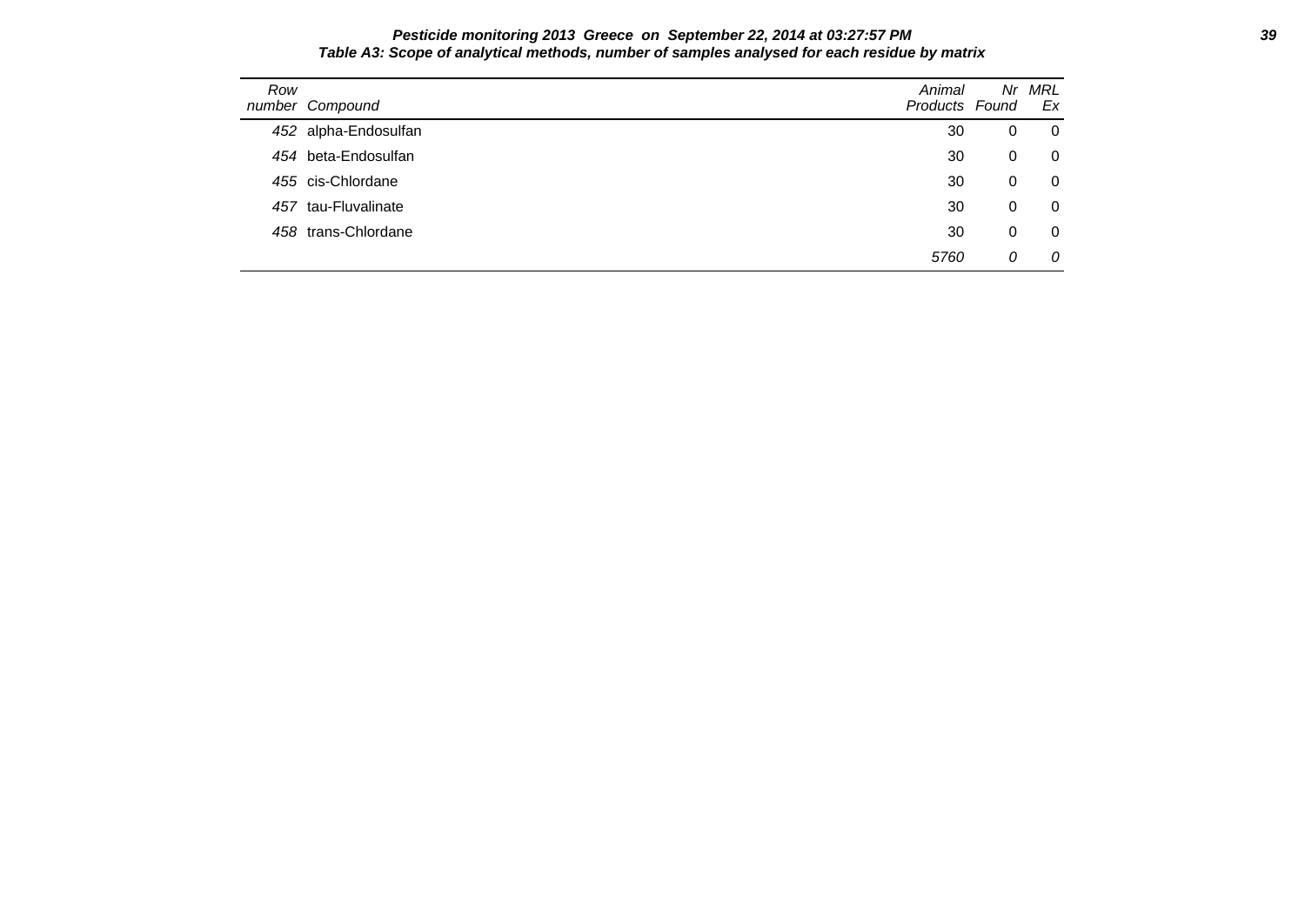Row number Compound Baby/Infant Food Found Nr MRL Ex 1 2,4-D 6 0 0 4 Abamectin (sum) 19 0 0 5 Acephate 19 0 0 6 Acetamiprid 19 0 0 7 Acetochlor 13 0 0 8 Aclonifen 13 0 0 9 Acrinathrin 19 0 0 10 Alachlor 19 0 0 11 Aldicarb 19 0 0 12 Aldicarb (sum) 19 0 0 13 Aldicarb sulfone 19 0 0 14 Aldicarb sulfoxide 19 0 0 15 Aldrin 18 0 0 16 Aldrin and Dieldrin 12 0 0 18 Ametryn 13 0 0 21 Asulam 13 0 0 23 Atrazine 13 0 0 24 Avermectin B1a 13 0 0 25 Avermectin B1b 13 0 0 26 Azimsulfuron 13 0 0 27 Azinphos-ethyl 19 0 0 28 Azinphos-methyl 19 0 0 29 Azoxystrobin 19 0 0 31 Benalaxyl (sum) 13 0 0 33 Benfluralin 19 0 0 34 Benfuracarb 13 0 0 35 Bensulfuron-ethyl 13 0 0 36 Bentazone 11 0 0 37 Bentazone (sum animal products) 12 0 0 38 Benzoximate 13 0 0

## **Pesticide monitoring 2013 Greece on September 22, 2014 at 03:27:57 PM 40 Table A3: Scope of analytical methods, number of samples analysed for each residue by matrix**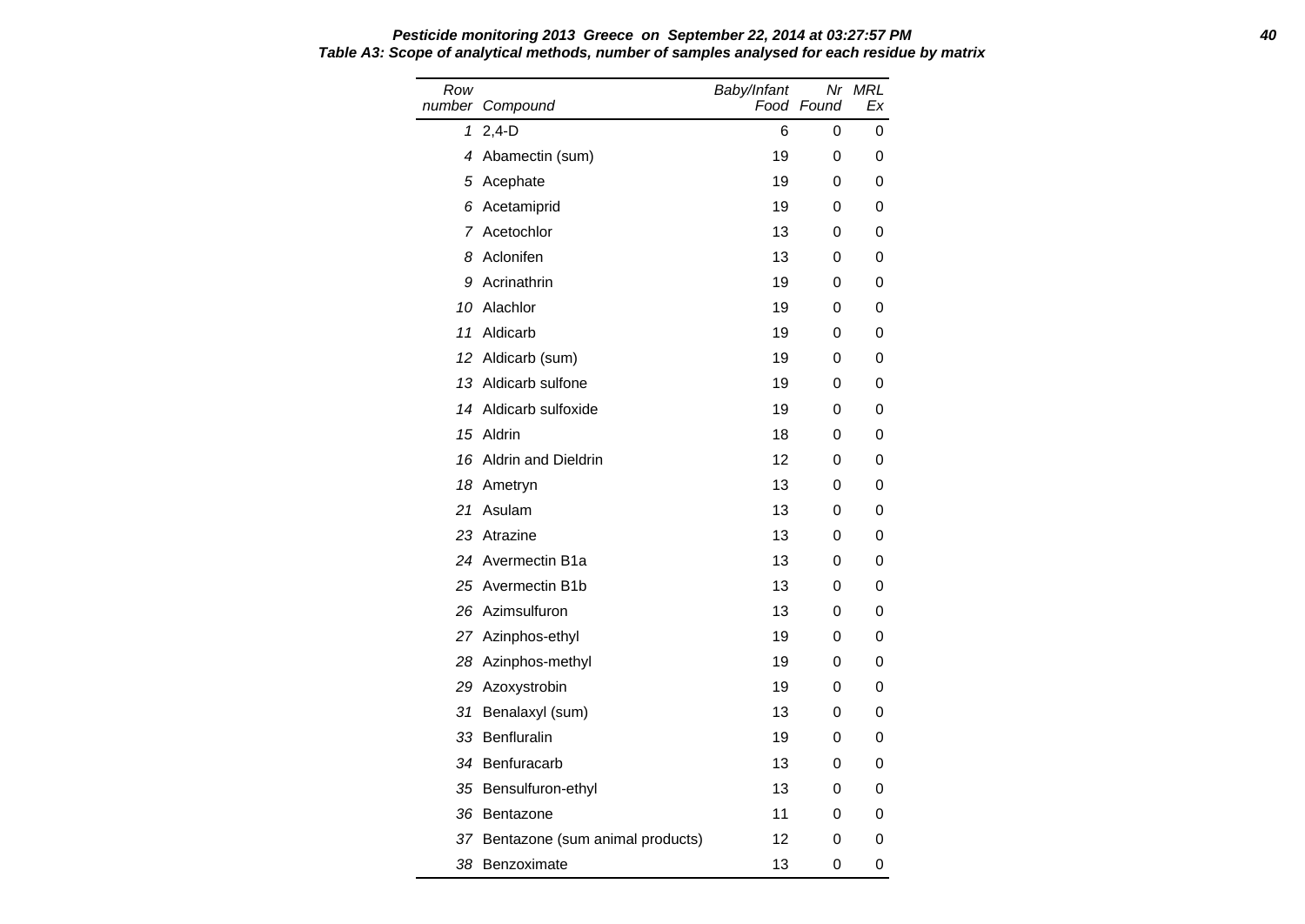Row number Compound Baby/Infant Food Found Nr MRL Ex 39 Bifenthrin 19 0 0 0 41 Bitertanol 18 0 0 0 42 Boscalid 19 0 0 0 43 Bromacil 2 0 0 45 Bromophos-ethyl 13 0 0 46 Bromopropylate 19 0 0 0 47 Bromuconazole (sum) 19 0 0 48 Bupirimate 19 0 0 0 49 Buprofezin 19 0 0 50 Cadusafos 19 0 0 51 Captafol **12** 0 0 52 Captan 12 0 0 54 Carbaryl 19 0 0 56 Carbendazim and benomyl 19 19 0 0 57 Carbofuran 19 0 0 0 58 Carbofuran (sum) 19 0 0 59 Carbofuran, 3-hydroxy 19 0 0 60 Carbosulfan 13 0 0 61 Carboxin 13 0 0 62 Chlorbromuron 13 0 0 63 Chlordane (sum) 18 0 0 64 Chlorfenapyr 18 0 0 66 Chlorfenvinphos 19 0 0 67 Chloridazon **13 0 0** 69 Chlorobenzilate 18 0 0 70 Chlorothalonil 19 0 0 71 Chlorotoluron 13 0 0 72 Chloroxuron 13 0 0 73 Chlorpropham 6 0 0 0 74 Chlorpropham (sum) 13 0 0

## **Pesticide monitoring 2013 Greece on September 22, 2014 at 03:27:57 PM 41 Table A3: Scope of analytical methods, number of samples analysed for each residue by matrix**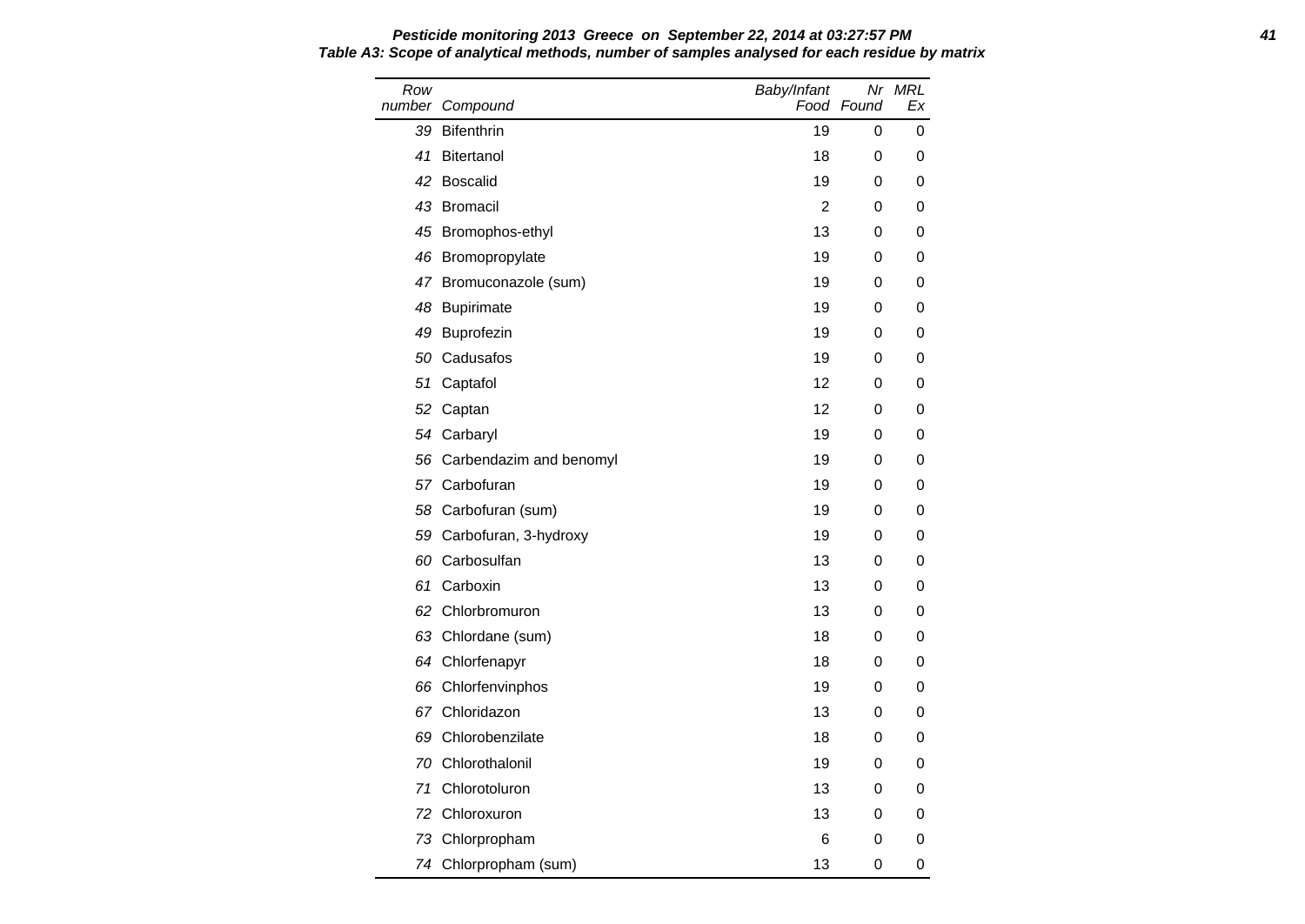Row number Compound Baby/Infant Food Found Nr MRL Ex 75 Chlorpyrifos **19 0 0** 0 76 Chlorpyrifos-methyl 19 0 0 77 Chlorsulfuron 13 0 0 78 Chlorthal-dimethyl 12 0 0 79 Cinerin 13 0 0 80 Cinerin I 13 0 0 81 Cinerin II 13 0 0 82 Clethodim (sum) 13 0 0 83 Clofentezine 13 0 0 84 Clothianidin 19 0 0 85 Coumaphos 19 0 0 86 Cyanazine 13 0 0 88 Cyfluthrin (sum) 19 0 0 89 Cymoxanil 13 0 0 91 Cypermethrin (sum) 19 0 0 92 Cyproconazole 19 0 0 93 Cyprodinil 19 0 0 94 Cyromazine 13 0 0 95 DDD, p,p- 18 0 0 96 DDE, o,p- 12 0 0 97 DDE, p,p- 18 0 0 98 DDT (sum) 18 0 0 99 DDT, o,p- 18 0 0 100 DDT, p,p- 18 0 0 102 Deltamethrin 18 0 0 104 Demeton-S-methyl 13 0 0 105 Demeton-S-methyl (sum baby and infant food) 6 0 0 106 Demeton-S-methyl sulfone 13 0 0 107 Desmetryn 12 0 0 108 Diafenthiuron 13 0 0

## **Pesticide monitoring 2013 Greece on September 22, 2014 at 03:27:57 PM 42 Table A3: Scope of analytical methods, number of samples analysed for each residue by matrix**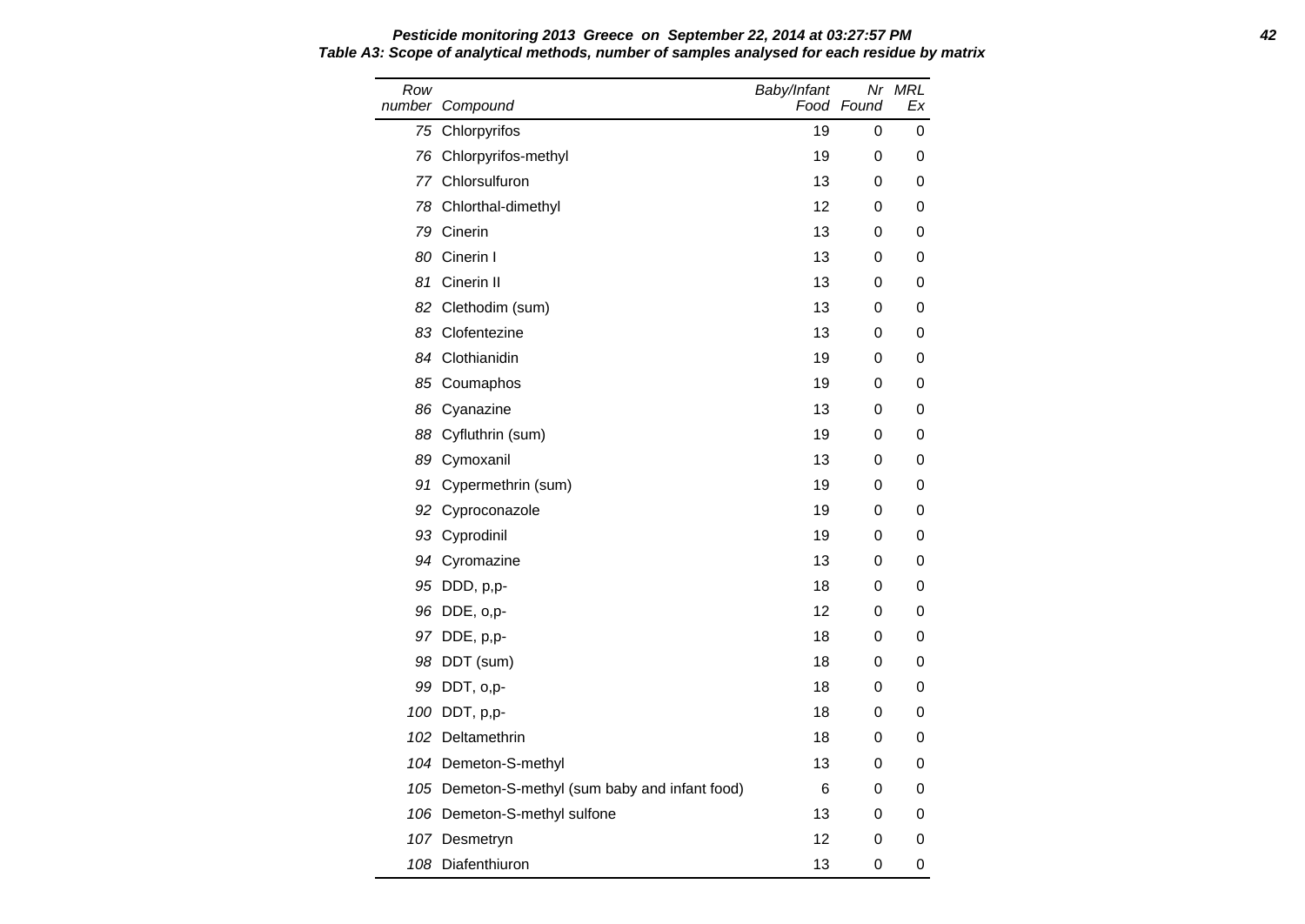Row number Compound Baby/Infant Food Found Nr MRL Ex 109 Diazinon 19 0 0 111 Dichlofluanid 19 0 0 113 Dichloroaniline, 3,5-<br>
13 0 0 114 Dichlorprop 6 0 0 0 115 Dichlorvos **13 0 0** 116 Dicloran 12 0 0 117 Dicofol (sum) 12 0 0 118 Dicofol o, p' 12 0 0 119 Dicofol p, p' 12 0 0 120 Dicrotophos **120 Dicrotophos 13** 0 0 121 Dieldrin 18 0 0 122 Diethofencarb 13 0 0 123 Difenoconazole 19 0 0 124 Diflubenzuron 13 0 0 0 125 Diflufenican and the state of the state of the state of the state of the state of the state of the state o 126 Dimethoate 19 0 0 127 Dimethoate (sum) 19 0 0 128 Dimethomorph 19 0 0 130 Diniconazole 12 0 0 131 Dinitramine 12 0 0 132 Dinobuton **12 0 0** 133 Dinocap 10 0 0 134 Dinocap (sum) 10 0 0 0 137 Diphenamid 13 0 0 138 Diphenylamine 19 0 0 139 Disulfoton 13 0 0 140 Disulfoton (sum baby and infant food) 13 0 0 141 Disulfoton sulfone 13 0 0 142 Disulfoton sulfoxide 13 0 0 0 144 Diuron 26 0 0

# **Pesticide monitoring 2013 Greece on September 22, 2014 at 03:27:57 PM 43 Table A3: Scope of analytical methods, number of samples analysed for each residue by matrix**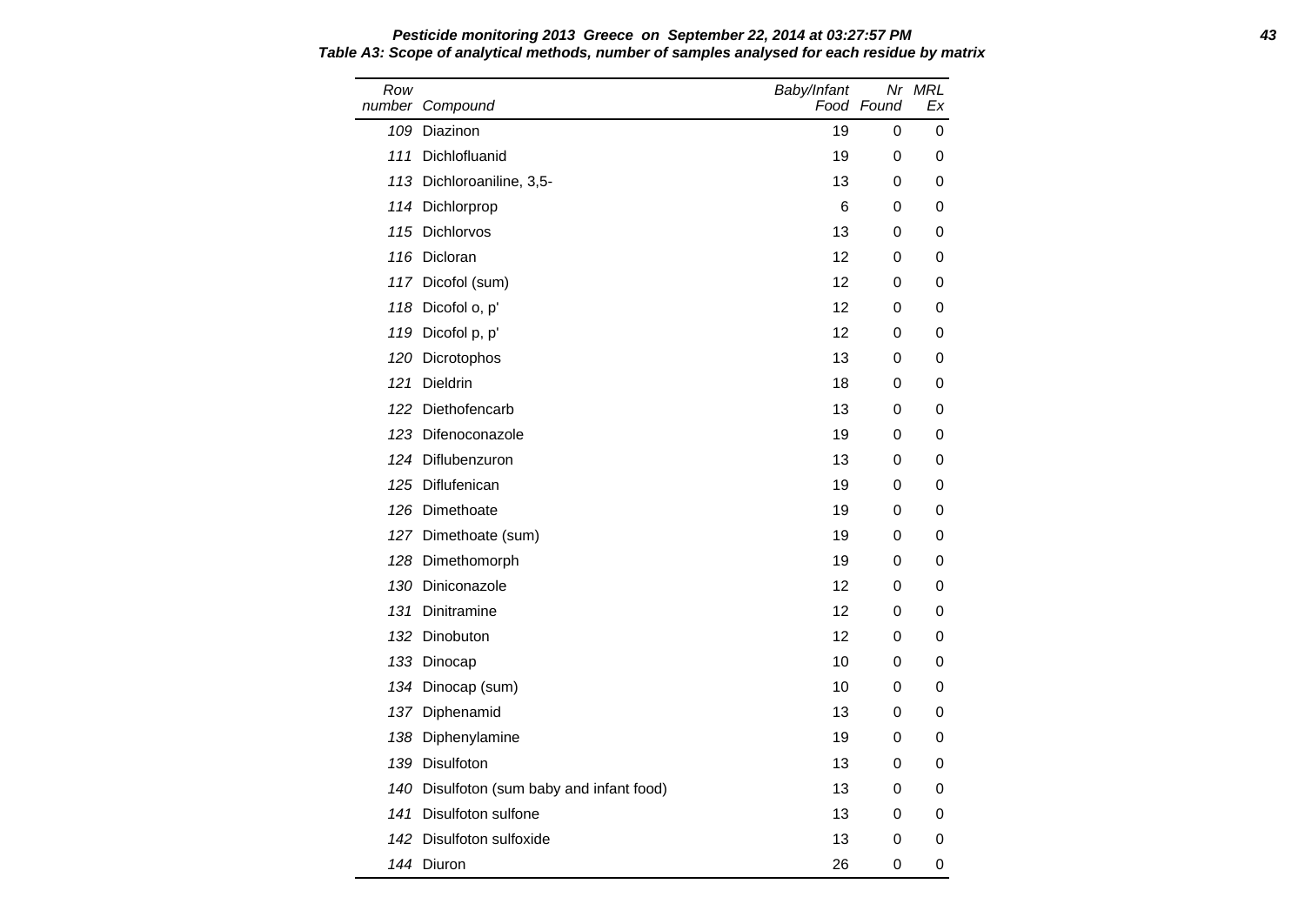| Row | number Compound                                    | Baby/Infant | Food Found | Nr MRL<br>Ex |
|-----|----------------------------------------------------|-------------|------------|--------------|
|     | 145 Diuron                                         | 26          | 0          | 0            |
|     | 146 Dodemorph                                      | 12          | 0          | 0            |
|     | <b>147 EPN</b>                                     | 13          | 0          | 0            |
|     | 148 Emamectin benzoate B1a, expressed as emamectin | 13          | 0          | 0            |
|     | 149 Endosulfan (sum)                               | 19          | 0          | 0            |
|     | 150 Endosulfansulfate                              | 18          | 0          | 0            |
|     | 151 Endrin                                         | 18          | 0          | 0            |
|     | 152 Epoxiconazole                                  | 19          | 0          | 0            |
|     | 154 Ethalfluralin                                  | 18          | 0          | 0            |
|     | 157 Ethion                                         | 13          | 0          | 0            |
|     | 158 Ethirimol                                      | 13          | 0          | 0            |
|     | 159 Ethofumesate                                   | 13          | 0          | 0            |
|     | 160 Ethofumesate (sum)                             | 13          | 0          | 0            |
|     | 161 Ethoprophos                                    | 19          | 0          | 0            |
|     | 162 Ethoxyquin                                     | 13          | 0          | 0            |
|     | 163 Etofenprox                                     | 13          | 0          | 0            |
|     | 164 Etoxazole                                      | 13          | 0          | 0            |
|     | 165 Etrimfos                                       | 6           | 0          | 0            |
|     | 166 Famoxadone                                     | 19          | 0          | 0            |
|     | 167 Fenamidone                                     | 13          | 0          | 0            |
|     | 168 Fenamiphos                                     | 13          | 0          | 0            |
|     | 169 Fenamiphos (sum)                               | 13          | 0          | 0            |
|     | 170 Fenamiphos sulfone                             | 13          | 0          | 0            |
|     | 171 Fenamiphos sulfoxide                           | 13          | 0          | 0            |
|     | 172 Fenarimol                                      | 18          | 0          | 0            |
|     | 173 Fenazaquin                                     | 19          | 0          | 0            |
|     | 174 Fenbuconazole                                  | 19          | 0          | 0            |
|     | 176 Fenhexamid                                     | 19          | 0          | 0            |
|     | 177 Fenitrothion                                   | 19          | 0          | 0            |
|     | 178 Fenoxycarb                                     | 19          | 0          | 0            |

# **Pesticide monitoring 2013 Greece on September 22, 2014 at 03:27:57 PM 44 Table A3: Scope of analytical methods, number of samples analysed for each residue by matrix**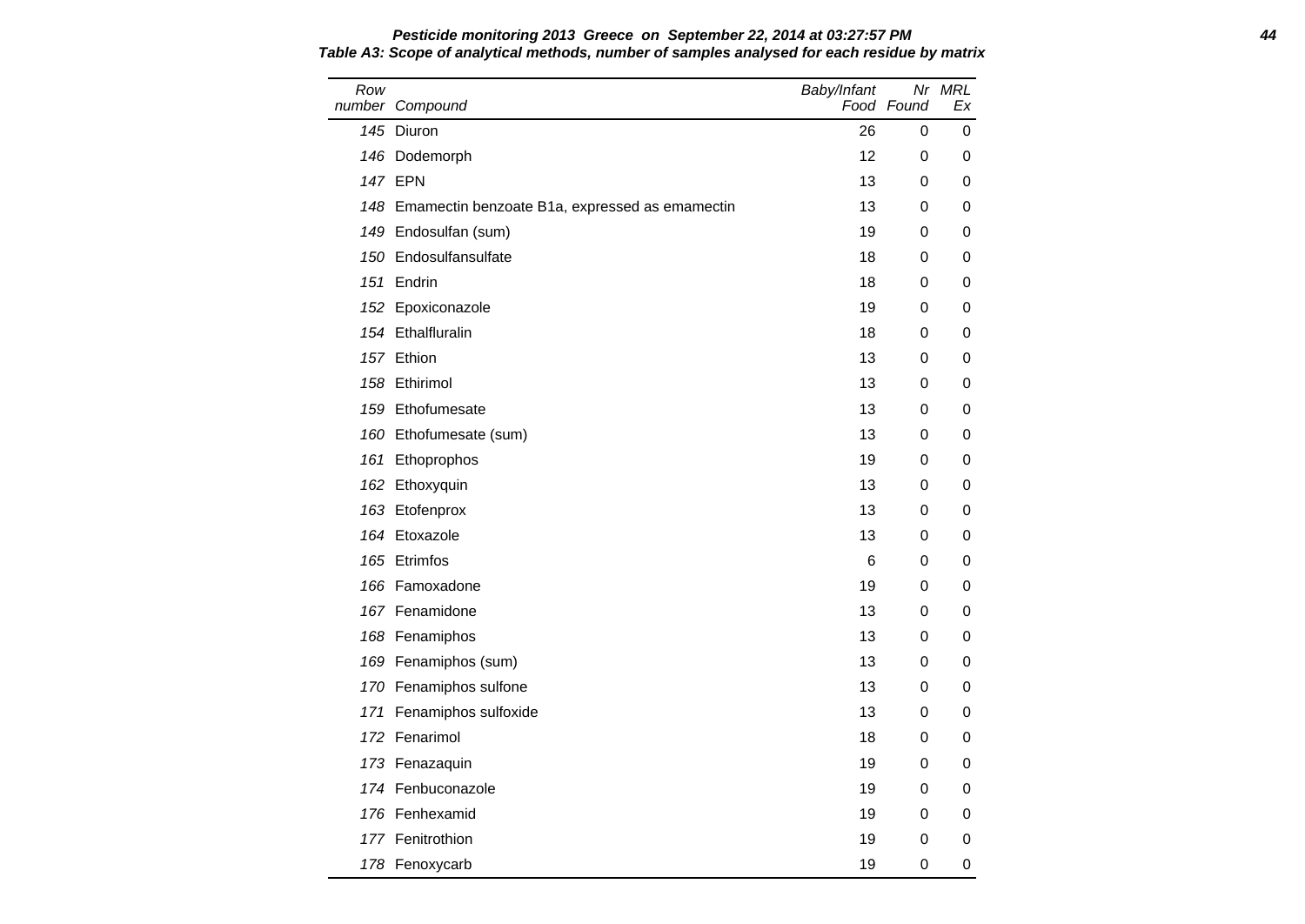### **Pesticide monitoring 2013 Greece on September 22, 2014 at 03:27:57 PM 45 Table A3: Scope of analytical methods, number of samples analysed for each residue by matrix**

| Row | number Compound                                              | Baby/Infant | Food Found  | Nr MRL<br>Ex |
|-----|--------------------------------------------------------------|-------------|-------------|--------------|
|     | 179 Fenpropathrin                                            | 19          | 0           | 0            |
|     | 180 Fenpropidin                                              | 13          | 0           | 0            |
|     | 181 Fenpropimorph                                            | 19          | 0           | 0            |
|     | 182 Fenpyroximate                                            | 13          | 0           | 0            |
|     | 184 Fensulfothion                                            | 13          | $\mathbf 0$ | 0            |
|     | 185 Fensulfothion (sum baby and infant food)                 | 13          | $\mathbf 0$ | 0            |
|     | 186 Fensulfothion oxon                                       | 13          | 0           | 0            |
|     | 187 Fensulfothion oxon sulphone                              | 13          | 0           | 0            |
|     | 188 Fensulfothion sulfone                                    | 13          | 0           | 0            |
|     | 189 Fenthion                                                 | 13          | 0           | 0            |
|     | 190 Fenthion (sum)                                           | 13          | 0           | 0            |
|     | 191 Fenthion oxon                                            | 13          | 0           | 0            |
|     | 192 Fenthion oxon sulfone                                    | 13          | $\mathbf 0$ | 0            |
|     | 193 Fenthion oxonsulfoxide                                   | 13          | 0           | 0            |
|     | 194 Fenthion sulfone                                         | 13          | 0           | 0            |
|     | 195 Fenthion sulfoxide                                       | 13          | 0           | 0            |
|     | 198 Fenvalerate and Esfenvalerate (Sum of RR and SS isomers) | 18          | $\mathbf 0$ | 0            |
|     | 199 Fenvalerate and Esfenvalerate (Sum of RS and SR isomers) | 18          | 0           | 0            |
|     | 201 Fipronil                                                 | 16          | $\mathbf 0$ | 0            |
|     | 202 Fipronil (sum)                                           | 10          | $\mathbf 0$ | 0            |
|     | 203 Fipronil desulfinyl                                      | 10          | 0           | 0            |
|     | 204 Fipronil sulfone                                         | 10          | 0           | 0            |
|     | 205 Fluazifop (free acid)                                    | 6           | 0           | 0            |
|     | 208 Fluazinam                                                | 10          | 0           | 0            |
|     | 209 Flucythrinate                                            | 13          | $\mathbf 0$ | 0            |
|     | 211 Fludioxonil                                              | 16          | 0           | 0            |
|     | 212 Flufenacet                                               | 13          | 0           | 0            |
|     | 213 Flufenacet (sum)                                         | 13          | $\mathbf 0$ | 0            |
|     | 214 Flufenoxuron                                             | 19          | 0           | 0            |
|     | 215 Fluometuron                                              | 13          | 0           | 0            |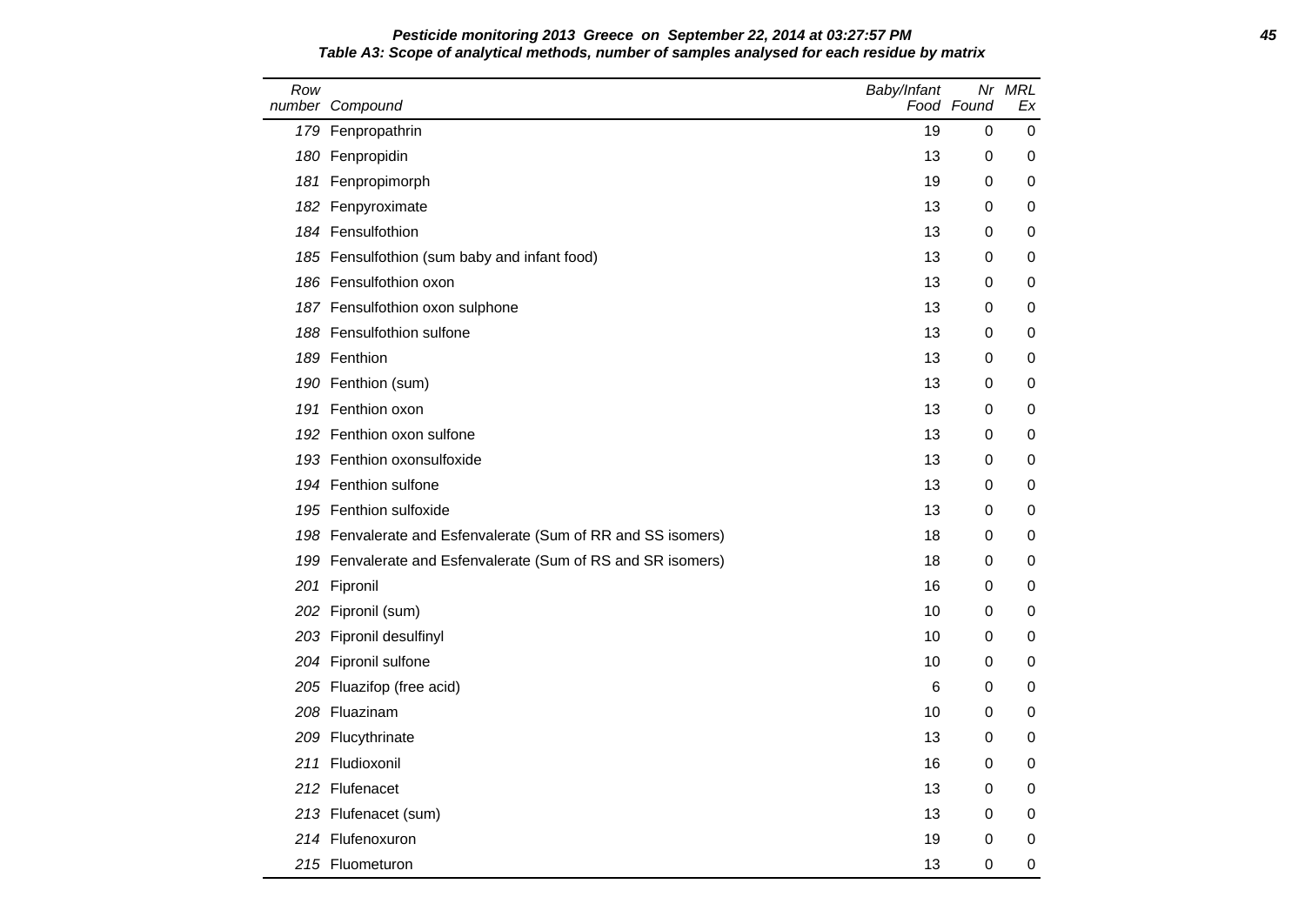**Pesticide monitoring 2013 Greece on September 22, 2014 at 03:27:57 PM 46 Table A3: Scope of analytical methods, number of samples analysed for each residue by matrix**

| Row | number Compound                                                                   | Baby/Infant | Nr<br>Food Found | <b>MRL</b><br>Ex |
|-----|-----------------------------------------------------------------------------------|-------------|------------------|------------------|
|     | 216 Fluopicolide                                                                  | 13          | $\Omega$         | $\mathbf 0$      |
|     | 217 Fluquinconazole                                                               | 19          | 0                | 0                |
|     | 218 Fluroxypyr                                                                    | 9           | 0                | 0                |
|     | 219 Fluroxypyr (sum)                                                              | 3           | 0                | 0                |
|     | 220 Flusilazole                                                                   | 19          | 0                | 0                |
|     | 221 Flutolanil                                                                    | 13          | 0                | 0                |
|     | 222 Flutriafol                                                                    | 19          | 0                | 0                |
|     | 223 Fluvalinate                                                                   | 6           | 0                | 0                |
|     | 224 Folpet                                                                        | 13          | 0                | 0                |
|     | 225 Foramsulfuron                                                                 | 13          | 0                | 0                |
|     | 226 Formetanate                                                                   | 13          | 0                | 0                |
|     | 227 Formetanate                                                                   | 13          | 0                | 0                |
|     | 228 Fosthiazate                                                                   | 13          | 0                | $\pmb{0}$        |
|     | 229 Furathiocarb                                                                  | 13          | 0                | 0                |
|     | 232 Haloxyfop                                                                     | 6           | 0                | 0                |
|     | 236 Heptachlor                                                                    | 18          | 0                | $\pmb{0}$        |
|     | 237 Heptachlor (sum of heptachlor and heptachlor epoxide expressed as heptachlor) | 18          | 0                | 0                |
| 238 | Heptachlor endo-epoxide                                                           | 6           | 0                | 0                |
| 239 | Heptachlor epoxide                                                                | 12          | 0                | 0                |
| 240 | Heptachlor exo-epoxide                                                            | 6           | 0                | 0                |
| 241 | Heptenophos                                                                       | 18          | 0                | 0                |
| 242 | Hexachlorobenzene                                                                 | 18          | 0                | 0                |
|     | 243 Hexachlorocyclohexane (HCH), alpha-isomer                                     | 18          | 0                | $\pmb{0}$        |
|     | 244 Hexachlorocyclohexane (HCH), beta-isomer                                      | 18          | 0                | 0                |
| 245 | Hexachlorocyclohexane (HCH), sum of isomers, except the gamma isomer              | 18          | 0                | 0                |
|     | 246 Hexaconazole                                                                  | 19          | 0                | 0                |
|     | 247 Hexythiazox                                                                   | 19          | 0                | 0                |
|     | 248 Imazalil                                                                      | 19          | 0                | 0                |
|     | 249 Imazamethabenz-methyl                                                         | 13          | 0                | 0                |
|     | 250 Imidacloprid                                                                  | 19          | 0                | $\pmb{0}$        |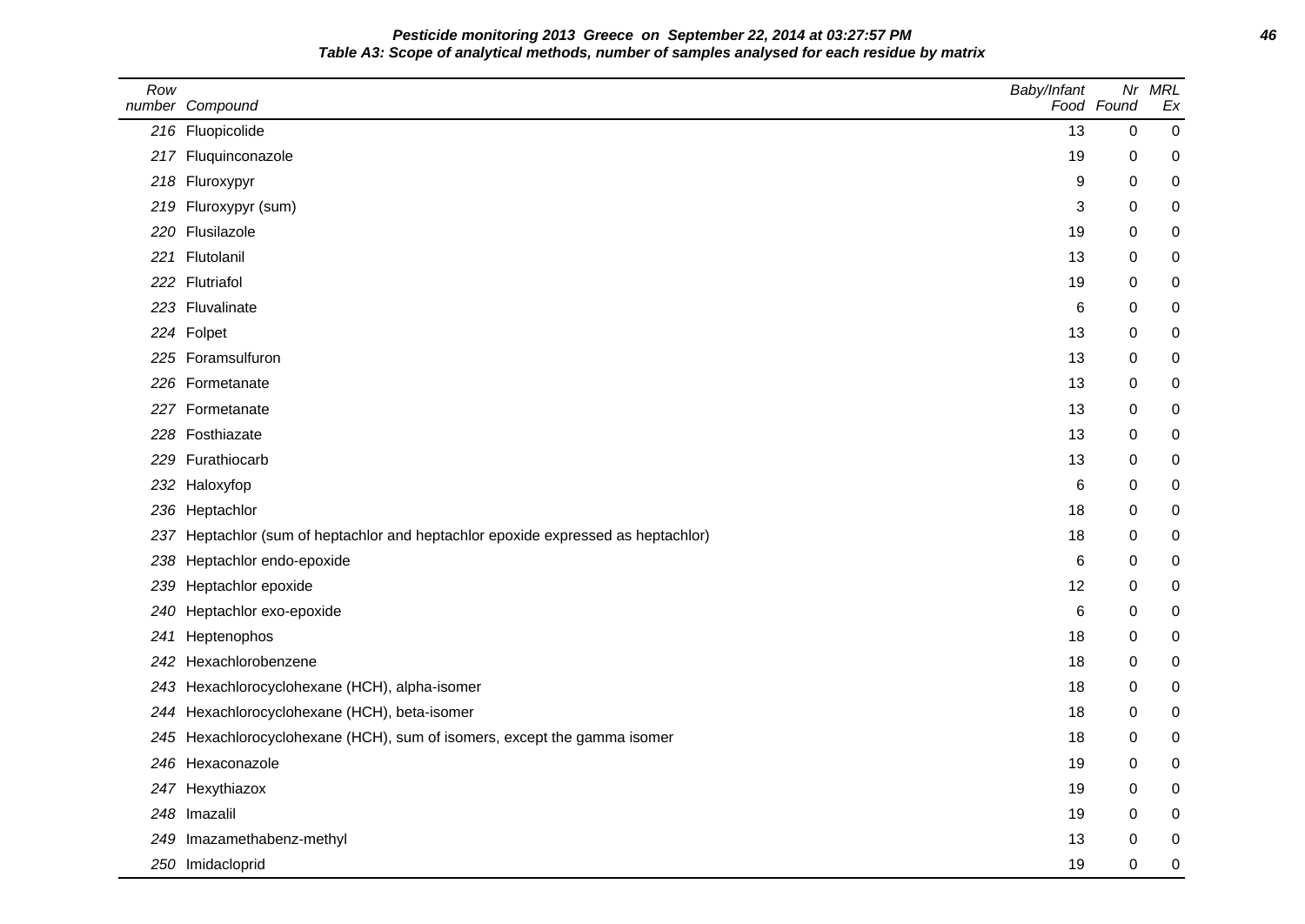**Pesticide monitoring 2013 Greece on September 22, 2014 at 03:27:57 PM 47 Table A3: Scope of analytical methods, number of samples analysed for each residue by matrix**

| Row | number Compound                                                                                                              | Baby/Infant | Nr<br>Food Found | MRL<br>Ex   |
|-----|------------------------------------------------------------------------------------------------------------------------------|-------------|------------------|-------------|
|     | 251 Indoxacarb as sum of the isomers S and R                                                                                 | 19          | $\boldsymbol{0}$ | $\mathbf 0$ |
|     | 252 loxynil                                                                                                                  | 10          | 0                | $\pmb{0}$   |
|     | 253 loxynil, including its esters expressed as ioxynil                                                                       | 10          | $\mathbf 0$      | $\mathbf 0$ |
|     | 254 Iprodione                                                                                                                | 18          | $\mathbf 0$      | 0           |
|     | 255 Iprovalicarb                                                                                                             | 19          | 0                | $\mathbf 0$ |
|     | 256 Isofenphos-methyl                                                                                                        | 19          | 0                | $\mathbf 0$ |
|     | 257 Isoprothiolane                                                                                                           | 13          | 0                | $\mathbf 0$ |
|     | 258 Isoproturon                                                                                                              | 19          | 0                | 0           |
|     | 259 Jasmolin I                                                                                                               | 13          | 0                | $\mathbf 0$ |
| 260 | Jasmolin II                                                                                                                  | 13          | $\mathbf 0$      | $\mathbf 0$ |
|     | 261 Kresoxim-methyl                                                                                                          | 19          | 0                | 0           |
|     | 262 Lambda-Cyhalothrin                                                                                                       | 18          | 0                | 0           |
|     | 263 Lindane (Gamma-isomer of hexachlorociclohexane (HCH))                                                                    | 18          | $\mathbf 0$      | $\pmb{0}$   |
|     | 264 Linuron                                                                                                                  | 19          | 0                | 0           |
|     | 265 Lufenuron                                                                                                                | 19          | 0                | $\pmb{0}$   |
|     | 266 MCPA                                                                                                                     | 6           | 0                | $\pmb{0}$   |
|     | 267 Malaoxon                                                                                                                 | 19          | 0                | $\pmb{0}$   |
|     | 268 Malathion                                                                                                                | 19          | 0                | 0           |
|     | 269 Malathion (sum of malathion and malaoxon expressed as malathion)                                                         | 19          | 0                | 0           |
|     | 270 Mecarbam                                                                                                                 | 13          | $\mathbf 0$      | 0           |
|     | 271 Mecoprop                                                                                                                 | 6           | $\mathbf 0$      | 0           |
|     | 272 Mecoprop (sum of mecoprop-p and mecoprop expressed as mecoprop)                                                          | 6           | 0                | $\pmb{0}$   |
|     | 273 Mepanipyrim                                                                                                              | 19          | 0                | $\pmb{0}$   |
|     | 274 Mepanipyrim (Mepanipyrim and its metabolite (2-anilino-4-(2-hydroxypropyl)-6-methylpyrimidine) expressed as mepanipyrim) | 13          | 0                | 0           |
|     | 277 Metaflumizone (sum of E- and Z- isomers)                                                                                 | 13          | 0                | 0           |
|     | 279 Metalaxyl (Metalaxyl including other mixtures of constituent isomers including Metalaxyl-M (sum of isomers))             | 19          | 0                | 0           |
|     | 282 Metamitron                                                                                                               | 13          | 0                | $\pmb{0}$   |
|     | 283 Metazachlor                                                                                                              | 13          | 0                | 0           |
|     | 284 Metconazole                                                                                                              | 19          | 0                | $\pmb{0}$   |
|     | 285 Methabenzthiazuron                                                                                                       | 13          | $\Omega$         | $\mathbf 0$ |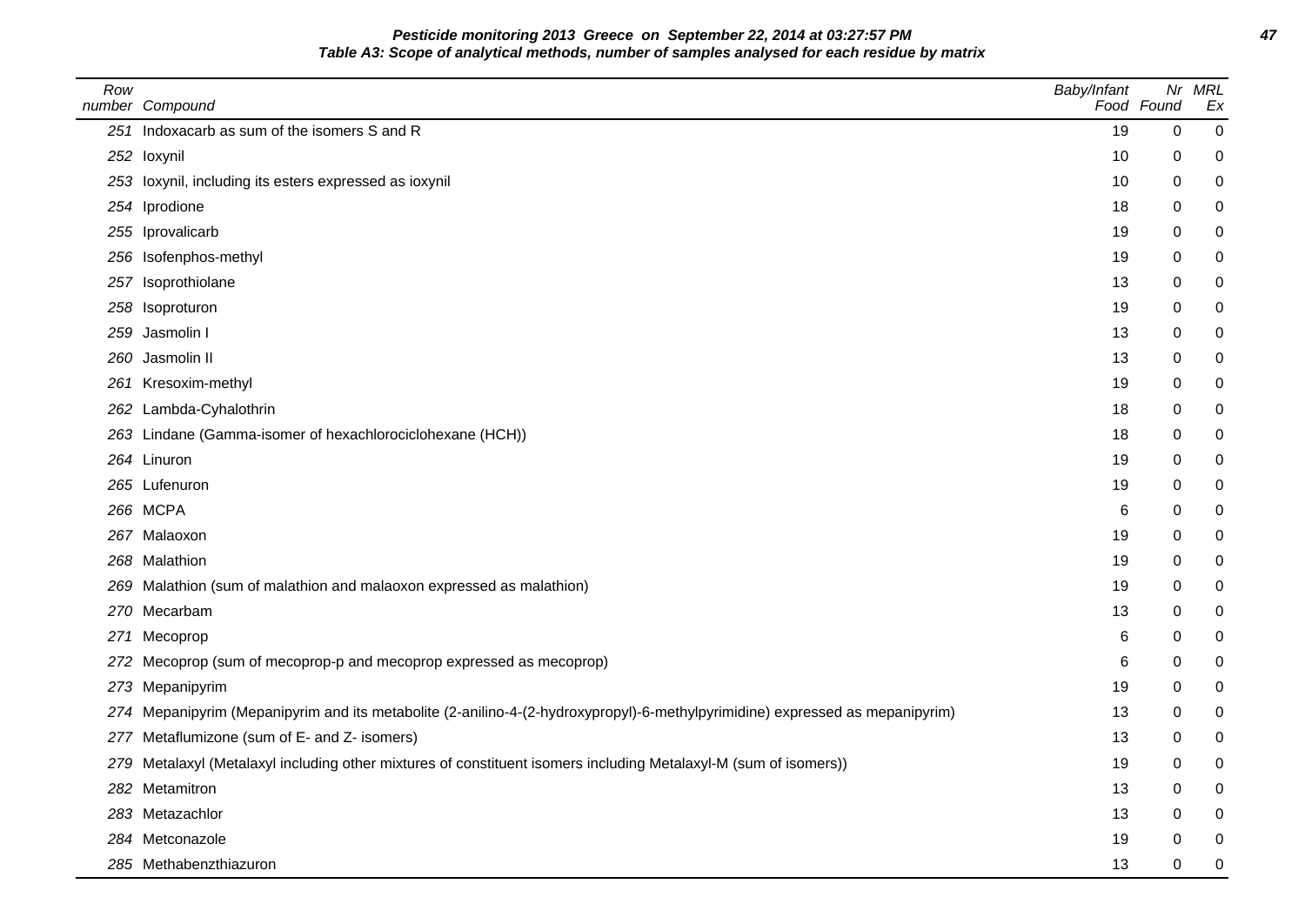**Pesticide monitoring 2013 Greece on September 22, 2014 at 03:27:57 PM 48 Table A3: Scope of analytical methods, number of samples analysed for each residue by matrix**

| Row | number Compound                                                                                                                              | Baby/Infant | Nr<br>Food Found | <b>MRL</b><br>Ex |
|-----|----------------------------------------------------------------------------------------------------------------------------------------------|-------------|------------------|------------------|
|     | 286 Methacrifos                                                                                                                              | 19          | 0                | $\,0\,$          |
|     | 287 Methamidophos                                                                                                                            | 19          | 0                | 0                |
|     | 288 Methidathion                                                                                                                             | 18          | 0                | $\mathbf 0$      |
|     | 289 Methiocarb                                                                                                                               | 19          | 0                | $\mathbf 0$      |
|     | 290 Methiocarb (sum of methiocarb and methiocarb sulfoxide and sulfone, expressed as methiocarb)                                             | 19          | 0                | $\mathbf 0$      |
|     | 291 Methiocarb sulfone                                                                                                                       | 19          | 0                | $\mathbf 0$      |
|     | 292 Methiocarb sulfoxide                                                                                                                     | 19          | 0                | $\mathbf 0$      |
|     | 293 Metholachlor                                                                                                                             | 19          | 0                | $\mathbf 0$      |
|     | 294 Metholachlor and metholachlor-S (Metholachlor including other mixtures of constituent isomers including S-metholachlor (sum of isomers)) | 13          | 0                | $\mathbf 0$      |
|     | 295 Methomyl                                                                                                                                 | 19          | 0                | $\mathbf 0$      |
| 296 | Methomyl and thiodicarb (sum of methomyl and thiodicarb expressed as methomyl)                                                               | 19          | 0                | $\mathbf 0$      |
|     | 297 Methoxychlor                                                                                                                             | 18          | 0                | $\mathbf 0$      |
|     | 298 Methoxyfenozide                                                                                                                          | 19          | 0                | $\mathbf 0$      |
|     | 299 Metobromuron                                                                                                                             | 13          | 0                | 0                |
|     | 300 Metoxuron                                                                                                                                | 13          | 0                | $\mathbf 0$      |
|     | 302 Metribuzin                                                                                                                               | 13          | 0                | $\mathbf 0$      |
|     | 303 Metsulfuron-methyl                                                                                                                       | 13          | 0                | $\mathbf 0$      |
|     | 304 Mevinphos (sum of E- and Z-isomers)                                                                                                      | 13          | 0                | $\mathbf 0$      |
|     | 305 Monocrotophos                                                                                                                            | 19          | 0                | 0                |
|     | 306 Monolinuron                                                                                                                              | 13          | 0                | $\mathbf 0$      |
|     | 307 Myclobutanil                                                                                                                             | 19          | 0                | $\mathbf 0$      |
|     | 308 Naled                                                                                                                                    | 13          | 0                | $\mathbf 0$      |
|     | 309 Napropamide                                                                                                                              | 13          | 0                | $\mathbf 0$      |
|     | 310 Nicosulfuron                                                                                                                             | 13          | 0                | $\mathbf 0$      |
|     | 311 Nitenpyram                                                                                                                               | 13          | 0                | 0                |
|     | 312 Nitrofen                                                                                                                                 | 18          | 0                | $\mathbf 0$      |
|     | 313 Nuarimol                                                                                                                                 | 13          | 0                | $\mathbf 0$      |
|     | 314 Omethoate                                                                                                                                | 19          | 0                | $\mathbf 0$      |
|     | 316 Oxadiazon                                                                                                                                | 13          | 0                | $\mathbf 0$      |
|     | 317 Oxadixyl                                                                                                                                 | 19          | 0                | $\mathbf 0$      |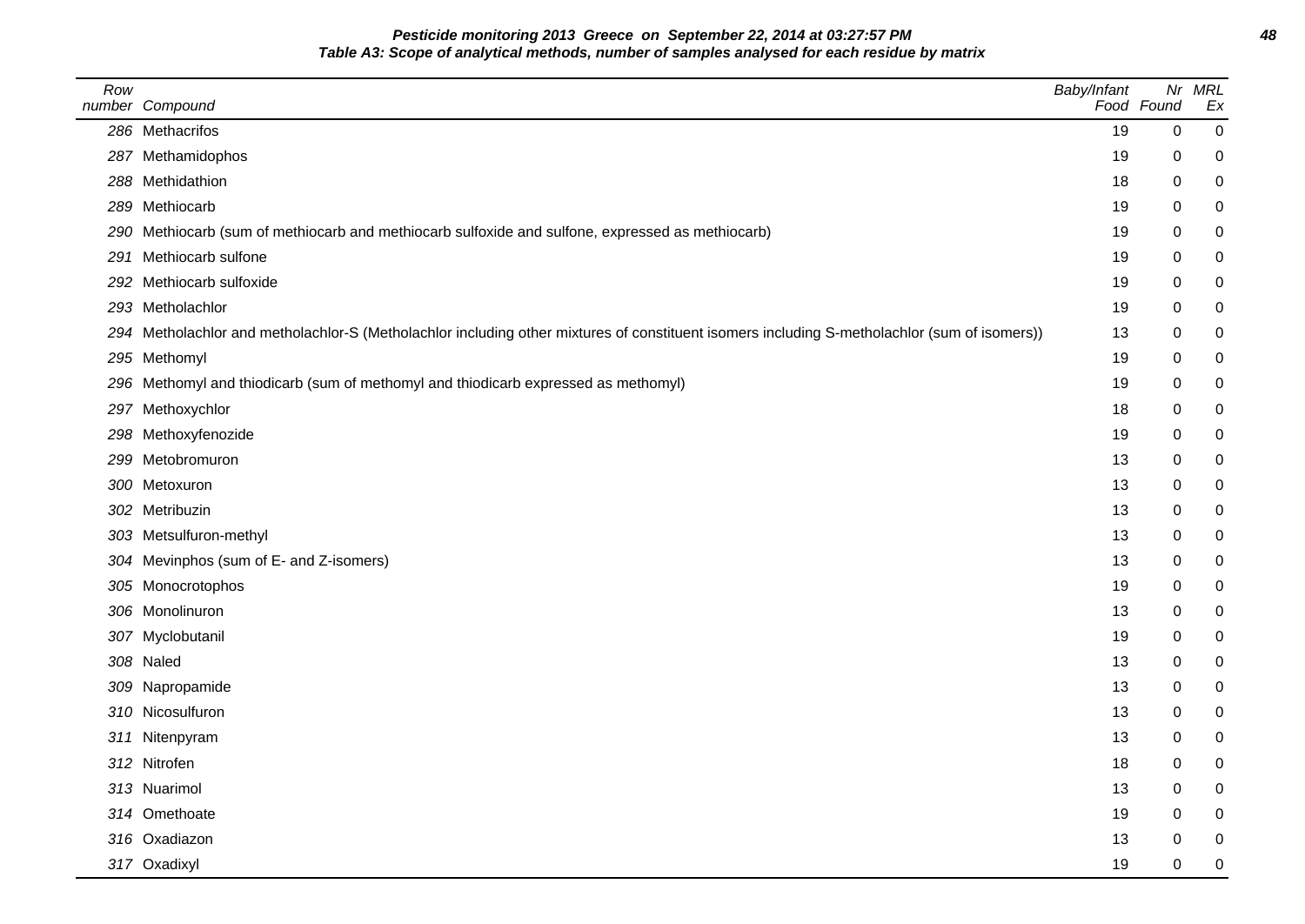**Pesticide monitoring 2013 Greece on September 22, 2014 at 03:27:57 PM 49 Table A3: Scope of analytical methods, number of samples analysed for each residue by matrix**

| Row | number Compound                                                                                             | Baby/Infant | Food Found  | Nr MRL<br>Ex |
|-----|-------------------------------------------------------------------------------------------------------------|-------------|-------------|--------------|
|     | 318 Oxamyl                                                                                                  | 19          | $\mathbf 0$ | 0            |
|     | 319 Oxychlordane                                                                                            | 6           | 0           | 0            |
|     | 320 Oxydemeton-methyl                                                                                       | 13          | 0           | 0            |
|     | 321 Oxydemeton-methyl (sum of oxydemeton-methyl and demeton-S-methylsulfone expressed as oxydemeton-methyl) | 13          | 0           | 0            |
|     | 322 Oxyfluorfen                                                                                             | 19          | 0           |              |
|     | 323 Paclobutrazol                                                                                           | 19          | 0           |              |
|     | 325 Paraoxon-methyl                                                                                         | 18          | 0           | 0            |
|     | 326 Parathion                                                                                               | 18          | 0           |              |
|     | 327 Parathion-methyl                                                                                        | 18          | 0           |              |
|     | 328 Parathion-methyl (sum of Parathion-methyl and paraoxon-methyl expressed as Parathion-methyl)            | 18          | 0           |              |
|     | 329 Penconazole                                                                                             | 19          | 0           |              |
|     | 330 Pencycuron                                                                                              | 13          | 0           |              |
|     | 331 Pendimethalin                                                                                           | 19          | 0           |              |
|     | 332 Pentachloroaniline                                                                                      | 12          | 0           | 0            |
|     | 333 Permethrin (sum of isomers)                                                                             | 18          | 0           | 0            |
|     | 334 Phenothrin                                                                                              | 13          | 0           |              |
|     | 335 Phenthoate                                                                                              | 13          | 0           |              |
|     | 337 Phorate (sum of phorate, its oxygen analogue and their sulfones expressed as phorate)                   | 13          | 0           | 0            |
|     | 340 Phosalone                                                                                               | 13          | 0           | 0            |
|     | 341 Phosmet                                                                                                 | 19          | 0           |              |
|     | 342 Phosmet (phosmet and phosmet oxon expressed as phosmet)                                                 | 13          | 0           | 0            |
|     | 343 Phosmet oxon                                                                                            | 13          | 0           |              |
|     | 345 Phoxim                                                                                                  | 13          | 0           |              |
|     | 346 Picoxystrobin                                                                                           | 19          | 0           | 0            |
|     | 347 Pirimicarb                                                                                              | 19          | 0           | 0            |
|     | 348 Pirimicarb (sum of Pirimicarb and desmethyl pirimicarb expressed as Pirimicarb)                         | 19          | 0           | ი            |
|     | 349 Pirimicarb desmethyl                                                                                    | 19          | 0           |              |
|     | 352 Pirimiphos-methyl                                                                                       | 19          | 0           |              |
|     | 353 Primisulfuron                                                                                           | 13          | 0           | 0            |
|     | 354 Prochloraz                                                                                              | 19          | 0           | 0            |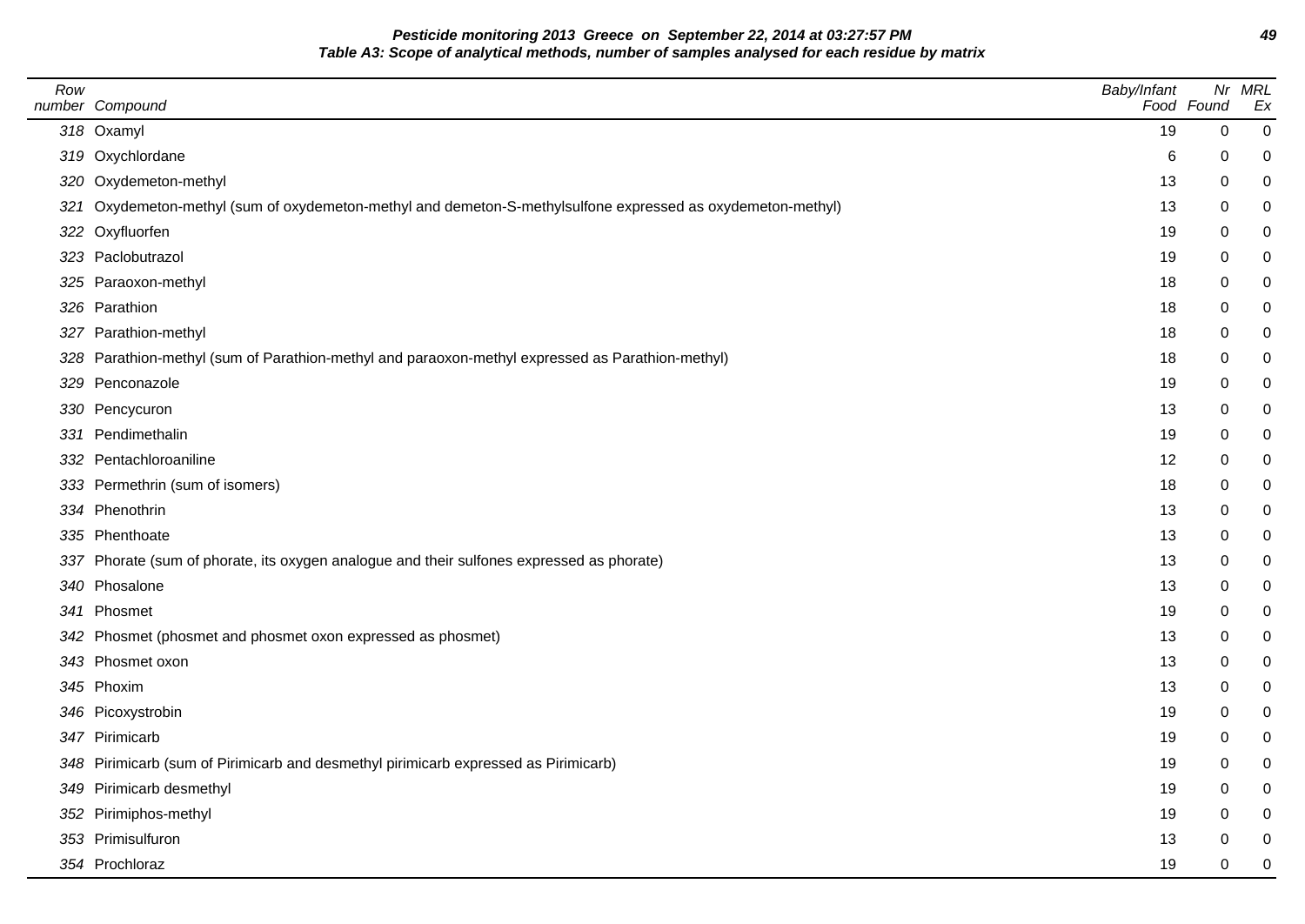**Pesticide monitoring 2013 Greece on September 22, 2014 at 03:27:57 PM 50 Table A3: Scope of analytical methods, number of samples analysed for each residue by matrix**

| Row | number Compound                                                                                                                                                       | Baby/Infant | Food Found | Nr MRL<br>Ex |
|-----|-----------------------------------------------------------------------------------------------------------------------------------------------------------------------|-------------|------------|--------------|
|     | 355 Prochloraz (sum of prochloraz and its metabolites containing the 2,4,6-Trichlorophenol moiety expressed as prochloraz)                                            | 13          | 0          | 0            |
|     | 356 Procymidone                                                                                                                                                       | 19          | 0          |              |
|     | 357 Profenofos                                                                                                                                                        | 19          | 0          | 0            |
|     | 360 Prometryn                                                                                                                                                         | 12          | 0          |              |
|     | 361 Propachlor                                                                                                                                                        | 12          | 0          |              |
|     | 362 Propachlor: oxalinic derivate of propachlor, expressed as propachlor                                                                                              | 12          | 0          |              |
|     | 363 Propamocarb                                                                                                                                                       | 13          | 0          |              |
|     | 364 Propamocarb (sum of propamocarb and its salt expressed as propamocarb)                                                                                            | 13          | 0          |              |
|     | 365 Propanil                                                                                                                                                          | 12          | 0          |              |
|     | 366 Propargite                                                                                                                                                        | 13          | 0          |              |
|     | 368 Propham                                                                                                                                                           | 13          | 0          | 0            |
|     | 369 Propiconazole                                                                                                                                                     | 19          | 0          |              |
|     | 370 Propoxur                                                                                                                                                          | 6           | 0          |              |
|     | 371 Propyzamide                                                                                                                                                       | 18          | 0          |              |
|     | 374 Prothioconazole (prothioconazole-desthio)                                                                                                                         | 10          | 0          |              |
|     | 376 Prothiofos                                                                                                                                                        | 19          | 0          |              |
|     | 377 Pymetrozine                                                                                                                                                       | 13          | 0          |              |
|     | 378 Pyraclostrobin                                                                                                                                                    | 19          | 0          |              |
|     | 379 Pyrazophos                                                                                                                                                        | 19          | 0          |              |
|     | 380 Pyrethrin I                                                                                                                                                       | 13          | 0          | 0            |
|     | 381 Pyrethrin II                                                                                                                                                      | 13          | 0          |              |
|     | 382 Pyrethrins                                                                                                                                                        | 13          | 0          | 0            |
|     | 383 Pyridaben                                                                                                                                                         | 13          | 0          |              |
|     | 384 Pyridate                                                                                                                                                          | 13          | 0          |              |
|     | 385 Pyridate (sum of pyridate, its hydrolysis product CL 9673 (6-chloro-4-hydroxy-3-phenylpyridazin) and hydrolysable conjugates of CL 9673 expressed as<br>pyridate) | 13          | 0          |              |
|     | 386 Pyrifenox                                                                                                                                                         | 13          | 0          |              |
|     | 387 Pyrimethanil                                                                                                                                                      | 19          | 0          |              |
|     | 388 Pyriproxyfen                                                                                                                                                      | 19          | 0          |              |
|     | 389 Quinalphos                                                                                                                                                        | 13          | 0          |              |
|     | 390 Quinoxyfen                                                                                                                                                        | 19          | 0          |              |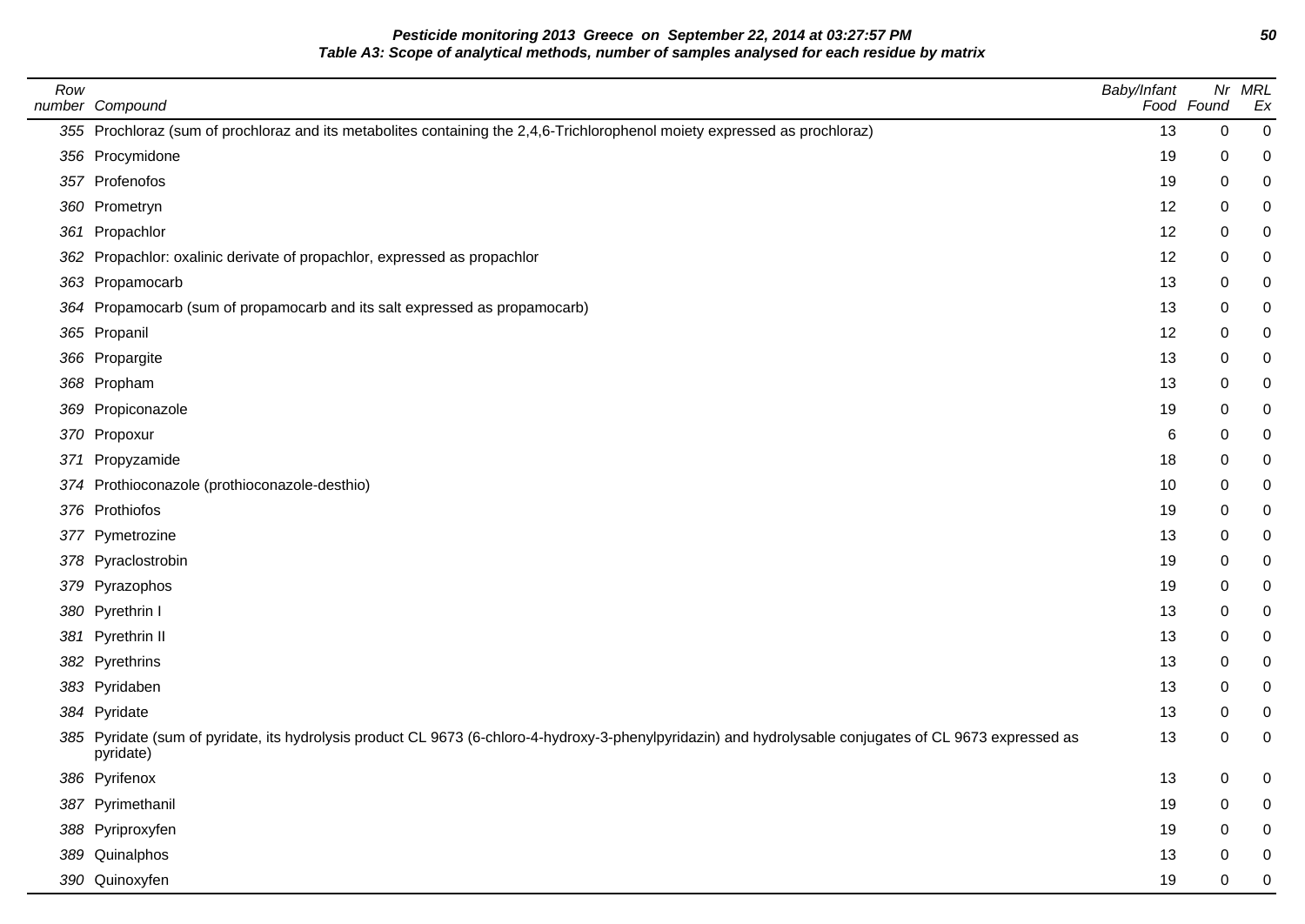## **Pesticide monitoring 2013 Greece on September 22, 2014 at 03:27:57 PM 51 Table A3: Scope of analytical methods, number of samples analysed for each residue by matrix**

| Row | number Compound                                                                             | Baby/Infant | Nr<br>Food Found | <b>MRL</b><br>Ex |
|-----|---------------------------------------------------------------------------------------------|-------------|------------------|------------------|
| 391 | Quintozene                                                                                  | 18          | $\mathbf 0$      | $\mathbf 0$      |
| 392 | Quintozene (sum of quintozene and pentachloro-aniline expressed as quintozene)              | 13          | 0                | 0                |
|     | 393 Resmethrin (resmethrin including other mixtures of consituent isomers (sum of isomers)) | 9           | $\mathbf 0$      | 0                |
|     | 394 Rimsulfuron                                                                             | 13          | 0                | 0                |
|     | 396 Sethoxydim                                                                              | 13          | $\mathbf 0$      | 0                |
|     | 397 Simazine                                                                                | 13          | 0                | 0                |
|     | 399 Spinosad (sum of Spinosyn A and Spinosyn D, expressed as Spinosad)                      | 19          | 0                | 0                |
|     | 400 Spinosyn A                                                                              | 19          | 0                | 0                |
|     | 401 Spinosyn D                                                                              | 19          | 0                | 0                |
|     | 402 Spirodiclofen                                                                           | 13          | $\mathbf 0$      | 0                |
|     | 403 Spiroxamine                                                                             | 19          | $\mathbf 0$      | 0                |
|     | 404 Tebuconazole                                                                            | 19          | 0                | 0                |
|     | 405 Tebufenozide                                                                            | 19          | 0                | 0                |
|     | 406 Tebufenpyrad                                                                            | 19          | 0                | $\pmb{0}$        |
|     | 407 Tecnazene                                                                               | 18          | 0                | 0                |
|     | 408 Teflubenzuron                                                                           | 16          | 0                | 0                |
|     | 409 Tefluthrin                                                                              | 12          | 0                | 0                |
|     | 410 Temephos                                                                                | 3           | 0                | 0                |
|     | 411 Terbufos                                                                                | 19          | $\mathbf 0$      | 0                |
|     | 412 Terbufos (sum baby and infant food)                                                     | 19          | $\mathbf 0$      | 0                |
|     | 413 Terbufos sulfone                                                                        | 19          | 0                | 0                |
|     | 414 Terbufos sulfoxide                                                                      | 19          | 0                | 0                |
|     | 415 Terbuthylazine                                                                          | 13          | 0                | 0                |
|     | 416 Terbutryn                                                                               | 13          | 0                | 0                |
|     | 417 Tetrachlorvinphos                                                                       | 3           | 0                | 0                |
|     | 418 Tetraconazole                                                                           | 19          | $\mathbf 0$      | 0                |
|     | 419 Tetradifon                                                                              | 18          | 0                | 0                |
|     | 420 Thiabendazole                                                                           | 19          | $\mathbf 0$      | 0                |
|     | 422 Thiacloprid                                                                             | 19          | 0                | 0                |
|     | 423 Thiametoxam                                                                             | 19          | 0                | 0                |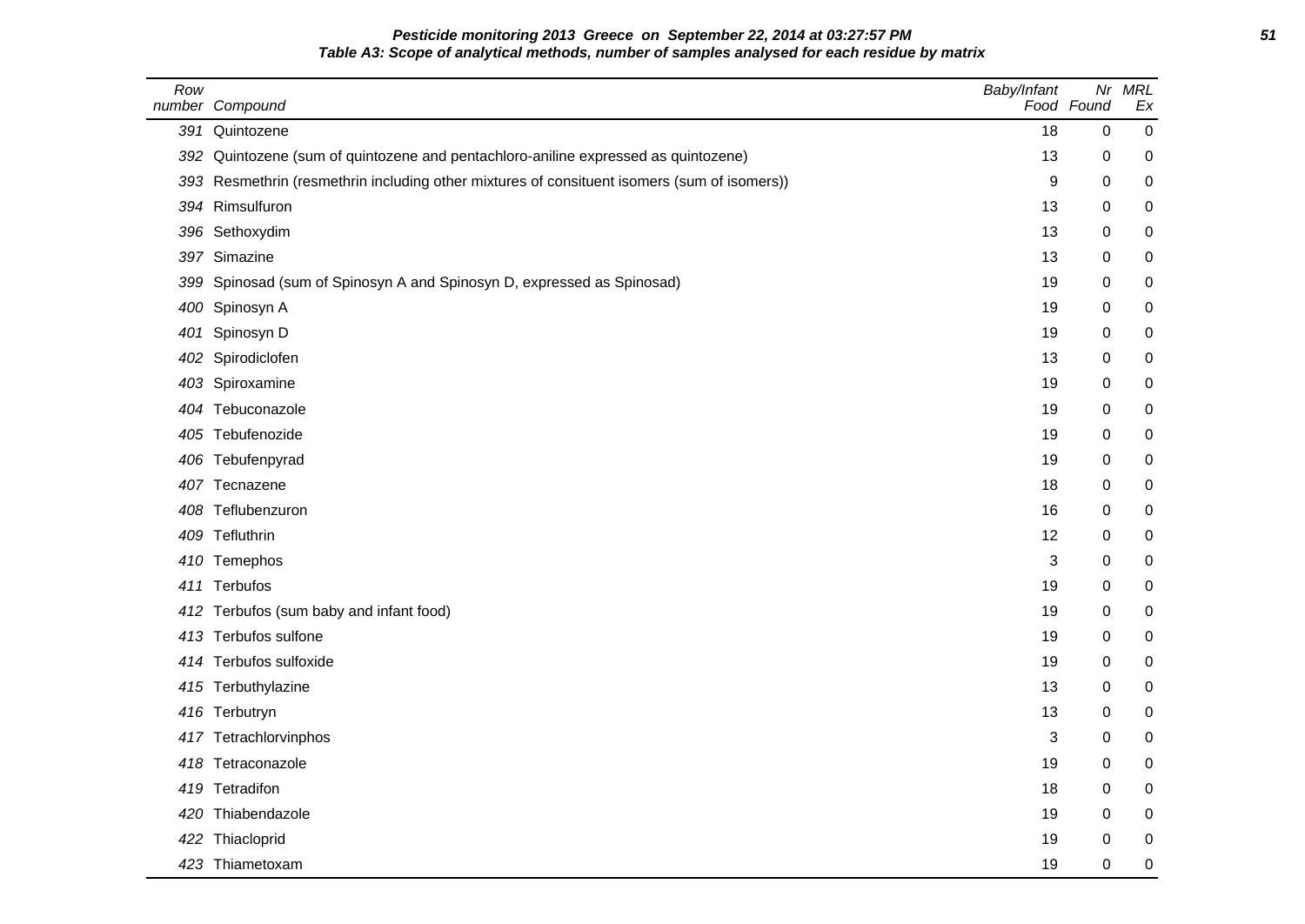## **Pesticide monitoring 2013 Greece on September 22, 2014 at 03:27:57 PM 52 Table A3: Scope of analytical methods, number of samples analysed for each residue by matrix**

| Row  | number Compound                                                                                                         | Baby/Infant | Nr<br>Food Found           | <b>MRL</b><br>Ex |
|------|-------------------------------------------------------------------------------------------------------------------------|-------------|----------------------------|------------------|
|      | 424 Thiametoxam (sum of thiametoxam and clothianidin expressed as thiametoxam)                                          | 19          | $\mathbf 0$                | $\mathbf 0$      |
| 425  | Thifensulfuron-methyl                                                                                                   | 13          | 0                          | 0                |
| 426  | Thiobencarb                                                                                                             | 2           | 0                          | 0                |
| 427  | Thiodicarb                                                                                                              | 19          | 0                          | 0                |
| 428  | Thiophanate-methyl                                                                                                      | 19          | 0                          | 0                |
| 429  | Tolclofos-methyl                                                                                                        | 19          | 0                          | 0                |
| 430  | Tolylfluanid                                                                                                            | 19          | 0                          | 0                |
| 431  | Tolylfluanid (Sum of tolylfluanid and dimethylaminosulfotoluidide expressed as tolylfluanid)                            | 13          | 0                          | 0                |
| 432  | Tralkoxydim                                                                                                             | 13          | 0                          | 0                |
| 435  | Triadimefon                                                                                                             | 19          | 0                          | 0                |
| 436  | Triadimefon (sum of Triadimefon and Triadimenol)                                                                        | 19          | 0                          | 0                |
| 437  | Triadimenol                                                                                                             | 19          | 0                          | 0                |
| 438  | Triasulfuron                                                                                                            | 13          | 0                          | 0                |
| 439  | Triazophos                                                                                                              | 19          | 0                          | 0                |
| 442  | Tricyclazole                                                                                                            | 13          | 1                          | 1                |
| 443  | Trifloxystrobin                                                                                                         | 19          | 0                          | 0                |
| 444  | Triflumuron                                                                                                             | 10          | 0                          | 0                |
| 445  | Trifluralin                                                                                                             | 18          | 0                          | 0                |
| 447. | Triticonazole                                                                                                           | 19          | 0                          | 0                |
| 448  | Vamidothion                                                                                                             | 13          | 0                          | 0                |
| 449  | Vinclozolin                                                                                                             | 18          | 0                          | 0                |
| 450  | Vinclozolin (sum of Vinclozolin and all metabolites containing the 3,5-dichloraniline moiety, expressed as Vinclozolin) | 12          | 0                          | 0                |
| 451  | Zoxamide                                                                                                                | 13          | 0                          | 0                |
|      | 452 alpha-Endosulfan                                                                                                    | 18          | 0                          | 0                |
|      | 454 beta-Endosulfan                                                                                                     | 18          | 0                          | 0                |
|      | 455 cis-Chlordane                                                                                                       | 18          | 0                          | 0                |
| 457  | tau-Fluvalinate                                                                                                         | 18          | 0                          | 0                |
|      | 458 trans-Chlordane                                                                                                     | 18          | 0                          | 0                |
|      |                                                                                                                         | 5910        | $\boldsymbol{\mathcal{L}}$ | 1                |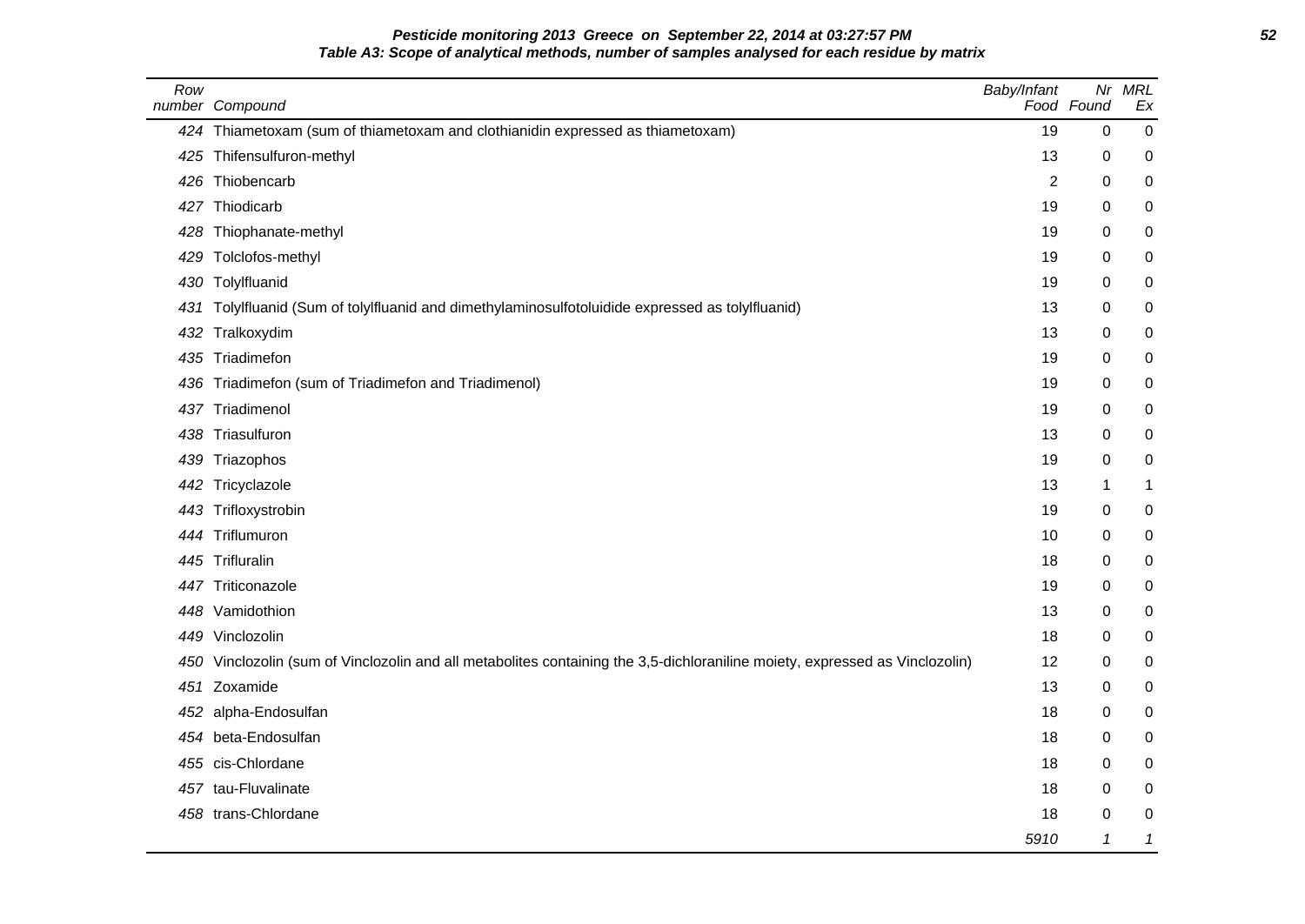Row number Compound Nr MRL Cereals Found Ex 1 2,4-D 18 0 0 4 Abamectin (sum) 41 0 0 5 Acephate 42 0 0 6 Acetamiprid 42 0 0 7 Acetochlor 23 0 0 8 Aclonifen 23 0 0 9 Acrinathrin 42 0 0 10 Alachlor 10 Alachlor 10 Alachlor 10 Alachlor 10 Alachlor 12 Alachlor 12 Alachlor 12 Alachlor 12 Alachlor 12 A 11 Aldicarb 41 0 0 12 Aldicarb (sum) 44 0 0 13 Aldicarb sulfone 41 0 0 14 Aldicarb sulfoxide 41 0 0 15 Aldrin 54 0 0 16 Aldrin and Dieldrin 36 0 0 18 Ametryn 18 Ametryn 18 Ametryn 18 Ametryn 18 ameter 19 and 19 and 19 and 19 and 19 and 19 and 19 and 19 and 1 21 Asulam 23 0 0 22 Atraton 20 0 0 23 Atrazine 43 0 0 24 Avermectin B1a 23 0 0 25 Avermectin B1b 23 0 0 26 Azimsulfuron 23 0 0 27 Azinphos-ethyl 141 0 0 28 Azinphos-methyl 62 0 0 29 Azoxystrobin 62 0 0 30 Benalaxyl 1 0 0 31 Benalaxyl (sum) 24 0 0 33 Benfluralin 41 0 0 34 Benfuracarb 24 0 0 35 Bensulfuron-ethyl 23 0 0 36 Bentazone 18 0 0

## **Pesticide monitoring 2013 Greece on September 22, 2014 at 03:27:57 PM 53 Table A3: Scope of analytical methods, number of samples analysed for each residue by matrix**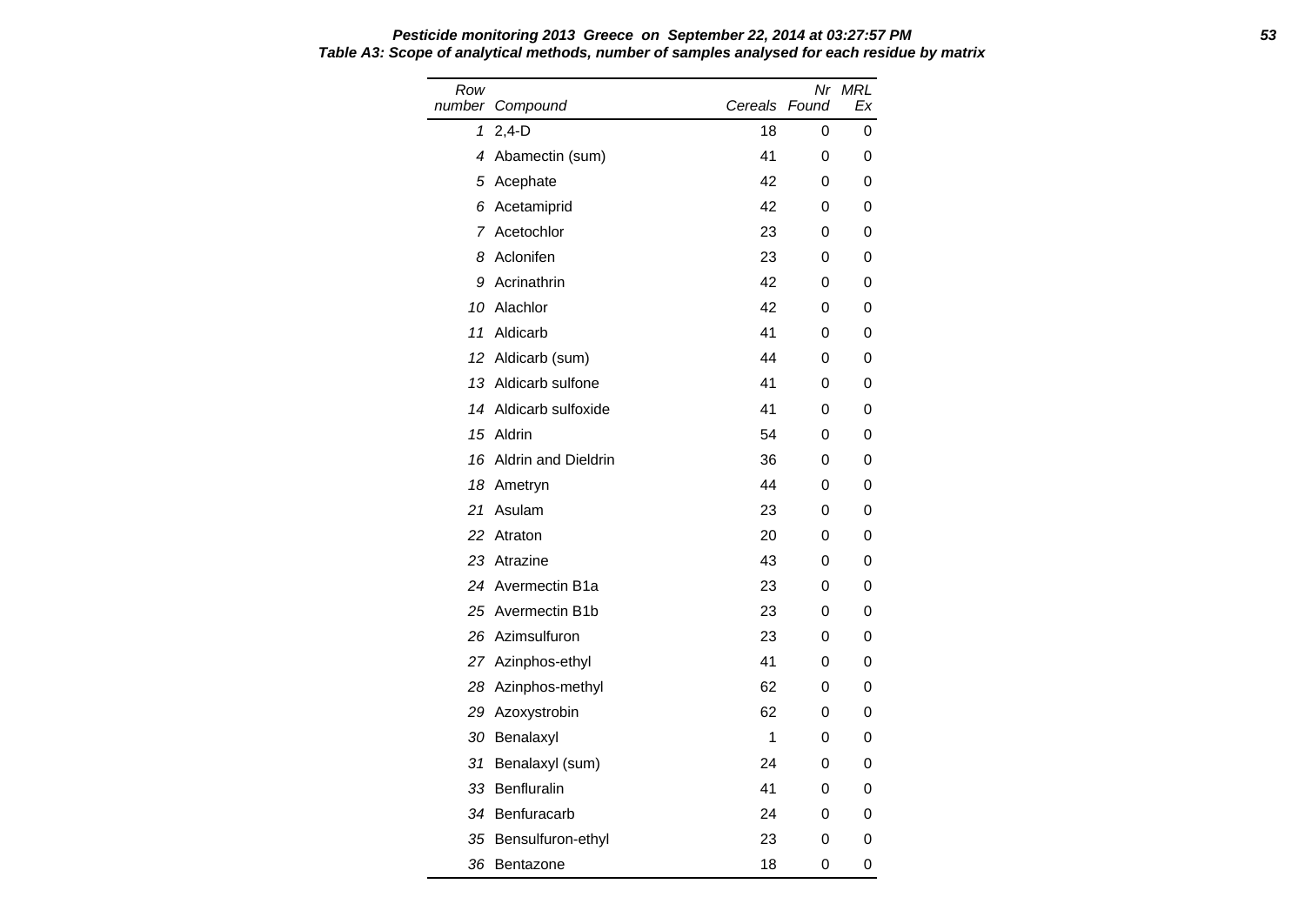#### **Pesticide monitoring 2013 Greece on September 22, 2014 at 03:27:57 PM 54 Table A3: Scope of analytical methods, number of samples analysed for each residue by matrix**

| Row<br>number | Compound                           | Cereals | Nr<br>Found | <b>MRL</b><br>Ex |
|---------------|------------------------------------|---------|-------------|------------------|
|               | 37 Bentazone (sum animal products) | 15      | 0           | 0                |
| 38            | Benzoximate                        | 23      | 0           | 0                |
| 39            | <b>Bifenthrin</b>                  | 42      | 0           | 0                |
| 41            | <b>Bitertanol</b>                  | 34      | 0           | 0                |
| 42            | <b>Boscalid</b>                    | 42      | 0           | 0                |
| 43            | <b>Bromacil</b>                    | 5       | 0           | 0                |
|               | 44 Bromide ion                     | 4       | 0           | 0                |
|               | 45 Bromophos-ethyl                 | 23      | 0           | 0                |
|               | 46 Bromopropylate                  | 42      | 0           | 0                |
|               | 47 Bromuconazole (sum)             | 42      | 0           | 0                |
|               | 48 Bupirimate                      | 42      | 0           | 0                |
| 49            | <b>Buprofezin</b>                  | 48      | 0           | 0                |
| 50            | Cadusafos                          | 42      | 0           | 0                |
| 51            | Captafol                           | 15      | 0           | 0                |
| 52            | Captan                             | 36      | 0           | 0                |
| 53            | Captan/Folpet (sum)                | 1       | 0           | 0                |
|               | 54 Carbaryl                        | 44      | 0           | 0                |
| 56            | Carbendazim and benomyl            | 41      | 0           | 0                |
|               | 57 Carbofuran                      | 42      | 0           | 0                |
|               | 58 Carbofuran (sum)                | 45      | 0           | 0                |
| 59            | Carbofuran, 3-hydroxy              | 42      | 0           | 0                |
| 60            | Carbosulfan                        | 24      | 0           | 0                |
| 61            | Carboxin                           | 23      | 0           | 0                |
| 62            | Chlorbromuron                      | 23      | 0           | 0                |
| 63            | Chlordane (sum)                    | 33      | 0           | 0                |
|               | 64 Chlorfenapyr                    | 34      | 0           | 0                |
| 65            | Chlorfenson                        | 20      | 0           | 0                |
| 66            | Chlorfenvinphos                    | 42      | 0           | 0                |
|               | 67 Chloridazon                     | 23      | 0           | 0                |
| 68            | Chlormequat                        | 1       | 0           | 0                |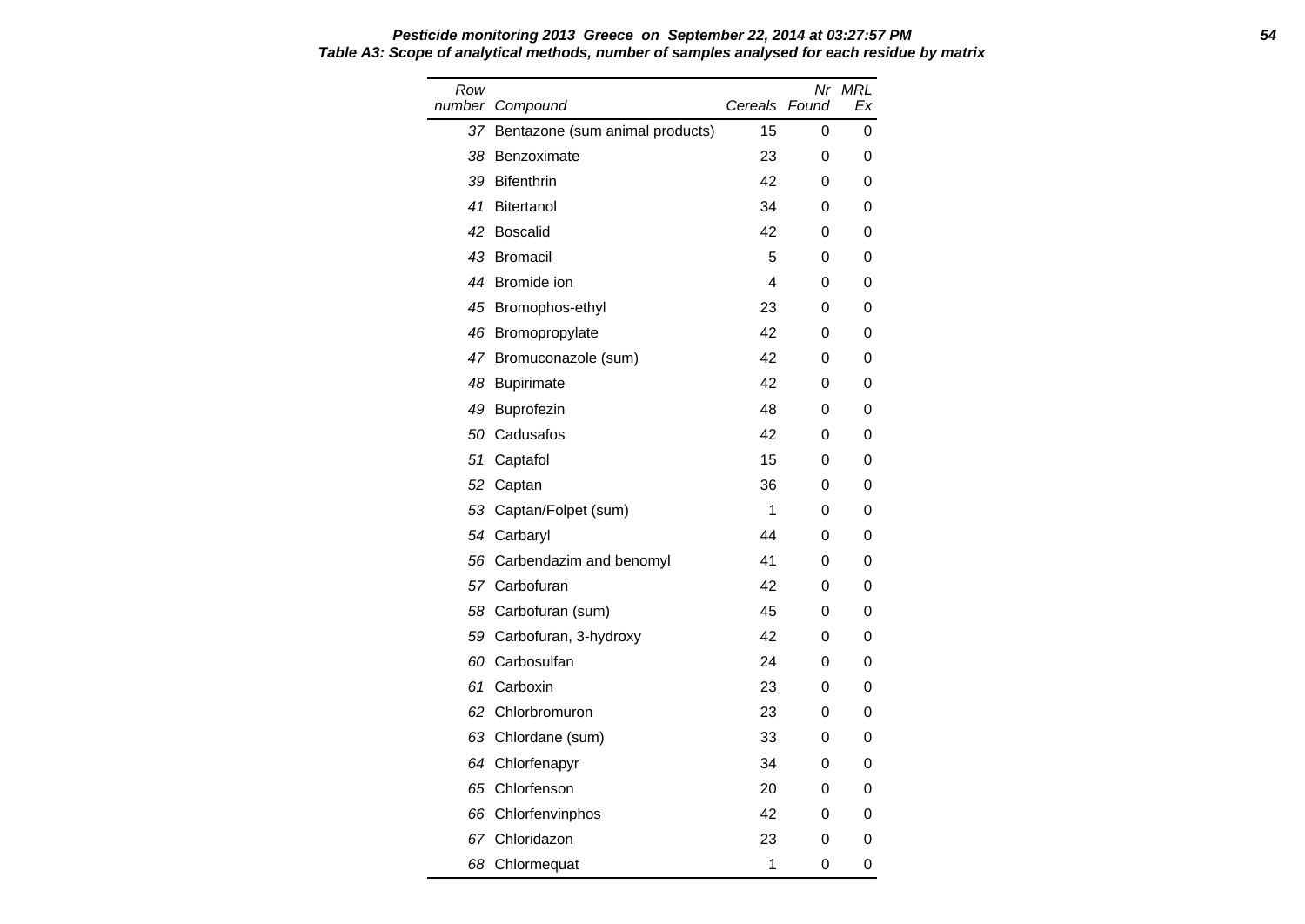Row number Compound Nr MRL Cereals Found Ex 69 Chlorobenzilate 34 0 0 70 Chlorothalonil 62 0 0 71 Chlorotoluron 23 0 0 72 Chloroxuron 23 0 0 73 Chlorpropham 19 0 0 74 Chlorpropham (sum) 24 0 0 75 Chlorpyrifos 62 0 0 76 Chlorpyrifos-methyl 42 0 0 77 Chlorsulfuron 23 0 0 78 Chlorthal-dimethyl **15** 0 0 79 Cinerin 23 0 0 80 Cinerin I 23 0 0 81 Cinerin II 23 0 0 82 Clethodim (sum) 23 0 0 83 Clofentezine 24 0 0 84 Clothianidin **41** 0 0 85 Coumaphos 61 0 0 86 Cyanazine 23 0 0 87 Cyfluthrin 1 0 0 88 Cyfluthrin (sum) 42 0 0 89 Cymoxanil 24 0 0 90 Cypermethrin 200 1 0 0 0 91 Cypermethrin (sum) 62 0 0 92 Cyproconazole **42** 0 0 93 Cyprodinil 42 0 0 94 Cyromazine 23 0 0 95 DDD, p,p- 33 0 0 0 96 DDE, o,p- 15 0 0 97 DDE, p,p- 33 0 0 0 98 DDT (sum) 54 0 0

**Pesticide monitoring 2013 Greece on September 22, 2014 at 03:27:57 PM 55 Table A3: Scope of analytical methods, number of samples analysed for each residue by matrix**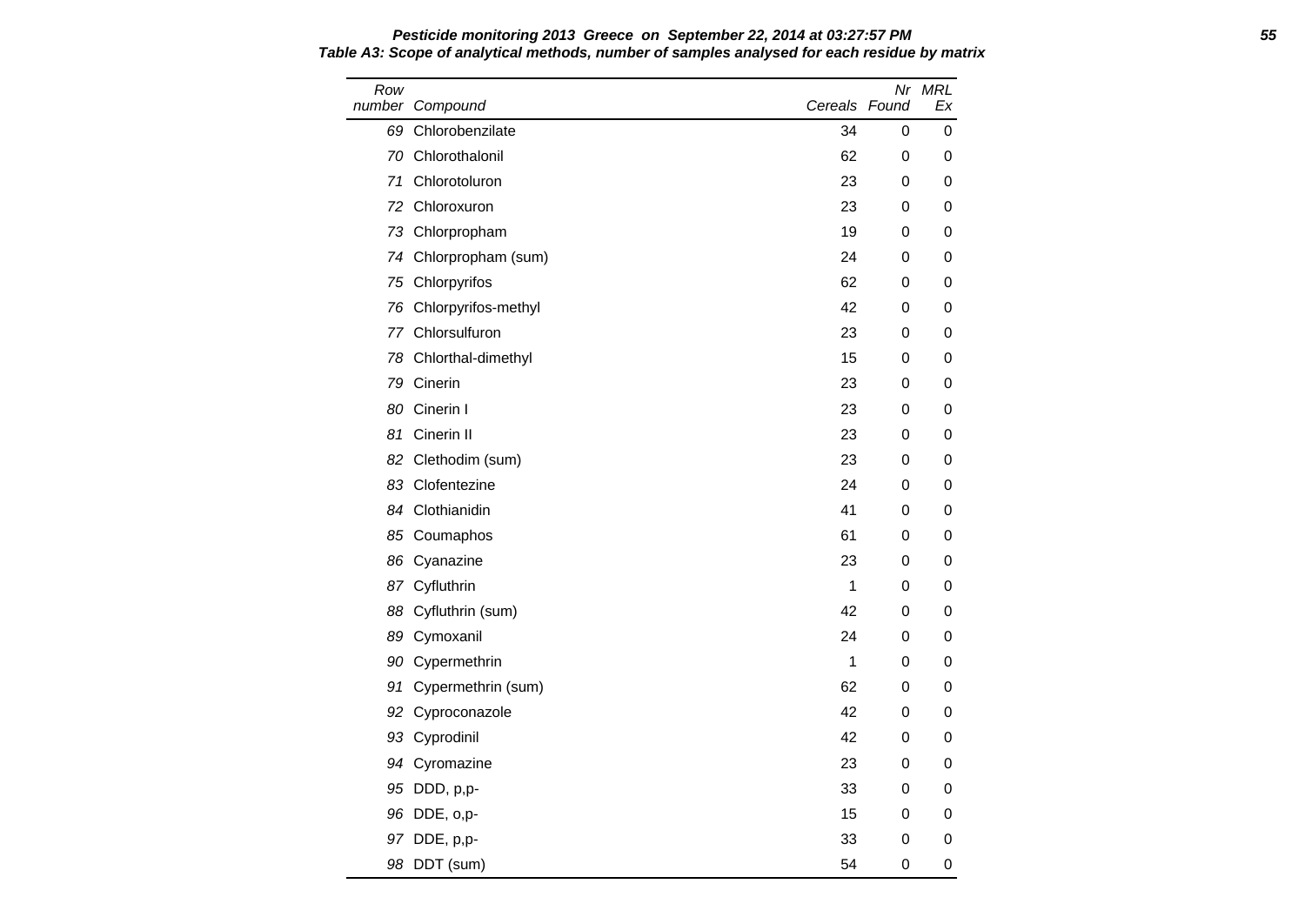Row number Compound Nr MRL Cereals Found Ex 99 DDT, o,p- 34 0 0 100 DDT, p,p- 34 0 0 102 Deltamethrin 64 1 0 103 Demeton 20 0 0 0 104 Demeton-S-methyl and the control of the control of the control of the control of the control of the control of the control of the control of the control of the control of the control of the control of the control of th 106 Demeton-S-methyl sulfone 100 0 42 0 0 0 107 Desmetryn 15 0 0 108 Diafenthiuron 23 0 0 109 Diazinon 62 0 0 110 Dichlobenil **1** 0 0 0 111 Dichlofluanid 62 0 0 112 Dichlofluanid and DMSA (sum of Dichlofluanid and DMSA) 1 0 0 113 Dichloroaniline, 3,5-<br>
23 0 0 114 Dichlorprop 18 0 0 115 Dichlorvos 44 0 0 116 Dicloran 16 0 0 117 Dicofol (sum) 36 0 0 0 118 Dicofol o, p' 16 0 0 119 Dicofol p, p' 16 0 0 120 Dicrotophos 23 0 0 121 Dieldrin 10 - 121 Dieldrin 121 Dieldrin 121 Dieldrin 121 Dieldrin 121 Dieldrin 121 Dieldrin 121 Dieldrin 1 122 Diethofencarb 23 0 0 123 Difenoconazole 42 0 0 124 Diflubenzuron 25 0 0 125 Diflufenican 41 0 0 126 Dimethoate **126 Official Contract Contract Contract Contract Contract Contract Contract Contract Contract Contract Contract Contract Contract Contract Contract Contract Contract Contract Contract Contract Contract Cont** 127 Dimethoate (sum) 127 0 0 0 128 Dimethomorph **42** 0 0 130 Diniconazole 16 0 0 131 Dinitramine 15 0 0

## **Pesticide monitoring 2013 Greece on September 22, 2014 at 03:27:57 PM 56 Table A3: Scope of analytical methods, number of samples analysed for each residue by matrix**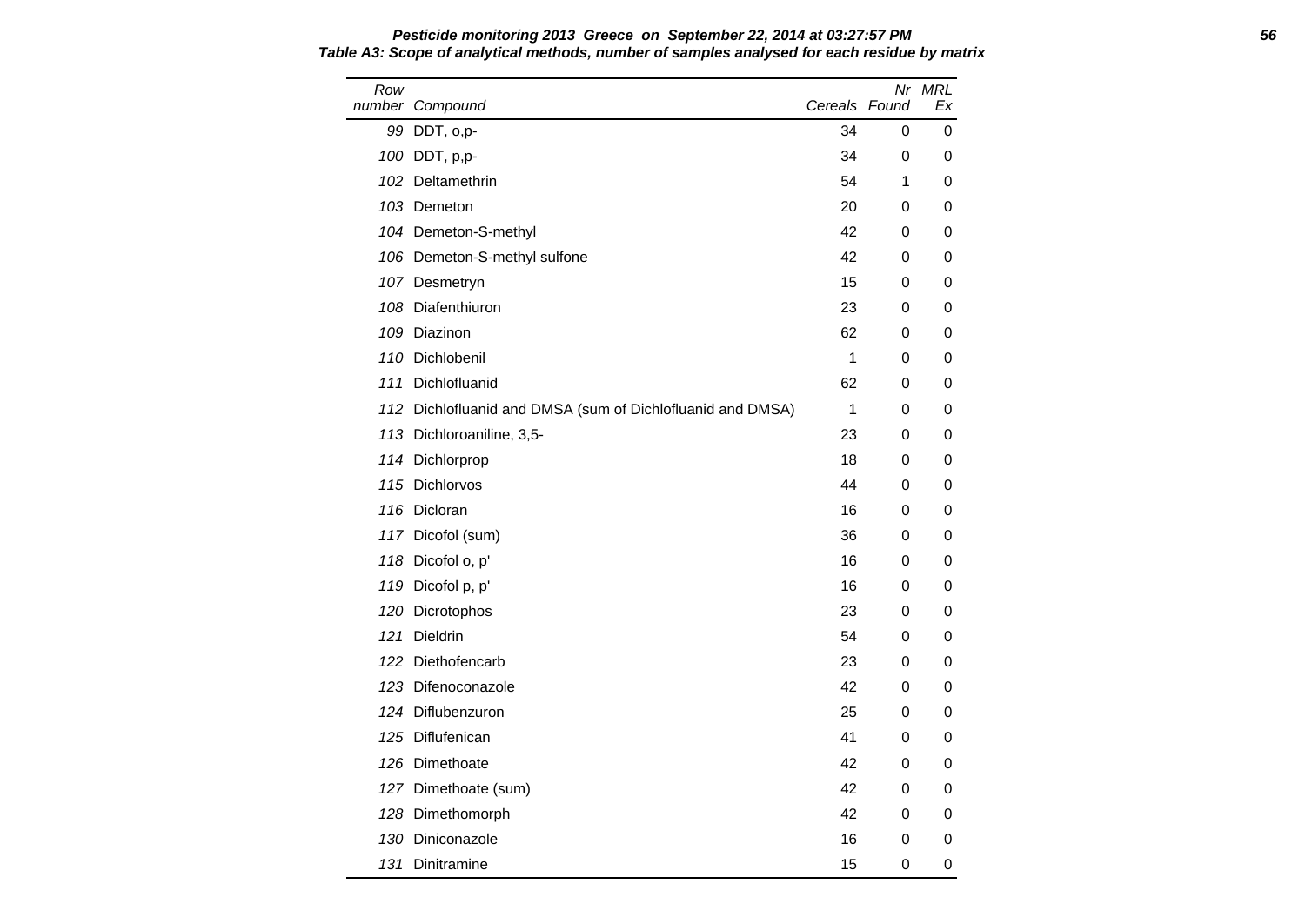Row number Compound Nr MRL Cereals Found Ex 132 Dinobuton 15 0 0 133 Dinocap 10 0 0 134 Dinocap (sum) 14 0 0 136 Dioxacarb 200 and 200 and 200 and 200 and 200 and 200 and 200 and 200 and 200 and 200 and 200 and 200 and 200 and 200 and 200 and 200 and 200 and 200 and 200 and 200 and 200 and 200 and 200 and 200 and 200 and 200 and 137 Diphenamid 23 0 0 138 Diphenylamine 42 0 0 139 Disulfoton 44 0 0 140 Disulfoton (sum baby and infant food) 41 0 0 141 Disulfoton sulfone 41 0 0 142 Disulfoton sulfoxide 10 and 10 and 10 and 10 and 10 and 10 and 10 and 10 and 10 and 10 and 10 and 10 and 1 143 Dithiocarbamates and the state of the state of the state of the state of the state of the state of the state of the state of the state of the state of the state of the state of the state of the state of the state of th 144 Diuron 1990 - 1990 - 1991 - 1992 - 1993 - 1994 - 1996 - 1991 - 1992 - 1993 - 1994 - 1994 - 1996 - 1997 - 1 145 Diuron 46 0 0 146 Dodemorph 15 0 0 147 EPN 24 0 0 148 Emamectin benzoate B1a, expressed as emamectin 23 0 0 149 Endosulfan (sum) 62 0 0 150 Endosulfansulfate 34 0 0 151 Endrin 54 0 0 152 Epoxiconazole **152 Aproximation** 152 B 154 Ethalfluralin 34 0 0 155 Ethephon 1 0 0 156 Ethiofencarb **3** 0 0 157 Ethion 24 0 0 158 Ethirimol **23 0 0** 159 Ethofumesate 23 0 0 160 Ethofumesate (sum) 23 0 0 161 Ethoprophos 62 0 0 162 Ethoxyquin 23 0 0 163 Etofenprox 23 0 0

## **Pesticide monitoring 2013 Greece on September 22, 2014 at 03:27:57 PM 57 Table A3: Scope of analytical methods, number of samples analysed for each residue by matrix**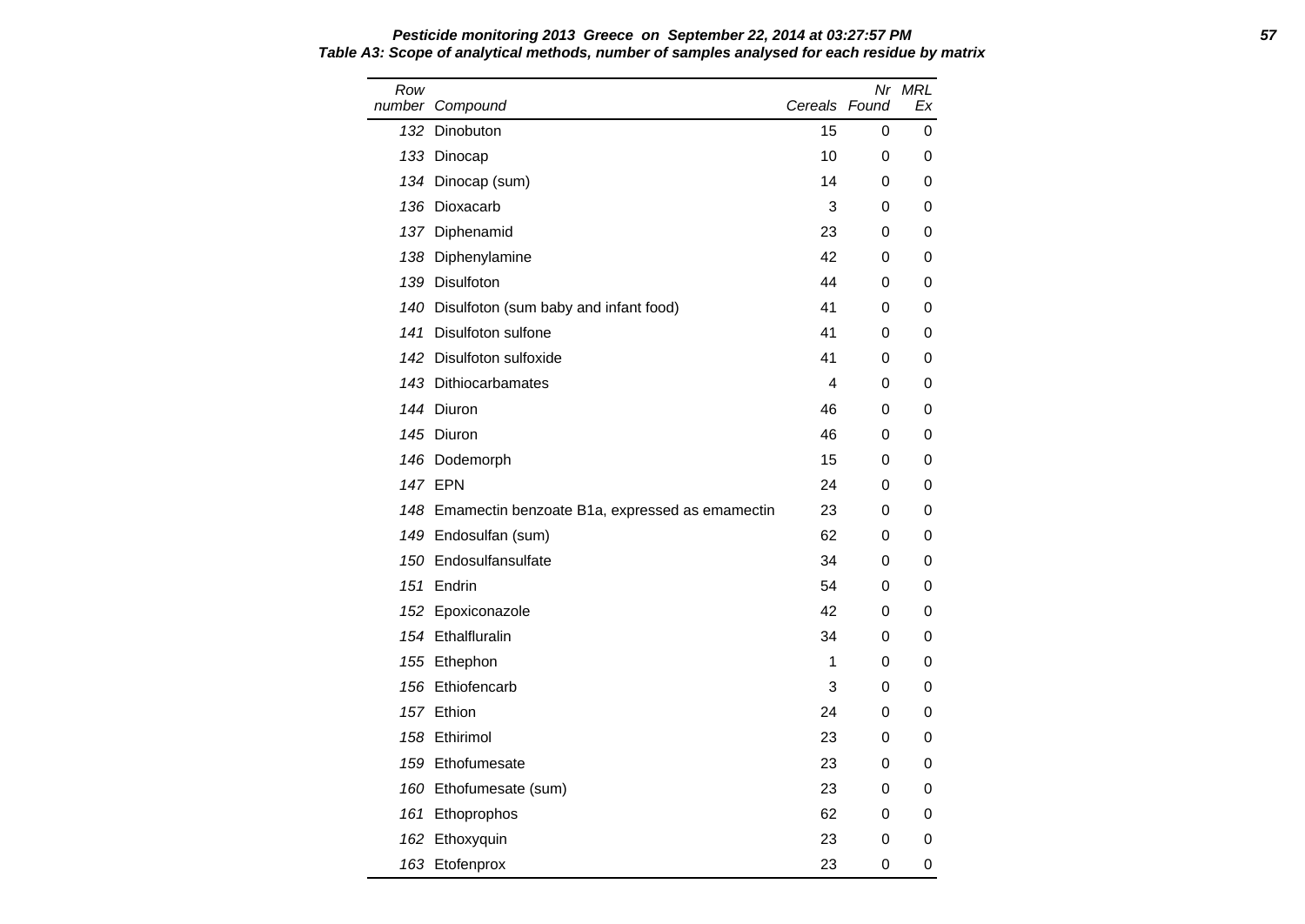Row number Compound Nr MRL Cereals Found Ex 164 Etoxazole 23 0 0 165 Etrimfos 18 0 0 166 Famoxadone 42 0 0 167 Fenamidone 23 0 0 168 Fenamiphos 24 0 0 169 Fenamiphos (sum) 24 0 0 170 Fenamiphos sulfone 23 0 0 0 171 Fenamiphos sulfoxide 23 0 0 0 172 Fenarimol **34** 0 0 173 Fenazaquin 42 0 0 174 Fenbuconazole **174 Fenbuconazole** 174 Fenbuconazole 174 Communistic 174 Communistic 174 Communistic 175 Communistic 176 Communistic 176 Communistic 176 Communistic 176 Communistic 176 Communistic 176 Communistic 176 Co 175 Fenchlorphos 20 0 0 176 Fenhexamid **176 Fenhexamid 176 Community** 176 **176 Community** 176 Community 176 Community 18 177 Fenitrothion 42 0 0 178 Fenoxycarb 62 0 0 179 Fenpropathrin 62 0 0 180 Fenpropidin 23 0 0 181 Fenpropimorph **181 and 181 and 181 and 181 and 181 and 181 and 181 and 181 and 181 and 181 and 181 and 181** 182 Fenpyroximate 23 0 0 183 Fenson 20 0 0 184 Fensulfothion 23 0 0 185 Fensulfothion (sum baby and infant food) 23 0 0 186 Fensulfothion oxon 23 0 0 187 Fensulfothion oxon sulphone 23 0 0 0 188 Fensulfothion sulfone 23 0 0 0 189 Fenthion 62 0 0 190 Fenthion (sum) 190 **42** 0 0 191 Fenthion oxon 23 0 0 0 192 Fenthion oxon sulfone 23 0 0 193 Fenthion oxonsulfoxide 23 0 0

**Pesticide monitoring 2013 Greece on September 22, 2014 at 03:27:57 PM 58 Table A3: Scope of analytical methods, number of samples analysed for each residue by matrix**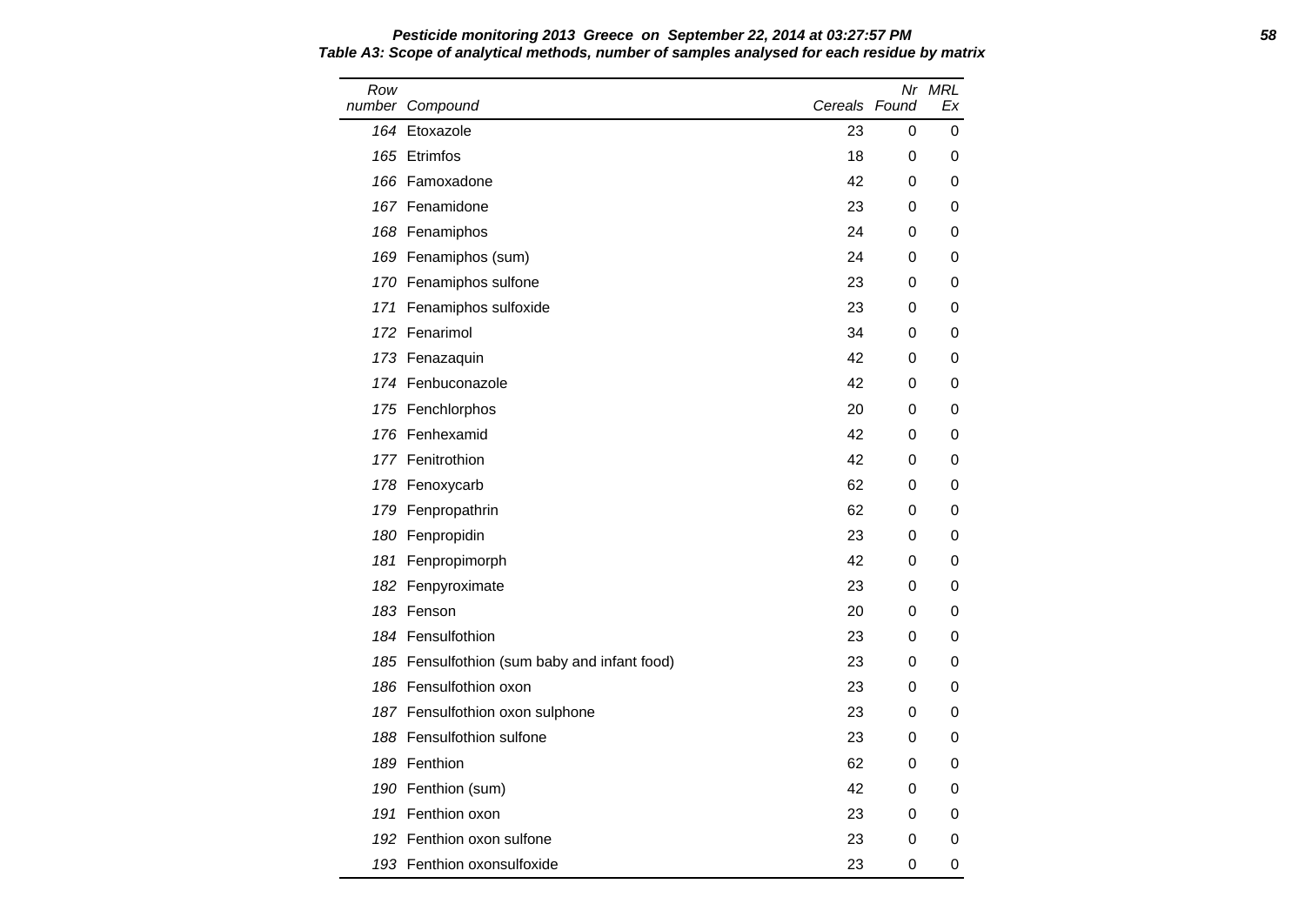#### **Pesticide monitoring 2013 Greece on September 22, 2014 at 03:27:57 PM 59 Table A3: Scope of analytical methods, number of samples analysed for each residue by matrix**

| Row | number Compound                                               | Cereals Found |   | Nr MRL<br>Еx |
|-----|---------------------------------------------------------------|---------------|---|--------------|
|     | 194 Fenthion sulfone                                          | 41            | 0 | 0            |
|     | 195 Fenthion sulfoxide                                        | 42            | 0 | 0            |
|     | 196 Fenvalerate                                               | 21            | 0 | 0            |
|     | 197 Fenvalerate (sum of RR, SS, RS and SR isomers)            | 1             | 0 | 0            |
|     | 198 Fenvalerate and Esfenvalerate (Sum of RR and SS isomers)  | 33            | 0 | 0            |
|     | 199 Fenvalerate and Esfenvalerate (Sum of RS and SR isomers)  | 33            | 0 | 0            |
|     | 201 Fipronil                                                  | 29            | 0 | 0            |
|     | 202 Fipronil (sum)                                            | 11            | 0 | 0            |
|     | 203 Fipronil desulfinyl                                       | 10            | 0 | 0            |
|     | 204 Fipronil sulfone                                          | 10            | 0 | 0            |
|     | 205 Fluazifop (free acid)                                     | 18            | 0 | 0            |
|     | 208 Fluazinam                                                 | 11            | 0 | 0            |
|     | 209 Flucythrinate                                             | 24            | 0 | 0            |
|     | 210 Flucythrinate (sum of isomers expressed as flucythrinate) | 1             | 0 | 0            |
|     | 211 Fludioxonil                                               | 29            | 0 | 0            |
|     | 212 Flufenacet                                                | 23            | 0 | 0            |
|     | 213 Flufenacet (sum)                                          | 23            | 0 | 0            |
|     | 214 Flufenoxuron                                              | 41            | 0 | 0            |
|     | 215 Fluometuron                                               | 23            | 0 | 0            |
|     | 216 Fluopicolide                                              | 23            | 0 | 0            |
|     | 217 Fluquinconazole                                           | 42            | 0 | 0            |
|     | 218 Fluroxypyr                                                | 31            | 0 | 0            |
|     | 219 Fluroxypyr (sum)                                          | 13            | 0 | 0            |
|     | 220 Flusilazole                                               | 42            | 0 | 0            |
|     | 221 Flutolanil                                                | 23            | 0 | 0            |
|     | 222 Flutriafol                                                | 42            | 0 | 0            |
|     | 223 Fluvalinate                                               | 19            | 0 | 0            |
|     | 224 Folpet                                                    | 44            | 0 | 0            |
|     | 225 Foramsulfuron                                             | 23            | 0 | 0            |
|     | 226 Formetanate                                               | 23            | 0 | 0            |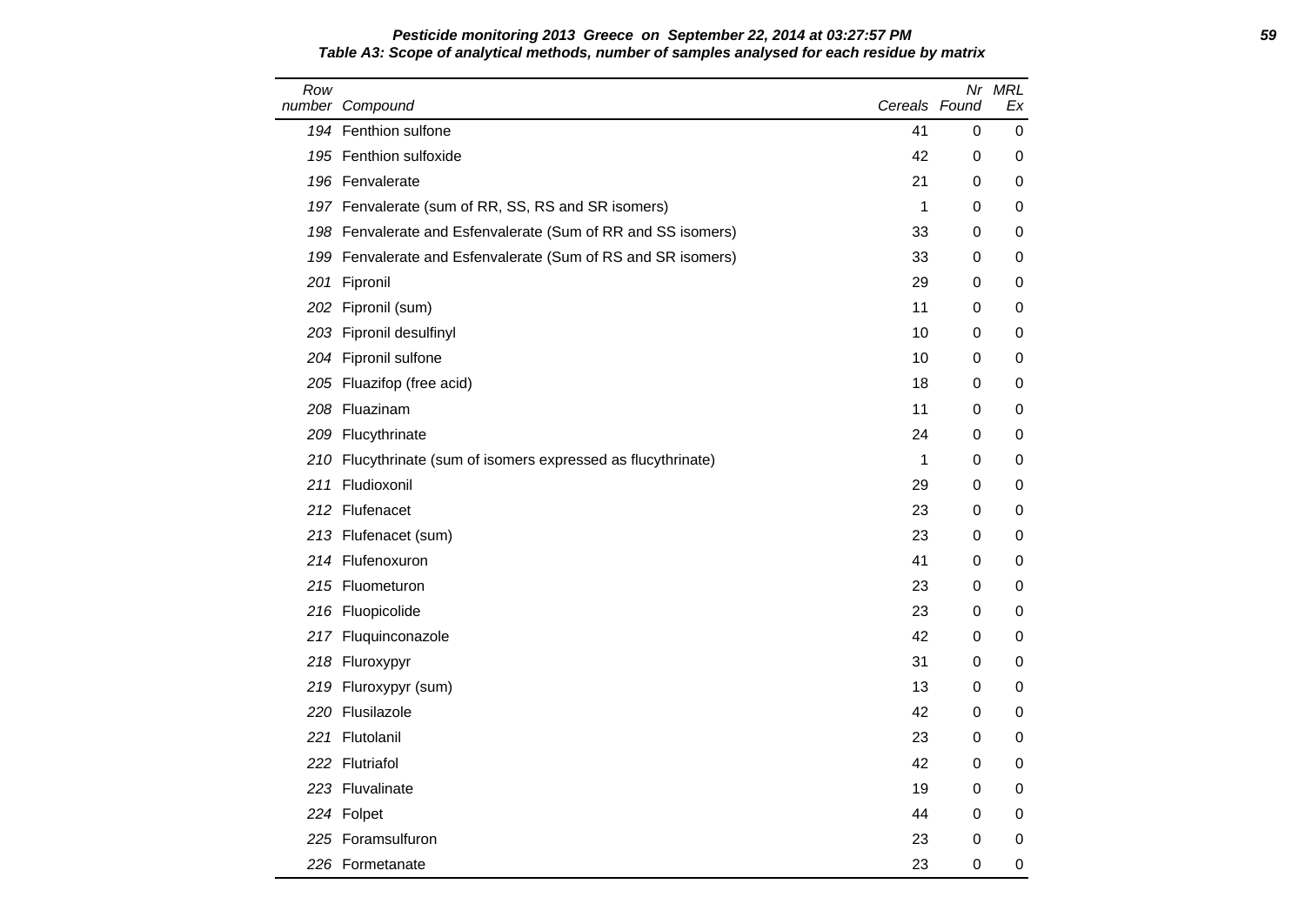**Pesticide monitoring 2013 Greece on September 22, 2014 at 03:27:57 PM 60 Table A3: Scope of analytical methods, number of samples analysed for each residue by matrix**

| Row | number Compound                                                               | Cereals Found |   | Nr MRL<br>Ex |
|-----|-------------------------------------------------------------------------------|---------------|---|--------------|
|     | 227 Formetanate                                                               | 23            | 0 | $\mathbf 0$  |
|     | 228 Fosthiazate                                                               | 23            | 0 | 0            |
|     | 229 Furathiocarb                                                              | 23            | 0 | 0            |
|     | 230 Glyphosate                                                                | 1             | 0 | 0            |
|     | 231 HCH, delta-                                                               | 20            | 0 | 0            |
|     | 232 Haloxyfop                                                                 | 18            | 0 | 0            |
|     | 236 Heptachlor                                                                | 34            | 0 | 0            |
| 237 | Heptachlor (sum of heptachlor and heptachlor epoxide expressed as heptachlor) | 54            | 0 | 0            |
| 238 | Heptachlor endo-epoxide                                                       | 18            | 0 | $\pmb{0}$    |
| 239 | Heptachlor epoxide                                                            | 15            | 0 | 0            |
| 240 | Heptachlor exo-epoxide                                                        | 18            | 0 | 0            |
| 241 | Heptenophos                                                                   | 34            | 0 | 0            |
|     | 242 Hexachlorobenzene                                                         | 33            | 0 | 0            |
| 243 | Hexachlorocyclohexane (HCH), alpha-isomer                                     | 33            | 0 | 0            |
|     | 244 Hexachlorocyclohexane (HCH), beta-isomer                                  | 33            | 0 | 0            |
|     | 245 Hexachlorocyclohexane (HCH), sum of isomers, except the gamma isomer      | 33            | 0 | 0            |
|     | 246 Hexaconazole                                                              | 42            | 0 | 0            |
|     | 247 Hexythiazox                                                               | 42            | 0 | 0            |
|     | 248 Imazalil                                                                  | 42            | 0 | 0            |
|     | 249 Imazamethabenz-methyl                                                     | 23            | 0 | 0            |
|     | 250 Imidacloprid                                                              | 41            | 0 | 0            |
| 251 | Indoxacarb as sum of the isomers S and R                                      | 42            | 0 | 0            |
|     | 252 loxynil                                                                   | 10            | 0 | 0            |
|     | 253 loxynil, including its esters expressed as ioxynil                        | 10            | 0 | 0            |
|     | 254 Iprodione                                                                 | 54            | 0 | 0            |
| 255 | Iprovalicarb                                                                  | 42            | 0 | 0            |
|     | 256 Isofenphos-methyl                                                         | 42            | 0 | 0            |
| 257 | Isoprothiolane                                                                | 23            | 0 | 0            |
|     | 258 Isoproturon                                                               | 41            | 0 | 0            |
|     | 259 Jasmolin I                                                                | 23            | 0 | 0            |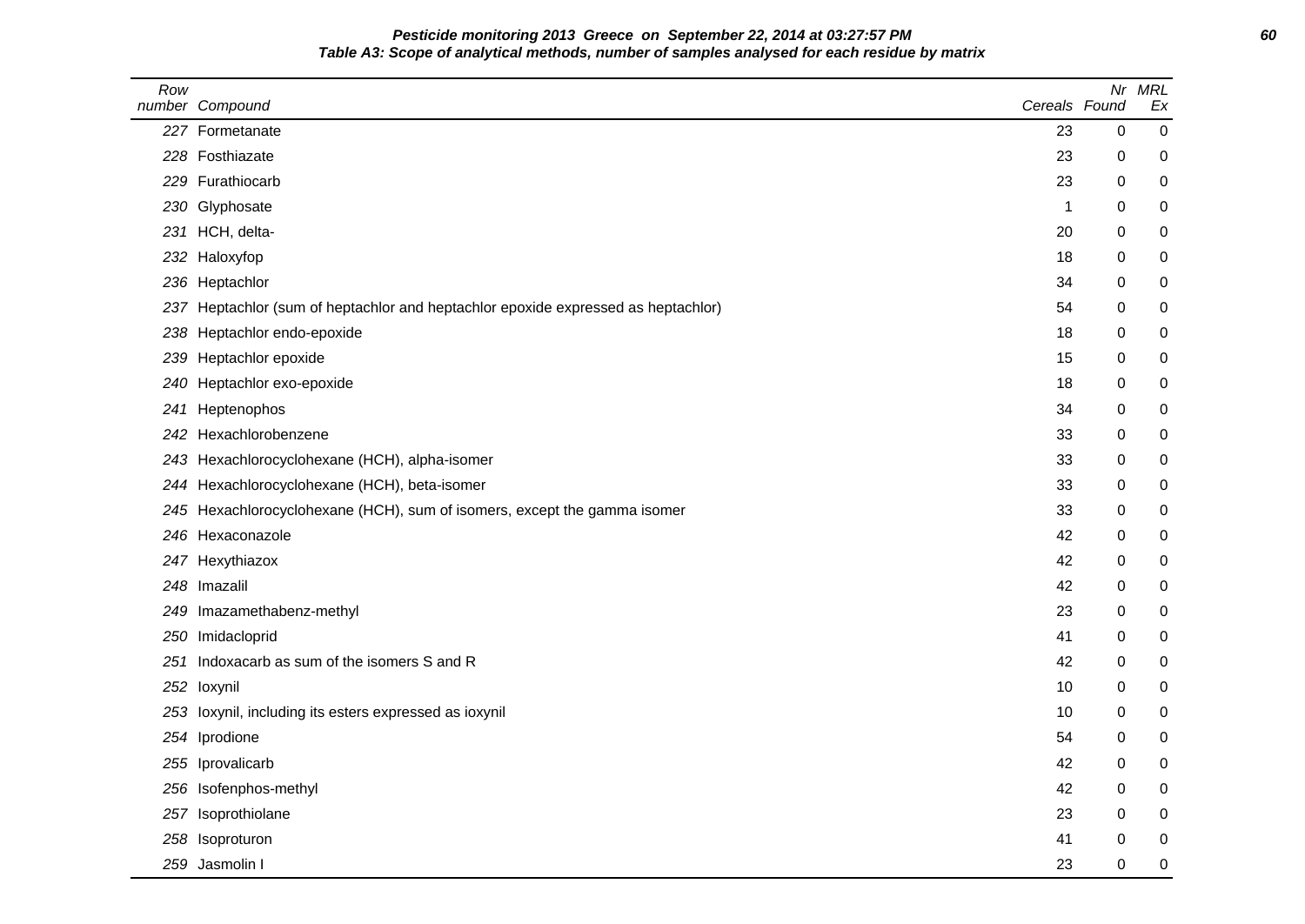**Pesticide monitoring 2013 Greece on September 22, 2014 at 03:27:57 PM 61 Table A3: Scope of analytical methods, number of samples analysed for each residue by matrix**

| Row | number Compound                                                                                                              | Cereals Found | Nr          | <b>MRL</b><br>Ex |
|-----|------------------------------------------------------------------------------------------------------------------------------|---------------|-------------|------------------|
|     | 260 Jasmolin II                                                                                                              | 23            | $\mathbf 0$ | 0                |
|     | 261 Kresoxim-methyl                                                                                                          | 42            | 0           | 0                |
|     | 262 Lambda-Cyhalothrin                                                                                                       | 34            | 0           | $\mathbf 0$      |
|     | 263 Lindane (Gamma-isomer of hexachlorociclohexane (HCH))                                                                    | 54            | 0           | 0                |
|     | 264 Linuron                                                                                                                  | 42            | 0           | 0                |
|     | 265 Lufenuron                                                                                                                | 41            | 0           | 0                |
|     | 266 MCPA                                                                                                                     | 18            | 0           | 0                |
|     | 267 Malaoxon                                                                                                                 | 42            | 0           | 0                |
|     | 268 Malathion                                                                                                                | 42            | 0           | 0                |
|     | 269 Malathion (sum of malathion and malaoxon expressed as malathion)                                                         | 42            | 0           | $\pmb{0}$        |
|     | 270 Mecarbam                                                                                                                 | 24            | 0           | 0                |
|     | 271 Mecoprop                                                                                                                 | 18            | 0           | 0                |
|     | 272 Mecoprop (sum of mecoprop-p and mecoprop expressed as mecoprop)                                                          | 18            | 0           | 0                |
|     | 273 Mepanipyrim                                                                                                              | 42            | 0           | 0                |
|     | 274 Mepanipyrim (Mepanipyrim and its metabolite (2-anilino-4-(2-hydroxypropyl)-6-methylpyrimidine) expressed as mepanipyrim) | 24            | 0           | 0                |
|     | 275 Mepiquat                                                                                                                 | -1            | 0           | 0                |
|     | 276 Merphos                                                                                                                  | 20            | 0           | 0                |
|     | 277 Metaflumizone (sum of E- and Z- isomers)                                                                                 | 23            | 0           | 0                |
|     | 278 Metalaxyl                                                                                                                | -1            | 0           | $\mathbf 0$      |
|     | 279 Metalaxyl (Metalaxyl including other mixtures of constituent isomers including Metalaxyl-M (sum of isomers))             | 42            | 0           | 0                |
|     | 280 Metalaxyl-M                                                                                                              | 6             | 0           | 0                |
|     | 282 Metamitron                                                                                                               | 23            | 0           | $\pmb{0}$        |
|     | 283 Metazachlor                                                                                                              | 23            | 0           | 0                |
|     | 284 Metconazole                                                                                                              | 42            | 0           | 0                |
|     | 285 Methabenzthiazuron                                                                                                       | 23            | 0           | 0                |
|     | 286 Methacrifos                                                                                                              | 41            | 0           | 0                |
|     | 287 Methamidophos                                                                                                            | 42            | 0           | 0                |
|     | 288 Methidathion                                                                                                             | 34            | 0           | 0                |
|     | 289 Methiocarb                                                                                                               | 45            | 0           | 0                |
|     | 290 Methiocarb (sum of methiocarb and methiocarb sulfoxide and sulfone, expressed as methiocarb)                             | 42            | 0           | $\mathbf 0$      |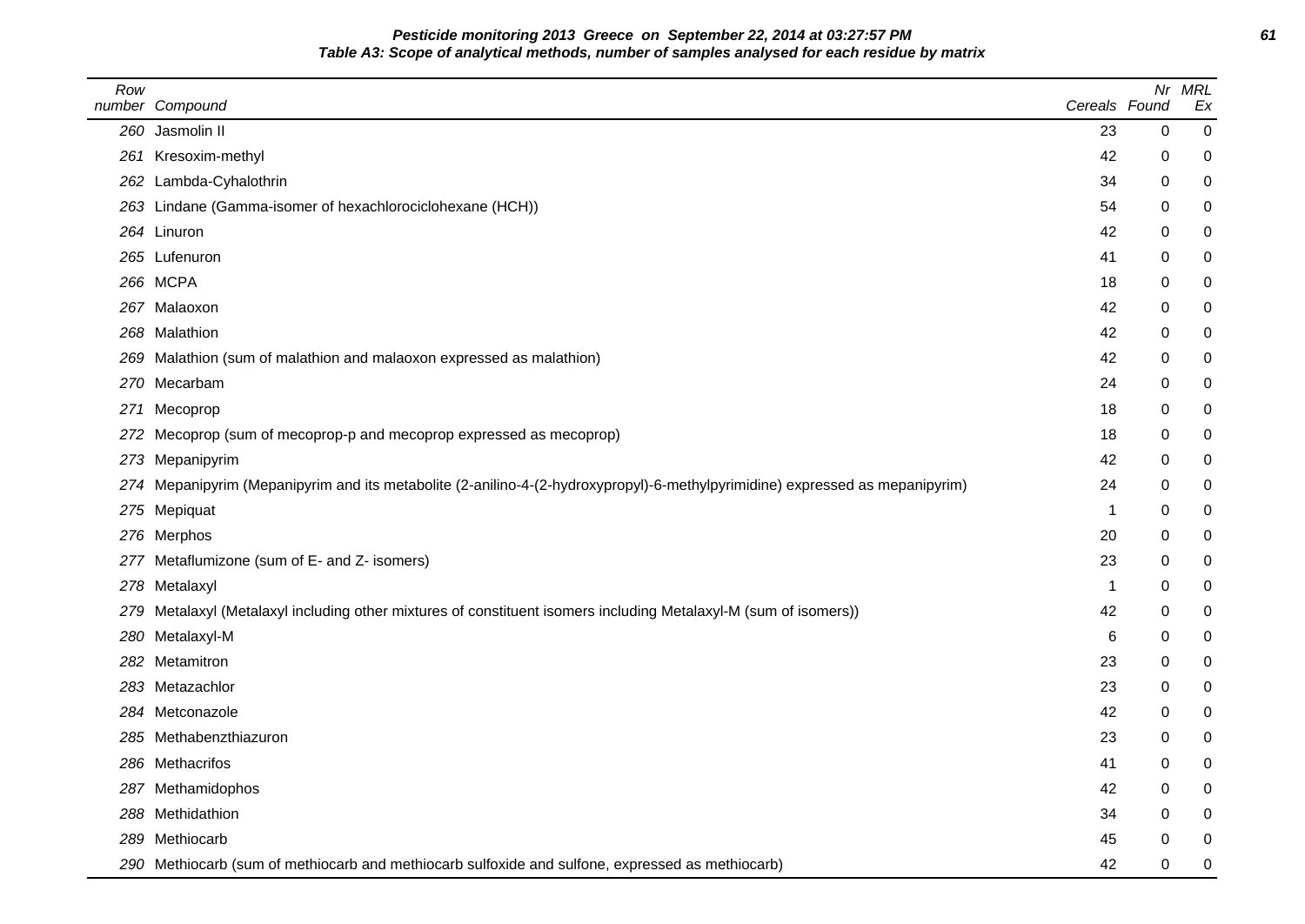**Pesticide monitoring 2013 Greece on September 22, 2014 at 03:27:57 PM 62 Table A3: Scope of analytical methods, number of samples analysed for each residue by matrix**

| Row | number Compound                                                                                                                              | Cereals Found | Nr          | <b>MRL</b><br>Ex |
|-----|----------------------------------------------------------------------------------------------------------------------------------------------|---------------|-------------|------------------|
|     | 291 Methiocarb sulfone                                                                                                                       | 41            | $\mathbf 0$ | $\pmb{0}$        |
|     | 292 Methiocarb sulfoxide                                                                                                                     | 41            | 0           | $\mathbf 0$      |
|     | 293 Metholachlor                                                                                                                             | 42            | 0           | $\pmb{0}$        |
|     | 294 Metholachlor and metholachlor-S (Metholachlor including other mixtures of constituent isomers including S-metholachlor (sum of isomers)) | 24            | 0           | $\pmb{0}$        |
|     | 295 Methomyl                                                                                                                                 | 44            | 0           | $\mathbf 0$      |
|     | 296 Methomyl and thiodicarb (sum of methomyl and thiodicarb expressed as methomyl)                                                           | 41            | 0           | $\pmb{0}$        |
|     | 297 Methoxychlor                                                                                                                             | 53            | 0           | $\pmb{0}$        |
|     | 298 Methoxyfenozide                                                                                                                          | 41            | 0           | $\pmb{0}$        |
|     | 299 Metobromuron                                                                                                                             | 23            | 0           | $\pmb{0}$        |
|     | 300 Metoxuron                                                                                                                                | 23            | 0           | $\pmb{0}$        |
|     | 301 Metrafenone                                                                                                                              | -1            | 0           | $\mathbf 0$      |
|     | 302 Metribuzin                                                                                                                               | 24            | 0           | $\mathbf 0$      |
|     | 303 Metsulfuron-methyl                                                                                                                       | 23            | 0           | $\pmb{0}$        |
|     | 304 Mevinphos (sum of E- and Z-isomers)                                                                                                      | 43            | 0           | $\mathbf 0$      |
|     | 305 Monocrotophos                                                                                                                            | 42            | 0           | $\pmb{0}$        |
|     | 306 Monolinuron                                                                                                                              | 23            | 0           | $\pmb{0}$        |
|     | 307 Myclobutanil                                                                                                                             | 42            | 0           | $\mathbf 0$      |
|     | 308 Naled                                                                                                                                    | 23            | 0           | $\pmb{0}$        |
|     | 309 Napropamide                                                                                                                              | 23            | 0           | $\pmb{0}$        |
|     | 310 Nicosulfuron                                                                                                                             | 23            | 0           | $\mathbf 0$      |
|     | 311 Nitenpyram                                                                                                                               | 23            | 0           | $\pmb{0}$        |
|     | 312 Nitrofen                                                                                                                                 | 33            | 0           | $\pmb{0}$        |
|     | 313 Nuarimol                                                                                                                                 | 23            | 0           | 0                |
|     | 314 Omethoate                                                                                                                                | 42            | 0           | $\pmb{0}$        |
|     | 315 Orthophenylphenol                                                                                                                        | 18            | 0           | $\mathbf 0$      |
|     | 316 Oxadiazon                                                                                                                                | 24            | 0           | $\boldsymbol{0}$ |
|     | 317 Oxadixyl                                                                                                                                 | 42            | 0           | 0                |
|     | 318 Oxamyl                                                                                                                                   | 44            | 0           | 0                |
|     | 319 Oxychlordane                                                                                                                             | 18            | 0           | 0                |
|     | 320 Oxydemeton-methyl                                                                                                                        | 42            | 0           | $\mathbf 0$      |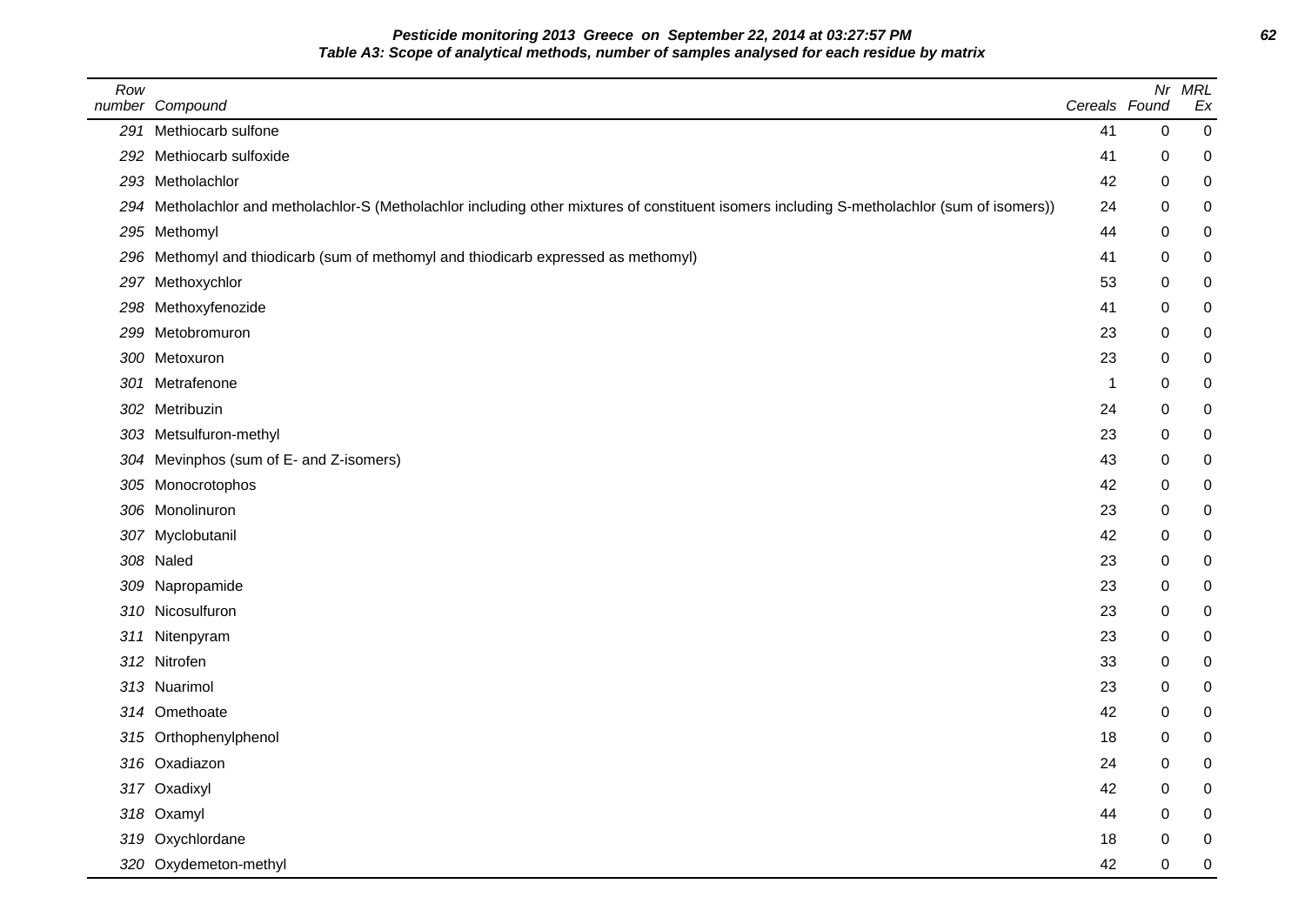**Pesticide monitoring 2013 Greece on September 22, 2014 at 03:27:57 PM 63 Table A3: Scope of analytical methods, number of samples analysed for each residue by matrix**

| Row | number Compound                                                                                             | Cereals Found |             | Nr MRL<br>Ex     |
|-----|-------------------------------------------------------------------------------------------------------------|---------------|-------------|------------------|
|     | 321 Oxydemeton-methyl (sum of oxydemeton-methyl and demeton-S-methylsulfone expressed as oxydemeton-methyl) | 42            | $\mathbf 0$ | $\boldsymbol{0}$ |
|     | 322 Oxyfluorfen                                                                                             | 42            | 0           | $\mathbf 0$      |
|     | 323 Paclobutrazol                                                                                           | 42            | 0           | $\pmb{0}$        |
|     | 325 Paraoxon-methyl                                                                                         | 34            | 0           | 0                |
|     | 326 Parathion                                                                                               | 34            | 0           | 0                |
|     | 327 Parathion-methyl                                                                                        | 54            | 0           | $\pmb{0}$        |
|     | 328 Parathion-methyl (sum of Parathion-methyl and paraoxon-methyl expressed as Parathion-methyl)            | 34            | $\Omega$    | 0                |
|     | 329 Penconazole                                                                                             | 42            | 0           | 0                |
|     | 330 Pencycuron                                                                                              | 24            | 0           | $\pmb{0}$        |
|     | 331 Pendimethalin                                                                                           | 48            | 0           | 0                |
|     | 332 Pentachloroaniline                                                                                      | 35            | 0           | 0                |
|     | 333 Permethrin (sum of isomers)                                                                             | 54            | 0           | $\mathbf 0$      |
|     | 334 Phenothrin                                                                                              | 23            | 0           | 0                |
|     | 335 Phenthoate                                                                                              | 24            | 0           | 0                |
|     | 336 Phorate                                                                                                 | 21            | 0           | $\mathbf 0$      |
|     | 337 Phorate (sum of phorate, its oxygen analogue and their sulfones expressed as phorate)                   | 24            | 0           | $\mathbf 0$      |
|     | 338 Phorate sulfone                                                                                         | -1            | 0           | 0                |
|     | 339 Phorate sulfoxide                                                                                       | $\mathbf 1$   | $\mathbf 0$ | $\mathbf 0$      |
|     | 340 Phosalone                                                                                               | 24            | 0           | $\mathbf 0$      |
|     | 341 Phosmet                                                                                                 | 42            | 0           | 0                |
|     | 342 Phosmet (phosmet and phosmet oxon expressed as phosmet)                                                 | 24            | 0           | $\mathbf 0$      |
|     | 343 Phosmet oxon                                                                                            | 23            | 0           | 0                |
|     | 344 Phosphamidon                                                                                            | $\mathbf{1}$  | 0           | 0                |
|     | 345 Phoxim                                                                                                  | 23            | 0           | $\mathbf 0$      |
|     | 346 Picoxystrobin                                                                                           | 41            | 0           | 0                |
|     | 347 Pirimicarb                                                                                              | 62            | 0           | 0                |
|     | 348 Pirimicarb (sum of Pirimicarb and desmethyl pirimicarb expressed as Pirimicarb)                         | 42            | 0           | 0                |
|     | 349 Pirimicarb desmethyl                                                                                    | 41            | 0           | 0                |
|     | 350 Pirimicarb, desmethylformamido-                                                                         | 1             | ∩           | $\mathbf 0$      |
|     | 352 Pirimiphos-methyl                                                                                       | 42            | 5           | $\mathbf 0$      |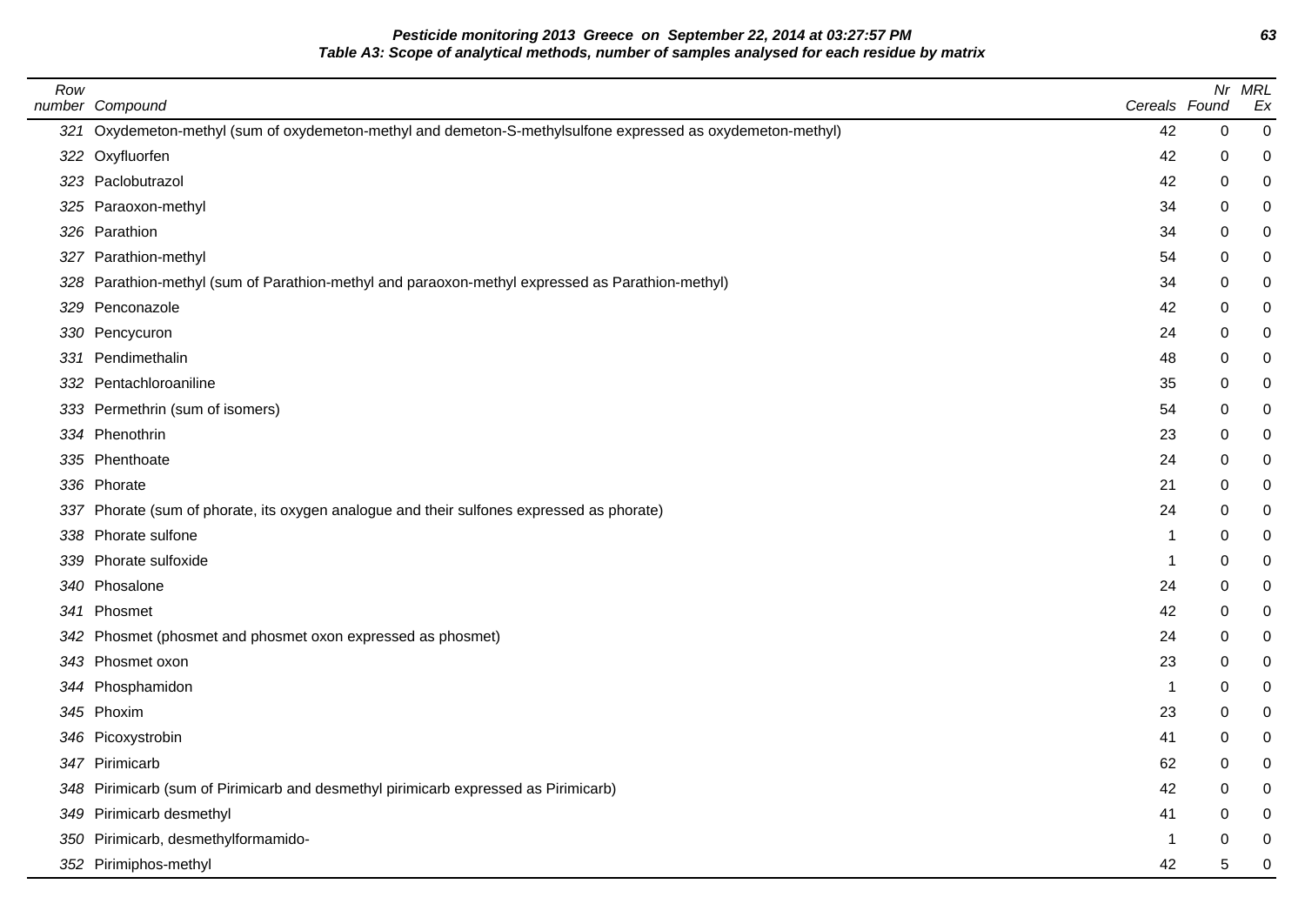**Pesticide monitoring 2013 Greece on September 22, 2014 at 03:27:57 PM 64 Table A3: Scope of analytical methods, number of samples analysed for each residue by matrix**

| Row | number Compound                                                                                                                    | Cereals Found |             | Nr MRL<br>Ex   |
|-----|------------------------------------------------------------------------------------------------------------------------------------|---------------|-------------|----------------|
|     | 353 Primisulfuron                                                                                                                  | 23            | 0           | $\overline{0}$ |
|     | 354 Prochloraz                                                                                                                     | 42            | 0           | 0              |
|     | 355 Prochloraz (sum of prochloraz and its metabolites containing the 2,4,6-Trichlorophenol moiety expressed as prochloraz)         | 24            | 0           | 0              |
|     | 356 Procymidone                                                                                                                    | 62            | 0           |                |
|     | 357 Profenofos                                                                                                                     | 42            | 0           |                |
|     | 358 Promecarb                                                                                                                      | 3             | 0           |                |
|     | 359 Prometon                                                                                                                       | 20            | $\pmb{0}$   | 0              |
|     | 360 Prometryn                                                                                                                      | 36            | 0           |                |
|     | 361 Propachlor                                                                                                                     | 16            | 0           |                |
|     | 362 Propachlor: oxalinic derivate of propachlor, expressed as propachlor                                                           | 15            | 0           |                |
|     | 363 Propamocarb                                                                                                                    | 23            | 0           |                |
|     | 364 Propamocarb (sum of propamocarb and its salt expressed as propamocarb)                                                         | 23            | 0           |                |
|     | 365 Propanil                                                                                                                       | 15            | 0           | 0              |
|     | 366 Propargite                                                                                                                     | 24            | 0           |                |
|     | 367 Propazine                                                                                                                      | 20            | 0           |                |
|     | 368 Propham                                                                                                                        | 23            | 0           |                |
|     | 369 Propiconazole                                                                                                                  | 42            | 0           |                |
|     | 370 Propoxur                                                                                                                       | 22            | 0           |                |
|     | 371 Propyzamide                                                                                                                    | 34            | 0           |                |
|     | 372 Propyzamide (sum of propyzamide and all metabolites containing the 3,5-dichlorobenzoic acid fraction expressed as propyzamide) | -1            | 0           | 0              |
|     | 373 Prothioconazole                                                                                                                | $\mathbf 1$   | $\mathbf 0$ | 0              |
|     | 374 Prothioconazole (prothioconazole-desthio)                                                                                      | 10            | 0           |                |
|     | 376 Prothiofos                                                                                                                     | 62            | 0           |                |
|     | 377 Pymetrozine                                                                                                                    | 23            | 0           | 0              |
|     | 378 Pyraclostrobin                                                                                                                 | 42            | 0           | 0              |
|     | 379 Pyrazophos                                                                                                                     | 42            | 0           |                |
|     | 380 Pyrethrin I                                                                                                                    | 23            | 0           |                |
|     | 381 Pyrethrin II                                                                                                                   | 23            | 0           |                |
|     | 382 Pyrethrins                                                                                                                     | 23            | 0           |                |
|     | 383 Pyridaben                                                                                                                      | 24            | 0           | 0              |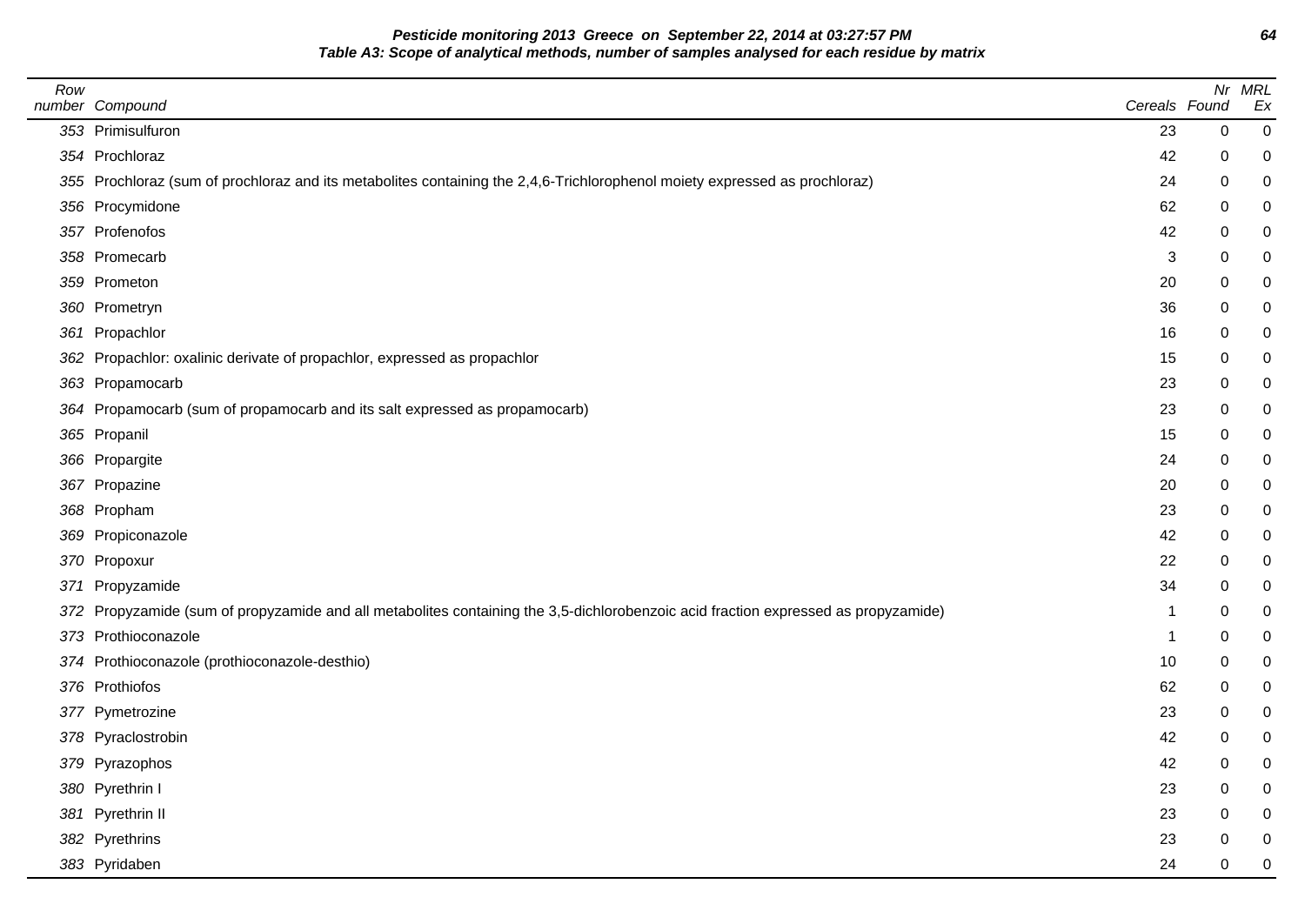**Pesticide monitoring 2013 Greece on September 22, 2014 at 03:27:57 PM 65 Table A3: Scope of analytical methods, number of samples analysed for each residue by matrix**

| Row | number Compound                                                                                                                                                       | Cereals Found |   | Nr MRL<br>Ex   |
|-----|-----------------------------------------------------------------------------------------------------------------------------------------------------------------------|---------------|---|----------------|
|     | 384 Pyridate                                                                                                                                                          | 23            | 0 | $\mathbf 0$    |
|     | 385 Pyridate (sum of pyridate, its hydrolysis product CL 9673 (6-chloro-4-hydroxy-3-phenylpyridazin) and hydrolysable conjugates of CL 9673 expressed as<br>pyridate) | 23            | 0 | 0              |
|     | 386 Pyrifenox                                                                                                                                                         | 24            | 0 | 0              |
|     | 387 Pyrimethanil                                                                                                                                                      | 42            | 0 | 0              |
|     | 388 Pyriproxyfen                                                                                                                                                      | 42            | 0 | 0              |
|     | 389 Quinalphos                                                                                                                                                        | 24            | 0 | 0              |
|     | 390 Quinoxyfen                                                                                                                                                        | 42            | 0 | 0              |
| 391 | Quintozene                                                                                                                                                            | 53            | 0 | 0              |
|     | 392 Quintozene (sum of quintozene and pentachloro-aniline expressed as quintozene)                                                                                    | 23            | 0 | 0              |
|     | 393 Resmethrin (resmethrin including other mixtures of consituent isomers (sum of isomers))                                                                           | 51            | 0 | 0              |
|     | 394 Rimsulfuron                                                                                                                                                       | 23            | 0 | 0              |
|     | 395 Secbumeton                                                                                                                                                        | 20            | 0 | 0              |
|     | 396 Sethoxydim                                                                                                                                                        | 23            | 0 | 0              |
|     | 397 Simazine                                                                                                                                                          | 43            | 0 | 0              |
|     | 398 Simetryn                                                                                                                                                          | 20            | 0 | 0              |
|     | 399 Spinosad (sum of Spinosyn A and Spinosyn D, expressed as Spinosad)                                                                                                | 41            | 0 | 0              |
|     | 400 Spinosyn A                                                                                                                                                        | 41            | 0 | 0              |
| 401 | Spinosyn D                                                                                                                                                            | 41            | 0 | 0              |
|     | 402 Spirodiclofen                                                                                                                                                     | 23            | 0 | 0              |
|     | 403 Spiroxamine                                                                                                                                                       | 41            | 0 | 0              |
|     | 404 Tebuconazole                                                                                                                                                      | 42            | 0 | 0              |
|     | 405 Tebufenozide                                                                                                                                                      | 41            | 0 | 0              |
|     | 406 Tebufenpyrad                                                                                                                                                      | 42            | 0 | 0              |
|     | 407 Tecnazene                                                                                                                                                         | 53            | 0 | 0              |
|     | 408 Teflubenzuron                                                                                                                                                     | 28            | 0 | 0              |
|     | 409 Tefluthrin                                                                                                                                                        | 16            | 0 | 0              |
|     | 410 Temephos                                                                                                                                                          | 13            | 0 | 0              |
|     | 411 Terbufos                                                                                                                                                          | 41            | 0 | 0              |
|     | 412 Terbufos (sum baby and infant food)                                                                                                                               | 41            | 0 | 0              |
|     | 413 Terbufos sulfone                                                                                                                                                  | 41            | 0 | $\overline{0}$ |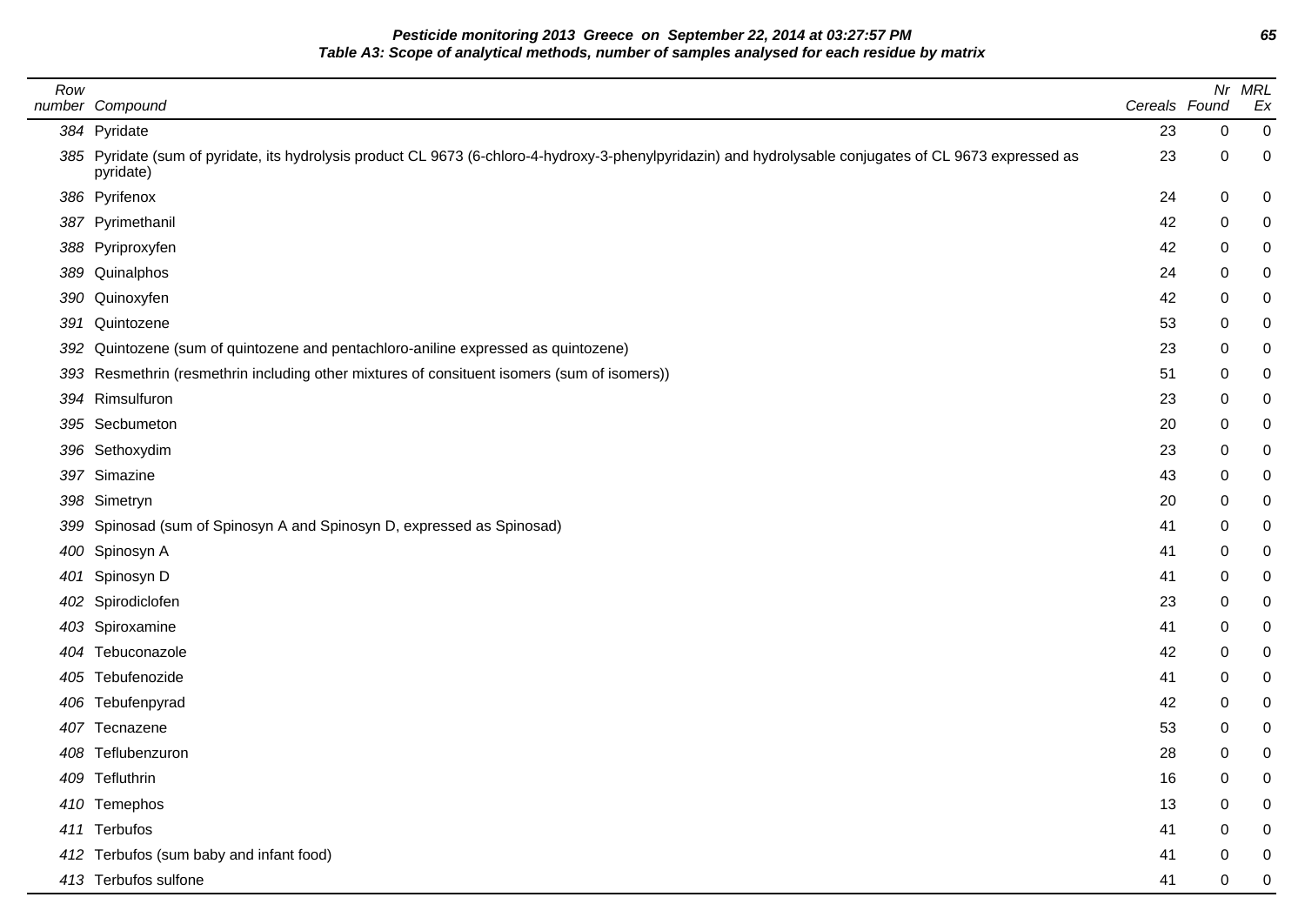## **Pesticide monitoring 2013 Greece on September 22, 2014 at 03:27:57 PM 66 Table A3: Scope of analytical methods, number of samples analysed for each residue by matrix**

| Row | number Compound                                                                              | Cereals Found | Nr          | <b>MRL</b><br>Ex |
|-----|----------------------------------------------------------------------------------------------|---------------|-------------|------------------|
|     | 414 Terbufos sulfoxide                                                                       | 41            | $\pmb{0}$   | $\pmb{0}$        |
|     | 415 Terbuthylazine                                                                           | 44            | 0           | 0                |
|     | 416 Terbutryn                                                                                | 23            | 0           | 0                |
|     | 417 Tetrachlorvinphos                                                                        | 33            | 0           | 0                |
|     | 418 Tetraconazole                                                                            | 42            | 0           | 0                |
|     | 419 Tetradifon                                                                               | 34            | 0           | 0                |
| 420 | Thiabendazole                                                                                | 42            | 0           | 0                |
| 421 | Thiabendazole (sum animal products)                                                          | $\mathbf{1}$  | 0           | 0                |
| 422 | Thiacloprid                                                                                  | 42            | 0           | 0                |
| 423 | Thiametoxam                                                                                  | 42            | 0           | 0                |
| 424 | Thiametoxam (sum of thiametoxam and clothianidin expressed as thiametoxam)                   | 42            | $\mathbf 0$ | 0                |
| 425 | Thifensulfuron-methyl                                                                        | 23            | 0           | 0                |
| 426 | Thiobencarb                                                                                  | 5             | 0           | 0                |
|     | 427 Thiodicarb                                                                               | 44            | 0           | 0                |
|     | 428 Thiophanate-methyl                                                                       | 41            | 0           | 0                |
| 429 | Tolclofos-methyl                                                                             | 42            | 0           | 0                |
| 430 | Tolylfluanid                                                                                 | 42            | 0           | 0                |
| 431 | Tolylfluanid (Sum of tolylfluanid and dimethylaminosulfotoluidide expressed as tolylfluanid) | 24            | 0           | 0                |
| 432 | Tralkoxydim                                                                                  | 23            | 0           | 0                |
| 435 | Triadimefon                                                                                  | 62            | 0           | 0                |
| 436 | Triadimefon (sum of Triadimefon and Triadimenol)                                             | 42            | 0           | 0                |
| 437 | Triadimenol                                                                                  | 62            | 0           | 0                |
| 438 | Triasulfuron                                                                                 | 23            | 0           | 0                |
|     | 439 Triazophos                                                                               | 42            | 0           | 0                |
| 440 | Trichlorfon                                                                                  | $\mathbf 1$   | 0           | 0                |
| 441 | Trichloronat                                                                                 | 20            | 0           | 0                |
|     | 442 Tricyclazole                                                                             | 23            | 6           | 0                |
|     | 443 Trifloxystrobin                                                                          | 42            | 0           | 0                |
| 444 | Triflumuron                                                                                  | 10            | 0           | 0                |
|     | 445 Trifluralin                                                                              | 34            | 0           | 0                |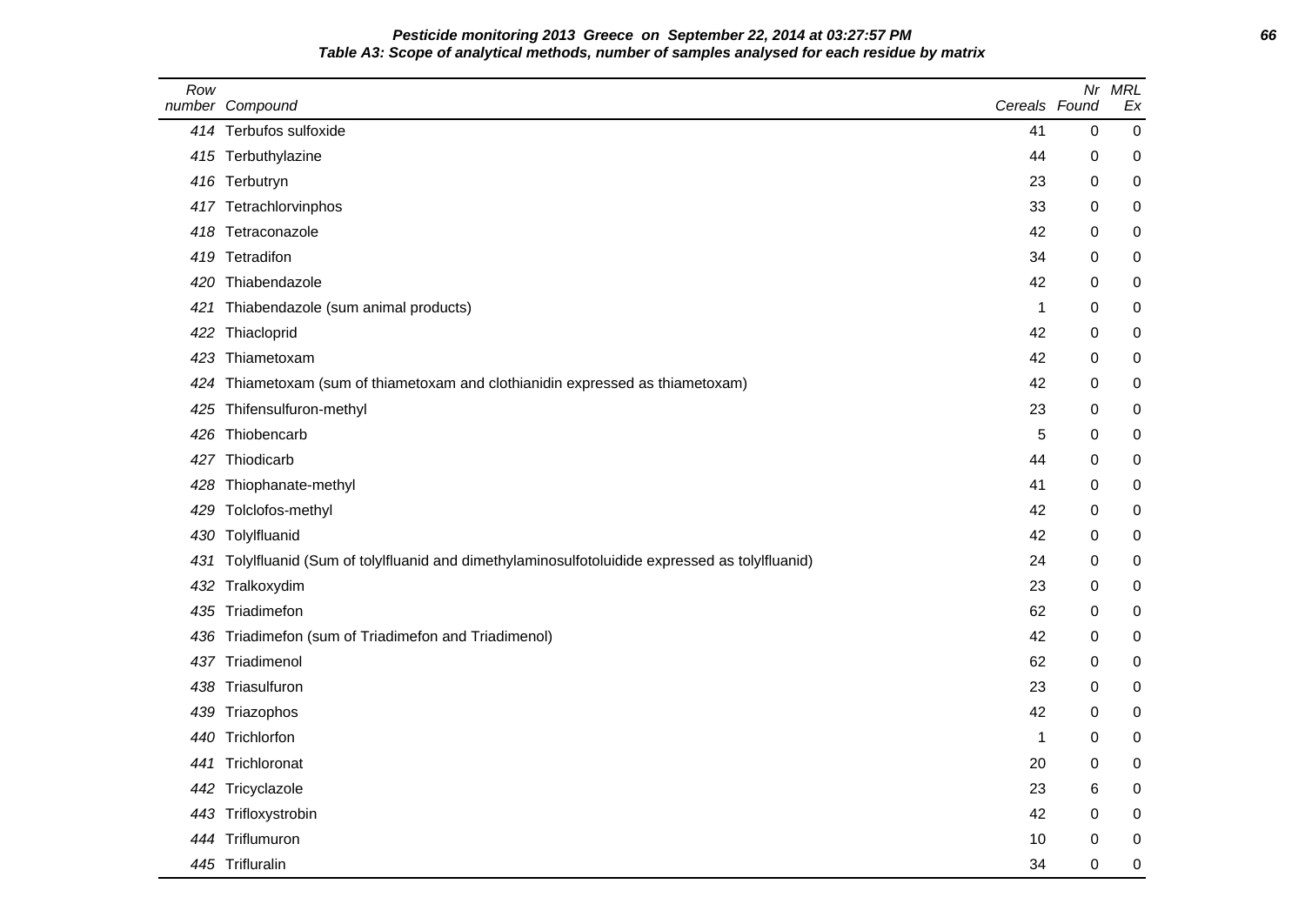### **Pesticide monitoring 2013 Greece on September 22, 2014 at 03:27:57 PM 67 Table A3: Scope of analytical methods, number of samples analysed for each residue by matrix**

| Row | number Compound                                                                                                             | Cereals Found | Nr          | MRL<br>Ex      |
|-----|-----------------------------------------------------------------------------------------------------------------------------|---------------|-------------|----------------|
|     | 447 Triticonazole                                                                                                           | 42            | 0           | $\overline{0}$ |
|     | 448 Vamidothion                                                                                                             | 23            | $\mathbf 0$ | $\overline{0}$ |
|     | 449 Vinclozolin                                                                                                             | 54            | $\mathbf 0$ | $\overline{0}$ |
|     | 450 Vinclozolin (sum of Vinclozolin and all metabolites containing the 3,5-dichloraniline moiety, expressed as Vinclozolin) | 16            | $\mathbf 0$ | $\overline{0}$ |
|     | 451 Zoxamide                                                                                                                | 23            | $\mathbf 0$ | $\overline{0}$ |
|     | 452 alpha-Endosulfan                                                                                                        | 34            | $\mathbf 0$ | $\overline{0}$ |
|     | 454 beta-Endosulfan                                                                                                         | 34            | $\mathbf 0$ | $\overline{0}$ |
|     | 455 cis-Chlordane                                                                                                           | 33            | $\mathbf 0$ | $\overline{0}$ |
|     | 457 tau-Fluvalinate                                                                                                         | 34            | 0           | $\overline{0}$ |
|     | 458 trans-Chlordane                                                                                                         | 33            | $\mathbf 0$ | $\mathbf 0$    |
|     |                                                                                                                             | 13155         | 12          | 0              |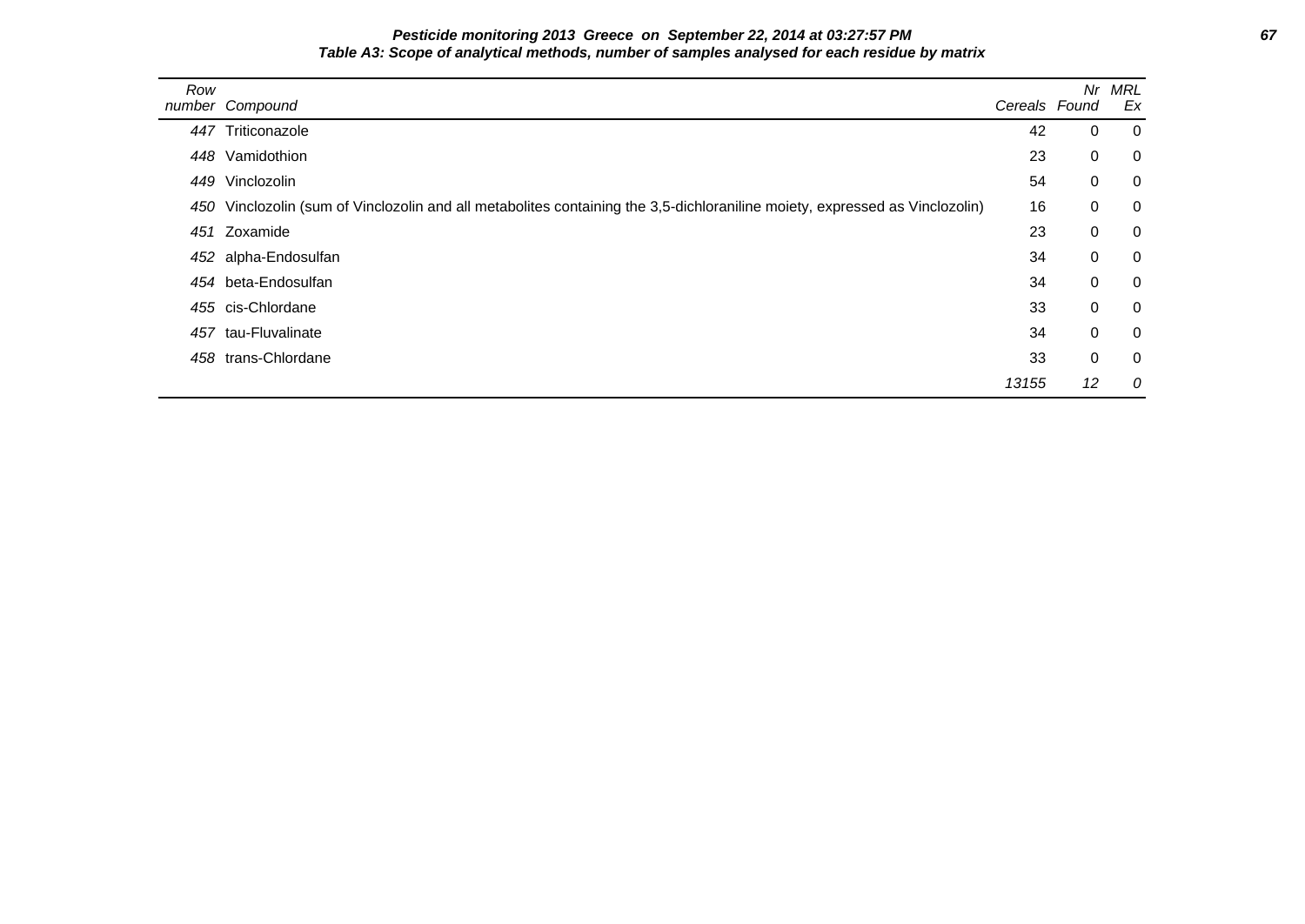Row number Compound Fruit and Nuts Found Nr MRL Ex 1 2,4-D 57 0 0 2 2,4-Dimethylphenylformamide 169 0 0 3 2,4-dimethylanilin 169 0 0 4 Abamectin (sum) 183 0 0 5 Acephate 524 0 0 6 Acetamiprid 442 22 0 7 Acetochlor 134 0 0 8 Aclonifen 176 0 0 9 Acrinathrin 795 0 0 10 Alachlor 570 0 0 11 Aldicarb 356 0 0 12 Aldicarb (sum) 359 0 0 13 Aldicarb sulfone 356 0 0 14 Aldicarb sulfoxide 356 0 0 15 Aldrin 640 0 0 16 Aldrin and Dieldrin 679 0 0 18 Ametryn 270 0 0 19 Amitraz 169 0 0 20 Amitraz (sum) 169 0 0 21 Asulam 126 0 0 22 Atraton 49 0 0 23 Atrazine 349 0 0 24 Avermectin B1a 126 0 0 25 Avermectin B1b 126 0 0 26 Azimsulfuron 135 0 0 27 Azinphos-ethyl 311 0 0 28 Azinphos-methyl 700 0 0 29 Azoxystrobin 791 18 1 30 Benalaxyl 86 0 0 31 Benalaxyl (sum) 221 0 0

## **Pesticide monitoring 2013 Greece on September 22, 2014 at 03:27:57 PM 68 Table A3: Scope of analytical methods, number of samples analysed for each residue by matrix**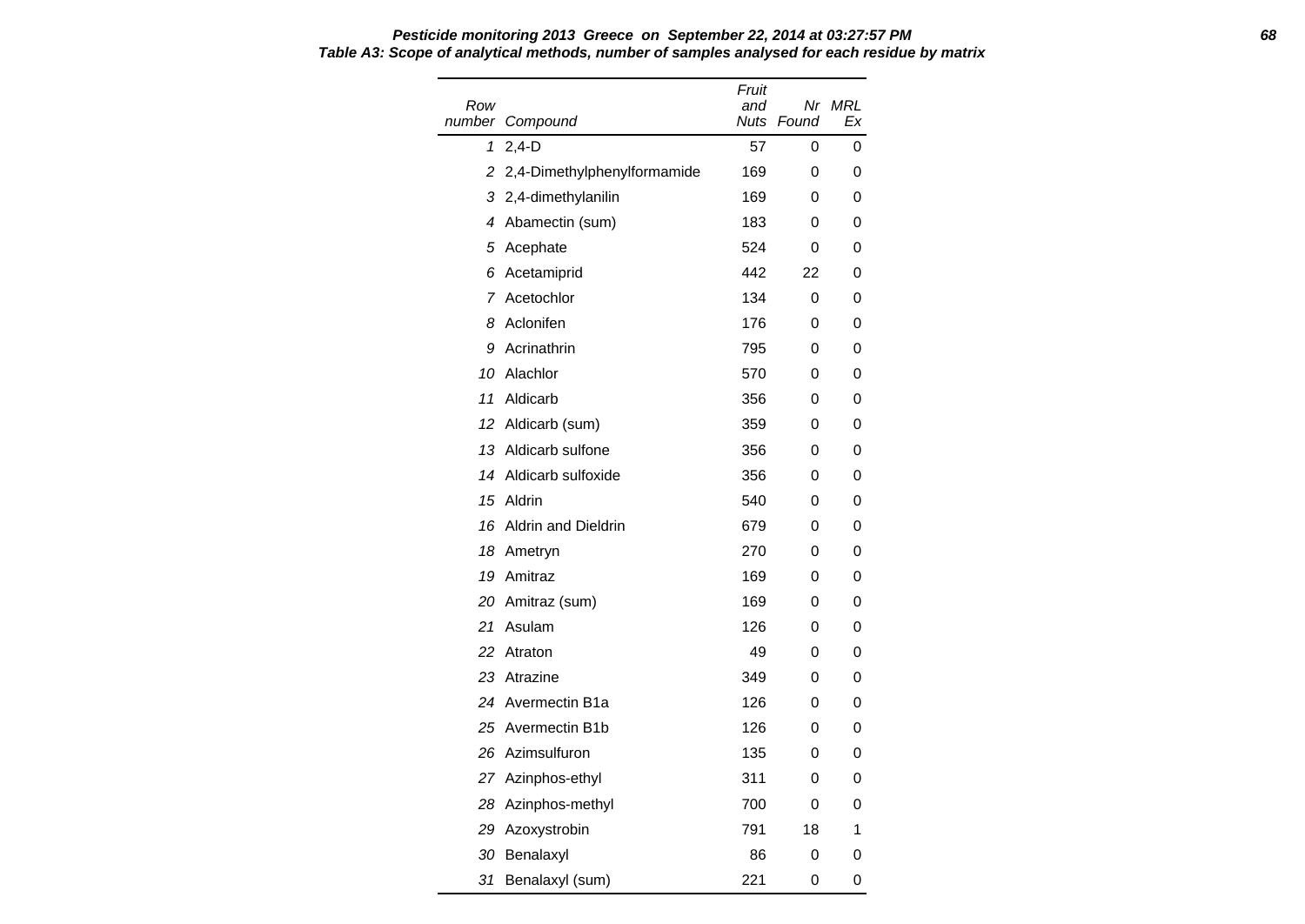| Row |                                 | Fruit<br>and |       | Nr MRL |
|-----|---------------------------------|--------------|-------|--------|
|     | number Compound                 | Nuts         | Found | Ex     |
| 32  | Bendiocarb                      | 8            | 0     | 0      |
| 33  | Benfluralin                     | 333          | 0     | 0      |
| 34  | Benfuracarb                     | 385          | 0     | 0      |
|     | 35 Bensulfuron-ethyl            | 135          | 0     | 0      |
| 36  | Bentazone                       | 89           | 0     | 0      |
| 37  | Bentazone (sum animal products) | 77           | 0     | 0      |
| 38  | Benzoximate                     | 134          | 0     | 0      |
| 39  | Bifenthrin                      | 798          | 5     | 0      |
|     | 40 Binapacryl                   | 102          | 0     | 0      |
| 41  | <b>Bitertanol</b>               | 394          | 3     | 0      |
| 42  | <b>Boscalid</b>                 | 547          | 75    | 0      |
| 43  | <b>Bromacil</b>                 | 45           | 0     | 0      |
| 44  | Bromide ion                     | 15           | 0     | 0      |
| 45  | Bromophos-ethyl                 | 323          | 0     | 0      |
|     | 46 Bromopropylate               | 683          | 0     | 0      |
|     | 47 Bromuconazole (sum)          | 443          | 0     | 0      |
| 48  | <b>Bupirimate</b>               | 661          | 2     | 0      |
| 49  | Buprofezin                      | 501          | 3     | 0      |
| 50  | Cadusafos                       | 581          | 0     | 0      |
| 51  | Captafol                        | 185          | 0     | 0      |
| 52  | Captan                          | 544          | 12    | 0      |
|     | 53 Captan/Folpet (sum)          | 364          | 10    | 0      |
|     | 54 Carbaryl                     | 360          | 0     | 0      |
| 55  | Carbendazim                     | 166          | 27    | 0      |
|     | 56 Carbendazim and benomyl      | 357          | 42    | 1      |
|     | 57 Carbofuran                   | 484          | 0     | 0      |
|     | 58 Carbofuran (sum)             | 488          | 0     | 0      |
|     | 59 Carbofuran, 3-hydroxy        | 442          | 0     | 0      |
|     | 60 Carbosulfan                  | 386          | 0     | 0      |
| 61  | Carboxin                        | 134          | 0     | 0      |

**Pesticide monitoring 2013 Greece on September 22, 2014 at 03:27:57 PM 69 Table A3: Scope of analytical methods, number of samples analysed for each residue by matrix**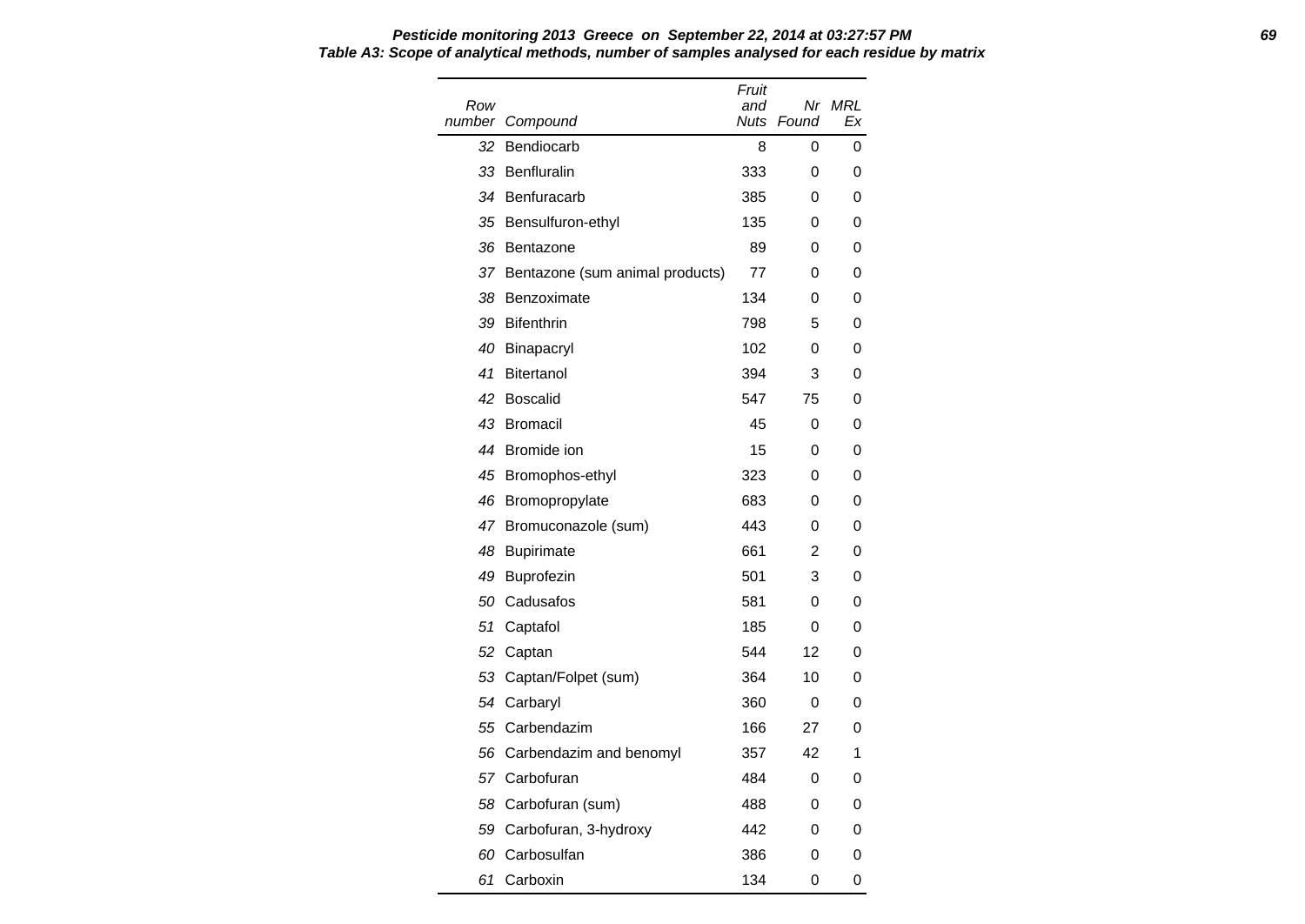Row number Compound Fruit and Nuts Found Nr MRL Ex 62 Chlorbromuron **62 Chlorbromuron** 62 Chlorbromuron **135** 0 0 63 Chlordane (sum) 339 0 0 0 64 Chlorfenapyr 489 0 0 65 Chlorfenson 49 0 0 66 Chlorfenvinphos 66 Chlorfenvinphos 66 Chlorfenvinphos 625 0 0 0 67 Chloridazon 134 0 0 68 Chlormequat 1 0 0 69 Chlorobenzilate 394 0 0 70 Chlorothalonil 783 1 0 71 Chlorotoluron 135 0 0 72 Chloroxuron 134 0 0 73 Chlorpropham 185 0 0 74 Chlorpropham (sum) 254 0 0 75 Chlorpyrifos **849 173** 1 76 Chlorpyrifos-methyl 725 2 0 77 Chlorsulfuron 134 0 0 78 Chlorthal-dimethyl 85 0 0 79 Cinerin 134 0 0 80 Cinerin I 134 0 0 0 81 Cinerin II 134 0 0 82 Clethodim (sum) 135 0 0 83 Clofentezine 386 1 0 84 Clothianidin 356 0 0 85 Coumaphos 240 0 0 86 Cyanazine 134 0 0 87 Cyfluthrin 1988 13 0 88 Cyfluthrin (sum) 765 20 0 89 Cymoxanil 220 0 0 90 Cypermethrin 200 and 200 and 426 9 0 91 Cypermethrin (sum) 822 13 1

# **Pesticide monitoring 2013 Greece on September 22, 2014 at 03:27:57 PM 70 Table A3: Scope of analytical methods, number of samples analysed for each residue by matrix**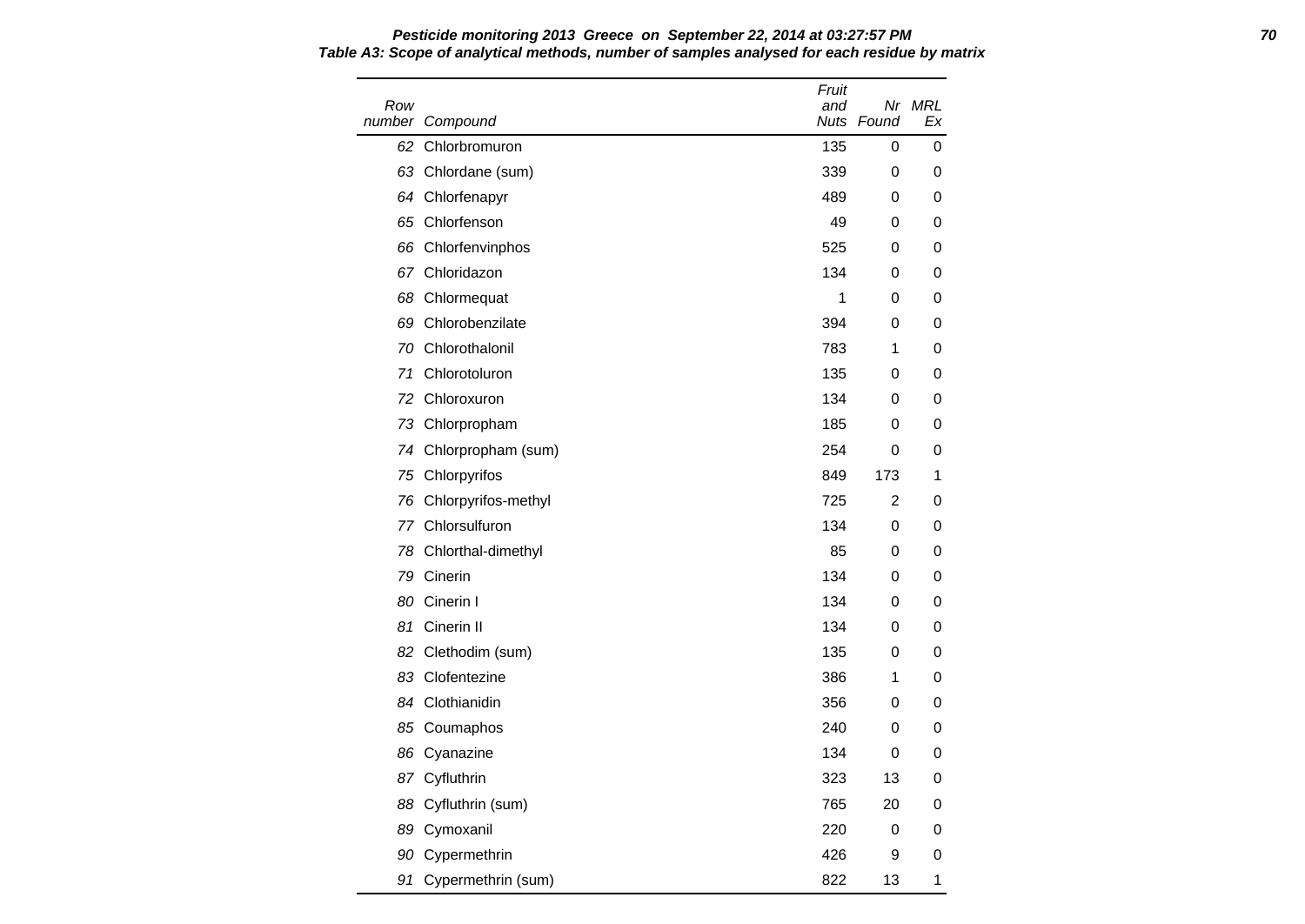Row number Compound Fruit and Nuts Found Nr MRL Ex 92 Cyproconazole **443** 0 0 93 Cyprodinil **515** 13 0 94 Cyromazine 134 0 0 95 DDD, p,p- 143 0 0 96 DDE, o,p- 86 0 0 0 97 DDE, p,p- 143 0 0 98 DDT (sum) 602 0 0 99 DDT, o,p- 489 0 0 100 DDT, p,p- 532 0 0 102 Deltamethrin 788 19 0 103 Demeton **103 Demeton 103 Demeton 103** O 104 Demeton-S-methyl 104 Demeton-S-methyl 106 Demeton-S-methyl sulfone 277 0 0 107 Desmetryn 127 0 0 108 Diafenthiuron 299 0 0 109 Diazinon 749 0 0 110 Dichlobenil 86 0 0 111 Dichlofluanid 784 0 0 112 Dichlofluanid and DMSA (sum of Dichlofluanid and DMSA) 86 0 0 113 Dichloroaniline, 3,5-<br>
126 0 0 114 Dichlorprop 67 0 0 115 Dichlorvos 516 0 0 116 Dicloran 576 0 0 117 Dicofol (sum) 545 0 0 118 Dicofol o, p' 172 0 0 119 Dicofol p, p' 379 0 0 120 Dicrotophos 299 0 0 0 121 Dieldrin 582 0 0 122 Diethofencarb 135 0 0 123 Difenoconazole 709 5 0

# **Pesticide monitoring 2013 Greece on September 22, 2014 at 03:27:57 PM 71 Table A3: Scope of analytical methods, number of samples analysed for each residue by matrix**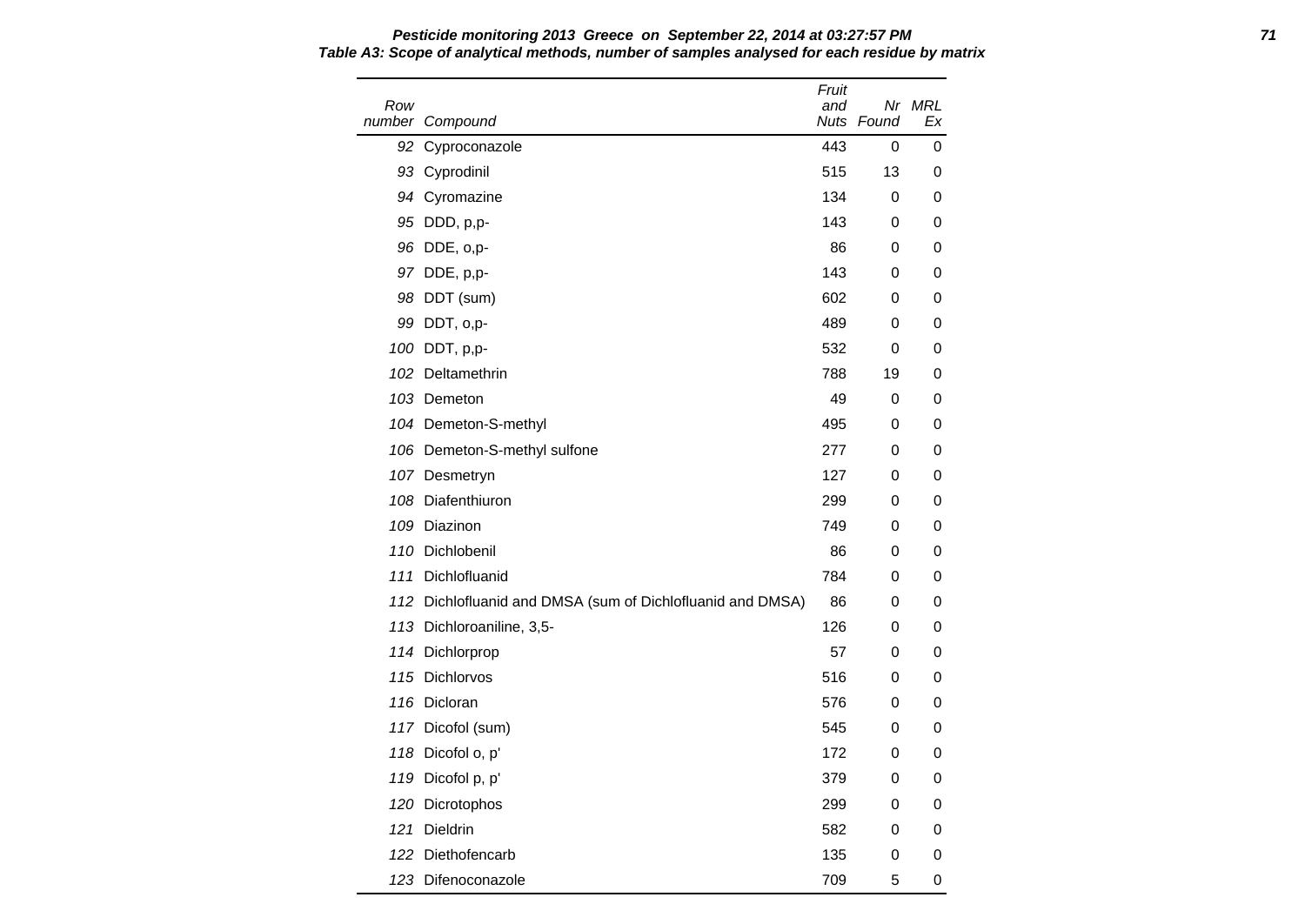Row number Compound Fruit and Nuts Found Nr MRL Ex 124 Diflubenzuron 124 Diflubenzuron 135 2 0 125 Diflufenican and the control of the control of the control of the control of the control of the control of the control of the control of the control of the control of the control of the control of the control of the co 126 Dimethoate 618 6 0 127 Dimethoate (sum) 658 9 7 128 Dimethomorph **128 Dimethomorph 128 Dimethomorph 128 Dimethomorph** 129 Dimoxystrobin 165 0 0 130 Diniconazole 466 0 0 131 Dinitramine 86 0 0 132 Dinobuton 391 0 0 133 Dinocap 40 0 0 134 Dinocap (sum) 71 0 0 135 Dinotefuran 165 0 0 136 Dioxacarb 3 0 0 137 Diphenamid 134 0 0 138 Diphenylamine 641 7 0 139 Disulfoton 591 0 0 140 Disulfoton (sum baby and infant food) 330 0 0 141 Disulfoton sulfone 234 0 0 142 Disulfoton sulfoxide **234** 0 0 143 Dithiocarbamates 112 3 0 144 Diuron 252 0 0 145 Diuron 252 0 0 146 Dodemorph 86 0 0 0 147 EPN 481 0 0 148 Emamectin benzoate B1a, expressed as emamectin 126 0 0 149 Endosulfan (sum) 821 0 0 150 Endosulfansulfate 539 0 0 0 151 Endrin 681 0 0 152 Epoxiconazole **152 Advisor 168 Advisor 168 Advisor** 443 0 0 153 Esfenvalerate 207 0 0

## **Pesticide monitoring 2013 Greece on September 22, 2014 at 03:27:57 PM 72 Table A3: Scope of analytical methods, number of samples analysed for each residue by matrix**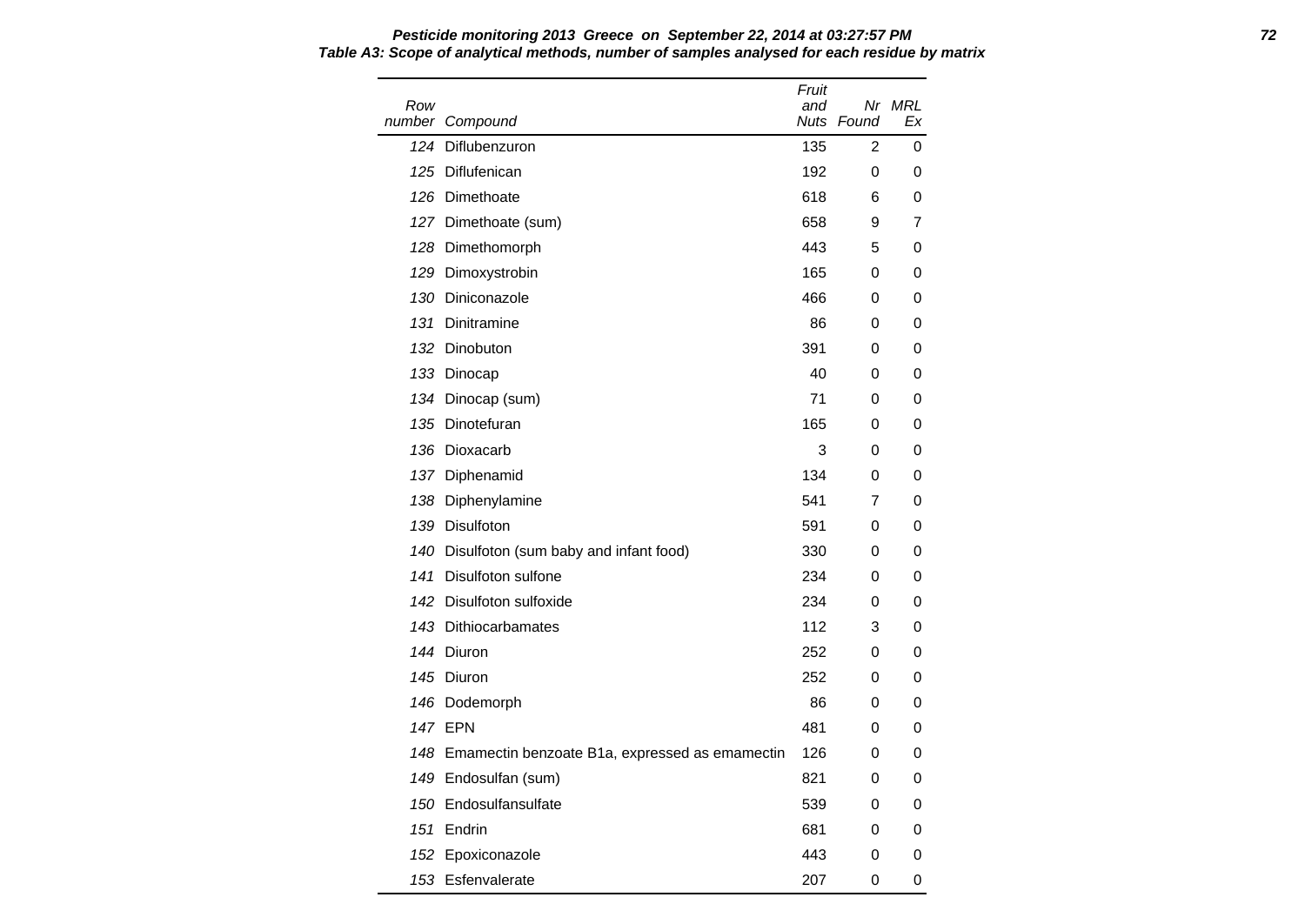Row number Compound Fruit and Nuts Found Nr MRL Ex 154 Ethalfluralin 551 0 0 155 Ethephon 6 0 0 0 156 Ethiofencarb 3 0 0 157 Ethion 615 0 0 158 Ethirimol **158 Ethirimol** 134 0 0 159 Ethofumesate 135 0 0 160 Ethofumesate (sum) 135 0 0 161 Ethoprophos 674 0 0 162 Ethoxyquin 341 0 0 163 Etofenprox 299 14 0 164 Etoxazole 135 1 0 165 Etrimfos **67 0 0 165 Etrimfos** 67 0 0 165 PM and 165 PM and 165 PM and 165 PM and 167 PM and 167 PM and 167 PM and 167 PM and 167 PM and 167 PM and 167 PM and 167 PM and 167 PM and 167 PM and 167 PM and 167 PM and 167 166 Famoxadone 278 1 0 167 Fenamidone 300 0 0 168 Fenamiphos **168 Community** 168 Tenamiphos **168 Community** 168 O 0 0 169 Fenamiphos (sum) 169 and 169 and 169 and 169 and 169 and 169 and 169 and 169 and 169 and 169 and 169 and 1 170 Fenamiphos sulfone 299 0 0 0 171 Fenamiphos sulfoxide 299 0 0 172 Fenarimol **172 Community** 172 Fenarimol 173 Fenazaquin 443 0 0 174 Fenbuconazole 443 15 0 175 Fenchlorphos **49 0 0** 176 Fenhexamid 665 7 0 177 Fenitrothion **629 0 0** 178 Fenoxycarb 178 Australian 178 Fenoxycarb 12 0 179 Fenpropathrin 818 0 0 180 Fenpropidin 299 0 0 181 Fenpropimorph 443 2 0 182 Fenpyroximate 135 0 0 183 Fenson 49 0 0

# **Pesticide monitoring 2013 Greece on September 22, 2014 at 03:27:57 PM 73 Table A3: Scope of analytical methods, number of samples analysed for each residue by matrix**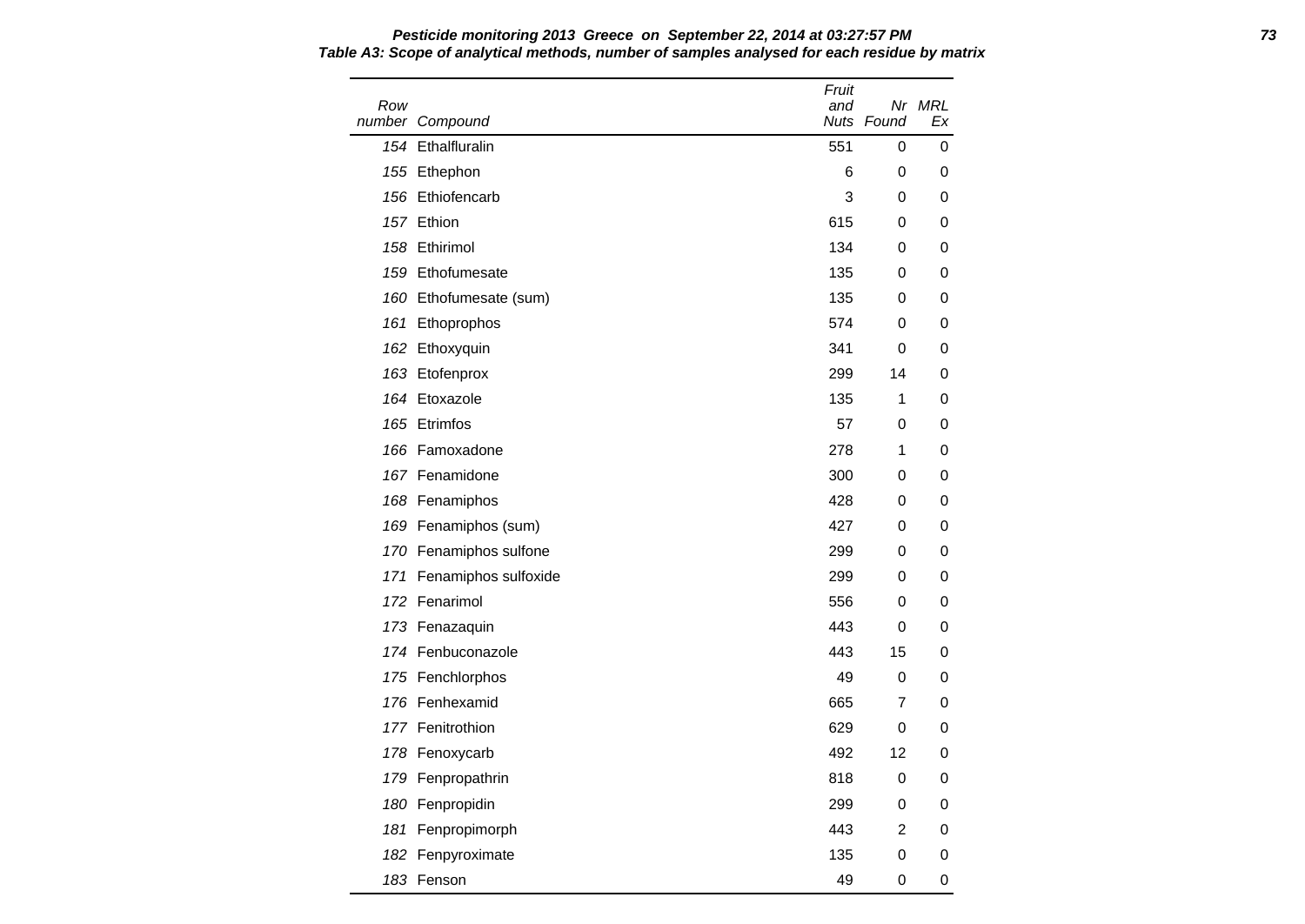| Row | number Compound                                               | Fruit<br>and | Nuts Found | Nr MRL<br>Ex |
|-----|---------------------------------------------------------------|--------------|------------|--------------|
|     | 184 Fensulfothion                                             | 135          | 0          | 0            |
|     | 185 Fensulfothion (sum baby and infant food)                  | 135          | 0          | 0            |
|     | 186 Fensulfothion oxon                                        | 135          | 0          | 0            |
|     | 187 Fensulfothion oxon sulphone                               | 135          | 0          | 0            |
|     | 188 Fensulfothion sulfone                                     | 135          | 0          | 0            |
|     | 189 Fenthion                                                  | 595          | 0          | 0            |
|     | 190 Fenthion (sum)                                            | 546          | 0          | 0            |
|     | 191 Fenthion oxon                                             | 135          | 0          | 0            |
|     | 192 Fenthion oxon sulfone                                     | 135          | 0          | 0            |
|     | 193 Fenthion oxonsulfoxide                                    | 135          | 0          | 0            |
|     | 194 Fenthion sulfone                                          | 295          | 0          | 0            |
|     | 195 Fenthion sulfoxide                                        | 381          | 0          | 0            |
|     | 196 Fenvalerate                                               | 445          | 0          | 0            |
|     | 197 Fenvalerate (sum of RR, SS, RS and SR isomers)            | 128          | 0          | 0            |
|     | 198 Fenvalerate and Esfenvalerate (Sum of RR and SS isomers)  | 400          | 0          | 0            |
|     | 199 Fenvalerate and Esfenvalerate (Sum of RS and SR isomers)  | 420          | 0          | 0            |
|     | 200 Fenvalerate/Esfenvalerate (sum)                           | 165          | 0          | 0            |
|     | 201 Fipronil                                                  | 183          | 0          | 0            |
|     | 202 Fipronil (sum)                                            | 126          | 0          | 0            |
|     | 203 Fipronil desulfinyl                                       | 48           | 0          | 0            |
|     | 204 Fipronil sulfone                                          | 40           | 0          | 0            |
|     | 205 Fluazifop (free acid)                                     | 60           | 0          | 0            |
|     | 206 Fluazifop-P-butyl                                         | 3            | 0          | 0            |
|     | 207 Fluazifop-P-butyl (sum)                                   | 3            | 0          | 0            |
|     | 208 Fluazinam                                                 | 288          | 0          | 0            |
|     | 209 Flucythrinate                                             | 346          | 0          | 0            |
|     | 210 Flucythrinate (sum of isomers expressed as flucythrinate) | 86           | 0          | 0            |
|     | 211 Fludioxonil                                               | 398          | 7          | 0            |
|     | 212 Flufenacet                                                | 134          | 0          | 0            |
|     | 213 Flufenacet (sum)                                          | 134          | 0          | 0            |

### **Pesticide monitoring 2013 Greece on September 22, 2014 at 03:27:57 PM 74 Table A3: Scope of analytical methods, number of samples analysed for each residue by matrix**

 $\overline{\phantom{0}}$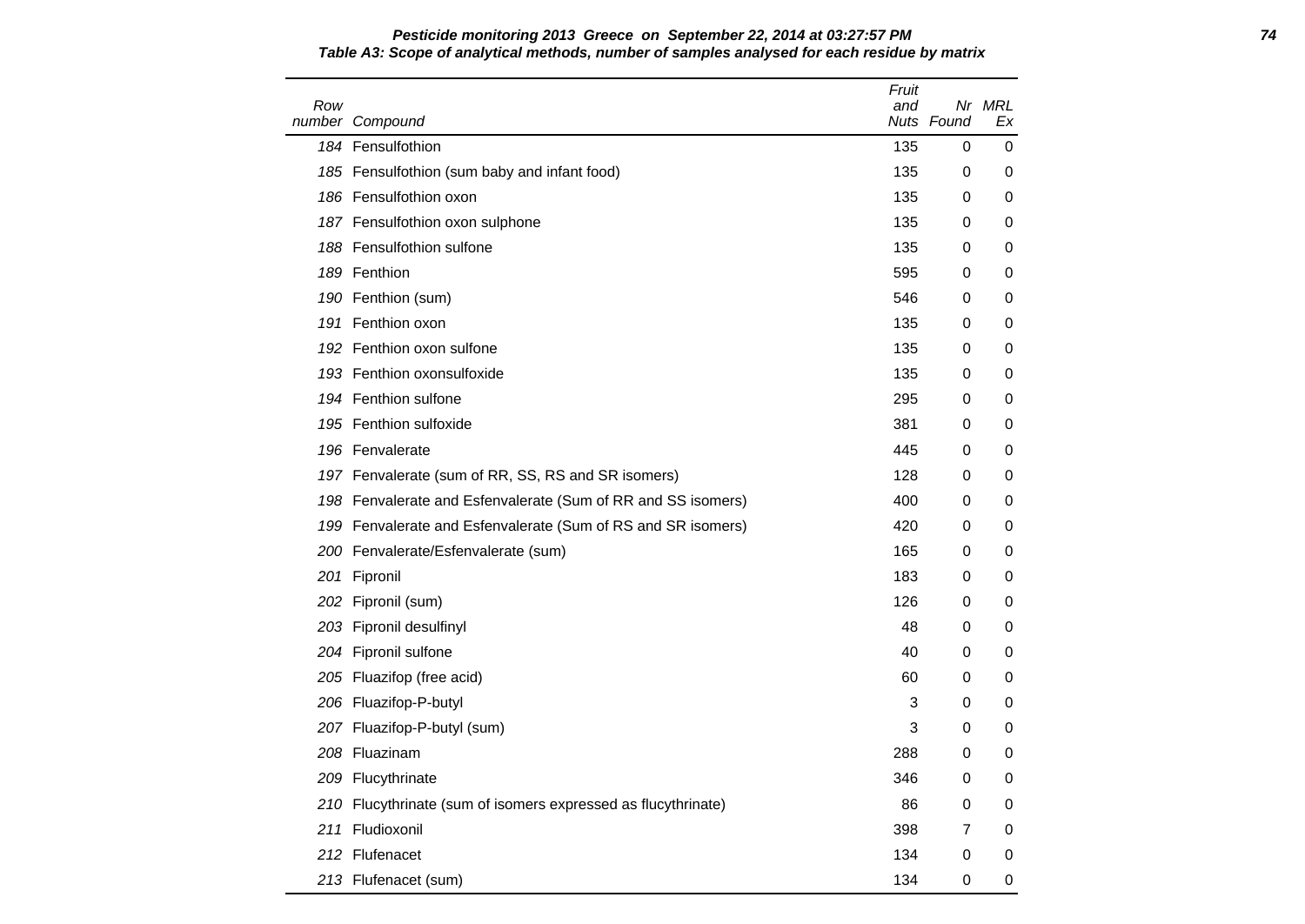**Pesticide monitoring 2013 Greece on September 22, 2014 at 03:27:57 PM 75 Table A3: Scope of analytical methods, number of samples analysed for each residue by matrix**

| Row | number Compound                                                               | Fruit<br>and | Nr<br>Nuts Found | <b>MRL</b><br>Ex |
|-----|-------------------------------------------------------------------------------|--------------|------------------|------------------|
|     | 214 Flufenoxuron                                                              | 432          | $\overline{2}$   | $\pmb{0}$        |
|     | 215 Fluometuron                                                               | 134          | 0                | 0                |
|     | 216 Fluopicolide                                                              | 299          | 1                | 0                |
| 217 | Fluquinconazole                                                               | 581          | 4                | 0                |
| 218 | Fluroxypyr                                                                    | 143          | 0                | 0                |
|     | 219 Fluroxypyr (sum)                                                          | 86           | 0                | 0                |
| 220 | Flusilazole                                                                   | 443          | 0                | 0                |
| 221 | Flutolanil                                                                    | 299          | 0                | 0                |
|     | 222 Flutriafol                                                                | 443          | 0                | 0                |
|     | 223 Fluvalinate                                                               | 143          | 0                | 0                |
|     | 224 Folpet                                                                    | 643          | 0                | 0                |
|     | 225 Foramsulfuron                                                             | 126          | 0                | 0                |
|     | 226 Formetanate                                                               | 291          | 1                | 0                |
|     | 227 Formetanate                                                               | 291          | 1                | 1                |
|     | 228 Fosthiazate                                                               | 396          | 0                | 0                |
|     | 229 Furathiocarb                                                              | 135          | 0                | 0                |
| 230 | Glyphosate                                                                    | 1            | 0                | 0                |
| 231 | HCH, delta-                                                                   | 49           | 0                | 0                |
| 232 | Haloxyfop                                                                     | 60           | 0                | 0                |
| 233 | Haloxyfop including haloxyfop-R                                               | 3            | 0                | 0                |
| 234 | Haloxyfop-ethoxyethylester                                                    | 3            | 0                | 0                |
| 235 | Haloxyfop-methyl                                                              | 3            | 0                | 0                |
| 236 | Heptachlor                                                                    | 325          | 0                | 0                |
| 237 | Heptachlor (sum of heptachlor and heptachlor epoxide expressed as heptachlor) | 509          | 0                | 0                |
|     | 238 Heptachlor endo-epoxide                                                   | 57           | 0                | 0                |
|     | 239 Heptachlor epoxide                                                        | 86           | 0                | 0                |
|     | 240 Heptachlor exo-epoxide                                                    | 57           | 0                | 0                |
| 241 | Heptenophos                                                                   | 367          | 0                | 0                |
|     | 242 Hexachlorobenzene                                                         | 320          | 0                | 0                |
|     | 243 Hexachlorocyclohexane (HCH), alpha-isomer                                 | 239          | 0                | 0                |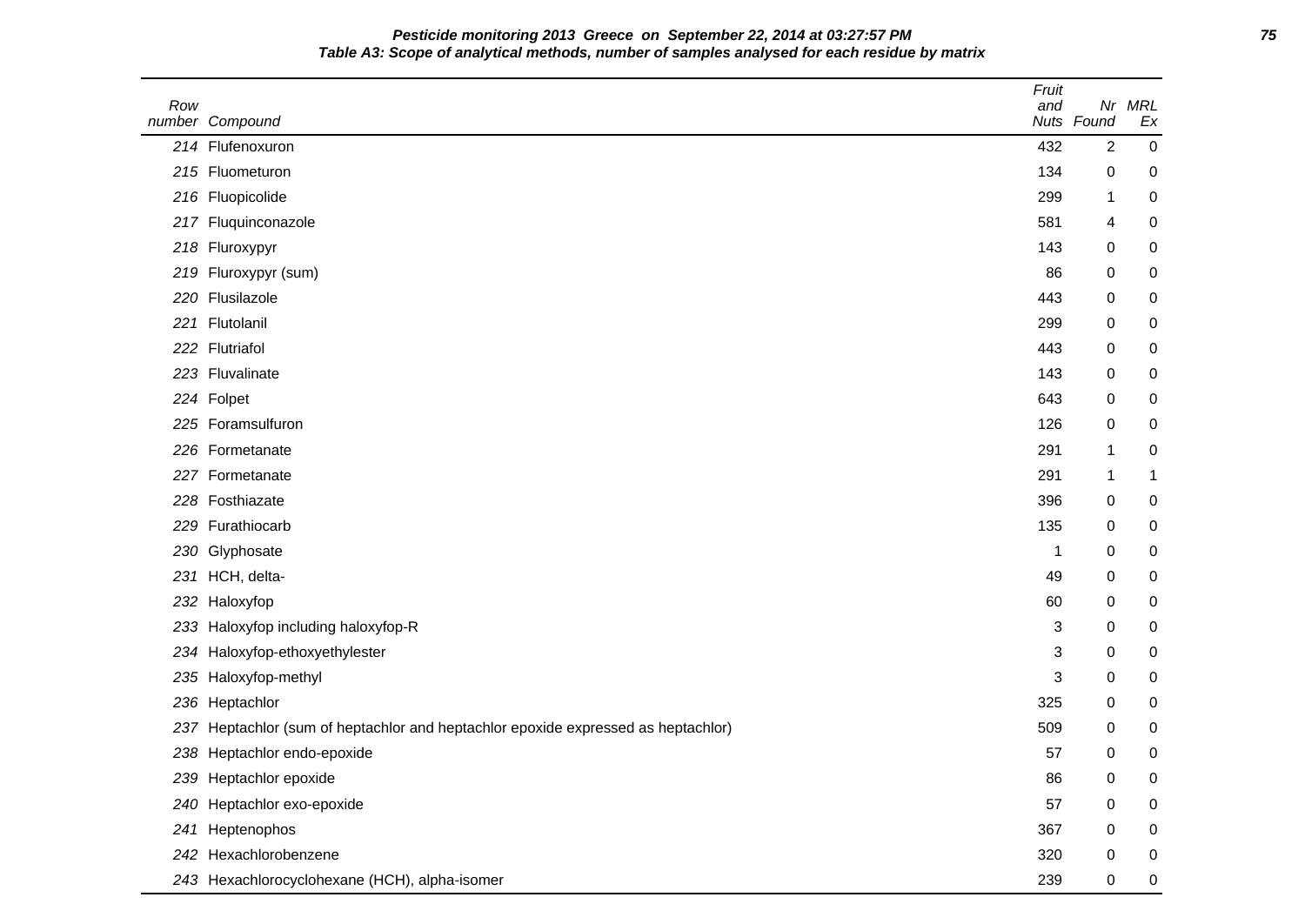**Pesticide monitoring 2013 Greece on September 22, 2014 at 03:27:57 PM 76 Table A3: Scope of analytical methods, number of samples analysed for each residue by matrix**

| Row | number Compound                                                          | Fruit<br>and | Nuts Found | Nr MRL<br>Ex     |
|-----|--------------------------------------------------------------------------|--------------|------------|------------------|
|     | 244 Hexachlorocyclohexane (HCH), beta-isomer                             | 239          | 0          | 0                |
|     | 245 Hexachlorocyclohexane (HCH), sum of isomers, except the gamma isomer | 393          | 0          | 0                |
|     | 246 Hexaconazole                                                         | 696          | 0          | 0                |
|     | 247 Hexythiazox                                                          | 443          | 0          | 0                |
|     | 248 Imazalil                                                             | 454          | 44         | 1                |
|     | 249 Imazamethabenz-methyl                                                | 134          | 0          | 0                |
|     | 250 Imidacloprid                                                         | 356          | 12         | 0                |
|     | 251 Indoxacarb as sum of the isomers S and R                             | 569          | 9          | 0                |
|     | 252 loxynil                                                              | 40           | 0          | 0                |
|     | 253 loxynil, including its esters expressed as ioxynil                   | 40           | 0          | 0                |
|     | 254 Iprodione                                                            | 778          | 16         | 0                |
| 255 | Iprovalicarb                                                             | 443          | 0          | 0                |
| 256 | Isofenphos-methyl                                                        | 539          | 0          | 0                |
| 257 | Isoprothiolane                                                           | 134          | 0          | 0                |
|     | 258 Isoproturon                                                          | 191          | 0          | 0                |
| 259 | Jasmolin I                                                               | 134          | 0          | 0                |
|     | 260 Jasmolin II                                                          | 134          | 0          | 0                |
|     | 261 Kresoxim-methyl                                                      | 749          | 0          | 0                |
|     | 262 Lambda-Cyhalothrin                                                   | 753          | 9          | 0                |
|     | 263 Lindane (Gamma-isomer of hexachlorociclohexane (HCH))                | 765          | 0          | 0                |
|     | 264 Linuron                                                              | 453          | 0          | 0                |
|     | 265 Lufenuron                                                            | 356          | 0          | 0                |
|     | 266 MCPA                                                                 | 57           | 0          | 0                |
|     | 267 Malaoxon                                                             | 581          | 0          | 0                |
|     | 268 Malathion                                                            | 588          | 0          | 0                |
|     | 269 Malathion (sum of malathion and malaoxon expressed as malathion)     | 725          | 0          | 0                |
|     | 270 Mecarbam                                                             | 594          | 0          | 0                |
|     | 271 Mecoprop                                                             | 57           | 0          | 0                |
|     | 272 Mecoprop (sum of mecoprop-p and mecoprop expressed as mecoprop)      | 57           | 0          | 0                |
|     | 273 Mepanipyrim                                                          | 443          | 0          | $\boldsymbol{0}$ |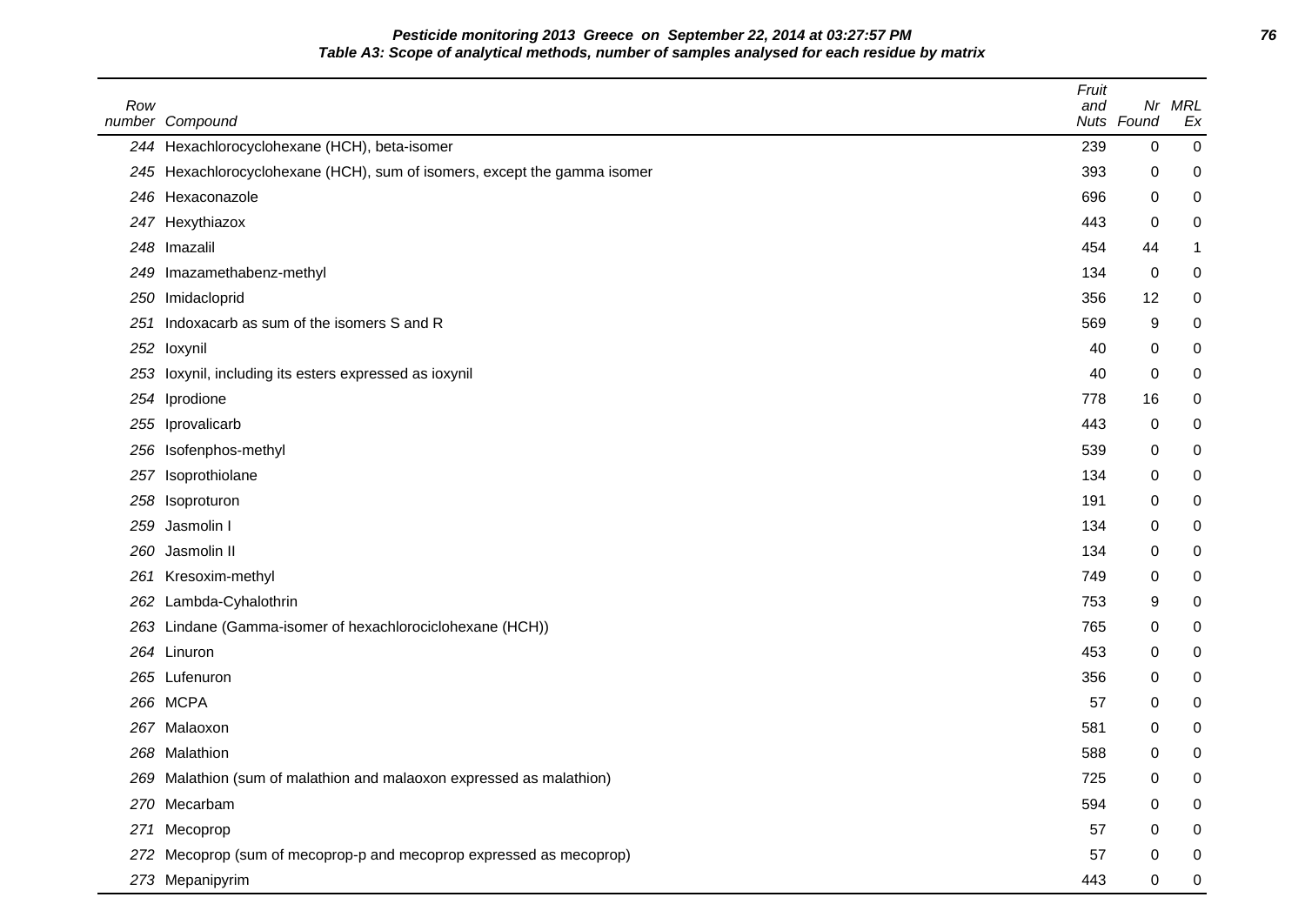**Pesticide monitoring 2013 Greece on September 22, 2014 at 03:27:57 PM 77 Table A3: Scope of analytical methods, number of samples analysed for each residue by matrix**

| Row  | number Compound                                                                                                                          | Fruit<br>and | Nr<br>Nuts Found | MRL<br>Ex |
|------|------------------------------------------------------------------------------------------------------------------------------------------|--------------|------------------|-----------|
|      | 274 Mepanipyrim (Mepanipyrim and its metabolite (2-anilino-4-(2-hydroxypropyl)-6-methylpyrimidine) expressed as mepanipyrim)             | 386          | 0                | 0         |
|      | 275 Mepiquat                                                                                                                             | 1            | 0                | 0         |
| 276  | Merphos                                                                                                                                  | 49           | 0                | 0         |
|      | 277 Metaflumizone (sum of E- and Z- isomers)                                                                                             | 299          | 0                | 0         |
| 278  | Metalaxyl                                                                                                                                | 304          | 2                | 0         |
| 279  | Metalaxyl (Metalaxyl including other mixtures of constituent isomers including Metalaxyl-M (sum of isomers))                             | 485          | 2                | 0         |
| 280  | Metalaxyl-M                                                                                                                              | 5            | 0                | 0         |
| 282  | Metamitron                                                                                                                               | 134          | 0                | 0         |
| 283  | Metazachlor                                                                                                                              | 134          | 0                | 0         |
|      | 284 Metconazole                                                                                                                          | 443          | 0                | 0         |
| 285  | Methabenzthiazuron                                                                                                                       | 134          | 0                | 0         |
| 286  | Methacrifos                                                                                                                              | 284          | 0                | 0         |
| 287. | Methamidophos                                                                                                                            | 524          | 0                | 0         |
| 288  | Methidathion                                                                                                                             | 579          | 0                | 0         |
| 289  | Methiocarb                                                                                                                               | 445          | 0                | 0         |
| 290  | Methiocarb (sum of methiocarb and methiocarb sulfoxide and sulfone, expressed as methiocarb)                                             | 442          | 0                | 0         |
| 291  | Methiocarb sulfone                                                                                                                       | 356          | 0                | 0         |
| 292  | Methiocarb sulfoxide                                                                                                                     | 356          | 0                | 0         |
| 293  | Metholachlor                                                                                                                             | 277          | 0                | 0         |
| 294  | Metholachlor and metholachlor-S (Metholachlor including other mixtures of constituent isomers including S-metholachlor (sum of isomers)) | 220          | 0                | 0         |
|      | 295 Methomyl                                                                                                                             | 359          | 0                | 0         |
| 296  | Methomyl and thiodicarb (sum of methomyl and thiodicarb expressed as methomyl)                                                           | 356          | 0                | 0         |
| 297  | Methoxychlor                                                                                                                             | 192          | 0                | 0         |
| 298  | Methoxyfenozide                                                                                                                          | 357          | 9                | 0         |
|      | 299 Metobromuron                                                                                                                         | 135          | 0                | 0         |
|      | 300 Metoxuron                                                                                                                            | 134          | 0                | 0         |
| 301  | Metrafenone                                                                                                                              | 86           | 0                | 0         |
|      | 302 Metribuzin                                                                                                                           | 464          | 0                | 0         |
| 303  | Metsulfuron-methyl                                                                                                                       | 135          | 0                | 0         |
|      | 304 Mevinphos (sum of E- and Z-isomers)                                                                                                  | 390          | 0                | 0         |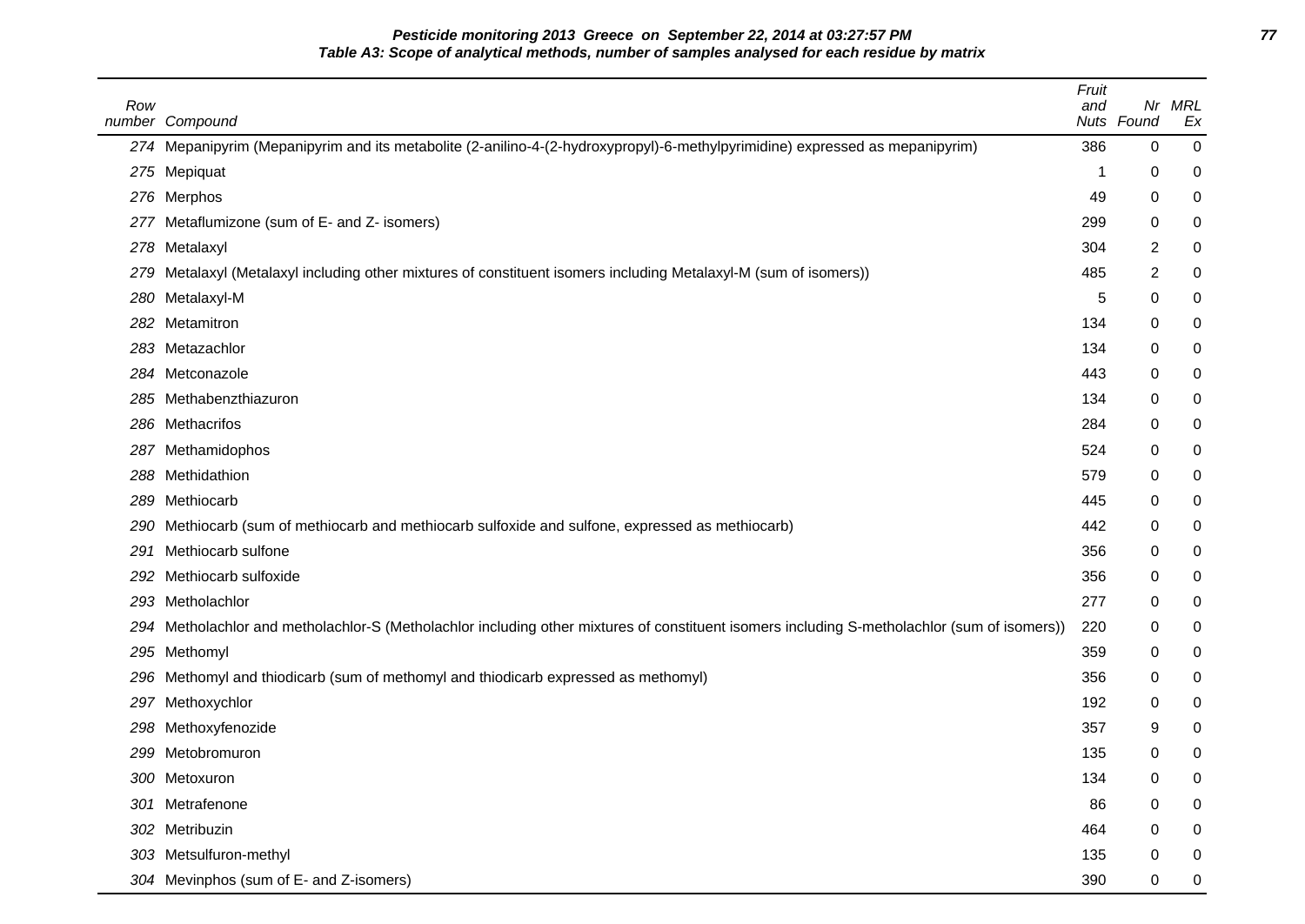**Pesticide monitoring 2013 Greece on September 22, 2014 at 03:27:57 PM 78 Table A3: Scope of analytical methods, number of samples analysed for each residue by matrix**

| Row | number Compound                                                                                         | Fruit<br>and | Nr<br>Nuts Found | <b>MRL</b><br>Ex |
|-----|---------------------------------------------------------------------------------------------------------|--------------|------------------|------------------|
|     | 305 Monocrotophos                                                                                       | 524          | 0                | $\mathbf 0$      |
|     | 306 Monolinuron                                                                                         | 135          | 0                | 0                |
|     | 307 Myclobutanil                                                                                        | 731          | 9                | 0                |
| 308 | Naled                                                                                                   | 135          | 0                | 0                |
| 309 | Napropamide                                                                                             | 134          | 0                | 0                |
|     | 310 Nicosulfuron                                                                                        | 135          | 0                | 0                |
| 311 | Nitenpyram                                                                                              | 134          | 0                | 0                |
| 312 | Nitrofen                                                                                                | 142          | 0                | 0                |
|     | 313 Nuarimol                                                                                            | 134          | 0                | 0                |
|     | 314 Omethoate                                                                                           | 588          | 4                | 0                |
|     | 315 Orthophenylphenol                                                                                   | 59           | 0                | 0                |
|     | 316 Oxadiazon                                                                                           | 374          | 0                | 0                |
|     | 317 Oxadixyl                                                                                            | 442          | 0                | 0                |
| 318 | Oxamyl                                                                                                  | 359          | 0                | 0                |
| 319 | Oxychlordane                                                                                            | 57           | 0                | 0                |
| 320 | Oxydemeton-methyl                                                                                       | 442          | 0                | 0                |
| 321 | Oxydemeton-methyl (sum of oxydemeton-methyl and demeton-S-methylsulfone expressed as oxydemeton-methyl) | 538          | 0                | 0                |
| 322 | Oxyfluorfen                                                                                             | 278          | 0                | 0                |
| 323 | Paclobutrazol                                                                                           | 442          | 0                | 0                |
|     | 324 Paraoxon                                                                                            | 207          | 0                | 0                |
| 325 | Paraoxon-methyl                                                                                         | 532          | 0                | 0                |
|     | 326 Parathion                                                                                           | 712          | 0                | 0                |
|     | 327 Parathion-methyl                                                                                    | 611          | 0                | 0                |
| 328 | Parathion-methyl (sum of Parathion-methyl and paraoxon-methyl expressed as Parathion-methyl)            | 701          | 0                | 0                |
| 329 | Penconazole                                                                                             | 701          | 12               | 0                |
|     | 330 Pencycuron                                                                                          | 385          | 0                | 0                |
| 331 | Pendimethalin                                                                                           | 781          | 0                | 0                |
|     | 332 Pentachloroaniline                                                                                  | 231          | 0                | 0                |
|     | 333 Permethrin (sum of isomers)                                                                         | 762          | 0                | 0                |
|     | 334 Phenothrin                                                                                          | 126          | 0                | 0                |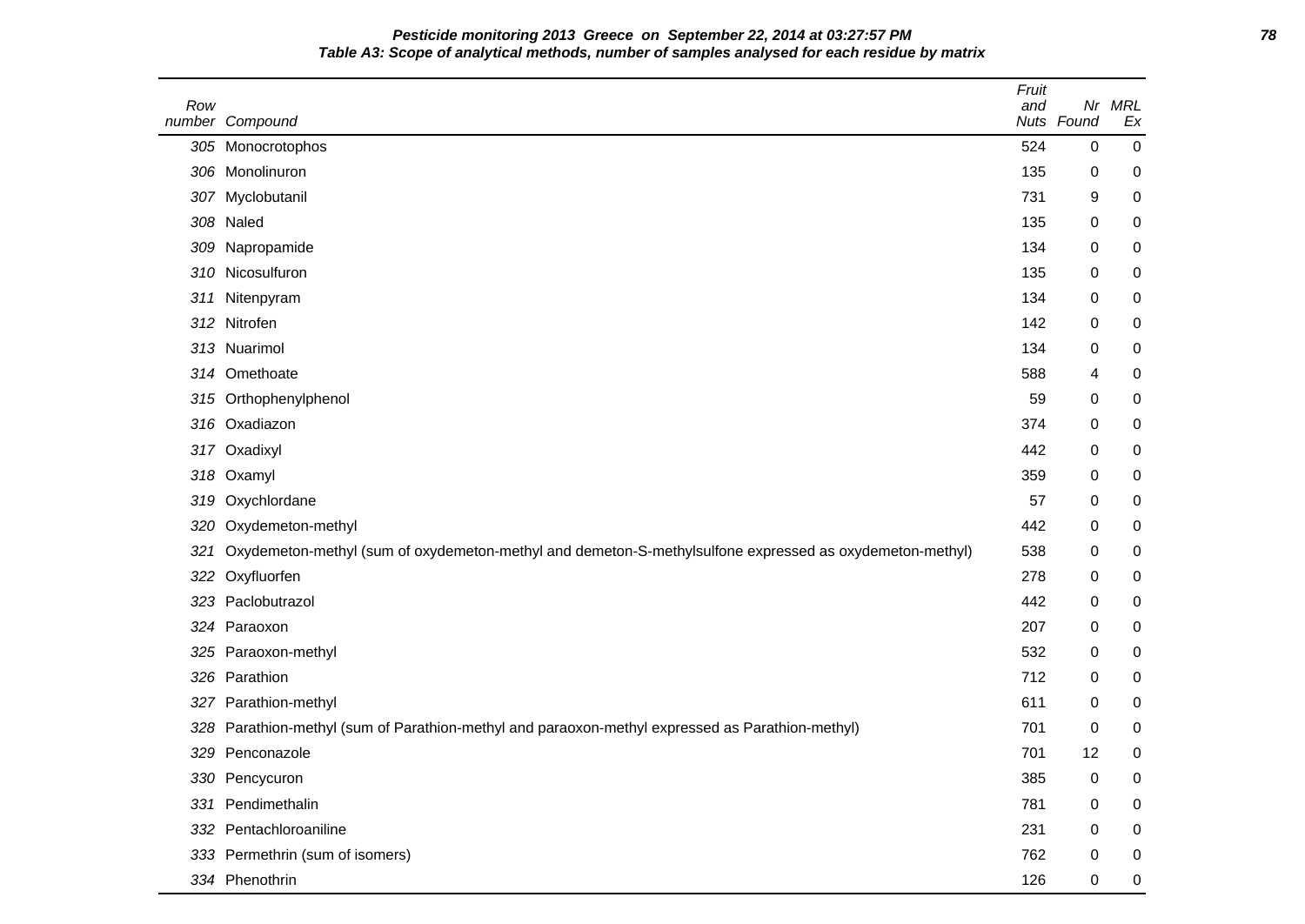**Pesticide monitoring 2013 Greece on September 22, 2014 at 03:27:57 PM 79 Table A3: Scope of analytical methods, number of samples analysed for each residue by matrix**

| Row | number Compound                                                                                                            | Fruit<br>and | Nuts Found     | Nr MRL<br>Ex     |
|-----|----------------------------------------------------------------------------------------------------------------------------|--------------|----------------|------------------|
|     | 335 Phenthoate                                                                                                             | 425          | $\mathbf 0$    | $\pmb{0}$        |
|     | 336 Phorate                                                                                                                | 438          | 0              | 0                |
|     | 337 Phorate (sum of phorate, its oxygen analogue and their sulfones expressed as phorate)                                  | 524          | 0              | 0                |
|     | 338 Phorate sulfone                                                                                                        | 224          | 0              | 0                |
|     | 339 Phorate sulfoxide                                                                                                      | 224          | 0              | 0                |
|     | 340 Phosalone                                                                                                              | 703          | -1             | 0                |
|     | 341 Phosmet                                                                                                                | 546          | 7              | 0                |
| 342 | Phosmet (phosmet and phosmet oxon expressed as phosmet)                                                                    | 594          | 12             | 0                |
|     | 343 Phosmet oxon                                                                                                           | 135          | 0              | 0                |
|     | 344 Phosphamidon                                                                                                           | 126          | 0              | 0                |
|     | 345 Phoxim                                                                                                                 | 299          | 0              | 0                |
|     | 346 Picoxystrobin                                                                                                          | 191          | 0              | 0                |
|     | 347 Pirimicarb                                                                                                             | 637          | 2              | 0                |
| 348 | Pirimicarb (sum of Pirimicarb and desmethyl pirimicarb expressed as Pirimicarb)                                            | 588          | $\overline{c}$ | $\boldsymbol{0}$ |
| 349 | Pirimicarb desmethyl                                                                                                       | 191          | 0              | 0                |
| 350 | Pirimicarb, desmethylformamido-                                                                                            | 86           | 0              | 0                |
| 351 | Pirimiphos-ethyl                                                                                                           | 42           | 0              | 0                |
| 352 | Pirimiphos-methyl                                                                                                          | 621          | 4              | 0                |
|     | 353 Primisulfuron                                                                                                          | 135          | 0              | 0                |
|     | 354 Prochloraz                                                                                                             | 590          | 5              | 0                |
|     | 355 Prochloraz (sum of prochloraz and its metabolites containing the 2,4,6-Trichlorophenol moiety expressed as prochloraz) | 482          | 6              | 0                |
|     | 356 Procymidone                                                                                                            | 767          | 0              | 0                |
|     | 357 Profenofos                                                                                                             | 611          | 0              | 0                |
|     | 358 Promecarb                                                                                                              | 3            | 0              | 0                |
|     | 359 Prometon                                                                                                               | 49           | 0              | 0                |
|     | 360 Prometryn                                                                                                              | 263          | $\mathbf 0$    | 0                |
|     | 361 Propachlor                                                                                                             | 172          | 0              | 0                |
|     | 362 Propachlor: oxalinic derivate of propachlor, expressed as propachlor                                                   | 132          | 0              | 0                |
|     | 363 Propamocarb                                                                                                            | 127          | -1             | 0                |
|     | 364 Propamocarb (sum of propamocarb and its salt expressed as propamocarb)                                                 | 127          |                | $\pmb{0}$        |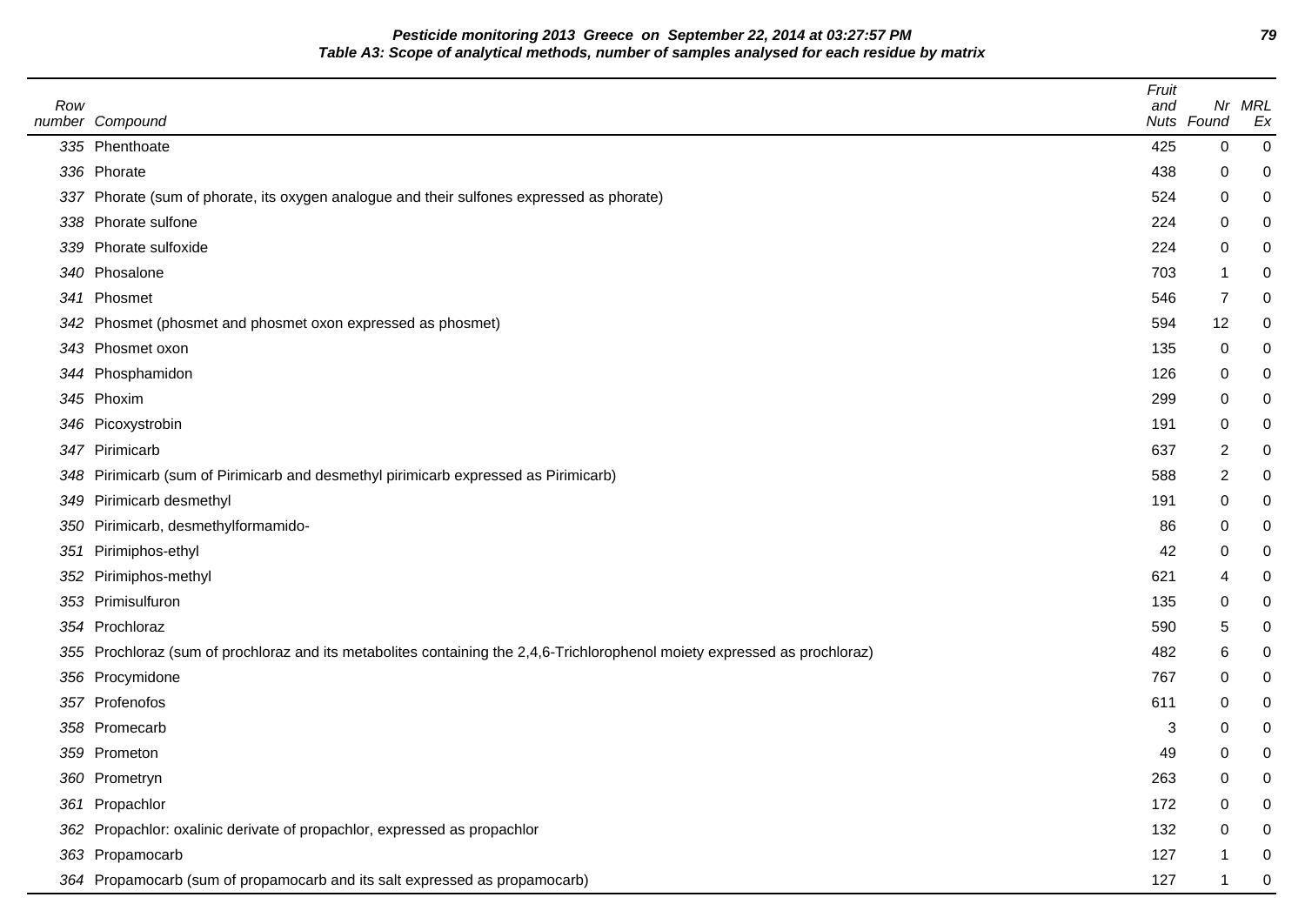**Pesticide monitoring 2013 Greece on September 22, 2014 at 03:27:57 PM 80 Table A3: Scope of analytical methods, number of samples analysed for each residue by matrix**

 $\overline{\phantom{a}}$ 

| Row | number Compound                                                                                                                                                       | Fruit<br>and | Nuts Found     | Nr MRL<br>Ex   |
|-----|-----------------------------------------------------------------------------------------------------------------------------------------------------------------------|--------------|----------------|----------------|
|     | 365 Propanil                                                                                                                                                          | 173          | $\mathbf 0$    | $\overline{0}$ |
|     | 366 Propargite                                                                                                                                                        | 386          | 11             | 0              |
|     | 367 Propazine                                                                                                                                                         | 49           | $\pmb{0}$      | 0              |
|     | 368 Propham                                                                                                                                                           | 176          | 0              |                |
|     | 369 Propiconazole                                                                                                                                                     | 704          | 0              |                |
|     | 370 Propoxur                                                                                                                                                          | 146          | 0              |                |
|     | 371 Propyzamide                                                                                                                                                       | 596          | 0              |                |
|     | 372 Propyzamide (sum of propyzamide and all metabolites containing the 3,5-dichlorobenzoic acid fraction expressed as propyzamide)                                    | 86           | 0              |                |
|     | 373 Prothioconazole                                                                                                                                                   | 86           | 0              | 0              |
|     | 374 Prothioconazole (prothioconazole-desthio)                                                                                                                         | 213          | 0              |                |
|     | 375 Prothioconazole (sum animal products)                                                                                                                             | 8            | 0              |                |
|     | 376 Prothiofos                                                                                                                                                        | 587          | 0              | 0              |
|     | 377 Pymetrozine                                                                                                                                                       | 134          | $\pmb{0}$      |                |
|     | 378 Pyraclostrobin                                                                                                                                                    | 444          | 34             |                |
|     | 379 Pyrazophos                                                                                                                                                        | 663          | -1             | 0              |
|     | 380 Pyrethrin I                                                                                                                                                       | 134          | $\pmb{0}$      |                |
|     | 381 Pyrethrin II                                                                                                                                                      | 134          | 0              |                |
|     | 382 Pyrethrins                                                                                                                                                        | 134          | $\pmb{0}$      | ი              |
|     | 383 Pyridaben                                                                                                                                                         | 386          | $\overline{c}$ |                |
|     | 384 Pyridate                                                                                                                                                          | 126          | 0              |                |
|     | 385 Pyridate (sum of pyridate, its hydrolysis product CL 9673 (6-chloro-4-hydroxy-3-phenylpyridazin) and hydrolysable conjugates of CL 9673 expressed as<br>pyridate) | 126          | 0              | 0              |
|     | 386 Pyrifenox                                                                                                                                                         | 482          | $\pmb{0}$      | 0              |
|     | 387 Pyrimethanil                                                                                                                                                      | 515          | 10             |                |
|     | 388 Pyriproxyfen                                                                                                                                                      | 443          | 3              |                |
|     | 389 Quinalphos                                                                                                                                                        | 522          | 0              |                |
|     | 390 Quinoxyfen                                                                                                                                                        | 725          | 0              |                |
|     | 391 Quintozene                                                                                                                                                        | 399          | 0              |                |
|     | 392 Quintozene (sum of quintozene and pentachloro-aniline expressed as quintozene)                                                                                    | 477          | 0              | 0              |
|     | 393 Resmethrin (resmethrin including other mixtures of consituent isomers (sum of isomers))                                                                           | 193          | 0              | 0              |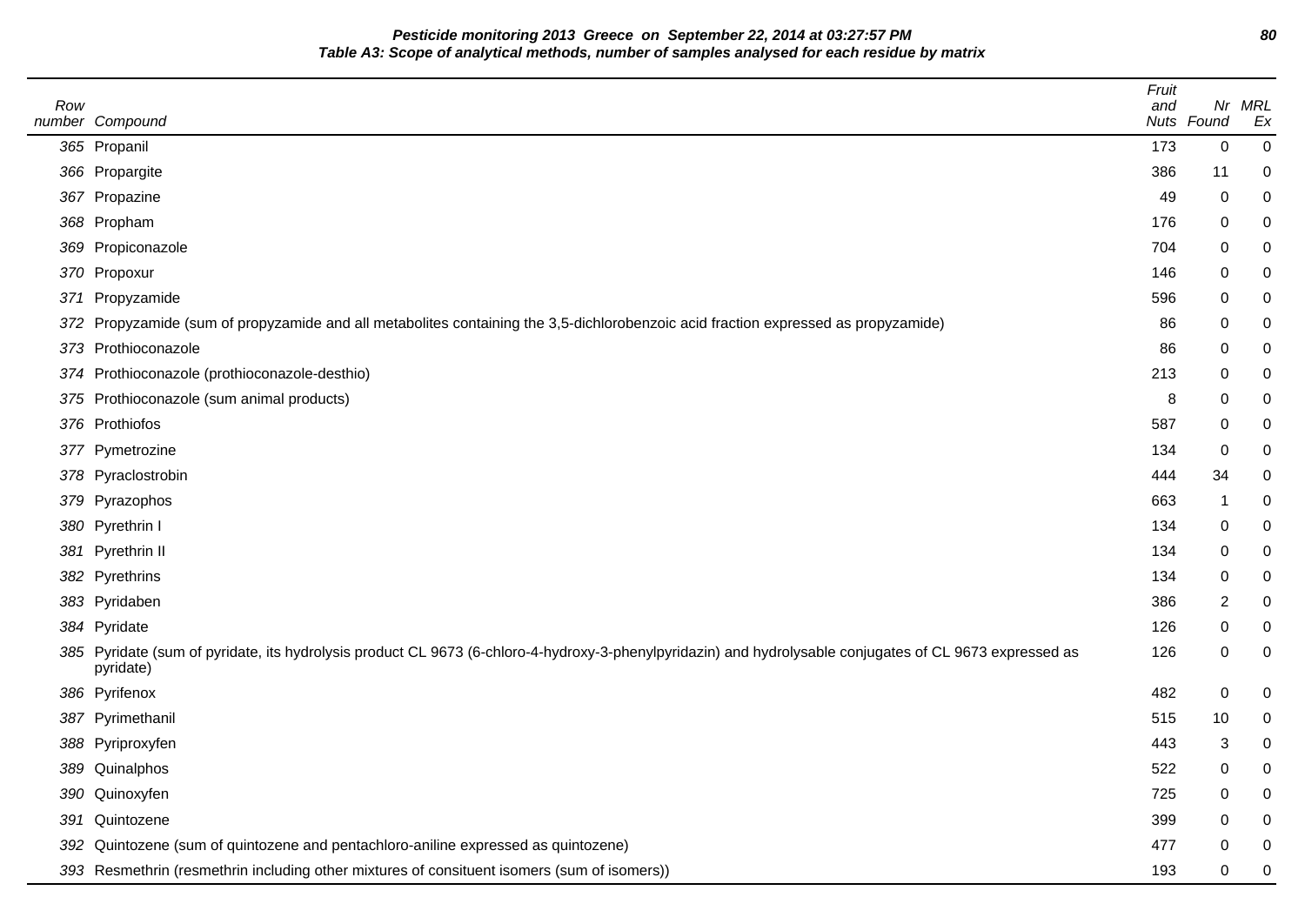**Pesticide monitoring 2013 Greece on September 22, 2014 at 03:27:57 PM 81 Table A3: Scope of analytical methods, number of samples analysed for each residue by matrix**

| Row | number Compound                                                    | Fruit<br>and<br>Nuts | Nr<br>Found             | <b>MRL</b><br>Ex |
|-----|--------------------------------------------------------------------|----------------------|-------------------------|------------------|
|     | 394 Rimsulfuron                                                    | 126                  | 0                       | 0                |
|     | 395 Secbumeton                                                     | 49                   | 0                       | 0                |
|     | 396 Sethoxydim                                                     | 135                  | 0                       | 0                |
| 397 | Simazine                                                           | 225                  | 0                       | $\boldsymbol{0}$ |
|     | 398 Simetryn                                                       | 49                   | 0                       | 0                |
| 399 | Spinosad (sum of Spinosyn A and Spinosyn D, expressed as Spinosad) | 357                  | 5                       | 0                |
| 400 | Spinosyn A                                                         | 357                  | 5                       | 0                |
| 401 | Spinosyn D                                                         | 192                  | 1                       | 0                |
| 402 | Spirodiclofen                                                      | 299                  | 1                       | 0                |
|     | 403 Spiroxamine                                                    | 359                  | $\overline{7}$          | 0                |
|     | 404 Tebuconazole                                                   | 442                  | 23                      | 0                |
| 405 | Tebufenozide                                                       | 357                  | 1                       | $\mathbf 0$      |
| 406 | Tebufenpyrad                                                       | 444                  | $\overline{\mathbf{c}}$ | $\boldsymbol{0}$ |
| 407 | Tecnazene                                                          | 192                  | 0                       | 0                |
| 408 | Teflubenzuron                                                      | 105                  | 0                       | $\mathbf 0$      |
|     | 409 Tefluthrin                                                     | 586                  | 0                       | 0                |
|     | 410 Temephos                                                       | 95                   | 0                       | 0                |
| 411 | Terbufos                                                           | 192                  | 0                       | 0                |
|     | 412 Terbufos (sum baby and infant food)                            | 192                  | 0                       | 0                |
|     | 413 Terbufos sulfone                                               | 192                  | 0                       | 0                |
|     | 414 Terbufos sulfoxide                                             | 192                  | 0                       | 0                |
|     | 415 Terbuthylazine                                                 | 312                  | 0                       | 0                |
|     | 416 Terbutryn                                                      | 134                  | 0                       | 0                |
|     | 417 Tetrachlorvinphos                                              | 143                  | 0                       | 0                |
|     | 418 Tetraconazole                                                  | 562                  | 2                       | 0                |
|     | 419 Tetradifon                                                     | 702                  | 0                       | 0                |
|     | 420 Thiabendazole                                                  | 443                  | 26                      | $\mathbf 0$      |
| 421 | Thiabendazole (sum animal products)                                | 86                   | $\pmb{0}$               | $\mathbf 0$      |
|     | 422 Thiacloprid                                                    | 442                  | 31                      | $\mathbf{1}$     |
|     | 423 Thiametoxam                                                    | 442                  | 4                       | 0                |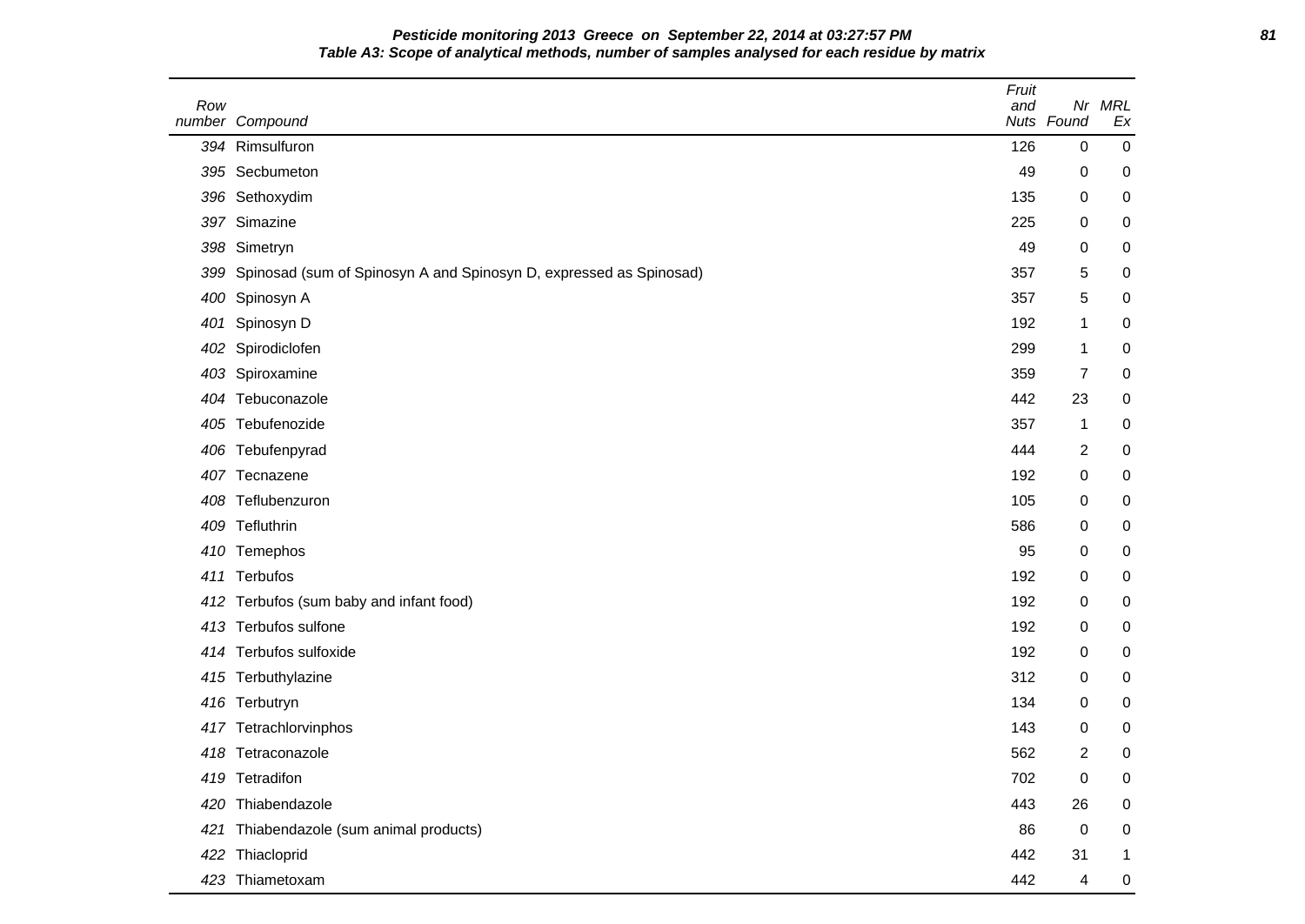**Pesticide monitoring 2013 Greece on September 22, 2014 at 03:27:57 PM 82 Table A3: Scope of analytical methods, number of samples analysed for each residue by matrix**

| Row | number Compound                                                                                                             | Fruit<br>and | Nuts Found | Nr MRL<br>Ex |
|-----|-----------------------------------------------------------------------------------------------------------------------------|--------------|------------|--------------|
|     | 424 Thiametoxam (sum of thiametoxam and clothianidin expressed as thiametoxam)                                              | 442          | 3          | $\mathbf 0$  |
|     | 425 Thifensulfuron-methyl                                                                                                   | 126          | 0          | 0            |
|     | 426 Thiobencarb                                                                                                             | 202          | 0          | 0            |
| 427 | Thiodicarb                                                                                                                  | 360          | 0          | 0            |
|     | 428 Thiophanate-methyl                                                                                                      | 357          | 25         | 1            |
| 429 | Tolclofos-methyl                                                                                                            | 669          | 0          | 0            |
|     | 430 Tolylfluanid                                                                                                            | 720          | 0          | 0            |
|     | 431 Tolylfluanid (Sum of tolylfluanid and dimethylaminosulfotoluidide expressed as tolylfluanid)                            | 524          | 0          | 0            |
| 432 | Tralkoxydim                                                                                                                 | 134          | 0          | 0            |
| 433 | Tralomethrin                                                                                                                | 165          | 0          | 0            |
|     | 434 Trans-permethrin                                                                                                        | 165          | 0          | 0            |
| 435 | Triadimefon                                                                                                                 | 663          | 2          | 0            |
| 436 | Triadimefon (sum of Triadimefon and Triadimenol)                                                                            | 601          | 4          | 0            |
| 437 | Triadimenol                                                                                                                 | 534          | 2          | 0            |
| 438 | Triasulfuron                                                                                                                | 126          | 0          | 0            |
|     | 439 Triazophos                                                                                                              | 621          | 0          | 0            |
|     | 440 Trichlorfon                                                                                                             | 251          | 0          | 0            |
| 441 | Trichloronat                                                                                                                | 49           | 0          | 0            |
|     | 442 Tricyclazole                                                                                                            | 134          | 0          | 0            |
|     | 443 Trifloxystrobin                                                                                                         | 676          | 15         | 0            |
|     | 444 Triflumuron                                                                                                             | 205          | 0          | 0            |
|     | 445 Trifluralin                                                                                                             | 537          | 0          | 0            |
|     | 446 Triforine                                                                                                               | 165          | 0          | 0            |
| 447 | Triticonazole                                                                                                               | 442          | 0          | 0            |
|     | 448 Vamidothion                                                                                                             | 299          | 0          | $\mathbf 0$  |
|     | 449 Vinclozolin                                                                                                             | 641          | 0          | 0            |
|     | 450 Vinclozolin (sum of Vinclozolin and all metabolites containing the 3,5-dichloraniline moiety, expressed as Vinclozolin) | 674          | 0          | 0            |
|     | 451 Zoxamide                                                                                                                | 299          | 0          | 0            |
|     | 452 alpha-Endosulfan                                                                                                        | 539          | 0          | 0            |
|     | 453 beta-Cyfluthrin                                                                                                         | 138          | 3          | 0            |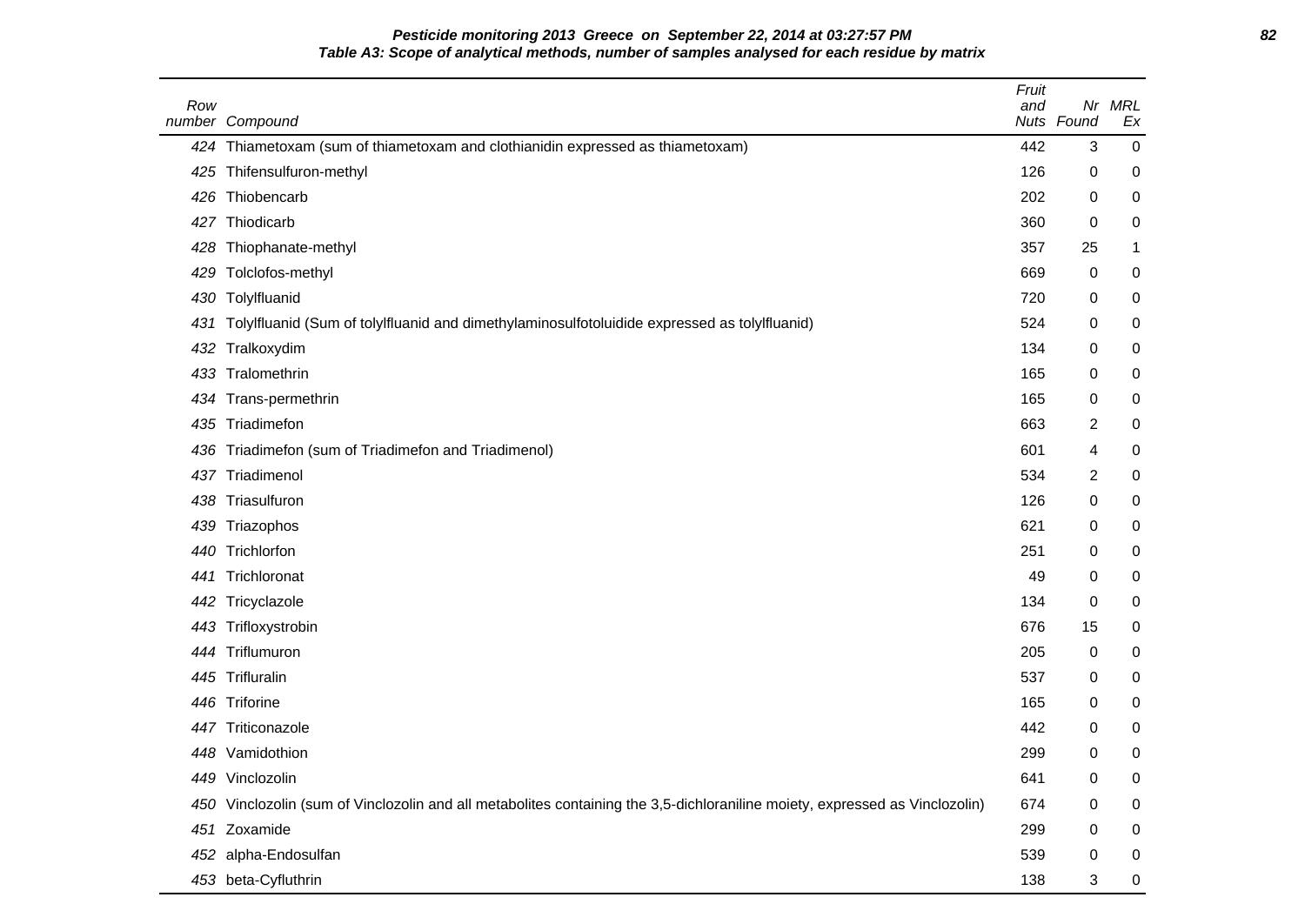**Pesticide monitoring 2013 Greece on September 22, 2014 at 03:27:57 PM 83 Table A3: Scope of analytical methods, number of samples analysed for each residue by matrix**

| Row | number Compound     | Fruit<br>and | Nr.<br>Nuts Found | MRL<br>Ex      |
|-----|---------------------|--------------|-------------------|----------------|
|     | 454 beta-Endosulfan | 539          | 0                 | $\mathbf 0$    |
|     | 455 cis-Chlordane   | 185          | 0                 | $\mathbf 0$    |
|     | 456 cis-Permethrin  | 165          | 0                 | $\mathbf 0$    |
|     | 457 tau-Fluvalinate | 674          | 0                 | $\overline{0}$ |
|     | 458 trans-Chlordane | 185          | 0                 | $\overline{0}$ |
|     |                     | 145741       | 980               | 15             |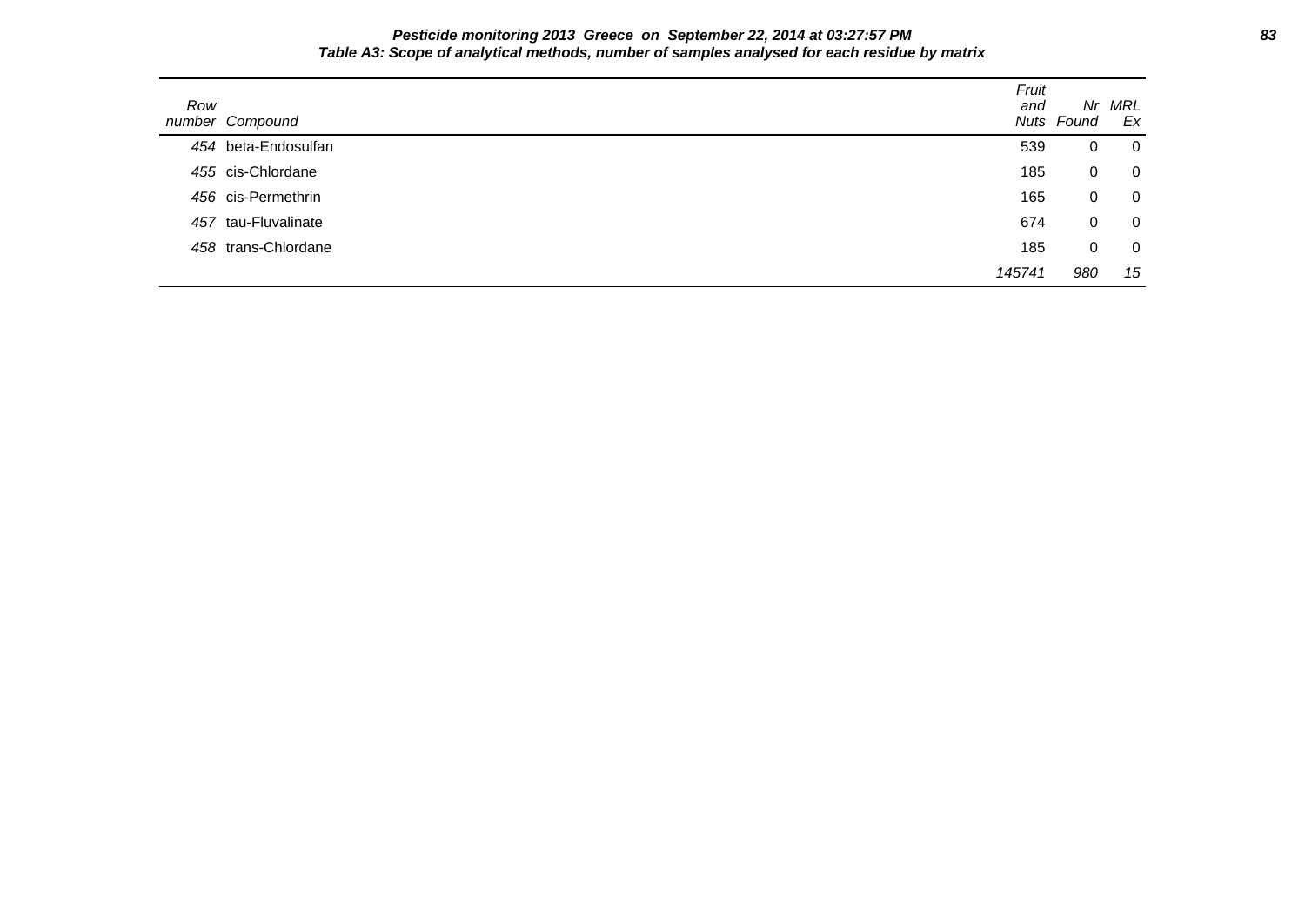Row number Compound Nr MRL Infusions Found Ex 4 Abamectin (sum) 3 0 0 5 Acephate 3 0 0 6 Acetamiprid 3 0 0 7 Acetochlor 3 0 0 8 Aclonifen 3 0 0 9 Acrinathrin 3 0 0 10 Alachlor 3 0 0 11 Aldicarb 3 0 0 12 Aldicarb (sum) 3 0 0 13 Aldicarb sulfone 3 0 0 14 Aldicarb sulfoxide 3 0 0 15 Aldrin 3 0 0 16 Aldrin and Dieldrin 3 0 0 18 Ametryn 3 0 0 21 Asulam 3 0 0 23 Atrazine 3 0 0 24 Avermectin B1a 3 0 0 25 Avermectin B1b 3 0 0 26 Azimsulfuron 3 0 0 27 Azinphos-ethyl 3 0 0 28 Azinphos-methyl 3 0 0 29 Azoxystrobin 3 0 0 31 Benalaxyl (sum) 3 0 0 33 Benfluralin 3 0 0 34 Benfuracarb 3 0 0 35 Bensulfuron-ethyl 3 3 0 0 36 Bentazone 3 0 0 37 Bentazone (sum animal products) 3 0 0 38 Benzoximate 3 0 0 0 39 Bifenthrin 3 0 0

# **Pesticide monitoring 2013 Greece on September 22, 2014 at 03:27:57 PM 84 Table A3: Scope of analytical methods, number of samples analysed for each residue by matrix**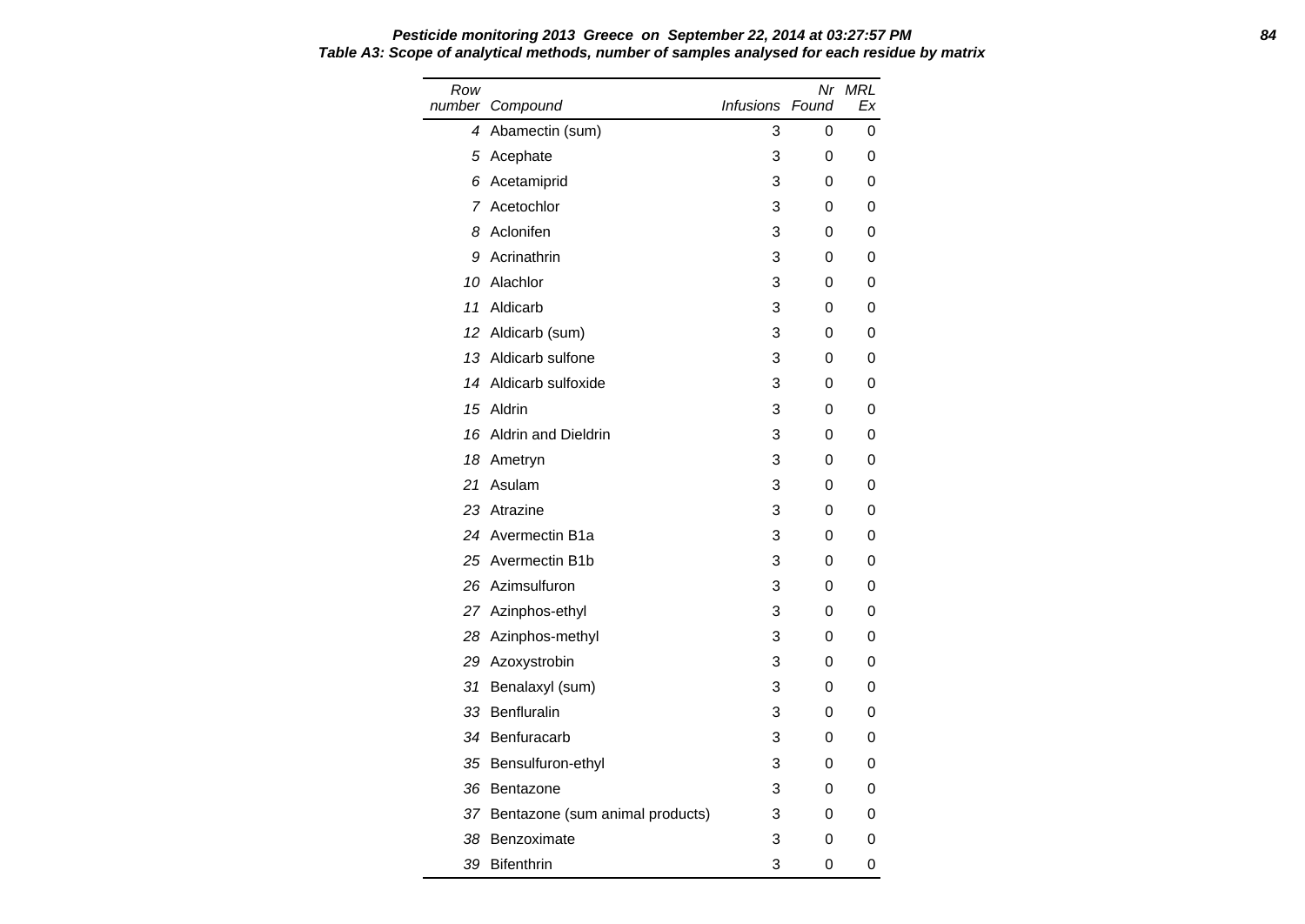| Row<br>number | Compound                | <i>Infusions</i> | Nr<br>Found | <b>MRL</b><br>Fx |
|---------------|-------------------------|------------------|-------------|------------------|
| 41            | <b>Bitertanol</b>       | 3                | 0           | 0                |
| 42            | <b>Boscalid</b>         | 3                | 0           | 0                |
|               | 45 Bromophos-ethyl      | 3                | 0           | 0                |
| 46            | Bromopropylate          | 3                | 0           | 0                |
| 47            | Bromuconazole (sum)     | 3                | 0           | 0                |
| 48            | <b>Bupirimate</b>       | 3                | 0           | 0                |
| 49            | Buprofezin              | 3                | 0           | 0                |
| 50            | Cadusafos               | 3                | 0           | 0                |
| 51            | Captafol                | 3                | 0           | 0                |
| 52            | Captan                  | 3                | 0           | 0                |
| 54            | Carbaryl                | 3                | 0           | 0                |
| 56            | Carbendazim and benomyl | 3                | 0           | 0                |
|               | 57 Carbofuran           | 3                | 0           | 0                |
|               | 58 Carbofuran (sum)     | 3                | 0           | 0                |
| 59            | Carbofuran, 3-hydroxy   | 3                | 0           | 0                |
| 60            | Carbosulfan             | 3                | 0           | 0                |
| 61            | Carboxin                | 3                | 0           | 0                |
| 62            | Chlorbromuron           | 3                | 0           | 0                |
| 63            | Chlordane (sum)         | 3                | 0           | 0                |
| 64            | Chlorfenapyr            | 3                | 0           | 0                |
| 66            | Chlorfenvinphos         | 3                | 0           | 0                |
| 67            | Chloridazon             | 3                | 0           | 0                |
| 69            | Chlorobenzilate         | 3                | 0           | 0                |
| 70            | Chlorothalonil          | 3                | 0           | 0                |
| 71            | Chlorotoluron           | 3                | 0           | 0                |
| 72            | Chloroxuron             | 3                | 0           | 0                |
| 74            | Chlorpropham (sum)      | 3                | 0           | 0                |
| 75            | Chlorpyrifos            | 3                | 1           | 0                |
| 76            | Chlorpyrifos-methyl     | 3                | 0           | 0                |
| 77            | Chlorsulfuron           | 3                | 0           | 0                |

#### **Pesticide monitoring 2013 Greece on September 22, 2014 at 03:27:57 PM 85 Table A3: Scope of analytical methods, number of samples analysed for each residue by matrix**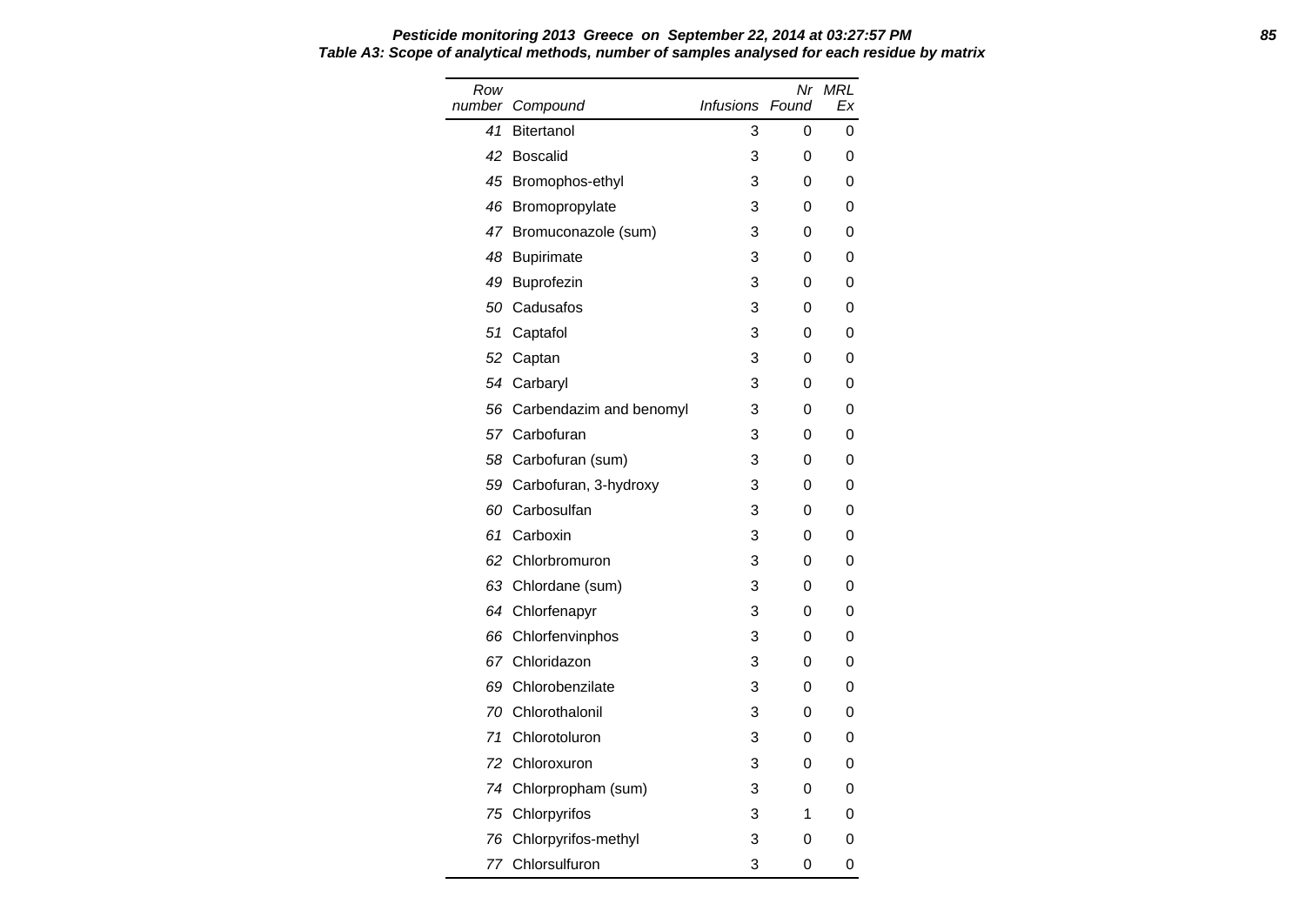Row number Compound Nr MRL Infusions Found Ex 78 Chlorthal-dimethyl 3 0 0 79 Cinerin 3 0 0 80 Cinerin I 3 0 0 81 Cinerin II 3 0 0 82 Clethodim (sum) 3 0 0 83 Clofentezine 3 0 0 84 Clothianidin 3 0 0 85 Coumaphos 3 0 0 86 Cyanazine 3 0 0 88 Cyfluthrin (sum) 3 0 0 89 Cymoxanil 3 0 0 91 Cypermethrin (sum) 3 0 0 92 Cyproconazole 3 0 0 93 Cyprodinil 3 0 0 94 Cyromazine 3 0 0 95 DDD, p,p- 3 0 0 96 DDE, o,p- 3 0 0 97 DDE, p,p- 3 0 0 98 DDT (sum) 3 0 0 99 DDT, o,p- 3 0 0 100 DDT, p,p- 3 0 0 102 Deltamethrin 3 0 0 104 Demeton-S-methyl 3 0 0 106 Demeton-S-methyl sulfone 3 0 0 0 107 Desmetryn 3 0 0 108 Diafenthiuron 108 Diafenthiuron 108 Diafenthiuron 108 Diafenthium 108 Diafenthium 108 Diafenthium 108 Diafenthium 108 Diafenthium 108 Diafenthium 108 Diafenthium 108 Diafenthium 108 Diafenthium 108 Diafenthium 108 Diaf 109 Diazinon 3 0 0 111 Dichlofluanid 3 0 0 113 Dichloroaniline, 3,5-<br>
3 0 0 115 Dichlorvos 3 0 0

**Pesticide monitoring 2013 Greece on September 22, 2014 at 03:27:57 PM 86 Table A3: Scope of analytical methods, number of samples analysed for each residue by matrix**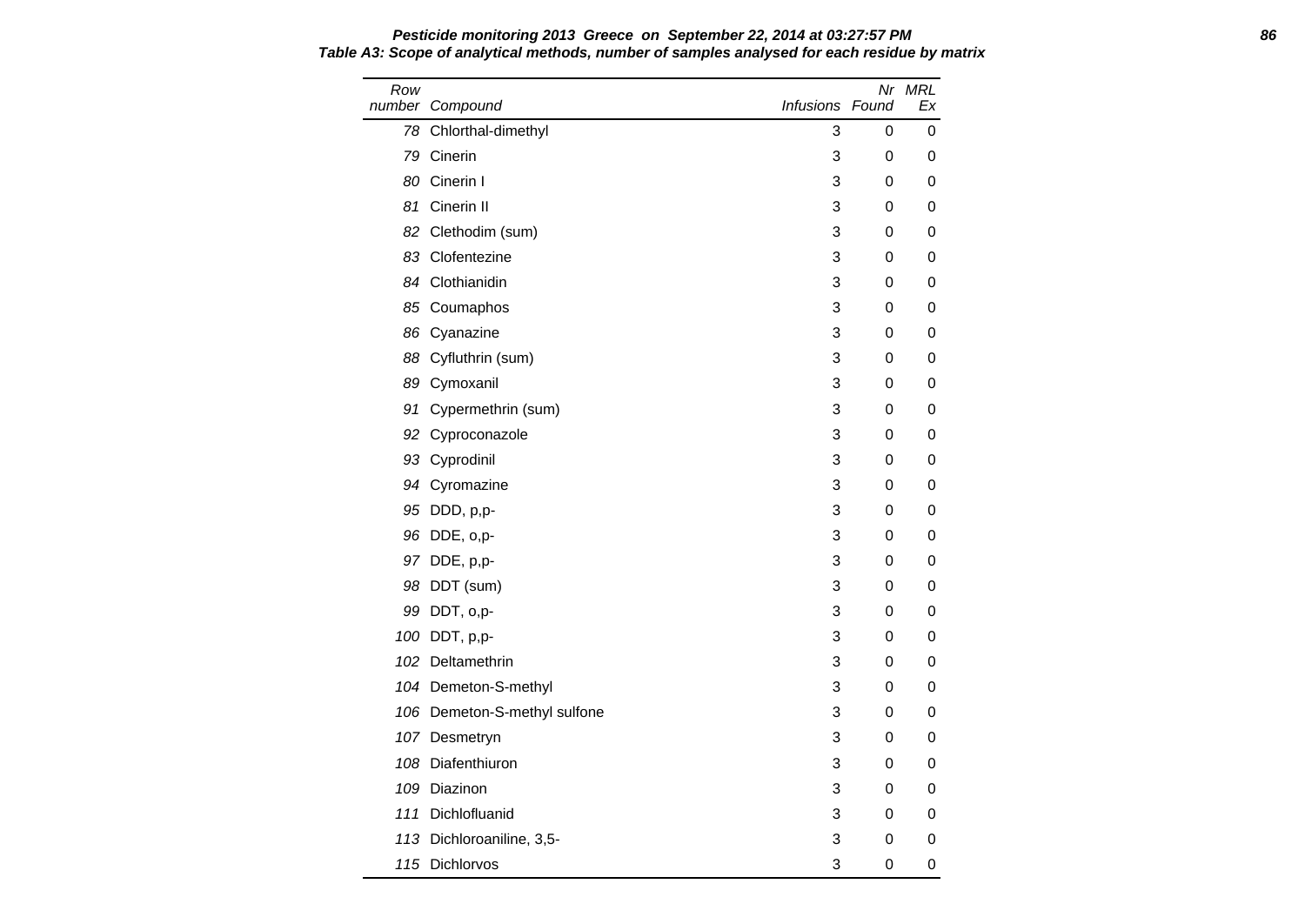Row number Compound Nr MRL Infusions Found Ex 116 Dicloran **3** 0 0 117 Dicofol (sum) 3 0 0 118 Dicofol o, p' 3 0 0 119 Dicofol p, p' 3 0 0 120 Dicrotophos 3 0 0 121 Dieldrin 10 10 10 10 10 10 10 10 11 12 12 12 12 12 13 14 15 16 17 17 18 19 19 10 11 12 12 13 14 15 16 16 1 122 Diethofencarb 3 0 0 123 Difenoconazole **3** 0 0 124 Diflubenzuron 3 0 0 125 Diflufenican 3 0 0 126 Dimethoate **3** 0 0 127 Dimethoate (sum) 3 0 0 128 Dimethomorph 3 0 0 130 Diniconazole **3** 0 0 131 Dinitramine 3 0 0 132 Dinobuton 3 0 0 133 Dinocap 3 0 0 134 Dinocap (sum) 3 0 0 137 Diphenamid 3 0 0 138 Diphenylamine **3** 0 0 139 Disulfoton 3 0 0 140 Disulfoton (sum baby and infant food) 3 0 0 141 Disulfoton sulfone 3 0 0 0 142 Disulfoton sulfoxide 3 0 0 144 Diuron 6 0 0 145 Diuron 6 0 0 146 Dodemorph 3 0 0 147 EPN 3 0 0 148 Emamectin benzoate B1a, expressed as emamectin 3 0 0 149 Endosulfan (sum) 3 0 0

**Pesticide monitoring 2013 Greece on September 22, 2014 at 03:27:57 PM 87 Table A3: Scope of analytical methods, number of samples analysed for each residue by matrix**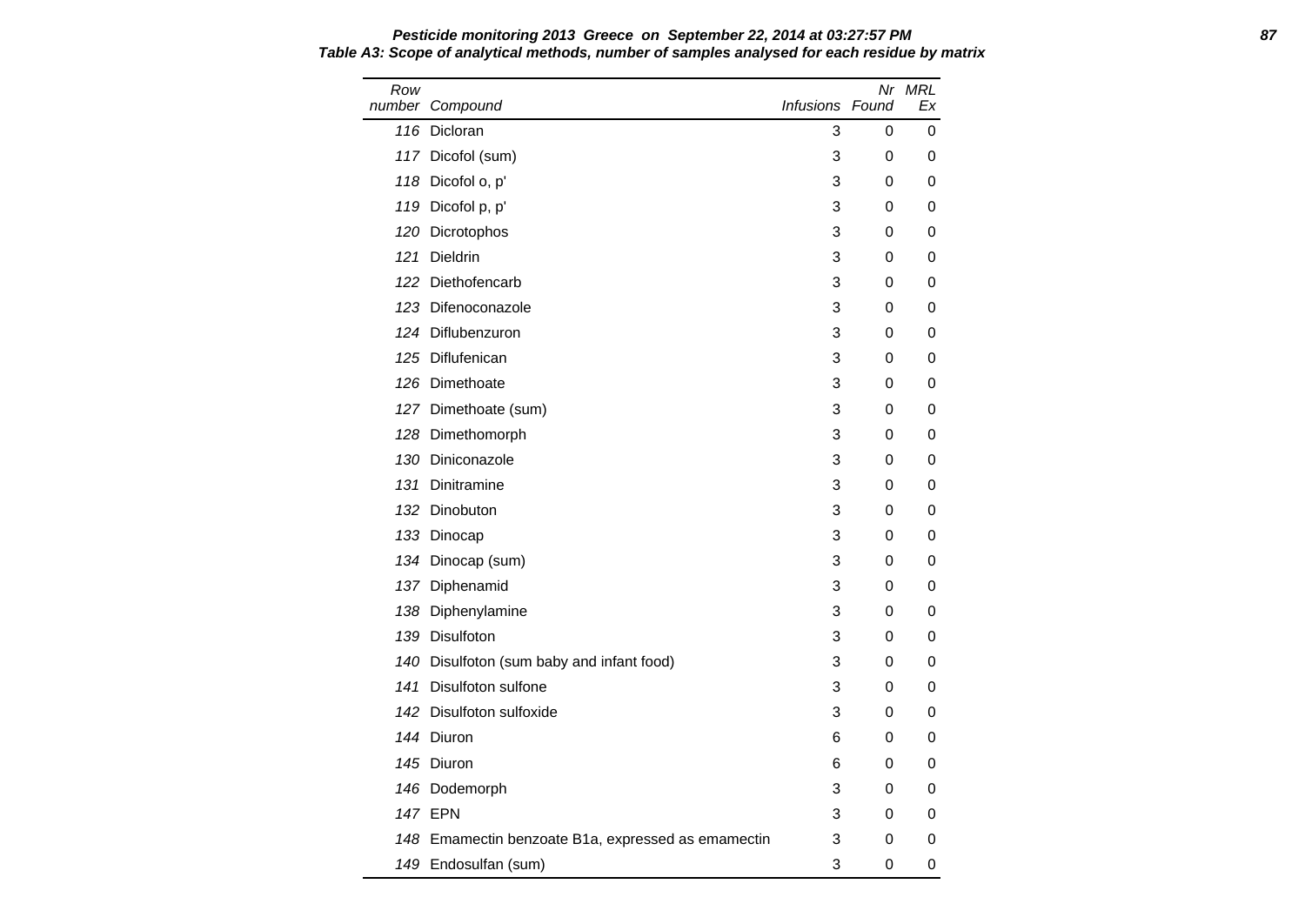Row number Compound Nr MRL Infusions Found Ex 150 Endosulfansulfate 3 0 0 0 151 Endrin 3 0 0 152 Epoxiconazole **3** 0 0 154 Ethalfluralin 3 0 0 157 Ethion 3 0 0 158 Ethirimol 3 0 0 159 Ethofumesate and the state of the state and the state of the state of the state of the state of the state of the state of the state of the state of the state of the state of the state of the state of the state of the s 160 Ethofumesate (sum) 3 0 0 161 Ethoprophos 3 0 0 162 Ethoxyquin 3 0 0 163 Etofenprox 3 0 0 164 Etoxazole 3 0 0 166 Famoxadone 3 0 0 167 Fenamidone 3 0 0 168 Fenamiphos 3 0 0 0 169 Fenamiphos (sum) 3 0 0 170 Fenamiphos sulfone 3 0 0 0 171 Fenamiphos sulfoxide 3 0 0 0 172 Fenarimol 3 0 0 173 Fenazaquin 2008 and 2009 and 2009 and 2009 and 2009 and 2009 and 2009 and 2009 and 2009 and 2009 and 2009 and 2009 and 2009 and 2009 and 2009 and 2009 and 2009 and 2009 and 2009 and 2009 and 2009 and 2009 and 2009 and 174 Fenbuconazole **3** 0 0 176 Fenhexamid 3 0 0 177 Fenitrothion **177 Senitrothion 177 Fenitrothion** 178 Fenoxycarb 200 and 200 and 200 and 200 and 200 and 200 and 200 and 200 and 200 and 200 and 200 and 200 and 200 and 200 and 200 and 200 and 200 and 200 and 200 and 200 and 200 and 200 and 200 and 200 and 200 and 200 and 179 Fenpropathrin 3 0 0 180 Fenpropidin and the set of the set of the set of the set of the set of the set of the set of the set of the set of the set of the set of the set of the set of the set of the set of the set of the set of the set of the 181 Fenpropimorph 3 0 0 182 Fenpyroximate 200 and 200 and 200 and 200 and 200 and 200 and 200 and 200 and 200 and 200 and 200 and 200 and 200 and 200 and 200 and 200 and 200 and 200 and 200 and 200 and 200 and 200 and 200 and 200 and 200 and 200 184 Fensulfothion 3 0 0 185 Fensulfothion (sum baby and infant food) 3 0 0 0

**Pesticide monitoring 2013 Greece on September 22, 2014 at 03:27:57 PM 88 Table A3: Scope of analytical methods, number of samples analysed for each residue by matrix**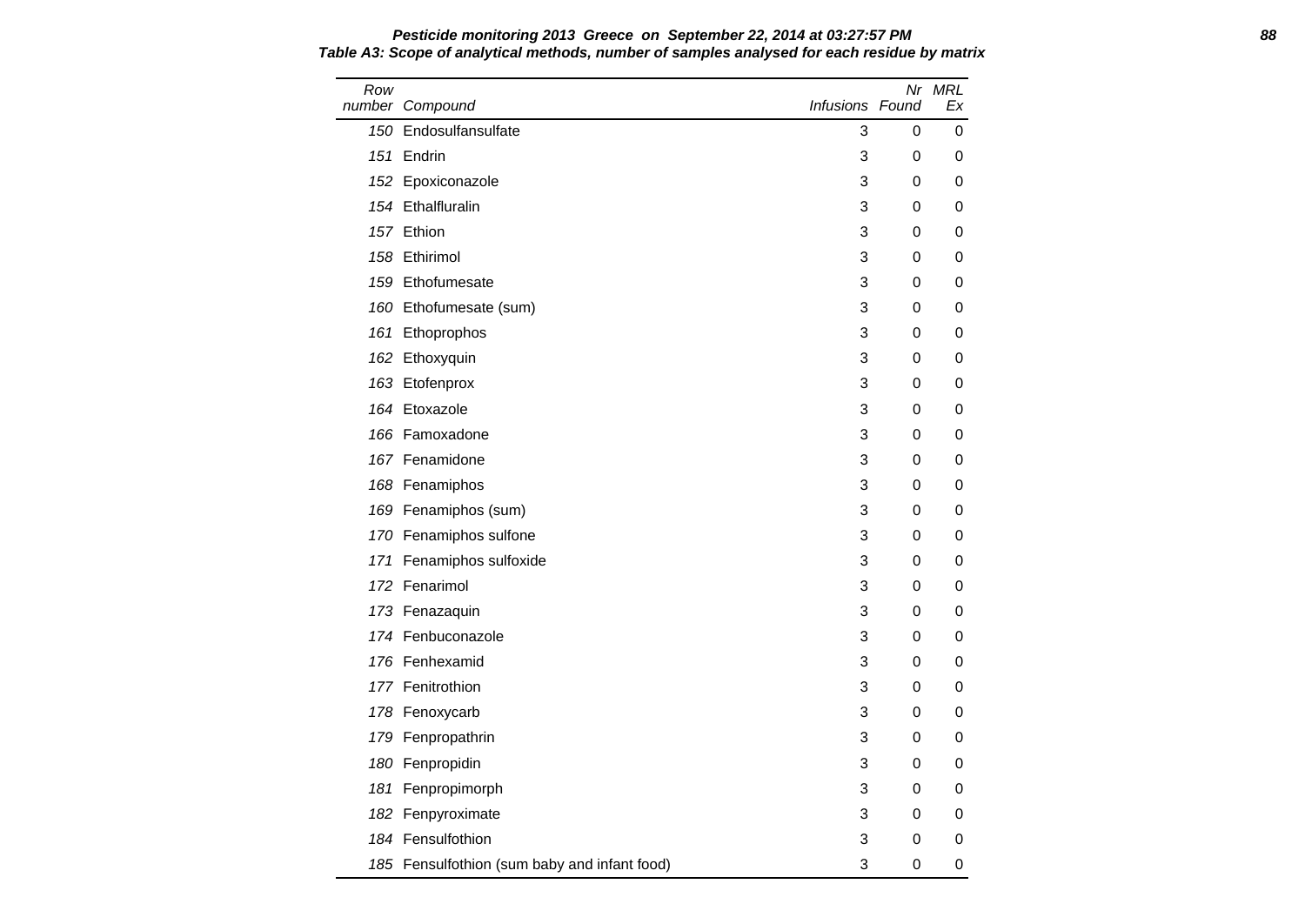### **Pesticide monitoring 2013 Greece on September 22, 2014 at 03:27:57 PM 89 Table A3: Scope of analytical methods, number of samples analysed for each residue by matrix**

| Row | number Compound                                              | Infusions Found |          | Nr MRL<br>Еx |
|-----|--------------------------------------------------------------|-----------------|----------|--------------|
|     | 186 Fensulfothion oxon                                       | 3               | $\Omega$ | 0            |
|     | 187 Fensulfothion oxon sulphone                              | 3               | 0        | 0            |
|     | 188 Fensulfothion sulfone                                    | 3               | 0        | 0            |
|     | 189 Fenthion                                                 | 3               | 0        | 0            |
|     | 190 Fenthion (sum)                                           | 3               | 0        | 0            |
|     | 191 Fenthion oxon                                            | 3               | 0        | 0            |
|     | 192 Fenthion oxon sulfone                                    | 3               | 0        | 0            |
|     | 193 Fenthion oxonsulfoxide                                   | 3               | 0        | 0            |
|     | 194 Fenthion sulfone                                         | 3               | 0        | 0            |
|     | 195 Fenthion sulfoxide                                       | 3               | 0        | 0            |
|     | 198 Fenvalerate and Esfenvalerate (Sum of RR and SS isomers) | 3               | 0        | 0            |
|     | 199 Fenvalerate and Esfenvalerate (Sum of RS and SR isomers) | 3               | 0        | 0            |
|     | 201 Fipronil                                                 | 3               | 0        | 0            |
|     | 202 Fipronil (sum)                                           | 3               | 0        | 0            |
|     | 203 Fipronil desulfinyl                                      | 3               | 0        | 0            |
|     | 204 Fipronil sulfone                                         | 3               | 0        | 0            |
|     | 208 Fluazinam                                                | 3               | 0        | 0            |
|     | 209 Flucythrinate                                            | 3               | 0        | 0            |
|     | 211 Fludioxonil                                              | 3               | 0        | 0            |
|     | 212 Flufenacet                                               | 3               | 0        | 0            |
|     | 213 Flufenacet (sum)                                         | 3               | 0        | 0            |
|     | 214 Flufenoxuron                                             | 3               | 0        | 0            |
|     | 215 Fluometuron                                              | 3               | 0        | 0            |
|     | 216 Fluopicolide                                             | 3               | $\Omega$ | 0            |
|     | 217 Fluquinconazole                                          | 3               | 0        | 0            |
|     | 220 Flusilazole                                              | 3               | 0        | 0            |
|     | 221 Flutolanil                                               | 3               | 0        | 0            |
|     | 222 Flutriafol                                               | 3               | 0        | 0            |
|     | 224 Folpet                                                   | 3               | 0        | 0            |
|     | 225 Foramsulfuron                                            | 3               | 0        | 0            |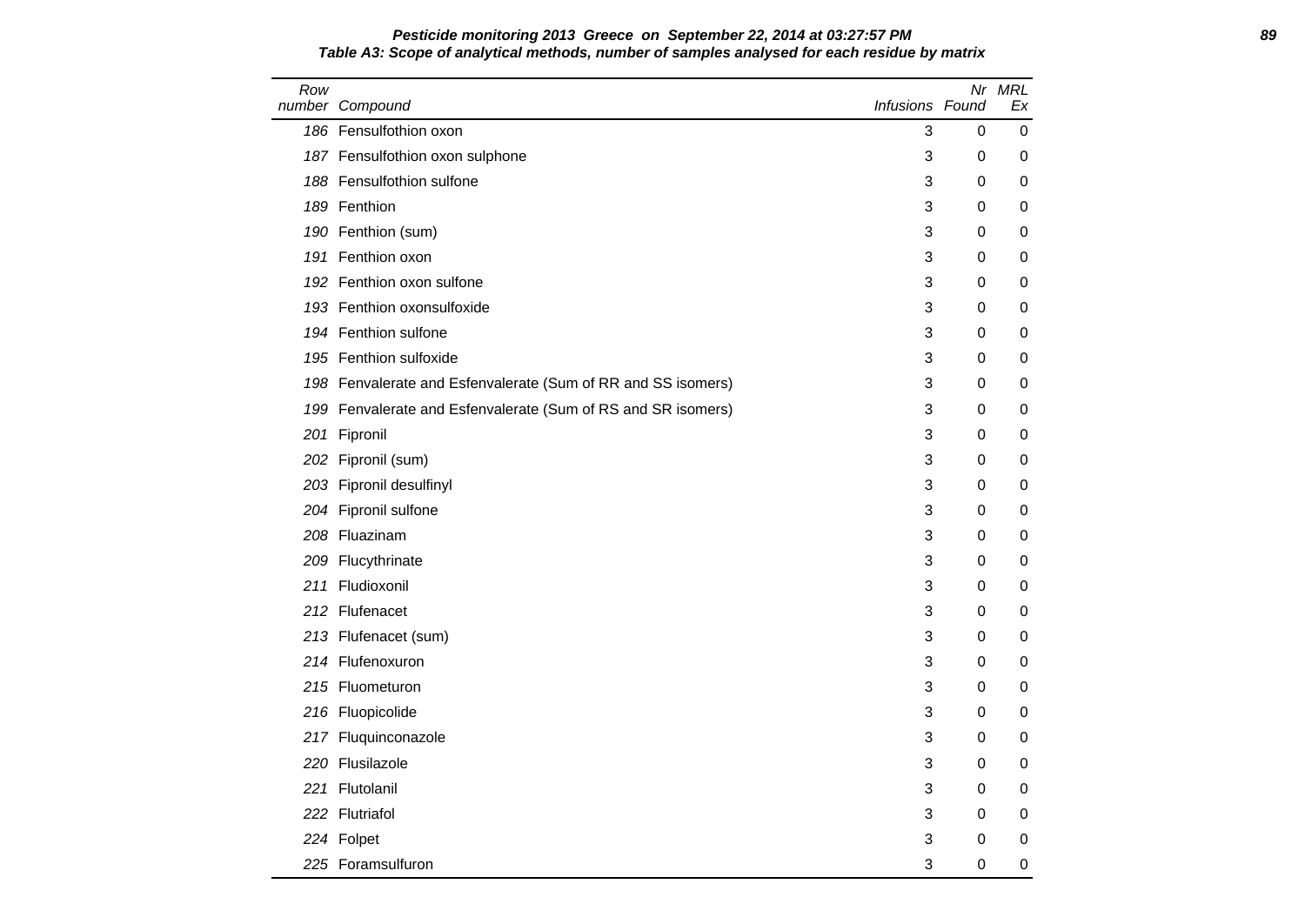**Pesticide monitoring 2013 Greece on September 22, 2014 at 03:27:57 PM 90 Table A3: Scope of analytical methods, number of samples analysed for each residue by matrix**

| Row | number Compound                                                                   | Infusions Found |   | Nr MRL<br>Ex |
|-----|-----------------------------------------------------------------------------------|-----------------|---|--------------|
|     | 226 Formetanate                                                                   | 3               | 0 | 0            |
|     | 227 Formetanate                                                                   | 3               | 0 | 0            |
|     | 228 Fosthiazate                                                                   | 3               | 0 | 0            |
|     | 229 Furathiocarb                                                                  | 3               | 0 | 0            |
|     | 236 Heptachlor                                                                    | 3               | 0 | 0            |
|     | 237 Heptachlor (sum of heptachlor and heptachlor epoxide expressed as heptachlor) | 3               | 0 | 0            |
| 239 | Heptachlor epoxide                                                                | 3               | 0 | 0            |
| 241 | Heptenophos                                                                       | 3               | 0 | 0            |
|     | 242 Hexachlorobenzene                                                             | 3               | 0 | 0            |
|     | 243 Hexachlorocyclohexane (HCH), alpha-isomer                                     | 3               | 0 | 0            |
|     | 244 Hexachlorocyclohexane (HCH), beta-isomer                                      | 3               | 0 | 0            |
|     | 245 Hexachlorocyclohexane (HCH), sum of isomers, except the gamma isomer          | 3               | 0 | 0            |
|     | 246 Hexaconazole                                                                  | 3               | 0 | 0            |
|     | 247 Hexythiazox                                                                   | 3               | 0 | 0            |
|     | 248 Imazalil                                                                      | 3               | 0 | 0            |
|     | 249 Imazamethabenz-methyl                                                         | 3               | 0 | 0            |
|     | 250 Imidacloprid                                                                  | 3               | 0 | 0            |
|     | 251 Indoxacarb as sum of the isomers S and R                                      | 3               | 0 | 0            |
|     | 252 loxynil                                                                       | 3               | 0 | 0            |
|     | 253 loxynil, including its esters expressed as ioxynil                            | 3               | 0 | 0            |
|     | 254 Iprodione                                                                     | 3               | 0 | 0            |
|     | 255 Iprovalicarb                                                                  | 3               | 0 | 0            |
|     | 256 Isofenphos-methyl                                                             | 3               | 0 | 0            |
|     | 257 Isoprothiolane                                                                | 3               | 0 | 0            |
|     | 258 Isoproturon                                                                   | 3               | 0 | 0            |
|     | 259 Jasmolin I                                                                    | 3               | 0 | 0            |
| 260 | Jasmolin II                                                                       | 3               | 0 | 0            |
|     | 261 Kresoxim-methyl                                                               | 3               | 0 | 0            |
|     | 262 Lambda-Cyhalothrin                                                            | 3               | 0 | 0            |
|     | 263 Lindane (Gamma-isomer of hexachlorociclohexane (HCH))                         | 3               | 0 | $\mathbf 0$  |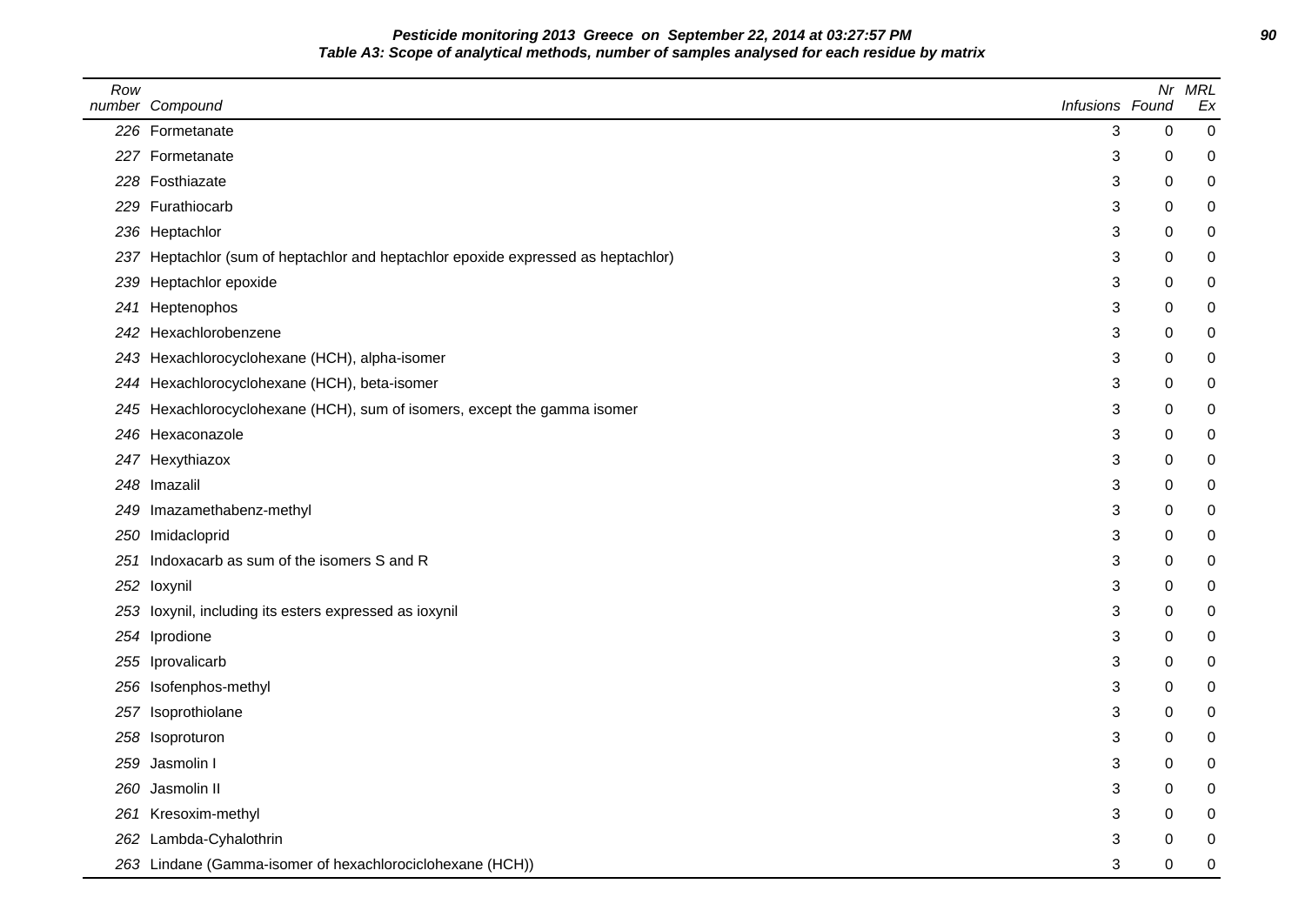**Pesticide monitoring 2013 Greece on September 22, 2014 at 03:27:57 PM 91 Table A3: Scope of analytical methods, number of samples analysed for each residue by matrix**

| Row | number Compound                                                                                                                              | Infusions Found |             | Nr MRL<br>Ex     |
|-----|----------------------------------------------------------------------------------------------------------------------------------------------|-----------------|-------------|------------------|
|     | 264 Linuron                                                                                                                                  | 3               | $\mathbf 0$ | 0                |
|     | 265 Lufenuron                                                                                                                                | 3               | 0           | 0                |
|     | 267 Malaoxon                                                                                                                                 | 3               | 0           | 0                |
|     | 268 Malathion                                                                                                                                | 3               | 0           | 0                |
|     | 269 Malathion (sum of malathion and malaoxon expressed as malathion)                                                                         | 3               | 0           | 0                |
|     | 270 Mecarbam                                                                                                                                 | 3               | 0           | 0                |
|     | 273 Mepanipyrim                                                                                                                              | 3               | 0           | 0                |
| 274 | Mepanipyrim (Mepanipyrim and its metabolite (2-anilino-4-(2-hydroxypropyl)-6-methylpyrimidine) expressed as mepanipyrim)                     | 3               | 0           | $\boldsymbol{0}$ |
|     | 277 Metaflumizone (sum of E- and Z- isomers)                                                                                                 | 3               | 0           | 0                |
| 279 | Metalaxyl (Metalaxyl including other mixtures of constituent isomers including Metalaxyl-M (sum of isomers))                                 | 3               | 0           | 0                |
|     | 282 Metamitron                                                                                                                               | 3               | 0           | $\boldsymbol{0}$ |
|     | 283 Metazachlor                                                                                                                              | 3               | 0           | 0                |
|     | 284 Metconazole                                                                                                                              | 3               | 0           | 0                |
|     | 285 Methabenzthiazuron                                                                                                                       | 3               | 0           | 0                |
|     | 286 Methacrifos                                                                                                                              | 3               | 0           | 0                |
|     | 287 Methamidophos                                                                                                                            | 3               | 0           | $\boldsymbol{0}$ |
|     | 288 Methidathion                                                                                                                             | 3               | 0           | 0                |
|     | 289 Methiocarb                                                                                                                               | 3               | 0           | 0                |
|     | 290 Methiocarb (sum of methiocarb and methiocarb sulfoxide and sulfone, expressed as methiocarb)                                             | 3               | 0           | 0                |
|     | 291 Methiocarb sulfone                                                                                                                       | 3               | 0           | 0                |
|     | 292 Methiocarb sulfoxide                                                                                                                     | 3               | 0           | $\boldsymbol{0}$ |
|     | 293 Metholachlor                                                                                                                             | 3               | 0           | 0                |
|     | 294 Metholachlor and metholachlor-S (Metholachlor including other mixtures of constituent isomers including S-metholachlor (sum of isomers)) | 3               | 0           | 0                |
|     | 295 Methomyl                                                                                                                                 | 3               | 0           | 0                |
|     | 296 Methomyl and thiodicarb (sum of methomyl and thiodicarb expressed as methomyl)                                                           | 3               | 0           | 0                |
|     | 297 Methoxychlor                                                                                                                             | 3               | 0           | 0                |
|     | 298 Methoxyfenozide                                                                                                                          | 3               | 0           | 0                |
|     | 299 Metobromuron                                                                                                                             | 3               | 0           | 0                |
|     | 300 Metoxuron                                                                                                                                | 3               | 0           | 0                |
|     | 302 Metribuzin                                                                                                                               | 3               | $\Omega$    | 0                |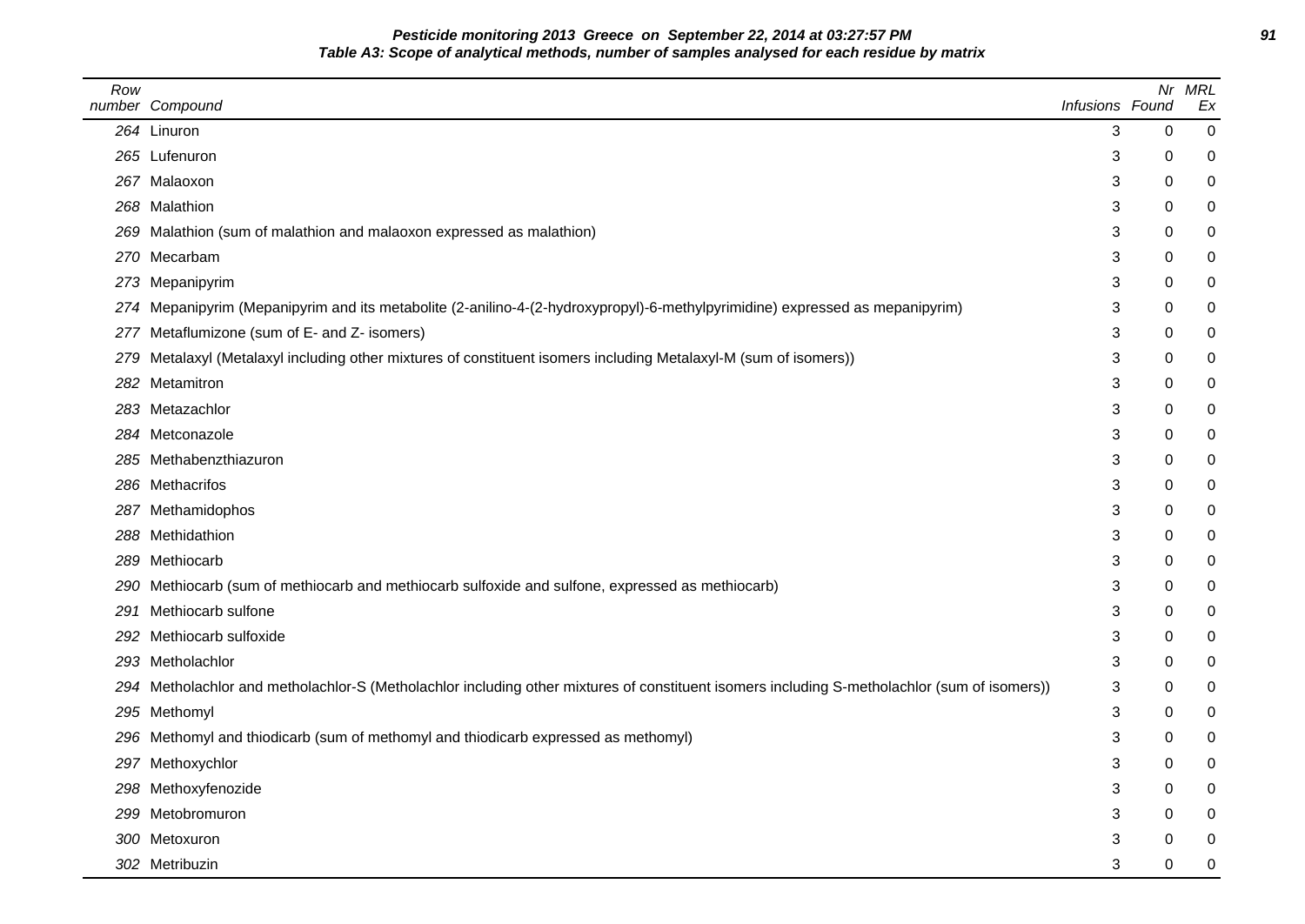## **Pesticide monitoring 2013 Greece on September 22, 2014 at 03:27:57 PM 92 Table A3: Scope of analytical methods, number of samples analysed for each residue by matrix**

| Row | number Compound                                                                                         | Infusions Found | Nr        | <b>MRL</b><br>Ex |
|-----|---------------------------------------------------------------------------------------------------------|-----------------|-----------|------------------|
|     | 303 Metsulfuron-methyl                                                                                  | 3               | 0         | $\mathbf 0$      |
|     | 304 Mevinphos (sum of E- and Z-isomers)                                                                 | 3               | 0         | 0                |
|     | 305 Monocrotophos                                                                                       | 3               | 0         | 0                |
|     | 306 Monolinuron                                                                                         | 3               | 0         | 0                |
|     | 307 Myclobutanil                                                                                        | 3               | 0         | 0                |
|     | 308 Naled                                                                                               | 3               | 0         | 0                |
|     | 309 Napropamide                                                                                         | 3               | 0         | 0                |
|     | 310 Nicosulfuron                                                                                        | 3               | 0         | 0                |
| 311 | Nitenpyram                                                                                              | 3               | 0         | 0                |
|     | 312 Nitrofen                                                                                            | 3               | 0         | 0                |
|     | 313 Nuarimol                                                                                            | 3               | 0         | 0                |
|     | 314 Omethoate                                                                                           | 3               | 0         | 0                |
|     | 316 Oxadiazon                                                                                           | 3               | 0         | 0                |
|     | 317 Oxadixyl                                                                                            | 3               | 0         | 0                |
|     | 318 Oxamyl                                                                                              | 3               | 0         | 0                |
|     | 320 Oxydemeton-methyl                                                                                   | 3               | 0         | 0                |
| 321 | Oxydemeton-methyl (sum of oxydemeton-methyl and demeton-S-methylsulfone expressed as oxydemeton-methyl) | 3               | 0         | 0                |
|     | 322 Oxyfluorfen                                                                                         | 3               | 0         | 0                |
|     | 323 Paclobutrazol                                                                                       | 3               | 0         | 0                |
|     | 325 Paraoxon-methyl                                                                                     | 3               | 0         | $\mathbf 0$      |
|     | 326 Parathion                                                                                           | 3               | 0         | 0                |
|     | 327 Parathion-methyl                                                                                    | 3               | 0         | 0                |
|     | 328 Parathion-methyl (sum of Parathion-methyl and paraoxon-methyl expressed as Parathion-methyl)        | 3               | 0         | 0                |
|     | 329 Penconazole                                                                                         | 3               | 0         | 0                |
|     | 330 Pencycuron                                                                                          | 3               | 0         | 0                |
|     | 331 Pendimethalin                                                                                       | 3               | 0         | 0                |
|     | 332 Pentachloroaniline                                                                                  | 3               | 0         | 0                |
|     | 333 Permethrin (sum of isomers)                                                                         | 3               | 0         | 0                |
|     | 334 Phenothrin                                                                                          | 3               | 0         | 0                |
|     | 335 Phenthoate                                                                                          | 3               | $\pmb{0}$ | 0                |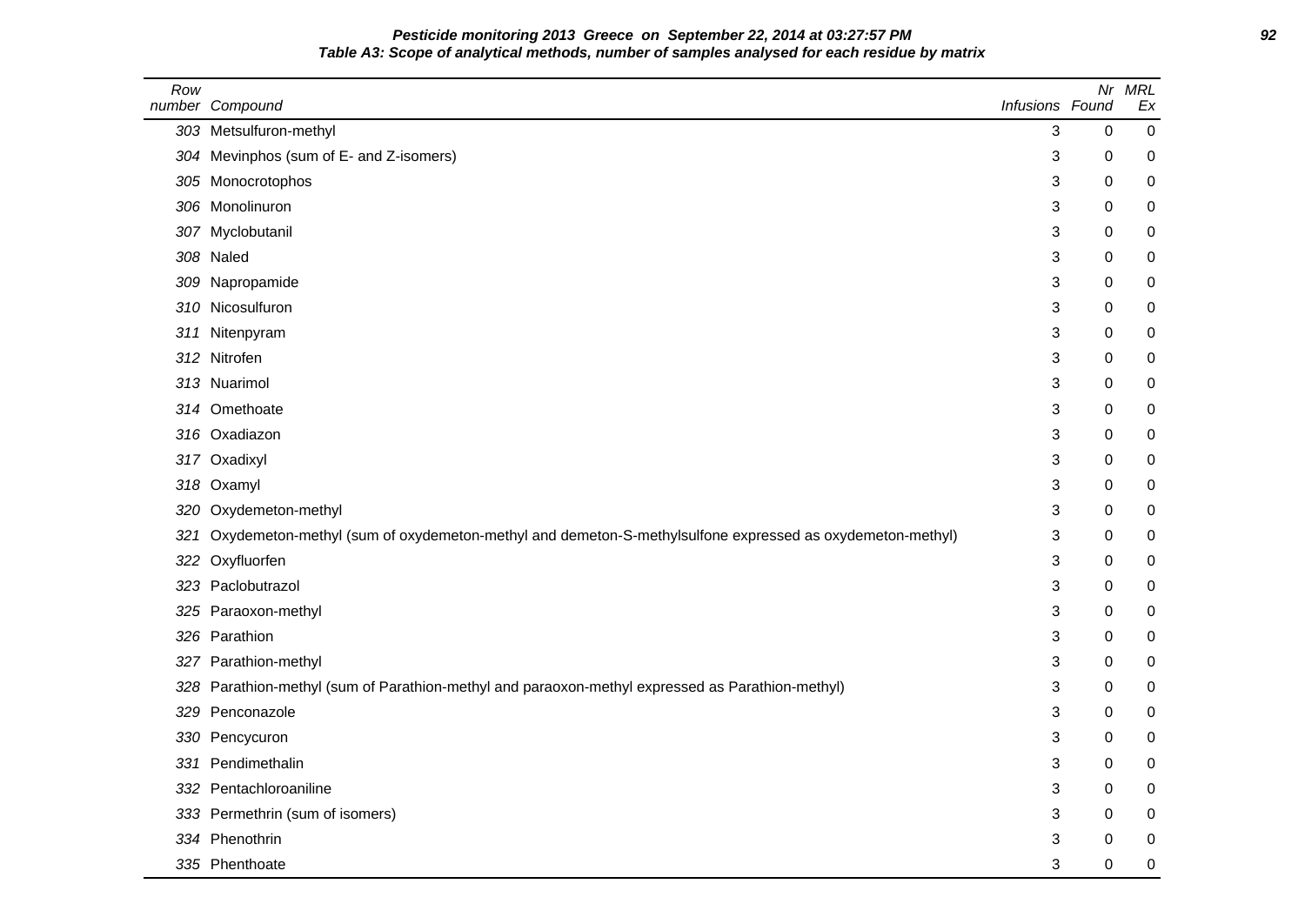**Pesticide monitoring 2013 Greece on September 22, 2014 at 03:27:57 PM 93 Table A3: Scope of analytical methods, number of samples analysed for each residue by matrix**

| Row | number Compound                                                                                                            | Infusions Found |   | Nr MRL<br>Ex   |
|-----|----------------------------------------------------------------------------------------------------------------------------|-----------------|---|----------------|
|     | 337 Phorate (sum of phorate, its oxygen analogue and their sulfones expressed as phorate)                                  | 3               | 0 | $\overline{0}$ |
|     | 340 Phosalone                                                                                                              | 3               | 0 | 0              |
|     | 341 Phosmet                                                                                                                | 3               | 0 | 0              |
|     | 342 Phosmet (phosmet and phosmet oxon expressed as phosmet)                                                                | 3               | 0 |                |
|     | 343 Phosmet oxon                                                                                                           | 3               | 0 |                |
|     | 345 Phoxim                                                                                                                 | 3               | 0 |                |
|     | 346 Picoxystrobin                                                                                                          | 3               | 0 | 0              |
|     | 347 Pirimicarb                                                                                                             | 3               | 0 |                |
|     | 348 Pirimicarb (sum of Pirimicarb and desmethyl pirimicarb expressed as Pirimicarb)                                        | 3               | 0 |                |
|     | 349 Pirimicarb desmethyl                                                                                                   | 3               | 0 |                |
|     | 352 Pirimiphos-methyl                                                                                                      | 3               | 0 |                |
|     | 353 Primisulfuron                                                                                                          | 3               | 0 |                |
|     | 354 Prochloraz                                                                                                             | 3               | 0 | 0              |
|     | 355 Prochloraz (sum of prochloraz and its metabolites containing the 2,4,6-Trichlorophenol moiety expressed as prochloraz) | 3               | 0 |                |
|     | 356 Procymidone                                                                                                            | 3               | 0 |                |
|     | 357 Profenofos                                                                                                             | 3               | 0 |                |
|     | 360 Prometryn                                                                                                              | 3               | 0 |                |
|     | 361 Propachlor                                                                                                             | 3               | 0 |                |
|     | 362 Propachlor: oxalinic derivate of propachlor, expressed as propachlor                                                   | 3               | 0 |                |
|     | 363 Propamocarb                                                                                                            | 3               | 0 |                |
|     | 364 Propamocarb (sum of propamocarb and its salt expressed as propamocarb)                                                 | 3               | 0 |                |
|     | 365 Propanil                                                                                                               | 3               | 0 |                |
|     | 366 Propargite                                                                                                             | 3               | 0 |                |
|     | 368 Propham                                                                                                                | 3               | 0 | ი              |
|     | 369 Propiconazole                                                                                                          | 3               | 0 | 0              |
|     | 371 Propyzamide                                                                                                            | 3               | 0 |                |
|     | 374 Prothioconazole (prothioconazole-desthio)                                                                              | 3               | 0 | 0              |
|     | 376 Prothiofos                                                                                                             | 3               | 0 |                |
|     | 377 Pymetrozine                                                                                                            | 3               | 0 |                |
|     | 378 Pyraclostrobin                                                                                                         | 3               | 0 | 0              |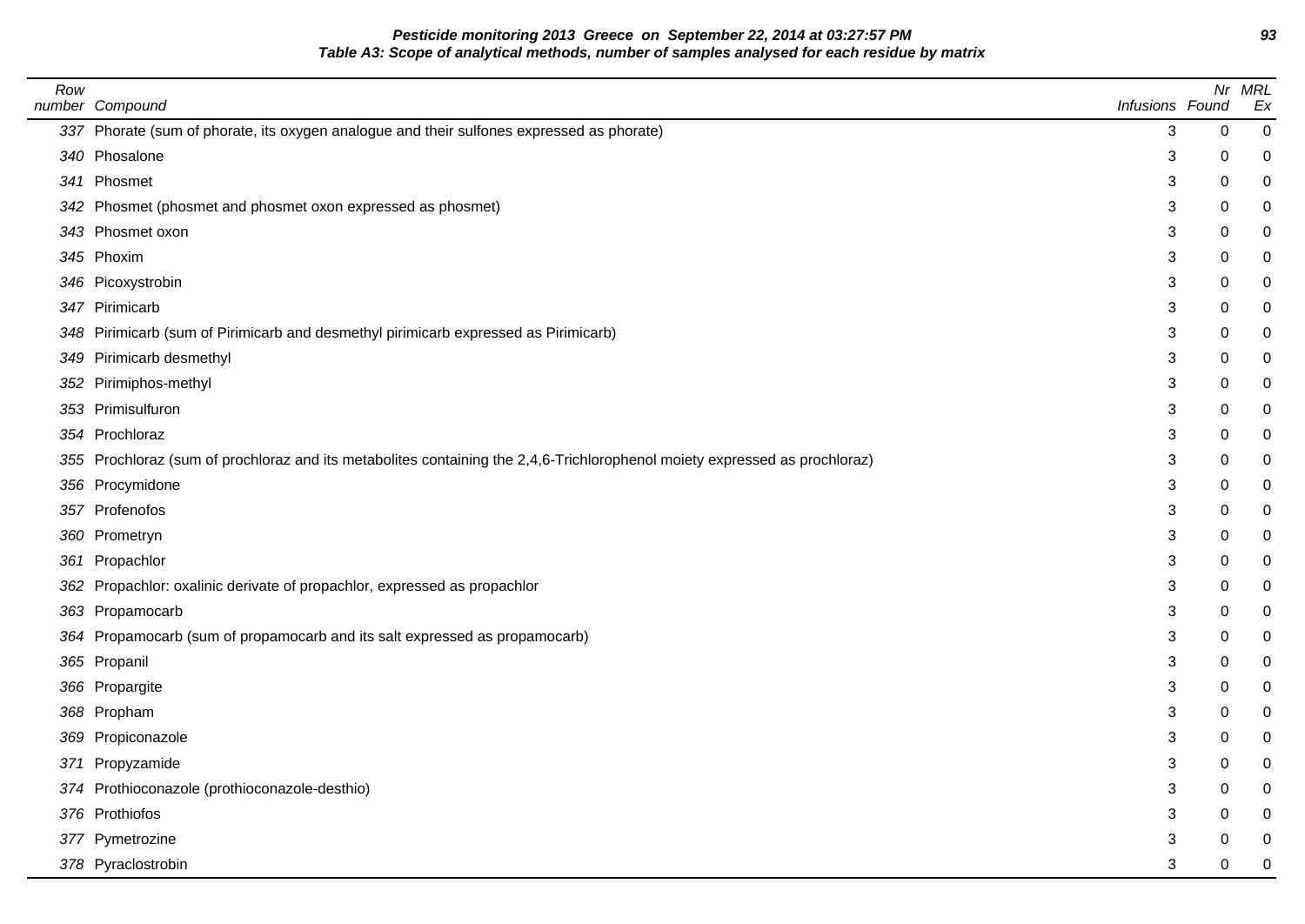**Pesticide monitoring 2013 Greece on September 22, 2014 at 03:27:57 PM 94 Table A3: Scope of analytical methods, number of samples analysed for each residue by matrix**

| Row |                                                                                                                                                                       |                 |   | Nr MRL |
|-----|-----------------------------------------------------------------------------------------------------------------------------------------------------------------------|-----------------|---|--------|
|     | number Compound                                                                                                                                                       | Infusions Found |   | Ex     |
|     | 379 Pyrazophos                                                                                                                                                        | 3               | 0 | 0      |
|     | 380 Pyrethrin I                                                                                                                                                       | 3               | 0 | 0      |
|     | 381 Pyrethrin II                                                                                                                                                      | 3               | 0 |        |
|     | 382 Pyrethrins                                                                                                                                                        | 3               | 0 |        |
|     | 383 Pyridaben                                                                                                                                                         | 3               | 0 |        |
|     | 384 Pyridate                                                                                                                                                          | 3               | 0 |        |
|     | 385 Pyridate (sum of pyridate, its hydrolysis product CL 9673 (6-chloro-4-hydroxy-3-phenylpyridazin) and hydrolysable conjugates of CL 9673 expressed as<br>pyridate) | 3               | 0 | 0      |
|     | 386 Pyrifenox                                                                                                                                                         | 3               | 0 | 0      |
|     | 387 Pyrimethanil                                                                                                                                                      | 3               | 0 |        |
|     | 388 Pyriproxyfen                                                                                                                                                      | 3               | 0 |        |
|     | 389 Quinalphos                                                                                                                                                        | 3               | 0 |        |
|     | 390 Quinoxyfen                                                                                                                                                        | 3               | 0 |        |
|     | 391 Quintozene                                                                                                                                                        | 3               | 0 |        |
|     | 392 Quintozene (sum of quintozene and pentachloro-aniline expressed as quintozene)                                                                                    | 3               | 0 | 0      |
|     | 394 Rimsulfuron                                                                                                                                                       | 3               | 0 | 0      |
|     | 396 Sethoxydim                                                                                                                                                        | 3               | 0 |        |
|     | 397 Simazine                                                                                                                                                          | 3               | 0 | 0      |
|     | 399 Spinosad (sum of Spinosyn A and Spinosyn D, expressed as Spinosad)                                                                                                | 3               | 0 |        |
|     | 400 Spinosyn A                                                                                                                                                        | 3               | 0 |        |
|     | 401 Spinosyn D                                                                                                                                                        | 3               | 0 |        |
|     | 402 Spirodiclofen                                                                                                                                                     | 3               | 0 |        |
|     | 403 Spiroxamine                                                                                                                                                       | 3               | 0 | 0      |
|     | 404 Tebuconazole                                                                                                                                                      | 3               | 0 |        |
|     | 405 Tebufenozide                                                                                                                                                      | 3               | 0 |        |
|     | 406 Tebufenpyrad                                                                                                                                                      | 3               | 0 |        |
|     | 407 Tecnazene                                                                                                                                                         | 3               | 0 | 0      |
|     | 408 Teflubenzuron                                                                                                                                                     | 3               | 0 |        |
|     | 409 Tefluthrin                                                                                                                                                        | 3               | 0 |        |
|     | 411 Terbufos                                                                                                                                                          | 3               | 0 |        |
|     | 412 Terbufos (sum baby and infant food)                                                                                                                               | 3               | 0 | 0      |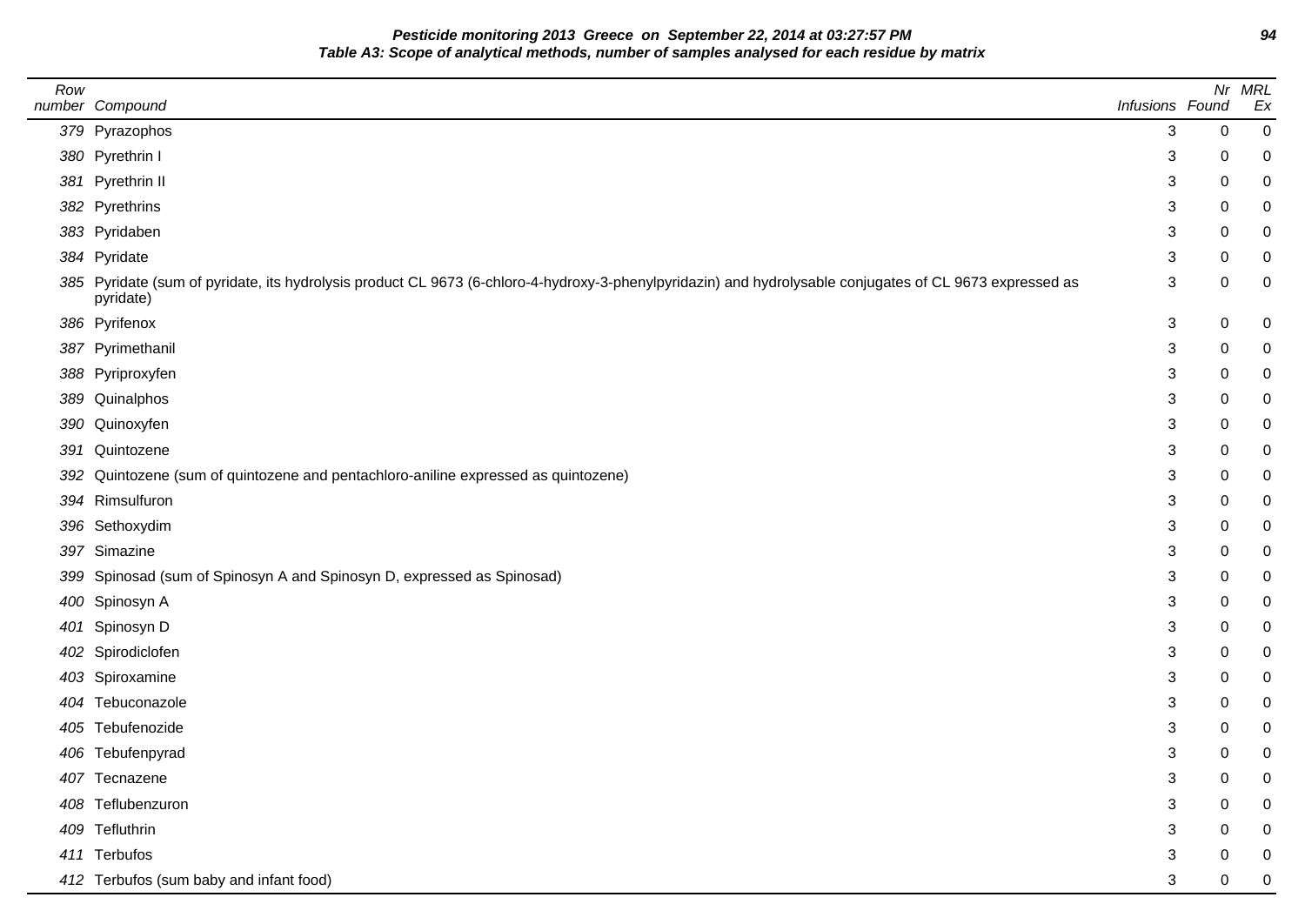# **Pesticide monitoring 2013 Greece on September 22, 2014 at 03:27:57 PM 95 Table A3: Scope of analytical methods, number of samples analysed for each residue by matrix**

| Row | number Compound                                                                                                             | Infusions Found | Nr          | <b>MRL</b><br>Ex |
|-----|-----------------------------------------------------------------------------------------------------------------------------|-----------------|-------------|------------------|
|     | 413 Terbufos sulfone                                                                                                        | 3               | $\mathbf 0$ | $\mathbf 0$      |
| 414 | Terbufos sulfoxide                                                                                                          | 3               | 0           | 0                |
|     | 415 Terbuthylazine                                                                                                          | 3               | 0           | 0                |
|     | 416 Terbutryn                                                                                                               | 3               | 0           | 0                |
| 418 | Tetraconazole                                                                                                               | 3               | 0           | 0                |
| 419 | Tetradifon                                                                                                                  | 3               | 0           | 0                |
| 420 | Thiabendazole                                                                                                               | 3               | 0           | 0                |
| 422 | Thiacloprid                                                                                                                 | 3               | 0           | 0                |
| 423 | Thiametoxam                                                                                                                 | 3               | 0           | 0                |
| 424 | Thiametoxam (sum of thiametoxam and clothianidin expressed as thiametoxam)                                                  | 3               | 0           | 0                |
| 425 | Thifensulfuron-methyl                                                                                                       | 3               | 0           | 0                |
| 427 | Thiodicarb                                                                                                                  | 3               | 0           | 0                |
| 428 | Thiophanate-methyl                                                                                                          | 3               | 0           | 0                |
| 429 | Tolclofos-methyl                                                                                                            | 3               | 0           | 0                |
|     | 430 Tolylfluanid                                                                                                            | 3               | 0           | 0                |
| 431 | Tolylfluanid (Sum of tolylfluanid and dimethylaminosulfotoluidide expressed as tolylfluanid)                                | 3               | 0           | 0                |
| 432 | Tralkoxydim                                                                                                                 | 3               | 0           | 0                |
| 435 | Triadimefon                                                                                                                 | 3               | 0           | 0                |
| 436 | Triadimefon (sum of Triadimefon and Triadimenol)                                                                            | 3               | 0           | 0                |
| 437 | Triadimenol                                                                                                                 | 3               | 0           | 0                |
| 438 | Triasulfuron                                                                                                                | 3               | 0           | 0                |
| 439 | Triazophos                                                                                                                  | 3               | 0           | $\boldsymbol{0}$ |
|     | 442 Tricyclazole                                                                                                            | 3               | 0           | 0                |
| 443 | Trifloxystrobin                                                                                                             | 3               | 0           | 0                |
| 444 | Triflumuron                                                                                                                 | 3               | 0           | 0                |
|     | 445 Trifluralin                                                                                                             | 3               | 0           | 0                |
|     | 447 Triticonazole                                                                                                           | 3               | 0           | 0                |
|     | 448 Vamidothion                                                                                                             | 3               | 0           | 0                |
| 449 | Vinclozolin                                                                                                                 | 3               | 0           | 0                |
|     | 450 Vinclozolin (sum of Vinclozolin and all metabolites containing the 3,5-dichloraniline moiety, expressed as Vinclozolin) | 3               | 0           | 0                |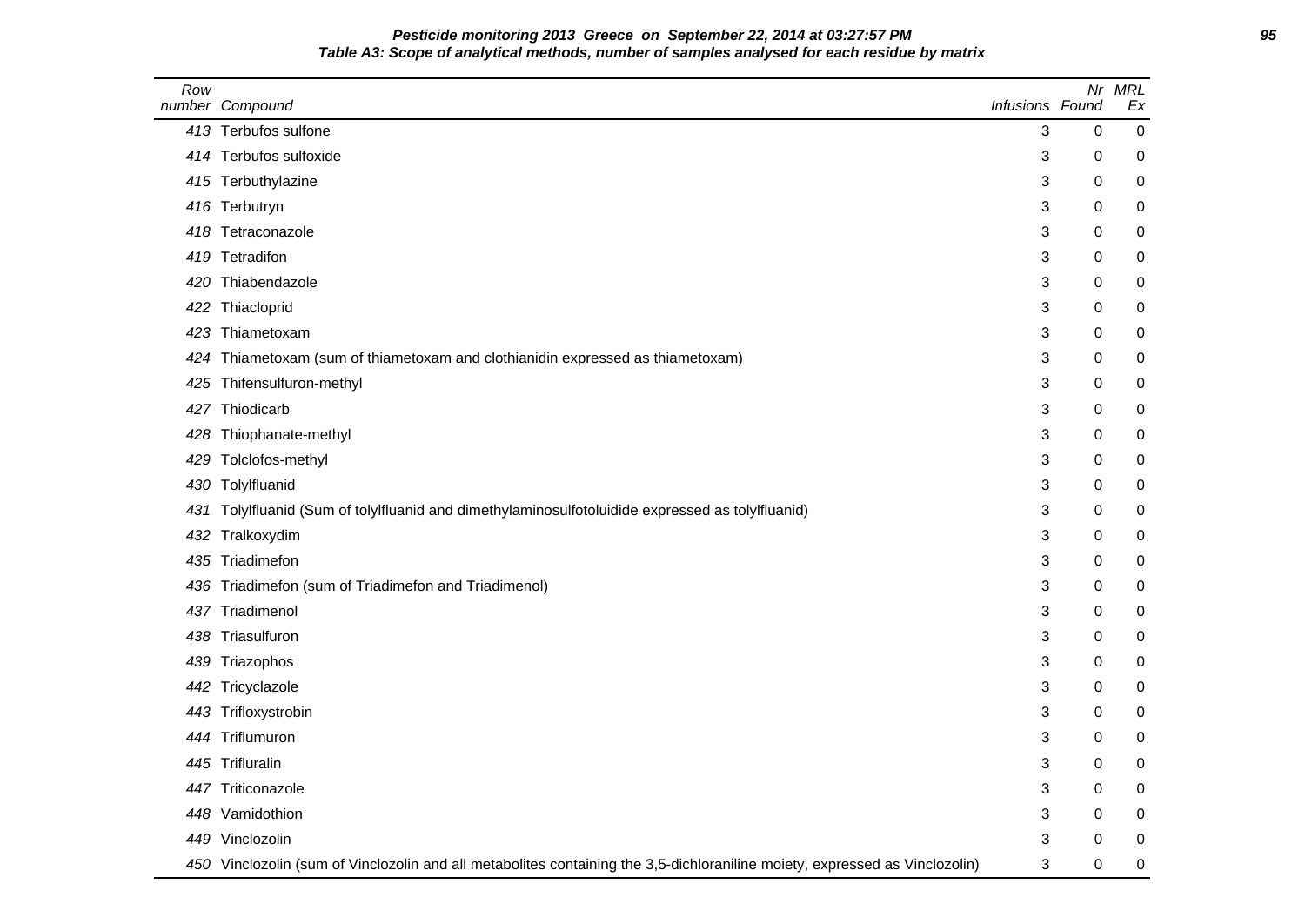### **Pesticide monitoring 2013 Greece on September 22, 2014 at 03:27:57 PM 96 Table A3: Scope of analytical methods, number of samples analysed for each residue by matrix**

| Row | number Compound      | Infusions Found | Nr | MRL<br>Ex      |
|-----|----------------------|-----------------|----|----------------|
|     | 451 Zoxamide         | 3               | 0  | $\overline{0}$ |
|     | 452 alpha-Endosulfan | 3               | 0  | $\overline{0}$ |
|     | 454 beta-Endosulfan  | 3               | 0  | $\overline{0}$ |
|     | 455 cis-Chlordane    | 3               | 0  | $\overline{0}$ |
|     | 457 tau-Fluvalinate  | 3               | 0  | $\overline{0}$ |
|     | 458 trans-Chlordane  | 3               |    | $\overline{0}$ |
|     |                      | 1104            |    | 0              |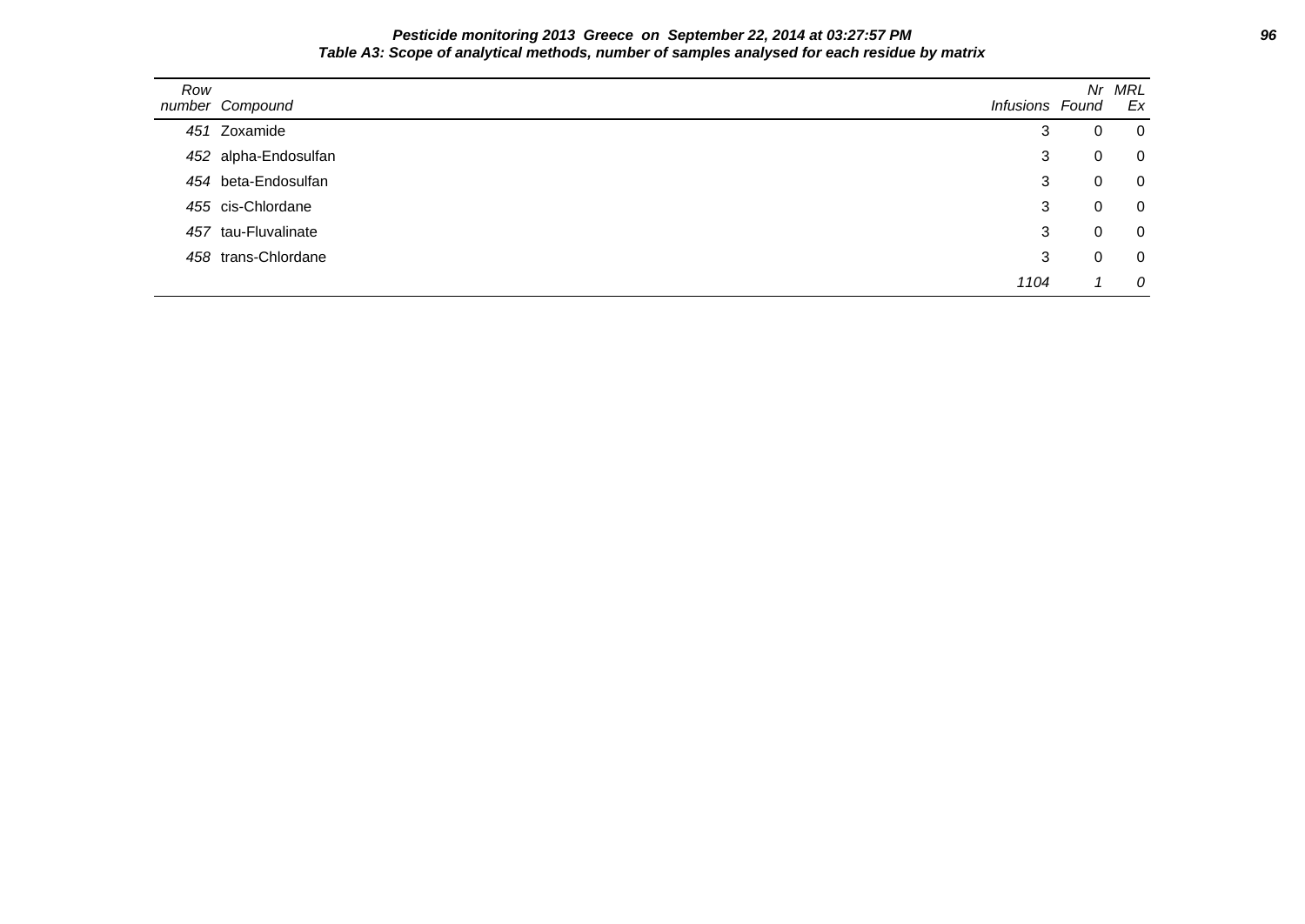| Row<br>number | Compound                   | Oil<br>plants  | Nr<br>Found | <b>MRL</b><br>Exc |
|---------------|----------------------------|----------------|-------------|-------------------|
| 1             | $2,4-D$                    | 2              | 0           | 0                 |
| 4             | Abamectin (sum)            | $\overline{2}$ | 0           | 0                 |
| 5             | Acephate                   | 20             | 0           | 0                 |
| 6             | Acetamiprid                | 5              | 0           | 0                 |
| 7             | Acetochlor                 | 3              | 0           | 0                 |
| 8             | Aclonifen                  | 3              | 0           | 0                 |
| 9             | Acrinathrin                | 35             | 0           | 0                 |
| 10            | Alachlor                   | 35             | 0           | 0                 |
| 11            | Aldicarb                   | 5              | 0           | 0                 |
| 12            | Aldicarb (sum)             | 5              | 0           | 0                 |
| 13            | Aldicarb sulfone           | 5              | 0           | 0                 |
| 14            | Aldicarb sulfoxide         | 5              | 0           | 0                 |
| 15            | Aldrin                     | 35             | 0           | 0                 |
| 16            | <b>Aldrin and Dieldrin</b> | 3              | 0           | 0                 |
| 17            | Alphamethrin               | 186            | 2           | 0                 |
| 18            | Ametryn                    | 3              | 0           | 0                 |
| 23            | Atrazine                   | 189            | 0           | 0                 |
| 26            | Azimsulfuron               | 3              | 0           | 0                 |
|               | 27 Azinphos-ethyl          | 236            | 0           | 0                 |
| 28            | Azinphos-methyl            | 191            | 0           | 0                 |
| 29            | Azoxystrobin               | 5              | 0           | 0                 |
| 31            | Benalaxyl (sum)            | 3              | 0           | 0                 |
| 32            | Bendiocarb                 | 3              | 0           | 0                 |
| 33            | Benfluralin                | 35             | 0           | 0                 |
| 34            | Benfuracarb                | 3              | 0           | 0                 |
| 35            | Bensulfuron-ethyl          | 3              | 0           | 0                 |
| 38            | Benzoximate                | 3              | 0           | 0                 |
| 39            | <b>Bifenthrin</b>          | 35             | 0           | 0                 |
| 41            | <b>Bitertanol</b>          | 5              | 0           | 0                 |
| 42            | <b>Boscalid</b>            | 5              | 0           | 0                 |

**Pesticide monitoring 2013 Greece on September 22, 2014 at 03:27:57 PM 97 Table A3: Scope of analytical methods, number of samples analysed for each residue by matrix**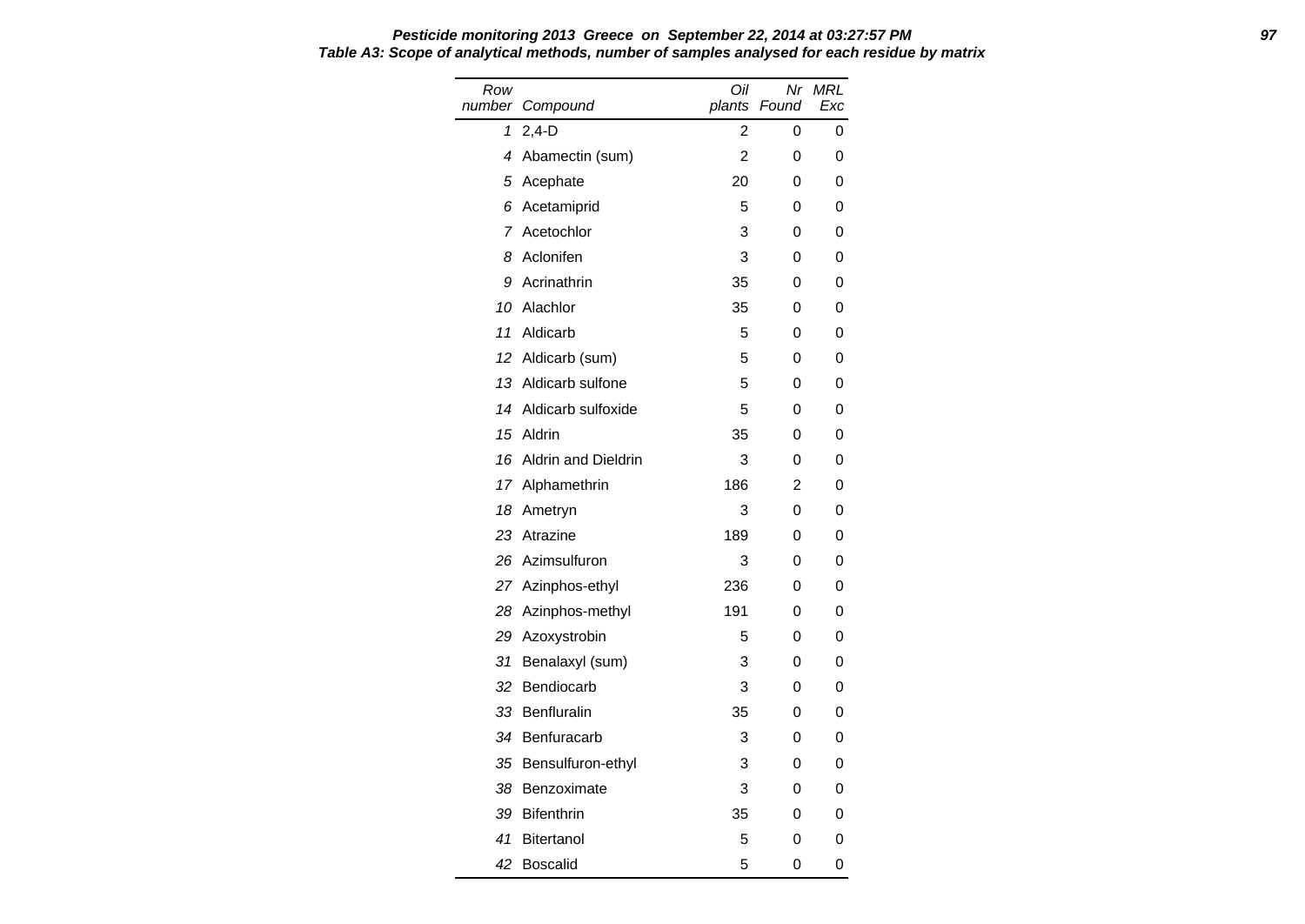| Row<br>number | Compound                   | Oil<br>plants | Nr<br>Found | <b>MRL</b><br>Exc |
|---------------|----------------------------|---------------|-------------|-------------------|
| 43            | <b>Bromacil</b>            | 3             | 0           | 0                 |
| 45            | Bromophos-ethyl            | 3             | 0           | 0                 |
| 46            | Bromopropylate             | 35            | 0           | 0                 |
| 47            | Bromuconazole (sum)        | 5             | 0           | 0                 |
| 48            | <b>Bupirimate</b>          | 20            | 0           | 0                 |
| 49            | Buprofezin                 | 206           | 0           | 0                 |
| 50            | Cadusafos                  | 5             | 0           | 0                 |
| 51            | Captafol                   | 3             | 0           | 0                 |
| 54            | Carbaryl                   | 5             | 0           | 0                 |
|               | 56 Carbendazim and benomyl | 5             | 0           | 0                 |
|               | 57 Carbofuran              | 5             | 0           | 0                 |
| 58            | Carbofuran (sum)           | 5             | 0           | 0                 |
| 59            | Carbofuran, 3-hydroxy      | 5             | 0           | 0                 |
| 60            | Carbosulfan                | 3             | 0           | 0                 |
| 61            | Carboxin                   | 3             | 0           | 0                 |
| 62            | Chlorbromuron              | 3             | 0           | 0                 |
| 63            | Chlordane (sum)            | 35            | 0           | 0                 |
|               | 64 Chlorfenapyr            | 35            | 0           | 0                 |
| 66            | Chlorfenvinphos            | 20            | 0           | 0                 |
|               | 67 Chloridazon             | 3             | 0           | 0                 |
| 69            | Chlorobenzilate            | 35            | 0           | 0                 |
| 70            | Chlorothalonil             | 5             | 0           | 0                 |
| 71            | Chlorotoluron              | 3             | 0           | 0                 |
| 72            | Chloroxuron                | 3             | 0           | 0                 |
| 73            | Chlorpropham               | 32            | 0           | 0                 |
|               | 75 Chlorpyrifos            | 236           | 20          | 0                 |
| 76            | Chlorpyrifos-methyl        | 236           | 0           | 0                 |
| 77            | Chlorsulfuron              | 3             | 0           | 0                 |
|               | 78 Chlorthal-dimethyl      | 3             | 0           | 0                 |
| 79            | Cinerin                    | 3             | 0           | 0                 |

### **Pesticide monitoring 2013 Greece on September 22, 2014 at 03:27:57 PM 98 Table A3: Scope of analytical methods, number of samples analysed for each residue by matrix**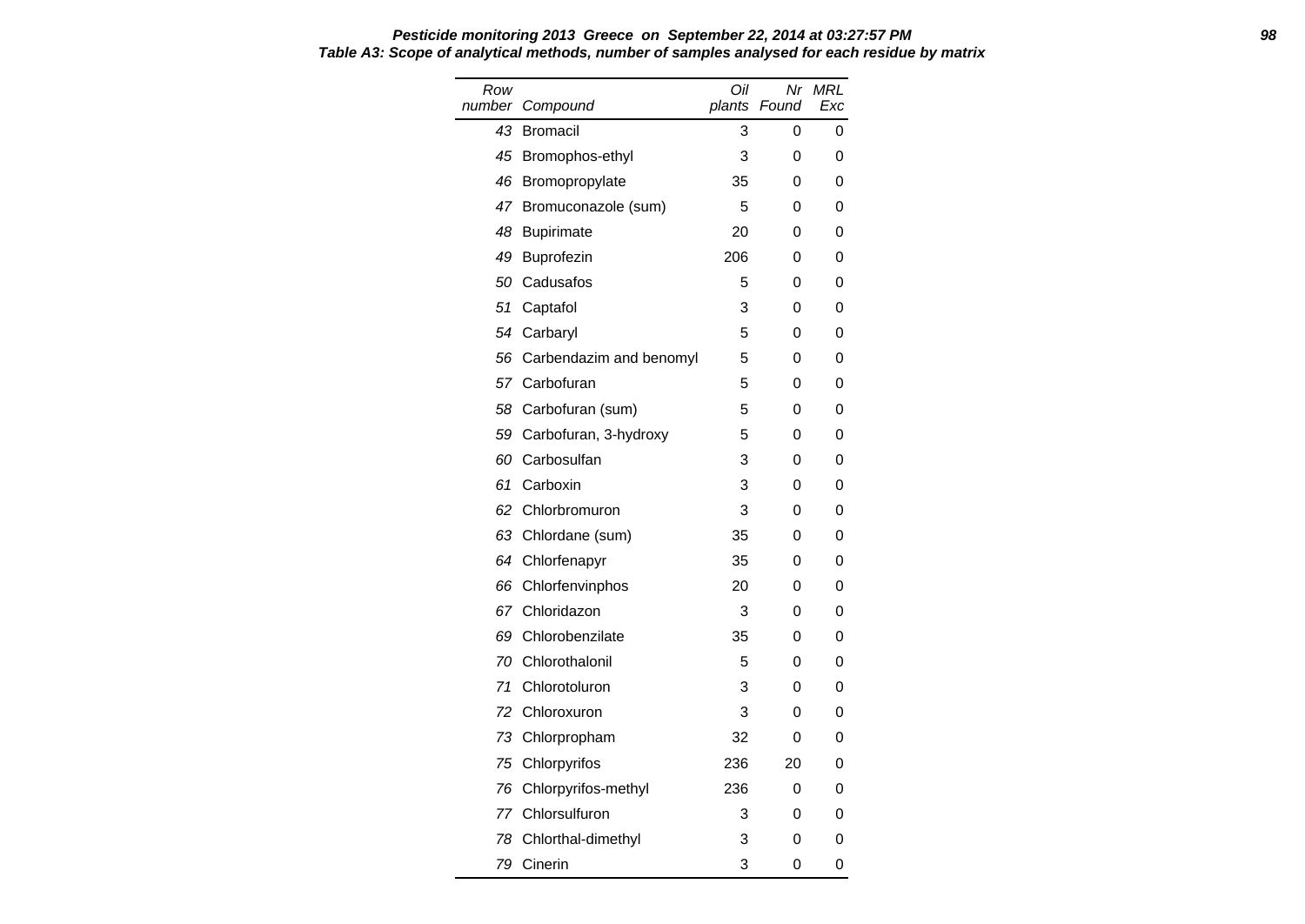Row number Compound Oil plants Found Nr MRL Exc 80 Cinerin I 3 0 0 81 Cinerin II 3 0 0 82 Clethodim (sum) 3 0 0 83 Clofentezine 3 0 0 84 Clothianidin 5 0 0 85 Coumaphos 5 0 0 86 Cyanazine 3 0 0 88 Cyfluthrin (sum) 236 3 0 89 Cymoxanil 3 0 0 91 Cypermethrin (sum) 236 2 0 92 Cyproconazole 5 0 0 93 Cyprodinil 5 0 0 94 Cyromazine 3 0 0 95 DDD, p,p- 35 0 0 96 DDE, o,p- 3 0 0 97 DDE, p,p- 35 0 0 98 DDT (sum) 35 0 0 99 DDT, o,p- 35 0 0 100 DDT, p,p- 35 0 0 102 Deltamethrin 236 1 0 104 Demeton-S-methyl 3 0 0 106 Demeton-S-methyl sulfone 5 5 0 0 107 Desmetryn 3 0 0 108 Diafenthiuron 3 0 0 109 Diazinon 236 2 0 111 Dichlofluanid 35 0 0 114 Dichlorprop 2 0 0 115 Dichlorvos 18 0 0 116 Dicloran 3 0 0 117 Dicofol (sum) 3 0 0

# **Pesticide monitoring 2013 Greece on September 22, 2014 at 03:27:57 PM 99 Table A3: Scope of analytical methods, number of samples analysed for each residue by matrix**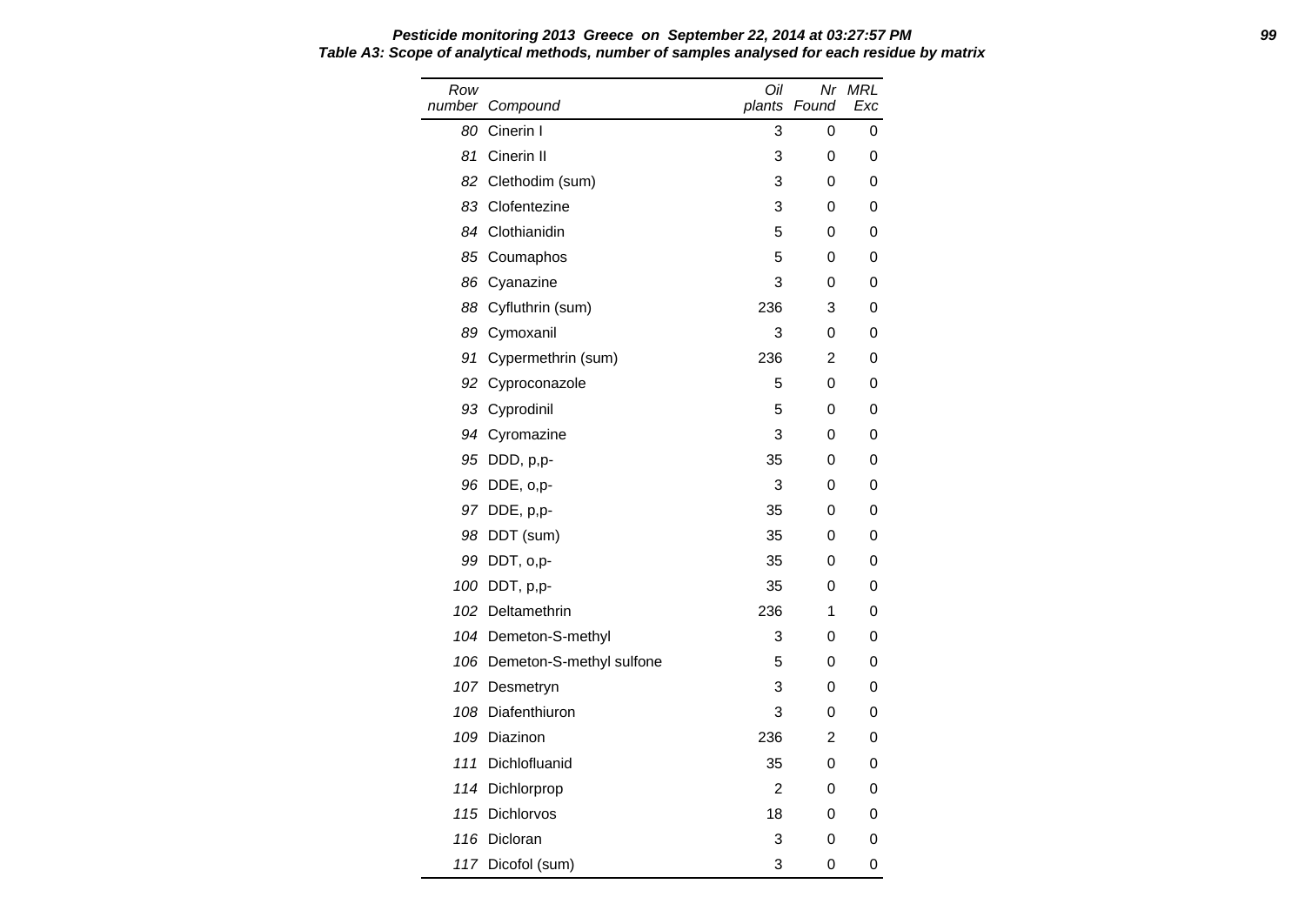Row number Compound Oil plants Found Nr MRL Exc 118 Dicofol o, p' 3 0 0 119 Dicofol p, p' 3 0 0 120 Dicrotophos 3 0 0 121 Dieldrin 35 0 0 122 Diethofencarb 3 0 0 123 Difenoconazole 6 5 0 0 124 Diflubenzuron 3 0 0 125 Diflufenican 5 0 0 126 Dimethoate 191 6 0 127 Dimethoate (sum) 206 6 0 128 Dimethomorph 5 0 0 130 Diniconazole 3 0 0 131 Dinitramine 3 0 0 132 Dinobuton 3 0 0 134 Dinocap (sum) 3 0 0 137 Diphenamid 3 0 0 138 Diphenylamine 5 0 0 139 Disulfoton 3 0 0 140 Disulfoton (sum baby and infant food) 5 0 0 141 Disulfoton sulfone 5 0 0 142 Disulfoton sulfoxide 5 0 0 146 Dodemorph 3 0 0 147 EPN 3 0 0 149 Endosulfan (sum) 221 0 0 150 Endosulfansulfate 150 221 0 0 151 Endrin 35 0 0 152 Epoxiconazole 6 5 0 0 154 Ethalfluralin 35 0 0 157 Ethion 204 0 0 158 Ethirimol 3 0 0

# **Pesticide monitoring 2013 Greece on September 22, 2014 at 03:27:57 PM 100 Table A3: Scope of analytical methods, number of samples analysed for each residue by matrix**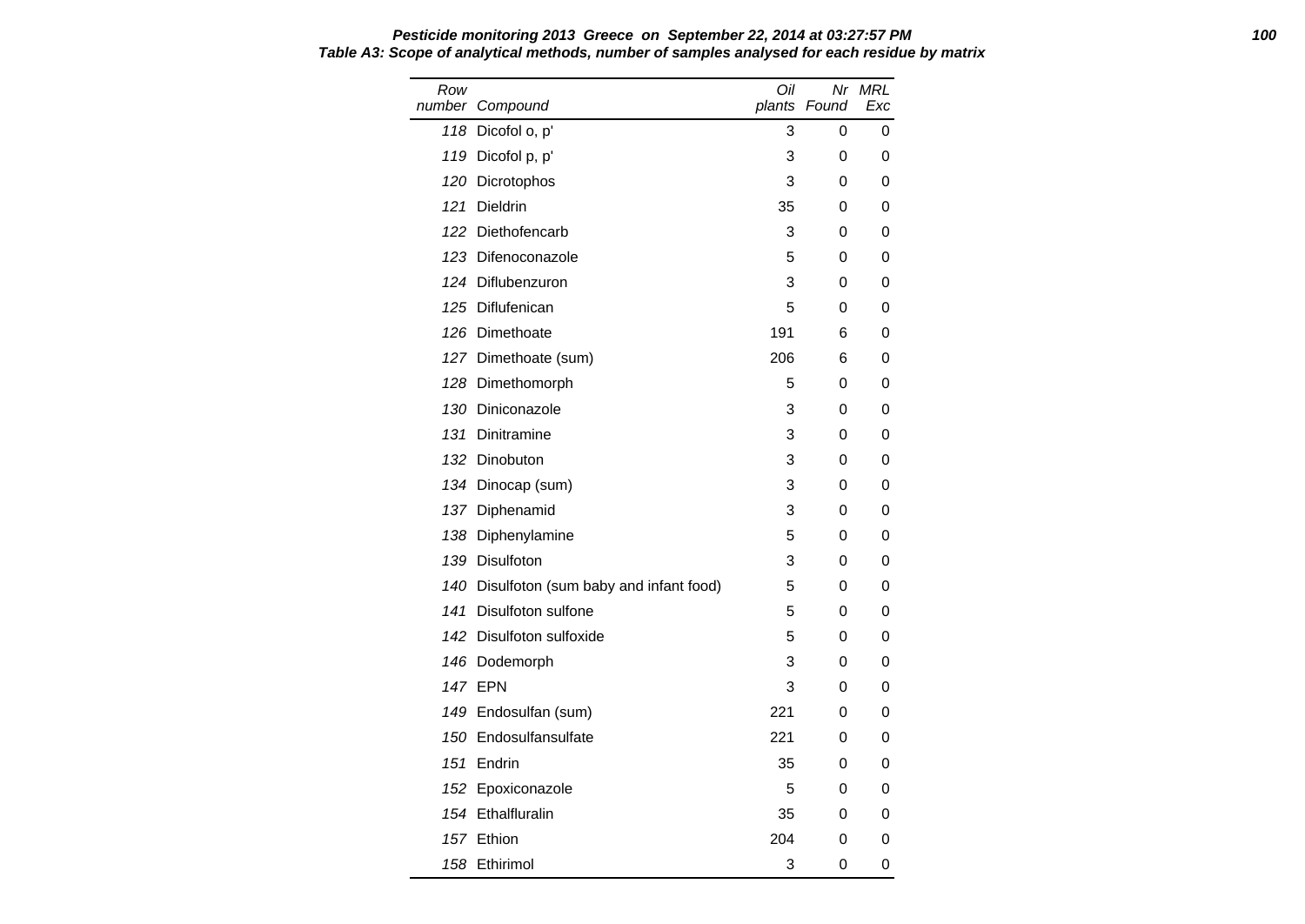| Pesticide monitoring 2013 Greece on September 22, 2014 at 03:27:57 PM                        | 101 |
|----------------------------------------------------------------------------------------------|-----|
| Table A3: Scope of analytical methods, number of samples analysed for each residue by matrix |     |

| Row | number Compound                              | Oil | plants Found | Nr MRL<br>Exc |
|-----|----------------------------------------------|-----|--------------|---------------|
|     | 159 Ethofumesate                             | 3   | 0            | 0             |
| 160 | Ethofumesate (sum)                           | 3   | 0            | 0             |
|     | 161 Ethoprophos                              | 20  | 0            | 0             |
|     | 162 Ethoxyquin                               | 3   | 0            | 0             |
|     | 163 Etofenprox                               | 3   | 0            | 0             |
|     | 164 Etoxazole                                | 3   | 0            | 0             |
|     | 165 Etrimfos                                 | 32  | 0            | 0             |
|     | 166 Famoxadone                               | 35  | 0            | 0             |
|     | 167 Fenamidone                               | 3   | 0            | 0             |
|     | 168 Fenamiphos                               | 3   | 0            | 0             |
|     | 169 Fenamiphos (sum)                         | 3   | 0            | 0             |
|     | 170 Fenamiphos sulfone                       | 3   | 0            | 0             |
|     | 171 Fenamiphos sulfoxide                     | 3   | 0            | 0             |
|     | 172 Fenarimol                                | 5   | 0            | 0             |
|     | 173 Fenazaquin                               | 5   | 0            | 0             |
|     | 174 Fenbuconazole                            | 5   | 0            | 0             |
|     | 176 Fenhexamid                               | 5   | 0            | 0             |
|     | 177 Fenitrothion                             | 236 | 0            | 0             |
|     | 178 Fenoxycarb                               | 5   | 0            | 0             |
| 179 | Fenpropathrin                                | 35  | 0            | 0             |
|     | 180 Fenpropidin                              | 3   | 0            | 0             |
| 181 | Fenpropimorph                                | 5   | 0            | 0             |
|     | 182 Fenpyroximate                            | 3   | 0            | 0             |
|     | 184 Fensulfothion                            | 3   | 0            | 0             |
|     | 185 Fensulfothion (sum baby and infant food) | 3   | 0            | 0             |
|     | 186 Fensulfothion oxon                       | 3   | 0            | 0             |
|     | 187 Fensulfothion oxon sulphone              | 3   | 0            | 0             |
|     | 188 Fensulfothion sulfone                    | 3   | 0            | 0             |
| 189 | Fenthion                                     | 221 | 0            | 0             |
|     | 190 Fenthion (sum)                           | 191 | 0            | 0             |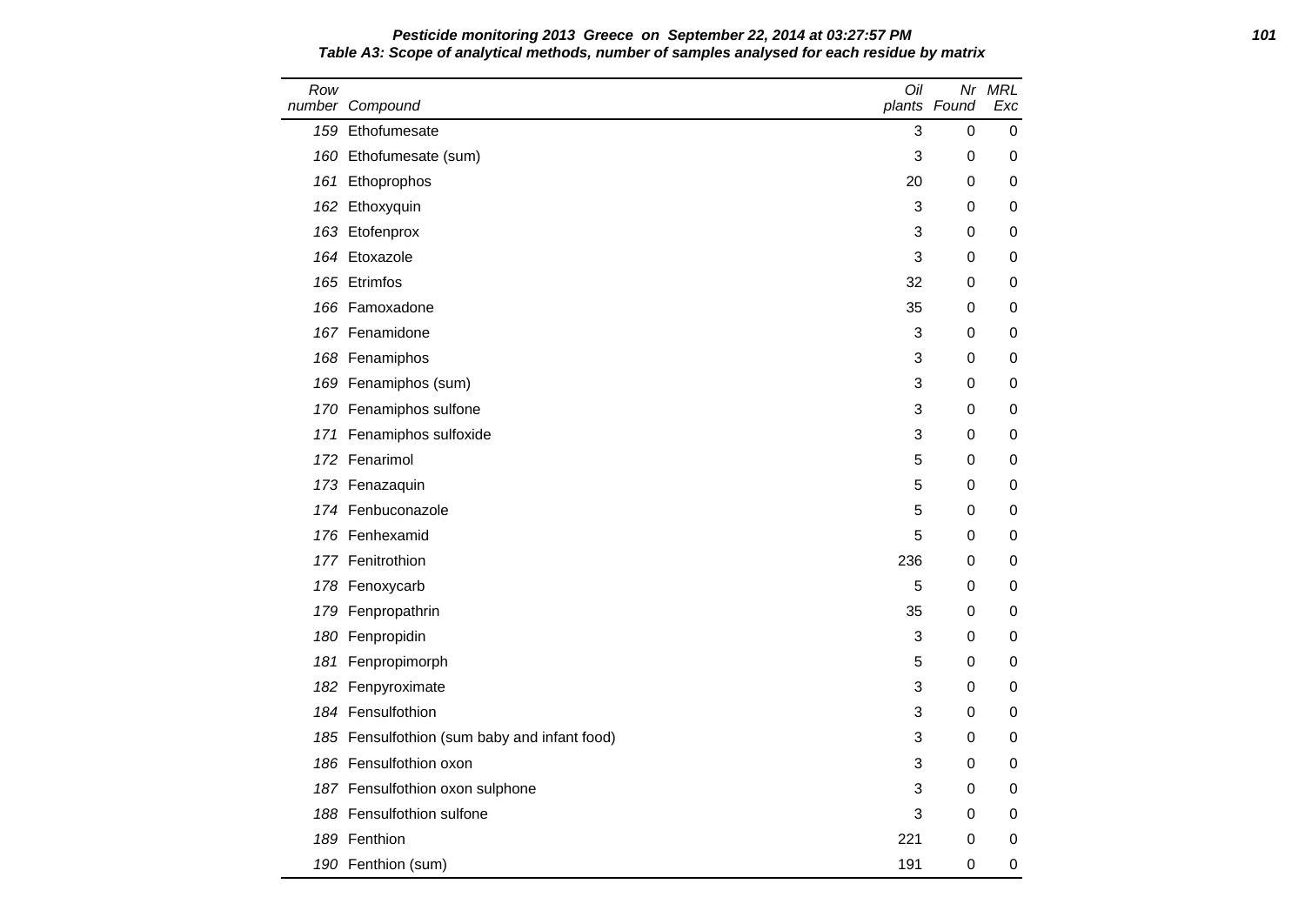### **Pesticide monitoring 2013 Greece on September 22, 2014 at 03:27:57 PM 102 Table A3: Scope of analytical methods, number of samples analysed for each residue by matrix**

| Row | number Compound                                                                   | Oil            | plants Found | Nr MRL<br>Exc |
|-----|-----------------------------------------------------------------------------------|----------------|--------------|---------------|
|     | 191 Fenthion oxon                                                                 | 189            | 0            | 0             |
|     | 192 Fenthion oxon sulfone                                                         | 189            | 0            | 0             |
|     | 193 Fenthion oxonsulfoxide                                                        | 189            | 0            | 0             |
|     | 194 Fenthion sulfone                                                              | 191            | 0            | 0             |
|     | 195 Fenthion sulfoxide                                                            | 191            | 0            | 0             |
|     | 198 Fenvalerate and Esfenvalerate (Sum of RR and SS isomers)                      | 35             | 0            | 0             |
|     | 199 Fenvalerate and Esfenvalerate (Sum of RS and SR isomers)                      | 35             | 0            | 0             |
|     | 201 Fipronil                                                                      | 2              | 0            | 0             |
|     | 203 Fipronil desulfinyl                                                           | 3              | 0            | 0             |
|     | 205 Fluazifop (free acid)                                                         | $\overline{c}$ | 0            | 0             |
|     | 208 Fluazinam                                                                     | 3              | 0            | 0             |
|     | 209 Flucythrinate                                                                 | 3              | 0            | 0             |
|     | 211 Fludioxonil                                                                   | 5              | 0            | 0             |
|     | 212 Flufenacet                                                                    | 3              | 0            | 0             |
|     | 213 Flufenacet (sum)                                                              | 3              | 0            | 0             |
|     | 214 Flufenoxuron                                                                  | 5              | 0            | 0             |
|     | 215 Fluometuron                                                                   | 3              | 0            | 0             |
|     | 216 Fluopicolide                                                                  | 3              | 0            | 0             |
|     | 217 Fluquinconazole                                                               | 5              | 0            | 0             |
|     | 218 Fluroxypyr                                                                    | $\overline{2}$ | 0            | 0             |
|     | 220 Flusilazole                                                                   | 5              | 0            | 0             |
|     | 221 Flutolanil                                                                    | 3              | 0            | 0             |
|     | 222 Flutriafol                                                                    | 5              | 0            | 0             |
|     | 223 Fluvalinate                                                                   | 32             | 0            | 0             |
|     | 224 Folpet                                                                        | 3              | 0            | 0             |
|     | 228 Fosthiazate                                                                   | 3              | 0            | 0             |
|     | 229 Furathiocarb                                                                  | 3              | 0            | 0             |
|     | 232 Haloxyfop                                                                     | $\overline{c}$ | 0            | 0             |
|     | 236 Heptachlor                                                                    | 35             | 0            | 0             |
|     | 237 Heptachlor (sum of heptachlor and heptachlor epoxide expressed as heptachlor) | 35             | 0            | 0             |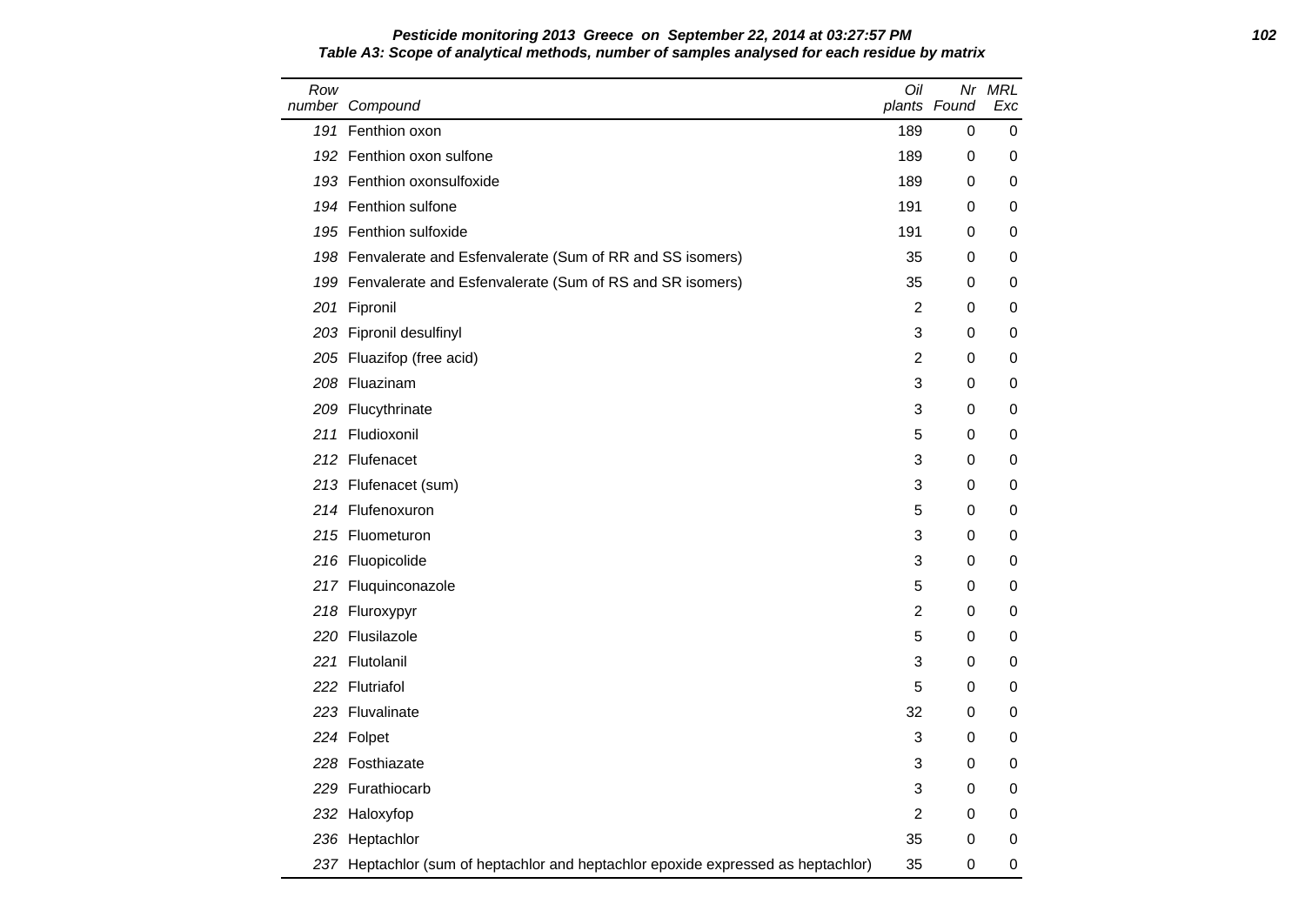**Pesticide monitoring 2013 Greece on September 22, 2014 at 03:27:57 PM 103 Table A3: Scope of analytical methods, number of samples analysed for each residue by matrix**

| Row | number Compound                                                      | Oil            | Nr<br>plants Found | <b>MRL</b><br>Exc |
|-----|----------------------------------------------------------------------|----------------|--------------------|-------------------|
|     | 238 Heptachlor endo-epoxide                                          | 32             | $\mathbf 0$        | 0                 |
|     | 239 Heptachlor epoxide                                               | 3              | 0                  | 0                 |
|     | 240 Heptachlor exo-epoxide                                           | 32             | 0                  | 0                 |
| 241 | Heptenophos                                                          | 35             | 0                  | 0                 |
|     | 242 Hexachlorobenzene                                                | 35             | 0                  | 0                 |
|     | 243 Hexachlorocyclohexane (HCH), alpha-isomer                        | 35             | 0                  | 0                 |
|     | 244 Hexachlorocyclohexane (HCH), beta-isomer                         | 35             | 0                  | 0                 |
| 245 | Hexachlorocyclohexane (HCH), sum of isomers, except the gamma isomer | 35             | 0                  | $\mathbf 0$       |
|     | 246 Hexaconazole                                                     | 5              | 0                  | 0                 |
|     | 247 Hexythiazox                                                      | 5              | 0                  | 0                 |
|     | 248 Imazalil                                                         | 5              | 0                  | 0                 |
|     | 249 Imazamethabenz-methyl                                            | 3              | 0                  | 0                 |
| 250 | Imidacloprid                                                         | 5              | $\mathbf 0$        | 0                 |
| 251 | Indoxacarb as sum of the isomers S and R                             | 5              | 0                  | 0                 |
|     | 254 Iprodione                                                        | 35             | $\Omega$           | 0                 |
|     | 255 Iprovalicarb                                                     | 5              | 0                  | 0                 |
|     | 256 Isofenphos-methyl                                                | 5              | 0                  | 0                 |
|     | 257 Isoprothiolane                                                   | 3              | 0                  | 0                 |
|     | 258 Isoproturon                                                      | 5              | 0                  | 0                 |
| 259 | Jasmolin I                                                           | 3              | 0                  | 0                 |
|     | 260 Jasmolin II                                                      | 3              | 0                  | 0                 |
|     | 261 Kresoxim-methyl                                                  | 191            | 0                  | $\pmb{0}$         |
|     | 262 Lambda-Cyhalothrin                                               | 236            | 0                  | 0                 |
|     | 263 Lindane (Gamma-isomer of hexachlorociclohexane (HCH))            | 35             | 0                  | 0                 |
|     | 264 Linuron                                                          | 5              | 0                  | 0                 |
|     | 265 Lufenuron                                                        | 5              | 0                  | 0                 |
|     | 266 MCPA                                                             | $\overline{2}$ | 0                  | 0                 |
|     | 267 Malaoxon                                                         | 35             | 0                  | 0                 |
|     | 268 Malathion                                                        | 221            | 0                  | 0                 |
|     | 269 Malathion (sum of malathion and malaoxon expressed as malathion) | 236            | $\pmb{0}$          | 0                 |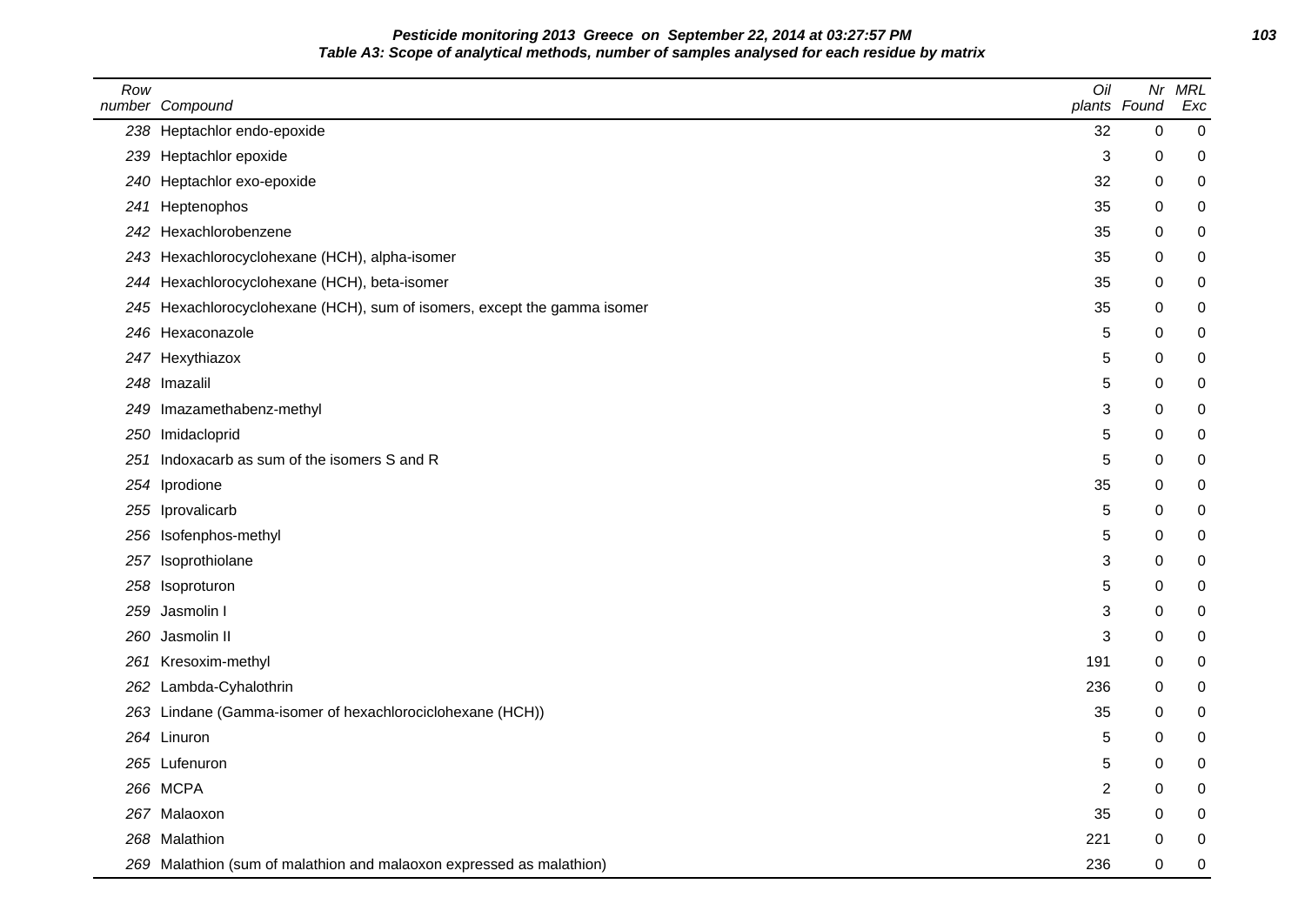**Pesticide monitoring 2013 Greece on September 22, 2014 at 03:27:57 PM 104 Table A3: Scope of analytical methods, number of samples analysed for each residue by matrix**

| Row  | number Compound                                                                                                                              | Oil            | plants Found | Nr MRL<br>Exc |
|------|----------------------------------------------------------------------------------------------------------------------------------------------|----------------|--------------|---------------|
|      | 270 Mecarbam                                                                                                                                 | 3              | $\Omega$     | 0             |
|      | 271 Mecoprop                                                                                                                                 | 2              | 0            | 0             |
|      | 272 Mecoprop (sum of mecoprop-p and mecoprop expressed as mecoprop)                                                                          | $\overline{c}$ | 0            | $\pmb{0}$     |
|      | 273 Mepanipyrim                                                                                                                              | 5              | 0            | 0             |
|      | 274 Mepanipyrim (Mepanipyrim and its metabolite (2-anilino-4-(2-hydroxypropyl)-6-methylpyrimidine) expressed as mepanipyrim)                 | 3              | $\mathbf 0$  | 0             |
|      | 277 Metaflumizone (sum of E- and Z- isomers)                                                                                                 | 3              | 0            | 0             |
|      | 279 Metalaxyl (Metalaxyl including other mixtures of constituent isomers including Metalaxyl-M (sum of isomers))                             | 5              | $\Omega$     | 0             |
|      | 282 Metamitron                                                                                                                               | 3              | $\Omega$     | 0             |
|      | 283 Metazachlor                                                                                                                              | 3              | 0            | 0             |
|      | 284 Metconazole                                                                                                                              | 5              | 0            | 0             |
|      | 285 Methabenzthiazuron                                                                                                                       | 3              | 0            | 0             |
|      | 286 Methacrifos                                                                                                                              | 35             | 0            | 0             |
|      | 287 Methamidophos                                                                                                                            | 20             | -1           | 1             |
|      | 288 Methidathion                                                                                                                             | 236            | $\mathbf 0$  | 0             |
|      | 289 Methiocarb                                                                                                                               | 5              | 0            | 0             |
|      | 290 Methiocarb (sum of methiocarb and methiocarb sulfoxide and sulfone, expressed as methiocarb)                                             | 5              | 0            | 0             |
| 291  | Methiocarb sulfone                                                                                                                           | 5              | 0            | 0             |
| 292. | Methiocarb sulfoxide                                                                                                                         | 5              | $\Omega$     | 0             |
|      | 293 Metholachlor                                                                                                                             | 35             | 0            | 0             |
|      | 294 Metholachlor and metholachlor-S (Metholachlor including other mixtures of constituent isomers including S-metholachlor (sum of isomers)) | 3              | 0            | 0             |
|      | 295 Methomyl                                                                                                                                 | 5              | 0            | 0             |
|      | 296 Methomyl and thiodicarb (sum of methomyl and thiodicarb expressed as methomyl)                                                           | 5              | $\mathbf 0$  | 0             |
|      | 297 Methoxychlor                                                                                                                             | 35             | 0            | 0             |
|      | 298 Methoxyfenozide                                                                                                                          | 5              | 0            | 0             |
|      | 299 Metobromuron                                                                                                                             | 3              | $\mathbf 0$  | 0             |
|      | 300 Metoxuron                                                                                                                                | 3              | $\Omega$     | 0             |
|      | 302 Metribuzin                                                                                                                               | 3              | $\Omega$     | 0             |
|      | 303 Metsulfuron-methyl                                                                                                                       | 3              | $\Omega$     | $\pmb{0}$     |
|      | 304 Mevinphos (sum of E- and Z-isomers)                                                                                                      | 3              | 0            | 0             |
|      | 305 Monocrotophos                                                                                                                            | 5              | 0            | 0             |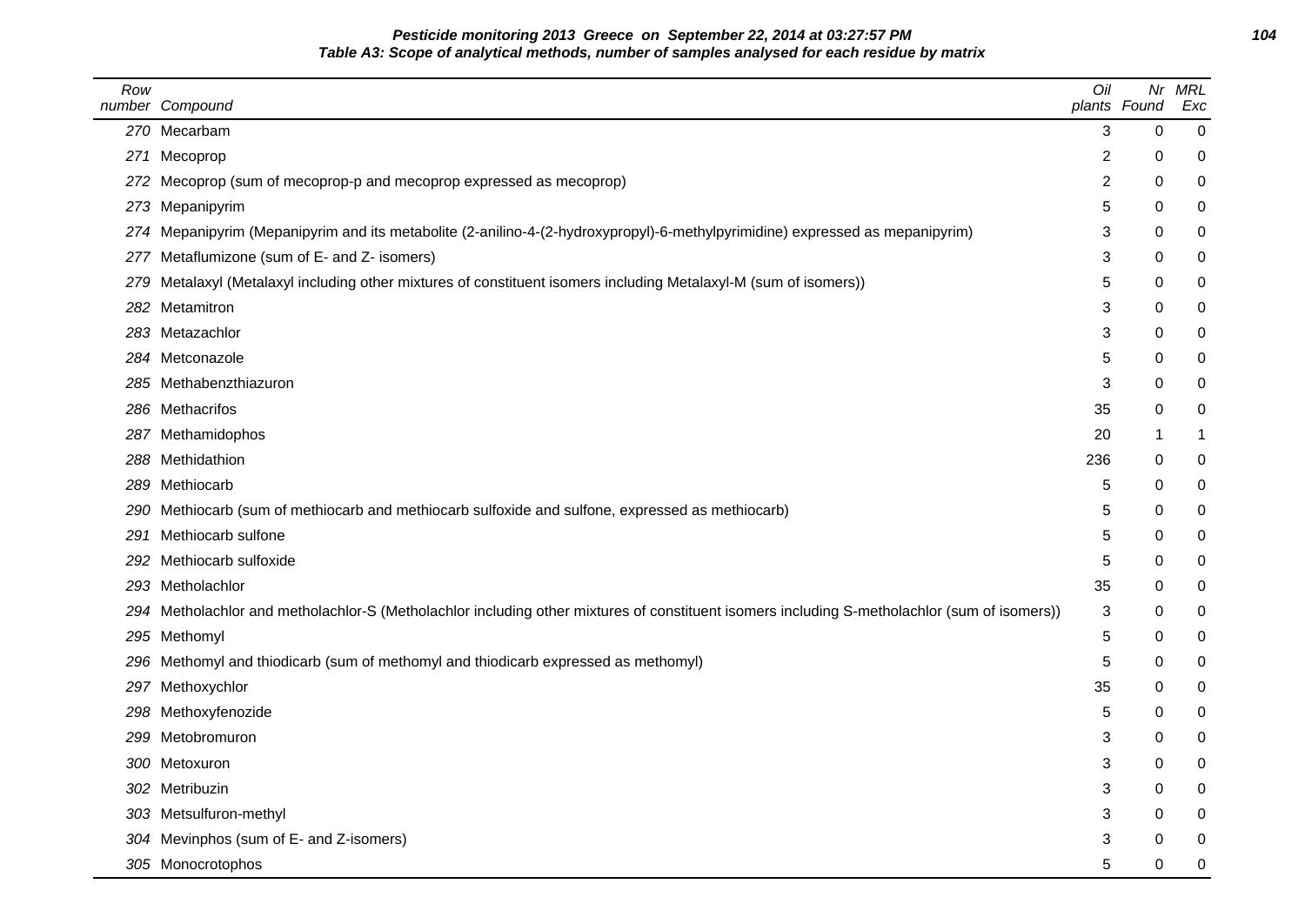**Pesticide monitoring 2013 Greece on September 22, 2014 at 03:27:57 PM 105 Table A3: Scope of analytical methods, number of samples analysed for each residue by matrix**

| Row  | number Compound                                                                                         | Oil | Nr<br>plants Found | <b>MRL</b><br>Exc |
|------|---------------------------------------------------------------------------------------------------------|-----|--------------------|-------------------|
|      | 306 Monolinuron                                                                                         | 3   | $\mathbf 0$        | $\mathbf 0$       |
|      | 307 Myclobutanil                                                                                        | 5   | 0                  | 0                 |
|      | 308 Naled                                                                                               | 3   | 0                  | 0                 |
| 309  | Napropamide                                                                                             | 3   | 0                  | 0                 |
| 310. | Nicosulfuron                                                                                            | 3   | $\boldsymbol{0}$   | 0                 |
| 311  | Nitenpyram                                                                                              | 3   | 0                  | 0                 |
|      | 312 Nitrofen                                                                                            | 35  | 0                  | 0                 |
|      | 313 Nuarimol                                                                                            | 3   | 0                  | 0                 |
|      | 314 Omethoate                                                                                           | 191 | 0                  | 0                 |
|      | 315 Orthophenylphenol                                                                                   | 32  | 0                  | 0                 |
|      | 316 Oxadiazon                                                                                           | 3   | 0                  | 0                 |
|      | 317 Oxadixyl                                                                                            | 5   | 0                  | 0                 |
|      | 318 Oxamyl                                                                                              | 5   | 0                  | 0                 |
| 319  | Oxychlordane                                                                                            | 32  | 0                  | 0                 |
| 320  | Oxydemeton-methyl                                                                                       | 5   | 0                  | 0                 |
| 321  | Oxydemeton-methyl (sum of oxydemeton-methyl and demeton-S-methylsulfone expressed as oxydemeton-methyl) | 5   | 0                  | 0                 |
| 322  | Oxyfluorfen                                                                                             | 35  | 1                  | 0                 |
|      | 323 Paclobutrazol                                                                                       | 5   | 0                  | 0                 |
|      | 325 Paraoxon-methyl                                                                                     | 35  | 0                  | 0                 |
|      | 326 Parathion                                                                                           | 236 | 0                  | 0                 |
|      | 327 Parathion-methyl                                                                                    | 221 | 0                  | 0                 |
| 328  | Parathion-methyl (sum of Parathion-methyl and paraoxon-methyl expressed as Parathion-methyl)            | 236 | 0                  | 0                 |
| 329  | Penconazole                                                                                             | 5   | 0                  | 0                 |
|      | 330 Pencycuron                                                                                          | 3   | 0                  | 0                 |
| 331  | Pendimethalin                                                                                           | 35  | 0                  | 0                 |
|      | 332 Pentachloroaniline                                                                                  | 3   | 0                  | 0                 |
|      | 333 Permethrin (sum of isomers)                                                                         | 35  | 0                  | 0                 |
|      | 335 Phenthoate                                                                                          | 18  | 0                  | 0                 |
|      | 337 Phorate (sum of phorate, its oxygen analogue and their sulfones expressed as phorate)               | 3   | 0                  | 0                 |
|      | 340 Phosalone                                                                                           | 204 | 0                  | 0                 |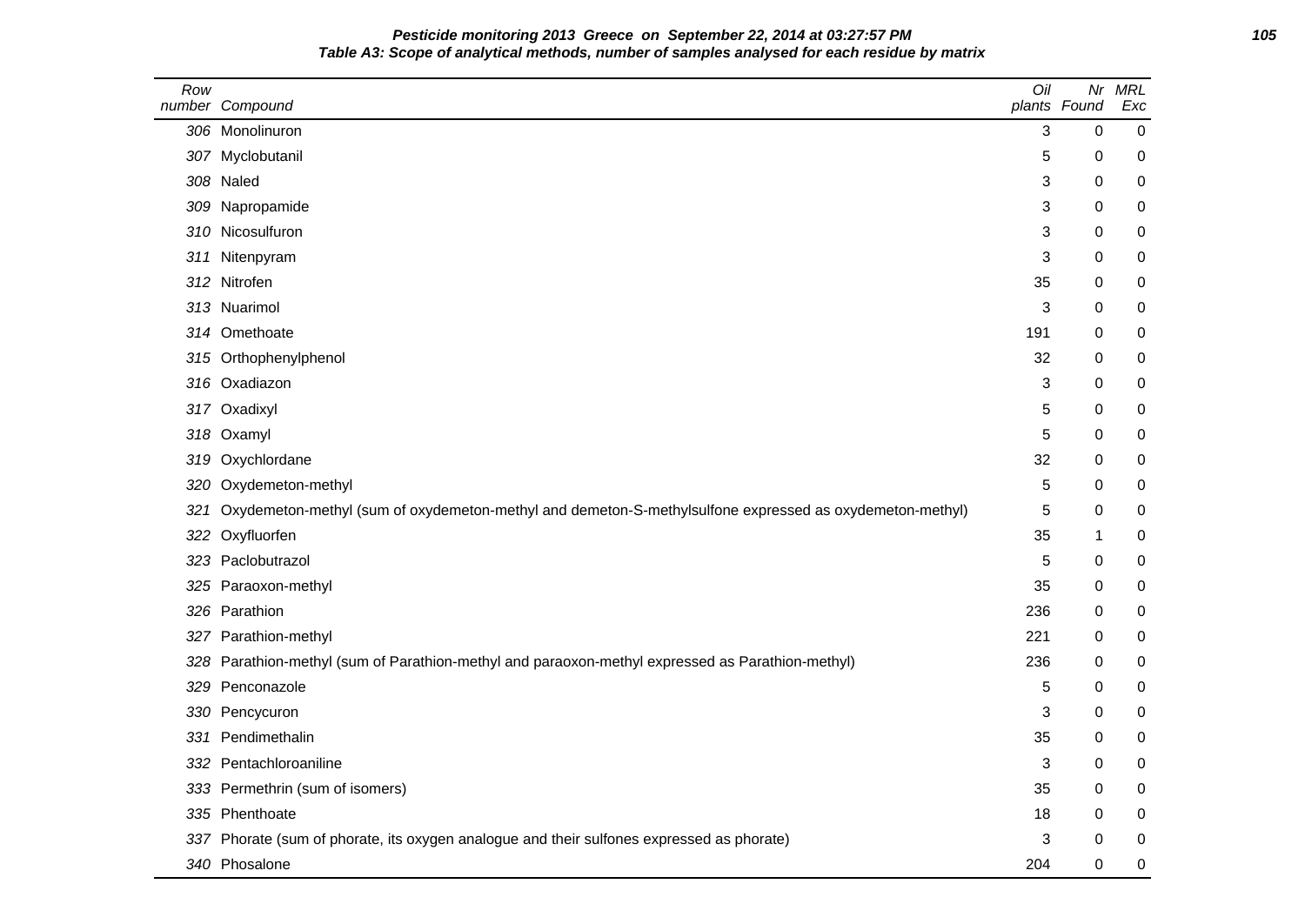# **Pesticide monitoring 2013 Greece on September 22, 2014 at 03:27:57 PM 106 Table A3: Scope of analytical methods, number of samples analysed for each residue by matrix**

| Row | number Compound                                                                                                        | Oil | Nr<br>plants Found | <b>MRL</b><br>Exc |
|-----|------------------------------------------------------------------------------------------------------------------------|-----|--------------------|-------------------|
|     | 341 Phosmet                                                                                                            | 236 | $\mathbf 0$        | 0                 |
| 342 | Phosmet (phosmet and phosmet oxon expressed as phosmet)                                                                | 18  | 0                  | 0                 |
|     | 343 Phosmet oxon                                                                                                       | 3   | 0                  | 0                 |
|     | 344 Phosphamidon                                                                                                       | 15  | 0                  | 0                 |
|     | 345 Phoxim                                                                                                             | 3   | 0                  | 0                 |
|     | 346 Picoxystrobin                                                                                                      | 5   | 0                  | 0                 |
|     | 347 Pirimicarb                                                                                                         | 191 | 0                  | 0                 |
| 348 | Pirimicarb (sum of Pirimicarb and desmethyl pirimicarb expressed as Pirimicarb)                                        | 191 | 0                  | 0                 |
| 349 | Pirimicarb desmethyl                                                                                                   | 5   | 0                  | 0                 |
| 352 | Pirimiphos-methyl                                                                                                      | 50  | 0                  | 0                 |
| 353 | Primisulfuron                                                                                                          | 3   | 0                  | 0                 |
| 354 | Prochloraz                                                                                                             | 5   | 0                  | 0                 |
| 355 | Prochloraz (sum of prochloraz and its metabolites containing the 2,4,6-Trichlorophenol moiety expressed as prochloraz) | 3   | 0                  | 0                 |
| 356 | Procymidone                                                                                                            | 221 | 0                  | 0                 |
|     | 357 Profenofos                                                                                                         | 35  | 0                  | 0                 |
| 360 | Prometryn                                                                                                              | 189 | 0                  | 0                 |
| 361 | Propachlor                                                                                                             | 3   | 0                  | 0                 |
| 362 | Propachlor: oxalinic derivate of propachlor, expressed as propachlor                                                   | 3   | 0                  | 0                 |
|     | 365 Propanil                                                                                                           | 3   | 0                  | 0                 |
|     | 366 Propargite                                                                                                         | 3   | 0                  | 0                 |
|     | 368 Propham                                                                                                            | 3   | 0                  | 0                 |
| 369 | Propiconazole                                                                                                          | 5   | 0                  | 0                 |
| 370 | Propoxur                                                                                                               | 2   | 0                  | $\pmb{0}$         |
| 371 | Propyzamide                                                                                                            | 5   | 0                  | 0                 |
| 374 | Prothioconazole (prothioconazole-desthio)                                                                              | 3   | 0                  | 0                 |
| 375 | Prothioconazole (sum animal products)                                                                                  | 3   | 0                  | 0                 |
|     | 376 Prothiofos                                                                                                         | 35  | 0                  | 0                 |
|     | 377 Pymetrozine                                                                                                        | 3   | 0                  | 0                 |
|     | 378 Pyraclostrobin                                                                                                     | 5   | $\pmb{0}$          | 0                 |
|     | 379 Pyrazophos                                                                                                         | 50  | 0                  | 0                 |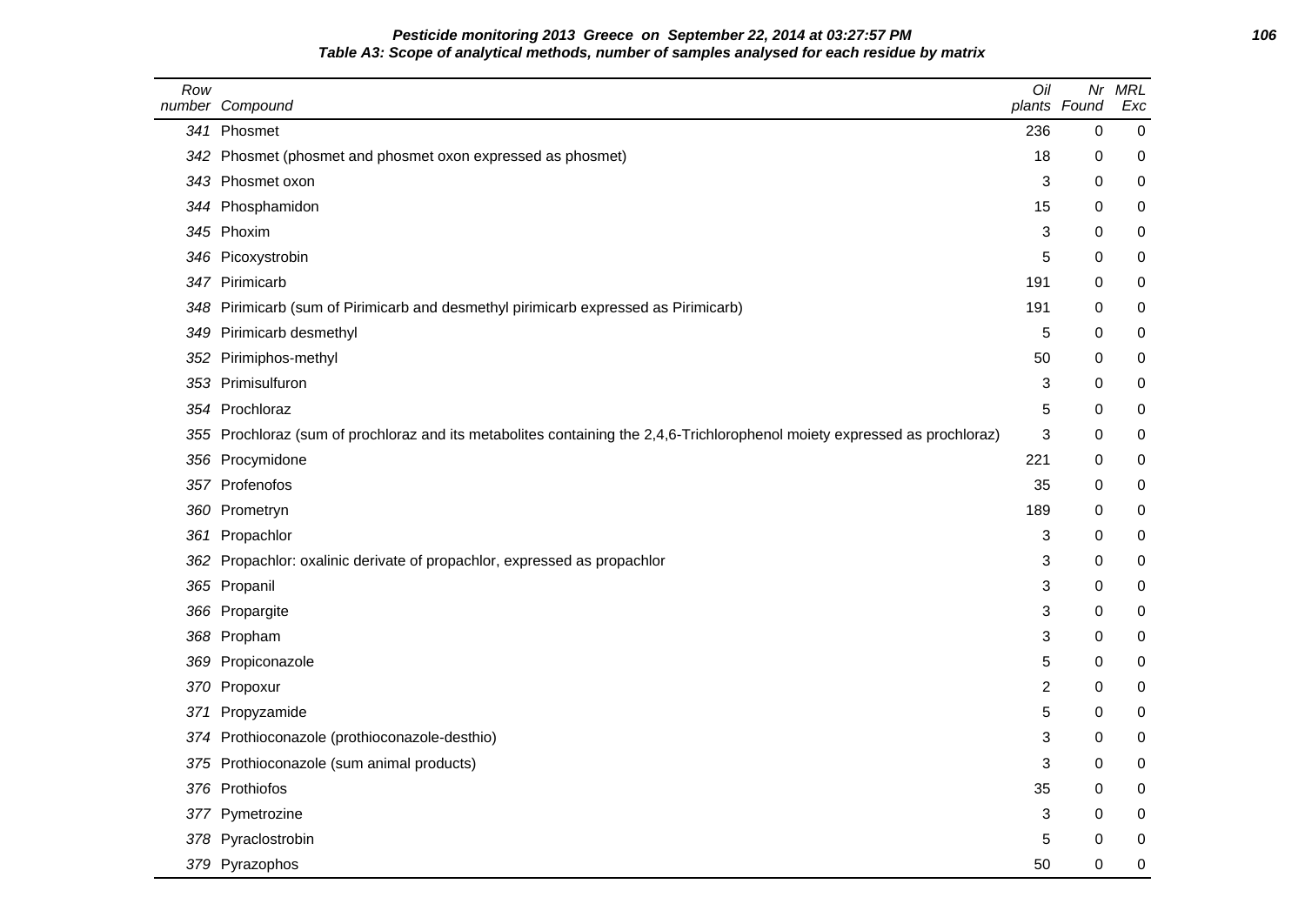| Pesticide monitoring 2013 Greece on September 22, 2014 at 03:27:57 PM                        | 107 |
|----------------------------------------------------------------------------------------------|-----|
| Table A3: Scope of analytical methods, number of samples analysed for each residue by matrix |     |

| Row | number Compound                                                                             | Oil | Nr<br>plants Found | <b>MRL</b><br>Exc |
|-----|---------------------------------------------------------------------------------------------|-----|--------------------|-------------------|
|     | 380 Pyrethrin I                                                                             | 3   | 0                  | $\pmb{0}$         |
|     | 381 Pyrethrin II                                                                            | 3   | 0                  | 0                 |
|     | 382 Pyrethrins                                                                              | 3   | 0                  | 0                 |
|     | 383 Pyridaben                                                                               | 3   | 0                  | 0                 |
|     | 386 Pyrifenox                                                                               | 3   | 0                  | 0                 |
|     | 387 Pyrimethanil                                                                            | 20  | 0                  | 0                 |
|     | 388 Pyriproxyfen                                                                            | 5   | 0                  | 0                 |
|     | 389 Quinalphos                                                                              | 18  | 0                  | 0                 |
|     | 390 Quinoxyfen                                                                              | 5   | 0                  | 0                 |
| 391 | Quintozene                                                                                  | 35  | 0                  | 0                 |
| 392 | Quintozene (sum of quintozene and pentachloro-aniline expressed as quintozene)              | 3   | $\Omega$           | 0                 |
|     | 393 Resmethrin (resmethrin including other mixtures of consituent isomers (sum of isomers)) | 32  | 0                  | 0                 |
|     | 396 Sethoxydim                                                                              | 3   | 0                  | 0                 |
|     | 397 Simazine                                                                                | 189 | 0                  | 0                 |
|     | 399 Spinosad (sum of Spinosyn A and Spinosyn D, expressed as Spinosad)                      | 5   | 0                  | 0                 |
|     | 400 Spinosyn A                                                                              | 5   | 0                  | 0                 |
|     | 401 Spinosyn D                                                                              | 5   | 0                  | 0                 |
|     | 402 Spirodiclofen                                                                           | 3   | 0                  | 0                 |
|     | 403 Spiroxamine                                                                             | 5   | 0                  | 0                 |
|     | 404 Tebuconazole                                                                            | 5   | 0                  | 0                 |
|     | 405 Tebufenozide                                                                            | 5   | 0                  | 0                 |
|     | 406 Tebufenpyrad                                                                            | 5   | 0                  | 0                 |
|     | 407 Tecnazene                                                                               | 35  | 0                  | 0                 |
|     | 408 Teflubenzuron                                                                           | 5   | 0                  | 0                 |
|     | 409 Tefluthrin                                                                              | 3   | 0                  | 0                 |
|     | 410 Temephos                                                                                | 3   | 0                  | 0                 |
|     | 411 Terbufos                                                                                | 35  | 0                  | 0                 |
|     | 412 Terbufos (sum baby and infant food)                                                     | 5   | 0                  | 0                 |
|     | 413 Terbufos sulfone                                                                        | 5   | 0                  | 0                 |
|     | 414 Terbufos sulfoxide                                                                      | 5   | 0                  | 0                 |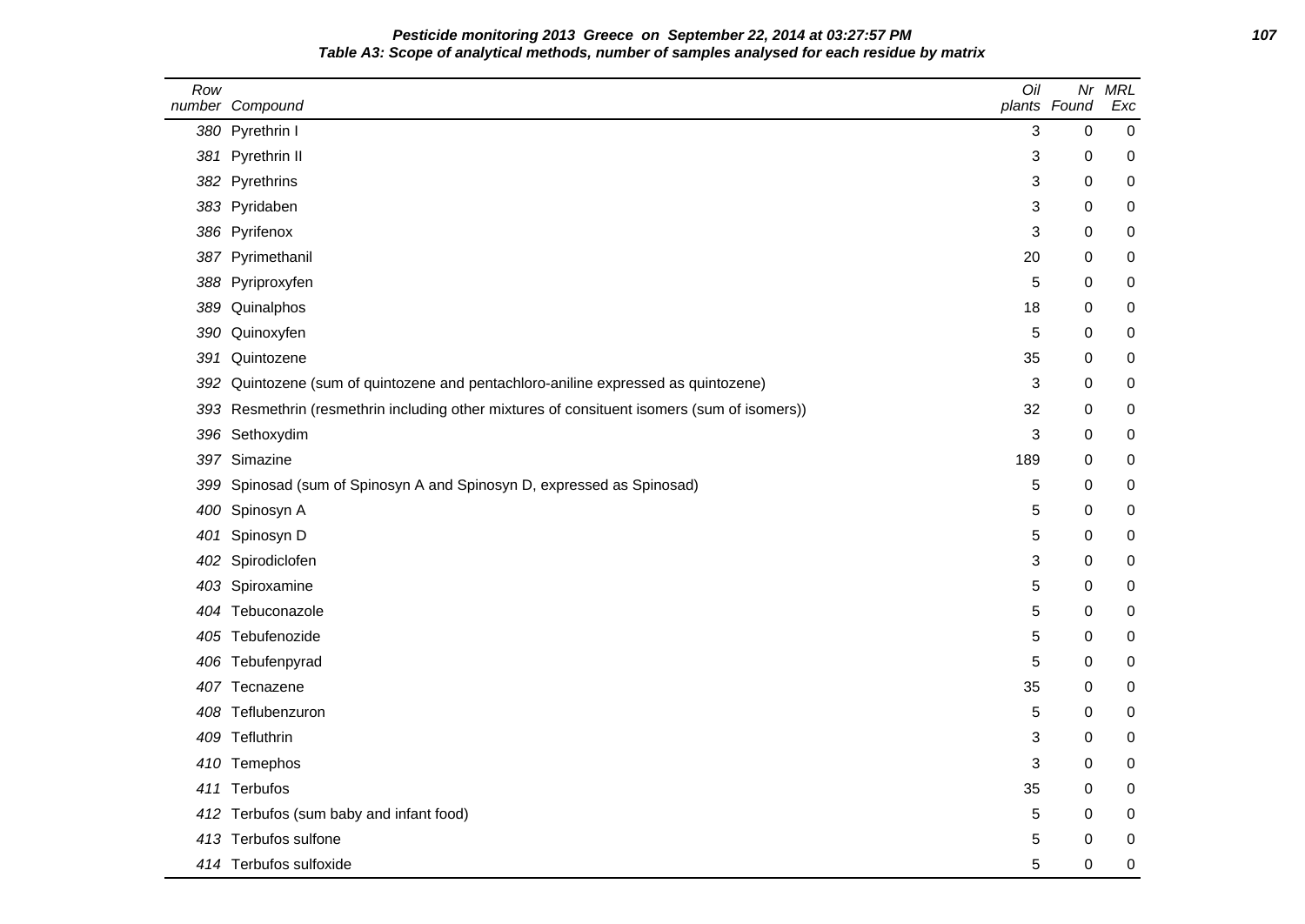# **Pesticide monitoring 2013 Greece on September 22, 2014 at 03:27:57 PM 108 Table A3: Scope of analytical methods, number of samples analysed for each residue by matrix**

| Row | number Compound                                                                                                             | Oil | Nr<br>plants Found | MRL<br>Exc |
|-----|-----------------------------------------------------------------------------------------------------------------------------|-----|--------------------|------------|
|     | 415 Terbuthylazine                                                                                                          | 3   | $\mathbf 0$        | 0          |
|     | 416 Terbutryn                                                                                                               | 3   | 0                  | 0          |
|     | 417 Tetrachlorvinphos                                                                                                       | 3   | 0                  | 0          |
|     | 418 Tetraconazole                                                                                                           | 5   | 0                  | 0          |
|     | 419 Tetradifon                                                                                                              | 35  | 0                  | 0          |
| 420 | Thiabendazole                                                                                                               | 5   | 0                  | 0          |
| 422 | Thiacloprid                                                                                                                 | 5   | 0                  | 0          |
| 423 | Thiametoxam                                                                                                                 | 5   | 0                  | 0          |
| 424 | Thiametoxam (sum of thiametoxam and clothianidin expressed as thiametoxam)                                                  | 5   | 0                  | 0          |
| 427 | Thiodicarb                                                                                                                  | 5   | 0                  | 0          |
|     | 428 Thiophanate-methyl                                                                                                      | 5   | 0                  | 0          |
| 429 | Tolclofos-methyl                                                                                                            | 236 | 0                  | 0          |
|     | 430 Tolylfluanid                                                                                                            | 35  | 0                  | 0          |
|     | 431 Tolylfluanid (Sum of tolylfluanid and dimethylaminosulfotoluidide expressed as tolylfluanid)                            | 3   | 0                  | 0          |
| 432 | Tralkoxydim                                                                                                                 | 3   | 0                  | 0          |
| 435 | Triadimefon                                                                                                                 | 5   | 0                  | 0          |
| 436 | Triadimefon (sum of Triadimefon and Triadimenol)                                                                            | 5   | 0                  | 0          |
| 437 | Triadimenol                                                                                                                 | 5   | 0                  | 0          |
|     | 439 Triazophos                                                                                                              | 20  | 0                  | 0          |
|     | 442 Tricyclazole                                                                                                            | 3   | 0                  | 0          |
|     | 443 Trifloxystrobin                                                                                                         | 20  | 0                  | 0          |
|     | 445 Trifluralin                                                                                                             | 50  | 1                  | 0          |
|     | 447 Triticonazole                                                                                                           | 5   | 0                  | 0          |
| 448 | Vamidothion                                                                                                                 | 3   | 0                  | 0          |
|     | 449 Vinclozolin                                                                                                             | 35  | 0                  | 0          |
|     | 450 Vinclozolin (sum of Vinclozolin and all metabolites containing the 3,5-dichloraniline moiety, expressed as Vinclozolin) | 3   | 0                  | 0          |
|     | 451 Zoxamide                                                                                                                | 3   | 1                  | 0          |
|     | 452 alpha-Endosulfan                                                                                                        | 221 | 0                  | 0          |
|     | 453 beta-Cyfluthrin                                                                                                         | 186 | 3                  | 0          |
|     | 454 beta-Endosulfan                                                                                                         | 221 | 0                  | 0          |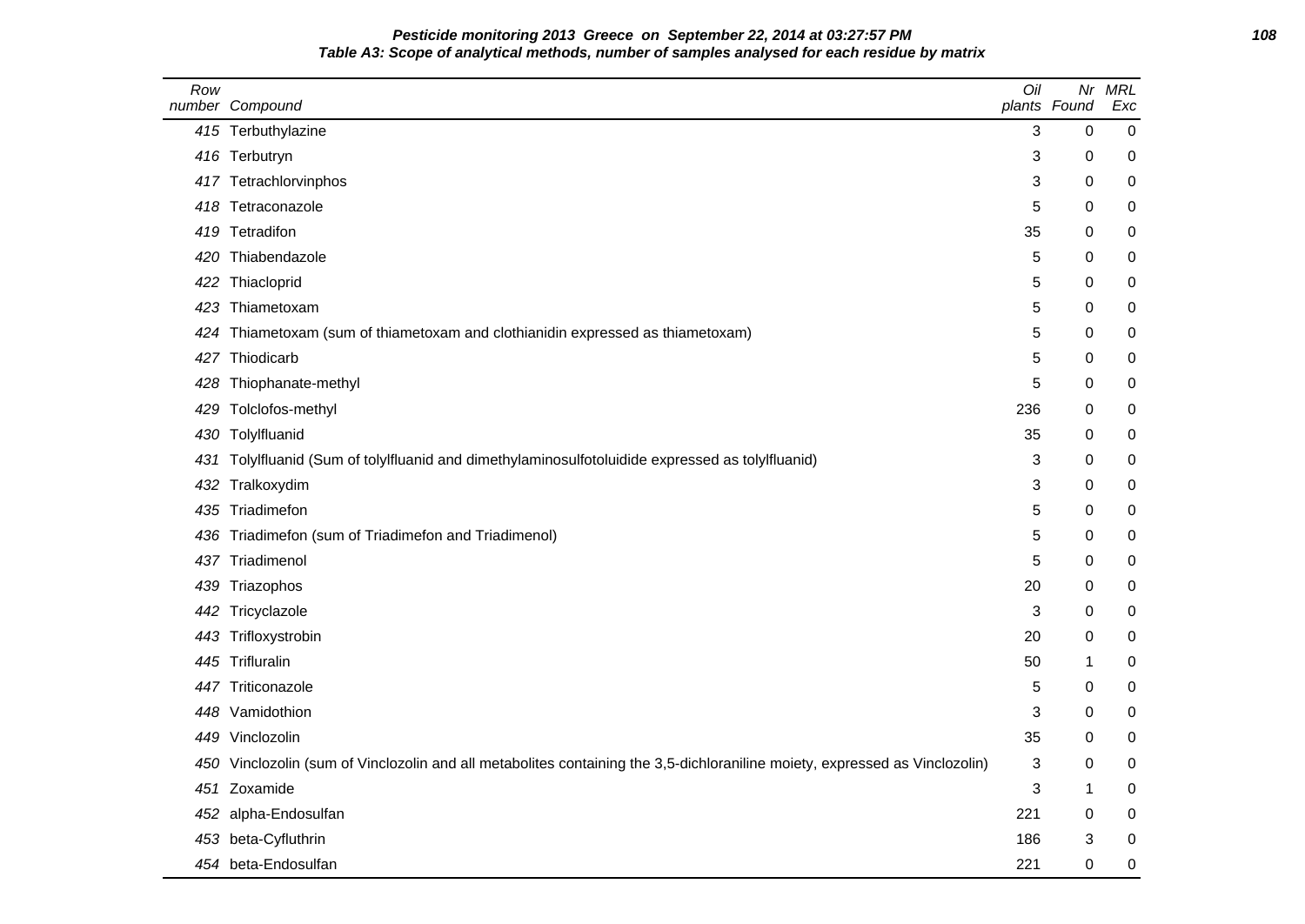### **Pesticide monitoring 2013 Greece on September 22, 2014 at 03:27:57 PM 109 Table A3: Scope of analytical methods, number of samples analysed for each residue by matrix**

| Row<br>number Compound | Oil   | plants Found Exc | Nr MRL         |
|------------------------|-------|------------------|----------------|
| 455 cis-Chlordane      | 35    | 0                | $\overline{0}$ |
| 457 tau-Fluvalinate    | 35    | 0                | - 0            |
| 458 trans-Chlordane    | 35    | 0                | $\overline{0}$ |
|                        | 12708 | 49               |                |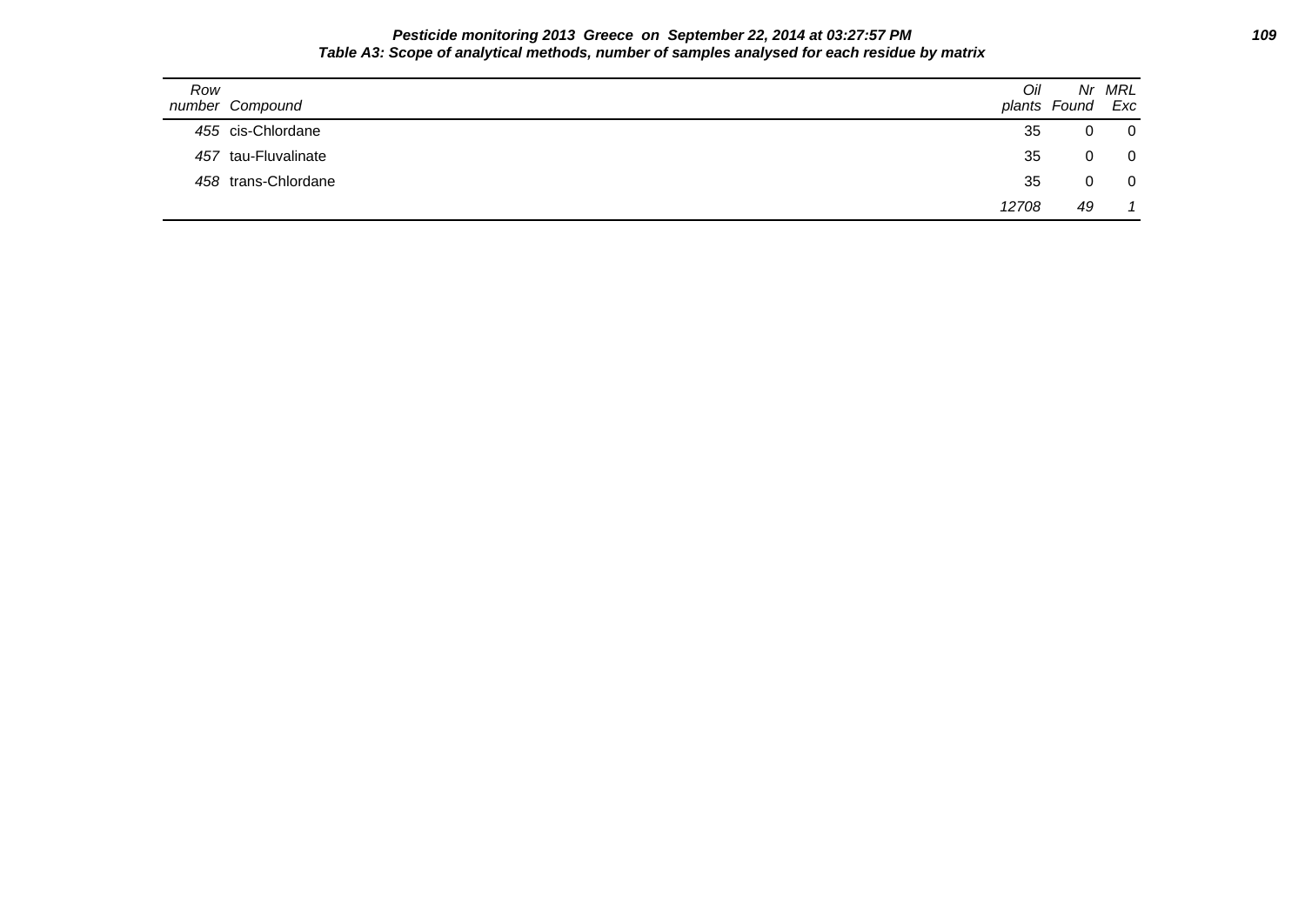Row number Compound Nr MRL Pulses Found Ex 1 2,4-D 12 0 0 4 Abamectin (sum) 21 0 0 5 Acephate 22 0 0 6 Acetamiprid 22 0 0 7 Acetochlor 0 9 0 0 0 8 Aclonifen 9 0 0 9 Acrinathrin 22 0 0 10 Alachlor 22 0 0 11 Aldicarb 21 0 0 12 Aldicarb (sum) 21 0 0 13 Aldicarb sulfone 21 0 0 14 Aldicarb sulfoxide 21 0 0 15 Aldrin 18 0 0 16 Aldrin and Dieldrin 6 0 0 18 Ametryn 10 0 0 21 Asulam 9 0 0 23 Atrazine 9 0 0 24 Avermectin B1a 9 0 0 0 25 Avermectin B1b 9 0 0 26 Azimsulfuron 19 0 0 0 27 Azinphos-ethyl 21 0 0 28 Azinphos-methyl 22 0 0 29 Azoxystrobin 22 0 0 30 Benalaxyl 1 0 0 31 Benalaxyl (sum) 10 0 0 33 Benfluralin 21 0 0 34 Benfuracarb 10 0 0 35 Bensulfuron-ethyl **9** 0 0 36 Bentazone 5 0 0 37 Bentazone (sum animal products) 5 0 0

# **Pesticide monitoring 2013 Greece on September 22, 2014 at 03:27:57 PM 110 Table A3: Scope of analytical methods, number of samples analysed for each residue by matrix**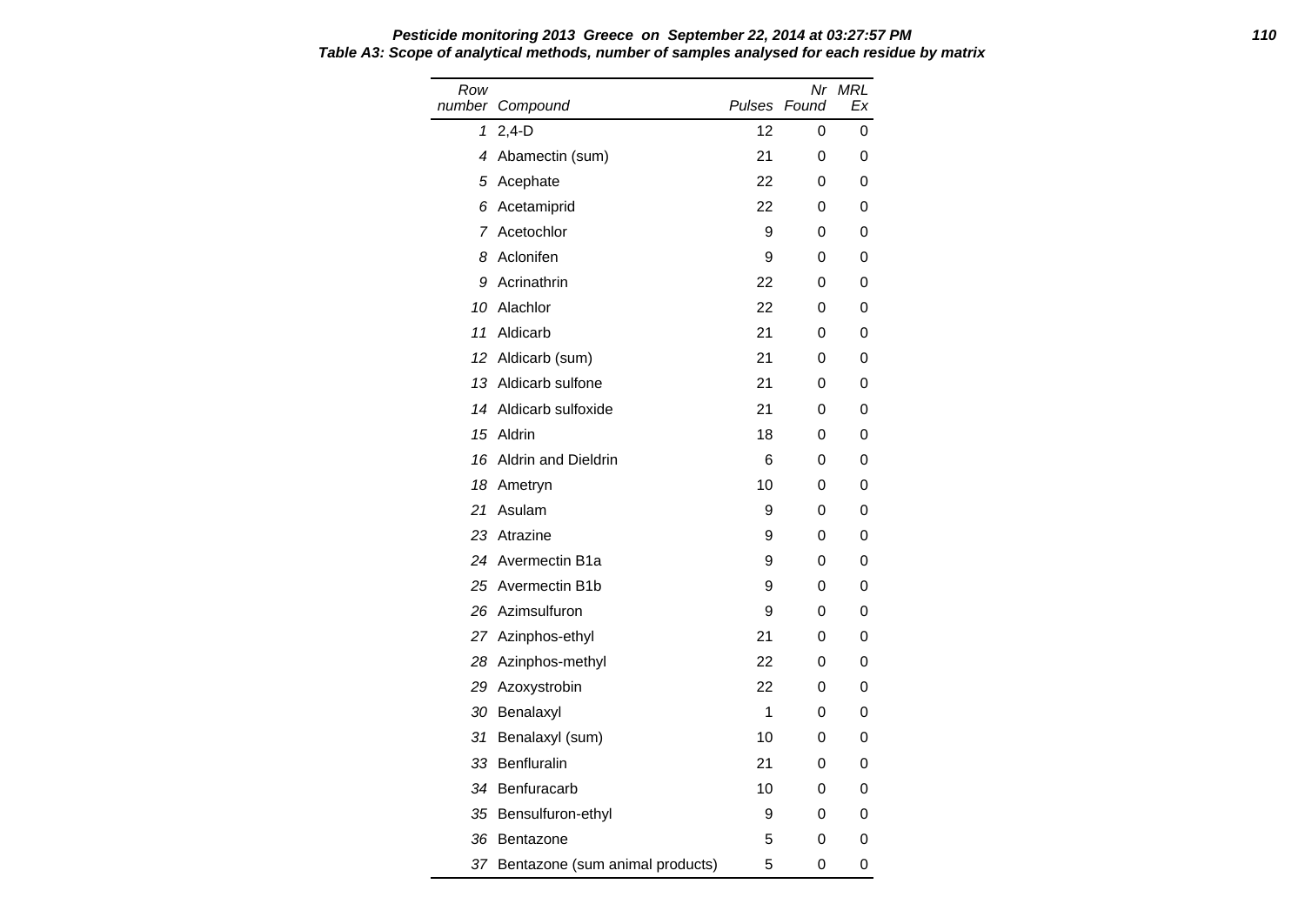#### **Pesticide monitoring 2013 Greece on September 22, 2014 at 03:27:57 PM 111 Table A3: Scope of analytical methods, number of samples analysed for each residue by matrix** Row<br>number number Compound **Pulses** Nr MRL Found Ex

| nber | Compound                | Pulses | Found | Ex |
|------|-------------------------|--------|-------|----|
| 38   | Benzoximate             | 9      | 0     | 0  |
| 39   | <b>Bifenthrin</b>       | 22     | 0     | 0  |
| 41   | <b>Bitertanol</b>       | 18     | 0     | 0  |
| 42   | <b>Boscalid</b>         | 22     | 0     | 0  |
| 43   | <b>Bromacil</b>         | 4      | 0     | 0  |
| 45   | Bromophos-ethyl         | 9      | 0     | 0  |
| 46   | Bromopropylate          | 22     | 0     | 0  |
| 47   | Bromuconazole (sum)     | 22     | 0     | 0  |
| 48   | <b>Bupirimate</b>       | 22     | 0     | 0  |
| 49   | Buprofezin              | 22     | 0     | 0  |
| 50   | Cadusafos               | 22     | 0     | 0  |
| 51   | Captafol                | 5      | 0     | 0  |
| 52   | Captan                  | 6      | 0     | 0  |
| 53   | Captan/Folpet (sum)     | 1      | 0     | 0  |
| 54   | Carbaryl                | 21     | 0     | 0  |
| 56   | Carbendazim and benomyl | 21     | 1     | 0  |
| 57   | Carbofuran              | 22     | 0     | 0  |
| 58   | Carbofuran (sum)        | 22     | 0     | 0  |
| 59   | Carbofuran, 3-hydroxy   | 22     | 0     | 0  |
| 60   | Carbosulfan             | 10     | 0     | 0  |
| 61   | Carboxin                | 9      | 0     | 0  |
| 62   | Chlorbromuron           | 9      | 0     | 0  |
| 63   | Chlordane (sum)         | 17     | 0     | 0  |
| 64   | Chlorfenapyr            | 18     | 0     | 0  |
| 66   | Chlorfenvinphos         | 22     | 0     | 0  |
| 67   | Chloridazon             | 9      | 0     | 0  |
| 69   | Chlorobenzilate         | 18     | 0     | 0  |
| 70   | Chlorothalonil          | 22     | 0     | 0  |
| 71   | Chlorotoluron           | 9      | 0     | 0  |
| 72   | Chloroxuron             | 9      | 0     | 0  |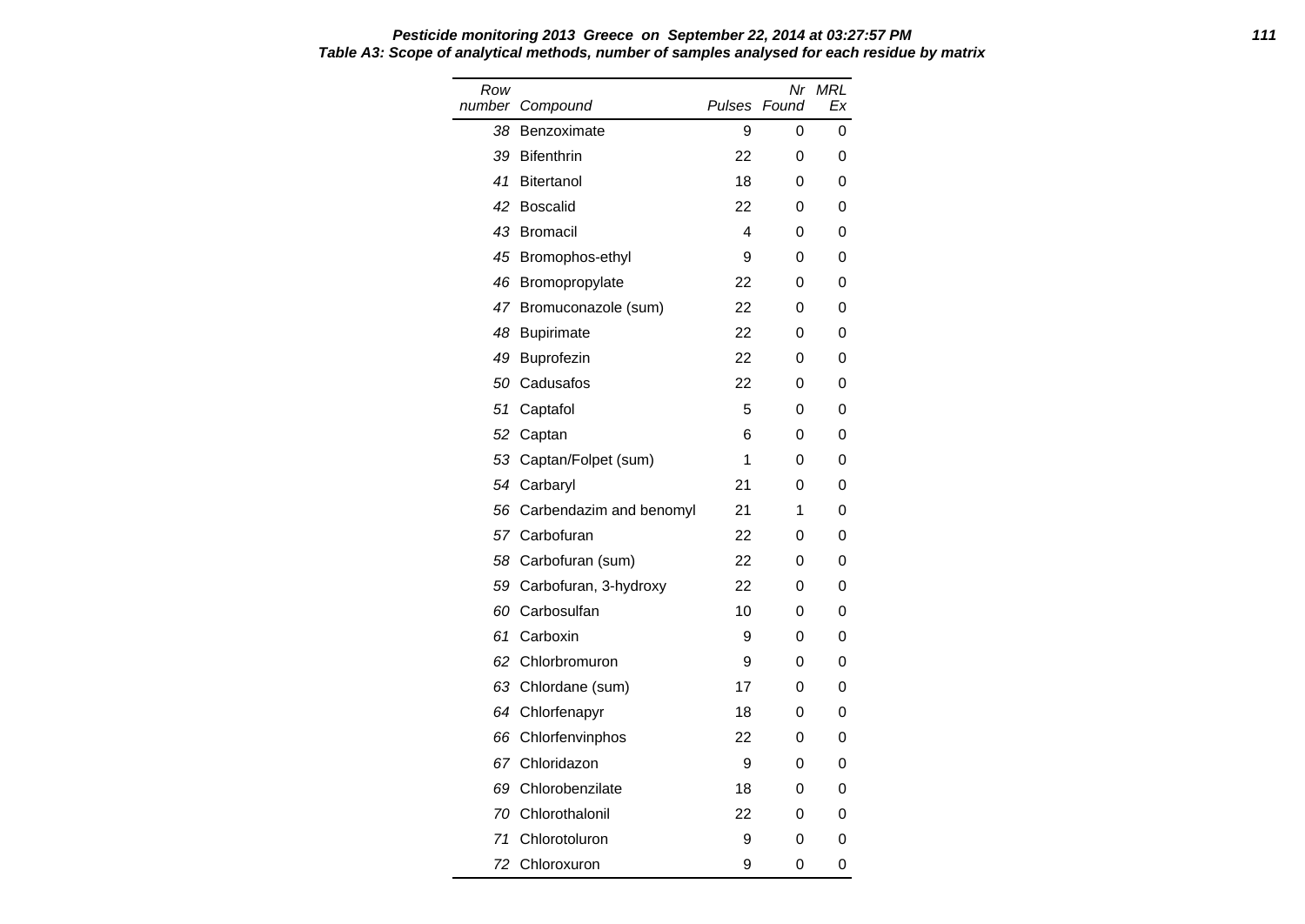Row number Compound Nr MRL Pulses Found Ex 73 Chlorpropham 13 0 0 74 Chlorpropham (sum) 10 0 0 75 Chlorpyrifos 22 2 1 76 Chlorpyrifos-methyl 22 0 0 77 Chlorsulfuron 9 0 0 78 Chlorthal-dimethyl 5 0 0 79 Cinerin 9 0 0 80 Cinerin I 9 0 0 0 81 Cinerin II **9 0 0 0** 82 Clethodim (sum) 9 0 0 0 83 Clofentezine 10 0 0 0 84 Clothianidin 21 0 0 85 Coumaphos 21 0 0 86 Cyanazine 9 0 0 0 87 Cyfluthrin 1 0 0 88 Cyfluthrin (sum) 22 0 0 89 Cymoxanil 10 0 0 0 90 Cypermethrin 200 1 0 0 0 0 1 0 0 0 1 0 0 0 1 0 0 1 0 0 1 0 1 0 0 1 0 1 0 1 0 1 0 1 0 1 0 1 0 1 0 1 0 1 0 1 0 1 0 1 0 1 0 1 0 1 0 1 0 1 0 1 0 1 0 1 0 1 0 1 0 1 0 1 0 1 0 1 0 1 0 1 0 1 0 1 0 1 0 1 0 1 0 1 0 1 0 1 0 1 0 1 91 Cypermethrin (sum) 22 0 0 92 Cyproconazole 22 0 0 93 Cyprodinil 22 0 0 94 Cyromazine 9 0 0 0 95 DDD, p,p- 17 0 0 96 DDE, o,p- 5 0 0 97 DDE, p,p- 17 0 0 98 DDT (sum) 18 0 0 99 DDT, o,p- 18 0 0 100 DDT, p,p- 18 0 0 102 Deltamethrin 18 0 0 104 Demeton-S-methyl 10 0 0 0

**Pesticide monitoring 2013 Greece on September 22, 2014 at 03:27:57 PM 112 Table A3: Scope of analytical methods, number of samples analysed for each residue by matrix**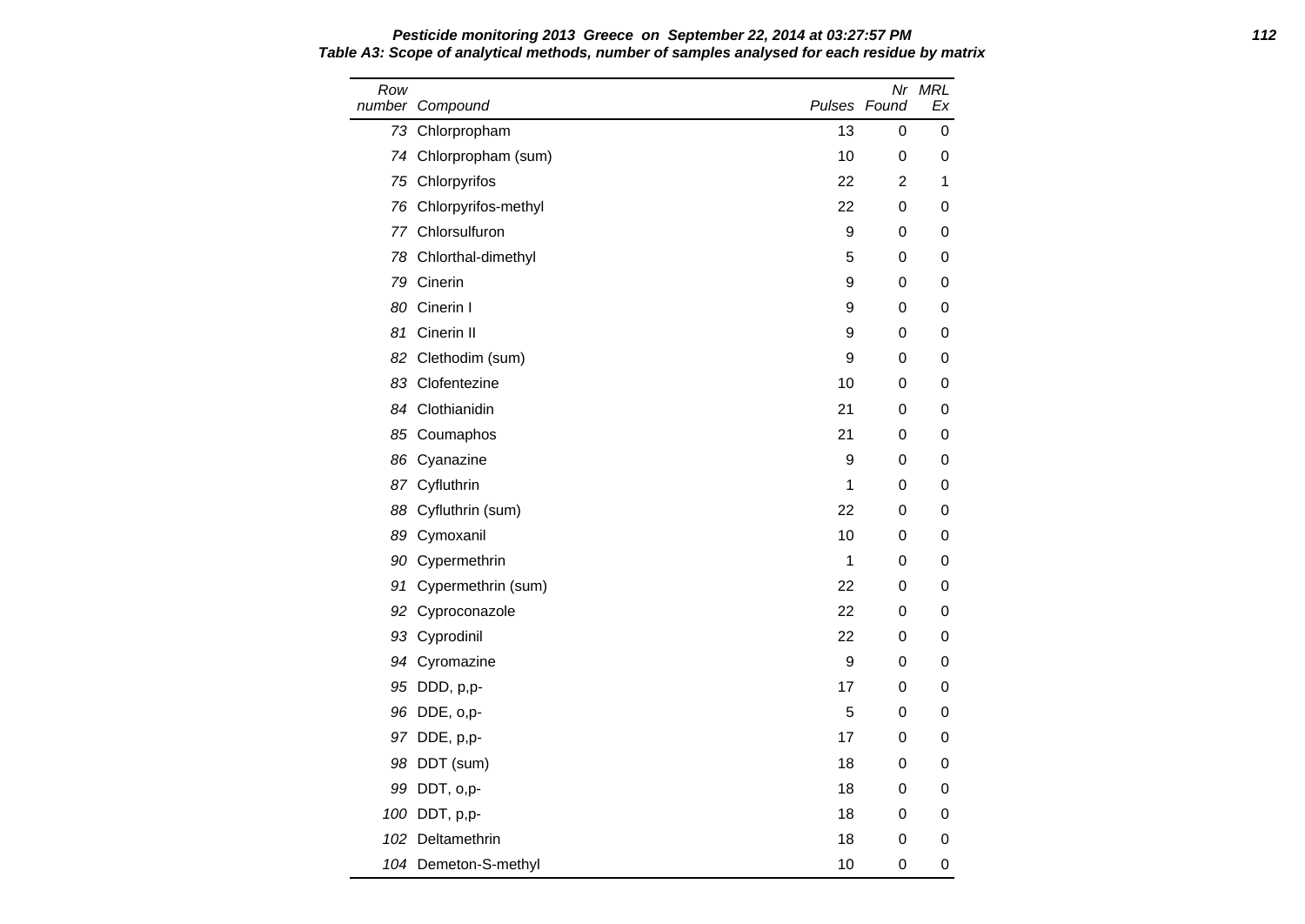| Pesticide monitoring 2013 Greece on September 22, 2014 at 03:27:57 PM                        | 113 |
|----------------------------------------------------------------------------------------------|-----|
| Table A3: Scope of analytical methods, number of samples analysed for each residue by matrix |     |

| Row | number Compound                                            | Pulses Found     | Nr               | MRL<br>Еx |
|-----|------------------------------------------------------------|------------------|------------------|-----------|
|     | 106 Demeton-S-methyl sulfone                               | 22               | 0                | 0         |
|     | 107 Desmetryn                                              | 5                | 0                | 0         |
|     | 108 Diafenthiuron                                          | $\boldsymbol{9}$ | 0                | 0         |
|     | 109 Diazinon                                               | 22               | 0                | 0         |
|     | 110 Dichlobenil                                            | 1                | 0                | 0         |
| 111 | Dichlofluanid                                              | 22               | 0                | 0         |
|     | 112 Dichlofluanid and DMSA (sum of Dichlofluanid and DMSA) | 1                | 0                | 0         |
|     | 113 Dichloroaniline, 3,5-                                  | 9                | 0                | 0         |
|     | 114 Dichlorprop                                            | 12               | 0                | 0         |
|     | 115 Dichlorvos                                             | 10               | 0                | 0         |
|     | 116 Dicloran                                               | 6                | 0                | 0         |
|     | 117 Dicofol (sum)                                          | 6                | 0                | 0         |
|     | 118 Dicofol o, p'                                          | 6                | 0                | 0         |
|     | 119 Dicofol p, p'                                          | 6                | 0                | 0         |
|     | 120 Dicrotophos                                            | $\boldsymbol{9}$ | 0                | 0         |
| 121 | <b>Dieldrin</b>                                            | 18               | 0                | 0         |
|     | 122 Diethofencarb                                          | 9                | 0                | 0         |
|     | 123 Difenoconazole                                         | 22               | 0                | 0         |
|     | 124 Diflubenzuron                                          | 9                | 0                | 0         |
|     | 125 Diflufenican                                           | 21               | $\boldsymbol{0}$ | 0         |
|     | 126 Dimethoate                                             | 22               | 0                | 0         |
|     | 127 Dimethoate (sum)                                       | 22               | 0                | 0         |
|     | 128 Dimethomorph                                           | 22               | 0                | 0         |
|     | 130 Diniconazole                                           | 6                | 0                | 0         |
|     | 131 Dinitramine                                            | 5                | 0                | 0         |
|     | 132 Dinobuton                                              | 5                | 0                | 0         |
|     | 133 Dinocap                                                | 1                | 0                | 0         |
|     | 134 Dinocap (sum)                                          | 3                | 0                | 0         |
|     | 137 Diphenamid                                             | 9                | 0                | 0         |
|     | 138 Diphenylamine                                          | 22               | 0                | 0         |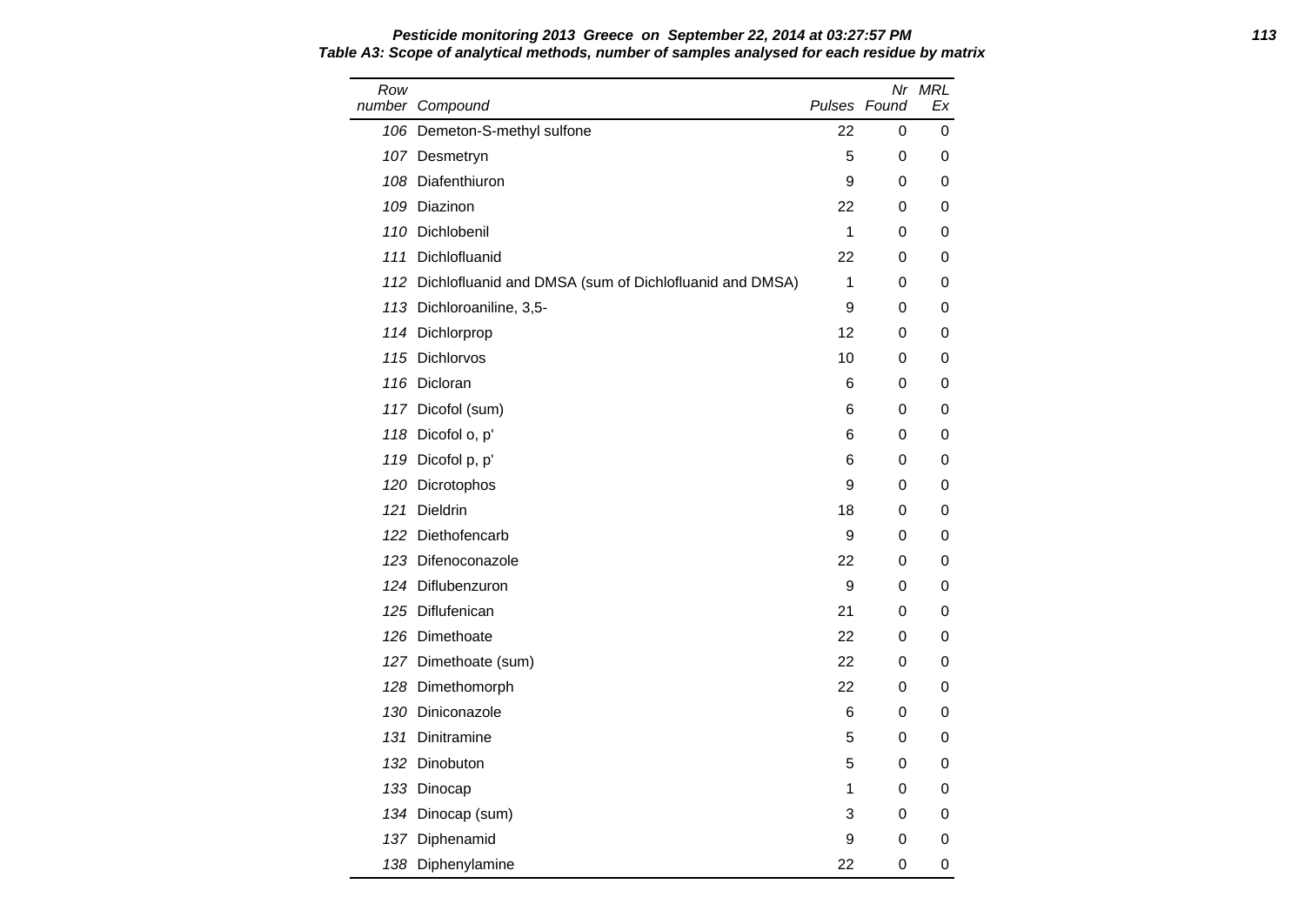### **Pesticide monitoring 2013 Greece on September 22, 2014 at 03:27:57 PM 114 Table A3: Scope of analytical methods, number of samples analysed for each residue by matrix**

| Row | number Compound                                    | Pulses Found |   | Nr MRL<br>Еx |
|-----|----------------------------------------------------|--------------|---|--------------|
|     | 139 Disulfoton                                     | 10           | 0 | 0            |
|     | 140 Disulfoton (sum baby and infant food)          | 21           | 0 | 0            |
|     | 141 Disulfoton sulfone                             | 21           | 0 | 0            |
|     | 142 Disulfoton sulfoxide                           | 21           | 0 | 0            |
|     | 144 Diuron                                         | 18           | 0 | 0            |
|     | 145 Diuron                                         | 18           | 0 | 0            |
|     | 146 Dodemorph                                      | 5            | 0 | 0            |
|     | <b>147 EPN</b>                                     | 10           | 0 | 0            |
|     | 148 Emamectin benzoate B1a, expressed as emamectin | 9            | 0 | 0            |
|     | 149 Endosulfan (sum)                               | 22           | 0 | 0            |
|     | 150 Endosulfansulfate                              | 18           | 0 | 0            |
|     | 151 Endrin                                         | 18           | 0 | 0            |
|     | 152 Epoxiconazole                                  | 22           | 0 | 0            |
|     | 154 Ethalfluralin                                  | 18           | 0 | 0            |
|     | 157 Ethion                                         | 10           | 0 | 0            |
|     | 158 Ethirimol                                      | 9            | 0 | 0            |
|     | 159 Ethofumesate                                   | 9            | 0 | 0            |
|     | 160 Ethofumesate (sum)                             | 9            | 0 | 0            |
|     | 161 Ethoprophos                                    | 22           | 0 | 0            |
|     | 162 Ethoxyquin                                     | 9            | 0 | 0            |
|     | 163 Etofenprox                                     | 9            | 0 | 0            |
|     | 164 Etoxazole                                      | 9            | 0 | 0            |
|     | 165 Etrimfos                                       | 12           | 0 | 0            |
|     | 166 Famoxadone                                     | 22           | 0 | 0            |
|     | 167 Fenamidone                                     | 9            | 0 | 0            |
|     | 168 Fenamiphos                                     | 10           | 0 | 0            |
|     | 169 Fenamiphos (sum)                               | 10           | 0 | 0            |
|     | 170 Fenamiphos sulfone                             | 9            | 0 | 0            |
|     | 171 Fenamiphos sulfoxide                           | 9            | 0 | 0            |
|     | 172 Fenarimol                                      | 18           | 0 | 0            |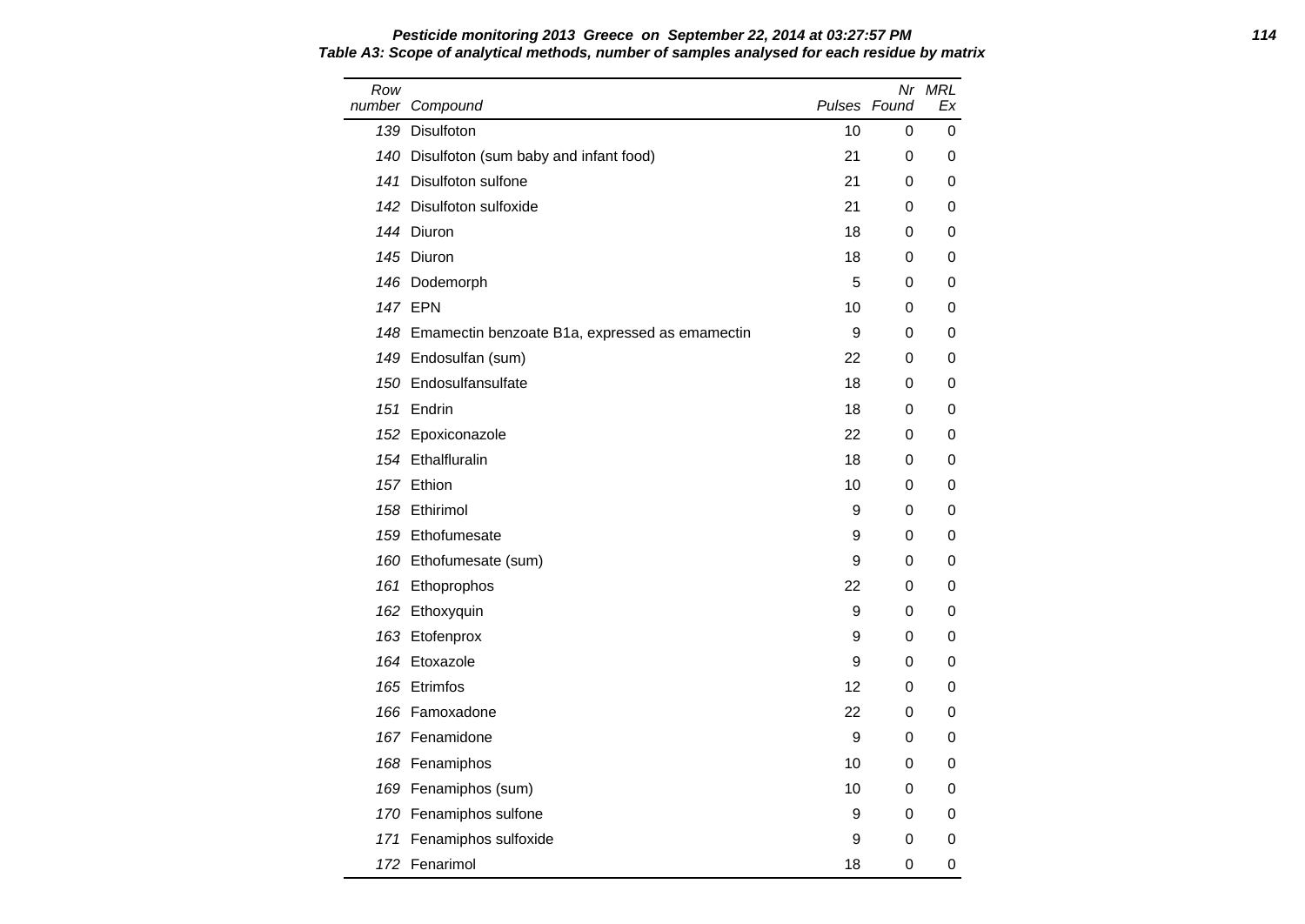| Pesticide monitoring 2013 Greece on September 22, 2014 at 03:27:57 PM                        | 115 |
|----------------------------------------------------------------------------------------------|-----|
| Table A3: Scope of analytical methods, number of samples analysed for each residue by matrix |     |

| Row | number Compound                                              | Pulses Found   |   | Nr MRL<br>Ex |
|-----|--------------------------------------------------------------|----------------|---|--------------|
|     | 173 Fenazaquin                                               | 22             | 0 | 0            |
|     | 174 Fenbuconazole                                            | 22             | 0 | 0            |
|     | 176 Fenhexamid                                               | 22             | 0 | 0            |
|     | 177 Fenitrothion                                             | 22             | 0 | 0            |
|     | 178 Fenoxycarb                                               | 22             | 0 | 0            |
|     | 179 Fenpropathrin                                            | 22             | 0 | 0            |
|     | 180 Fenpropidin                                              | 9              | 0 | 0            |
| 181 | Fenpropimorph                                                | 22             | 0 | 0            |
|     | 182 Fenpyroximate                                            | 9              | 0 | 0            |
|     | 184 Fensulfothion                                            | 9              | 0 | 0            |
|     | 185 Fensulfothion (sum baby and infant food)                 | 9              | 0 | 0            |
|     | 186 Fensulfothion oxon                                       | 9              | 0 | 0            |
|     | 187 Fensulfothion oxon sulphone                              | 9              | 0 | 0            |
|     | 188 Fensulfothion sulfone                                    | 9              | 0 | 0            |
|     | 189 Fenthion                                                 | 22             | 0 | 0            |
|     | 190 Fenthion (sum)                                           | 22             | 0 | 0            |
|     | 191 Fenthion oxon                                            | 9              | 0 | 0            |
|     | 192 Fenthion oxon sulfone                                    | 9              | 0 | 0            |
|     | 193 Fenthion oxonsulfoxide                                   | 9              | 0 | 0            |
|     | 194 Fenthion sulfone                                         | 21             | 0 | 0            |
|     | 195 Fenthion sulfoxide                                       | 22             | 0 | 0            |
|     | 196 Fenvalerate                                              | 1              | 0 | 0            |
|     | 197 Fenvalerate (sum of RR, SS, RS and SR isomers)           | 1              | 0 | 0            |
|     | 198 Fenvalerate and Esfenvalerate (Sum of RR and SS isomers) | 17             | 0 | 0            |
|     | 199 Fenvalerate and Esfenvalerate (Sum of RS and SR isomers) | 17             | 0 | 0            |
|     | 201 Fipronil                                                 | 14             | 0 | 0            |
| 202 | Fipronil (sum)                                               | $\overline{2}$ | 0 | 0            |
|     | 203 Fipronil desulfinyl                                      | 1              | 0 | 0            |
|     | 204 Fipronil sulfone                                         | 1              | 0 | 0            |
|     | 205 Fluazifop (free acid)                                    | 12             | 0 | 0            |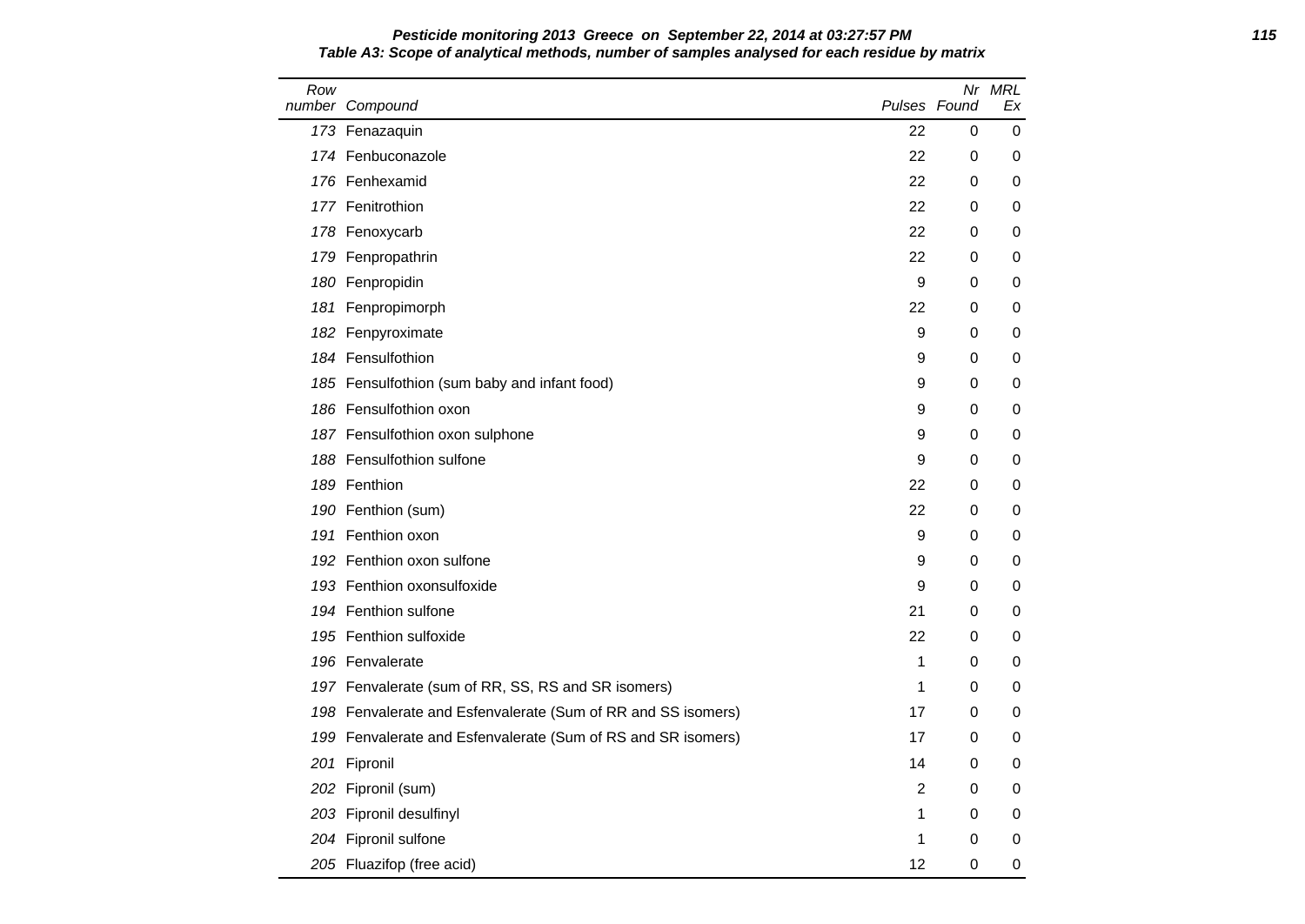# **Pesticide monitoring 2013 Greece on September 22, 2014 at 03:27:57 PM 116 Table A3: Scope of analytical methods, number of samples analysed for each residue by matrix**

| Row | number Compound                                                               | Pulses Found   | Nr | <b>MRL</b><br>Ex |
|-----|-------------------------------------------------------------------------------|----------------|----|------------------|
|     | 208 Fluazinam                                                                 | $\overline{2}$ | 0  | $\boldsymbol{0}$ |
|     | 209 Flucythrinate                                                             | 10             | 0  | 0                |
|     | 210 Flucythrinate (sum of isomers expressed as flucythrinate)                 | $\mathbf{1}$   | 0  | 0                |
|     | 211 Fludioxonil                                                               | 14             | 0  | 0                |
|     | 212 Flufenacet                                                                | 9              | 0  | 0                |
|     | 213 Flufenacet (sum)                                                          | 9              | 0  | 0                |
|     | 214 Flufenoxuron                                                              | 21             | 0  | 0                |
|     | 215 Fluometuron                                                               | 9              | 0  | 0                |
|     | 216 Fluopicolide                                                              | 9              | 0  | 0                |
|     | 217 Fluquinconazole                                                           | 22             | 0  | 0                |
|     | 218 Fluroxypyr                                                                | 20             | 0  | 0                |
|     | 219 Fluroxypyr (sum)                                                          | 8              | 0  | 0                |
|     | 220 Flusilazole                                                               | 22             | 0  | 0                |
|     | 221 Flutolanil                                                                | 9              | 0  | 0                |
|     | 222 Flutriafol                                                                | 22             | 0  | 0                |
|     | 223 Fluvalinate                                                               | 13             | 0  | 0                |
|     | 224 Folpet                                                                    | 10             | 0  | 0                |
|     | 225 Foramsulfuron                                                             | 9              | 0  | 0                |
|     | 226 Formetanate                                                               | 9              | 0  | 0                |
|     | 227 Formetanate                                                               | 9              | 0  | 0                |
|     | 228 Fosthiazate                                                               | 9              | 0  | 0                |
|     | 229 Furathiocarb                                                              | 9              | 0  | 0                |
|     | 232 Haloxyfop                                                                 | 12             | 0  | 0                |
|     | 236 Heptachlor                                                                | 18             | 0  | 0                |
| 237 | Heptachlor (sum of heptachlor and heptachlor epoxide expressed as heptachlor) | 18             | 0  | 0                |
| 238 | Heptachlor endo-epoxide                                                       | 12             | 0  | 0                |
| 239 | Heptachlor epoxide                                                            | 5              | 0  | 0                |
| 240 | Heptachlor exo-epoxide                                                        | 12             | 0  | 0                |
| 241 | Heptenophos                                                                   | 18             | 0  | 0                |
|     | 242 Hexachlorobenzene                                                         | 17             | 0  | 0                |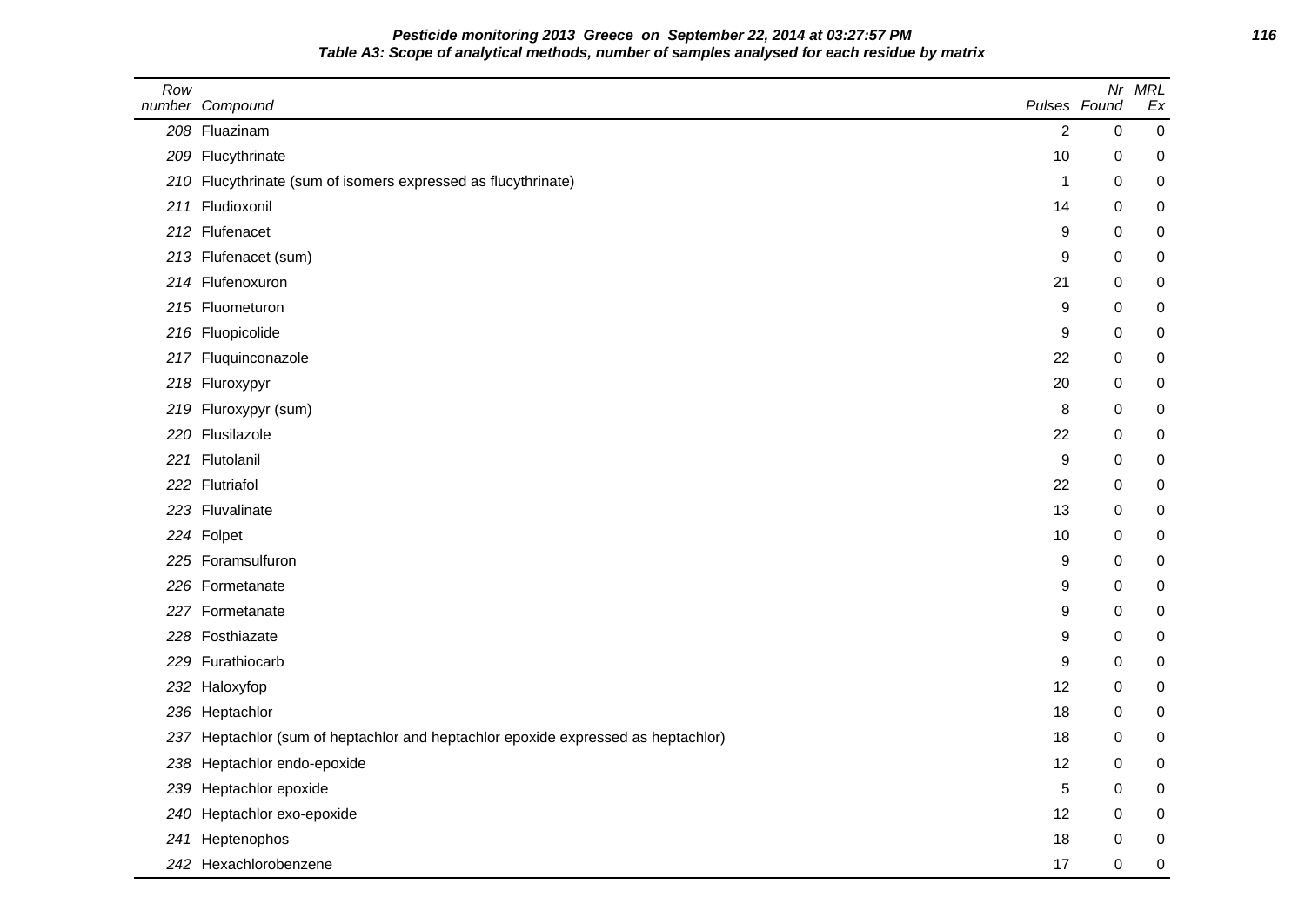**Pesticide monitoring 2013 Greece on September 22, 2014 at 03:27:57 PM 117 Table A3: Scope of analytical methods, number of samples analysed for each residue by matrix**

| Row | number Compound                                                          | Pulses Found |   | Nr MRL<br>Ex     |
|-----|--------------------------------------------------------------------------|--------------|---|------------------|
|     | 243 Hexachlorocyclohexane (HCH), alpha-isomer                            | 17           | 0 | 0                |
|     | 244 Hexachlorocyclohexane (HCH), beta-isomer                             | 17           | 0 | $\mathbf 0$      |
|     | 245 Hexachlorocyclohexane (HCH), sum of isomers, except the gamma isomer | 17           | 0 | 0                |
|     | 246 Hexaconazole                                                         | 22           | 0 | 0                |
|     | 247 Hexythiazox                                                          | 22           | 0 | 0                |
|     | 248 Imazalil                                                             | 22           | 0 | 0                |
| 249 | Imazamethabenz-methyl                                                    | 9            | 0 | 0                |
| 250 | Imidacloprid                                                             | 21           | 0 | 0                |
| 251 | Indoxacarb as sum of the isomers S and R                                 | 22           | 0 | 0                |
| 252 | loxynil                                                                  | $\mathbf{1}$ | 0 | 0                |
| 253 | loxynil, including its esters expressed as ioxynil                       | -1           | 0 | 0                |
|     | 254 Iprodione                                                            | 18           | 0 | 0                |
| 255 | Iprovalicarb                                                             | 22           | 0 | 0                |
| 256 | Isofenphos-methyl                                                        | 22           | 0 | 0                |
|     | 257 Isoprothiolane                                                       | 9            | 0 | 0                |
| 258 | Isoproturon                                                              | 21           | 0 | 0                |
| 259 | Jasmolin I                                                               | 9            | 0 | 0                |
| 260 | Jasmolin II                                                              | 9            | 0 | 0                |
| 261 | Kresoxim-methyl                                                          | 22           | 0 | 0                |
|     | 262 Lambda-Cyhalothrin                                                   | 18           | 0 | 0                |
|     | 263 Lindane (Gamma-isomer of hexachlorociclohexane (HCH))                | 18           | 0 | 0                |
|     | 264 Linuron                                                              | 22           | 0 | 0                |
|     | 265 Lufenuron                                                            | 21           | 0 | 0                |
|     | 266 MCPA                                                                 | 12           | 0 | 0                |
|     | 267 Malaoxon                                                             | 22           | 0 | 0                |
|     | 268 Malathion                                                            | 22           | 0 | 0                |
|     | 269 Malathion (sum of malathion and malaoxon expressed as malathion)     | 22           | 0 | 0                |
| 270 | Mecarbam                                                                 | 10           | 0 | 0                |
|     | 271 Mecoprop                                                             | 12           | 0 | 0                |
|     | 272 Mecoprop (sum of mecoprop-p and mecoprop expressed as mecoprop)      | 12           | 0 | $\boldsymbol{0}$ |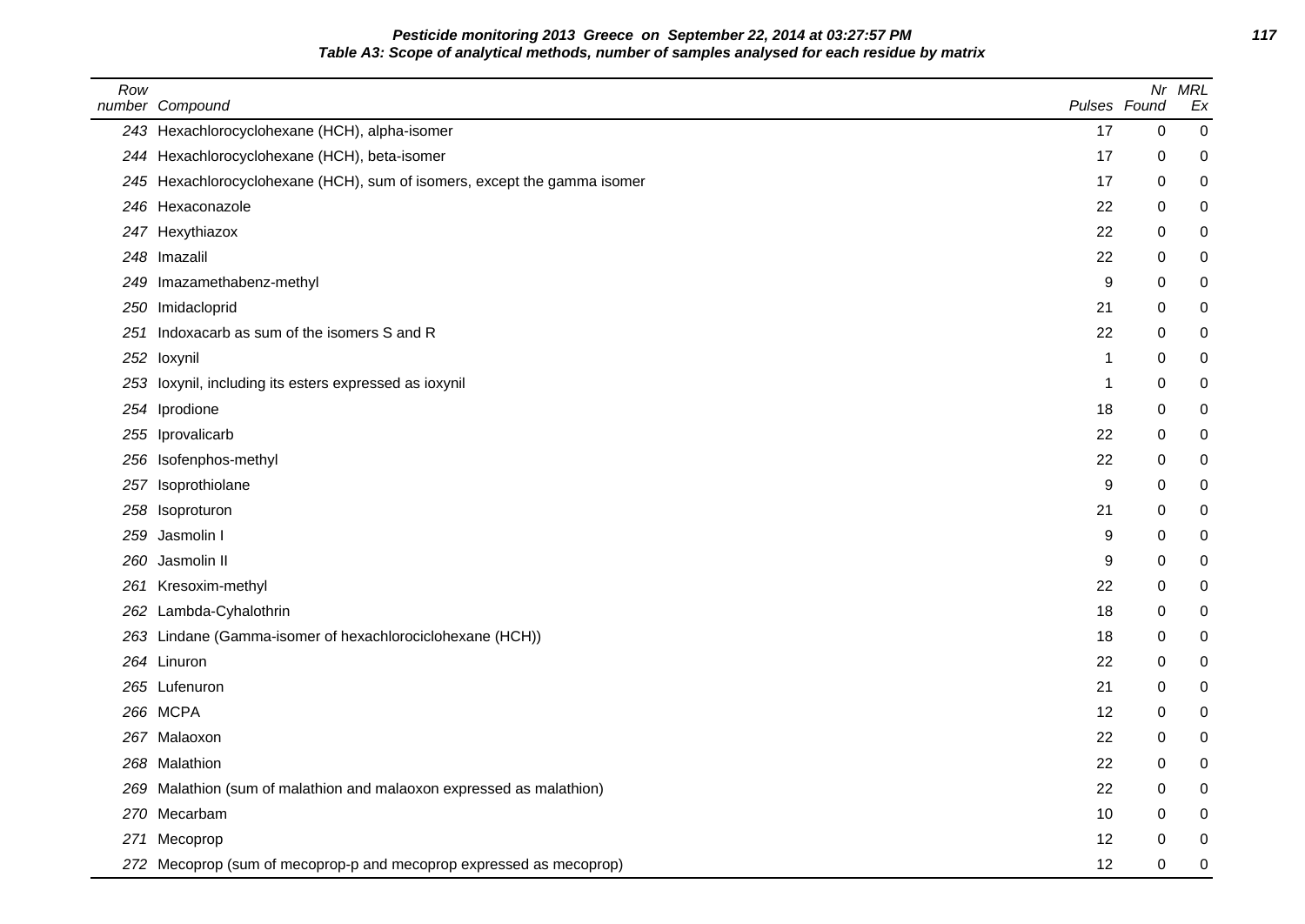### **Pesticide monitoring 2013 Greece on September 22, 2014 at 03:27:57 PM 118 Table A3: Scope of analytical methods, number of samples analysed for each residue by matrix**

| Row | number Compound                                                                                                                              |    | Nr<br>Pulses Found | <b>MRL</b><br>Ex |
|-----|----------------------------------------------------------------------------------------------------------------------------------------------|----|--------------------|------------------|
|     | 273 Mepanipyrim                                                                                                                              | 22 | 0                  | 0                |
|     | 274 Mepanipyrim (Mepanipyrim and its metabolite (2-anilino-4-(2-hydroxypropyl)-6-methylpyrimidine) expressed as mepanipyrim)                 | 10 | 0                  | 0                |
|     | 277 Metaflumizone (sum of E- and Z- isomers)                                                                                                 | 9  | 0                  | 0                |
|     | 278 Metalaxyl                                                                                                                                | -1 | 0                  | 0                |
| 279 | Metalaxyl (Metalaxyl including other mixtures of constituent isomers including Metalaxyl-M (sum of isomers))                                 | 22 | 0                  | 0                |
| 282 | Metamitron                                                                                                                                   | 9  | 0                  | 0                |
|     | 283 Metazachlor                                                                                                                              | 9  | 0                  | 0                |
|     | 284 Metconazole                                                                                                                              | 22 | 0                  | 0                |
|     | 285 Methabenzthiazuron                                                                                                                       | 9  | 0                  | 0                |
|     | 286 Methacrifos                                                                                                                              | 21 | 0                  | 0                |
|     | 287 Methamidophos                                                                                                                            | 22 | 0                  | 0                |
|     | 288 Methidathion                                                                                                                             | 18 | 0                  | 0                |
|     | 289 Methiocarb                                                                                                                               | 22 | 0                  | 0                |
| 290 | Methiocarb (sum of methiocarb and methiocarb sulfoxide and sulfone, expressed as methiocarb)                                                 | 22 | 0                  | 0                |
| 291 | Methiocarb sulfone                                                                                                                           | 21 | 0                  | 0                |
| 292 | Methiocarb sulfoxide                                                                                                                         | 21 | 0                  | 0                |
|     | 293 Metholachlor                                                                                                                             | 22 | 0                  | 0                |
|     | 294 Metholachlor and metholachlor-S (Metholachlor including other mixtures of constituent isomers including S-metholachlor (sum of isomers)) | 10 | 0                  | 0                |
|     | 295 Methomyl                                                                                                                                 | 21 | 0                  | 0                |
| 296 | Methomyl and thiodicarb (sum of methomyl and thiodicarb expressed as methomyl)                                                               | 21 | 0                  | 0                |
|     | 297 Methoxychlor                                                                                                                             | 17 | 0                  | 0                |
|     | 298 Methoxyfenozide                                                                                                                          | 21 | 0                  | 0                |
| 299 | Metobromuron                                                                                                                                 | 9  | 0                  | 0                |
|     | 300 Metoxuron                                                                                                                                | 9  | 0                  | 0                |
| 301 | Metrafenone                                                                                                                                  | 1  | 0                  | 0                |
| 302 | Metribuzin                                                                                                                                   | 10 | 0                  | 0                |
|     | 303 Metsulfuron-methyl                                                                                                                       | 9  | 0                  | 0                |
|     | 304 Mevinphos (sum of E- and Z-isomers)                                                                                                      | 9  | 0                  | 0                |
|     | 305 Monocrotophos                                                                                                                            | 22 | 0                  | 0                |
|     | 306 Monolinuron                                                                                                                              | 9  | 0                  | 0                |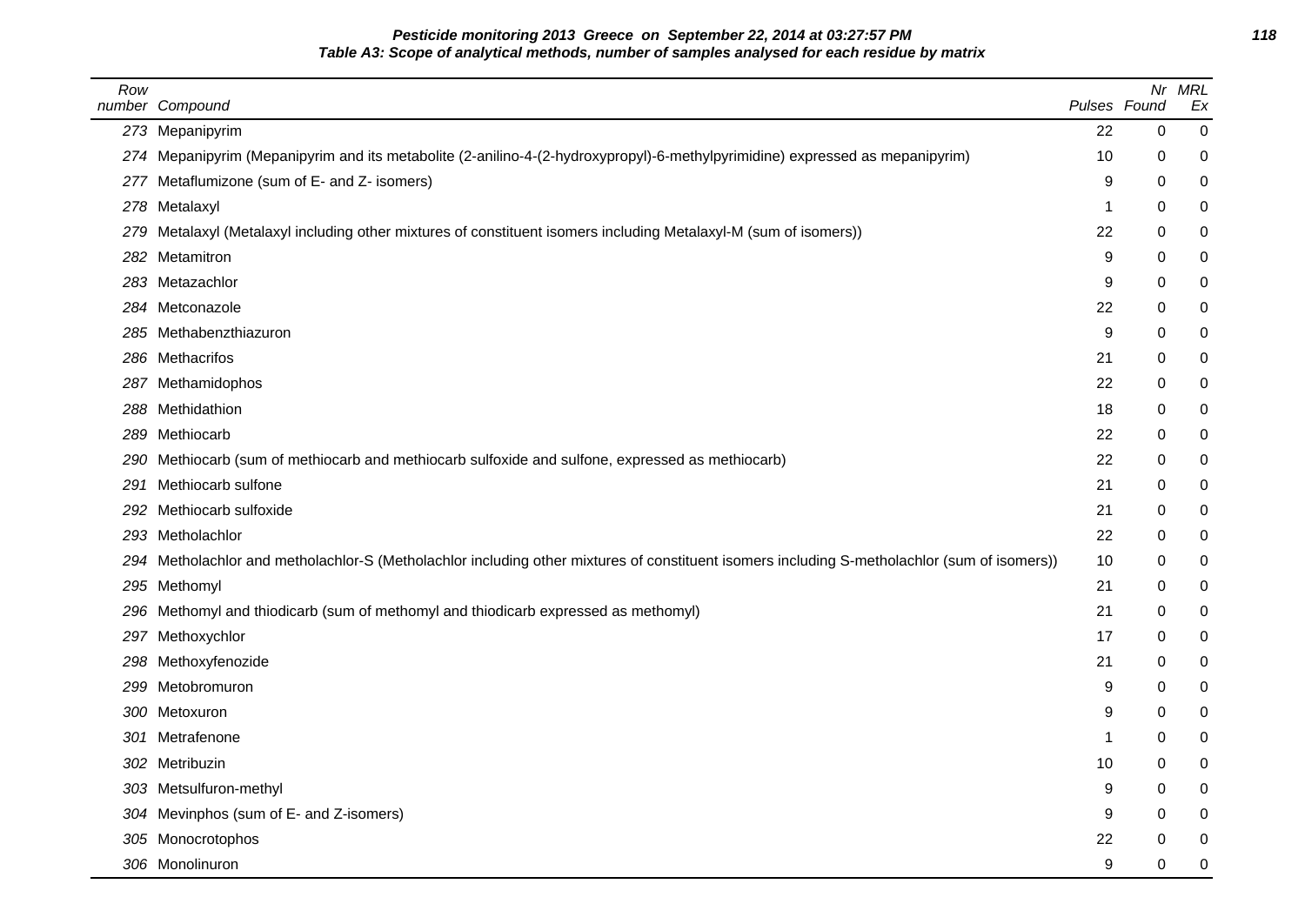**Pesticide monitoring 2013 Greece on September 22, 2014 at 03:27:57 PM 119 Table A3: Scope of analytical methods, number of samples analysed for each residue by matrix**

| Row | number Compound                                                                                         | Pulses Found | Nr | <b>MRL</b><br>Ex |
|-----|---------------------------------------------------------------------------------------------------------|--------------|----|------------------|
|     | 307 Myclobutanil                                                                                        | 22           | 0  | $\boldsymbol{0}$ |
|     | 308 Naled                                                                                               | 9            | 0  | 0                |
| 309 | Napropamide                                                                                             | 9            | 0  | $\mathbf 0$      |
|     | 310 Nicosulfuron                                                                                        | 9            | 0  | 0                |
| 311 | Nitenpyram                                                                                              | 9            | 0  | 0                |
|     | 312 Nitrofen                                                                                            | 17           | 0  | 0                |
|     | 313 Nuarimol                                                                                            | 9            | 0  | 0                |
| 314 | Omethoate                                                                                               | 22           | 0  | $\mathbf 0$      |
|     | 315 Orthophenylphenol                                                                                   | 12           | 0  | $\mathbf 0$      |
|     | 316 Oxadiazon                                                                                           | 10           | 0  | 0                |
|     | 317 Oxadixyl                                                                                            | 22           | 0  | 0                |
| 318 | Oxamyl                                                                                                  | 21           | 0  | 0                |
| 319 | Oxychlordane                                                                                            | 12           | 0  | 0                |
| 320 | Oxydemeton-methyl                                                                                       | 22           | 0  | $\mathbf 0$      |
| 321 | Oxydemeton-methyl (sum of oxydemeton-methyl and demeton-S-methylsulfone expressed as oxydemeton-methyl) | 22           | 0  | $\mathbf 0$      |
| 322 | Oxyfluorfen                                                                                             | 22           | 0  | 0                |
| 323 | Paclobutrazol                                                                                           | 22           | 0  | 0                |
| 325 | Paraoxon-methyl                                                                                         | 18           | 0  | 0                |
|     | 326 Parathion                                                                                           | 18           | 0  | 0                |
| 327 | Parathion-methyl                                                                                        | 18           | 0  | $\mathbf 0$      |
| 328 | Parathion-methyl (sum of Parathion-methyl and paraoxon-methyl expressed as Parathion-methyl)            | 18           | 0  | $\mathbf 0$      |
| 329 | Penconazole                                                                                             | 22           | 0  | 0                |
| 330 | Pencycuron                                                                                              | 10           | 0  | 0                |
| 331 | Pendimethalin                                                                                           | 22           | 0  | 0                |
| 332 | Pentachloroaniline                                                                                      | 5            | 0  | 0                |
| 333 | Permethrin (sum of isomers)                                                                             | 18           | 0  | $\mathbf 0$      |
|     | 334 Phenothrin                                                                                          | 9            | 0  | $\mathbf 0$      |
|     | 335 Phenthoate                                                                                          | 10           | 0  | 0                |
|     | 336 Phorate                                                                                             | -1           | 0  | 0                |
|     | 337 Phorate (sum of phorate, its oxygen analogue and their sulfones expressed as phorate)               | 10           | 0  | $\mathbf 0$      |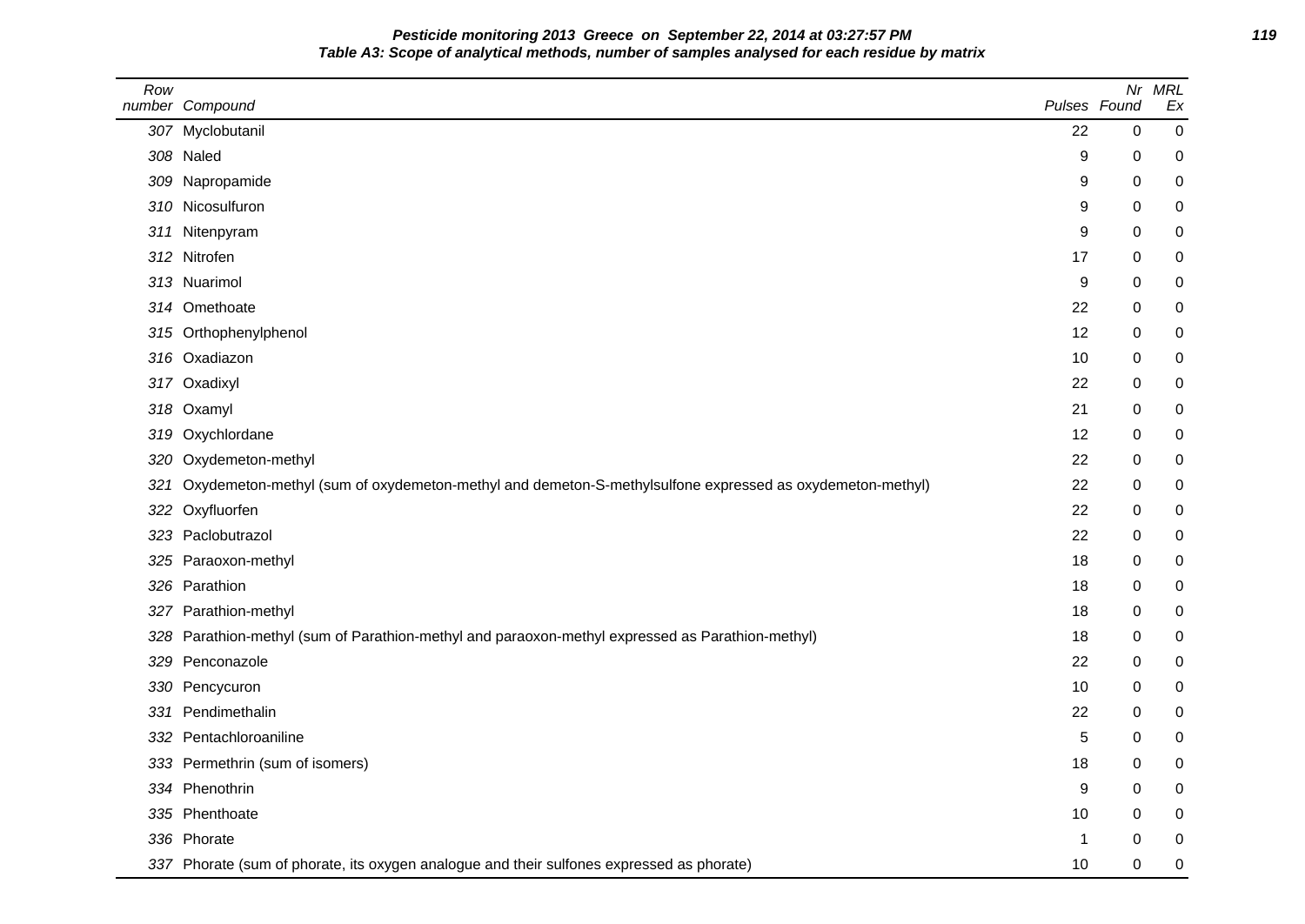**Pesticide monitoring 2013 Greece on September 22, 2014 at 03:27:57 PM 120 Table A3: Scope of analytical methods, number of samples analysed for each residue by matrix**

| Row | number Compound                                                                                                            |                | Pulses Found | Nr MRL<br>Ex |
|-----|----------------------------------------------------------------------------------------------------------------------------|----------------|--------------|--------------|
|     | 338 Phorate sulfone                                                                                                        | $\mathbf 1$    | $\mathbf 0$  | 0            |
|     | 339 Phorate sulfoxide                                                                                                      | -1             | 0            | 0            |
|     | 340 Phosalone                                                                                                              | 10             | 0            | 0            |
|     | 341 Phosmet                                                                                                                | 22             | 0            | 0            |
|     | 342 Phosmet (phosmet and phosmet oxon expressed as phosmet)                                                                | 10             | 0            | 0            |
|     | 343 Phosmet oxon                                                                                                           | 9              | 0            | 0            |
|     | 344 Phosphamidon                                                                                                           | 1              | 0            | 0            |
|     | 345 Phoxim                                                                                                                 | 9              | 0            | $\pmb{0}$    |
|     | 346 Picoxystrobin                                                                                                          | 21             | 0            | $\pmb{0}$    |
|     | 347 Pirimicarb                                                                                                             | 22             | 0            | 0            |
|     | 348 Pirimicarb (sum of Pirimicarb and desmethyl pirimicarb expressed as Pirimicarb)                                        | 22             | 0            | 0            |
|     | 349 Pirimicarb desmethyl                                                                                                   | 21             | 0            | $\pmb{0}$    |
|     | 350 Pirimicarb, desmethylformamido-                                                                                        | $\overline{1}$ | 0            | $\pmb{0}$    |
|     | 352 Pirimiphos-methyl                                                                                                      | 22             | 0            | 0            |
|     | 353 Primisulfuron                                                                                                          | 9              | 0            | $\mathbf 0$  |
|     | 354 Prochloraz                                                                                                             | 22             | 0            | 0            |
|     | 355 Prochloraz (sum of prochloraz and its metabolites containing the 2,4,6-Trichlorophenol moiety expressed as prochloraz) | 10             | 0            | 0            |
|     | 356 Procymidone                                                                                                            | 22             | 0            | $\pmb{0}$    |
|     | 357 Profenofos                                                                                                             | 22             | 0            | $\pmb{0}$    |
|     | 360 Prometryn                                                                                                              | 6              | $\Omega$     | 0            |
|     | 361 Propachlor                                                                                                             | 6              | 0            | $\pmb{0}$    |
|     | 362 Propachlor: oxalinic derivate of propachlor, expressed as propachlor                                                   | 5              | 0            | 0            |
|     | 363 Propamocarb                                                                                                            | 9              | $\Omega$     | 0            |
|     | 364 Propamocarb (sum of propamocarb and its salt expressed as propamocarb)                                                 | 9              | 0            | 0            |
|     | 365 Propanil                                                                                                               | 5              | 0            | 0            |
|     | 366 Propargite                                                                                                             | 10             | 0            | 0            |
|     | 368 Propham                                                                                                                | 9              | 0            | 0            |
|     | 369 Propiconazole                                                                                                          | 22             | 0            | 0            |
|     | 370 Propoxur                                                                                                               | 13             | 0            | 0            |
|     | 371 Propyzamide                                                                                                            | 18             | 0            | 0            |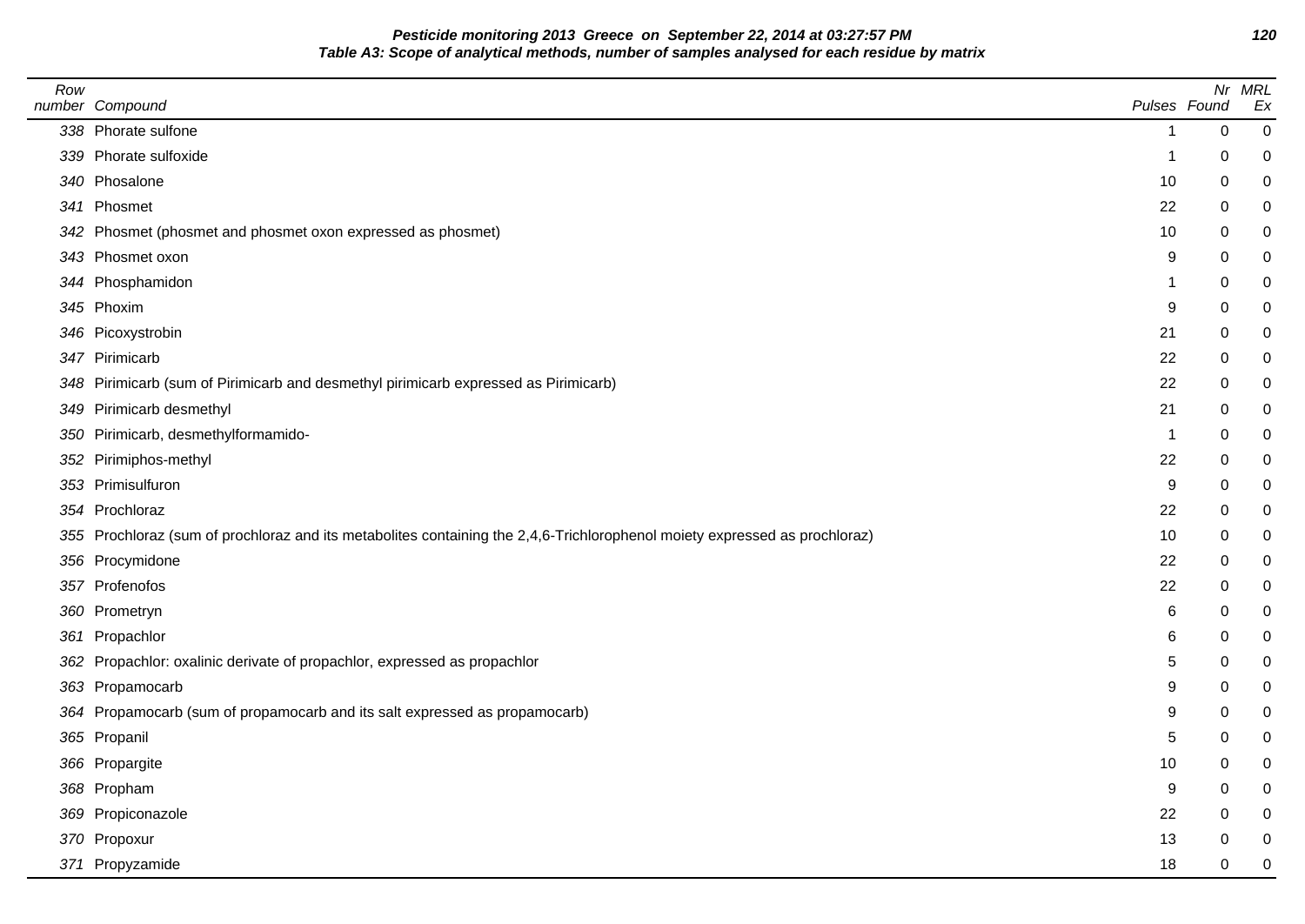**Pesticide monitoring 2013 Greece on September 22, 2014 at 03:27:57 PM 121 Table A3: Scope of analytical methods, number of samples analysed for each residue by matrix**

| Row | number Compound                                                                                                                                                       | Pulses Found |   | Nr MRL<br>Ex |
|-----|-----------------------------------------------------------------------------------------------------------------------------------------------------------------------|--------------|---|--------------|
|     | 372 Propyzamide (sum of propyzamide and all metabolites containing the 3,5-dichlorobenzoic acid fraction expressed as propyzamide)                                    | 1            | 0 | 0            |
|     | 373 Prothioconazole                                                                                                                                                   |              | 0 |              |
|     | 374 Prothioconazole (prothioconazole-desthio)                                                                                                                         | -1           | 0 | 0            |
|     | 376 Prothiofos                                                                                                                                                        | 22           | 0 |              |
|     | 377 Pymetrozine                                                                                                                                                       | 9            | 0 |              |
|     | 378 Pyraclostrobin                                                                                                                                                    | 22           | 0 |              |
|     | 379 Pyrazophos                                                                                                                                                        | 22           | 0 |              |
|     | 380 Pyrethrin I                                                                                                                                                       | 9            | 0 |              |
|     | 381 Pyrethrin II                                                                                                                                                      | 9            | 0 |              |
|     | 382 Pyrethrins                                                                                                                                                        | 9            | 0 |              |
|     | 383 Pyridaben                                                                                                                                                         | 10           | 0 |              |
|     | 384 Pyridate                                                                                                                                                          | 9            | 0 |              |
|     | 385 Pyridate (sum of pyridate, its hydrolysis product CL 9673 (6-chloro-4-hydroxy-3-phenylpyridazin) and hydrolysable conjugates of CL 9673 expressed as<br>pyridate) | 9            | 0 |              |
|     | 386 Pyrifenox                                                                                                                                                         | 10           | 0 | 0            |
|     | 387 Pyrimethanil                                                                                                                                                      | 22           | 0 |              |
|     | 388 Pyriproxyfen                                                                                                                                                      | 22           | 0 |              |
|     | 389 Quinalphos                                                                                                                                                        | 10           | 0 |              |
|     | 390 Quinoxyfen                                                                                                                                                        | 22           | 0 |              |
|     | 391 Quintozene                                                                                                                                                        | 17           | 0 |              |
|     | 392 Quintozene (sum of quintozene and pentachloro-aniline expressed as quintozene)                                                                                    | 9            | 0 |              |
|     | 393 Resmethrin (resmethrin including other mixtures of consituent isomers (sum of isomers))                                                                           | 20           | 0 |              |
|     | 394 Rimsulfuron                                                                                                                                                       | 9            | 0 |              |
|     | 396 Sethoxydim                                                                                                                                                        | 9            | 0 |              |
|     | 397 Simazine                                                                                                                                                          | 9            | 0 |              |
|     | 399 Spinosad (sum of Spinosyn A and Spinosyn D, expressed as Spinosad)                                                                                                | 21           | 0 |              |
|     | 400 Spinosyn A                                                                                                                                                        | 21           | 0 |              |
|     | 401 Spinosyn D                                                                                                                                                        | 21           | 0 |              |
|     | 402 Spirodiclofen                                                                                                                                                     | 9            | 0 |              |
|     | 403 Spiroxamine                                                                                                                                                       | 21           | 0 |              |
|     | 404 Tebuconazole                                                                                                                                                      | 22           | 0 | 0            |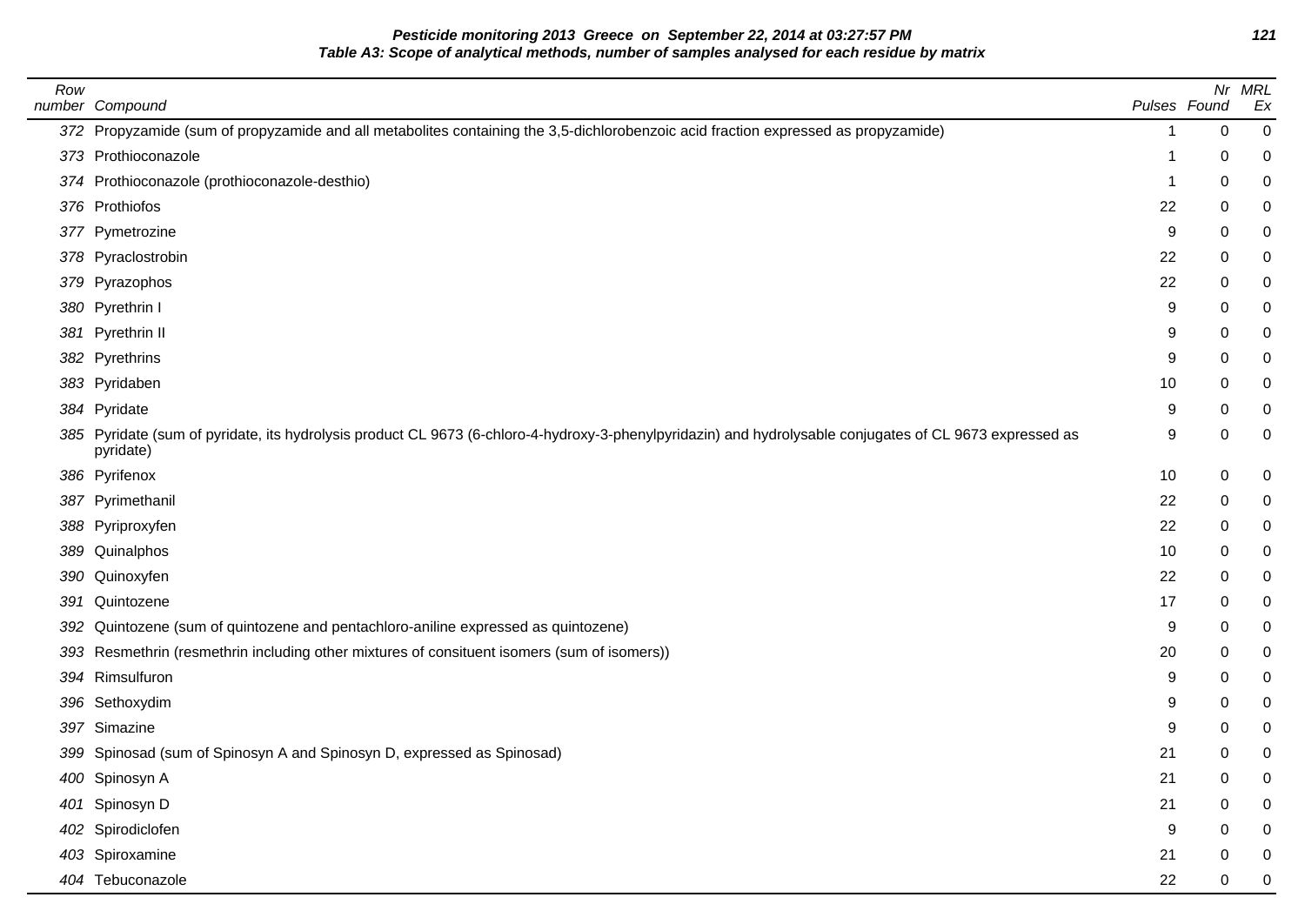# **Pesticide monitoring 2013 Greece on September 22, 2014 at 03:27:57 PM 122 Table A3: Scope of analytical methods, number of samples analysed for each residue by matrix**

| Row | number Compound                                                                                  | Pulses Found | Nr          | <b>MRL</b><br>Ex |
|-----|--------------------------------------------------------------------------------------------------|--------------|-------------|------------------|
|     | 405 Tebufenozide                                                                                 | 21           | $\mathbf 0$ | $\pmb{0}$        |
|     | 406 Tebufenpyrad                                                                                 | 22           | 0           | 0                |
|     | 407 Tecnazene                                                                                    | 17           | 0           | 0                |
|     | 408 Teflubenzuron                                                                                | 13           | 0           | 0                |
|     | 409 Tefluthrin                                                                                   | 6            | $\mathbf 0$ | 0                |
|     | 410 Temephos                                                                                     | 8            | 0           | 0                |
|     | 411 Terbufos                                                                                     | 21           | $\mathbf 0$ | 0                |
|     | 412 Terbufos (sum baby and infant food)                                                          | 21           | 0           | 0                |
|     | 413 Terbufos sulfone                                                                             | 21           | 0           | 0                |
|     | 414 Terbufos sulfoxide                                                                           | 21           | 0           | 0                |
|     | 415 Terbuthylazine                                                                               | 10           | $\Omega$    | 0                |
|     | 416 Terbutryn                                                                                    | 9            | 0           | 0                |
|     | 417 Tetrachlorvinphos                                                                            | 8            | 0           | 0                |
|     | 418 Tetraconazole                                                                                | 22           | 0           | 0                |
|     | 419 Tetradifon                                                                                   | 18           | 0           | 0                |
|     | 420 Thiabendazole                                                                                | 22           | $\mathbf 0$ | 0                |
|     | 421 Thiabendazole (sum animal products)                                                          | $\mathbf{1}$ | 0           | 0                |
| 422 | Thiacloprid                                                                                      | 22           | 0           | 0                |
|     | 423 Thiametoxam                                                                                  | 22           | 0           | 0                |
|     | 424 Thiametoxam (sum of thiametoxam and clothianidin expressed as thiametoxam)                   | 22           | 0           | 0                |
|     | 425 Thifensulfuron-methyl                                                                        | 9            | 0           | 0                |
|     | 426 Thiobencarb                                                                                  | 4            | 0           | 0                |
|     | 427 Thiodicarb                                                                                   | 21           | 0           | 0                |
| 428 | Thiophanate-methyl                                                                               | 21           | 0           | 0                |
| 429 | Tolclofos-methyl                                                                                 | 22           | $\mathbf 0$ | 0                |
|     | 430 Tolylfluanid                                                                                 | 22           | 0           | 0                |
|     | 431 Tolylfluanid (Sum of tolylfluanid and dimethylaminosulfotoluidide expressed as tolylfluanid) | 10           | 0           | 0                |
|     | 432 Tralkoxydim                                                                                  | 9            | 0           | 0                |
|     | 435 Triadimefon                                                                                  | 22           | 0           | 0                |
|     | 436 Triadimefon (sum of Triadimefon and Triadimenol)                                             | 22           | 0           | 0                |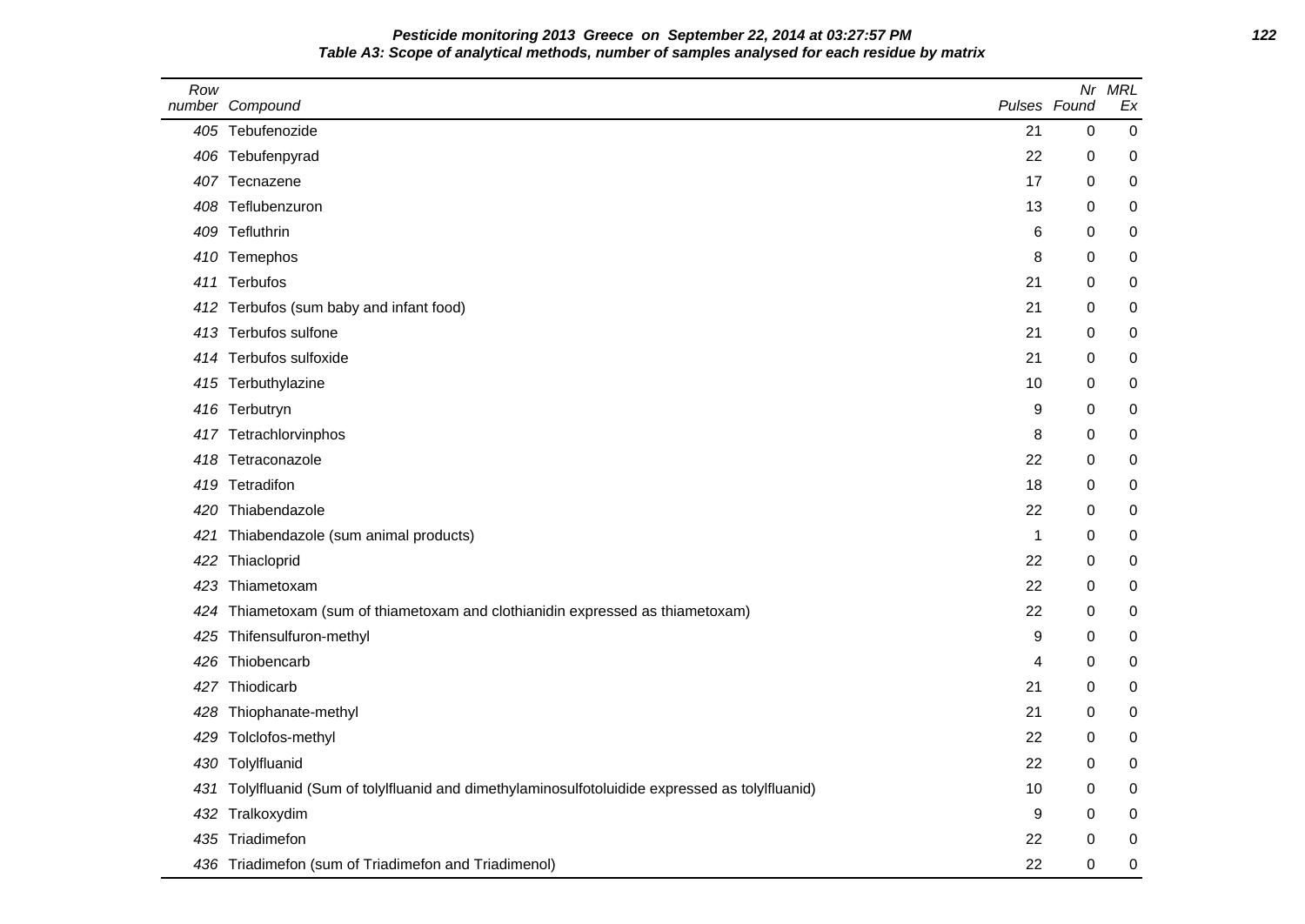| Pesticide monitoring 2013 Greece on September 22, 2014 at 03:27:57 PM                        | 123 |
|----------------------------------------------------------------------------------------------|-----|
| Table A3: Scope of analytical methods, number of samples analysed for each residue by matrix |     |

| Row | number Compound                                                                                                             | Pulses Found | Nr          | <b>MRL</b><br>Ex |  |
|-----|-----------------------------------------------------------------------------------------------------------------------------|--------------|-------------|------------------|--|
|     | 437 Triadimenol                                                                                                             | 22           | 0           | $\mathbf 0$      |  |
|     | 438 Triasulfuron                                                                                                            | 9            | 0           | 0                |  |
|     | 439 Triazophos                                                                                                              | 22           | 0           | 0                |  |
|     | 440 Trichlorfon                                                                                                             | 1            | 0           | 0                |  |
|     | 442 Tricyclazole                                                                                                            | 9            | 0           | 0                |  |
|     | 443 Trifloxystrobin                                                                                                         | 22           | 0           | 0                |  |
|     | 444 Triflumuron                                                                                                             | 1            | 0           | 0                |  |
|     | 445 Trifluralin                                                                                                             | 18           | 0           | 0                |  |
|     | 447 Triticonazole                                                                                                           | 22           | 0           | 0                |  |
|     | 448 Vamidothion                                                                                                             | 9            | $\mathbf 0$ | 0                |  |
|     | 449 Vinclozolin                                                                                                             | 18           | 0           | 0                |  |
|     | 450 Vinclozolin (sum of Vinclozolin and all metabolites containing the 3,5-dichloraniline moiety, expressed as Vinclozolin) | 6            | 0           | 0                |  |
| 451 | Zoxamide                                                                                                                    | 9            | $\mathbf 0$ | 0                |  |
|     | 452 alpha-Endosulfan                                                                                                        | 18           | 0           | 0                |  |
|     | 454 beta-Endosulfan                                                                                                         | 18           | 0           | 0                |  |
|     | 455 cis-Chlordane                                                                                                           | 17           | 0           | 0                |  |
|     | 457 tau-Fluvalinate                                                                                                         | 18           | 0           | 0                |  |
|     | 458 trans-Chlordane                                                                                                         | 17           | 0           | 0                |  |
|     |                                                                                                                             | 5739         | 3           | 1                |  |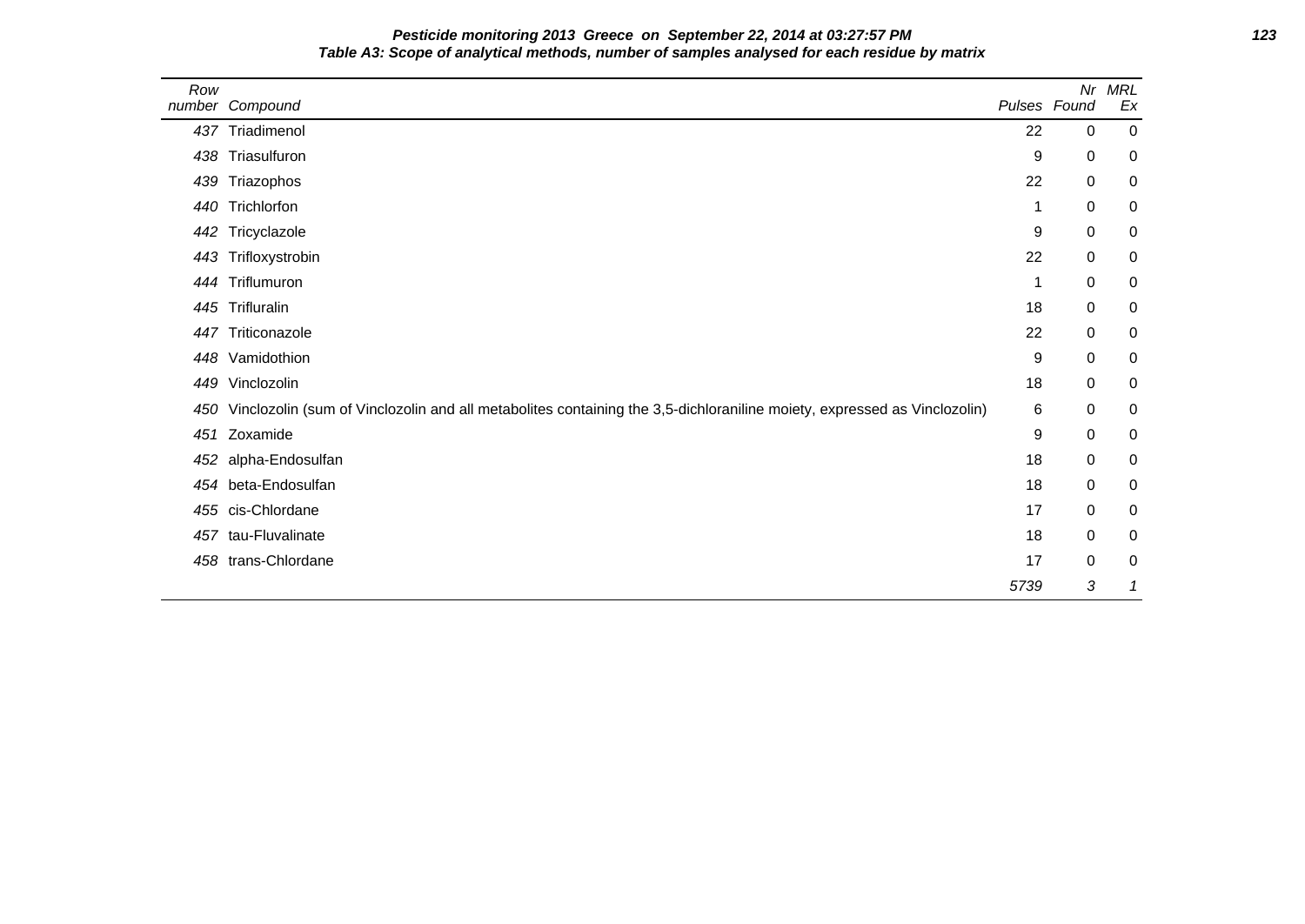Row number Compound Nr MRL Spices Found Ex 4 Abamectin (sum) 3 0 0 5 Acephate **4** 0 0 6 Acetamiprid 1 0 0 7 Acetochlor 1 3 0 0 8 Aclonifen 3 0 0 9 Acrinathrin 4 0 0 10 Alachlor 4 0 0 11 Aldicarb 3 0 0 12 Aldicarb (sum) 3 0 0 13 Aldicarb sulfone 3 0 0 14 Aldicarb sulfoxide 3 0 0 15 Aldrin 2 0 0 16 Aldrin and Dieldrin 2 0 0 18 Ametryn 18 Ametryn 18 Ametryn 18 Ametryn 18 Ametryn 18 Ameter 19 Ameter 19 Ameter 19 Ameter 19 Ameter 19 Ameter 19 Ameter 19 Ameter 19 Ameter 19 Ameter 19 Ameter 19 Ameter 19 Ameter 19 Ameter 19 Ameter 19 Ameter 19 Amet 21 Asulam 3 0 0 23 Atrazine 3 0 0 24 Avermectin B1a 3 0 0 0 25 Avermectin B1b 3 0 0 26 Azimsulfuron 3 0 0 27 Azinphos-ethyl 3 0 0 28 Azinphos-methyl 4 0 0 29 Azoxystrobin 4 0 0 30 Benalaxyl 1 0 0 31 Benalaxyl (sum) 4 0 0 33 Benfluralin 3 0 0 34 Benfuracarb 4 0 0 35 Bensulfuron-ethyl 3 0 0 36 Bentazone 3 0 0 37 Bentazone (sum animal products) 1 0 0

38 Benzoximate 3 0 0

**Pesticide monitoring 2013 Greece on September 22, 2014 at 03:27:57 PM 124 Table A3: Scope of analytical methods, number of samples analysed for each residue by matrix**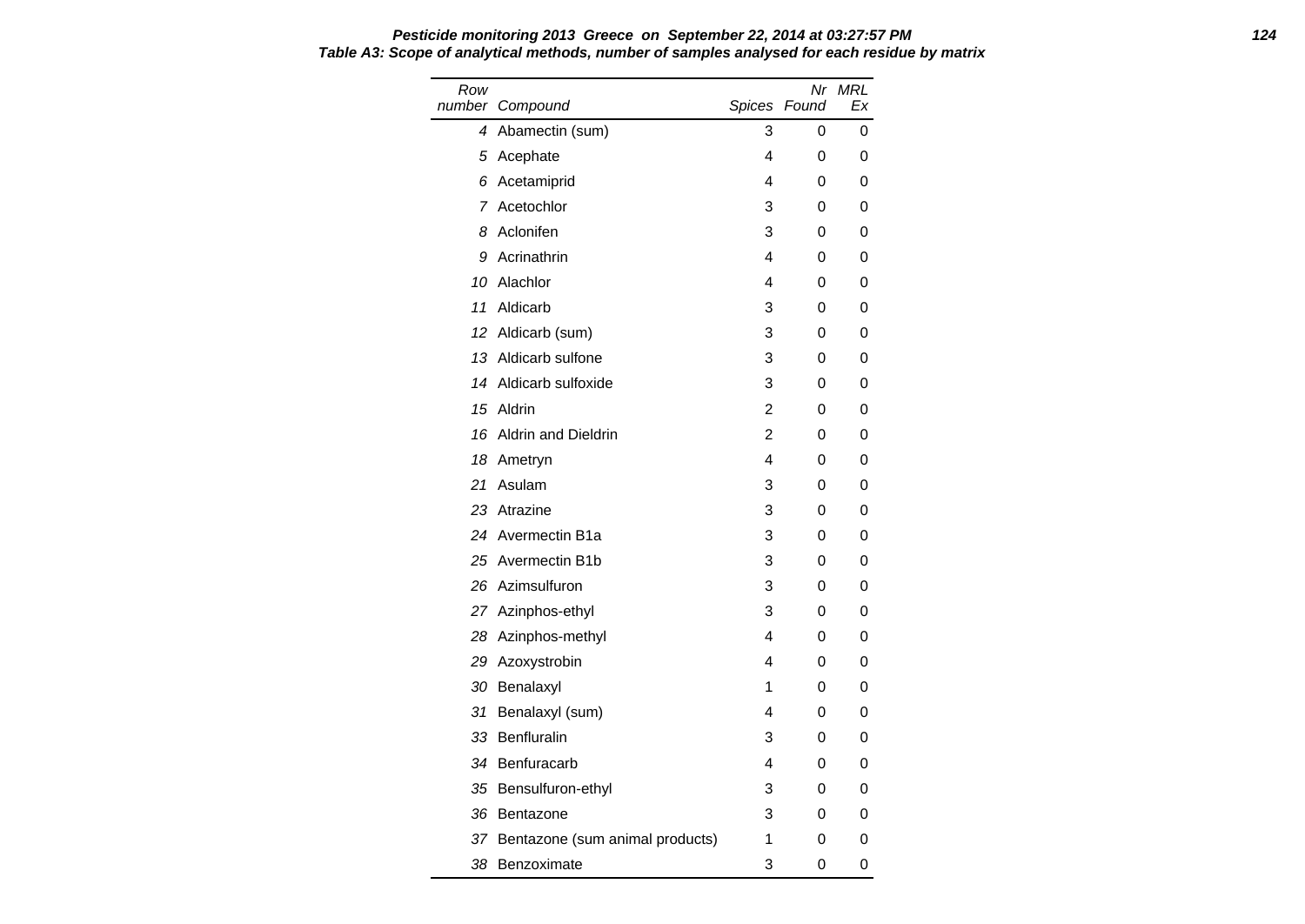| Row    |                         |   | Nr           | MRL |
|--------|-------------------------|---|--------------|-----|
| number | Compound                |   | Spices Found | Ex  |
| 39     | <b>Bifenthrin</b>       | 4 | 0            | 0   |
| 41     | <b>Bitertanol</b>       | 2 | 0            | 0   |
| 42     | <b>Boscalid</b>         | 4 | 0            | 0   |
| 45     | Bromophos-ethyl         | 3 | 0            | 0   |
| 46     | Bromopropylate          | 4 | 0            | 0   |
| 47     | Bromuconazole (sum)     | 4 | 0            | 0   |
| 48     | <b>Bupirimate</b>       | 4 | 0            | 0   |
| 49     | Buprofezin              | 4 | 0            | 0   |
| 50     | Cadusafos               | 4 | 0            | 0   |
| 51     | Captafol                | 1 | 0            | 0   |
| 52     | Captan                  | 2 | 0            | 0   |
|        | 53 Captan/Folpet (sum)  | 1 | 0            | 0   |
|        | 54 Carbaryl             | 3 | 0            | 0   |
| 56     | Carbendazim and benomyl | 3 | 0            | 0   |
|        | 57 Carbofuran           | 4 | 0            | 0   |
| 58     | Carbofuran (sum)        | 4 | 0            | 0   |
| 59     | Carbofuran, 3-hydroxy   | 4 | 0            | 0   |
|        | 60 Carbosulfan          | 4 | 0            | 0   |
| 61     | Carboxin                | 3 | 0            | 0   |
| 62     | Chlorbromuron           | 3 | 0            | 0   |
|        | 63 Chlordane (sum)      | 1 | 0            | 0   |
|        | 64 Chlorfenapyr         | 2 | 0            | 0   |
| 66     | Chlorfenvinphos         | 4 | 0            | 0   |
|        | 67 Chloridazon          | 3 | 0            | 0   |
| 69     | Chlorobenzilate         | 2 | 0            | 0   |
| 70     | Chlorothalonil          | 4 | 0            | 0   |
| 71     | Chlorotoluron           | 3 | 0            | 0   |
| 72     | Chloroxuron             | 3 | 0            | 0   |
| 73     | Chlorpropham            | 1 | 0            | 0   |
|        | 74 Chlorpropham (sum)   | 4 | 0            | 0   |

#### **Pesticide monitoring 2013 Greece on September 22, 2014 at 03:27:57 PM 125 Table A3: Scope of analytical methods, number of samples analysed for each residue by matrix**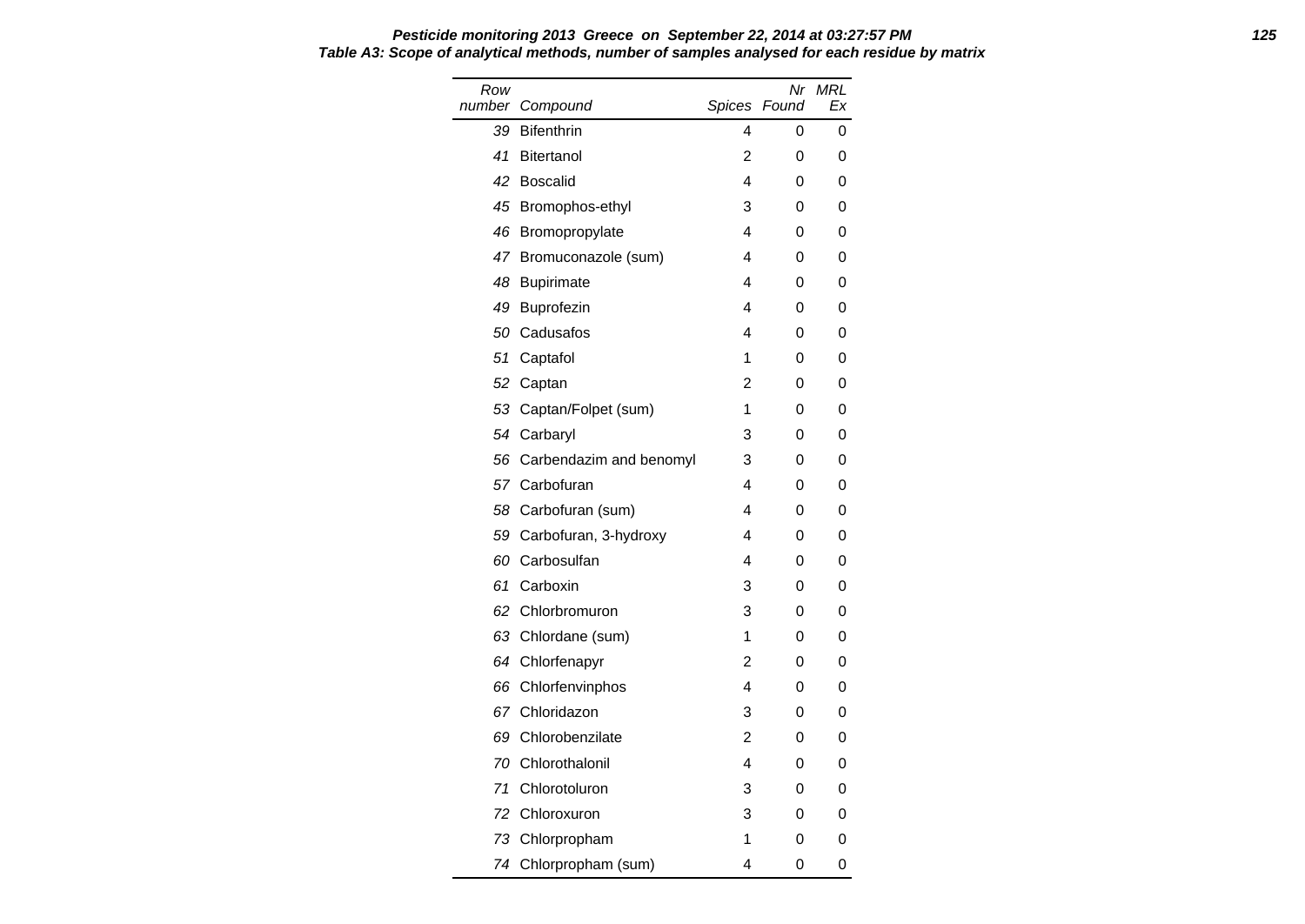Row number Compound Nr MRL Spices Found Ex 75 Chlorpyrifos 4 0 0 76 Chlorpyrifos-methyl and the control of the control of the control of the control of the control of the control of the control of the control of the control of the control of the control of the control of the control of 77 Chlorsulfuron 3 0 0 78 Chlorthal-dimethyl 1 0 0 79 Cinerin 3 0 0 80 Cinerin I 3 0 0 0 81 Cinerin II 3 0 0 0 82 Clethodim (sum) 3 0 0 83 Clofentezine **4** 0 0 84 Clothianidin and the state of the state of the state of the state of the state of the state of the state of the state of the state of the state of the state of the state of the state of the state of the state of the sta 85 Coumaphos 3 0 0 86 Cyanazine 3 0 0 87 Cyfluthrin 1 0 0 0 88 Cyfluthrin (sum) 4 0 0 89 Cymoxanil **4** 0 0 90 Cypermethrin 200 O 91 Cypermethrin (sum) 4 0 0 92 Cyproconazole **4** 0 0 93 Cyprodinil 4 0 0 94 Cyromazine 3 0 0 95 DDD, p,p- 1 0 0 96 DDE, o,p- 1 0 0 97 DDE, p,p- 1 0 0 98 DDT (sum) 2 0 0 99 DDT, 0,p- 2 0 0 100 DDT, p,p- 2 0 0 102 Deltamethrin 2 0 0 104 Demeton-S-methyl and the state of the state of the state of the state of the state of the state of the state of the state of the state of the state of the state of the state of the state of the state of the state of th 106 Demeton-S-methyl sulfone 4 0 0 107 Desmetryn 1 0 0

**Pesticide monitoring 2013 Greece on September 22, 2014 at 03:27:57 PM 126 Table A3: Scope of analytical methods, number of samples analysed for each residue by matrix**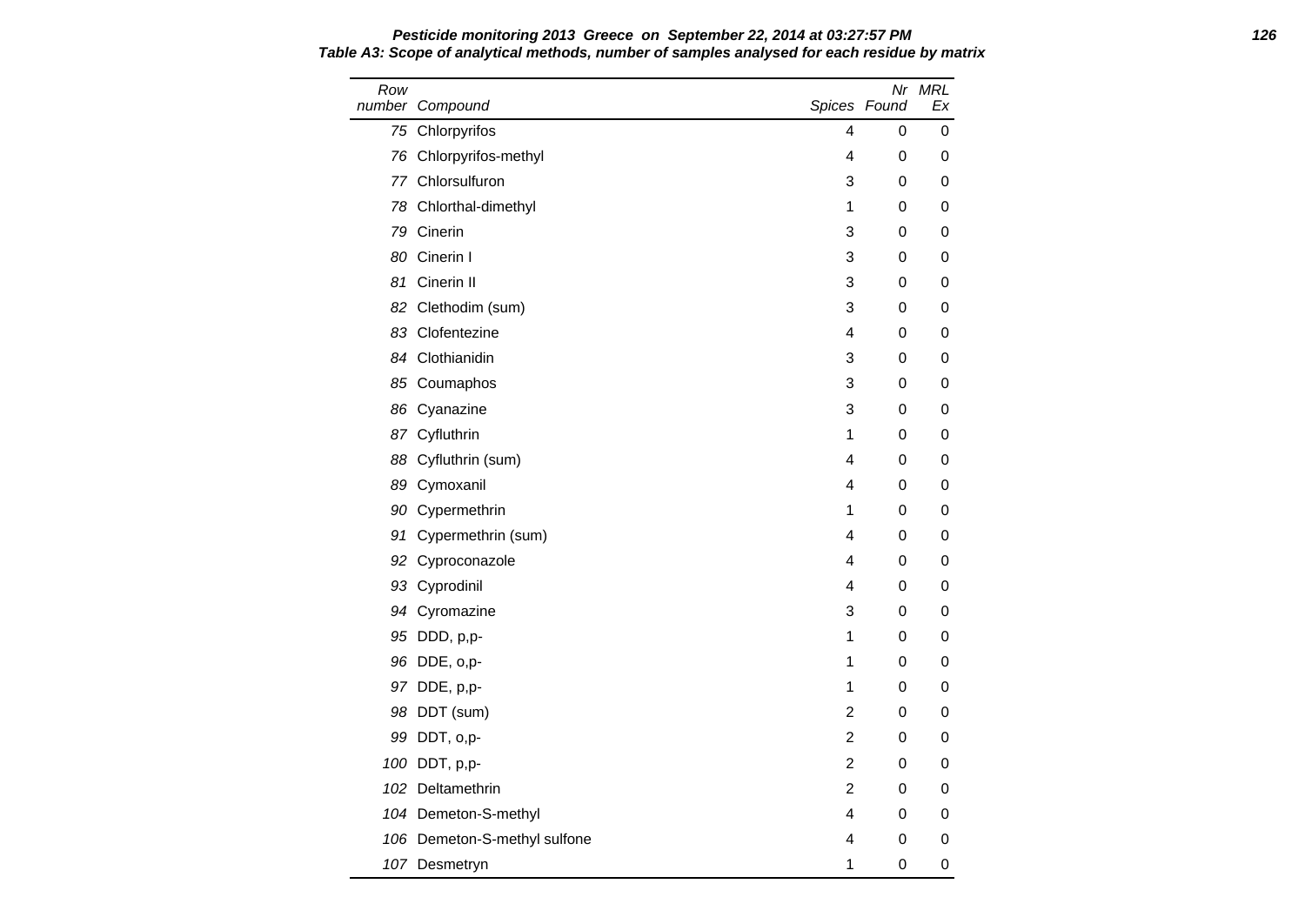| Row | number Compound                                            |                | Spices Found | Nr MRL<br>Ex |
|-----|------------------------------------------------------------|----------------|--------------|--------------|
|     | 108 Diafenthiuron                                          | 3              | 0            | 0            |
|     | 109 Diazinon                                               | 4              | 0            | 0            |
|     | 110 Dichlobenil                                            | 1              | 0            | 0            |
| 111 | Dichlofluanid                                              | 4              | 0            | 0            |
|     | 112 Dichlofluanid and DMSA (sum of Dichlofluanid and DMSA) | 1              | 0            | 0            |
|     | 113 Dichloroaniline, 3,5-                                  | 3              | 0            | 0            |
|     | 115 Dichlorvos                                             | 4              | 0            | 0            |
|     | 116 Dicloran                                               | 2              | 0            | 0            |
|     | 117 Dicofol (sum)                                          | 2              | 0            | 0            |
|     | 118 Dicofol o, p'                                          | $\overline{2}$ | 0            | 0            |
| 119 | Dicofol p, p'                                              | 2              | 0            | 0            |
| 120 | Dicrotophos                                                | 3              | 0            | 0            |
| 121 | <b>Dieldrin</b>                                            | 2              | 0            | 0            |
|     | 122 Diethofencarb                                          | 3              | 0            | 0            |
|     | 123 Difenoconazole                                         | 4              | 0            | 0            |
|     | 124 Diflubenzuron                                          | 3              | 0            | 0            |
| 125 | Diflufenican                                               | 3              | 0            | 0            |

126 Dimethoate **126 August 20 Figure 126 August** 20 Figure 20 August 20 Figure 20 August 20 August 20 August 20 August 20 August 20 August 20 August 20 August 20 August 20 August 20 August 20 August 20 August 20 August 20 127 Dimethoate (sum) and the state of the state of the state of the state of the state of the state of the state of the state of the state of the state of the state of the state of the state of the state of the state of th 128 Dimethomorph **4** 0 0 130 Diniconazole 2 0 0 131 Dinitramine 1 0 0 132 Dinobuton 1 0 0 133 Dinocap 1 0 0 0 134 Dinocap (sum) 1 0 0 137 Diphenamid 3 0 0 138 Diphenylamine **138 Diphenylamine** 138 Diphenylamine 139 Disulfoton 4 0 0 140 Disulfoton (sum baby and infant food) 3 0 0 141 Disulfoton sulfone and the state of the state of the state of the state of the state of the state of the state of the state of the state of the state of the state of the state of the state of the state of the state of

**Pesticide monitoring 2013 Greece on September 22, 2014 at 03:27:57 PM 127 Table A3: Scope of analytical methods, number of samples analysed for each residue by matrix**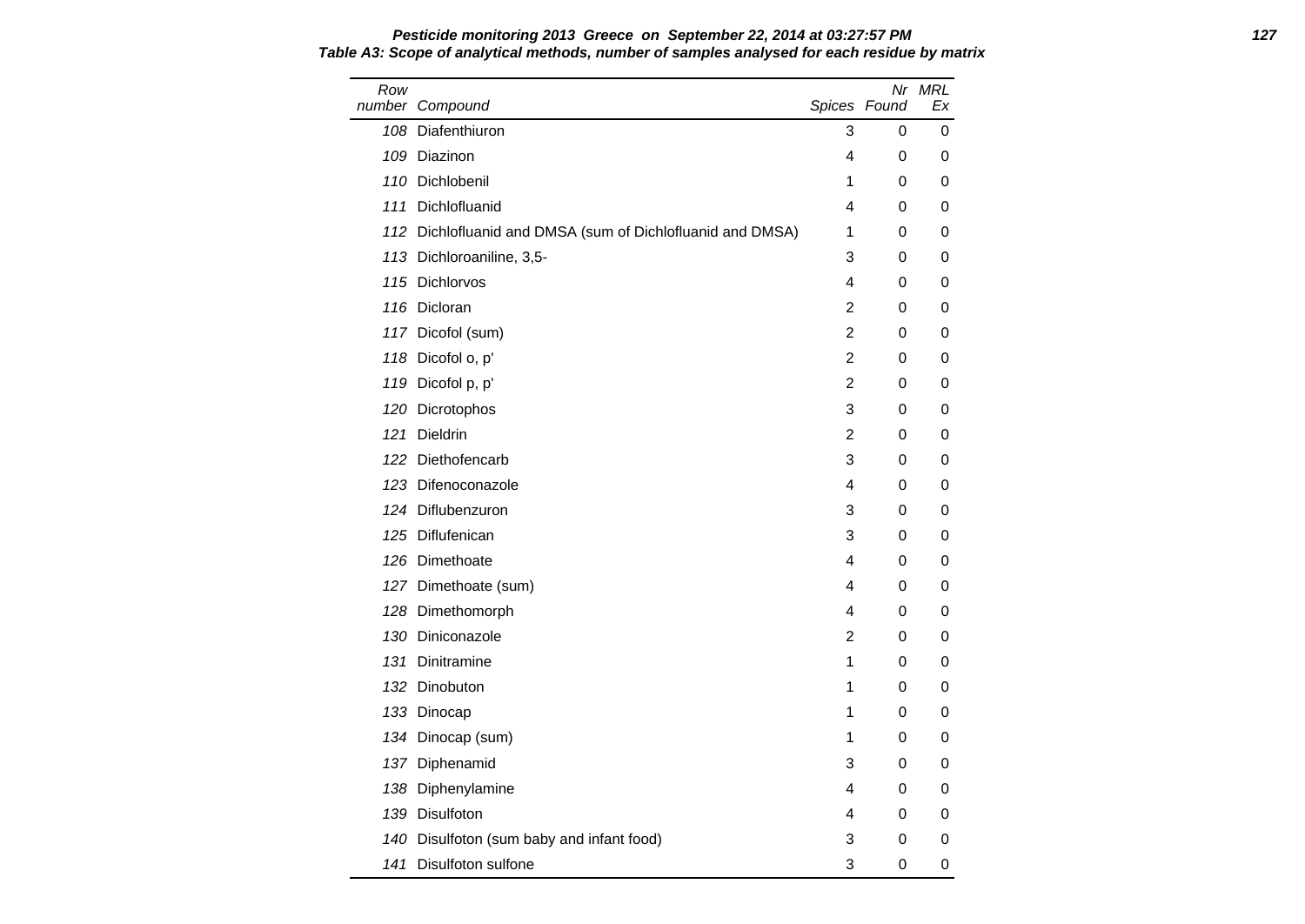| Row | number Compound                                    |                | Spices Found | Nr MRL<br>Еx |
|-----|----------------------------------------------------|----------------|--------------|--------------|
|     | 142 Disulfoton sulfoxide                           | 3              | 0            | 0            |
|     | 144 Diuron                                         | 6              | 0            | 0            |
|     | 145 Diuron                                         | 6              | 0            | 0            |
|     | 146 Dodemorph                                      | 1              | 0            | 0            |
|     | <b>147 EPN</b>                                     | 4              | 0            | 0            |
|     | 148 Emamectin benzoate B1a, expressed as emamectin | 3              | 0            | 0            |
|     | 149 Endosulfan (sum)                               | 4              | 0            | 0            |
|     | 150 Endosulfansulfate                              | $\overline{c}$ | 0            | 0            |
|     | 151 Endrin                                         | $\overline{2}$ | 0            | 0            |
|     | 152 Epoxiconazole                                  | 4              | 0            | 0            |
|     | 154 Ethalfluralin                                  | 2              | 0            | 0            |
|     | 155 Ethephon                                       | 1              | 1            | 1            |
|     | 157 Ethion                                         | 4              | 0            | 0            |
|     | 158 Ethirimol                                      | 3              | 0            | 0            |
|     | 159 Ethofumesate                                   | 3              | 0            | 0            |
|     | 160 Ethofumesate (sum)                             | 3              | 0            | 0            |
|     | 161 Ethoprophos                                    | 4              | 0            | 0            |
|     | 162 Ethoxyquin                                     | 3              | 0            | 0            |
|     | 163 Etofenprox                                     | 3              | 0            | 0            |
|     | 164 Etoxazole                                      | 3              | 0            | 0            |
|     | 166 Famoxadone                                     | 4              | 0            | 0            |
|     | 167 Fenamidone                                     | 3              | 0            | 0            |
|     | 168 Fenamiphos                                     | 4              | 0            | 0            |
|     | 169 Fenamiphos (sum)                               | 4              | 0            | 0            |
|     | 170 Fenamiphos sulfone                             | 3              | 0            | 0            |
|     | 171 Fenamiphos sulfoxide                           | 3              | 0            | 0            |
|     | 172 Fenarimol                                      | 2              | 0            | 0            |
|     | 173 Fenazaquin                                     | 4              | 0            | 0            |
|     | 174 Fenbuconazole                                  | 4              | 0            | 0            |
|     | 176 Fenhexamid                                     | 4              | 0            | 0            |

**Pesticide monitoring 2013 Greece on September 22, 2014 at 03:27:57 PM 128 Table A3: Scope of analytical methods, number of samples analysed for each residue by matrix**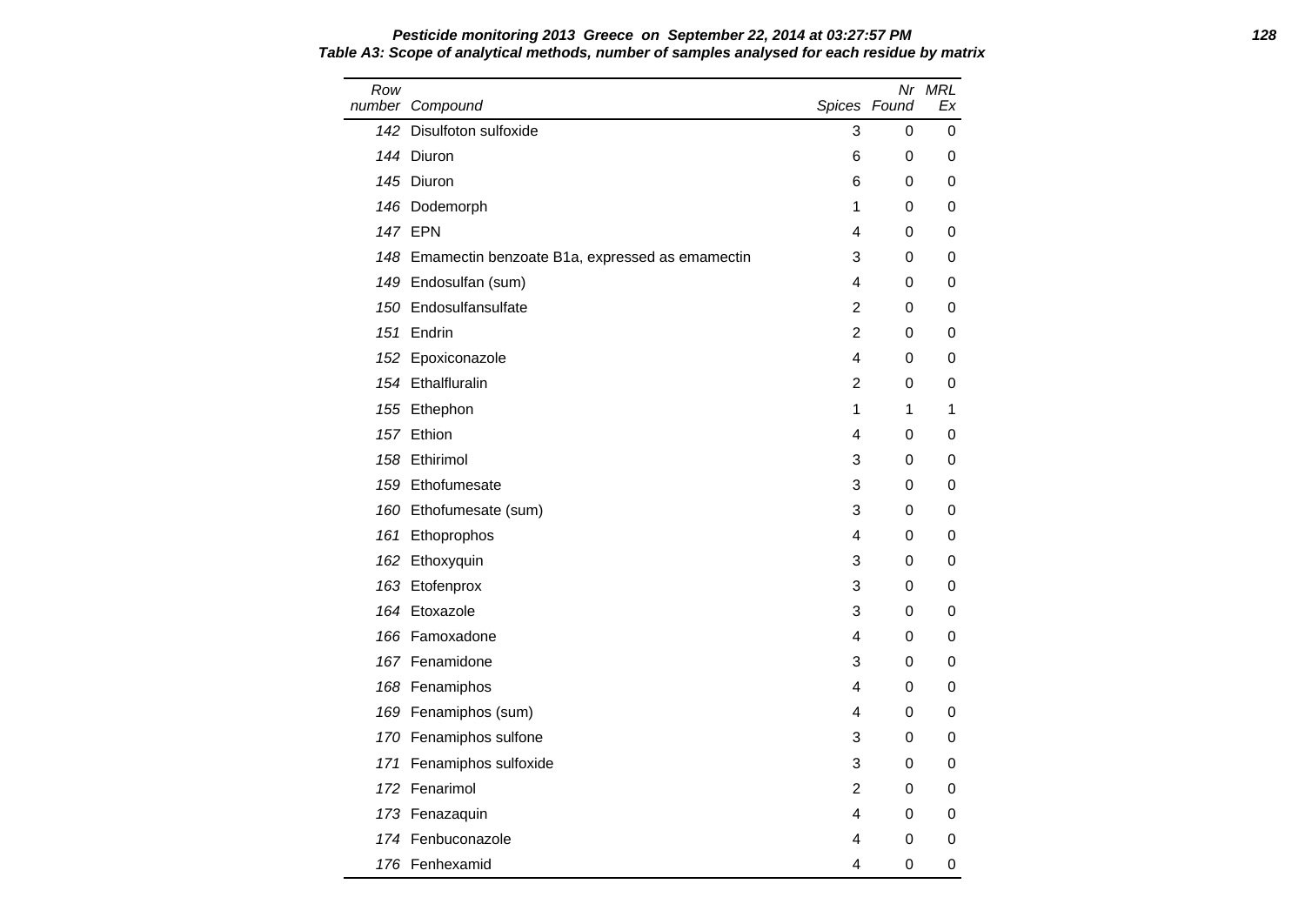### **Pesticide monitoring 2013 Greece on September 22, 2014 at 03:27:57 PM 129 Table A3: Scope of analytical methods, number of samples analysed for each residue by matrix**

| Row | number Compound                                               | Spices Found   |   | Nr MRL<br>Еx |
|-----|---------------------------------------------------------------|----------------|---|--------------|
|     | 177 Fenitrothion                                              | 4              | 0 | 0            |
|     | 178 Fenoxycarb                                                | 4              | 0 | 0            |
|     | 179 Fenpropathrin                                             | 4              | 0 | 0            |
|     | 180 Fenpropidin                                               | 3              | 0 | 0            |
| 181 | Fenpropimorph                                                 | 4              | 0 | 0            |
|     | 182 Fenpyroximate                                             | 3              | 0 | 0            |
|     | 184 Fensulfothion                                             | 3              | 0 | 0            |
|     | 185 Fensulfothion (sum baby and infant food)                  | 3              | 0 | 0            |
|     | 186 Fensulfothion oxon                                        | 3              | 0 | 0            |
|     | 187 Fensulfothion oxon sulphone                               | 3              | 0 | 0            |
|     | 188 Fensulfothion sulfone                                     | 3              | 0 | 0            |
|     | 189 Fenthion                                                  | 4              | 0 | 0            |
|     | 190 Fenthion (sum)                                            | 4              | 0 | 0            |
|     | 191 Fenthion oxon                                             | 3              | 0 | 0            |
|     | 192 Fenthion oxon sulfone                                     | 3              | 0 | 0            |
|     | 193 Fenthion oxonsulfoxide                                    | 3              | 0 | 0            |
|     | 194 Fenthion sulfone                                          | 3              | 0 | 0            |
|     | 195 Fenthion sulfoxide                                        | 4              | 0 | 0            |
|     | 196 Fenvalerate                                               | 1              | 0 | 0            |
|     | 197 Fenvalerate (sum of RR, SS, RS and SR isomers)            | 1              | 0 | 0            |
|     | 198 Fenvalerate and Esfenvalerate (Sum of RR and SS isomers)  | 1              | 0 | 0            |
|     | 199 Fenvalerate and Esfenvalerate (Sum of RS and SR isomers)  | 1              | 0 | 0            |
|     | 201 Fipronil                                                  | $\overline{2}$ | 0 | 0            |
|     | 202 Fipronil (sum)                                            | $\overline{2}$ | 0 | 0            |
|     | 203 Fipronil desulfinyl                                       | 1              | 0 | 0            |
|     | 204 Fipronil sulfone                                          | 1              | 0 | 0            |
|     | 208 Fluazinam                                                 | $\overline{2}$ | 0 | 0            |
|     | 209 Flucythrinate                                             | 4              | 0 | 0            |
|     | 210 Flucythrinate (sum of isomers expressed as flucythrinate) | 1              | 0 | 0            |
|     | 211 Fludioxonil                                               | 2              | 0 | 0            |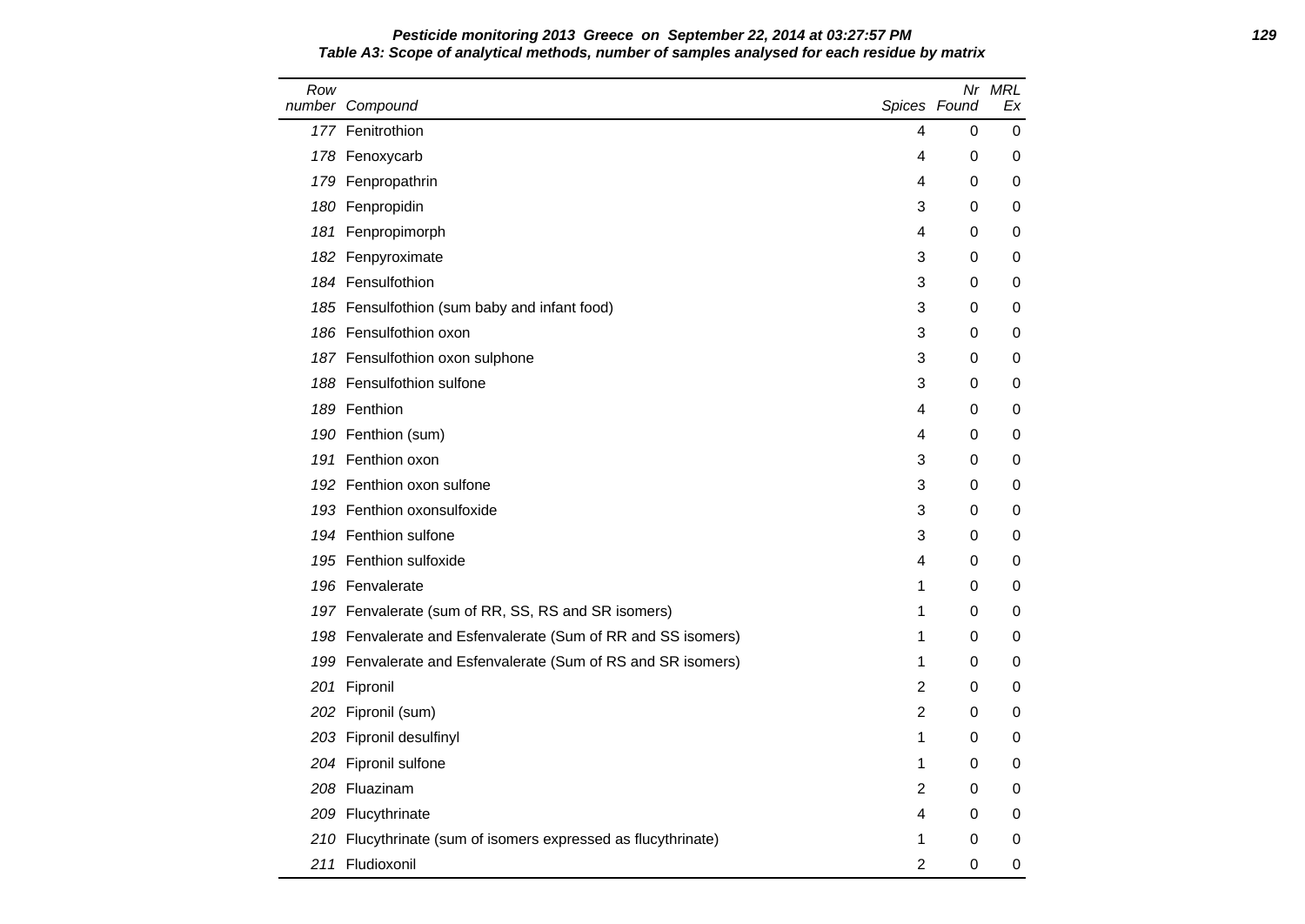**Pesticide monitoring 2013 Greece on September 22, 2014 at 03:27:57 PM 130 Table A3: Scope of analytical methods, number of samples analysed for each residue by matrix**

| Row  | number Compound                                                                   | Spices Found   | Nr               | <b>MRL</b><br>Ex |
|------|-----------------------------------------------------------------------------------|----------------|------------------|------------------|
|      | 212 Flufenacet                                                                    | 3              | 0                | $\mathbf 0$      |
|      | 213 Flufenacet (sum)                                                              | 3              | 0                | 0                |
|      | 214 Flufenoxuron                                                                  | 3              | 0                | 0                |
|      | 215 Fluometuron                                                                   | 3              | 0                | 0                |
|      | 216 Fluopicolide                                                                  | 3              | $\mathbf 0$      | 0                |
|      | 217 Fluquinconazole                                                               | 4              | 0                | 0                |
| 218  | Fluroxypyr                                                                        | 2              | 0                | 0                |
| 219  | Fluroxypyr (sum)                                                                  | 2              | 0                | 0                |
|      | 220 Flusilazole                                                                   | 4              | 0                | 0                |
|      | 221 Flutolanil                                                                    | 3              | 0                | 0                |
|      | 222 Flutriafol                                                                    | 4              | 0                | 0                |
|      | 223 Fluvalinate                                                                   | 1              | 0                | 0                |
|      | 224 Folpet                                                                        | 4              | 0                | 0                |
|      | 225 Foramsulfuron                                                                 | 3              | 0                | 0                |
|      | 226 Formetanate                                                                   | 3              | $\mathbf 0$      | 0                |
|      | 227 Formetanate                                                                   | 3              | 0                | 0                |
|      | 228 Fosthiazate                                                                   | 3              | 0                | 0                |
| 229  | Furathiocarb                                                                      | 3              | $\mathbf 0$      | 0                |
|      | 236 Heptachlor                                                                    | $\overline{c}$ | 0                | 0                |
|      | 237 Heptachlor (sum of heptachlor and heptachlor epoxide expressed as heptachlor) | $\overline{c}$ | 0                | 0                |
| 239  | Heptachlor epoxide                                                                | 1              | 0                | 0                |
| 241  | Heptenophos                                                                       | 2              | 0                | 0                |
| 242. | Hexachlorobenzene                                                                 | 1              | 0                | 0                |
| 243  | Hexachlorocyclohexane (HCH), alpha-isomer                                         | 1              | $\boldsymbol{0}$ | 0                |
| 244  | Hexachlorocyclohexane (HCH), beta-isomer                                          | 1              | 0                | 0                |
|      | 245 Hexachlorocyclohexane (HCH), sum of isomers, except the gamma isomer          | 1              | 0                | 0                |
| 246  | Hexaconazole                                                                      | 4              | 0                | 0                |
|      | 247 Hexythiazox                                                                   | 4              | 0                | 0                |
|      | 248 Imazalil                                                                      | 4              | 0                | 0                |
|      | 249 Imazamethabenz-methyl                                                         | 3              | 0                | 0                |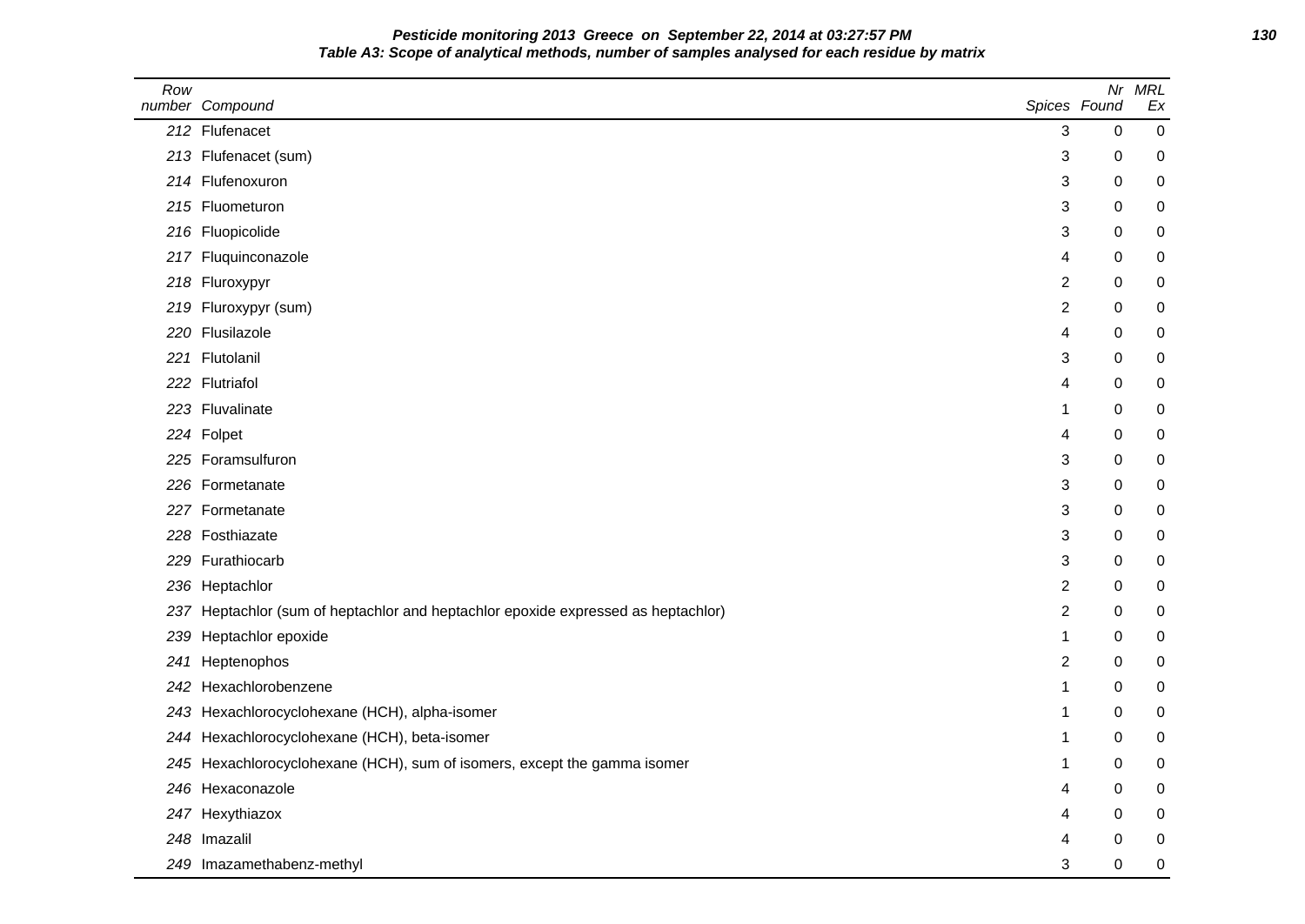**Pesticide monitoring 2013 Greece on September 22, 2014 at 03:27:57 PM 131 Table A3: Scope of analytical methods, number of samples analysed for each residue by matrix**

| Row | number Compound                                                                                                          | Spices Found   | Nr          | <b>MRL</b><br>Ex |
|-----|--------------------------------------------------------------------------------------------------------------------------|----------------|-------------|------------------|
|     | 250 Imidacloprid                                                                                                         | 3              | 0           | 0                |
| 251 | Indoxacarb as sum of the isomers S and R                                                                                 | 4              | 0           | 0                |
|     | 252 loxynil                                                                                                              | -1             | 0           | 0                |
| 253 | loxynil, including its esters expressed as ioxynil                                                                       | -1             | $\mathbf 0$ | 0                |
|     | 254 Iprodione                                                                                                            | $\overline{c}$ | 0           | 0                |
| 255 | Iprovalicarb                                                                                                             | 4              | 0           | 0                |
|     | 256 Isofenphos-methyl                                                                                                    | 4              | $\Omega$    | 0                |
| 257 | Isoprothiolane                                                                                                           | 3              | 0           | 0                |
|     | 258 Isoproturon                                                                                                          | 3              | 0           | 0                |
| 259 | Jasmolin I                                                                                                               | 3              | 0           | 0                |
| 260 | Jasmolin II                                                                                                              | 3              | 0           | 0                |
|     | 261 Kresoxim-methyl                                                                                                      | 4              | 0           | 0                |
|     | 262 Lambda-Cyhalothrin                                                                                                   | $\overline{c}$ | 0           | 0                |
|     | 263 Lindane (Gamma-isomer of hexachlorociclohexane (HCH))                                                                | $\overline{c}$ | 0           | 0                |
|     | 264 Linuron                                                                                                              | 4              | 0           | 0                |
|     | 265 Lufenuron                                                                                                            | 3              | 0           | 0                |
|     | 267 Malaoxon                                                                                                             | 4              | 0           | 0                |
|     | 268 Malathion                                                                                                            | 4              | 0           | 0                |
| 269 | Malathion (sum of malathion and malaoxon expressed as malathion)                                                         | 4              | 0           | 0                |
| 270 | Mecarbam                                                                                                                 | 4              | 0           | 0                |
|     | 273 Mepanipyrim                                                                                                          | 4              | 0           | 0                |
| 274 | Mepanipyrim (Mepanipyrim and its metabolite (2-anilino-4-(2-hydroxypropyl)-6-methylpyrimidine) expressed as mepanipyrim) | 4              | 0           | 0                |
| 277 | Metaflumizone (sum of E- and Z- isomers)                                                                                 | 3              | 0           | 0                |
|     | 278 Metalaxyl                                                                                                            | -1             | 0           | 0                |
| 279 | Metalaxyl (Metalaxyl including other mixtures of constituent isomers including Metalaxyl-M (sum of isomers))             | 4              | 0           | 0                |
| 282 | Metamitron                                                                                                               | 3              | 0           | 0                |
|     | 283 Metazachlor                                                                                                          | 3              | 0           | 0                |
|     | 284 Metconazole                                                                                                          | 4              | 0           | 0                |
|     | 285 Methabenzthiazuron                                                                                                   | 3              | 0           | 0                |
|     | 286 Methacrifos                                                                                                          | 3              | 0           | 0                |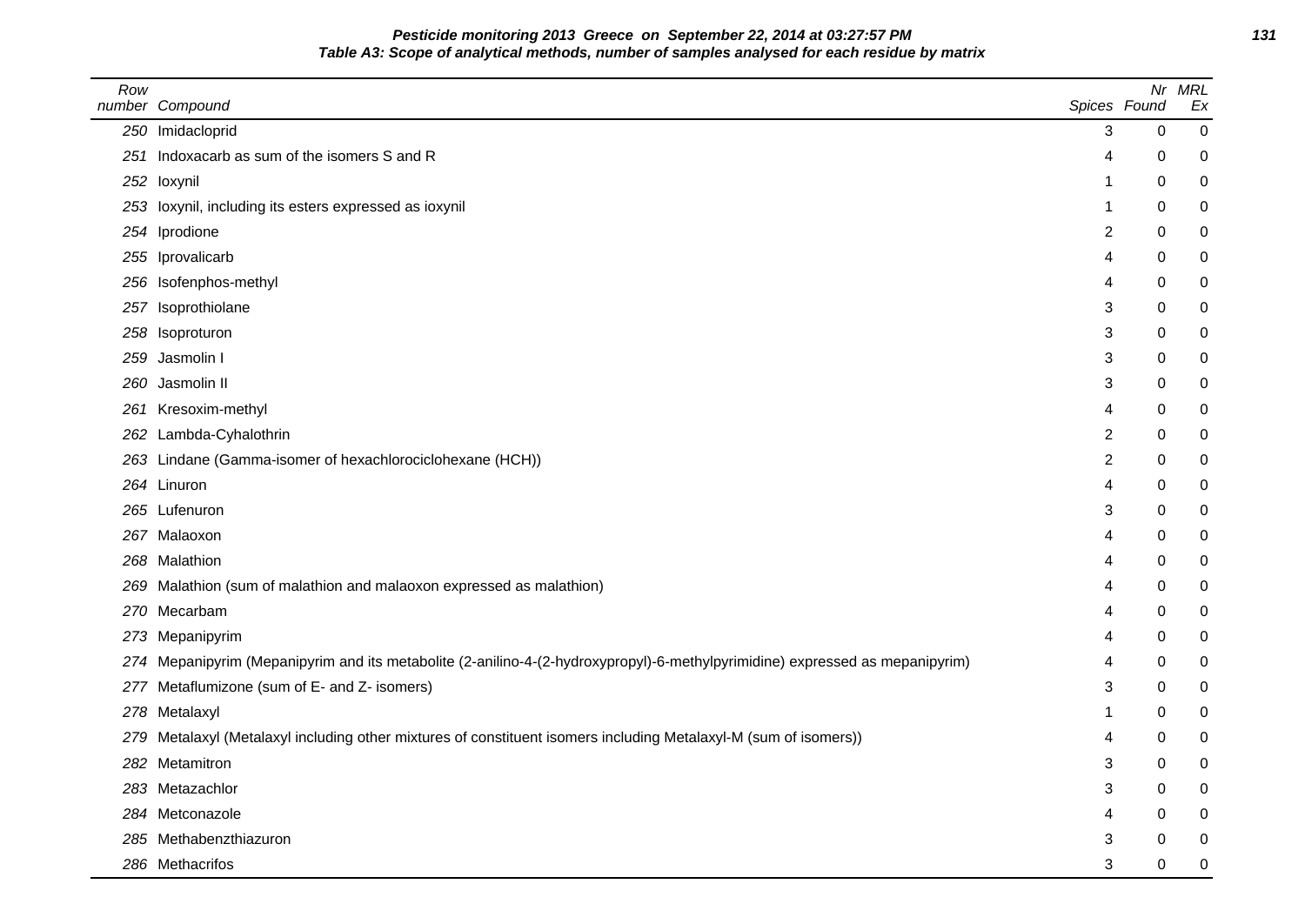**Pesticide monitoring 2013 Greece on September 22, 2014 at 03:27:57 PM 132 Table A3: Scope of analytical methods, number of samples analysed for each residue by matrix**

| Row | number Compound                                                                                                                              | Spices Found   | Nr          | <b>MRL</b><br>Ex |
|-----|----------------------------------------------------------------------------------------------------------------------------------------------|----------------|-------------|------------------|
|     | 287 Methamidophos                                                                                                                            | 4              | 0           | $\pmb{0}$        |
|     | 288 Methidathion                                                                                                                             | $\overline{c}$ | 0           | $\mathbf 0$      |
|     | 289 Methiocarb                                                                                                                               | 4              | 0           | 0                |
|     | 290 Methiocarb (sum of methiocarb and methiocarb sulfoxide and sulfone, expressed as methiocarb)                                             | 4              | 0           | 0                |
|     | 291 Methiocarb sulfone                                                                                                                       | 3              | $\Omega$    | 0                |
|     | 292 Methiocarb sulfoxide                                                                                                                     | 3              | 0           | 0                |
|     | 293 Metholachlor                                                                                                                             | 4              | 0           | 0                |
|     | 294 Metholachlor and metholachlor-S (Metholachlor including other mixtures of constituent isomers including S-metholachlor (sum of isomers)) | 4              | 0           | 0                |
|     | 295 Methomyl                                                                                                                                 | 3              | 0           | 0                |
|     | 296 Methomyl and thiodicarb (sum of methomyl and thiodicarb expressed as methomyl)                                                           | 3              | 0           | 0                |
| 297 | Methoxychlor                                                                                                                                 | -1             | 0           | 0                |
|     | 298 Methoxyfenozide                                                                                                                          | 3              | 0           | 0                |
|     | 299 Metobromuron                                                                                                                             | 3              | $\mathbf 0$ | 0                |
|     | 300 Metoxuron                                                                                                                                | 3              | 0           | 0                |
|     | 301 Metrafenone                                                                                                                              | 1              | 0           | 0                |
|     | 302 Metribuzin                                                                                                                               | 4              | 0           | 0                |
|     | 303 Metsulfuron-methyl                                                                                                                       | 3              | 0           | 0                |
|     | 304 Mevinphos (sum of E- and Z-isomers)                                                                                                      | 3              | 0           | 0                |
|     | 305 Monocrotophos                                                                                                                            | 4              | $\Omega$    | $\mathbf 0$      |
|     | 306 Monolinuron                                                                                                                              | 3              | 0           | 0                |
|     | 307 Myclobutanil                                                                                                                             | 4              | 0           | 0                |
|     | 308 Naled                                                                                                                                    | 3              | 0           | 0                |
|     | 309 Napropamide                                                                                                                              | 3              | 0           | 0                |
|     | 310 Nicosulfuron                                                                                                                             | 3              | 0           | 0                |
|     | 311 Nitenpyram                                                                                                                               | 3              | $\mathbf 0$ | 0                |
|     | 312 Nitrofen                                                                                                                                 | -1             | 0           | 0                |
|     | 313 Nuarimol                                                                                                                                 | 3              | 0           | 0                |
|     | 314 Omethoate                                                                                                                                | 4              | 0           | 0                |
|     | 316 Oxadiazon                                                                                                                                | 4              | 0           | 0                |
|     | 317 Oxadixyl                                                                                                                                 | 4              | $\mathbf 0$ | $\boldsymbol{0}$ |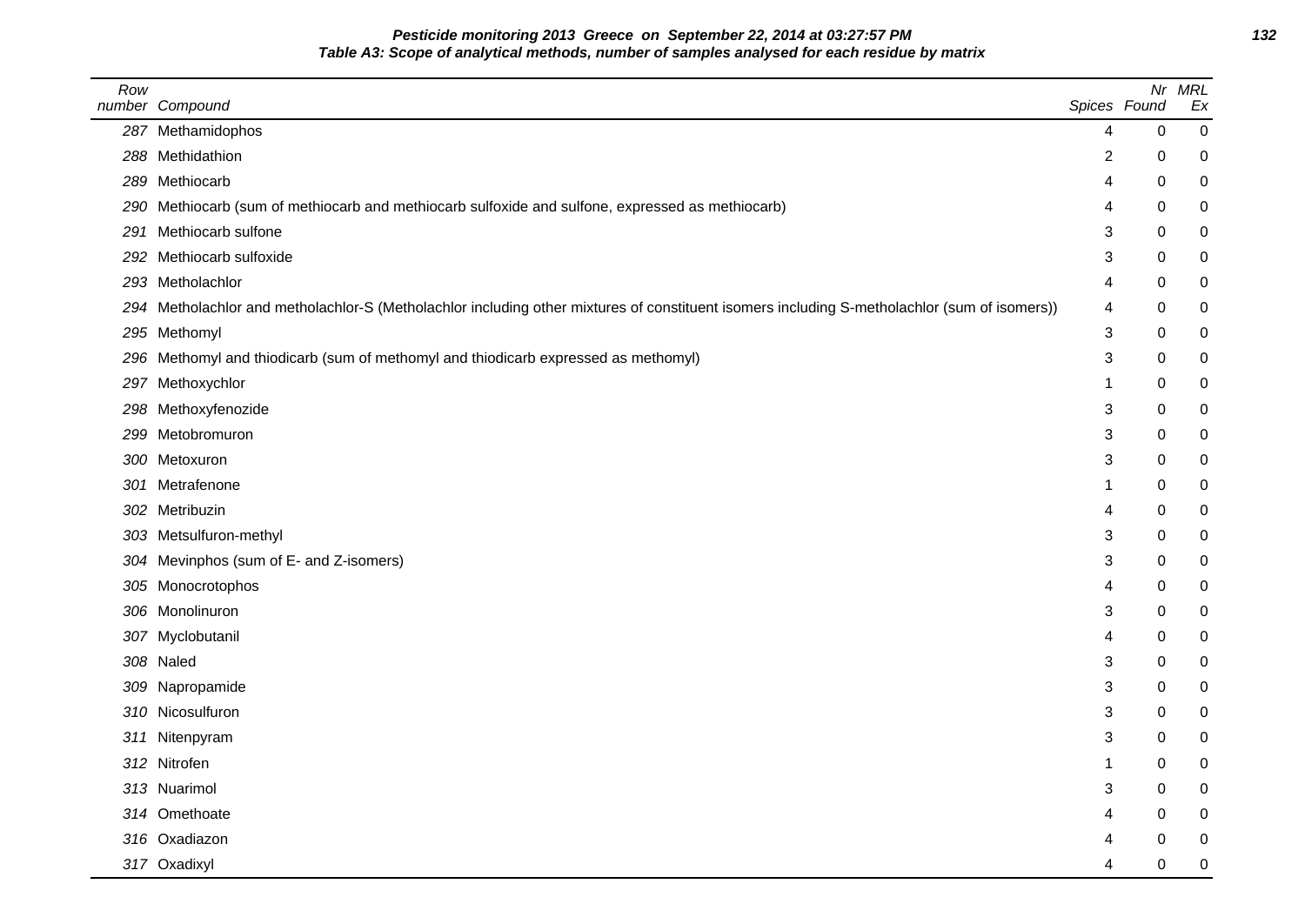**Pesticide monitoring 2013 Greece on September 22, 2014 at 03:27:57 PM 133 Table A3: Scope of analytical methods, number of samples analysed for each residue by matrix**

| 318 Oxamyl<br>320 Oxydemeton-methyl<br>321 Oxydemeton-methyl (sum of oxydemeton-methyl and demeton-S-methylsulfone expressed as oxydemeton-methyl)<br>322 Oxyfluorfen<br>323 Paclobutrazol<br>325 Paraoxon-methyl<br>326 Parathion<br>327 Parathion-methyl<br>328 Parathion-methyl (sum of Parathion-methyl and paraoxon-methyl expressed as Parathion-methyl)<br>329 Penconazole<br>330 Pencycuron<br>331 Pendimethalin<br>332 Pentachloroaniline<br>333 Permethrin (sum of isomers)<br>334 Phenothrin<br>335 Phenthoate<br>336 Phorate<br>337 Phorate (sum of phorate, its oxygen analogue and their sulfones expressed as phorate)<br>338 Phorate sulfone<br>339 Phorate sulfoxide<br>340 Phosalone<br>341 Phosmet<br>342 Phosmet (phosmet and phosmet oxon expressed as phosmet)<br>343 Phosmet oxon<br>344 Phosphamidon<br>345 Phoxim<br>346 Picoxystrobin<br>347 Pirimicarb<br>348 Pirimicarb (sum of Pirimicarb and desmethyl pirimicarb expressed as Pirimicarb) | Spices Found            |             | Nr MRL<br>Ex     |
|--------------------------------------------------------------------------------------------------------------------------------------------------------------------------------------------------------------------------------------------------------------------------------------------------------------------------------------------------------------------------------------------------------------------------------------------------------------------------------------------------------------------------------------------------------------------------------------------------------------------------------------------------------------------------------------------------------------------------------------------------------------------------------------------------------------------------------------------------------------------------------------------------------------------------------------------------------------------------|-------------------------|-------------|------------------|
|                                                                                                                                                                                                                                                                                                                                                                                                                                                                                                                                                                                                                                                                                                                                                                                                                                                                                                                                                                          | 3                       | $\mathbf 0$ | $\boldsymbol{0}$ |
|                                                                                                                                                                                                                                                                                                                                                                                                                                                                                                                                                                                                                                                                                                                                                                                                                                                                                                                                                                          | 4                       | 0           | $\mathbf 0$      |
|                                                                                                                                                                                                                                                                                                                                                                                                                                                                                                                                                                                                                                                                                                                                                                                                                                                                                                                                                                          | 4                       | 0           | $\mathbf 0$      |
|                                                                                                                                                                                                                                                                                                                                                                                                                                                                                                                                                                                                                                                                                                                                                                                                                                                                                                                                                                          | 4                       | 0           | $\mathbf 0$      |
|                                                                                                                                                                                                                                                                                                                                                                                                                                                                                                                                                                                                                                                                                                                                                                                                                                                                                                                                                                          |                         | 0           | 0                |
|                                                                                                                                                                                                                                                                                                                                                                                                                                                                                                                                                                                                                                                                                                                                                                                                                                                                                                                                                                          | 2                       | 0           | $\mathbf 0$      |
|                                                                                                                                                                                                                                                                                                                                                                                                                                                                                                                                                                                                                                                                                                                                                                                                                                                                                                                                                                          | $\overline{\mathbf{c}}$ | 0           | $\mathbf 0$      |
|                                                                                                                                                                                                                                                                                                                                                                                                                                                                                                                                                                                                                                                                                                                                                                                                                                                                                                                                                                          | $\overline{c}$          | 0           | $\mathbf 0$      |
|                                                                                                                                                                                                                                                                                                                                                                                                                                                                                                                                                                                                                                                                                                                                                                                                                                                                                                                                                                          | $\overline{2}$          | 0           | $\boldsymbol{0}$ |
|                                                                                                                                                                                                                                                                                                                                                                                                                                                                                                                                                                                                                                                                                                                                                                                                                                                                                                                                                                          | 4                       | 0           | 0                |
|                                                                                                                                                                                                                                                                                                                                                                                                                                                                                                                                                                                                                                                                                                                                                                                                                                                                                                                                                                          | 4                       | 0           | 0                |
|                                                                                                                                                                                                                                                                                                                                                                                                                                                                                                                                                                                                                                                                                                                                                                                                                                                                                                                                                                          | 4                       | 0           | 0                |
|                                                                                                                                                                                                                                                                                                                                                                                                                                                                                                                                                                                                                                                                                                                                                                                                                                                                                                                                                                          |                         | 0           | 0                |
|                                                                                                                                                                                                                                                                                                                                                                                                                                                                                                                                                                                                                                                                                                                                                                                                                                                                                                                                                                          | 2                       | 0           | 0                |
|                                                                                                                                                                                                                                                                                                                                                                                                                                                                                                                                                                                                                                                                                                                                                                                                                                                                                                                                                                          | 3                       | 0           | 0                |
|                                                                                                                                                                                                                                                                                                                                                                                                                                                                                                                                                                                                                                                                                                                                                                                                                                                                                                                                                                          |                         | 0           | 0                |
|                                                                                                                                                                                                                                                                                                                                                                                                                                                                                                                                                                                                                                                                                                                                                                                                                                                                                                                                                                          |                         | 0           | 0                |
|                                                                                                                                                                                                                                                                                                                                                                                                                                                                                                                                                                                                                                                                                                                                                                                                                                                                                                                                                                          |                         | $\Omega$    | 0                |
|                                                                                                                                                                                                                                                                                                                                                                                                                                                                                                                                                                                                                                                                                                                                                                                                                                                                                                                                                                          |                         | 0           | $\mathbf 0$      |
|                                                                                                                                                                                                                                                                                                                                                                                                                                                                                                                                                                                                                                                                                                                                                                                                                                                                                                                                                                          |                         | 0           | 0                |
|                                                                                                                                                                                                                                                                                                                                                                                                                                                                                                                                                                                                                                                                                                                                                                                                                                                                                                                                                                          |                         | 0           | $\mathbf 0$      |
|                                                                                                                                                                                                                                                                                                                                                                                                                                                                                                                                                                                                                                                                                                                                                                                                                                                                                                                                                                          |                         | 0           | $\mathbf 0$      |
|                                                                                                                                                                                                                                                                                                                                                                                                                                                                                                                                                                                                                                                                                                                                                                                                                                                                                                                                                                          |                         | 0           | 0                |
|                                                                                                                                                                                                                                                                                                                                                                                                                                                                                                                                                                                                                                                                                                                                                                                                                                                                                                                                                                          | 3                       | 0           | $\mathbf 0$      |
|                                                                                                                                                                                                                                                                                                                                                                                                                                                                                                                                                                                                                                                                                                                                                                                                                                                                                                                                                                          | 1                       | 0           | 0                |
|                                                                                                                                                                                                                                                                                                                                                                                                                                                                                                                                                                                                                                                                                                                                                                                                                                                                                                                                                                          | 3                       | 0           | 0                |
|                                                                                                                                                                                                                                                                                                                                                                                                                                                                                                                                                                                                                                                                                                                                                                                                                                                                                                                                                                          | 3                       | 0           | 0                |
|                                                                                                                                                                                                                                                                                                                                                                                                                                                                                                                                                                                                                                                                                                                                                                                                                                                                                                                                                                          |                         | 0           | 0                |
|                                                                                                                                                                                                                                                                                                                                                                                                                                                                                                                                                                                                                                                                                                                                                                                                                                                                                                                                                                          |                         | 0           | $\mathbf 0$      |
| 349 Pirimicarb desmethyl                                                                                                                                                                                                                                                                                                                                                                                                                                                                                                                                                                                                                                                                                                                                                                                                                                                                                                                                                 | 3                       | 0           | $\mathbf 0$      |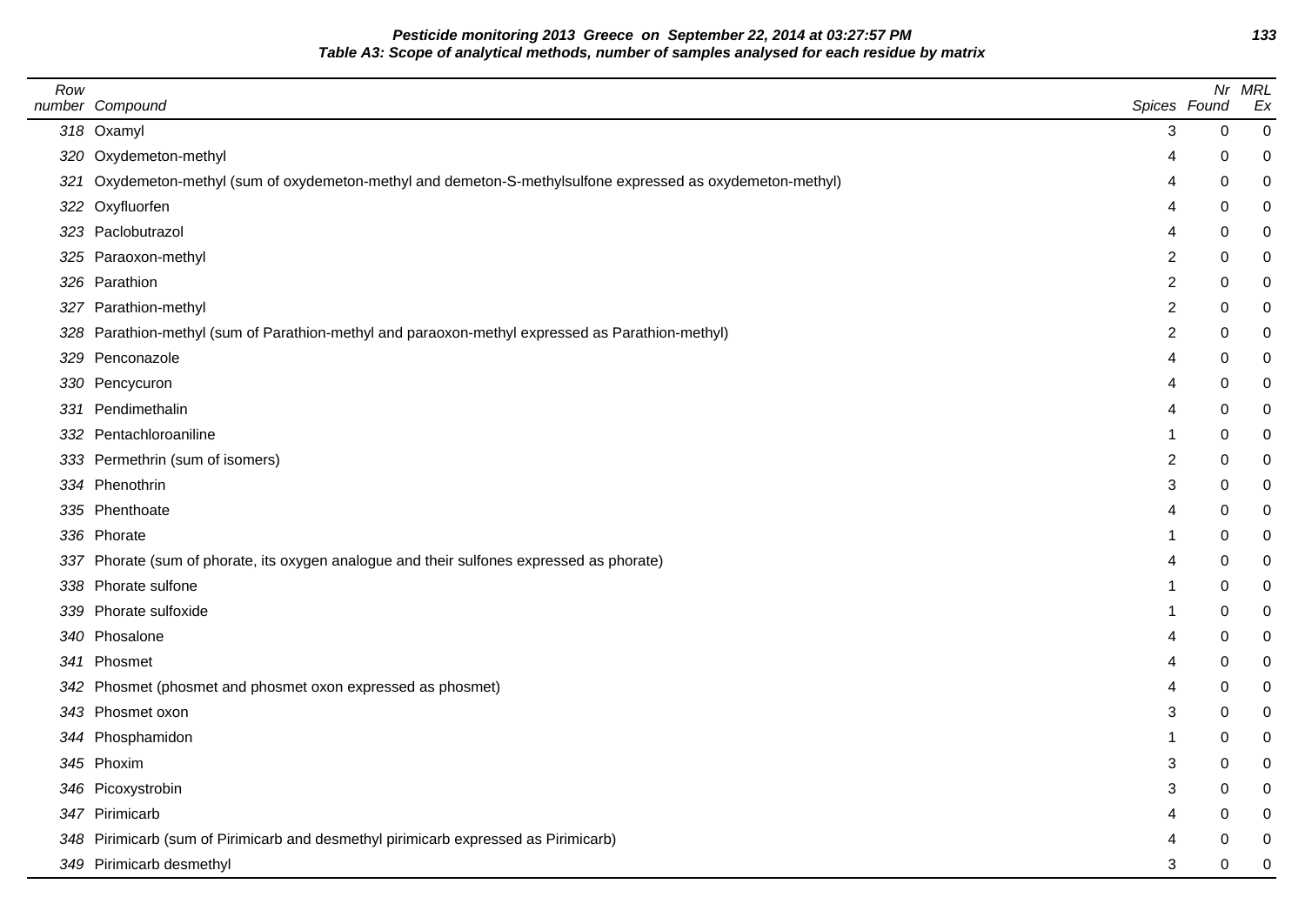**Pesticide monitoring 2013 Greece on September 22, 2014 at 03:27:57 PM 134 Table A3: Scope of analytical methods, number of samples analysed for each residue by matrix**

| Row | number Compound                                                                                                                    |                | Spices Found | Nr MRL<br>Ex |
|-----|------------------------------------------------------------------------------------------------------------------------------------|----------------|--------------|--------------|
|     | 350 Pirimicarb, desmethylformamido-                                                                                                | 1              | $\pmb{0}$    | $\mathbf 0$  |
|     | 352 Pirimiphos-methyl                                                                                                              | 4              | -1           | 0            |
|     | 353 Primisulfuron                                                                                                                  | 3              | 0            | 0            |
|     | 354 Prochloraz                                                                                                                     | 4              | 0            | 0            |
|     | 355 Prochloraz (sum of prochloraz and its metabolites containing the 2,4,6-Trichlorophenol moiety expressed as prochloraz)         | 4              | 0            | 0            |
|     | 356 Procymidone                                                                                                                    | 4              | 0            | 0            |
|     | 357 Profenofos                                                                                                                     | 4              | $\Omega$     | 0            |
|     | 360 Prometryn                                                                                                                      | $\overline{c}$ | 0            | 0            |
|     | 361 Propachlor                                                                                                                     | $\overline{2}$ | $\mathbf 0$  | 0            |
|     | 362 Propachlor: oxalinic derivate of propachlor, expressed as propachlor                                                           | 1              | 0            | 0            |
|     | 363 Propamocarb                                                                                                                    | 3              | 0            | 0            |
|     | 364 Propamocarb (sum of propamocarb and its salt expressed as propamocarb)                                                         | 3              | $\Omega$     | 0            |
|     | 365 Propanil                                                                                                                       | 1              | 0            | $\mathbf 0$  |
|     | 366 Propargite                                                                                                                     | 4              | 0            | 0            |
|     | 368 Propham                                                                                                                        | 3              | $\Omega$     | 0            |
|     | 369 Propiconazole                                                                                                                  | 4              | 0            | 0            |
|     | 370 Propoxur                                                                                                                       | 1              | 0            | 0            |
|     | 371 Propyzamide                                                                                                                    | 2              | $\mathbf 0$  | 0            |
|     | 372 Propyzamide (sum of propyzamide and all metabolites containing the 3,5-dichlorobenzoic acid fraction expressed as propyzamide) | 1              | 0            | 0            |
|     | 373 Prothioconazole                                                                                                                | 1              | 0            | 0            |
|     | 374 Prothioconazole (prothioconazole-desthio)                                                                                      | 1              | $\mathbf 0$  | 0            |
|     | 376 Prothiofos                                                                                                                     | 4              | 0            | 0            |
|     | 377 Pymetrozine                                                                                                                    | 3              | 0            | 0            |
|     | 378 Pyraclostrobin                                                                                                                 | 4              | 0            | $\mathbf 0$  |
|     | 379 Pyrazophos                                                                                                                     | 4              | 0            | $\mathbf 0$  |
|     | 380 Pyrethrin I                                                                                                                    | 3              | $\mathbf 0$  | 0            |
|     | 381 Pyrethrin II                                                                                                                   | 3              | 0            | 0            |
|     | 382 Pyrethrins                                                                                                                     | 3              | 0            | 0            |
|     | 383 Pyridaben                                                                                                                      | 4              | $\Omega$     | 0            |
|     | 384 Pyridate                                                                                                                       | 3              | $\Omega$     | $\mathbf 0$  |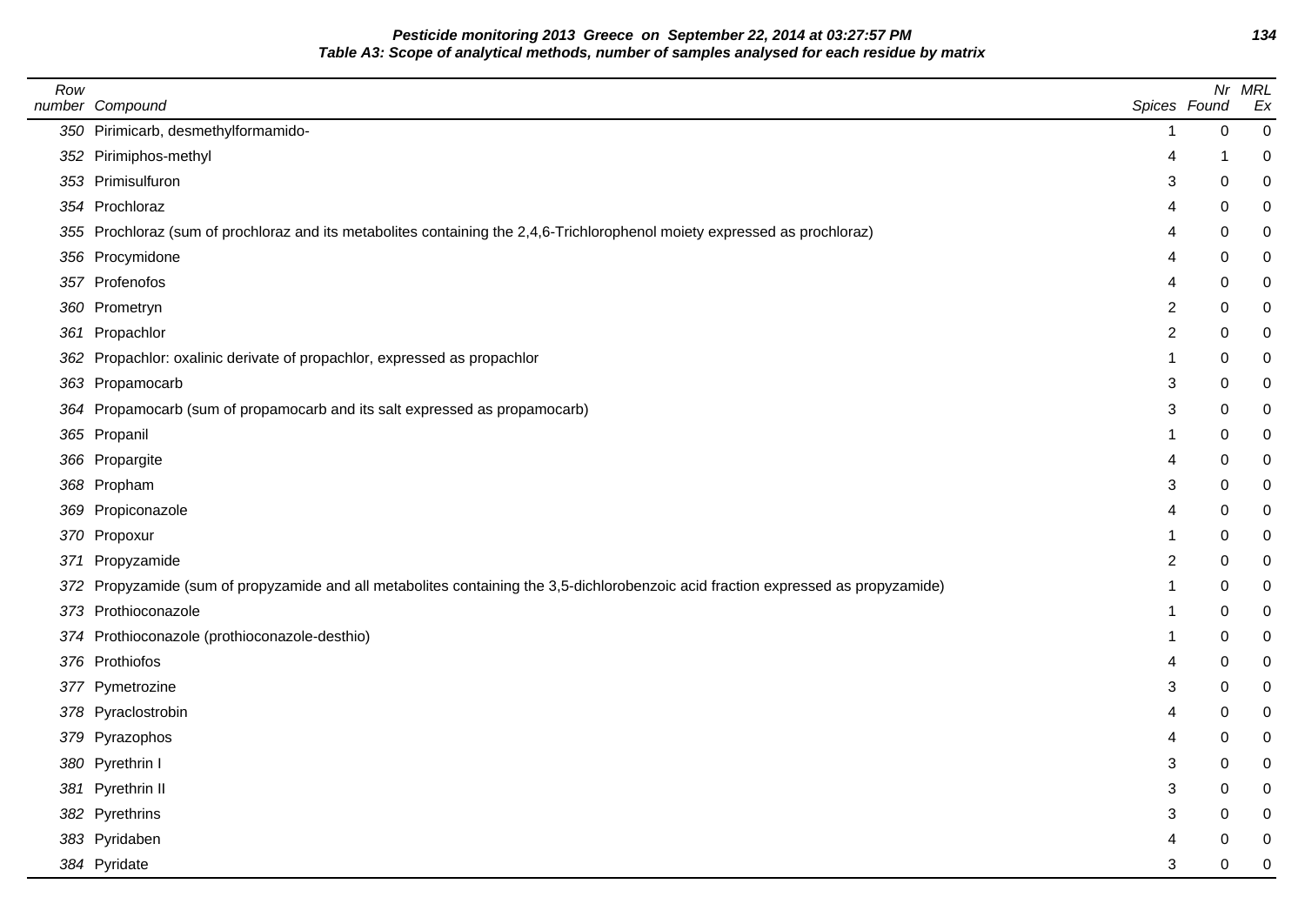**Pesticide monitoring 2013 Greece on September 22, 2014 at 03:27:57 PM 135 Table A3: Scope of analytical methods, number of samples analysed for each residue by matrix**

| Row | number Compound                                                                                                                                                       | Spices Found   |           | Nr MRL<br>Ex |
|-----|-----------------------------------------------------------------------------------------------------------------------------------------------------------------------|----------------|-----------|--------------|
|     | 385 Pyridate (sum of pyridate, its hydrolysis product CL 9673 (6-chloro-4-hydroxy-3-phenylpyridazin) and hydrolysable conjugates of CL 9673 expressed as<br>pyridate) | 3              | $\pmb{0}$ | $\pmb{0}$    |
|     | 386 Pyrifenox                                                                                                                                                         | 4              | 0         | 0            |
|     | 387 Pyrimethanil                                                                                                                                                      | 4              | 0         | 0            |
|     | 388 Pyriproxyfen                                                                                                                                                      | 4              | 0         | 0            |
|     | 389 Quinalphos                                                                                                                                                        | 4              | 0         | 0            |
|     | 390 Quinoxyfen                                                                                                                                                        | 4              | 0         | 0            |
|     | 391 Quintozene                                                                                                                                                        | 1              | 0         | 0            |
| 392 | Quintozene (sum of quintozene and pentachloro-aniline expressed as quintozene)                                                                                        | 3              | 0         | 0            |
|     | 393 Resmethrin (resmethrin including other mixtures of consituent isomers (sum of isomers))                                                                           | 2              | 0         | 0            |
|     | 394 Rimsulfuron                                                                                                                                                       | 3              | 0         | 0            |
|     | 396 Sethoxydim                                                                                                                                                        | 3              | 0         | 0            |
|     | 397 Simazine                                                                                                                                                          | 3              | 0         | 0            |
|     | 399 Spinosad (sum of Spinosyn A and Spinosyn D, expressed as Spinosad)                                                                                                | 3              | 0         | 0            |
|     | 400 Spinosyn A                                                                                                                                                        | 3              | 0         | 0            |
|     | 401 Spinosyn D                                                                                                                                                        | 3              | 0         | 0            |
|     | 402 Spirodiclofen                                                                                                                                                     | 3              | 0         | 0            |
|     | 403 Spiroxamine                                                                                                                                                       | 3              | 0         | 0            |
|     | 404 Tebuconazole                                                                                                                                                      | 4              | 0         | 0            |
|     | 405 Tebufenozide                                                                                                                                                      | 3              | 0         | 0            |
|     | 406 Tebufenpyrad                                                                                                                                                      | 4              | 0         | 0            |
|     | 407 Tecnazene                                                                                                                                                         |                | 0         | 0            |
| 408 | Teflubenzuron                                                                                                                                                         |                | 0         | 0            |
|     | 409 Tefluthrin                                                                                                                                                        | 2              | 0         | 0            |
|     | 410 Temephos                                                                                                                                                          | $\overline{c}$ | 0         | 0            |
|     | 411 Terbufos                                                                                                                                                          | 3              | $\Omega$  | 0            |
|     | 412 Terbufos (sum baby and infant food)                                                                                                                               | 3              | 0         | 0            |
|     | 413 Terbufos sulfone                                                                                                                                                  | 3              | 0         | 0            |
|     | 414 Terbufos sulfoxide                                                                                                                                                | 3              | 0         | 0            |
|     | 415 Terbuthylazine                                                                                                                                                    | 4              | 0         | 0            |
|     | 416 Terbutryn                                                                                                                                                         | 3              | 0         | 0            |

 $\overline{\phantom{0}}$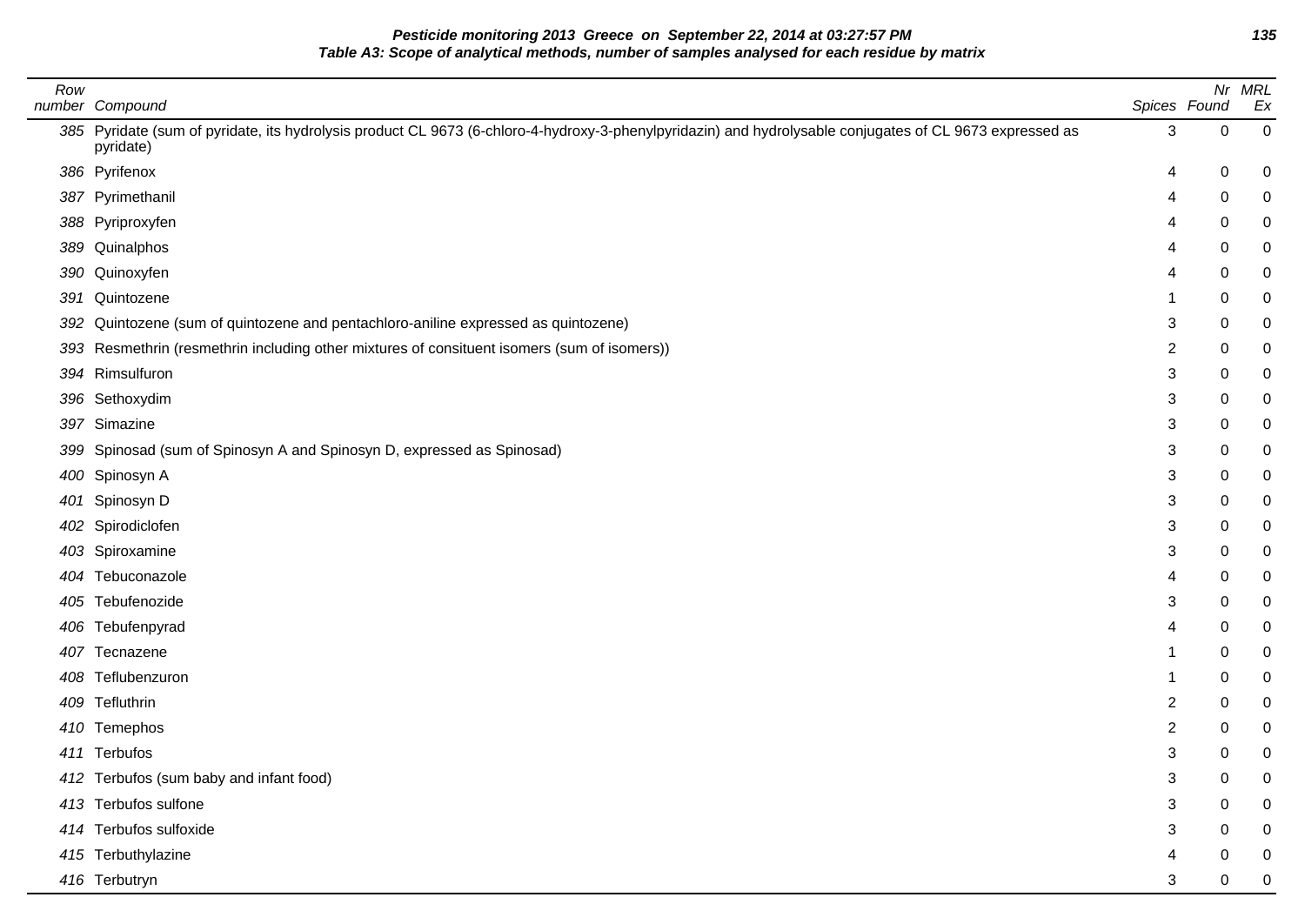# **Pesticide monitoring 2013 Greece on September 22, 2014 at 03:27:57 PM 136 Table A3: Scope of analytical methods, number of samples analysed for each residue by matrix**

| Row | number Compound                                                                                                             | Spices Found   | Nr       | <b>MRL</b><br>Ex |
|-----|-----------------------------------------------------------------------------------------------------------------------------|----------------|----------|------------------|
|     | 417 Tetrachlorvinphos                                                                                                       | $\overline{2}$ | 0        | $\pmb{0}$        |
|     | 418 Tetraconazole                                                                                                           | 4              | 0        | 0                |
|     | 419 Tetradifon                                                                                                              | 2              | 0        | $\pmb{0}$        |
|     | 420 Thiabendazole                                                                                                           | 4              | 0        | 0                |
| 421 | Thiabendazole (sum animal products)                                                                                         | 1              | 0        | 0                |
|     | 422 Thiacloprid                                                                                                             | 4              | 0        | 0                |
|     | 423 Thiametoxam                                                                                                             | 4              | 0        | 0                |
|     | 424 Thiametoxam (sum of thiametoxam and clothianidin expressed as thiametoxam)                                              | 4              | 0        | 0                |
|     | 425 Thifensulfuron-methyl                                                                                                   | 3              | 0        | 0                |
|     | 427 Thiodicarb                                                                                                              | 3              | 0        | 0                |
|     | 428 Thiophanate-methyl                                                                                                      | 3              | $\Omega$ | 0                |
|     | 429 Tolclofos-methyl                                                                                                        | 4              | 0        | $\pmb{0}$        |
|     | 430 Tolylfluanid                                                                                                            | 4              | 0        | 0                |
|     | 431 Tolylfluanid (Sum of tolylfluanid and dimethylaminosulfotoluidide expressed as tolylfluanid)                            | 4              | 0        | 0                |
|     | 432 Tralkoxydim                                                                                                             | 3              | 0        | 0                |
|     | 435 Triadimefon                                                                                                             | 4              | 0        | 0                |
|     | 436 Triadimefon (sum of Triadimefon and Triadimenol)                                                                        | 4              | 0        | 0                |
|     | 437 Triadimenol                                                                                                             | 4              | 0        | 0                |
|     | 438 Triasulfuron                                                                                                            | 3              | 0        | 0                |
|     | 439 Triazophos                                                                                                              | 4              | 0        | 0                |
|     | 440 Trichlorfon                                                                                                             | 1              | 0        | $\pmb{0}$        |
|     | 442 Tricyclazole                                                                                                            | 3              | 0        | 0                |
|     | 443 Trifloxystrobin                                                                                                         | 4              | 0        | 0                |
|     | 444 Triflumuron                                                                                                             | -1             | 0        | $\pmb{0}$        |
|     | 445 Trifluralin                                                                                                             | 2              | 0        | 0                |
|     | 447 Triticonazole                                                                                                           | 4              | 0        | 0                |
|     | 448 Vamidothion                                                                                                             | 3              | 0        | 0                |
|     | 449 Vinclozolin                                                                                                             | 2              | 0        | 0                |
|     | 450 Vinclozolin (sum of Vinclozolin and all metabolites containing the 3,5-dichloraniline moiety, expressed as Vinclozolin) | 2              | 0        | 0                |
|     | 451 Zoxamide                                                                                                                | 3              | 0        | 0                |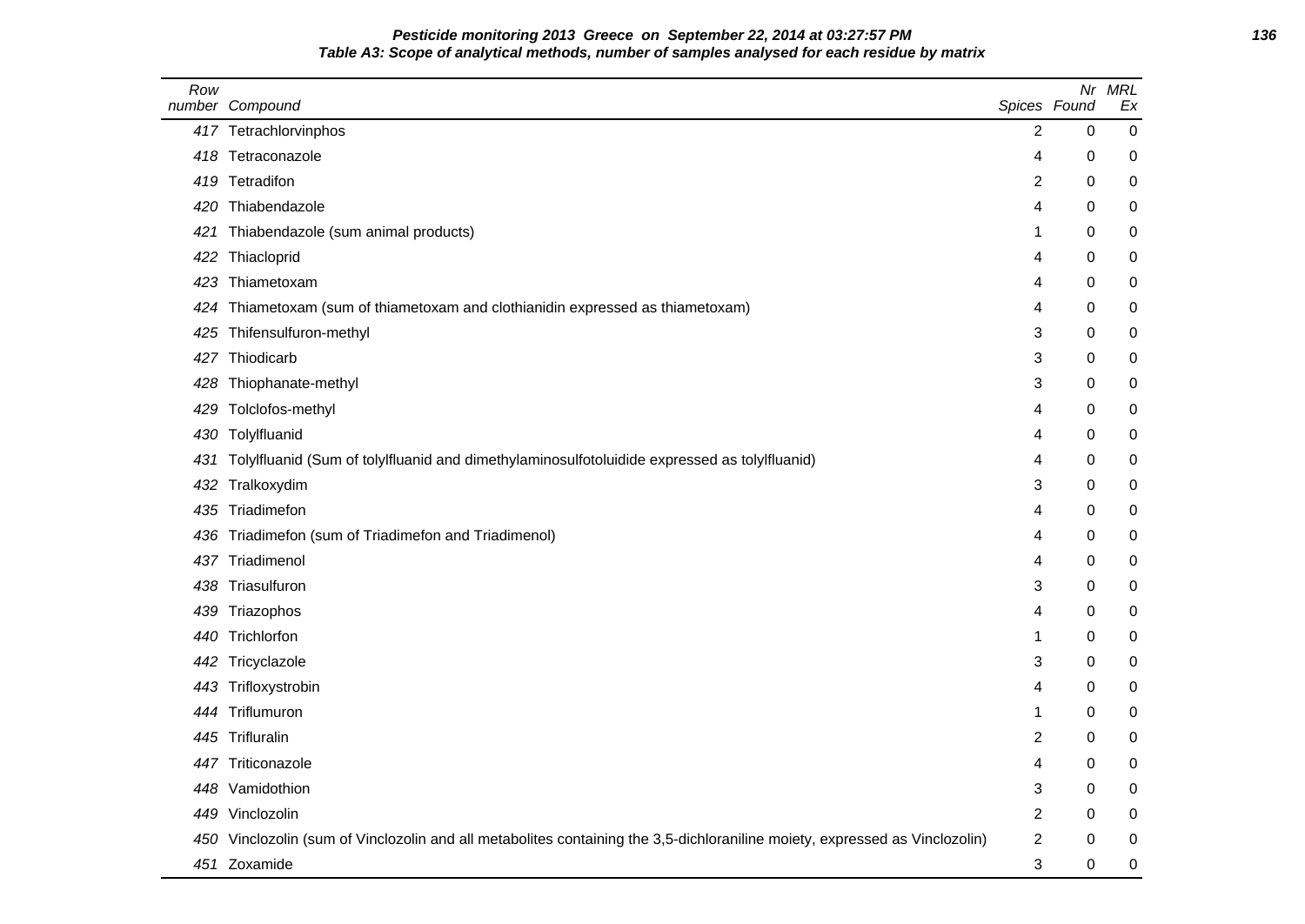### **Pesticide monitoring 2013 Greece on September 22, 2014 at 03:27:57 PM 137 Table A3: Scope of analytical methods, number of samples analysed for each residue by matrix**

| Row | number Compound      |      | Spices Found   | Nr MRL<br>Ex   |
|-----|----------------------|------|----------------|----------------|
|     | 452 alpha-Endosulfan | 2    | 0              | 0              |
|     | 454 beta-Endosulfan  | 2    | 0              | $\mathbf 0$    |
|     | 455 cis-Chlordane    |      | 0              | $\overline{0}$ |
|     | 457 tau-Fluvalinate  | 2    | $\overline{0}$ | $\Omega$       |
|     | 458 trans-Chlordane  |      | 0              | $\Omega$       |
|     |                      | 1158 | 2              |                |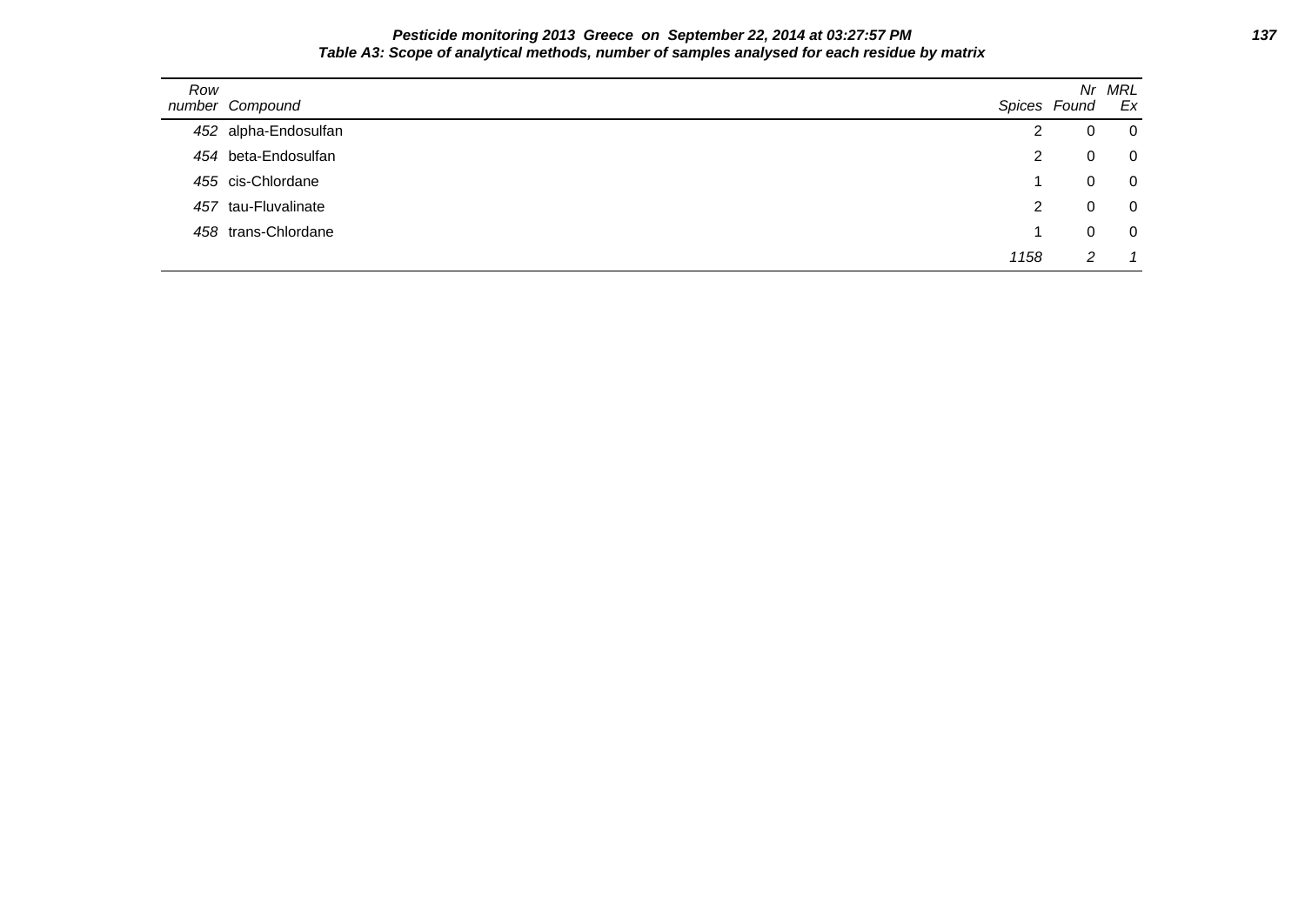### **Pesticide monitoring 2013 Greece on September 22, 2014 at 03:27:57 PM 138 Table A3: Scope of analytical methods, number of samples analysed for each residue by matrix**

| Row | number Compound               | Vegetables Found | Nr | <b>MRL</b><br>Ex |
|-----|-------------------------------|------------------|----|------------------|
|     | 2 2,4-Dimethylphenylformamide | 239              | 0  | 0                |
|     | 3 2,4-dimethylanilin          | 239              | 0  | 0                |
|     | 4 Abamectin (sum)             | 179              | 0  | 0                |
|     | 5 Acephate                    | 755              | 0  | 0                |
| 6   | Acetamiprid                   | 616              | 14 | 2                |
|     | 7 Acetochlor                  | 179              | 0  | 0                |
|     | 8 Aclonifen                   | 253              | 0  | 0                |
|     | 9 Acrinathrin                 | 956              | 1  | 1                |
|     | 10 Alachlor                   | 659              | 0  | 0                |
| 11  | Aldicarb                      | 407              | 0  | 0                |
|     | 12 Aldicarb (sum)             | 418              | 0  | 0                |
|     | 13 Aldicarb sulfone           | 407              | 0  | 0                |
|     | 14 Aldicarb sulfoxide         | 407              | 0  | 0                |
| 15  | Aldrin                        | 728              | 0  | 0                |
|     | 16 Aldrin and Dieldrin        | 944              | 2  | 1                |
|     | 18 Ametryn                    | 488              | 0  | 0                |
|     | 19 Amitraz                    | 239              | 0  | 0                |
|     | 20 Amitraz (sum)              | 239              | 0  | 0                |
|     | 21 Asulam                     | 179              | 0  | 0                |
| 22  | Atraton                       | 110              | 0  | 0                |
|     | 23 Atrazine                   | 517              | 0  | 0                |
|     | 24 Avermectin B1a             | 179              | 0  | 0                |
|     | 25 Avermectin B1b             | 179              | 0  | 0                |
|     | 26 Azimsulfuron               | 179              | 0  | 0                |
|     | 27 Azinphos-ethyl             | 442              | 0  | 0                |
|     | 28 Azinphos-methyl            | 959              | 0  | 0                |
|     | 29 Azoxystrobin               | 1037             | 18 | 1                |
|     | 30 Benalaxyl                  | 199              | 0  | 0                |
| 31  | Benalaxyl (sum)               | 378              | 1  | 0                |
|     | 33 Benfluralin                | 286              | 0  | 0                |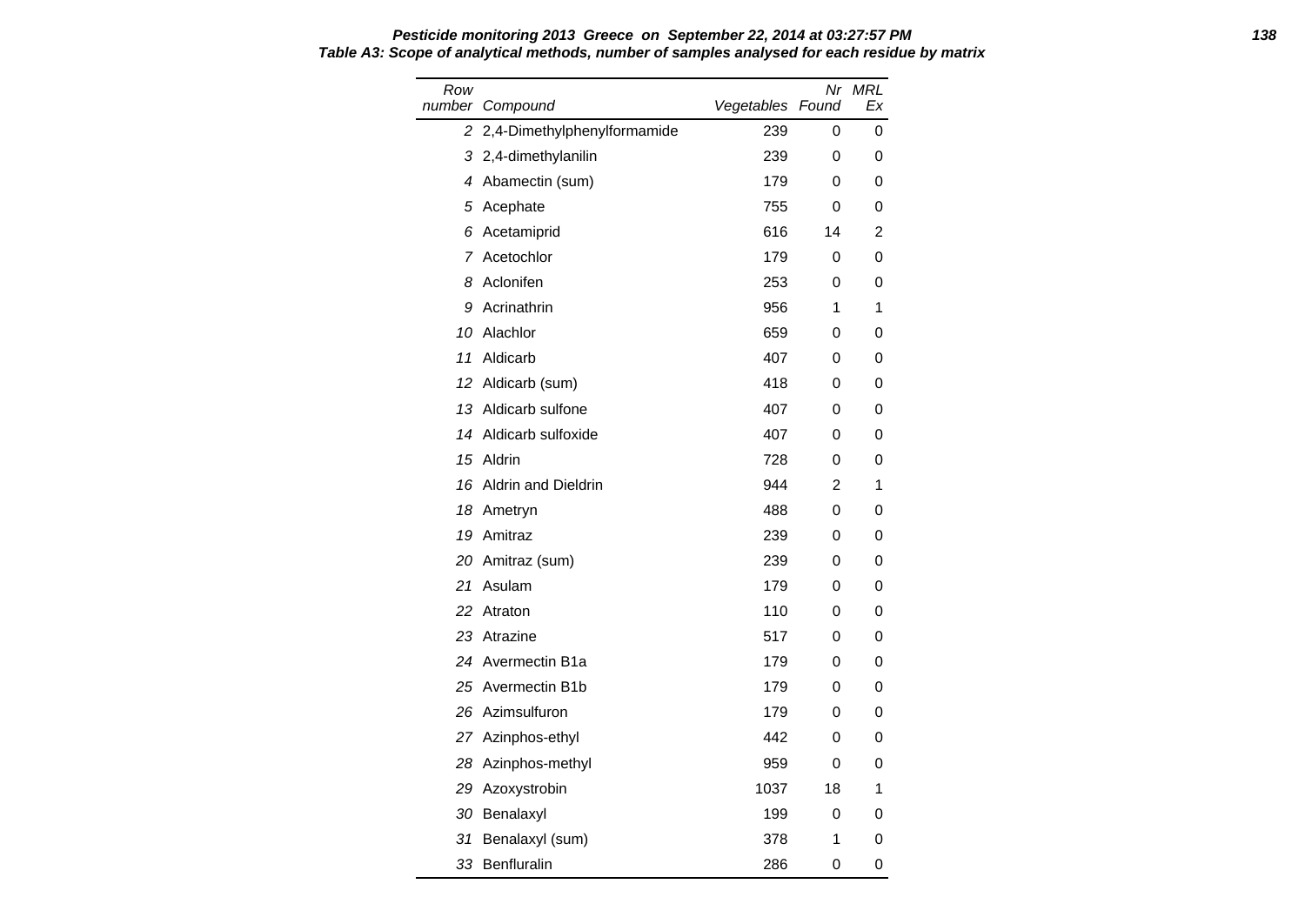Row number Compound Nr MRL Vegetables Found Ex 34 Benfuracarb 606 0 0 35 Bensulfuron-ethyl 179 0 0 36 Bentazone 116 0 0 37 Bentazone (sum animal products) 126 0 0 38 Benzoximate **179** 0 0 39 Bifenthrin 200 10 39 Bifenthrin 200 10 39 Bifenthrin 200 10 39 Bifenthrin 200 10 39 Bifenthrin 200 10 30 Bifenthrin 200 10 30 Bifenthrin 200 10 30 Bifenthrin 200 10 30 Bifenthrin 200 10 30 Bifenthrin 200 10 30 Bifenthri 40 Binapacryl 117 0 0 41 Bitertanol 553 0 0 42 Boscalid 672 39 1 43 Bromacil 64 0 0 44 Bromide ion 28 19 0 45 Bromophos-ethyl 536 1 0 46 Bromopropylate 862 0 0 47 Bromuconazole (sum) 606 0 0 48 Bupirimate **845** 8 0 49 Buprofezin 687 2 0 50 Cadusafos 745 0 0 51 Captafol 304 0 0 52 Captan 826 1 0 53 Captan/Folpet (sum) 492 0 0 54 Carbaryl **418** 0 0 55 Carbendazim 228 4 0 56 Carbendazim and benomyl 407 9 0 57 Carbofuran 680 0 0 58 Carbofuran (sum) 691 0 0 59 Carbofuran, 3-hydroxy 606 0 0 60 Carbosulfan 606 0 0 61 Carboxin 179 0 0 62 Chlorbromuron 179 0 0

63 Chlordane (sum) 342 0 0

# **Pesticide monitoring 2013 Greece on September 22, 2014 at 03:27:57 PM 139 Table A3: Scope of analytical methods, number of samples analysed for each residue by matrix**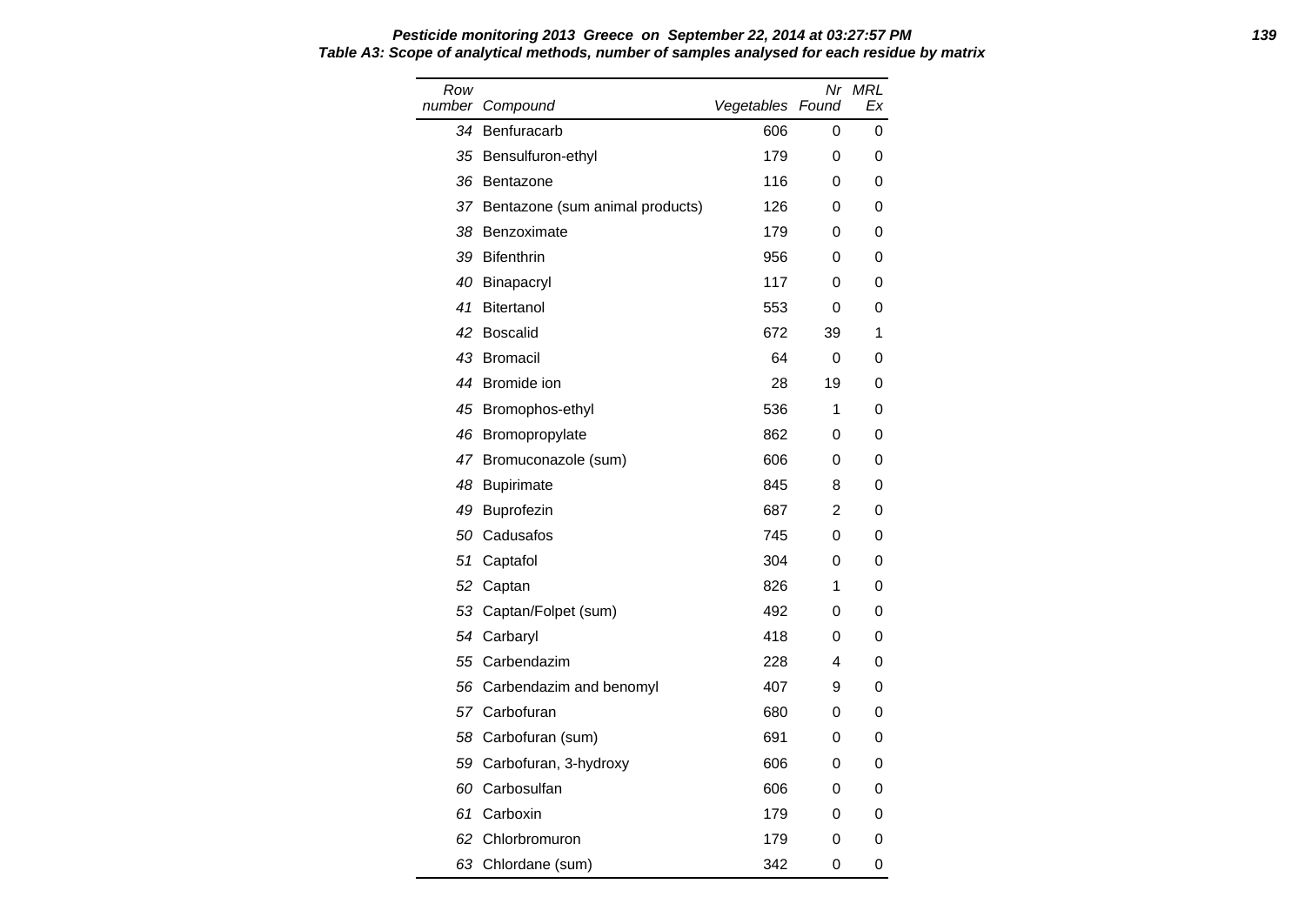Row number Compound Nr MRL Vegetables Found Ex 64 Chlorfenapyr 618 0 0 65 Chlorfenson 110 0 0 66 Chlorfenvinphos 755 0 0 67 Chloridazon 179 0 0 68 Chlormequat **68 Chlormequat 11 0 0** 69 Chlorobenzilate 553 0 0 70 Chlorothalonil 987 6 2 71 Chlorotoluron 179 0 0 72 Chloroxuron 179 0 0 73 Chlorpropham 273 0 0 74 Chlorpropham (sum) 152 0 0 0 75 Chlorpyrifos **1076** 43 10 76 Chlorpyrifos-methyl 848 2 0 77 Chlorsulfuron 179 0 0 78 Chlorthal-dimethyl 126 0 0 79 Cinerin 179 0 0 80 Cinerin I 179 0 0 0 81 Cinerin II 179 0 0 0 82 Clethodim (sum) 179 0 0 83 Clofentezine 606 0 0 0 84 Clothianidin 407 5 0 85 Coumaphos 289 0 0 0 86 Cyanazine 179 0 0 0 87 Cyfluthrin 1990 1 200 1 200 1 200 1 200 1 200 1 200 1 200 1 200 1 200 1 200 1 200 1 200 1 200 1 200 1 200 1 200 1 200 1 200 1 200 1 200 1 200 1 200 1 200 1 200 1 200 1 200 1 200 1 200 1 200 1 200 1 200 1 200 1 200 1 200 88 Cyfluthrin (sum) 88 Cyfluthrin (sum) 927 1 0 89 Cymoxanil 378 1 0 90 Cypermethrin 595 12 0 91 Cypermethrin (sum) 1037 16 3 92 Cyproconazole 606 0 0 0 93 Cyprodinil 680 5 1

**Pesticide monitoring 2013 Greece on September 22, 2014 at 03:27:57 PM 140 Table A3: Scope of analytical methods, number of samples analysed for each residue by matrix**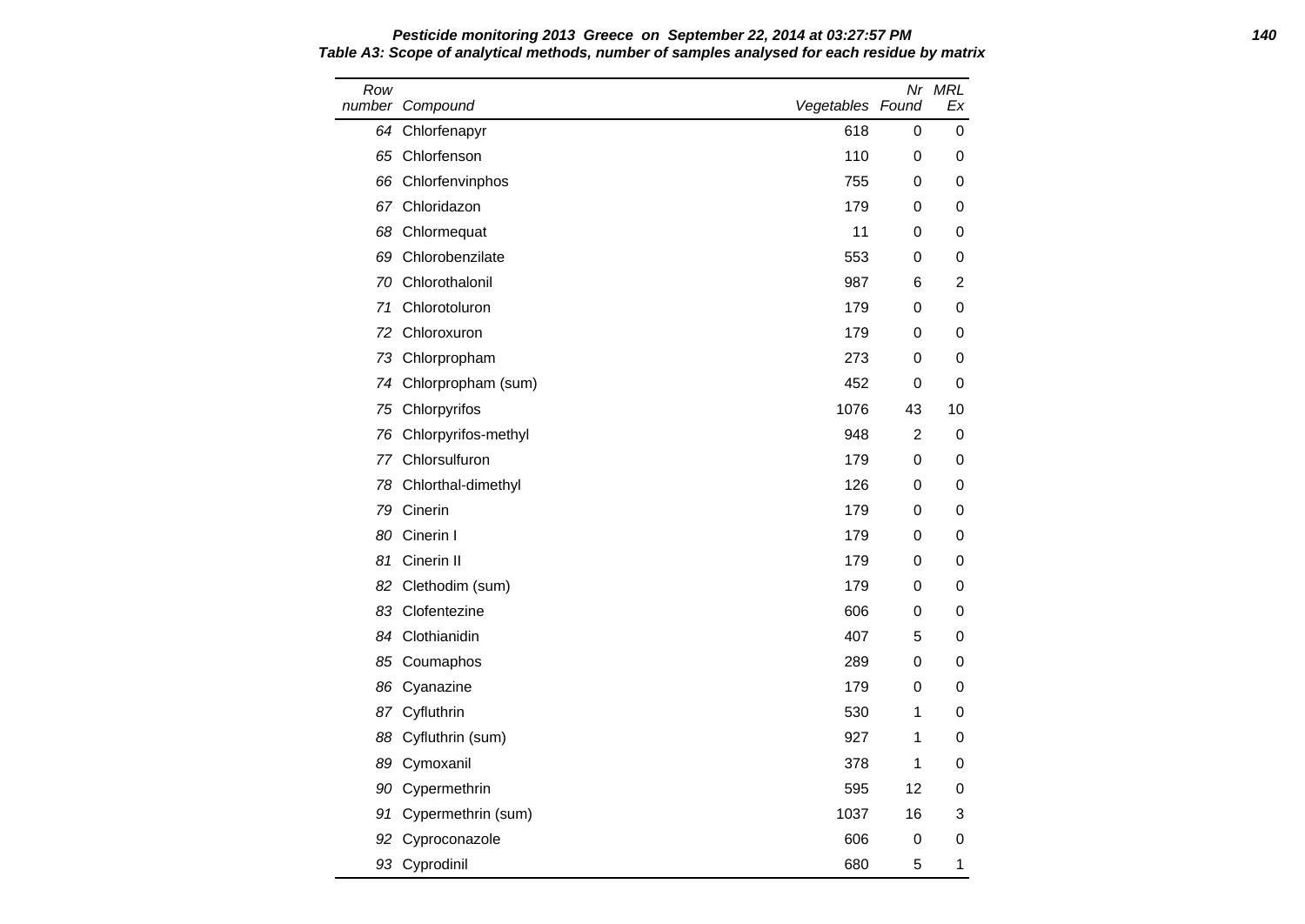Row number Compound Nr MRL Vegetables Found Ex 94 Cyromazine 179 0 0 95 DDD, p,p- 126 0 0 96 DDE, o,p- 126 0 0 97 DDE, p,p- 126 0 0 0 98 DDT (sum) 915 0 0 99 DDT, o,p- 618 0 0 100 DDT, p,p- 692 0 0 101 Daimuron 1 0 0 102 Deltamethrin 102 6 0 103 Demeton 110 0 0 104 Demeton-S-methyl 671 0 0 106 Demeton-S-methyl sulfone 378 0 0 107 Desmetryn 200 0 0 108 Diafenthiuron **108 Diafenthiuron** 108 Diafenthiuron **108 Diafenthiuron** 108 Diafenthiuron 10 109 Diazinon 987 0 0 110 Dichlobenil 199 0 0 111 Dichlofluanid 997 0 0 112 Dichlofluanid and DMSA (sum of Dichlofluanid and DMSA) 199 0 0 113 Dichloroaniline, 3,5- 179 0 0 0 115 Dichlorvos 865 0 0 116 Dicloran **116 Dices 120 October 120 October 120 October 1235** 0 0 0 117 Dicofol (sum) 894 0 0 118 Dicofol o, p' 325 0 0 0 119 Dicofol p, p' 627 0 0 120 Dicrotophos **100 and 120 Dicrotophos 100 and 120 and 120 and 120 and 120 and 120 and 120 and 120 and 120 and 120 and 120 and 120 and 120 and 120 and 120 and 120 and 120 and 120 and 120 and 120 and 120 and 120 and 120** 121 Dieldrin 802 2 0 122 Diethofencarb 179 0 0 123 Difenoconazole 859 3 1 124 Diflubenzuron 179 0 0 125 Diflufenican 179 0 0

**Pesticide monitoring 2013 Greece on September 22, 2014 at 03:27:57 PM 141 Table A3: Scope of analytical methods, number of samples analysed for each residue by matrix**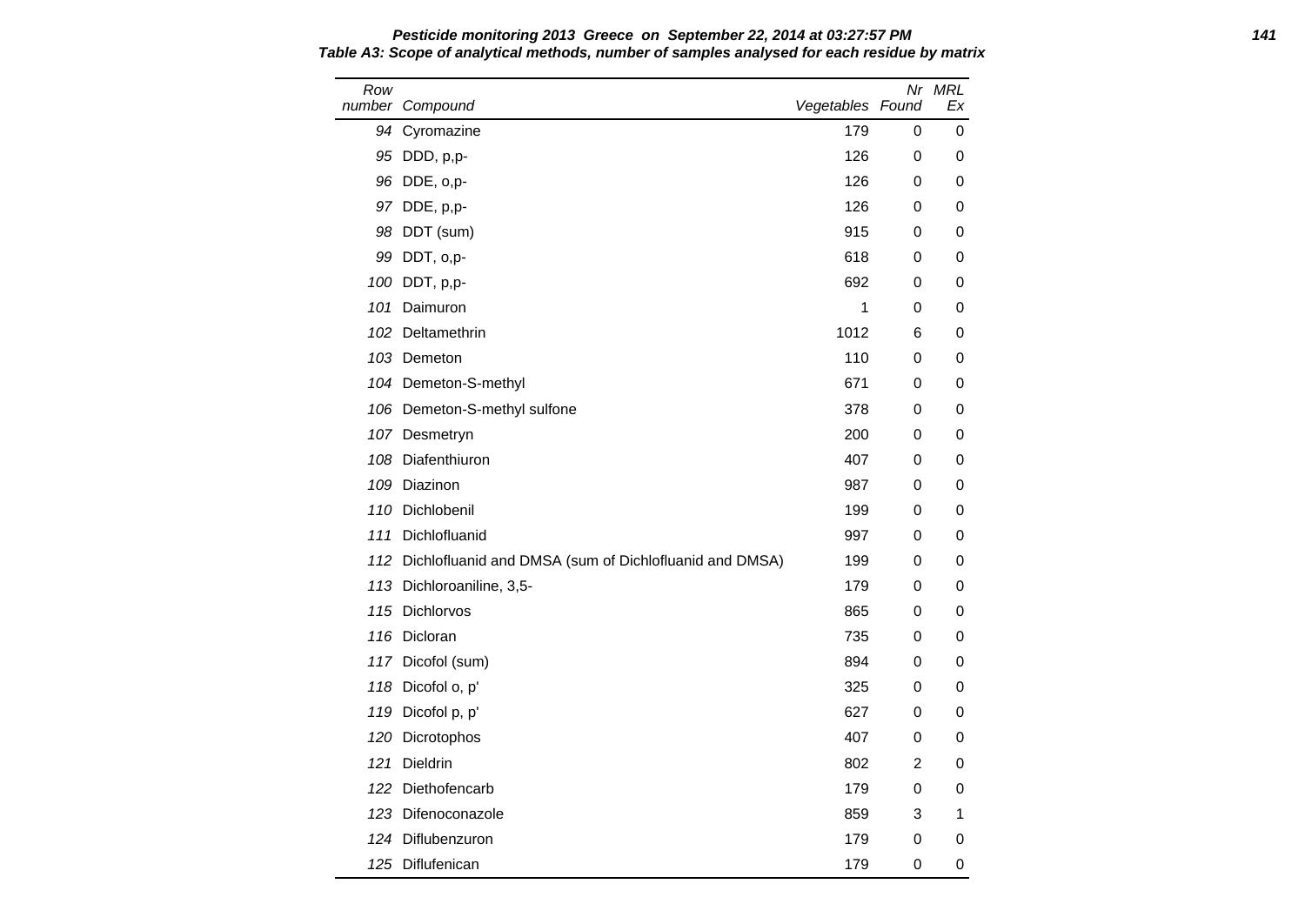**Pesticide monitoring 2013 Greece on September 22, 2014 at 03:27:57 PM 142 Table A3: Scope of analytical methods, number of samples analysed for each residue by matrix** Row number Compound and Compound and Compound and Compound and Compound and Vegetables Nr MRL Found Ex Dimethoate 774 0 0 Dimethoate (sum) 849 2 0 128 Dimethomorph 607 13 0

| umber Compound                                     | Vegetables Found |    | Ex |
|----------------------------------------------------|------------------|----|----|
| 126 Dimethoate                                     | 774              | 0  | 0  |
| 127 Dimethoate (sum)                               | 849              | 2  | 0  |
| 128 Dimethomorph                                   | 607              | 13 | 0  |
| 129 Dimoxystrobin                                  | 228              | 0  | 0  |
| 130 Diniconazole                                   | 713              | 0  | 0  |
| 131 Dinitramine                                    | 126              | 0  | 0  |
| 132 Dinobuton                                      | 472              | 0  | 0  |
| 133 Dinocap                                        | 63               | 0  | 0  |
| 134 Dinocap (sum)                                  | 92               | 0  | 0  |
| 135 Dinotefuran                                    | 228              | 0  | 0  |
| 136 Dioxacarb                                      | 11               | 0  | 0  |
| 137 Diphenamid                                     | 179              | 0  | 0  |
| 138 Diphenylamine                                  | 690              | 0  | 0  |
| 139 Disulfoton                                     | 935              | 0  | 0  |
| 140 Disulfoton (sum baby and infant food)          | 318              | 1  | 0  |
| 141 Disulfoton sulfone                             | 253              | 0  | 0  |
| 142 Disulfoton sulfoxide                           | 253              | 1  | 0  |
| 143 Dithiocarbamates                               | 140              | 7  | 0  |
| 144 Diuron                                         | 358              | 0  | 0  |
| 145 Diuron                                         | 358              | 0  | 0  |
| 146 Dodemorph                                      | 126              | 0  | 0  |
| 147 EPN                                            | 671              | 0  | 0  |
| 148 Emamectin benzoate B1a, expressed as emamectin | 179              | 0  | 0  |
| 149 Endosulfan (sum)                               | 1026             | 0  | 0  |
| 150 Endosulfansulfate                              | 692              | 0  | 0  |
| 151 Endrin                                         | 845              | 0  | 0  |
| 152 Epoxiconazole                                  | 606              | 0  | 0  |
| 153 Esfenvalerate                                  | 301              | 0  | 0  |
| 154 Ethalfluralin                                  | 623              | 0  | 0  |
| 155 Ethephon                                       | 10               | 0  | 0  |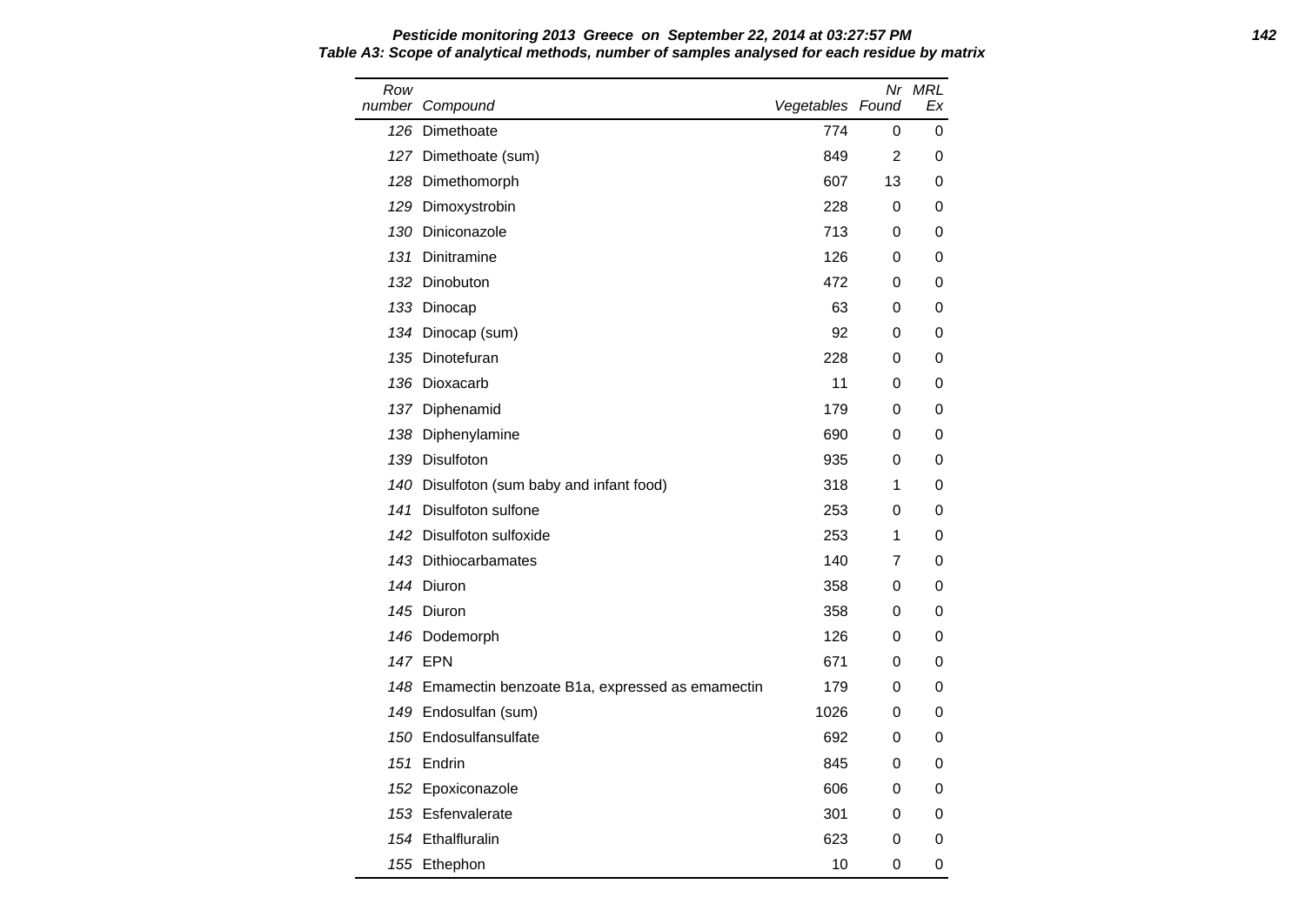Row number Compound Nr MRL Vegetables Found Ex 156 Ethiofencarb 11 0 0 157 Ethion 945 0 0 158 Ethirimol 179 0 0 159 Ethofumesate **179** 0 0 160 Ethofumesate (sum) 179 0 0 0 161 Ethoprophos 865 0 0 0 162 Ethoxyquin 481 0 0 163 Etofenprox **163 Aproval 163 Etofenprox 163 Aproval 163 Aproval 163 Aproval 163 Aproval 163 Aproval 164 Aproval 164 Aproval 164 Aproval 164 Aproval 164 Aproval 164 Aproval 164 Aproval 164 Aproval 164 Aproval 164 Aprov** 164 Etoxazole 179 0 0 0 166 Famoxadone 378 4 2 167 Fenamidone 167 **and 167 and 167 and 167 and 167 and 167 and 167 and 167 and 167 and 167 and 167 and 168 and 169 and 169 and 169 and 169 and 169 and 169 and 169 and 169 and 169 and 169 and 169 and 169 and 169 and 169 an** 168 Fenamiphos 680 0 0 169 Fenamiphos (sum) 680 0 0 0 170 Fenamiphos sulfone 170 and 170 and 170 and 170 and 170 and 170 and 170 and 170 and 170 and 170 and 170 and 1 171 Fenamiphos sulfoxide 10 and 10 and 10 and 10 and 10 and 10 and 10 and 10 and 10 and 10 and 10 and 10 and 1 172 Fenarimol 816 0 0 173 Fenazaquin 606 0 0 174 Fenbuconazole 606 0 0 175 Fenchlorphos **110** 0 0 176 Fenhexamid 828 4 1 177 Fenitrothion 831 0 0 178 Fenoxycarb 120 and 120 and 120 and 120 and 120 and 120 and 120 and 120 and 120 and 120 and 120 and 120 and 1 179 Fenpropathrin 1037 0 0 180 Fenpropidin 407 0 0 181 Fenpropimorph 606 0 0 0 182 Fenpyroximate **179** 0 0 183 Fenson 110 0 0 184 Fensulfothion 179 0 0 0 185 Fensulfothion (sum baby and infant food) 179 0 0 186 Fensulfothion oxon 179 0 0 0

**Pesticide monitoring 2013 Greece on September 22, 2014 at 03:27:57 PM 143 Table A3: Scope of analytical methods, number of samples analysed for each residue by matrix**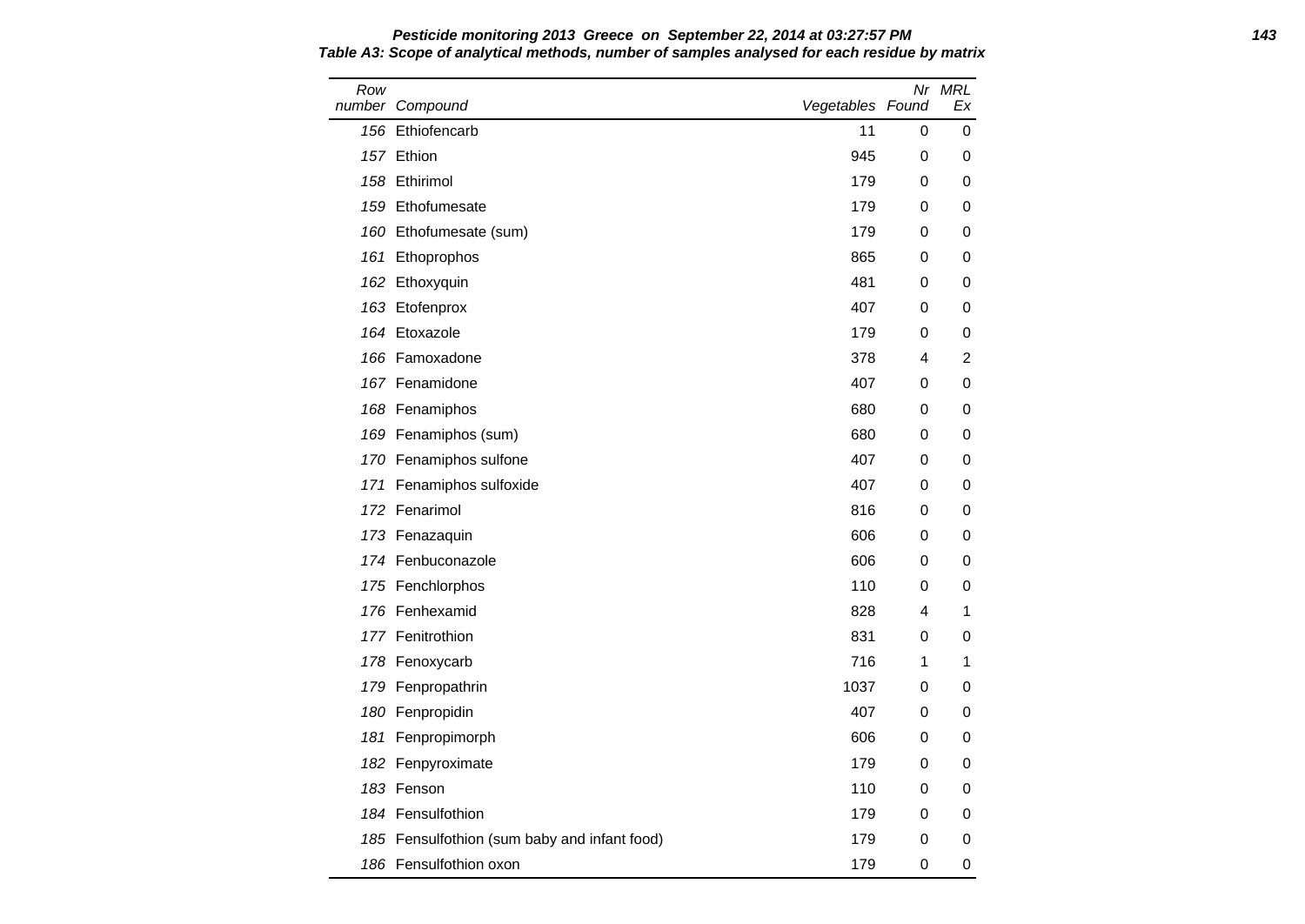# **Pesticide monitoring 2013 Greece on September 22, 2014 at 03:27:57 PM 144 Table A3: Scope of analytical methods, number of samples analysed for each residue by matrix**

| Row | number Compound                                               | Vegetables Found |   | Nr MRL<br>Ex |
|-----|---------------------------------------------------------------|------------------|---|--------------|
|     | 187 Fensulfothion oxon sulphone                               | 179              | 0 | 0            |
|     | 188 Fensulfothion sulfone                                     | 179              | 0 | 0            |
|     | 189 Fenthion                                                  | 781              | 0 | 0            |
|     | 190 Fenthion (sum)                                            | 671              | 0 | 0            |
|     | 191 Fenthion oxon                                             | 179              | 0 | 0            |
|     | 192 Fenthion oxon sulfone                                     | 179              | 0 | 0            |
|     | 193 Fenthion oxonsulfoxide                                    | 179              | 0 | 0            |
|     | 194 Fenthion sulfone                                          | 244              | 0 | 0            |
|     | 195 Fenthion sulfoxide                                        | 443              | 0 | 0            |
|     | 196 Fenvalerate                                               | 676              | 0 | 0            |
|     | 197 Fenvalerate (sum of RR, SS, RS and SR isomers)            | 273              | 0 | 0            |
|     | 198 Fenvalerate and Esfenvalerate (Sum of RR and SS isomers)  | 333              | 0 | 0            |
|     | 199 Fenvalerate and Esfenvalerate (Sum of RS and SR isomers)  | 373              | 0 | 0            |
|     | 200 Fenvalerate/Esfenvalerate (sum)                           | 228              | 0 | 0            |
|     | 201 Fipronil                                                  | 262              | 0 | 0            |
|     | 202 Fipronil (sum)                                            | 262              | 0 | 0            |
|     | 203 Fipronil desulfinyl                                       | 63               | 0 | 0            |
|     | 204 Fipronil sulfone                                          | 63               | 0 | 0            |
|     | 205 Fluazifop (free acid)                                     | 10               | 0 | 0            |
|     | 206 Fluazifop-P-butyl                                         | 10               | 0 | 0            |
|     | 207 Fluazifop-P-butyl (sum)                                   | 10               | 0 | 0            |
|     | 208 Fluazinam                                                 | 404              | 0 | 0            |
|     | 209 Flucythrinate                                             | 519              | 0 | 0            |
|     | 210 Flucythrinate (sum of isomers expressed as flucythrinate) | 199              | 0 | 0            |
|     | 211 Fludioxonil                                               | 565              | 4 | 0            |
|     | 212 Flufenacet                                                | 179              | 0 | 0            |
|     | 213 Flufenacet (sum)                                          | 179              | 0 | 0            |
|     | 214 Flufenoxuron                                              | 407              | 1 | 1            |
|     | 215 Fluometuron                                               | 179              | 0 | 0            |
|     | 216 Fluopicolide                                              | 407              | 3 | 0            |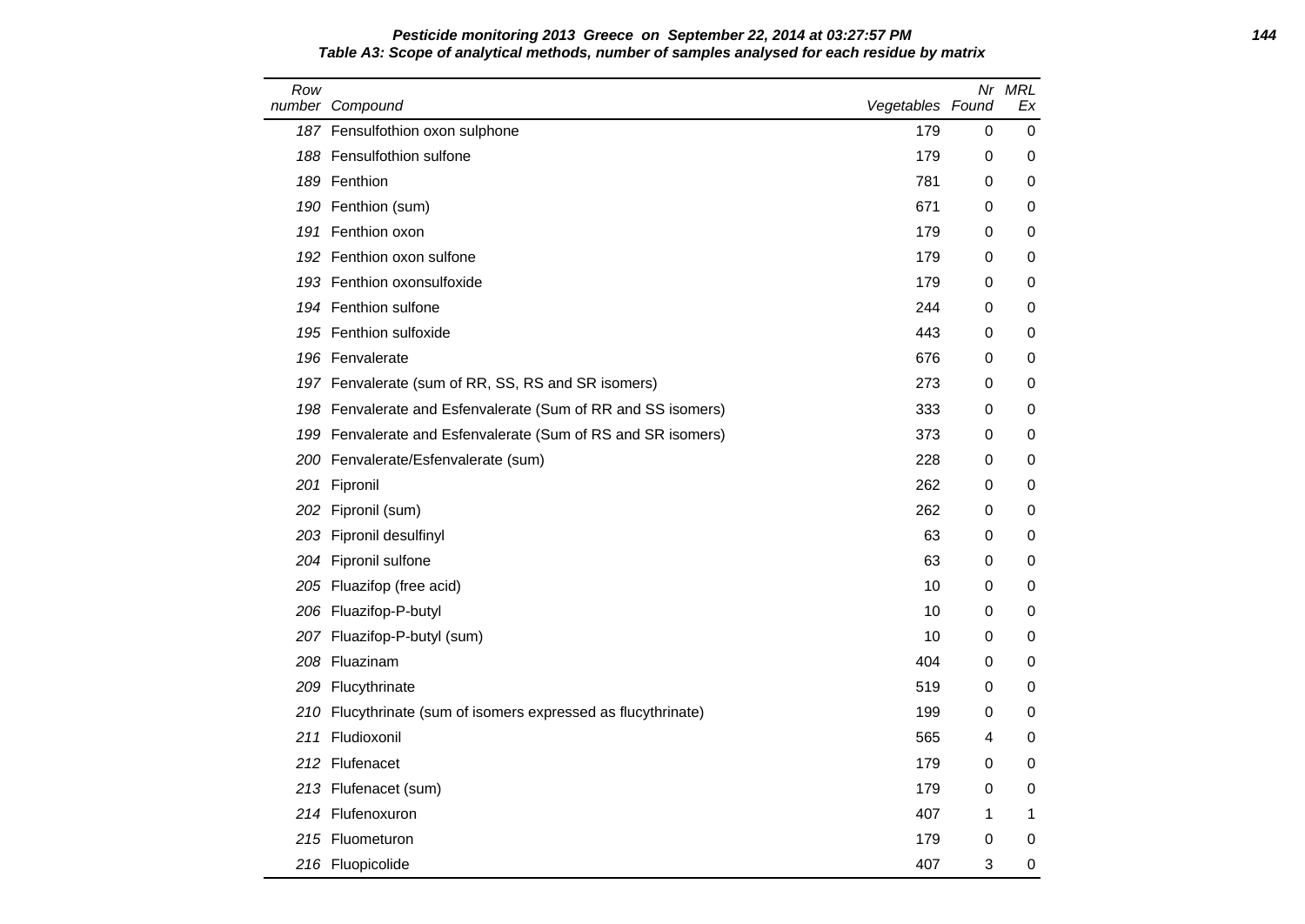**Pesticide monitoring 2013 Greece on September 22, 2014 at 03:27:57 PM 145 Table A3: Scope of analytical methods, number of samples analysed for each residue by matrix**

| Row | number Compound                                                                   | Vegetables Found | Nr             | <b>MRL</b><br>Ex |
|-----|-----------------------------------------------------------------------------------|------------------|----------------|------------------|
|     | 217 Fluquinconazole                                                               | 767              | 0              | $\pmb{0}$        |
|     | 218 Fluroxypyr                                                                    | 117              | 0              | 0                |
|     | 219 Fluroxypyr (sum)                                                              | 117              | 0              | $\pmb{0}$        |
|     | 220 Flusilazole                                                                   | 606              | 1              | 1                |
|     | 221 Flutolanil                                                                    | 407              | $\overline{c}$ | 0                |
|     | 222 Flutriafol                                                                    | 606              | $\Omega$       | 0                |
|     | 223 Fluvalinate                                                                   | 199              | 0              | 0                |
|     | 224 Folpet                                                                        | 1031             | 0              | 0                |
|     | 225 Foramsulfuron                                                                 | 179              | 0              | 0                |
|     | 226 Formetanate                                                                   | 407              | 4              | 0                |
|     | 227 Formetanate                                                                   | 407              | 4              | 4                |
|     | 228 Fosthiazate                                                                   | 472              | 1              | 1                |
|     | 229 Furathiocarb                                                                  | 179              | 0              | 0                |
|     | 231 HCH, delta-                                                                   | 110              | 0              | 0                |
|     | 232 Haloxyfop                                                                     | 10               | 0              | 0                |
| 233 | Haloxyfop including haloxyfop-R                                                   | 10               | 0              | 0                |
|     | 234 Haloxyfop-ethoxyethylester                                                    | 10               | 0              | 0                |
|     | 235 Haloxyfop-methyl                                                              | 10               | 0              | 0                |
|     | 236 Heptachlor                                                                    | 390              | 0              | 0                |
|     | 237 Heptachlor (sum of heptachlor and heptachlor epoxide expressed as heptachlor) | 630              | 0              | 0                |
| 239 | Heptachlor epoxide                                                                | 126              | $\mathbf 0$    | 0                |
| 241 | Heptenophos                                                                       | 464              | 0              | 0                |
|     | 242 Hexachlorobenzene                                                             | 333              | $\Omega$       | 0                |
|     | 243 Hexachlorocyclohexane (HCH), alpha-isomer                                     | 191              | 0              | 0                |
|     | 244 Hexachlorocyclohexane (HCH), beta-isomer                                      | 191              | 0              | 0                |
|     | 245 Hexachlorocyclohexane (HCH), sum of isomers, except the gamma isomer          | 333              | 0              | 0                |
|     | 246 Hexaconazole                                                                  | 845              | 1              | 1                |
|     | 247 Hexythiazox                                                                   | 606              | -1             | 0                |
|     | 248 Imazalil                                                                      | 636              | 0              | 0                |
|     | 249 Imazamethabenz-methyl                                                         | 179              | $\Omega$       | 0                |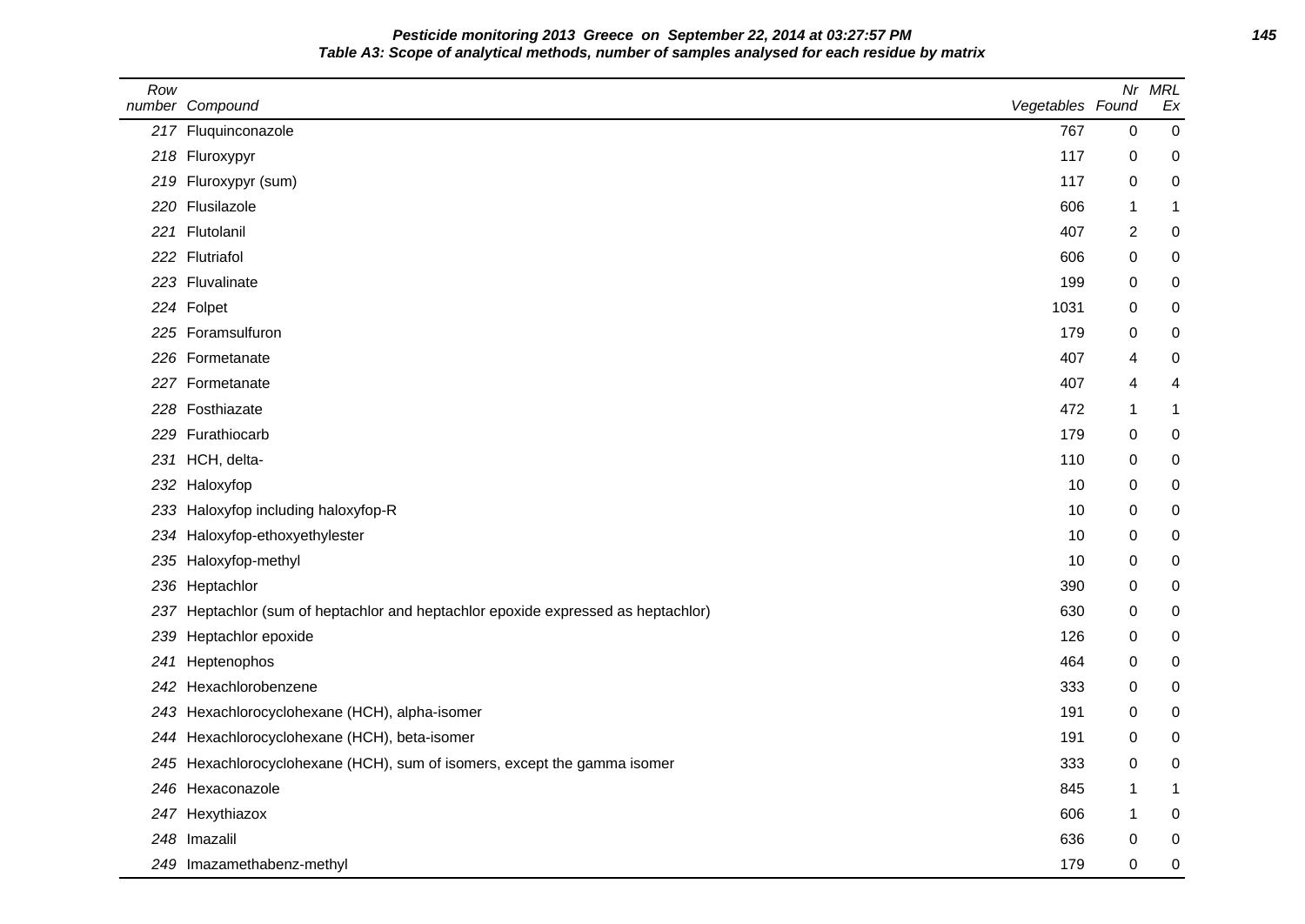**Pesticide monitoring 2013 Greece on September 22, 2014 at 03:27:57 PM 146 Table A3: Scope of analytical methods, number of samples analysed for each residue by matrix**

| Row | number Compound                                                                                                              | Vegetables Found |    | Nr MRL<br>Ex   |
|-----|------------------------------------------------------------------------------------------------------------------------------|------------------|----|----------------|
|     | 250 Imidacloprid                                                                                                             | 408              | 12 | $\mathbf{1}$   |
|     | 251 Indoxacarb as sum of the isomers S and R                                                                                 | 700              | 9  | $\mathbf{1}$   |
|     | 252 loxynil                                                                                                                  | 63               | 0  | $\pmb{0}$      |
|     | 253 loxynil, including its esters expressed as ioxynil                                                                       | 63               | 0  | 0              |
|     | 254 Iprodione                                                                                                                | 991              | 18 | 0              |
|     | 255 Iprovalicarb                                                                                                             | 606              | 0  | 0              |
|     | 256 Isofenphos-methyl                                                                                                        | 671              | 0  | 0              |
|     | 257 Isoprothiolane                                                                                                           | 179              | 0  | $\mathbf 0$    |
|     | 258 Isoproturon                                                                                                              | 179              | 0  | 0              |
|     | 259 Jasmolin I                                                                                                               | 179              | 0  | 0              |
|     | 260 Jasmolin II                                                                                                              | 179              | 0  | 0              |
|     | 261 Kresoxim-methyl                                                                                                          | 907              | 2  | $\overline{2}$ |
|     | 262 Lambda-Cyhalothrin                                                                                                       | 902              | 3  | 0              |
|     | 263 Lindane (Gamma-isomer of hexachlorociclohexane (HCH))                                                                    | 961              | 0  | 0              |
|     | 264 Linuron                                                                                                                  | 636              | 3  | $\mathbf{1}$   |
|     | 265 Lufenuron                                                                                                                | 407              | -1 | -1             |
|     | 267 Malaoxon                                                                                                                 | 745              | 0  | 0              |
|     | 268 Malathion                                                                                                                | 745              | 0  | $\mathbf 0$    |
|     | 269 Malathion (sum of malathion and malaoxon expressed as malathion)                                                         | 931              | 0  | 0              |
|     | 270 Mecarbam                                                                                                                 | 840              | 0  | 0              |
|     | 273 Mepanipyrim                                                                                                              | 606              | 0  | $\mathbf 0$    |
|     | 274 Mepanipyrim (Mepanipyrim and its metabolite (2-anilino-4-(2-hydroxypropyl)-6-methylpyrimidine) expressed as mepanipyrim) | 606              | 0  | 0              |
|     | 275 Mepiquat                                                                                                                 | 11               | 0  | 0              |
|     | 276 Merphos                                                                                                                  | 110              | 0  | $\pmb{0}$      |
|     | 277 Metaflumizone (sum of E- and Z- isomers)                                                                                 | 407              | 3  | 0              |
|     | 278 Metalaxyl                                                                                                                | 505              | 9  | 0              |
|     | 279 Metalaxyl (Metalaxyl including other mixtures of constituent isomers including Metalaxyl-M (sum of isomers))             | 680              | 16 | $\mathbf{1}$   |
|     | 280 Metalaxyl-M                                                                                                              | 3                | 0  | 0              |
|     | 281 Metaldehyde                                                                                                              | 1                | 0  | 0              |
|     | 282 Metamitron                                                                                                               | 179              | 0  | 0              |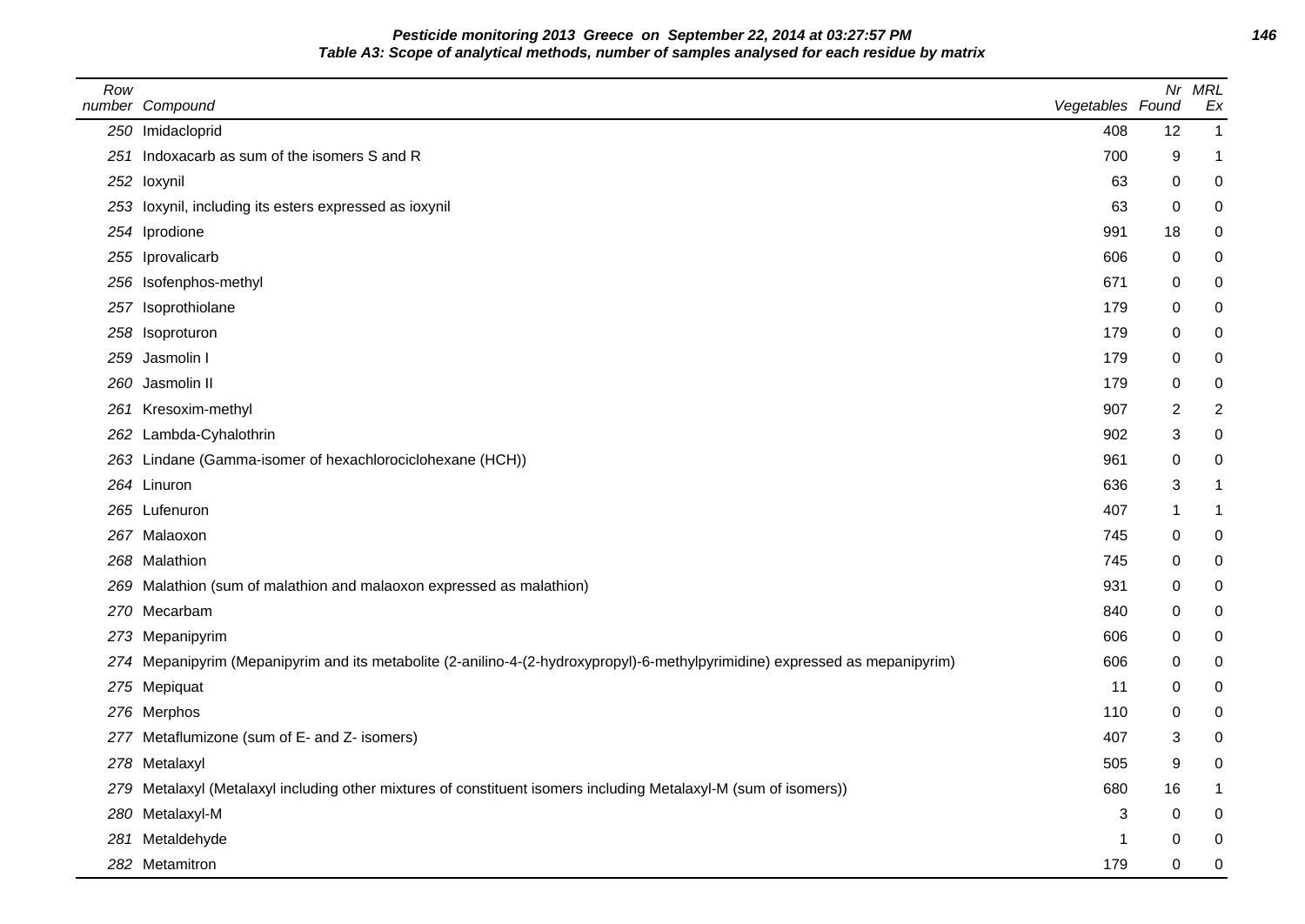**Pesticide monitoring 2013 Greece on September 22, 2014 at 03:27:57 PM 147 Table A3: Scope of analytical methods, number of samples analysed for each residue by matrix**

| Row | number Compound                                                                                                                              | Vegetables Found |                | Nr MRL<br>Ex     |
|-----|----------------------------------------------------------------------------------------------------------------------------------------------|------------------|----------------|------------------|
|     | 283 Metazachlor                                                                                                                              | 179              | $\pmb{0}$      | $\mathbf 0$      |
|     | 284 Metconazole                                                                                                                              | 606              | 0              | $\mathbf 0$      |
|     | 285 Methabenzthiazuron                                                                                                                       | 179              | 0              | $\mathbf 0$      |
|     | 286 Methacrifos                                                                                                                              | 281              | 0              | $\pmb{0}$        |
|     | 287 Methamidophos                                                                                                                            | 755              | 0              | $\mathbf 0$      |
|     | 288 Methidathion                                                                                                                             | 767              | 0              | $\mathbf 0$      |
|     | 289 Methiocarb                                                                                                                               | 617              | 4              | $\mathbf 0$      |
|     | 290 Methiocarb (sum of methiocarb and methiocarb sulfoxide and sulfone, expressed as methiocarb)                                             | 606              | 3              | $\mathbf{1}$     |
|     | 291 Methiocarb sulfone                                                                                                                       | 407              |                | 0                |
|     | 292 Methiocarb sulfoxide                                                                                                                     | 407              | 3              | $\pmb{0}$        |
|     | 293 Metholachlor                                                                                                                             | 378              | 0              | $\mathbf 0$      |
|     | 294 Metholachlor and metholachlor-S (Metholachlor including other mixtures of constituent isomers including S-metholachlor (sum of isomers)) | 378              | 0              | $\mathbf 0$      |
|     | 295 Methomyl                                                                                                                                 | 418              | 0              | $\mathbf 0$      |
|     | 296 Methomyl and thiodicarb (sum of methomyl and thiodicarb expressed as methomyl)                                                           | 407              | 0              | $\mathbf 0$      |
|     | 297 Methoxychlor                                                                                                                             | 236              | 0              | 0                |
|     | 298 Methoxyfenozide                                                                                                                          | 407              | $\overline{c}$ | $\mathbf{1}$     |
|     | 299 Metobromuron                                                                                                                             | 179              | 0              | $\mathbf 0$      |
|     | 300 Metoxuron                                                                                                                                | 179              | 0              | $\pmb{0}$        |
|     | 301 Metrafenone                                                                                                                              | 199              | 0              | $\pmb{0}$        |
|     | 302 Metribuzin                                                                                                                               | 619              | 0              | 0                |
|     | 303 Metsulfuron-methyl                                                                                                                       | 179              | 0              | $\pmb{0}$        |
|     | 304 Mevinphos (sum of E- and Z-isomers)                                                                                                      | 591              | 0              | $\mathbf 0$      |
|     | 305 Monocrotophos                                                                                                                            | 755              | 0              | $\mathbf 0$      |
|     | 306 Monolinuron                                                                                                                              | 179              | 0              | $\mathbf 0$      |
|     | 307 Myclobutanil                                                                                                                             | 917              | 5              | $\overline{4}$   |
|     | 308 Naled                                                                                                                                    | 179              | 0              | $\mathbf 0$      |
|     | 309 Napropamide                                                                                                                              | 179              | 0              | $\pmb{0}$        |
|     | 310 Nicosulfuron                                                                                                                             | 179              | 0              | 0                |
|     | 311 Nitenpyram                                                                                                                               | 179              | 0              | 0                |
|     | 312 Nitrofen                                                                                                                                 | 126              | $\mathbf 0$    | $\boldsymbol{0}$ |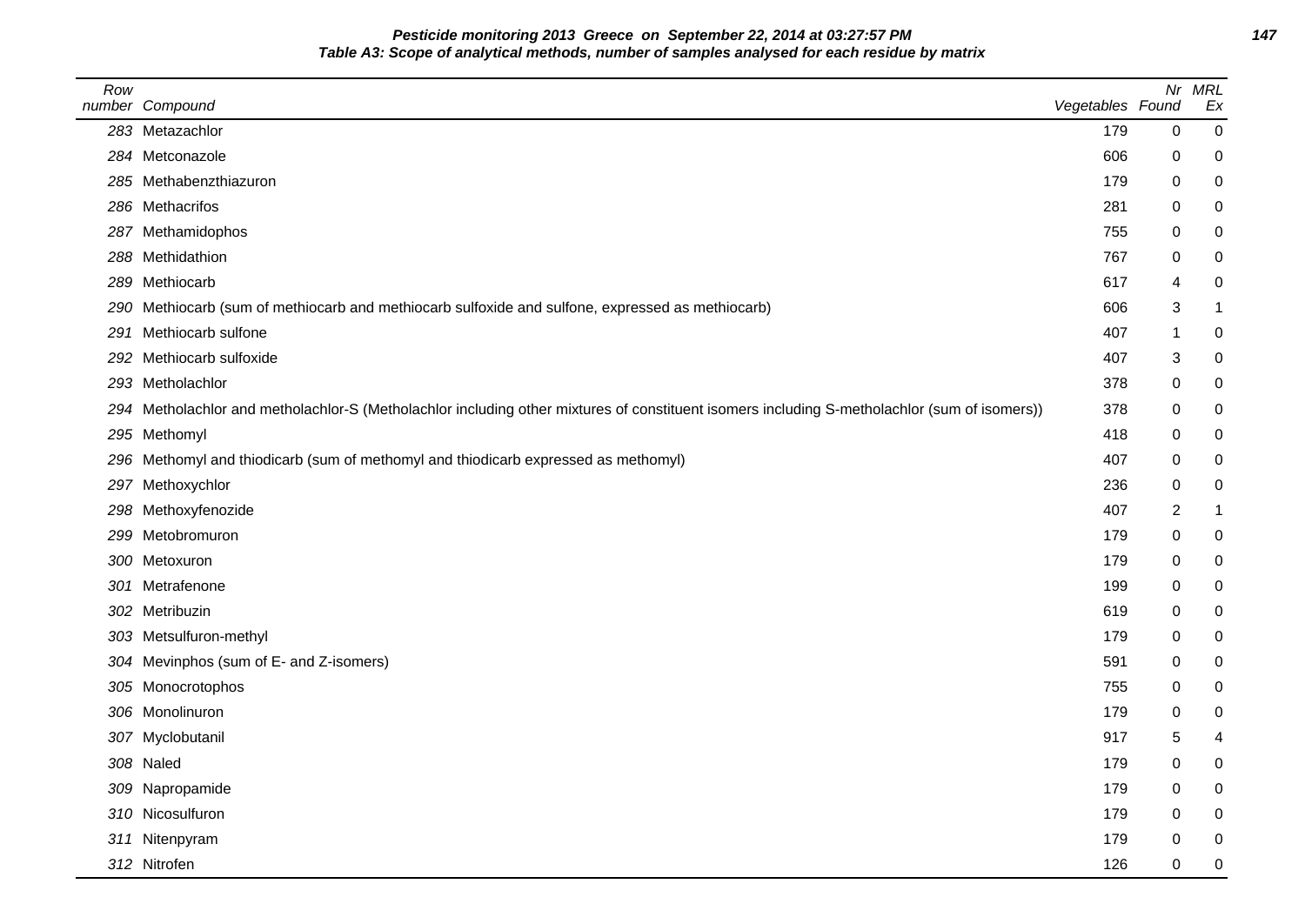**Pesticide monitoring 2013 Greece on September 22, 2014 at 03:27:57 PM 148 Table A3: Scope of analytical methods, number of samples analysed for each residue by matrix**

| Row | number Compound                                                                                             | Vegetables Found | Nr       | <b>MRL</b><br>Ex |
|-----|-------------------------------------------------------------------------------------------------------------|------------------|----------|------------------|
|     | 313 Nuarimol                                                                                                | 179              | 0        | 0                |
|     | 314 Omethoate                                                                                               | 745              | 2        | 0                |
|     | 316 Oxadiazon                                                                                               | 520              | -1       | 1                |
|     | 317 Oxadixyl                                                                                                | 606              | 0        | 0                |
|     | 318 Oxamyl                                                                                                  | 418              | -1       | 1                |
|     | 320 Oxydemeton-methyl                                                                                       | 606              | 0        | 0                |
|     | 321 Oxydemeton-methyl (sum of oxydemeton-methyl and demeton-S-methylsulfone expressed as oxydemeton-methyl) | 671              | 0        | 0                |
|     | 322 Oxyfluorfen                                                                                             | 378              | 0        | 0                |
|     | 323 Paclobutrazol                                                                                           | 606              | 0        | 0                |
|     | 324 Paraoxon                                                                                                | 302              | $\Omega$ | 0                |
|     | 325 Paraoxon-methyl                                                                                         | 692              | $\Omega$ | 0                |
|     | 326 Parathion                                                                                               | 901              | $\Omega$ | 0                |
|     | 327 Parathion-methyl                                                                                        | 831              | 0        | 0                |
|     | 328 Parathion-methyl (sum of Parathion-methyl and paraoxon-methyl expressed as Parathion-methyl)            | 884              | 0        | 0                |
|     | 329 Penconazole                                                                                             | 894              | 3        | 0                |
|     | 330 Pencycuron                                                                                              | 606              | 0        | 0                |
|     | 331 Pendimethalin                                                                                           | 935              | 3        | 1                |
|     | 332 Pentachloroaniline                                                                                      | 301              | 0        | 0                |
|     | 333 Permethrin (sum of isomers)                                                                             | 973              | 0        | 0                |
|     | 334 Phenothrin                                                                                              | 179              | $\Omega$ | 0                |
|     | 335 Phenthoate                                                                                              | 681              | 0        | 0                |
|     | 336 Phorate                                                                                                 | 676              | $\Omega$ | 0                |
|     | 337 Phorate (sum of phorate, its oxygen analogue and their sulfones expressed as phorate)                   | 745              | 0        | 0                |
|     | 338 Phorate sulfone                                                                                         | 338              | 0        | 0                |
|     | 339 Phorate sulfoxide                                                                                       | 338              | 0        | 0                |
|     | 340 Phosalone                                                                                               | 983              | 0        | 0                |
|     | 341 Phosmet                                                                                                 | 701              | 0        | 0                |
|     | 342 Phosmet (phosmet and phosmet oxon expressed as phosmet)                                                 | 849              | 0        | 0                |
|     | 343 Phosmet oxon                                                                                            | 179              | 0        | $\pmb{0}$        |
|     | 344 Phosphamidon                                                                                            | 274              | 0        | 0                |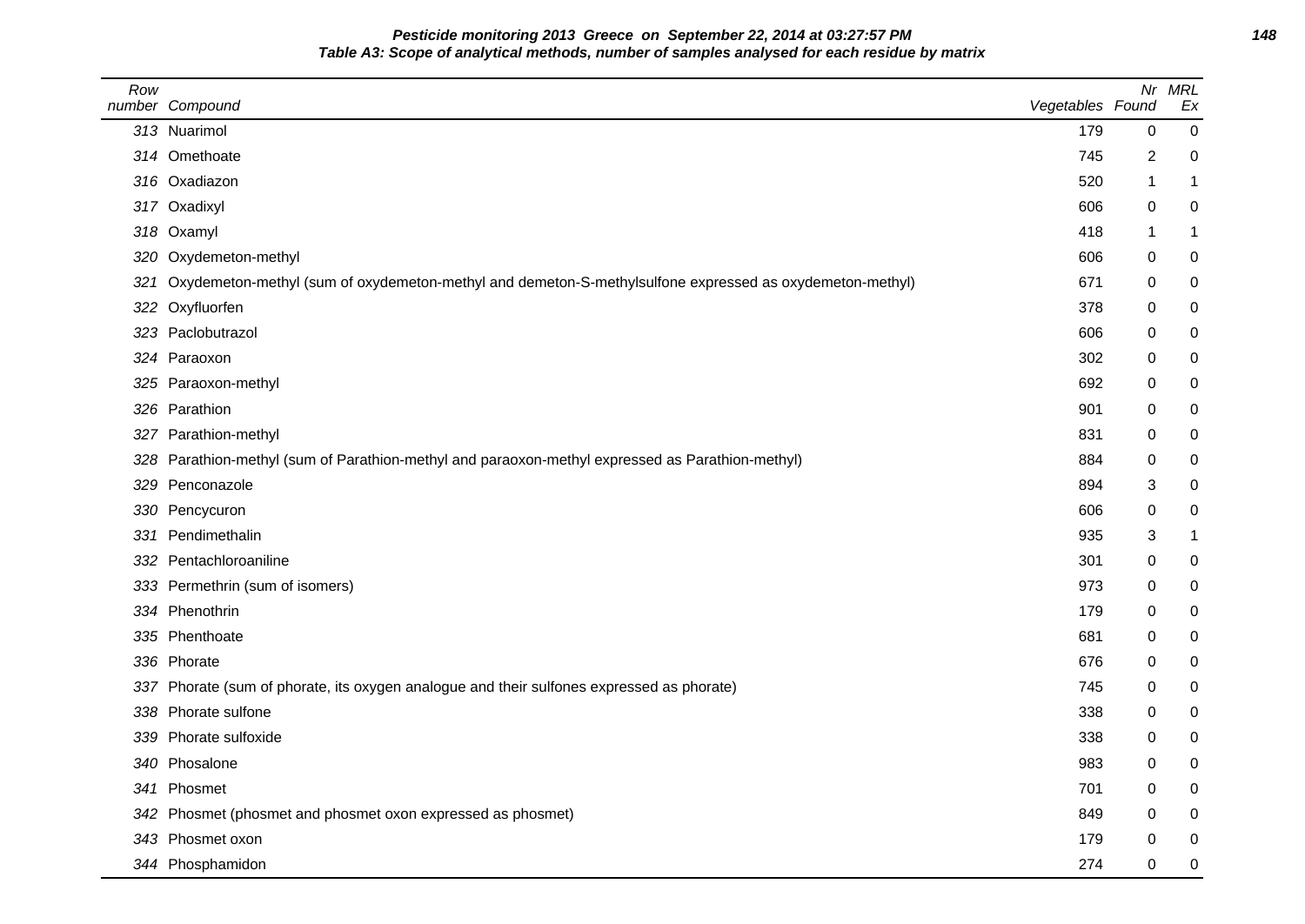**Pesticide monitoring 2013 Greece on September 22, 2014 at 03:27:57 PM 149 Table A3: Scope of analytical methods, number of samples analysed for each residue by matrix**

| Row | number Compound                                                                                                                    | Vegetables Found |             | Nr MRL<br>Ex |
|-----|------------------------------------------------------------------------------------------------------------------------------------|------------------|-------------|--------------|
|     | 345 Phoxim                                                                                                                         | 407              | $\mathbf 0$ | $\mathbf 0$  |
|     | 346 Picoxystrobin                                                                                                                  | 179              | 0           | 0            |
|     | 347 Pirimicarb                                                                                                                     | 855              | 0           | 0            |
|     | 348 Pirimicarb (sum of Pirimicarb and desmethyl pirimicarb expressed as Pirimicarb)                                                | 745              | 1           | 0            |
|     | 349 Pirimicarb desmethyl                                                                                                           | 179              | 0           |              |
|     | 350 Pirimicarb, desmethylformamido-                                                                                                | 200              | 1           |              |
|     | 351 Pirimiphos-ethyl                                                                                                               | 74               | $\,0\,$     | 0            |
|     | 352 Pirimiphos-methyl                                                                                                              | 820              | 6           | 4            |
|     | 353 Primisulfuron                                                                                                                  | 179              | 0           | 0            |
|     | 354 Prochloraz                                                                                                                     | 683              | 0           | 0            |
|     | 355 Prochloraz (sum of prochloraz and its metabolites containing the 2,4,6-Trichlorophenol moiety expressed as prochloraz)         | 671              | 0           |              |
|     | 356 Procymidone                                                                                                                    | 1034             | 0           |              |
|     | 357 Profenofos                                                                                                                     | 785              | 0           | 0            |
|     | 358 Promecarb                                                                                                                      | 11               | 0           |              |
|     | 359 Prometon                                                                                                                       | 110              | 0           |              |
|     | 360 Prometryn                                                                                                                      | 509              | 0           | 0            |
|     | 361 Propachlor                                                                                                                     | 325              | 0           |              |
|     | 362 Propachlor: oxalinic derivate of propachlor, expressed as propachlor                                                           | 239              | 0           | 0            |
|     | 363 Propamocarb                                                                                                                    | 179              | 5           | 0            |
|     | 364 Propamocarb (sum of propamocarb and its salt expressed as propamocarb)                                                         | 179              | 5           | 0            |
|     | 365 Propanil                                                                                                                       | 317              | 0           | 0            |
|     | 366 Propargite                                                                                                                     | 606              | 1           |              |
|     | 367 Propazine                                                                                                                      | 110              | 0           | 0            |
|     | 368 Propham                                                                                                                        | 253              | 0           | 0            |
|     | 369 Propiconazole                                                                                                                  | 906              | 0           | 0            |
|     | 370 Propoxur                                                                                                                       | 211              | 0           | 0            |
|     | 371 Propyzamide                                                                                                                    | 809              | 0           | 0            |
|     | 372 Propyzamide (sum of propyzamide and all metabolites containing the 3,5-dichlorobenzoic acid fraction expressed as propyzamide) | 199              | 0           |              |
|     | 373 Prothioconazole                                                                                                                | 199              | 0           |              |
|     | 374 Prothioconazole (prothioconazole-desthio)                                                                                      | 291              | 0           | 0            |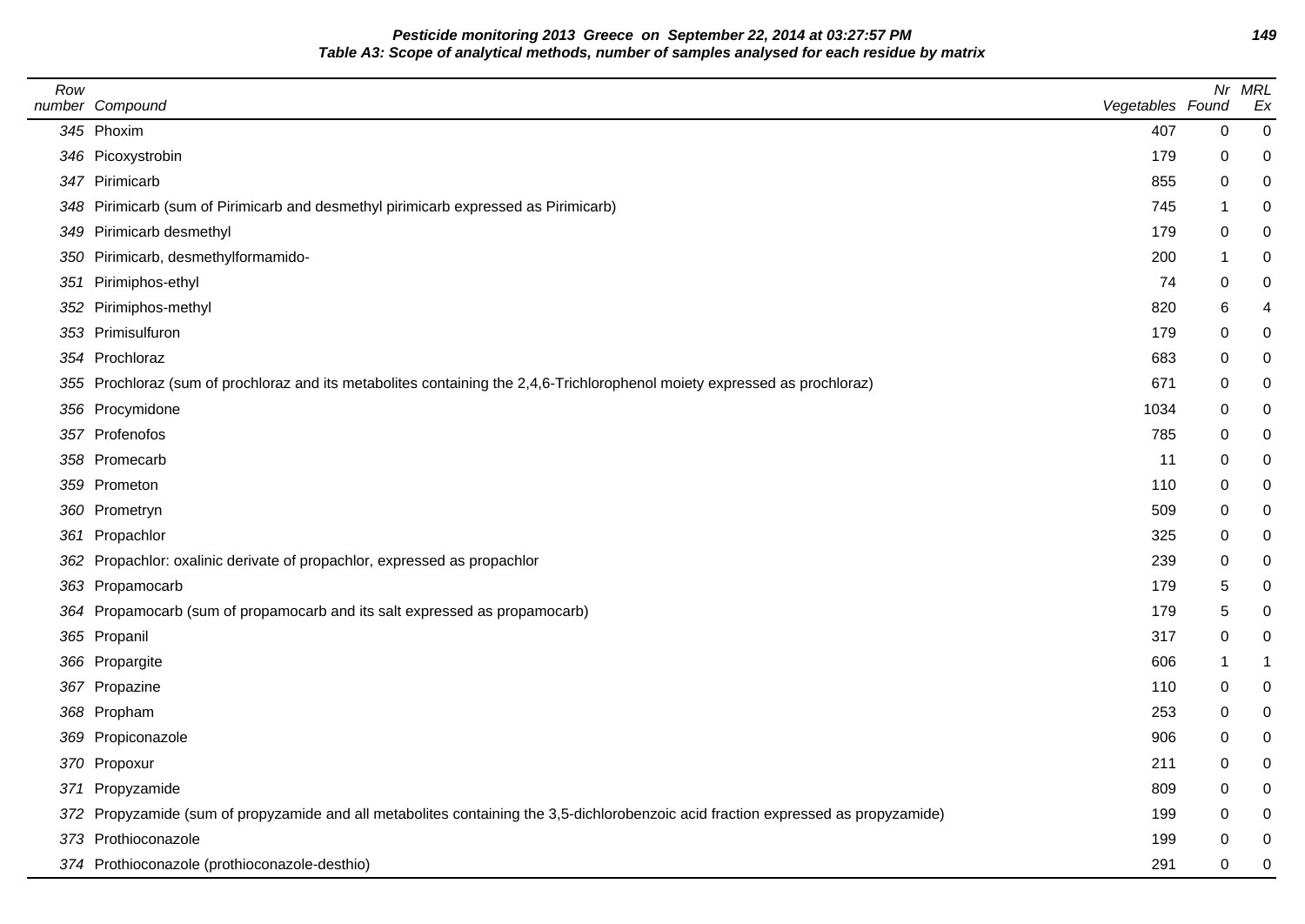**Pesticide monitoring 2013 Greece on September 22, 2014 at 03:27:57 PM 150 Table A3: Scope of analytical methods, number of samples analysed for each residue by matrix**

| Row | number Compound                                                                                                                                                       | Vegetables Found |                | Nr MRL<br>Ex   |
|-----|-----------------------------------------------------------------------------------------------------------------------------------------------------------------------|------------------|----------------|----------------|
|     | 376 Prothiofos                                                                                                                                                        | 781              | $\mathbf 0$    | $\mathbf 0$    |
|     | 377 Pymetrozine                                                                                                                                                       | 179              | 0              | 0              |
|     | 378 Pyraclostrobin                                                                                                                                                    | 607              | 18             | $\overline{2}$ |
|     | 379 Pyrazophos                                                                                                                                                        | 915              | 0              | 0              |
|     | 380 Pyrethrin I                                                                                                                                                       | 179              | 0              | 0              |
|     | 381 Pyrethrin II                                                                                                                                                      | 179              | 0              | 0              |
|     | 382 Pyrethrins                                                                                                                                                        | 179              | 0              | 0              |
|     | 383 Pyridaben                                                                                                                                                         | 606              | 0              | 0              |
|     | 384 Pyridate                                                                                                                                                          | 179              | 0              | 0              |
|     | 385 Pyridate (sum of pyridate, its hydrolysis product CL 9673 (6-chloro-4-hydroxy-3-phenylpyridazin) and hydrolysable conjugates of CL 9673 expressed as<br>pyridate) | 179              | $\mathbf 0$    | 0              |
|     | 386 Pyrifenox                                                                                                                                                         | 671              | $\mathbf 0$    | 0              |
|     | 387 Pyrimethanil                                                                                                                                                      | 745              | 7              | 0              |
|     | 388 Pyriproxyfen                                                                                                                                                      | 606              | 3              | 0              |
|     | 389 Quinalphos                                                                                                                                                        | 746              | 0              | 0              |
|     | 390 Quinoxyfen                                                                                                                                                        | 927              | 0              | 0              |
|     | 391 Quintozene                                                                                                                                                        | 538              | 0              | 0              |
| 392 | Quintozene (sum of quintozene and pentachloro-aniline expressed as quintozene)                                                                                        | 623              | 0              | 0              |
|     | 393 Resmethrin (resmethrin including other mixtures of consituent isomers (sum of isomers))                                                                           | 227              | 0              | 0              |
|     | 394 Rimsulfuron                                                                                                                                                       | 179              | 0              | 0              |
|     | 395 Secbumeton                                                                                                                                                        | 110              | 0              | 0              |
|     | 396 Sethoxydim                                                                                                                                                        | 179              | 0              | 0              |
|     | 397 Simazine                                                                                                                                                          | 363              | 0              | 0              |
|     | 398 Simetryn                                                                                                                                                          | 110              | 0              | 0              |
|     | 399 Spinosad (sum of Spinosyn A and Spinosyn D, expressed as Spinosad)                                                                                                | 408              | 8              | 0              |
|     | 400 Spinosyn A                                                                                                                                                        | 408              | 8              | 0              |
|     | 401 Spinosyn D                                                                                                                                                        | 180              | $\overline{2}$ | 0              |
|     | 402 Spirodiclofen                                                                                                                                                     | 407              | $\mathbf 0$    | 0              |
|     | 403 Spiroxamine                                                                                                                                                       | 407              | 2              | -1             |
|     | 404 Tebuconazole                                                                                                                                                      | 616              | 4              | $\overline{2}$ |
|     | 405 Tebufenozide                                                                                                                                                      | 407              | 1              | 0              |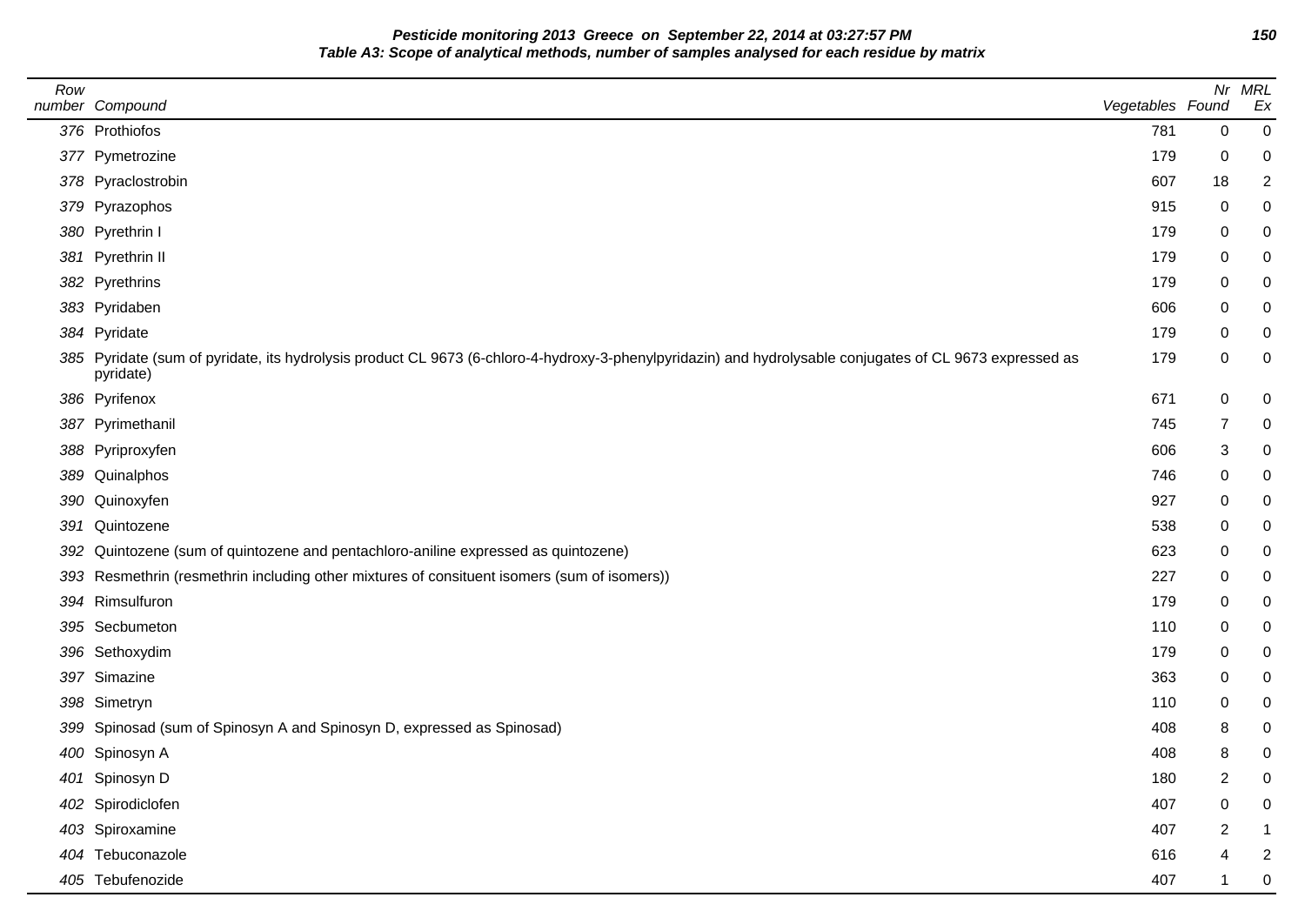**Pesticide monitoring 2013 Greece on September 22, 2014 at 03:27:57 PM 151 Table A3: Scope of analytical methods, number of samples analysed for each residue by matrix**

| Row | number Compound                                                                                  | Vegetables Found |              | Nr MRL<br>Ex |
|-----|--------------------------------------------------------------------------------------------------|------------------|--------------|--------------|
|     | 406 Tebufenpyrad                                                                                 | 606              | 0            | 0            |
|     | 407 Tecnazene                                                                                    | 236              | 0            | 0            |
|     | 408 Teflubenzuron                                                                                | 63               | 0            | 0            |
|     | 409 Tefluthrin                                                                                   | 760              | $\mathbf 0$  | 0            |
|     | 410 Temephos                                                                                     | 117              | 0            | 0            |
| 411 | Terbufos                                                                                         | 179              | 0            | 0            |
|     | 412 Terbufos (sum baby and infant food)                                                          | 179              | 0            | 0            |
| 413 | Terbufos sulfone                                                                                 | 179              | 0            | 0            |
|     | 414 Terbufos sulfoxide                                                                           | 179              | 0            | 0            |
|     | 415 Terbuthylazine                                                                               | 562              | 0            | 0            |
|     | 416 Terbutryn                                                                                    | 179              | 0            | 0            |
|     | 417 Tetrachlorvinphos                                                                            | 227              | 0            | 0            |
|     | 418 Tetraconazole                                                                                | 723              | $\mathbf{1}$ | 0            |
|     | 419 Tetradifon                                                                                   | 874              | 0            | 0            |
|     | 420 Thiabendazole                                                                                | 606              | 0            | 0            |
| 421 | Thiabendazole (sum animal products)                                                              | 199              | 0            | 0            |
| 422 | Thiacloprid                                                                                      | 606              | 4            | 0            |
|     | 423 Thiametoxam                                                                                  | 606              | 8            | 0            |
| 424 | Thiametoxam (sum of thiametoxam and clothianidin expressed as thiametoxam)                       | 606              | 8            | 0            |
|     | 425 Thifensulfuron-methyl                                                                        | 179              | 0            | 0            |
|     | 426 Thiobencarb                                                                                  | 292              | 0            | 0            |
|     | 427 Thiodicarb                                                                                   | 418              | 0            | 0            |
|     | 428 Thiophanate-methyl                                                                           | 407              | 8            | 0            |
| 429 | Tolclofos-methyl                                                                                 | 897              | 0            | 0            |
|     | 430 Tolylfluanid                                                                                 | 863              | 0            | 0            |
|     | 431 Tolylfluanid (Sum of tolylfluanid and dimethylaminosulfotoluidide expressed as tolylfluanid) | 745              | 0            | 0            |
|     | 432 Tralkoxydim                                                                                  | 179              | $\mathbf 0$  | 0            |
|     | 433 Tralomethrin                                                                                 | 228              | 0            | 0            |
|     | 434 Trans-permethrin                                                                             | 228              | 0            | 0            |
|     | 435 Triadimefon                                                                                  | 980              | 0            | 0            |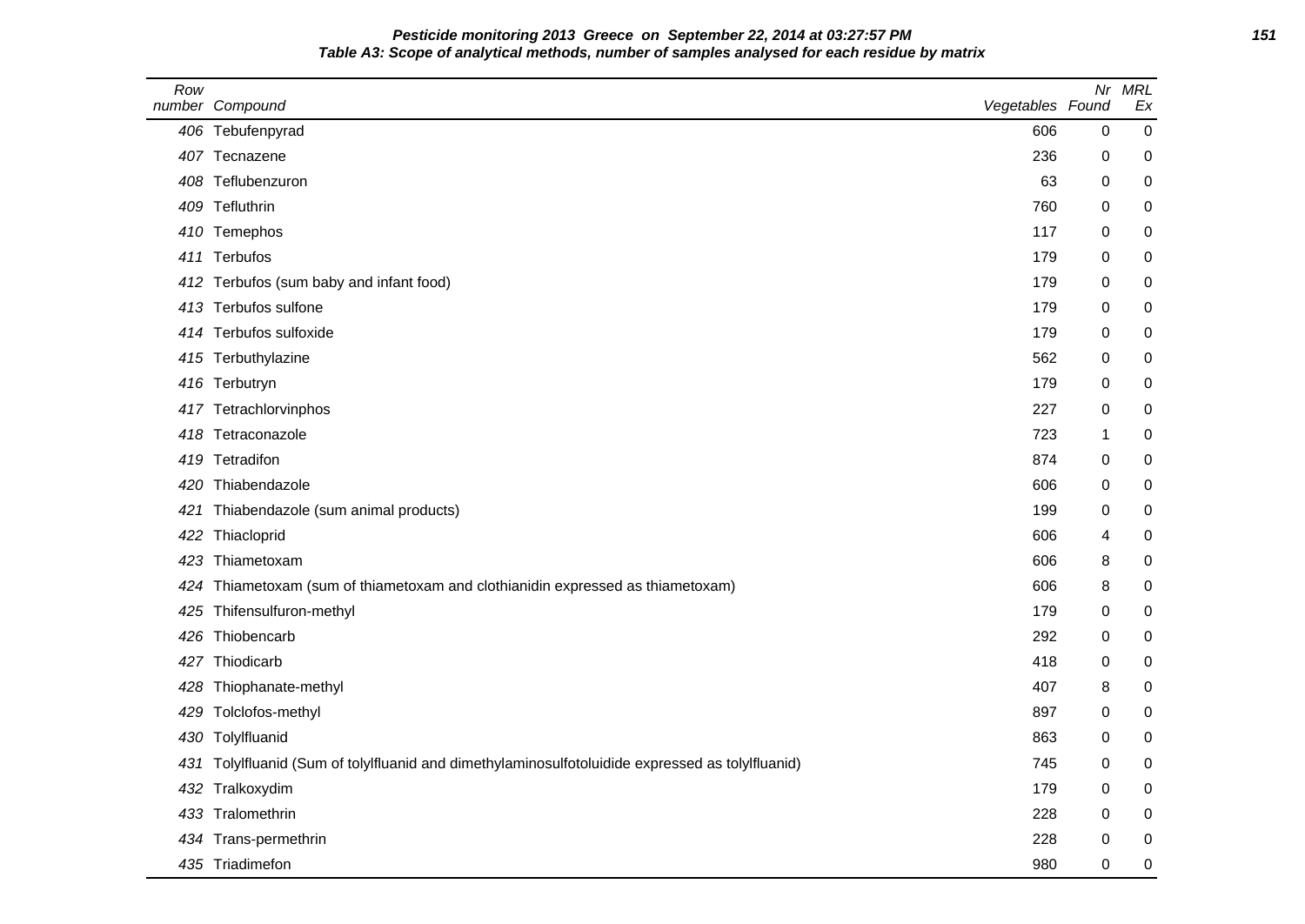| Pesticide monitoring 2013 Greece on September 22, 2014 at 03:27:57 PM                        | 152 |
|----------------------------------------------------------------------------------------------|-----|
| Table A3: Scope of analytical methods, number of samples analysed for each residue by matrix |     |

| Row | number Compound                                                                                                         | Vegetables Found |             | Nr MRL<br>Ex   |
|-----|-------------------------------------------------------------------------------------------------------------------------|------------------|-------------|----------------|
| 436 | Triadimefon (sum of Triadimefon and Triadimenol)                                                                        | 775              | 1           | $\mathbf 0$    |
|     | 437 Triadimenol                                                                                                         | 790              | -1          | 0              |
| 438 | Triasulfuron                                                                                                            | 179              | 0           | 0              |
| 439 | Triazophos                                                                                                              | 820              | 0           | 0              |
| 440 | Trichlorfon                                                                                                             | 427              | 0           | 0              |
| 441 | Trichloronat                                                                                                            | 110              | 0           | 0              |
| 442 | Tricyclazole                                                                                                            | 179              | 0           | 0              |
| 443 | Trifloxystrobin                                                                                                         | 798              | 3           | $\overline{c}$ |
| 444 | Triflumuron                                                                                                             | 291              | $\mathbf 0$ | 0              |
| 445 | Trifluralin                                                                                                             | 809              | 0           | 0              |
| 446 | Triforine                                                                                                               | 228              | 0           | 0              |
| 447 | Triticonazole                                                                                                           | 606              | 0           | 0              |
| 448 | Vamidothion                                                                                                             | 407              | 0           | 0              |
| 449 | Vinclozolin                                                                                                             | 871              | $\mathbf 0$ | 0              |
| 450 | Vinclozolin (sum of Vinclozolin and all metabolites containing the 3,5-dichloraniline moiety, expressed as Vinclozolin) | 903              | 0           | 0              |
| 451 | Zoxamide                                                                                                                | 407              | 0           | 0              |
| 452 | alpha-Endosulfan                                                                                                        | 692              | 0           | 0              |
| 453 | beta-Cyfluthrin                                                                                                         | 139              | 0           | 0              |
| 454 | beta-Endosulfan                                                                                                         | 692              | 0           | 0              |
| 455 | cis-Chlordane                                                                                                           | 200              | 0           | 0              |
| 456 | cis-Permethrin                                                                                                          | 228              | $\mathbf 0$ | 0              |
| 457 | tau-Fluvalinate                                                                                                         | 800              | 1           | 1              |
| 458 | trans-Chlordane                                                                                                         | 200              | 0           | 0              |
|     |                                                                                                                         | 194096           | 488         | 64             |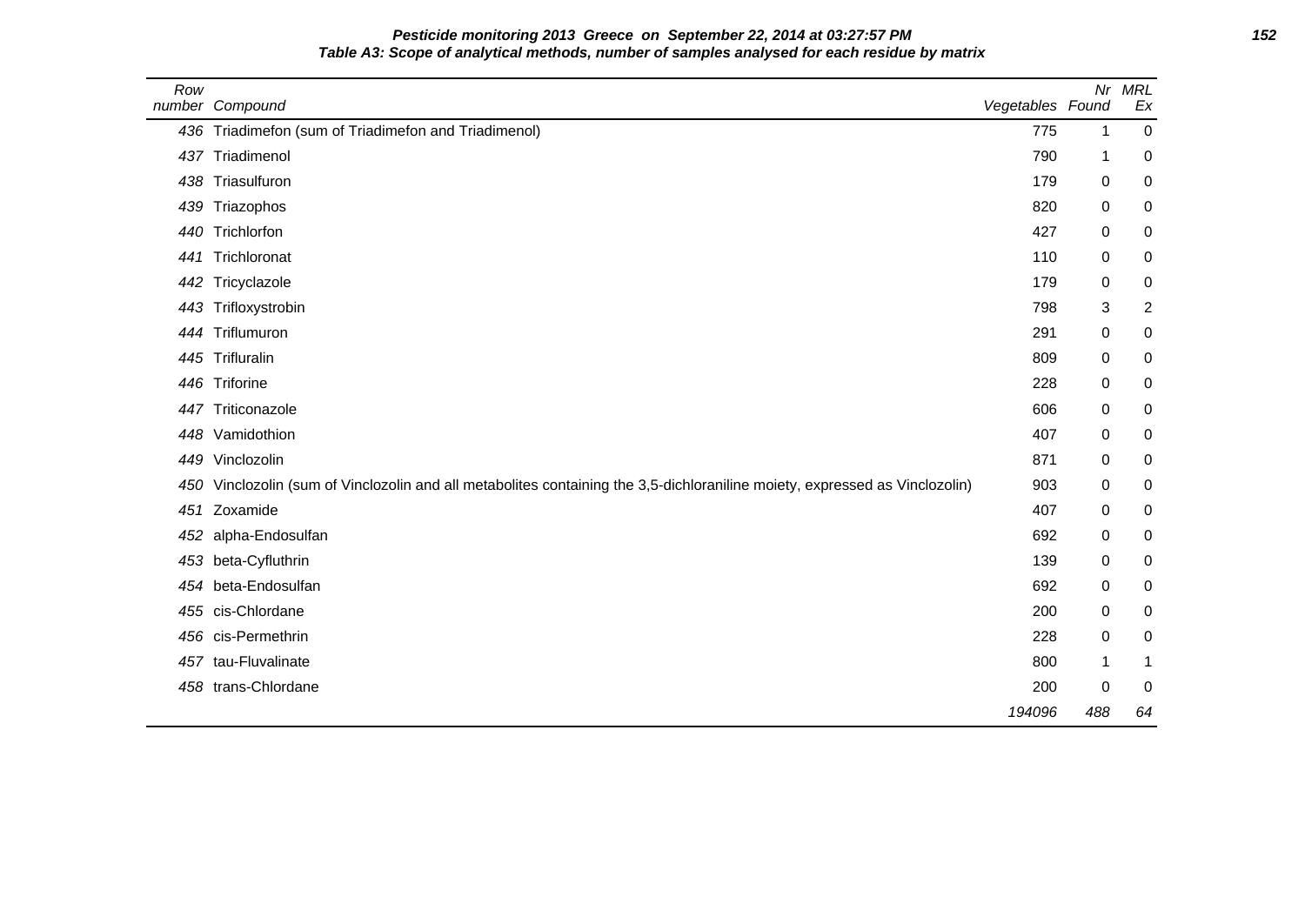# **Pesticide monitoring 2013 Greece on September 22, 2014 at 03:27:57 PM 153 Table A4: Overview of samples taken in National and EU co-ordinated programmes**

### **Strategy=Enforcement Region=Domestic Origin=Greece**

| ProductClass                 | Product                               | <b>Treatment</b> | ProductionMethod                                 |   |   |                  | Total ND Ex EUTotal EUND EUEx |          |             |
|------------------------------|---------------------------------------|------------------|--------------------------------------------------|---|---|------------------|-------------------------------|----------|-------------|
| Cereals                      | Rice                                  | Processed        | Non-organic production                           | 1 | 1 | $\boldsymbol{0}$ | 0                             | 0        | $\mathbf 0$ |
| Fruits and nuts Apples       |                                       |                  | Unprocessed Non-organic production               | 8 | 4 | 0                | 0                             | 0        | 0           |
| Fruits and nuts Apples       |                                       |                  | Unprocessed Production method unknown            | 6 | 6 | $\mathbf 0$      | 0                             | 0        | 0           |
| Fruits and nuts Apricots     |                                       |                  | Unprocessed Non-organic production               | 3 | 2 | $\mathbf 0$      | 0                             | 0        | 0           |
| Fruits and nuts Apricots     |                                       |                  | Unprocessed Outdoor / Open-air growing condition | 1 |   | 0                | 0                             | 0        | 0           |
| Fruits and nuts Cherries     |                                       |                  | Unprocessed Production method unknown            | 3 | 3 | 0                | 0                             | 0        | 0           |
| Fruits and nuts Grapefruit   |                                       |                  | Unprocessed Non-organic production               | 1 | 0 | 0                | 0                             | 0        | 0           |
| Fruits and nuts Kiwi         |                                       |                  | Unprocessed Production method unknown            | 1 | 0 | 0                | 0                             | 0        | 0           |
| Fruits and nuts Oranges      |                                       |                  | Unprocessed Non-organic production               | 1 | 0 | $\mathbf 0$      | 0                             | 0        | 0           |
| Fruits and nuts Peaches      |                                       |                  | Unprocessed Non-organic production               | 2 | 2 | 2                | 0                             | 0        | 0           |
| Fruits and nuts Pears        |                                       |                  | Unprocessed Production method unknown            | 1 |   | 0                | 0                             | 0        | 0           |
| Fruits and nuts Quinces      |                                       |                  | Unprocessed Non-organic production               | 1 |   | $\mathbf 0$      | 0                             | 0        | 0           |
|                              | Fruits and nuts Table and Wine grapes |                  | Unprocessed Non-organic production               |   |   | 0                | 0                             | 0        | 0           |
| Fruits and nuts Table olives |                                       |                  | Unprocessed Production method unknown            | 1 |   | 0                | 0                             | 0        | 0           |
| Fruits and nuts Wine grapes  |                                       |                  | Unprocessed Production method unknown            | 1 | 0 | 0                | 0                             | 0        | 0           |
| Vegetables                   | Beans (with pods)                     |                  | Unprocessed Production method unknown            | 2 | 0 | $\mathbf 0$      | 0                             | $\Omega$ | $\Omega$    |
| Vegetables                   | Celery leaves                         |                  | Unprocessed Non-organic production               | 1 |   | 0                | 0                             | 0        | 0           |
| Vegetables                   | Cucumbers                             |                  | Unprocessed Non-organic production               | 1 | 0 | 0                | 0                             | 0        | 0           |
| Vegetables                   | Fresh Herbs                           |                  | Unprocessed Organic production                   | 2 | 0 | 0                | 0                             | 0        | 0           |
| Vegetables                   | Leek                                  |                  | Unprocessed Non-organic production               |   |   | 1                | 0                             | 0        | 0           |
| Vegetables                   | Lettuce                               |                  | Unprocessed Non-organic production               | 1 | 0 | 0                | 0                             | 0        | 0           |
| Vegetables                   | Onions                                |                  | Unprocessed Non-organic production               | 1 | 0 | 0                | 0                             | 0        | 0           |
| Vegetables                   | Peppers                               |                  | Unprocessed Non-organic production               | 1 | 0 | 0                | 0                             | 0        | 0           |
| Vegetables                   | Peppers                               |                  | Unprocessed Production method unknown            | 4 | 3 | 1                | 0                             | 0        | 0           |
| Vegetables                   | Potatoes                              |                  | Unprocessed Production method unknown            | 6 | 6 | 5                | 0                             | 0        | 0           |
| Vegetables                   | Spinach and similar (leaves)          |                  | Unprocessed Non-organic production               | 1 | 0 | 0                | 0                             | 0        | 0           |
| Vegetables                   | Vine leaves (grape leaves)            | Processed        | Non-organic production                           | 1 | 1 | 0                | 0                             | 0        | 0           |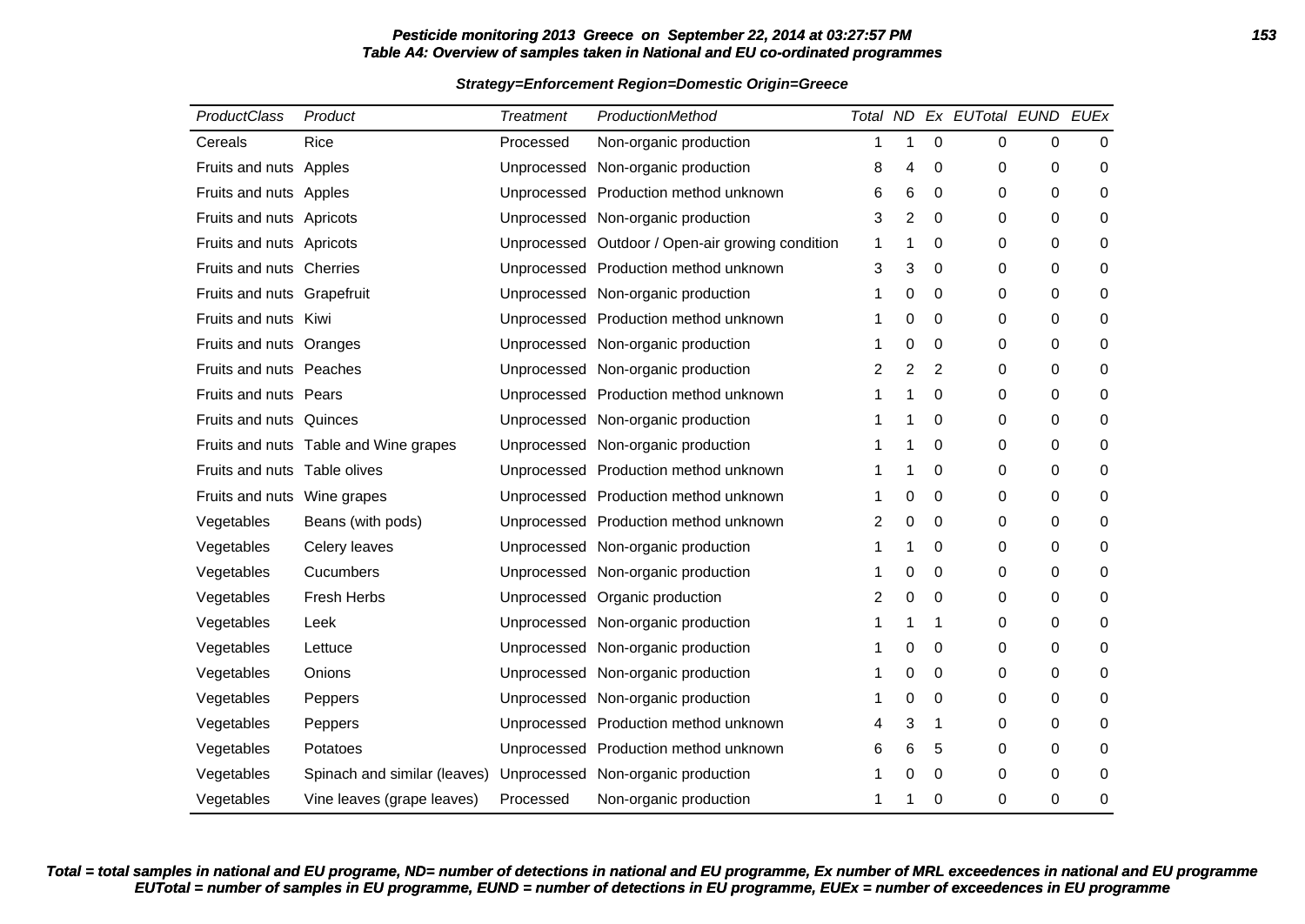### **Pesticide monitoring 2013 Greece on September 22, 2014 at 03:27:57 PM 154 Table A4: Overview of samples taken in National and EU co-ordinated programmes**

### **Strategy=Enforcement Region=Domestic Origin=Greece**

| ProductClass | Product | Treatment | ProductionMethod |       |    | Total ND Ex EUTotal EUND | EUEx |
|--------------|---------|-----------|------------------|-------|----|--------------------------|------|
| Origin       |         |           |                  | 54 35 | 9  |                          | 0    |
| Region       |         |           |                  | 54 35 | -9 |                          | 0    |

### **Strategy=Enforcement Region=TC Origin=China**

| <b>ProductClass</b>      | Product | Treatment | ProductionMethod                                          |                      | Total ND Ex EUTotal EUND EUEx |  |
|--------------------------|---------|-----------|-----------------------------------------------------------|----------------------|-------------------------------|--|
| Fruits and nuts          |         |           | Other citrus fruits Unprocessed Production method unknown | 10 8 0               |                               |  |
| Other plant products Tea |         |           | Unprocessed Non-organic production                        | 3 1 0                |                               |  |
| Origin                   |         |           |                                                           | $13 \quad 9 \quad 0$ |                               |  |

#### **Strategy=Enforcement Region=TC Origin=Thailand**

| <b>ProductClass</b>                 | Product | Treatment | ProductionMethod                                     | Total |     | ND Ex EUTotal EUND EUEx |  |
|-------------------------------------|---------|-----------|------------------------------------------------------|-------|-----|-------------------------|--|
| Other plant products Coriander seed |         | Processed | Non-organic production                               | 1 0 0 |     |                         |  |
| Vegetables                          |         |           | Beans (with pods) Unprocessed Non-organic production | 1 0 0 |     |                         |  |
| Origin                              |         |           |                                                      |       | 200 |                         |  |

### **Strategy=Enforcement Region=TC Origin=Turkey**

| ProductClass Product |                            | Treatment   | ProductionMethod                      | Total | ND.      | Ex       | EUTotal EUND |   | EUEx     |
|----------------------|----------------------------|-------------|---------------------------------------|-------|----------|----------|--------------|---|----------|
| Vegetables           | <b>Peppers</b>             |             | Unprocessed Non-organic production    |       | $\Omega$ | 0        |              | 0 | 0        |
| Vegetables           | <b>Peppers</b>             |             | Unprocessed Production method unknown | 18    |          | 0        | 0            | 0 | 0        |
| Vegetables           | Tomatoes                   | Unprocessed | Production method unknown             | 2.    | 2        | $\Omega$ | 0            | 0 | $\Omega$ |
| Vegetables           | Vine leaves (grape leaves) | Pickling    | Non-organic production                |       | 0        | 0        | 0            | 0 | 0        |
| Origin               |                            |             |                                       | 22    | 9        | - 0      | 0            | 0 | 0        |
| Region               |                            |             |                                       | 37    | 18       | - 0      | 0            | 0 | $\Omega$ |
| Strategy             |                            |             |                                       | 91    | 53       | 9        | 0            | 0 | $\Omega$ |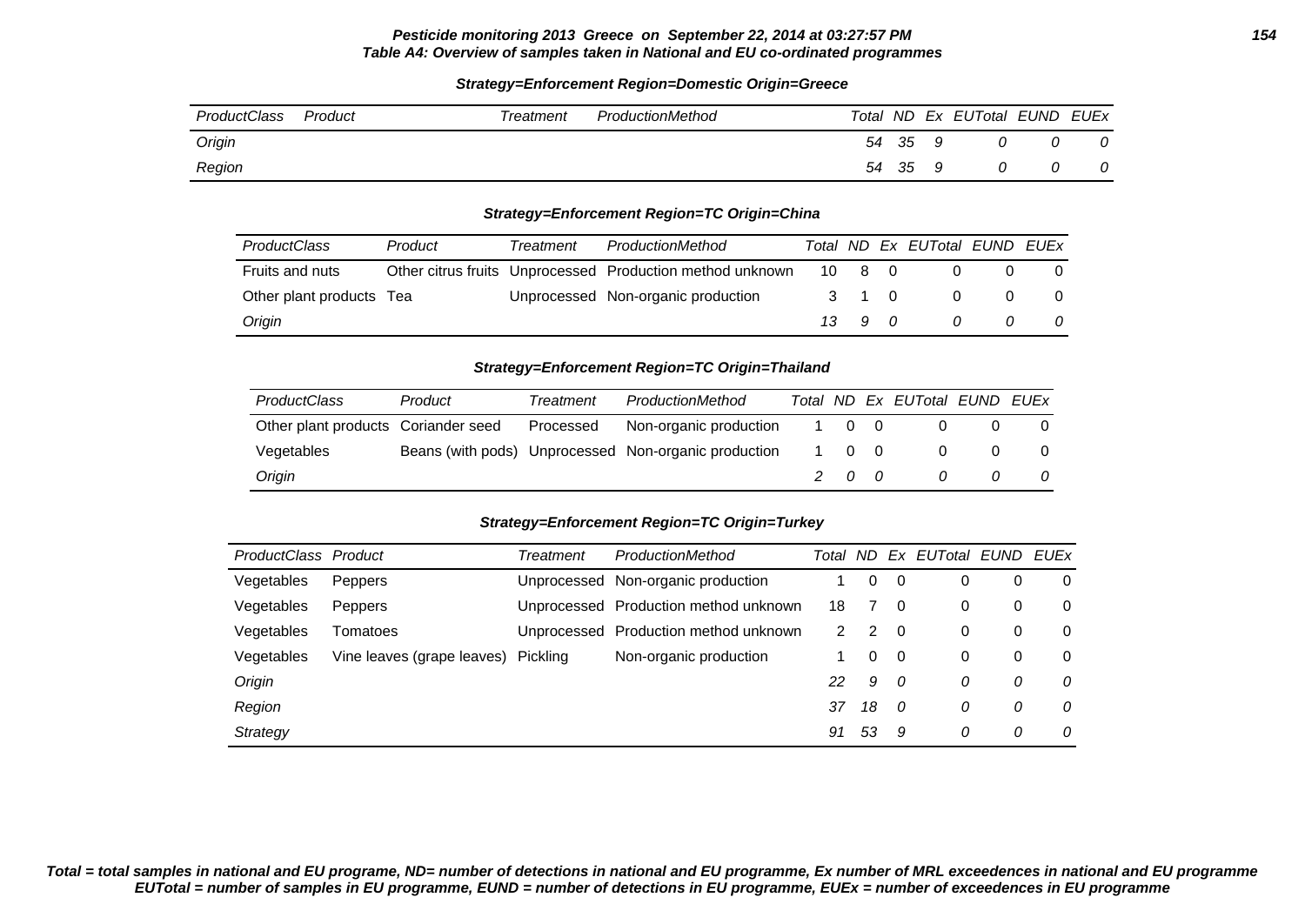# **Pesticide monitoring 2013 Greece on September 22, 2014 at 03:27:57 PM 155 Table A4: Overview of samples taken in National and EU co-ordinated programmes**

## **Strategy=Surveillance Region=Domestic Origin=Greece**

| ProductClass          | Product                                            | <b>Treatment</b>                                  | ProductionMethod          |    |             |                | Total ND Ex EUTotal EUND EUEx |                  |             |
|-----------------------|----------------------------------------------------|---------------------------------------------------|---------------------------|----|-------------|----------------|-------------------------------|------------------|-------------|
| Animal products       | Dairy products Cattle                              | Milk pasteurisation                               | Industrial production     | 14 | $\pmb{0}$   | $\mathbf 0$    | 14                            | $\boldsymbol{0}$ | $\mathbf 0$ |
|                       | Animal products Dairy products Cattle              | Unprocessed                                       | Industrial production     | 1  | 0           | 0              | 1                             | 0                | 0           |
| Animal products Honey |                                                    | Unprocessed                                       | Industrial production     | 9  | $\mathbf 0$ | $\mathbf 0$    | 0                             | $\mathbf 0$      | $\mathbf 0$ |
| Animal products Honey |                                                    | Unprocessed                                       | Production method unknown | 1  | 0           | 0              | 0                             | $\mathbf 0$      | 0           |
| Animal products       | <b>Swine Meat</b>                                  | Unprocessed                                       | Production method unknown | 11 | $\mathbf 0$ | 0              | 11                            | 0                | 0           |
| Baby food             | Baby food for infants and young childern           | Processed                                         | Industrial production     | 3  | 0           | 0              | $\overline{c}$                | 0                | 0           |
| Baby food             | Baby food for infants and young childern Processed |                                                   | Non-organic production    |    | 0           | $\mathbf 0$    | 0                             | 0                | 0           |
| Baby food             | Baby food for infants and young childern           | Unprocessed                                       | Non-organic production    | 2  | 0           | 0              | 0                             | $\mathbf 0$      | 0           |
| Baby food             | Processed cereal-based baby foods                  | Heating                                           | Industrial production     | 1  | 0           | 0              | 0                             | 0                | 0           |
| Baby food             | Processed cereal-based baby foods                  | Milling                                           | Industrial production     | 2  | 0           | $\mathbf 0$    | 0                             | 0                | 0           |
| Baby food             | Processed cereal-based baby foods                  | Processed                                         | Industrial production     | 4  |             | -1             | 0                             | $\mathbf 0$      | $\pmb{0}$   |
| Cereals               | Oats                                               | Processed                                         | Non-organic production    |    | 0           | 0              | 0                             | 0                | 0           |
| Cereals               | Oats                                               | Unprocessed                                       | Production method unknown |    | 0           | 0              | 1                             | $\mathbf 0$      | $\mathbf 0$ |
| Cereals               | Rice                                               | Processed                                         | Non-organic production    | 3  | 2           | $\Omega$       | $\Omega$                      | $\boldsymbol{0}$ | 0           |
| Cereals               | Rice                                               | Unprocessed                                       | Non-organic production    | 8  |             | 0              | 0                             | $\pmb{0}$        | $\pmb{0}$   |
| Cereals               | Rice                                               | Unprocessed                                       | Production method unknown | 14 | 0           | 0              | 0                             | $\mathbf 0$      | 0           |
| Cereals               | Wheat                                              | Heating                                           | Industrial production     | 4  | 0           | 0              | 0                             | 0                | 0           |
| Cereals               | Wheat                                              | Milling                                           | Industrial production     | 1  | 0           | 0              | 0                             | $\mathbf 0$      | 0           |
| Cereals               | Wheat                                              | Milling                                           | Organic production        | 1  |             | 0              | 0                             | $\mathbf 0$      | $\mathbf 0$ |
| Cereals               | Wheat                                              | Milling - unprocessed flour Industrial production |                           | 11 | 4           | 0              | 0                             | 0                | 0           |
| Cereals               | Wheat                                              | Milling - unprocessed flour                       | Organic production        |    | 0           | 0              | 0                             | 0                | 0           |
| Cereals               | Wheat                                              | Unprocessed                                       | Non-organic production    | 3  | $\mathbf 0$ | 0              | 0                             | $\mathbf 0$      | 0           |
| Cereals               | Wheat                                              | Unprocessed                                       | Production method unknown | 6  | 0           | 0              | 0                             | 0                | 0           |
| Fruits and nuts       | Almonds                                            | Unprocessed                                       | Industrial production     | 3  |             | 0              | 0                             | $\mathbf 0$      | $\mathbf 0$ |
| Fruits and nuts       | Apples                                             | Unprocessed                                       | Non-organic production    | 53 | 41          | 0              | 15                            | 11               | 0           |
| Fruits and nuts       | Apples                                             | Unprocessed                                       | Organic production        | 6  |             | 0              | $\mathbf 1$                   | 0                | 0           |
| Fruits and nuts       | Apples                                             | Unprocessed                                       | Production method unknown | 32 | 24          | $\overline{1}$ | 12                            | $\overline{7}$   | 0           |
| Fruits and nuts       | Apricots                                           | Unprocessed                                       | Non-organic production    | 25 | 14          | 0              | 0                             | 0                | 0           |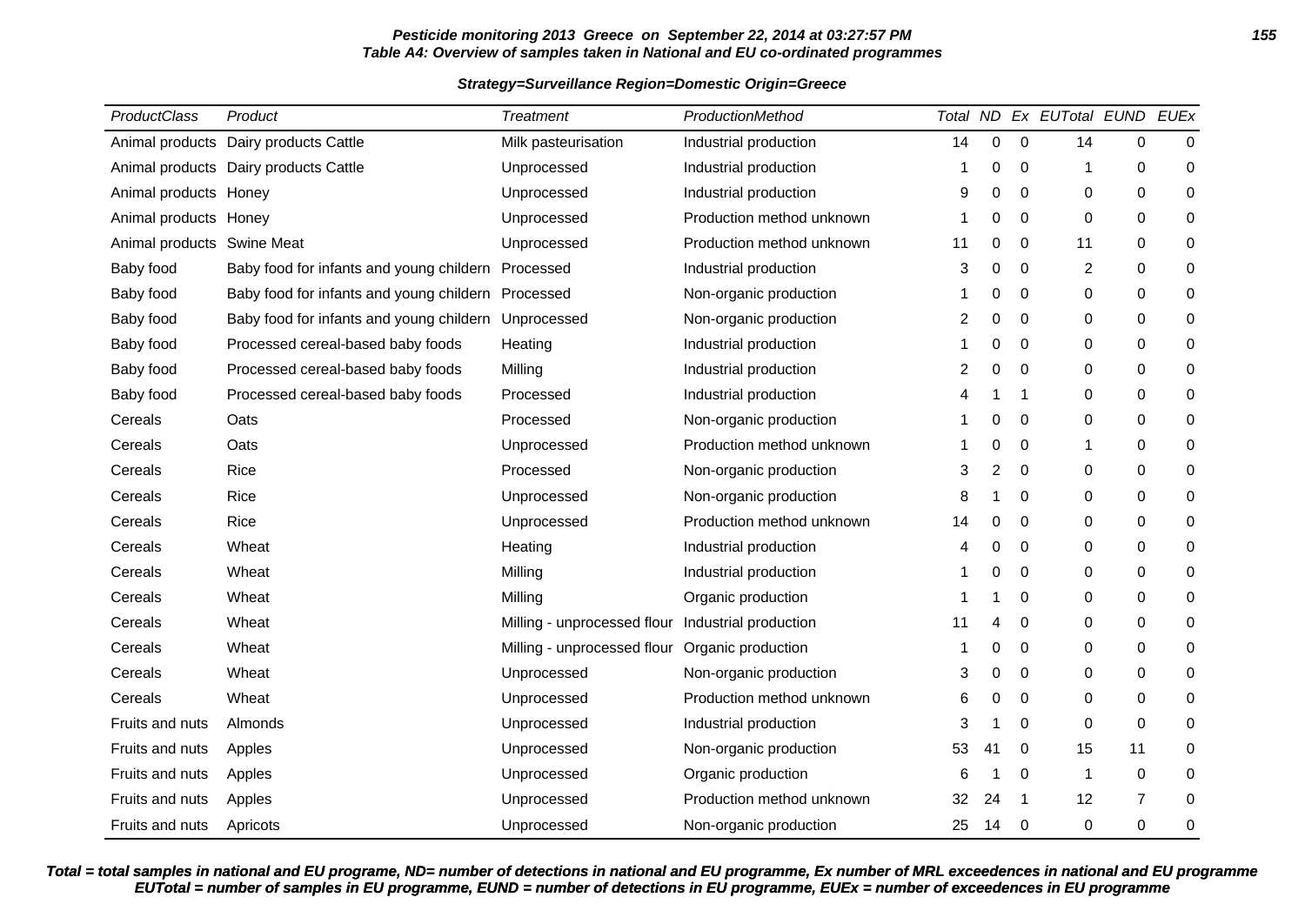# **Pesticide monitoring 2013 Greece on September 22, 2014 at 03:27:57 PM 156 Table A4: Overview of samples taken in National and EU co-ordinated programmes**

### **Strategy=Surveillance Region=Domestic Origin=Greece**

| <b>ProductClass</b>            | Product | Treatment | ProductionMethod                                 |    |                  |             | Total ND Ex EUTotal EUND EUEx |          |   |
|--------------------------------|---------|-----------|--------------------------------------------------|----|------------------|-------------|-------------------------------|----------|---|
| Fruits and nuts Apricots       |         |           | Unprocessed Organic production                   | 1  | $\boldsymbol{0}$ | $\mathbf 0$ | 0                             | 0        | 0 |
| Fruits and nuts Apricots       |         |           | Unprocessed Outdoor / Open-air growing condition | 3  | 1                | 0           | 0                             | 0        | 0 |
| Fruits and nuts Apricots       |         |           | Unprocessed Production method unknown            | 14 | 12               | 0           | 0                             | 0        | 0 |
| <b>Fruits and nuts Bananas</b> |         |           | Unprocessed Non-organic production               | 3  | 1                | 0           | 0                             | 0        | 0 |
| Fruits and nuts Bananas        |         |           | Unprocessed Organic production                   | 1  | 0                | $\Omega$    | 0                             | $\Omega$ | 0 |
| Fruits and nuts Cherries       |         |           | Unprocessed Non-organic production               | 40 | 19               | 0           | 0                             | 0        | 0 |
| Fruits and nuts Cherries       |         |           | Unprocessed Organic production                   | 1  | 0                | $\mathbf 0$ | 0                             | 0        | 0 |
| Fruits and nuts Cherries       |         |           | Unprocessed Outdoor / Open-air growing condition | 4  | $\overline{2}$   | 0           | 0                             | 0        | 0 |
| Fruits and nuts Cherries       |         |           | Unprocessed Production method unknown            | 13 | 9                | 0           | 0                             | 0        | 0 |
| Fruits and nuts Figs           |         | Processed | Non-organic production                           | 1  | 0                | $\Omega$    | 0                             | $\Omega$ | 0 |
| Fruits and nuts Figs           |         |           | Unprocessed Non-organic production               | 5  | 0                | 0           | 0                             | 0        | 0 |
| Fruits and nuts Figs           |         |           | Unprocessed Production method unknown            | 4  | 0                | $\mathbf 0$ | 0                             | 0        | 0 |
| Fruits and nuts Grapefruit     |         |           | Unprocessed Battery production                   | 1  | 0                | 0           | 0                             | 0        | 0 |
| Fruits and nuts Grapefruit     |         |           | Unprocessed Industrial production                | 1  | 0                | 0           | 0                             | 0        | 0 |
| Fruits and nuts Grapefruit     |         |           | Unprocessed Non-organic production               | 10 | 5                | 0           | 0                             | $\Omega$ | 0 |
| Fruits and nuts Grapefruit     |         |           | Unprocessed Production method unknown            | 2  | 1                | 0           | 0                             | 0        | 0 |
| Fruits and nuts Kiwi           |         |           | Unprocessed Battery production                   | 1  | 0                | 0           | 0                             | 0        | 0 |
| Fruits and nuts Kiwi           |         |           | Unprocessed Non-organic production               | 15 | 4                | 0           | 0                             | 0        | 0 |
| Fruits and nuts Kiwi           |         |           | Unprocessed Organic production                   | 2  | 0                | 0           | 0                             | 0        | 0 |
| Fruits and nuts Kiwi           |         |           | Unprocessed Outdoor / Open-air growing condition | 3  | 1                | 1           | 0                             | $\Omega$ | 0 |
| Fruits and nuts Kiwi           |         |           | Unprocessed Production method unknown            | 20 | 2                | 0           | 0                             | 0        | 0 |
| Fruits and nuts Lemons         |         |           | Unprocessed Non-organic production               | 7  | 1                | $\mathbf 0$ | 0                             | 0        | 0 |
| Fruits and nuts Lemons         |         |           | Unprocessed Organic production                   | 1  | 0                | 0           | 0                             | 0        | 0 |
| Fruits and nuts Lemons         |         |           | Unprocessed Outdoor / Open-air growing condition | 3  | 0                | 0           | 0                             | 0        | 0 |
| Fruits and nuts Lemons         |         |           | Unprocessed Production method unknown            | 7  | 1                | $\mathbf 0$ | 0                             | 0        | 0 |
| Fruits and nuts Mandarins      |         |           | Unprocessed Non-organic production               | 15 | 0                | 0           | 0                             | 0        | 0 |
| Fruits and nuts Mandarins      |         |           | Unprocessed Organic production                   | 1  | 0                | 0           | 0                             | 0        | 0 |
| Fruits and nuts Mandarins      |         |           | Unprocessed Outdoor / Open-air growing condition | 4  | 2                | 0           | 0                             | 0        | 0 |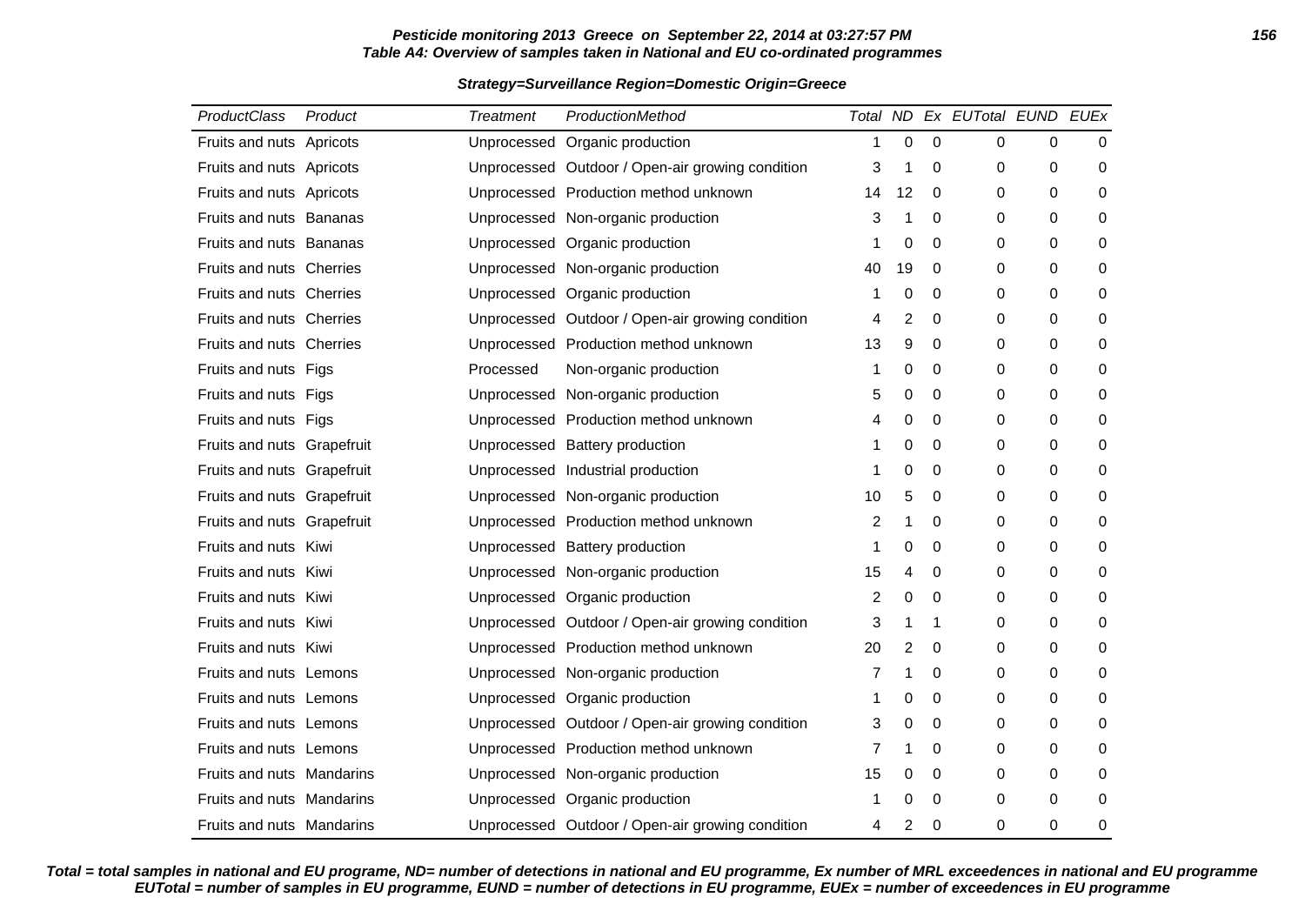# **Pesticide monitoring 2013 Greece on September 22, 2014 at 03:27:57 PM 157 Table A4: Overview of samples taken in National and EU co-ordinated programmes**

### **Strategy=Surveillance Region=Domestic Origin=Greece**

| ProductClass           | Product             | <b>Treatment</b> | ProductionMethod                     |    |                |                | Total ND Ex EUTotal EUND EUEx |             |   |
|------------------------|---------------------|------------------|--------------------------------------|----|----------------|----------------|-------------------------------|-------------|---|
| Fruits and nuts        | Mandarins           | Unprocessed      | Production method unknown            | 9  | $\overline{7}$ | $\mathbf 0$    | 0                             | 0           | 0 |
| Fruits and nuts        | Oranges             | Juicing          | Industrial production                | 13 | 2              | 0              | 0                             | 0           | 0 |
| Fruits and nuts        | Oranges             | Juicing          | Non-organic production               |    | $\Omega$       | $\Omega$       | $\mathbf 0$                   | 0           | 0 |
| Fruits and nuts        | Oranges             | Unprocessed      | Genetically modified                 |    | 0              | 0              | 0                             | 0           | 0 |
| Fruits and nuts        | Oranges             | Unprocessed      | Non-organic production               | 26 | 8              | 3              | 0                             | 0           | 0 |
| Fruits and nuts        | Oranges             | Unprocessed      | Organic production                   | 3  |                | 0              | $\mathbf 0$                   | $\mathbf 0$ | 0 |
| Fruits and nuts        | Oranges             | Unprocessed      | Outdoor / Open-air growing condition | 3  |                | $\Omega$       | $\Omega$                      | $\Omega$    | 0 |
| Fruits and nuts        | Oranges             | Unprocessed      | Production method unknown            | 14 | 8              | 0              | 0                             | 0           | 0 |
| Fruits and nuts        | Peaches             | Unprocessed      | Non-organic production               | 36 | 22             | 0              | $\overline{7}$                | 6           | 0 |
| <b>Fruits and nuts</b> | Peaches             | Unprocessed      | Organic production                   | 2  |                | $\Omega$       | $\Omega$                      | $\Omega$    | 0 |
| Fruits and nuts        | Peaches             | Unprocessed      | Outdoor / Open-air growing condition | 3  | 2              | 0              | 0                             | 0           | 0 |
| Fruits and nuts        | Peaches             | Unprocessed      | Production method unknown            | 32 | 21             | $\overline{2}$ | 9                             | 2           | 1 |
| Fruits and nuts        | Pears               | Unprocessed      | Integrated Pest Management           |    |                | $\Omega$       | $\mathbf 0$                   | $\mathbf 0$ | 0 |
| Fruits and nuts        | Pears               | Unprocessed      | Non-organic production               | 24 | 18             | 2              | 0                             | 0           | 0 |
| Fruits and nuts        | Pears               | Unprocessed      | Organic production                   | 3  |                | 0              | 0                             | 0           | 0 |
| Fruits and nuts        | Pears               | Unprocessed      | Outdoor / Open-air growing condition | 3  |                | $\Omega$       | $\mathbf 0$                   | 0           | 0 |
| Fruits and nuts        | Pears               | Unprocessed      | Production method unknown            | 24 | 16             | -1             | $\Omega$                      | 0           | 0 |
| Fruits and nuts        | Pecans              | Unprocessed      | Industrial production                |    | 0              | 0              | 0                             | 0           | 0 |
| Fruits and nuts        | Pistachios          | Unprocessed      | Industrial production                |    |                | 0              | $\mathbf 0$                   | $\mathbf 0$ | 0 |
| <b>Fruits and nuts</b> | Plums               | Unprocessed      | Non-organic production               | 5  |                | $\Omega$       | $\mathbf 0$                   | $\mathbf 0$ | 0 |
| Fruits and nuts        | Plums               | Unprocessed      | Outdoor / Open-air growing condition | 2  | 0              | 0              | 0                             | 0           | 0 |
| Fruits and nuts        | Plums               | Unprocessed      | Production method unknown            | 8  |                | 0              | 0                             | 0           | 0 |
| Fruits and nuts        | Pomegranate         | Juicing          | Industrial production                | 3  | 0              | $\Omega$       | $\Omega$                      | $\Omega$    | 0 |
| Fruits and nuts        | Pomegranate         | Unprocessed      | Non-organic production               | 6  | 0              | 0              | 0                             | 0           | 0 |
| Fruits and nuts        | Pomegranate         | Unprocessed      | Production method unknown            | 3  | 0              | 0              | $\mathbf 0$                   | 0           | 0 |
| Fruits and nuts        | <b>Strawberries</b> | Unprocessed      | Non-organic production               | 17 | 6              | 0              | 12                            | 3           | 0 |
| Fruits and nuts        | Strawberries        | Unprocessed      | Organic production                   | 2  | 0              | 0              | -1                            | 0           | 0 |
| Fruits and nuts        | Strawberries        | Unprocessed      | Production method unknown            | 11 |                | 0              | 3                             | 2           | 0 |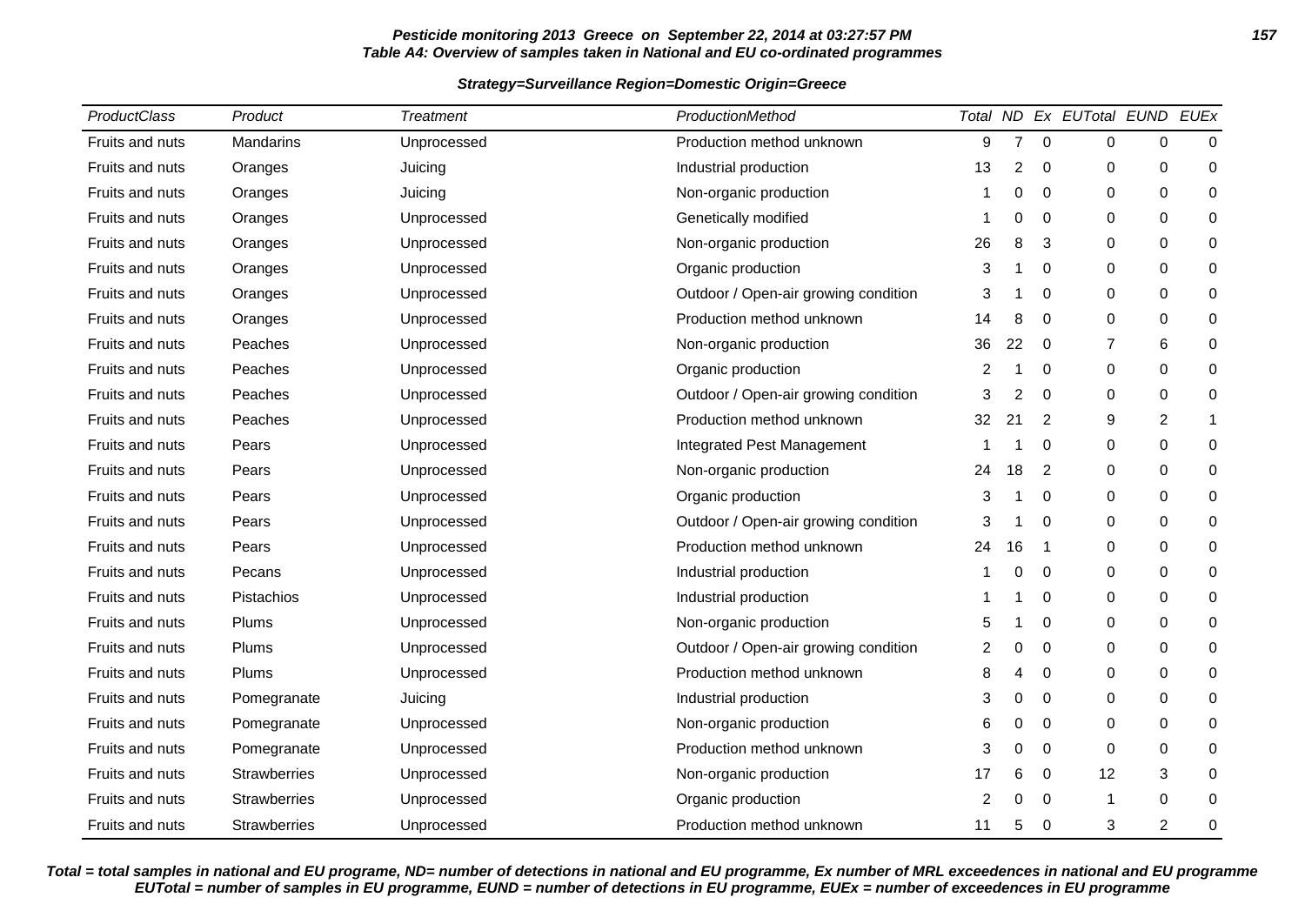# **Pesticide monitoring 2013 Greece on September 22, 2014 at 03:27:57 PM 158 Table A4: Overview of samples taken in National and EU co-ordinated programmes**

### **Strategy=Surveillance Region=Domestic Origin=Greece**

| <b>ProductClass</b>                | Product                                        | <b>Treatment</b>                                                   | ProductionMethod                          |     |    |              | Total ND Ex EUTotal EUND |                | <b>EUEx</b>  |
|------------------------------------|------------------------------------------------|--------------------------------------------------------------------|-------------------------------------------|-----|----|--------------|--------------------------|----------------|--------------|
| Fruits and nuts                    | Strawberries                                   | Unprocessed                                                        | Under glass / protected growing condition | 10  | 6  | $\mathbf{1}$ | 5                        | 4              | $\mathbf{1}$ |
| Fruits and nuts                    | Table and Wine grapes                          | Unprocessed                                                        | Non-organic production                    | 17  | 11 | 0            | 0                        | 0              | 0            |
| Fruits and nuts                    | Table grapes                                   | Processed                                                          | Non-organic production                    |     |    | 0            | 0                        | 0              | 0            |
| Fruits and nuts                    | Table grapes                                   | Processed                                                          | Organic production                        | 3   | 3  | $\Omega$     | $\mathbf 0$              | 0              | 0            |
| Fruits and nuts                    | Table grapes                                   | Unprocessed                                                        | Genetically modified                      |     | 0  | 0            | 0                        | 0              | 0            |
| Fruits and nuts                    | Table grapes                                   | Unprocessed                                                        | Non-organic production                    | 39  | 20 | 0            | $\mathbf 0$              | 0              | 0            |
| Fruits and nuts                    | Table grapes                                   | Unprocessed                                                        | Organic production                        |     | 0  | $\Omega$     | $\Omega$                 | $\Omega$       | 0            |
| Fruits and nuts                    | Table grapes                                   | Unprocessed                                                        | Outdoor / Open-air growing condition      | 2   | 2  | 0            | 0                        | 0              | 0            |
| Fruits and nuts                    | Table grapes                                   | Unprocessed                                                        | Production method unknown                 | 24  | 8  | 0            | $\mathbf 0$              | 0              | 0            |
| Fruits and nuts                    | Table olives                                   | Unprocessed                                                        | Non-organic production                    | 8   | 0  | 0            | $\mathbf 0$              | 0              | 0            |
| Fruits and nuts                    | Table olives                                   | Unprocessed                                                        | Other production method                   |     |    | 0            | 0                        | 0              | 0            |
| Fruits and nuts                    | Table olives                                   | Unprocessed                                                        | Production method unknown                 |     | 3  | 0            | $\mathbf 0$              | 0              | 0            |
| Fruits and nuts                    | Walnuts                                        | Unprocessed                                                        | Industrial production                     |     | 0  | $\Omega$     | $\mathbf 0$              | 0              | 0            |
| Fruits and nuts                    | Wine grapes                                    | Unprocessed                                                        | Non-organic production                    | 2   |    | 1            | 0                        | 0              | 0            |
| Fruits and nuts                    | Wine grapes                                    | Unprocessed                                                        | Organic production                        |     | 0  | 0            | 0                        | 0              | 0            |
| Fruits and nuts                    | Wine grapes                                    | Unprocessed                                                        | Outdoor / Open-air growing condition      | 2   | 0  | 0            | $\mathbf 0$              | 0              | 0            |
| Fruits and nuts                    | Wine grapes                                    | Unprocessed                                                        | Production method unknown                 | 11  | 7  | $\Omega$     | $\mathbf 0$              | 0              | 0            |
| Fruits and nuts                    | Wine grapes                                    | Wine production                                                    | Industrial production                     | 15  | 7  | 0            | 15                       | $\overline{7}$ | 0            |
| Fruits and nuts                    | Wine grapes                                    | Wine production                                                    | Organic production                        | 5   | 0  | 0            | 5                        | 0              | 0            |
| Fruits and nuts                    | Wine grapes                                    | Wine production - white wine                                       | Industrial production                     | 11  | 3  | 0            | 11                       | 3              | 0            |
| Fruits and nuts                    | Wine grapes                                    | Wine production - white wine                                       | Organic production                        | 4   | 0  | 0            | 4                        | 0              | 0            |
| Other plant products Beans (dry)   |                                                | Unprocessed                                                        | Industrial production                     | 6   |    | 0            | 0                        | 0              | 0            |
| Other plant products Beans (dry)   |                                                | Unprocessed                                                        | Organic production                        |     | 0  | 0            | $\mathbf 0$              | 0              | 0            |
| Other plant products Lentils (dry) |                                                | Unprocessed                                                        | Industrial production                     | 5   |    | $\Omega$     | 0                        | 0              | 0            |
|                                    | Other plant products Olives for oil production | Oil production                                                     | Non-organic production                    | 195 | 22 | 0            | $\mathbf 0$              | 0              | 0            |
|                                    | Other plant products Olives for oil production | Oil production                                                     | Production method unknown                 |     |    | 0            | 0                        | 0              | 0            |
|                                    | Other plant products Olives for oil production | Oil production - Solvent Extraction                                | Non-organic production                    | 6   |    | $\Omega$     | $\mathbf 0$              | 0              | 0            |
|                                    | Other plant products Olives for oil production | Oil production - Virgin oil after cold press Industrial production |                                           | 25  | 3  | 0            | 0                        | 0              | 0            |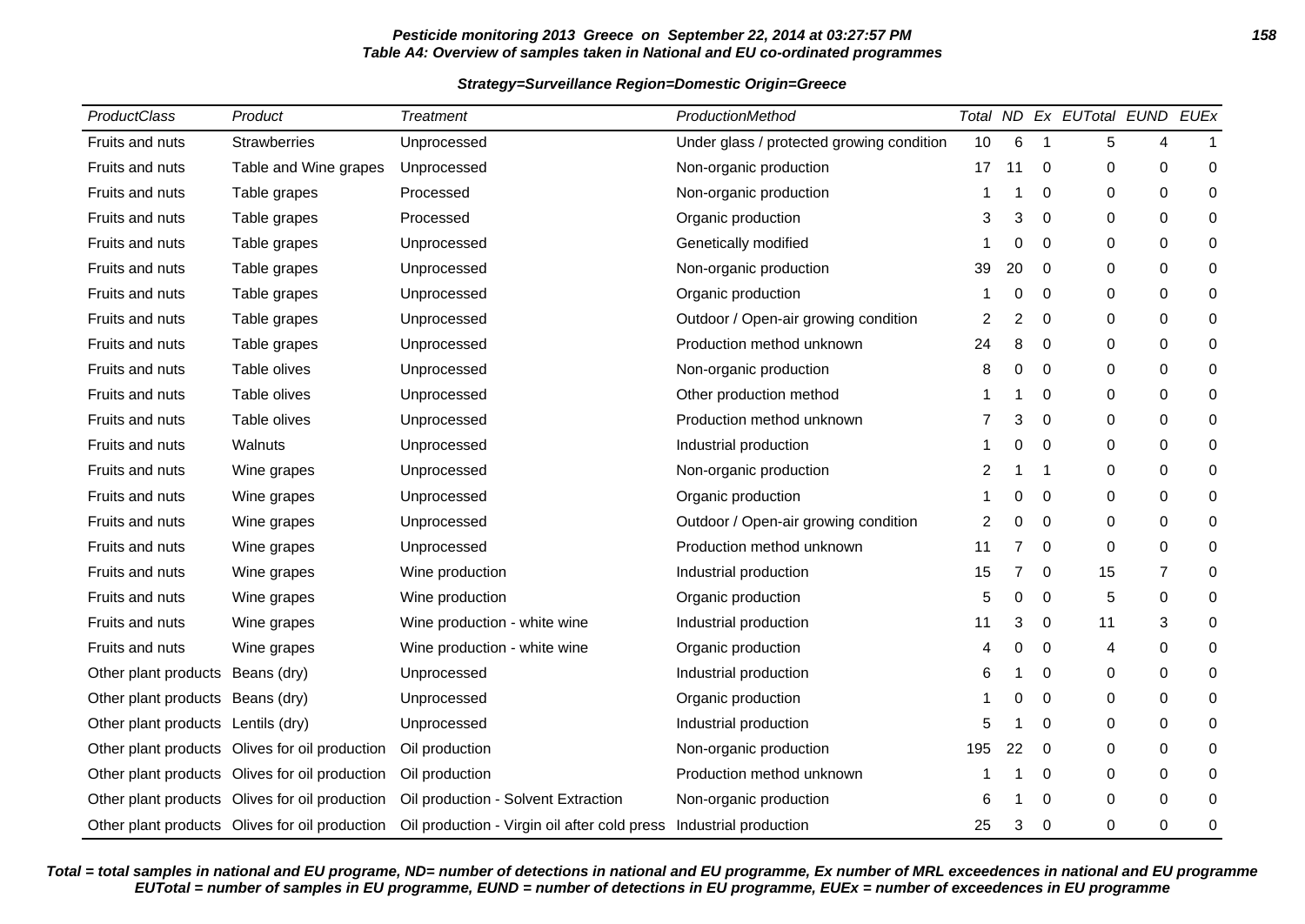# **Pesticide monitoring 2013 Greece on September 22, 2014 at 03:27:57 PM 159 Table A4: Overview of samples taken in National and EU co-ordinated programmes**

**Strategy=Surveillance Region=Domestic Origin=Greece**

| ProductClass            | Product<br><b>Treatment</b><br>ProductionMethod |                                                 |                                              |    |    | Total ND Ex EUTotal EUND EUEx |   |                  |          |
|-------------------------|-------------------------------------------------|-------------------------------------------------|----------------------------------------------|----|----|-------------------------------|---|------------------|----------|
| Other plant<br>products | Olives for oil production                       | Oil production - Virgin oil after cold<br>press | Organic production                           | 1  | 1  | $\Omega$                      | 0 | $\Omega$         | $\Omega$ |
| Other plant<br>products | Olives for oil production                       | Oil production - Virgin oil after cold<br>press | Production method unknown                    | 2  | 1  | 0                             | 0 | 0                | 0        |
| Other plant<br>products | Olives for oil production                       | Oil production - refined oils                   | Industrial production                        | 4  | 0  | 0                             | 0 | 0                | 0        |
| Other plant<br>products | Other pulses, dry                               | Unprocessed                                     | Non-organic production                       | 2  | 0  | 0                             | 0 | 0                | 0        |
| Other plant<br>products | Other spices: Bark                              | Unprocessed                                     | <b>Traditional production</b>                |    | -1 | -1                            | 0 | 0                | 0        |
| Other plant<br>products | Peas (dry)                                      | Unprocessed                                     | Industrial production                        |    | 0  | 0                             | 0 | 0                | 0        |
| Other plant<br>products | Pepper, black and white                         | Unprocessed                                     | Organic production                           |    | 0  | 0                             | 0 | $\pmb{0}$        | 0        |
| Other plant<br>products | Pumpkin seeds                                   | Unprocessed                                     | Industrial production                        |    | 1  | 0                             | 0 | 0                | 0        |
| Other plant<br>products | Sunflower seed                                  | Unprocessed                                     | Industrial production                        |    | -1 | -1                            | 0 | 0                | 0        |
| Vegetables              | Asparagus                                       | Unprocessed                                     | Non-organic production                       | 17 | 0  | 0                             | 0 | 0                | 0        |
| Vegetables              | Asparagus                                       | Unprocessed                                     | Production method unknown                    | 5  | 0  | $\Omega$                      | 0 | 0                | 0        |
| Vegetables              | Aubergines (egg plants)                         | Unprocessed                                     | Integrated Pest Management                   |    |    | 0                             | 0 | 0                | 0        |
| Vegetables              | Aubergines (egg plants)                         | Unprocessed                                     | Non-organic production                       | 27 |    | 0                             | 0 | 0                | 0        |
| Vegetables              | Aubergines (egg plants)                         | Unprocessed                                     | Outdoor / Open-air growing<br>condition      | 2  | 0  | 0                             | 0 | 0                | 0        |
| Vegetables              | Aubergines (egg plants)                         | Unprocessed                                     | Production method unknown                    | 26 | 3  | 0                             | 0 | 0                | 0        |
| Vegetables              | Aubergines (egg plants)                         | Unprocessed                                     | Under glass / protected growing<br>condition | 2  | 0  | 0                             | 0 | 0                | 0        |
| Vegetables              | Beans (with pods)                               | Freezing                                        | Production method unknown                    |    | 0  | 0                             | 0 | 0                | 0        |
| Vegetables              | Beans (with pods)                               | Unprocessed                                     | Non-organic production                       | 20 | 2  | 0                             | 0 | 0                | 0        |
| Vegetables              | Beans (with pods)                               | Unprocessed                                     | Organic production                           |    | 0  | 0                             | 0 | 0                | 0        |
| Vegetables              | Beans (with pods)                               | Unprocessed                                     | Outdoor / Open-air growing<br>condition      | 3  | 0  | 0                             | 0 | $\boldsymbol{0}$ | 0        |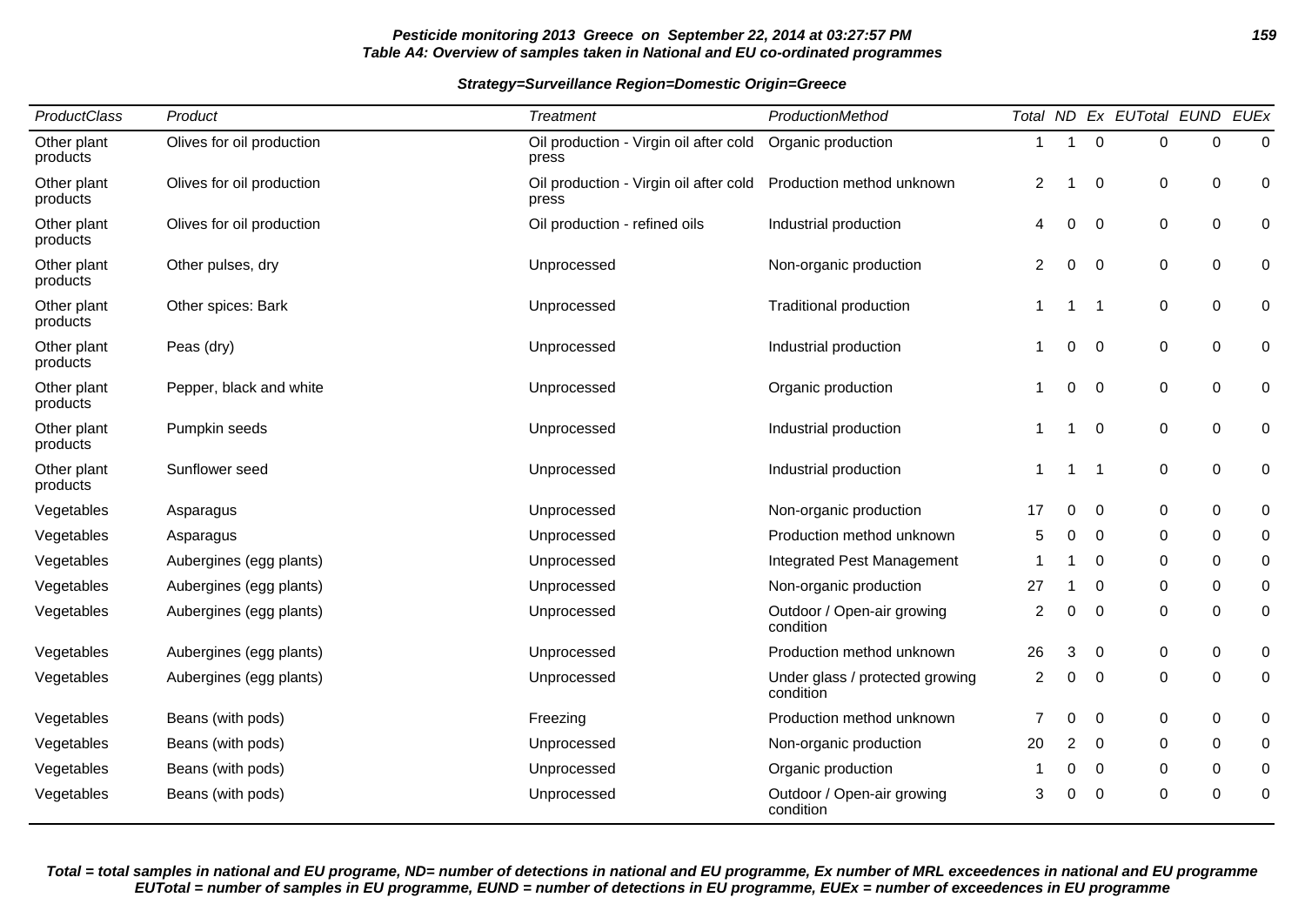# **Pesticide monitoring 2013 Greece on September 22, 2014 at 03:27:57 PM 160 Table A4: Overview of samples taken in National and EU co-ordinated programmes**

## **Strategy=Surveillance Region=Domestic Origin=Greece**

| ProductClass Product |                   | <b>Treatment</b> | ProductionMethod                                      |    |    |             | Total ND Ex EUTotal EUND |                | <b>EUEx</b> |
|----------------------|-------------------|------------------|-------------------------------------------------------|----|----|-------------|--------------------------|----------------|-------------|
| Vegetables           | Beans (with pods) |                  | Unprocessed Production method unknown                 | 16 | 3  | 3           | 0                        | 0              | 0           |
| Vegetables           | <b>Beetroot</b>   |                  | Unprocessed Non-organic production                    |    | 0  | 0           | 0                        | 0              | 0           |
| Vegetables           | <b>Broccoli</b>   |                  | Unprocessed Non-organic production                    | 5  | 0  | $\Omega$    | 0                        | 0              | 0           |
| Vegetables           | <b>Broccoli</b>   |                  | Unprocessed Production method unknown                 | 5  |    | 0           | 0                        | 0              | 0           |
| Vegetables           | Carrots           |                  | Unprocessed Non-organic production                    | 11 |    | 2           | 0                        | 0              | 0           |
| Vegetables           | Carrots           |                  | Unprocessed Organic production                        |    | 0  | $\mathbf 0$ | 0                        | 0              | 0           |
| Vegetables           | Carrots           |                  | Unprocessed Other production method                   |    | 0  | $\mathbf 0$ | 0                        | 0              | 0           |
| Vegetables           | Carrots           |                  | Unprocessed Production method unknown                 | 8  |    | 0           | 0                        | 0              | 0           |
| Vegetables           | Cauliflower       |                  | Unprocessed Non-organic production                    | 6  | 0  | 0           | 0                        | 0              | 0           |
| Vegetables           | Cauliflower       |                  | Unprocessed Production method unknown                 | 5  |    | $\Omega$    | 0                        | 0              | 0           |
| Vegetables           | Celery            |                  | Unprocessed Non-organic production                    |    |    | 1           | 0                        | 0              | 0           |
| Vegetables           | Celery leaves     |                  | Unprocessed Non-organic production                    |    |    | $\mathbf 0$ | 0                        | 0              | 0           |
| Vegetables           | Courgettes        |                  | Unprocessed Non-organic production                    | 38 | 3  | 0           | 0                        | 0              | 0           |
| Vegetables           | Courgettes        |                  | Unprocessed Outdoor / Open-air growing condition      | 3  | 0  | 0           | 0                        | 0              | 0           |
| Vegetables           | Courgettes        |                  | Unprocessed Production method unknown                 | 19 | 1  | 0           | 0                        | 0              | 0           |
| Vegetables           | Cucumbers         |                  | Unprocessed Non-organic production                    | 51 | 10 | 0           | 0                        | 0              | 0           |
| Vegetables           | Cucumbers         |                  | Unprocessed Organic production                        | 8  |    | $\Omega$    | 0                        | 0              | 0           |
| Vegetables           | Cucumbers         |                  | Unprocessed Outdoor / Open-air growing condition      | 3  | 0  | 0           | 0                        | 0              | 0           |
| Vegetables           | Cucumbers         |                  | Unprocessed Production method unknown                 | 26 | 6  | $\mathbf 0$ | 0                        | 0              | 0           |
| Vegetables           | Cucumbers         |                  | Unprocessed Under glass / protected growing condition | 2  | 0  | $\mathbf 0$ | 0                        | 0              | 0           |
| Vegetables           | Head cabbage      |                  | Unprocessed Battery production                        |    | 0  | 0           | 0                        | 0              | 0           |
| Vegetables           | Head cabbage      |                  | Unprocessed Non-organic production                    | 9  | 0  | 0           | 3                        | 0              | 0           |
| Vegetables           | Head cabbage      |                  | Unprocessed Production method unknown                 | 9  | O  | $\Omega$    | 9                        | $\Omega$       | 0           |
| Vegetables           | Leek              |                  | Unprocessed Non-organic production                    | 15 |    | -1          | 12                       | 0              | 0           |
| Vegetables           | Leek              |                  | Unprocessed Production method unknown                 |    | 0  | 0           | 0                        | 0              | 0           |
| Vegetables           | Lettuce           |                  | Unprocessed Non-organic production                    | 41 | 17 | 2           | 18                       | $\overline{7}$ | 0           |
| Vegetables           | Lettuce           |                  | Unprocessed Organic production                        | 6  | 3  | -1          | $\boldsymbol{2}$         |                | 0           |
| Vegetables           | Lettuce           |                  | Unprocessed Outdoor / Open-air growing condition      | 3  | 2  | 0           | 0                        | 0              | 0           |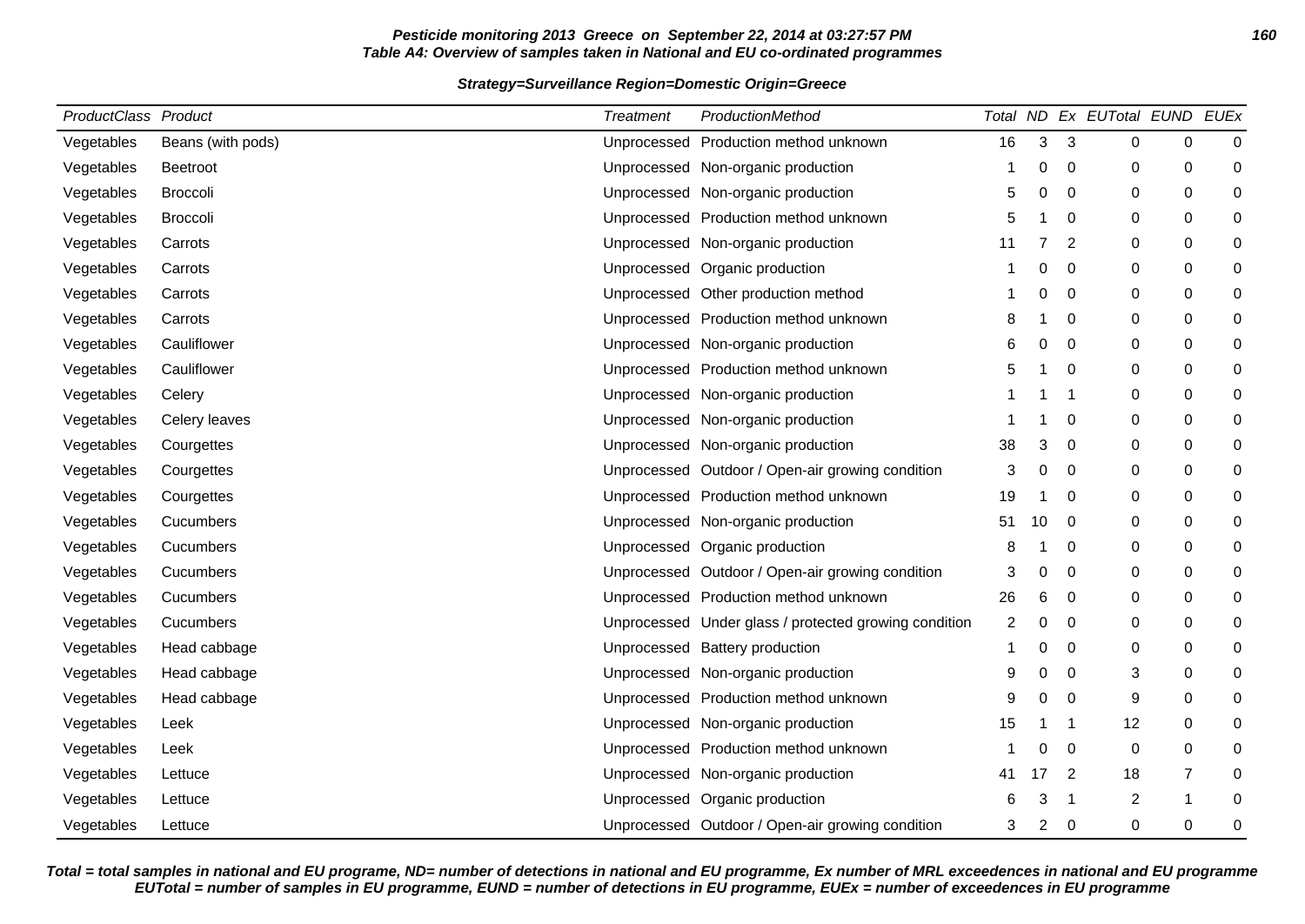# **Pesticide monitoring 2013 Greece on September 22, 2014 at 03:27:57 PM 161 Table A4: Overview of samples taken in National and EU co-ordinated programmes**

### **Strategy=Surveillance Region=Domestic Origin=Greece**

| ProductClass Product |                                                                     | <b>Treatment</b> | ProductionMethod                                      | Total       |   |                | ND Ex EUTotal EUND EUEx |   |             |
|----------------------|---------------------------------------------------------------------|------------------|-------------------------------------------------------|-------------|---|----------------|-------------------------|---|-------------|
| Vegetables           | Lettuce                                                             | Unprocessed      | Production method unknown                             | 16          | 9 | $\mathbf 0$    | 5                       | 5 | 0           |
| Vegetables           | Lettuce and other salad plants, including Brassica                  | Unprocessed      | <b>Battery production</b>                             |             |   | $\mathbf 0$    | $\mathbf 0$             | 0 | 0           |
| Vegetables           | Lettuce and other salad plants, including Brassica                  | Unprocessed      | Non-organic production                                | 15          | 2 | 0              | 0                       | 0 | 0           |
| Vegetables           | Lettuce and other salad plants, including Brassica                  | Unprocessed      | Outdoor / Open-air growing condition                  | 2           | 0 | $\mathbf 0$    | $\mathbf 0$             | 0 | 0           |
| Vegetables           | Lettuce and other salad plants, including Brassica                  |                  | Unprocessed Production method unknown                 | 11          | 0 | 0              | 0                       | 0 | 0           |
| Vegetables           | Melons                                                              |                  | Unprocessed Non-organic production                    | 25          |   | $\Omega$       | $\mathbf 0$             | 0 | 0           |
| Vegetables           | Melons                                                              |                  | Unprocessed Organic production                        |             | ი | 0              | 0                       | 0 | 0           |
| Vegetables           | Melons                                                              |                  | Unprocessed Outdoor / Open-air growing condition      | 2           | 0 | 0              | 0                       | 0 | 0           |
| Vegetables           | Melons                                                              |                  | Unprocessed Production method unknown                 | 16          | 4 |                | 0                       | 0 | 0           |
| Vegetables           | Melons                                                              |                  | Unprocessed Under glass / protected growing condition | $\mathbf 1$ | ი | 0              | 0                       | 0 | 0           |
| Vegetables           | Okra, ladys fingers                                                 | Unprocessed      | Non-organic production                                | 7           | ი | 0              | 0                       | 0 | 0           |
| Vegetables           | Okra, ladys fingers                                                 |                  | Unprocessed Production method unknown                 | 5           |   | 0              | 0                       | 0 | 0           |
| Vegetables           | Onions                                                              |                  | Unprocessed Non-organic production                    | 3           | ი | 0              | 0                       | 0 | $\mathbf 0$ |
| Vegetables           | Onions                                                              | Unprocessed      | Production method unknown                             | 10          | ი | 0              | 0                       | 0 | 0           |
| Vegetables           | Other kind of lettuce and other salad plants, including Brassicacea | Unprocessed      | Non-organic production                                |             |   | 0              | $\mathbf 0$             | 0 | 0           |
| Vegetables           | Parsley                                                             | Unprocessed      | Non-organic production                                | 6           | 2 | $\overline{2}$ | 0                       | 0 | 0           |
| Vegetables           | Peas (with pods)                                                    | Unprocessed      | Non-organic production                                |             | 2 | $\mathbf 0$    | 0                       | 0 | 0           |
| Vegetables           | Peas (without pods)                                                 | Freezing         | Non-organic production                                | 5           | ი | 0              | 0                       | 0 | 0           |
| Vegetables           | Peas (without pods)                                                 | Freezing         | Organic production                                    |             | ი | $\mathbf 0$    | 0                       | 0 | 0           |
| Vegetables           | Peas (without pods)                                                 | Freezing         | Production method unknown                             | 12          | 0 | 0              | 0                       | 0 | 0           |
| Vegetables           | Peas (without pods)                                                 | Unprocessed      | Non-organic production                                | 3           |   |                | 0                       | 0 | 0           |
| Vegetables           | Peppers                                                             | Unprocessed      | Non-organic production                                | 30          | 3 | 0              | 0                       | 0 | 0           |
| Vegetables           | Peppers                                                             |                  | Unprocessed Organic production                        |             |   | $\mathbf 0$    | 0                       | 0 | 0           |
| Vegetables           | Peppers                                                             |                  | Unprocessed Outdoor / Open-air growing condition      | 2           | 0 | 0              | 0                       | 0 | 0           |
| Vegetables           | Peppers                                                             | Unprocessed      | Production method unknown                             | 31          | 6 | 3              | 0                       | 0 | 0           |
| Vegetables           | Peppers                                                             |                  | Unprocessed Traditional production                    |             |   | 0              | 0                       | 0 | 0           |
| Vegetables           | Peppers                                                             |                  | Unprocessed Under glass / protected growing condition | 2           | 2 | 0              | 0                       | 0 | 0           |
| Vegetables           | Potatoes                                                            |                  | Unprocessed Non-organic production                    | 41          | 7 | $\overline{2}$ | $\Omega$                | 0 | 0           |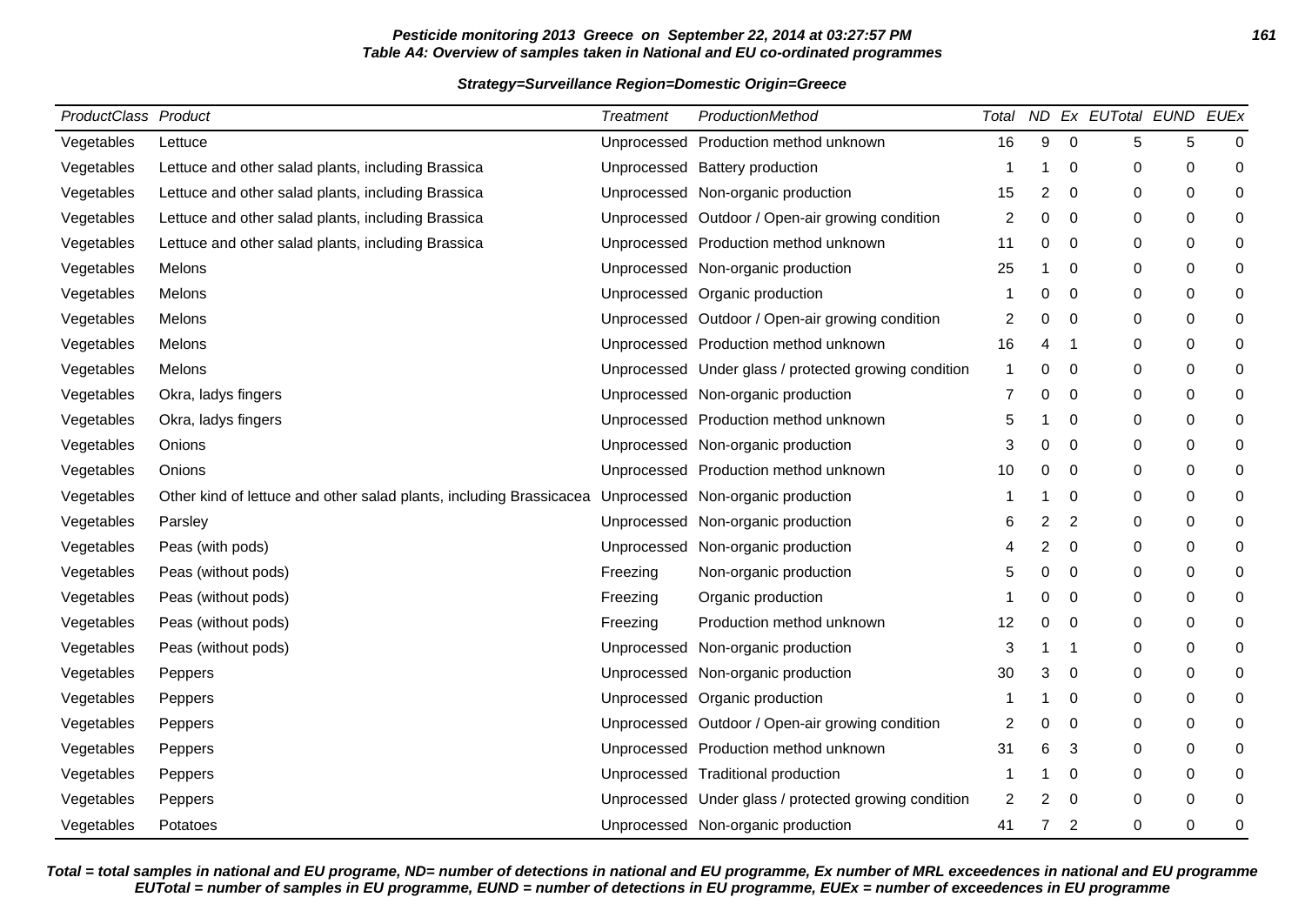# **Pesticide monitoring 2013 Greece on September 22, 2014 at 03:27:57 PM 162 Table A4: Overview of samples taken in National and EU co-ordinated programmes**

## **Strategy=Surveillance Region=Domestic Origin=Greece**

| ProductClass Product |                              | <b>Treatment</b> | ProductionMethod                                      | Total |    |                | ND Ex EUTotal EUND |    | EUEx        |
|----------------------|------------------------------|------------------|-------------------------------------------------------|-------|----|----------------|--------------------|----|-------------|
| Vegetables           | Potatoes                     | Unprocessed      | Organic production                                    | -1    | 0  | $\mathbf 0$    | $\mathbf 0$        | 0  | $\mathbf 0$ |
| Vegetables           | Potatoes                     |                  | Unprocessed Outdoor / Open-air growing condition      | 6     | 0  | 0              | 0                  | 0  | 0           |
| Vegetables           | Potatoes                     |                  | Unprocessed Production method unknown                 | 21    |    | -1             | $\mathbf 0$        | 0  | 0           |
| Vegetables           | Pumpkins                     |                  | Unprocessed Non-organic production                    | 10    | 0  | 0              | 0                  | 0  | 0           |
| Vegetables           | Rocket, Rucola               |                  | Unprocessed Production method unknown                 | 4     |    | 0              | 0                  | 0  | 0           |
| Vegetables           | Spinach                      |                  | Unprocessed Non-organic production                    | 33    | 8  | $\overline{2}$ | $\mathbf 0$        | 0  | 0           |
| Vegetables           | Spinach                      | Unprocessed      | Organic production                                    | -1    | 0  | 0              | 0                  | 0  | 0           |
| Vegetables           | Spinach                      | Unprocessed      | Outdoor / Open-air growing condition                  |       | 0  | 0              | 0                  | 0  | 0           |
| Vegetables           | Spinach                      |                  | Unprocessed Production method unknown                 | 2     | 0  | 0              | 0                  | 0  | 0           |
| Vegetables           | Spinach and similar (leaves) | Freezing         | Production method unknown                             | -1    | 0  | 0              | 0                  | 0  | 0           |
| Vegetables           | Spinach and similar (leaves) | Unprocessed      | Non-organic production                                | 18    | 9  | $\overline{2}$ | $\mathbf 0$        | 0  | 0           |
| Vegetables           | Spinach and similar (leaves) | Unprocessed      | Organic production                                    | 2     | 0  | 0              | 0                  | 0  | 0           |
| Vegetables           | Spinach and similar (leaves) |                  | Unprocessed Production method unknown                 | 14    | 0  | 0              | $\mathbf 0$        | 0  | 0           |
| Vegetables           | Tomatoes                     | Juicing          | Organic production                                    |       | ი  | $\mathbf 0$    | $\mathbf 0$        | 0  | $\mathbf 0$ |
| Vegetables           | Tomatoes                     | Unprocessed      | Industrial production                                 |       | 0  | 0              | 0                  | 0  | 0           |
| Vegetables           | Tomatoes                     | Unprocessed      | Integrated Pest Management                            |       | 0  | 0              | $\mathbf 0$        | 0  | 0           |
| Vegetables           | Tomatoes                     | Unprocessed      | Non-organic production                                | 52    | 27 | -1             | 25                 | 14 | 1           |
| Vegetables           | Tomatoes                     | Unprocessed      | Organic production                                    | 12    | 3  | 0              | 5                  | 2  | 0           |
| Vegetables           | Tomatoes                     | Unprocessed      | Other production method                               |       |    | $\mathbf 0$    | 0                  | 0  | 0           |
| Vegetables           | Tomatoes                     |                  | Unprocessed Outdoor / Open-air growing condition      | 3     | 2  | 0              | 0                  | 0  | 0           |
| Vegetables           | Tomatoes                     |                  | Unprocessed Production method unknown                 | 29    | 8  | 0              | 10                 | 0  | 0           |
| Vegetables           | Tomatoes                     |                  | Unprocessed Under glass / protected growing condition | 3     | 0  | 0              | 0                  | 0  | 0           |
| Vegetables           | Vine leaves (grape leaves)   | Processed        | Non-organic production                                | 2     | 2  | 0              | 0                  | 0  | 0           |
| Vegetables           | Vine leaves (grape leaves)   | Unprocessed      | Non-organic production                                | 15    | 8  | 5              | 0                  | 0  | 0           |
| Vegetables           | Vine leaves (grape leaves)   | Unprocessed      | Production method unknown                             | 3     | 2  | -1             | $\mathbf 0$        | 0  | 0           |
| Vegetables           | Watermelons                  | Unprocessed      | Non-organic production                                | 21    | 0  | 0              | 0                  | 0  | 0           |
| Vegetables           | Watermelons                  |                  | Unprocessed Outdoor / Open-air growing condition      | 3     | 0  | 0              | $\mathbf 0$        | 0  | 0           |
| Vegetables           | Watermelons                  |                  | Unprocessed Production method unknown                 | 9     | 0  | 0              | 0                  | 0  | 0           |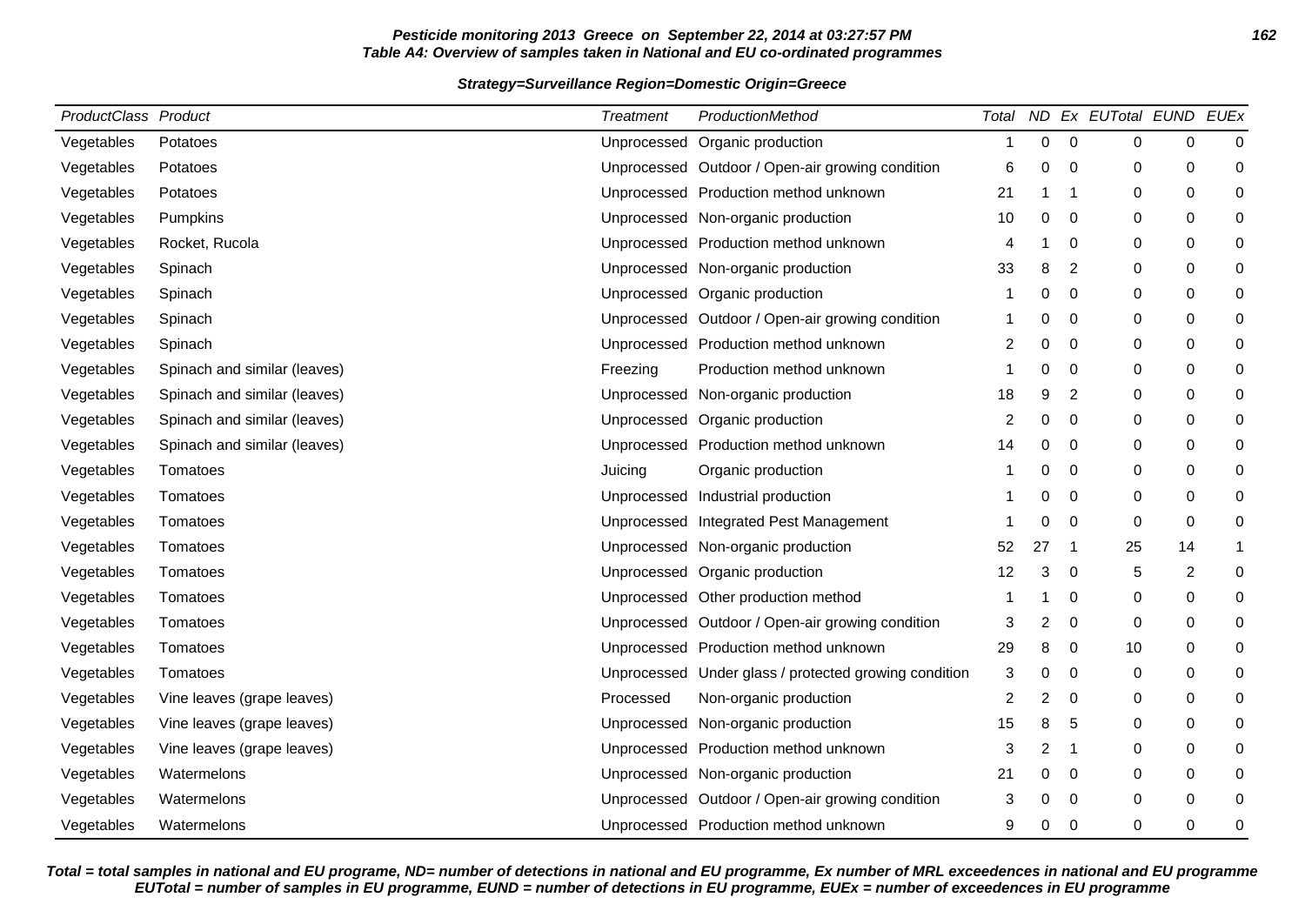# **Strategy=Surveillance Region=Domestic Origin=Greece**

| ProductClass Product | Treatment | ProductionMethod | Total    |      | ND Ex EUTotal EUND EUEx |    |  |
|----------------------|-----------|------------------|----------|------|-------------------------|----|--|
| Origin               |           |                  | 2013 567 | - 46 | 218                     | 74 |  |
| Region               |           |                  | 2013 567 | -46  | 218                     | 74 |  |

### **Strategy=Surveillance Region=EEA Origin=Belgium**

| ProductClass Product Treatment |      |         | ProductionMethod                           |       | Total ND Ex EUTotal EUND EUEx |          |     |
|--------------------------------|------|---------|--------------------------------------------|-------|-------------------------------|----------|-----|
| Cereals                        | Oats | Flaking | Production method unknown                  | 1 0 0 |                               |          |     |
| Vegetables                     |      |         | Carrots Unprocessed Non-organic production | 2 0 0 | $\Omega$                      |          | - 0 |
| Origin                         |      |         |                                            | 3 0 0 | $\overline{a}$                | $\Omega$ | 0   |

### **Strategy=Surveillance Region=EEA Origin=Cyprus**

| ProductClass | Product | Treatment | ProductionMethod                                             |       | Total ND Ex EUTotal EUND EUEx |                |                |
|--------------|---------|-----------|--------------------------------------------------------------|-------|-------------------------------|----------------|----------------|
|              |         |           | Fruits and nuts Lemons Unprocessed Production method unknown | 1 0 0 | $\Omega$                      | $\overline{0}$ | - 0            |
|              |         |           | Fruits and nuts Oranges Unprocessed Non-organic production   | 1 0 0 | $\overline{0}$                | $\overline{0}$ | $\overline{0}$ |
| Origin       |         |           |                                                              | 200   | $\overline{a}$                | n              | 0              |

## **Strategy=Surveillance Region=EEA Origin=European Union**

| ProductClass Product |      | Treatment | ProductionMethod                                                 |       |       | Total ND Ex EUTotal EUND EUEx |          |
|----------------------|------|-----------|------------------------------------------------------------------|-------|-------|-------------------------------|----------|
| Cereals              | Oats | Flaking   | Production method unknown                                        |       | 1 0 0 |                               |          |
| Vegetables           |      |           | Vine leaves (grape leaves) Unprocessed Production method unknown | 1 0 0 |       | 0                             | $\Omega$ |
| Origin               |      |           |                                                                  |       | 200   | 0                             | 0        |

#### **Strategy=Surveillance Region=EEA Origin=France**

| ProductClass | Product  | Treatment | ProductionMethod                                                 |       |     | Total ND Ex EUTotal EUND EUEx |          |     |
|--------------|----------|-----------|------------------------------------------------------------------|-------|-----|-------------------------------|----------|-----|
|              |          |           | Animal products Swine Meat Unprocessed Production method unknown | 1 0 0 |     |                               | $\Omega$ |     |
| Vegetables   | Potatoes |           | Unprocessed Production method unknown                            | 1 0 0 |     |                               | $\Omega$ | - 0 |
| Origin       |          |           |                                                                  |       | 200 |                               | $\Omega$ | - 0 |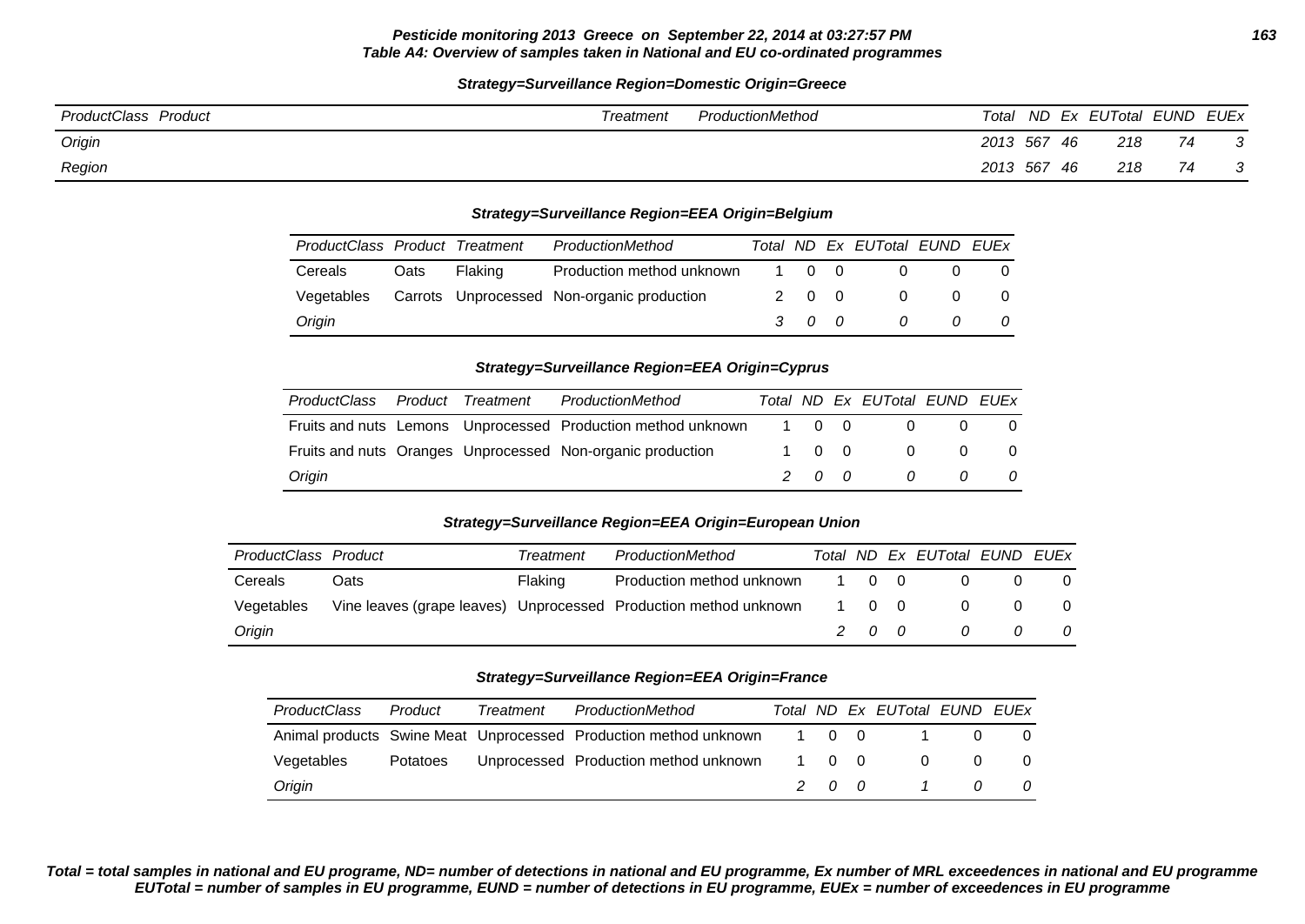### **Pesticide monitoring 2013 Greece on September 22, 2014 at 03:27:57 PM 164 Table A4: Overview of samples taken in National and EU co-ordinated programmes**

| <b>ProductClass</b>    | Product                                          | Treatment | ProductionMethod                   |                    |                | Total ND Ex EUTotal EUND EUEx |   |          |
|------------------------|--------------------------------------------------|-----------|------------------------------------|--------------------|----------------|-------------------------------|---|----------|
| Baby food              | Baby food for infants and young childern Juicing |           | Industrial production              | $\Omega$           | $\overline{0}$ |                               |   | $\Omega$ |
| Cereals                | Rve                                              |           | Unprocessed Organic production     |                    | $0\quad 0$     |                               |   | $\Omega$ |
| Fruits and nuts Apples |                                                  |           | Unprocessed Non-organic production | 1 1 0              |                |                               |   | 0        |
| Origin                 |                                                  |           |                                    | $\overline{3}$ 1 0 |                |                               | 0 | 0        |

# **Strategy=Surveillance Region=EEA Origin=Germany**

### **Strategy=Surveillance Region=EEA Origin=Hungary**

| ProductClass Product |  | Treatment ProductionMethod                                        |  | Total ND Ex EUTotal EUND EUEX |  |
|----------------------|--|-------------------------------------------------------------------|--|-------------------------------|--|
|                      |  | Vegetables Peas (without pods) Freezing Production method unknown |  |                               |  |

#### **Strategy=Surveillance Region=EEA Origin=Italy**

| <b>ProductClass</b>          | Product | Treatment | ProductionMethod                                     | Total ND |   |                | Ex EUTotal EUND |   | EUEx     |
|------------------------------|---------|-----------|------------------------------------------------------|----------|---|----------------|-----------------|---|----------|
| Fruits and nuts Apples       |         |           | Unprocessed Non-organic production                   |          | 0 | $\overline{0}$ | 0               | 0 | 0        |
| Fruits and nuts Apples       |         |           | Unprocessed Production method unknown                |          |   | $\overline{0}$ |                 | 0 | $\Omega$ |
| <b>Fruits and nuts Pears</b> |         |           | Unprocessed Organic production                       |          | 0 | $\overline{0}$ | 0               | 0 | $\Omega$ |
| Fruits and nuts Table grapes |         |           | Unprocessed Production method unknown                |          | 0 | $\overline{0}$ | 0               | 0 | 0        |
| Vegetables                   |         |           | Rocket, Rucola Unprocessed Production method unknown |          |   | 0              | 0               | 0 | $\Omega$ |
| Origin                       |         |           |                                                      |          | 2 | - 0            |                 | 0 | 0        |

#### **Strategy=Surveillance Region=EEA Origin=Netherlands**

| <b>ProductClass</b> | Product                                      | Treatment | ProductionMethod                      | Total | ND.      | Ex       | EUTotal EUND |   | EUEx     |
|---------------------|----------------------------------------------|-----------|---------------------------------------|-------|----------|----------|--------------|---|----------|
| Animal products     | Swine Meat                                   |           | Unprocessed Production method unknown |       | 0        | - 0      |              |   | $\Omega$ |
| Fruits and nuts     | <b>Strawberries</b>                          |           | Unprocessed Production method unknown |       |          |          | 0            | 0 | 0        |
|                     | Other plant products Pepper, black and white |           | Unprocessed Organic production        |       |          | - 0      | 0            | 0 | 0        |
| Vegetables          | Carrots                                      |           | Unprocessed Production method unknown |       | 0        | - 0      | 0            | 0 | $\Omega$ |
| Vegetables          | Tomatoes                                     |           | Unprocessed Production method unknown | 2.    | $\Omega$ | - 0      | 0            | 0 | $\Omega$ |
| Origin              |                                              |           |                                       | 6     | 2        | $\Omega$ |              | 0 | 0        |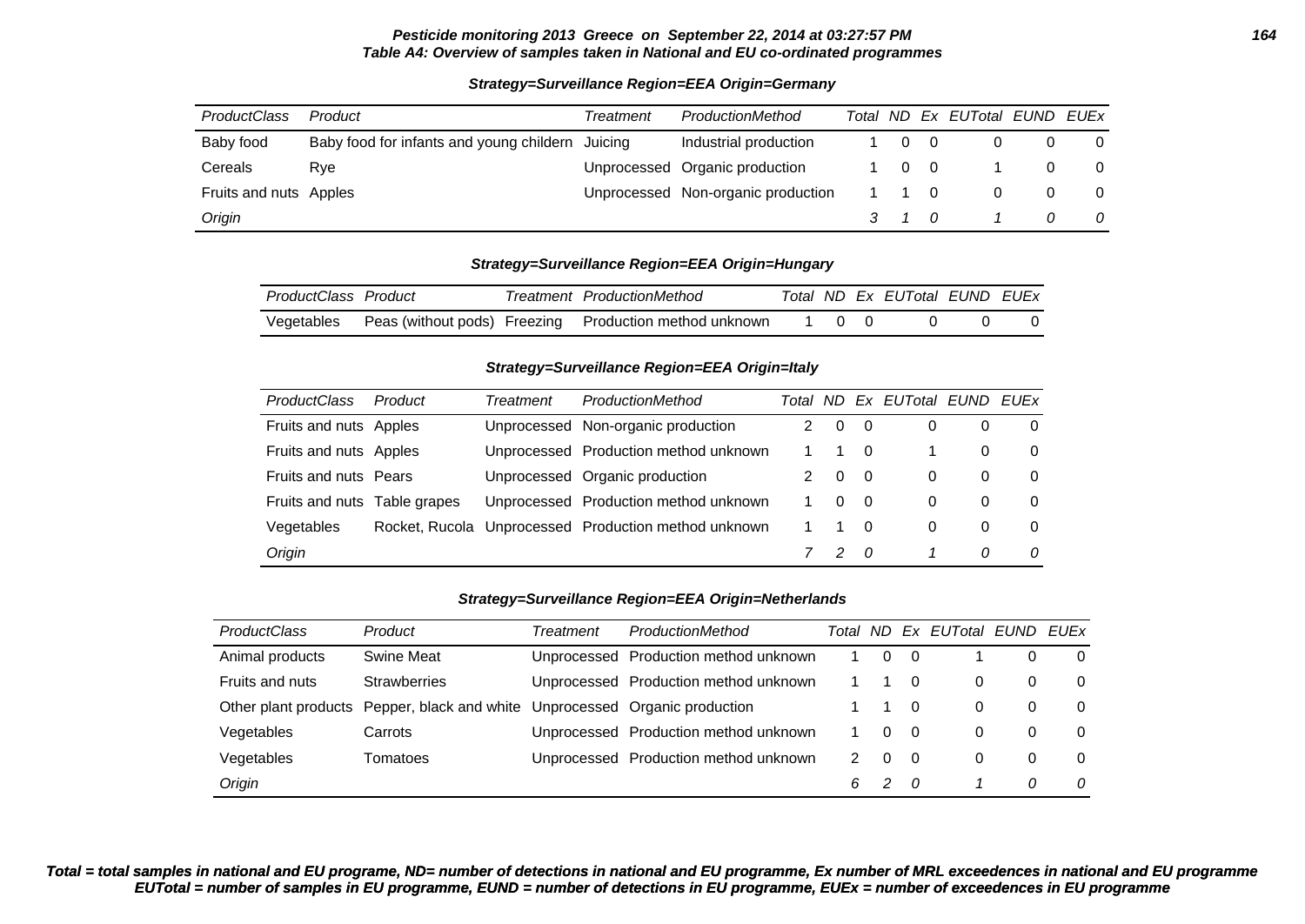#### **Pesticide monitoring 2013 Greece on September 22, 2014 at 03:27:57 PM 165 Table A4: Overview of samples taken in National and EU co-ordinated programmes**

### **Strategy=Surveillance Region=EEA Origin=Poland**

| ProductClass Product Treatment |  | ProductionMethod                                      |       | Total ND Ex EUTotal EUND EUEx |  |
|--------------------------------|--|-------------------------------------------------------|-------|-------------------------------|--|
|                                |  | Vegetables Carrots Unprocessed Non-organic production | 1 0 0 |                               |  |

#### **Strategy=Surveillance Region=EEA Origin=Reunion**

|         |      |         | ProductClass Product Treatment ProductionMethod |                                              |  | Total ND Ex EUTotal EUND EUEx |  |
|---------|------|---------|-------------------------------------------------|----------------------------------------------|--|-------------------------------|--|
| Cereals | Oats | Flaking | Production method unknown                       | $\begin{array}{ccc} & 1 & 0 & 0 \end{array}$ |  |                               |  |

### **Strategy=Surveillance Region=EEA Origin=Spain**

| <b>ProductClass</b>   | Product                                            | Treatment | ProductionMethod                      | Total | ND.           | Ex EUTotal EUND EUEx |   |          |
|-----------------------|----------------------------------------------------|-----------|---------------------------------------|-------|---------------|----------------------|---|----------|
| Baby food             | Baby food for infants and young childern Juicing   |           | Industrial production                 |       | $\Omega$      |                      |   | $\Omega$ |
| Baby food             | Baby food for infants and young childern Processed |           | Industrial production                 |       | 0             | 0                    | 0 | $\Omega$ |
| Fruits and nuts Pears |                                                    |           | Unprocessed Non-organic production    |       |               | 0                    | 0 | $\Omega$ |
| Fruits and nuts Pears |                                                    |           | Unprocessed Production method unknown |       |               | 0                    | 0 | $\Omega$ |
| Vegetables            | Tomatoes                                           |           | Unprocessed Production method unknown |       | 0             | 0                    | 0 | $\Omega$ |
| Origin                |                                                    |           |                                       | 8     | $\mathcal{P}$ | 0                    | 0 | 0        |

### **Strategy=Surveillance Region=EEA Origin=United Kingdom**

|         |      | ProductClass Product Treatment ProductionMethod |       |                | Total ND Ex EUTotal EUND EUEx |   |  |
|---------|------|-------------------------------------------------|-------|----------------|-------------------------------|---|--|
| Cereals | Oats | Processed Non-organic production                | 1 0 0 |                |                               |   |  |
| Cereals | Oats | Processed Organic production                    | 1 0   | $\overline{0}$ | 0                             |   |  |
| Origin  |      |                                                 | 200   |                | 0                             | 0 |  |
| Region  |      |                                                 | 38 7  | $\alpha$       | $\overline{4}$                | O |  |

### **Strategy=Surveillance Region=TC Origin=Albania**

|            | ProductClass Product | Treatment | ProductionMethod                                     |       | Total ND Ex EUTotal EUND EUEx |                |                |
|------------|----------------------|-----------|------------------------------------------------------|-------|-------------------------------|----------------|----------------|
| Vegetables | Leek                 |           | Unprocessed Production method unknown 1 0 0          |       |                               |                |                |
| Vegetables |                      |           | Tomatoes Unprocessed Production method unknown 3 3 0 |       | $\Omega$                      | $\Omega$       | - 0            |
| Origin     |                      |           |                                                      | 4 3 0 | $\overline{a}$                | $\overline{a}$ | $\overline{a}$ |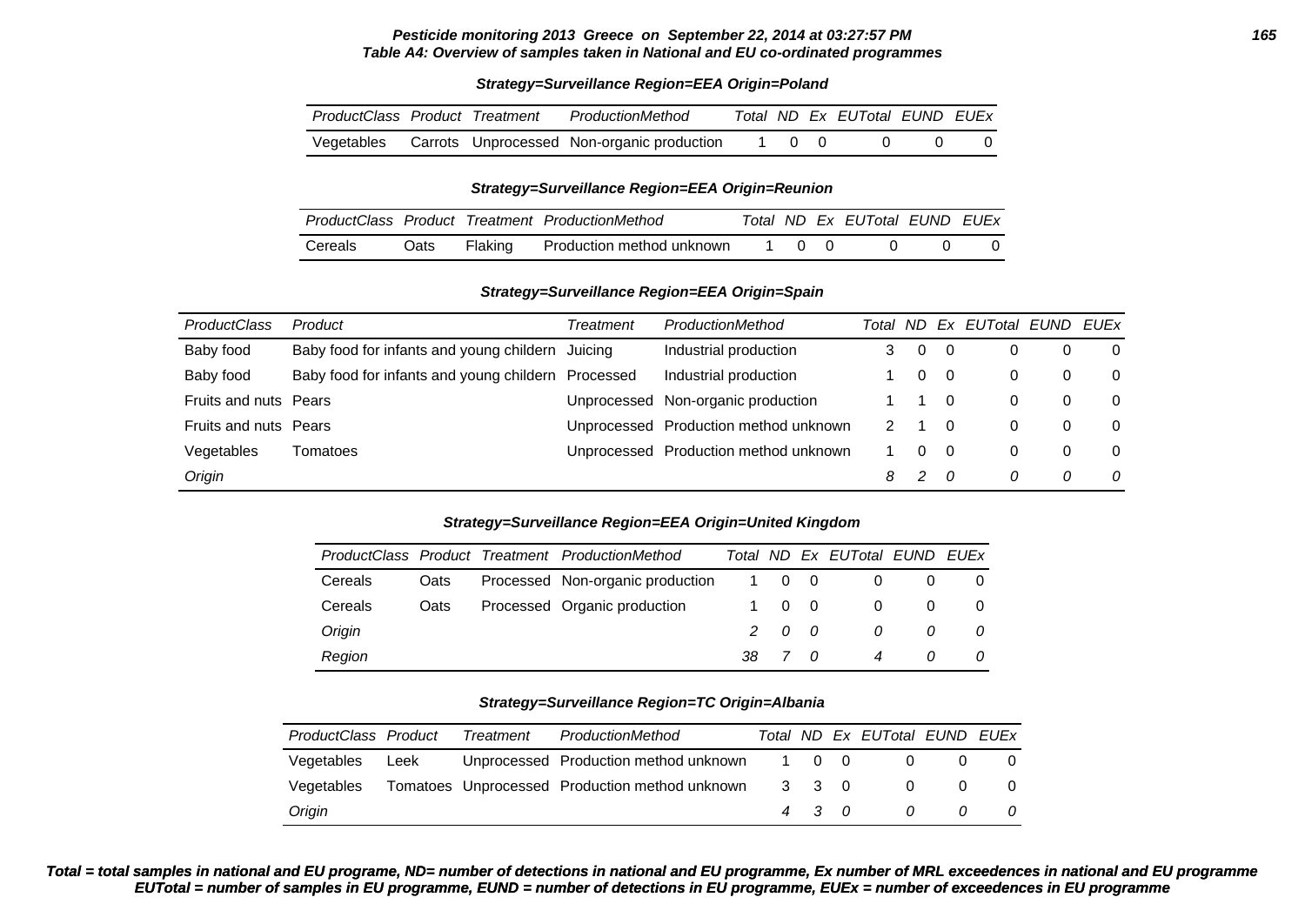#### **Pesticide monitoring 2013 Greece on September 22, 2014 at 03:27:57 PM 166 Table A4: Overview of samples taken in National and EU co-ordinated programmes**

### **Strategy=Surveillance Region=TC Origin=Argentina**

| <b>ProductClass</b>          | Product Treatment | ProductionMethod                                             |             |                | Total ND Ex EUTotal EUND EUEx |   |          |
|------------------------------|-------------------|--------------------------------------------------------------|-------------|----------------|-------------------------------|---|----------|
|                              |                   | Fruits and nuts Apples Unprocessed Production method unknown | $1 \quad 1$ | $\overline{0}$ | $\Omega$                      |   | $\Omega$ |
|                              |                   | Fruits and nuts Lemons Unprocessed Non-organic production    | $3 \quad 3$ | $\overline{1}$ | $\Omega$                      |   | $\Omega$ |
|                              |                   | Fruits and nuts Lemons Unprocessed Production method unknown | $2 \quad 0$ | - 0            | $\Omega$                      |   | $\Omega$ |
| <b>Fruits and nuts Pears</b> |                   | Unprocessed Production method unknown                        | 8 4         | $\overline{0}$ | 0                             |   | $\Omega$ |
| Origin                       |                   |                                                              | 14 8        |                | 0                             | 0 | 0        |

### **Strategy=Surveillance Region=TC Origin=Canada**

| ProductClass Product | Treatment | ProductionMethod Total ND Ex EUTotal EUND EUEx |       |  |  |
|----------------------|-----------|------------------------------------------------|-------|--|--|
| Vegetables           |           | Lentils (fresh) Unprocessed Organic production | 1 0 0 |  |  |

# **Strategy=Surveillance Region=TC Origin=Chile**

| <b>ProductClass</b>    | Product | Treatment | ProductionMethod                                                | Total | ND.      |          | Ex EUTotal EUND |   | <b>FUFx</b> |
|------------------------|---------|-----------|-----------------------------------------------------------------|-------|----------|----------|-----------------|---|-------------|
| Fruits and nuts Apples |         |           | Unprocessed Non-organic production                              |       |          | $\Omega$ | 0               | O | 0           |
| Fruits and nuts Apples |         |           | Unprocessed Production method unknown                           |       |          | 0        | $\Omega$        | 0 | 0           |
| Fruits and nuts Kiwi   |         |           | Unprocessed Non-organic production                              |       | $\Omega$ | -0       | 0               | 0 | 0           |
| Fruits and nuts Kiwi   |         |           | Unprocessed Production method unknown                           |       |          | - 0      | 0               | 0 | 0           |
| Fruits and nuts Plums  |         |           | Unprocessed Production method unknown                           |       | 1        | $\Omega$ | $\Omega$        | 0 | 0           |
|                        |         |           | Fruits and nuts Table grapes Unprocessed Non-organic production |       | 1        | 0        | $\Omega$        | 0 | 0           |
| Origin                 |         |           |                                                                 |       | 5        | - 0      | 0               | 0 | $\Omega$    |

### **Strategy=Surveillance Region=TC Origin=China**

| ProductClass          | Product | Treatment | ProductionMethod                                                       |     | Total ND Ex EUTotal EUND EUEX |     |     |
|-----------------------|---------|-----------|------------------------------------------------------------------------|-----|-------------------------------|-----|-----|
| Fruits and nuts Pears |         |           | Unprocessed Production method unknown 1 1 0                            |     |                               |     |     |
| Vegetables            |         |           | Vine leaves (grape leaves) Unprocessed Production method unknown 1 0 0 |     | $\Omega$                      | - 0 | - 0 |
| Origin                |         |           |                                                                        | 210 | $\Omega$                      | 0   | - 0 |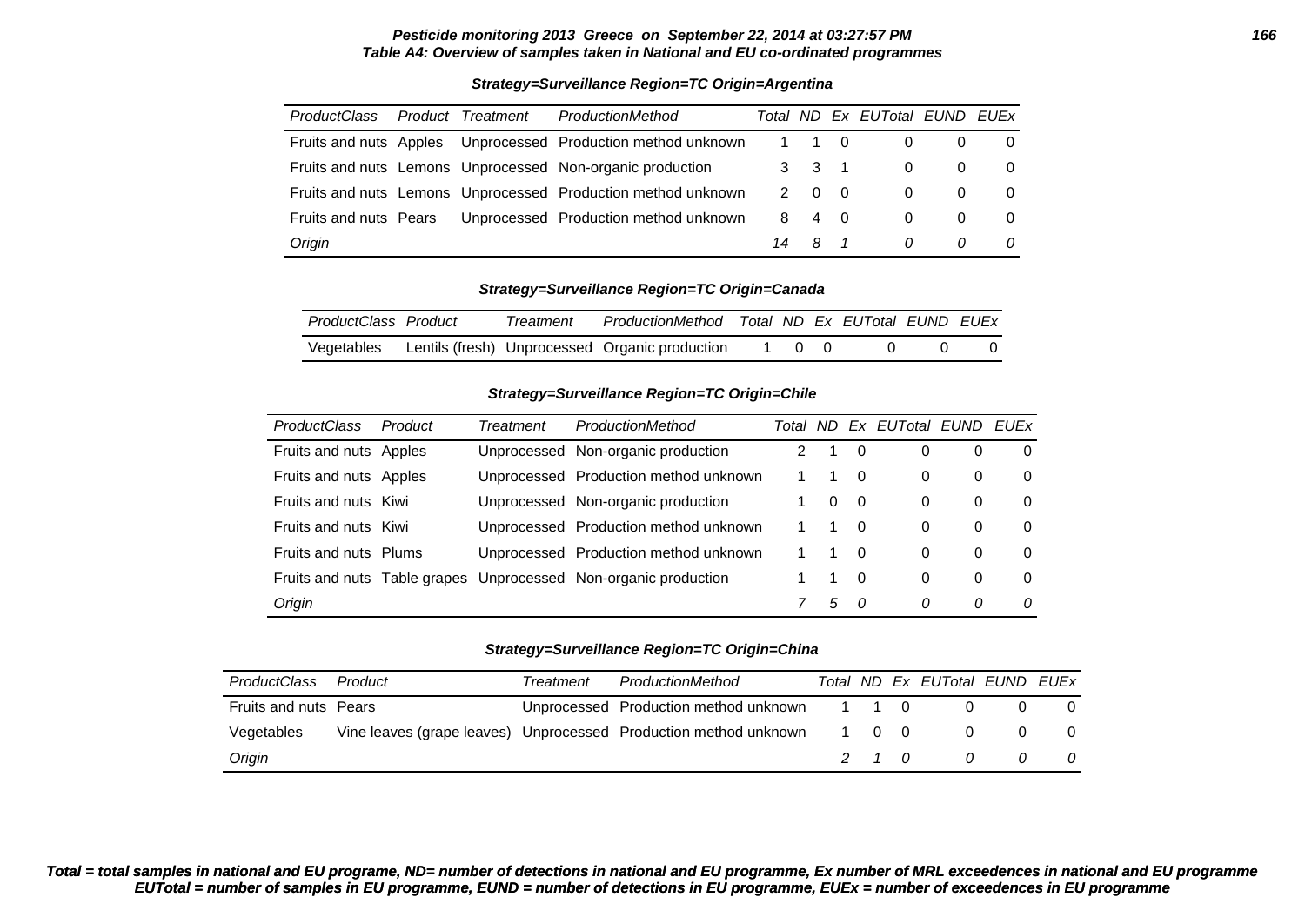#### **Pesticide monitoring 2013 Greece on September 22, 2014 at 03:27:57 PM 167 Table A4: Overview of samples taken in National and EU co-ordinated programmes**

#### **Strategy=Surveillance Region=TC Origin=Colombia**

| ProductClass Product Treatment |  | ProductionMethod                                              |  | Total ND Ex EUTotal EUND EUEx |  |
|--------------------------------|--|---------------------------------------------------------------|--|-------------------------------|--|
|                                |  | Fruits and nuts Bananas Unprocessed Production method unknown |  |                               |  |

#### **Strategy=Surveillance Region=TC Origin=Costa Rica**

| ProductClass            | Product | Treatment | ProductionMethod                                              |       | Total ND Ex EUTotal EUND EUEx |   |          |
|-------------------------|---------|-----------|---------------------------------------------------------------|-------|-------------------------------|---|----------|
| Fruits and nuts Bananas |         |           | Unprocessed Non-organic production                            | 2 2 0 | 0                             |   | - 0      |
| Fruits and nuts Bananas |         |           | Unprocessed Production method unknown                         | 1 1 0 | - 0                           |   | $\Omega$ |
|                         |         |           | Fruits and nuts Pineapples Unprocessed Non-organic production | 1 0 0 | $\overline{0}$                |   | $\Omega$ |
| Origin                  |         |           |                                                               | 4 3 0 | $\Omega$                      | 0 | 0        |

#### **Strategy=Surveillance Region=TC Origin=Ecuador**

| <b>ProductClass</b> | Product Treatment | ProductionMethod                                                         |         | Total ND Ex EUTotal EUND EUEx |                |     |
|---------------------|-------------------|--------------------------------------------------------------------------|---------|-------------------------------|----------------|-----|
|                     |                   | Fruits and nuts Bananas Unprocessed Non-organic production               | 1 0 0   |                               | $0\qquad 0$    | - 0 |
|                     |                   | Fruits and nuts Bananas Unprocessed Outdoor / Open-air growing condition | 1 1 0   | 0                             | $\overline{0}$ |     |
|                     |                   | Fruits and nuts Bananas Unprocessed Production method unknown            | 15 11 0 | $\Omega$                      | $\Omega$       |     |
| Origin              |                   |                                                                          | 17 12 0 | 0                             | 0              |     |

#### **Strategy=Surveillance Region=TC Origin=Egypt**

|            |  | ProductClass Product Treatment ProductionMethod       |  | Total ND Ex EUTotal EUND EUEx |  |
|------------|--|-------------------------------------------------------|--|-------------------------------|--|
| Vegetables |  | Potatoes Unprocessed Production method unknown 20 5 0 |  |                               |  |

#### **Strategy=Surveillance Region=TC Origin=Honduras**

| ProductClass Product Treatment |  | ProductionMethod                                              |       |  | Total ND Ex EUTotal EUND EUEx |  |
|--------------------------------|--|---------------------------------------------------------------|-------|--|-------------------------------|--|
|                                |  | Fruits and nuts Bananas Unprocessed Production method unknown | 1 0 0 |  |                               |  |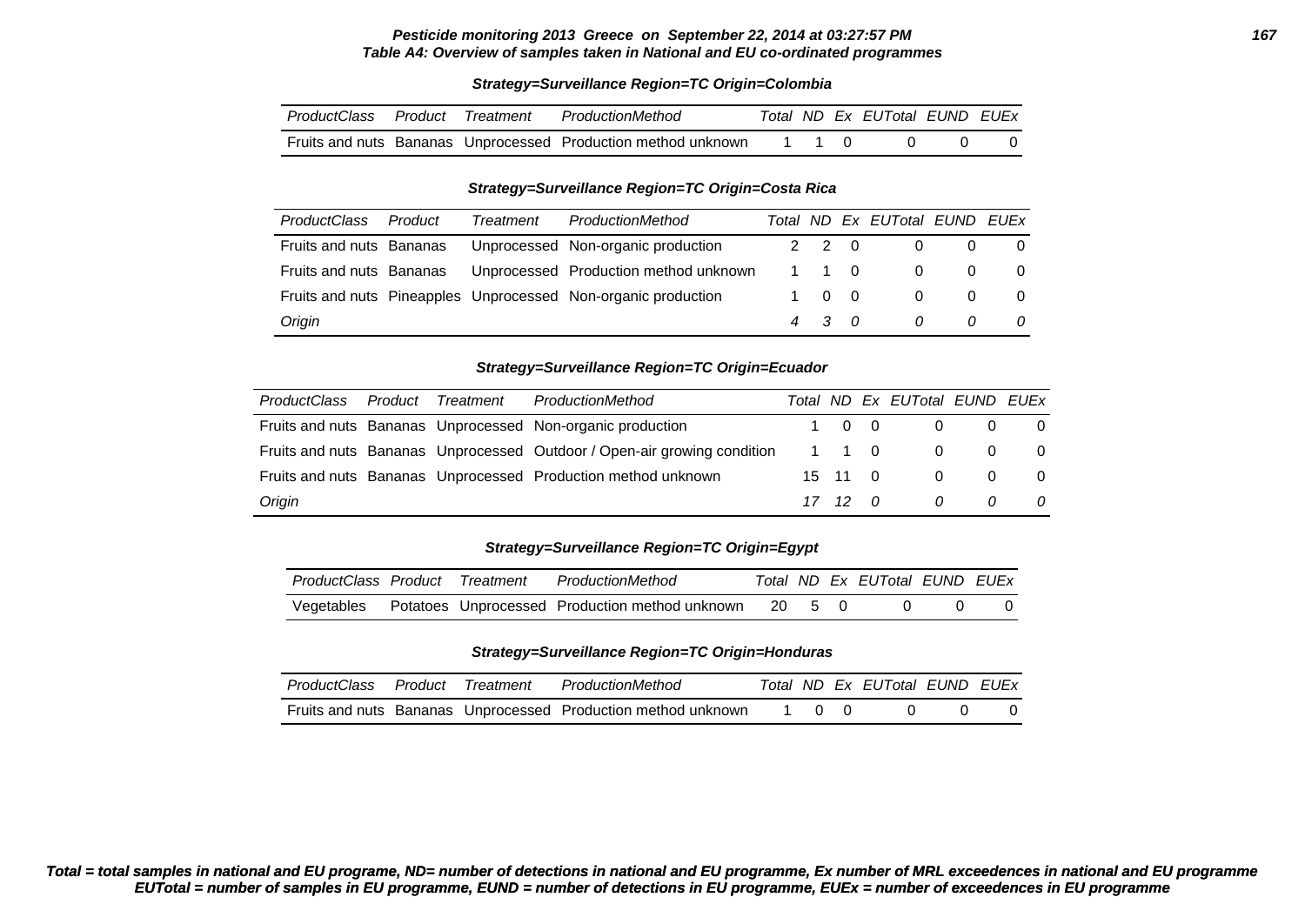#### **Pesticide monitoring 2013 Greece on September 22, 2014 at 03:27:57 PM 168 Table A4: Overview of samples taken in National and EU co-ordinated programmes**

### **Strategy=Surveillance Region=TC Origin=India**

| <b>ProductClass</b>             | Product | Treatment | ProductionMethod                                                          |       |             | Total ND Ex EUTotal EUND EUEx |  |
|---------------------------------|---------|-----------|---------------------------------------------------------------------------|-------|-------------|-------------------------------|--|
| <b>Cereals</b>                  | Rice    | Processed | Non-organic production                                                    | 1 1 0 |             |                               |  |
|                                 |         |           | Other plant products Other pulses, dry Unprocessed Non-organic production | 3 1 1 |             |                               |  |
| Other plant products Peas (dry) |         |           | Unprocessed Non-organic production                                        |       | $0 \quad 0$ | 0                             |  |
| Origin                          |         |           |                                                                           | 5 2   |             | 0                             |  |

#### **Strategy=Surveillance Region=TC Origin=Israel**

| <b>ProductClass</b>          | Product | <b>Treatment</b> | ProductionMethod                                                |   |   |     | Total ND Ex EUTotal EUND EUEx |              |  |
|------------------------------|---------|------------------|-----------------------------------------------------------------|---|---|-----|-------------------------------|--------------|--|
|                              |         |                  | Fruits and nuts Mandarins Unprocessed Non-organic production    |   |   | - 0 | 0                             |              |  |
|                              |         |                  | Fruits and nuts Mandarins Unprocessed Production method unknown |   | 0 | - 0 | 0                             |              |  |
| <b>Fruits and nuts Pears</b> |         |                  | Unprocessed Non-organic production                              |   |   | - 0 | $\Omega$                      |              |  |
| Vegetables                   | Basil   |                  | Unprocessed Traditional production                              |   |   |     | $\Omega$                      | $\Omega$     |  |
| Origin                       |         |                  |                                                                 | 4 |   |     | 0                             | <sup>0</sup> |  |

## **Strategy=Surveillance Region=TC Origin=Jordan**

| ProductClass Product |                                                               | i reatment | ProductionMethod |  | Total ND Ex EUTotal EUND EUEx |  |
|----------------------|---------------------------------------------------------------|------------|------------------|--|-------------------------------|--|
| Vegetables           | Vine leaves (grape leaves) Unprocessed Non-organic production |            |                  |  |                               |  |

### **Strategy=Surveillance Region=TC Origin=Lesotho**

|  | ProductClass Product Treatment ProductionMethod          |       | Total ND Ex EUTotal EUND EUEx |  |
|--|----------------------------------------------------------|-------|-------------------------------|--|
|  | Fruits and nuts Plums Dehydration Non-organic production | 1 0 0 |                               |  |

### **Strategy=Surveillance Region=TC Origin=Macedonia, The Former Yugoslav Republic of**

| <b>ProductClass</b>    | Product                 | Treatment | ProductionMethod                      |             |                | Total ND Ex EUTotal EUND EUEx |          |
|------------------------|-------------------------|-----------|---------------------------------------|-------------|----------------|-------------------------------|----------|
| Fruits and nuts Apples |                         |           | Unprocessed Non-organic production    | $1 \quad 0$ |                |                               | 0        |
| Fruits and nuts Apples |                         |           | Unprocessed Production method unknown | 1 1 0       |                |                               | $\Omega$ |
| Vegetables             | Asparagus               |           | Unprocessed Production method unknown | $\Omega$    | $\overline{0}$ |                               | $\Omega$ |
| Vegetables             | Aubergines (egg plants) |           | Unprocessed Non-organic production    | $\Omega$    | $\overline{0}$ |                               |          |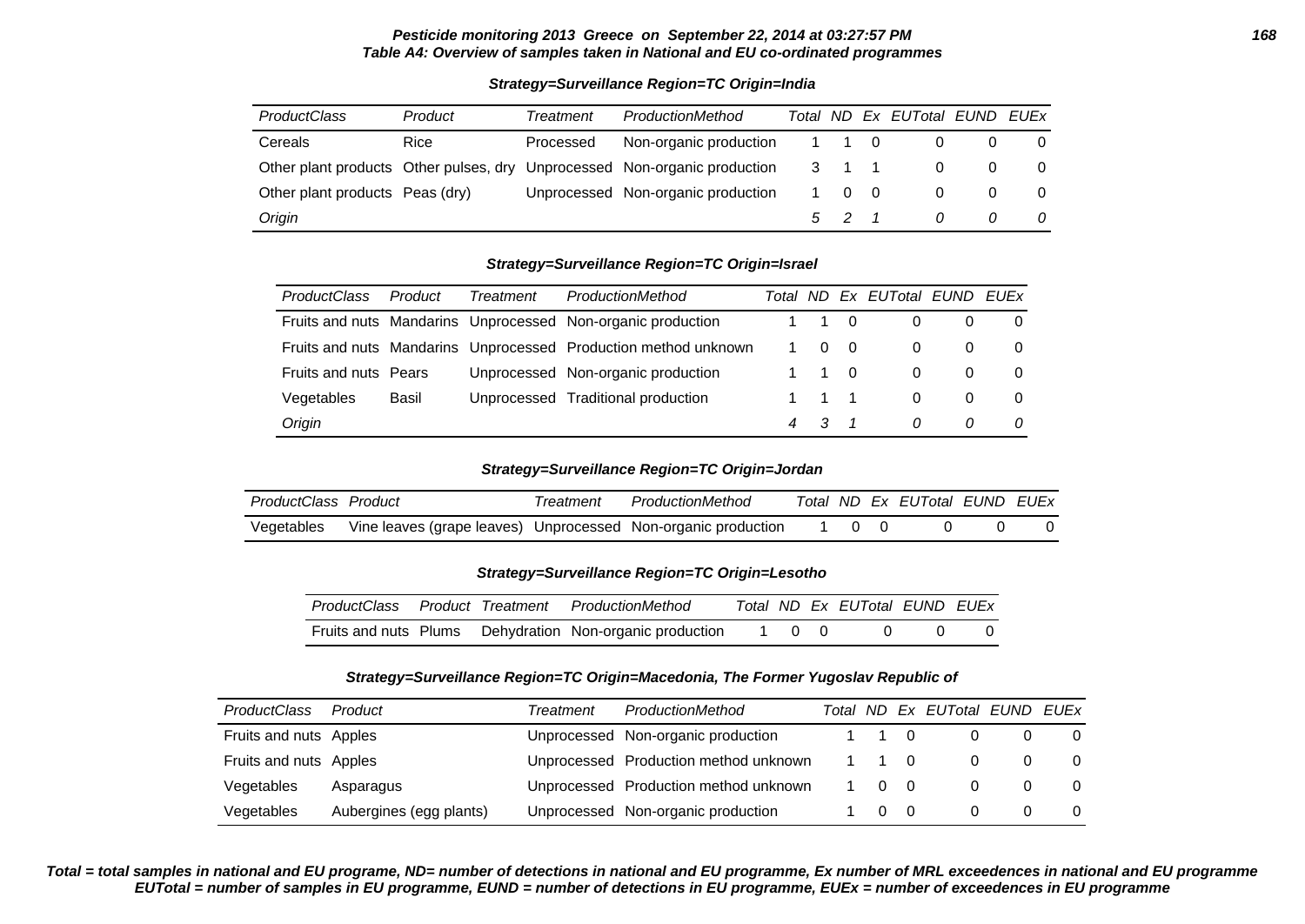### **Pesticide monitoring 2013 Greece on September 22, 2014 at 03:27:57 PM 169 Table A4: Overview of samples taken in National and EU co-ordinated programmes**

| <b>ProductClass</b> | Product                      | Treatment   | ProductionMethod          | Total | ND.      | Ex       | EUTotal EUND |   | EUEx |
|---------------------|------------------------------|-------------|---------------------------|-------|----------|----------|--------------|---|------|
| Vegetables          | Aubergines (egg plants)      | Unprocessed | Production method unknown | 1     | 0        | 0        | 0            | 0 | 0    |
| Vegetables          | <b>Beetroot</b>              | Unprocessed | Non-organic production    |       | $\Omega$ | 0        | 0            | 0 | 0    |
| Vegetables          | Cucumbers                    | Unprocessed | Production method unknown | 2     |          | 0        | 0            | 0 | 0    |
| Vegetables          | Leek                         | Freezing    | Production method unknown | 1     | $\Omega$ | 0        | 0            | 0 | 0    |
| Vegetables          | Peppers                      | Freezing    | Production method unknown | 1     | $\Omega$ | $\Omega$ | 0            | 0 | 0    |
| Vegetables          | Peppers                      | Unprocessed | Non-organic production    |       | $\Omega$ | $\Omega$ | 0            | 0 | 0    |
| Vegetables          | Peppers                      | Unprocessed | Production method unknown | 5.    |          | 0        | 0            | 0 | 0    |
| Vegetables          | Spinach and similar (leaves) | Unprocessed | Production method unknown | 1     | $\Omega$ | $\Omega$ | 0            | 0 | 0    |
| Vegetables          | Tomatoes                     | Unprocessed | Production method unknown | 6     | 4        | $\Omega$ | 0            | 0 | 0    |
| Origin              |                              |             |                           | 23    | 8        | 0        | 0            | 0 | 0    |

### **Strategy=Surveillance Region=TC Origin=Macedonia, The Former Yugoslav Republic of**

#### **Strategy=Surveillance Region=TC Origin=Malawi**

| ProductClass Product Treatment |  | ProductionMethod                                      |     |  | Total ND Ex EUTotal EUND EUEx |  |
|--------------------------------|--|-------------------------------------------------------|-----|--|-------------------------------|--|
|                                |  | Vegetables Peppers Unprocessed Non-organic production | 100 |  |                               |  |

#### **Strategy=Surveillance Region=TC Origin=Moldova, Republic of**

| ProductClass Product |  | Treatment ProductionMethod                                        |  | Total ND Ex EUTotal EUND EUEx |  |
|----------------------|--|-------------------------------------------------------------------|--|-------------------------------|--|
|                      |  | Vegetables Peas (without pods) Freezing Production method unknown |  |                               |  |

## **Strategy=Surveillance Region=TC Origin=Namibia**

| ProductClass Product |                                                    | Treatment | ProductionMethod Total ND Ex EUTotal EUND EUEx |  |  |  |
|----------------------|----------------------------------------------------|-----------|------------------------------------------------|--|--|--|
| Vegetables           | Peas (without pods) Unprocessed Organic production |           |                                                |  |  |  |

#### **Strategy=Surveillance Region=TC Origin=New Zealand**

| ProductClass         | Product Treatment | ProductionMethod                      |  | Total ND Ex EUTotal EUND EUEx |  |
|----------------------|-------------------|---------------------------------------|--|-------------------------------|--|
| Fruits and nuts Kiwi |                   | Unprocessed Production method unknown |  |                               |  |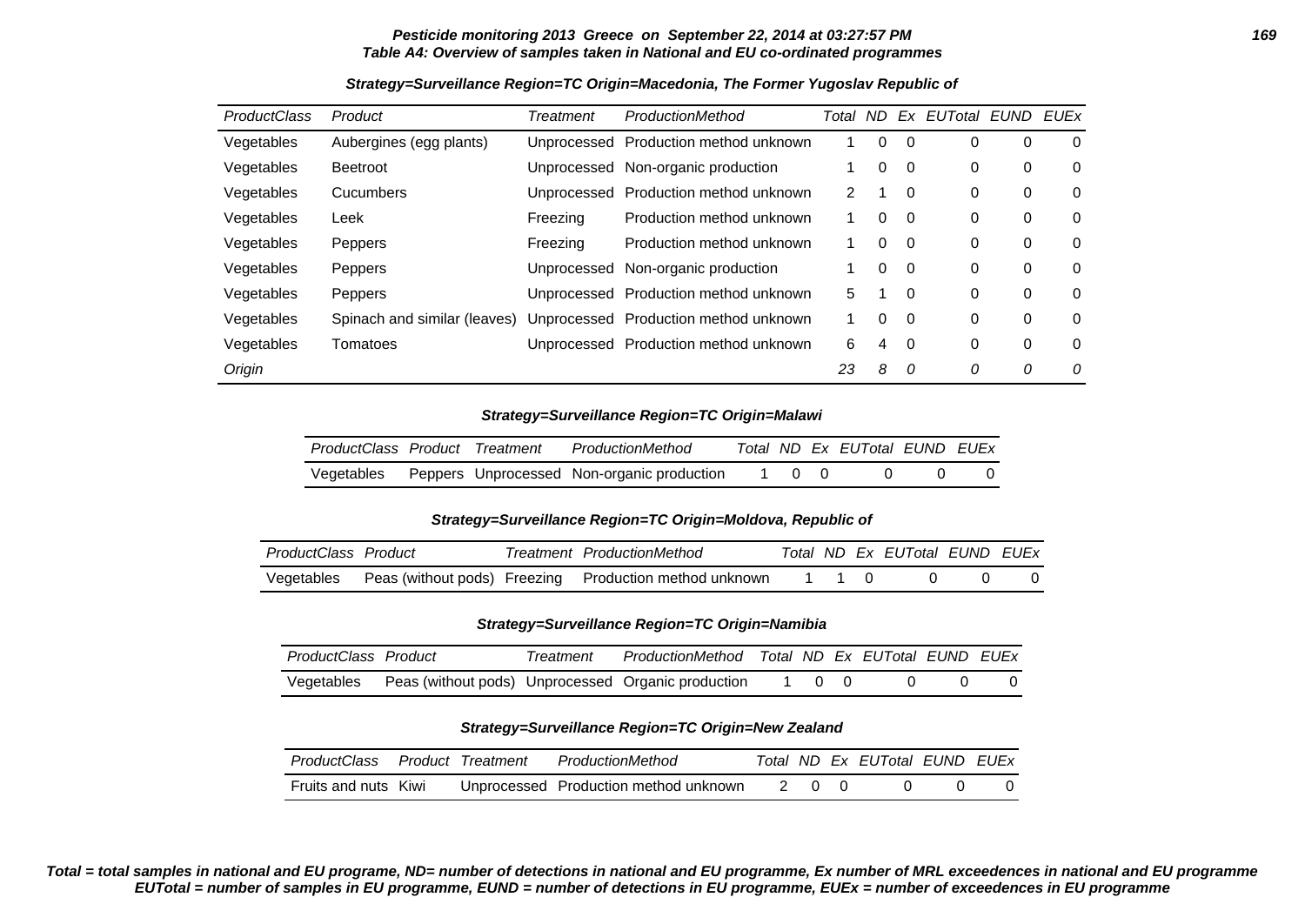#### **Pesticide monitoring 2013 Greece on September 22, 2014 at 03:27:57 PM 170 Table A4: Overview of samples taken in National and EU co-ordinated programmes**

#### **Strategy=Surveillance Region=TC Origin=Panama**

| ProductClass Product | Treatment | ProductionMethod                                              |  | Total ND Ex EUTotal EUND EUEx |  |
|----------------------|-----------|---------------------------------------------------------------|--|-------------------------------|--|
|                      |           | Fruits and nuts Bananas Unprocessed Production method unknown |  |                               |  |

#### **Strategy=Surveillance Region=TC Origin=Saint Helena, Ascension and Tristan Da Cunha**

| <b>ProductClass</b>        | Product | Treatment | ProductionMethod                                                |       |       | Total ND Ex EUTotal EUND EUEx |             |  |
|----------------------------|---------|-----------|-----------------------------------------------------------------|-------|-------|-------------------------------|-------------|--|
| Fruits and nuts Grapefruit |         |           | Unprocessed Non-organic production                              | 1 1 0 |       | 0                             |             |  |
| Fruits and nuts Pears      |         |           | Unprocessed Non-organic production                              |       | 2 2 0 | 0                             |             |  |
|                            |         |           | Fruits and nuts Strawberries Unprocessed Non-organic production |       | 1 1 0 |                               | $1 \quad 1$ |  |
| Origin                     |         |           |                                                                 |       | 440   | $1 \quad 1$                   |             |  |

#### **Strategy=Surveillance Region=TC Origin=Saint Martin (French Part)**

| ProductClass Product | Treatment | ProductionMethod                                                     |  | Total ND Ex EUTotal EUND EUEX |  |
|----------------------|-----------|----------------------------------------------------------------------|--|-------------------------------|--|
| Vegetables           |           | Tomatoes Unprocessed Under glass / protected growing condition 1 1 0 |  |                               |  |

#### **Strategy=Surveillance Region=TC Origin=Serbia**

| <b>ProductClass</b>    | Product                      | Treatment | ProductionMethod                      | Total ND |          |     | Ex EUTotal EUND EUEx |   |          |
|------------------------|------------------------------|-----------|---------------------------------------|----------|----------|-----|----------------------|---|----------|
| Fruits and nuts Apples |                              |           | Unprocessed Production method unknown |          |          |     |                      |   | 0        |
| Vegetables             | Peas (without pods) Freezing |           | Non-organic production                |          | $\Omega$ | - 0 | 0                    | 0 | 0        |
| Vegetables             | Peas (without pods) Freezing |           | Production method unknown             |          | $\Omega$ | - 0 |                      | 0 | $\Omega$ |
| Vegetables             | <b>Peppers</b>               |           | Unprocessed Production method unknown |          | $\Omega$ | - 0 | 0                    | 0 | 0        |
| Origin                 |                              |           |                                       | 4        |          | - 0 | <sup>n</sup>         | 0 | 0        |

#### **Strategy=Surveillance Region=TC Origin=South Africa**

| <b>ProductClass</b>        | Product | Treatment | ProductionMethod                      |                     |                | Total ND Ex EUTotal EUND EUEx |          |          |
|----------------------------|---------|-----------|---------------------------------------|---------------------|----------------|-------------------------------|----------|----------|
| Fruits and nuts Grapefruit |         |           | Unprocessed Production method unknown | $2 \quad 2$         | $\overline{0}$ | $\Omega$                      | $\Omega$ | - റ      |
| Fruits and nuts Oranges    |         |           | Unprocessed Non-organic production    | $3 \quad 3 \quad 0$ |                | 0                             | 0        | $\Omega$ |
| Fruits and nuts Oranges    |         |           | Unprocessed Production method unknown | 2 1 0               |                | $\Omega$                      | 0        | $\Omega$ |
| Fruits and nuts Pears      |         |           | Unprocessed Non-organic production    | 1 1 0               |                | $\Omega$                      | $\Omega$ | $\Omega$ |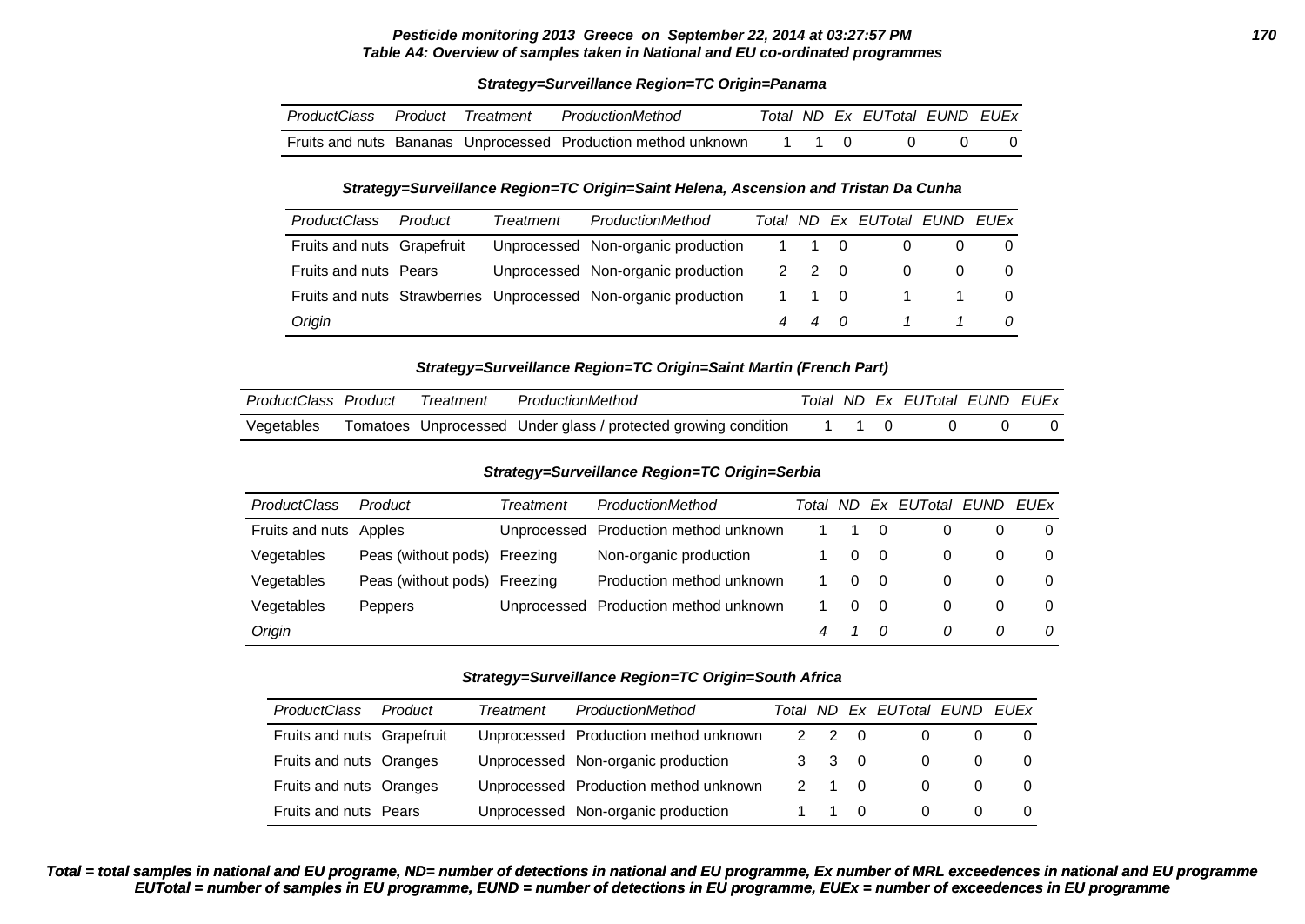### **Pesticide monitoring 2013 Greece on September 22, 2014 at 03:27:57 PM 171 Table A4: Overview of samples taken in National and EU co-ordinated programmes**

| ProductClass          | Product | Treatment | ProductionMethod                                                         |       |  | Total ND Ex EUTotal EUND EUEX |                |                |
|-----------------------|---------|-----------|--------------------------------------------------------------------------|-------|--|-------------------------------|----------------|----------------|
| Fruits and nuts Pears |         |           | Unprocessed Production method unknown                                    | 2 0 0 |  |                               |                |                |
|                       |         |           | Fruits and nuts Table grapes Unprocessed Production method unknown 1 0 0 |       |  |                               |                |                |
| Origin                |         |           |                                                                          |       |  | 11 7 0 0                      | $\overline{a}$ | $\overline{a}$ |

# **Strategy=Surveillance Region=TC Origin=South Africa**

#### **Strategy=Surveillance Region=TC Origin=Swaziland**

| ProductClass Product Treatment |  | ProductionMethod                                              |  | Total ND Ex EUTotal EUND EUEx |  |
|--------------------------------|--|---------------------------------------------------------------|--|-------------------------------|--|
|                                |  | Fruits and nuts Oranges Unprocessed Production method unknown |  |                               |  |

#### **Strategy=Surveillance Region=TC Origin=Switzerland**

| ProductClass Product |                                                                         | Treatment ProductionMethod |  | Total ND Ex EUTotal EUND EUEx |  |
|----------------------|-------------------------------------------------------------------------|----------------------------|--|-------------------------------|--|
| Baby food            | Processed cereal-based baby foods Processed Industrial production 1 0 0 |                            |  |                               |  |

### **Strategy=Surveillance Region=TC Origin=Taiwan, Province of China**

| ProductClass Product Treatment |  | ProductionMethod                                     |       | Total ND Ex EUTotal EUND EUEx |  |
|--------------------------------|--|------------------------------------------------------|-------|-------------------------------|--|
|                                |  | Vegetables Onions Unprocessed Non-organic production | 1 0 0 |                               |  |

# **Strategy=Surveillance Region=TC Origin=Turkey**

| ProductClass                | Product           | Treatment | ProductionMethod                      | Total | ND. |          | Ex EUTotal EUND EUEx |   |   |
|-----------------------------|-------------------|-----------|---------------------------------------|-------|-----|----------|----------------------|---|---|
| Cereals                     | Other cereals     |           | Unprocessed Non-organic production    |       | 0   |          | 0                    |   | 0 |
| Fruits and nuts             | Lemons            |           | Unprocessed Non-organic production    |       |     | $\Omega$ | 0                    | 0 | 0 |
| Fruits and nuts             | Lemons            |           | Unprocessed Production method unknown |       |     | $\Omega$ | 0                    | 0 | 0 |
| <b>Fruits and nuts</b>      | <b>Plums</b>      |           | Unprocessed Non-organic production    |       | 0   | - 0      | 0                    | 0 | 0 |
| Other plant products Capers |                   |           | Unprocessed Non-organic production    |       | 0   | 0        | 0                    | 0 | 0 |
| Other plant products        | Other pulses, dry |           | Unprocessed Non-organic production    |       | 0   | $\Omega$ | 0                    | 0 | 0 |
| Vegetables                  | <b>Beetroot</b>   |           | Unprocessed Non-organic production    |       | 0   | - 0      | 0                    | 0 | 0 |
| Vegetables                  | <b>Broccoli</b>   | Freezing  | Production method unknown             |       |     | $\Omega$ | 0                    | 0 | 0 |
| Vegetables                  | Carrots           | Freezing  | Production method unknown             |       | 0   | - 0      | 0                    |   | 0 |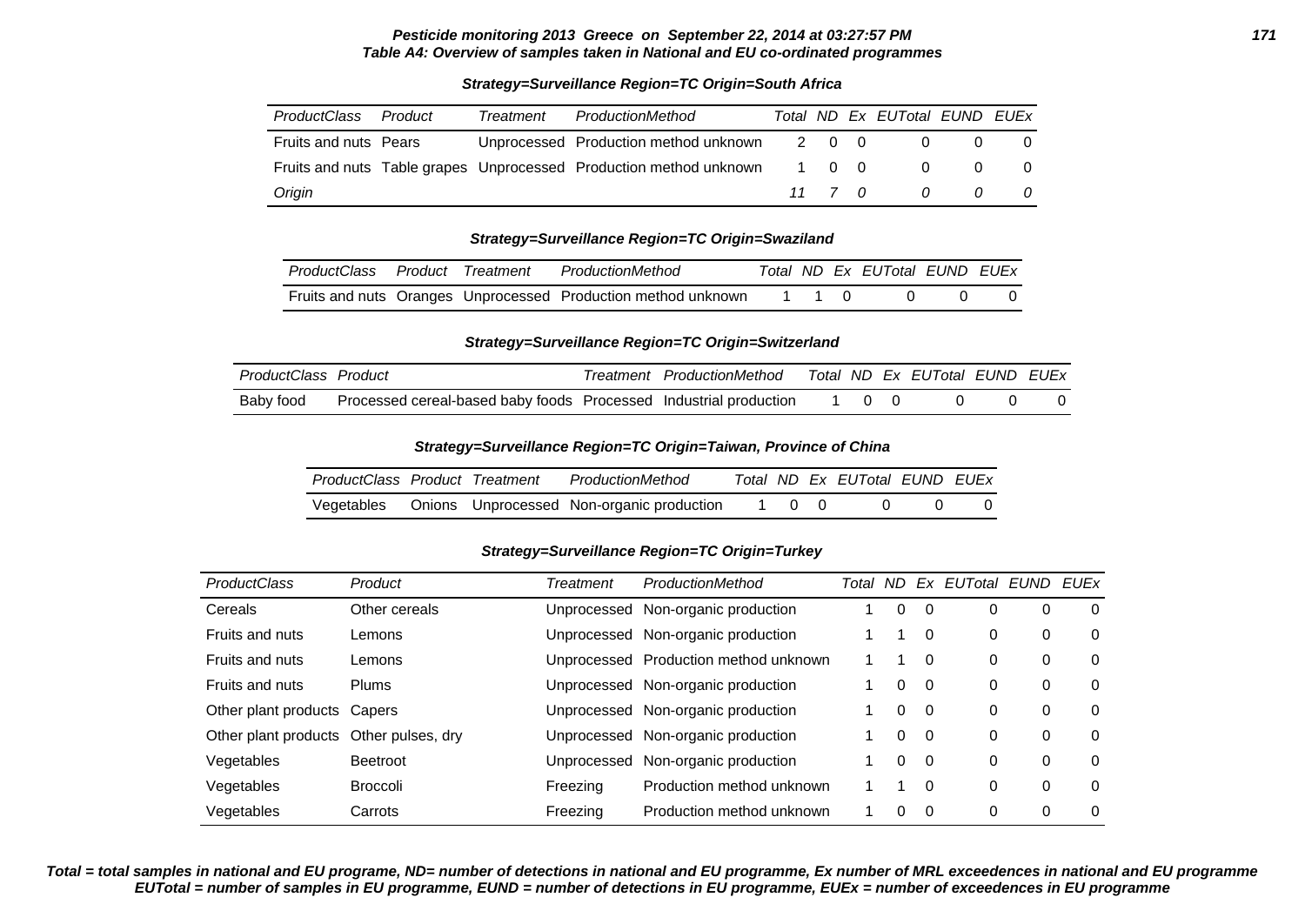## **Pesticide monitoring 2013 Greece on September 22, 2014 at 03:27:57 PM 172 Table A4: Overview of samples taken in National and EU co-ordinated programmes**

### **Strategy=Surveillance Region=TC Origin=Turkey**

| <b>ProductClass</b> | Product                      | Treatment   | ProductionMethod                      | Total | ND. | Ex       | <b>EUTotal EUND</b> |   | EUEx |
|---------------------|------------------------------|-------------|---------------------------------------|-------|-----|----------|---------------------|---|------|
| Vegetables          | Cauliflower                  | Freezing    | Production method unknown             |       | 0   | $\Omega$ | 0                   | 0 | 0    |
| Vegetables          | Courgettes                   | Unprocessed | Production method unknown             |       |     |          | 0                   | 0 | 0    |
| Vegetables          | <b>Cucumbers</b>             | Unprocessed | Non-organic production                | 2     | 0   | 0        | 0                   | 0 | 0    |
| Vegetables          | Onions                       |             | Unprocessed Non-organic production    | 2     | 0   | $\Omega$ | 0                   | 0 | 0    |
| Vegetables          | Peppers                      |             | Unprocessed Non-organic production    | 2     | 0   | $\Omega$ | 0                   | 0 | 0    |
| Vegetables          | Potatoes                     | Unprocessed | Non-organic production                | 8     | 0   | $\Omega$ | 0                   | 0 | 0    |
| Vegetables          | Potatoes                     |             | Unprocessed Production method unknown |       | 0   | $\Omega$ | 0                   | 0 | 0    |
| Vegetables          | Spinach and similar (leaves) |             | Unprocessed Production method unknown |       | 0   | $\Omega$ | 0                   | 0 | 0    |
| Vegetables          | Vine leaves (grape leaves)   | Unprocessed | Non-organic production                | 3     |     |          | 0                   | 0 | 0    |
| Vegetables          | Vine leaves (grape leaves)   |             | Unprocessed Production method unknown | 3     |     |          | 0                   | 0 | 0    |
| Origin              |                              |             |                                       | 39    | 6   | 3        | 0                   | 0 | 0    |

# **Strategy=Surveillance Region=TC Origin=United States**

| <i>ProductClass</i> |  | Product Treatment ProductionMethod                       |       |       | Total ND Ex EUTotal EUND EUEx |                |                |
|---------------------|--|----------------------------------------------------------|-------|-------|-------------------------------|----------------|----------------|
|                     |  | Fruits and nuts Plums Dehydration Non-organic production | 1 0 0 |       | $\overline{0}$                | $\Omega$       | 0              |
|                     |  | Fruits and nuts Plums Processed Organic production       |       | 1 0 0 | $\overline{0}$                | $\overline{0}$ | - 0            |
| Origin              |  |                                                          |       | 200   | $\Omega$                      | $\Omega$       | $\overline{a}$ |

### **Strategy=Surveillance Region=TC Origin=Uruguay**

| ProductClass Product Treatment |  | ProductionMethod                                                    |          |  | Total ND Ex EUTotal EUND EUEx |                             |     |
|--------------------------------|--|---------------------------------------------------------------------|----------|--|-------------------------------|-----------------------------|-----|
|                                |  | Fruits and nuts Oranges Unprocessed Production method unknown 1 1 0 |          |  | $\Omega$                      |                             | - 0 |
| Region                         |  |                                                                     | 176 74 6 |  |                               | $\frac{1}{1}$ $\frac{1}{1}$ |     |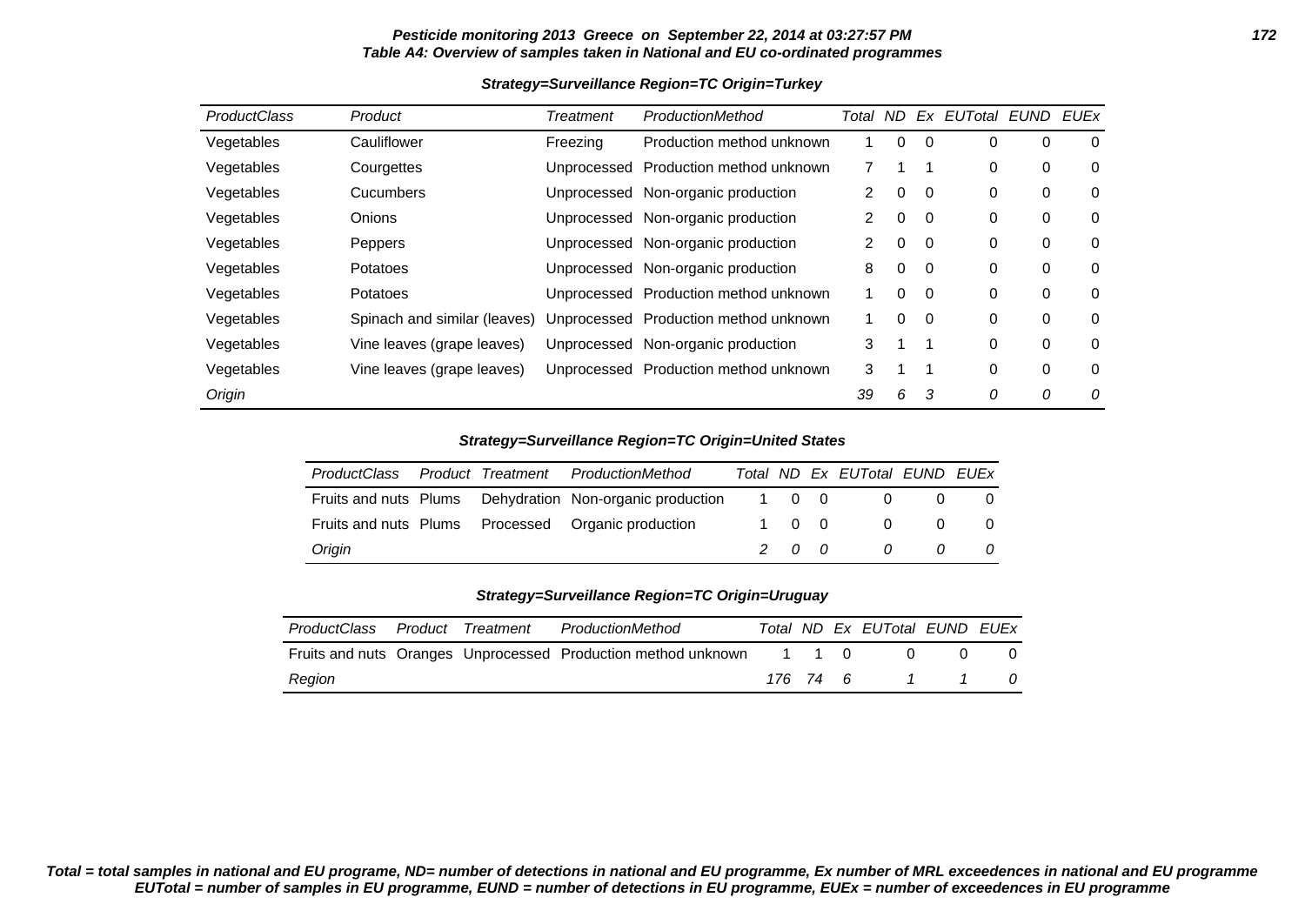# **Pesticide monitoring 2013 Greece on September 22, 2014 at 03:27:57 PM 173 Table A4: Overview of samples taken in National and EU co-ordinated programmes**

| <b>ProductClass</b>                                               | Product | Treatment | ProductionMethod                                                      |       | Total ND Ex EUTotal EUND EUEX |          |          |
|-------------------------------------------------------------------|---------|-----------|-----------------------------------------------------------------------|-------|-------------------------------|----------|----------|
|                                                                   |         |           | Other plant products Lentils (dry) Unprocessed Non-organic production | 1 0 0 |                               |          |          |
| Other plant products Lentils (dry) Unprocessed Organic production |         |           |                                                                       | 1 0 0 |                               | $\Omega$ | 0        |
| Origin                                                            |         |           |                                                                       | 200   | $\overline{a}$                | $\theta$ | $\Omega$ |

# **Strategy=Surveillance Region=UNK Origin=Non domestic, import**

#### **Strategy=Surveillance Region=UNK Origin=Unknown**

| ProductClass    | Product                                            | <b>Treatment</b> | ProductionMethod                                 | Total          | ND.      |             | Ex EUTotal EUND |                  | <b>EUEx</b> |
|-----------------|----------------------------------------------------|------------------|--------------------------------------------------|----------------|----------|-------------|-----------------|------------------|-------------|
| Animal products | <b>Swine Meat</b>                                  | Unprocessed      | Production method unknown                        | $\overline{2}$ | $\Omega$ | 0           | 2               | 0                | $\Omega$    |
| Cereals         | Rice                                               |                  | Unprocessed Non-organic production               |                |          | $\mathbf 0$ | 0               | 0                | 0           |
| Fruits and nuts | Apricots                                           |                  | Unprocessed Production method unknown            | 2              | 0        | 0           | 0               | $\pmb{0}$        | $\mathbf 0$ |
| Fruits and nuts | <b>Bananas</b>                                     |                  | Unprocessed Outdoor / Open-air growing condition | 1              |          | 0           | 0               | $\pmb{0}$        | 0           |
| Fruits and nuts | <b>Bananas</b>                                     |                  | Unprocessed Production method unknown            | 2              |          | 0           | 0               | 0                | 0           |
| Fruits and nuts | Cherries                                           |                  | Unprocessed Production method unknown            | 2              |          | 0           | 0               | 0                | 0           |
| Fruits and nuts | Figs                                               |                  | Unprocessed Production method unknown            |                | 0        | 0           | 0               | 0                | 0           |
| Fruits and nuts | Kiwi                                               |                  | Unprocessed Production method unknown            | 2              | 0        | 0           | 0               | $\pmb{0}$        | 0           |
| Fruits and nuts | Peaches                                            |                  | Unprocessed Production method unknown            | 2              |          | 0           | 0               | $\mathbf 0$      | $\Omega$    |
| Fruits and nuts | Plums                                              |                  | Unprocessed Production method unknown            |                | 0        | $\mathbf 0$ | 0               | 0                | 0           |
| Fruits and nuts | <b>Strawberries</b>                                |                  | Unprocessed Production method unknown            |                |          | 0           | 0               | $\pmb{0}$        | 0           |
| Fruits and nuts | Table grapes                                       |                  | Unprocessed Production method unknown            |                |          | 0           | 0               | $\pmb{0}$        | 0           |
| Vegetables      | Aubergines (egg plants)                            |                  | Unprocessed Production method unknown            | 4              | 0        | 0           | 0               | 0                | $\mathbf 0$ |
| Vegetables      | Beans (with pods)                                  |                  | Unprocessed Production method unknown            | $\overline{2}$ | $\Omega$ | $\mathbf 0$ | 0               | 0                | $\Omega$    |
| Vegetables      | Courgettes                                         |                  | Unprocessed Production method unknown            |                | 0        | 0           | 0               | $\boldsymbol{0}$ | 0           |
| Vegetables      | Cucumbers                                          |                  | Unprocessed Production method unknown            | 3              | 0        | 0           | 0               | $\pmb{0}$        | 0           |
| Vegetables      | Lettuce                                            |                  | Unprocessed Production method unknown            |                |          | 0           | 0               | $\pmb{0}$        | 0           |
| Vegetables      | Lettuce and other salad plants, including Brassica |                  | Unprocessed Production method unknown            |                | 0        | 0           | 0               | 0                | 0           |
| Vegetables      | <b>Melons</b>                                      |                  | Unprocessed Production method unknown            | 2              | 0        | $\mathbf 0$ | 0               | 0                | 0           |
| Vegetables      | Peppers                                            |                  | Unprocessed Production method unknown            | 3              |          | $\mathbf 0$ | 0               | 0                | 0           |
| Vegetables      | Potatoes                                           | Unprocessed      | Non-organic production                           |                |          |             | 0               | $\pmb{0}$        | 0           |
| Vegetables      | Tomatoes                                           |                  | Unprocessed Production method unknown            | 4              |          | 0           | 0               | 0                | 0           |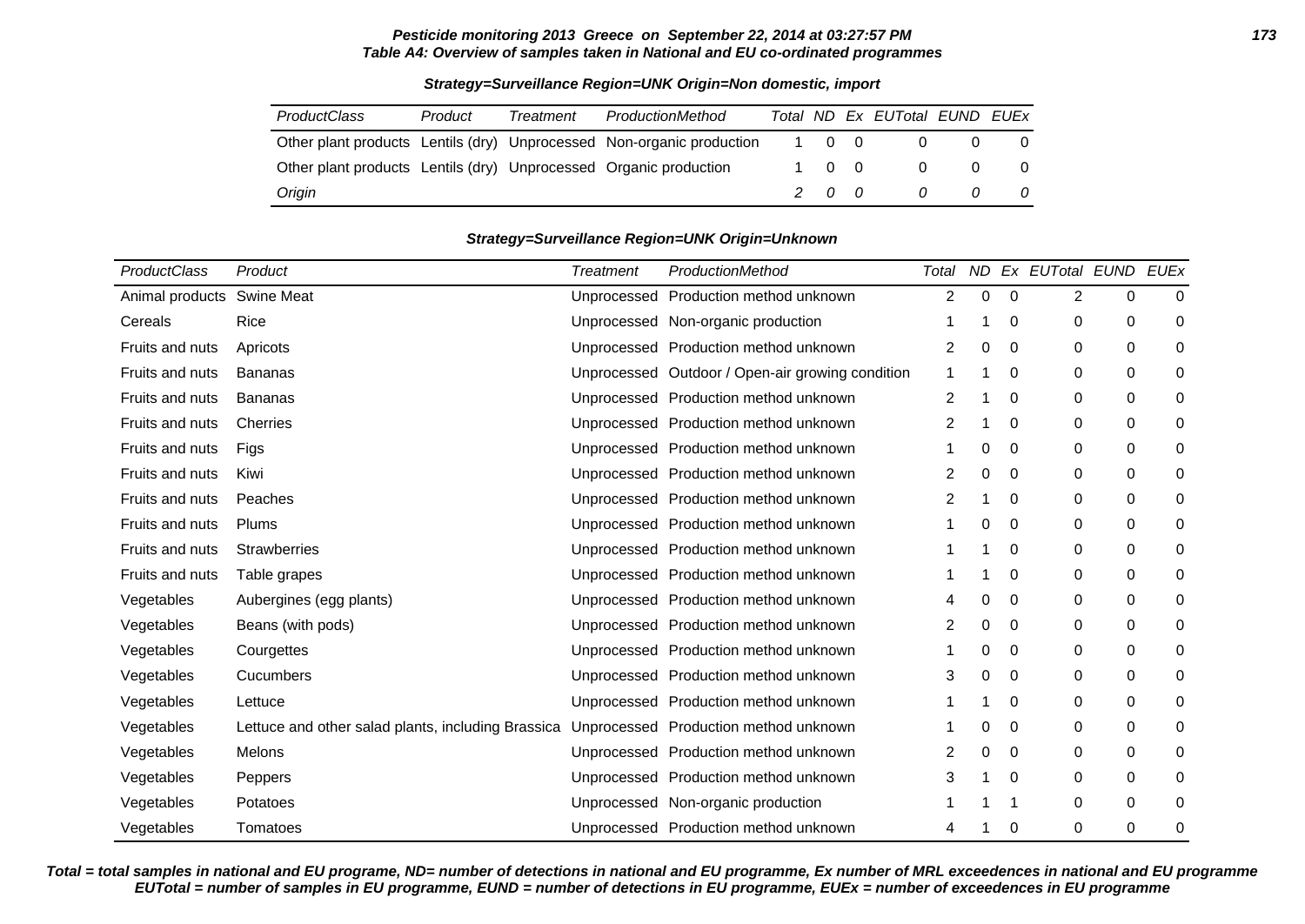# **Pesticide monitoring 2013 Greece on September 22, 2014 at 03:27:57 PM 174 Table A4: Overview of samples taken in National and EU co-ordinated programmes**

### **Strategy=Surveillance Region=UNK Origin=Unknown**

| ProductClass | Product     | Treatment | ProductionMethod                      | Total       |       |      | ND Ex EUTotal EUND EUEx |    |                |
|--------------|-------------|-----------|---------------------------------------|-------------|-------|------|-------------------------|----|----------------|
| Vegetables   | Watermelons |           | Unprocessed Production method unknown |             | 0     | - 0  |                         |    | $\overline{0}$ |
| Origin       |             |           |                                       |             | 41 11 |      |                         | 0  | $\overline{O}$ |
| Region       |             |           |                                       |             | 43 11 |      |                         | 0  | $\overline{O}$ |
| Strategy     |             |           |                                       | 2270 659 53 |       |      | 225                     | 75 | $\mathbf{3}$   |
|              |             |           |                                       | 2361 712    |       | - 62 | 225                     | 75 | $\mathbf{3}$   |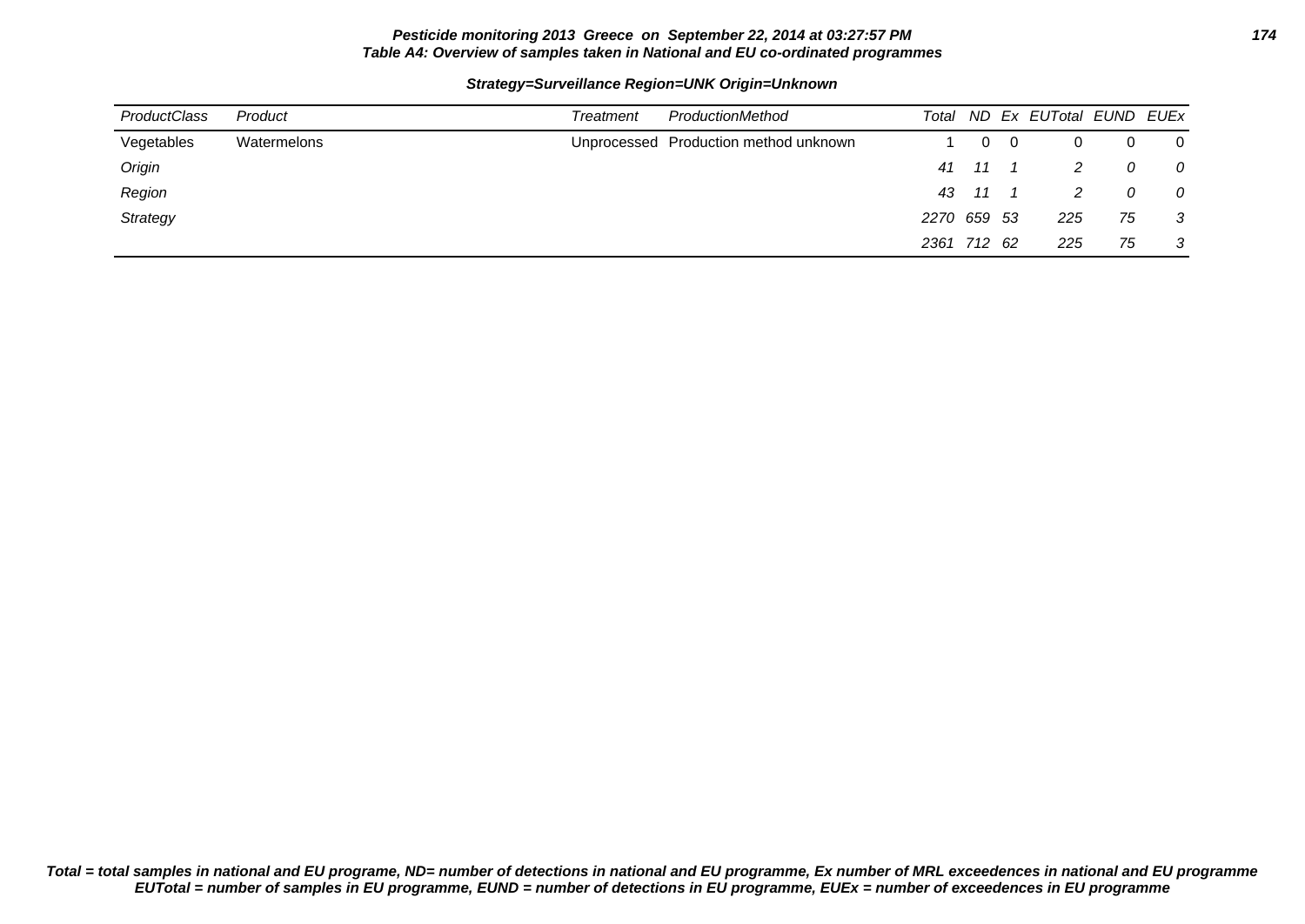# **Pesticide monitoring 2013 Greece on September 22, 2014 at 03:27:57 PM 175 Table A5: Overview of country of origin for samples taken in National and EU co-ordinated programmes**

| Origin      | Total | Below<br>LOQ | Between<br>LOQ<br>MRL | and Exceeding | Non<br><b>MRL</b> Compliant |
|-------------|-------|--------------|-----------------------|---------------|-----------------------------|
| France      | 1     | 1            | ი                     |               |                             |
| Greece      | 36    | 36           | Ω                     | O             |                             |
| Netherlands | 1     | 1            | ი                     | 0             |                             |
| Unknown     | 2     | 2            | ი                     |               |                             |
| ProductType | 40    | 40           | Ω                     |               |                             |

# **ProductType=Animal products**

# **ProductType=Baby food**

| Origin      | Total | Below<br>LOQ | Between<br>LOQ<br>MRL | and Exceeding | Non<br>MRL Compliant |
|-------------|-------|--------------|-----------------------|---------------|----------------------|
| Germany     | 1     | 1            | 0                     | ი             |                      |
| Greece      | 13    | 12           | 0                     | 1             | O                    |
| Spain       | 4     | 4            | 0                     | 0             |                      |
| Switzerland |       | 1            | 0                     | ი             |                      |
| ProductType | 19    | 18           | Ω                     |               |                      |

# **ProductType=Cereals**

|                |       | Below | Between<br>LOQ | and Exceeding | Non           |
|----------------|-------|-------|----------------|---------------|---------------|
| Origin         | Total | LOQ   | MRL            |               | MRL Compliant |
| Belgium        |       |       |                |               |               |
| European Union |       |       |                |               |               |
| Germany        |       |       |                |               |               |
| Greece         | 55    | 46    | 9              |               |               |
| India          |       | 0     |                | n             |               |
| Reunion        |       |       | 0              | Ω             |               |
| Turkey         |       |       |                |               |               |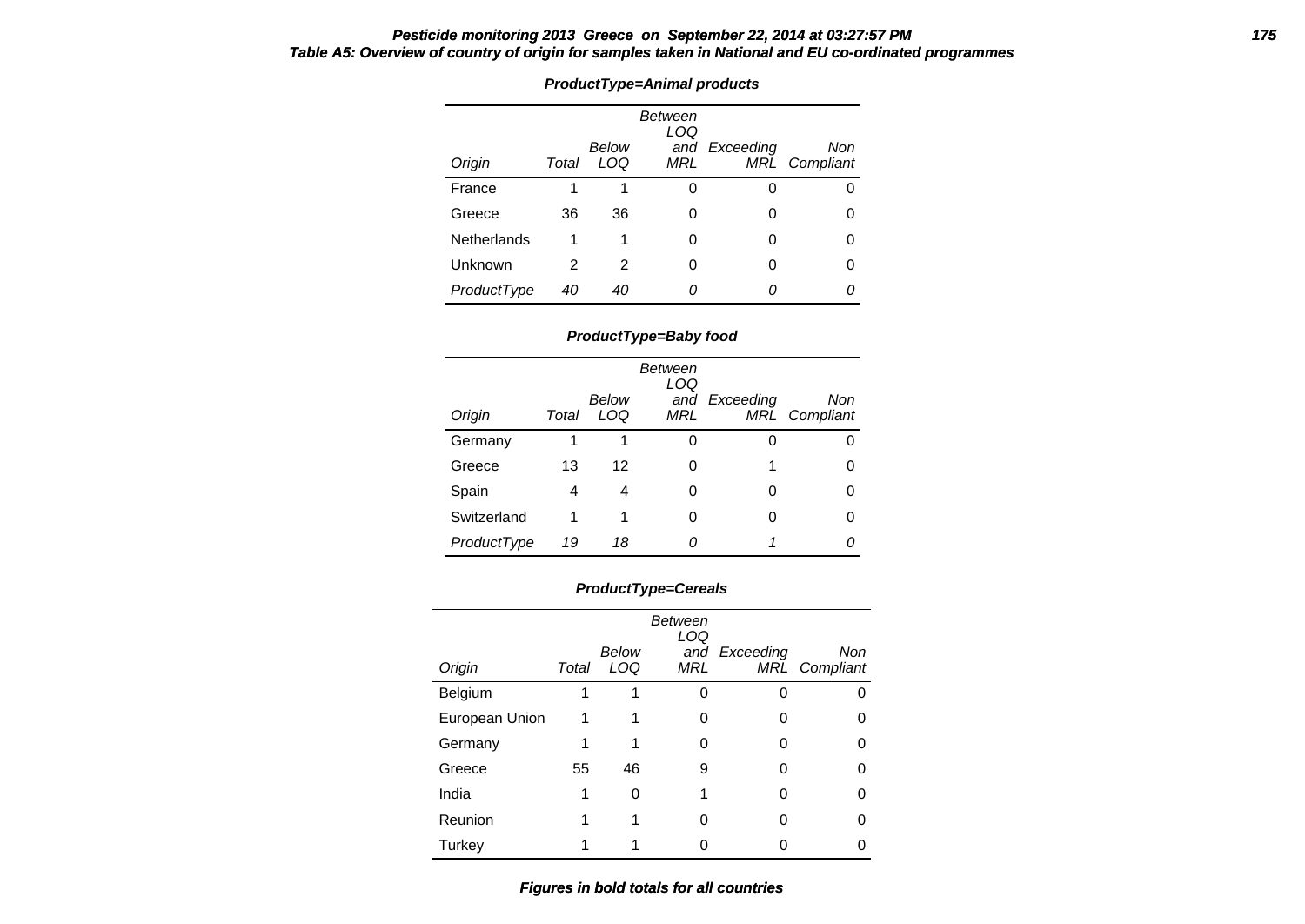# **Pesticide monitoring 2013 Greece on September 22, 2014 at 03:27:57 PM 176 Table A5: Overview of country of origin for samples taken in National and EU co-ordinated programmes**

| <b>ProductType=Cereals</b> |       |              |                       |               |                             |  |  |  |  |  |
|----------------------------|-------|--------------|-----------------------|---------------|-----------------------------|--|--|--|--|--|
| Origin                     | Total | Below<br>LOQ | Between<br>LOQ<br>MRL | and Exceeding | Non<br><b>MRL</b> Compliant |  |  |  |  |  |
| United Kingdom             | 2     | 2            |                       | O             |                             |  |  |  |  |  |
| Unknown                    |       | 0            |                       | Ω             | Ω                           |  |  |  |  |  |
| ProductType                | 64    | 53           | 11                    |               |                             |  |  |  |  |  |

| ProductType=Fruits and nuts |
|-----------------------------|
|-----------------------------|

| Origin                                       | Total          | Below<br>LOQ | Between<br>LOQ<br><b>MRL</b> | and Exceeding<br><b>MRL</b> | Non<br>Compliant |
|----------------------------------------------|----------------|--------------|------------------------------|-----------------------------|------------------|
| Argentina                                    | 14             | 6            | $\overline{7}$               | 1                           | 0                |
| Chile                                        | $\overline{7}$ | 2            | 5                            | 0                           | 0                |
| China                                        | 11             | 2            | 9                            | 0                           | 0                |
| Colombia                                     | 1              | 0            | 1                            | 0                           | 0                |
| Costa Rica                                   | 4              | 1            | 3                            | 0                           | 0                |
| Cyprus                                       | 2              | 2            | $\Omega$                     | 0                           | 0                |
| Ecuador                                      | 17             | 5            | 12                           | 0                           | 0                |
| Germany                                      | 1              | $\mathbf 0$  | 1                            | 0                           | 0                |
| Greece                                       | 756            | 392          | 350                          | 14                          | 9                |
| Honduras                                     | 1              | 1            | $\Omega$                     | 0                           | 0                |
| Israel                                       | 3              | 1            | 2                            | 0                           | 0                |
| Italy                                        | 6              | 5            | 1                            | 0                           | 0                |
| Lesotho                                      | 1              | 1            | $\Omega$                     | 0                           | 0                |
| Macedonia, The Former Yugoslav Republic of   | $\overline{2}$ | 0            | 2                            | 0                           | 0                |
| Netherlands                                  | 1              | 0            | 1                            | 0                           | 0                |
| New Zealand                                  | $\overline{2}$ | 2            | $\Omega$                     | 0                           | 0                |
| Panama                                       | 1              | 0            | 1                            | 0                           | 0                |
| Saint Helena, Ascension and Tristan Da Cunha | 4              | 0            | 4                            | 0                           | 0                |
| Serbia                                       | 1              | 0            | 1                            | 0                           | 0                |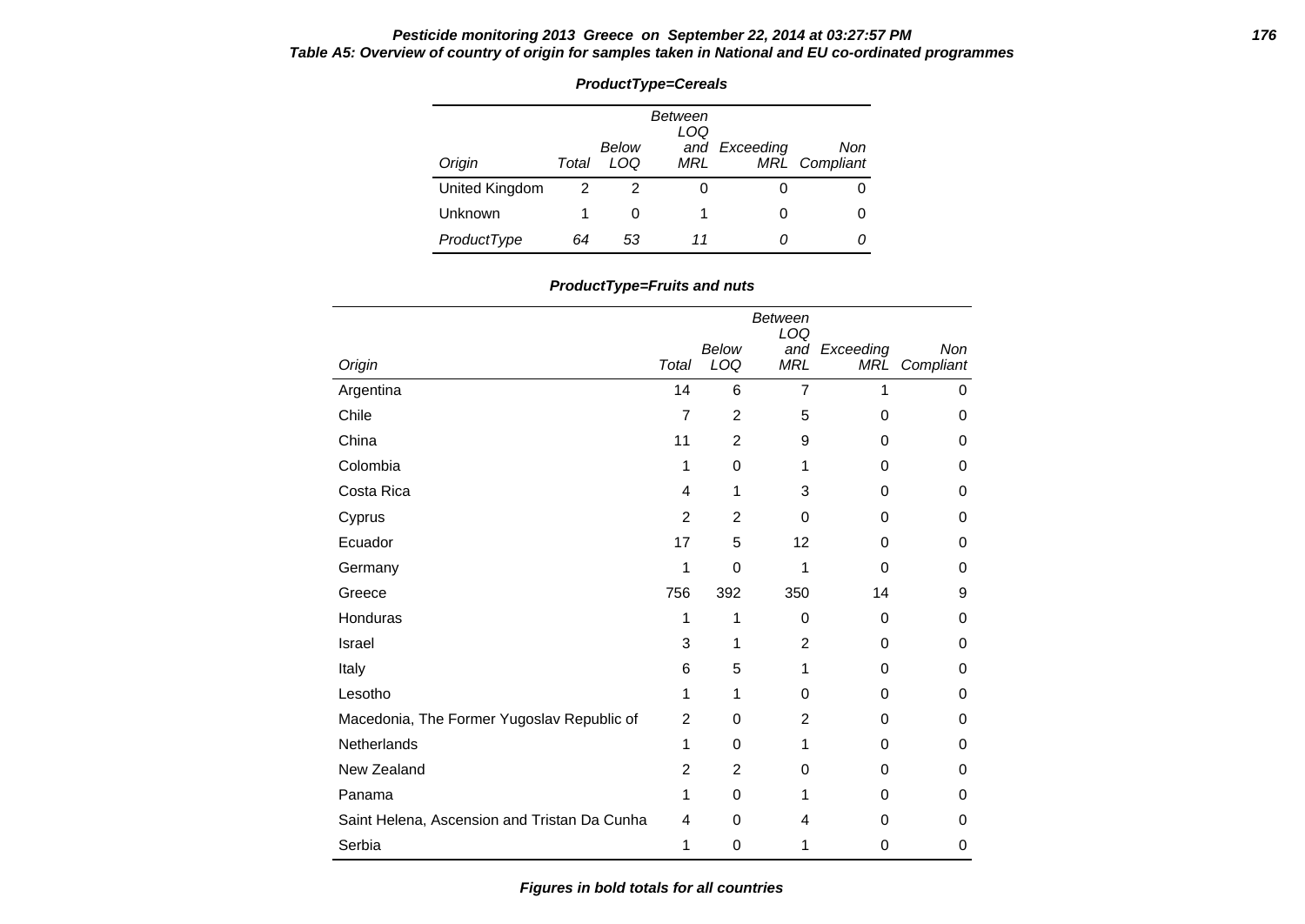# **Pesticide monitoring 2013 Greece on September 22, 2014 at 03:27:57 PM 177 Table A5: Overview of country of origin for samples taken in National and EU co-ordinated programmes**

| Origin               | Total | Below<br>LOQ | <b>Between</b><br>LOQ<br>and<br><b>MRL</b> | Exceeding<br>MRĹ | <b>Non</b><br>Compliant |
|----------------------|-------|--------------|--------------------------------------------|------------------|-------------------------|
| South Africa         | 11    | 4            | 7                                          | 0                | 0                       |
| Spain                | 3     | 1            | 2                                          | 0                | 0                       |
| Swaziland            | 1     | 0            | 1                                          | 0                | 0                       |
| Turkey               | 3     | 1            | 2                                          | 0                | 0                       |
| <b>United States</b> | 2     | 2            | 0                                          | 0                | 0                       |
| Unknown              | 15    | 9            | 6                                          | 0                | 0                       |
| Uruguay              | 1     | 0            | 1                                          | 0                | $\Omega$                |
| ProductType          | 871   | 437          | 419                                        | 15               | 9                       |

# **ProductType=Fruits and nuts**

# **ProductType=Others**

| Origin               | Total | Below<br>LOQ | Between<br>LOQ<br>MRL | and Exceeding | Non<br>MRL Compliant |
|----------------------|-------|--------------|-----------------------|---------------|----------------------|
| China                | 3     | 2            |                       |               |                      |
| Greece               | 253   | 219          | 32                    | 2             |                      |
| India                | 4     | 3            | 0                     |               |                      |
| Netherlands          | 1     | 0            |                       |               |                      |
| Non domestic, import | 2     | 2            | Ω                     |               |                      |
| Thailand             | 1     |              | Ω                     |               |                      |
| Turkey               | 2     | 2            | Ⴖ                     | O             |                      |
| ProductType          | 266   | 229          | 34                    | 3             |                      |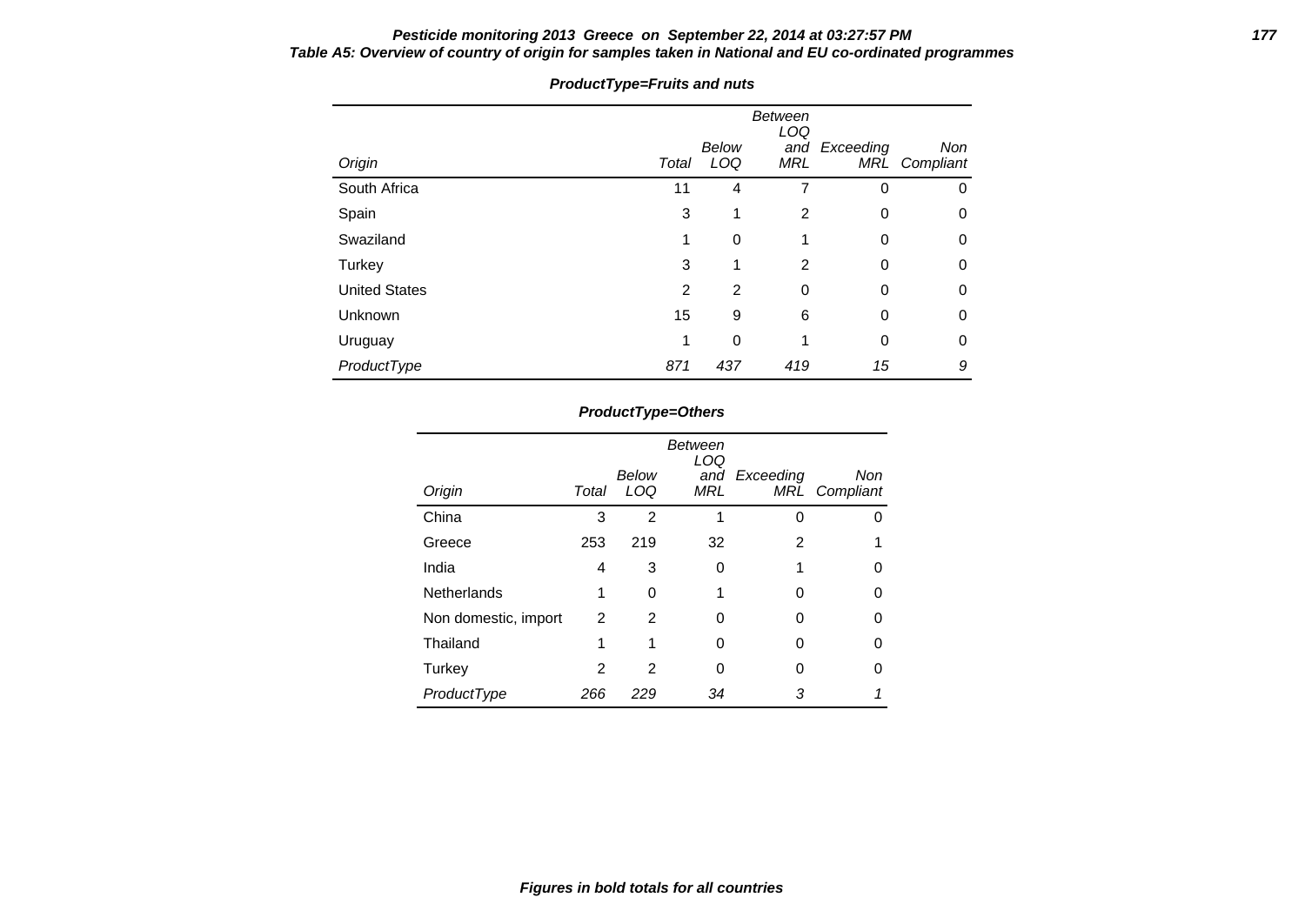# **Pesticide monitoring 2013 Greece on September 22, 2014 at 03:27:57 PM 178 Table A5: Overview of country of origin for samples taken in National and EU co-ordinated programmes**

| 1000000                                    |                | - , ogolumioo  |                       |               |                |
|--------------------------------------------|----------------|----------------|-----------------------|---------------|----------------|
|                                            |                | Below          | <b>Between</b><br>LOQ | and Exceeding | Non            |
| Origin                                     | Total          | LOQ            | <b>MRL</b>            |               | MRL Compliant  |
| Albania                                    | 4              | $\mathbf{1}$   | 3                     | $\mathbf 0$   | $\pmb{0}$      |
| Belgium                                    | $\overline{c}$ | $\overline{c}$ | $\pmb{0}$             | 0             | 0              |
| Canada                                     | 1              | $\mathbf{1}$   | 0                     | $\Omega$      | 0              |
| China                                      | 1              | 1              | 0                     | 0             | 0              |
| Egypt                                      | 20             | 15             | 5                     | $\Omega$      | 0              |
| European Union                             | 1              | 1              | $\boldsymbol{0}$      | $\Omega$      | 0              |
| France                                     | 1              | 1              | 0                     | 0             | 0              |
| Greece                                     | 954            | 760            | 156                   | 38            | 29             |
| Hungary                                    | 1              | 1              | 0                     | 0             | 0              |
| Israel                                     | 1              | 0              | $\pmb{0}$             | 1             | 1              |
| Italy                                      | 1              | 0              | 1                     | 0             | 0              |
| Jordan                                     | 1              | 1              | 0                     | 0             | 0              |
| Macedonia, The Former Yugoslav Republic of | 21             | 15             | 6                     | 0             | 0              |
| Malawi                                     | 1              | $\mathbf{1}$   | $\mathbf 0$           | 0             | 0              |
| Moldova, Republic of                       | 1              | 0              | 1                     | 0             | 0              |
| Namibia                                    | 1              | 1              | $\boldsymbol{0}$      | 0             | 0              |
| Netherlands                                | 3              | 3              | 0                     | 0             | 0              |
| Poland                                     | 1              | 1              | 0                     | 0             | 0              |
| Saint Martin (French Part)                 | 1              | 0              | 1                     | 0             | 0              |
| Serbia                                     | 3              | 3              | 0                     | 0             | 0              |
| Spain                                      | 1              | 1              | 0                     | $\Omega$      | 0              |
| Taiwan, Province of China                  | 1              | 1              | $\mathbf 0$           | $\Omega$      | 0              |
| Thailand                                   | 1              | 1              | $\mathbf 0$           | 0             | 0              |
| <b>Turkey</b>                              | 55             | 42             | 10                    | 3             | $\overline{2}$ |
| Unknown                                    | 23             | 19             | 3                     | 1             | 0              |
| ProductType                                | 1101           | 872            | 186                   | 43            | 32             |
|                                            | 2361           | 1649           | 650                   | 62            | 42             |

# **ProductType=Vegetables**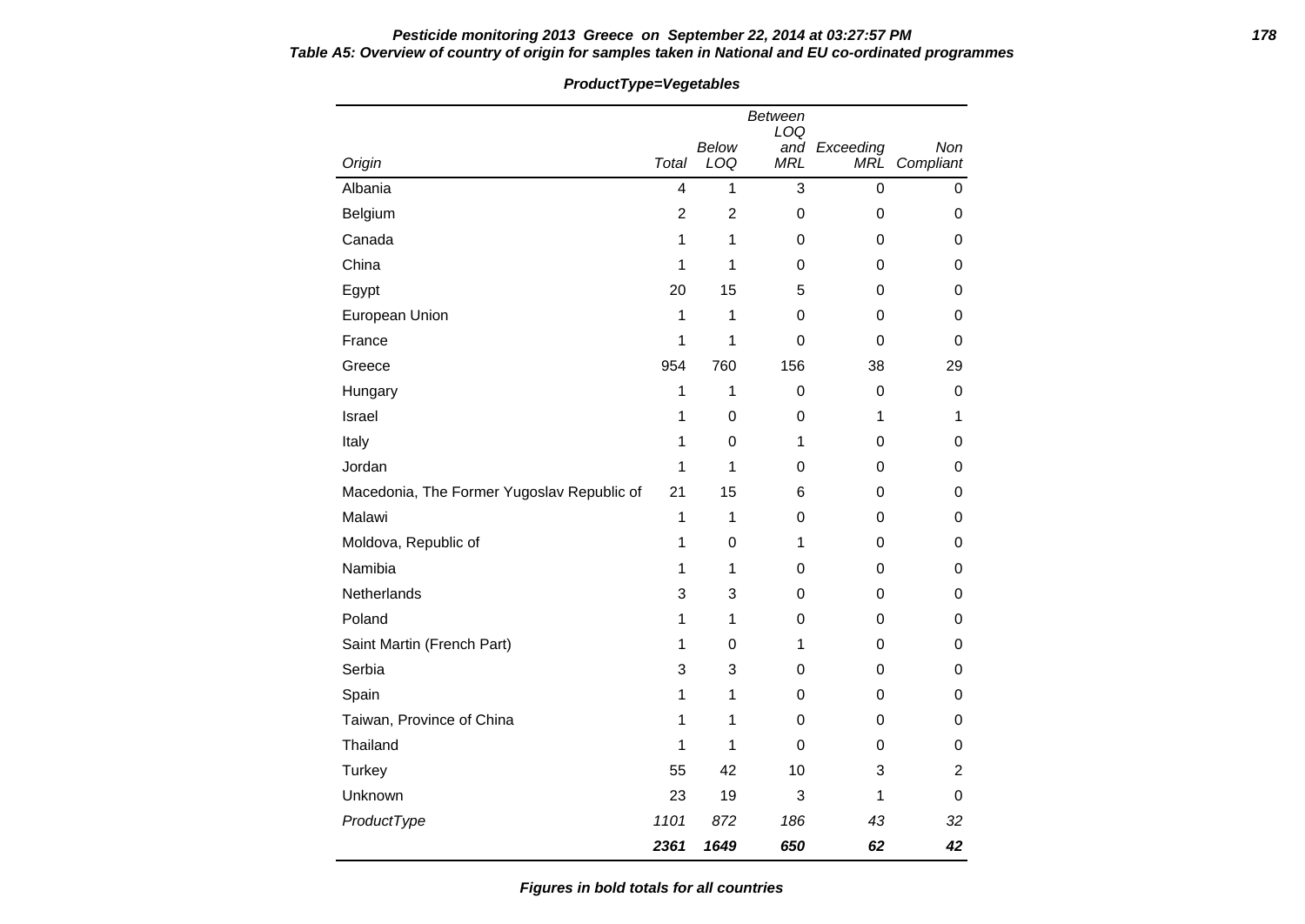# **Pesticide monitoring 2013 Greece on September 22, 2014 at 03:27:57 PM 179 Table B: Results of the EU co-ordinated programme**

**Product=Apples Treatment=Unprocessed**

|                         |                 |             |       |       | <b>Between</b> |             |                |                 |                   |            |             |
|-------------------------|-----------------|-------------|-------|-------|----------------|-------------|----------------|-----------------|-------------------|------------|-------------|
|                         | Min             | Max         |       | Below | LOQ<br>and     | Above       | Max<br>Residue | Mean<br>Residue | Median<br>Residue |            | Non         |
| Compound                | LOQ             | LOQ         | Total | LOQ   | <b>MRL</b>     | <b>MRL</b>  | Level          | Level           | Level             | <b>MRL</b> | Compliant   |
| Abamectin (sum)         | 0.010           | 0.010       | 14    | 14    | $\mathbf 0$    | $\mathbf 0$ | 0.005          | 0.005           | 0.005             | 0.01       | $\mathbf 0$ |
| Acephate                | 0.010 0.020     |             | 24    | 24    | 0              | 0           | 0.010          | 0.007           | 0.005             | 0.02       | 0           |
| Acetamiprid             | 0.010 0.010     |             | 14    | 12    | $\overline{c}$ | 0           | 0.019          | 0.007           | 0.005             | 0.7        | 0           |
| Acrinathrin             | 0.010 0.050     |             | 24    | 24    | 0              | 0           | 0.025          | 0.013           | 0.005             | 0.1        | 0           |
| Aldicarb (sum)          | 0.010 0.010     |             | 16    | 16    | 0              | $\pmb{0}$   | 0.005          | 0.005           | 0.005             | 0.02       | 0           |
| Amitraz (sum)           | 0.010 0.010     |             | 3     | 3     | 0              | $\mathbf 0$ | 0.005          | 0.005           | 0.005             | 0.05       | 0           |
| Azinphos-methyl         | 0.010 0.100     |             | 29    | 29    | 0              | 0           | 0.050          | 0.014           | 0.010             | 0.05       | 0           |
| Azoxystrobin            | 0.010 0.100     |             | 29    | 29    | 0              | 0           | 0.050          | 0.020           | 0.025             | 0.05       | 0           |
| Benfuracarb             | 0.010 0.010     |             | 14    | 14    | 0              | 0           | 0.005          | 0.005           | 0.005             | 0.05       | 0           |
| <b>Bifenthrin</b>       | 0.010 0.020     |             | 24    | 24    | 0              | $\mathbf 0$ | 0.010          | 0.007           | 0.005             | 0.3        | 0           |
| <b>Bitertanol</b>       | 0.010 0.100     |             | 13    | 12    | 1              | $\pmb{0}$   | 0.050          | 0.044           | 0.050             | 2          | $\mathbf 0$ |
| Boscalid                | 0.010 0.010     |             | 14    | 14    | 0              | $\mathbf 0$ | 0.005          | 0.005           | 0.005             | 2          | 0           |
| Bromide ion             | 0.500           | 0.500       | 5     | 5     | 0              | 0           | 0.250          | 0.250           | 0.250             | 20         | 0           |
| Bromopropylate          | 0.050 0.050     |             | 14    | 14    | 0              | $\mathbf 0$ | 0.025          | 0.025           | 0.025             | 0.01       | 0           |
| Bromuconazole (sum)     | 0.010 0.010     |             | 14    | 14    | 0              | $\mathbf 0$ | 0.005          | 0.005           | 0.005             | 0.05       | 0           |
| <b>Bupirimate</b>       | 0.010 0.020     |             | 24    | 24    | 0              | 0           | 0.010          | 0.007           | 0.005             | 0.2        | 0           |
| Buprofezin              | 0.010 0.100     |             | 15    | 15    | 0              | 0           | 0.050          | 0.008           | 0.005             | 3          | 0           |
| Carbaryl                | 0.010 0.010     |             | 16    | 16    | 0              | 0           | 0.005          | 0.005           | 0.005             | 0.05       | 0           |
| Carbendazim and benomyl | 0.010 0.010     |             | 14    | 10    | 4              | $\mathbf 0$ | 0.074          | 0.015           | 0.005             | 0.2        | 0           |
| Carbofuran (sum)        | 0.010 0.010     |             | 16    | 16    | 0              | $\mathbf 0$ | 0.005          | 0.005           | 0.005             | 0.02       | 0           |
| Carbosulfan             | 0.010 0.010     |             | 14    | 14    | 0              | $\mathbf 0$ | 0.005          | 0.005           | 0.005             | 0.05       | $\mathbf 0$ |
| Chlorfenapyr            | 0.020 0.020     |             | 13    | 13    | 0              | $\mathbf 0$ | 0.010          | 0.010           | 0.010             | 0.01       | 0           |
| Chlorfenvinphos         | 0.010 0.020     |             | 24    | 24    | 0              | $\pmb{0}$   | 0.010          | 0.007           | 0.005             | 0.02       | 0           |
| Chlormequat             | $0.010$ $0.010$ |             | 1     | 1     | 0              | $\mathbf 0$ | 0.005          | 0.005           | 0.005             | 0.05       | $\mathbf 0$ |
| Chlorothalonil          | 0.010 0.050     |             | 29    | 29    | 0              | 0           | 0.025          | 0.010           | 0.010             | 1          | 0           |
| Chlorpropham (sum)      |                 | 0.010 0.010 | 14    | 14    | 0              | $\Omega$    | 0.005          | 0.005           | 0.005             | 0.05       | 0           |

# **All results expressed in mg/kg For mean and median residue level calculations when results were below limit of detection LOQ/2 was substituted**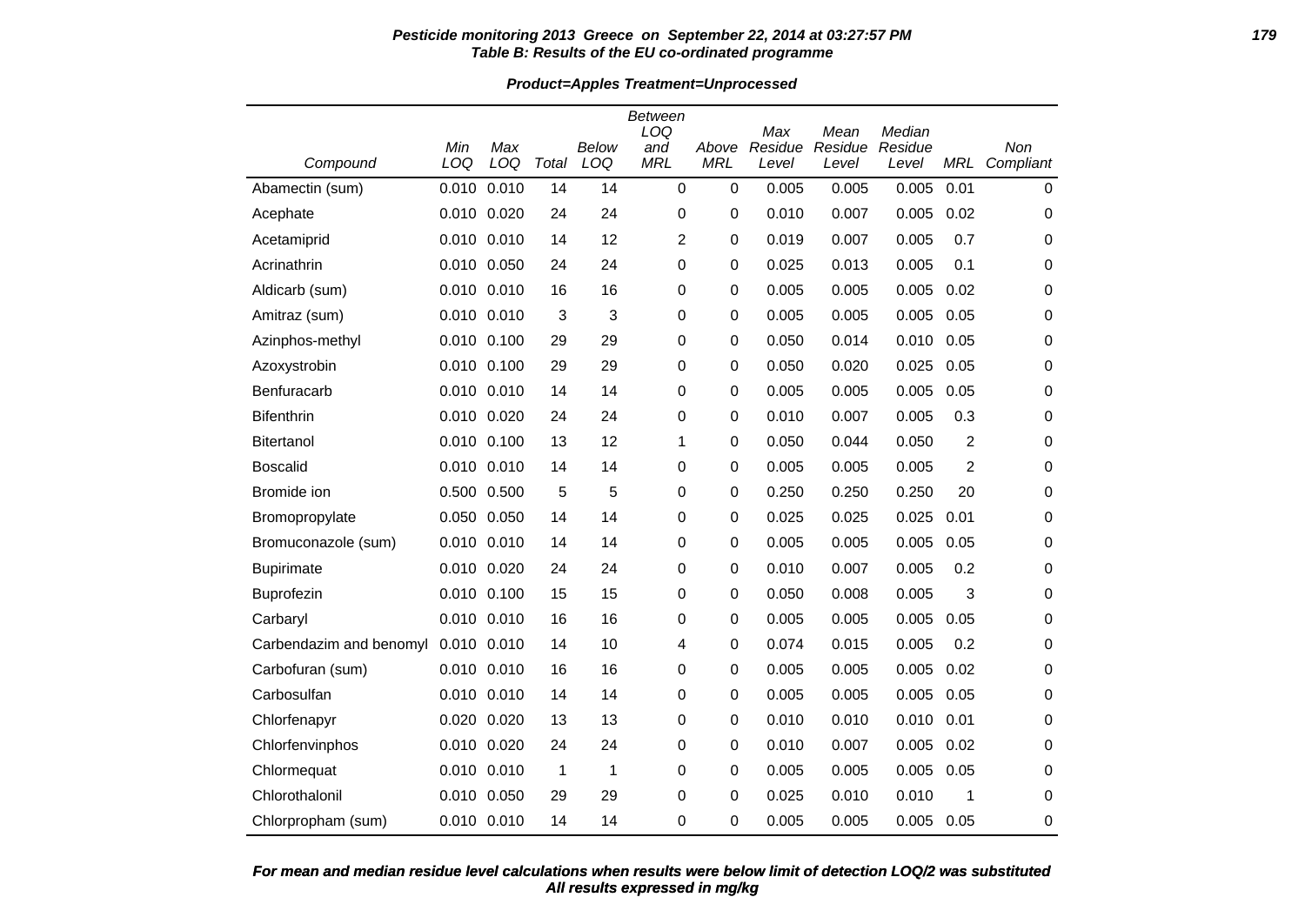# **Pesticide monitoring 2013 Greece on September 22, 2014 at 03:27:57 PM 180 Table B: Results of the EU co-ordinated programme**

# **Product=Apples Treatment=Unprocessed**

| Compound            | Min<br>LOQ      | Max<br>LOQ | Total | Below<br>LOQ | <b>Between</b><br>LOQ<br>and<br><b>MRL</b> | Above<br><b>MRL</b> | Max<br>Residue<br>Level | Mean<br>Residue<br>Level | Median<br>Residue<br>Level | MRL  | Non<br>Compliant |
|---------------------|-----------------|------------|-------|--------------|--------------------------------------------|---------------------|-------------------------|--------------------------|----------------------------|------|------------------|
| Chlorpyrifos        | 0.010           | 0.050      | 29    | 17           | 12                                         | 0                   | 0.140                   | 0.031                    | 0.025                      | 0.5  | 0                |
| Chlorpyrifos-methyl | 0.010 0.020     |            | 24    | 24           | 0                                          | 0                   | 0.010                   | 0.007                    | 0.005                      | 0.5  | 0                |
| Clofentezine        | $0.010$ $0.010$ |            | 14    | 14           | 0                                          | 0                   | 0.005                   | 0.005                    | 0.005                      | 0.5  | 0                |
| Clothianidin        | 0.010 0.010     |            | 14    | 14           | 0                                          | 0                   | 0.005                   | 0.005                    | 0.005                      | 0.05 | 0                |
| Cyfluthrin (sum)    | 0.020 0.020     |            | 24    | 24           | 0                                          | 0                   | 0.010                   | 0.010                    | 0.010                      | 0.2  | 0                |
| Cymoxanil           | 0.010 0.010     |            | 14    | 14           | 0                                          | 0                   | 0.005                   | 0.005                    | 0.005                      | 0.05 | 0                |
| Cypermethrin (sum)  | 0.010 0.500     |            | 29    | 29           | 0                                          | 0                   | 0.250                   | 0.049                    | 0.010                      | 1    | 0                |
| Cyproconazole       | 0.010 0.010     |            | 14    | 14           | 0                                          | 0                   | 0.005                   | 0.005                    | 0.005                      | 0.1  | 0                |
| Cyprodinil          | 0.010 0.020     |            | 24    | 24           | 0                                          | 0                   | 0.010                   | 0.007                    | 0.005                      | 1    | 0                |
| Cyromazine          | 0.010 0.010     |            | 14    | 14           | 0                                          | 0                   | 0.005                   | 0.005                    | 0.005                      | 0.05 | 0                |
| Deltamethrin        | 0.010 0.500     |            | 28    | 28           | 0                                          | 0                   | 0.250                   | 0.051                    | 0.010                      | 0.2  | 0                |
| Diazinon            | 0.010 0.050     |            | 29    | 29           | $\Omega$                                   | 0                   | 0.025                   | 0.010                    | 0.010                      | 0.01 | 0                |
| Dichlofluanid       | 0.010 0.010     |            | 19    | 19           | 0                                          | 0                   | 0.005                   | 0.005                    | 0.005                      | 0.01 | 0                |
| Dichlorvos          | 0.010 0.050     |            | 29    | 29           | 0                                          | 0                   | 0.025                   | 0.010                    | 0.010                      | 0.01 | 0                |
| Dicloran            | 0.010 0.010     |            | 13    | 13           | 0                                          | 0                   | 0.005                   | 0.005                    | 0.005                      | 0.1  | 0                |
| Dicofol (sum)       | 0.050 0.050     |            | 18    | 18           | 0                                          | 0                   | 0.025                   | 0.025                    | 0.025                      | 0.02 | 0                |
| Dicrotophos         | 0.050 0.050     |            | 14    | 14           | 0                                          | 0                   | 0.025                   | 0.025                    | 0.025                      | 0.01 | 0                |
| Diethofencarb       | 0.010 0.010     |            | 14    | 14           | 0                                          | 0                   | 0.005                   | 0.005                    | 0.005                      | 0.5  | 0                |
| Difenoconazole      | 0.010 0.010     |            | 14    | 14           | 0                                          | 0                   | 0.005                   | 0.005                    | 0.005                      | 0.5  | 0                |
| Diflubenzuron       | 0.010 0.010     |            | 14    | 13           | 1                                          | 0                   | 0.039                   | 0.007                    | 0.005                      | 5    | 0                |
| Dimethoate (sum)    | 0.010 0.020     |            | 24    | 24           | 0                                          | 0                   | 0.010                   | 0.007                    | 0.005                      | 0.02 | 0                |
| Dimethomorph        | 0.010 0.010     |            | 14    | 14           | 0                                          | 0                   | 0.005                   | 0.005                    | 0.005                      | 0.05 | 0                |
| Diniconazole        | 0.010 0.010     |            | 13    | 13           | 0                                          | 0                   | 0.005                   | 0.005                    | 0.005                      | 0.01 | 0                |
| Diphenylamine       | 0.020 0.100     |            | 24    | 24           | 0                                          | 0                   | 0.050                   | 0.033                    | 0.050                      | 5    | 0                |
| Dithiocarbamates    | 0.100 0.250     |            | 20    | 19           | 1                                          | 0                   | 1.120                   | 0.141                    | 0.125                      | 5    | 0                |
| <b>EPN</b>          | 0.010 0.010     |            | 14    | 14           | 0                                          | 0                   | 0.005                   | 0.005                    | 0.005                      | 0.01 | 0                |

**All results expressed in mg/kg For mean and median residue level calculations when results were below limit of detection LOQ/2 was substituted**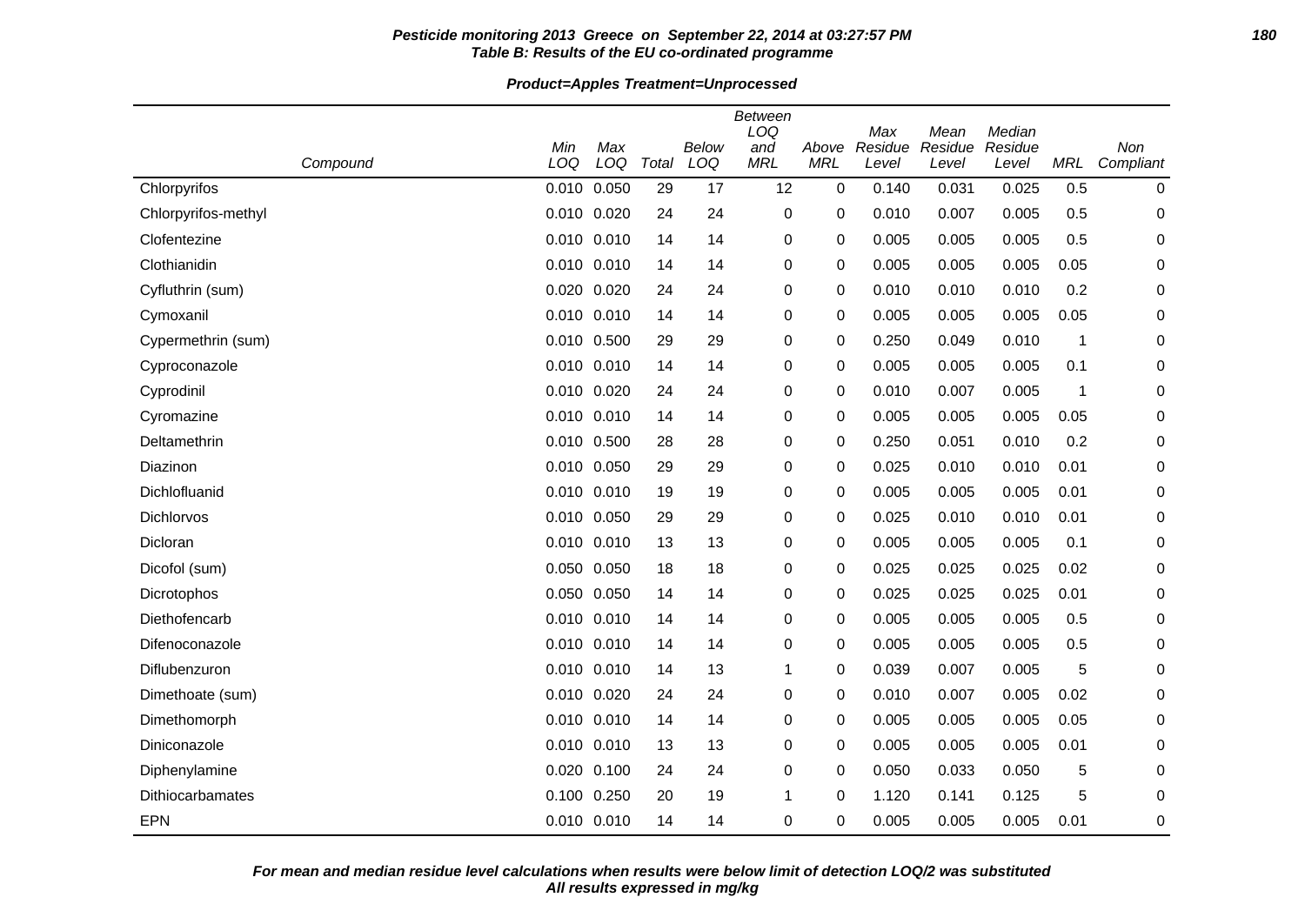# **Pesticide monitoring 2013 Greece on September 22, 2014 at 03:27:57 PM 181 Table B: Results of the EU co-ordinated programme**

# **Product=Apples Treatment=Unprocessed**

|                                                          | Min             | Max |       | <b>Below</b> | <b>Between</b><br>LOQ<br>and | Above       | Max<br>Residue | Mean<br>Residue | Median<br>Residue |                         | Non       |
|----------------------------------------------------------|-----------------|-----|-------|--------------|------------------------------|-------------|----------------|-----------------|-------------------|-------------------------|-----------|
| Compound                                                 | LOQ             | LOQ | Total | LOQ          | <b>MRL</b>                   | <b>MRL</b>  | Level          | Level           | Level             | MRL                     | Compliant |
| Endosulfan (sum)                                         | 0.005 0.050     |     | 19    | 19           | 0                            | 0           | 0.025          | 0.008           | 0.003             | 0.05                    | $\pmb{0}$ |
| Epoxiconazole                                            | 0.010 0.010     |     | 14    | 14           | 0                            | 0           | 0.005          | 0.005           | 0.005             | 0.05                    | 0         |
| Ethephon                                                 | 0.100 0.100     |     | 5     | 5            | 0                            | 0           | 0.050          | 0.050           | 0.050             | 0.6                     | 0         |
| Ethion                                                   | 0.010 0.020     |     | 24    | 24           | 0                            | 0           | 0.010          | 0.007           | 0.005             | 0.01                    | 0         |
| Ethirimol                                                | 0.010 0.010     |     | 14    | 14           | 0                            | 0           | 0.005          | 0.005           | 0.005             | 0.1                     | 0         |
| Ethoprophos                                              | 0.010 0.050     |     | 29    | 29           | 0                            | 0           | 0.025          | 0.010           | 0.010             | 0.02                    | 0         |
| Etofenprox                                               | 0.010 0.010     |     | 14    | 14           | 0                            | 0           | 0.005          | 0.005           | 0.005             | -1                      | 0         |
| Famoxadone                                               | 0.010 0.010     |     | 14    | 14           | 0                            | 0           | 0.005          | 0.005           | 0.005             | 0.02                    | 0         |
| Fenamidone                                               | 0.010 0.010     |     | 14    | 14           | 0                            | 0           | 0.005          | 0.005           | 0.005             | 0.02                    | 0         |
| Fenamiphos (sum)                                         | 0.010 0.010     |     | 14    | 14           | 0                            | 0           | 0.005          | 0.005           | 0.005             | 0.02                    | 0         |
| Fenarimol                                                | 0.010 0.010     |     | 13    | 13           | 0                            | 0           | 0.005          | 0.005           | 0.005             | 0.3                     | 0         |
| Fenazaquin                                               | 0.010 0.010     |     | 14    | 14           | 0                            | 0           | 0.005          | 0.005           | 0.005             | 0.1                     | 0         |
| Fenbuconazole                                            | 0.010 0.010     |     | 14    | 14           | 0                            | 0           | 0.005          | 0.005           | 0.005             | 0.4                     | $\Omega$  |
| Fenhexamid                                               | 0.010 0.010     |     | 14    | 14           | 0                            | 0           | 0.005          | 0.005           | 0.005             | 0.05                    | 0         |
| Fenitrothion                                             | 0.010 0.020     |     | 24    | 24           | 0                            | 0           | 0.010          | 0.007           | 0.005             | 0.01                    | 0         |
| Fenoxycarb                                               | 0.010 0.500     |     | 19    | 15           | 4                            | 0           | 0.650          | 0.110           | 0.005             | $\overline{\mathbf{1}}$ | 0         |
| Fenpropathrin                                            | 0.010 0.500     |     | 29    | 29           | 0                            | 0           | 0.250          | 0.049           | 0.010             | 0.01                    | 0         |
| Fenpropimorph                                            | 0.010 0.010     |     | 14    | 14           | 0                            | $\mathbf 0$ | 0.005          | 0.005           | 0.005             | 0.05                    | 0         |
| Fenpyroximate                                            | 0.010 0.010     |     | 14    | 14           | 0                            | 0           | 0.005          | 0.005           | 0.005             | 0.3                     | 0         |
| Fenthion (sum)                                           | 0.010 0.010     |     | 14    | 14           | 0                            | 0           | 0.005          | 0.005           | 0.005             | 0.01                    | 0         |
| Fenvalerate and Esfenvalerate (Sum of RR and SS isomers) | 0.010 0.010     |     | 13    | 13           | 0                            | 0           | 0.005          | 0.005           | 0.005             | 0.05                    | 0         |
| Fenvalerate and Esfenvalerate (Sum of RS and SR isomers) | 0.010 0.020     |     | 23    | 23           | 0                            | 0           | 0.010          | 0.007           | 0.005             | 0.02                    | 0         |
| Fipronil (sum)                                           | $0.010$ $0.010$ |     | 12    | 12           | 0                            | 0           | 0.005          | 0.005           | 0.005 0.005       |                         | 0         |
| Fludioxonil                                              | 0.010 0.010     |     | 12    | 12           | 0                            | 0           | 0.005          | 0.005           | 0.005             | 5                       | 0         |
| Flufenoxuron                                             | 0.010 0.010     |     | 14    | 14           | 0                            | 0           | 0.005          | 0.005           | 0.005             | 0.5                     | 0         |
| Fluquinconazole                                          | 0.010 0.010     |     | 14    | 14           | 0                            | 0           | 0.005          | 0.005           | 0.005             | 0.1                     | 0         |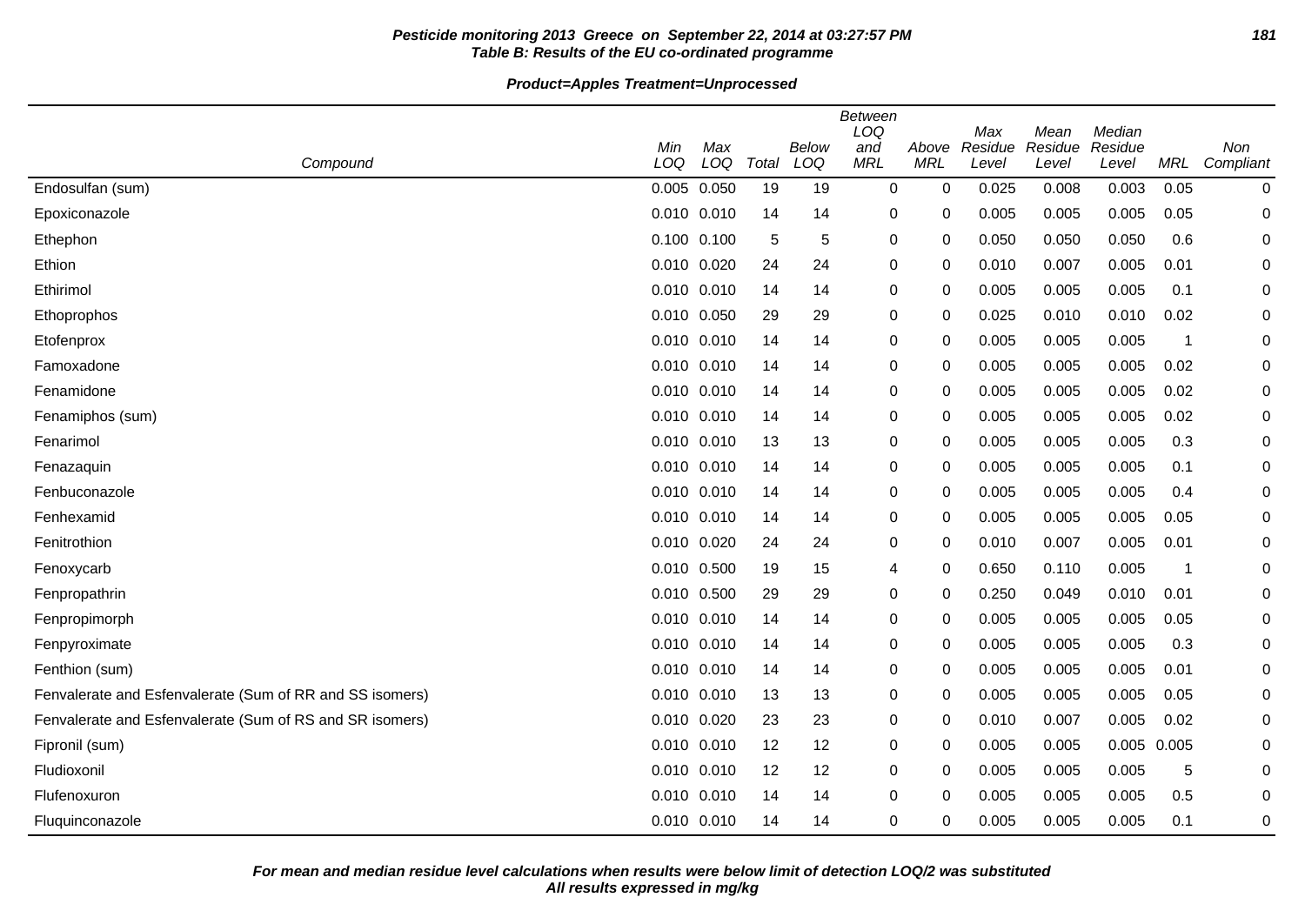# **Pesticide monitoring 2013 Greece on September 22, 2014 at 03:27:57 PM 182 Table B: Results of the EU co-ordinated programme**

# **Product=Apples Treatment=Unprocessed**

|                                                                                                                             | Min             | Max |       | Below | <b>Between</b><br>LOQ<br>and | Above      | Max<br>Residue | Mean<br>Residue | Median<br>Residue |      | <b>Non</b> |
|-----------------------------------------------------------------------------------------------------------------------------|-----------------|-----|-------|-------|------------------------------|------------|----------------|-----------------|-------------------|------|------------|
| Compound                                                                                                                    | LOQ             | LOQ | Total | LOQ   | <b>MRL</b>                   | <b>MRL</b> | Level          | Level           | Level             | MRL  | Compliant  |
| Flusilazole                                                                                                                 | 0.010 0.010     |     | 14    | 14    | $\mathbf 0$                  | 0          | 0.005          | 0.005           | 0.005             | 0.02 | 0          |
| Flutriafol                                                                                                                  | 0.010 0.010     |     | 14    | 14    | 0                            | 0          | 0.005          | 0.005           | 0.005             | 0.2  | 0          |
| Formetanate                                                                                                                 | 0.010 0.010     |     | 14    | 14    | 0                            | 0          | 0.005          | 0.005           | 0.005             | 0.05 | 0          |
| Fosthiazate                                                                                                                 | $0.010$ $0.010$ |     | 14    | 14    | 0                            | 0          | 0.005          | 0.005           | 0.005             | 0.02 | 0          |
| Glyphosate                                                                                                                  | 0.100 0.100     |     | -1    | 1     | 0                            | 0          | 0.050          | 0.050           | 0.050             | 0.1  | 0          |
| Hexaconazole                                                                                                                | 0.010 0.010     |     | 14    | 14    | 0                            | 0          | 0.005          | 0.005           | 0.005             | 0.01 | 0          |
| Hexythiazox                                                                                                                 | 0.010 0.010     |     | 14    | 14    | 0                            | 0          | 0.005          | 0.005           | 0.005             | 1    | 0          |
| Imazalil                                                                                                                    | 0.020 0.020     |     | 14    | 10    | 4                            | 0          | 0.620          | 0.117           | 0.010             | 2    | $\pmb{0}$  |
| Imidacloprid                                                                                                                | 0.010 0.010     |     | 14    | 14    | 0                            | 0          | 0.005          | 0.005           | 0.005             | 0.5  | 0          |
| Indoxacarb as sum of the isomers S and R                                                                                    | 0.010 0.010     |     | 14    | 14    | 0                            | 0          | 0.005          | 0.005           | 0.005             | 0.5  | 0          |
| Iprodione                                                                                                                   | 0.010 0.100     |     | 28    | 28    | 0                            | 0          | 0.050          | 0.015           | 0.010             | 5    | 0          |
| Iprovalicarb                                                                                                                | 0.010 0.010     |     | 14    | 14    | 0                            | 0          | 0.005          | 0.005           | 0.005             | 0.05 | 0          |
| Isofenphos-methyl                                                                                                           | 0.010 0.010     |     | 14    | 14    | 0                            | 0          | 0.005          | 0.005           | 0.005             | 0.01 | 0          |
| Kresoxim-methyl                                                                                                             | 0.010 0.050     |     | 24    | 24    | 0                            | 0          | 0.025          | 0.013           | 0.005             | 0.2  | $\pmb{0}$  |
| Lambda-Cyhalothrin                                                                                                          | 0.010 0.050     |     | 23    | 23    | 0                            | 0          | 0.025          | 0.014           | 0.005             | 0.1  | 0          |
| Linuron                                                                                                                     | 0.010 0.010     |     | 14    | 14    | 0                            | 0          | 0.005          | 0.005           | 0.005             | 0.05 | 0          |
| Lufenuron                                                                                                                   | 0.010 0.010     |     | 14    | 14    | 0                            | 0          | 0.005          | 0.005           | 0.005             | 0.5  | 0          |
| Malathion (sum of malathion and malaoxon expressed as malathion)                                                            | 0.010 0.020     |     | 24    | 24    | 0                            | 0          | 0.010          | 0.007           | 0.005             | 0.02 | 0          |
| Mepanipyrim (Mepanipyrim and its metabolite<br>(2-anilino-4-(2-hydroxypropyl)-6-methylpyrimidine) expressed as mepanipyrim) | 0.010 0.010     |     | 14    | 14    | 0                            | 0          | 0.005          | 0.005           | 0.005             | 0.01 | 0          |
| Mepiquat                                                                                                                    | 0.010 0.010     |     | -1    | 1     | 0                            | 0          | 0.005          | 0.005           | 0.005             | 0.05 | 0          |
| Metalaxyl (Metalaxyl including other mixtures of constituent isomers including Metalaxyl-M<br>(sum of isomers))             | 0.010 0.010     |     | 14    | 14    | 0                            | 0          | 0.005          | 0.005           | 0.005             | -1   | 0          |
| Metconazole                                                                                                                 | 0.010 0.010     |     | 14    | 14    | 0                            | 0          | 0.005          | 0.005           | 0.005             | 0.02 | 0          |
| Methamidophos                                                                                                               | 0.010 0.020     |     | 24    | 24    | 0                            | 0          | 0.010          | 0.007           | 0.005             | 0.01 | 0          |
| Methidathion                                                                                                                | 0.020 0.020     |     | 23    | 23    | 0                            | 0          | 0.010          | 0.010           | $0.010$ $0.03$    |      | 0          |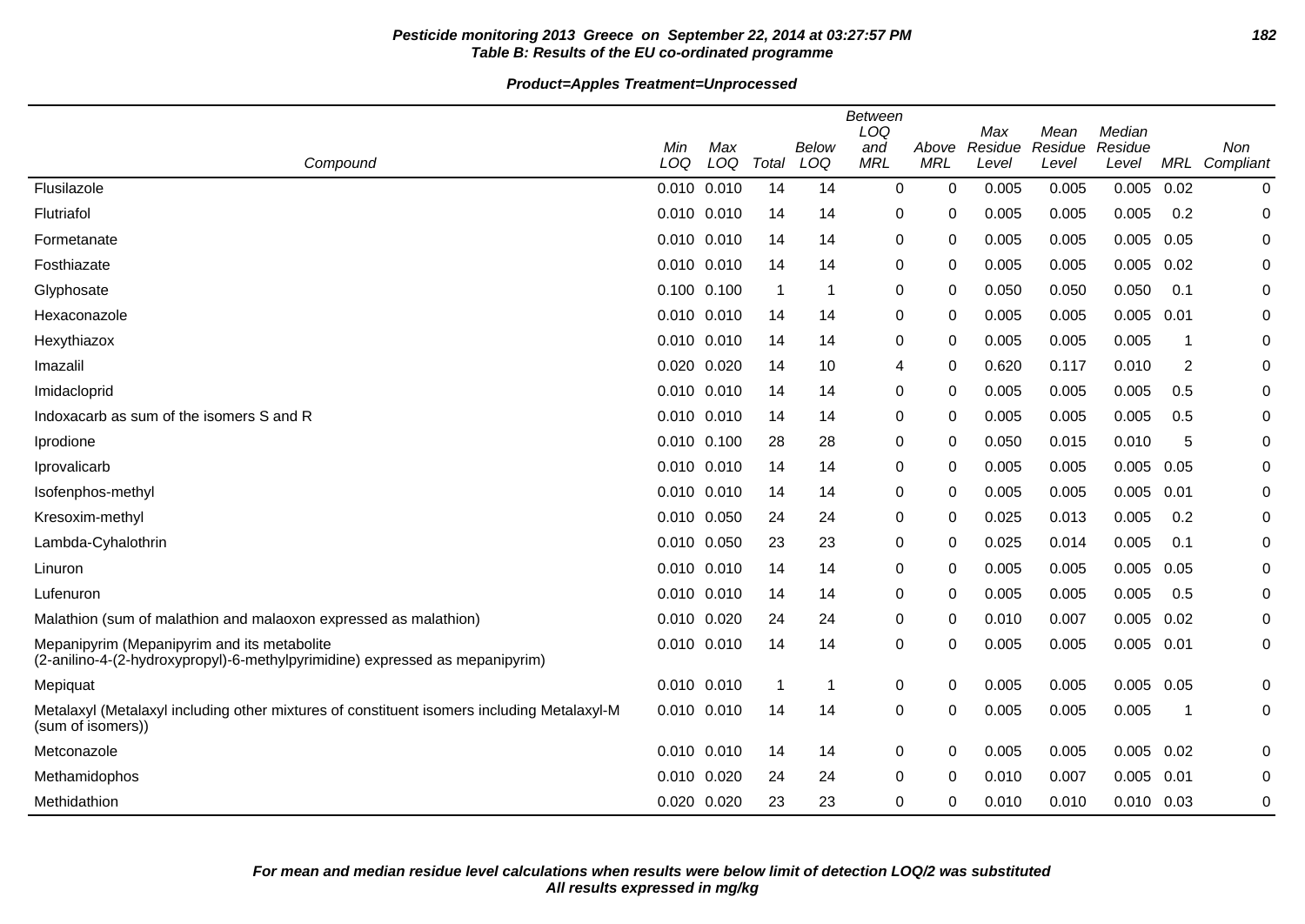# **Pesticide monitoring 2013 Greece on September 22, 2014 at 03:27:57 PM 183 Table B: Results of the EU co-ordinated programme**

|                                                                                                                           | <b>Between</b> |             |       |       |            |            |                |                 |                   |      |               |
|---------------------------------------------------------------------------------------------------------------------------|----------------|-------------|-------|-------|------------|------------|----------------|-----------------|-------------------|------|---------------|
|                                                                                                                           | Min            | Max         |       | Below | LOQ<br>and | Above      | Max<br>Residue | Mean<br>Residue | Median<br>Residue |      | Non           |
| Compound                                                                                                                  | LOQ            | LOQ         | Total | LOQ   | <b>MRL</b> | <b>MRL</b> | Level          | Level           | Level             |      | MRL Compliant |
| Methiocarb (sum of methiocarb and methiocarb sulfoxide and sulfone, expressed as<br>methiocarb)                           |                | 0.010 0.010 | 14    | 14    | 0          | 0          | 0.005          | 0.005           | 0.005             | 0.1  | 0             |
| Methomyl and thiodicarb (sum of methomyl and thiodicarb expressed as methomyl)                                            |                | 0.010 0.010 | 14    | 14    | 0          | 0          | 0.005          | 0.005           | 0.005             | 0.02 | 0             |
| Methoxychlor                                                                                                              |                | 0.010 0.050 | 18    | 18    | 0          | 0          | 0.025          | 0.011           | 0.005             | 0.01 | 0             |
| Methoxyfenozide                                                                                                           |                | 0.010 0.010 | 14    | 13    | -1         | 0          | 0.017          | 0.006           | 0.005             | 2    | 0             |
| Metobromuron                                                                                                              | 0.010 0.010    |             | 14    | 14    | 0          | 0          | 0.005          | 0.005           | 0.005             | 0.01 | 0             |
| Monocrotophos                                                                                                             |                | 0.010 0.020 | 24    | 24    | 0          | 0          | 0.010          | 0.007           | 0.005             | 0.01 | 0             |
| Myclobutanil                                                                                                              |                | 0.010 0.010 | 14    | 13    | 1          | $\Omega$   | 0.022          | 0.006           | 0.005             | 0.5  | 0             |
| Nitenpyram                                                                                                                | 0.050 0.050    |             | 14    | 14    | 0          | 0          | 0.025          | 0.025           | 0.025             | 0.01 | 0             |
| Oxadixyl                                                                                                                  |                | 0.010 0.010 | 14    | 14    | 0          | 0          | 0.005          | 0.005           | 0.005             | 0.01 | 0             |
| Oxamyl                                                                                                                    |                | 0.010 0.010 | 16    | 16    | 0          | 0          | 0.005          | 0.005           | 0.005             | 0.01 | 0             |
| Oxydemeton-methyl (sum of oxydemeton-methyl and demeton-S-methylsulfone expressed as<br>oxydemeton-methyl)                | 0.010 0.010    |             | 14    | 14    | 0          | 0          | 0.005          | 0.005           | 0.005             | 0.01 | 0             |
| Paclobutrazol                                                                                                             | 0.010 0.010    |             | 14    | 14    | 0          | 0          | 0.005          | 0.005           | 0.005             | 0.5  | 0             |
| Parathion                                                                                                                 |                | 0.010 0.020 | 23    | 23    | 0          | 0          | 0.010          | 0.007           | 0.005             | 0.05 | 0             |
| Parathion-methyl (sum of Parathion-methyl and paraoxon-methyl expressed as<br>Parathion-methyl)                           |                | 0.020 0.020 | 23    | 23    | 0          | 0          | 0.010          | 0.010           | $0.010$ $0.01$    |      | 0             |
| Penconazole                                                                                                               | 0.010 0.050    |             | 24    | 24    | 0          | 0          | 0.025          | 0.013           | 0.005             | 0.2  | 0             |
| Pencycuron                                                                                                                |                | 0.010 0.010 | 14    | 14    | 0          | 0          | 0.005          | 0.005           | 0.005             | 0.05 | 0             |
| Pendimethalin                                                                                                             | 0.010 0.100    |             | 25    | 25    | 0          | 0          | 0.050          | 0.015           | 0.005             | 0.05 | 0             |
| Phenthoate                                                                                                                |                | 0.020 0.020 | 24    | 24    | 0          | $\Omega$   | 0.010          | 0.010           | 0.010             | 0.01 | 0             |
| Phosalone                                                                                                                 |                | 0.010 0.020 | 24    | 23    | 1          | 0          | 0.010          | 0.007           | 0.005             | 0.01 | 0             |
| Phosmet (phosmet and phosmet oxon expressed as phosmet)                                                                   | 0.010 0.020    |             | 24    | 24    | 0          | 0          | 0.010          | 0.007           | 0.005             | 0.2  | 0             |
| Phoxim                                                                                                                    | 0.010 0.010    |             | 14    | 14    | 0          | 0          | 0.005          | 0.005           | 0.005             | 0.01 | 0             |
| Pirimicarb (sum of Pirimicarb and desmethyl pirimicarb expressed as Pirimicarb)                                           |                | 0.010 0.010 | 14    | 13    | 1          | 0          | 0.010          | 0.005           | 0.005             | 2    | 0             |
| Pirimiphos-methyl                                                                                                         | 0.010 0.020    |             | 24    | 24    | 0          | $\Omega$   | 0.010          | 0.007           | 0.005             | 0.05 | 0             |
| Prochloraz (sum of prochloraz and its metabolites containing the 2,4,6-Trichlorophenol moiety<br>expressed as prochloraz) |                | 0.010 0.010 | 14    | 14    | 0          | 0          | 0.005          | 0.005           | 0.005             | 0.05 | 0             |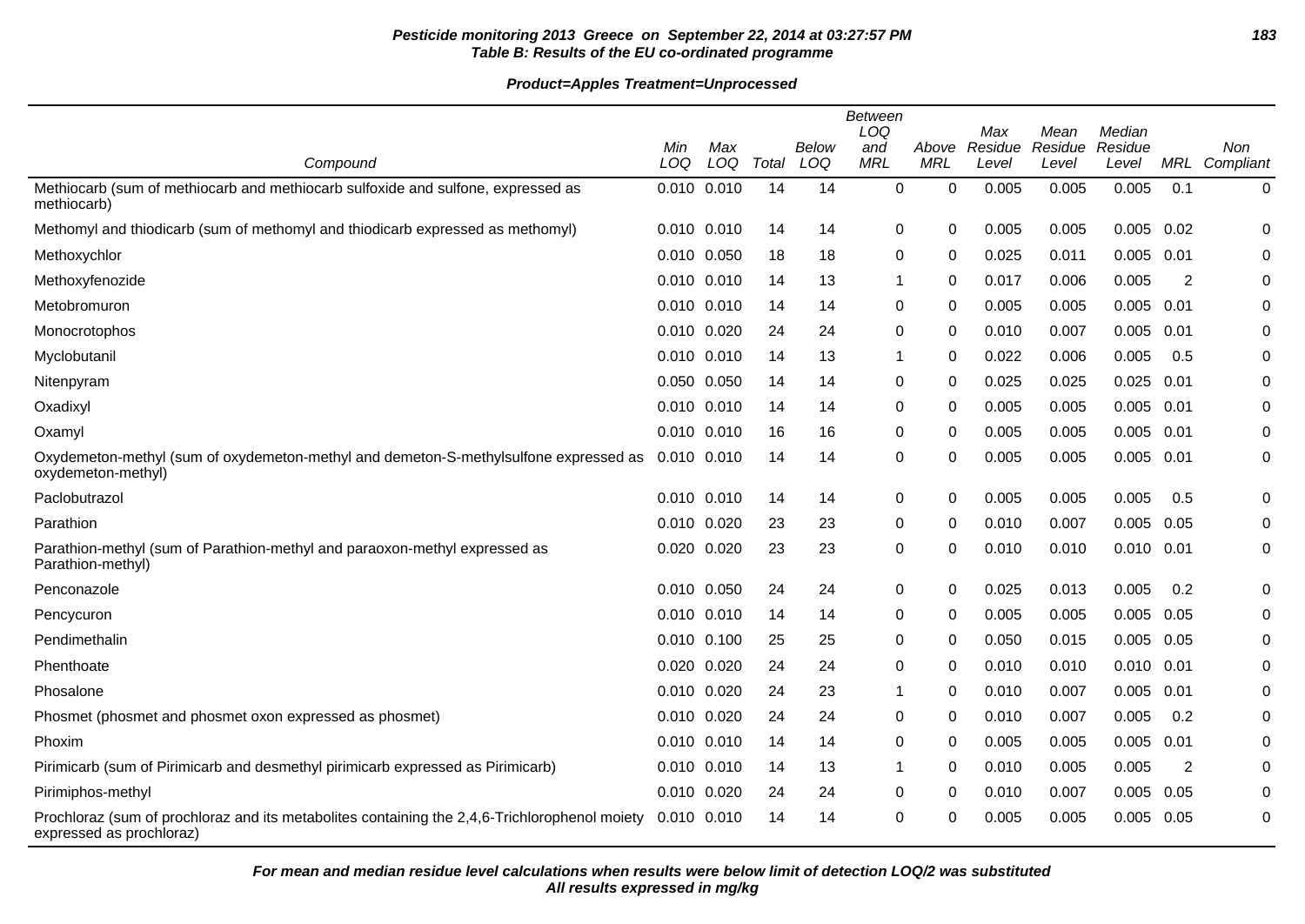# **Pesticide monitoring 2013 Greece on September 22, 2014 at 03:27:57 PM 184 Table B: Results of the EU co-ordinated programme**

# **Product=Apples Treatment=Unprocessed**

|                                                                        |                 |            |       |                | Between<br>LOQ    |                     | Max              | Mean             | Median           |      |                             |
|------------------------------------------------------------------------|-----------------|------------|-------|----------------|-------------------|---------------------|------------------|------------------|------------------|------|-----------------------------|
| Compound                                                               | Min<br>LOQ      | Max<br>LOQ | Total | Below<br>LOQ   | and<br><b>MRL</b> | Above<br><b>MRL</b> | Residue<br>Level | Residue<br>Level | Residue<br>Level |      | Non<br><b>MRL</b> Compliant |
| Procymidone                                                            | 0.010 0.050     |            | 19    | 19             | $\mathbf 0$       | $\mathbf 0$         | 0.025            | 0.010            | $0.005$ 0.01     |      | 0                           |
| Profenofos                                                             | 0.010 0.020     |            | 24    | 24             | $\mathbf 0$       | 0                   | 0.010            | 0.007            | 0.005            | 0.01 | 0                           |
| Propamocarb (sum of propamocarb and its salt expressed as propamocarb) | 0.010 0.010     |            | 14    | 14             | $\mathbf 0$       | 0                   | 0.005            | 0.005            | 0.005            | 10   | 0                           |
| Propargite                                                             | 0.010 0.010     |            | 14    | 11             | 3                 | 0                   | 0.140            | 0.026            | 0.005            | 3    | 0                           |
| Propiconazole                                                          | 0.010 0.010     |            | 14    | 14             | 0                 | 0                   | 0.005            | 0.005            | 0.005            | 0.15 | 0                           |
| Propoxur                                                               | 0.010 0.010     |            | 2     | $\overline{c}$ | 0                 | 0                   | 0.005            | 0.005            | 0.005            | 0.05 | 0                           |
| Propyzamide                                                            | 0.010 0.010     |            | 13    | 13             | 0                 | 0                   | 0.005            | 0.005            | $0.005$ 0.02     |      | 0                           |
| Prothioconazole (prothioconazole-desthio)                              | 0.010 0.010     |            | 12    | 12             | $\mathbf 0$       | $\mathbf 0$         | 0.005            | 0.005            | 0.005            | 0.02 | 0                           |
| Prothiofos                                                             | 0.010 0.010     |            | 19    | 19             | 0                 | 0                   | 0.005            | 0.005            | 0.005            | 0.01 | 0                           |
| Pymetrozine                                                            | 0.010 0.010     |            | 14    | 14             | 0                 | 0                   | 0.005            | 0.005            | 0.005            | 0.02 | 0                           |
| Pyraclostrobin                                                         | 0.010 0.010     |            | 14    | 14             | 0                 | 0                   | 0.005            | 0.005            | 0.005            | 0.3  | 0                           |
| Pyrethrins                                                             | 0.010 0.010     |            | 14    | 14             | 0                 | 0                   | 0.005            | 0.005            | 0.005            | -1   | 0                           |
| Pyridaben                                                              | 0.010 0.010     |            | 14    | 14             | $\mathbf 0$       | 0                   | 0.005            | 0.005            | 0.005            | 0.5  | 0                           |
| Pyrimethanil                                                           | 0.010 0.020     |            | 24    | 24             | 0                 | 0                   | 0.010            | 0.007            | 0.005            | 5    | 0                           |
| Pyriproxyfen                                                           | 0.010 0.010     |            | 14    | 14             | 0                 | 0                   | 0.005            | 0.005            | 0.005            | 0.2  | 0                           |
| Quinoxyfen                                                             | 0.010 0.010     |            | 14    | 14             | 0                 | 0                   | 0.005            | 0.005            | 0.005            | 0.05 | 0                           |
| Spinosad (sum of Spinosyn A and Spinosyn D, expressed as Spinosad)     | 0.010 0.010     |            | 14    | 14             | 0                 | 0                   | 0.005            | 0.005            | 0.005            | -1   | 0                           |
| Spirodiclofen                                                          | $0.010$ $0.010$ |            | 14    | 14             | 0                 | $\Omega$            | 0.005            | 0.005            | 0.005            | 0.8  | 0                           |
| Spiroxamine                                                            | 0.010 0.010     |            | 14    | 14             | 0                 | 0                   | 0.005            | 0.005            | 0.005            | 0.05 | 0                           |
| Tebuconazole                                                           | 0.010 0.010     |            | 14    | 12             | $\overline{2}$    | 0                   | 0.024            | 0.008            | 0.005            | 1    | 0                           |
| Tebufenozide                                                           | 0.010 0.010     |            | 14    | 14             | 0                 | $\mathbf 0$         | 0.005            | 0.005            | 0.005            | 1    | 0                           |
| Tebufenpyrad                                                           | 0.010 0.010     |            | 14    | 14             | 0                 | 0                   | 0.005            | 0.005            | 0.005            | 0.2  | 0                           |
| Teflubenzuron                                                          | 0.010 0.010     |            | 12    | 12             | $\mathbf 0$       | 0                   | 0.005            | 0.005            | 0.005            | -1   | 0                           |
| Tefluthrin                                                             | 0.010 0.010     |            | 13    | 13             | 0                 | 0                   | 0.005            | 0.005            | 0.005            | 0.05 | 0                           |
| Terbuthylazine                                                         | 0.010 0.050     |            | 19    | 19             | 0                 | 0                   | 0.025            | 0.010            | 0.005            | 0.1  | 0                           |
| Tetraconazole                                                          | 0.010 0.010     |            | 14    | 14             | 0                 | 0                   | 0.005            | 0.005            | 0.005            | 0.3  | 0                           |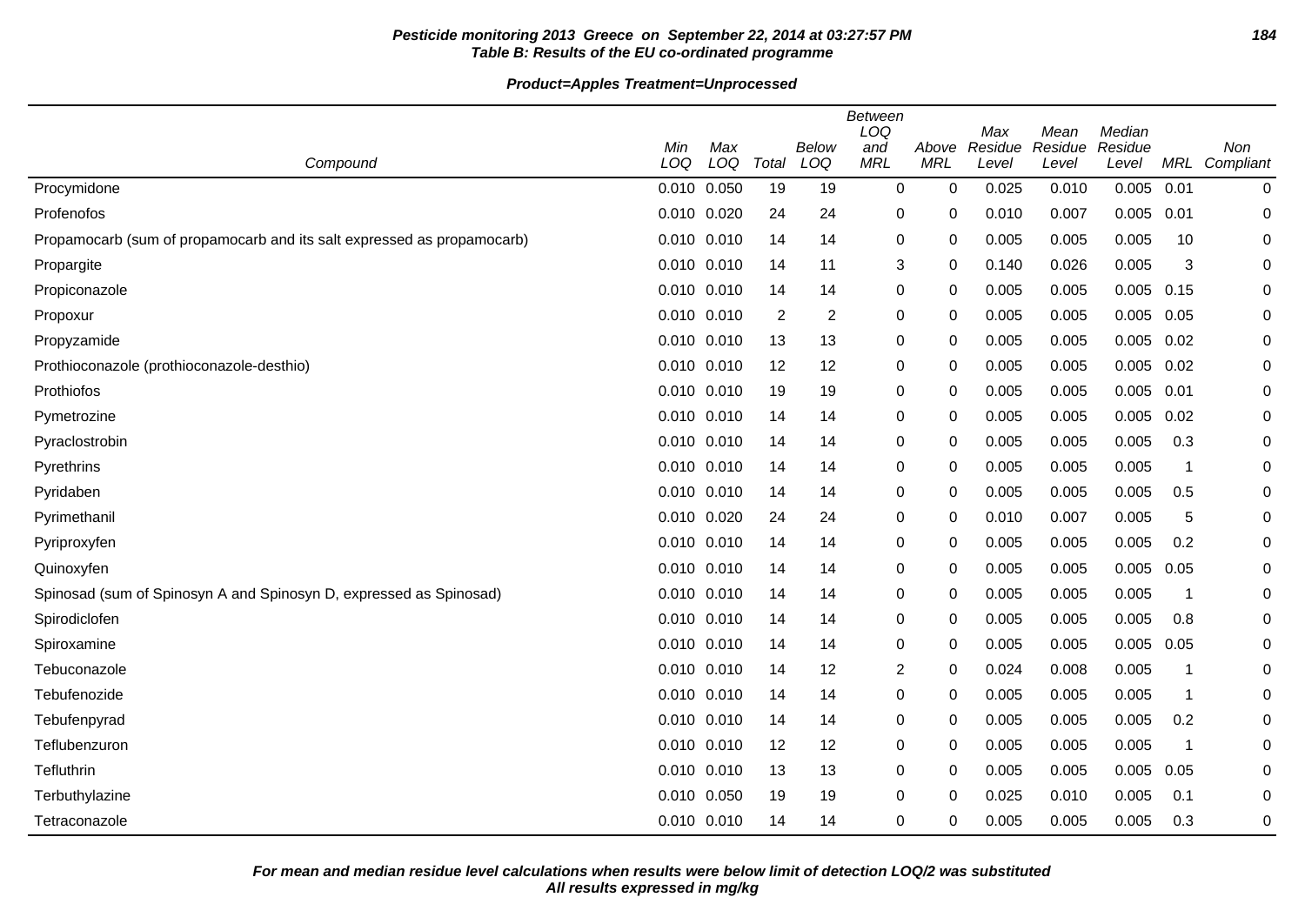# **Pesticide monitoring 2013 Greece on September 22, 2014 at 03:27:57 PM 185 Table B: Results of the EU co-ordinated programme**

# **Product=Apples Treatment=Unprocessed**

|                                                                                                                            |                 |            |       |              | <b>Between</b><br>LOQ |                     | Max              | Mean             | Median           |       |                  |
|----------------------------------------------------------------------------------------------------------------------------|-----------------|------------|-------|--------------|-----------------------|---------------------|------------------|------------------|------------------|-------|------------------|
| Compound                                                                                                                   | Min<br>LOQ      | Max<br>LOQ | Total | Below<br>LOQ | and<br><b>MRL</b>     | Above<br><b>MRL</b> | Residue<br>Level | Residue<br>Level | Residue<br>Level | MRL   | Non<br>Compliant |
| Tetradifon                                                                                                                 | 0.010 0.020     |            | 23    | 23           | 0                     | $\Omega$            | 0.010            | 0.007            | 0.005            | 0.01  | 0                |
| Thiabendazole                                                                                                              | 0.010 0.010     |            | 14    | 14           | 0                     | 0                   | 0.005            | 0.005            | 0.005            | 5     | 0                |
| Thiacloprid                                                                                                                | 0.010 0.010     |            | 14    | 11           | 3                     | $\Omega$            | 0.044            | 0.010            | 0.005            | 0.3   | 0                |
| Thiametoxam (sum of thiametoxam and clothianidin expressed as thiametoxam)                                                 | 0.010 0.010     |            | 14    | 14           | 0                     | 0                   | 0.005            | 0.005            | 0.005            | 0.3   | 0                |
| Thiophanate-methyl                                                                                                         | 0.010 0.010     |            | 14    | 14           | 0                     | 0                   | 0.005            | 0.005            | 0.005            | 0.5   | 0                |
| Tolclofos-methyl                                                                                                           | 0.010 0.020     |            | 24    | 24           | 0                     | 0                   | 0.010            | 0.007            | 0.005            | 0.05  | 0                |
| Tolylfluanid (Sum of tolylfluanid and dimethylaminosulfotoluidide expressed as tolylfluanid)                               | $0.010$ $0.010$ |            | 14    | 14           | 0                     | 0                   | 0.005            | 0.005            | 0.005            | 3     | 0                |
| Triadimefon (sum of Triadimefon and Triadimenol)                                                                           | $0.010$ $0.010$ |            | 14    | 14           | 0                     | 0                   | 0.005            | 0.005            | 0.005            | 0.2   | 0                |
| Triazophos                                                                                                                 | 0.010 0.020     |            | 24    | 24           | 0                     | $\Omega$            | 0.010            | 0.007            | 0.005            | 0.01  | 0                |
| Trifloxystrobin                                                                                                            | 0.010 0.010     |            | 14    | 14           | 0                     | $\Omega$            | 0.005            | 0.005            | 0.005            | 0.5   | 0                |
| Triflumuron                                                                                                                | 0.010 0.010     |            | 12    | 12           | 0                     | $\Omega$            | 0.005            | 0.005            | 0.005            | 0.5   | 0                |
| <b>Trifluralin</b>                                                                                                         | 0.010 0.010     |            | 13    | 13           | 0                     | 0                   | 0.005            | 0.005            | 0.005            | 0.1   | 0                |
| Triticonazole                                                                                                              | $0.010$ $0.010$ |            | 14    | 14           | 0                     | 0                   | 0.005            | 0.005            | 0.005            | -0.01 | 0                |
| Vinclozolin (sum of Vinclozolin and all metabolites containing the 3,5-dichloraniline moiety,<br>expressed as Vinclozolin) | 0.010 0.050     |            | 23    | 23           | $\pmb{0}$             | $\Omega$            | 0.025            | 0.014            | 0.005            | 0.05  | 0                |
| Zoxamide                                                                                                                   | $0.010$ $0.010$ |            | 14    | 14           | 0                     | $\Omega$            | 0.005            | 0.005            | 0.005            | 0.02  | 0                |
| tau-Fluvalinate                                                                                                            | 0.010 0.020     |            | 23    | 23           | 0                     | 0                   | 0.010            | 0.007            | 0.005            | 0.1   | 0                |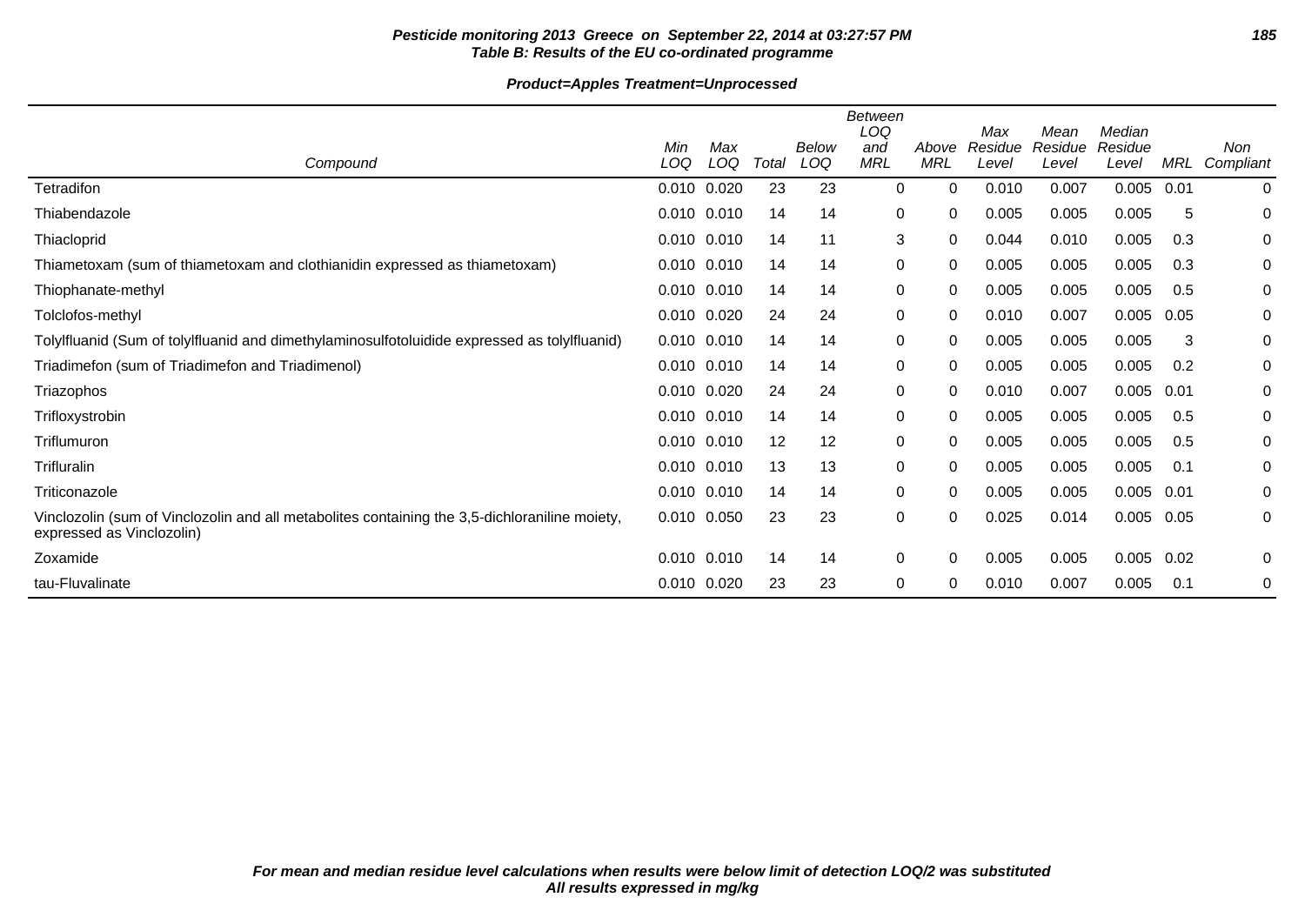# **Pesticide monitoring 2013 Greece on September 22, 2014 at 03:27:57 PM 186 Table B: Results of the EU co-ordinated programme**

**Product=Baby food for infants and young childern Treatment=Processed**

| Compound                | Min<br>LOQ      | Max<br>LOQ | Total          | <b>Below</b><br>LOQ | <b>Between</b><br>LOQ<br>and<br><b>MRL</b> | Above<br><b>MRL</b> | Max<br>Residue<br>Level | Mean<br>Residue<br>Level | Median<br>Residue<br>Level | MRL  | Non<br>Compliant |
|-------------------------|-----------------|------------|----------------|---------------------|--------------------------------------------|---------------------|-------------------------|--------------------------|----------------------------|------|------------------|
| Abamectin (sum)         | 0.010           | 0.010      | $\overline{2}$ | $\overline{2}$      | $\mathbf 0$                                | 0                   | 0.005                   | 0.005                    | 0.005                      | 0.01 | 0                |
| Acephate                | 0.010 0.010     |            | $\overline{c}$ | $\overline{c}$      | $\mathbf 0$                                | 0                   | 0.005                   | 0.005                    | 0.005                      | 0.01 | 0                |
| Acetamiprid             | 0.010 0.010     |            | 2              | $\overline{c}$      | $\mathbf 0$                                | 0                   | 0.005                   | 0.005                    | 0.005                      | 0.01 | 0                |
| Acrinathrin             | 0.010 0.010     |            | $\overline{2}$ | $\overline{c}$      | $\boldsymbol{0}$                           | 0                   | 0.005                   | 0.005                    | 0.005                      | 0.01 | 0                |
| Aldicarb (sum)          | 0.010 0.010     |            | 2              | $\overline{c}$      | 0                                          | 0                   | 0.005                   | 0.005                    | 0.005                      | 0.01 | 0                |
| Azinphos-ethyl          | 0.010 0.010     |            | 2              | $\overline{2}$      | 0                                          | 0                   | 0.005                   | 0.005                    | 0.005                      | 0.01 | 0                |
| Azinphos-methyl         | $0.010$ $0.010$ |            | $\overline{2}$ | $\overline{c}$      | 0                                          | 0                   | 0.005                   | 0.005                    | 0.005                      | 0.01 | 0                |
| Azoxystrobin            | 0.010 0.010     |            | 2              | $\mathbf 2$         | 0                                          | 0                   | 0.005                   | 0.005                    | 0.005                      | 0.01 | 0                |
| <b>Bifenthrin</b>       | 0.010 0.010     |            | 2              | $\overline{c}$      | 0                                          | 0                   | 0.005                   | 0.005                    | 0.005                      | 0.01 | 0                |
| Bitertanol              | 0.010 0.010     |            | 2              | 2                   | $\pmb{0}$                                  | 0                   | 0.005                   | 0.005                    | 0.005                      | 0.01 | 0                |
| <b>Boscalid</b>         | 0.010 0.010     |            | $\overline{2}$ | 2                   | 0                                          | 0                   | 0.005                   | 0.005                    | 0.005                      | 0.01 | 0                |
| Bromopropylate          | 0.010 0.010     |            | $\overline{2}$ | $\overline{2}$      | $\mathbf 0$                                | 0                   | 0.005                   | 0.005                    | 0.005                      | 0.01 | 0                |
| Bromuconazole (sum)     | $0.010$ $0.010$ |            | 2              | $\overline{2}$      | 0                                          | 0                   | 0.005                   | 0.005                    | 0.005                      | 0.01 | 0                |
| <b>Bupirimate</b>       | 0.010 0.010     |            | $\overline{2}$ | $\overline{c}$      | $\boldsymbol{0}$                           | 0                   | 0.005                   | 0.005                    | 0.005                      | 0.01 | 0                |
| <b>Buprofezin</b>       | 0.010 0.010     |            | 2              | $\overline{c}$      | 0                                          | 0                   | 0.005                   | 0.005                    | 0.005                      | 0.01 | 0                |
| Carbaryl                | 0.010 0.010     |            | $\overline{2}$ | $\overline{c}$      | 0                                          | 0                   | 0.005                   | 0.005                    | 0.005                      | 0.01 | 0                |
| Carbendazim and benomyl | $0.010$ $0.010$ |            | $\overline{2}$ | $\overline{c}$      | $\boldsymbol{0}$                           | 0                   | 0.005                   | 0.005                    | 0.005                      | 0.01 | 0                |
| Carbofuran (sum)        | 0.010 0.010     |            | 2              | $\overline{c}$      | 0                                          | 0                   | 0.005                   | 0.005                    | 0.005                      | 0.01 | 0                |
| Chlorfenapyr            | 0.010 0.010     |            | 2              | $\overline{c}$      | 0                                          | 0                   | 0.005                   | 0.005                    | 0.005                      | 0.01 | 0                |
| Chlorfenvinphos         | 0.010 0.010     |            | 2              | 2                   | $\pmb{0}$                                  | 0                   | 0.005                   | 0.005                    | 0.005                      | 0.01 | 0                |
| Chlorobenzilate         | 0.010 0.010     |            | $\overline{2}$ | $\mathbf 2$         | 0                                          | 0                   | 0.005                   | 0.005                    | 0.005                      | 0.01 | 0                |
| Chlorothalonil          | 0.010 0.010     |            | $\overline{2}$ | $\overline{2}$      | 0                                          | 0                   | 0.005                   | 0.005                    | 0.005                      | 0.01 | 0                |
| Chlorpyrifos            | 0.010 0.010     |            | $\overline{2}$ | $\overline{2}$      | $\boldsymbol{0}$                           | 0                   | 0.005                   | 0.005                    | 0.005                      | 0.01 | 0                |
| Chlorpyrifos-methyl     | 0.010 0.010     |            | $\overline{2}$ | $\overline{2}$      | $\boldsymbol{0}$                           | $\mathbf 0$         | 0.005                   | 0.005                    | 0.005                      | 0.01 | 0                |
| Clothianidin            | 0.010 0.010     |            | $\overline{2}$ | $\overline{2}$      | 0                                          | 0                   | 0.005                   | 0.005                    | 0.005                      | 0.01 | 0                |
| Cyfluthrin (sum)        | 0.010 0.010     |            | $\overline{2}$ | $\overline{2}$      | $\mathbf 0$                                | 0                   | 0.005                   | 0.005                    | 0.005                      | 0.01 | 0                |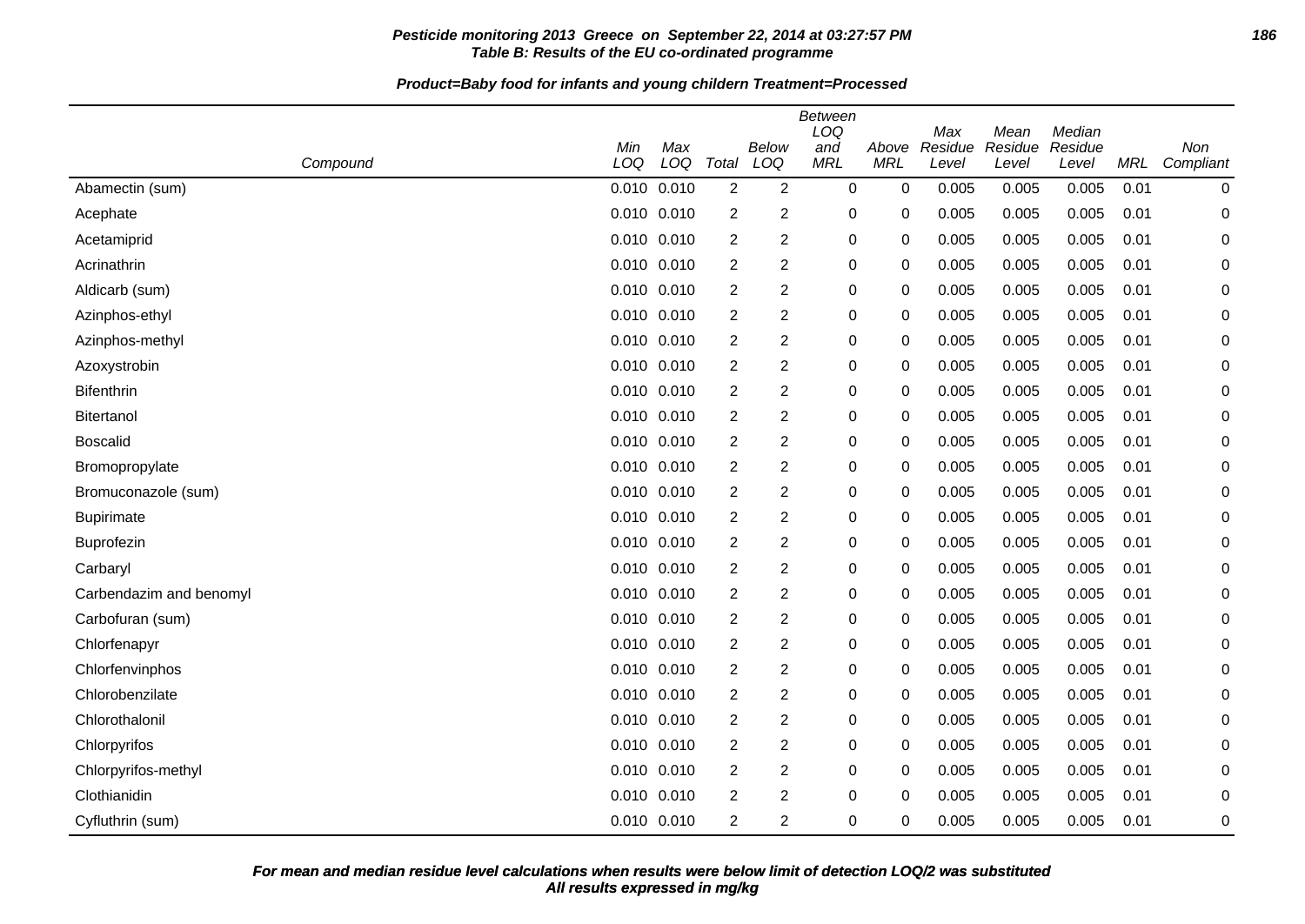# **Pesticide monitoring 2013 Greece on September 22, 2014 at 03:27:57 PM 187 Table B: Results of the EU co-ordinated programme**

| Compound                                                 | Min<br>LOQ      | Max<br>LOQ | Total            | <b>Below</b><br>LOQ | <b>Between</b><br>LOQ<br>and<br><b>MRL</b> | Above<br><b>MRL</b> | Max<br>Residue<br>Level | Mean<br>Residue<br>Level | Median<br>Residue<br>Level | MRL   | Non<br>Compliant |
|----------------------------------------------------------|-----------------|------------|------------------|---------------------|--------------------------------------------|---------------------|-------------------------|--------------------------|----------------------------|-------|------------------|
| Cypermethrin (sum)                                       | 0.010 0.010     |            | $\overline{2}$   | $\overline{2}$      | 0                                          | 0                   | 0.005                   | 0.005                    | 0.005                      | 0.01  | 0                |
| Cyproconazole                                            | 0.010 0.010     |            | $\overline{c}$   | 2                   | 0                                          | 0                   | 0.005                   | 0.005                    | 0.005                      | 0.01  | 0                |
| Cyprodinil                                               | 0.010 0.010     |            | $\overline{c}$   | 2                   | 0                                          | 0                   | 0.005                   | 0.005                    | 0.005                      | 0.01  | 0                |
| DDT (sum)                                                | 0.010 0.010     |            | 2                | 2                   | 0                                          | 0                   | 0.005                   | 0.005                    | 0.005                      | 0.01  | 0                |
| Deltamethrin                                             | 0.010 0.010     |            | 2                | 2                   | 0                                          | 0                   | 0.005                   | 0.005                    | 0.005                      | 0.01  | 0                |
| Diazinon                                                 | $0.010$ $0.010$ |            | 2                | 2                   | 0                                          | 0                   | 0.005                   | 0.005                    | 0.005                      | 0.01  | 0                |
| Dichlofluanid                                            | $0.010$ $0.010$ |            | 2                | 2                   | 0                                          | 0                   | 0.005                   | 0.005                    | 0.005                      | 0.01  | 0                |
| Difenoconazole                                           | 0.010 0.010     |            | $\overline{2}$   | 2                   | 0                                          | 0                   | 0.005                   | 0.005                    | 0.005                      | 0.01  | 0                |
| Dimethoate (sum)                                         | $0.010$ $0.010$ |            | $\overline{2}$   | $\overline{c}$      | $\mathbf 0$                                | 0                   | 0.005                   | 0.005                    | 0.005                      | 0.01  | 0                |
| Dimethomorph                                             | $0.010$ $0.010$ |            | $\overline{c}$   | 2                   | $\mathbf 0$                                | 0                   | 0.005                   | 0.005                    | 0.005                      | 0.01  | 0                |
| Diphenylamine                                            | $0.010$ $0.010$ |            | $\overline{2}$   | $\overline{c}$      | 0                                          | 0                   | 0.005                   | 0.005                    | 0.005                      | 0.01  | 0                |
| Endosulfan (sum)                                         | $0.010$ $0.010$ |            | $\overline{2}$   | $\overline{2}$      | $\mathbf 0$                                | 0                   | 0.005                   | 0.005                    | 0.005                      | 0.01  | 0                |
| Endrin                                                   | 0.003 0.003     |            | $\overline{2}$   | $\overline{2}$      | $\mathbf 0$                                | 0                   | 0.002                   | 0.002                    | 0.002                      | 0.003 | 0                |
| Epoxiconazole                                            | $0.010$ $0.010$ |            | $\overline{2}$   | $\overline{c}$      | $\mathbf 0$                                | 0                   | 0.005                   | 0.005                    | 0.005                      | 0.01  | $\Omega$         |
| Ethoprophos                                              | $0.002$ $0.002$ |            | 2                | 2                   | $\mathbf 0$                                | 0                   | 0.001                   | 0.001                    | 0.001                      | 0.008 | 0                |
| Famoxadone                                               | $0.010$ $0.010$ |            | 2                | 2                   | 0                                          | 0                   | 0.005                   | 0.005                    | 0.005                      | 0.01  | 0                |
| Fenarimol                                                | $0.010$ $0.010$ |            | 2                | $\overline{c}$      | $\mathbf 0$                                | 0                   | 0.005                   | 0.005                    | 0.005                      | 0.01  | 0                |
| Fenazaquin                                               | 0.010 0.010     |            | $\overline{2}$   | $\overline{c}$      | $\mathbf 0$                                | 0                   | 0.005                   | 0.005                    | 0.005                      | 0.01  | 0                |
| Fenbuconazole                                            | 0.010 0.010     |            | 2                | 2                   | $\mathbf 0$                                | 0                   | 0.005                   | 0.005                    | 0.005                      | 0.01  | 0                |
| Fenhexamid                                               | 0.010           | 0.010      | $\overline{c}$   | $\overline{2}$      | $\mathbf 0$                                | 0                   | 0.005                   | 0.005                    | 0.005                      | 0.01  | 0                |
| Fenitrothion                                             | $0.010$ $0.010$ |            | 2                | 2                   | 0                                          | 0                   | 0.005                   | 0.005                    | 0.005                      | 0.01  | 0                |
| Fenoxycarb                                               | 0.010 0.010     |            | 2                | 2                   | $\mathbf 0$                                | 0                   | 0.005                   | 0.005                    | 0.005                      | 0.01  | 0                |
| Fenpropathrin                                            | $0.010$ $0.010$ |            | $\boldsymbol{2}$ | $\overline{2}$      | $\mathbf 0$                                | 0                   | 0.005                   | 0.005                    | 0.005                      | 0.01  | 0                |
| Fenpropimorph                                            | 0.010 0.010     |            | 2                | 2                   | $\mathbf 0$                                | 0                   | 0.005                   | 0.005                    | 0.005                      | 0.01  | 0                |
| Fenvalerate and Esfenvalerate (Sum of RR and SS isomers) | 0.010 0.010     |            | 2                | $\overline{c}$      | $\mathbf 0$                                | $\Omega$            | 0.005                   | 0.005                    | 0.005                      | 0.01  | 0                |
| Fenvalerate and Esfenvalerate (Sum of RS and SR isomers) | 0.010 0.010     |            | $\overline{2}$   | 2                   | $\mathbf 0$                                | 0                   | 0.005                   | 0.005                    | 0.005                      | 0.01  | 0                |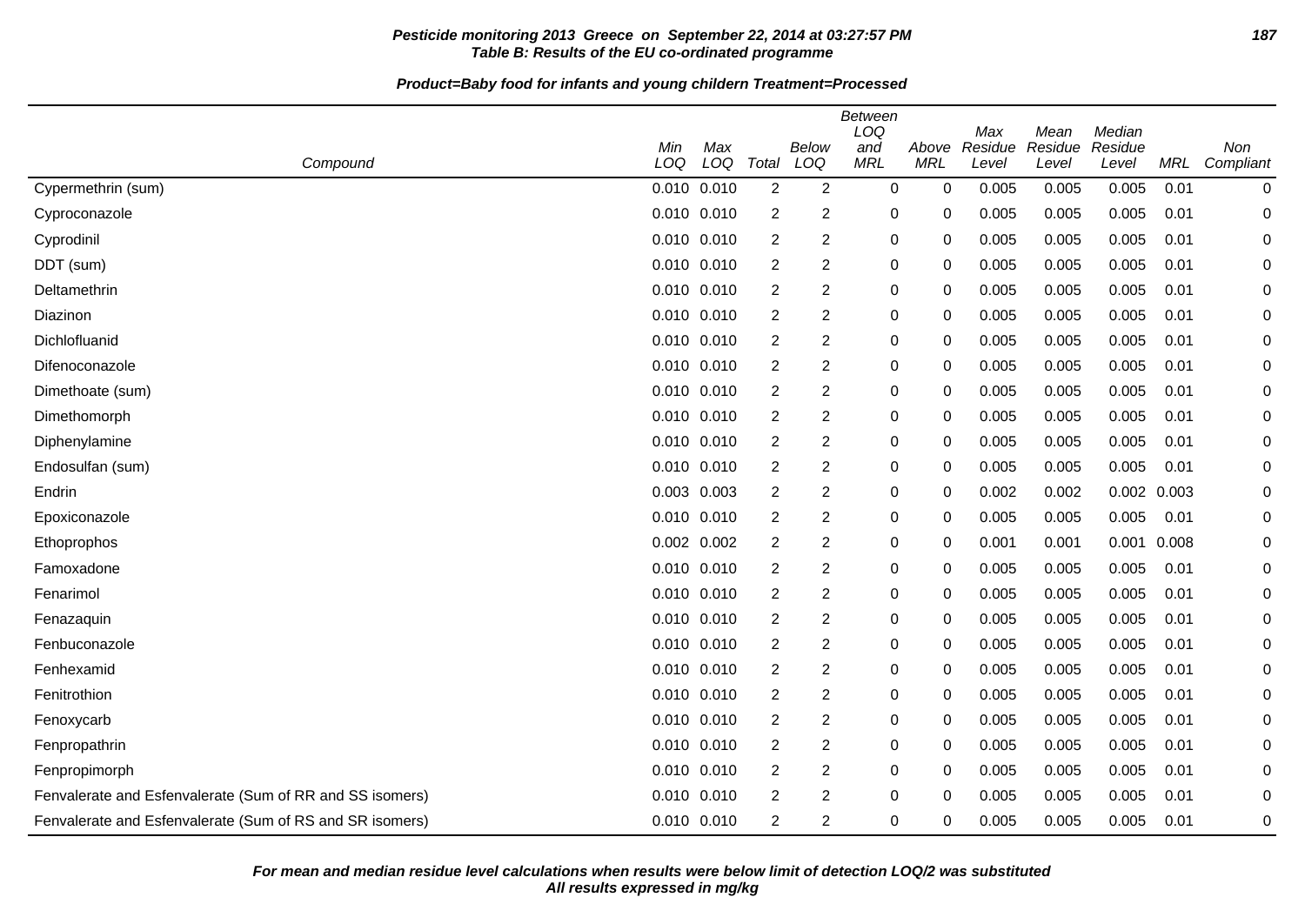# **Pesticide monitoring 2013 Greece on September 22, 2014 at 03:27:57 PM 188 Table B: Results of the EU co-ordinated programme**

| Compound                                                                                                        | Min<br>LOQ  | Max<br>LOQ | Total          | Below<br>LOQ   | Between<br>LOQ<br>and<br><b>MRL</b> | Above<br><b>MRL</b> | Max<br>Residue<br>Level | Mean<br>Residue<br>Level | Median<br>Residue<br>Level | <b>MRL</b> | <b>Non</b><br>Compliant |
|-----------------------------------------------------------------------------------------------------------------|-------------|------------|----------------|----------------|-------------------------------------|---------------------|-------------------------|--------------------------|----------------------------|------------|-------------------------|
| Fludioxonil                                                                                                     | 0.010 0.010 |            | $\overline{2}$ | $\overline{2}$ | $\Omega$                            | 0                   | 0.005                   | 0.005                    | 0.005                      | 0.01       | 0                       |
| Flufenoxuron                                                                                                    | 0.010 0.010 |            | 2              | 2              | 0                                   | 0                   | 0.005                   | 0.005                    | 0.005                      | 0.01       | 0                       |
| Fluquinconazole                                                                                                 | 0.010 0.010 |            | 2              | $\overline{2}$ | 0                                   | 0                   | 0.005                   | 0.005                    | 0.005                      | 0.01       | 0                       |
| Flusilazole                                                                                                     | 0.010 0.010 |            | 2              | $\overline{2}$ | 0                                   | 0                   | 0.005                   | 0.005                    | 0.005                      | 0.01       | 0                       |
| Flutriafol                                                                                                      | 0.010 0.010 |            | 2              | 2              | $\Omega$                            | 0                   | 0.005                   | 0.005                    | 0.005                      | 0.01       | 0                       |
| Heptachlor (sum of heptachlor and heptachlor epoxide expressed as heptachlor)                                   | 0.003       | 0.003      | 2              | $\overline{2}$ | 0                                   | 0                   | 0.002                   | 0.002                    | 0.002 0.003                |            | 0                       |
| Hexachlorobenzene                                                                                               | 0.003 0.003 |            | 2              | 2              | 0                                   | 0                   | 0.002                   | 0.002                    | 0.002 0.003                |            | 0                       |
| Hexachlorocyclohexane (HCH), alpha-isomer                                                                       | 0.005 0.005 |            | 2              | $\overline{2}$ | 0                                   | 0                   | 0.003                   | 0.003                    | 0.003                      | 0.01       | 0                       |
| Hexachlorocyclohexane (HCH), beta-isomer                                                                        | 0.005       | 0.005      | 2              | 2              | 0                                   | 0                   | 0.003                   | 0.003                    | 0.003                      | 0.01       | 0                       |
| Hexaconazole                                                                                                    | 0.010 0.010 |            | 2              | $\overline{2}$ | 0                                   | 0                   | 0.005                   | 0.005                    | 0.005                      | 0.01       | 0                       |
| Hexythiazox                                                                                                     | 0.010 0.010 |            | 2              | $\overline{2}$ | 0                                   | 0                   | 0.005                   | 0.005                    | 0.005                      | 0.01       | 0                       |
| Imazalil                                                                                                        | 0.010 0.010 |            | 2              | 2              | 0                                   | 0                   | 0.005                   | 0.005                    | 0.005                      | 0.01       | 0                       |
| Imidacloprid                                                                                                    | 0.010 0.010 |            | 2              | $\overline{2}$ | 0                                   | 0                   | 0.005                   | 0.005                    | 0.005                      | 0.01       | 0                       |
| Indoxacarb as sum of the isomers S and R                                                                        | 0.010 0.010 |            | 2              | $\overline{2}$ | 0                                   | 0                   | 0.005                   | 0.005                    | 0.005                      | 0.01       | 0                       |
| Iprodione                                                                                                       | 0.010 0.010 |            | 2              | $\overline{2}$ | 0                                   | 0                   | 0.005                   | 0.005                    | 0.005                      | 0.01       | 0                       |
| Iprovalicarb                                                                                                    | 0.010 0.010 |            | 2              | $\overline{2}$ | $\Omega$                            | 0                   | 0.005                   | 0.005                    | 0.005                      | 0.01       | $\Omega$                |
| Isofenphos-methyl                                                                                               | 0.010 0.010 |            | 2              | 2              | 0                                   | 0                   | 0.005                   | 0.005                    | 0.005                      | 0.01       | 0                       |
| Kresoxim-methyl                                                                                                 | 0.010 0.010 |            | 2              | $\overline{2}$ | 0                                   | 0                   | 0.005                   | 0.005                    | 0.005                      | 0.01       | 0                       |
| Lambda-Cyhalothrin                                                                                              | 0.010 0.010 |            | 2              | 2              | 0                                   | 0                   | 0.005                   | 0.005                    | 0.005                      | 0.01       | 0                       |
| Lindane (Gamma-isomer of hexachlorociclohexane (HCH))                                                           | 0.010 0.010 |            | $\overline{2}$ | $\overline{2}$ | $\Omega$                            | 0                   | 0.005                   | 0.005                    | 0.005                      | 0.01       | $\Omega$                |
| Linuron                                                                                                         | 0.010 0.010 |            | 2              | 2              | 0                                   | 0                   | 0.005                   | 0.005                    | 0.005                      | 0.01       | 0                       |
| Lufenuron                                                                                                       | 0.010 0.010 |            | 2              | $\overline{2}$ | 0                                   | 0                   | 0.005                   | 0.005                    | 0.005                      | 0.01       | 0                       |
| Malathion (sum of malathion and malaoxon expressed as malathion)                                                | 0.010 0.010 |            | 2              | 2              | 0                                   | 0                   | 0.005                   | 0.005                    | 0.005                      | 0.01       | 0                       |
| Metalaxyl (Metalaxyl including other mixtures of constituent isomers including Metalaxyl-M<br>(sum of isomers)) | 0.010 0.010 |            | $\overline{2}$ | $\overline{2}$ | $\Omega$                            | 0                   | 0.005                   | 0.005                    | 0.005                      | 0.01       | 0                       |
| Metconazole                                                                                                     | 0.010 0.010 |            | $\overline{2}$ | 2              | 0                                   | 0                   | 0.005                   | 0.005                    | 0.005                      | 0.01       | 0                       |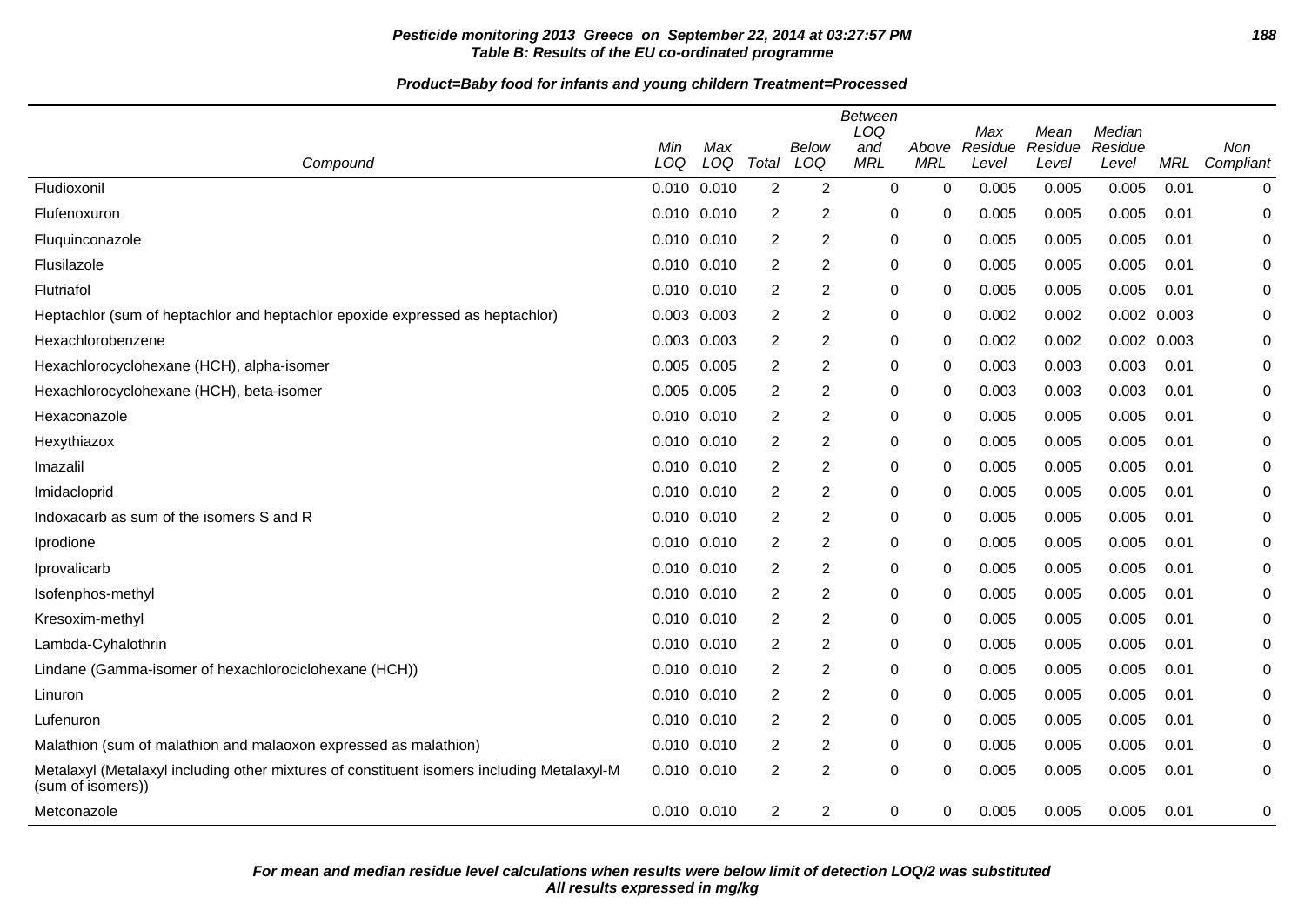# **Pesticide monitoring 2013 Greece on September 22, 2014 at 03:27:57 PM 189 Table B: Results of the EU co-ordinated programme**

|                                                                                                 | Min         | Max |                | <b>Below</b>   | <b>Between</b><br>LOQ<br>and | Above       | Max<br>Residue | Mean<br>Residue | Median<br>Residue |      | Non           |
|-------------------------------------------------------------------------------------------------|-------------|-----|----------------|----------------|------------------------------|-------------|----------------|-----------------|-------------------|------|---------------|
| Compound                                                                                        | LOQ         | LOQ | Total          | LOQ            | <b>MRL</b>                   | <b>MRL</b>  | Level          | Level           | Level             |      | MRL Compliant |
| Methamidophos                                                                                   | 0.010 0.010 |     | $\overline{2}$ | $\overline{2}$ | 0                            | $\mathbf 0$ | 0.005          | 0.005           | 0.005             | 0.01 | $\mathbf 0$   |
| Methidathion                                                                                    | 0.010 0.010 |     | $\overline{2}$ | 2              | 0                            | $\Omega$    | 0.005          | 0.005           | 0.005             | 0.01 | $\mathbf 0$   |
| Methiocarb (sum of methiocarb and methiocarb sulfoxide and sulfone, expressed as<br>methiocarb) | 0.010 0.010 |     | $\overline{2}$ | $\overline{2}$ | 0                            | 0           | 0.005          | 0.005           | 0.005             | 0.01 | 0             |
| Methomyl and thiodicarb (sum of methomyl and thiodicarb expressed as methomyl)                  | 0.010 0.010 |     | $\overline{2}$ | $\overline{2}$ | 0                            | $\mathbf 0$ | 0.005          | 0.005           | 0.005             | 0.01 | $\mathbf 0$   |
| Methoxychlor                                                                                    | 0.010 0.010 |     | 2              | 2              | 0                            | 0           | 0.005          | 0.005           | $0.005$ 0.01      |      | 0             |
| Methoxyfenozide                                                                                 | 0.010 0.010 |     | 2              | 2              | 0                            | 0           | 0.005          | 0.005           | 0.005             | 0.01 | 0             |
| Monocrotophos                                                                                   | 0.010 0.010 |     | $\overline{2}$ | $\overline{2}$ | 0                            | 0           | 0.005          | 0.005           | 0.005             | 0.01 | $\mathbf 0$   |
| Myclobutanil                                                                                    | 0.010 0.010 |     | $\overline{2}$ | 2              | 0                            | 0           | 0.005          | 0.005           | 0.005             | 0.01 | 0             |
| Oxadixyl                                                                                        | 0.010 0.010 |     | $\overline{2}$ | $\overline{2}$ | 0                            | 0           | 0.005          | 0.005           | 0.005             | 0.01 | 0             |
| Oxamyl                                                                                          | 0.010 0.010 |     | $\overline{2}$ | 2              | 0                            | $\Omega$    | 0.005          | 0.005           | 0.005             | 0.01 | $\mathbf 0$   |
| Paclobutrazol                                                                                   | 0.010 0.010 |     | 2              | 2              | 0                            | 0           | 0.005          | 0.005           | 0.005             | 0.01 | 0             |
| Parathion                                                                                       | 0.010 0.010 |     | 2              | $\overline{2}$ | 0                            | 0           | 0.005          | 0.005           | 0.005             | 0.01 | 0             |
| Parathion-methyl (sum of Parathion-methyl and paraoxon-methyl expressed as<br>Parathion-methyl) | 0.010 0.010 |     | 2              | $\overline{2}$ | 0                            | 0           | 0.005          | 0.005           | 0.005             | 0.01 | $\mathbf 0$   |
| Penconazole                                                                                     | 0.010 0.010 |     | $\overline{2}$ | $\overline{2}$ | 0                            | 0           | 0.005          | 0.005           | $0.005$ 0.01      |      | 0             |
| Pendimethalin                                                                                   | 0.010 0.010 |     | $\overline{c}$ | $\overline{c}$ | 0                            | 0           | 0.005          | 0.005           | 0.005             | 0.01 | $\mathbf 0$   |
| Permethrin (sum of isomers)                                                                     | 0.010 0.010 |     | 2              | $\overline{c}$ | 0                            | 0           | 0.005          | 0.005           | 0.005             | 0.01 | 0             |
| Pirimicarb (sum of Pirimicarb and desmethyl pirimicarb expressed as Pirimicarb)                 | 0.010 0.010 |     | $\overline{2}$ | $\overline{2}$ | 0                            | 0           | 0.005          | 0.005           | 0.005             | 0.01 | 0             |
| Pirimiphos-methyl                                                                               | 0.010 0.010 |     | 2              | 2              | 0                            | 0           | 0.005          | 0.005           | 0.005             | 0.01 | 0             |
| Procymidone                                                                                     | 0.010 0.010 |     | 2              | 2              | 0                            | 0           | 0.005          | 0.005           | 0.005             | 0.01 | 0             |
| Profenofos                                                                                      | 0.010 0.010 |     | $\overline{2}$ | $\overline{2}$ | 0                            | $\Omega$    | 0.005          | 0.005           | 0.005             | 0.01 | $\mathbf 0$   |
| Propiconazole                                                                                   | 0.010 0.010 |     | $\overline{2}$ | $\overline{2}$ | 0                            | 0           | 0.005          | 0.005           | $0.005$ 0.01      |      | $\mathbf 0$   |
| Propoxur                                                                                        | 0.010 0.010 |     | 2              | 2              | 0                            | 0           | 0.005          | 0.005           | 0.005             | 0.01 | 0             |
| Propyzamide                                                                                     | 0.010 0.010 |     | 2              | 2              | 0                            | 0           | 0.005          | 0.005           | 0.005             | 0.01 | 0             |
| Prothiofos                                                                                      | 0.010 0.010 |     | 2              | $\overline{2}$ | 0                            | 0           | 0.005          | 0.005           | 0.005             | 0.01 | 0             |
| Pyraclostrobin                                                                                  | 0.010 0.010 |     | 2              | 2              | 0                            | 0           | 0.005          | 0.005           | 0.005             | 0.01 | 0             |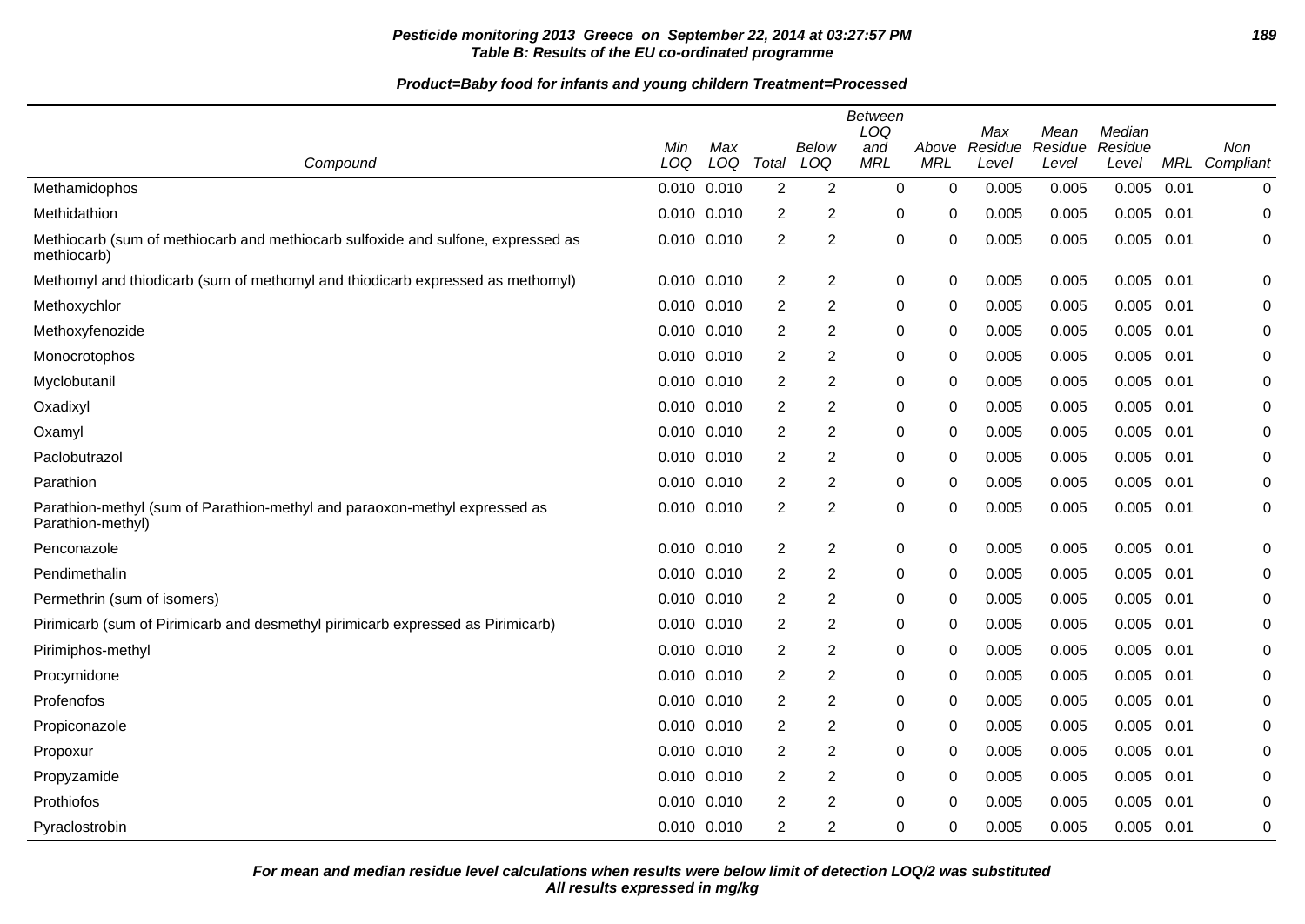# **Pesticide monitoring 2013 Greece on September 22, 2014 at 03:27:57 PM 190 Table B: Results of the EU co-ordinated programme**

| Compound                                                                                | Min<br>LOQ      | Max<br>LOQ | Total          | Below<br>LOQ   | Between<br>LOQ<br>and<br><b>MRL</b> | Above<br><b>MRL</b> | Max<br>Residue<br>Level | Mean<br>Residue<br>Level | Median<br>Residue<br>Level | MRL  | <b>Non</b><br>Compliant |
|-----------------------------------------------------------------------------------------|-----------------|------------|----------------|----------------|-------------------------------------|---------------------|-------------------------|--------------------------|----------------------------|------|-------------------------|
|                                                                                         | $0.010$ $0.010$ |            | $\overline{2}$ | $\overline{2}$ | $\mathbf 0$                         | 0                   | 0.005                   | 0.005                    | 0.005                      | 0.01 |                         |
| Pyrazophos                                                                              |                 |            |                |                |                                     |                     |                         |                          |                            |      | 0                       |
| Pyrimethanil                                                                            | 0.010 0.010     |            | 2              | 2              | 0                                   | 0                   | 0.005                   | 0.005                    | 0.005                      | 0.01 | 0                       |
| Pyriproxyfen                                                                            | $0.010$ $0.010$ |            | 2              | $\overline{c}$ | 0                                   | 0                   | 0.005                   | 0.005                    | 0.005                      | 0.01 | 0                       |
| Quinoxyfen                                                                              | 0.010 0.010     |            | 2              | 2              | 0                                   | 0                   | 0.005                   | 0.005                    | 0.005                      | 0.01 | 0                       |
| Resmethrin (resmethrin including other mixtures of consituent isomers (sum of isomers)) | 0.010 0.010     |            | 2              | 2              | 0                                   | 0                   | 0.005                   | 0.005                    | 0.005                      | 0.01 | 0                       |
| Spinosad (sum of Spinosyn A and Spinosyn D, expressed as Spinosad)                      | $0.010$ $0.010$ |            | 2              | 2              | 0                                   | 0                   | 0.005                   | 0.005                    | $0.005$ 0.01               |      | 0                       |
| Spiroxamine                                                                             | 0.010 0.010     |            | 2              | $\overline{c}$ | 0                                   | 0                   | 0.005                   | 0.005                    | 0.005                      | 0.01 | 0                       |
| Tebuconazole                                                                            | 0.010 0.010     |            | 2              | 2              | 0                                   | 0                   | 0.005                   | 0.005                    | 0.005                      | 0.01 | 0                       |
| Tebufenozide                                                                            | 0.010 0.010     |            | 2              | $\overline{c}$ | $\pmb{0}$                           | 0                   | 0.005                   | 0.005                    | 0.005                      | 0.01 | 0                       |
| Tebufenpyrad                                                                            | 0.010 0.010     |            | 2              | $\overline{c}$ | 0                                   | 0                   | 0.005                   | 0.005                    | 0.005                      | 0.01 | 0                       |
| Teflubenzuron                                                                           | 0.010 0.010     |            | 2              | $\overline{c}$ | 0                                   | 0                   | 0.005                   | 0.005                    | 0.005                      | 0.01 | 0                       |
| Tetraconazole                                                                           | 0.010 0.010     |            | 2              | $\overline{c}$ | $\pmb{0}$                           | 0                   | 0.005                   | 0.005                    | 0.005                      | 0.01 | 0                       |
| Tetradifon                                                                              | 0.010 0.010     |            | 2              | $\overline{c}$ | $\pmb{0}$                           | 0                   | 0.005                   | 0.005                    | 0.005                      | 0.01 | 0                       |
| Thiabendazole                                                                           | 0.010 0.010     |            | 2              | 2              | $\pmb{0}$                           | 0                   | 0.005                   | 0.005                    | 0.005                      | 0.01 | 0                       |
| Thiacloprid                                                                             | 0.010 0.010     |            | 2              | $\overline{c}$ | $\pmb{0}$                           | 0                   | 0.005                   | 0.005                    | 0.005                      | 0.01 | 0                       |
| Thiametoxam (sum of thiametoxam and clothianidin expressed as thiametoxam)              | $0.010$ $0.010$ |            | 2              | 2              | 0                                   | 0                   | 0.005                   | 0.005                    | 0.005                      | 0.01 | 0                       |
| Thiophanate-methyl                                                                      | 0.010 0.010     |            | 2              | $\overline{c}$ | 0                                   | 0                   | 0.005                   | 0.005                    | 0.005                      | 0.01 | 0                       |
| Tolclofos-methyl                                                                        | 0.010 0.010     |            | 2              | 2              | 0                                   | 0                   | 0.005                   | 0.005                    | 0.005                      | 0.01 | 0                       |
| Triadimefon (sum of Triadimefon and Triadimenol)                                        | 0.010 0.010     |            | 2              | 2              | 0                                   | 0                   | 0.005                   | 0.005                    | 0.005                      | 0.01 | 0                       |
| Triazophos                                                                              | 0.010 0.010     |            | 2              | $\overline{2}$ | 0                                   | 0                   | 0.005                   | 0.005                    | 0.005                      | 0.01 | 0                       |
| Trifloxystrobin                                                                         | 0.010 0.010     |            | 2              | 2              | 0                                   | 0                   | 0.005                   | 0.005                    | 0.005                      | 0.01 | 0                       |
| Trifluralin                                                                             | 0.010 0.010     |            | 2              | $\overline{2}$ | $\boldsymbol{0}$                    | 0                   | 0.005                   | 0.005                    | 0.005                      | 0.01 | 0                       |
| Triticonazole                                                                           | 0.010 0.010     |            | 2              | $\overline{2}$ | 0                                   | 0                   | 0.005                   | 0.005                    | 0.005                      | 0.01 | 0                       |
| tau-Fluvalinate                                                                         | 0.010 0.010     |            | 2              | $\overline{2}$ | $\boldsymbol{0}$                    | 0                   | 0.005                   | 0.005                    | $0.005$ 0.01               |      | 0                       |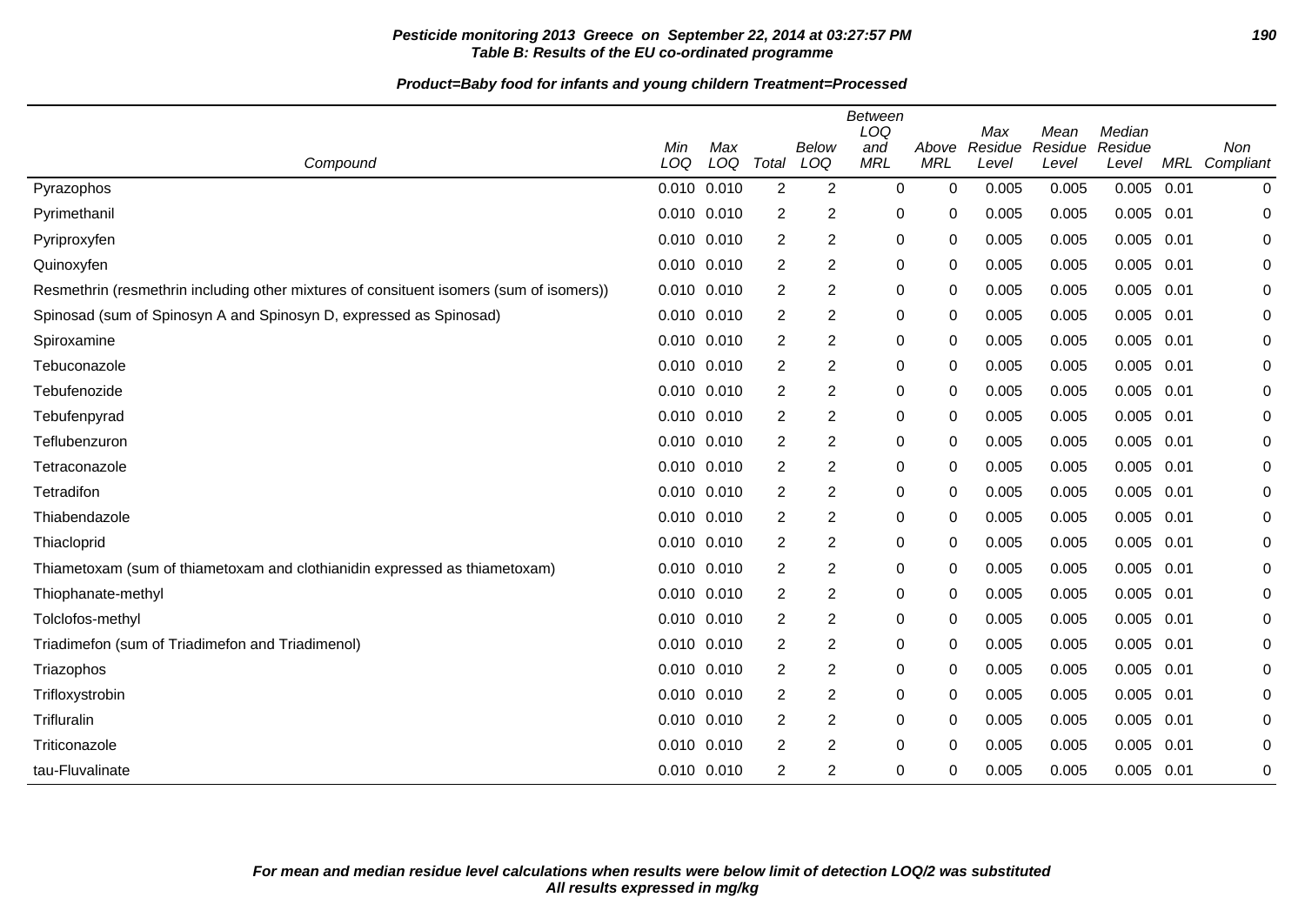# **Pesticide monitoring 2013 Greece on September 22, 2014 at 03:27:57 PM 191 Table B: Results of the EU co-ordinated programme**

**Product=Dairy products Cattle Treatment=Milk pasteurisation**

| Compound                                                                                        | Min<br>LOQ  | Max<br>LOQ      | Total | Below<br>LOQ | <b>Between</b><br>LOQ<br>and<br><b>MRL</b> | Above<br><b>MRL</b> | Max<br>Residue<br>Level | Mean<br>Residue<br>Level | Median<br>Residue<br>Level | <b>MRL</b> | Non<br>Compliant |
|-------------------------------------------------------------------------------------------------|-------------|-----------------|-------|--------------|--------------------------------------------|---------------------|-------------------------|--------------------------|----------------------------|------------|------------------|
| Azinphos-ethyl                                                                                  |             | 0.010 0.010     | 14    | 14           | $\Omega$                                   | $\mathbf 0$         | 0.005                   | 0.005                    | 0.005                      | 0.01       | $\mathbf 0$      |
| <b>Bifenthrin</b>                                                                               |             | 0.010 0.010     | 14    | 14           | 0                                          | 0                   | 0.005                   | 0.005                    | 0.005                      | 0.2        | 0                |
| Chlorpyrifos                                                                                    |             | 0.010 0.010     | 14    | 14           | 0                                          | 0                   | 0.005                   | 0.005                    | 0.005                      | 0.01       | 0                |
| Chlorpyrifos-methyl                                                                             |             | 0.010 0.010     | 14    | 14           | 0                                          | 0                   | 0.005                   | 0.005                    | 0.005                      | 0.01       | 0                |
| Cypermethrin (sum)                                                                              |             | 0.010 0.010     | 14    | 14           | 0                                          | 0                   | 0.005                   | 0.005                    | 0.005                      | 0.05       | 0                |
| DDT (sum)                                                                                       |             | 0.010 0.010     | 14    | 14           | 0                                          | 0                   | 0.005                   | 0.005                    | 0.005                      | 0.04       | 0                |
| Diazinon                                                                                        |             | 0.010 0.010     | 14    | 14           | 0                                          | 0                   | 0.005                   | 0.005                    | 0.005                      | 0.01       | 0                |
| Endosulfan (sum)                                                                                |             | 0.002 0.002     | 14    | 14           | 0                                          | $\mathbf 0$         | 0.001                   | 0.001                    | 0.001                      | 0.05       | 0                |
| Endrin                                                                                          | 0.001 0.001 |                 | 14    | 14           | 0                                          | 0                   | 0.001                   | 0.001                    | 0.001                      | 0.0008     | 0                |
| Fenthion (sum)                                                                                  |             | 0.010 0.010     | 14    | 14           | 0                                          | 0                   | 0.005                   | 0.005                    | 0.005                      | 0.01       | 0                |
| Heptachlor (sum of heptachlor and heptachlor epoxide expressed as heptachlor)                   |             | 0.002 0.002     | 14    | 14           | 0                                          | 0                   | 0.001                   | 0.001                    | 0.001                      | 0.004      | 0                |
| Hexachlorobenzene                                                                               |             | 0.002 0.002     | 14    | 14           | $\Omega$                                   | $\mathbf 0$         | 0.001                   | 0.001                    | 0.001                      | 0.01       | 0                |
| Hexachlorocyclohexane (HCH), alpha-isomer                                                       | 0.001 0.001 |                 | 14    | 14           | 0                                          | 0                   | 0.001                   | 0.001                    | 0.001                      | 0.004      | 0                |
| Hexachlorocyclohexane (HCH), beta-isomer                                                        |             | 0.002 0.002     | 14    | 14           | 0                                          | 0                   | 0.001                   | 0.001                    | 0.001                      | 0.003      | 0                |
| Lindane (Gamma-isomer of hexachlorociclohexane (HCH))                                           | 0.001 0.001 |                 | 14    | 14           | 0                                          | 0                   | 0.001                   | 0.001                    | 0.001                      | 0.001      | 0                |
| Methidathion                                                                                    |             | 0.020 0.020     | 14    | 14           | 0                                          | 0                   | 0.010                   | 0.010                    | 0.010                      | 0.02       | $\mathbf 0$      |
| Parathion                                                                                       |             | 0.010 0.010     | 14    | 14           | 0                                          | 0                   | 0.005                   | 0.005                    | 0.005                      | 0.05       | 0                |
| Parathion-methyl (sum of Parathion-methyl and paraoxon-methyl expressed as<br>Parathion-methyl) |             | 0.010 0.010     | 14    | 14           | 0                                          | 0                   | 0.005                   | 0.005                    | 0.005                      | 0.02       | $\mathbf 0$      |
| Permethrin (sum of isomers)                                                                     |             | 0.010 0.010     | 14    | 14           | 0                                          | 0                   | 0.005                   | 0.005                    | 0.005                      | 0.05       | $\mathbf 0$      |
| Pirimiphos-methyl                                                                               |             | 0.010 0.010     | 14    | 14           | 0                                          | 0                   | 0.005                   | 0.005                    | 0.005                      | 0.05       | 0                |
| Profenofos                                                                                      |             | 0.010 0.010     | 14    | 14           | 0                                          | 0                   | 0.005                   | 0.005                    | 0.005                      | 0.05       | 0                |
| Pyrazophos                                                                                      |             | 0.010 0.010     | 14    | 14           | 0                                          | 0                   | 0.005                   | 0.005                    | 0.005                      | 0.02       | $\Omega$         |
| Resmethrin (resmethrin including other mixtures of consituent isomers (sum of isomers))         |             | $0.010$ $0.010$ | 14    | 14           | 0                                          | $\mathbf 0$         | 0.005                   | 0.005                    | 0.005                      | 0.1        | 0                |
| Triazophos                                                                                      |             | 0.010 0.010     | 14    | 14           | 0                                          | 0                   | 0.005                   | 0.005                    | 0.005                      | 0.01       | 0                |
| tau-Fluvalinate                                                                                 |             | 0.010 0.010     | 14    | 14           | 0                                          | 0                   | 0.005                   | 0.005                    | 0.005                      | 0.05       | 0                |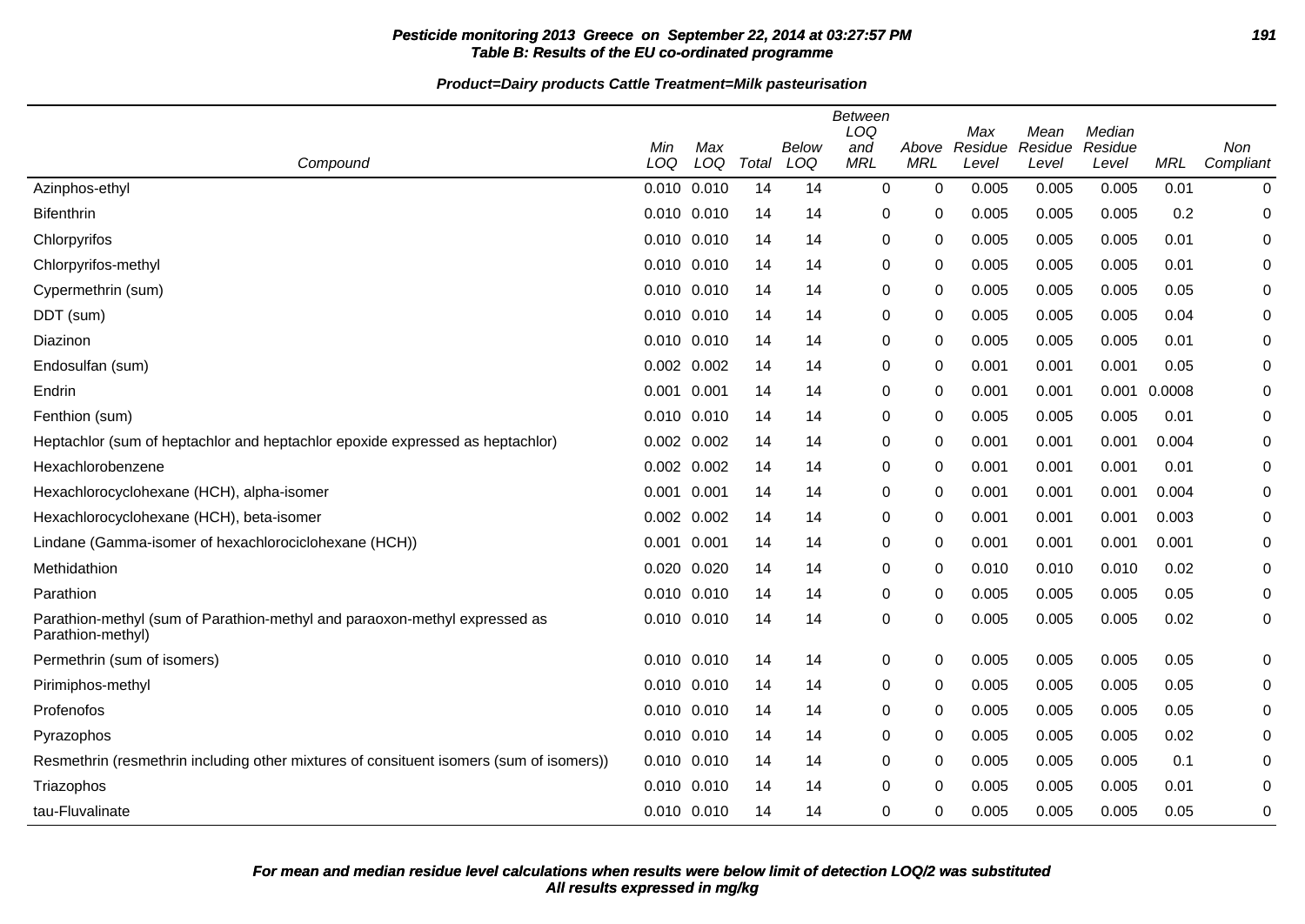# **Pesticide monitoring 2013 Greece on September 22, 2014 at 03:27:57 PM 192 Table B: Results of the EU co-ordinated programme**

**Product=Dairy products Cattle Treatment=Unprocessed**

| Compound                                                                                        | Min<br>LOQ      | Max<br>LOQ | Total        | Below<br>LOQ | <b>Between</b><br>LOQ<br>and<br><b>MRL</b> | Above<br><b>MRL</b> | Max<br>Residue<br>Level | Mean<br>Residue<br>Level | Median<br>Residue<br>Level | <b>MRL</b> | Non<br>Compliant |
|-------------------------------------------------------------------------------------------------|-----------------|------------|--------------|--------------|--------------------------------------------|---------------------|-------------------------|--------------------------|----------------------------|------------|------------------|
| Azinphos-ethyl                                                                                  | 0.010 0.010     |            | $\mathbf 1$  | -1           | $\Omega$                                   | $\mathbf 0$         | 0.005                   | 0.005                    | 0.005                      | 0.01       | $\mathbf 0$      |
| <b>Bifenthrin</b>                                                                               | 0.010 0.010     |            | $\mathbf 1$  |              | 0                                          | 0                   | 0.005                   | 0.005                    | 0.005                      | 0.2        | 0                |
| Chlorpyrifos                                                                                    | 0.010 0.010     |            | $\mathbf 1$  |              | 0                                          | 0                   | 0.005                   | 0.005                    | 0.005                      | 0.01       | 0                |
| Chlorpyrifos-methyl                                                                             | 0.010 0.010     |            | $\mathbf{1}$ |              | 0                                          | 0                   | 0.005                   | 0.005                    | 0.005                      | 0.01       | 0                |
| Cypermethrin (sum)                                                                              | 0.010 0.010     |            | $\mathbf{1}$ |              | 0                                          | 0                   | 0.005                   | 0.005                    | 0.005                      | 0.05       | 0                |
| DDT (sum)                                                                                       | $0.010$ $0.010$ |            | $\mathbf 1$  |              | 0                                          | 0                   | 0.005                   | 0.005                    | 0.005                      | 0.04       | 0                |
| Diazinon                                                                                        | 0.010 0.010     |            | $\mathbf{1}$ |              | 0                                          | 0                   | 0.005                   | 0.005                    | 0.005                      | 0.01       | 0                |
| Endosulfan (sum)                                                                                | 0.002 0.002     |            | $\mathbf{1}$ | -1           | 0                                          | $\mathbf 0$         | 0.001                   | 0.001                    | 0.001                      | 0.05       | 0                |
| Endrin                                                                                          | 0.001 0.001     |            | $\mathbf{1}$ |              | 0                                          | $\mathbf 0$         | 0.001                   | 0.001                    | 0.001                      | 0.0008     | 0                |
| Fenthion (sum)                                                                                  | 0.010 0.010     |            | $\mathbf{1}$ |              | 0                                          | 0                   | 0.005                   | 0.005                    | 0.005                      | 0.01       | 0                |
| Heptachlor (sum of heptachlor and heptachlor epoxide expressed as heptachlor)                   | $0.002$ $0.002$ |            | $\mathbf 1$  |              | 0                                          | 0                   | 0.001                   | 0.001                    | 0.001                      | 0.004      | 0                |
| Hexachlorobenzene                                                                               | 0.002 0.002     |            | $\mathbf{1}$ |              | 0                                          | $\mathbf 0$         | 0.001                   | 0.001                    | 0.001                      | 0.01       | 0                |
| Hexachlorocyclohexane (HCH), alpha-isomer                                                       | 0.001 0.001     |            | $\mathbf{1}$ | -1           | 0                                          | 0                   | 0.001                   | 0.001                    | 0.001                      | 0.004      | 0                |
| Hexachlorocyclohexane (HCH), beta-isomer                                                        | $0.002$ $0.002$ |            | $\mathbf 1$  |              | 0                                          | 0                   | 0.001                   | 0.001                    | 0.001                      | 0.003      | 0                |
| Lindane (Gamma-isomer of hexachlorociclohexane (HCH))                                           | 0.001 0.001     |            | $\mathbf{1}$ |              | 0                                          | 0                   | 0.001                   | 0.001                    | 0.001                      | 0.001      | 0                |
| Methidathion                                                                                    | 0.020 0.020     |            | $\mathbf{1}$ |              | 0                                          | 0                   | 0.010                   | 0.010                    | 0.010                      | 0.02       | 0                |
| Parathion                                                                                       | 0.010 0.010     |            | $\mathbf{1}$ |              | 0                                          | 0                   | 0.005                   | 0.005                    | 0.005                      | 0.05       | 0                |
| Parathion-methyl (sum of Parathion-methyl and paraoxon-methyl expressed as<br>Parathion-methyl) | 0.010 0.010     |            | $\mathbf{1}$ |              | 0                                          | 0                   | 0.005                   | 0.005                    | 0.005                      | 0.02       | $\mathbf 0$      |
| Permethrin (sum of isomers)                                                                     | 0.010 0.010     |            | $\mathbf{1}$ |              | 0                                          | 0                   | 0.005                   | 0.005                    | 0.005                      | 0.05       | 0                |
| Pirimiphos-methyl                                                                               | 0.010 0.010     |            | $\mathbf 1$  |              | 0                                          | 0                   | 0.005                   | 0.005                    | 0.005                      | 0.05       | 0                |
| Profenofos                                                                                      | 0.010 0.010     |            | $\mathbf 1$  |              | 0                                          | 0                   | 0.005                   | 0.005                    | 0.005                      | 0.05       | 0                |
| Pyrazophos                                                                                      | 0.010 0.010     |            | $\mathbf{1}$ |              | 0                                          | 0                   | 0.005                   | 0.005                    | 0.005                      | 0.02       | 0                |
| Resmethrin (resmethrin including other mixtures of consituent isomers (sum of isomers))         | $0.010$ $0.010$ |            | $\mathbf{1}$ |              | 0                                          | $\mathbf 0$         | 0.005                   | 0.005                    | 0.005                      | 0.1        | 0                |
| Triazophos                                                                                      | 0.010 0.010     |            | $\mathbf 1$  |              | 0                                          | 0                   | 0.005                   | 0.005                    | 0.005                      | 0.01       | 0                |
| tau-Fluvalinate                                                                                 | 0.010 0.010     |            | $\mathbf 1$  |              | 0                                          | 0                   | 0.005                   | 0.005                    | 0.005                      | 0.05       | 0                |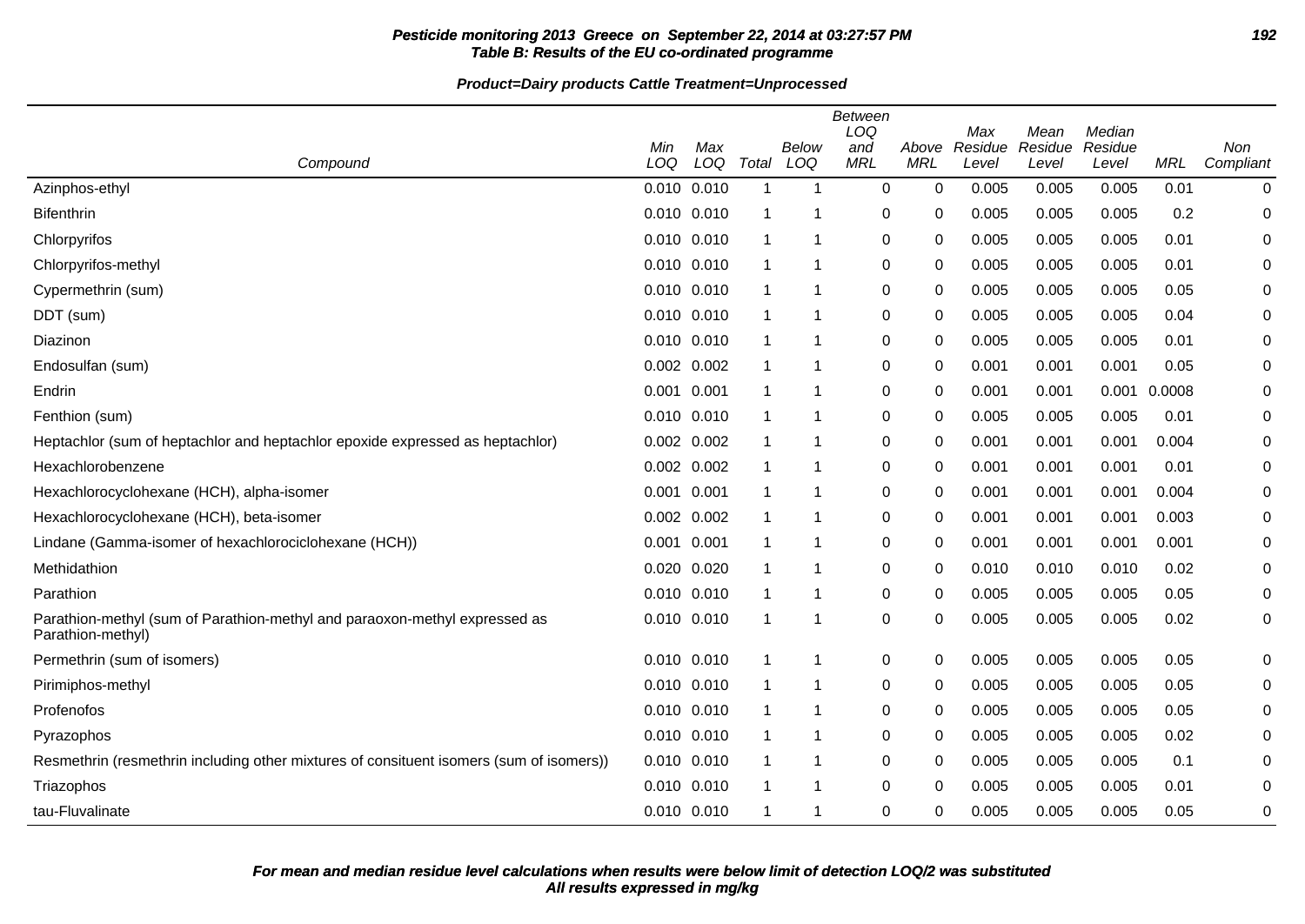#### **Pesticide monitoring 2013 Greece on September 22, 2014 at 03:27:57 PM 193 Table B: Results of the EU co-ordinated programme**

**Product=Head cabbage Treatment=Unprocessed**

|                         | Min   | Max         |       | <b>Below</b> | Between<br>LOQ<br>and | Above      | Max<br>Residue | Mean<br>Residue | Median<br>Residue |            | Non       |
|-------------------------|-------|-------------|-------|--------------|-----------------------|------------|----------------|-----------------|-------------------|------------|-----------|
| Compound                | LOQ   | LOQ         | Total | LOQ          | <b>MRL</b>            | <b>MRL</b> | Level          | Level           | Level             | <b>MRL</b> | Compliant |
| Abamectin (sum)         | 0.010 | 0.010       | 12    | 12           | 0                     | 0          | 0.005          | 0.005           | 0.005             | 0.01       | 0         |
| Acephate                | 0.010 | 0.010       | 12    | 12           | 0                     | 0          | 0.005          | 0.005           | 0.005             | 0.02       | 0         |
| Acetamiprid             |       | 0.010 0.010 | 12    | 12           | 0                     | 0          | 0.005          | 0.005           | 0.005             | 0.6        | 0         |
| Acrinathrin             |       | 0.010 0.010 | 12    | 12           | 0                     | 0          | 0.005          | 0.005           | 0.005             | 0.05       | 0         |
| Aldicarb (sum)          |       | 0.010 0.010 | 12    | 12           | 0                     | 0          | 0.005          | 0.005           | 0.005             | 0.02       | 0         |
| Azinphos-methyl         |       | 0.010 0.010 | 12    | 12           | 0                     | 0          | 0.005          | 0.005           | 0.005             | 0.05       | 0         |
| Azoxystrobin            |       | 0.010 0.010 | 12    | 12           | 0                     | 0          | 0.005          | 0.005           | 0.005             | 5          | 0         |
| Benfuracarb             |       | 0.010 0.010 | 12    | 12           | 0                     | 0          | 0.005          | 0.005           | 0.005             | 0.05       | 0         |
| <b>Bifenthrin</b>       |       | 0.010 0.010 | 12    | 12           | 0                     | 0          | 0.005          | 0.005           | 0.005             | 1          | 0         |
| <b>Bitertanol</b>       |       | 0.010 0.100 | 12    | 12           | 0                     | 0          | 0.050          | 0.043           | 0.050             | 0.05       | 0         |
| <b>Boscalid</b>         |       | 0.010 0.010 | 12    | 12           | 0                     | 0          | 0.005          | 0.005           | 0.005             | 5          | 0         |
| Bromopropylate          |       | 0.050 0.050 | 12    | 12           | 0                     | 0          | 0.025          | 0.025           | 0.025             | 0.01       | 0         |
| Bromuconazole (sum)     |       | 0.010 0.010 | 12    | 12           | 0                     | 0          | 0.005          | 0.005           | 0.005             | 0.05       | 0         |
| <b>Bupirimate</b>       |       | 0.010 0.010 | 12    | 12           | 0                     | 0          | 0.005          | 0.005           | 0.005             | 0.05       | 0         |
| Buprofezin              |       | 0.010 0.010 | 12    | 12           | 0                     | 0          | 0.005          | 0.005           | 0.005             | 0.05       | 0         |
| Captan                  | 0.010 | 0.010       | 12    | 12           | 0                     | 0          | 0.005          | 0.005           | 0.005             | 0.02       | 0         |
| Carbaryl                |       | 0.010 0.010 | 12    | 12           | 0                     | 0          | 0.005          | 0.005           | 0.005             | 0.05       | 0         |
| Carbendazim and benomyl |       | 0.010 0.010 | 12    | 12           | 0                     | 0          | 0.005          | 0.005           | 0.005             | 0.1        | 0         |
| Carbofuran (sum)        | 0.010 | 0.010       | 12    | 12           | 0                     | 0          | 0.005          | 0.005           | 0.005             | 0.02       | 0         |
| Carbosulfan             |       | 0.010 0.010 | 12    | 12           | 0                     | 0          | 0.005          | 0.005           | 0.005             | 0.05       | 0         |
| Chlorfenapyr            |       | 0.020 0.020 | 12    | 12           | 0                     | 0          | 0.010          | 0.010           | 0.010             | 0.05       | 0         |
| Chlorfenvinphos         |       | 0.010 0.010 | 12    | 12           | 0                     | 0          | 0.005          | 0.005           | 0.005             | 0.02       | 0         |
| Chlorothalonil          | 0.010 | 0.010       | 12    | 12           | 0                     | 0          | 0.005          | 0.005           | 0.005             | 3          | 0         |
| Chlorpropham (sum)      |       | 0.010 0.010 | 12    | 12           | 0                     | 0          | 0.005          | 0.005           | 0.005             | 0.05       | 0         |
| Chlorpyrifos            |       | 0.010 0.010 | 12    | 12           | 0                     | 0          | 0.005          | 0.005           | 0.005             | 1          | 0         |
| Chlorpyrifos-methyl     |       | 0.010 0.010 | 12    | 12           | 0                     | 0          | 0.005          | 0.005           | 0.005             | 0.05       | 0         |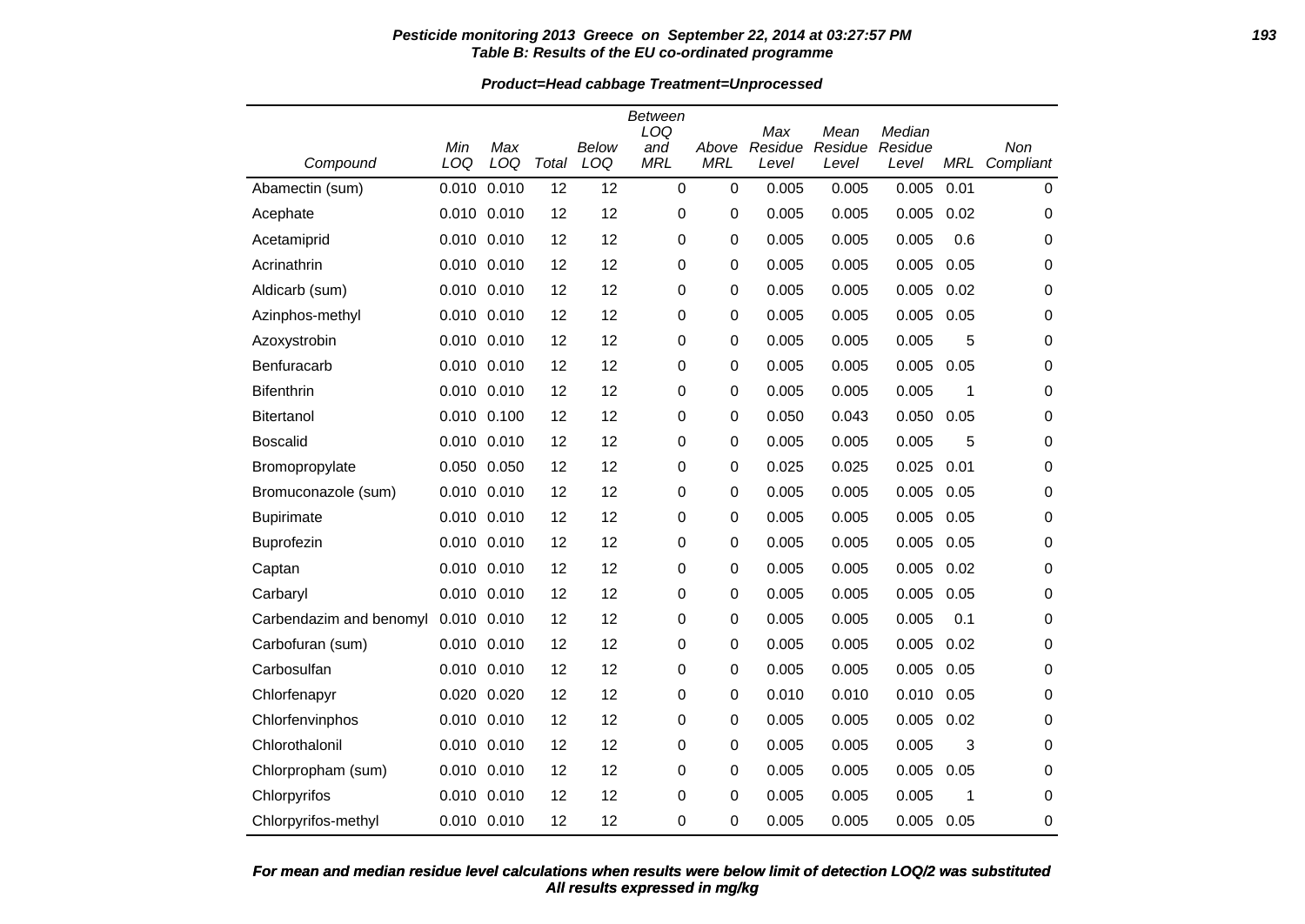#### **Pesticide monitoring 2013 Greece on September 22, 2014 at 03:27:57 PM 194 Table B: Results of the EU co-ordinated programme**

#### **Product=Head cabbage Treatment=Unprocessed**

| Compound           | Min<br>LOQ  | Max<br>LOQ  | Total | <b>Below</b><br>LOQ | <b>Between</b><br>LOQ<br>and<br><b>MRL</b> | Above<br><b>MRL</b> | Max<br>Residue<br>Level | Mean<br>Residue<br>Level | Median<br>Residue<br>Level | MRL          | Non<br>Compliant |
|--------------------|-------------|-------------|-------|---------------------|--------------------------------------------|---------------------|-------------------------|--------------------------|----------------------------|--------------|------------------|
| Clofentezine       | 0.010       | 0.010       | 12    | 12                  | $\mathbf 0$                                | 0                   | 0.005                   | 0.005                    | 0.005                      | 0.02         | 0                |
| Clothianidin       |             | 0.010 0.010 | 12    | 12                  | 0                                          | 0                   | 0.005                   | 0.005                    | 0.005                      | 0.02         | 0                |
| Cyfluthrin (sum)   | 0.020       | 0.020       | 12    | 12                  | 0                                          | 0                   | 0.010                   | 0.010                    | 0.010                      | 0.3          | 0                |
| Cymoxanil          | 0.010 0.010 |             | 12    | 12                  | 0                                          | 0                   | 0.005                   | 0.005                    | 0.005                      | 0.05         | 0                |
| Cypermethrin (sum) |             | 0.010 0.010 | 12    | 12                  | 0                                          | 0                   | 0.005                   | 0.005                    | 0.005                      | 1            | 0                |
| Cyproconazole      |             | 0.010 0.010 | 12    | 12                  | 0                                          | 0                   | 0.005                   | 0.005                    | 0.005                      | 0.05         | 0                |
| Cyprodinil         |             | 0.010 0.010 | 12    | 12                  | 0                                          | 0                   | 0.005                   | 0.005                    | 0.005                      | 0.05         | 0                |
| Cyromazine         | 0.010       | 0.010       | 12    | 12                  | 0                                          | 0                   | 0.005                   | 0.005                    | 0.005                      | 0.05         | 0                |
| Deltamethrin       | 0.010 0.010 |             | 12    | 12                  | 0                                          | 0                   | 0.005                   | 0.005                    | 0.005                      | 0.1          | 0                |
| Diazinon           | 0.010       | 0.010       | 12    | 12                  | 0                                          | 0                   | 0.005                   | 0.005                    | 0.005                      | 0.5          | 0                |
| Dichlofluanid      | 0.010       | 0.010       | 12    | 12                  | 0                                          | 0                   | 0.005                   | 0.005                    | 0.005                      | 0.01         | 0                |
| <b>Dichlorvos</b>  |             | 0.010 0.010 | 12    | 12                  | 0                                          | $\Omega$            | 0.005                   | 0.005                    | 0.005                      | 0.01         | 0                |
| Dicloran           | 0.010       | 0.010       | 12    | 12                  | 0                                          | 0                   | 0.005                   | 0.005                    | 0.005                      | 0.1          | 0                |
| Dicofol (sum)      |             | 0.050 0.050 | 12    | 12                  | 0                                          | 0                   | 0.025                   | 0.025                    | 0.025                      | 0.02         | 0                |
| Dicrotophos        | 0.050       | 0.050       | 12    | 12                  | 0                                          | 0                   | 0.025                   | 0.025                    | 0.025                      | 0.01         | 0                |
| Diethofencarb      | 0.010       | 0.010       | 12    | 12                  | 0                                          | 0                   | 0.005                   | 0.005                    | 0.005                      | 0.05         | 0                |
| Difenoconazole     |             | 0.010 0.010 | 12    | 12                  | 0                                          | 0                   | 0.005                   | 0.005                    | 0.005                      | 0.2          | 0                |
| Diflubenzuron      | 0.010       | 0.010       | 12    | 12                  | 0                                          | 0                   | 0.005                   | 0.005                    | 0.005                      | $\mathbf{1}$ | 0                |
| Dimethoate (sum)   | 0.010 0.010 |             | 12    | 12                  | 0                                          | 0                   | 0.005                   | 0.005                    | 0.005                      | 0.02         | 0                |
| Dimethomorph       | 0.010       | 0.010       | 12    | 12                  | 0                                          | 0                   | 0.005                   | 0.005                    | 0.005                      | 0.05         | 0                |
| Diniconazole       | 0.010       | 0.010       | 12    | 12                  | 0                                          | 0                   | 0.005                   | 0.005                    | 0.005                      | 0.05         | 0                |
| Diphenylamine      |             | 0.100 0.100 | 12    | 12                  | 0                                          | 0                   | 0.050                   | 0.050                    | 0.050                      | 0.05         | 0                |
| Dithiocarbamates   | 0.100       | 0.100       | 9     | 9                   | 0                                          | 0                   | 0.050                   | 0.050                    | 0.050                      | 3            | 0                |
| EPN                | 0.010 0.010 |             | 12    | 12                  | 0                                          | 0                   | 0.005                   | 0.005                    | 0.005                      | 0.01         | 0                |
| Endosulfan (sum)   | 0.005       | 0.005       | 12    | 12                  | 0                                          | 0                   | 0.003                   | 0.003                    | 0.003                      | 0.05         | 0                |
| Epoxiconazole      | 0.010 0.010 |             | 12    | 12                  | 0                                          | 0                   | 0.005                   | 0.005                    | 0.005                      | 0.2          | 0                |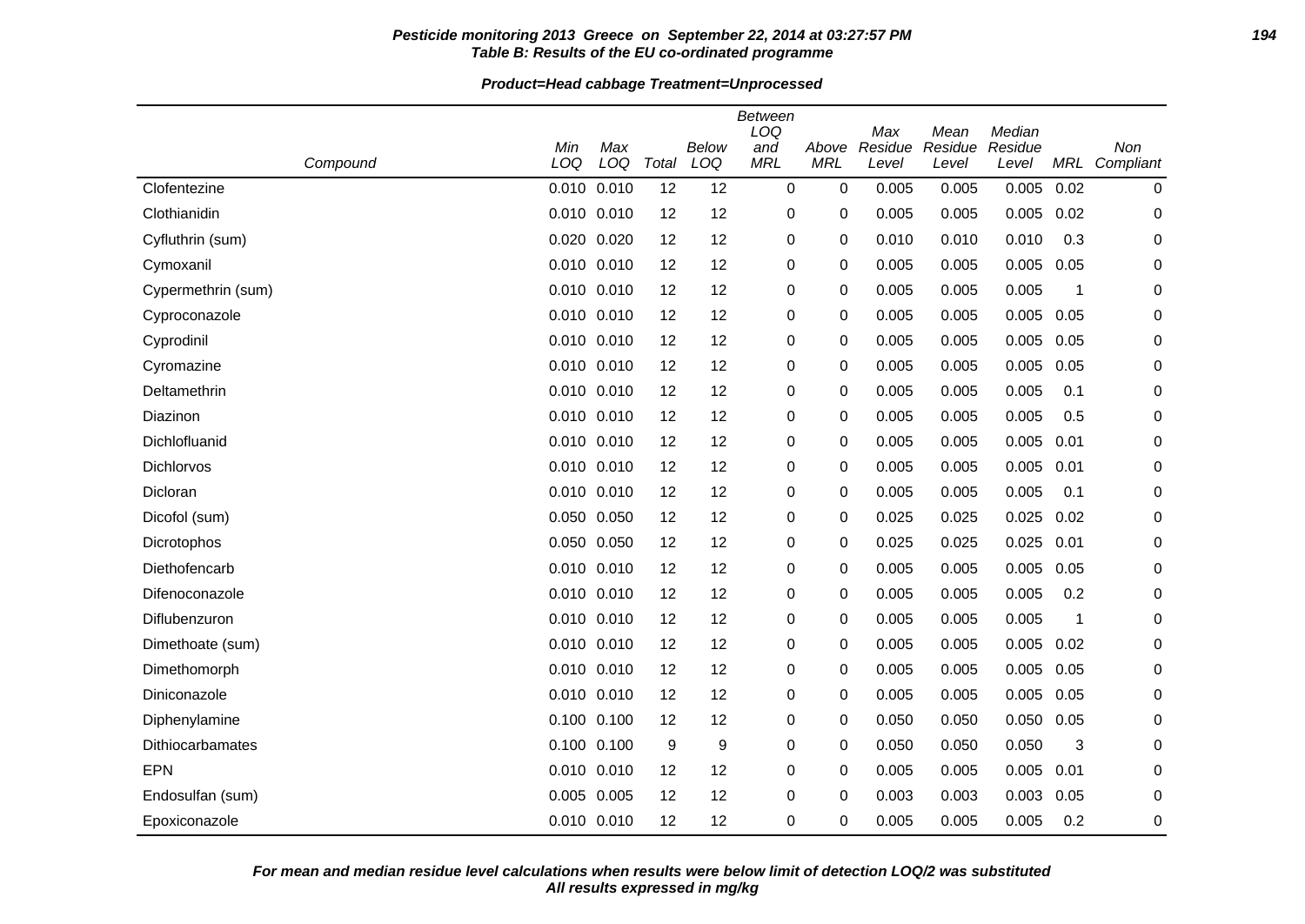# **Pesticide monitoring 2013 Greece on September 22, 2014 at 03:27:57 PM 195 Table B: Results of the EU co-ordinated programme**

| Compound                                                 | Min<br>LOQ  | Max<br>LOQ | Total | Below<br>LOQ | <b>Between</b><br>LOQ<br>and<br><b>MRL</b> | Above<br><b>MRL</b> | Max<br>Residue<br>Level | Mean<br>Residue<br>Level | Median<br>Residue<br>Level |      | Non<br>MRL Compliant |
|----------------------------------------------------------|-------------|------------|-------|--------------|--------------------------------------------|---------------------|-------------------------|--------------------------|----------------------------|------|----------------------|
| Ethion                                                   | 0.010 0.010 |            | 12    | 12           | 0                                          | 0                   | 0.005                   | 0.005                    | 0.005                      | 0.01 | $\pmb{0}$            |
| Ethirimol                                                | 0.010 0.010 |            | 12    | 12           | 0                                          | 0                   | 0.005                   | 0.005                    | 0.005                      | 0.05 | 0                    |
| Ethoprophos                                              | 0.010 0.010 |            | 12    | 12           | 0                                          | $\Omega$            | 0.005                   | 0.005                    | 0.005                      | 0.02 | 0                    |
| Etofenprox                                               | 0.010 0.010 |            | 12    | 12           | 0                                          | 0                   | 0.005                   | 0.005                    | 0.005                      | 2    | 0                    |
| Famoxadone                                               | 0.010 0.010 |            | 12    | 12           | 0                                          | $\Omega$            | 0.005                   | 0.005                    | 0.005                      | 0.02 | 0                    |
| Fenamidone                                               | 0.010 0.010 |            | 12    | 12           | 0                                          | $\mathbf{0}$        | 0.005                   | 0.005                    | 0.005                      | 0.02 | 0                    |
| Fenamiphos (sum)                                         | 0.010 0.010 |            | 12    | 12           | 0                                          | 0                   | 0.005                   | 0.005                    | 0.005                      | 0.02 | 0                    |
| Fenarimol                                                | 0.010 0.010 |            | 12    | 12           | 0                                          | $\mathbf{0}$        | 0.005                   | 0.005                    | 0.005                      | 0.02 | 0                    |
| Fenazaquin                                               | 0.010 0.010 |            | 12    | 12           | 0                                          | $\Omega$            | 0.005                   | 0.005                    | $0.005$ $0.01$             |      | $\Omega$             |
| Fenbuconazole                                            | 0.010 0.010 |            | 12    | 12           | $\pmb{0}$                                  | 0                   | 0.005                   | 0.005                    | 0.005                      | 0.05 | 0                    |
| Fenhexamid                                               | 0.010 0.010 |            | 12    | 12           | 0                                          | $\mathbf 0$         | 0.005                   | 0.005                    | 0.005                      | 0.05 | 0                    |
| Fenitrothion                                             | 0.010 0.010 |            | 12    | 12           | 0                                          | 0                   | 0.005                   | 0.005                    | $0.005$ 0.01               |      | 0                    |
| Fenoxycarb                                               | 0.010 0.010 |            | 12    | 12           | $\pmb{0}$                                  | $\mathbf{0}$        | 0.005                   | 0.005                    | 0.005                      | 0.05 | $\Omega$             |
| Fenpropathrin                                            | 0.010 0.010 |            | 12    | 12           | 0                                          | 0                   | 0.005                   | 0.005                    | 0.005                      | 0.01 | 0                    |
| Fenpropimorph                                            | 0.010 0.010 |            | 12    | 12           | 0                                          | 0                   | 0.005                   | 0.005                    | 0.005                      | 0.05 | 0                    |
| Fenpyroximate                                            | 0.010 0.010 |            | 12    | 12           | 0                                          | 0                   | 0.005                   | 0.005                    | 0.005                      | 0.05 | 0                    |
| Fenthion (sum)                                           | 0.010 0.010 |            | 12    | 12           | 0                                          | 0                   | 0.005                   | 0.005                    | 0.005                      | 0.01 | 0                    |
| Fenvalerate and Esfenvalerate (Sum of RR and SS isomers) | 0.010 0.010 |            | 12    | 12           | 0                                          | $\mathbf{0}$        | 0.005                   | 0.005                    | 0.005                      | 0.1  | $\mathbf 0$          |
| Fenvalerate and Esfenvalerate (Sum of RS and SR isomers) | 0.010 0.010 |            | 12    | 12           | 0                                          | 0                   | 0.005                   | 0.005                    | 0.005                      | 0.02 | 0                    |
| Fipronil (sum)                                           | 0.010 0.010 |            | 10    | 10           | 0                                          | 0                   | 0.005                   | 0.005                    | 0.005                      | 0.02 | 0                    |
| Fluazifop-P-butyl (sum)                                  | 0.050 0.050 |            | 10    | 10           | 0                                          | 0                   | 0.025                   | 0.025                    | 0.025                      | 0.3  | 0                    |
| Fludioxonil                                              | 0.010 0.010 |            | 10    | 10           | 0                                          | 0                   | 0.005                   | 0.005                    | 0.005                      | 0.05 | 0                    |
| Flufenoxuron                                             | 0.010 0.010 |            | 12    | 12           | 0                                          | 0                   | 0.005                   | 0.005                    | 0.005                      | 0.05 | 0                    |
| Fluquinconazole                                          | 0.010 0.010 |            | 12    | 12           | 0                                          | 0                   | 0.005                   | 0.005                    | 0.005                      | 0.05 | 0                    |
| Flusilazole                                              | 0.010 0.010 |            | 12    | 12           | 0                                          | 0                   | 0.005                   | 0.005                    | 0.005                      | 0.02 | 0                    |
| Flutriafol                                               | 0.010 0.010 |            | 12    | 12           | 0                                          | 0                   | 0.005                   | 0.005                    | $0.005$ 0.05               |      | 0                    |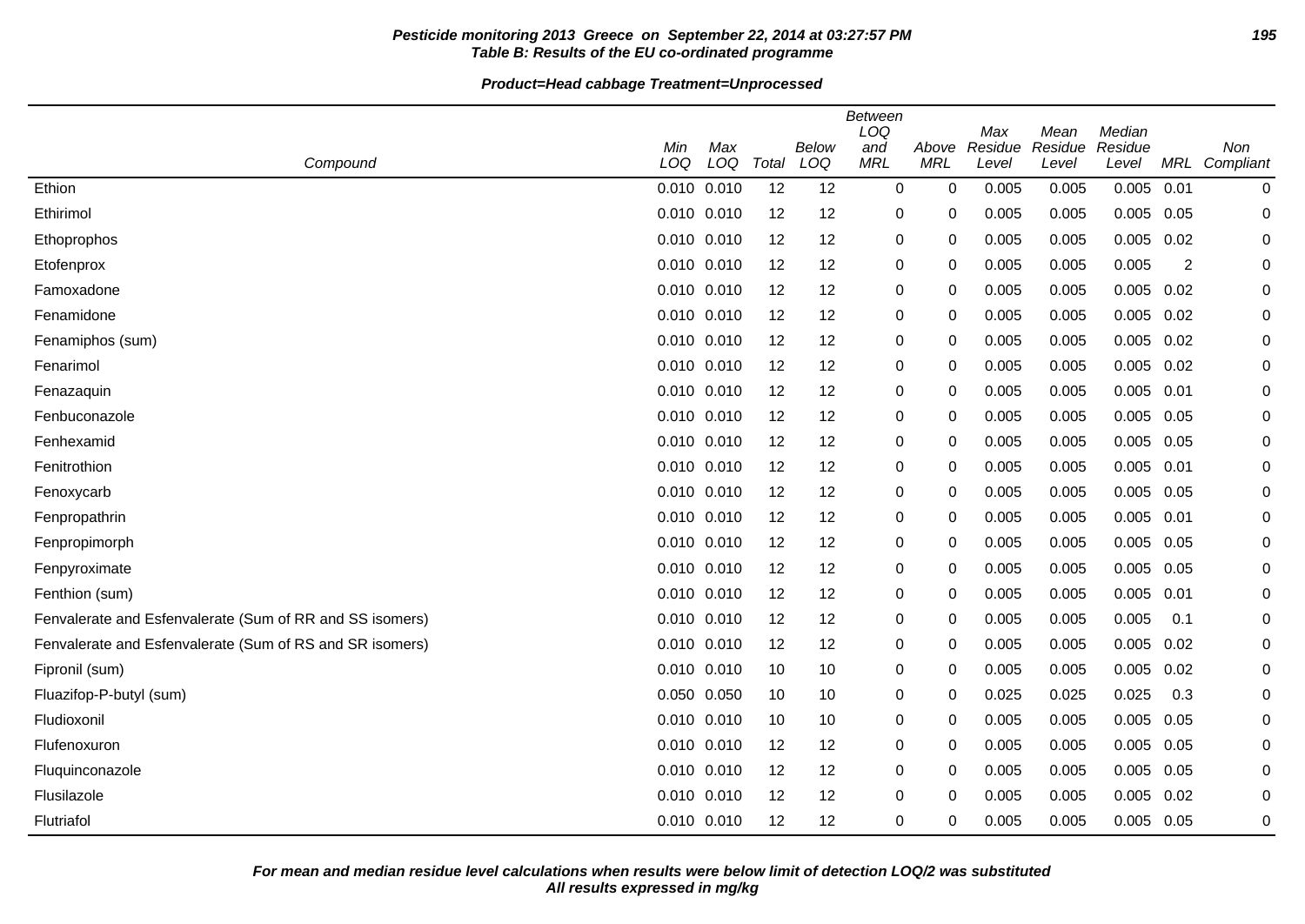# **Pesticide monitoring 2013 Greece on September 22, 2014 at 03:27:57 PM 196 Table B: Results of the EU co-ordinated programme**

|                                                                                                                             |                 |            |       |              | Between<br>LOQ    |                     | Max              | Mean             | Median           |                         |                      |
|-----------------------------------------------------------------------------------------------------------------------------|-----------------|------------|-------|--------------|-------------------|---------------------|------------------|------------------|------------------|-------------------------|----------------------|
| Compound                                                                                                                    | Min<br>LOQ      | Max<br>LOQ | Total | Below<br>LOQ | and<br><b>MRL</b> | Above<br><b>MRL</b> | Residue<br>Level | Residue<br>Level | Residue<br>Level |                         | Non<br>MRL Compliant |
| Folpet                                                                                                                      | 0.010 0.010     |            | 12    | 12           | 0                 | 0                   | 0.005            | 0.005            | 0.005            | 0.02                    | $\pmb{0}$            |
| Formetanate                                                                                                                 | 0.010 0.010     |            | 12    | 12           | $\mathbf 0$       | 0                   | 0.005            | 0.005            | $0.005$ 0.05     |                         | $\mathbf 0$          |
| Fosthiazate                                                                                                                 | 0.010 0.010     |            | 12    | 12           | 0                 | 0                   | 0.005            | 0.005            | 0.005            | 0.02                    | $\mathbf 0$          |
| Haloxyfop including haloxyfop-R                                                                                             | 0.050 0.050     |            | 10    | 10           | 0                 | 0                   | 0.025            | 0.025            | 0.025            | 0.05                    | 0                    |
| Hexaconazole                                                                                                                | $0.010$ $0.010$ |            | 12    | 12           | 0                 | 0                   | 0.005            | 0.005            | $0.005$ 0.02     |                         | 0                    |
| Hexythiazox                                                                                                                 | 0.010 0.010     |            | 12    | 12           | 0                 | 0                   | 0.005            | 0.005            | 0.005            | 2                       | 0                    |
| Imazalil                                                                                                                    | 0.020 0.020     |            | 12    | 12           | 0                 | 0                   | 0.010            | 0.010            | 0.010            | 0.05                    | 0                    |
| Imidacloprid                                                                                                                | $0.010$ $0.010$ |            | 12    | 12           | $\pmb{0}$         | 0                   | 0.005            | 0.005            | 0.005            | 0.5                     | 0                    |
| Indoxacarb as sum of the isomers S and R                                                                                    | 0.010 0.010     |            | 12    | 12           | 0                 | 0                   | 0.005            | 0.005            | 0.005            | 3                       | 0                    |
| Iprodione                                                                                                                   | $0.010$ $0.010$ |            | 12    | 12           | 0                 | 0                   | 0.005            | 0.005            | 0.005            | 5                       | 0                    |
| Iprovalicarb                                                                                                                | $0.010$ $0.010$ |            | 12    | 12           | 0                 | 0                   | 0.005            | 0.005            | 0.005            | 0.05                    | 0                    |
| Isofenphos-methyl                                                                                                           | $0.010$ $0.010$ |            | 12    | 12           | 0                 | 0                   | 0.005            | 0.005            | 0.005            | 0.01                    | 0                    |
| Kresoxim-methyl                                                                                                             | 0.010 0.010     |            | 12    | 12           | 0                 | 0                   | 0.005            | 0.005            | 0.005            | 0.05                    | 0                    |
| Lambda-Cyhalothrin                                                                                                          | 0.010 0.010     |            | 12    | 12           | $\pmb{0}$         | 0                   | 0.005            | 0.005            | 0.005            | 0.2                     | 0                    |
| Linuron                                                                                                                     | $0.010$ $0.010$ |            | 12    | 12           | 0                 | 0                   | 0.005            | 0.005            | 0.005            | 0.05                    | 0                    |
| Lufenuron                                                                                                                   | 0.010 0.010     |            | 12    | 12           | $\pmb{0}$         | 0                   | 0.005            | 0.005            | 0.005            | 0.5                     | 0                    |
| Malathion (sum of malathion and malaoxon expressed as malathion)                                                            | 0.010 0.010     |            | 12    | 12           | 0                 | 0                   | 0.005            | 0.005            | 0.005            | 0.02                    | 0                    |
| Mepanipyrim (Mepanipyrim and its metabolite<br>(2-anilino-4-(2-hydroxypropyl)-6-methylpyrimidine) expressed as mepanipyrim) | 0.010 0.010     |            | 12    | 12           | $\pmb{0}$         | 0                   | 0.005            | 0.005            | $0.005$ 0.01     |                         | 0                    |
| Metalaxyl (Metalaxyl including other mixtures of constituent isomers including Metalaxyl-M<br>(sum of isomers))             | $0.010$ $0.010$ |            | 12    | 12           | 0                 | 0                   | 0.005            | 0.005            | 0.005            | $\overline{\mathbf{1}}$ | 0                    |
| Metconazole                                                                                                                 | 0.010 0.010     |            | 12    | 12           | 0                 | 0                   | 0.005            | 0.005            | $0.005$ 0.02     |                         | 0                    |
| Methamidophos                                                                                                               | $0.010$ $0.010$ |            | 12    | 12           | $\pmb{0}$         | 0                   | 0.005            | 0.005            | 0.005            | 0.01                    | 0                    |
| Methidathion                                                                                                                | 0.020 0.020     |            | 12    | 12           | 0                 | 0                   | 0.010            | 0.010            | 0.010            | 0.02                    | 0                    |
| Methiocarb (sum of methiocarb and methiocarb sulfoxide and sulfone, expressed as<br>methiocarb)                             | 0.010 0.010     |            | 12    | 12           | $\pmb{0}$         | 0                   | 0.005            | 0.005            | 0.005            | 0.1                     | $\mathbf 0$          |
| Methomyl and thiodicarb (sum of methomyl and thiodicarb expressed as methomyl)                                              | 0.010 0.010     |            | 12    | 12           | 0                 | 0                   | 0.005            | 0.005            | $0.005$ 0.02     |                         | 0                    |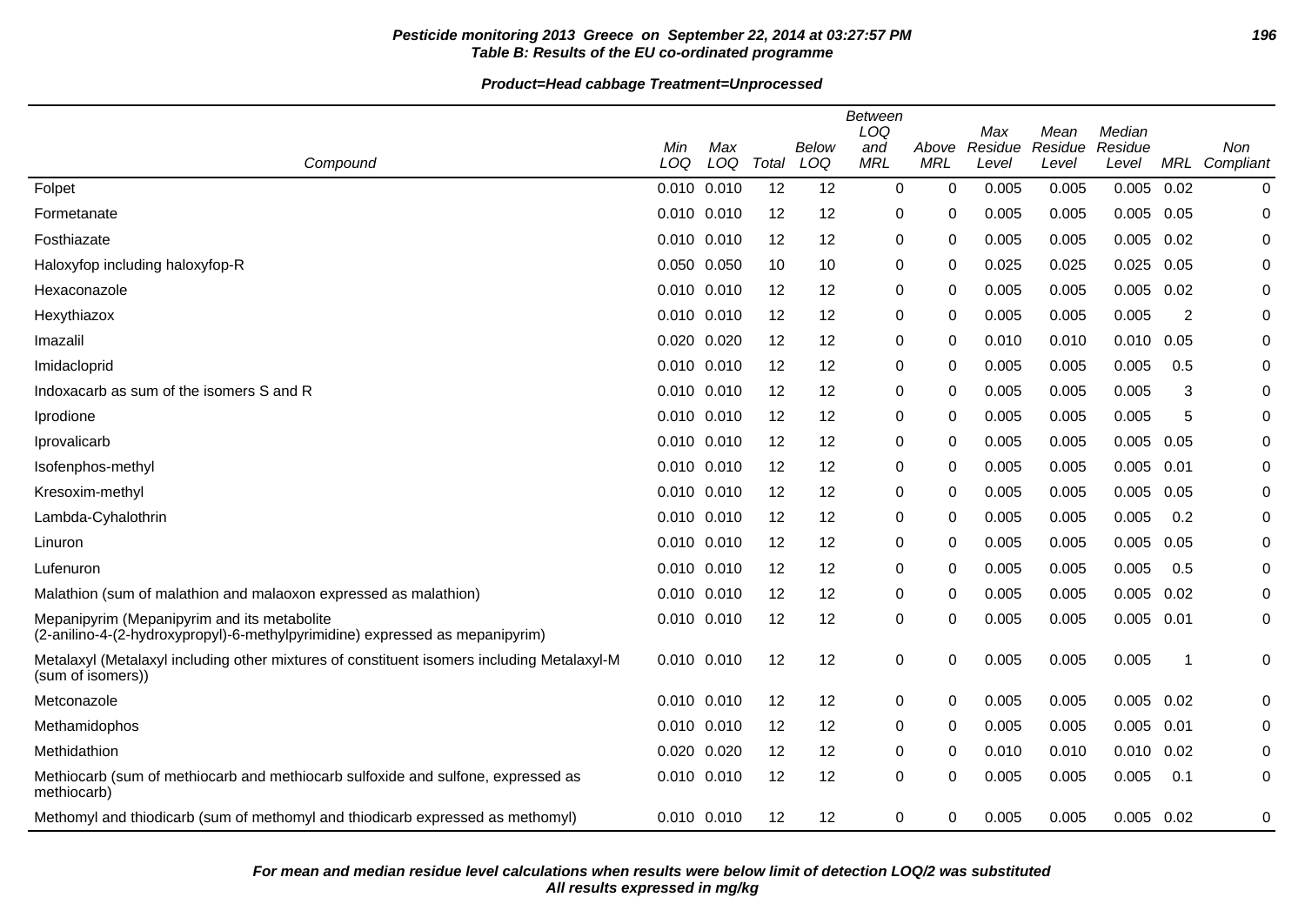# **Pesticide monitoring 2013 Greece on September 22, 2014 at 03:27:57 PM 197 Table B: Results of the EU co-ordinated programme**

|                                                                                                                           | Min         | Max         |       | Below | <b>Between</b><br>LOQ<br>and | Above      | Max<br>Residue | Mean<br>Residue | Median<br>Residue |      | Non              |
|---------------------------------------------------------------------------------------------------------------------------|-------------|-------------|-------|-------|------------------------------|------------|----------------|-----------------|-------------------|------|------------------|
| Compound                                                                                                                  | LOQ         | LOQ         | Total | LOQ   | <b>MRL</b>                   | <b>MRL</b> | Level          | Level           | Level             |      | MRL Compliant    |
| Methoxychlor                                                                                                              | 0.010 0.010 |             | 12    | 12    | 0                            | 0          | 0.005          | 0.005           | 0.005             | 0.01 | 0                |
| Methoxyfenozide                                                                                                           | 0.010 0.010 |             | 12    | 12    | 0                            | 0          | 0.005          | 0.005           | 0.005             | 0.02 | 0                |
| Metobromuron                                                                                                              | 0.010 0.010 |             | 12    | 12    | 0                            | 0          | 0.005          | 0.005           | 0.005             | 0.01 | $\mathbf 0$      |
| Monocrotophos                                                                                                             | 0.010 0.010 |             | 12    | 12    | 0                            | 0          | 0.005          | 0.005           | 0.005             | 0.01 | 0                |
| Myclobutanil                                                                                                              | 0.010 0.010 |             | 12    | 12    | 0                            | 0          | 0.005          | 0.005           | 0.005             | 0.02 | 0                |
| Nitenpyram                                                                                                                | 0.050 0.050 |             | 12    | 12    | 0                            | 0          | 0.025          | 0.025           | 0.025             | 0.01 | 0                |
| Oxadixyl                                                                                                                  | 0.010 0.010 |             | 12    | 12    | 0                            | 0          | 0.005          | 0.005           | 0.005             | 0.01 | $\mathbf 0$      |
| Oxamyl                                                                                                                    | 0.010 0.010 |             | 12    | 12    | 0                            | 0          | 0.005          | 0.005           | 0.005             | 0.01 | 0                |
| Oxydemeton-methyl (sum of oxydemeton-methyl and demeton-S-methylsulfone expressed as<br>oxydemeton-methyl)                | 0.010 0.010 |             | 12    | 12    | 0                            | $\Omega$   | 0.005          | 0.005           | 0.005             | 0.01 | $\boldsymbol{0}$ |
| Paclobutrazol                                                                                                             |             | 0.010 0.010 | 12    | 12    | 0                            | 0          | 0.005          | 0.005           | 0.005             | 0.02 | 0                |
| Parathion                                                                                                                 | 0.010 0.010 |             | 12    | 12    | 0                            | 0          | 0.005          | 0.005           | 0.005             | 0.05 | 0                |
| Parathion-methyl (sum of Parathion-methyl and paraoxon-methyl expressed as<br>Parathion-methyl)                           | 0.020 0.020 |             | 12    | 12    | 0                            | 0          | 0.010          | 0.010           | $0.010$ $0.02$    |      | 0                |
| Penconazole                                                                                                               | 0.010 0.010 |             | 12    | 12    | 0                            | $\Omega$   | 0.005          | 0.005           | $0.005$ 0.05      |      | 0                |
| Pencycuron                                                                                                                | 0.010 0.010 |             | 12    | 12    | 0                            | 0          | 0.005          | 0.005           | 0.005             | 0.05 | 0                |
| Pendimethalin                                                                                                             | 0.010 0.010 |             | 12    | 12    | 0                            | 0          | 0.005          | 0.005           | 0.005             | 0.05 | 0                |
| Phenthoate                                                                                                                | 0.020 0.020 |             | 12    | 12    | 0                            | 0          | 0.010          | 0.010           | 0.010             | 0.01 | 0                |
| Phosalone                                                                                                                 | 0.010 0.010 |             | 12    | 12    | 0                            | 0          | 0.005          | 0.005           | 0.005             | 0.05 | 0                |
| Phosmet (phosmet and phosmet oxon expressed as phosmet)                                                                   | 0.010 0.010 |             | 12    | 12    | 0                            | 0          | 0.005          | 0.005           | 0.005             | 0.05 | 0                |
| Phoxim                                                                                                                    | 0.010 0.010 |             | 12    | 12    | 0                            | 0          | 0.005          | 0.005           | 0.005             | 0.01 | 0                |
| Pirimicarb (sum of Pirimicarb and desmethyl pirimicarb expressed as Pirimicarb)                                           | 0.010 0.010 |             | 12    | 12    | 0                            | 0          | 0.005          | 0.005           | 0.005             | -1   | 0                |
| Pirimiphos-methyl                                                                                                         | 0.010 0.010 |             | 12    | 12    | 0                            | 0          | 0.005          | 0.005           | 0.005             | 0.05 | 0                |
| Prochloraz (sum of prochloraz and its metabolites containing the 2,4,6-Trichlorophenol moiety<br>expressed as prochloraz) | 0.010 0.010 |             | 12    | 12    | 0                            | 0          | 0.005          | 0.005           | 0.005             | 0.05 | 0                |
| Procymidone                                                                                                               | 0.010 0.010 |             | 12    | 12    | 0                            | 0          | 0.005          | 0.005           | 0.005             | 0.02 | 0                |
| Profenofos                                                                                                                | 0.010 0.010 |             | 12    | 12    | 0                            | 0          | 0.005          | 0.005           | 0.005             | 0.05 | 0                |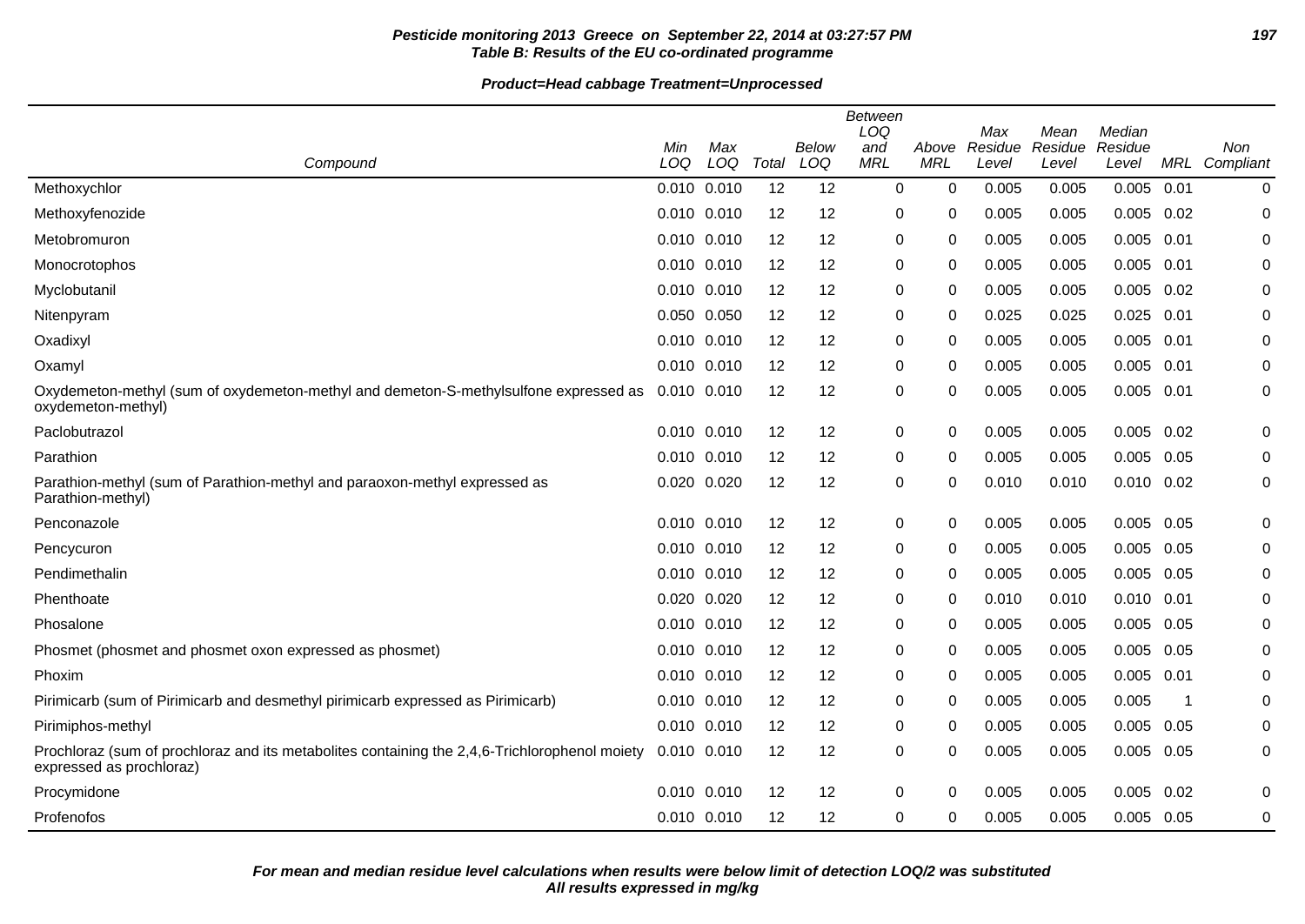# **Pesticide monitoring 2013 Greece on September 22, 2014 at 03:27:57 PM 198 Table B: Results of the EU co-ordinated programme**

|                                                                        |                 |            |       |              | <b>Between</b><br>LOQ |                     | Max              | Mean             | Median           |      |                  |
|------------------------------------------------------------------------|-----------------|------------|-------|--------------|-----------------------|---------------------|------------------|------------------|------------------|------|------------------|
| Compound                                                               | Min<br>LOQ      | Max<br>LOQ | Total | Below<br>LOQ | and<br><b>MRL</b>     | Above<br><b>MRL</b> | Residue<br>Level | Residue<br>Level | Residue<br>Level | MRL  | Non<br>Compliant |
| Propamocarb (sum of propamocarb and its salt expressed as propamocarb) | $0.010$ $0.010$ |            | 12    | 12           | 0                     | $\mathbf 0$         | 0.005            | 0.005            | 0.005            | 10   | 0                |
| Propargite                                                             | 0.010 0.010     |            | 12    | 12           | 0                     | 0                   | 0.005            | 0.005            | 0.005            | 0.01 | 0                |
| Propiconazole                                                          | 0.010 0.010     |            | 12    | 12           | 0                     | 0                   | 0.005            | 0.005            | 0.005            | 0.05 | 0                |
| Propyzamide                                                            | 0.010 0.010     |            | 12    | 12           | 0                     | $\mathbf 0$         | 0.005            | 0.005            | 0.005            | 0.02 | 0                |
| Prothioconazole (prothioconazole-desthio)                              | 0.010 0.010     |            | 10    | 10           | 0                     | 0                   | 0.005            | 0.005            | 0.005            | 0.1  | 0                |
| Prothiofos                                                             | 0.010 0.010     |            | 12    | 12           | 0                     | 0                   | 0.005            | 0.005            | 0.005            | 0.01 | 0                |
| Pymetrozine                                                            | $0.010$ $0.010$ |            | 12    | 12           | 0                     | 0                   | 0.005            | 0.005            | 0.005            | 0.05 | 0                |
| Pyraclostrobin                                                         | 0.010 0.010     |            | 12    | 12           | 0                     | 0                   | 0.005            | 0.005            | 0.005            | 0.2  | 0                |
| Pyrethrins                                                             | 0.010 0.010     |            | 12    | 12           | 0                     | $\Omega$            | 0.005            | 0.005            | 0.005            | -1   | 0                |
| Pyridaben                                                              | 0.010 0.010     |            | 12    | 12           | 0                     | 0                   | 0.005            | 0.005            | 0.005            | 0.05 | 0                |
| Pyrimethanil                                                           | 0.010 0.010     |            | 12    | 12           | 0                     | 0                   | 0.005            | 0.005            | 0.005            | 0.05 | 0                |
| Pyriproxyfen                                                           | $0.010$ $0.010$ |            | 12    | 12           | 0                     | 0                   | 0.005            | 0.005            | 0.005            | 0.05 | 0                |
| Quinoxyfen                                                             | 0.010 0.010     |            | 12    | 12           | 0                     | 0                   | 0.005            | 0.005            | 0.005            | 0.02 | 0                |
| Spinosad (sum of Spinosyn A and Spinosyn D, expressed as Spinosad)     | 0.010 0.010     |            | 12    | 12           | 0                     | 0                   | 0.005            | 0.005            | 0.005            | 2    | 0                |
| Spirodiclofen                                                          | 0.010 0.010     |            | 12    | 12           | 0                     | $\mathbf 0$         | 0.005            | 0.005            | 0.005            | 0.02 | 0                |
| Spiroxamine                                                            | $0.010$ $0.010$ |            | 12    | 12           | 0                     | $\mathbf 0$         | 0.005            | 0.005            | 0.005            | 0.05 | 0                |
| Tebuconazole                                                           | 0.010 0.010     |            | 12    | 12           | 0                     | 0                   | 0.005            | 0.005            | 0.005            | -1   | 0                |
| Tebufenozide                                                           | 0.010 0.010     |            | 12    | 12           | $\pmb{0}$             | 0                   | 0.005            | 0.005            | 0.005            | 5    | 0                |
| Tebufenpyrad                                                           | $0.010$ $0.010$ |            | 12    | 12           | 0                     | $\Omega$            | 0.005            | 0.005            | 0.005            | 0.05 | ∩                |
| Teflubenzuron                                                          | 0.010 0.010     |            | 10    | 10           | 0                     | 0                   | 0.005            | 0.005            | 0.005            | 0.5  | 0                |
| Tefluthrin                                                             | 0.010 0.010     |            | 12    | 12           | 0                     | 0                   | 0.005            | 0.005            | 0.005            | 0.05 | 0                |
| Terbuthylazine                                                         | 0.010 0.010     |            | 12    | 12           | 0                     | 0                   | 0.005            | 0.005            | 0.005            | 0.05 | 0                |
| Tetraconazole                                                          | $0.010$ $0.010$ |            | 12    | 12           | $\pmb{0}$             | 0                   | 0.005            | 0.005            | 0.005            | 0.02 | 0                |
| Tetradifon                                                             | $0.010$ $0.010$ |            | 12    | 12           | 0                     | 0                   | 0.005            | 0.005            | 0.005            | 0.01 | 0                |
| Thiabendazole                                                          | 0.010 0.010     |            | 12    | 12           | 0                     | $\Omega$            | 0.005            | 0.005            | 0.005            | 0.05 | 0                |
| Thiacloprid                                                            | 0.010 0.010     |            | 12    | 12           | 0                     | 0                   | 0.005            | 0.005            | 0.005            | 0.2  | $\mathbf 0$      |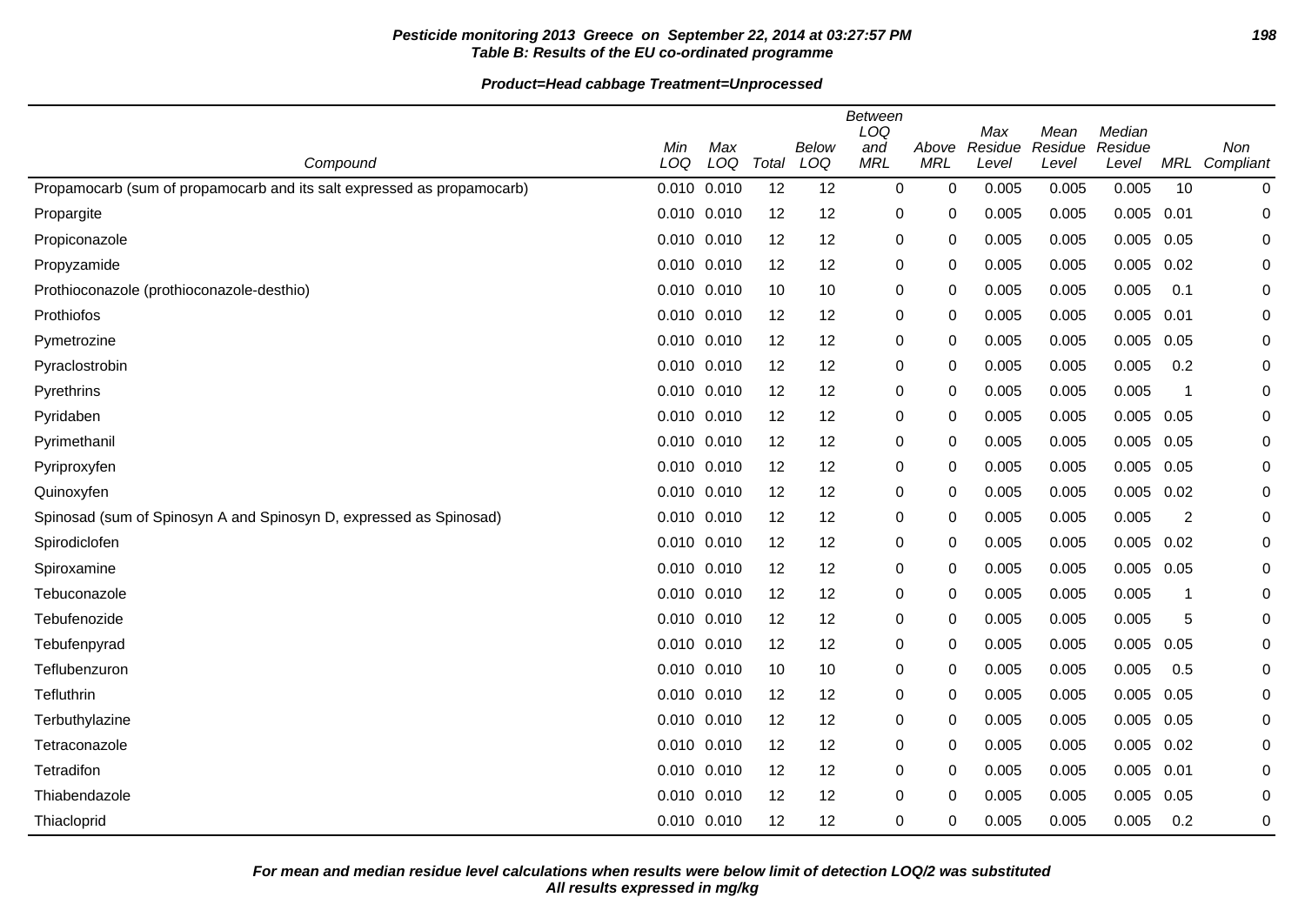# **Pesticide monitoring 2013 Greece on September 22, 2014 at 03:27:57 PM 199 Table B: Results of the EU co-ordinated programme**

|                                                                                                                            |                 |            |                   |                     | Between                  |                     |                         |                          |                            |      |                  |
|----------------------------------------------------------------------------------------------------------------------------|-----------------|------------|-------------------|---------------------|--------------------------|---------------------|-------------------------|--------------------------|----------------------------|------|------------------|
| Compound                                                                                                                   | Min<br>LOQ      | Max<br>LOQ | Total             | <b>Below</b><br>LOQ | LOQ<br>and<br><b>MRL</b> | Above<br><b>MRL</b> | Max<br>Residue<br>Level | Mean<br>Residue<br>Level | Median<br>Residue<br>Level | MRL  | Non<br>Compliant |
| Thiametoxam (sum of thiametoxam and clothianidin expressed as thiametoxam)                                                 | 0.010 0.010     |            | 12                | 12                  | 0                        | 0                   | 0.005                   | 0.005                    | 0.005                      | 5    | $\mathbf 0$      |
| Thiophanate-methyl                                                                                                         | 0.010 0.010     |            | 12                | 12                  | 0                        | 0                   | 0.005                   | 0.005                    | 0.005                      | 0.1  | 0                |
| Tolclofos-methyl                                                                                                           | $0.010$ $0.010$ |            | 12                | 12                  | 0                        | 0                   | 0.005                   | 0.005                    | 0.005                      | 0.5  | 0                |
| Tolylfluanid (Sum of tolylfluanid and dimethylaminosulfotoluidide expressed as tolylfluanid)                               | $0.010$ $0.010$ |            | 12                | 12                  | 0                        | 0                   | 0.005                   | 0.005                    | 0.005                      | 0.05 | 0                |
| Triadimefon (sum of Triadimefon and Triadimenol)                                                                           | 0.010 0.010     |            | 12                | 12                  | $\mathbf{0}$             | 0                   | 0.005                   | 0.005                    | 0.005                      | 0.1  | 0                |
| Triazophos                                                                                                                 | 0.010 0.010     |            | 12                | 12                  | 0                        | 0                   | 0.005                   | 0.005                    | 0.005                      | 0.01 | 0                |
| Trifloxystrobin                                                                                                            | 0.010 0.010     |            | 12                | 12                  | 0                        | 0                   | 0.005                   | 0.005                    | 0.005                      | 0.3  | 0                |
| Triflumuron                                                                                                                | 0.010 0.010     |            | 10                | 10                  | $\mathbf{0}$             | 0                   | 0.005                   | 0.005                    | 0.005                      | 0.2  | 0                |
| Trifluralin                                                                                                                | 0.010 0.010     |            | 12                | 12                  | $\mathbf{0}$             | 0                   | 0.005                   | 0.005                    | 0.005                      | 0.5  | 0                |
| Triticonazole                                                                                                              | 0.010 0.010     |            | 12                | 12                  | $\mathbf{0}$             | 0                   | 0.005                   | 0.005                    | 0.005                      | 0.01 | 0                |
| Vinclozolin (sum of Vinclozolin and all metabolites containing the 3,5-dichloraniline moiety,<br>expressed as Vinclozolin) | $0.010$ $0.010$ |            | $12 \overline{ }$ | 12                  | 0                        | 0                   | 0.005                   | 0.005                    | 0.005                      | 0.05 | 0                |
| Zoxamide                                                                                                                   | 0.010 0.010     |            | 12                | 12                  | 0                        | 0                   | 0.005                   | 0.005                    | 0.005                      | 0.02 | 0                |
| tau-Fluvalinate                                                                                                            | 0.010 0.010     |            | 12                | 12                  | 0                        | 0                   | 0.005                   | 0.005                    | 0.005                      | 0.2  | 0                |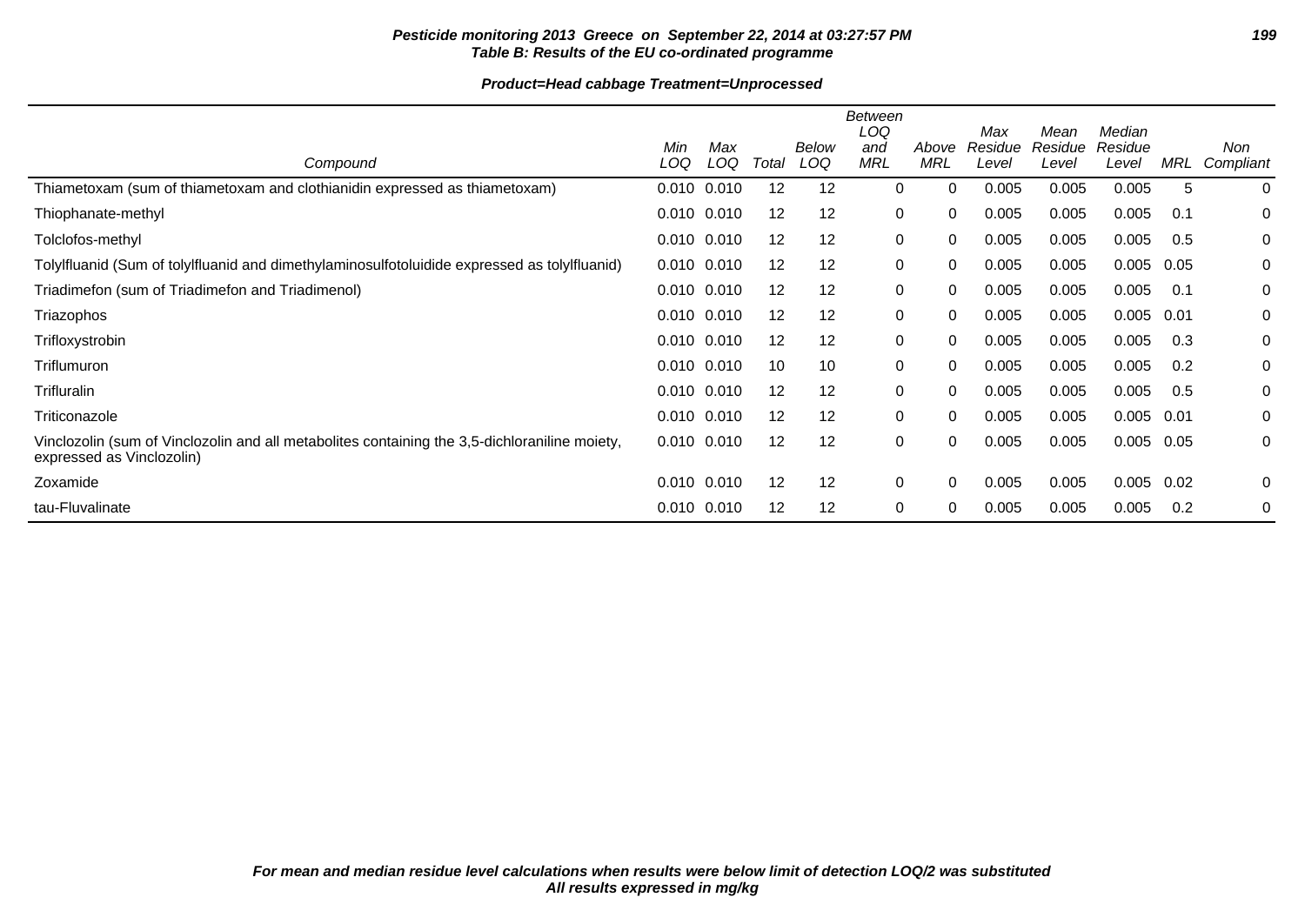#### **Pesticide monitoring 2013 Greece on September 22, 2014 at 03:27:57 PM 200 Table B: Results of the EU co-ordinated programme**

**Product=Leek Treatment=Unprocessed**

| Compound                | Min<br>LOQ | Max<br>LOQ      | Total | <b>Below</b><br>LOQ | Between<br>LOQ<br>and<br><b>MRL</b> | Above<br><b>MRL</b> | Max<br>Residue | Mean<br>Residue | Median<br>Residue | <b>MRL</b>     | Non            |
|-------------------------|------------|-----------------|-------|---------------------|-------------------------------------|---------------------|----------------|-----------------|-------------------|----------------|----------------|
| Abamectin (sum)         | 0.010      | 0.010           | 12    | 12                  | $\mathbf 0$                         | $\mathbf 0$         | Level<br>0.005 | Level<br>0.005  | Level<br>0.005    | 0.01           | Compliant<br>0 |
| Acephate                | 0.010      | 0.010           | 12    | 12                  | 0                                   | 0                   | 0.005          | 0.005           | 0.005             | 0.02           | 0              |
| Acetamiprid             |            | 0.010 0.010     | 12    | 12                  | 0                                   | $\mathbf 0$         | 0.005          | 0.005           | 0.005             | 0.01           | 0              |
| Acrinathrin             |            | 0.010 0.010     | 12    | 12                  | 0                                   | $\mathbf 0$         | 0.005          | 0.005           | 0.005             | 0.05           | 0              |
| Aldicarb (sum)          |            | 0.010 0.010     | 12    | 12                  | 0                                   | $\mathbf 0$         | 0.005          | 0.005           | 0.005             | 0.02           | 0              |
| Azinphos-methyl         |            | 0.010 0.010     | 12    | 12                  | 0                                   | 0                   | 0.005          | 0.005           | 0.005             | 0.05           | 0              |
| Azoxystrobin            |            | 0.010 0.010     | 12    | 12                  | 0                                   | $\pmb{0}$           | 0.005          | 0.005           | 0.005             | 10             | 0              |
| Benfuracarb             |            | 0.010 0.010     | 12    | 12                  | 0                                   | $\mathbf 0$         | 0.005          | 0.005           | 0.005             | 0.05           | 0              |
| <b>Bifenthrin</b>       | 0.010      | 0.010           | 12    | 12                  | 0                                   | $\mathbf 0$         | 0.005          | 0.005           | 0.005             | 0.05           | 0              |
| <b>Bitertanol</b>       |            | 0.010 0.100     | 12    | 12                  | 0                                   | 0                   | 0.050          | 0.028           | 0.028             | 0.05           | 0              |
| <b>Boscalid</b>         |            | 0.010 0.010     | 12    | 12                  | 0                                   | $\mathbf 0$         | 0.005          | 0.005           | 0.005             | 5              | 0              |
| Bromopropylate          |            | 0.050 0.050     | 12    | 12                  | 0                                   | 0                   | 0.025          | 0.025           | 0.025             | 0.01           | 0              |
| Bromuconazole (sum)     |            | 0.010 0.010     | 12    | 12                  | 0                                   | 0                   | 0.005          | 0.005           | 0.005             | 0.05           | 0              |
| <b>Bupirimate</b>       |            | 0.010 0.010     | 12    | 12                  | $\mathbf 0$                         | $\pmb{0}$           | 0.005          | 0.005           | 0.005             | 0.05           | 0              |
| Buprofezin              |            | 0.010 0.010     | 12    | 12                  | 0                                   | $\mathbf 0$         | 0.005          | 0.005           | 0.005             | 0.05           | 0              |
| Captan                  |            | 0.010 0.010     | 12    | 12                  | $\mathbf 0$                         | 0                   | 0.005          | 0.005           | 0.005             | $\overline{2}$ | 0              |
| Carbaryl                |            | 0.010 0.010     | 12    | 12                  | 0                                   | $\mathbf 0$         | 0.005          | 0.005           | 0.005             | 0.05           | 0              |
| Carbendazim and benomyl |            | $0.010$ $0.010$ | 12    | 12                  | 0                                   | 0                   | 0.005          | 0.005           | 0.005             | 0.1            | 0              |
| Carbofuran (sum)        |            | 0.010 0.010     | 12    | 12                  | 0                                   | $\pmb{0}$           | 0.005          | 0.005           | 0.005             | 0.02           | 0              |
| Carbosulfan             |            | 0.010 0.010     | 12    | 12                  | 0                                   | 0                   | 0.005          | 0.005           | 0.005             | 0.05           | 0              |
| Chlorfenapyr            |            | 0.020 0.020     | 12    | 12                  | 0                                   | $\mathbf 0$         | 0.010          | 0.010           | 0.010             | 0.05           | 0              |
| Chlorfenvinphos         |            | 0.010 0.010     | 12    | 12                  | 0                                   | $\mathbf 0$         | 0.005          | 0.005           | 0.005             | 0.02           | 0              |
| Chlorothalonil          |            | 0.010 0.010     | 12    | 12                  | 0                                   | 0                   | 0.005          | 0.005           | 0.005             | 40             | 0              |
| Chlorpropham (sum)      |            | 0.010 0.010     | 12    | 12                  | 0                                   | 0                   | 0.005          | 0.005           | 0.005             | 0.05           | 0              |
| Chlorpyrifos            |            | 0.010 0.010     | 12    | 12                  | 0                                   | $\mathbf 0$         | 0.005          | 0.005           | 0.005             | 0.5            | 0              |
| Chlorpyrifos-methyl     |            | 0.010 0.010     | 12    | 12                  | 0                                   | 0                   | 0.005          | 0.005           | 0.005             | 0.05           | 0              |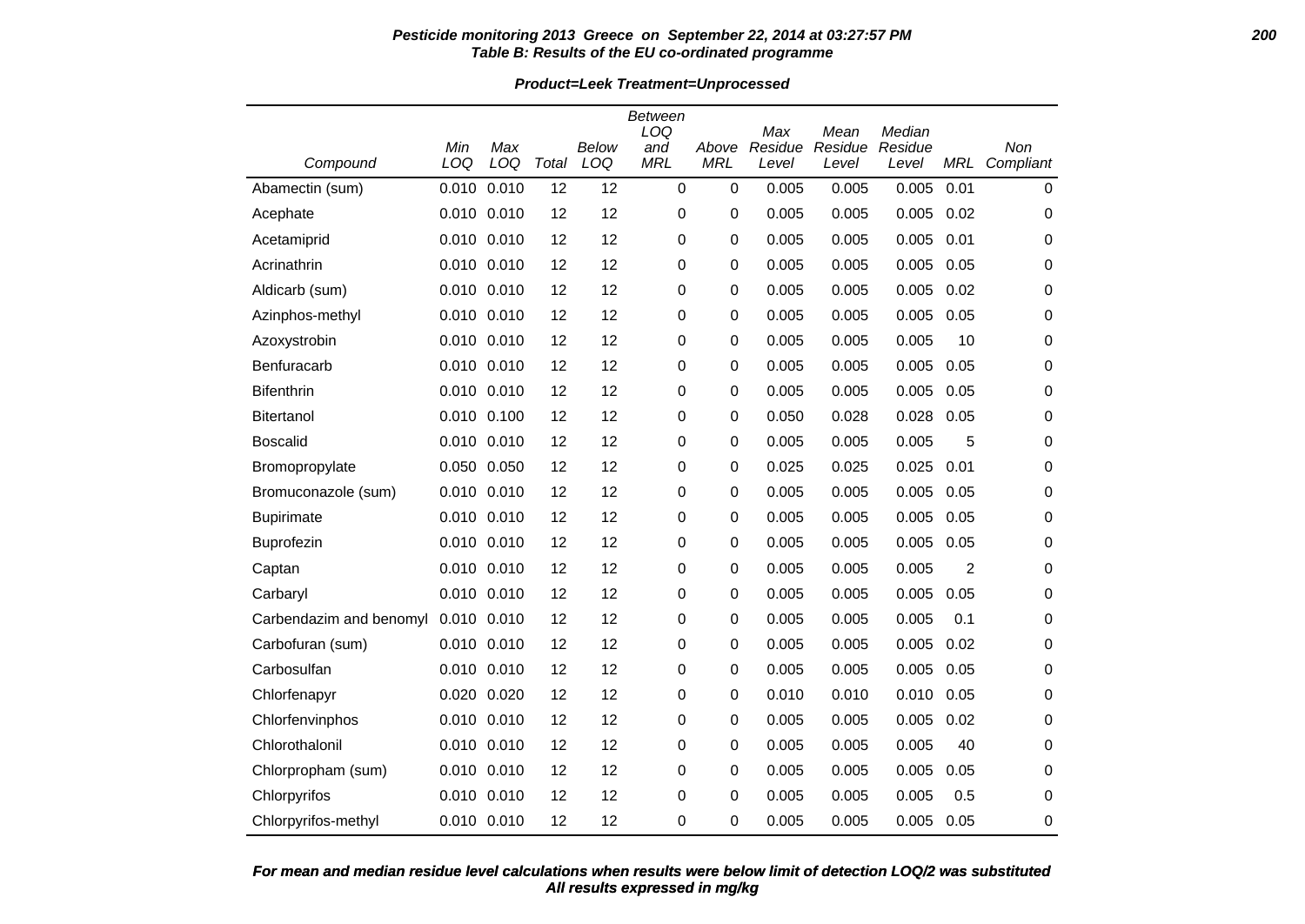## **Pesticide monitoring 2013 Greece on September 22, 2014 at 03:27:57 PM 201 Table B: Results of the EU co-ordinated programme**

**Product=Leek Treatment=Unprocessed**

| Compound           | Min<br>LOQ  | Max<br>LOQ  | Total | Below<br>LOQ | Between<br>LOQ<br>and<br><b>MRL</b> | Above<br><b>MRL</b> | Max<br>Residue<br>Level | Mean<br>Residue<br>Level | Median<br>Residue<br>Level |      | Non<br>MRL Compliant |
|--------------------|-------------|-------------|-------|--------------|-------------------------------------|---------------------|-------------------------|--------------------------|----------------------------|------|----------------------|
| Clofentezine       | 0.010       | 0.010       | 12    | 12           | $\mathbf{0}$                        | 0                   | 0.005                   | 0.005                    | 0.005                      | 0.02 | 0                    |
| Clothianidin       | 0.010       | 0.010       | 12    | 12           | 0                                   | 0                   | 0.005                   | 0.005                    | 0.005                      | 0.02 | 0                    |
| Cyfluthrin (sum)   | 0.020       | 0.020       | 12    | 12           | 0                                   | 0                   | 0.010                   | 0.010                    | 0.010                      | 0.02 | 0                    |
| Cymoxanil          |             | 0.010 0.010 | 12    | 12           | 0                                   | 0                   | 0.005                   | 0.005                    | 0.005                      | 0.05 | 0                    |
| Cypermethrin (sum) | 0.010       | 0.010       | 12    | 12           | 0                                   | 0                   | 0.005                   | 0.005                    | 0.005                      | 0.5  | 0                    |
| Cyproconazole      | 0.010 0.010 |             | 12    | 12           | 0                                   | 0                   | 0.005                   | 0.005                    | 0.005                      | 0.05 | 0                    |
| Cyprodinil         | 0.010 0.010 |             | 12    | 12           | 0                                   | 0                   | 0.005                   | 0.005                    | 0.005                      | 0.05 | 0                    |
| Cyromazine         | 0.010       | 0.010       | 12    | 12           | 0                                   | 0                   | 0.005                   | 0.005                    | 0.005                      | 0.05 | 0                    |
| Deltamethrin       |             | 0.010 0.010 | 12    | 12           | 0                                   | 0                   | 0.005                   | 0.005                    | 0.005                      | 0.2  | 0                    |
| Diazinon           | 0.010       | 0.010       | 12    | 12           | 0                                   | 0                   | 0.005                   | 0.005                    | 0.005                      | 0.01 | 0                    |
| Dichlofluanid      |             | 0.010 0.010 | 12    | 12           | 0                                   | 0                   | 0.005                   | 0.005                    | 0.005                      | 0.01 | 0                    |
| Dichlorvos         | 0.010 0.010 |             | 12    | 12           | 0                                   | 0                   | 0.005                   | 0.005                    | 0.005                      | 0.01 | 0                    |
| Dicloran           | 0.010       | 0.010       | 12    | 12           | 0                                   | 0                   | 0.005                   | 0.005                    | 0.005                      | 0.1  | 0                    |
| Dicofol (sum)      |             | 0.050 0.050 | 12    | 12           | 0                                   | 0                   | 0.025                   | 0.025                    | 0.025                      | 0.02 | 0                    |
| Dicrotophos        | 0.050       | 0.050       | 12    | 12           | 0                                   | 0                   | 0.025                   | 0.025                    | 0.025                      | 0.01 | 0                    |
| Diethofencarb      |             | 0.010 0.010 | 12    | 12           | 0                                   | 0                   | 0.005                   | 0.005                    | 0.005                      | 0.05 | 0                    |
| Difenoconazole     | 0.010       | 0.010       | 12    | 12           | 0                                   | 0                   | 0.005                   | 0.005                    | 0.005                      | 0.5  | 0                    |
| Diflubenzuron      | 0.010       | 0.010       | 12    | 12           | 0                                   | 0                   | 0.005                   | 0.005                    | 0.005                      | 0.05 | 0                    |
| Dimethoate (sum)   |             | 0.010 0.010 | 12    | 12           | 0                                   | 0                   | 0.005                   | 0.005                    | 0.005                      | 0.02 | 0                    |
| Dimethomorph       | 0.010       | 0.010       | 12    | 12           | 0                                   | 0                   | 0.005                   | 0.005                    | 0.005                      | 1.5  | 0                    |
| Diniconazole       |             | 0.010 0.010 | 12    | 12           | 0                                   | 0                   | 0.005                   | 0.005                    | 0.005                      | 0.05 | 0                    |
| Diphenylamine      | 0.100 0.100 |             | 12    | 12           | 0                                   | 0                   | 0.050                   | 0.050                    | 0.050                      | 0.05 | 0                    |
| <b>EPN</b>         | 0.010       | 0.010       | 12    | 12           | 0                                   | 0                   | 0.005                   | 0.005                    | 0.005                      | 0.01 | 0                    |
| Endosulfan (sum)   | 0.005 0.005 |             | 12    | 12           | 0                                   | 0                   | 0.003                   | 0.003                    | 0.003                      | 0.05 | 0                    |
| Epoxiconazole      | 0.010       | 0.010       | 12    | 12           | 0                                   | 0                   | 0.005                   | 0.005                    | 0.005                      | 0.05 | 0                    |
| Ethion             | 0.010 0.010 |             | 12    | 12           | 0                                   | 0                   | 0.005                   | 0.005                    | 0.005                      | 0.01 | 0                    |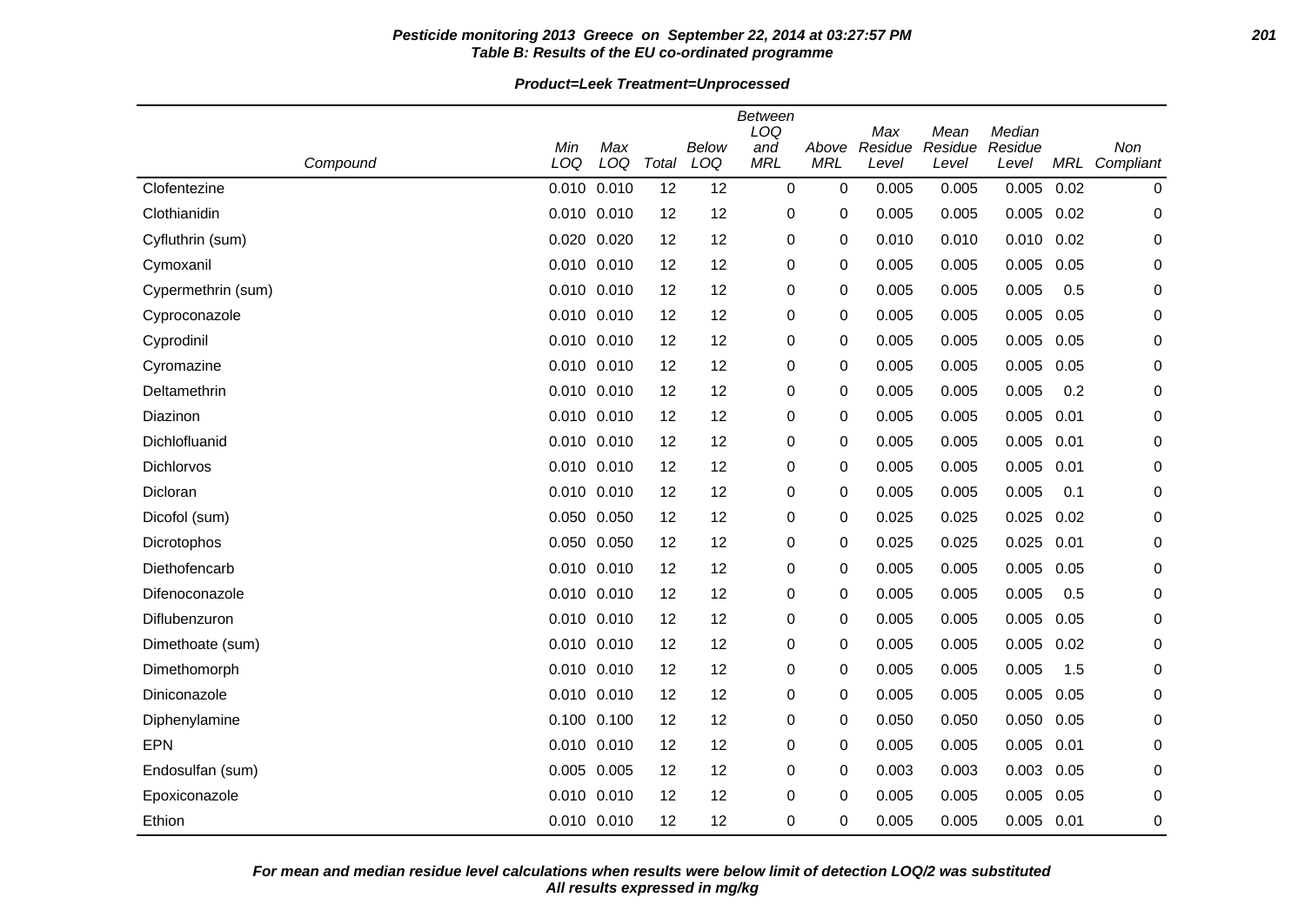# **Pesticide monitoring 2013 Greece on September 22, 2014 at 03:27:57 PM 202 Table B: Results of the EU co-ordinated programme**

**Product=Leek Treatment=Unprocessed**

|                                                          | <b>Between</b><br>LOQ<br>Median<br>Max<br>Mean |     |                |                |            |            |         |         |              |      |           |  |  |
|----------------------------------------------------------|------------------------------------------------|-----|----------------|----------------|------------|------------|---------|---------|--------------|------|-----------|--|--|
|                                                          | Min                                            | Max |                | Below          | and        | Above      | Residue | Residue | Residue      |      | Non       |  |  |
| Compound                                                 | LOQ                                            | LOQ | Total          | LOQ            | <b>MRL</b> | <b>MRL</b> | Level   | Level   | Level        | MRL  | Compliant |  |  |
| Ethirimol                                                | 0.010 0.010                                    |     | 12             | 12             | 0          | 0          | 0.005   | 0.005   | $0.005$ 0.05 |      | 0         |  |  |
| Ethoprophos                                              | 0.010 0.010                                    |     | 12             | 12             | $\pmb{0}$  | 0          | 0.005   | 0.005   | 0.005        | 0.02 | 0         |  |  |
| Etofenprox                                               | 0.010 0.010                                    |     | 12             | 12             | 0          | 0          | 0.005   | 0.005   | 0.005        | 0.01 | 0         |  |  |
| Famoxadone                                               | 0.010 0.010                                    |     | 12             | 12             | 0          | 0          | 0.005   | 0.005   | 0.005        | 2    | 0         |  |  |
| Fenamidone                                               | 0.010 0.010                                    |     | 12             | 12             | $\pmb{0}$  | 0          | 0.005   | 0.005   | $0.005$ 0.02 |      | 0         |  |  |
| Fenamiphos (sum)                                         | 0.010 0.010                                    |     | 12             | 12             | 0          | 0          | 0.005   | 0.005   | $0.005$ 0.02 |      | 0         |  |  |
| Fenarimol                                                | 0.010 0.010                                    |     | 12             | 12             | 0          | 0          | 0.005   | 0.005   | $0.005$ 0.02 |      | 0         |  |  |
| Fenazaquin                                               | 0.010 0.010                                    |     | 12             | 12             | 0          | 0          | 0.005   | 0.005   | $0.005$ 0.01 |      | 0         |  |  |
| Fenbuconazole                                            | 0.010 0.010                                    |     | 12             | 12             | 0          | 0          | 0.005   | 0.005   | $0.005$ 0.05 |      | 0         |  |  |
| Fenhexamid                                               | 0.010 0.010                                    |     | 12             | 12             | 0          | 0          | 0.005   | 0.005   | 0.005        | 0.05 | 0         |  |  |
| Fenitrothion                                             | 0.010 0.010                                    |     | 12             | 12             | 0          | 0          | 0.005   | 0.005   | $0.005$ 0.01 |      | 0         |  |  |
| Fenoxycarb                                               | 0.010 0.010                                    |     | 12             | 12             | 0          | 0          | 0.005   | 0.005   | 0.005 0.05   |      | 0         |  |  |
| Fenpropathrin                                            | 0.010 0.010                                    |     | 12             | 12             | 0          | 0          | 0.005   | 0.005   | $0.005$ 0.01 |      | 0         |  |  |
| Fenpropimorph                                            | $0.010$ $0.010$                                |     | 12             | 12             | 0          | 0          | 0.005   | 0.005   | 0.005        | -1   | 0         |  |  |
| Fenpyroximate                                            | 0.010 0.010                                    |     | 12             | 12             | 0          | 0          | 0.005   | 0.005   | $0.005$ 0.05 |      | 0         |  |  |
| Fenthion (sum)                                           | 0.010 0.010                                    |     | 12             | 12             | 0          | 0          | 0.005   | 0.005   | $0.005$ 0.01 |      | 0         |  |  |
| Fenvalerate and Esfenvalerate (Sum of RR and SS isomers) | 0.010 0.010                                    |     | 12             | 12             | 0          | 0          | 0.005   | 0.005   | $0.005$ 0.02 |      | 0         |  |  |
| Fenvalerate and Esfenvalerate (Sum of RS and SR isomers) | 0.010 0.010                                    |     | 12             | 12             | 0          | 0          | 0.005   | 0.005   | $0.005$ 0.02 |      | 0         |  |  |
| Fipronil (sum)                                           | $0.010$ $0.010$                                |     | $\overline{7}$ | $\overline{7}$ | 0          | 0          | 0.005   | 0.005   | $0.005$ 0.01 |      | 0         |  |  |
| Fludioxonil                                              | 0.010 0.010                                    |     | $\overline{7}$ | $\overline{7}$ | $\pmb{0}$  | 0          | 0.005   | 0.005   | 0.005        | 0.05 | 0         |  |  |
| Flufenoxuron                                             | $0.010$ $0.010$                                |     | 12             | 12             | 0          | 0          | 0.005   | 0.005   | $0.005$ 0.05 |      | 0         |  |  |
| Fluquinconazole                                          | 0.010 0.010                                    |     | 12             | 12             | 0          | 0          | 0.005   | 0.005   | 0.005 0.05   |      | 0         |  |  |
| Flusilazole                                              | 0.010 0.010                                    |     | 12             | 12             | 0          | 0          | 0.005   | 0.005   | 0.005        | 0.02 | 0         |  |  |
| Flutriafol                                               | 0.010 0.010                                    |     | 12             | 12             | 0          | 0          | 0.005   | 0.005   | $0.005$ 0.05 |      | 0         |  |  |
| Folpet                                                   | 0.010 0.010                                    |     | 12             | 12             | 0          | 0          | 0.005   | 0.005   | 0.005        | 0.02 | 0         |  |  |
| Formetanate                                              | 0.010 0.010                                    |     | 12             | 12             | 0          | 0          | 0.005   | 0.005   | 0.005 0.05   |      | 0         |  |  |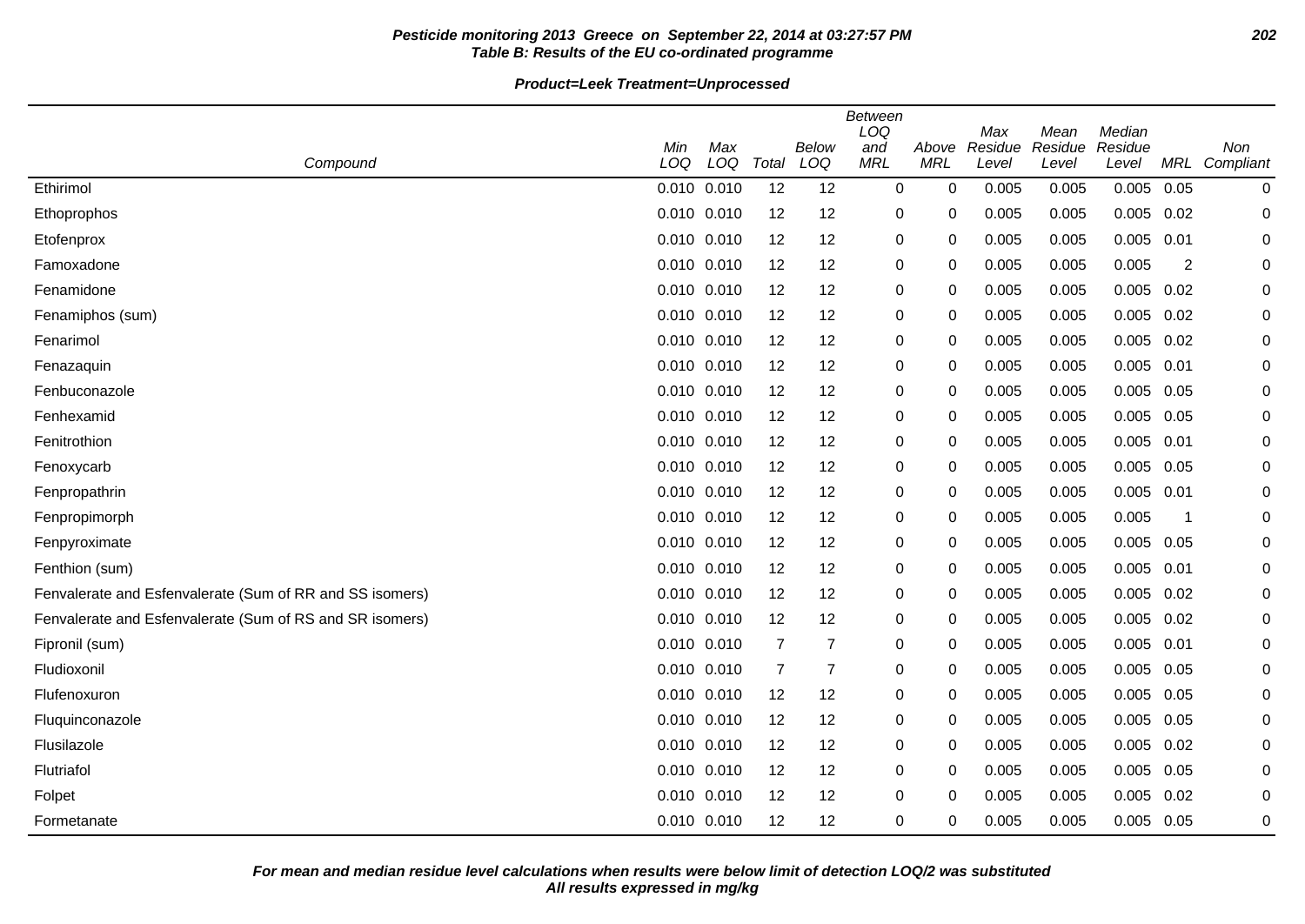# **Pesticide monitoring 2013 Greece on September 22, 2014 at 03:27:57 PM 203 Table B: Results of the EU co-ordinated programme**

|                                                                                                                             | Min             | Max |                   | Below | <b>Between</b><br>LOQ<br>and | Above      | Max<br>Residue | Mean<br>Residue | Median<br>Residue |      | Non           |
|-----------------------------------------------------------------------------------------------------------------------------|-----------------|-----|-------------------|-------|------------------------------|------------|----------------|-----------------|-------------------|------|---------------|
| Compound                                                                                                                    | LOQ             | LOQ | Total             | LOQ   | <b>MRL</b>                   | <b>MRL</b> | Level          | Level           | Level             |      | MRL Compliant |
| Fosthiazate                                                                                                                 | 0.010 0.010     |     | 12                | 12    | $\mathbf 0$                  | 0          | 0.005          | 0.005           | 0.005             | 0.02 | 0             |
| Hexaconazole                                                                                                                | 0.010 0.010     |     | 12                | 12    | 0                            | 0          | 0.005          | 0.005           | 0.005             | 0.02 | 0             |
| Hexythiazox                                                                                                                 | 0.010 0.010     |     | 12                | 12    | 0                            | 0          | 0.005          | 0.005           | 0.005             | 0.5  | 0             |
| Imazalil                                                                                                                    | 0.020 0.020     |     | 12                | 12    | 0                            | 0          | 0.010          | 0.010           | 0.010             | 0.05 | 0             |
| Imidacloprid                                                                                                                | 0.010 0.010     |     | 12                | 12    | 0                            | $\Omega$   | 0.005          | 0.005           | 0.005             | 0.05 | 0             |
| Indoxacarb as sum of the isomers S and R                                                                                    | 0.010 0.010     |     | 12                | 12    | 0                            | $\Omega$   | 0.005          | 0.005           | 0.005             | 0.02 | 0             |
| Iprodione                                                                                                                   | 0.010 0.010     |     | 12                | 12    | 0                            | 0          | 0.005          | 0.005           | $0.005$ $0.02$    |      | 0             |
| Iprovalicarb                                                                                                                | 0.010 0.010     |     | 12                | 12    | 0                            | 0          | 0.005          | 0.005           | 0.005             | 0.05 | 0             |
| Isofenphos-methyl                                                                                                           | 0.010 0.010     |     | 12                | 12    | 0                            | $\Omega$   | 0.005          | 0.005           | 0.005             | 0.01 | 0             |
| Kresoxim-methyl                                                                                                             | 0.010 0.010     |     | 12                | 12    | 0                            | $\Omega$   | 0.005          | 0.005           | 0.005             | 5    | 0             |
| Lambda-Cyhalothrin                                                                                                          | 0.010 0.010     |     | 12                | 12    | 0                            | $\Omega$   | 0.005          | 0.005           | 0.005             | 0.3  | 0             |
| Linuron                                                                                                                     | 0.010 0.010     |     | 12                | 12    | 0                            | $\Omega$   | 0.005          | 0.005           | 0.005             | 0.05 | 0             |
| Lufenuron                                                                                                                   | 0.010 0.010     |     | 12                | 12    | 0                            | 0          | 0.005          | 0.005           | 0.005             | 0.05 | 0             |
| Malathion (sum of malathion and malaoxon expressed as malathion)                                                            | 0.010 0.010     |     | 12                | 12    | 0                            | $\Omega$   | 0.005          | 0.005           | 0.005             | 0.02 | 0             |
| Mepanipyrim (Mepanipyrim and its metabolite<br>(2-anilino-4-(2-hydroxypropyl)-6-methylpyrimidine) expressed as mepanipyrim) | $0.010$ $0.010$ |     | 12                | 12    | 0                            | 0          | 0.005          | 0.005           | 0.005             | 0.01 | 0             |
| Metalaxyl (Metalaxyl including other mixtures of constituent isomers including Metalaxyl-M<br>(sum of isomers))             | 0.010 0.010     |     | 12                | 12    | 0                            | 0          | 0.005          | 0.005           | 0.005             | 0.2  | 0             |
| Metconazole                                                                                                                 | 0.010 0.010     |     | 12                | 12    | 0                            | 0          | 0.005          | 0.005           | 0.005             | 0.02 | 0             |
| Methamidophos                                                                                                               | 0.010 0.010     |     | 12                | 12    | 0                            | 0          | 0.005          | 0.005           | 0.005             | 0.01 | 0             |
| Methidathion                                                                                                                | 0.020 0.020     |     | 12                | 12    | 0                            | $\Omega$   | 0.010          | 0.010           | 0.010             | 0.02 | 0             |
| Methiocarb (sum of methiocarb and methiocarb sulfoxide and sulfone, expressed as<br>methiocarb)                             | 0.010 0.010     |     | 12                | 12    | 0                            | 0          | 0.005          | 0.005           | 0.005             | 0.2  | 0             |
| Methomyl and thiodicarb (sum of methomyl and thiodicarb expressed as methomyl)                                              | 0.010 0.010     |     | $12 \overline{ }$ | 12    | 0                            | 0          | 0.005          | 0.005           | 0.005             | 0.02 | 0             |
| Methoxychlor                                                                                                                | 0.010 0.010     |     | 12                | 12    | 0                            | 0          | 0.005          | 0.005           | 0.005             | 0.01 | 0             |
| Methoxyfenozide                                                                                                             | 0.010 0.010     |     | 12                | 12    | 0                            | 0          | 0.005          | 0.005           | 0.005             | 0.02 | 0             |
| Metobromuron                                                                                                                | 0.010 0.010     |     | 12                | 12    | 0                            | 0          | 0.005          | 0.005           | $0.005$ 0.01      |      | 0             |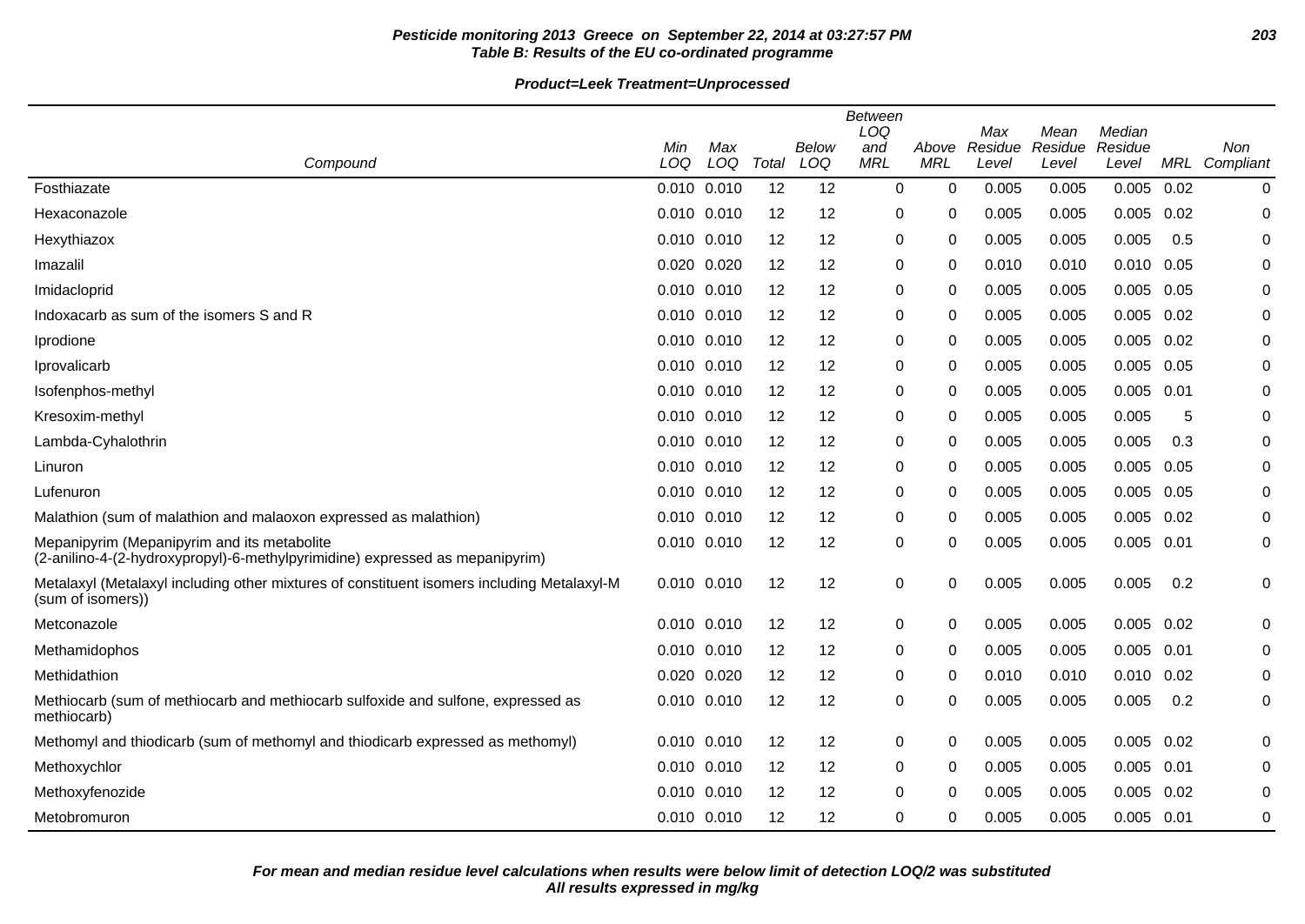# **Pesticide monitoring 2013 Greece on September 22, 2014 at 03:27:57 PM 204 Table B: Results of the EU co-ordinated programme**

|                                                                                                                           | <b>Between</b><br>LOQ<br>Max<br>Median<br>Mean |            |                   |              |                   |                     |                  |                  |                  |      |                      |
|---------------------------------------------------------------------------------------------------------------------------|------------------------------------------------|------------|-------------------|--------------|-------------------|---------------------|------------------|------------------|------------------|------|----------------------|
| Compound                                                                                                                  | Min<br>LOQ                                     | Max<br>LOQ | Total             | Below<br>LOQ | and<br><b>MRL</b> | Above<br><b>MRL</b> | Residue<br>Level | Residue<br>Level | Residue<br>Level |      | Non<br>MRL Compliant |
| Monocrotophos                                                                                                             | 0.010 0.010                                    |            | 12                | 12           | 0                 | 0                   | 0.005            | 0.005            | 0.005            | 0.01 | 0                    |
| Myclobutanil                                                                                                              | 0.010 0.010                                    |            | 12                | 12           | 0                 | 0                   | 0.005            | 0.005            | 0.005            | 0.02 | 0                    |
|                                                                                                                           | 0.050 0.050                                    |            | 12                | 12           | 0                 | 0                   | 0.025            | 0.025            | 0.025            | 0.01 | $\mathbf 0$          |
| Nitenpyram                                                                                                                |                                                |            |                   |              |                   |                     |                  |                  |                  |      |                      |
| Oxadixyl                                                                                                                  | 0.010 0.010                                    |            | 12                | 12           | 0                 | 0                   | 0.005            | 0.005            | 0.005            | 0.07 | 0                    |
| Oxamyl                                                                                                                    | 0.010 0.010                                    |            | 12                | 12           | 0                 | 0                   | 0.005            | 0.005            | 0.005            | 0.01 | 0                    |
| Oxydemeton-methyl (sum of oxydemeton-methyl and demeton-S-methylsulfone expressed as<br>oxydemeton-methyl)                | 0.010 0.010                                    |            | 12                | 12           | 0                 | 0                   | 0.005            | 0.005            | 0.005            | 0.01 | 0                    |
| Paclobutrazol                                                                                                             | 0.010 0.010                                    |            | 12                | 12           | 0                 | $\Omega$            | 0.005            | 0.005            | 0.005            | 0.02 | $\mathbf 0$          |
| Parathion                                                                                                                 | 0.010 0.010                                    |            | 12                | 12           | 0                 | 0                   | 0.005            | 0.005            | 0.005            | 0.05 | 0                    |
| Parathion-methyl (sum of Parathion-methyl and paraoxon-methyl expressed as<br>Parathion-methyl)                           | 0.020 0.020                                    |            | 12                | 12           | 0                 | 0                   | 0.010            | 0.010            | $0.010$ $0.02$   |      | 0                    |
| Penconazole                                                                                                               | $0.010$ $0.010$                                |            | 12                | 12           | 0                 | 0                   | 0.005            | 0.005            | 0.005            | 0.05 | 0                    |
| Pencycuron                                                                                                                | 0.010 0.010                                    |            | 12                | 12           | 0                 | 0                   | 0.005            | 0.005            | 0.005            | 0.05 | 0                    |
| Pendimethalin                                                                                                             | 0.010 0.010                                    |            | 12                | 12           | 0                 | 0                   | 0.005            | 0.005            | 0.005            | 0.05 | 0                    |
| Phenthoate                                                                                                                | 0.020 0.020                                    |            | 12                | 12           | 0                 | 0                   | 0.010            | 0.010            | 0.010            | 0.01 | 0                    |
| Phosalone                                                                                                                 | 0.010 0.010                                    |            | 12                | 12           | 0                 | 0                   | 0.005            | 0.005            | 0.005            | 0.05 | 0                    |
| Phosmet (phosmet and phosmet oxon expressed as phosmet)                                                                   | 0.010 0.010                                    |            | 12                | 12           | 0                 | 0                   | 0.005            | 0.005            | 0.005            | 0.05 | $\mathbf 0$          |
| Phoxim                                                                                                                    | 0.010 0.010                                    |            | 12                | 12           | 0                 | 0                   | 0.005            | 0.005            | 0.005            | 0.01 | 0                    |
| Pirimicarb (sum of Pirimicarb and desmethyl pirimicarb expressed as Pirimicarb)                                           | 0.010 0.010                                    |            | 12                | 12           | 0                 | 0                   | 0.005            | 0.005            | 0.005            | -1   | 0                    |
| Pirimiphos-methyl                                                                                                         | 0.010 0.010                                    |            | 12                | 12           | 0                 | 0                   | 0.005            | 0.005            | 0.005            | 0.05 | 0                    |
| Prochloraz (sum of prochloraz and its metabolites containing the 2,4,6-Trichlorophenol moiety<br>expressed as prochloraz) | 0.010 0.010                                    |            | 12                | 12           | 0                 | $\Omega$            | 0.005            | 0.005            | 0.005            | 0.05 | $\mathbf 0$          |
| Procymidone                                                                                                               | 0.010 0.010                                    |            | 12                | 12           | 0                 | 0                   | 0.005            | 0.005            | 0.005            | 0.02 | 0                    |
| Profenofos                                                                                                                | 0.010 0.010                                    |            | 12                | 12           | 0                 | 0                   | 0.005            | 0.005            | 0.005            | 0.05 | 0                    |
| Propamocarb (sum of propamocarb and its salt expressed as propamocarb)                                                    | 0.010 0.010                                    |            | $12 \overline{ }$ | 12           | 0                 | 0                   | 0.005            | 0.005            | 0.005            | 10   | 0                    |
| Propargite                                                                                                                | 0.010 0.010                                    |            | 12                | 12           | 0                 | $\Omega$            | 0.005            | 0.005            | 0.005            | 0.01 | 0                    |
| Propiconazole                                                                                                             | 0.010 0.010                                    |            | 12                | 12           | 0                 | 0                   | 0.005            | 0.005            | 0.005            | 0.1  | 0                    |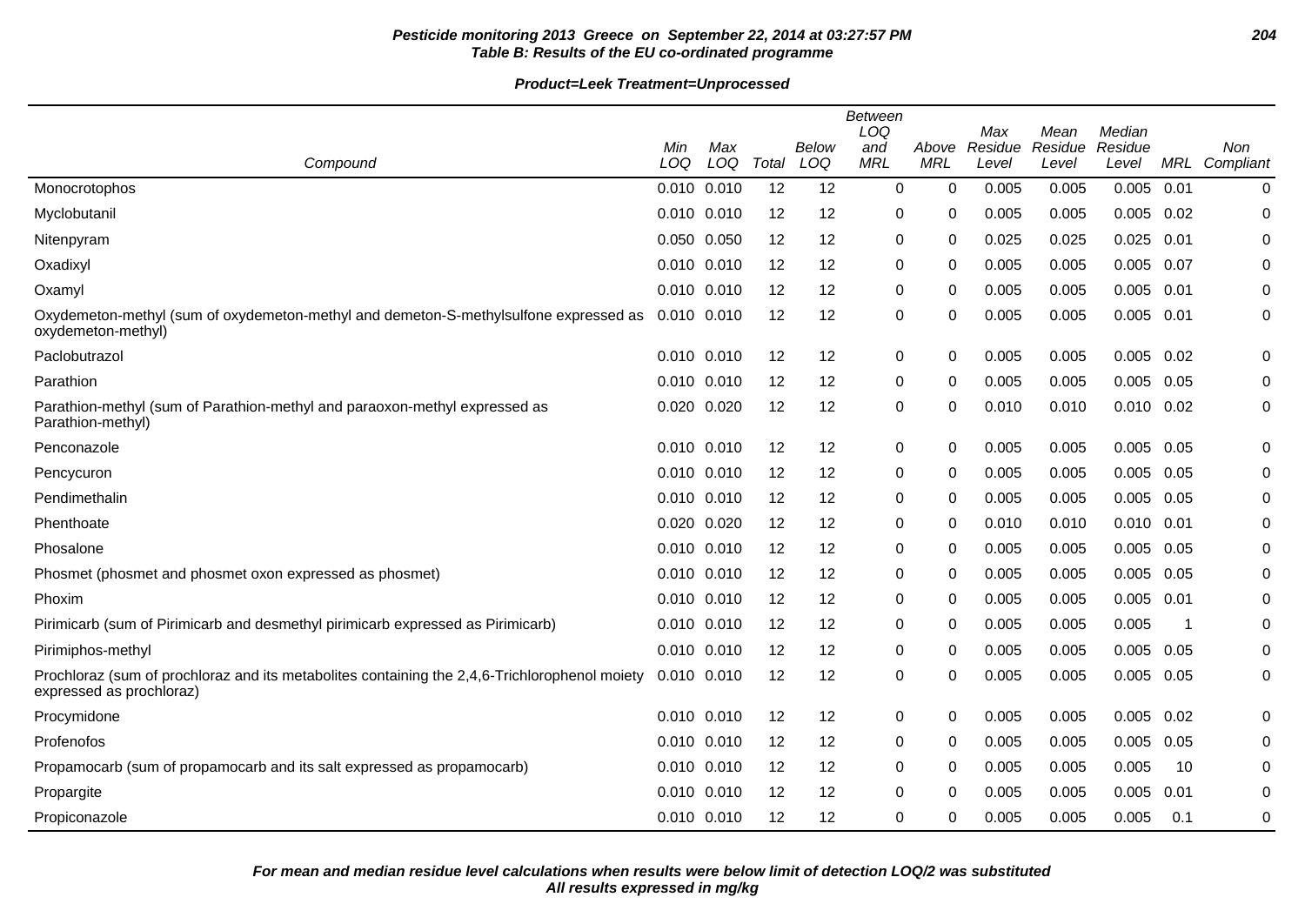# **Pesticide monitoring 2013 Greece on September 22, 2014 at 03:27:57 PM 205 Table B: Results of the EU co-ordinated programme**

|                                                                            | Min         | Max |                | Below          | Between<br>LOQ<br>and | Above      | Max<br>Residue | Mean<br>Residue | Median<br>Residue |      | Non           |
|----------------------------------------------------------------------------|-------------|-----|----------------|----------------|-----------------------|------------|----------------|-----------------|-------------------|------|---------------|
| Compound                                                                   | LOQ         | LOQ | Total          | LOQ            | <b>MRL</b>            | <b>MRL</b> | Level          | Level           | Level             |      | MRL Compliant |
| Propyzamide                                                                | 0.010 0.010 |     | 12             | 12             | 0                     | 0          | 0.005          | 0.005           | 0.005             | 0.02 | 0             |
| Prothioconazole (prothioconazole-desthio)                                  | 0.010 0.010 |     | $\overline{7}$ | $\overline{7}$ | 0                     | 0          | 0.005          | 0.005           | 0.005             | 0.05 | 0             |
| Prothiofos                                                                 | 0.010 0.010 |     | 12             | 12             | 0                     | 0          | 0.005          | 0.005           | 0.005             | 0.01 | 0             |
| Pymetrozine                                                                | 0.010 0.010 |     | 12             | 12             | 0                     | 0          | 0.005          | 0.005           | 0.005             | 0.02 | 0             |
| Pyraclostrobin                                                             | 0.010 0.010 |     | 12             | 12             | 0                     | 0          | 0.005          | 0.005           | 0.005             | 0.5  | 0             |
| Pyrethrins                                                                 | 0.010 0.010 |     | 12             | 12             | 0                     | 0          | 0.005          | 0.005           | 0.005             | -1   | 0             |
| Pyridaben                                                                  | 0.010 0.010 |     | 12             | 12             | 0                     | 0          | 0.005          | 0.005           | 0.005             | 0.05 | 0             |
| Pyrimethanil                                                               | 0.010 0.010 |     | 12             | 12             | 0                     | 0          | 0.005          | 0.005           | 0.005             | -1   | 0             |
| Pyriproxyfen                                                               | 0.010 0.010 |     | 12             | 12             | 0                     | 0          | 0.005          | 0.005           | 0.005             | 0.05 | 0             |
| Quinoxyfen                                                                 | 0.010 0.010 |     | 12             | 12             | 0                     | 0          | 0.005          | 0.005           | 0.005             | 0.02 | 0             |
| Spinosad (sum of Spinosyn A and Spinosyn D, expressed as Spinosad)         | 0.010 0.010 |     | 12             | 12             | 0                     | 0          | 0.005          | 0.005           | 0.005             | 0.5  | 0             |
| Spirodiclofen                                                              | 0.010 0.010 |     | 12             | 12             | 0                     | 0          | 0.005          | 0.005           | 0.005             | 0.02 | 0             |
| Spiroxamine                                                                | 0.010 0.010 |     | 12             | 12             | 0                     | 0          | 0.005          | 0.005           | 0.005             | 0.05 | 0             |
| Tebuconazole                                                               | 0.010 0.010 |     | 12             | 12             | 0                     | 0          | 0.005          | 0.005           | 0.005             |      | 0             |
| Tebufenozide                                                               | 0.010 0.010 |     | 12             | 12             | 0                     | 0          | 0.005          | 0.005           | 0.005             | 0.05 | 0             |
| Tebufenpyrad                                                               | 0.010 0.010 |     | 12             | 12             | 0                     | 0          | 0.005          | 0.005           | 0.005             | 0.05 | 0             |
| Teflubenzuron                                                              | 0.010 0.010 |     | $\overline{7}$ | 7              | 0                     | 0          | 0.005          | 0.005           | 0.005             | 0.05 | 0             |
| Tefluthrin                                                                 | 0.010 0.010 |     | 12             | 12             | 0                     | 0          | 0.005          | 0.005           | 0.005             | 0.05 | 0             |
| Terbuthylazine                                                             | 0.010 0.010 |     | 12             | 12             | 0                     | 0          | 0.005          | 0.005           | 0.005             | 0.05 | 0             |
| Tetraconazole                                                              | 0.010 0.010 |     | 12             | 12             | 0                     | 0          | 0.005          | 0.005           | 0.005             | 0.02 | 0             |
| Tetradifon                                                                 | 0.010 0.010 |     | 12             | 12             | 0                     | 0          | 0.005          | 0.005           | 0.005             | 0.01 | 0             |
| Thiabendazole                                                              | 0.010 0.010 |     | 12             | 12             | 0                     | 0          | 0.005          | 0.005           | 0.005             | 0.05 | 0             |
| Thiacloprid                                                                | 0.010 0.010 |     | 12             | 12             | 0                     | 0          | 0.005          | 0.005           | 0.005             | 0.1  | 0             |
| Thiametoxam (sum of thiametoxam and clothianidin expressed as thiametoxam) | 0.010 0.010 |     | 12             | 12             | 0                     | 0          | 0.005          | 0.005           | 0.005             | 0.05 | 0             |
| Thiophanate-methyl                                                         | 0.010 0.010 |     | 12             | 12             | 0                     | 0          | 0.005          | 0.005           | 0.005             | 0.1  | 0             |
| Tolclofos-methyl                                                           | 0.010 0.010 |     | 12             | 12             | 0                     | 0          | 0.005          | 0.005           | 0.005             | 0.05 | 0             |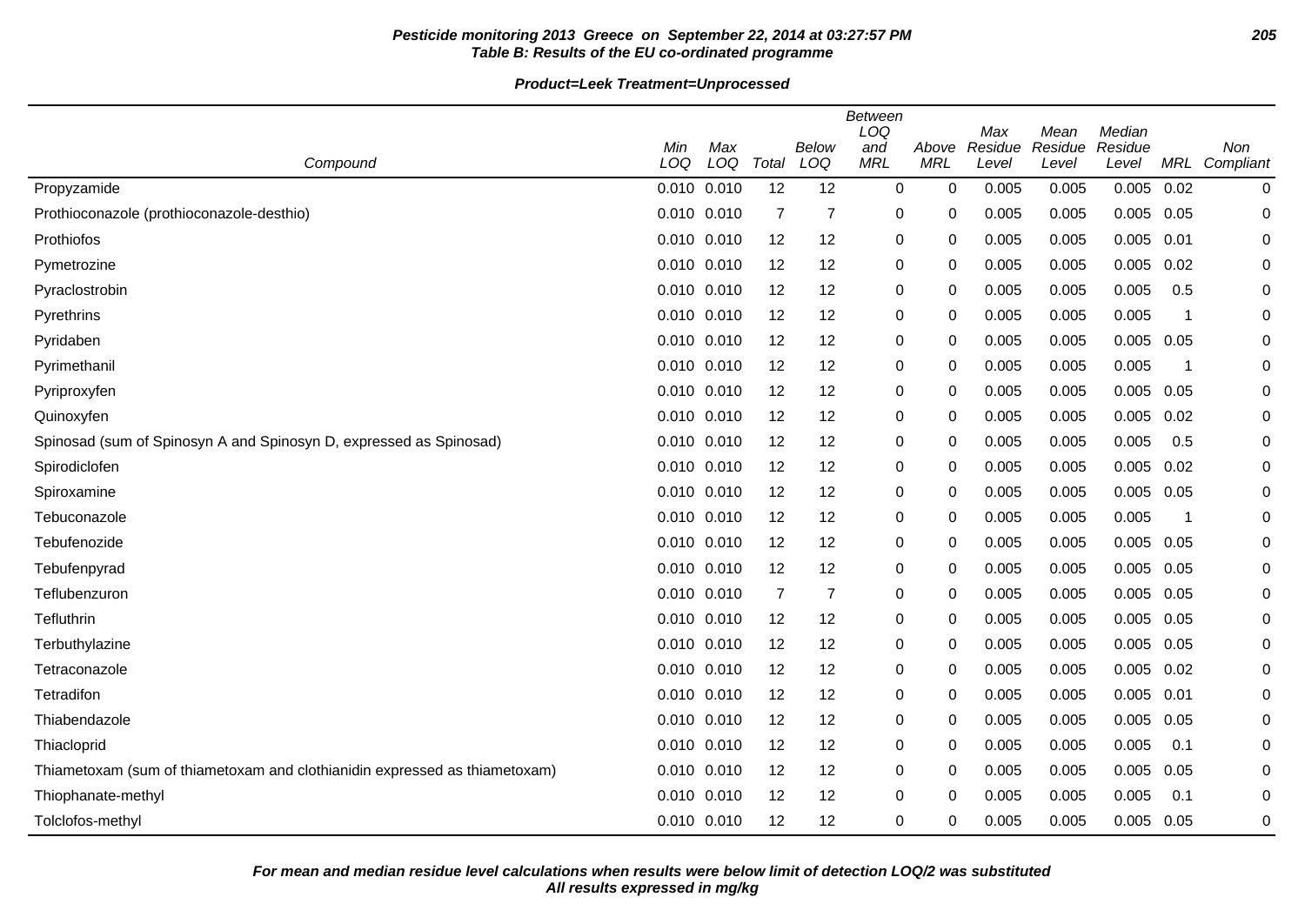# **Pesticide monitoring 2013 Greece on September 22, 2014 at 03:27:57 PM 206 Table B: Results of the EU co-ordinated programme**

| Compound                                                                                                                   | Min<br>LOQ      | Max<br>LOQ      | Total             | Below<br>LOQ | Between<br>LOQ<br>and<br><b>MRL</b> | Above<br><b>MRL</b> | Max<br>Residue<br>Level | Mean<br>Residue<br>Level | Median<br>Residue<br>Level | MRL  | Non<br>Compliant |
|----------------------------------------------------------------------------------------------------------------------------|-----------------|-----------------|-------------------|--------------|-------------------------------------|---------------------|-------------------------|--------------------------|----------------------------|------|------------------|
| Tolylfluanid (Sum of tolylfluanid and dimethylaminosulfotoluidide expressed as tolylfluanid)                               | 0.010           | 0.010           | 12                | 12           | 0                                   | $\Omega$            | 0.005                   | 0.005                    | 0.005                      | 3    | 0                |
| Triadimefon (sum of Triadimefon and Triadimenol)                                                                           | $0.010$ $0.010$ |                 | $12 \overline{ }$ | 12           | 0                                   | $\Omega$            | 0.005                   | 0.005                    | 0.005                      | 0.1  | 0                |
| Triazophos                                                                                                                 | $0.010$ $0.010$ |                 | 12                | 12           | 0                                   | $\Omega$            | 0.005                   | 0.005                    | 0.005                      | 0.01 | 0                |
| Trifloxystrobin                                                                                                            | $0.010$ $0.010$ |                 | 12                | 12           | 0                                   | $\Omega$            | 0.005                   | 0.005                    | 0.005                      | 0.2  | 0                |
| Triflumuron                                                                                                                | $0.010$ $0.010$ |                 |                   |              | 0                                   | $\Omega$            | 0.005                   | 0.005                    | 0.005                      | 0.05 | 0                |
| <b>Trifluralin</b>                                                                                                         | $0.010$ $0.010$ |                 | 12                | 12           | 0                                   | $\Omega$            | 0.005                   | 0.005                    | 0.005                      | 0.5  | 0                |
| Triticonazole                                                                                                              | $0.010$ $0.010$ |                 | 12                | 12           | 0                                   | 0                   | 0.005                   | 0.005                    | 0.005                      | 0.01 | 0                |
| Vinclozolin (sum of Vinclozolin and all metabolites containing the 3,5-dichloraniline moiety,<br>expressed as Vinclozolin) |                 | $0.010$ $0.010$ | 12                | 12           | 0                                   | $\Omega$            | 0.005                   | 0.005                    | 0.005                      | 0.05 | 0                |
| Zoxamide                                                                                                                   | $0.010$ $0.010$ |                 | $12 \overline{ }$ | 12           | 0                                   | $\Omega$            | 0.005                   | 0.005                    | 0.005                      | 0.02 | $\mathbf 0$      |
| tau-Fluvalinate                                                                                                            | $0.010$ $0.010$ |                 | 12                | 12           | 0                                   | $\Omega$            | 0.005                   | 0.005                    | 0.005                      | 0.1  | 0                |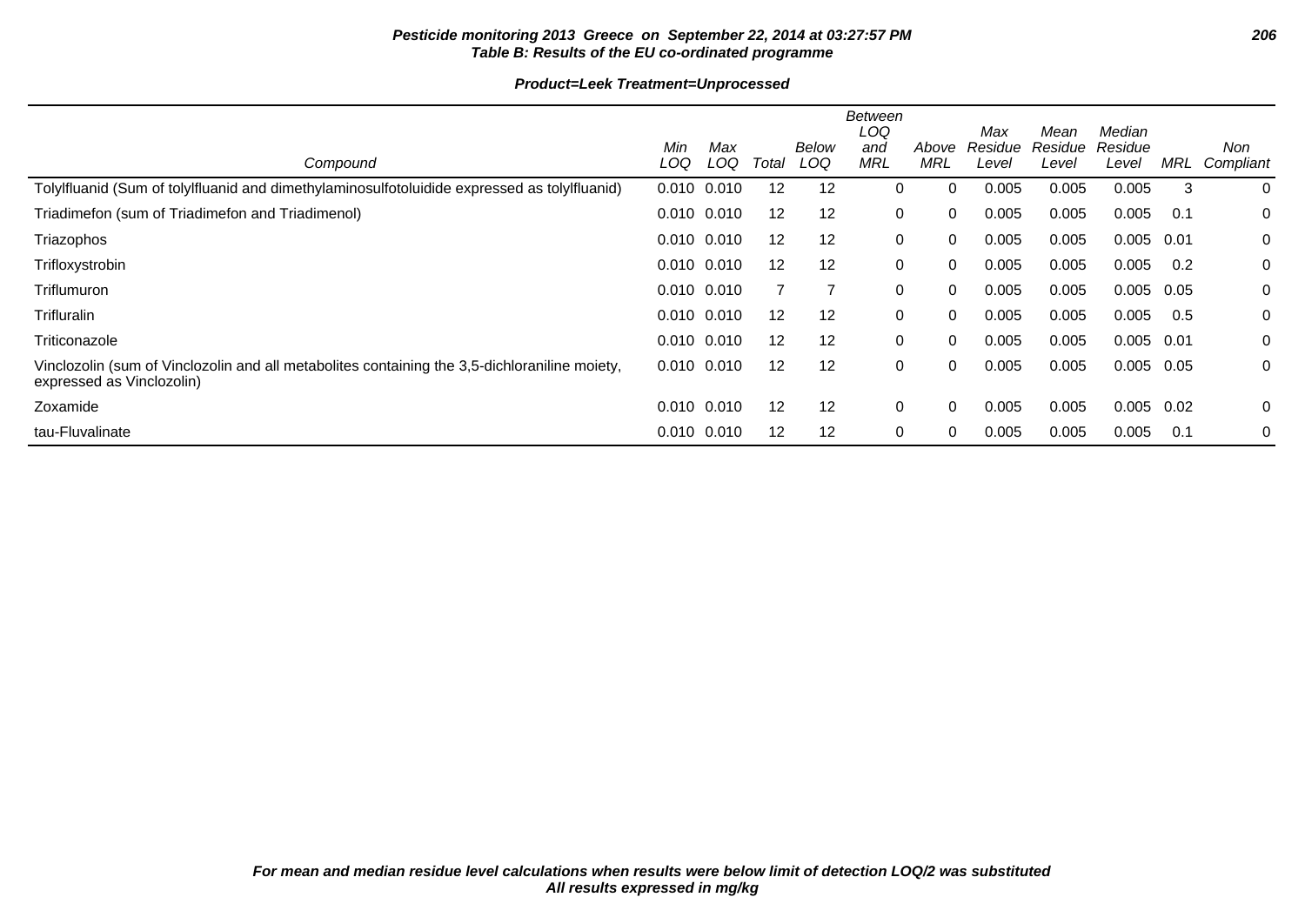#### **Pesticide monitoring 2013 Greece on September 22, 2014 at 03:27:57 PM 207 Table B: Results of the EU co-ordinated programme**

**Product=Lettuce Treatment=Unprocessed**

|                         |             |                 |       |                | Between                  |                     |                         |                          |                            |                |                  |
|-------------------------|-------------|-----------------|-------|----------------|--------------------------|---------------------|-------------------------|--------------------------|----------------------------|----------------|------------------|
| Compound                | Min<br>LOQ  | Max<br>LOQ      | Total | Below<br>LOQ   | LOQ<br>and<br><b>MRL</b> | Above<br><b>MRL</b> | Max<br>Residue<br>Level | Mean<br>Residue<br>Level | Median<br>Residue<br>Level | <b>MRL</b>     | Non<br>Compliant |
| Abamectin (sum)         | 0.010       | 0.010           | 15    | 15             | $\mathbf 0$              | $\mathbf 0$         | 0.005                   | 0.005                    | 0.005                      | 0.1            | $\mathbf 0$      |
| Acephate                |             | 0.010 0.020     | 25    | 25             | 0                        | 0                   | 0.010                   | 0.007                    | 0.005                      | 0.02           | 0                |
| Acetamiprid             | 0.010       | 0.050           | 25    | 23             | $\overline{c}$           | 0                   | 0.720                   | 0.043                    | 0.005                      | 5              | 0                |
| Acrinathrin             |             | 0.010 0.050     | 25    | 25             | 0                        | 0                   | 0.025                   | 0.013                    | 0.005                      | 0.05           | 0                |
| Aldicarb (sum)          |             | $0.010$ $0.010$ | 15    | 15             | 0                        | 0                   | 0.005                   | 0.005                    | 0.005                      | 0.02           | 0                |
| Azinphos-methyl         |             | 0.010 0.050     | 25    | 25             | 0                        | 0                   | 0.025                   | 0.013                    | 0.005                      | 0.05           | $\mathbf 0$      |
| Azoxystrobin            |             | 0.010 0.050     | 25    | 25             | 0                        | 0                   | 0.025                   | 0.013                    | 0.005                      | 3              | 0                |
| Benfuracarb             |             | 0.010 0.010     | 15    | 15             | 0                        | 0                   | 0.005                   | 0.005                    | 0.005                      | 0.05           | 0                |
| <b>Bifenthrin</b>       |             | 0.010 0.050     | 25    | 25             | 0                        | 0                   | 0.025                   | 0.013                    | 0.005                      | $\overline{2}$ | 0                |
| <b>Bitertanol</b>       |             | 0.010 0.100     | 15    | 15             | 0                        | 0                   | 0.050                   | 0.023                    | 0.005                      | 0.05           | 0                |
| <b>Boscalid</b>         | 0.010       | 0.010           | 15    | 13             | 2                        | 0                   | 0.700                   | 0.072                    | 0.005                      | 30             | $\mathbf 0$      |
| Bromide ion             |             | 0.500 0.500     | 14    | $\overline{2}$ | 12                       | 0                   | 7.000                   | 2.251                    | 1.020                      | 50             | 0                |
| Bromopropylate          | 0.050       | 0.050           | 15    | 15             | $\mathbf 0$              | 0                   | 0.025                   | 0.025                    | 0.025                      | 0.01           | 0                |
| Bromuconazole (sum)     |             | 0.010 0.010     | 15    | 15             | 0                        | 0                   | 0.005                   | 0.005                    | 0.005                      | 0.05           | 0                |
| <b>Bupirimate</b>       |             | 0.010 0.050     | 25    | 25             | 0                        | 0                   | 0.025                   | 0.013                    | 0.005                      | 0.05           | 0                |
| Buprofezin              | 0.010       | 0.010           | 15    | 15             | 0                        | 0                   | 0.005                   | 0.005                    | 0.005                      | 0.5            | 0                |
| Captan                  |             | 0.010 0.010     | 15    | 15             | 0                        | 0                   | 0.005                   | 0.005                    | 0.005                      | 0.02           | 0                |
| Carbaryl                |             | 0.010 0.010     | 9     | 9              | 0                        | 0                   | 0.005                   | 0.005                    | 0.005                      | 0.01           | 0                |
|                         |             | 0.010 0.010     | 6     | 6              | 0                        | $\pmb{0}$           | 0.005                   | 0.005                    | 0.005                      | 0.05           | 0                |
| Carbendazim and benomyl | 0.010 0.010 |                 | 15    | 14             | 1                        | 0                   | 0.061                   | 0.009                    | 0.005                      | 0.1            | 0                |
| Carbofuran (sum)        |             | 0.010 0.010     | 15    | 15             | 0                        | 0                   | 0.005                   | 0.005                    | 0.005                      | 0.02           | 0                |
| Carbosulfan             |             | 0.010 0.010     | 15    | 15             | 0                        | 0                   | 0.005                   | 0.005                    | 0.005                      | 0.05           | 0                |
| Chlorfenapyr            | 0.020       | 0.020           | 15    | 15             | 0                        | 0                   | 0.010                   | 0.010                    | 0.010                      | 0.05           | 0                |
| Chlorfenvinphos         |             | 0.010 0.020     | 25    | 25             | 0                        | 0                   | 0.010                   | 0.007                    | 0.005                      | 0.02           | $\mathbf 0$      |
| Chlorothalonil          |             | 0.010 0.050     | 25    | 25             | 0                        | 0                   | 0.025                   | 0.013                    | 0.005                      | 0.01           | 0                |
| Chlorpropham (sum)      |             | 0.010 0.010     | 15    | 15             | $\mathbf 0$              | 0                   | 0.005                   | 0.005                    | 0.005                      | 0.05           | 0                |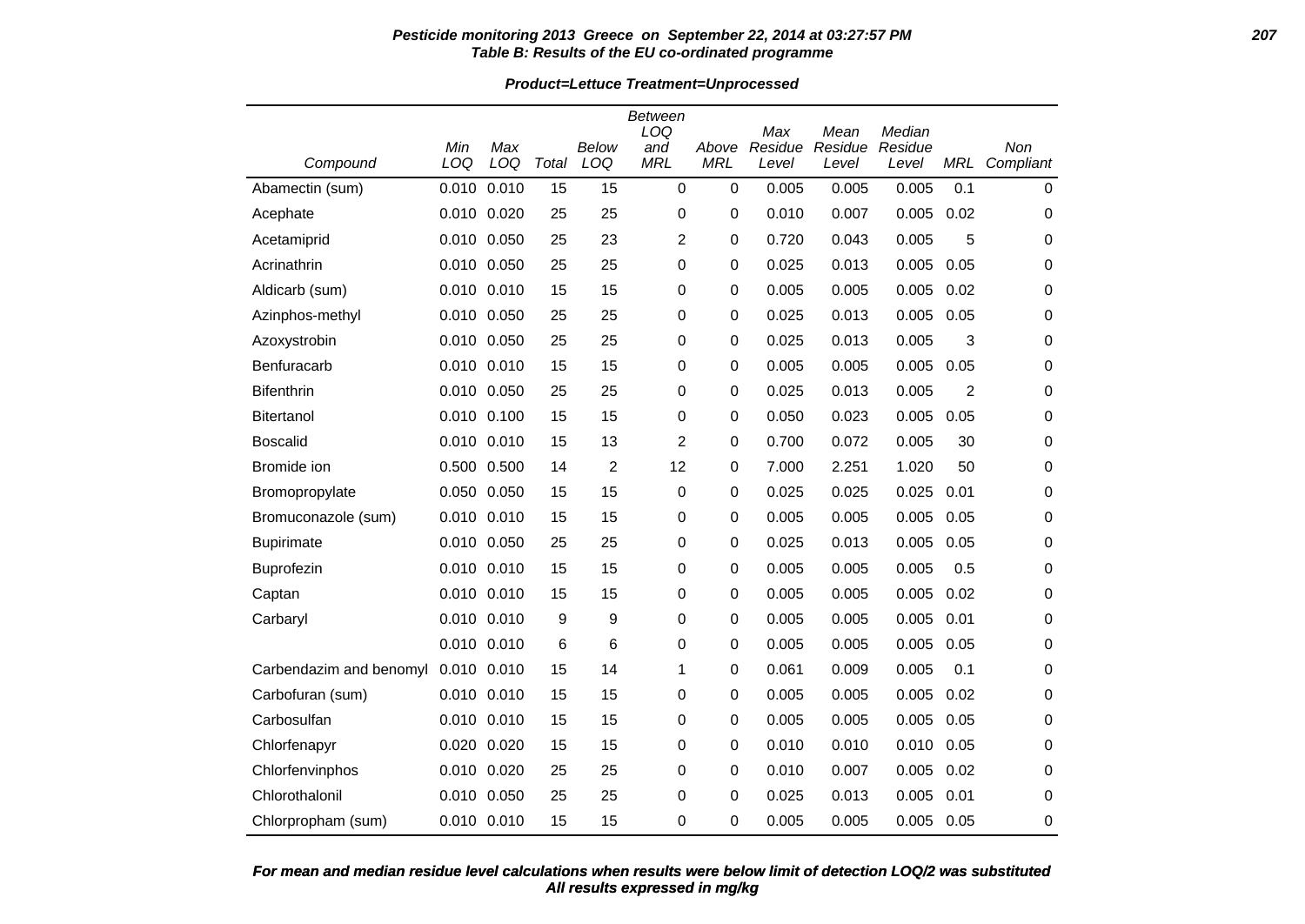#### **Pesticide monitoring 2013 Greece on September 22, 2014 at 03:27:57 PM 208 Table B: Results of the EU co-ordinated programme**

# **Product=Lettuce Treatment=Unprocessed**

| Compound                | Min<br>LOQ      | Max<br>LOQ | Total | Below<br>LOQ | <b>Between</b><br>LOQ<br>and<br><b>MRL</b> | Above<br><b>MRL</b> | Max<br>Residue<br>Level | Mean<br>Residue<br>Level | Median<br>Residue<br>Level | MRL              | Non<br>Compliant |
|-------------------------|-----------------|------------|-------|--------------|--------------------------------------------|---------------------|-------------------------|--------------------------|----------------------------|------------------|------------------|
| Chlorpyrifos            | 0.010           | 0.050      | 25    | 24           | $\mathbf{1}$                               | 0                   | 0.040                   | 0.014                    | 0.005                      | 0.05             | 0                |
| Chlorpyrifos-methyl     | 0.010 0.050     |            | 25    | 25           | 0                                          | 0                   | 0.025                   | 0.013                    | 0.005                      | 0.05             | 0                |
| Clofentezine            | $0.010$ $0.010$ |            | 15    | 15           | 0                                          | 0                   | 0.005                   | 0.005                    | 0.005                      | 0.02             | 0                |
| Clothianidin            | 0.010 0.010     |            | 15    | 14           | 1                                          | 0                   | 0.310                   | 0.025                    | 0.005                      | $\boldsymbol{2}$ | 0                |
| Cyfluthrin (sum)        | 0.020 0.050     |            | 25    | 25           | 0                                          | 0                   | 0.025                   | 0.016                    | 0.010                      | 1                | 0                |
| Cymoxanil               | 0.010 0.010     |            | 15    | 15           | 0                                          | 0                   | 0.005                   | 0.005                    | 0.005                      | 0.2              | 0                |
| Cypermethrin (sum)      | 0.010 0.050     |            | 25    | 25           | 0                                          | 0                   | 0.025                   | 0.013                    | 0.005                      | $\overline{2}$   | 0                |
| Cyproconazole           | 0.010 0.010     |            | 15    | 15           | 0                                          | 0                   | 0.005                   | 0.005                    | 0.005                      | 0.05             | 0                |
| Cyprodinil              | 0.010 0.010     |            | 15    | 15           | 0                                          | 0                   | 0.005                   | 0.005                    | 0.005                      | 15               | 0                |
| Cyromazine              | 0.010 0.010     |            | 15    | 15           | 0                                          | 0                   | 0.005                   | 0.005                    | 0.005                      | 3                | 0                |
| Deltamethrin            | 0.010 0.050     |            | 25    | 24           | 1                                          | 0                   | 0.090                   | 0.016                    | 0.005                      | 0.5              | 0                |
| Diazinon                | 0.010 0.020     |            | 25    | 25           | 0                                          | 0                   | 0.010                   | 0.007                    | 0.005                      | 0.01             | 0                |
| Dichlofluanid           | 0.010 0.010     |            | 15    | 15           | 0                                          | 0                   | 0.005                   | 0.005                    | 0.005                      | 0.01             | 0                |
| Dichlorvos              | 0.010 0.020     |            | 25    | 25           | 0                                          | 0                   | 0.010                   | 0.007                    | 0.005                      | 0.01             | 0                |
| Dicloran                | 0.010 0.010     |            | 15    | 15           | 0                                          | 0                   | 0.005                   | 0.005                    | 0.005                      | 0.1              | 0                |
| Dicofol (sum)           | 0.020 0.050     |            | 25    | 25           | 0                                          | 0                   | 0.025                   | 0.019                    | 0.025                      | 0.02             | 0                |
| Dicrotophos             | 0.050 0.050     |            | 15    | 15           | 0                                          | 0                   | 0.025                   | 0.025                    | 0.025                      | 0.01             | 0                |
| Diethofencarb           | 0.010 0.010     |            | 15    | 15           | 0                                          | 0                   | 0.005                   | 0.005                    | 0.005                      | 0.5              | 0                |
| Difenoconazole          | 0.010 0.010     |            | 15    | 15           | 0                                          | 0                   | 0.005                   | 0.005                    | 0.005                      | 3                | 0                |
| Diflubenzuron           | 0.010 0.010     |            | 15    | 15           | 0                                          | 0                   | 0.005                   | 0.005                    | 0.005                      | 0.2              | 0                |
| Dimethoate (sum)        | 0.010 0.020     |            | 25    | 25           | 0                                          | 0                   | 0.010                   | 0.007                    | 0.005                      | 0.02             | 0                |
| Dimethomorph            | 0.010 0.010     |            | 6     | 6            | 0                                          | 0                   | 0.005                   | 0.005                    | 0.005                      | 10               | 0                |
|                         | 0.010 0.010     |            | 9     | 9            | 0                                          | 0                   | 0.005                   | 0.005                    | 0.005                      | 15               | 0                |
| Diniconazole            | 0.010 0.010     |            | 15    | 15           | 0                                          | 0                   | 0.005                   | 0.005                    | 0.005                      | 0.05             | 0                |
| Diphenylamine           | 0.050 0.100     |            | 25    | 25           | 0                                          | 0                   | 0.050                   | 0.040                    | 0.050                      | 0.05             | 0                |
| <b>Dithiocarbamates</b> | 0.100 0.300     |            | 23    | 20           | 3                                          | 0                   | 2.500                   | 0.221                    | 0.150                      | 5                | 0                |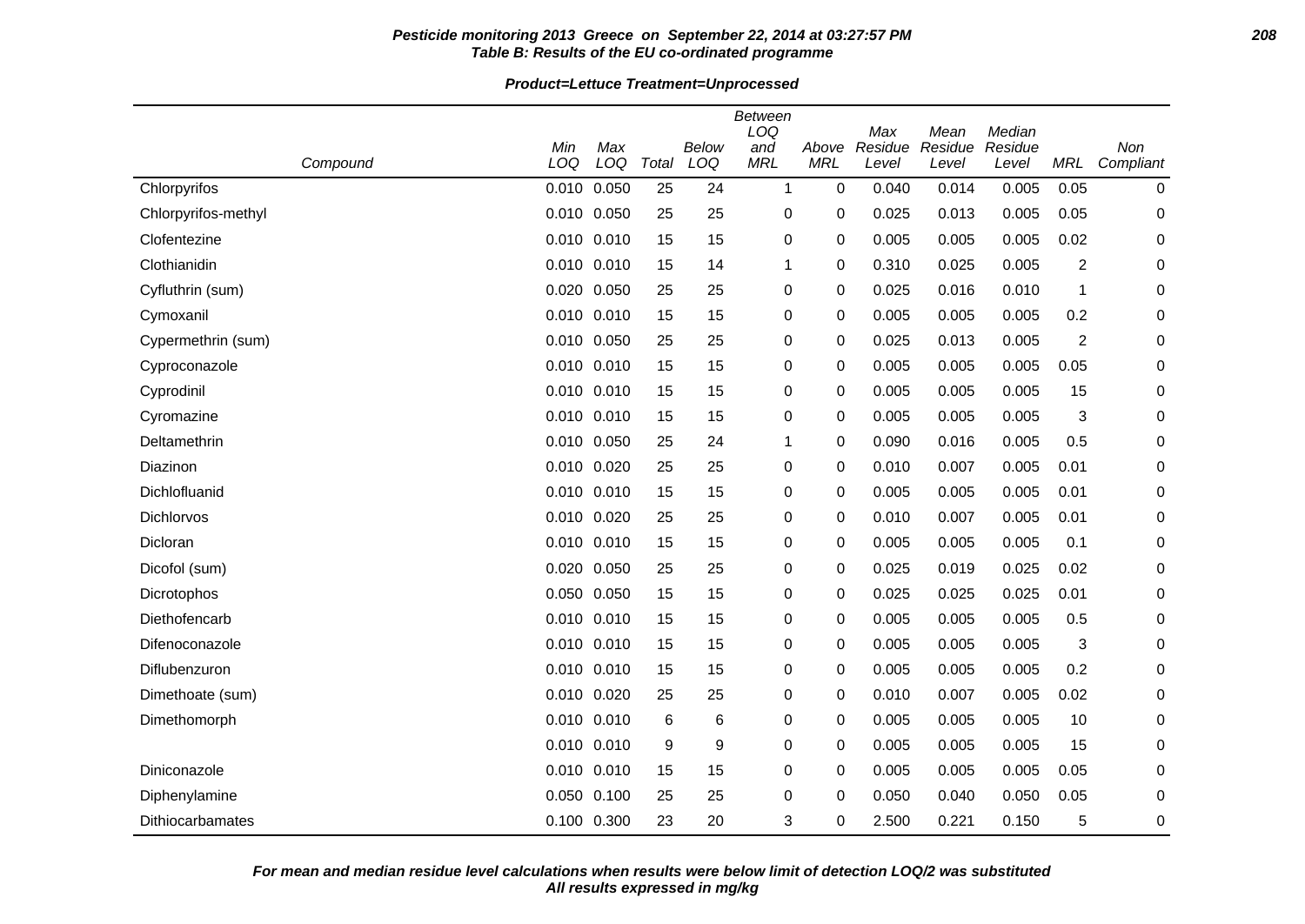# **Pesticide monitoring 2013 Greece on September 22, 2014 at 03:27:57 PM 209 Table B: Results of the EU co-ordinated programme**

|                                                          |                 |                 |       |       | <b>Between</b><br>LOQ |             | Max     | Mean    | Median      |                |           |
|----------------------------------------------------------|-----------------|-----------------|-------|-------|-----------------------|-------------|---------|---------|-------------|----------------|-----------|
|                                                          | Min             | Max             |       | Below | and                   | Above       | Residue | Residue | Residue     |                | Non       |
| Compound                                                 | LOQ             | LOQ             | Total | LOQ   | <b>MRL</b>            | <b>MRL</b>  | Level   | Level   | Level       | <b>MRL</b>     | Compliant |
| EPN                                                      |                 | $0.010$ $0.010$ | 15    | 15    | 0                     | $\mathbf 0$ | 0.005   | 0.005   | 0.005       | 0.01           | 0         |
| Endosulfan (sum)                                         | 0.005 0.005     |                 | 15    | 15    | 0                     | 0           | 0.003   | 0.003   | 0.003       | 0.05           | 0         |
| Epoxiconazole                                            | 0.010 0.010     |                 | 15    | 15    | 0                     | 0           | 0.005   | 0.005   | 0.005       | 0.05           | 0         |
| Ethion                                                   | 0.010 0.020     |                 | 25    | 25    | 0                     | 0           | 0.010   | 0.007   | 0.005       | 0.01           | 0         |
| Ethirimol                                                |                 | 0.010 0.010     | 15    | 15    | 0                     | 0           | 0.005   | 0.005   | 0.005       | 0.05           | 0         |
| Ethoprophos                                              | 0.010 0.020     |                 | 25    | 25    | 0                     | 0           | 0.010   | 0.007   | 0.005       | 0.02           | 0         |
| Etofenprox                                               | 0.010 0.010     |                 | 15    | 15    | 0                     | 0           | 0.005   | 0.005   | 0.005       | 3              | 0         |
| Famoxadone                                               |                 | $0.010$ $0.010$ | 15    | 15    | $\mathbf 0$           | 0           | 0.005   | 0.005   | 0.005       | 0.02           | 0         |
| Fenamidone                                               | $0.010$ $0.010$ |                 | 15    | 15    | 0                     | 0           | 0.005   | 0.005   | 0.005       | $\overline{c}$ | 0         |
| Fenamiphos (sum)                                         |                 | 0.010 0.010     | 15    | 15    | 0                     | 0           | 0.005   | 0.005   | 0.005       | 0.02           | 0         |
| Fenarimol                                                |                 | $0.010$ $0.010$ | 15    | 15    | 0                     | 0           | 0.005   | 0.005   | 0.005       | 0.02           | 0         |
| Fenazaquin                                               | 0.010 0.010     |                 | 15    | 15    | 0                     | 0           | 0.005   | 0.005   | 0.005       | 0.01           | 0         |
| Fenbuconazole                                            |                 | 0.010 0.010     | 15    | 15    | 0                     | 0           | 0.005   | 0.005   | 0.005       | 0.05           | 0         |
| Fenhexamid                                               |                 | 0.010 0.010     | 9     | 9     | 0                     | 0           | 0.005   | 0.005   | 0.005       | 30             | 0         |
|                                                          | 0.010 0.020     |                 | 16    | 16    | $\mathbf 0$           | 0           | 0.010   | 0.008   | 0.010       | 40             | 0         |
| Fenitrothion                                             | 0.010 0.020     |                 | 25    | 25    | 0                     | 0           | 0.010   | 0.007   | 0.005       | 0.01           | 0         |
| Fenoxycarb                                               | 0.010 0.010     |                 | 15    | 15    | 0                     | 0           | 0.005   | 0.005   | 0.005       | 0.05           | 0         |
| Fenpropathrin                                            | 0.010 0.050     |                 | 25    | 25    | 0                     | 0           | 0.025   | 0.013   | 0.005       | 0.01           | 0         |
| Fenpropimorph                                            | 0.010 0.010     |                 | 15    | 15    | 0                     | 0           | 0.005   | 0.005   | 0.005       | 0.05           | 0         |
| Fenpyroximate                                            |                 | 0.010 0.010     | 15    | 15    | 0                     | 0           | 0.005   | 0.005   | 0.005       | 0.05           | 0         |
| Fenthion (sum)                                           | 0.010 0.010     |                 | 15    | 15    | 0                     | 0           | 0.005   | 0.005   | 0.005       | 0.01           | 0         |
| Fenvalerate and Esfenvalerate (Sum of RR and SS isomers) | 0.010 0.010     |                 | 15    | 15    | 0                     | 0           | 0.005   | 0.005   | 0.005       | 0.02           | 0         |
| Fenvalerate and Esfenvalerate (Sum of RS and SR isomers) | 0.010 0.050     |                 | 25    | 25    | 0                     | 0           | 0.025   | 0.013   | 0.005       | 0.02           | 0         |
| Fipronil (sum)                                           |                 | 0.010 0.010     | 14    | 14    | $\mathbf 0$           | 0           | 0.005   | 0.005   | 0.005 0.005 |                | 0         |
| Fludioxonil                                              | 0.010 0.010     |                 | 14    | 14    | $\mathbf 0$           | $\Omega$    | 0.005   | 0.005   | 0.005       | 15             | 0         |
| Flufenoxuron                                             | $0.010$ $0.010$ |                 | 15    | 15    | 0                     | 0           | 0.005   | 0.005   | 0.005       | -1             | 0         |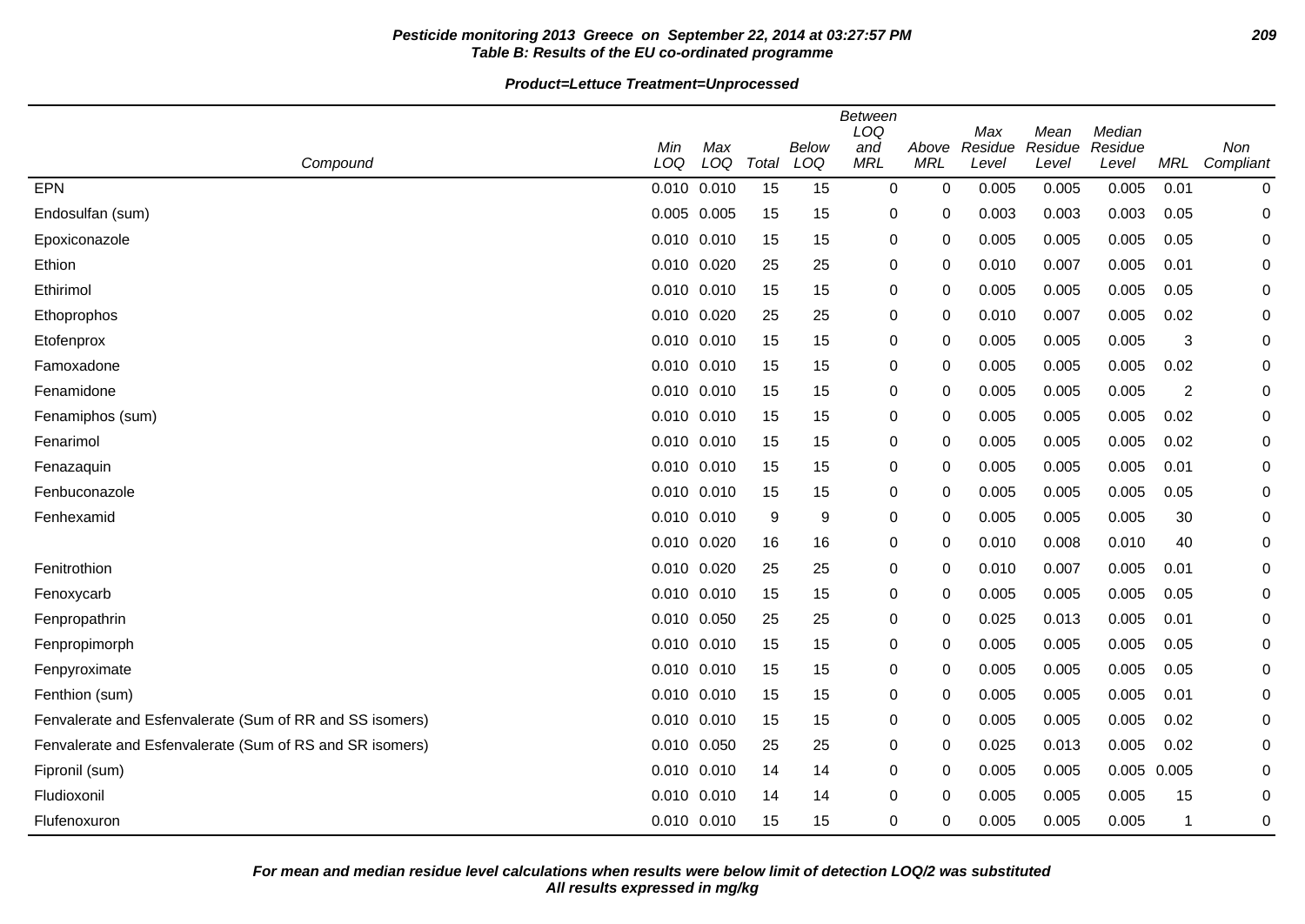# **Pesticide monitoring 2013 Greece on September 22, 2014 at 03:27:57 PM 210 Table B: Results of the EU co-ordinated programme**

|                                                                                                                             | <b>Between</b><br>LOQ<br>Max<br>Median |       |       |       |            |             |         |                 |                |                |               |
|-----------------------------------------------------------------------------------------------------------------------------|----------------------------------------|-------|-------|-------|------------|-------------|---------|-----------------|----------------|----------------|---------------|
|                                                                                                                             | Min                                    | Max   |       | Below | and        | Above       | Residue | Mean<br>Residue | Residue        |                | <b>Non</b>    |
| Compound                                                                                                                    | LOQ                                    | LOQ   | Total | LOQ   | <b>MRL</b> | <b>MRL</b>  | Level   | Level           | Level          |                | MRL Compliant |
| Fluquinconazole                                                                                                             | 0.010 0.050                            |       | 25    | 25    | 0          | $\mathbf 0$ | 0.025   | 0.013           | 0.005          | 0.05           | $\mathbf 0$   |
| Flusilazole                                                                                                                 | $0.010$ $0.010$                        |       | 15    | 15    | 0          | 0           | 0.005   | 0.005           | 0.005          | 0.02           | 0             |
| Flutriafol                                                                                                                  | 0.010 0.010                            |       | 15    | 15    | 0          | 0           | 0.005   | 0.005           | 0.005          | 0.05           | 0             |
| Folpet                                                                                                                      | 0.010 0.010                            |       | 15    | 15    | 0          | 0           | 0.005   | 0.005           | 0.005          | $\overline{c}$ | 0             |
| Formetanate                                                                                                                 | 0.010 0.010                            |       | 15    | 15    | 0          | $\Omega$    | 0.005   | 0.005           | 0.005          | 0.05           | 0             |
| Fosthiazate                                                                                                                 | 0.010 0.010                            |       | 15    | 15    | 0          | 0           | 0.005   | 0.005           | 0.005          | 0.02           | 0             |
| Hexaconazole                                                                                                                | 0.010 0.020                            |       | 25    | 25    | 0          | 0           | 0.010   | 0.007           | 0.005          | 0.02           | 0             |
| Hexythiazox                                                                                                                 | 0.010 0.010                            |       | 15    | 15    | 0          | 0           | 0.005   | 0.005           | 0.005          | 0.5            | 0             |
| Imazalil                                                                                                                    | 0.020 0.050                            |       | 25    | 25    | 0          | 0           | 0.025   | 0.016           | 0.010          | 0.05           | 0             |
| Imidacloprid                                                                                                                | 0.010 0.010                            |       | 15    | 14    | 1          | $\Omega$    | 0.012   | 0.005           | 0.005          | 2              | 0             |
| Indoxacarb as sum of the isomers S and R                                                                                    | 0.010 0.010                            |       | 15    | 14    | 1          | $\Omega$    | 0.190   | 0.017           | 0.005          | 2              | 0             |
| Iprodione                                                                                                                   | 0.010 0.050                            |       | 25    | 25    | 0          | 0           | 0.025   | 0.013           | 0.005          | 10             | 0             |
| Iprovalicarb                                                                                                                | 0.010 0.010                            |       | 15    | 15    | 0          | 0           | 0.005   | 0.005           | 0.005          | -1             | 0             |
| Isofenphos-methyl                                                                                                           | 0.010 0.010                            |       | 15    | 15    | 0          | $\Omega$    | 0.005   | 0.005           | 0.005          | 0.01           | 0             |
| Kresoxim-methyl                                                                                                             | 0.010 0.050                            |       | 25    | 25    | 0          | 0           | 0.025   | 0.013           | 0.005          | 0.05           | 0             |
| Lambda-Cyhalothrin                                                                                                          | 0.010 0.050                            |       | 25    | 25    | 0          | 0           | 0.025   | 0.013           | 0.005          | 0.5            | 0             |
| Linuron                                                                                                                     | 0.010 0.010                            |       | 15    | 15    | 0          | 0           | 0.005   | 0.005           | 0.005          | 0.05           | 0             |
| Lufenuron                                                                                                                   | 0.010 0.010                            |       | 15    | 15    | 0          | 0           | 0.005   | 0.005           | 0.005          | 0.5            | 0             |
| Malathion (sum of malathion and malaoxon expressed as malathion)                                                            | 0.010 0.020                            |       | 25    | 25    | 0          | $\Omega$    | 0.010   | 0.007           | 0.005          | 0.02           | 0             |
| Mepanipyrim (Mepanipyrim and its metabolite<br>(2-anilino-4-(2-hydroxypropyl)-6-methylpyrimidine) expressed as mepanipyrim) | 0.010 0.010                            |       | 15    | 15    | 0          | 0           | 0.005   | 0.005           | 0.005          | 0.01           | 0             |
| Metalaxyl (Metalaxyl including other mixtures of constituent isomers including Metalaxyl-M<br>(sum of isomers))             | 0.010                                  | 0.010 | 15    | 14    | 1          | $\Omega$    | 0.055   | 0.008           | 0.005          | 3              | 0             |
| Metconazole                                                                                                                 | 0.010 0.010                            |       | 15    | 15    | 0          | 0           | 0.005   | 0.005           | 0.005          | 0.02           | 0             |
| Methamidophos                                                                                                               | 0.010 0.020                            |       | 25    | 25    | 0          | $\Omega$    | 0.010   | 0.007           | 0.005          | 0.01           | 0             |
| Methidathion                                                                                                                | 0.020 0.020                            |       | 25    | 25    | 0          | 0           | 0.010   | 0.010           | $0.010$ $0.02$ |                | 0             |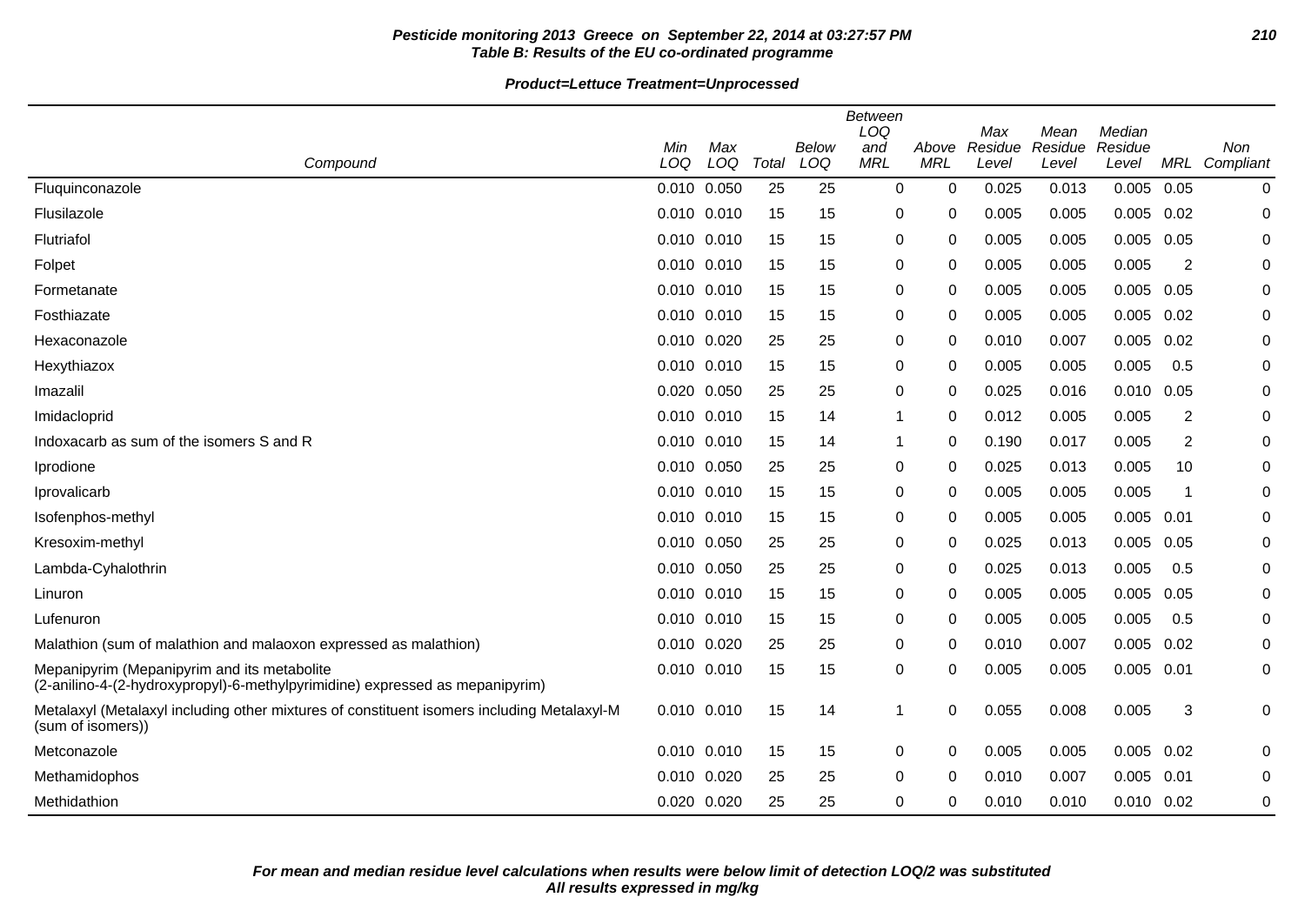## **Pesticide monitoring 2013 Greece on September 22, 2014 at 03:27:57 PM 211 Table B: Results of the EU co-ordinated programme**

|                                                                                                            | Between<br>LOQ<br>Max<br>Median<br>Mean |            |       |              |                   |                     |                  |                  |                  |             |                      |
|------------------------------------------------------------------------------------------------------------|-----------------------------------------|------------|-------|--------------|-------------------|---------------------|------------------|------------------|------------------|-------------|----------------------|
| Compound                                                                                                   | Min<br>LOQ                              | Max<br>LOQ | Total | Below<br>LOQ | and<br><b>MRL</b> | Above<br><b>MRL</b> | Residue<br>Level | Residue<br>Level | Residue<br>Level |             | Non<br>MRL Compliant |
| Methiocarb (sum of methiocarb and methiocarb sulfoxide and sulfone, expressed as<br>methiocarb)            | 0.010 0.010                             |            | 15    | 15           | $\mathbf 0$       | $\mathbf 0$         | 0.005            | 0.005            | 0.005            | $\mathbf 1$ | 0                    |
| Methomyl and thiodicarb (sum of methomyl and thiodicarb expressed as methomyl)                             | 0.010 0.010                             |            | 6     | 6            | 0                 | 0                   | 0.005            | 0.005            | 0.005            | 0.2         | 0                    |
|                                                                                                            | 0.010 0.010                             |            | 9     | 9            | 0                 | 0                   | 0.005            | 0.005            | 0.005            | 0.05        | 0                    |
| Methoxychlor                                                                                               | 0.010 0.010                             |            | 15    | 15           | 0                 | 0                   | 0.005            | 0.005            | 0.005            | 0.01        | 0                    |
| Methoxyfenozide                                                                                            | 0.010 0.010                             |            | 6     | 6            | 0                 | $\Omega$            | 0.005            | 0.005            | 0.005            | 4           | 0                    |
|                                                                                                            | 0.010 0.010                             |            | 9     | 9            | 0                 | $\mathbf{0}$        | 0.005            | 0.005            | $0.005$ $0.02$   |             | 0                    |
| Metobromuron                                                                                               | 0.010 0.010                             |            | 15    | 15           | 0                 | 0                   | 0.005            | 0.005            | 0.005            | 0.01        | 0                    |
| Monocrotophos                                                                                              | 0.010 0.020                             |            | 25    | 25           | 0                 | 0                   | 0.010            | 0.007            | 0.005            | 0.01        | 0                    |
| Myclobutanil                                                                                               | 0.010 0.010                             |            | 15    | 15           | 0                 | $\Omega$            | 0.005            | 0.005            | 0.005            | 0.02        | 0                    |
| Nitenpyram                                                                                                 | 0.050 0.050                             |            | 15    | 15           | 0                 | $\Omega$            | 0.025            | 0.025            | 0.025            | 0.01        | 0                    |
| Oxadixyl                                                                                                   | 0.010 0.010                             |            | 15    | 15           | 0                 | $\mathbf{0}$        | 0.005            | 0.005            | 0.005            | 0.1         | 0                    |
| Oxamyl                                                                                                     | 0.010 0.010                             |            | 15    | 15           | 0                 | 0                   | 0.005            | 0.005            | 0.005            | 0.01        | 0                    |
| Oxydemeton-methyl (sum of oxydemeton-methyl and demeton-S-methylsulfone expressed as<br>oxydemeton-methyl) | 0.010 0.010                             |            | 6     | 6            | 0                 | 0                   | 0.005            | 0.005            | $0.005$ 0.01     |             | 0                    |
|                                                                                                            | 0.010 0.010                             |            | 9     | 9            | 0                 | 0                   | 0.005            | 0.005            | 0.005            | 0.05        | 0                    |
| Paclobutrazol                                                                                              | $0.010$ $0.010$                         |            | 15    | 15           | 0                 | $\Omega$            | 0.005            | 0.005            | 0.005            | 0.02        | 0                    |
| Parathion                                                                                                  | 0.010 0.050                             |            | 25    | 25           | 0                 | 0                   | 0.025            | 0.013            | 0.005            | 0.05        | 0                    |
| Parathion-methyl (sum of Parathion-methyl and paraoxon-methyl expressed as<br>Parathion-methyl)            | 0.020 0.020                             |            | 25    | 25           | 0                 | 0                   | 0.010            | 0.010            | $0.010$ $0.02$   |             | 0                    |
| Penconazole                                                                                                | 0.010 0.050                             |            | 25    | 25           | 0                 | 0                   | 0.025            | 0.013            | 0.005            | 0.05        | 0                    |
| Pencycuron                                                                                                 | 0.010 0.010                             |            | 15    | 15           | 0                 | 0                   | 0.005            | 0.005            | 0.005            | 2           | 0                    |
| Pendimethalin                                                                                              | 0.010 0.050                             |            | 25    | 25           | 0                 | 0                   | 0.025            | 0.013            | 0.005            | 0.05        | 0                    |
| Phenthoate                                                                                                 | 0.020 0.020                             |            | 25    | 25           | 0                 | $\Omega$            | 0.010            | 0.010            | 0.010            | 0.01        | 0                    |
| Phosalone                                                                                                  | 0.010 0.020                             |            | 25    | 25           | 0                 | $\Omega$            | 0.010            | 0.007            | 0.005            | 0.05        | 0                    |
| Phosmet (phosmet and phosmet oxon expressed as phosmet)                                                    | 0.010 0.050                             |            | 25    | 25           | 0                 | $\Omega$            | 0.025            | 0.013            | 0.005            | 0.05        | 0                    |
| Phoxim                                                                                                     | 0.010 0.010                             |            | 15    | 15           | 0                 | 0                   | 0.005            | 0.005            | $0.005$ 0.01     |             | 0                    |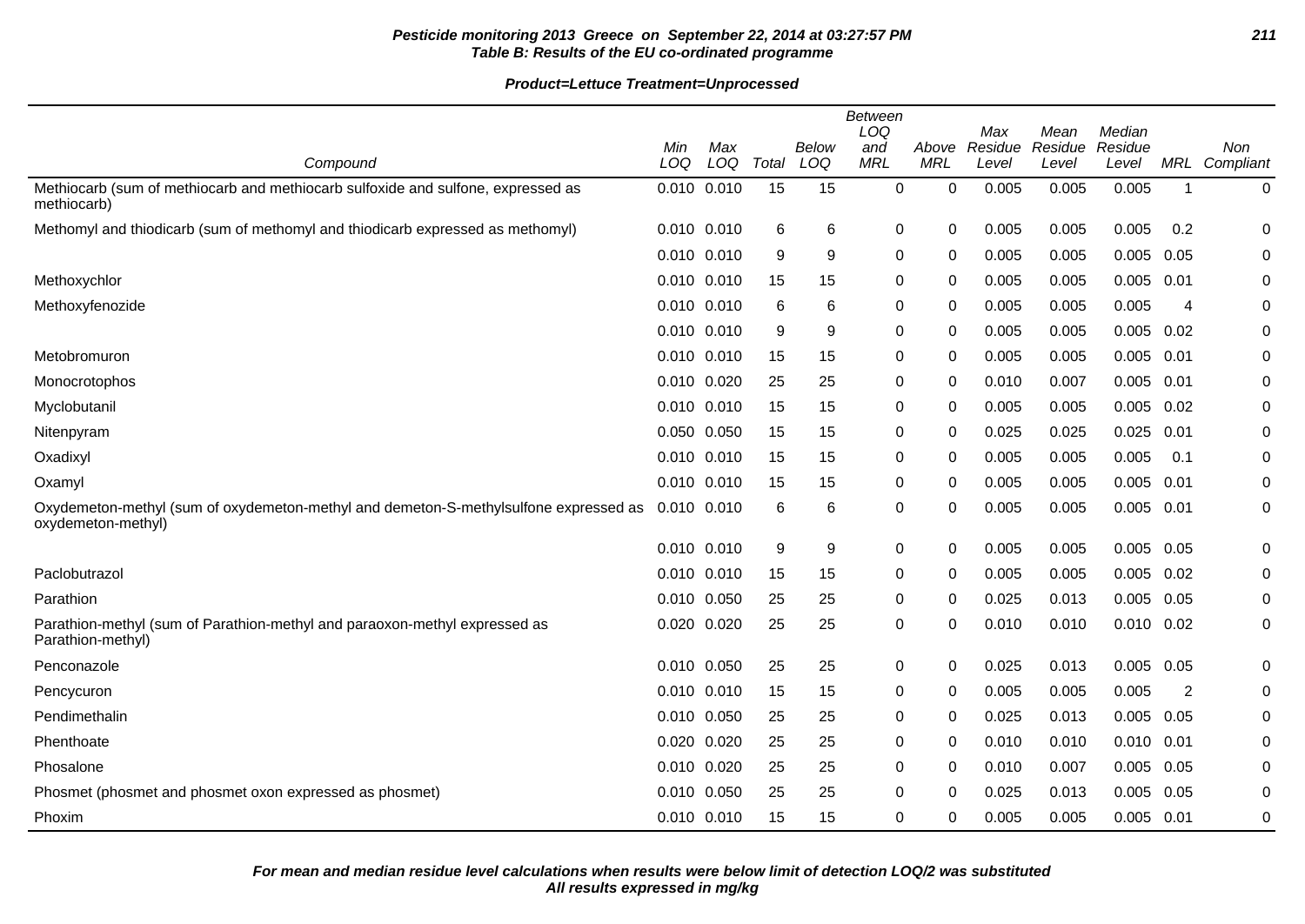# **Pesticide monitoring 2013 Greece on September 22, 2014 at 03:27:57 PM 212 Table B: Results of the EU co-ordinated programme**

|                                                                                                                           | Min             | Max |       | <b>Below</b> | <b>Between</b><br>LOQ<br>and | Above       | Max<br>Residue | Mean<br>Residue | Median<br>Residue |                | Non                  |
|---------------------------------------------------------------------------------------------------------------------------|-----------------|-----|-------|--------------|------------------------------|-------------|----------------|-----------------|-------------------|----------------|----------------------|
| Compound                                                                                                                  | LOQ             | LOQ | Total | LOQ          | <b>MRL</b>                   | <b>MRL</b>  | Level          | Level           | Level             |                | <b>MRL</b> Compliant |
| Pirimicarb (sum of Pirimicarb and desmethyl pirimicarb expressed as Pirimicarb)                                           | 0.010 0.010     |     | 15    | 14           | $\mathbf 1$                  | $\mathbf 0$ | 0.081          | 0.010           | 0.005             | 5              | 0                    |
| Pirimiphos-methyl                                                                                                         | 0.010 0.050     |     | 25    | 25           | 0                            | 0           | 0.025          | 0.013           | 0.005             | 0.05           | 0                    |
| Prochloraz (sum of prochloraz and its metabolites containing the 2,4,6-Trichlorophenol moiety<br>expressed as prochloraz) | 0.010 0.010     |     | 15    | 15           | 0                            | $\mathbf 0$ | 0.005          | 0.005           | 0.005             | 5              | $\pmb{0}$            |
| Procymidone                                                                                                               | 0.010 0.010     |     | 9     | 9            | 0                            | $\mathbf 0$ | 0.005          | 0.005           | 0.005             | 5              | 0                    |
|                                                                                                                           | 0.010 0.050     |     | 16    | 16           | $\mathbf 0$                  | 0           | 0.025          | 0.018           | 0.025             | 0.02           | 0                    |
| Profenofos                                                                                                                | 0.010 0.050     |     | 25    | 25           | 0                            | $\Omega$    | 0.025          | 0.013           | 0.005             | 0.05           | 0                    |
| Propamocarb (sum of propamocarb and its salt expressed as propamocarb)                                                    | $0.010$ $0.010$ |     | 15    | 15           | 0                            | $\Omega$    | 0.005          | 0.005           | 0.005             | 50             | 0                    |
| Propargite                                                                                                                | 0.010 0.010     |     | 15    | 15           | 0                            | $\mathbf 0$ | 0.005          | 0.005           | 0.005             | 0.01           | 0                    |
| Propiconazole                                                                                                             | 0.010 0.050     |     | 25    | 25           | 0                            | $\Omega$    | 0.025          | 0.013           | $0.005$ 0.05      |                | 0                    |
| Propyzamide                                                                                                               | 0.010 0.020     |     | 25    | 25           | 0                            | 0           | 0.010          | 0.007           | 0.005             | -1             | 0                    |
| Prothioconazole (prothioconazole-desthio)                                                                                 | $0.010$ $0.010$ |     | 14    | 14           | 0                            | $\Omega$    | 0.005          | 0.005           | 0.005             | 0.02           | 0                    |
| Prothiofos                                                                                                                | 0.010 0.010     |     | 15    | 15           | 0                            | 0           | 0.005          | 0.005           | 0.005             | 0.01           | 0                    |
| Pymetrozine                                                                                                               | $0.010$ $0.010$ |     | 15    | 15           | 0                            | 0           | 0.005          | 0.005           | 0.005             | 2              | 0                    |
| Pyraclostrobin                                                                                                            | 0.010 0.010     |     | 15    | 14           | 1                            | 0           | 0.081          | 0.010           | 0.005             | $\overline{c}$ | 0                    |
| Pyrethrins                                                                                                                | $0.010$ $0.010$ |     | 15    | 15           | 0                            | 0           | 0.005          | 0.005           | 0.005             | 1              | 0                    |
| Pyridaben                                                                                                                 | 0.010 0.010     |     | 15    | 15           | 0                            | 0           | 0.005          | 0.005           | 0.005             | 0.05           | 0                    |
| Pyrimethanil                                                                                                              | 0.010 0.050     |     | 25    | 25           | 0                            | 0           | 0.025          | 0.013           | 0.005             | 20             | 0                    |
| Pyriproxyfen                                                                                                              | 0.010 0.010     |     | 15    | 15           | 0                            | 0           | 0.005          | 0.005           | 0.005             | 0.05           | 0                    |
| Quinoxyfen                                                                                                                | 0.010 0.020     |     | 25    | 25           | 0                            | $\Omega$    | 0.010          | 0.007           | 0.005             | 0.02           | 0                    |
| Spinosad (sum of Spinosyn A and Spinosyn D, expressed as Spinosad)                                                        | 0.010 0.010     |     | 15    | 15           | 0                            | 0           | 0.005          | 0.005           | 0.005             | 10             | 0                    |
| Spirodiclofen                                                                                                             | 0.010 0.010     |     | 15    | 15           | 0                            | $\mathbf 0$ | 0.005          | 0.005           | 0.005             | 0.02           | 0                    |
| Spiroxamine                                                                                                               | $0.010$ $0.010$ |     | 15    | 14           | 1                            | $\Omega$    | 0.010          | 0.005           | 0.005             | 0.05           | 0                    |
| Tebuconazole                                                                                                              | 0.010 0.050     |     | 25    | 25           | 0                            | 0           | 0.025          | 0.013           | 0.005             | 0.05           | 0                    |
| Tebufenozide                                                                                                              | $0.010$ $0.010$ |     | 15    | 15           | 0                            | 0           | 0.005          | 0.005           | 0.005             | 10             | 0                    |
| Tebufenpyrad                                                                                                              | 0.010 0.010     |     | 15    | 15           | 0                            | $\Omega$    | 0.005          | 0.005           | $0.005$ 0.05      |                | 0                    |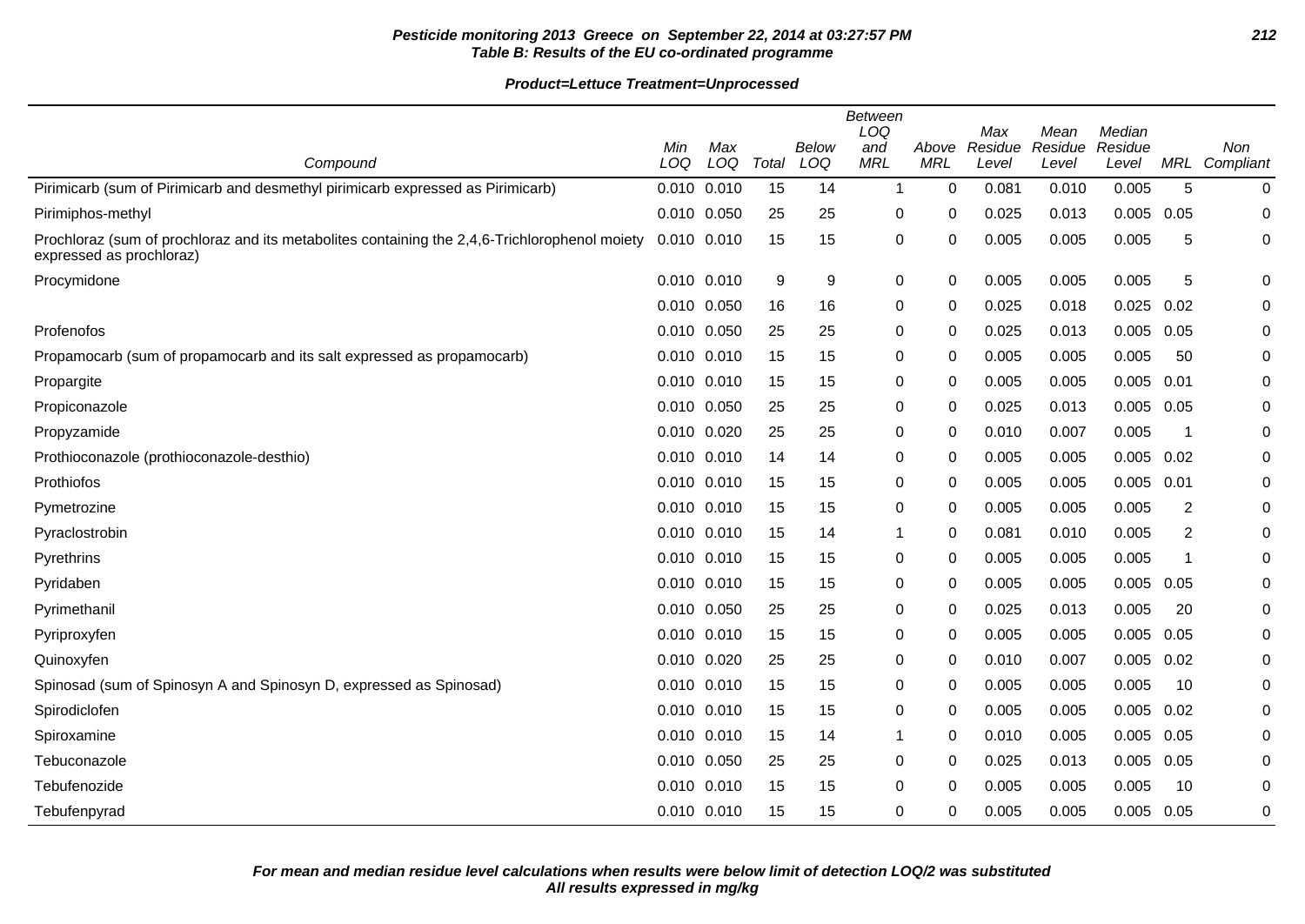# **Pesticide monitoring 2013 Greece on September 22, 2014 at 03:27:57 PM 213 Table B: Results of the EU co-ordinated programme**

| Compound                                                                                                                   | Min<br>LOQ      | Max<br>LOQ | Total | Below<br>LOQ | <b>Between</b><br>LOQ<br>and<br><b>MRL</b> | Above<br><b>MRL</b> | Max<br>Residue<br>Level | Mean<br>Residue<br>Level | Median<br>Residue<br>Level | MRL  | Non<br>Compliant |
|----------------------------------------------------------------------------------------------------------------------------|-----------------|------------|-------|--------------|--------------------------------------------|---------------------|-------------------------|--------------------------|----------------------------|------|------------------|
| Teflubenzuron                                                                                                              | 0.010 0.010     |            | 14    | 14           | 0                                          | 0                   | 0.005                   | 0.005                    | 0.005                      | 0.05 | 0                |
| Tefluthrin                                                                                                                 | 0.010 0.010     |            | 15    | 15           | 0                                          | 0                   | 0.005                   | 0.005                    | 0.005                      | 0.05 | 0                |
| Terbuthylazine                                                                                                             | 0.010 0.010     |            | 15    | 15           | 0                                          | 0                   | 0.005                   | 0.005                    | 0.005                      | 0.05 | 0                |
| Tetraconazole                                                                                                              | 0.010 0.010     |            | 15    | 15           | 0                                          | 0                   | 0.005                   | 0.005                    | 0.005                      | 0.02 | 0                |
| Tetradifon                                                                                                                 | 0.010 0.050     |            | 25    | 25           | 0                                          | 0                   | 0.025                   | 0.013                    | 0.005                      | 0.01 | 0                |
| Thiabendazole                                                                                                              | 0.010 0.010     |            | 15    | 15           | 0                                          | 0                   | 0.005                   | 0.005                    | 0.005                      | 0.05 | 0                |
| Thiacloprid                                                                                                                | 0.010 0.010     |            | 15    | 15           | 0                                          | 0                   | 0.005                   | 0.005                    | 0.005                      | 2    | 0                |
| Thiametoxam (sum of thiametoxam and clothianidin expressed as thiametoxam)                                                 | 0.010           | 0.010      | 15    | 13           | $\overline{2}$                             | 0                   | 0.970                   | 0.070                    | 0.005                      | 5    | 0                |
| Thiophanate-methyl                                                                                                         | 0.010 0.010     |            | 15    | 14           | 1                                          | 0                   | 0.058                   | 0.009                    | 0.005                      | 0.1  | 0                |
| Tolclofos-methyl                                                                                                           | 0.010 0.020     |            | 25    | 25           | 0                                          | 0                   | 0.010                   | 0.007                    | 0.005                      | 2    | 0                |
| Tolylfluanid (Sum of tolylfluanid and dimethylaminosulfotoluidide expressed as tolylfluanid)                               | 0.010 0.010     |            | 15    | 15           | 0                                          | 0                   | 0.005                   | 0.005                    | 0.005                      | 20   | 0                |
| Triadimefon (sum of Triadimefon and Triadimenol)                                                                           | $0.010$ $0.100$ |            | 25    | 25           | 0                                          | 0                   | 0.050                   | 0.023                    | 0.005                      | 0.1  | 0                |
| Triazophos                                                                                                                 | 0.010 0.020     |            | 25    | 25           | 0                                          | 0                   | 0.010                   | 0.007                    | 0.005                      | 0.01 | 0                |
| Trifloxystrobin                                                                                                            | 0.010 0.010     |            | 15    | 15           | 0                                          | 0                   | 0.005                   | 0.005                    | 0.005                      | 10   | 0                |
| Triflumuron                                                                                                                | 0.010 0.010     |            | 14    | 14           | 0                                          | 0                   | 0.005                   | 0.005                    | 0.005                      | 0.05 | 0                |
| Trifluralin                                                                                                                | 0.010 0.020     |            | 25    | 25           | 0                                          | 0                   | 0.010                   | 0.007                    | 0.005                      | 0.5  | 0                |
| Triticonazole                                                                                                              | 0.010 0.010     |            | 15    | 15           | 0                                          | 0                   | 0.005                   | 0.005                    | 0.005                      | 0.01 | 0                |
| Vinclozolin (sum of Vinclozolin and all metabolites containing the 3,5-dichloraniline moiety,<br>expressed as Vinclozolin) | 0.010 0.010     |            | 9     | 9            | 0                                          | 0                   | 0.005                   | 0.005                    | 0.005                      | 5    | 0                |
|                                                                                                                            | 0.010 0.050     |            | 16    | 16           | 0                                          | 0                   | 0.025                   | 0.018                    | 0.025                      | 0.05 | 0                |
| Zoxamide                                                                                                                   | 0.010           | 0.010      | 15    | 15           | 0                                          | 0                   | 0.005                   | 0.005                    | 0.005                      | 0.02 | 0                |
| tau-Fluvalinate                                                                                                            | 0.010 0.050     |            | 25    | 25           | 0                                          | 0                   | 0.025                   | 0.013                    | 0.005                      | 0.3  | 0                |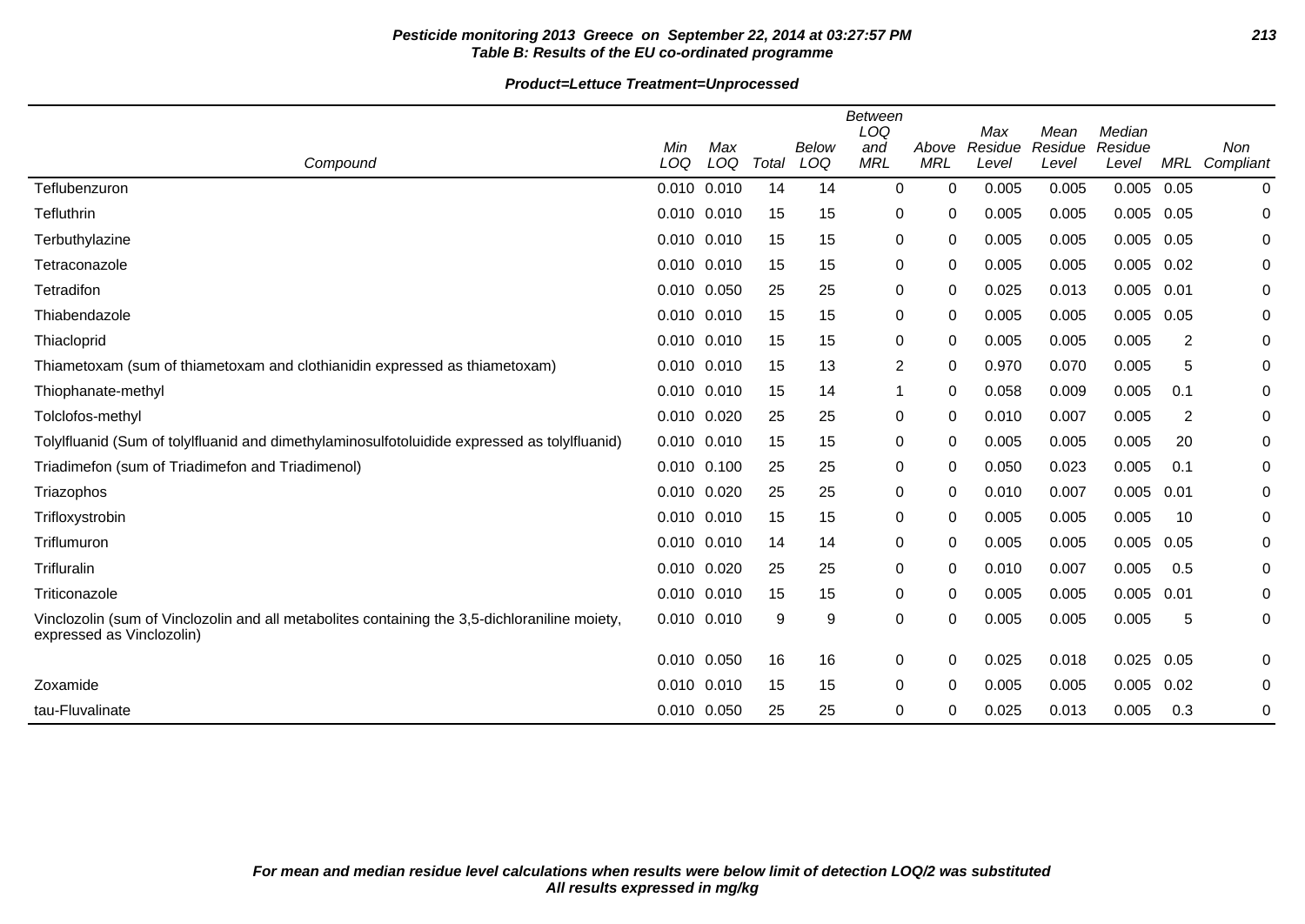#### **Pesticide monitoring 2013 Greece on September 22, 2014 at 03:27:57 PM 214 Table B: Results of the EU co-ordinated programme**

**Product=Oats Treatment=Unprocessed**

| Compound                | Min<br>LOQ      | Max<br>LOQ  | Total | <b>Below</b><br>LOQ | Between<br>LOQ<br>and<br><b>MRL</b> | Above<br><b>MRL</b> | Max<br>Residue<br>Level | Mean<br>Residue<br>Level | Median<br>Residue<br>Level | MRL  | Non<br>Compliant |
|-------------------------|-----------------|-------------|-------|---------------------|-------------------------------------|---------------------|-------------------------|--------------------------|----------------------------|------|------------------|
| Abamectin (sum)         | 0.010           | 0.010       | 1     | 1                   | 0                                   | $\pmb{0}$           | 0.005                   | 0.005                    | 0.005                      | 0.01 | 0                |
| Acephate                | 0.010 0.010     |             | 1     | 1                   | 0                                   | 0                   | 0.005                   | 0.005                    | 0.005                      | 0.02 | 0                |
| Acetamiprid             | 0.010 0.010     |             | 1     | 1                   | 0                                   | 0                   | 0.005                   | 0.005                    | 0.005                      | 0.01 | 0                |
| Acrinathrin             | 0.010 0.010     |             | 1     | 1                   | 0                                   | 0                   | 0.005                   | 0.005                    | 0.005                      | 0.05 | 0                |
| Aldicarb (sum)          | 0.010 0.010     |             | 1     | 1                   | 0                                   | 0                   | 0.005                   | 0.005                    | 0.005                      | 0.02 | 0                |
| Azinphos-methyl         |                 | 0.010 0.010 | 1     | 1                   | 0                                   | 0                   | 0.005                   | 0.005                    | 0.005                      | 0.05 | 0                |
| Azoxystrobin            |                 | 0.010 0.010 | 1     | 1                   | 0                                   | 0                   | 0.005                   | 0.005                    | 0.005                      | 0.5  | 0                |
| Benfuracarb             | 0.010 0.010     |             | 1     | 1                   | 0                                   | 0                   | 0.005                   | 0.005                    | 0.005                      | 0.05 | 0                |
| <b>Bifenthrin</b>       | 0.010 0.010     |             | 1     | 1                   | 0                                   | 0                   | 0.005                   | 0.005                    | 0.005                      | 0.5  | 0                |
| <b>Bitertanol</b>       |                 | 0.100 0.100 | 1     | 1                   | 0                                   | 0                   | 0.050                   | 0.050                    | 0.050                      | 0.05 | 0                |
| <b>Boscalid</b>         |                 | 0.010 0.010 | 1     | 1                   | 0                                   | 0                   | 0.005                   | 0.005                    | 0.005                      | 3    | 0                |
| Bromide ion             |                 | 0.500 0.500 | 1     | 1                   | 0                                   | 0                   | 0.250                   | 0.250                    | 0.250                      | 50   | 0                |
| Bromopropylate          | 0.050 0.050     |             | 1     | 1                   | 0                                   | 0                   | 0.025                   | 0.025                    | 0.025                      | 0.01 | 0                |
| Bromuconazole (sum)     |                 | 0.010 0.010 | 1     | 1                   | 0                                   | 0                   | 0.005                   | 0.005                    | 0.005                      | 0.2  | 0                |
| <b>Bupirimate</b>       | 0.010 0.010     |             | 1     | 1                   | 0                                   | 0                   | 0.005                   | 0.005                    | 0.005                      | 0.05 | 0                |
| Buprofezin              |                 | 0.010 0.010 | 1     | 1                   | 0                                   | 0                   | 0.005                   | 0.005                    | 0.005                      | 0.05 | 0                |
| Captan                  |                 | 0.010 0.010 | 1     | 1                   | 0                                   | 0                   | 0.005                   | 0.005                    | 0.005                      | 0.02 | 0                |
| Carbaryl                | 0.010 0.010     |             | 1     | 1                   | 0                                   | 0                   | 0.005                   | 0.005                    | 0.005                      | 0.5  | 0                |
| Carbendazim and benomyl | $0.010$ $0.010$ |             | 1     | 1                   | 0                                   | 0                   | 0.005                   | 0.005                    | 0.005                      | 2    | 0                |
| Carbofuran (sum)        |                 | 0.010 0.010 | 1     | 1                   | 0                                   | 0                   | 0.005                   | 0.005                    | 0.005                      | 0.02 | 0                |
| Carbosulfan             | 0.010 0.010     |             | 1     | 1                   | $\Omega$                            | 0                   | 0.005                   | 0.005                    | 0.005                      | 0.05 | 0                |
| Chlorfenapyr            |                 | 0.020 0.020 | 1     | 1                   | 0                                   | 0                   | 0.010                   | 0.010                    | 0.010                      | 0.05 | 0                |
| Chlorfenvinphos         | 0.010 0.010     |             | 1     | 1                   | 0                                   | 0                   | 0.005                   | 0.005                    | 0.005                      | 0.02 | 0                |
| Chlorothalonil          | 0.010 0.010     |             | 1     | 1                   | 0                                   | 0                   | 0.005                   | 0.005                    | 0.005                      | 0.1  | 0                |
| Chlorpropham (sum)      |                 | 0.010 0.010 | 1     | 1                   | 0                                   | 0                   | 0.005                   | 0.005                    | 0.005                      | 0.02 | 0                |
| Chlorpyrifos            |                 | 0.010 0.010 | 1     | 1                   | 0                                   | 0                   | 0.005                   | 0.005                    | 0.005                      | 0.05 | 0                |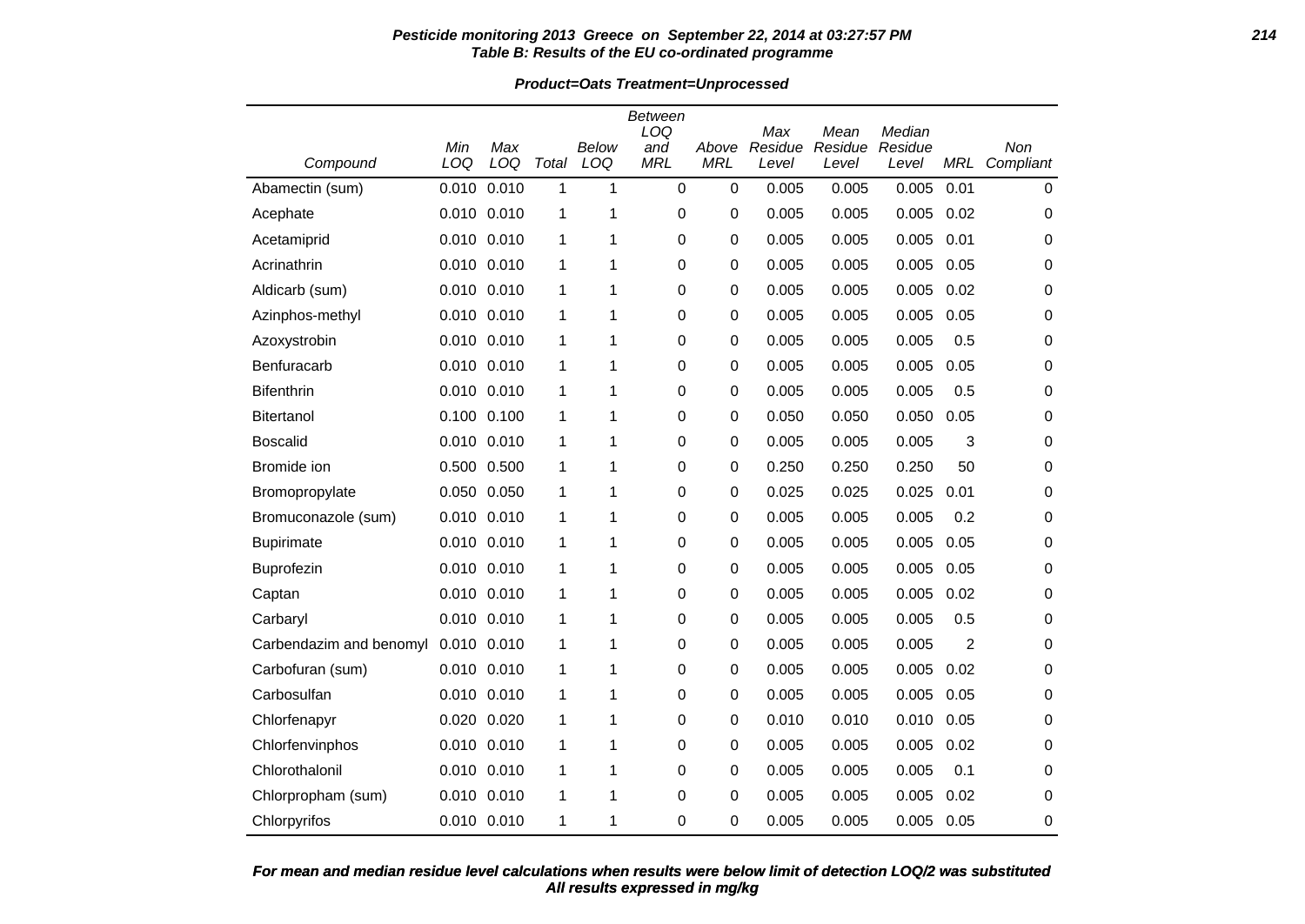## **Pesticide monitoring 2013 Greece on September 22, 2014 at 03:27:57 PM 215 Table B: Results of the EU co-ordinated programme**

**Product=Oats Treatment=Unprocessed**

|                     |                 |                 |              |              | Between<br>LOQ    |                     | Max              | Mean             | Median           |                |                  |
|---------------------|-----------------|-----------------|--------------|--------------|-------------------|---------------------|------------------|------------------|------------------|----------------|------------------|
| Compound            | Min<br>LOQ      | Max<br>LOQ      | Total        | Below<br>LOQ | and<br><b>MRL</b> | Above<br><b>MRL</b> | Residue<br>Level | Residue<br>Level | Residue<br>Level | MRL            | Non<br>Compliant |
| Chlorpyrifos-methyl | 0.010 0.010     |                 | $\mathbf{1}$ | $\mathbf 1$  | 0                 | 0                   | 0.005            | 0.005            | 0.005            | 3              | 0                |
| Clofentezine        | $0.010$ $0.010$ |                 | 1            | 1            | 0                 | 0                   | 0.005            | 0.005            | 0.005            | 0.02           | 0                |
| Clothianidin        | 0.010 0.010     |                 | 1            | 1            | 0                 | 0                   | 0.005            | 0.005            | 0.005            | 0.02           | 0                |
| Cyfluthrin (sum)    | 0.020 0.020     |                 | 1            | 1            | 0                 | 0                   | 0.010            | 0.010            | 0.010            | 0.02           | 0                |
| Cymoxanil           | 0.010 0.010     |                 | 1            | 1            | 0                 | 0                   | 0.005            | 0.005            | 0.005            | 0.05           | 0                |
| Cypermethrin (sum)  | 0.010 0.010     |                 | 1            | 1            | 0                 | 0                   | 0.005            | 0.005            | 0.005            | $\overline{c}$ | 0                |
| Cyproconazole       | $0.010$ $0.010$ |                 | $\mathbf{1}$ | 1            | 0                 | 0                   | 0.005            | 0.005            | 0.005            | 0.1            | 0                |
| Cyprodinil          | 0.010 0.010     |                 | 1            | 1            | 0                 | 0                   | 0.005            | 0.005            | 0.005            | $\overline{2}$ | 0                |
| Cyromazine          | 0.010 0.010     |                 | 1            | 1            | 0                 | 0                   | 0.005            | 0.005            | 0.005            | 0.05           | 0                |
| Deltamethrin        | 0.010 0.010     |                 | 1            | 1            | 0                 | 0                   | 0.005            | 0.005            | 0.005            | $\overline{c}$ | 0                |
| Diazinon            | 0.010 0.010     |                 | -1           | 1            | 0                 | 0                   | 0.005            | 0.005            | 0.005            | 0.02           | 0                |
| Dichlofluanid       | 0.010 0.010     |                 | 1            | 1            | 0                 | 0                   | 0.005            | 0.005            | 0.005            | 0.01           | 0                |
| Dichlorvos          | 0.010 0.010     |                 | 1            | $\mathbf 1$  | 0                 | 0                   | 0.005            | 0.005            | 0.005            | 0.01           | 0                |
| Dicloran            | 0.010 0.010     |                 | 1            | 1            | 0                 | 0                   | 0.005            | 0.005            | 0.005            | 0.01           | 0                |
| Dicofol (sum)       | 0.050 0.050     |                 | 1            | 1            | 0                 | 0                   | 0.025            | 0.025            | 0.025            | 0.02           | 0                |
| Dicrotophos         | 0.050 0.050     |                 | 1            | 1            | 0                 | 0                   | 0.025            | 0.025            | 0.025            | 0.01           | 0                |
| Diethofencarb       | 0.010 0.010     |                 | 1            | $\mathbf 1$  | 0                 | 0                   | 0.005            | 0.005            | 0.005            | 0.05           | 0                |
| Difenoconazole      |                 | $0.010$ $0.010$ | 1            | $\mathbf 1$  | 0                 | 0                   | 0.005            | 0.005            | 0.005            | 0.05           | 0                |
| Diflubenzuron       | 0.010 0.010     |                 | 1            | 1            | 0                 | 0                   | 0.005            | 0.005            | 0.005            | 0.1            | 0                |
| Dimethoate (sum)    | $0.010$ $0.010$ |                 | -1           | 1            | 0                 | 0                   | 0.005            | 0.005            | 0.005            | 0.02           | 0                |
| Dimethomorph        | 0.010 0.010     |                 | 1            | 1            | 0                 | 0                   | 0.005            | 0.005            | 0.005            | 0.05           | 0                |
| Diniconazole        | 0.010 0.010     |                 | 1            | 1            | 0                 | 0                   | 0.005            | 0.005            | 0.005            | 0.05           | 0                |
| Diphenylamine       | $0.100$ $0.100$ |                 | 1            | 1            | 0                 | 0                   | 0.050            | 0.050            | 0.050            | 0.05           | 0                |
| Dithiocarbamates    | 0.100 0.100     |                 | 1            | 1            | 0                 | 0                   | 0.050            | 0.050            | 0.050            | $\overline{c}$ | 0                |
| <b>EPN</b>          | $0.010$ $0.010$ |                 | 1            | 1            | 0                 | 0                   | 0.005            | 0.005            | 0.005            | 0.01           | 0                |
| Endosulfan (sum)    |                 | 0.005 0.005     | 1            | $\mathbf 1$  | 0                 | 0                   | 0.003            | 0.003            | 0.003            | 0.05           | 0                |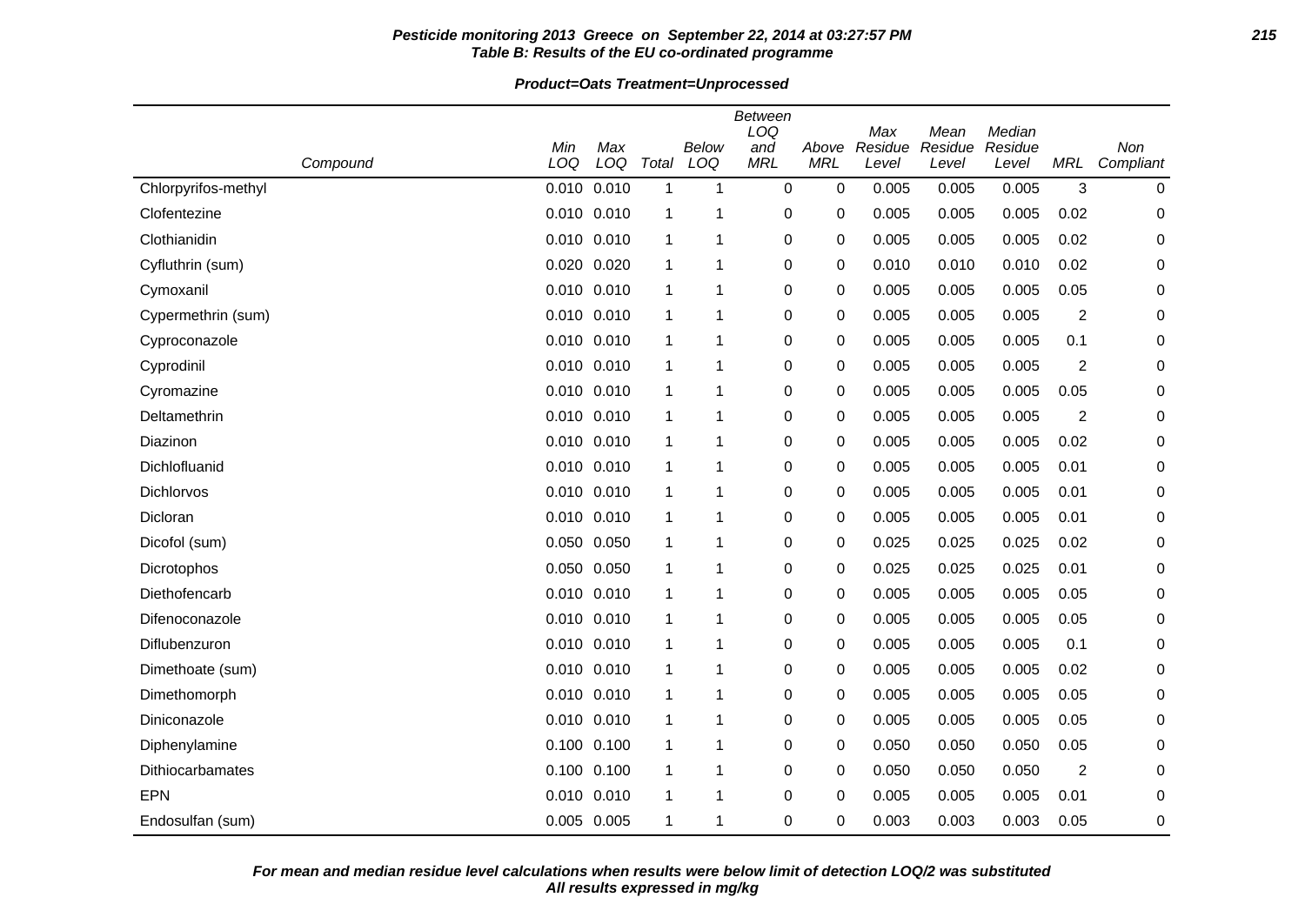# **Pesticide monitoring 2013 Greece on September 22, 2014 at 03:27:57 PM 216 Table B: Results of the EU co-ordinated programme**

**Product=Oats Treatment=Unprocessed**

|                                                          |                 |            |                |              | Between<br>LOQ    |                     | Max              | Mean             | Median           |            |                  |
|----------------------------------------------------------|-----------------|------------|----------------|--------------|-------------------|---------------------|------------------|------------------|------------------|------------|------------------|
| Compound                                                 | Min<br>LOQ      | Max<br>LOQ | Total          | Below<br>LOQ | and<br><b>MRL</b> | Above<br><b>MRL</b> | Residue<br>Level | Residue<br>Level | Residue<br>Level | <b>MRL</b> | Non<br>Compliant |
| Epoxiconazole                                            | 0.010 0.010     |            | $\overline{1}$ | -1           | $\mathbf 0$       | $\mathbf 0$         | 0.005            | 0.005            | 0.005            | 1.5        | 0                |
| Ethion                                                   | 0.010 0.010     |            | -1             | 1            | 0                 | 0                   | 0.005            | 0.005            | 0.005            | 0.01       | 0                |
| Ethirimol                                                | 0.010 0.010     |            | -1             | 1            | 0                 | 0                   | 0.005            | 0.005            | 0.005            | 0.05       | 0                |
| Ethoprophos                                              | 0.010 0.010     |            | -1             | 1            | 0                 | 0                   | 0.005            | 0.005            | 0.005            | 0.02       | 0                |
| Etofenprox                                               | 0.010 0.010     |            | $\mathbf 1$    | 1            | 0                 | 0                   | 0.005            | 0.005            | 0.005            | 0.5        | 0                |
| Famoxadone                                               | $0.010$ $0.010$ |            | -1             | 1            | 0                 | 0                   | 0.005            | 0.005            | 0.005            | 0.2        | 0                |
| Fenamidone                                               | 0.010 0.010     |            | $\mathbf 1$    | 1            | 0                 | 0                   | 0.005            | 0.005            | 0.005            | 0.02       | 0                |
| Fenamiphos (sum)                                         | 0.010 0.010     |            | $\mathbf 1$    | 1            | 0                 | 0                   | 0.005            | 0.005            | 0.005            | 0.02       | 0                |
| Fenarimol                                                | 0.010 0.010     |            | -1             | 1            | 0                 | 0                   | 0.005            | 0.005            | 0.005            | 0.02       | 0                |
| Fenazaquin                                               | 0.010 0.010     |            | -1             | -1           | 0                 | 0                   | 0.005            | 0.005            | 0.005            | 0.01       | 0                |
| Fenbuconazole                                            | 0.010 0.010     |            | $\overline{1}$ | 1            | 0                 | 0                   | 0.005            | 0.005            | 0.005            | 0.05       | 0                |
| Fenhexamid                                               | 0.010 0.010     |            | -1             | 1            | 0                 | $\Omega$            | 0.005            | 0.005            | 0.005            | 0.05       | 0                |
| Fenitrothion                                             | 0.010 0.010     |            | $\mathbf{1}$   | 1            | 0                 | 0                   | 0.005            | 0.005            | 0.005            | 0.05       | 0                |
| Fenoxycarb                                               | $0.010$ $0.010$ |            | -1             | 1            | 0                 | $\mathbf 0$         | 0.005            | 0.005            | 0.005            | 0.05       | 0                |
| Fenpropathrin                                            | 0.010 0.010     |            | -1             | 1            | 0                 | 0                   | 0.005            | 0.005            | 0.005            | 0.01       | 0                |
| Fenpropimorph                                            | 0.010 0.010     |            | -1             | 1            | 0                 | 0                   | 0.005            | 0.005            | 0.005            | 0.5        | 0                |
| Fenpyroximate                                            | 0.010 0.010     |            | $\mathbf 1$    | 1            | 0                 | 0                   | 0.005            | 0.005            | 0.005            | 0.05       | 0                |
| Fenthion (sum)                                           | 0.010 0.010     |            | $\mathbf 1$    | 1            | 0                 | 0                   | 0.005            | 0.005            | 0.005            | 0.01       | 0                |
| Fenvalerate and Esfenvalerate (Sum of RR and SS isomers) | 0.010 0.010     |            | -1             | 1            | 0                 | 0                   | 0.005            | 0.005            | 0.005            | 0.2        | 0                |
| Fenvalerate and Esfenvalerate (Sum of RS and SR isomers) | 0.010 0.010     |            | -1             | -1           | 0                 | 0                   | 0.005            | 0.005            | 0.005            | 0.05       | 0                |
| Fipronil (sum)                                           | 0.010 0.010     |            | $\overline{1}$ | 1            | 0                 | 0                   | 0.005            | 0.005            | 0.005            | 0.005      | 0                |
| Fludioxonil                                              | 0.010 0.010     |            | -1             | 1            | 0                 | 0                   | 0.005            | 0.005            | 0.005            | 0.05       | 0                |
| Flufenoxuron                                             | 0.010 0.010     |            | $\mathbf 1$    | 1            | 0                 | 0                   | 0.005            | 0.005            | 0.005            | 0.05       | 0                |
| Fluquinconazole                                          | 0.010 0.010     |            | -1             | 1            | 0                 | $\mathbf 0$         | 0.005            | 0.005            | 0.005            | 0.05       | 0                |
| Flusilazole                                              | 0.010 0.010     |            | -1             | 1            | 0                 | 0                   | 0.005            | 0.005            | 0.005            | 0.2        | 0                |
| Flutriafol                                               | 0.010 0.010     |            | -1             | 1            | 0                 | 0                   | 0.005            | 0.005            | 0.005            | 0.5        | 0                |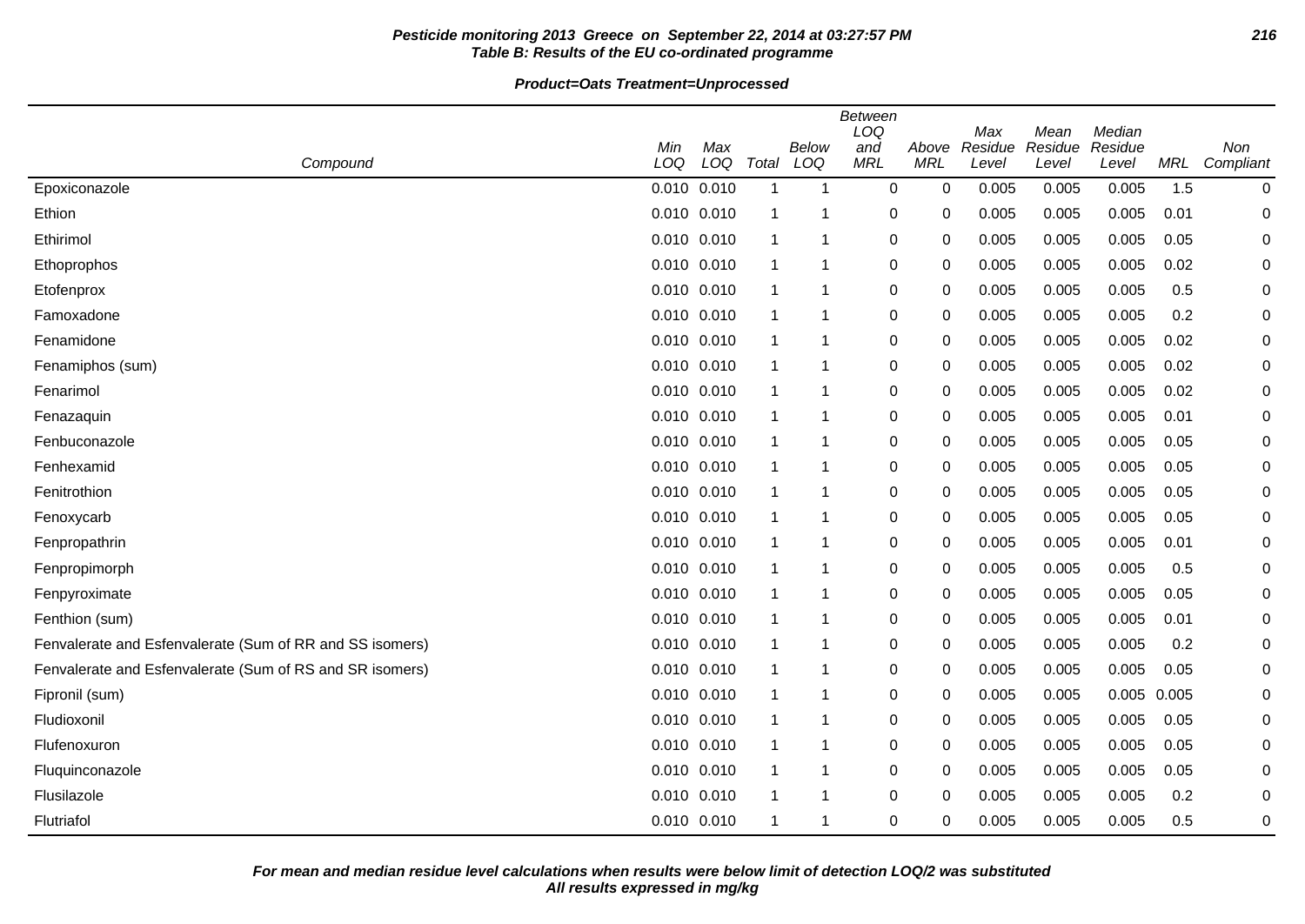# **Pesticide monitoring 2013 Greece on September 22, 2014 at 03:27:57 PM 217 Table B: Results of the EU co-ordinated programme**

|                                                                                                                             | Min             | Max |                         | Below | <b>Between</b><br>LOQ<br>and | Above       | Max<br>Residue | Mean<br>Residue | Median<br>Residue |      | Non           |
|-----------------------------------------------------------------------------------------------------------------------------|-----------------|-----|-------------------------|-------|------------------------------|-------------|----------------|-----------------|-------------------|------|---------------|
| Compound                                                                                                                    | LOQ             | LOQ | Total                   | LOQ   | <b>MRL</b>                   | <b>MRL</b>  | Level          | Level           | Level             |      | MRL Compliant |
| Folpet                                                                                                                      | 0.010 0.010     |     | $\overline{\mathbf{1}}$ | -1    | 0                            | $\mathbf 0$ | 0.005          | 0.005           | 0.005             | 0.02 | 0             |
| Formetanate                                                                                                                 | 0.010 0.010     |     |                         |       | $\Omega$                     | 0           | 0.005          | 0.005           | $0.005$ 0.05      |      | 0             |
| Fosthiazate                                                                                                                 | 0.010 0.010     |     |                         | 1     | 0                            | 0           | 0.005          | 0.005           | 0.005             | 0.02 | 0             |
| Hexaconazole                                                                                                                | 0.010 0.010     |     |                         | 1     | 0                            | 0           | 0.005          | 0.005           | 0.005             | 0.02 | 0             |
| Hexythiazox                                                                                                                 | 0.010 0.010     |     |                         | -1    | 0                            | 0           | 0.005          | 0.005           | 0.005             | 0.5  | 0             |
| Imazalil                                                                                                                    | 0.020 0.020     |     |                         | 1     | 0                            | $\Omega$    | 0.010          | 0.010           | 0.010             | 0.05 | 0             |
| Imidacloprid                                                                                                                | 0.010 0.010     |     |                         | 1     | 0                            | $\Omega$    | 0.005          | 0.005           | 0.005             | 0.1  | 0             |
| Indoxacarb as sum of the isomers S and R                                                                                    | 0.010 0.010     |     |                         | 1     | 0                            | 0           | 0.005          | 0.005           | 0.005             | 0.02 | 0             |
| Iprodione                                                                                                                   | 0.010 0.010     |     |                         |       | 0                            | 0           | 0.005          | 0.005           | 0.005             | 0.5  | 0             |
| Iprovalicarb                                                                                                                | 0.010 0.010     |     |                         | -1    | 0                            | $\Omega$    | 0.005          | 0.005           | 0.005             | 0.05 | 0             |
| Isofenphos-methyl                                                                                                           | 0.010 0.010     |     |                         | 1     | 0                            | $\Omega$    | 0.005          | 0.005           | 0.005             | 0.01 | 0             |
| Kresoxim-methyl                                                                                                             | 0.010 0.010     |     |                         |       | 0                            | 0           | 0.005          | 0.005           | 0.005             | 0.05 | 0             |
| Lambda-Cyhalothrin                                                                                                          | 0.010 0.010     |     |                         | -1    | 0                            | 0           | 0.005          | 0.005           | 0.005             | 0.05 | 0             |
| Linuron                                                                                                                     | 0.010 0.010     |     |                         | -1    | 0                            | $\Omega$    | 0.005          | 0.005           | 0.005             | 0.05 | 0             |
| Lufenuron                                                                                                                   | 0.010 0.010     |     |                         | 1     | 0                            | $\Omega$    | 0.005          | 0.005           | $0.005$ $0.02$    |      | 0             |
| Malathion (sum of malathion and malaoxon expressed as malathion)                                                            | 0.010 0.010     |     |                         |       | 0                            | $\Omega$    | 0.005          | 0.005           | 0.005             | 8    | 0             |
| Mepanipyrim (Mepanipyrim and its metabolite<br>(2-anilino-4-(2-hydroxypropyl)-6-methylpyrimidine) expressed as mepanipyrim) | 0.010 0.010     |     |                         | 1     | 0                            | 0           | 0.005          | 0.005           | $0.005$ 0.01      |      | 0             |
| Metalaxyl (Metalaxyl including other mixtures of constituent isomers including Metalaxyl-M<br>(sum of isomers))             | $0.010$ $0.010$ |     |                         | -1    | 0                            | 0           | 0.005          | 0.005           | 0.005             | 0.05 | 0             |
| Metconazole                                                                                                                 | 0.010 0.010     |     |                         | -1    | 0                            | 0           | 0.005          | 0.005           | 0.005             | 0.1  | 0             |
| Methamidophos                                                                                                               | 0.010 0.010     |     |                         |       | 0                            | 0           | 0.005          | 0.005           | 0.005             | 0.01 | 0             |
| Methidathion                                                                                                                | 0.020 0.020     |     |                         | -1    | 0                            | 0           | 0.010          | 0.010           | 0.010             | 0.02 | 0             |
| Methiocarb (sum of methiocarb and methiocarb sulfoxide and sulfone, expressed as<br>methiocarb)                             | 0.010 0.010     |     |                         | -1    | 0                            | 0           | 0.005          | 0.005           | 0.005             | 0.1  | 0             |
| Methomyl and thiodicarb (sum of methomyl and thiodicarb expressed as methomyl)                                              | 0.010 0.010     |     |                         |       | 0                            | 0           | 0.005          | 0.005           | 0.005             | 0.02 | 0             |
| Methoxychlor                                                                                                                | 0.010 0.010     |     |                         | -1    | 0                            | 0           | 0.005          | 0.005           | 0.005             | 0.01 | 0             |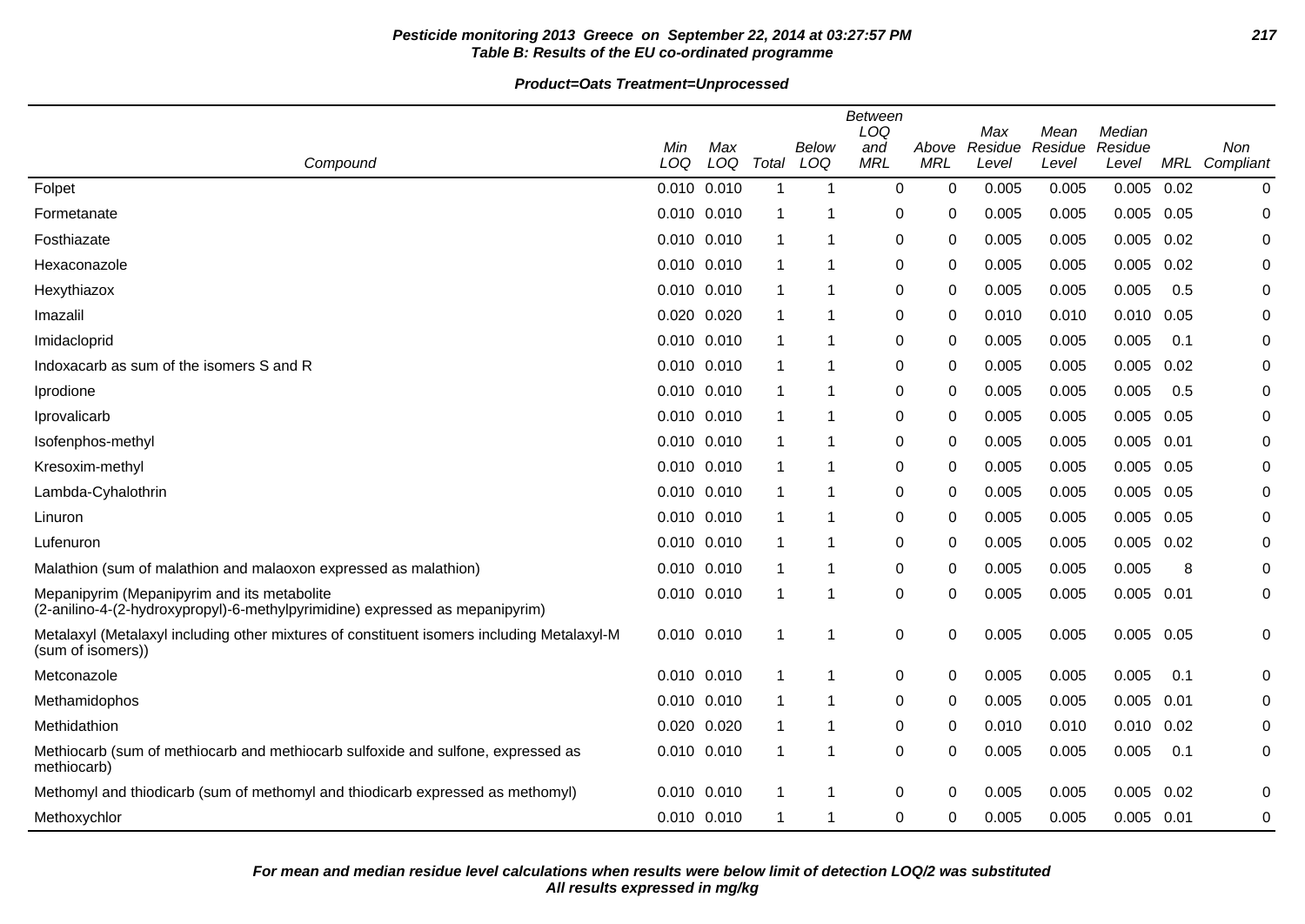# **Pesticide monitoring 2013 Greece on September 22, 2014 at 03:27:57 PM 218 Table B: Results of the EU co-ordinated programme**

|                                                                                                                           | <b>Between</b><br>LOQ |            |       |              |                   |                     | Max              | Mean             | Median           |      |                  |
|---------------------------------------------------------------------------------------------------------------------------|-----------------------|------------|-------|--------------|-------------------|---------------------|------------------|------------------|------------------|------|------------------|
| Compound                                                                                                                  | Min<br>LOQ            | Max<br>LOQ | Total | Below<br>LOQ | and<br><b>MRL</b> | Above<br><b>MRL</b> | Residue<br>Level | Residue<br>Level | Residue<br>Level | MRL  | Non<br>Compliant |
| Methoxyfenozide                                                                                                           | 0.010 0.010           |            | -1    | -1           | $\mathbf 0$       | 0                   | 0.005            | 0.005            | 0.005            | 0.05 | 0                |
| Metobromuron                                                                                                              | 0.010 0.010           |            | -1    | 1            | 0                 | 0                   | 0.005            | 0.005            | 0.005            | 0.01 | 0                |
| Monocrotophos                                                                                                             | 0.010 0.010           |            | -1    |              | 0                 | 0                   | 0.005            | 0.005            | 0.005            | 0.01 | 0                |
| Myclobutanil                                                                                                              | 0.010 0.010           |            |       | 1            | 0                 | 0                   | 0.005            | 0.005            | 0.005            | 0.02 | 0                |
| Nitenpyram                                                                                                                | 0.050 0.050           |            | -1    | 1            | 0                 | 0                   | 0.025            | 0.025            | 0.025            | 0.01 | 0                |
| Oxadixyl                                                                                                                  | 0.010 0.010           |            |       | 1            | 0                 | 0                   | 0.005            | 0.005            | 0.005            | 0.01 | 0                |
| Oxamyl                                                                                                                    | 0.010 0.010           |            | -1    | 1            | 0                 | 0                   | 0.005            | 0.005            | 0.005            | 0.01 | 0                |
| Oxydemeton-methyl (sum of oxydemeton-methyl and demeton-S-methylsulfone expressed as<br>oxydemeton-methyl)                | 0.010 0.010           |            |       |              | $\pmb{0}$         | 0                   | 0.005            | 0.005            | 0.005            | 0.02 | 0                |
| Paclobutrazol                                                                                                             | 0.010 0.010           |            | -1    | 1            | 0                 | 0                   | 0.005            | 0.005            | 0.005            | 0.02 | 0                |
| Parathion                                                                                                                 | 0.010 0.010           |            | 1     | 1            | 0                 | 0                   | 0.005            | 0.005            | 0.005            | 0.05 | 0                |
| Parathion-methyl (sum of Parathion-methyl and paraoxon-methyl expressed as<br>Parathion-methyl)                           | 0.020 0.020           |            | -1    | 1            | 0                 | 0                   | 0.010            | 0.010            | $0.010$ $0.02$   |      | 0                |
| Penconazole                                                                                                               | 0.010 0.010           |            |       | 1            | 0                 | 0                   | 0.005            | 0.005            | $0.005$ 0.05     |      | 0                |
| Pencycuron                                                                                                                | 0.010 0.010           |            | 1     | 1            | 0                 | 0                   | 0.005            | 0.005            | $0.005$ 0.05     |      | 0                |
| Pendimethalin                                                                                                             | 0.010 0.010           |            |       |              | 0                 | 0                   | 0.005            | 0.005            | 0.005            | 0.05 | 0                |
| Phenthoate                                                                                                                | 0.020 0.020           |            |       | 1            | 0                 | 0                   | 0.010            | 0.010            | $0.010$ $0.01$   |      | 0                |
| Phosalone                                                                                                                 | 0.010 0.010           |            | -1    | 1            | 0                 | 0                   | 0.005            | 0.005            | 0.005            | 0.05 | 0                |
| Phosmet (phosmet and phosmet oxon expressed as phosmet)                                                                   | 0.010 0.010           |            | -1    | 1            | 0                 | 0                   | 0.005            | 0.005            | 0.005            | 0.05 | 0                |
| Phoxim                                                                                                                    | 0.010 0.010           |            | -1    | 1            | 0                 | 0                   | 0.005            | 0.005            | 0.005            | 0.01 | 0                |
| Pirimicarb (sum of Pirimicarb and desmethyl pirimicarb expressed as Pirimicarb)                                           | 0.010 0.010           |            |       | 1            | 0                 | 0                   | 0.005            | 0.005            | 0.005            | 0.5  | 0                |
| Pirimiphos-methyl                                                                                                         | 0.010 0.010           |            |       | 1            | 0                 | 0                   | 0.005            | 0.005            | 0.005            | 5    | 0                |
| Prochloraz (sum of prochloraz and its metabolites containing the 2,4,6-Trichlorophenol moiety<br>expressed as prochloraz) | 0.010 0.010           |            | -1    | 1            | 0                 | 0                   | 0.005            | 0.005            | 0.005            | 1    | 0                |
| Procymidone                                                                                                               | 0.010 0.010           |            |       | 1            | 0                 | 0                   | 0.005            | 0.005            | 0.005            | 0.02 | 0                |
| Profenofos                                                                                                                | 0.010 0.010           |            |       | 1            | 0                 | 0                   | 0.005            | 0.005            | 0.005            | 0.05 | 0                |
| Propamocarb (sum of propamocarb and its salt expressed as propamocarb)                                                    | 0.010 0.010           |            | 1     | 1            | 0                 | 0                   | 0.005            | 0.005            | 0.005            | 0.1  | 0                |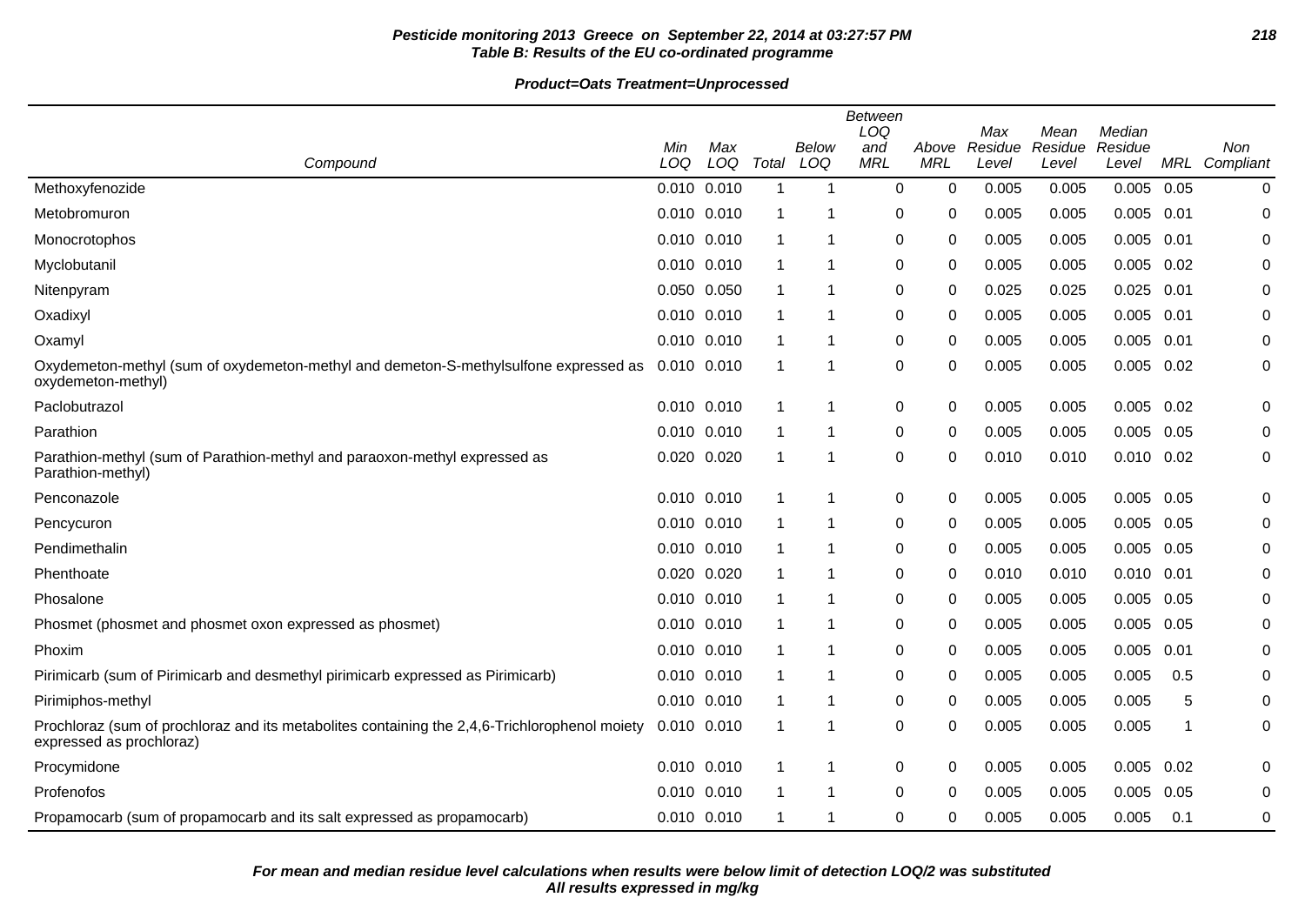# **Pesticide monitoring 2013 Greece on September 22, 2014 at 03:27:57 PM 219 Table B: Results of the EU co-ordinated programme**

**Product=Oats Treatment=Unprocessed**

|                                                                            | <b>Between</b><br>LOQ<br>Median<br>Max<br>Mean |            |       |              |                   |                     |                  |                  |                  |            |                  |
|----------------------------------------------------------------------------|------------------------------------------------|------------|-------|--------------|-------------------|---------------------|------------------|------------------|------------------|------------|------------------|
| Compound                                                                   | Min<br>LOQ                                     | Max<br>LOQ | Total | Below<br>LOQ | and<br><b>MRL</b> | Above<br><b>MRL</b> | Residue<br>Level | Residue<br>Level | Residue<br>Level | <b>MRL</b> | Non<br>Compliant |
| Propargite                                                                 | 0.010 0.010                                    |            |       | 1            | 0                 | 0                   | 0.005            | 0.005            | 0.005            | 0.01       | 0                |
| Propiconazole                                                              | 0.010 0.010                                    |            |       | 1            | 0                 | 0                   | 0.005            | 0.005            | 0.005            | 0.2        | 0                |
| Propyzamide                                                                | 0.010 0.010                                    |            |       | 1            | $\pmb{0}$         | 0                   | 0.005            | 0.005            | 0.005            | 0.02       | 0                |
| Prothioconazole (prothioconazole-desthio)                                  | 0.010 0.010                                    |            | -1    | 1            | $\pmb{0}$         | 0                   | 0.005            | 0.005            | 0.005            | 0.05       | 0                |
| <b>Prothiofos</b>                                                          | 0.010 0.010                                    |            | -1    | 1            | 0                 | 0                   | 0.005            | 0.005            | 0.005            | 0.01       | 0                |
| Pymetrozine                                                                | 0.010 0.010                                    |            |       | 1            | 0                 | 0                   | 0.005            | 0.005            | 0.005            | 0.02       | 0                |
| Pyraclostrobin                                                             | 0.010 0.010                                    |            |       | 1            | 0                 | 0                   | 0.005            | 0.005            | 0.005            | 0.3        | 0                |
| Pyrethrins                                                                 | 0.010 0.010                                    |            | -1    | 1            | 0                 | 0                   | 0.005            | 0.005            | 0.005            | 3          | 0                |
| Pyridaben                                                                  | 0.010 0.010                                    |            | -1    | 1            | 0                 | 0                   | 0.005            | 0.005            | $0.005$ 0.05     |            | 0                |
| Pyrimethanil                                                               | 0.010 0.010                                    |            | -1    | 1            | 0                 | 0                   | 0.005            | 0.005            | 0.005            | 0.05       | 0                |
| Pyriproxyfen                                                               | 0.010 0.010                                    |            | -1    | 1            | $\pmb{0}$         | 0                   | 0.005            | 0.005            | 0.005            | 0.05       | 0                |
| Quinoxyfen                                                                 | 0.010 0.010                                    |            |       | 1            | $\pmb{0}$         | 0                   | 0.005            | 0.005            | 0.005            | 0.2        | 0                |
| Spinosad (sum of Spinosyn A and Spinosyn D, expressed as Spinosad)         | 0.010 0.010                                    |            | -1    | 1            | 0                 | 0                   | 0.005            | 0.005            | 0.005            | 1          | 0                |
| Spirodiclofen                                                              | 0.010 0.010                                    |            |       | 1            | $\pmb{0}$         | 0                   | 0.005            | 0.005            | 0.005            | 0.02       | 0                |
| Spiroxamine                                                                | 0.010 0.010                                    |            |       | 1            | 0                 | 0                   | 0.005            | 0.005            | 0.005            | 0.3        | 0                |
| Tebuconazole                                                               | 0.010 0.010                                    |            |       | 1            | 0                 | 0                   | 0.005            | 0.005            | 0.005            | 2          | 0                |
| Tebufenozide                                                               | 0.010 0.010                                    |            | -1    | 1            | 0                 | 0                   | 0.005            | 0.005            | 0.005            | 0.05       | 0                |
| Tebufenpyrad                                                               | $0.010$ $0.010$                                |            | -1    | 1            | 0                 | 0                   | 0.005            | 0.005            | 0.005            | 0.05       | 0                |
| Teflubenzuron                                                              | 0.010 0.010                                    |            | -1    | 1            | 0                 | 0                   | 0.005            | 0.005            | 0.005            | 0.1        | 0                |
| Tefluthrin                                                                 | 0.010 0.010                                    |            |       | 1            | $\pmb{0}$         | 0                   | 0.005            | 0.005            | 0.005            | 0.05       | 0                |
| Terbuthylazine                                                             | 0.010 0.010                                    |            | -1    | 1            | 0                 | 0                   | 0.005            | 0.005            | 0.005            | 0.05       | 0                |
| Tetraconazole                                                              | 0.010 0.010                                    |            | -1    | 1            | 0                 | 0                   | 0.005            | 0.005            | 0.005            | 0.1        | 0                |
| Tetradifon                                                                 | 0.010 0.010                                    |            | -1    | 1            | 0                 | 0                   | 0.005            | 0.005            | 0.005            | 0.01       | 0                |
| Thiabendazole                                                              | 0.010 0.010                                    |            | 1     | 1            | $\pmb{0}$         | 0                   | 0.005            | 0.005            | 0.005 0.05       |            | 0                |
| Thiacloprid                                                                | 0.010 0.010                                    |            |       | 1            | 0                 | 0                   | 0.005            | 0.005            | 0.005            | 1          | 0                |
| Thiametoxam (sum of thiametoxam and clothianidin expressed as thiametoxam) | 0.010 0.010                                    |            | -1    | 1            | $\pmb{0}$         | 0                   | 0.005            | 0.005            | $0.005$ 0.05     |            | 0                |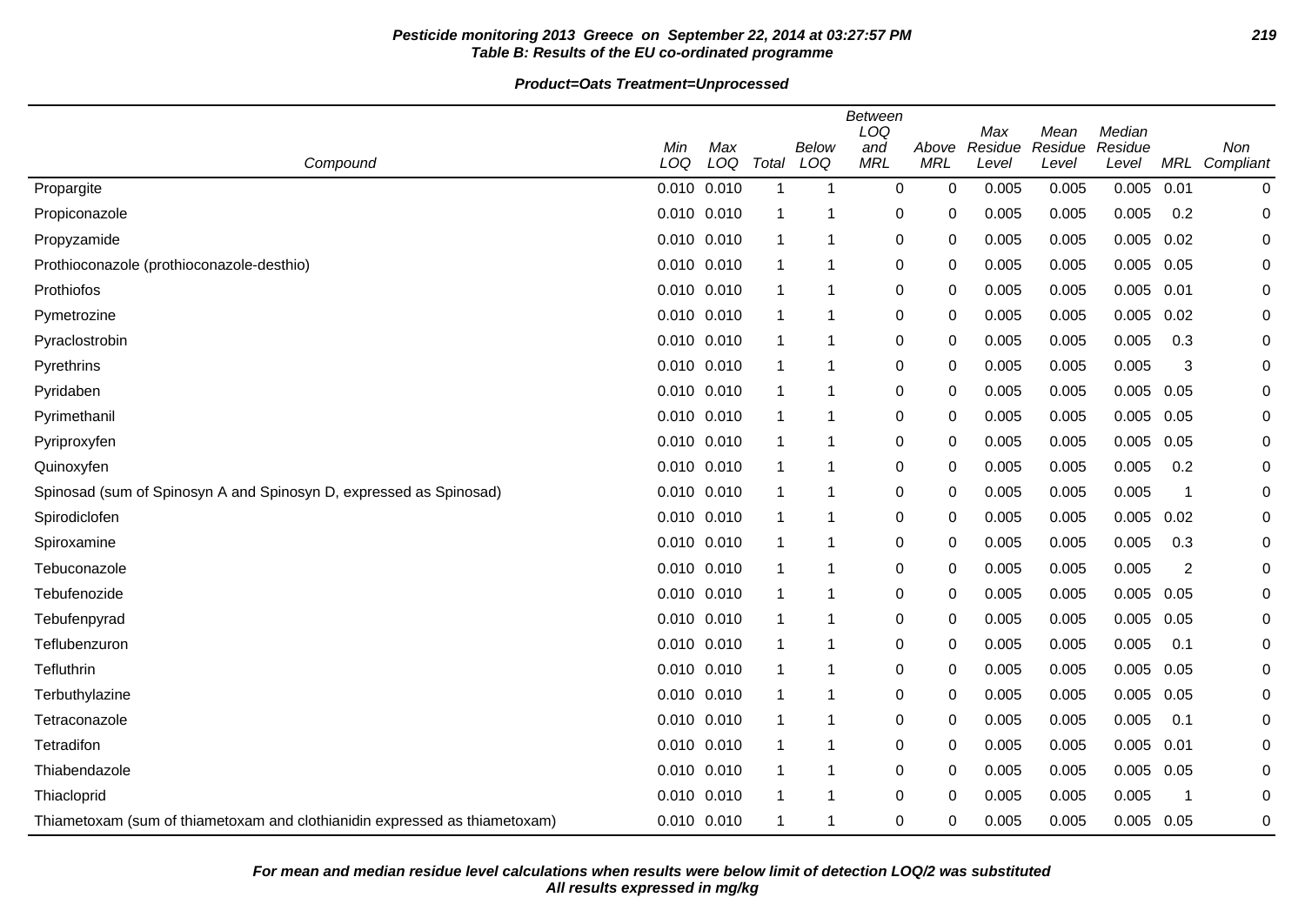# **Pesticide monitoring 2013 Greece on September 22, 2014 at 03:27:57 PM 220 Table B: Results of the EU co-ordinated programme**

|                                                                                                                            | Min             | Max |       | <b>Below</b> | <b>Between</b><br>LOQ<br>and | Above      | Max<br>Residue | Mean<br>Residue | Median<br>Residue |      | Non       |
|----------------------------------------------------------------------------------------------------------------------------|-----------------|-----|-------|--------------|------------------------------|------------|----------------|-----------------|-------------------|------|-----------|
| Compound                                                                                                                   | LOQ             | LOQ | Total | LOQ          | <b>MRL</b>                   | <b>MRL</b> | Level          | Level           | Level             | MRL  | Compliant |
| Thiophanate-methyl                                                                                                         | 0.010 0.010     |     |       |              | 0                            | 0          | 0.005          | 0.005           | 0.005             | 0.3  | 0         |
| Tolclofos-methyl                                                                                                           | 0.010 0.010     |     |       |              | 0                            | 0          | 0.005          | 0.005           | 0.005             | 0.05 | 0         |
| Tolylfluanid (Sum of tolylfluanid and dimethylaminosulfotoluidide expressed as tolylfluanid)                               | $0.010$ $0.010$ |     |       |              | 0                            | 0          | 0.005          | 0.005           | 0.005             | 0.05 | 0         |
| Triadimefon (sum of Triadimefon and Triadimenol)                                                                           | $0.010$ $0.010$ |     |       |              | 0                            | 0          | 0.005          | 0.005           | 0.005             | 0.2  | 0         |
| Triazophos                                                                                                                 | $0.010$ $0.010$ |     |       |              | 0                            | 0          | 0.005          | 0.005           | 0.005             | 0.02 | 0         |
| Trifloxystrobin                                                                                                            | 0.010 0.010     |     |       |              | 0                            | 0          | 0.005          | 0.005           | $0.005$ 0.02      |      | 0         |
| Triflumuron                                                                                                                | 0.010 0.010     |     |       |              | 0                            | 0          | 0.005          | 0.005           | 0.005             | 0.05 | 0         |
| Trifluralin                                                                                                                | 0.010 0.010     |     |       |              | 0                            | 0          | 0.005          | 0.005           | 0.005             | 0.1  | 0         |
| Triticonazole                                                                                                              | $0.010$ $0.010$ |     |       |              | 0                            | 0          | 0.005          | 0.005           | 0.005             | 0.01 | 0         |
| Vinclozolin (sum of Vinclozolin and all metabolites containing the 3,5-dichloraniline moiety,<br>expressed as Vinclozolin) | $0.010$ $0.010$ |     |       |              | 0                            | 0          | 0.005          | 0.005           | 0.005             | 0.05 | 0         |
| Zoxamide                                                                                                                   | 0.010 0.010     |     |       |              | 0                            | 0          | 0.005          | 0.005           | 0.005             | 0.02 | 0         |
| tau-Fluvalinate                                                                                                            | 0.010 0.010     |     |       |              | 0                            | 0          | 0.005          | 0.005           | 0.005             | 0.5  | 0         |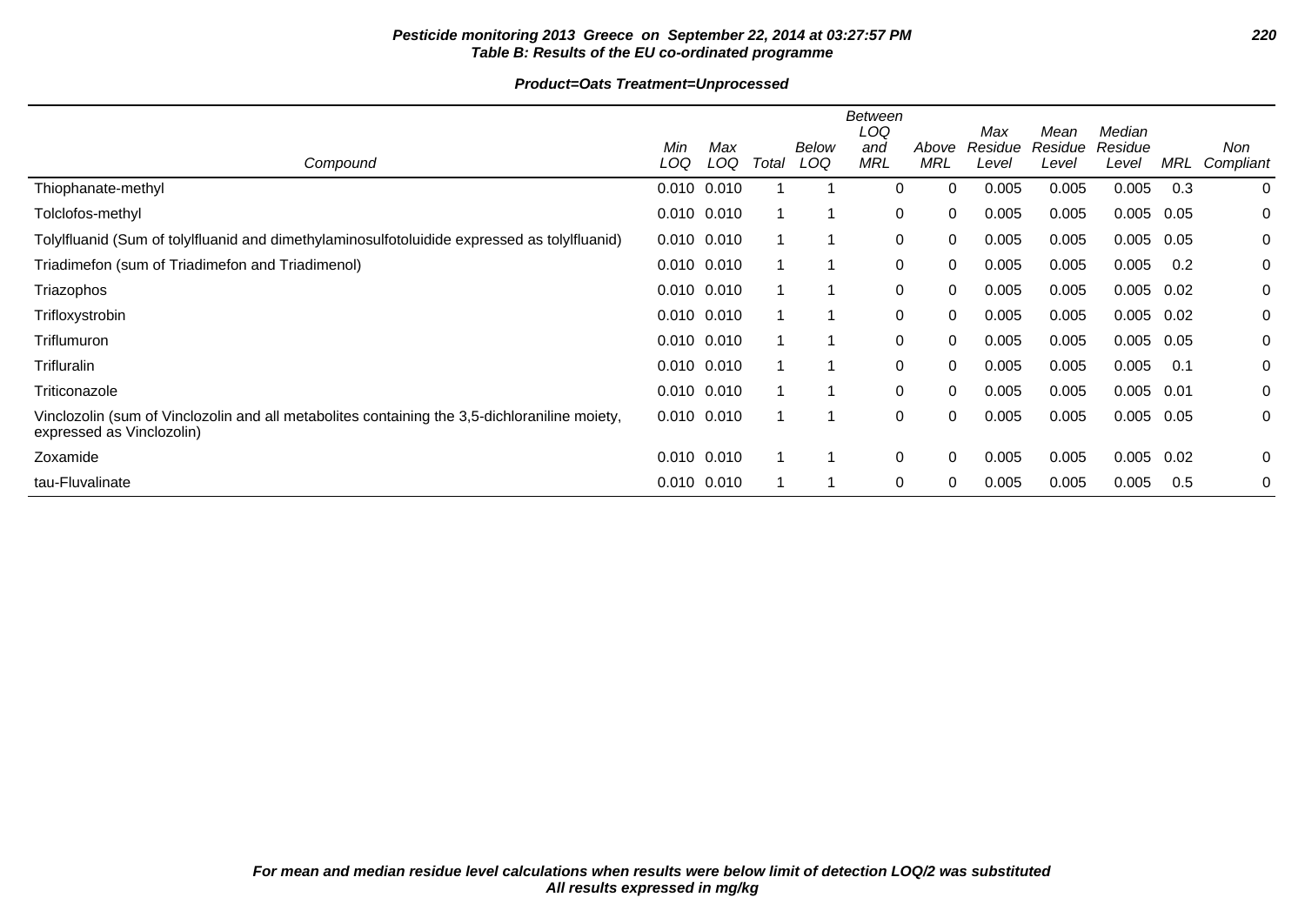#### **Pesticide monitoring 2013 Greece on September 22, 2014 at 03:27:57 PM 221 Table B: Results of the EU co-ordinated programme**

**Product=Peaches Treatment=Unprocessed**

| Compound                | Min<br>LOQ  | Max<br>LOQ  | Total          | Below<br>LOQ | Between<br>LOQ<br>and<br><b>MRL</b> | Above<br><b>MRL</b> | Max<br>Residue<br>Level | Mean<br>Residue<br>Level | Median<br>Residue<br>Level | MRL  | Non<br>Compliant |
|-------------------------|-------------|-------------|----------------|--------------|-------------------------------------|---------------------|-------------------------|--------------------------|----------------------------|------|------------------|
| Abamectin (sum)         | 0.010       | 0.010       | 8              | 8            | $\mathbf 0$                         | $\mathbf 0$         | 0.005                   | 0.005                    | 0.005                      | 0.02 | $\mathbf 0$      |
| Acephate                | 0.010 0.010 |             | 8              | 8            | $\Omega$                            | 0                   | 0.005                   | 0.005                    | 0.005                      | 0.02 | 0                |
| Acetamiprid             | 0.010 0.010 |             | 8              | 7            | 1                                   | 0                   | 0.013                   | 0.006                    | 0.005                      | 0.1  | 0                |
| Acrinathrin             |             | 0.010 0.010 | 8              | 8            | 0                                   | 0                   | 0.005                   | 0.005                    | 0.005                      | 0.2  | 0                |
| Aldicarb (sum)          | 0.010 0.010 |             | 8              | 8            | 0                                   | 0                   | 0.005                   | 0.005                    | 0.005                      | 0.02 | 0                |
| Azinphos-methyl         |             | 0.010 0.100 | 16             | 16           | 0                                   | 0                   | 0.050                   | 0.028                    | 0.028                      | 0.05 | 0                |
| Azoxystrobin            |             | 0.010 0.100 | 16             | 16           | 0                                   | 0                   | 0.050                   | 0.028                    | 0.028                      | 2    | 0                |
| Benfuracarb             | 0.010 0.010 |             | 8              | 8            | 0                                   | 0                   | 0.005                   | 0.005                    | 0.005                      | 0.05 | 0                |
| <b>Bifenthrin</b>       |             | 0.010 0.010 | 8              | 8            | 0                                   | 0                   | 0.005                   | 0.005                    | 0.005                      | 0.2  | 0                |
| <b>Bitertanol</b>       | 0.100 0.100 |             | $\overline{7}$ | 7            | 0                                   | 0                   | 0.050                   | 0.050                    | 0.050                      | 1    | 0                |
| <b>Boscalid</b>         |             | 0.010 0.010 | 8              | 8            | 0                                   | 0                   | 0.005                   | 0.005                    | 0.005                      | 3    | 0                |
| Bromide ion             |             | 0.500 0.500 | 1              | 1            | 0                                   | 0                   | 0.250                   | 0.250                    | 0.250                      | 20   | 0                |
| Bromopropylate          | 0.050 0.050 |             | 8              | 8            | 0                                   | 0                   | 0.025                   | 0.025                    | 0.025                      | 0.01 | 0                |
| Bromuconazole (sum)     |             | 0.010 0.010 | 8              | 8            | $\mathbf 0$                         | 0                   | 0.005                   | 0.005                    | 0.005                      | 0.1  | 0                |
| <b>Bupirimate</b>       | 0.010 0.010 |             | 8              | 8            | 0                                   | 0                   | 0.005                   | 0.005                    | 0.005                      | 0.2  | 0                |
| Buprofezin              |             | 0.010 0.010 | 8              | 8            | 0                                   | 0                   | 0.005                   | 0.005                    | 0.005                      | 0.7  | 0                |
| Captan                  |             | 0.010 0.020 | 15             | 15           | 0                                   | 0                   | 0.010                   | 0.008                    | 0.010                      | 4    | 0                |
| Carbaryl                | 0.010 0.010 |             | 8              | 8            | 0                                   | 0                   | 0.005                   | 0.005                    | 0.005                      | 0.05 | 0                |
| Carbendazim and benomyl | 0.010 0.010 |             | 8              | 7            | 1                                   | 0                   | 0.039                   | 0.009                    | 0.005                      | 0.2  | 0                |
| Carbofuran (sum)        | 0.010 0.010 |             | 8              | 8            | 0                                   | 0                   | 0.005                   | 0.005                    | 0.005                      | 0.02 | 0                |
| Carbosulfan             | 0.010 0.010 |             | 8              | 8            | 0                                   | 0                   | 0.005                   | 0.005                    | 0.005                      | 0.05 | 0                |
| Chlorfenapyr            |             | 0.020 0.020 | 7              | 7            | 0                                   | 0                   | 0.010                   | 0.010                    | 0.010                      | 0.05 | 0                |
| Chlorfenvinphos         |             | 0.010 0.010 | 8              | 8            | 0                                   | 0                   | 0.005                   | 0.005                    | 0.005                      | 0.02 | 0                |
| Chlorothalonil          |             | 0.010 0.050 | 16             | 16           | $\mathbf 0$                         | 0                   | 0.025                   | 0.015                    | 0.015                      | 1    | 0                |
| Chlorpropham (sum)      |             | 0.010 0.010 | 8              | 8            | 0                                   | 0                   | 0.005                   | 0.005                    | 0.005                      | 0.05 | 0                |
| Chlorpyrifos            |             | 0.010 0.050 | 16             | 13           | 2                                   | 1                   | 1.440                   | 0.107                    | 0.025                      | 0.2  | 1                |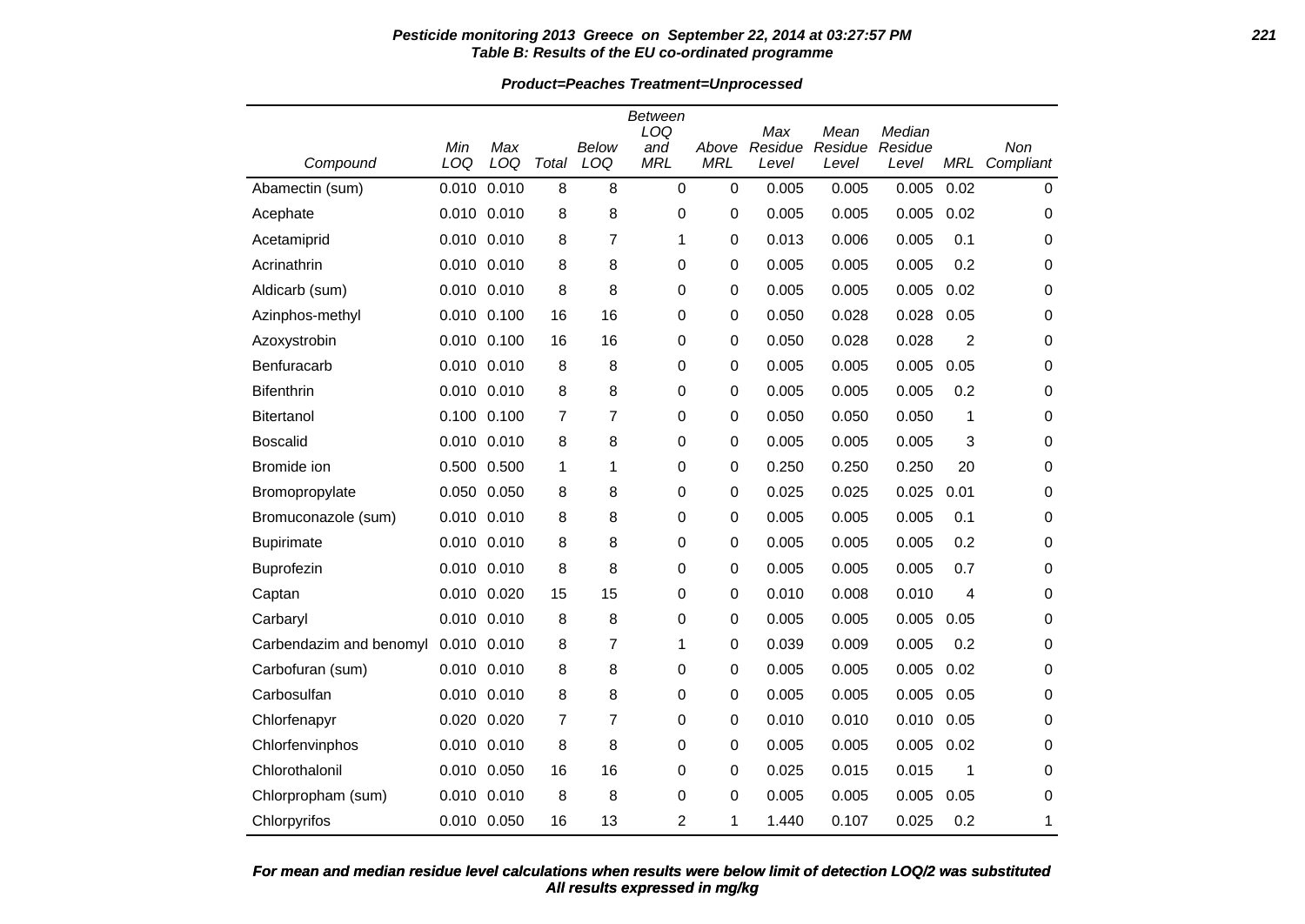#### **Pesticide monitoring 2013 Greece on September 22, 2014 at 03:27:57 PM 222 Table B: Results of the EU co-ordinated programme**

**Product=Peaches Treatment=Unprocessed**

|                     |            |                 |                |                | <b>Between</b><br>LOQ |                     | Max     | Mean    | Median  |                |           |
|---------------------|------------|-----------------|----------------|----------------|-----------------------|---------------------|---------|---------|---------|----------------|-----------|
|                     | Min<br>LOQ | Max<br>LOQ      | Total          | Below<br>LOQ   | and<br><b>MRL</b>     | Above<br><b>MRL</b> | Residue | Residue | Residue |                | Non       |
| Compound            |            |                 |                |                |                       |                     | Level   | Level   | Level   | <b>MRL</b>     | Compliant |
| Chlorpyrifos-methyl |            | 0.010 0.010     | 8              | 8              | 0                     | 0                   | 0.005   | 0.005   | 0.005   | 0.5            | 0         |
| Clofentezine        |            | $0.010$ $0.010$ | 8              | 8              | 0                     | 0                   | 0.005   | 0.005   | 0.005   | 0.02           | 0         |
| Clothianidin        |            | $0.010$ $0.010$ | 8              | 8              | 0                     | 0                   | 0.005   | 0.005   | 0.005   | 0.1            | 0         |
| Cyfluthrin (sum)    |            | 0.020 0.020     | 8              | 8              | 0                     | 0                   | 0.010   | 0.010   | 0.010   | 0.3            | 0         |
| Cymoxanil           |            | 0.010 0.010     | 8              | 8              | 0                     | 0                   | 0.005   | 0.005   | 0.005   | 0.05           | 0         |
| Cypermethrin (sum)  |            | 0.010 0.500     | 16             | 15             | 1                     | 0                   | 0.250   | 0.128   | 0.130   | $\overline{2}$ | 0         |
| Cyproconazole       |            | 0.010 0.010     | 8              | 8              | 0                     | 0                   | 0.005   | 0.005   | 0.005   | 0.1            | 0         |
| Cyprodinil          |            | 0.010 0.010     | 8              | 8              | 0                     | 0                   | 0.005   | 0.005   | 0.005   | $\overline{2}$ | 0         |
| Cyromazine          |            | 0.010 0.010     | 8              | 8              | 0                     | 0                   | 0.005   | 0.005   | 0.005   | 0.05           | 0         |
| Deltamethrin        |            | 0.010 0.500     | 15             | 15             | 0                     | 0                   | 0.250   | 0.136   | 0.250   | 0.1            | 0         |
| Diazinon            |            | 0.010 0.050     | 16             | 16             | 0                     | 0                   | 0.025   | 0.015   | 0.015   | 0.01           | 0         |
| Dichlofluanid       |            | 0.010 0.010     | 16             | 16             | 0                     | 0                   | 0.005   | 0.005   | 0.005   | 0.01           | 0         |
| Dichlorvos          |            | 0.010 0.050     | 16             | 16             | 0                     | 0                   | 0.025   | 0.015   | 0.015   | 0.01           | 0         |
| Dicloran            |            | 0.010 0.010     | $\overline{7}$ | $\overline{7}$ | 0                     | 0                   | 0.005   | 0.005   | 0.005   | 0.1            | 0         |
| Dicofol (sum)       |            | 0.050 0.050     | 15             | 15             | 0                     | 0                   | 0.025   | 0.025   | 0.025   | 0.02           | 0         |
| Dicrotophos         |            | 0.050 0.050     | 8              | 8              | 0                     | 0                   | 0.025   | 0.025   | 0.025   | 0.01           | 0         |
| Diethofencarb       |            | 0.010 0.010     | 8              | 8              | 0                     | 0                   | 0.005   | 0.005   | 0.005   | 0.05           | 0         |
| Difenoconazole      |            | 0.010 0.010     | 8              | 8              | 0                     | 0                   | 0.005   | 0.005   | 0.005   | 0.5            | 0         |
| Diflubenzuron       |            | 0.010 0.010     | 8              | $\overline{7}$ | 1                     | 0                   | 0.039   | 0.009   | 0.005   | 1              | 0         |
| Dimethoate (sum)    |            | $0.010$ $0.010$ | 8              | 8              | 0                     | 0                   | 0.005   | 0.005   | 0.005   | 0.02           | 0         |
| Dimethomorph        |            | 0.010 0.010     | 8              | 8              | 0                     | 0                   | 0.005   | 0.005   | 0.005   | 0.05           | 0         |
| Diniconazole        |            | 0.010 0.010     | 7              | $\overline{7}$ | 0                     | 0                   | 0.005   | 0.005   | 0.005   | 0.2            | 0         |
| Diphenylamine       |            | $0.100$ $0.100$ | 8              | 8              | 0                     | 0                   | 0.050   | 0.050   | 0.050   | 0.05           | 0         |
| Dithiocarbamates    |            | $0.100$ $0.100$ | 5              | 5              | 0                     | 0                   | 0.050   | 0.050   | 0.050   | $\overline{2}$ | 0         |
| EPN                 |            | 0.010 0.010     | 8              | 8              | 0                     | 0                   | 0.005   | 0.005   | 0.005   | 0.01           | 0         |
| Endosulfan (sum)    |            | 0.005 0.050     | 16             | 16             | 0                     | 0                   | 0.025   | 0.014   | 0.014   | 0.05           | 0         |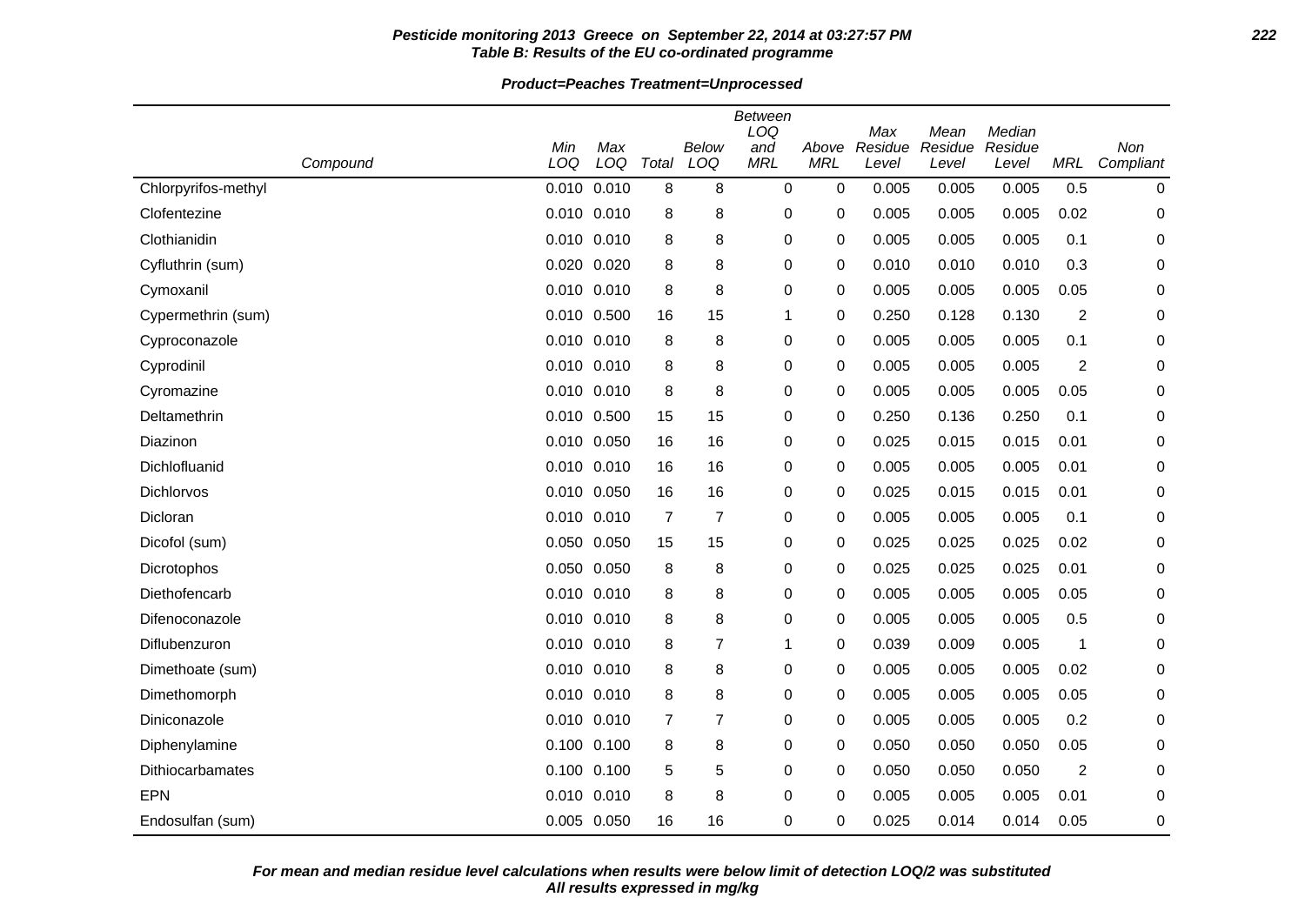# **Pesticide monitoring 2013 Greece on September 22, 2014 at 03:27:57 PM 223 Table B: Results of the EU co-ordinated programme**

|                                                          | <b>Between</b>  |            |                |                |                          |                     |                         |                          |                            |            |                  |
|----------------------------------------------------------|-----------------|------------|----------------|----------------|--------------------------|---------------------|-------------------------|--------------------------|----------------------------|------------|------------------|
| Compound                                                 | Min<br>LOQ      | Max<br>LOQ | Total          | Below<br>LOQ   | LOQ<br>and<br><b>MRL</b> | Above<br><b>MRL</b> | Max<br>Residue<br>Level | Mean<br>Residue<br>Level | Median<br>Residue<br>Level | <b>MRL</b> | Non<br>Compliant |
| Epoxiconazole                                            | $0.010$ $0.010$ |            | 8              | 8              | $\mathbf 0$              | $\mathbf 0$         | 0.005                   | 0.005                    | 0.005                      | 0.05       | 0                |
| Ethion                                                   | 0.010 0.010     |            | 8              | 8              | 0                        | 0                   | 0.005                   | 0.005                    | 0.005                      | 0.01       | 0                |
| Ethirimol                                                | 0.010           | 0.010      | 8              | 8              | $\mathbf 0$              | 0                   | 0.005                   | 0.005                    | 0.005                      | 0.05       | 0                |
| Ethoprophos                                              | 0.010 0.050     |            | 16             | 16             | 0                        | 0                   | 0.025                   | 0.015                    | 0.015                      | 0.02       | 0                |
| Etofenprox                                               | 0.010 0.010     |            | 8              | 6              | $\overline{c}$           | 0                   | 0.077                   | 0.020                    | 0.005                      | 0.5        | $\Omega$         |
| Famoxadone                                               | 0.010 0.010     |            | 8              | 8              | $\mathbf 0$              | 0                   | 0.005                   | 0.005                    | 0.005                      | 0.02       | 0                |
| Fenamidone                                               | 0.010           | 0.010      | 8              | 8              | 0                        | 0                   | 0.005                   | 0.005                    | 0.005                      | 0.02       | 0                |
| Fenamiphos (sum)                                         | 0.010           | 0.010      | 8              | 8              | $\mathbf 0$              | 0                   | 0.005                   | 0.005                    | 0.005                      | 0.02       | 0                |
| Fenarimol                                                | 0.010 0.010     |            | $\overline{7}$ | $\overline{7}$ | $\mathbf 0$              | $\Omega$            | 0.005                   | 0.005                    | 0.005                      | 0.5        | 0                |
| Fenazaquin                                               | 0.010 0.010     |            | 8              | 8              | $\mathbf 0$              | 0                   | 0.005                   | 0.005                    | 0.005                      | 0.5        | 0                |
| Fenbuconazole                                            | $0.010$ $0.010$ |            | 8              | 5              | 3                        | 0                   | 0.039                   | 0.011                    | 0.005                      | 0.5        | 0                |
| Fenhexamid                                               | 0.010 0.010     |            | 8              | 8              | 0                        | 0                   | 0.005                   | 0.005                    | 0.005                      | 5          | 0                |
| Fenitrothion                                             | 0.010           | 0.010      | 8              | 8              | $\mathbf 0$              | 0                   | 0.005                   | 0.005                    | 0.005                      | 0.01       | 0                |
| Fenoxycarb                                               | 0.010 0.500     |            | 16             | 15             | -1                       | 0                   | 0.250                   | 0.130                    | 0.145                      | -1         | 0                |
| Fenpropathrin                                            | 0.010 0.500     |            | 16             | 16             | $\mathbf 0$              | 0                   | 0.250                   | 0.128                    | 0.128                      | 0.01       | 0                |
| Fenpropimorph                                            | $0.010$ $0.010$ |            | 8              | 8              | 0                        | 0                   | 0.005                   | 0.005                    | 0.005                      | 0.05       | 0                |
| Fenpyroximate                                            | 0.010 0.010     |            | 8              | 8              | 0                        | 0                   | 0.005                   | 0.005                    | 0.005                      | 0.3        | 0                |
| Fenthion (sum)                                           | 0.010 0.010     |            | 8              | 8              | $\mathbf 0$              | 0                   | 0.005                   | 0.005                    | 0.005                      | 0.01       | 0                |
| Fenvalerate and Esfenvalerate (Sum of RR and SS isomers) | 0.010 0.010     |            | $\overline{7}$ | $\overline{7}$ | 0                        | 0                   | 0.005                   | 0.005                    | 0.005                      | 0.1        | 0                |
| Fenvalerate and Esfenvalerate (Sum of RS and SR isomers) | 0.010 0.010     |            | $\overline{7}$ | $\overline{7}$ | $\mathbf 0$              | 0                   | 0.005                   | 0.005                    | 0.005                      | 0.02       | 0                |
| Fipronil (sum)                                           | 0.010 0.010     |            | $\overline{2}$ | $\overline{c}$ | 0                        | 0                   | 0.005                   | 0.005                    | 0.005 0.005                |            | 0                |
| Fludioxonil                                              | $0.010$ $0.010$ |            | 2              | 2              | 0                        | 0                   | 0.005                   | 0.005                    | 0.005                      | 7          | 0                |
| Flufenoxuron                                             | 0.010           | 0.010      | 8              | 8              | 0                        | 0                   | 0.005                   | 0.005                    | 0.005                      | 0.5        | 0                |
| Fluquinconazole                                          | 0.010 0.010     |            | 8              | 8              | $\mathbf 0$              | $\Omega$            | 0.005                   | 0.005                    | 0.005                      | 0.1        | 0                |
| Flusilazole                                              | 0.010 0.010     |            | 8              | 8              | $\mathbf 0$              | 0                   | 0.005                   | 0.005                    | 0.005                      | 0.2        | 0                |
| Flutriafol                                               | 0.010 0.010     |            | 8              | 8              | $\mathbf 0$              | 0                   | 0.005                   | 0.005                    | 0.005                      | 0.05       | 0                |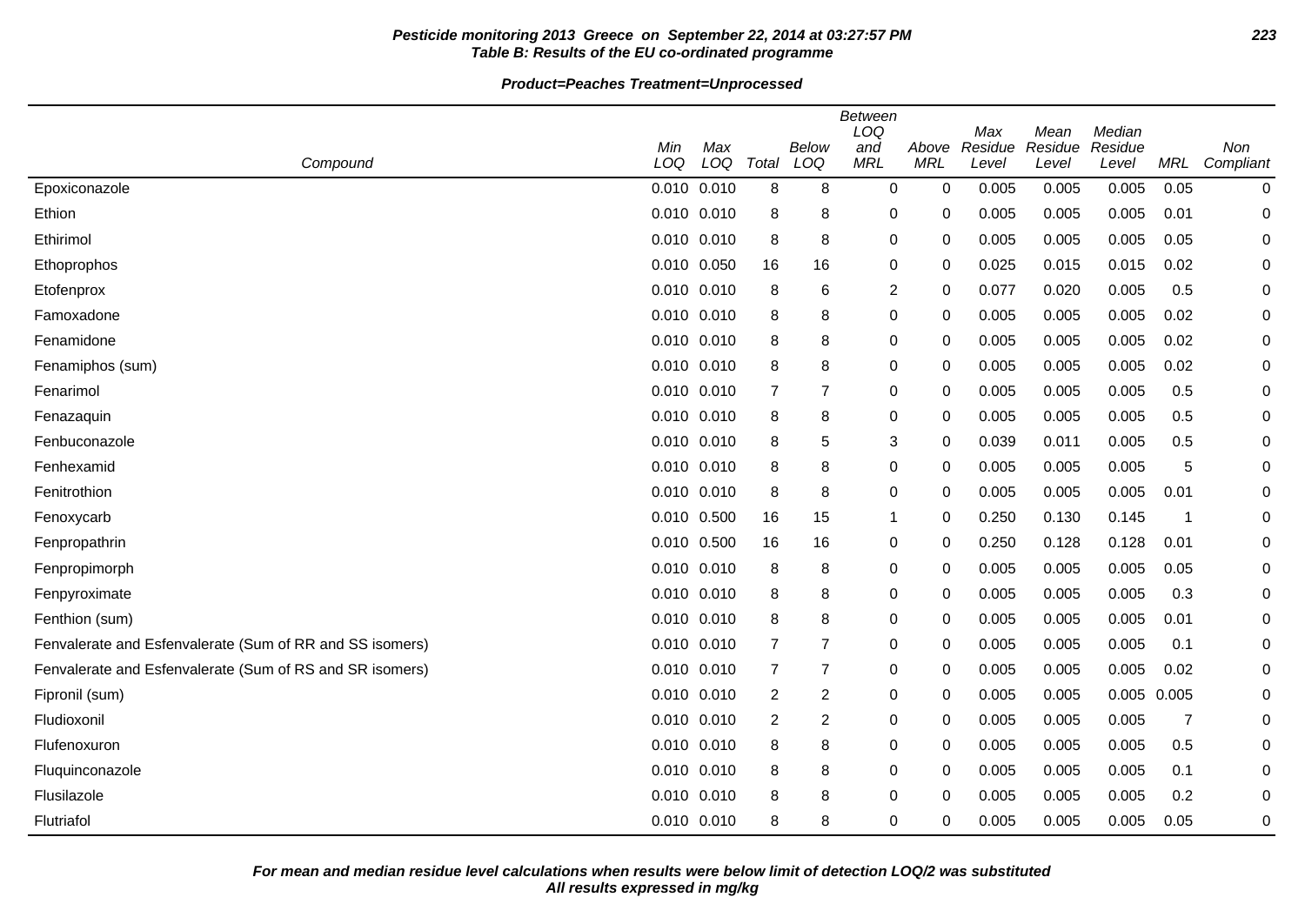# **Pesticide monitoring 2013 Greece on September 22, 2014 at 03:27:57 PM 224 Table B: Results of the EU co-ordinated programme**

|                                                                                                                             | <b>Between</b><br>LOQ<br>Median<br>Max<br>Mean |            |                |              |                   |                     |                  |                  |                  |      |                      |
|-----------------------------------------------------------------------------------------------------------------------------|------------------------------------------------|------------|----------------|--------------|-------------------|---------------------|------------------|------------------|------------------|------|----------------------|
|                                                                                                                             | Min<br>LOQ                                     | Max<br>LOQ | Total          | Below<br>LOQ | and<br><b>MRL</b> | Above<br><b>MRL</b> | Residue<br>Level | Residue<br>Level | Residue<br>Level |      | Non<br>MRL Compliant |
| Compound                                                                                                                    |                                                |            |                |              |                   |                     |                  |                  |                  |      |                      |
| Folpet                                                                                                                      | 0.010 0.050                                    |            | 16             | 16           | 0                 | 0                   | 0.025            | 0.015            | 0.015            | 0.02 | 0                    |
| Formetanate                                                                                                                 | 0.010 0.010                                    |            | 8              | 8            | 0                 | 0                   | 0.005            | 0.005            | 0.005            | 0.05 | 0                    |
| Fosthiazate                                                                                                                 | 0.010 0.010                                    |            | 8              | 8            | 0                 | $\Omega$            | 0.005            | 0.005            | 0.005            | 0.02 | 0                    |
| Hexaconazole                                                                                                                | 0.010 0.010                                    |            | 8              | 8            | 0                 | $\Omega$            | 0.005            | 0.005            | 0.005            | 0.02 | 0                    |
| Hexythiazox                                                                                                                 | 0.010 0.010                                    |            | 8              | 8            | 0                 | $\Omega$            | 0.005            | 0.005            | 0.005            | -1   | 0                    |
| Imazalil                                                                                                                    | 0.020 0.020                                    |            | 8              | 8            | 0                 | 0                   | 0.010            | 0.010            | 0.010            | 0.05 | 0                    |
| Imidacloprid                                                                                                                | 0.010 0.010                                    |            | 8              | 7            | 1                 | $\Omega$            | 0.016            | 0.006            | 0.005            | 0.5  | 0                    |
| Indoxacarb as sum of the isomers S and R                                                                                    | 0.010 0.010                                    |            | 8              | 8            | 0                 | $\Omega$            | 0.005            | 0.005            | 0.005            | -1   | $\Omega$             |
| Iprodione                                                                                                                   | 0.010 0.100                                    |            | 15             | 15           | 0                 | 0                   | 0.050            | 0.029            | 0.050            | 3    | 0                    |
| Iprovalicarb                                                                                                                | 0.010 0.010                                    |            | 8              | 8            | 0                 | $\Omega$            | 0.005            | 0.005            | 0.005            | 0.05 | 0                    |
| Isofenphos-methyl                                                                                                           | 0.010 0.010                                    |            | 8              | 8            | 0                 | $\Omega$            | 0.005            | 0.005            | 0.005            | 0.01 | 0                    |
| Kresoxim-methyl                                                                                                             | 0.010 0.010                                    |            | 8              | 8            | 0                 | $\Omega$            | 0.005            | 0.005            | 0.005            | 0.05 | 0                    |
| Lambda-Cyhalothrin                                                                                                          | 0.010 0.010                                    |            | $\overline{7}$ | 7            | 0                 | $\Omega$            | 0.005            | 0.005            | 0.005            | 0.2  | 0                    |
| Linuron                                                                                                                     | 0.010 0.010                                    |            | 8              | 8            | 0                 | 0                   | 0.005            | 0.005            | 0.005            | 0.05 | 0                    |
| Lufenuron                                                                                                                   | 0.010 0.010                                    |            | 8              | 8            | 0                 | 0                   | 0.005            | 0.005            | 0.005            | -1   | 0                    |
| Malathion (sum of malathion and malaoxon expressed as malathion)                                                            | 0.010 0.010                                    |            | 8              | 8            | 0                 | $\Omega$            | 0.005            | 0.005            | 0.005            | 0.02 | 0                    |
| Mepanipyrim (Mepanipyrim and its metabolite<br>(2-anilino-4-(2-hydroxypropyl)-6-methylpyrimidine) expressed as mepanipyrim) | 0.010 0.010                                    |            | 8              | 8            | 0                 | 0                   | 0.005            | 0.005            | 0.005            | 0.01 | 0                    |
| Metalaxyl (Metalaxyl including other mixtures of constituent isomers including Metalaxyl-M<br>(sum of isomers))             | 0.010 0.010                                    |            | 8              | 8            | 0                 | 0                   | 0.005            | 0.005            | 0.005            | 0.05 | 0                    |
| Metconazole                                                                                                                 | 0.010 0.010                                    |            | 8              | 8            | 0                 | 0                   | 0.005            | 0.005            | 0.005            | 0.1  | 0                    |
| Methamidophos                                                                                                               | 0.010 0.010                                    |            | 8              | 8            | 0                 | 0                   | 0.005            | 0.005            | 0.005            | 0.05 | 0                    |
| Methidathion                                                                                                                | 0.020 0.020                                    |            | 7              | 7            | 0                 | 0                   | 0.010            | 0.010            | 0.010            | 0.02 | 0                    |
| Methiocarb (sum of methiocarb and methiocarb sulfoxide and sulfone, expressed as<br>methiocarb)                             | 0.010 0.010                                    |            | 8              | 8            | 0                 | 0                   | 0.005            | 0.005            | 0.005            | 0.2  | 0                    |
| Methomyl and thiodicarb (sum of methomyl and thiodicarb expressed as methomyl)                                              | 0.010 0.010                                    |            | 8              | 8            | 0                 | 0                   | 0.005            | 0.005            | 0.005            | 0.02 | 0                    |
| Methoxychlor                                                                                                                | 0.010 0.050                                    |            | 15             | 15           | 0                 | 0                   | 0.025            | 0.016            | 0.025            | 0.01 | 0                    |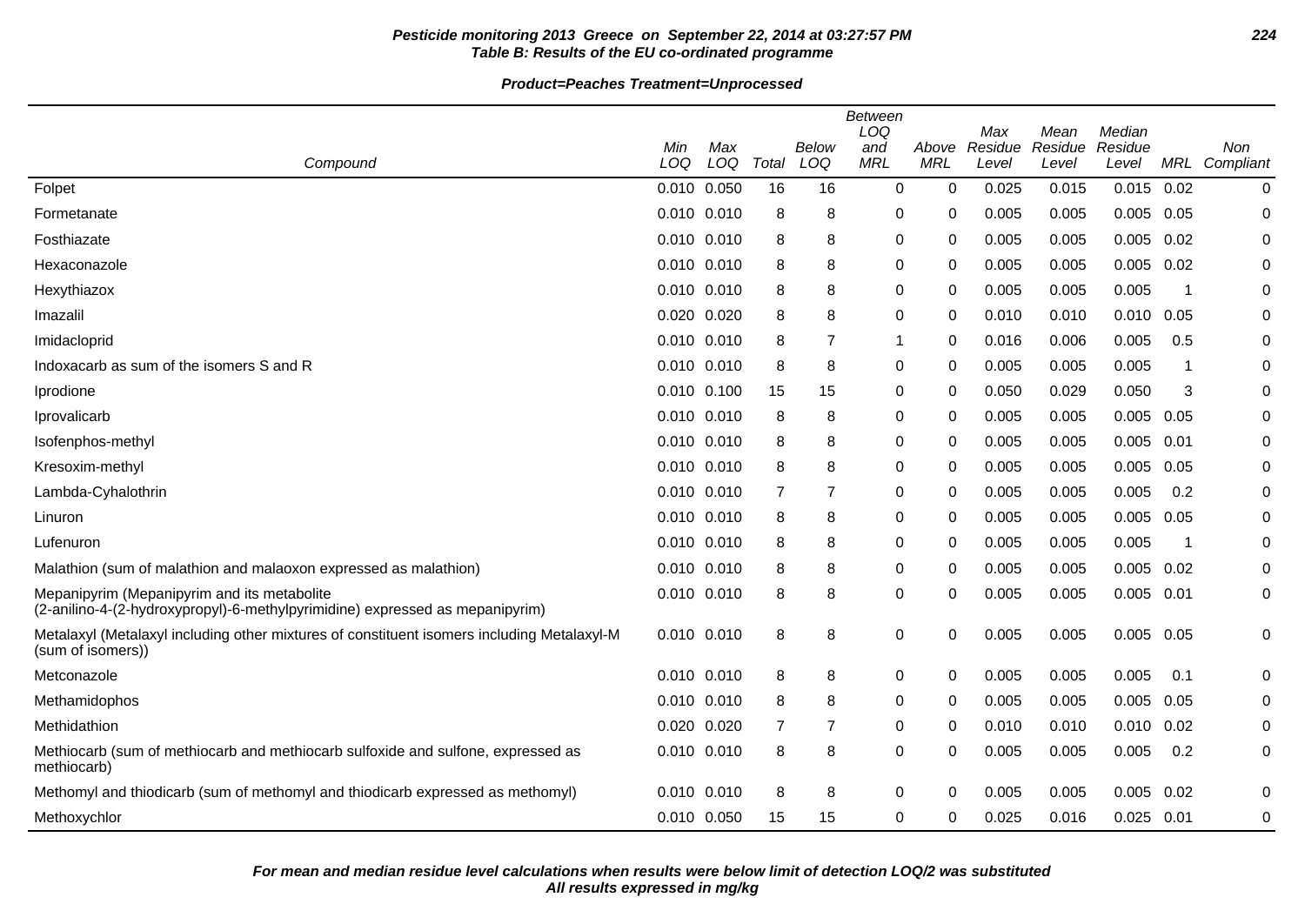# **Pesticide monitoring 2013 Greece on September 22, 2014 at 03:27:57 PM 225 Table B: Results of the EU co-ordinated programme**

| Compound                                                                                                                  | Min<br>LOQ      | Max<br>LOQ | Total          | Below<br>LOQ   | Between<br>LOQ<br>and<br><b>MRL</b> | Above<br><b>MRL</b> | Max<br>Residue<br>Level | Mean<br>Residue<br>Level | Median<br>Residue<br>Level |      | Non<br>MRL Compliant |
|---------------------------------------------------------------------------------------------------------------------------|-----------------|------------|----------------|----------------|-------------------------------------|---------------------|-------------------------|--------------------------|----------------------------|------|----------------------|
| Methoxyfenozide                                                                                                           | 0.010 0.010     |            | 8              | 8              | 0                                   | $\mathbf 0$         | 0.005                   | 0.005                    | 0.005                      | 0.3  | 0                    |
| Metobromuron                                                                                                              | 0.010 0.010     |            | 8              | 8              | 0                                   | 0                   | 0.005                   | 0.005                    | 0.005                      | 0.01 | 0                    |
| Monocrotophos                                                                                                             | 0.010 0.010     |            | 8              | 8              | 0                                   | $\Omega$            | 0.005                   | 0.005                    | 0.005                      | 0.01 | 0                    |
| Myclobutanil                                                                                                              | 0.010 0.010     |            | 8              | 8              | 0                                   | 0                   | 0.005                   | 0.005                    | 0.005                      | 0.5  | 0                    |
| Nitenpyram                                                                                                                | 0.050 0.050     |            | 8              | 8              | 0                                   | $\Omega$            | 0.025                   | 0.025                    | 0.025                      | 0.01 | 0                    |
| Oxadixyl                                                                                                                  | 0.010 0.010     |            | 8              | 8              | 0                                   | 0                   | 0.005                   | 0.005                    | 0.005                      | 0.01 | 0                    |
| Oxamyl                                                                                                                    | 0.010 0.010     |            | 8              | 8              | 0                                   | 0                   | 0.005                   | 0.005                    | 0.005                      | 0.01 | 0                    |
| Oxydemeton-methyl (sum of oxydemeton-methyl and demeton-S-methylsulfone expressed as<br>oxydemeton-methyl)                | 0.010 0.010     |            | 8              | 8              | 0                                   | 0                   | 0.005                   | 0.005                    | 0.005 0.01                 |      | 0                    |
| Paclobutrazol                                                                                                             | 0.010 0.010     |            | 8              | 8              | 0                                   | $\Omega$            | 0.005                   | 0.005                    | 0.005                      | 0.5  | 0                    |
| Parathion                                                                                                                 | 0.010 0.010     |            | 7              | $\overline{7}$ | 0                                   | 0                   | 0.005                   | 0.005                    | 0.005                      | 0.05 | 0                    |
| Parathion-methyl (sum of Parathion-methyl and paraoxon-methyl expressed as<br>Parathion-methyl)                           | 0.020 0.020     |            | $\overline{7}$ | $\overline{7}$ | 0                                   | 0                   | 0.010                   | 0.010                    | $0.010$ $0.02$             |      | 0                    |
| Penconazole                                                                                                               | 0.010 0.010     |            | 8              | 8              | 0                                   | 0                   | 0.005                   | 0.005                    | 0.005                      | 0.1  | 0                    |
| Pencycuron                                                                                                                | 0.010 0.010     |            | 8              | 8              | 0                                   | $\mathbf{0}$        | 0.005                   | 0.005                    | 0.005                      | 0.05 | 0                    |
| Pendimethalin                                                                                                             | $0.010$ $0.010$ |            | 8              | 8              | 0                                   | 0                   | 0.005                   | 0.005                    | 0.005                      | 0.05 | 0                    |
| Phenthoate                                                                                                                | 0.020 0.020     |            | 8              | 8              | 0                                   | 0                   | 0.010                   | 0.010                    | $0.010$ $0.01$             |      | 0                    |
| Phosalone                                                                                                                 | 0.010 0.010     |            | 8              | 8              | 0                                   | $\Omega$            | 0.005                   | 0.005                    | 0.005                      | 2    | 0                    |
| Phosmet (phosmet and phosmet oxon expressed as phosmet)                                                                   | 0.010 0.010     |            | 8              | 8              | 0                                   | 0                   | 0.005                   | 0.005                    | 0.005                      |      | 0                    |
| Phoxim                                                                                                                    | 0.010 0.010     |            | 8              | 8              | 0                                   | 0                   | 0.005                   | 0.005                    | 0.005                      | 0.01 | 0                    |
| Pirimicarb (sum of Pirimicarb and desmethyl pirimicarb expressed as Pirimicarb)                                           | 0.010 0.010     |            | 8              | 8              | 0                                   | $\mathbf{0}$        | 0.005                   | 0.005                    | 0.005                      | 2    | 0                    |
| Pirimiphos-methyl                                                                                                         | 0.010 0.010     |            | 8              | 8              | 0                                   | 0                   | 0.005                   | 0.005                    | 0.005                      | 0.05 | 0                    |
| Prochloraz (sum of prochloraz and its metabolites containing the 2,4,6-Trichlorophenol moiety<br>expressed as prochloraz) | 0.010 0.010     |            | 8              | 8              | 0                                   | 0                   | 0.005                   | 0.005                    | 0.005                      | 0.05 | 0                    |
| Procymidone                                                                                                               | 0.010 0.050     |            | 16             | 16             | 0                                   | 0                   | 0.025                   | 0.015                    | $0.015$ 0.02               |      | 0                    |
| Profenofos                                                                                                                | 0.010 0.010     |            | 8              | 8              | 0                                   | 0                   | 0.005                   | 0.005                    | 0.005                      | 0.05 | 0                    |
| Propamocarb (sum of propamocarb and its salt expressed as propamocarb)                                                    | 0.010 0.010     |            | 8              | 8              | 0                                   | 0                   | 0.005                   | 0.005                    | 0.005                      | 0.1  | 0                    |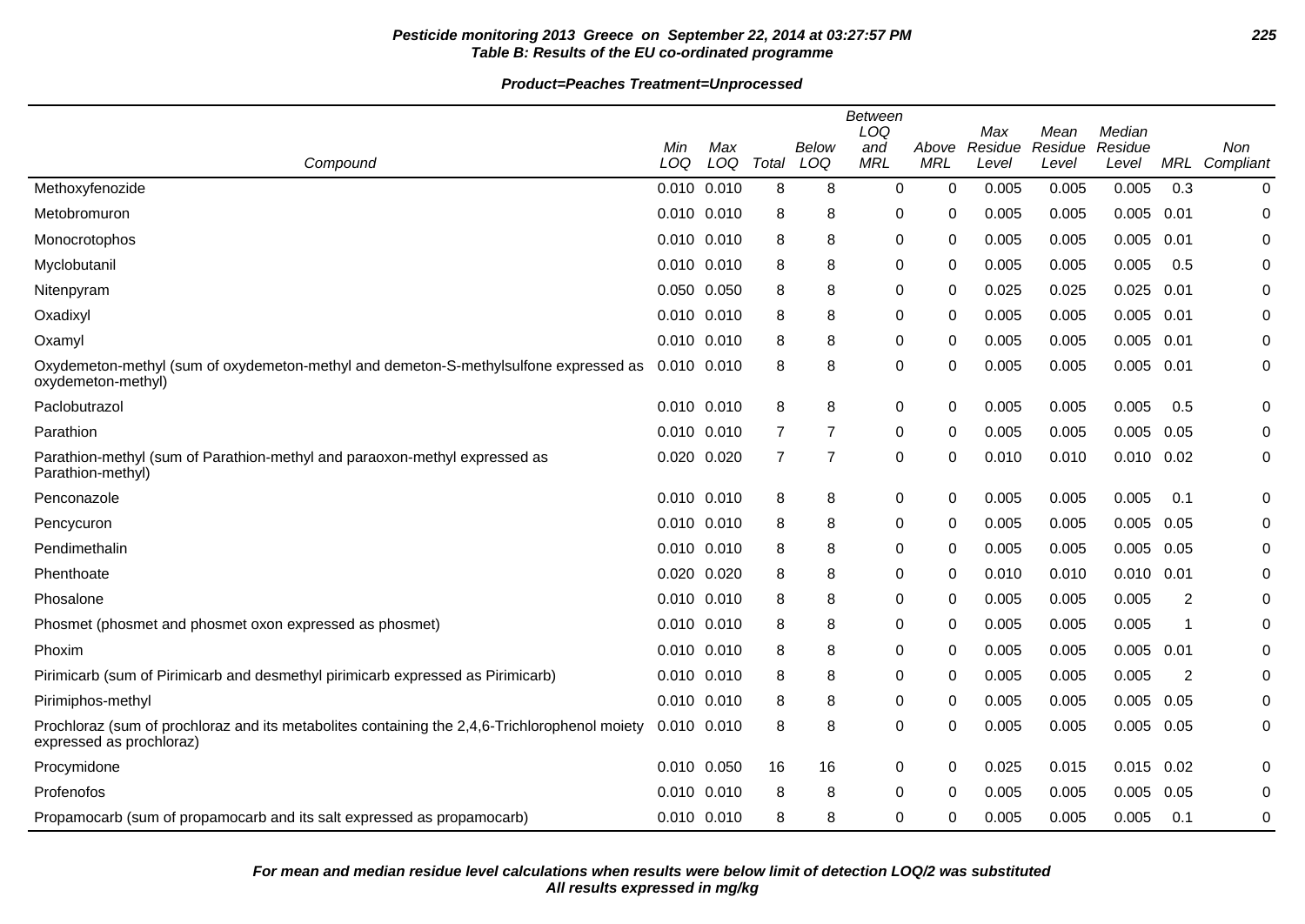# **Pesticide monitoring 2013 Greece on September 22, 2014 at 03:27:57 PM 226 Table B: Results of the EU co-ordinated programme**

|                                                                            |                 |            |                |                | <b>Between</b><br>LOQ |                     | Max     | Mean    | Median  |                |           |
|----------------------------------------------------------------------------|-----------------|------------|----------------|----------------|-----------------------|---------------------|---------|---------|---------|----------------|-----------|
|                                                                            | Min<br>LOQ      | Max<br>LOQ | Total          | Below          | and<br><b>MRL</b>     | Above<br><b>MRL</b> | Residue | Residue | Residue |                | Non       |
| Compound                                                                   |                 |            |                | LOQ            |                       |                     | Level   | Level   | Level   | MRL            | Compliant |
| Propargite                                                                 | 0.010 0.010     |            | 8              | 8              | $\mathbf 0$           | 0                   | 0.005   | 0.005   | 0.005   | $\overline{4}$ | 0         |
| Propiconazole                                                              | 0.010 0.010     |            | 8              | 8              | 0                     | 0                   | 0.005   | 0.005   | 0.005   | 0.2            | 0         |
| Propyzamide                                                                | 0.010 0.010     |            | $\overline{7}$ | 7              | 0                     | 0                   | 0.005   | 0.005   | 0.005   | 0.02           | 0         |
| Prothioconazole (prothioconazole-desthio)                                  | 0.010 0.010     |            | 2              | $\overline{c}$ | 0                     | 0                   | 0.005   | 0.005   | 0.005   | 0.02           | 0         |
| Prothiofos                                                                 | 0.010 0.010     |            | 16             | 16             | 0                     | 0                   | 0.005   | 0.005   | 0.005   | 0.01           | 0         |
| Pymetrozine                                                                | 0.010 0.010     |            | 8              | 8              | 0                     | $\Omega$            | 0.005   | 0.005   | 0.005   | 0.05           | 0         |
| Pyraclostrobin                                                             | 0.010 0.010     |            | 8              | 8              | 0                     | 0                   | 0.005   | 0.005   | 0.005   | 0.2            | 0         |
| Pyrethrins                                                                 | 0.010 0.010     |            | 8              | 8              | 0                     | $\mathbf{0}$        | 0.005   | 0.005   | 0.005   | $\overline{1}$ | 0         |
| Pyridaben                                                                  | 0.010 0.010     |            | 8              | 8              | 0                     | $\Omega$            | 0.005   | 0.005   | 0.005   | 0.5            | 0         |
| Pyrimethanil                                                               | 0.010 0.010     |            | 8              | 8              | 0                     | 0                   | 0.005   | 0.005   | 0.005   | 10             | 0         |
| Pyriproxyfen                                                               | 0.010 0.010     |            | 8              | 8              | 0                     | 0                   | 0.005   | 0.005   | 0.005   | 0.5            | 0         |
| Quinoxyfen                                                                 | 0.010 0.010     |            | 8              | 8              | 0                     | 0                   | 0.005   | 0.005   | 0.005   | 0.05           | 0         |
| Spinosad (sum of Spinosyn A and Spinosyn D, expressed as Spinosad)         | 0.010 0.010     |            | 8              | 8              | 0                     | 0                   | 0.005   | 0.005   | 0.005   | $\mathbf 1$    | 0         |
| Spirodiclofen                                                              | $0.010$ $0.010$ |            | 8              | 8              | 0                     | $\Omega$            | 0.005   | 0.005   | 0.005   | $\overline{2}$ | 0         |
| Spiroxamine                                                                | 0.010 0.010     |            | 8              | 8              | 0                     | $\mathbf 0$         | 0.005   | 0.005   | 0.005   | 0.05           | 0         |
| Tebuconazole                                                               | 0.010 0.010     |            | 8              | 5              | 3                     | 0                   | 0.026   | 0.011   | 0.005   | -1             | 0         |
| Tebufenozide                                                               | 0.010 0.010     |            | 8              | 8              | 0                     | 0                   | 0.005   | 0.005   | 0.005   | 0.5            | 0         |
| Tebufenpyrad                                                               | 0.010 0.010     |            | 8              | 8              | 0                     | $\mathbf 0$         | 0.005   | 0.005   | 0.005   | 0.3            | 0         |
| Teflubenzuron                                                              | 0.010 0.010     |            | 2              | $\overline{2}$ | 0                     | 0                   | 0.005   | 0.005   | 0.005   | -1             | 0         |
| Tefluthrin                                                                 | 0.010 0.010     |            | $\overline{7}$ | $\overline{7}$ | 0                     | 0                   | 0.005   | 0.005   | 0.005   | 0.05           | 0         |
| Terbuthylazine                                                             | 0.010 0.050     |            | 16             | 16             | 0                     | 0                   | 0.025   | 0.015   | 0.015   | 0.05           | 0         |
| Tetraconazole                                                              | 0.010 0.010     |            | 8              | 8              | 0                     | 0                   | 0.005   | 0.005   | 0.005   | 0.1            | 0         |
| Tetradifon                                                                 | 0.010 0.010     |            | 7              | $\overline{7}$ | 0                     | $\Omega$            | 0.005   | 0.005   | 0.005   | 0.01           | 0         |
| Thiabendazole                                                              | 0.010 0.010     |            | 8              | 8              | 0                     | 0                   | 0.005   | 0.005   | 0.005   | 0.05           | 0         |
| Thiacloprid                                                                | 0.010 0.010     |            | 8              | 8              | 0                     | $\Omega$            | 0.005   | 0.005   | 0.005   | 0.3            | 0         |
| Thiametoxam (sum of thiametoxam and clothianidin expressed as thiametoxam) | 0.010 0.010     |            | 8              | 8              | 0                     | 0                   | 0.005   | 0.005   | 0.005   | 0.3            | 0         |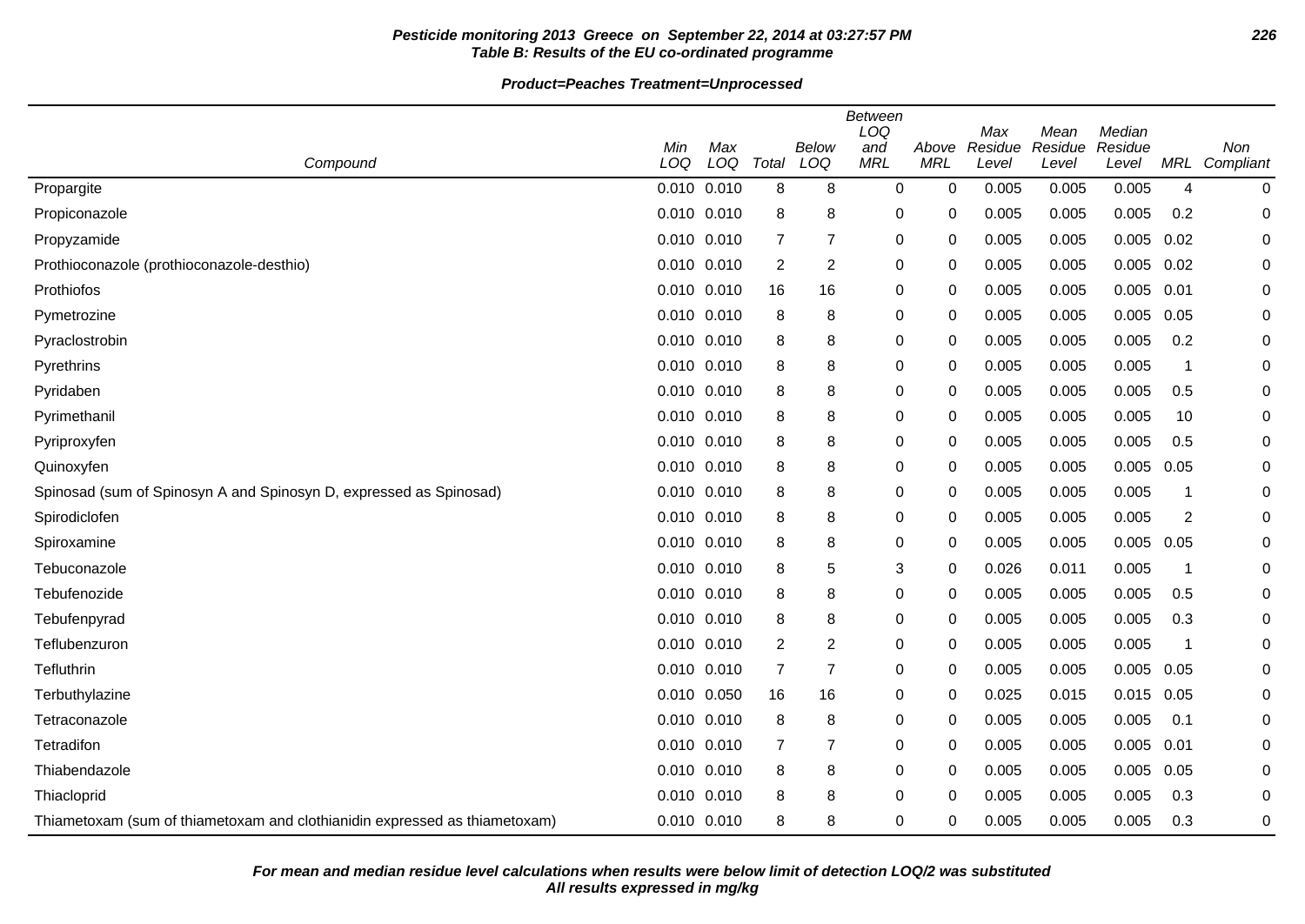# **Pesticide monitoring 2013 Greece on September 22, 2014 at 03:27:57 PM 227 Table B: Results of the EU co-ordinated programme**

|                                                                                                                            | Min             | Max |                | Below | <b>Between</b><br>LOQ<br>and | Above      | Max<br>Residue | Mean<br>Residue | Median<br>Residue |      | Non       |
|----------------------------------------------------------------------------------------------------------------------------|-----------------|-----|----------------|-------|------------------------------|------------|----------------|-----------------|-------------------|------|-----------|
| Compound                                                                                                                   | LOQ             | LOQ | Total          | LOQ   | <b>MRL</b>                   | <b>MRL</b> | Level          | Level           | Level             | MRL  | Compliant |
| Thiophanate-methyl                                                                                                         | 0.010 0.010     |     | 8              | 8     | 0                            | 0          | 0.005          | 0.005           | 0.005             | 2    | 0         |
| Tolclofos-methyl                                                                                                           | $0.010$ $0.010$ |     | 8              | 8     | 0                            | 0          | 0.005          | 0.005           | 0.005             | 0.05 | 0         |
| Tolylfluanid (Sum of tolylfluanid and dimethylaminosulfotoluidide expressed as tolylfluanid)                               | $0.010$ $0.010$ |     | 8              | 8     | 0                            | 0          | 0.005          | 0.005           | $0.005$ 0.05      |      | 0         |
| Triadimefon (sum of Triadimefon and Triadimenol)                                                                           | 0.010 0.010     |     | 8              | 8     | 0                            | 0          | 0.005          | 0.005           | 0.005             | 0.1  | 0         |
| Triazophos                                                                                                                 | 0.010 0.010     |     | 8              | 8     | 0                            | 0          | 0.005          | 0.005           | 0.005             | 0.01 | 0         |
| Trifloxystrobin                                                                                                            | $0.010$ $0.010$ |     | 8              | 8     | 0                            | 0          | 0.005          | 0.005           | 0.005             |      | 0         |
| Triflumuron                                                                                                                | 0.010 0.010     |     | $\overline{2}$ | 2     | 0                            | 0          | 0.005          | 0.005           | 0.005             |      | 0         |
| Trifluralin                                                                                                                | $0.010$ $0.010$ |     |                | 7     | 0                            | 0          | 0.005          | 0.005           | 0.005             | 0.1  | 0         |
| Triticonazole                                                                                                              | 0.010 0.010     |     | 8              | 8     | 0                            | 0          | 0.005          | 0.005           | 0.005             | 0.01 | 0         |
| Vinclozolin (sum of Vinclozolin and all metabolites containing the 3,5-dichloraniline moiety,<br>expressed as Vinclozolin) | 0.010 0.010     |     |                | 7     | 0                            | 0          | 0.005          | 0.005           | $0.005$ 0.05      |      | 0         |
| Zoxamide                                                                                                                   | 0.010 0.010     |     | 8              | 8     | 0                            | 0          | 0.005          | 0.005           | 0.005             | 0.02 | 0         |
| tau-Fluvalinate                                                                                                            | 0.010 0.010     |     |                | 7     | 0                            | 0          | 0.005          | 0.005           | 0.005             | 0.1  | 0         |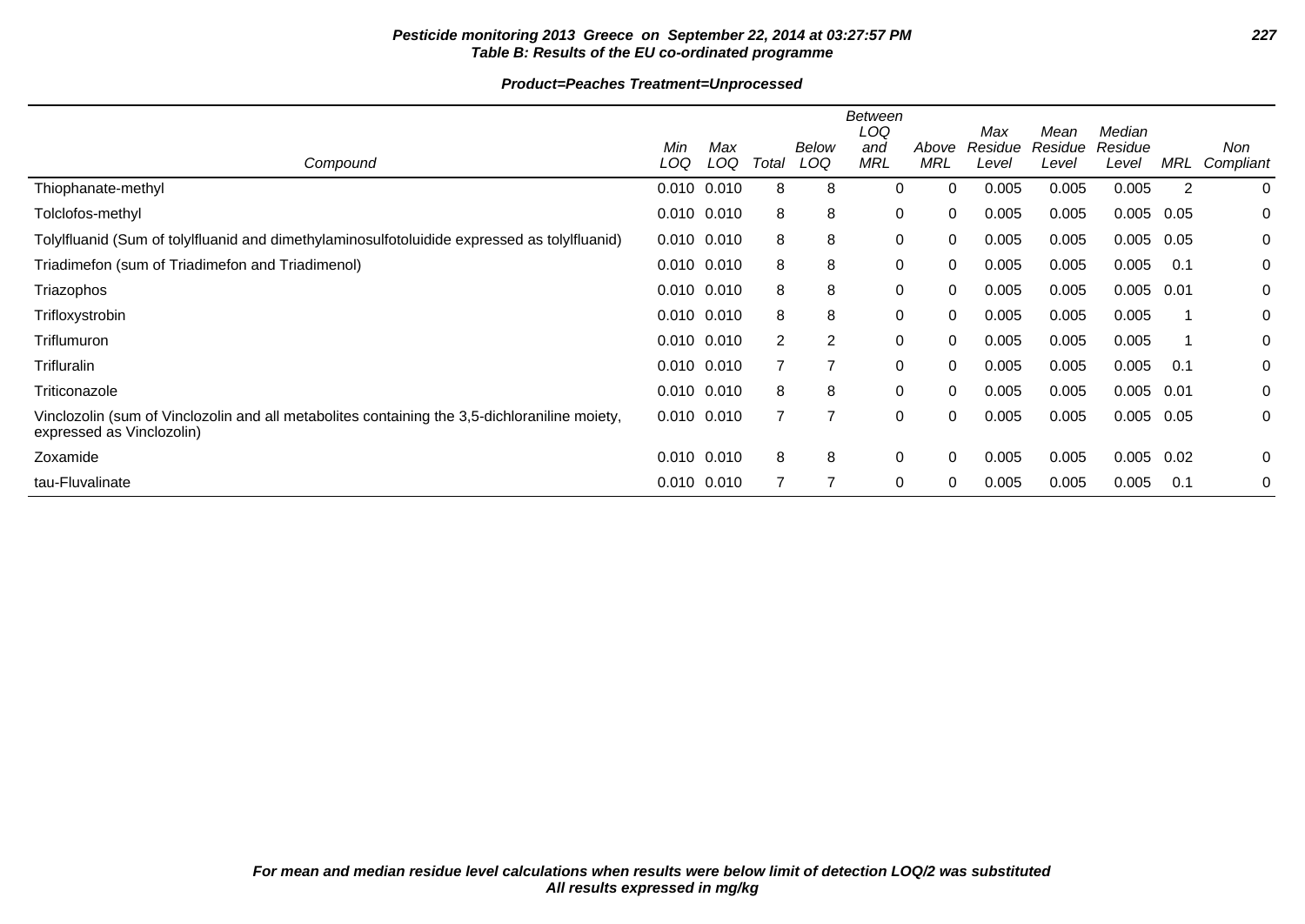#### **Pesticide monitoring 2013 Greece on September 22, 2014 at 03:27:57 PM 228 Table B: Results of the EU co-ordinated programme**

**Product=Rye Treatment=Unprocessed**

|                         |             |                 |       |       | <b>Between</b> |             |                |                 |                   |            |             |
|-------------------------|-------------|-----------------|-------|-------|----------------|-------------|----------------|-----------------|-------------------|------------|-------------|
|                         | Min         | Max             |       | Below | LOQ<br>and     | Above       | Max<br>Residue | Mean<br>Residue | Median<br>Residue |            | Non         |
| Compound                | LOQ         | LOQ             | Total | LOQ   | <b>MRL</b>     | <b>MRL</b>  | Level          | Level           | Level             | <b>MRL</b> | Compliant   |
| Abamectin (sum)         | 0.010       | 0.010           | 1     | 1     | $\mathbf 0$    | $\pmb{0}$   | 0.005          | 0.005           | 0.005             | 0.01       | $\mathbf 0$ |
| Acephate                | 0.010 0.010 |                 | 1     | 1     | 0              | 0           | 0.005          | 0.005           | 0.005             | 0.02       | 0           |
| Acetamiprid             |             | 0.010 0.010     | 1     | 1     | 0              | 0           | 0.005          | 0.005           | 0.005             | 0.01       | 0           |
| Acrinathrin             | 0.010 0.010 |                 | 1     | 1     | 0              | 0           | 0.005          | 0.005           | 0.005             | 0.05       | 0           |
| Aldicarb (sum)          |             | 0.010 0.010     | 1     | 1     | 0              | $\pmb{0}$   | 0.005          | 0.005           | 0.005             | 0.02       | 0           |
| Azinphos-methyl         |             | 0.010 0.010     | 1     | 1     | 0              | 0           | 0.005          | 0.005           | 0.005             | 0.05       | 0           |
| Azoxystrobin            |             | 0.010 0.010     | 1     | 1     | 0              | 0           | 0.005          | 0.005           | 0.005             | 0.3        | 0           |
| Benfuracarb             | 0.010       | 0.010           | 1     | 1     | 0              | $\mathbf 0$ | 0.005          | 0.005           | 0.005             | 0.05       | 0           |
| <b>Bifenthrin</b>       | 0.010 0.010 |                 | 1     | 1     | 0              | 0           | 0.005          | 0.005           | 0.005             | 0.05       | 0           |
| Boscalid                | 0.010 0.010 |                 | 1     | 1     | 0              | 0           | 0.005          | 0.005           | 0.005             | 0.5        | 0           |
| Bromopropylate          | 0.050       | 0.050           | 1     | 1     | 0              | 0           | 0.025          | 0.025           | 0.025             | 0.01       | 0           |
| Bromuconazole (sum)     |             | 0.010 0.010     | 1     | 1     | 0              | 0           | 0.005          | 0.005           | 0.005             | 0.2        | 0           |
| <b>Bupirimate</b>       | 0.010       | 0.010           | 1     | 1     | 0              | 0           | 0.005          | 0.005           | 0.005             | 0.05       | 0           |
| Buprofezin              |             | 0.010 0.010     | 1     | 1     | 0              | $\pmb{0}$   | 0.005          | 0.005           | 0.005             | 0.05       | 0           |
| Carbaryl                | 0.010 0.010 |                 | 1     | 1     | 0              | 0           | 0.005          | 0.005           | 0.005             | 0.5        | 0           |
| Carbendazim and benomyl | 0.010       | 0.010           | 1     | 1     | 0              | 0           | 0.005          | 0.005           | 0.005             | 0.1        | 0           |
| Carbofuran (sum)        |             | 0.010 0.010     | 1     | 1     | 0              | $\mathbf 0$ | 0.005          | 0.005           | 0.005             | 0.02       | 0           |
| Carbosulfan             |             | 0.010 0.010     | 1     | 1     | 0              | 0           | 0.005          | 0.005           | 0.005             | 0.05       | 0           |
| Chlorfenvinphos         |             | 0.010 0.010     | 1     | 1     | 0              | 0           | 0.005          | 0.005           | 0.005             | 0.02       | 0           |
| Chlorothalonil          | 0.010 0.010 |                 | 1     | 1     | 0              | 0           | 0.005          | 0.005           | 0.005             | 0.1        | 0           |
| Chlorpropham (sum)      |             | $0.010$ $0.010$ | 1     | 1     | $\Omega$       | 0           | 0.005          | 0.005           | 0.005             | 0.02       | 0           |
| Chlorpyrifos            | 0.010 0.010 |                 | 1     | 1     | 0              | $\mathbf 0$ | 0.005          | 0.005           | 0.005             | 0.05       | 0           |
| Chlorpyrifos-methyl     |             | 0.010 0.010     | 1     | 1     | 0              | $\pmb{0}$   | 0.005          | 0.005           | 0.005             | 3          | 0           |
| Clofentezine            |             | 0.010 0.010     | 1     | 1     | 0              | 0           | 0.005          | 0.005           | 0.005             |            | 0           |
| Clothianidin            |             | $0.010$ $0.010$ | 1     | 1     | 0              | 0           | 0.005          | 0.005           | 0.005             | 0.02       | 0           |
| Cyfluthrin (sum)        | 0.020 0.020 |                 | 1     | 1     | 0              | $\Omega$    | 0.010          | 0.010           | 0.010             | 0.02       | 0           |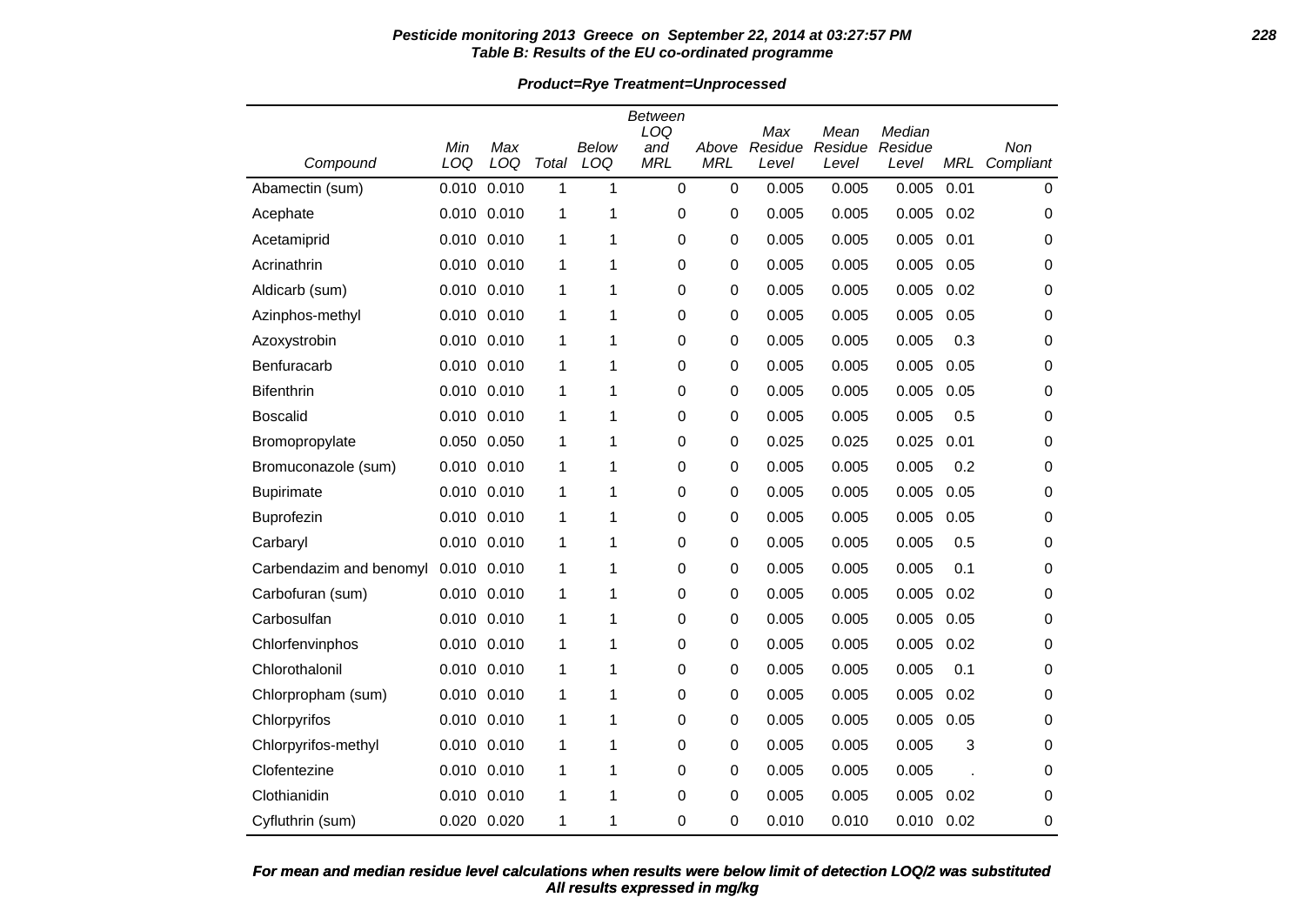# **Pesticide monitoring 2013 Greece on September 22, 2014 at 03:27:57 PM 229 Table B: Results of the EU co-ordinated programme**

**Product=Rye Treatment=Unprocessed**

|                    | <b>Between</b><br>LOQ<br>Median<br>Max<br>Mean |            |       |              |                   |                     |                  |                  |                  |                |                  |
|--------------------|------------------------------------------------|------------|-------|--------------|-------------------|---------------------|------------------|------------------|------------------|----------------|------------------|
| Compound           | Min<br>LOQ                                     | Max<br>LOQ | Total | Below<br>LOQ | and<br><b>MRL</b> | Above<br><b>MRL</b> | Residue<br>Level | Residue<br>Level | Residue<br>Level | <b>MRL</b>     | Non<br>Compliant |
| Cymoxanil          | 0.010 0.010                                    |            | -1    | 1            | 0                 | 0                   | 0.005            | 0.005            | 0.005            | 0.05           | 0                |
| Cypermethrin (sum) | 0.010 0.010                                    |            |       | 1            | 0                 | 0                   | 0.005            | 0.005            | 0.005            | $\overline{2}$ | 0                |
| Cyproconazole      | $0.010$ $0.010$                                |            |       | 1            | 0                 | 0                   | 0.005            | 0.005            | 0.005            | 0.1            | 0                |
| Cyprodinil         | 0.010 0.010                                    |            | -1    | 1            | $\pmb{0}$         | 0                   | 0.005            | 0.005            | 0.005            | 0.5            | 0                |
| Cyromazine         | 0.010 0.010                                    |            | -1    | 1            | 0                 | 0                   | 0.005            | 0.005            | 0.005            | 0.05           | 0                |
| Diazinon           | 0.010 0.010                                    |            | 1     | 1            | 0                 | 0                   | 0.005            | 0.005            | $0.005$ 0.02     |                | 0                |
| Dichlofluanid      | 0.010 0.010                                    |            |       | 1            | $\pmb{0}$         | 0                   | 0.005            | 0.005            | $0.005$ 0.01     |                | 0                |
| Dichlorvos         | 0.010 0.010                                    |            | -1    | 1            | $\pmb{0}$         | 0                   | 0.005            | 0.005            | 0.005            | 0.01           | 0                |
| Dicrotophos        | 0.050 0.050                                    |            | -1    | 1            | 0                 | 0                   | 0.025            | 0.025            | $0.025$ 0.01     |                | 0                |
| Diethofencarb      | 0.010 0.010                                    |            | -1    | 1            | 0                 | 0                   | 0.005            | 0.005            | 0.005            | 0.05           | 0                |
| Difenoconazole     | 0.010 0.010                                    |            | -1    | 1            | $\pmb{0}$         | 0                   | 0.005            | 0.005            | 0.005            | 0.1            | 0                |
| Diflubenzuron      | 0.010 0.010                                    |            | -1    | 1            | $\pmb{0}$         | 0                   | 0.005            | 0.005            | 0.005            | 0.1            | 0                |
| Dimethoate (sum)   | 0.010 0.010                                    |            | -1    | 1            | 0                 | 0                   | 0.005            | 0.005            | 0.005            | 0.05           | 0                |
| Dimethomorph       | $0.010$ $0.010$                                |            |       | 1            | 0                 | 0                   | 0.005            | 0.005            | $0.005$ 0.05     |                | 0                |
| Diphenylamine      | 0.100 0.100                                    |            |       | 1            | 0                 | 0                   | 0.050            | 0.050            | 0.050 0.05       |                | 0                |
| <b>EPN</b>         | $0.010$ $0.010$                                |            |       | 1            | $\pmb{0}$         | 0                   | 0.005            | 0.005            | $0.005$ 0.01     |                | 0                |
| Endosulfan (sum)   | 0.005 0.005                                    |            | -1    | 1            | 0                 | 0                   | 0.003            | 0.003            | 0.003            | 0.05           | 0                |
| Epoxiconazole      | $0.010$ $0.010$                                |            | -1    | 1            | 0                 | 0                   | 0.005            | 0.005            | 0.005            | 0.6            | 0                |
| Ethion             | 0.010 0.010                                    |            | -1    | 1            | 0                 | 0                   | 0.005            | 0.005            | $0.005$ 0.01     |                | 0                |
| Ethirimol          | 0.010 0.010                                    |            |       | 1            | $\pmb{0}$         | 0                   | 0.005            | 0.005            | 0.005            | 0.05           | 0                |
| Ethoprophos        | 0.010 0.010                                    |            | -1    | -1           | 0                 | 0                   | 0.005            | 0.005            | 0.005            | 0.02           | 0                |
| Etofenprox         | 0.010 0.010                                    |            | -1    | 1            | 0                 | 0                   | 0.005            | 0.005            | 0.005            | 0.5            | 0                |
| Famoxadone         | 0.010 0.010                                    |            | -1    | 1            | 0                 | 0                   | 0.005            | 0.005            | 0.005            | 0.02           | 0                |
| Fenamidone         | 0.010 0.010                                    |            | -1    | 1            | $\pmb{0}$         | 0                   | 0.005            | 0.005            | $0.005$ 0.02     |                | 0                |
| Fenamiphos (sum)   | 0.010 0.010                                    |            |       | 1            | 0                 | 0                   | 0.005            | 0.005            | 0.005            | 0.02           | 0                |
| Fenazaquin         | 0.010 0.010                                    |            | -1    | 1            | $\pmb{0}$         | 0                   | 0.005            | 0.005            | $0.005$ 0.01     |                | 0                |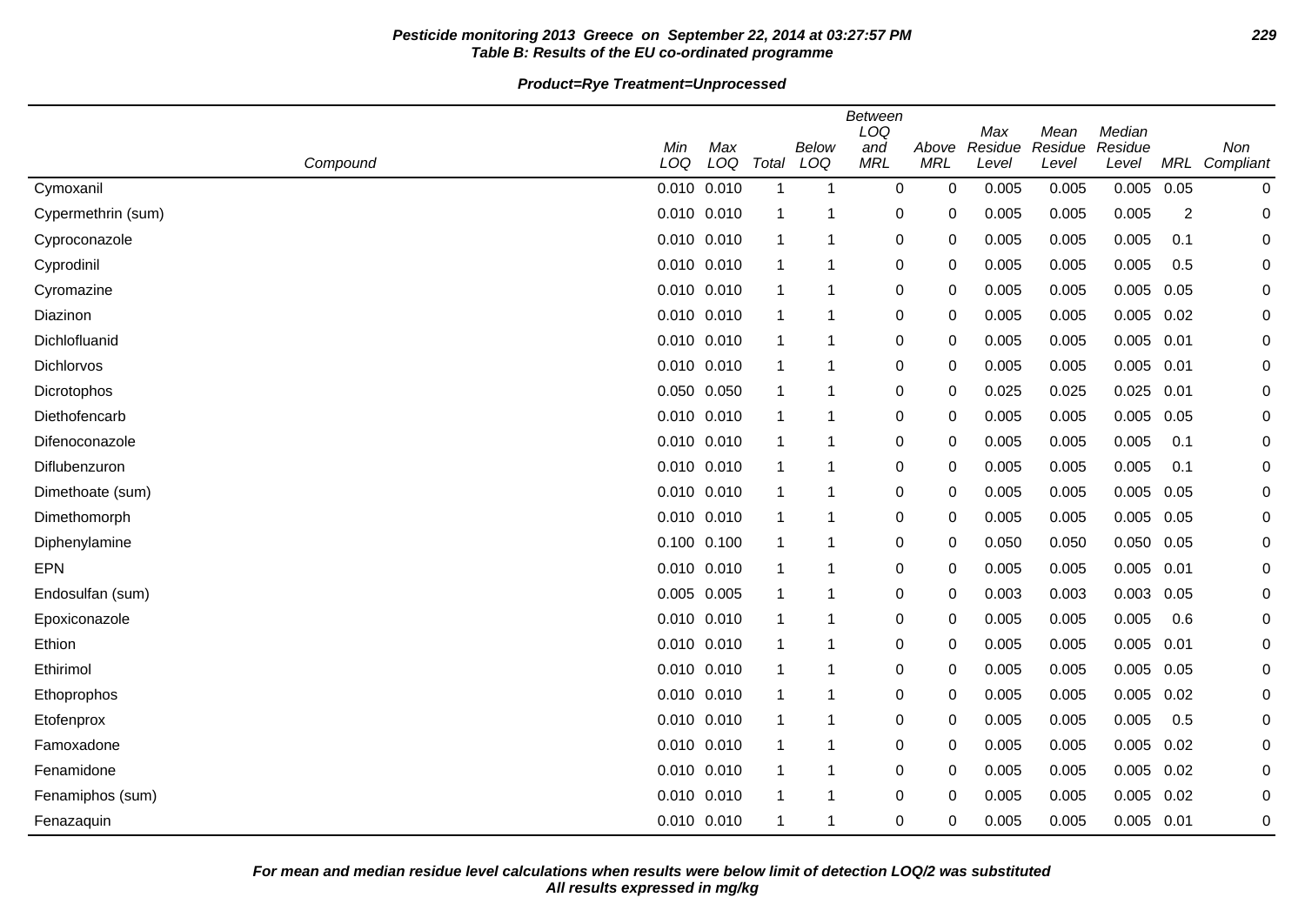# **Pesticide monitoring 2013 Greece on September 22, 2014 at 03:27:57 PM 230 Table B: Results of the EU co-ordinated programme**

**Product=Rye Treatment=Unprocessed**

| <b>Between</b><br>LOQ                                            |     |                 |       |       |            |             |                |                 |                   |      |           |
|------------------------------------------------------------------|-----|-----------------|-------|-------|------------|-------------|----------------|-----------------|-------------------|------|-----------|
|                                                                  | Min | Max             |       | Below | and        | Above       | Max<br>Residue | Mean<br>Residue | Median<br>Residue |      | Non       |
| Compound                                                         | LOQ | LOQ             | Total | LOQ   | <b>MRL</b> | <b>MRL</b>  | Level          | Level           | Level             | MRL  | Compliant |
| Fenbuconazole                                                    |     | 0.010 0.010     | 1     | 1     | 0          | 0           | 0.005          | 0.005           | 0.005             | 0.1  | 0         |
| Fenhexamid                                                       |     | 0.010 0.010     |       | 1     | 0          | 0           | 0.005          | 0.005           | 0.005             | 0.05 | 0         |
| Fenitrothion                                                     |     | 0.010 0.010     | 1     | 1     | $\pmb{0}$  | 0           | 0.005          | 0.005           | 0.005             | 0.05 | 0         |
| Fenoxycarb                                                       |     | 0.010 0.010     | -1    | 1     | 0          | 0           | 0.005          | 0.005           | 0.005             | 0.05 | 0         |
| Fenpropathrin                                                    |     | 0.010 0.010     | 1     | 1     | 0          | $\mathbf 0$ | 0.005          | 0.005           | 0.005             | 0.01 | 0         |
| Fenpropimorph                                                    |     | 0.010 0.010     | 1     | 1     | 0          | 0           | 0.005          | 0.005           | 0.005             | 0.5  | 0         |
| Fenpyroximate                                                    |     | 0.010 0.010     | 1     | 1     | $\pmb{0}$  | 0           | 0.005          | 0.005           | 0.005             | 0.05 | 0         |
| Fenthion (sum)                                                   |     | 0.010 0.010     | -1    | 1     | $\pmb{0}$  | 0           | 0.005          | 0.005           | $0.005$ 0.01      |      | 0         |
| Flufenoxuron                                                     |     | 0.010 0.010     | -1    | 1     | 0          | 0           | 0.005          | 0.005           | 0.005 0.05        |      | 0         |
| Fluquinconazole                                                  |     | 0.010 0.010     | -1    | 1     | $\pmb{0}$  | 0           | 0.005          | 0.005           | 0.005             | 0.1  | 0         |
| Flusilazole                                                      |     | $0.010$ $0.010$ | 1     | 1     | 0          | 0           | 0.005          | 0.005           | 0.005             | 0.1  | 0         |
| Flutriafol                                                       |     | 0.010 0.010     | -1    | 1     | $\pmb{0}$  | 0           | 0.005          | 0.005           | 0.005             | 0.5  | 0         |
| Folpet                                                           |     | 0.010 0.010     | -1    | 1     | $\pmb{0}$  | 0           | 0.005          | 0.005           | 0.005             | 0.02 | 0         |
| Formetanate                                                      |     | 0.010 0.010     | -1    | 1     | $\pmb{0}$  | 0           | 0.005          | 0.005           | 0.005 0.05        |      | 0         |
| Fosthiazate                                                      |     | 0.010 0.010     | 1     | 1     | $\pmb{0}$  | 0           | 0.005          | 0.005           | 0.005             | 0.02 | 0         |
| Hexaconazole                                                     |     | 0.010 0.010     | 1     | 1     | $\pmb{0}$  | 0           | 0.005          | 0.005           | 0.005             | 0.02 | 0         |
| Hexythiazox                                                      |     | 0.010 0.010     | -1    | 1     | $\pmb{0}$  | 0           | 0.005          | 0.005           | 0.005             | 0.5  | 0         |
| Imazalil                                                         |     | 0.020 0.020     | -1    | 1     | 0          | 0           | 0.010          | 0.010           | 0.010             | 0.05 | 0         |
| Imidacloprid                                                     |     | 0.010 0.010     | 1     | 1     | 0          | 0           | 0.005          | 0.005           | 0.005             | 0.1  | 0         |
| Indoxacarb as sum of the isomers S and R                         |     | 0.010 0.010     | -1    | 1     | $\pmb{0}$  | 0           | 0.005          | 0.005           | 0.005             | 0.02 | 0         |
| Iprovalicarb                                                     |     | 0.010 0.010     | -1    | 1     | $\pmb{0}$  | 0           | 0.005          | 0.005           | 0.005 0.05        |      | 0         |
| Isofenphos-methyl                                                |     | 0.010 0.010     | 1     | 1     | 0          | 0           | 0.005          | 0.005           | $0.005$ 0.01      |      | 0         |
| Kresoxim-methyl                                                  |     | 0.010 0.010     | -1    | 1     | $\pmb{0}$  | 0           | 0.005          | 0.005           | 0.005             | 0.05 | 0         |
| Linuron                                                          |     | 0.010 0.010     | 1     | 1     | 0          | 0           | 0.005          | 0.005           | 0.005             | 0.05 | 0         |
| Lufenuron                                                        |     | 0.010 0.010     | -1    | 1     | 0          | 0           | 0.005          | 0.005           | 0.005             | 0.02 | 0         |
| Malathion (sum of malathion and malaoxon expressed as malathion) |     | 0.010 0.010     | -1    | 1     | 0          | 0           | 0.005          | 0.005           | 0.005             | 8    | 0         |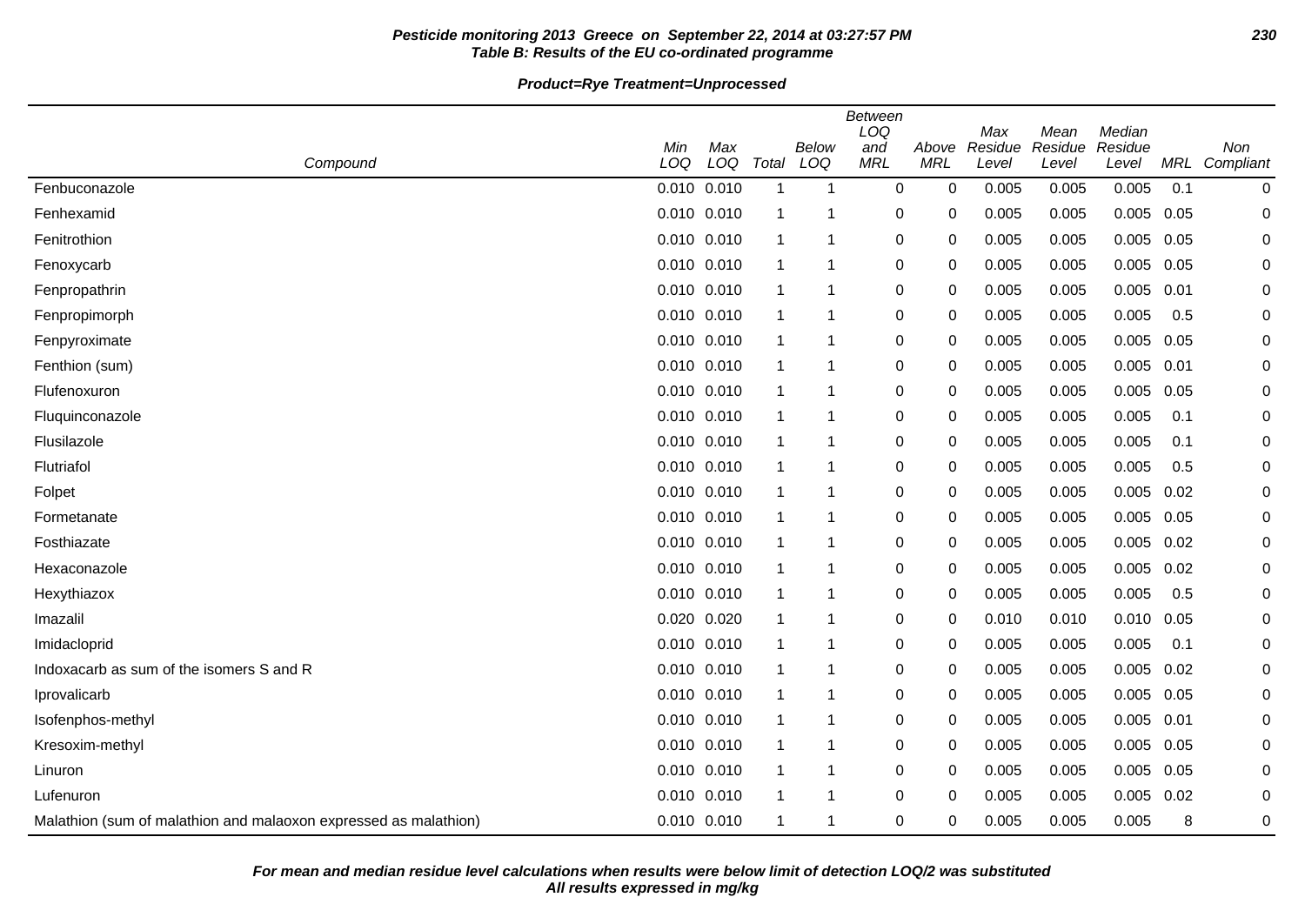# **Pesticide monitoring 2013 Greece on September 22, 2014 at 03:27:57 PM 231 Table B: Results of the EU co-ordinated programme**

# **Product=Rye Treatment=Unprocessed**

|                                                                                                                             |             |                 |             |              | <b>Between</b><br>LOQ |                     | Max              | Mean             | Median           |      |                  |
|-----------------------------------------------------------------------------------------------------------------------------|-------------|-----------------|-------------|--------------|-----------------------|---------------------|------------------|------------------|------------------|------|------------------|
| Compound                                                                                                                    | Min<br>LOQ  | Max<br>LOQ      | Total       | Below<br>LOQ | and<br><b>MRL</b>     | Above<br><b>MRL</b> | Residue<br>Level | Residue<br>Level | Residue<br>Level | MRL  | Non<br>Compliant |
| Mepanipyrim (Mepanipyrim and its metabolite<br>(2-anilino-4-(2-hydroxypropyl)-6-methylpyrimidine) expressed as mepanipyrim) | 0.010 0.010 |                 | -1          | -1           | 0                     | 0                   | 0.005            | 0.005            | 0.005            | 0.01 | 0                |
| Metalaxyl (Metalaxyl including other mixtures of constituent isomers including Metalaxyl-M<br>(sum of isomers))             | 0.010 0.010 |                 | 1           | 1            | 0                     | 0                   | 0.005            | 0.005            | $0.005$ 0.05     |      | 0                |
| Metconazole                                                                                                                 | 0.010 0.010 |                 | -1          | -1           | 0                     | 0                   | 0.005            | 0.005            | 0.005            | 0.1  | 0                |
| Methamidophos                                                                                                               | 0.010 0.010 |                 | -1          | 1            | 0                     | 0                   | 0.005            | 0.005            | 0.005            | 0.01 | 0                |
| Methiocarb (sum of methiocarb and methiocarb sulfoxide and sulfone, expressed as<br>methiocarb)                             | 0.010 0.010 |                 | -1          | -1           | 0                     | 0                   | 0.005            | 0.005            | 0.005            | 0.1  | 0                |
| Methomyl and thiodicarb (sum of methomyl and thiodicarb expressed as methomyl)                                              |             | $0.010$ $0.010$ | -1          | 1            | 0                     | 0                   | 0.005            | 0.005            | 0.005            | 0.02 | 0                |
| Methoxyfenozide                                                                                                             | 0.010 0.010 |                 |             | 1            | 0                     | 0                   | 0.005            | 0.005            | 0.005            | 0.05 | 0                |
| Metobromuron                                                                                                                | 0.010 0.010 |                 |             | 1            | 0                     | 0                   | 0.005            | 0.005            | 0.005            | 0.01 | 0                |
| Monocrotophos                                                                                                               | 0.010 0.010 |                 | -1          | 1            | 0                     | 0                   | 0.005            | 0.005            | 0.005            | 0.01 | 0                |
| Myclobutanil                                                                                                                | 0.010 0.010 |                 | -1          | -1           | 0                     | 0                   | 0.005            | 0.005            | 0.005            | 0.02 | 0                |
| Nitenpyram                                                                                                                  | 0.050 0.050 |                 | -1          | -1           | 0                     | 0                   | 0.025            | 0.025            | 0.025            | 0.01 | 0                |
| Oxadixyl                                                                                                                    | 0.010 0.010 |                 | -1          | 1            | 0                     | 0                   | 0.005            | 0.005            | 0.005            | 0.01 | 0                |
| Oxamyl                                                                                                                      | 0.010 0.010 |                 | -1          | 1            | $\mathbf 0$           | 0                   | 0.005            | 0.005            | 0.005            | 0.01 | 0                |
| Oxydemeton-methyl (sum of oxydemeton-methyl and demeton-S-methylsulfone expressed as<br>oxydemeton-methyl)                  | 0.010 0.010 |                 | $\mathbf 1$ | 1            | 0                     | $\Omega$            | 0.005            | 0.005            | $0.005$ $0.02$   |      | 0                |
| Paclobutrazol                                                                                                               | 0.010 0.010 |                 |             | 1            | 0                     | 0                   | 0.005            | 0.005            | 0.005            | 0.02 | 0                |
| Penconazole                                                                                                                 | 0.010 0.010 |                 | -1          | 1            | 0                     | 0                   | 0.005            | 0.005            | 0.005            | 0.05 | 0                |
| Pencycuron                                                                                                                  | 0.010 0.010 |                 | -1          | 1            | 0                     | 0                   | 0.005            | 0.005            | $0.005$ 0.05     |      | 0                |
| Pendimethalin                                                                                                               | 0.010 0.010 |                 | -1          | -1           | 0                     | 0                   | 0.005            | 0.005            | 0.005            | 0.05 | 0                |
| Phenthoate                                                                                                                  | 0.020 0.020 |                 | -1          | -1           | 0                     | 0                   | 0.010            | 0.010            | 0.010            | 0.01 | 0                |
| Phosalone                                                                                                                   | 0.010 0.010 |                 | -1          | 1            | 0                     | 0                   | 0.005            | 0.005            | 0.005            | 0.05 | 0                |
| Phosmet (phosmet and phosmet oxon expressed as phosmet)                                                                     | 0.010 0.010 |                 | 1           | 1            | 0                     | 0                   | 0.005            | 0.005            | 0.005            | 0.05 | 0                |
| Phoxim                                                                                                                      | 0.010 0.010 |                 | 1           | 1            | 0                     | 0                   | 0.005            | 0.005            | 0.005            | 0.01 | 0                |
| Pirimicarb (sum of Pirimicarb and desmethyl pirimicarb expressed as Pirimicarb)                                             | 0.010 0.010 |                 | -1          | 1            | 0                     | 0                   | 0.005            | 0.005            | 0.005            | 0.5  | 0                |
| Pirimiphos-methyl                                                                                                           | 0.010 0.010 |                 | 1           | 1            | 0                     | 0                   | 0.005            | 0.005            | 0.005            | 5    | 0                |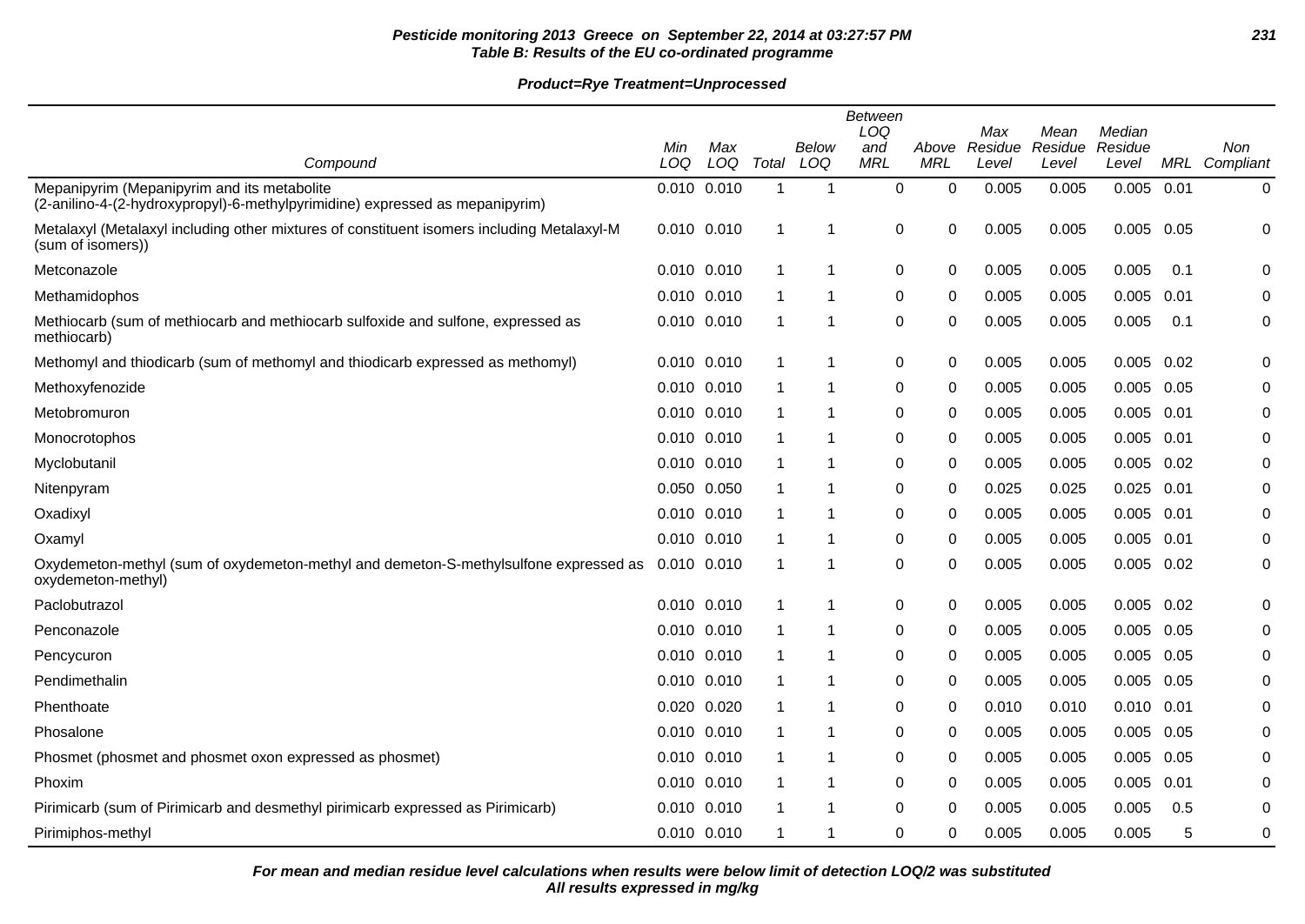# **Pesticide monitoring 2013 Greece on September 22, 2014 at 03:27:57 PM 232 Table B: Results of the EU co-ordinated programme**

|                                                                                                                           | <b>Between</b><br>LOQ<br>Median<br>Max<br>Mean |            |              |              |                   |                     |                  |                  |                  |                         |                  |
|---------------------------------------------------------------------------------------------------------------------------|------------------------------------------------|------------|--------------|--------------|-------------------|---------------------|------------------|------------------|------------------|-------------------------|------------------|
| Compound                                                                                                                  | Min<br>LOQ                                     | Max<br>LOQ | Total        | Below<br>LOQ | and<br><b>MRL</b> | Above<br><b>MRL</b> | Residue<br>Level | Residue<br>Level | Residue<br>Level | MRL                     | Non<br>Compliant |
| Prochloraz (sum of prochloraz and its metabolites containing the 2,4,6-Trichlorophenol moiety<br>expressed as prochloraz) | $0.010$ $0.010$                                |            | $\mathbf{1}$ | -1           | 0                 | 0                   | 0.005            | 0.005            | 0.005            | 0.5                     | $\pmb{0}$        |
| Procymidone                                                                                                               | $0.010$ $0.010$                                |            | $\mathbf{1}$ | 1            | 0                 | 0                   | 0.005            | 0.005            | 0.005            | 0.02                    | 0                |
| Profenofos                                                                                                                | 0.010 0.010                                    |            |              |              | 0                 | 0                   | 0.005            | 0.005            | 0.005            | 0.05                    | 0                |
| Propamocarb (sum of propamocarb and its salt expressed as propamocarb)                                                    | 0.010 0.010                                    |            | -1           | -1           | 0                 | 0                   | 0.005            | 0.005            | 0.005            | 0.1                     | 0                |
| Propargite                                                                                                                | 0.010 0.010                                    |            |              | 1            | 0                 | 0                   | 0.005            | 0.005            | 0.005            | 0.01                    | 0                |
| Propiconazole                                                                                                             | 0.010 0.010                                    |            | 1            |              | 0                 | 0                   | 0.005            | 0.005            | 0.005            | 0.05                    | 0                |
| Prothiofos                                                                                                                | 0.010 0.010                                    |            | -1           | -1           | 0                 | 0                   | 0.005            | 0.005            | 0.005            | 0.01                    | 0                |
| Pymetrozine                                                                                                               | 0.010 0.010                                    |            | 1            | -1           | 0                 | 0                   | 0.005            | 0.005            | 0.005            | 0.02                    | 0                |
| Pyraclostrobin                                                                                                            | 0.010 0.010                                    |            | 1            | 1            | 0                 | 0                   | 0.005            | 0.005            | 0.005            | 0.1                     | 0                |
| Pyrethrins                                                                                                                | 0.010 0.010                                    |            |              | 1            | 0                 | 0                   | 0.005            | 0.005            | 0.005            | 3                       | 0                |
| Pyridaben                                                                                                                 | 0.010 0.010                                    |            |              | 1            | 0                 | 0                   | 0.005            | 0.005            | 0.005            | 0.05                    | 0                |
| Pyrimethanil                                                                                                              | 0.010 0.010                                    |            | 1            | 1            | 0                 | 0                   | 0.005            | 0.005            | 0.005            | 0.05                    | 0                |
| Pyriproxyfen                                                                                                              | 0.010 0.010                                    |            | -1           | 1            | 0                 | 0                   | 0.005            | 0.005            | 0.005            | 0.05                    | 0                |
| Quinoxyfen                                                                                                                | 0.010 0.010                                    |            |              | -1           | 0                 | 0                   | 0.005            | 0.005            | 0.005            | 0.02                    | 0                |
| Spinosad (sum of Spinosyn A and Spinosyn D, expressed as Spinosad)                                                        | 0.010 0.010                                    |            | 1            | 1            | 0                 | 0                   | 0.005            | 0.005            | 0.005            | $\overline{\mathbf{1}}$ | 0                |
| Spirodiclofen                                                                                                             | 0.010 0.010                                    |            |              |              | $\mathbf 0$       | 0                   | 0.005            | 0.005            | 0.005            | 0.02                    | 0                |
| Spiroxamine                                                                                                               | 0.010 0.010                                    |            |              | 1            | 0                 | 0                   | 0.005            | 0.005            | 0.005            | 0.05                    | 0                |
| Tebuconazole                                                                                                              | 0.010 0.010                                    |            | $\mathbf 1$  | -1           | 0                 | 0                   | 0.005            | 0.005            | 0.005            | 0.2                     | 0                |
| Tebufenozide                                                                                                              | 0.010 0.010                                    |            |              | 1            | 0                 | 0                   | 0.005            | 0.005            | 0.005            | 0.05                    | 0                |
| Tebufenpyrad                                                                                                              | 0.010 0.010                                    |            |              | 1            | 0                 | 0                   | 0.005            | 0.005            | 0.005            | 0.05                    | 0                |
| Terbuthylazine                                                                                                            | 0.010 0.010                                    |            |              | -1           | 0                 | 0                   | 0.005            | 0.005            | 0.005            | 0.05                    | 0                |
| Tetraconazole                                                                                                             | 0.010 0.010                                    |            |              | 1            | 0                 | 0                   | 0.005            | 0.005            | 0.005            | 0.05                    | 0                |
| Thiabendazole                                                                                                             | 0.010 0.010                                    |            | 1            | 1            | 0                 | 0                   | 0.005            | 0.005            | 0.005            | 0.05                    | 0                |
| Thiacloprid                                                                                                               | 0.010 0.010                                    |            |              | 1            | 0                 | 0                   | 0.005            | 0.005            | 0.005            | 0.05                    | 0                |
| Thiametoxam (sum of thiametoxam and clothianidin expressed as thiametoxam)                                                | 0.010 0.010                                    |            | 1            | -1           | 0                 | 0                   | 0.005            | 0.005            | 0.005            | 0.05                    | 0                |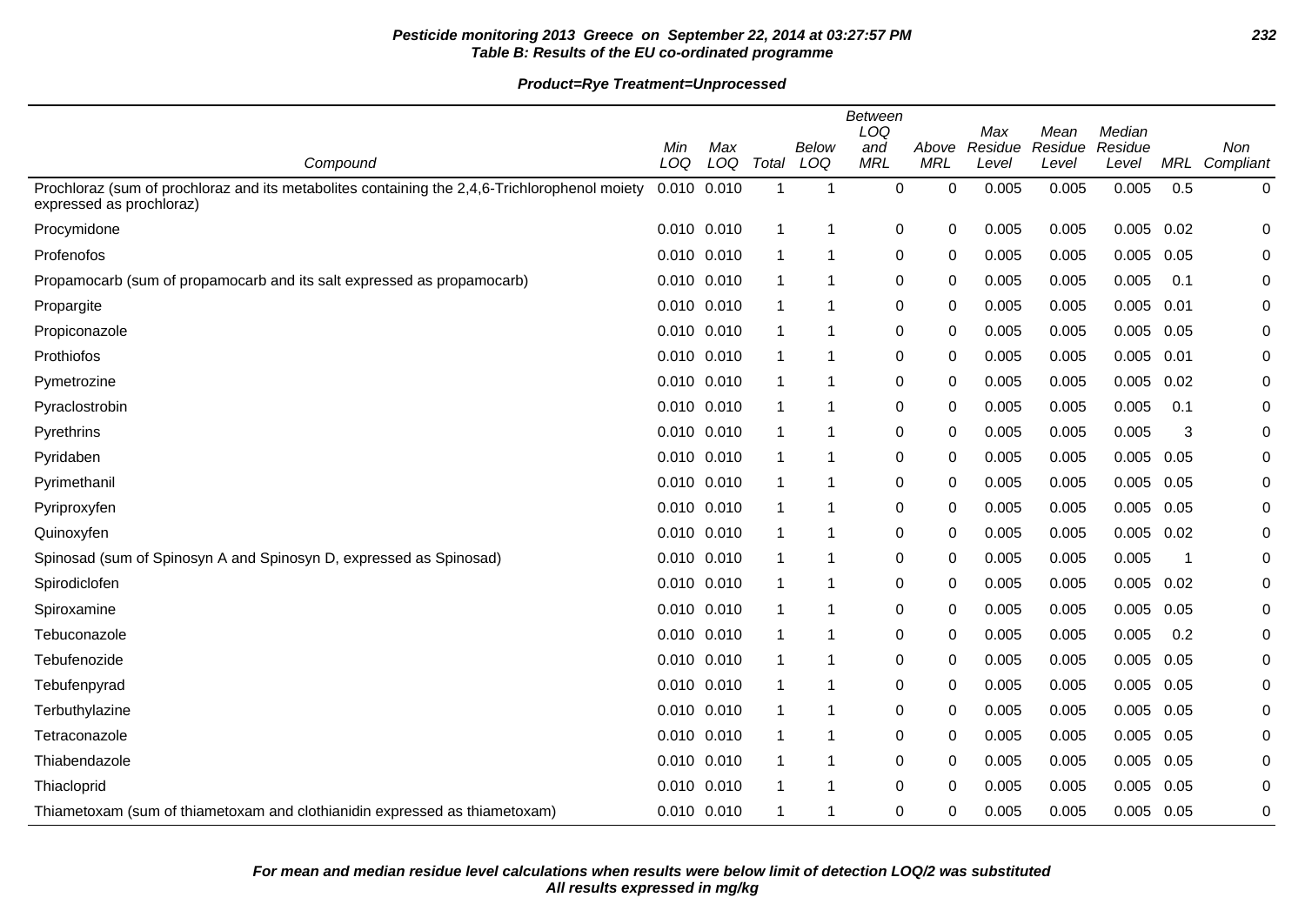# **Pesticide monitoring 2013 Greece on September 22, 2014 at 03:27:57 PM 233 Table B: Results of the EU co-ordinated programme**

# **Product=Rye Treatment=Unprocessed**

| Compound                                                                                     | Min<br>LOQ      | Max<br>LOQ      | Total | Below<br>LOQ | Between<br>LOQ<br>and<br><b>MRL</b> | Above<br>MRL | Max<br>Residue<br>Level | Mean<br>Residue<br>Level | Median<br>Residue<br>Level | MRL  | Non<br>Compliant |
|----------------------------------------------------------------------------------------------|-----------------|-----------------|-------|--------------|-------------------------------------|--------------|-------------------------|--------------------------|----------------------------|------|------------------|
| Thiophanate-methyl                                                                           |                 | $0.010$ $0.010$ |       |              | 0                                   | $\Omega$     | 0.005                   | 0.005                    | 0.005                      | 0.05 | 0                |
| Tolclofos-methyl                                                                             | 0.010 0.010     |                 |       |              | 0                                   | $\Omega$     | 0.005                   | 0.005                    | 0.005                      | 0.05 | 0                |
| Tolylfluanid (Sum of tolylfluanid and dimethylaminosulfotoluidide expressed as tolylfluanid) | $0.010$ $0.010$ |                 |       |              | 0                                   | $\Omega$     | 0.005                   | 0.005                    | 0.005                      | 0.05 | $\mathbf{0}$     |
| Triadimefon (sum of Triadimefon and Triadimenol)                                             | $0.010$ $0.010$ |                 |       |              | 0                                   | $\Omega$     | 0.005                   | 0.005                    | 0.005                      | 0.2  | $\mathbf{0}$     |
| Triazophos                                                                                   | $0.010$ $0.010$ |                 |       |              | 0                                   | $\Omega$     | 0.005                   | 0.005                    | 0.005                      | 0.02 | 0                |
| Trifloxystrobin                                                                              | $0.010$ $0.010$ |                 |       |              | 0                                   | $\Omega$     | 0.005                   | 0.005                    | 0.005                      | 0.05 | 0                |
| Triticonazole                                                                                | 0.010 0.010     |                 |       |              | 0                                   | $\Omega$     | 0.005                   | 0.005                    | $0.005$ 0.01               |      | 0                |
| Zoxamide                                                                                     | 0.010 0.010     |                 |       |              | 0                                   | $\Omega$     | 0.005                   | 0.005                    | 0.005                      | 0.02 | $\mathbf 0$      |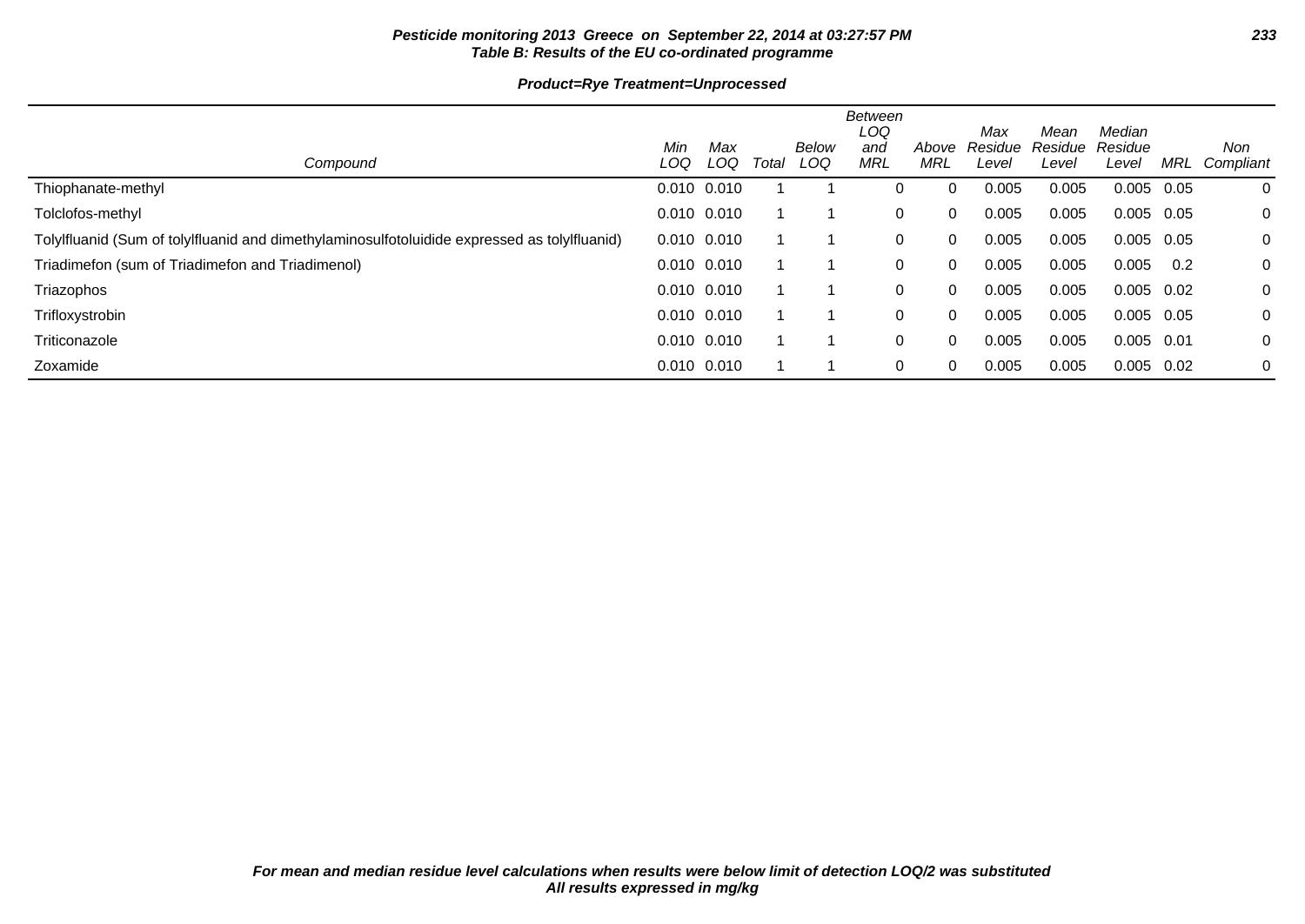#### **Pesticide monitoring 2013 Greece on September 22, 2014 at 03:27:57 PM 234 Table B: Results of the EU co-ordinated programme**

#### **Product=Strawberries Treatment=Unprocessed**

| Compound                | Min<br>LOQ | Max<br>LOQ  | Total          | <b>Below</b><br>LOQ | Between<br>LOQ<br>and<br><b>MRL</b> | Above<br><b>MRL</b> | Max<br>Residue<br>Level | Mean<br>Residue<br>Level | Median<br>Residue<br>Level | <b>MRL</b> | Non<br>Compliant |
|-------------------------|------------|-------------|----------------|---------------------|-------------------------------------|---------------------|-------------------------|--------------------------|----------------------------|------------|------------------|
| Abamectin (sum)         | 0.010      | 0.010       | 12             | 12                  | $\mathbf 0$                         | $\mathbf 0$         | 0.005                   | 0.005                    | 0.005                      | 0.1        | 0                |
| Acephate                |            | 0.010 0.020 | 22             | 22                  | 0                                   | 0                   | 0.010                   | 0.007                    | 0.005                      | 0.02       | 0                |
| Acetamiprid             |            | 0.010 0.010 | 12             | 12                  | 0                                   | 0                   | 0.005                   | 0.005                    | 0.005                      | 0.5        | 0                |
| Acrinathrin             |            | 0.010 0.020 | 22             | 22                  | 0                                   | 0                   | 0.010                   | 0.007                    | 0.005                      | 0.2        | 0                |
| Aldicarb (sum)          |            | 0.010 0.010 | 12             | 12                  | 0                                   | 0                   | 0.005                   | 0.005                    | 0.005                      | 0.02       | 0                |
| Azinphos-methyl         | 0.010      | 0.050       | 22             | 22                  | 0                                   | 0                   | 0.025                   | 0.014                    | 0.005                      | 0.05       | 0                |
| Azoxystrobin            | 0.010      | 0.050       | 22             | 16                  | 6                                   | 0                   | 0.380                   | 0.069                    | 0.025                      | 10         | 0                |
| Benfuracarb             |            | 0.010 0.010 | 12             | 12                  | 0                                   | 0                   | 0.005                   | 0.005                    | 0.005                      | 0.05       | 0                |
| <b>Bifenthrin</b>       | 0.010      | 0.020       | 22             | 22                  | 0                                   | 0                   | 0.010                   | 0.007                    | 0.005                      | 0.5        | 0                |
| Bitertanol              |            | 0.010 0.100 | 12             | 12                  | $\mathbf 0$                         | 0                   | 0.050                   | 0.043                    | 0.050                      | 0.05       | 0                |
| <b>Boscalid</b>         |            | 0.010 0.010 | 12             | 10                  | 2                                   | 0                   | 0.400                   | 0.057                    | 0.005                      | 10         | 0                |
| Bromide ion             |            | 0.500 0.500 | $\overline{7}$ | $\overline{7}$      | 0                                   | 0                   | 0.250                   | 0.250                    | 0.250                      | 30         | 0                |
| Bromopropylate          |            | 0.050 0.050 | 12             | 12                  | 0                                   | 0                   | 0.025                   | 0.025                    | 0.025                      | 0.01       | 0                |
| Bromuconazole (sum)     | 0.010      | 0.010       | 12             | 12                  | 0                                   | 0                   | 0.005                   | 0.005                    | 0.005                      | 0.05       | 0                |
| <b>Bupirimate</b>       |            | 0.010 0.050 | 22             | 21                  | 1                                   | 0                   | 0.025                   | 0.015                    | 0.013                      | 1          | 0                |
| Buprofezin              | 0.010      | 0.010       | 12             | 12                  | 0                                   | 0                   | 0.005                   | 0.005                    | 0.005                      | 3          | 0                |
| Carbaryl                |            | 0.010 0.010 | 12             | 12                  | 0                                   | 0                   | 0.005                   | 0.005                    | 0.005                      | 0.05       | 0                |
| Carbendazim and benomyl | 0.010      | 0.010       | 12             | 12                  | 0                                   | 0                   | 0.005                   | 0.005                    | 0.005                      | 0.1        | 0                |
| Carbofuran (sum)        |            | 0.010 0.010 | 12             | 12                  | 0                                   | 0                   | 0.005                   | 0.005                    | 0.005                      | 0.02       | 0                |
| Carbosulfan             | 0.010      | 0.010       | 12             | 12                  | 0                                   | 0                   | 0.005                   | 0.005                    | 0.005                      | 0.05       | 0                |
| Chlorfenapyr            |            | 0.020 0.020 | 12             | 12                  | 0                                   | 0                   | 0.010                   | 0.010                    | 0.010                      | 0.05       | 0                |
| Chlorfenvinphos         |            | 0.010 0.020 | 22             | 22                  | 0                                   | 0                   | 0.010                   | 0.007                    | 0.005                      | 0.02       | 0                |
| Chlorothalonil          | 0.010      | 0.020       | 22             | 22                  | 0                                   | 0                   | 0.010                   | 0.007                    | 0.005                      | 5          | 0                |
| Chlorpropham (sum)      |            | 0.010 0.010 | 12             | 12                  | 0                                   | 0                   | 0.005                   | 0.005                    | 0.005                      | 0.05       | 0                |
| Chlorpyrifos            |            | 0.010 0.020 | 22             | 22                  | 0                                   | 0                   | 0.010                   | 0.007                    | 0.005                      | 0.2        | 0                |
| Chlorpyrifos-methyl     |            | 0.010 0.020 | 22             | 22                  | 0                                   | 0                   | 0.010                   | 0.007                    | 0.005                      | 0.5        | 0                |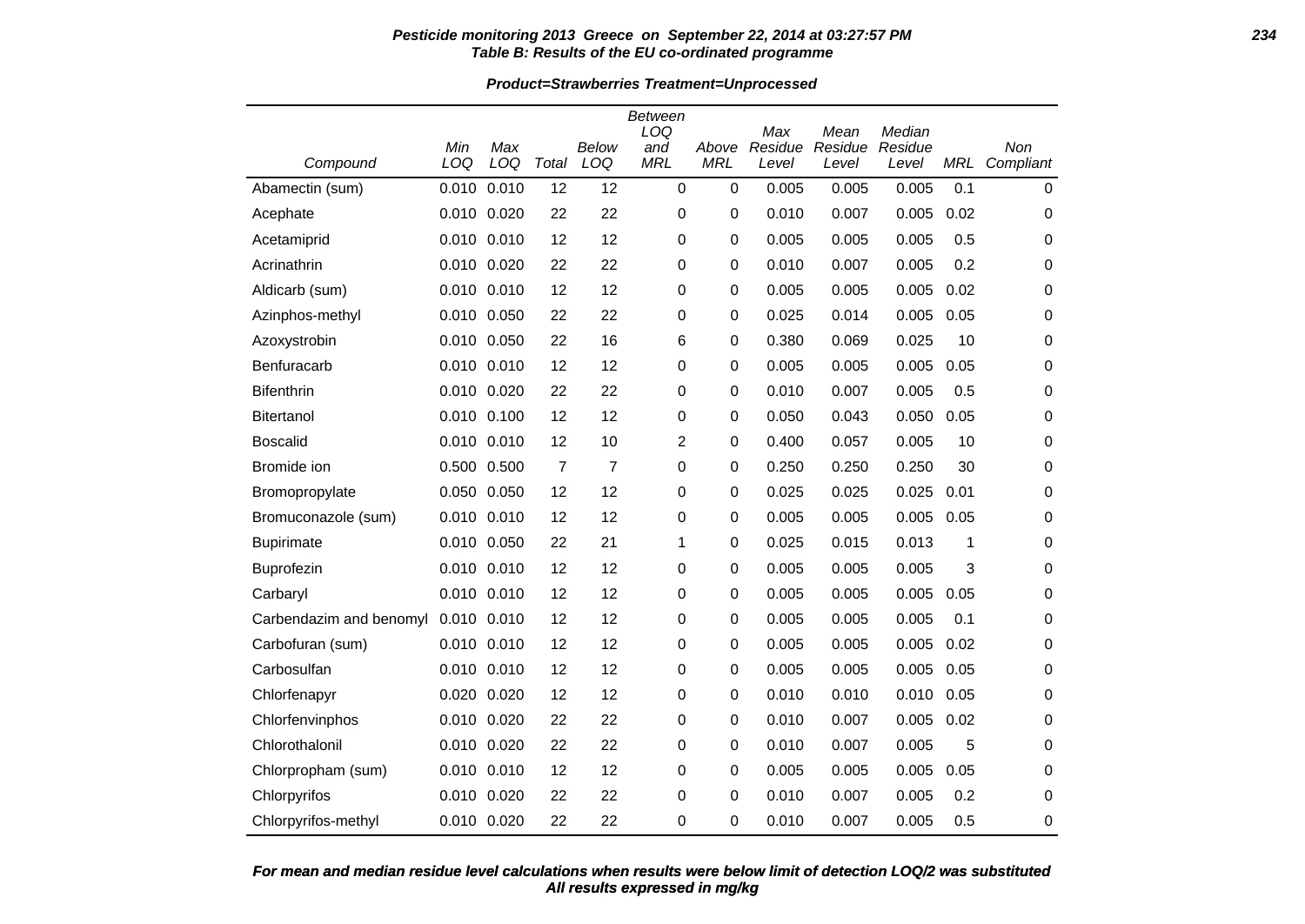### **Pesticide monitoring 2013 Greece on September 22, 2014 at 03:27:57 PM 235 Table B: Results of the EU co-ordinated programme**

#### **Product=Strawberries Treatment=Unprocessed**

| Compound                | Min<br>LOQ  | Max<br>LOQ  | Total | Below<br>LOQ | Between<br>LOQ<br>and<br><b>MRL</b> | Above<br><b>MRL</b> | Max<br>Residue<br>Level | Mean<br>Residue<br>Level | Median<br>Residue<br>Level | <b>MRL</b>     | Non<br>Compliant |
|-------------------------|-------------|-------------|-------|--------------|-------------------------------------|---------------------|-------------------------|--------------------------|----------------------------|----------------|------------------|
| Clofentezine            |             | 0.010 0.010 | 12    | 12           | 0                                   | 0                   | 0.005                   | 0.005                    | 0.005                      | $\overline{2}$ | 0                |
| Clothianidin            | 0.010 0.010 |             | 12    | 12           | 0                                   | 0                   | 0.005                   | 0.005                    | 0.005                      | 0.02           | 0                |
| Cyfluthrin (sum)        |             | 0.020 0.020 | 22    | 22           | 0                                   | 0                   | 0.010                   | 0.010                    | 0.010                      | 0.02           | 0                |
| Cymoxanil               |             | 0.010 0.010 | 12    | 12           | 0                                   | 0                   | 0.005                   | 0.005                    | 0.005                      | 0.05           | 0                |
| Cypermethrin (sum)      |             | 0.010 0.020 | 22    | 22           | 0                                   | 0                   | 0.010                   | 0.007                    | 0.005                      | 0.07           | 0                |
| Cyproconazole           |             | 0.010 0.010 | 12    | 12           | 0                                   | 0                   | 0.005                   | 0.005                    | 0.005                      | 0.05           | 0                |
| Cyprodinil              |             | 0.010 0.050 | 22    | 20           | 2                                   | 0                   | 0.088                   | 0.019                    | 0.025                      | 5              | 0                |
| Cyromazine              |             | 0.010 0.010 | 12    | 12           | 0                                   | 0                   | 0.005                   | 0.005                    | 0.005                      | 0.05           | 0                |
| Deltamethrin            |             | 0.010 0.020 | 22    | 22           | 0                                   | 0                   | 0.010                   | 0.007                    | 0.005                      | 0.2            | 0                |
| Diazinon                |             | 0.010 0.020 | 22    | 22           | 0                                   | 0                   | 0.010                   | 0.007                    | 0.005                      | 0.01           | 0                |
| Dichlofluanid           |             | 0.010 0.010 | 12    | 12           | 0                                   | 0                   | 0.005                   | 0.005                    | 0.005                      | 0.01           | 0                |
| Dichlorvos              |             | 0.010 0.020 | 22    | 22           | 0                                   | 0                   | 0.010                   | 0.007                    | 0.005                      | 0.01           | 0                |
| Dicloran                |             | 0.010 0.010 | 12    | 12           | 0                                   | 0                   | 0.005                   | 0.005                    | 0.005                      | 0.3            | 0                |
| Dicofol (sum)           |             | 0.020 0.050 | 22    | 22           | 0                                   | 0                   | 0.025                   | 0.018                    | 0.025                      | 0.02           | 0                |
| Dicrotophos             |             | 0.050 0.050 | 12    | 12           | 0                                   | 0                   | 0.025                   | 0.025                    | 0.025                      | 0.01           | 0                |
| Diethofencarb           |             | 0.010 0.010 | 12    | 12           | 0                                   | 0                   | 0.005                   | 0.005                    | 0.005                      | 0.5            | 0                |
| Difenoconazole          |             | 0.010 0.010 | 12    | 12           | 0                                   | 0                   | 0.005                   | 0.005                    | 0.005                      | 0.4            | 0                |
| Diflubenzuron           |             | 0.010 0.010 | 12    | 12           | 0                                   | 0                   | 0.005                   | 0.005                    | 0.005                      | $\overline{c}$ | 0                |
| Dimethoate (sum)        |             | 0.010 0.020 | 22    | 22           | 0                                   | 0                   | 0.010                   | 0.007                    | 0.005                      | 0.02           | 0                |
| Dimethomorph            |             | 0.010 0.010 | 12    | 12           | 0                                   | 0                   | 0.005                   | 0.005                    | 0.005                      | 0.7            | 0                |
| Diniconazole            |             | 0.010 0.010 | 12    | 12           | 0                                   | 0                   | 0.005                   | 0.005                    | 0.005                      | 0.05           | 0                |
| Diphenylamine           |             | 0.100 0.100 | 12    | 12           | 0                                   | 0                   | 0.050                   | 0.050                    | 0.050                      | 0.05           | 0                |
| <b>Dithiocarbamates</b> |             | 0.100 0.250 | 19    | 19           | 0                                   | 0                   | 0.125                   | 0.089                    | 0.125                      | 10             | 0                |
| <b>EPN</b>              |             | 0.010 0.010 | 12    | 12           | 0                                   | 0                   | 0.005                   | 0.005                    | 0.005                      | 0.01           | 0                |
| Endosulfan (sum)        |             | 0.005 0.005 | 12    | 12           | 0                                   | 0                   | 0.003                   | 0.003                    | 0.003                      | 0.05           | 0                |
| Epoxiconazole           |             | 0.010 0.010 | 12    | 12           | 0                                   | 0                   | 0.005                   | 0.005                    | 0.005                      | 0.05           | 0                |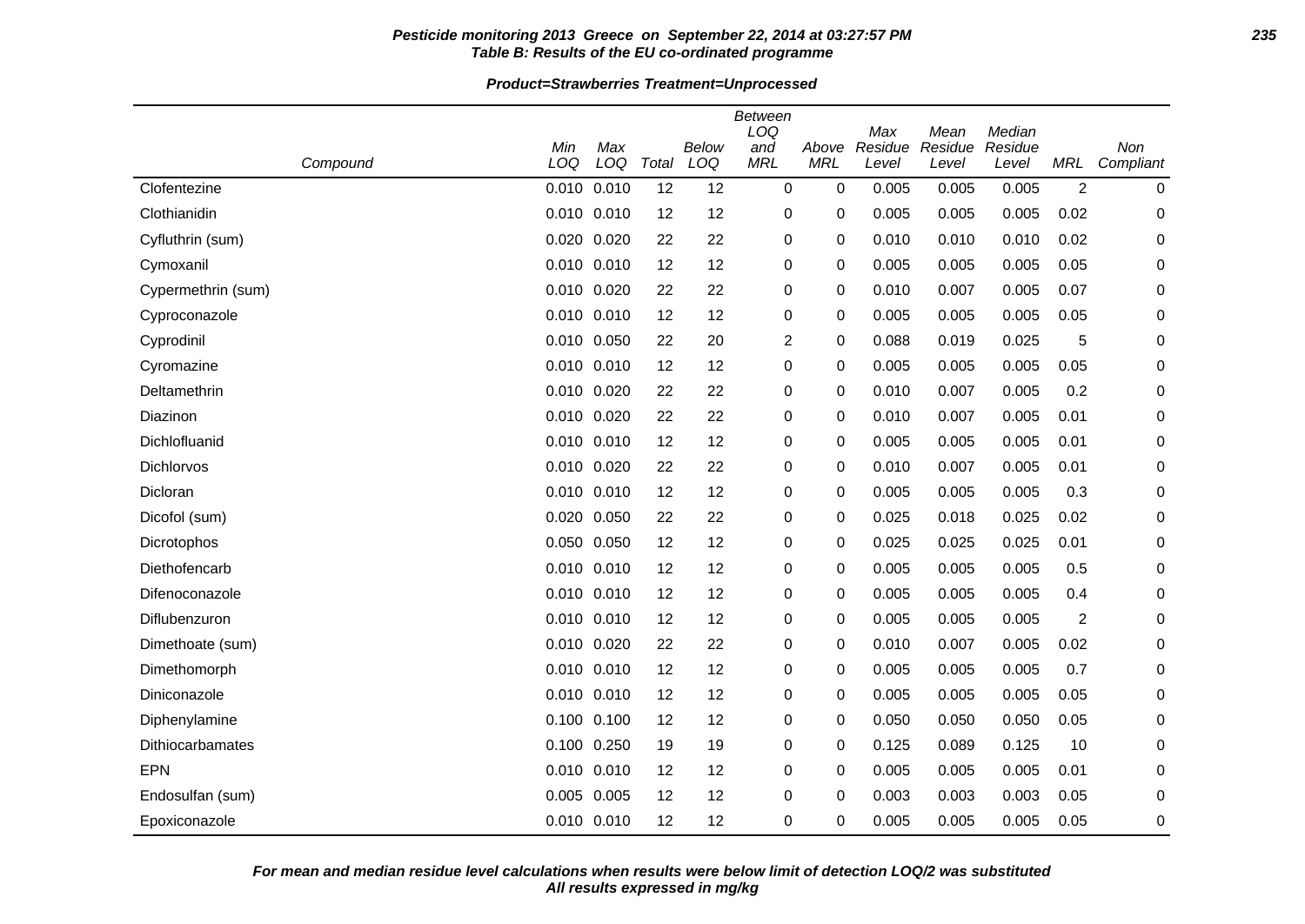# **Pesticide monitoring 2013 Greece on September 22, 2014 at 03:27:57 PM 236 Table B: Results of the EU co-ordinated programme**

#### **Product=Strawberries Treatment=Unprocessed**

|                                                          |                 |     |       |                | <b>Between</b><br>LOQ |             | Max     | Mean    | Median  |            |           |
|----------------------------------------------------------|-----------------|-----|-------|----------------|-----------------------|-------------|---------|---------|---------|------------|-----------|
|                                                          | Min             | Max |       | Below          | and                   | Above       | Residue | Residue | Residue |            | Non       |
| Compound                                                 | LOQ             | LOQ | Total | LOQ            | <b>MRL</b>            | <b>MRL</b>  | Level   | Level   | Level   | <b>MRL</b> | Compliant |
| Ethion                                                   | 0.010 0.020     |     | 22    | 22             | $\mathbf 0$           | $\mathbf 0$ | 0.010   | 0.007   | 0.005   | 0.01       | 0         |
| Ethirimol                                                | $0.010$ $0.010$ |     | 12    | 12             | 0                     | 0           | 0.005   | 0.005   | 0.005   | 0.2        | 0         |
| Ethoprophos                                              | 0.010 0.020     |     | 22    | 22             | 0                     | 0           | 0.010   | 0.007   | 0.005   | 0.02       | 0         |
| Etofenprox                                               | $0.010$ $0.010$ |     | 12    | 12             | 0                     | 0           | 0.005   | 0.005   | 0.005   | -1         | 0         |
| Famoxadone                                               | 0.010 0.010     |     | 12    | 12             | 0                     | 0           | 0.005   | 0.005   | 0.005   | 0.02       | 0         |
| Fenamidone                                               | $0.010$ $0.010$ |     | 12    | 12             | 0                     | 0           | 0.005   | 0.005   | 0.005   | 0.04       | 0         |
| Fenamiphos (sum)                                         | 0.010 0.010     |     | 12    | 12             | 0                     | 0           | 0.005   | 0.005   | 0.005   | 0.02       | 0         |
| Fenarimol                                                | 0.010 0.010     |     | 12    | 12             | 0                     | 0           | 0.005   | 0.005   | 0.005   | 0.3        | 0         |
| Fenazaquin                                               | 0.010 0.010     |     | 12    | 12             | 0                     | $\Omega$    | 0.005   | 0.005   | 0.005   | -1         | 0         |
| Fenbuconazole                                            | 0.010 0.010     |     | 12    | 12             | 0                     | 0           | 0.005   | 0.005   | 0.005   | 0.05       | 0         |
| Fenhexamid                                               | 0.010 0.020     |     | 22    | 22             | 0                     | 0           | 0.010   | 0.007   | 0.005   | 5          | 0         |
| Fenitrothion                                             | 0.010 0.020     |     | 22    | 22             | 0                     | 0           | 0.010   | 0.007   | 0.005   | 0.01       | 0         |
| Fenoxycarb                                               | 0.010 0.010     |     | 12    | 12             | 0                     | 0           | 0.005   | 0.005   | 0.005   | 0.05       | 0         |
| Fenpropathrin                                            | 0.010 0.020     |     | 22    | 22             | $\mathbf 0$           | 0           | 0.010   | 0.007   | 0.005   | 2          | 0         |
| Fenpropimorph                                            | 0.010 0.010     |     | 12    | 12             | 0                     | 0           | 0.005   | 0.005   | 0.005   | 1          | 0         |
| Fenpyroximate                                            | $0.010$ $0.010$ |     | 12    | 12             | 0                     | 0           | 0.005   | 0.005   | 0.005   | -1         | 0         |
| Fenthion (sum)                                           | 0.010 0.010     |     | 12    | 12             | 0                     | 0           | 0.005   | 0.005   | 0.005   | 0.01       | 0         |
| Fenvalerate and Esfenvalerate (Sum of RR and SS isomers) | $0.010$ $0.010$ |     | 12    | 12             | 0                     | 0           | 0.005   | 0.005   | 0.005   | 0.02       | 0         |
| Fenvalerate and Esfenvalerate (Sum of RS and SR isomers) | 0.010 0.020     |     | 22    | 22             | 0                     | 0           | 0.010   | 0.007   | 0.005   | 0.02       | 0         |
| Fipronil (sum)                                           | 0.010 0.010     |     | 9     | 9              | 0                     | 0           | 0.005   | 0.005   | 0.005   | 0.005      | 0         |
| Fluazifop-P-butyl (sum)                                  | 0.050 0.050     |     | 3     | 3              | 0                     | 0           | 0.025   | 0.025   | 0.025   | 0.2        | 0         |
| Fludioxonil                                              | $0.010$ $0.010$ |     | 9     | $\overline{7}$ | $\overline{2}$        | 0           | 0.040   | 0.012   | 0.005   | 3          | 0         |
| Flufenoxuron                                             | 0.010 0.010     |     | 12    | 12             | 0                     | $\Omega$    | 0.005   | 0.005   | 0.005   | 0.05       | 0         |
| Fluquinconazole                                          | 0.010 0.050     |     | 22    | 22             | 0                     | 0           | 0.025   | 0.014   | 0.005   | 0.05       | 0         |
| Flusilazole                                              | 0.010 0.010     |     | 12    | 12             | 0                     | 0           | 0.005   | 0.005   | 0.005   | 0.02       | 0         |
| Flutriafol                                               | $0.010$ $0.010$ |     | 12    | 12             | 0                     | 0           | 0.005   | 0.005   | 0.005   | 0.5        | 0         |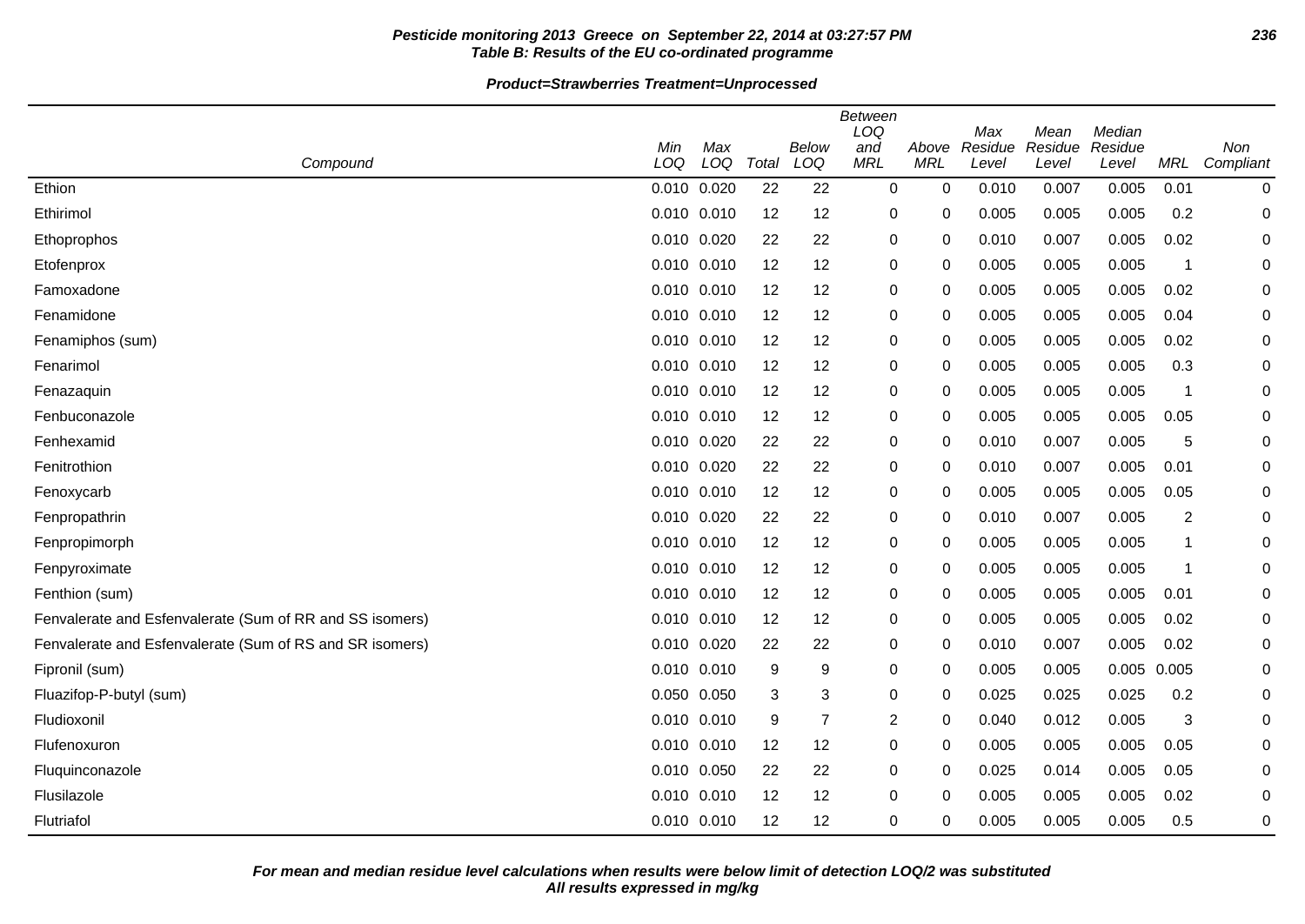# **Pesticide monitoring 2013 Greece on September 22, 2014 at 03:27:57 PM 237 Table B: Results of the EU co-ordinated programme**

#### **Product=Strawberries Treatment=Unprocessed**

|                                                                                                                             |                 |            |       |              | <b>Between</b><br>LOQ |                     | Max              | Mean             | Median           |      |                      |
|-----------------------------------------------------------------------------------------------------------------------------|-----------------|------------|-------|--------------|-----------------------|---------------------|------------------|------------------|------------------|------|----------------------|
| Compound                                                                                                                    | Min<br>LOQ      | Max<br>LOQ | Total | Below<br>LOQ | and<br><b>MRL</b>     | Above<br><b>MRL</b> | Residue<br>Level | Residue<br>Level | Residue<br>Level |      | Non<br>MRL Compliant |
| Formetanate                                                                                                                 | 0.010 0.010     |            | 12    | 11           | 0                     | -1                  | 0.550            | 0.050            | 0.005            | 0.3  | $\pmb{0}$            |
| Fosthiazate                                                                                                                 | 0.010 0.010     |            | 12    | 12           | $\mathbf 0$           | 0                   | 0.005            | 0.005            | 0.005            | 0.02 | $\mathbf 0$          |
| Haloxyfop including haloxyfop-R                                                                                             | 0.050 0.050     |            | 3     | 3            | $\mathbf 0$           | 0                   | 0.025            | 0.025            | 0.025            | 0.05 | $\mathbf 0$          |
| Hexaconazole                                                                                                                | 0.010 0.020     |            | 22    | 22           | 0                     | 0                   | 0.010            | 0.007            | 0.005            | 0.2  | 0                    |
| Hexythiazox                                                                                                                 | $0.010$ $0.010$ |            | 12    | 12           | 0                     | 0                   | 0.005            | 0.005            | 0.005            | 0.5  | 0                    |
| Imazalil                                                                                                                    | 0.020 0.020     |            | 12    | 12           | 0                     | 0                   | 0.010            | 0.010            | 0.010            | 0.05 | 0                    |
| Imidacloprid                                                                                                                | 0.010 0.010     |            | 12    | 12           | 0                     | 0                   | 0.005            | 0.005            | 0.005            | 0.5  | 0                    |
| Indoxacarb as sum of the isomers S and R                                                                                    | 0.010 0.010     |            | 12    | 12           | 0                     | $\Omega$            | 0.005            | 0.005            | 0.005            | 0.02 | 0                    |
| Iprodione                                                                                                                   | 0.010 0.020     |            | 22    | 21           | $\mathbf 1$           | 0                   | 0.240            | 0.018            | 0.005            | 15   | 0                    |
| Iprovalicarb                                                                                                                | 0.010 0.010     |            | 12    | 12           | 0                     | 0                   | 0.005            | 0.005            | 0.005            | 0.05 | 0                    |
| Isofenphos-methyl                                                                                                           | 0.010 0.010     |            | 12    | 12           | 0                     | 0                   | 0.005            | 0.005            | 0.005            | 0.01 | 0                    |
| Kresoxim-methyl                                                                                                             | 0.010 0.020     |            | 22    | 22           | 0                     | 0                   | 0.010            | 0.007            | 0.005            | -1   | 0                    |
| Lambda-Cyhalothrin                                                                                                          | 0.010 0.050     |            | 22    | 22           | 0                     | 0                   | 0.025            | 0.014            | 0.005            | 0.5  | 0                    |
| Linuron                                                                                                                     | 0.010 0.010     |            | 12    | 12           | 0                     | 0                   | 0.005            | 0.005            | 0.005            | 0.05 | 0                    |
| Lufenuron                                                                                                                   | $0.010$ $0.010$ |            | 12    | 12           | 0                     | 0                   | 0.005            | 0.005            | 0.005            | -1   | 0                    |
| Malathion (sum of malathion and malaoxon expressed as malathion)                                                            | 0.010 0.020     |            | 22    | 22           | $\pmb{0}$             | $\Omega$            | 0.010            | 0.007            | 0.005            | 0.02 | $\mathbf 0$          |
| Mepanipyrim (Mepanipyrim and its metabolite<br>(2-anilino-4-(2-hydroxypropyl)-6-methylpyrimidine) expressed as mepanipyrim) | 0.010 0.010     |            | 12    | 12           | 0                     | 0                   | 0.005            | 0.005            | 0.005            | 2    | 0                    |
| Metalaxyl (Metalaxyl including other mixtures of constituent isomers including Metalaxyl-M<br>(sum of isomers))             | 0.010 0.010     |            | 12    | 12           | 0                     | 0                   | 0.005            | 0.005            | 0.005            | 0.5  | 0                    |
| Metconazole                                                                                                                 | $0.010$ $0.010$ |            | 12    | 12           | 0                     | 0                   | 0.005            | 0.005            | 0.005            | 0.02 | 0                    |
| Methamidophos                                                                                                               | 0.010 0.020     |            | 22    | 22           | 0                     | 0                   | 0.010            | 0.007            | 0.005            | 0.01 | 0                    |
| Methidathion                                                                                                                | 0.020 0.020     |            | 22    | 22           | $\pmb{0}$             | 0                   | 0.010            | 0.010            | 0.010            | 0.02 | 0                    |
| Methiocarb (sum of methiocarb and methiocarb sulfoxide and sulfone, expressed as<br>methiocarb)                             | 0.010 0.010     |            | 12    | 12           | 0                     | 0                   | 0.005            | 0.005            | 0.005            | -1   | 0                    |
| Methomyl and thiodicarb (sum of methomyl and thiodicarb expressed as methomyl)                                              | $0.010$ $0.010$ |            | 12    | 12           | $\pmb{0}$             | 0                   | 0.005            | 0.005            | 0.005            | 0.02 | 0                    |
| Methoxychlor                                                                                                                | 0.010 0.010     |            | 12    | 12           | 0                     | 0                   | 0.005            | 0.005            | 0.005 0.01       |      | 0                    |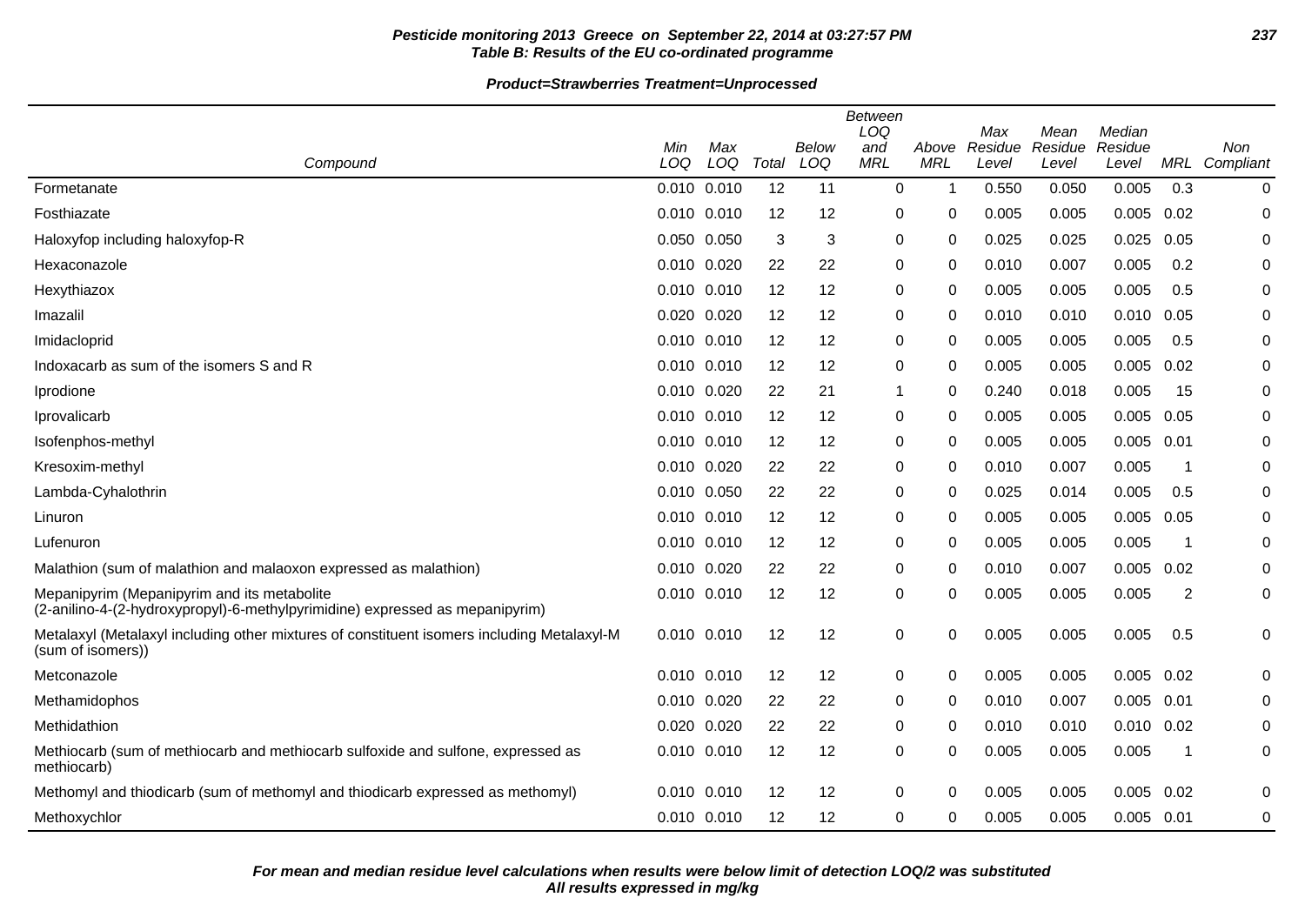# **Pesticide monitoring 2013 Greece on September 22, 2014 at 03:27:57 PM 238 Table B: Results of the EU co-ordinated programme**

#### **Product=Strawberries Treatment=Unprocessed**

|                                                                                                                           | Min             | Max |       | Below | Between<br>LOQ<br>and | Above       | Max<br>Residue | Mean<br>Residue | Median<br>Residue |      | Non           |
|---------------------------------------------------------------------------------------------------------------------------|-----------------|-----|-------|-------|-----------------------|-------------|----------------|-----------------|-------------------|------|---------------|
| Compound                                                                                                                  | LOQ             | LOQ | Total | LOQ   | <b>MRL</b>            | <b>MRL</b>  | Level          | Level           | Level             |      | MRL Compliant |
| Methoxyfenozide                                                                                                           | 0.010 0.010     |     | 12    | 12    | 0                     | $\mathbf 0$ | 0.005          | 0.005           | 0.005             | 2    | 0             |
| Metobromuron                                                                                                              | $0.010$ $0.010$ |     | 12    | 12    | 0                     | 0           | 0.005          | 0.005           | $0.005$ 0.01      |      | 0             |
| Monocrotophos                                                                                                             | 0.010 0.020     |     | 22    | 22    | $\pmb{0}$             | 0           | 0.010          | 0.007           | 0.005             | 0.01 | $\Omega$      |
| Myclobutanil                                                                                                              | 0.010 0.010     |     | 12    | 12    | 0                     | 0           | 0.005          | 0.005           | 0.005             | -1   | 0             |
| Nitenpyram                                                                                                                | 0.050 0.050     |     | 12    | 12    | 0                     | 0           | 0.025          | 0.025           | $0.025$ 0.01      |      | 0             |
| Oxadixyl                                                                                                                  | $0.010$ $0.010$ |     | 12    | 12    | 0                     | 0           | 0.005          | 0.005           | 0.005             | 0.01 | 0             |
| Oxamyl                                                                                                                    | 0.010 0.010     |     | 12    | 12    | 0                     | $\Omega$    | 0.005          | 0.005           | 0.005             | 0.01 | 0             |
| Oxydemeton-methyl (sum of oxydemeton-methyl and demeton-S-methylsulfone expressed as<br>oxydemeton-methyl)                | $0.010$ $0.010$ |     | 12    | 12    | 0                     | 0           | 0.005          | 0.005           | 0.005 0.01        |      | 0             |
| Paclobutrazol                                                                                                             | $0.010$ $0.010$ |     | 12    | 12    | 0                     | 0           | 0.005          | 0.005           | 0.005             | 0.5  | 0             |
| Parathion                                                                                                                 | 0.010 0.050     |     | 22    | 22    | $\pmb{0}$             | 0           | 0.025          | 0.014           | 0.005             | 0.05 | 0             |
| Parathion-methyl (sum of Parathion-methyl and paraoxon-methyl expressed as<br>Parathion-methyl)                           | 0.020 0.020     |     | 22    | 22    | $\pmb{0}$             | 0           | 0.010          | 0.010           | $0.010$ $0.02$    |      | 0             |
| Penconazole                                                                                                               | 0.010 0.050     |     | 22    | 20    | $\overline{2}$        | $\mathbf 0$ | 0.071          | 0.018           | 0.023             | 0.5  | 0             |
| Pencycuron                                                                                                                | $0.010$ $0.010$ |     | 12    | 12    | 0                     | 0           | 0.005          | 0.005           | 0.005             | 0.05 | 0             |
| Pendimethalin                                                                                                             | 0.010 0.050     |     | 22    | 22    | 0                     | 0           | 0.025          | 0.014           | 0.005             | 0.05 | $\pmb{0}$     |
| Phenthoate                                                                                                                | 0.020 0.020     |     | 22    | 22    | 0                     | 0           | 0.010          | 0.010           | $0.010$ $0.01$    |      | 0             |
| Phosalone                                                                                                                 | 0.010 0.050     |     | 22    | 22    | 0                     | 0           | 0.025          | 0.014           | 0.005             | 0.05 | 0             |
| Phosmet (phosmet and phosmet oxon expressed as phosmet)                                                                   | 0.010 0.050     |     | 22    | 22    | 0                     | 0           | 0.025          | 0.014           | 0.005             | 0.05 | 0             |
| Phoxim                                                                                                                    | $0.010$ $0.010$ |     | 12    | 12    | 0                     | 0           | 0.005          | 0.005           | 0.005 0.01        |      | 0             |
| Pirimicarb (sum of Pirimicarb and desmethyl pirimicarb expressed as Pirimicarb)                                           | $0.010$ $0.010$ |     | 12    | 12    | 0                     | 0           | 0.005          | 0.005           | 0.005             | 3    | 0             |
| Pirimiphos-methyl                                                                                                         | 0.010 0.050     |     | 22    | 22    | 0                     | 0           | 0.025          | 0.014           | 0.005             | 0.05 | $\pmb{0}$     |
| Prochloraz (sum of prochloraz and its metabolites containing the 2,4,6-Trichlorophenol moiety<br>expressed as prochloraz) | $0.010$ $0.010$ |     | 12    | 12    | $\pmb{0}$             | 0           | 0.005          | 0.005           | 0.005             | 0.05 | 0             |
| Procymidone                                                                                                               | 0.010 0.020     |     | 22    | 22    | 0                     | 0           | 0.010          | 0.007           | 0.005             | 0.02 | 0             |
| Profenofos                                                                                                                | 0.010 0.020     |     | 22    | 22    | 0                     | 0           | 0.010          | 0.007           | 0.005             | 0.05 | 0             |
| Propamocarb (sum of propamocarb and its salt expressed as propamocarb)                                                    | 0.010 0.010     |     | 12    | 12    | 0                     | 0           | 0.005          | 0.005           | 0.005             | 10   | 0             |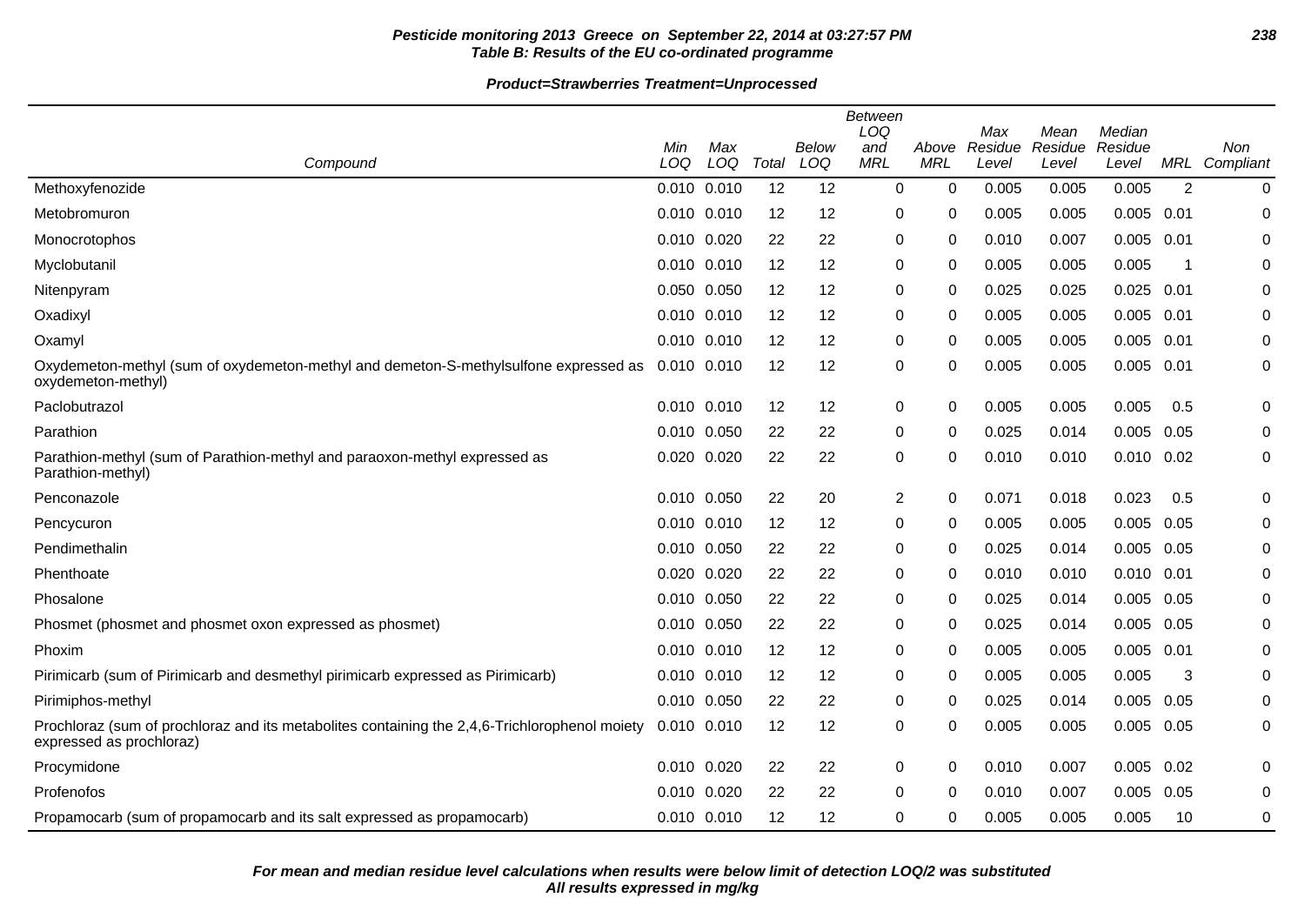# **Pesticide monitoring 2013 Greece on September 22, 2014 at 03:27:57 PM 239 Table B: Results of the EU co-ordinated programme**

#### **Product=Strawberries Treatment=Unprocessed**

|                                                                            |                 |            |       | Below | <b>Between</b><br>LOQ | Above        | Max<br>Residue | Mean<br>Residue | Median<br>Residue |                | Non           |
|----------------------------------------------------------------------------|-----------------|------------|-------|-------|-----------------------|--------------|----------------|-----------------|-------------------|----------------|---------------|
| Compound                                                                   | Min<br>LOQ      | Max<br>LOQ | Total | LOQ   | and<br><b>MRL</b>     | <b>MRL</b>   | Level          | Level           | Level             |                | MRL Compliant |
| Propargite                                                                 | $0.010$ $0.010$ |            | 12    | 12    | $\mathbf 0$           | 0            | 0.005          | 0.005           | 0.005             | 0.01           | $\pmb{0}$     |
| Propiconazole                                                              | 0.010 0.050     |            | 22    | 22    | 0                     | 0            | 0.025          | 0.014           | 0.005             | 0.05           | 0             |
| Propyzamide                                                                | 0.010           | 0.020      | 22    | 22    | 0                     | 0            | 0.010          | 0.007           | 0.005             | 0.02           | 0             |
| Prothioconazole (prothioconazole-desthio)                                  | 0.010 0.010     |            | 9     | 9     | 0                     | 0            | 0.005          | 0.005           | 0.005             | 0.02           | 0             |
| Prothiofos                                                                 | 0.010 0.010     |            | 12    | 12    | $\pmb{0}$             | 0            | 0.005          | 0.005           | 0.005             | 0.01           | 0             |
| Pymetrozine                                                                | 0.010 0.010     |            | 12    | 12    | 0                     | 0            | 0.005          | 0.005           | 0.005             | 0.5            | 0             |
| Pyraclostrobin                                                             | 0.010 0.010     |            | 12    | 10    | $\overline{c}$        | 0            | 0.059          | 0.012           | 0.005             | 1              | 0             |
| Pyrethrins                                                                 | 0.010 0.010     |            | 12    | 12    | 0                     | 0            | 0.005          | 0.005           | 0.005             | $\mathbf 1$    | 0             |
| Pyridaben                                                                  | 0.010 0.010     |            | 12    | 12    | 0                     | $\Omega$     | 0.005          | 0.005           | 0.005             | $\mathbf 1$    | 0             |
| Pyrimethanil                                                               | 0.010 0.050     |            | 22    | 22    | 0                     | 0            | 0.025          | 0.014           | 0.005             | 5              | 0             |
| Pyriproxyfen                                                               | 0.010 0.010     |            | 12    | 12    | 0                     | 0            | 0.005          | 0.005           | 0.005             | 0.05           | 0             |
| Quinoxyfen                                                                 | 0.010 0.050     |            | 22    | 22    | 0                     | 0            | 0.025          | 0.014           | 0.005             | 0.3            | 0             |
| Spinosad (sum of Spinosyn A and Spinosyn D, expressed as Spinosad)         | 0.010           | 0.010      | 12    | 8     | 4                     | 0            | 0.100          | 0.017           | 0.005             | 0.3            | 0             |
| Spirodiclofen                                                              | $0.010$ $0.010$ |            | 12    | 12    | 0                     | 0            | 0.005          | 0.005           | 0.005             | $\overline{c}$ | 0             |
| Spiroxamine                                                                | $0.010$ $0.010$ |            | 12    | 12    | 0                     | $\Omega$     | 0.005          | 0.005           | 0.005             | 0.05           | 0             |
| Tebuconazole                                                               | 0.010 0.010     |            | 12    | 12    | 0                     | 0            | 0.005          | 0.005           | 0.005             | 0.05           | 0             |
| Tebufenozide                                                               | $0.010$ $0.010$ |            | 12    | 12    | 0                     | 0            | 0.005          | 0.005           | 0.005             | 0.05           | 0             |
| Tebufenpyrad                                                               | 0.010 0.010     |            | 12    | 12    | 0                     | $\mathbf{0}$ | 0.005          | 0.005           | 0.005             | 0.5            | 0             |
| Teflubenzuron                                                              | 0.010 0.010     |            | 9     | 9     | 0                     | 0            | 0.005          | 0.005           | 0.005             | 0.2            | $\mathbf 0$   |
| <b>Tefluthrin</b>                                                          | 0.010 0.010     |            | 12    | 12    | $\pmb{0}$             | 0            | 0.005          | 0.005           | 0.005             | 0.05           | 0             |
| Terbuthylazine                                                             | 0.010 0.010     |            | 12    | 12    | $\pmb{0}$             | 0            | 0.005          | 0.005           | 0.005             | 0.05           | 0             |
| Tetraconazole                                                              | 0.010 0.010     |            | 12    | 12    | 0                     | 0            | 0.005          | 0.005           | 0.005             | 0.2            | 0             |
| Tetradifon                                                                 | 0.010           | 0.020      | 22    | 22    | 0                     | 0            | 0.010          | 0.007           | 0.005             | 0.01           | 0             |
| Thiabendazole                                                              | 0.010 0.010     |            | 12    | 12    | 0                     | 0            | 0.005          | 0.005           | 0.005             | 0.05           | $\mathbf 0$   |
| Thiacloprid                                                                | 0.010 0.010     |            | 12    | 12    | 0                     | 0            | 0.005          | 0.005           | 0.005             | $\mathbf 1$    | 0             |
| Thiametoxam (sum of thiametoxam and clothianidin expressed as thiametoxam) | 0.010 0.010     |            | 12    | 12    | $\pmb{0}$             | 0            | 0.005          | 0.005           | 0.005             | 0.3            | $\pmb{0}$     |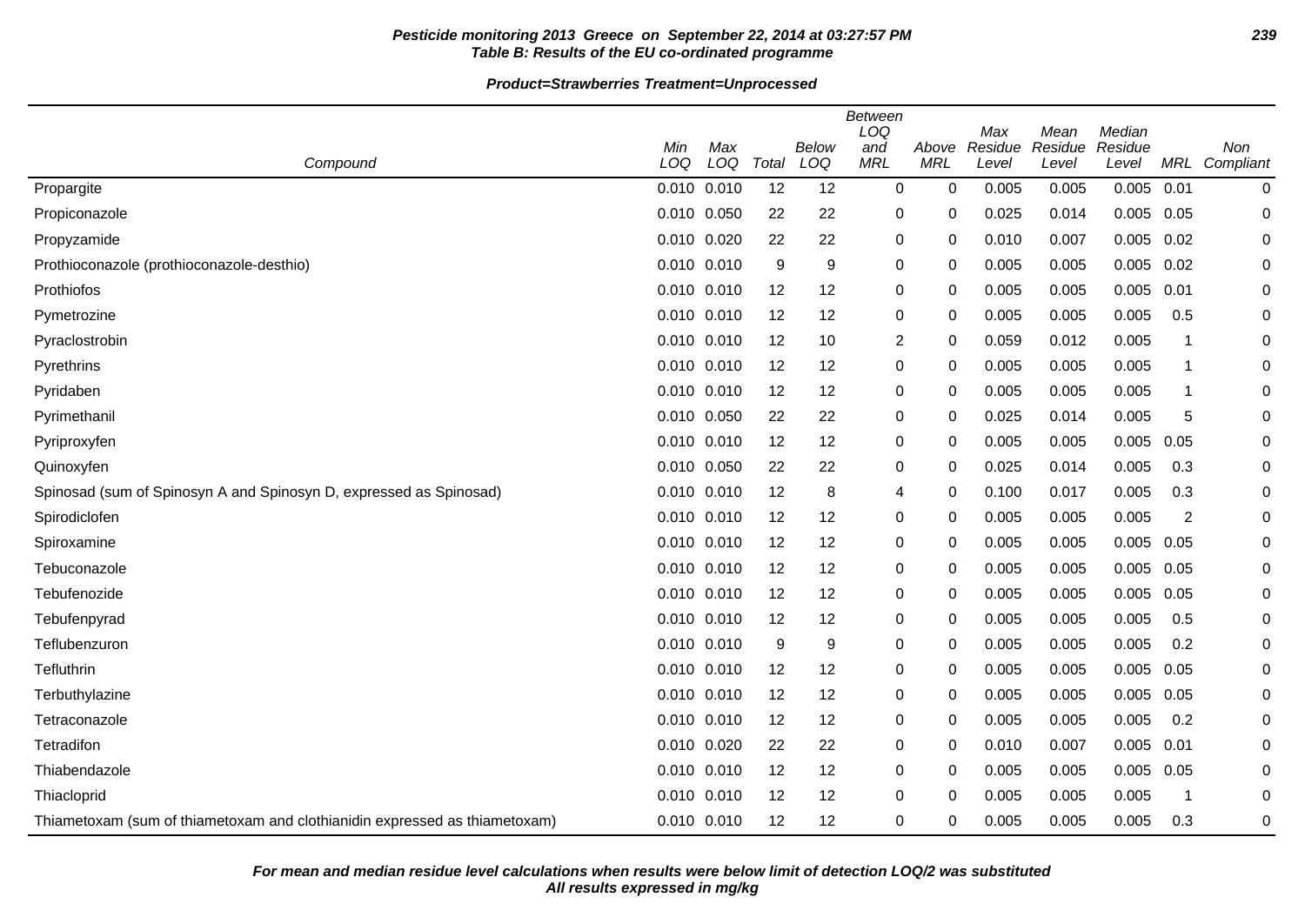# **Pesticide monitoring 2013 Greece on September 22, 2014 at 03:27:57 PM 240 Table B: Results of the EU co-ordinated programme**

#### **Product=Strawberries Treatment=Unprocessed**

|                                                                                                                            |                 |            |       |              | <b>Between</b><br>LOQ |                     | Max              | Mean             | Median           |      |                  |
|----------------------------------------------------------------------------------------------------------------------------|-----------------|------------|-------|--------------|-----------------------|---------------------|------------------|------------------|------------------|------|------------------|
| Compound                                                                                                                   | Min<br>LOQ      | Max<br>LOQ | Total | Below<br>LOQ | and<br><b>MRL</b>     | Above<br><b>MRL</b> | Residue<br>Level | Residue<br>Level | Residue<br>Level | MRL  | Non<br>Compliant |
| Thiophanate-methyl                                                                                                         | $0.010$ $0.010$ |            | 12    | 12           | 0                     | $\mathbf 0$         | 0.005            | 0.005            | 0.005            | 0.1  | $\mathbf 0$      |
| Tolclofos-methyl                                                                                                           | 0.010 0.050     |            | 22    | 22           | 0                     | 0                   | 0.025            | 0.014            | 0.005            | 0.05 | 0                |
| Tolylfluanid (Sum of tolylfluanid and dimethylaminosulfotoluidide expressed as tolylfluanid)                               | 0.010 0.010     |            | 12    | 12           | 0                     | 0                   | 0.005            | 0.005            | 0.005            | 5    | 0                |
| Triadimefon (sum of Triadimefon and Triadimenol)                                                                           | $0.010$ $0.050$ |            | 22    | 19           | 3                     | $\Omega$            | 0.320            | 0.047            | 0.025            | 0.5  | 0                |
| Triazophos                                                                                                                 | 0.010 0.020     |            | 22    | 22           | 0                     | $\Omega$            | 0.010            | 0.007            | 0.005            | 0.01 | 0                |
| Trifloxystrobin                                                                                                            | 0.010 0.010     |            | 12    | 12           | 0                     | $\Omega$            | 0.005            | 0.005            | 0.005            | 0.5  | 0                |
| Triflumuron                                                                                                                | $0.010$ $0.010$ |            | 9     | 9            | 0                     | $\Omega$            | 0.005            | 0.005            | 0.005            | 0.05 | 0                |
| Trifluralin                                                                                                                | 0.010 0.050     |            | 22    | 22           | 0                     | $\Omega$            | 0.025            | 0.014            | 0.005            | 0.1  | 0                |
| Triticonazole                                                                                                              | $0.010$ $0.010$ |            | 12    | 12           | 0                     | $\Omega$            | 0.005            | 0.005            | 0.005            | 0.01 | 0                |
| Vinclozolin (sum of Vinclozolin and all metabolites containing the 3,5-dichloraniline moiety,<br>expressed as Vinclozolin) | 0.010 0.050     |            | 22    | 22           | 0                     | 0                   | 0.025            | 0.014            | 0.005            | 0.05 | 0                |
| Zoxamide                                                                                                                   | $0.010$ $0.010$ |            | 12    | 12           | 0                     | 0                   | 0.005            | 0.005            | 0.005            | 0.02 | 0                |
| tau-Fluvalinate                                                                                                            | 0.010 0.020     |            | 22    | 22           | 0                     | 0                   | 0.010            | 0.007            | 0.005            | 0.5  | 0                |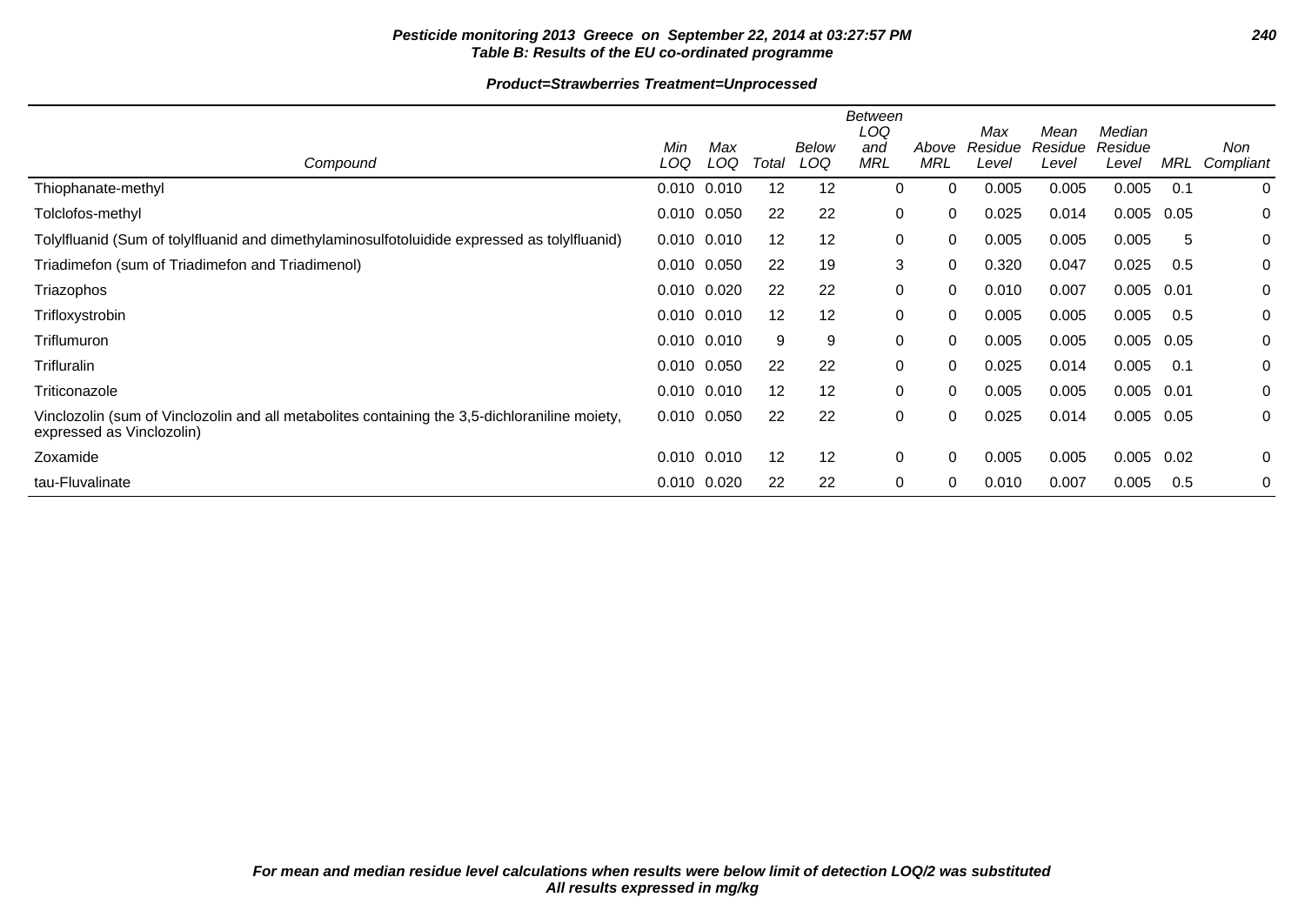#### **Pesticide monitoring 2013 Greece on September 22, 2014 at 03:27:57 PM 241 Table B: Results of the EU co-ordinated programme**

**Product=Swine Meat Treatment=Unprocessed**

|                                                                               |                 |     |       |       | <b>Between</b><br>LOQ |             |                |                 | Median  |                |             |
|-------------------------------------------------------------------------------|-----------------|-----|-------|-------|-----------------------|-------------|----------------|-----------------|---------|----------------|-------------|
|                                                                               | Min             | Max |       | Below | and                   | Above       | Max<br>Residue | Mean<br>Residue | Residue |                | Non         |
| Compound                                                                      | LOQ             | LOQ | Total | LOQ   | <b>MRL</b>            | <b>MRL</b>  | Level          | Level           | Level   | MRL            | Compliant   |
| Aldrin and Dieldrin                                                           | 0.010 0.010     |     | 15    | 15    | $\mathbf 0$           | $\mathbf 0$ | 0.005          | 0.005           | 0.005   | 0.2            | 0           |
| Azinphos-ethyl                                                                | 0.020 0.020     |     | 15    | 15    | 0                     | 0           | 0.010          | 0.010           | 0.010   | 0.01           | 0           |
| <b>Bifenthrin</b>                                                             | 0.010 0.010     |     | 15    | 15    | 0                     | 0           | 0.005          | 0.005           | 0.005   | 3              | 0           |
| Chlorobenzilate                                                               | 0.010 0.010     |     | 15    | 15    | 0                     | 0           | 0.005          | 0.005           | 0.005   | 0.1            | 0           |
| Chlorpyrifos                                                                  | 0.010 0.010     |     | 15    | 15    | 0                     | 0           | 0.005          | 0.005           | 0.005   | 0.01           | 0           |
| Chlorpyrifos-methyl                                                           | 0.010 0.010     |     | 15    | 15    | 0                     | 0           | 0.005          | 0.005           | 0.005   | 0.05           | 0           |
| Cyfluthrin (sum)                                                              | 0.020 0.020     |     | 15    | 15    | 0                     | 0           | 0.010          | 0.010           | 0.010   | 0.05           | 0           |
| Cypermethrin (sum)                                                            | 0.010 0.010     |     | 15    | 15    | 0                     | $\Omega$    | 0.005          | 0.005           | 0.005   | $\overline{c}$ | 0           |
| DDT (sum)                                                                     | 0.020 0.020     |     | 15    | 15    | 0                     | 0           | 0.010          | 0.010           | 0.010   | -1             | 0           |
| Deltamethrin                                                                  | 0.010 0.010     |     | 15    | 15    | 0                     | 0           | 0.005          | 0.005           | 0.005   | 0.5            | 0           |
| Diazinon                                                                      | 0.010 0.010     |     | 15    | 15    | 0                     | 0           | 0.005          | 0.005           | 0.005   | 0.05           | 0           |
| Endosulfan (sum)                                                              | 0.005 0.005     |     | 15    | 15    | 0                     | 0           | 0.003          | 0.003           | 0.003   | 0.05           | 0           |
| Endrin                                                                        | 0.020 0.020     |     | 15    | 15    | 0                     | 0           | 0.010          | 0.010           | 0.010   | 0.05           | 0           |
| Famoxadone                                                                    | $0.010$ $0.010$ |     | 15    | 15    | 0                     | $\Omega$    | 0.005          | 0.005           | 0.005   | 0.05           | 0           |
| Fenthion (sum)                                                                | 0.010 0.010     |     | 15    | 15    | 0                     | $\Omega$    | 0.005          | 0.005           | 0.005   | 0.05           | $\mathbf 0$ |
| Fenvalerate and Esfenvalerate (Sum of RR and SS isomers)                      | 0.010 0.010     |     | 15    | 15    | 0                     | 0           | 0.005          | 0.005           | 0.005   | 0.2            | 0           |
| Fenvalerate and Esfenvalerate (Sum of RS and SR isomers)                      | 0.010 0.010     |     | 15    | 15    | 0                     | 0           | 0.005          | 0.005           | 0.005   | 0.05           | 0           |
| Fluquinconazole                                                               | 0.010 0.010     |     | 15    | 15    | 0                     | 0           | 0.005          | 0.005           | 0.005   | $\overline{2}$ | 0           |
| Heptachlor (sum of heptachlor and heptachlor epoxide expressed as heptachlor) | 0.010 0.010     |     | 15    | 15    | 0                     | 0           | 0.005          | 0.005           | 0.005   | 0.2            | 0           |
| Hexachlorobenzene                                                             | 0.010 0.010     |     | 15    | 15    | 0                     | 0           | 0.005          | 0.005           | 0.005   | 0.2            | 0           |
| Hexachlorocyclohexane (HCH), alpha-isomer                                     | 0.005 0.005     |     | 15    | 15    | 0                     | 0           | 0.003          | 0.003           | 0.003   | 0.2            | 0           |
| Hexachlorocyclohexane (HCH), beta-isomer                                      | 0.005 0.005     |     | 15    | 15    | 0                     | 0           | 0.003          | 0.003           | 0.003   | 0.1            | 0           |
| Indoxacarb as sum of the isomers S and R                                      | 0.010 0.010     |     | 15    | 15    | 0                     | $\Omega$    | 0.005          | 0.005           | 0.005   | $\overline{c}$ | 0           |
| Lindane (Gamma-isomer of hexachlorociclohexane (HCH))                         | 0.010 0.010     |     | 15    | 15    | 0                     | 0           | 0.005          | 0.005           | 0.005   | 0.02           | $\mathbf 0$ |
| Methidathion                                                                  | 0.020 0.020     |     | 15    | 15    | 0                     | 0           | 0.010          | 0.010           | 0.010   | 0.02           | 0           |
| Methoxychlor                                                                  | 0.010 0.010     |     | 15    | 15    | 0                     | 0           | 0.005          | 0.005           | 0.005   | 0.01           | $\pmb{0}$   |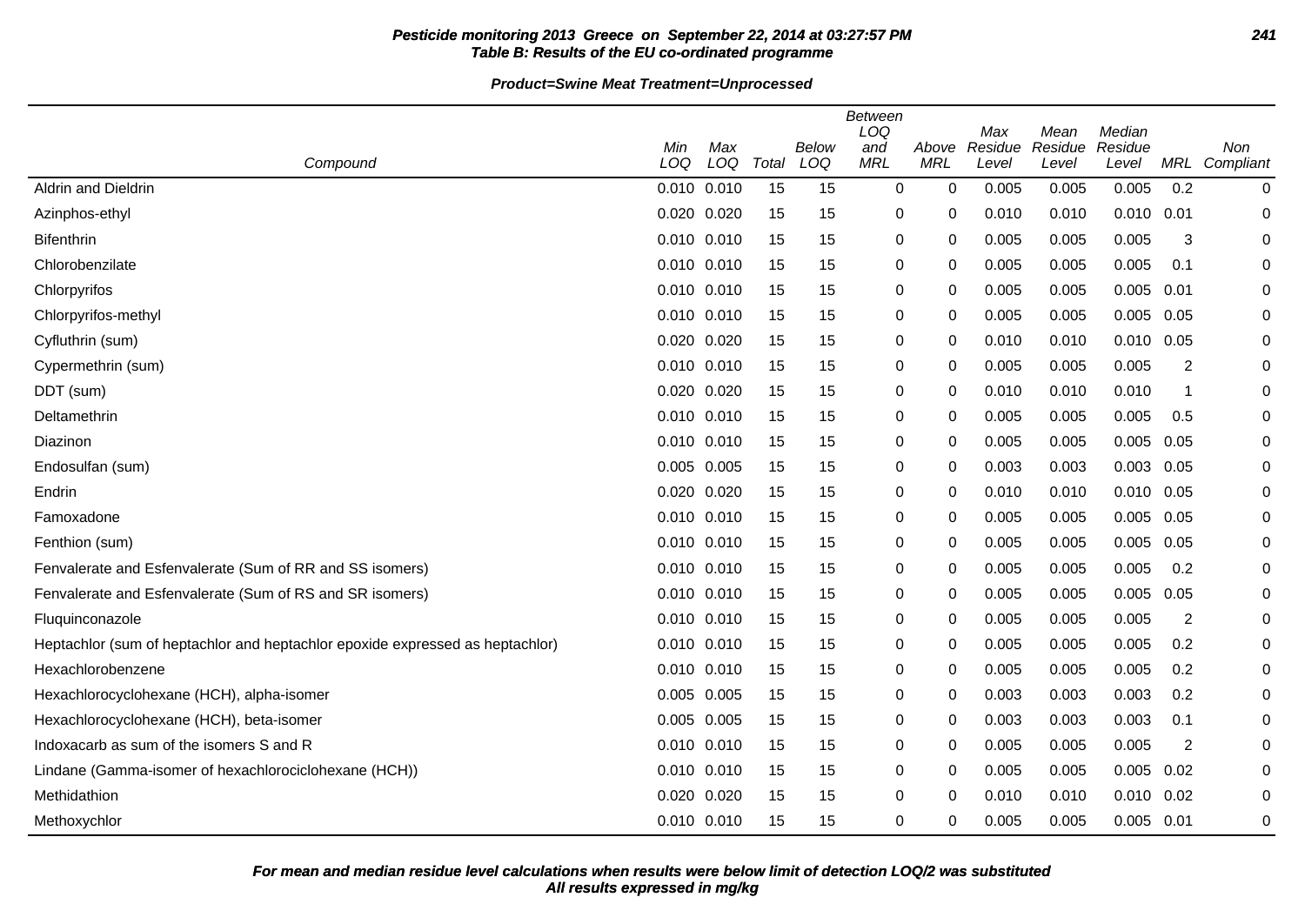# **Pesticide monitoring 2013 Greece on September 22, 2014 at 03:27:57 PM 242 Table B: Results of the EU co-ordinated programme**

#### **Product=Swine Meat Treatment=Unprocessed**

|                                                                                                                           |            |                 |       |              | <b>Between</b><br>LOQ |              | Max              | Mean             | Median           |      |                  |
|---------------------------------------------------------------------------------------------------------------------------|------------|-----------------|-------|--------------|-----------------------|--------------|------------------|------------------|------------------|------|------------------|
| Compound                                                                                                                  | Min<br>LOQ | Max<br>LOQ      | Total | Below<br>LOQ | and<br><b>MRL</b>     | Above<br>MRL | Residue<br>Level | Residue<br>Level | Residue<br>Level | MRL  | Non<br>Compliant |
| Parathion                                                                                                                 |            | $0.010$ $0.010$ | 15    | 15           | 0                     | 0            | 0.005            | 0.005            | 0.005            | 0.05 | $\mathbf 0$      |
| Parathion-methyl (sum of Parathion-methyl and paraoxon-methyl expressed as<br>Parathion-methyl)                           |            | $0.020$ $0.020$ | 15    | 15           | 0                     | 0            | 0.010            | 0.010            | $0.010$ $0.02$   |      | 0                |
| Permethrin (sum of isomers)                                                                                               |            | $0.010$ $0.010$ | 15    | 15           | 0                     | 0            | 0.005            | 0.005            | 0.005            | 0.05 | 0                |
| Pirimiphos-methyl                                                                                                         |            | 0.010 0.010     | 15    | 15           | 0                     | $\Omega$     | 0.005            | 0.005            | 0.005            | 0.05 | 0                |
| Prochloraz (sum of prochloraz and its metabolites containing the 2,4,6-Trichlorophenol moiety<br>expressed as prochloraz) |            | $0.010$ $0.010$ | 15    | 15           | 0                     | 0            | 0.005            | 0.005            | 0.005            | 0.1  | 0                |
| Profenofos                                                                                                                |            | 0.010 0.010     | 15    | 15           | 0                     | 0            | 0.005            | 0.005            | 0.005            | 0.05 | 0                |
| Pyrazophos                                                                                                                |            | 0.010 0.010     | 15    | 15           | 0                     | $\Omega$     | 0.005            | 0.005            | 0.005            | 0.02 | 0                |
| Resmethrin (resmethrin including other mixtures of consituent isomers (sum of isomers))                                   |            | 0.010 0.010     | 15    | 15           | 0                     | $\Omega$     | 0.005            | 0.005            | 0.005            | 0.1  | 0                |
| Tetraconazole                                                                                                             |            | 0.010 0.010     | 15    | 15           | 0                     | 0            | 0.005            | 0.005            | 0.005            | 0.05 | 0                |
| Triazophos                                                                                                                |            | $0.010$ $0.010$ | 15    | 15           | 0                     | 0            | 0.005            | 0.005            | 0.005            | 0.01 | 0                |
| tau-Fluvalinate                                                                                                           |            | 0.010 0.010     | 15    | 15           | $\mathbf 0$           | 0            | 0.005            | 0.005            | 0.005            | 0.05 | 0                |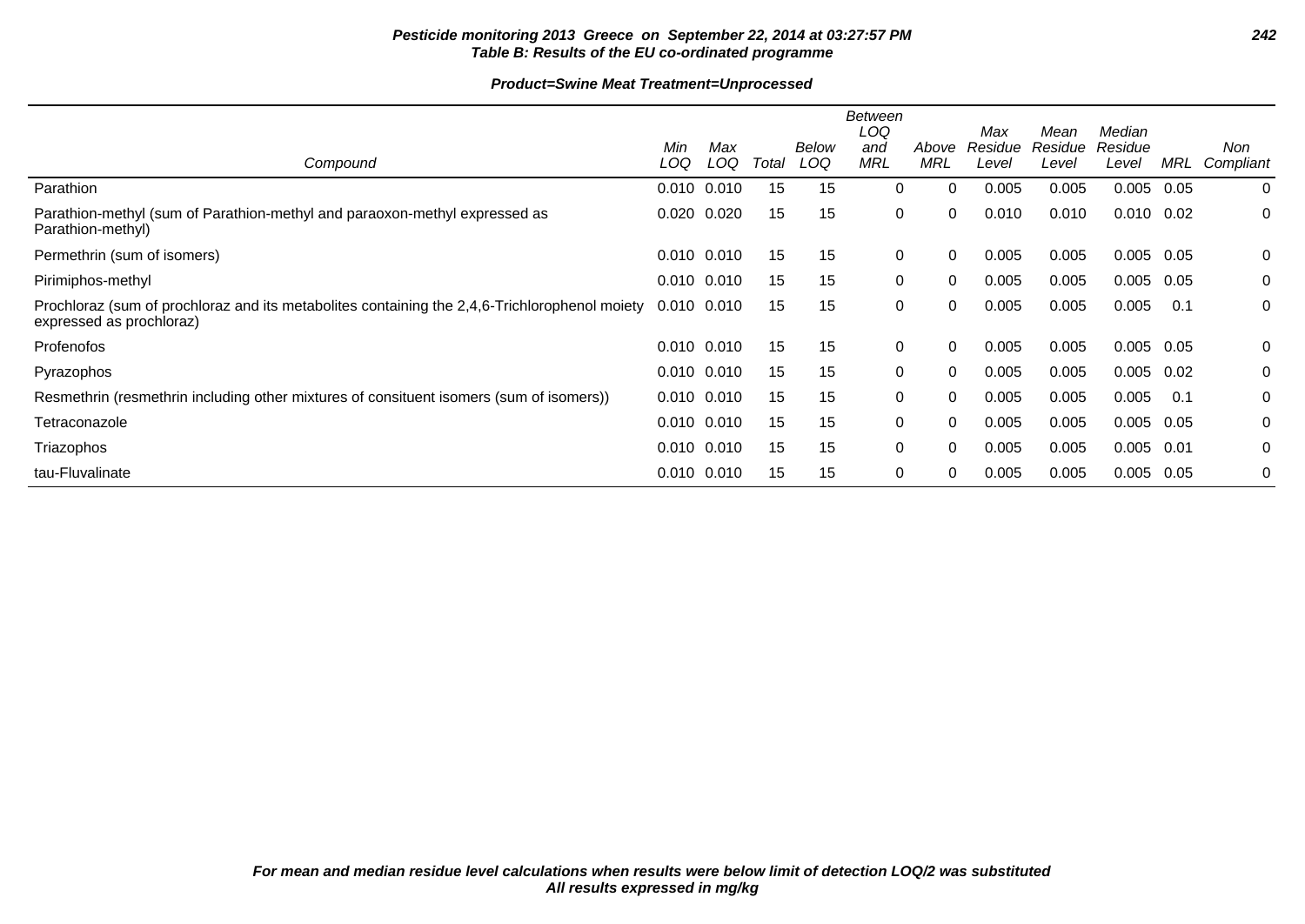#### **Pesticide monitoring 2013 Greece on September 22, 2014 at 03:27:57 PM 243 Table B: Results of the EU co-ordinated programme**

**Product=Tomatoes Treatment=Unprocessed**

|                         |                 |             |       |       | <b>Between</b><br>LOQ |             |                |                 | Median  |            |             |
|-------------------------|-----------------|-------------|-------|-------|-----------------------|-------------|----------------|-----------------|---------|------------|-------------|
|                         | Min             | Max         |       | Below | and                   | Above       | Max<br>Residue | Mean<br>Residue | Residue |            | Non         |
| Compound                | LOQ             | LOQ         | Total | LOQ   | <b>MRL</b>            | <b>MRL</b>  | Level          | Level           | Level   | <b>MRL</b> | Compliant   |
| Abamectin (sum)         | 0.010           | 0.010       | 20    | 20    | $\mathbf 0$           | $\mathbf 0$ | 0.005          | 0.005           | 0.005   | 0.02       | $\mathbf 0$ |
| Acephate                | 0.010 0.020     |             | 30    | 30    | 0                     | $\mathbf 0$ | 0.010          | 0.007           | 0.005   | 0.02       | 0           |
| Acetamiprid             |                 | 0.010 0.010 | 20    | 15    | 4                     | 1           | 0.220          | 0.022           | 0.005   | 0.15       | 0           |
| Acrinathrin             |                 | 0.010 0.050 | 30    | 30    | 0                     | 0           | 0.025          | 0.012           | 0.005   | 0.1        | 0           |
| Aldicarb (sum)          | $0.010$ $0.010$ |             | 21    | 21    | 0                     | 0           | 0.005          | 0.005           | 0.005   | 0.02       | 0           |
| Amitraz (sum)           |                 | 0.010 0.010 | 10    | 10    | 0                     | 0           | 0.005          | 0.005           | 0.005   | 0.05       | 0           |
| Azinphos-methyl         | 0.010 0.100     |             | 40    | 40    | 0                     | 0           | 0.050          | 0.021           | 0.015   | 0.05       | 0           |
| Azoxystrobin            | 0.010 0.100     |             | 40    | 40    | $\mathbf 0$           | 0           | 0.050          | 0.018           | 0.008   | 3          | 0           |
| Benfuracarb             |                 | 0.010 0.010 | 20    | 20    | 0                     | 0           | 0.005          | 0.005           | 0.005   | 0.05       | 0           |
| <b>Bifenthrin</b>       | 0.010 0.020     |             | 30    | 30    | 0                     | 0           | 0.010          | 0.007           | 0.005   | 0.3        | 0           |
| <b>Bitertanol</b>       |                 | 0.010 0.100 | 20    | 20    | 0                     | $\mathbf 0$ | 0.050          | 0.034           | 0.050   | 3          | $\mathbf 0$ |
| <b>Boscalid</b>         |                 | 0.010 0.010 | 20    | 18    | 2                     | 0           | 0.450          | 0.029           | 0.005   | 3          | 0           |
| Bromide ion             |                 | 0.500 0.500 | 13    | 6     | 7                     | 0           | 2.800          | 0.978           | 0.570   | 50         | 0           |
| Bromopropylate          |                 | 0.050 0.050 | 20    | 20    | 0                     | 0           | 0.025          | 0.025           | 0.025   | 0.01       | 0           |
| Bromuconazole (sum)     | 0.010 0.010     |             | 20    | 20    | $\mathbf 0$           | 0           | 0.005          | 0.005           | 0.005   | 0.05       | 0           |
| <b>Bupirimate</b>       |                 | 0.010 0.010 | 20    | 20    | 0                     | 0           | 0.005          | 0.005           | 0.005   | 2          | 0           |
| Buprofezin              |                 | 0.010 0.010 | 20    | 20    | 0                     | 0           | 0.005          | 0.005           | 0.005   | 1          | 0           |
| Carbaryl                | 0.010 0.010     |             | 21    | 21    | 0                     | 0           | 0.005          | 0.005           | 0.005   | 0.5        | 0           |
| Carbendazim and benomyl | 0.010 0.010     |             | 20    | 19    | 1                     | 0           | 0.024          | 0.006           | 0.005   | 0.3        | 0           |
| Carbofuran (sum)        | 0.010 0.010     |             | 21    | 21    | 0                     | 0           | 0.005          | 0.005           | 0.005   | 0.02       | 0           |
| Carbosulfan             |                 | 0.010 0.010 | 20    | 20    | 0                     | 0           | 0.005          | 0.005           | 0.005   | 0.05       | 0           |
| Chlorfenapyr            |                 | 0.020 0.020 | 20    | 20    | 0                     | 0           | 0.010          | 0.010           | 0.010   | 0.05       | 0           |
| Chlorfenvinphos         | 0.010 0.040     |             | 30    | 30    | 0                     | 0           | 0.020          | 0.010           | 0.005   | 0.02       | 0           |
| Chlormequat             |                 | 0.010 0.010 | 10    | 10    | 0                     | 0           | 0.005          | 0.005           | 0.005   | 0.05       | 0           |
| Chlorothalonil          | 0.010 0.050     |             | 40    | 40    | 0                     | 0           | 0.025          | 0.011           | 0.008   | 2          | $\mathbf 0$ |
| Chlorpropham (sum)      |                 | 0.010 0.010 | 20    | 20    | 0                     | 0           | 0.005          | 0.005           | 0.005   | 0.05       | 0           |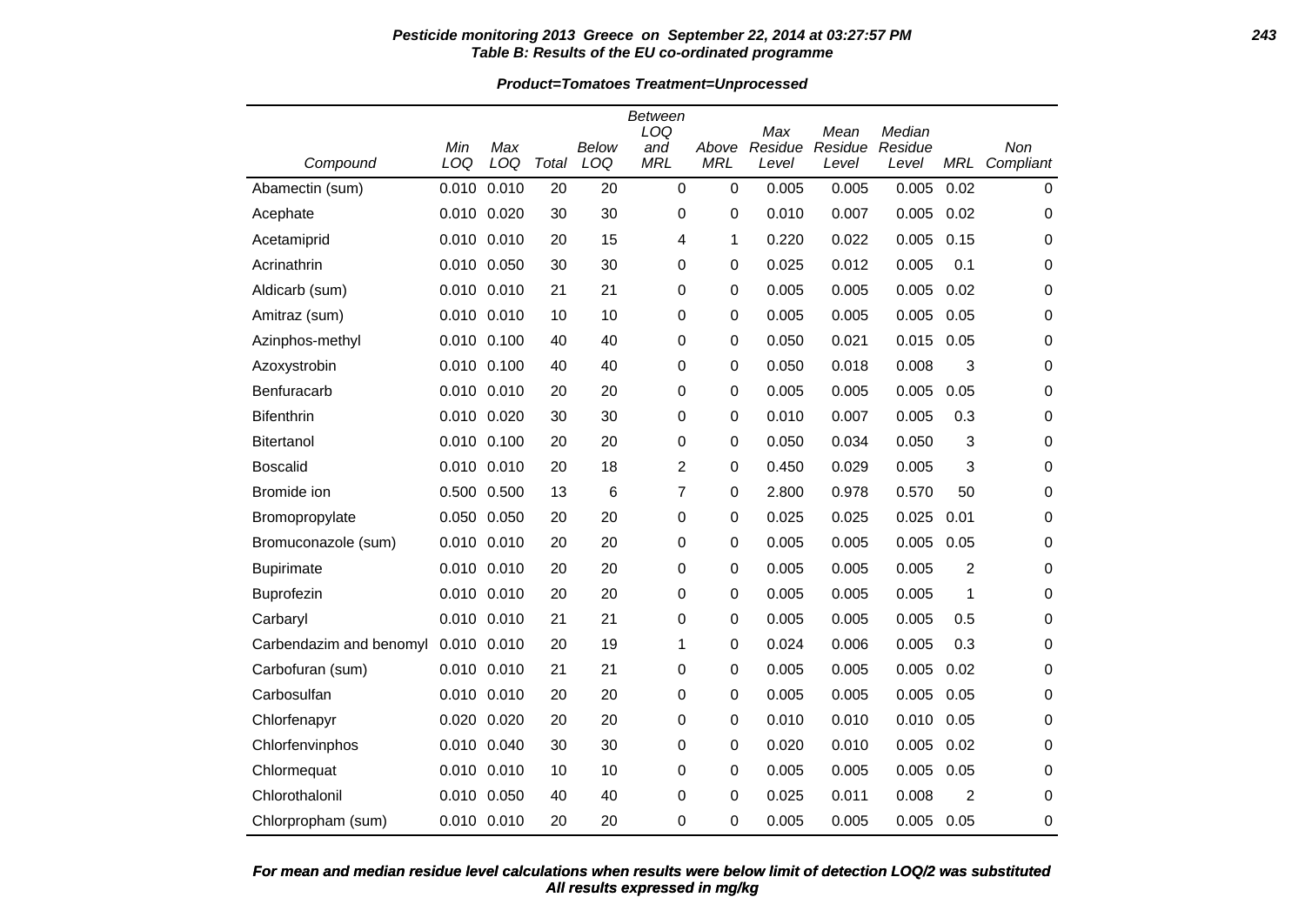#### **Pesticide monitoring 2013 Greece on September 22, 2014 at 03:27:57 PM 244 Table B: Results of the EU co-ordinated programme**

**Product=Tomatoes Treatment=Unprocessed**

|                         |                 |             |       |              | Between<br>LOQ    |                     | Max              | Mean             | Median           |                |                  |
|-------------------------|-----------------|-------------|-------|--------------|-------------------|---------------------|------------------|------------------|------------------|----------------|------------------|
| Compound                | Min<br>LOQ      | Max<br>LOQ  | Total | Below<br>LOQ | and<br><b>MRL</b> | Above<br><b>MRL</b> | Residue<br>Level | Residue<br>Level | Residue<br>Level | <b>MRL</b>     | Non<br>Compliant |
| Chlorpyrifos            | 0.010 0.050     |             | 40    | 40           | 0                 | 0                   | 0.025            | 0.015            | 0.015            | 0.5            | 0                |
| Chlorpyrifos-methyl     | 0.010 0.020     |             | 30    | 29           | 1                 | 0                   | 0.070            | 0.009            | 0.005            | 0.5            | 0                |
| Clofentezine            | 0.010 0.010     |             | 20    | 20           | 0                 | 0                   | 0.005            | 0.005            | 0.005            | 0.3            | 0                |
| Clothianidin            | 0.010 0.010     |             | 20    | 20           | 0                 | 0                   | 0.005            | 0.005            | 0.005            | 0.05           | 0                |
| Cyfluthrin (sum)        | 0.020 0.020     |             | 30    | 30           | 0                 | 0                   | 0.010            | 0.010            | 0.010            | 0.05           | 0                |
| Cymoxanil               | 0.010 0.010     |             | 20    | 20           | 0                 | 0                   | 0.005            | 0.005            | 0.005            | 0.2            | 0                |
| Cypermethrin (sum)      | 0.010 0.500     |             | 40    | 39           | 1                 | 0                   | 0.250            | 0.068            | 0.010            | 0.5            | 0                |
| Cyproconazole           | 0.010 0.010     |             | 20    | 20           | 0                 | 0                   | 0.005            | 0.005            | 0.005            | 0.05           | 0                |
| Cyprodinil              | 0.010 0.010     |             | 20    | 18           | 2                 | 0                   | 0.140            | 0.013            | 0.005            | 1              | 0                |
| Cyromazine              | 0.010 0.010     |             | 20    | 20           | 0                 | 0                   | 0.005            | 0.005            | 0.005            | 1              | 0                |
| Deltamethrin            | 0.010 0.500     |             | 40    | 40           | 0                 | 0                   | 0.250            | 0.067            | 0.008            | 0.3            | 0                |
| Diazinon                | 0.010 0.050     |             | 40    | 40           | 0                 | 0                   | 0.025            | 0.011            | 0.008            | 0.01           | 0                |
| Dichlofluanid           |                 | 0.010 0.010 | 30    | 30           | 0                 | 0                   | 0.005            | 0.005            | 0.005            | 0.01           | 0                |
| Dichlorvos              | 0.010 0.050     |             | 40    | 40           | 0                 | 0                   | 0.025            | 0.011            | 0.008            | 0.01           | 0                |
| Dicloran                | $0.010$ $0.010$ |             | 20    | 20           | 0                 | 0                   | 0.005            | 0.005            | 0.005            | 0.3            | 0                |
| Dicofol (sum)           | 0.020 0.050     |             | 40    | 40           | 0                 | 0                   | 0.025            | 0.021            | 0.025            | 1              | 0                |
| Dicrotophos             | 0.050 0.050     |             | 20    | 20           | 0                 | 0                   | 0.025            | 0.025            | 0.025            | 0.01           | 0                |
| Diethofencarb           | $0.010$ $0.010$ |             | 20    | 20           | 0                 | 0                   | 0.005            | 0.005            | 0.005            | 1              | 0                |
| Difenoconazole          | 0.010 0.010     |             | 20    | 20           | 0                 | 0                   | 0.005            | 0.005            | 0.005            | $\overline{c}$ | 0                |
| Diflubenzuron           | 0.010 0.010     |             | 20    | 20           | 0                 | 0                   | 0.005            | 0.005            | 0.005            | 0.05           | 0                |
| Dimethoate (sum)        | 0.010 0.020     |             | 30    | 30           | 0                 | 0                   | 0.010            | 0.007            | 0.005            | 0.02           | 0                |
| Dimethomorph            | 0.010 0.010     |             | 20    | 20           | 0                 | 0                   | 0.005            | 0.005            | 0.005            | 1              | 0                |
| Diniconazole            | 0.010 0.010     |             | 20    | 20           | 0                 | 0                   | 0.005            | 0.005            | 0.005            | 0.05           | 0                |
| Diphenylamine           | $0.100$ $0.100$ |             | 20    | 20           | 0                 | 0                   | 0.050            | 0.050            | 0.050            | 0.05           | 0                |
| <b>Dithiocarbamates</b> | $0.100$ $0.250$ |             | 23    | 20           | 3                 | 0                   | 0.620            | 0.130            | 0.050            | 3              | 0                |
| <b>EPN</b>              |                 | 0.010 0.010 | 20    | 20           | $\Omega$          | 0                   | 0.005            | 0.005            | 0.005            | 0.01           | 0                |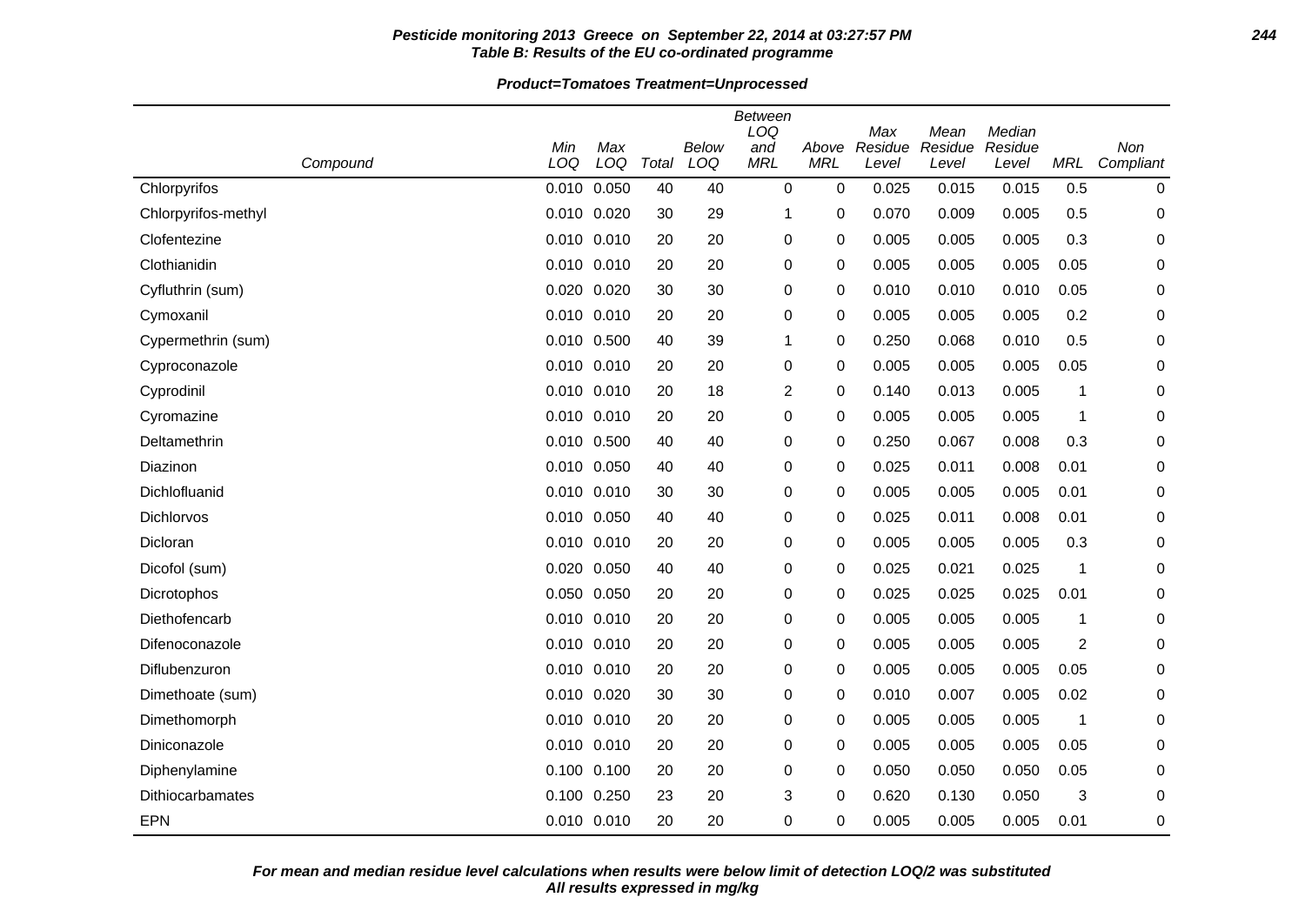# **Pesticide monitoring 2013 Greece on September 22, 2014 at 03:27:57 PM 245 Table B: Results of the EU co-ordinated programme**

# **Product=Tomatoes Treatment=Unprocessed**

|                                                          |                 |     |       |                | <b>Between</b><br>LOQ |            | Max     | Mean    | Median      |                         |             |
|----------------------------------------------------------|-----------------|-----|-------|----------------|-----------------------|------------|---------|---------|-------------|-------------------------|-------------|
|                                                          | Min             | Max |       | Below          | and                   | Above      | Residue | Residue | Residue     |                         | Non         |
| Compound                                                 | LOQ             | LOQ | Total | LOQ            | <b>MRL</b>            | <b>MRL</b> | Level   | Level   | Level       | MRL                     | Compliant   |
| Endosulfan (sum)                                         | 0.005 0.050     |     | 30    | 30             | 0                     | 0          | 0.025   | 0.010   | 0.003       | 0.05                    | 0           |
| Epoxiconazole                                            | 0.010 0.010     |     | 20    | 20             | 0                     | 0          | 0.005   | 0.005   | 0.005       | 0.05                    | 0           |
| Ethephon                                                 | $0.100$ $0.100$ |     | 10    | 10             | 0                     | 0          | 0.050   | 0.050   | 0.050       | $\overline{\mathbf{1}}$ | 0           |
| Ethion                                                   | 0.010 0.020     |     | 30    | 30             | 0                     | 0          | 0.010   | 0.007   | 0.005       | 0.01                    | 0           |
| Ethirimol                                                | 0.010 0.010     |     | 20    | 20             | 0                     | 0          | 0.005   | 0.005   | 0.005       | 0.1                     | 0           |
| Ethoprophos                                              | 0.010 0.050     |     | 40    | 40             | 0                     | 0          | 0.025   | 0.011   | 0.008       | 0.02                    | 0           |
| Etofenprox                                               | $0.010$ $0.010$ |     | 20    | 20             | 0                     | 0          | 0.005   | 0.005   | 0.005       | -1                      | 0           |
| Famoxadone                                               | 0.010 0.010     |     | 20    | 20             | 0                     | 0          | 0.005   | 0.005   | 0.005       | $\overline{\mathbf{1}}$ | $\mathbf 0$ |
| Fenamidone                                               | 0.010 0.010     |     | 20    | 20             | 0                     | $\Omega$   | 0.005   | 0.005   | 0.005       | 0.5                     | 0           |
| Fenamiphos (sum)                                         | $0.010$ $0.010$ |     | 20    | 20             | 0                     | 0          | 0.005   | 0.005   | 0.005       | 0.04                    | 0           |
| Fenarimol                                                | $0.010$ $0.010$ |     | 20    | 20             | 0                     | 0          | 0.005   | 0.005   | 0.005       | 0.02                    | 0           |
| Fenazaquin                                               | 0.010 0.010     |     | 20    | 20             | 0                     | 0          | 0.005   | 0.005   | 0.005       | 0.5                     | 0           |
| Fenbuconazole                                            | $0.010$ $0.010$ |     | 20    | 20             | 0                     | 0          | 0.005   | 0.005   | 0.005       | 0.5                     | 0           |
| Fenhexamid                                               | 0.010 0.020     |     | 30    | 28             | $\overline{c}$        | 0          | 0.190   | 0.013   | 0.005       | -1                      | 0           |
| Fenitrothion                                             | 0.010 0.020     |     | 30    | 30             | 0                     | 0          | 0.010   | 0.007   | 0.005       | 0.01                    | 0           |
| Fenoxycarb                                               | 0.010 0.500     |     | 30    | 30             | 0                     | 0          | 0.250   | 0.087   | 0.005       | 0.05                    | 0           |
| Fenpropathrin                                            | 0.010 0.500     |     | 40    | 40             | 0                     | 0          | 0.250   | 0.067   | 0.008       | 0.01                    | 0           |
| Fenpropimorph                                            | 0.010 0.010     |     | 20    | 20             | 0                     | 0          | 0.005   | 0.005   | 0.005       | 0.05                    | $\Omega$    |
| Fenpyroximate                                            | 0.010 0.010     |     | 20    | 20             | 0                     | 0          | 0.005   | 0.005   | 0.005       | 0.2                     | 0           |
| Fenthion (sum)                                           | 0.010 0.010     |     | 20    | 20             | 0                     | 0          | 0.005   | 0.005   | 0.005       | 0.01                    | 0           |
| Fenvalerate and Esfenvalerate (Sum of RR and SS isomers) | 0.010 0.010     |     | 20    | 20             | 0                     | 0          | 0.005   | 0.005   | 0.005       | 0.05                    | 0           |
| Fenvalerate and Esfenvalerate (Sum of RS and SR isomers) | 0.010 0.020     |     | 30    | 30             | 0                     | 0          | 0.010   | 0.007   | 0.005       | 0.02                    | 0           |
| Fipronil (sum)                                           | 0.010 0.010     |     | 7     | 7              | 0                     | 0          | 0.005   | 0.005   | 0.005 0.005 |                         | 0           |
| Fludioxonil                                              | $0.010$ $0.010$ |     | 8     | $\overline{7}$ | 1                     | 0          | 0.079   | 0.014   | 0.005       | -1                      | 0           |
| Flufenoxuron                                             | 0.010 0.010     |     | 20    | 20             | 0                     | 0          | 0.005   | 0.005   | 0.005       | 0.5                     | 0           |
| Fluquinconazole                                          | 0.010 0.050     |     | 30    | 30             | 0                     | 0          | 0.025   | 0.012   | 0.005       | 0.05                    | 0           |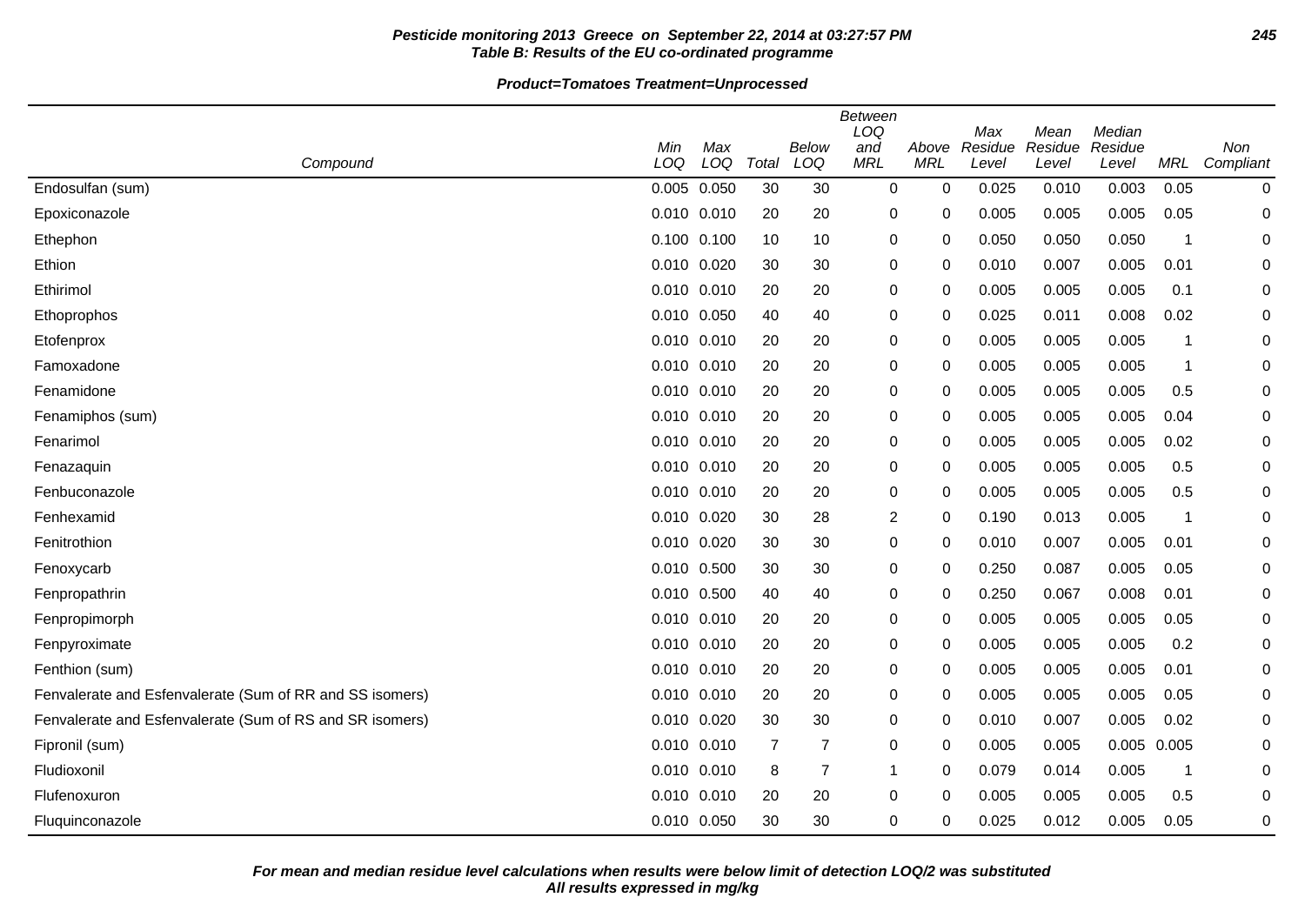# **Pesticide monitoring 2013 Greece on September 22, 2014 at 03:27:57 PM 246 Table B: Results of the EU co-ordinated programme**

|                                                                                                                             |             |                 |       |              | <b>Between</b><br>LOQ |                     | Max              | Mean             | Median           |      |                  |
|-----------------------------------------------------------------------------------------------------------------------------|-------------|-----------------|-------|--------------|-----------------------|---------------------|------------------|------------------|------------------|------|------------------|
| Compound                                                                                                                    | Min<br>LOQ  | Max<br>LOQ      | Total | Below<br>LOQ | and<br><b>MRL</b>     | Above<br><b>MRL</b> | Residue<br>Level | Residue<br>Level | Residue<br>Level | MRL  | Non<br>Compliant |
| Flusilazole                                                                                                                 |             | 0.010 0.010     | 20    | 20           | $\mathbf 0$           | 0                   | 0.005            | 0.005            | 0.005            | 0.02 | 0                |
| Flutriafol                                                                                                                  |             | 0.010 0.010     | 20    | 20           | 0                     | 0                   | 0.005            | 0.005            | 0.005            | 0.3  | 0                |
| Formetanate                                                                                                                 | 0.010 0.010 |                 | 20    | 20           | 0                     | 0                   | 0.005            | 0.005            | 0.005            | 0.2  | 0                |
| Fosthiazate                                                                                                                 |             | 0.010 0.010     | 20    | 20           | 0                     | 0                   | 0.005            | 0.005            | 0.005            | 0.02 | 0                |
| Hexaconazole                                                                                                                | 0.010 0.020 |                 | 30    | 30           | 0                     | 0                   | 0.010            | 0.007            | 0.005            | 0.1  | 0                |
| Hexythiazox                                                                                                                 | 0.010 0.010 |                 | 20    | 20           | 0                     | 0                   | 0.005            | 0.005            | 0.005            | 0.5  | 0                |
| Imazalil                                                                                                                    | 0.020 0.020 |                 | 30    | 30           | 0                     | 0                   | 0.010            | 0.010            | 0.010            | 0.5  | 0                |
| Imidacloprid                                                                                                                |             | $0.010$ $0.010$ | 20    | 20           | 0                     | 0                   | 0.005            | 0.005            | 0.005            | 0.5  | 0                |
| Indoxacarb as sum of the isomers S and R                                                                                    |             | 0.010 0.010     | 20    | 20           | 0                     | 0                   | 0.005            | 0.005            | 0.005            | 0.5  | 0                |
| Iprodione                                                                                                                   | 0.010 0.100 |                 | 40    | 34           | 6                     | 0                   | 0.260            | 0.035            | 0.010            | 5    | 0                |
| Iprovalicarb                                                                                                                |             | 0.010 0.010     | 20    | 20           | 0                     | 0                   | 0.005            | 0.005            | 0.005            | -1   | 0                |
| Isofenphos-methyl                                                                                                           |             | 0.010 0.010     | 20    | 20           | 0                     | 0                   | 0.005            | 0.005            | 0.005            | 0.01 | 0                |
| Kresoxim-methyl                                                                                                             | 0.010 0.050 |                 | 30    | 30           | 0                     | 0                   | 0.025            | 0.012            | 0.005            | 0.5  | 0                |
| Lambda-Cyhalothrin                                                                                                          | 0.010 0.020 |                 | 30    | 30           | 0                     | 0                   | 0.010            | 0.007            | 0.005            | 0.1  | 0                |
| Linuron                                                                                                                     |             | 0.010 0.050     | 30    | 30           | 0                     | 0                   | 0.025            | 0.012            | 0.005            | 0.05 | 0                |
| Lufenuron                                                                                                                   | 0.010 0.010 |                 | 20    | 20           | 0                     | 0                   | 0.005            | 0.005            | 0.005            | 0.5  | 0                |
| Malathion (sum of malathion and malaoxon expressed as malathion)                                                            |             | 0.010 0.020     | 30    | 30           | 0                     | 0                   | 0.010            | 0.007            | 0.005            | 0.02 | 0                |
| Mepanipyrim (Mepanipyrim and its metabolite<br>(2-anilino-4-(2-hydroxypropyl)-6-methylpyrimidine) expressed as mepanipyrim) |             | 0.010 0.010     | 20    | 20           | 0                     | 0                   | 0.005            | 0.005            | 0.005            | -1   | 0                |
| Mepiquat                                                                                                                    | 0.010 0.010 |                 | 10    | 10           | 0                     | 0                   | 0.005            | 0.005            | 0.005            | 0.05 | 0                |
| Metalaxyl (Metalaxyl including other mixtures of constituent isomers including Metalaxyl-M<br>(sum of isomers))             |             | 0.010 0.010     | 20    | 20           | 0                     | 0                   | 0.005            | 0.005            | 0.005            | 0.2  | 0                |
| Metconazole                                                                                                                 |             | 0.010 0.010     | 20    | 20           | 0                     | 0                   | 0.005            | 0.005            | $0.005$ 0.02     |      | 0                |
| Methamidophos                                                                                                               |             | 0.010 0.020     | 30    | 30           | 0                     | 0                   | 0.010            | 0.007            | $0.005$ 0.01     |      | 0                |
| Methidathion                                                                                                                | 0.020       | 0.020           | 30    | 30           | 0                     | 0                   | 0.010            | 0.010            | 0.010            | 0.02 | 0                |
| Methiocarb (sum of methiocarb and methiocarb sulfoxide and sulfone, expressed as<br>methiocarb)                             |             | 0.010 0.010     | 20    | 20           | 0                     | 0                   | 0.005            | 0.005            | 0.005            | 0.2  | 0                |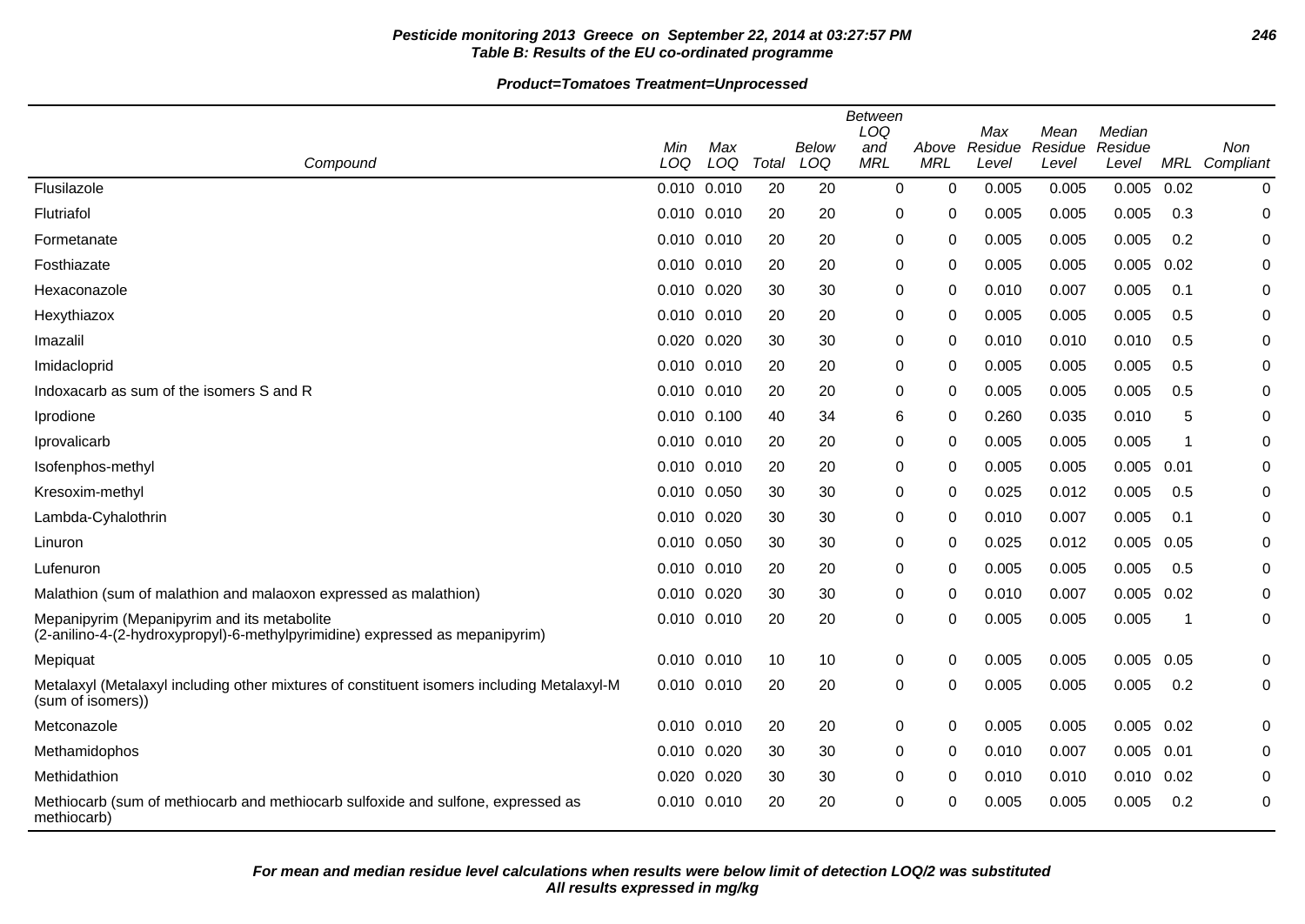# **Pesticide monitoring 2013 Greece on September 22, 2014 at 03:27:57 PM 247 Table B: Results of the EU co-ordinated programme**

**Product=Tomatoes Treatment=Unprocessed**

|                                                                                                                           |             |     |       |       | <b>Between</b><br>LOQ |            | Max     |                 | Median         |      |           |
|---------------------------------------------------------------------------------------------------------------------------|-------------|-----|-------|-------|-----------------------|------------|---------|-----------------|----------------|------|-----------|
|                                                                                                                           | Min         | Max |       | Below | and                   | Above      | Residue | Mean<br>Residue | Residue        |      | Non       |
| Compound                                                                                                                  | LOQ         | LOQ | Total | LOQ   | <b>MRL</b>            | <b>MRL</b> | Level   | Level           | Level          | MRL  | Compliant |
| Methomyl and thiodicarb (sum of methomyl and thiodicarb expressed as methomyl)                                            | 0.010 0.010 |     | 20    | 20    | 0                     | 0          | 0.005   | 0.005           | 0.005          | 0.02 | 0         |
| Methoxychlor                                                                                                              | 0.010 0.050 |     | 30    | 30    | 0                     | 0          | 0.025   | 0.012           | 0.005          | 0.01 | 0         |
| Methoxyfenozide                                                                                                           | 0.010 0.010 |     | 20    | 20    | 0                     | 0          | 0.005   | 0.005           | 0.005          | 2    | 0         |
| Metobromuron                                                                                                              | 0.010 0.010 |     | 20    | 20    | 0                     | 0          | 0.005   | 0.005           | 0.005          | 0.01 | 0         |
| <b>Monocrotophos</b>                                                                                                      | 0.010 0.040 |     | 30    | 30    | 0                     | 0          | 0.020   | 0.010           | 0.005          | 0.01 | 0         |
| Myclobutanil                                                                                                              | 0.010 0.040 |     | 30    | 30    | 0                     | 0          | 0.020   | 0.010           | 0.005          | 0.3  | 0         |
| Nitenpyram                                                                                                                | 0.050 0.050 |     | 20    | 20    | 0                     | 0          | 0.025   | 0.025           | 0.025          | 0.01 | 0         |
| Oxadixyl                                                                                                                  | 0.010 0.010 |     | 20    | 20    | 0                     | $\Omega$   | 0.005   | 0.005           | 0.005          | 0.01 | 0         |
| Oxamyl                                                                                                                    | 0.010 0.010 |     | 21    | 21    | 0                     | 0          | 0.005   | 0.005           | 0.005          | 0.02 | 0         |
| Oxydemeton-methyl (sum of oxydemeton-methyl and demeton-S-methylsulfone expressed as<br>oxydemeton-methyl)                | 0.010 0.010 |     | 20    | 20    | 0                     | 0          | 0.005   | 0.005           | 0.005          | 0.01 | 0         |
| Paclobutrazol                                                                                                             | 0.010 0.010 |     | 20    | 20    | 0                     | 0          | 0.005   | 0.005           | $0.005$ 0.02   |      | 0         |
| Parathion                                                                                                                 | 0.010 0.050 |     | 30    | 30    | 0                     | 0          | 0.025   | 0.012           | 0.005          | 0.05 | 0         |
| Parathion-methyl (sum of Parathion-methyl and paraoxon-methyl expressed as<br>Parathion-methyl)                           | 0.020 0.020 |     | 30    | 30    | 0                     | 0          | 0.010   | 0.010           | $0.010$ $0.02$ |      | 0         |
| Penconazole                                                                                                               | 0.010 0.050 |     | 30    | 30    | 0                     | 0          | 0.025   | 0.012           | 0.005          | 0.1  | 0         |
| Pencycuron                                                                                                                | 0.010 0.010 |     | 20    | 20    | 0                     | 0          | 0.005   | 0.005           | 0.005          | 0.05 | 0         |
| Pendimethalin                                                                                                             | 0.010 0.050 |     | 30    | 30    | 0                     | 0          | 0.025   | 0.012           | 0.005          | 0.05 | 0         |
| Phenthoate                                                                                                                | 0.020 0.050 |     | 30    | 30    | 0                     | 0          | 0.025   | 0.015           | 0.010          | 0.01 | 0         |
| Phosalone                                                                                                                 | 0.010 0.050 |     | 30    | 30    | 0                     | $\Omega$   | 0.025   | 0.012           | 0.005          | 0.05 | 0         |
| Phosmet (phosmet and phosmet oxon expressed as phosmet)                                                                   | 0.010 0.050 |     | 30    | 30    | 0                     | $\Omega$   | 0.025   | 0.012           | 0.005          | 0.05 | 0         |
| Phoxim                                                                                                                    | 0.010 0.010 |     | 20    | 20    | 0                     | 0          | 0.005   | 0.005           | $0.005$ 0.01   |      | 0         |
| Pirimicarb (sum of Pirimicarb and desmethyl pirimicarb expressed as Pirimicarb)                                           | 0.010 0.010 |     | 20    | 20    | 0                     | 0          | 0.005   | 0.005           | 0.005          |      | 0         |
| Pirimiphos-methyl                                                                                                         | 0.010 0.050 |     | 30    | 30    | 0                     | 0          | 0.025   | 0.012           | 0.005          | -1   | 0         |
| Prochloraz (sum of prochloraz and its metabolites containing the 2,4,6-Trichlorophenol moiety<br>expressed as prochloraz) | 0.010 0.010 |     | 20    | 20    | 0                     | 0          | 0.005   | 0.005           | $0.005$ 0.05   |      | 0         |
| Procymidone                                                                                                               | 0.010 0.050 |     | 40    | 40    | 0                     | 0          | 0.025   | 0.011           | $0.008$ $0.02$ |      | 0         |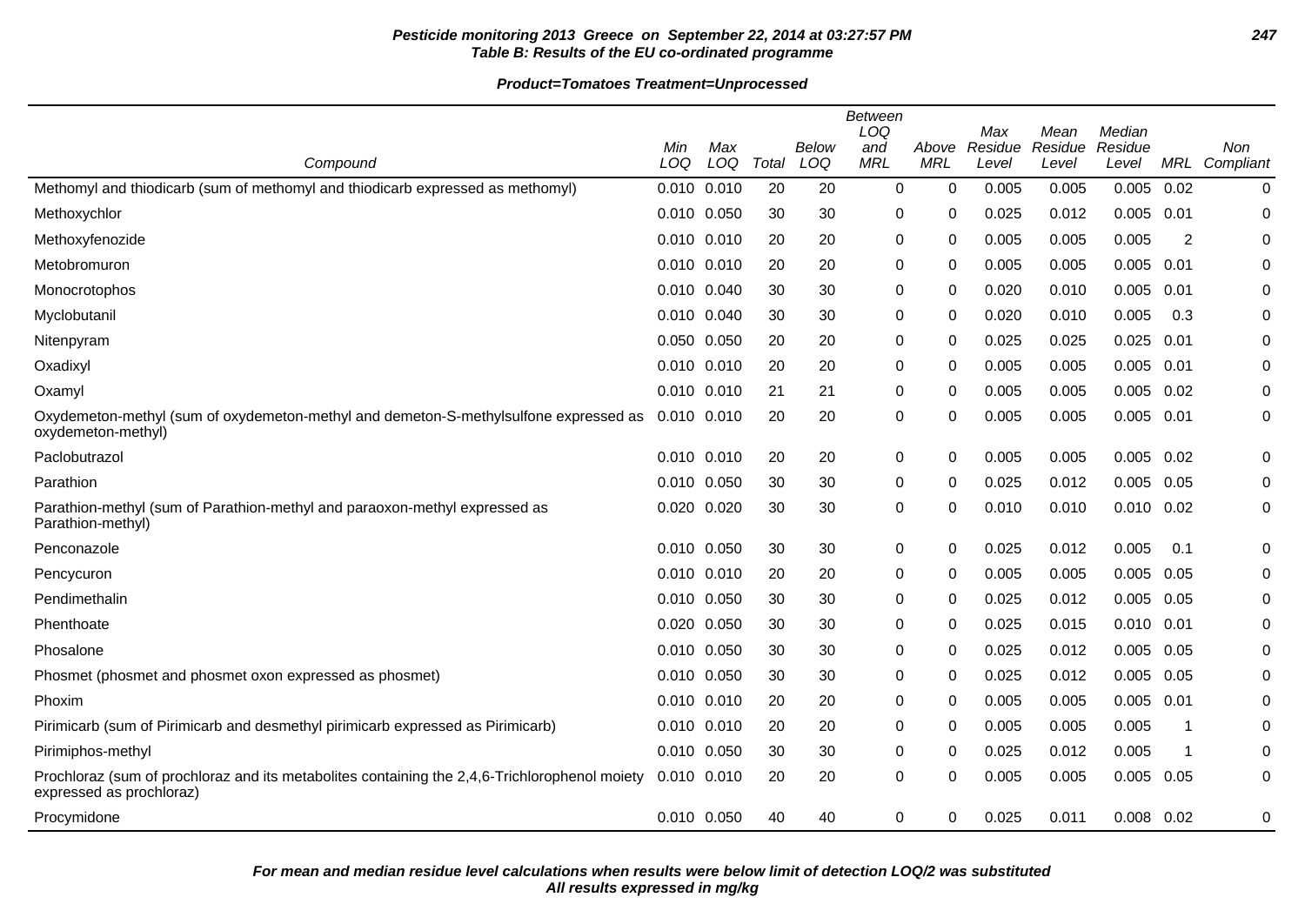# **Pesticide monitoring 2013 Greece on September 22, 2014 at 03:27:57 PM 248 Table B: Results of the EU co-ordinated programme**

**Product=Tomatoes Treatment=Unprocessed**

|                                                                        |                 |            |                |                | Between<br>LOQ    |                     | Max              | Mean             | Median           |                |                  |
|------------------------------------------------------------------------|-----------------|------------|----------------|----------------|-------------------|---------------------|------------------|------------------|------------------|----------------|------------------|
| Compound                                                               | Min<br>LOQ      | Max<br>LOQ | Total          | Below<br>LOQ   | and<br><b>MRL</b> | Above<br><b>MRL</b> | Residue<br>Level | Residue<br>Level | Residue<br>Level | MRL            | Non<br>Compliant |
| Profenofos                                                             | 0.010 0.050     |            | 30             | 30             | $\mathbf 0$       | $\mathbf 0$         | 0.025            | 0.012            | 0.005            | 10             | 0                |
| Propamocarb (sum of propamocarb and its salt expressed as propamocarb) | 0.010 0.010     |            | 20             | 20             | 0                 | 0                   | 0.005            | 0.005            | 0.005            | 10             | 0                |
| Propargite                                                             | 0.010 0.010     |            | 20             | 20             | 0                 | 0                   | 0.005            | 0.005            | 0.005            | $\overline{2}$ | 0                |
| Propiconazole                                                          | 0.010 0.050     |            | 30             | 30             | 0                 | 0                   | 0.025            | 0.012            | 0.005            | 0.05           | 0                |
| Propoxur                                                               | 0.010 0.010     |            | -1             | -1             | 0                 | 0                   | 0.005            | 0.005            | 0.005            | 0.05           | 0                |
| Propyzamide                                                            | 0.010 0.020     |            | 30             | 30             | 0                 | 0                   | 0.010            | 0.007            | 0.005            | 0.02           | 0                |
| Prothioconazole (prothioconazole-desthio)                              | 0.010 0.010     |            | $\overline{7}$ | $\overline{7}$ | 0                 | 0                   | 0.005            | 0.005            | 0.005            | 0.02           | 0                |
| Prothiofos                                                             | 0.010 0.010     |            | 30             | 30             | 0                 | 0                   | 0.005            | 0.005            | 0.005            | 0.01           | 0                |
| Pymetrozine                                                            | 0.010 0.010     |            | 20             | 20             | 0                 | 0                   | 0.005            | 0.005            | 0.005            | 0.5            | 0                |
| Pyraclostrobin                                                         | 0.010 0.010     |            | 20             | 18             | 2                 | $\Omega$            | 0.140            | 0.012            | 0.005            | 0.3            | 0                |
| Pyrethrins                                                             | 0.010 0.010     |            | 20             | 20             | 0                 | 0                   | 0.005            | 0.005            | 0.005            | -1             | 0                |
| Pyridaben                                                              | 0.010 0.010     |            | 20             | 20             | 0                 | 0                   | 0.005            | 0.005            | 0.005            | 0.3            | 0                |
| Pyrimethanil                                                           | 0.010 0.050     |            | 30             | 30             | $\pmb{0}$         | $\mathbf 0$         | 0.025            | 0.012            | 0.005            | 1              | 0                |
| Pyriproxyfen                                                           | 0.010 0.010     |            | 20             | 19             | 1                 | $\mathbf 0$         | 0.020            | 0.006            | 0.005            | 1              | 0                |
| Quinoxyfen                                                             | 0.010 0.020     |            | 30             | 30             | 0                 | 0                   | 0.010            | 0.007            | 0.005            | 0.02           | 0                |
| Spinosad (sum of Spinosyn A and Spinosyn D, expressed as Spinosad)     | 0.010 0.010     |            | 20             | 18             | 2                 | 0                   | 0.039            | 0.007            | 0.005            | 1              | 0                |
| Spirodiclofen                                                          | 0.010 0.010     |            | 20             | 20             | 0                 | 0                   | 0.005            | 0.005            | 0.005            | 0.5            | 0                |
| Spiroxamine                                                            | $0.010$ $0.010$ |            | 20             | 20             | 0                 | 0                   | 0.005            | 0.005            | 0.005            | 0.05           | 0                |
| Tebuconazole                                                           | 0.010 0.010     |            | 20             | 20             | 0                 | 0                   | 0.005            | 0.005            | 0.005            | 1              | 0                |
| Tebufenozide                                                           | 0.010 0.010     |            | 20             | 20             | 0                 | $\Omega$            | 0.005            | 0.005            | 0.005            | -1             | 0                |
| Tebufenpyrad                                                           | 0.010 0.010     |            | 20             | 20             | 0                 | 0                   | 0.005            | 0.005            | 0.005            | 0.5            | 0                |
| Teflubenzuron                                                          | 0.010 0.010     |            | 7              | $\overline{7}$ | 0                 | 0                   | 0.005            | 0.005            | 0.005            | -1             | 0                |
| Tefluthrin                                                             | 0.010 0.010     |            | 20             | 20             | 0                 | 0                   | 0.005            | 0.005            | 0.005            | 0.05           | 0                |
| Terbuthylazine                                                         | 0.010 0.050     |            | 30             | 30             | 0                 | $\mathbf 0$         | 0.025            | 0.012            | 0.005            | 0.05           | 0                |
| Tetraconazole                                                          | $0.010$ $0.010$ |            | 20             | 20             | 0                 | $\Omega$            | 0.005            | 0.005            | 0.005            | 0.1            | 0                |
| Tetradifon                                                             | 0.010 0.020     |            | 30             | 30             | 0                 | 0                   | 0.010            | 0.007            | 0.005            | 0.01           | 0                |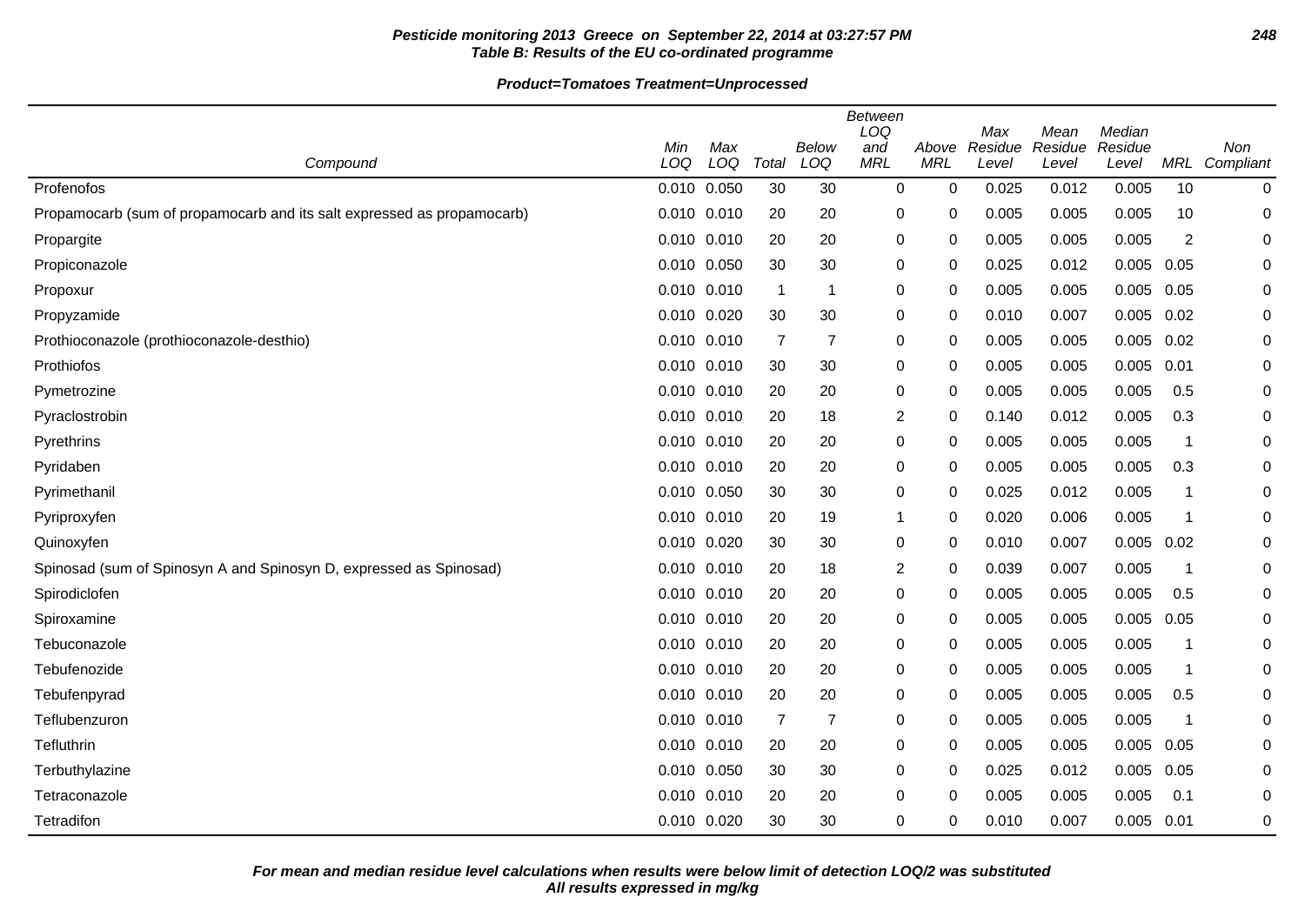# **Pesticide monitoring 2013 Greece on September 22, 2014 at 03:27:57 PM 249 Table B: Results of the EU co-ordinated programme**

# **Product=Tomatoes Treatment=Unprocessed**

|                                                                                                                            | Min             | Max |                | <b>Below</b> | <b>Between</b><br>LOQ<br>and | Above    | Max<br>Residue | Mean<br>Residue | Median<br>Residue |      | Non       |
|----------------------------------------------------------------------------------------------------------------------------|-----------------|-----|----------------|--------------|------------------------------|----------|----------------|-----------------|-------------------|------|-----------|
| Compound                                                                                                                   | LOQ             | LOQ | Total          | LOQ          | MRL                          | MRL      | Level          | Level           | Level             | MRL  | Compliant |
| Thiabendazole                                                                                                              | 0.010 0.010     |     | 20             | 20           | 0                            | $\Omega$ | 0.005          | 0.005           | 0.005             | 0.05 | 0         |
| Thiacloprid                                                                                                                | 0.010 0.010     |     | 20             | 18           | 2                            | $\Omega$ | 0.042          | 0.008           | 0.005             | 0.5  | 0         |
| Thiametoxam (sum of thiametoxam and clothianidin expressed as thiametoxam)                                                 | $0.010$ $0.010$ |     | 20             | 20           | 0                            | $\Omega$ | 0.005          | 0.005           | 0.005             | 0.2  | 0         |
| Thiophanate-methyl                                                                                                         | 0.010 0.010     |     | 20             | 18           | $\overline{2}$               | 0        | 0.067          | 0.009           | 0.005             |      | 0         |
| Tolclofos-methyl                                                                                                           | 0.010 0.050     |     | 30             | 30           | 0                            | 0        | 0.025          | 0.012           | 0.005             |      | 0         |
| Tolylfluanid (Sum of tolylfluanid and dimethylaminosulfotoluidide expressed as tolylfluanid)                               | 0.010 0.010     |     | 20             | 20           | 0                            | 0        | 0.005          | 0.005           | 0.005             | 3    | 0         |
| Triadimefon (sum of Triadimefon and Triadimenol)                                                                           | 0.010 0.020     |     | 30             | 30           | 0                            | 0        | 0.010          | 0.007           | 0.005             |      | 0         |
| Triazophos                                                                                                                 | 0.010 0.020     |     | 30             | 30           | 0                            | 0        | 0.010          | 0.007           | 0.005             | 0.01 | 0         |
| Trifloxystrobin                                                                                                            | 0.010 0.010     |     | 20             | 20           | 0                            | 0        | 0.005          | 0.005           | 0.005             | 0.5  | 0         |
| Triflumuron                                                                                                                | 0.010 0.010     |     | $\overline{7}$ | 7            | 0                            | $\Omega$ | 0.005          | 0.005           | 0.005             | 0.05 | 0         |
| <b>Trifluralin</b>                                                                                                         | 0.010 0.010     |     | 30             | 30           | 0                            | 0        | 0.005          | 0.005           | 0.005             | 0.5  | 0         |
| Triticonazole                                                                                                              | 0.010 0.010     |     | 20             | 20           | $\mathbf 0$                  | $\Omega$ | 0.005          | 0.005           | 0.005             | 0.01 | 0         |
| Vinclozolin (sum of Vinclozolin and all metabolites containing the 3,5-dichloraniline moiety,<br>expressed as Vinclozolin) | 0.010 0.050     |     | 30             | 30           | 0                            | $\Omega$ | 0.025          | 0.012           | 0.005             | 0.05 | 0         |
| Zoxamide                                                                                                                   | $0.010$ $0.010$ |     | 20             | 20           | 0                            | 0        | 0.005          | 0.005           | 0.005             | 0.5  | 0         |
| tau-Fluvalinate                                                                                                            | 0.010 0.020     |     | 30             | 30           | 0                            | 0        | 0.010          | 0.007           | 0.005             | 0.1  | 0         |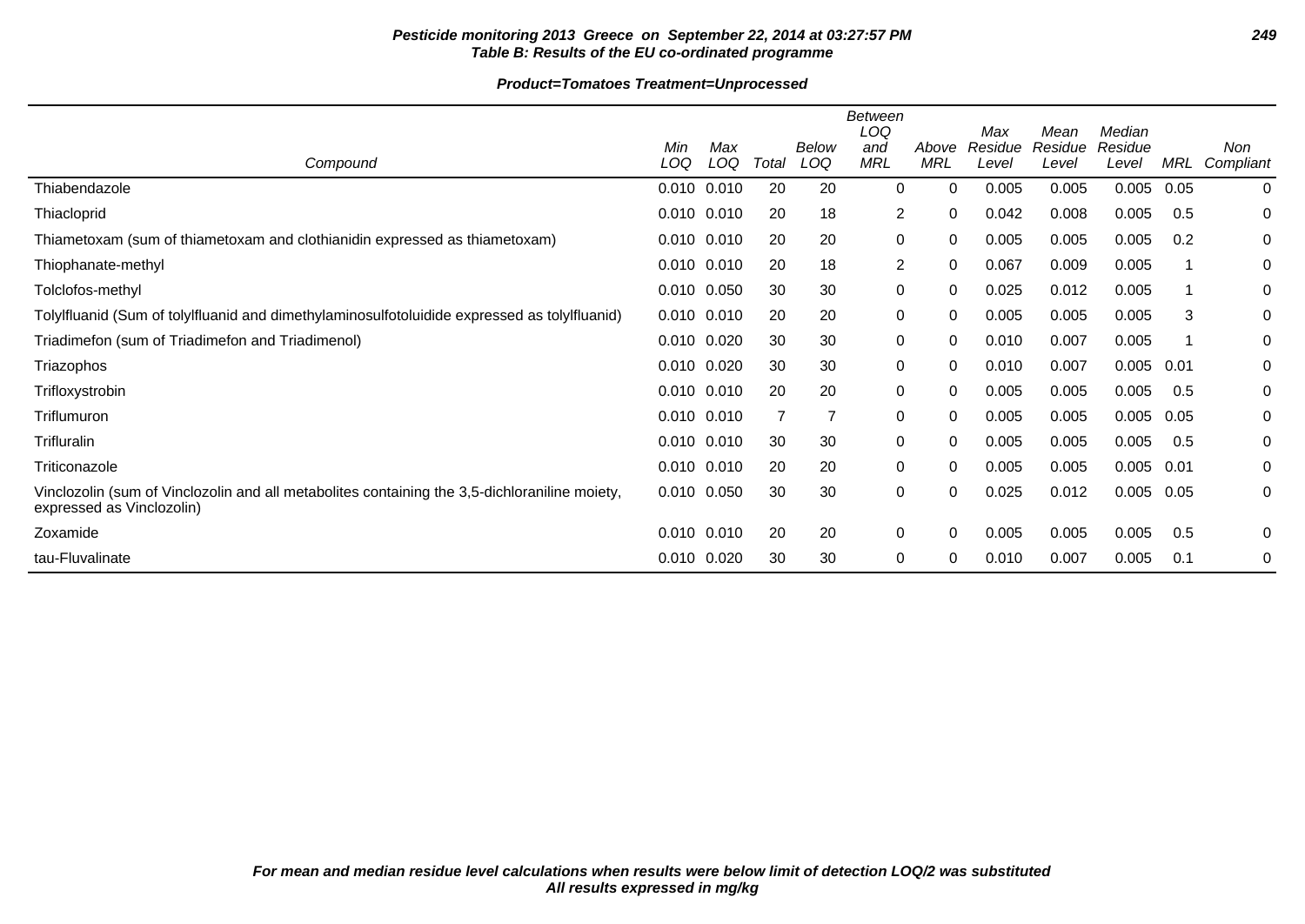### **Pesticide monitoring 2013 Greece on September 22, 2014 at 03:27:57 PM 250 Table B: Results of the EU co-ordinated programme**

**Product=Wine grapes Treatment=Wine production**

| Compound                | Min<br>LOQ | Max<br>LOQ  | Total | <b>Below</b><br>LOQ | <b>Between</b><br>LOQ<br>and<br><b>MRL</b> | Above<br><b>MRL</b> | Max<br>Residue<br>Level | Mean<br>Residue<br>Level | Median<br>Residue<br>Level |                  | Non<br>MRL Compliant |
|-------------------------|------------|-------------|-------|---------------------|--------------------------------------------|---------------------|-------------------------|--------------------------|----------------------------|------------------|----------------------|
| Abamectin (sum)         | 0.010      | 0.010       | 20    | 20                  | $\pmb{0}$                                  | 0                   | 0.005                   | 0.005                    | 0.005                      | 0.01             | 0                    |
| Acephate                | 0.010      | 0.010       | 20    | 20                  | 0                                          | 0                   | 0.005                   | 0.005                    | 0.005                      | 0.02             | 0                    |
| Acetamiprid             | 0.010      | 0.010       | 20    | 20                  | 0                                          | 0                   | 0.005                   | 0.005                    | 0.005                      | 0.2              | 0                    |
| Acrinathrin             | 0.010      | 0.010       | 20    | 20                  | 0                                          | 0                   | 0.005                   | 0.005                    | 0.005                      | 0.05             | 0                    |
| Aldicarb (sum)          | 0.010      | 0.010       | 20    | 20                  | 0                                          | 0                   | 0.005                   | 0.005                    | 0.005                      | 0.02             | 0                    |
| Azinphos-methyl         |            | 0.010 0.010 | 20    | 20                  | 0                                          | 0                   | 0.005                   | 0.005                    | 0.005                      | 0.05             | 0                    |
| Azoxystrobin            | 0.010      | 0.010       | 20    | 20                  | 0                                          | 0                   | 0.005                   | 0.005                    | 0.005                      | $\boldsymbol{2}$ | 0                    |
| <b>Bifenthrin</b>       | 0.010      | 0.010       | 20    | 20                  | 0                                          | 0                   | 0.005                   | 0.005                    | 0.005                      | 0.2              | 0                    |
| <b>Bitertanol</b>       |            | 0.010 0.010 | 20    | 20                  | 0                                          | 0                   | 0.005                   | 0.005                    | 0.005                      | 0.05             | 0                    |
| <b>Boscalid</b>         | 0.010      | 0.010       | 20    | 20                  | 0                                          | 0                   | 0.005                   | 0.005                    | 0.005                      | 5                | 0                    |
| Bromopropylate          | 0.050      | 0.050       | 20    | 20                  | 0                                          | 0                   | 0.025                   | 0.025                    | 0.025                      | 0.01             | 0                    |
| Bromuconazole (sum)     | 0.010      | 0.010       | 20    | 20                  | 0                                          | 0                   | 0.005                   | 0.005                    | 0.005                      | 0.5              | 0                    |
| <b>Bupirimate</b>       | 0.010      | 0.010       | 20    | 20                  | 0                                          | 0                   | 0.005                   | 0.005                    | 0.005                      | 1                | 0                    |
| Buprofezin              |            | 0.010 0.010 | 20    | 20                  | 0                                          | 0                   | 0.005                   | 0.005                    | 0.005                      | 1                | 0                    |
| Carbaryl                | 0.010      | 0.010       | 20    | 20                  | 0                                          | 0                   | 0.005                   | 0.005                    | 0.005                      | 0.05             | 0                    |
| Carbendazim and benomyl | 0.010      | 0.010       | 20    | 14                  | 6                                          | 0                   | 0.162                   | 0.019                    | 0.005                      | 0.5              | 0                    |
| Carbofuran (sum)        | 0.010      | 0.010       | 20    | 20                  | 0                                          | 0                   | 0.005                   | 0.005                    | 0.005                      | 0.02             | 0                    |
| Chlorfenapyr            | 0.010      | 0.010       | 20    | 20                  | 0                                          | 0                   | 0.005                   | 0.005                    | 0.005                      | 0.05             | 0                    |
| Chlorfenvinphos         |            | 0.010 0.010 | 20    | 20                  | 0                                          | 0                   | 0.005                   | 0.005                    | 0.005                      | 0.02             | 0                    |
| Chlorothalonil          | 0.010      | 0.010       | 20    | 20                  | 0                                          | 0                   | 0.005                   | 0.005                    | 0.005                      | 3                | 0                    |
| Chlorpyrifos            | 0.010      | 0.010       | 20    | 20                  | 0                                          | 0                   | 0.005                   | 0.005                    | 0.005                      | 0.5              | 0                    |
| Chlorpyrifos-methyl     | 0.010      | 0.010       | 20    | 20                  | 0                                          | 0                   | 0.005                   | 0.005                    | 0.005                      | 0.2              | 0                    |
| Clothianidin            | 0.010      | 0.010       | 20    | 20                  | 0                                          | 0                   | 0.005                   | 0.005                    | 0.005                      | 0.05             | 0                    |
| Cyfluthrin (sum)        |            | 0.010 0.010 | 20    | 20                  | 0                                          | 0                   | 0.005                   | 0.005                    | 0.005                      | 0.3              | 0                    |
| Cypermethrin (sum)      | 0.010      | 0.010       | 20    | 20                  | 0                                          | 0                   | 0.005                   | 0.005                    | 0.005                      | 0.5              | 0                    |
| Cyproconazole           | 0.010      | 0.010       | 20    | 20                  | 0                                          | 0                   | 0.005                   | 0.005                    | 0.005                      | 0.2              | 0                    |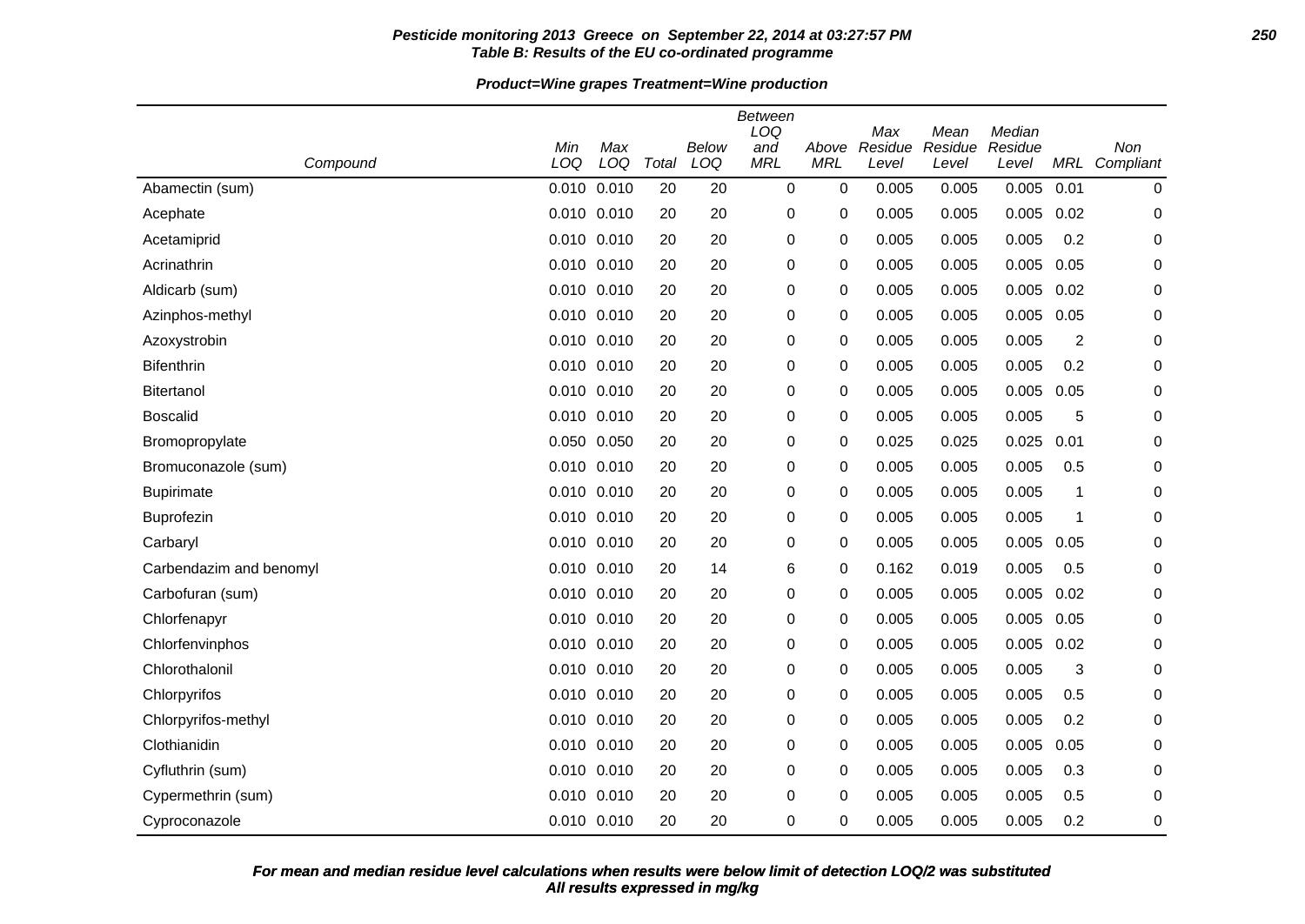# **Pesticide monitoring 2013 Greece on September 22, 2014 at 03:27:57 PM 251 Table B: Results of the EU co-ordinated programme**

# **Product=Wine grapes Treatment=Wine production**

| Compound                                                 | Min<br>LOQ      | Max<br>LOQ  | Total | <b>Below</b><br>LOQ | <b>Between</b><br>LOQ<br>and<br><b>MRL</b> | Above<br><b>MRL</b> | Max<br>Residue<br>Level | Mean<br>Residue<br>Level | Median<br>Residue<br>Level |                | Non<br>MRL Compliant |
|----------------------------------------------------------|-----------------|-------------|-------|---------------------|--------------------------------------------|---------------------|-------------------------|--------------------------|----------------------------|----------------|----------------------|
| Cyprodinil                                               | 0.010 0.010     |             | 20    | 20                  | 0                                          | $\mathbf 0$         | 0.005                   | 0.005                    | 0.005                      | 5              | 0                    |
| Deltamethrin                                             | 0.010 0.010     |             | 20    | 20                  | 0                                          | 0                   | 0.005                   | 0.005                    | 0.005                      | 0.2            | 0                    |
| Diazinon                                                 | $0.010$ $0.010$ |             | 20    | 20                  | $\pmb{0}$                                  | 0                   | 0.005                   | 0.005                    | 0.005                      | 0.01           | 0                    |
| Dichlofluanid                                            | 0.010 0.010     |             | 20    | 20                  | $\pmb{0}$                                  | 0                   | 0.005                   | 0.005                    | 0.005                      | 0.01           | 0                    |
| Difenoconazole                                           | 0.010 0.010     |             | 20    | 20                  | $\pmb{0}$                                  | 0                   | 0.005                   | 0.005                    | 0.005                      | 0.5            | 0                    |
| Dimethoate (sum)                                         |                 | 0.010 0.010 | 20    | 20                  | $\pmb{0}$                                  | 0                   | 0.005                   | 0.005                    | 0.005                      | 0.02           | 0                    |
| Dimethomorph                                             | 0.010 0.010     |             | 20    | 20                  | $\pmb{0}$                                  | 0                   | 0.005                   | 0.005                    | 0.005                      | 3              | 0                    |
| Diphenylamine                                            |                 | 0.010 0.010 | 20    | 20                  | $\pmb{0}$                                  | 0                   | 0.005                   | 0.005                    | 0.005                      | 0.05           | 0                    |
| Endosulfan (sum)                                         |                 | 0.010 0.010 | 20    | 20                  | $\pmb{0}$                                  | 0                   | 0.005                   | 0.005                    | 0.005                      | 0.05           | 0                    |
| Epoxiconazole                                            | 0.010 0.010     |             | 20    | 20                  | $\pmb{0}$                                  | 0                   | 0.005                   | 0.005                    | 0.005                      | 0.05           | 0                    |
| Ethoprophos                                              | 0.010 0.010     |             | 20    | 20                  | $\pmb{0}$                                  | 0                   | 0.005                   | 0.005                    | $0.005$ 0.02               |                | 0                    |
| Famoxadone                                               | 0.010 0.010     |             | 20    | 20                  | 0                                          | 0                   | 0.005                   | 0.005                    | 0.005                      | $\overline{c}$ | 0                    |
| Fenarimol                                                | 0.010 0.010     |             | 20    | 20                  | $\pmb{0}$                                  | 0                   | 0.005                   | 0.005                    | 0.005                      | 0.3            | 0                    |
| Fenazaquin                                               |                 | 0.010 0.010 | 20    | 20                  | 0                                          | 0                   | 0.005                   | 0.005                    | 0.005                      | 0.2            | 0                    |
| Fenbuconazole                                            | 0.010 0.010     |             | 20    | 20                  | $\pmb{0}$                                  | 0                   | 0.005                   | 0.005                    | 0.005                      | 1              | 0                    |
| Fenhexamid                                               | 0.010 0.010     |             | 20    | 18                  | $\overline{c}$                             | 0                   | 0.019                   | 0.006                    | 0.005                      | 5              | 0                    |
| Fenitrothion                                             | 0.010 0.010     |             | 20    | 20                  | 0                                          | 0                   | 0.005                   | 0.005                    | $0.005$ 0.01               |                | 0                    |
| Fenoxycarb                                               | 0.010 0.010     |             | 20    | 20                  | $\pmb{0}$                                  | 0                   | 0.005                   | 0.005                    | 0.005                      | $\mathbf 1$    | 0                    |
| Fenpropathrin                                            |                 | 0.010 0.010 | 20    | 20                  | $\pmb{0}$                                  | 0                   | 0.005                   | 0.005                    | $0.005$ 0.01               |                | 0                    |
| Fenpropimorph                                            | 0.010 0.010     |             | 20    | 20                  | $\pmb{0}$                                  | 0                   | 0.005                   | 0.005                    | 0.005                      | 0.05           | 0                    |
| Fenthion (sum)                                           | 0.010 0.010     |             | 20    | 20                  | $\pmb{0}$                                  | 0                   | 0.005                   | 0.005                    | 0.005                      | 0.01           | 0                    |
| Fenvalerate and Esfenvalerate (Sum of RR and SS isomers) | 0.010 0.010     |             | 20    | 20                  | 0                                          | 0                   | 0.005                   | 0.005                    | 0.005                      | 0.1            | 0                    |
| Fenvalerate and Esfenvalerate (Sum of RS and SR isomers) | 0.010 0.010     |             | 20    | 20                  | $\pmb{0}$                                  | 0                   | 0.005                   | 0.005                    | 0.005                      | 0.02           | 0                    |
| Fludioxonil                                              |                 | 0.010 0.010 | 20    | 20                  | 0                                          | 0                   | 0.005                   | 0.005                    | 0.005                      | 4              | 0                    |
| Flufenoxuron                                             | 0.010 0.010     |             | 20    | 20                  | $\pmb{0}$                                  | 0                   | 0.005                   | 0.005                    | 0.005                      | 2              | 0                    |
| Fluquinconazole                                          | 0.010 0.010     |             | 20    | 20                  | 0                                          | 0                   | 0.005                   | 0.005                    | 0.005                      | 0.5            | 0                    |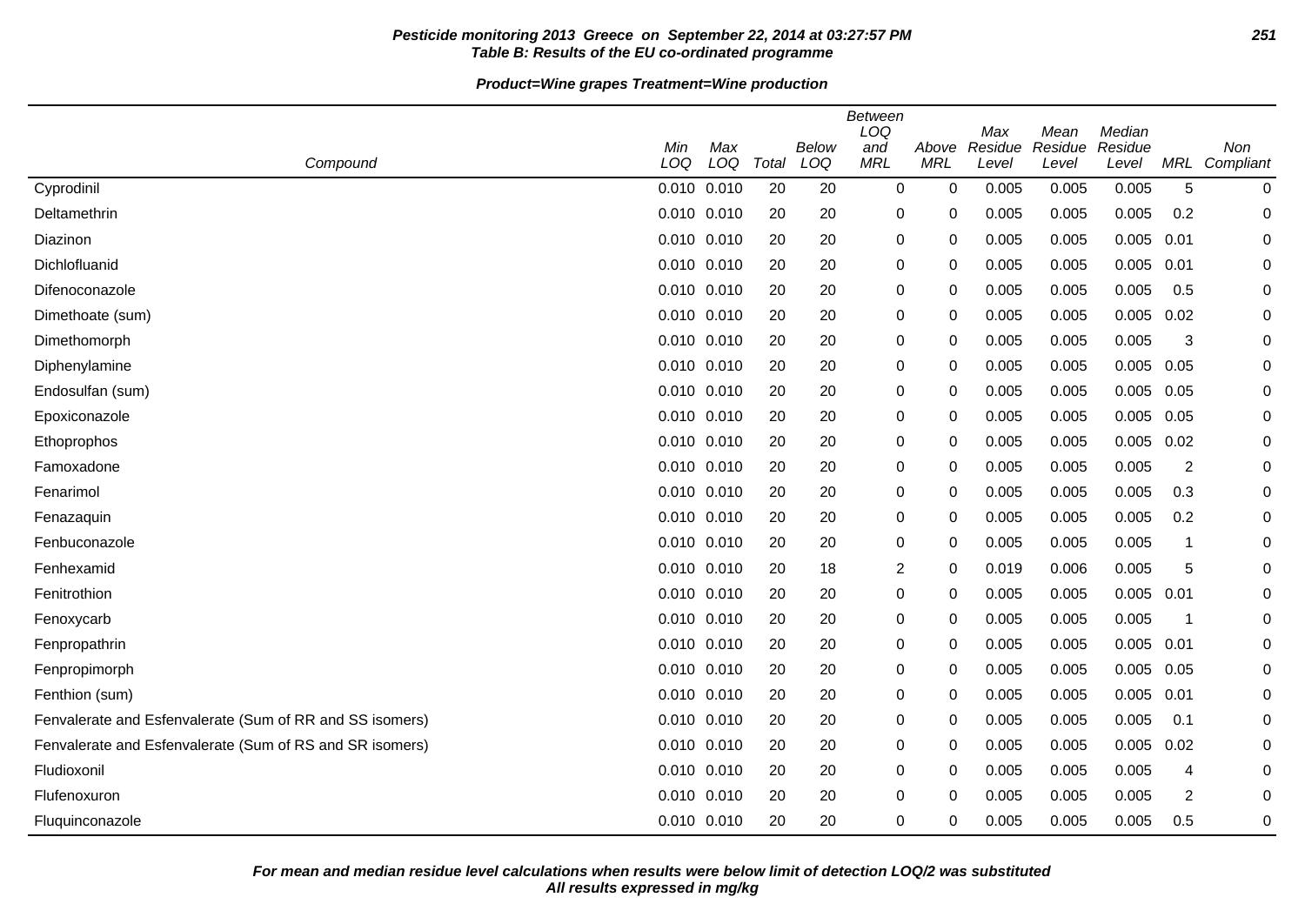# **Pesticide monitoring 2013 Greece on September 22, 2014 at 03:27:57 PM 252 Table B: Results of the EU co-ordinated programme**

# **Product=Wine grapes Treatment=Wine production**

|                                                                                                                 |                 |                 |       |              | <b>Between</b><br>LOQ |                     | Max              | Mean             | Median           |      |                      |
|-----------------------------------------------------------------------------------------------------------------|-----------------|-----------------|-------|--------------|-----------------------|---------------------|------------------|------------------|------------------|------|----------------------|
| Compound                                                                                                        | Min<br>LOQ      | Max<br>LOQ      | Total | Below<br>LOQ | and<br><b>MRL</b>     | Above<br><b>MRL</b> | Residue<br>Level | Residue<br>Level | Residue<br>Level |      | Non<br>MRL Compliant |
| Flusilazole                                                                                                     | 0.010 0.010     |                 | 20    | 20           | 0                     | 0                   | 0.005            | 0.005            | 0.005            | 0.2  | 0                    |
| Flutriafol                                                                                                      | 0.010 0.010     |                 | 20    | 20           | 0                     | 0                   | 0.005            | 0.005            | 0.005            | -1   | 0                    |
| Hexaconazole                                                                                                    | 0.010 0.010     |                 | 20    | 20           | 0                     | 0                   | 0.005            | 0.005            | 0.005            | 0.1  | 0                    |
| Hexythiazox                                                                                                     | 0.010 0.010     |                 | 20    | 20           | 0                     | 0                   | 0.005            | 0.005            | 0.005            | -1   | 0                    |
| Imazalil                                                                                                        |                 | $0.010$ $0.010$ | 20    | 20           | 0                     | 0                   | 0.005            | 0.005            | 0.005            | 0.05 | 0                    |
| Imidacloprid                                                                                                    |                 | $0.010$ $0.010$ | 20    | 20           | 0                     | 0                   | 0.005            | 0.005            | 0.005            | 1    | 0                    |
| Indoxacarb as sum of the isomers S and R                                                                        | 0.010 0.010     |                 | 20    | 20           | $\boldsymbol{0}$      | 0                   | 0.005            | 0.005            | 0.005            | 2    | 0                    |
| Iprodione                                                                                                       | 0.010 0.010     |                 | 20    | 18           | $\overline{2}$        | 0                   | 0.031            | 0.007            | 0.005            | 10   | 0                    |
| Iprovalicarb                                                                                                    | 0.010 0.010     |                 | 20    | 20           | 0                     | 0                   | 0.005            | 0.005            | 0.005            | 2    | 0                    |
| Isofenphos-methyl                                                                                               | 0.010 0.010     |                 | 20    | 20           | 0                     | 0                   | 0.005            | 0.005            | 0.005            | 0.01 | 0                    |
| Kresoxim-methyl                                                                                                 | 0.010 0.010     |                 | 20    | 20           | 0                     | 0                   | 0.005            | 0.005            | 0.005            | -1   | 0                    |
| Lambda-Cyhalothrin                                                                                              |                 | $0.010$ $0.010$ | 20    | 20           | 0                     | 0                   | 0.005            | 0.005            | 0.005            | 0.2  | 0                    |
| Linuron                                                                                                         | 0.010 0.010     |                 | 20    | 20           | 0                     | 0                   | 0.005            | 0.005            | 0.005            | 0.05 | 0                    |
| Lufenuron                                                                                                       | 0.010 0.010     |                 | 20    | 20           | 0                     | 0                   | 0.005            | 0.005            | 0.005            | -1   | 0                    |
| Malathion (sum of malathion and malaoxon expressed as malathion)                                                | 0.010 0.010     |                 | 20    | 20           | 0                     | 0                   | 0.005            | 0.005            | $0.005$ 0.02     |      | 0                    |
| Metalaxyl (Metalaxyl including other mixtures of constituent isomers including Metalaxyl-M<br>(sum of isomers)) | 0.010 0.010     |                 | 20    | 20           | 0                     | 0                   | 0.005            | 0.005            | 0.005            | -1   | 0                    |
| Metconazole                                                                                                     | 0.010 0.010     |                 | 20    | 20           | 0                     | 0                   | 0.005            | 0.005            | $0.005$ 0.02     |      | 0                    |
| Methamidophos                                                                                                   | $0.010$ $0.010$ |                 | 20    | 20           | 0                     | 0                   | 0.005            | 0.005            | 0.005            | 0.01 | 0                    |
| Methidathion                                                                                                    | 0.020 0.020     |                 | 20    | 20           | $\pmb{0}$             | 0                   | 0.010            | 0.010            | $0.010$ $0.02$   |      | 0                    |
| Methiocarb (sum of methiocarb and methiocarb sulfoxide and sulfone, expressed as<br>methiocarb)                 | 0.010 0.010     |                 | 20    | 20           | 0                     | 0                   | 0.005            | 0.005            | 0.005            | 0.3  | 0                    |
| Methomyl and thiodicarb (sum of methomyl and thiodicarb expressed as methomyl)                                  | 0.010 0.010     |                 | 20    | 20           | 0                     | 0                   | 0.005            | 0.005            | 0.005            | 0.5  | 0                    |
| Methoxychlor                                                                                                    | 0.010 0.010     |                 | 20    | 20           | 0                     | 0                   | 0.005            | 0.005            | 0.005            | 0.01 | 0                    |
| Methoxyfenozide                                                                                                 | $0.010$ $0.010$ |                 | 20    | 20           | 0                     | 0                   | 0.005            | 0.005            | 0.005            | -1   | 0                    |
| Monocrotophos                                                                                                   | $0.010$ $0.010$ |                 | 20    | 20           | 0                     | $\Omega$            | 0.005            | 0.005            | 0.005            | 0.01 | 0                    |
| Myclobutanil                                                                                                    | 0.010 0.010     |                 | 20    | 20           | 0                     | 0                   | 0.005            | 0.005            | 0.005            | 1    | 0                    |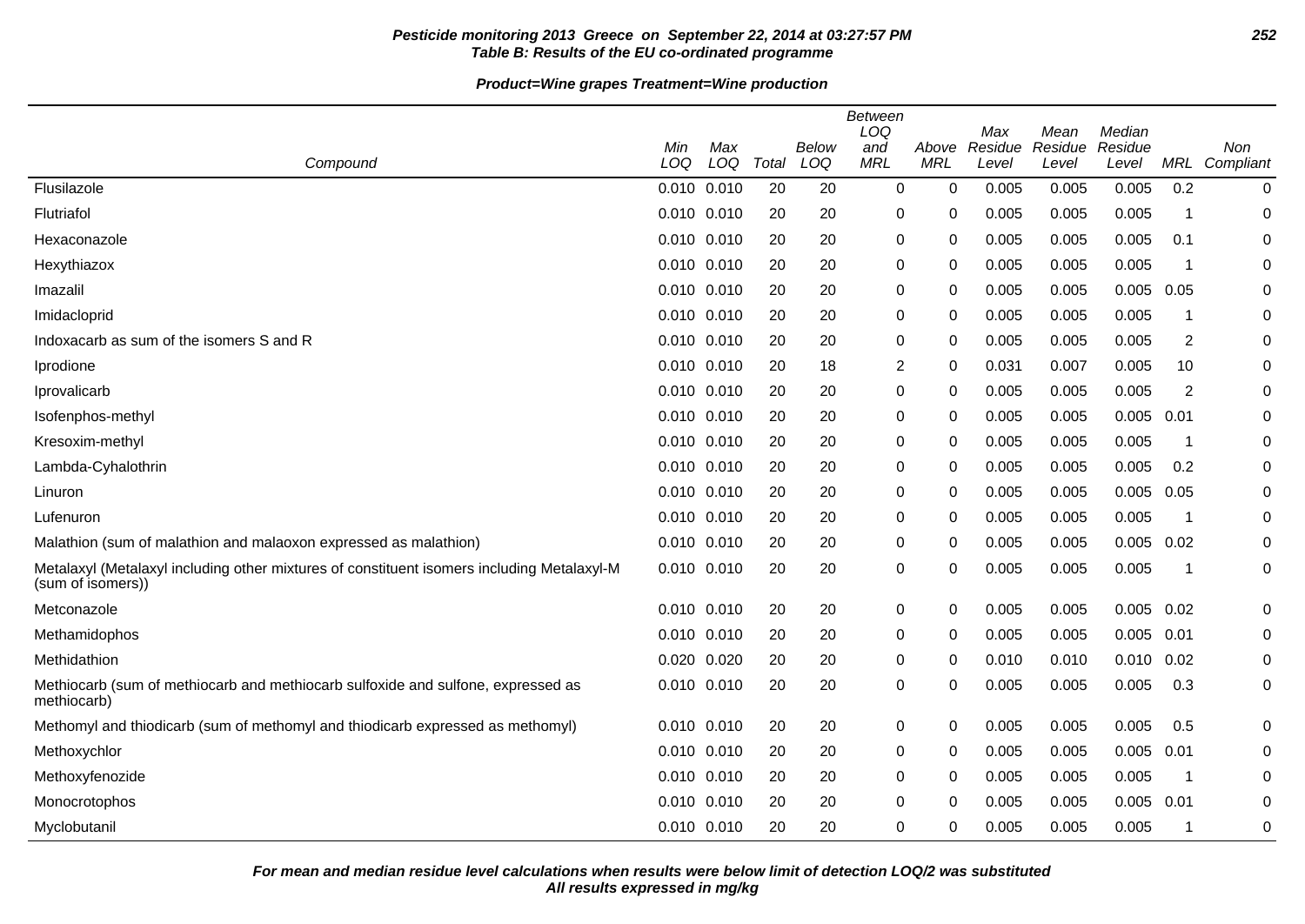## **Pesticide monitoring 2013 Greece on September 22, 2014 at 03:27:57 PM 253 Table B: Results of the EU co-ordinated programme**

## **Product=Wine grapes Treatment=Wine production**

|                                                                                                            | Min             | Max |       | <b>Below</b> | <b>Between</b><br>LOQ<br>and | Above      | Max<br>Residue | Mean<br>Residue | Median<br>Residue |                         | Non           |
|------------------------------------------------------------------------------------------------------------|-----------------|-----|-------|--------------|------------------------------|------------|----------------|-----------------|-------------------|-------------------------|---------------|
| Compound                                                                                                   | LOQ             | LOQ | Total | LOQ          | <b>MRL</b>                   | <b>MRL</b> | Level          | Level           | Level             |                         | MRL Compliant |
| Orthophenylphenol                                                                                          | 0.050 0.050     |     | 20    | 20           | 0                            | 0          | 0.025          | 0.025           | 0.025             | 0.05                    | 0             |
| Oxadixyl                                                                                                   | 0.010 0.010     |     | 20    | 20           | 0                            | 0          | 0.005          | 0.005           | 0.005             | 0.01                    | 0             |
| Oxamyl                                                                                                     | 0.010 0.010     |     | 20    | 20           | 0                            | 0          | 0.005          | 0.005           | 0.005             | 0.01                    | 0             |
| Oxydemeton-methyl (sum of oxydemeton-methyl and demeton-S-methylsulfone expressed as<br>oxydemeton-methyl) | 0.010 0.010     |     | 20    | 20           | 0                            | 0          | 0.005          | 0.005           | 0.005 0.01        |                         | $\mathbf 0$   |
| Paclobutrazol                                                                                              | 0.010 0.010     |     | 20    | 20           | $\mathbf 0$                  | 0          | 0.005          | 0.005           | $0.005$ 0.05      |                         | 0             |
| Parathion                                                                                                  | 0.010 0.010     |     | 20    | 20           | 0                            | 0          | 0.005          | 0.005           | 0.005             | 0.05                    | 0             |
| Parathion-methyl (sum of Parathion-methyl and paraoxon-methyl expressed as<br>Parathion-methyl)            | 0.010 0.010     |     | 20    | 20           | $\boldsymbol{0}$             | 0          | 0.005          | 0.005           | 0.005             | 0.02                    | 0             |
| Penconazole                                                                                                | 0.010 0.010     |     | 20    | 20           | $\boldsymbol{0}$             | 0          | 0.005          | 0.005           | 0.005             | 0.2                     | 0             |
| Pendimethalin                                                                                              | 0.010 0.010     |     | 20    | 20           | 0                            | 0          | 0.005          | 0.005           | 0.005             | 0.05                    | 0             |
| Pirimicarb (sum of Pirimicarb and desmethyl pirimicarb expressed as Pirimicarb)                            | 0.010 0.010     |     | 20    | 20           | 0                            | 0          | 0.005          | 0.005           | 0.005             | -1                      | 0             |
| Pirimiphos-methyl                                                                                          | 0.010 0.010     |     | 20    | 20           | 0                            | 0          | 0.005          | 0.005           | 0.005             | 2                       | 0             |
| Procymidone                                                                                                | 0.010 0.010     |     | 20    | 20           | 0                            | 0          | 0.005          | 0.005           | 0.005             | 0.02                    | 0             |
| Profenofos                                                                                                 | 0.010 0.010     |     | 20    | 20           | $\mathbf 0$                  | 0          | 0.005          | 0.005           | 0.005             | 0.05                    | 0             |
| Propiconazole                                                                                              | 0.010 0.010     |     | 20    | 20           | 0                            | 0          | 0.005          | 0.005           | 0.005             | 0.3                     | 0             |
| Propoxur                                                                                                   | 0.010 0.010     |     | 20    | 20           | $\mathbf 0$                  | 0          | 0.005          | 0.005           | 0.005             | 0.05                    | $\mathbf 0$   |
| Propyzamide                                                                                                | 0.010 0.010     |     | 20    | 20           | 0                            | 0          | 0.005          | 0.005           | 0.005             | 0.02                    | 0             |
| Prothiofos                                                                                                 | 0.010 0.010     |     | 20    | 20           | 0                            | 0          | 0.005          | 0.005           | $0.005$ 0.01      |                         | 0             |
| Pyraclostrobin                                                                                             | 0.010 0.010     |     | 20    | 20           | $\mathbf 0$                  | $\Omega$   | 0.005          | 0.005           | 0.005             | $\overline{2}$          | 0             |
| Pyrimethanil                                                                                               | 0.010 0.010     |     | 20    | 20           | 0                            | 0          | 0.005          | 0.005           | 0.005             | 5                       | 0             |
| Pyriproxyfen                                                                                               | 0.010 0.010     |     | 20    | 20           | 0                            | 0          | 0.005          | 0.005           | 0.005             | 0.05                    | 0             |
| Quinoxyfen                                                                                                 | 0.010 0.010     |     | 20    | 20           | $\mathbf 0$                  | 0          | 0.005          | 0.005           | 0.005             | $\overline{\mathbf{1}}$ | $\mathbf 0$   |
| Spinosad (sum of Spinosyn A and Spinosyn D, expressed as Spinosad)                                         | 0.010 0.010     |     | 20    | 20           | 0                            | 0          | 0.005          | 0.005           | 0.005             | 0.5                     | 0             |
| Spiroxamine                                                                                                | $0.010$ $0.010$ |     | 20    | 20           | 0                            | 0          | 0.005          | 0.005           | 0.005             | -1                      | 0             |
| Tebuconazole                                                                                               | $0.010$ $0.010$ |     | 20    | 20           | 0                            | 0          | 0.005          | 0.005           | 0.005             | $\overline{2}$          | 0             |
| Tebufenozide                                                                                               | 0.010 0.010     |     | 20    | 20           | 0                            | 0          | 0.005          | 0.005           | 0.005             | 3                       | 0             |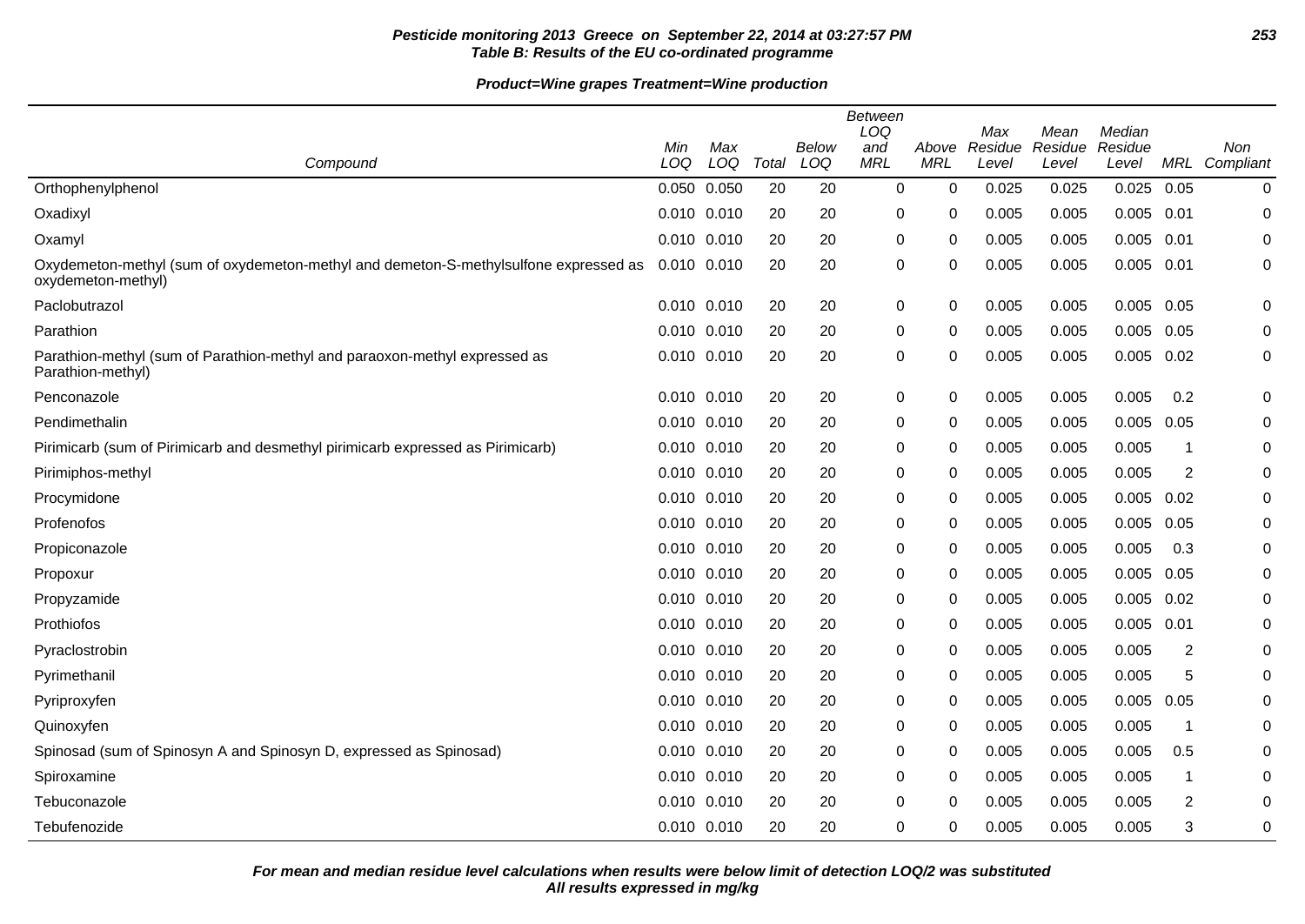## **Pesticide monitoring 2013 Greece on September 22, 2014 at 03:27:57 PM 254 Table B: Results of the EU co-ordinated programme**

## **Product=Wine grapes Treatment=Wine production**

|                                                                            | Min             | Max |       | Below | Between<br>LOQ<br>and | Above      | Max<br>Residue | Mean<br>Residue | Median<br>Residue |      | Non       |
|----------------------------------------------------------------------------|-----------------|-----|-------|-------|-----------------------|------------|----------------|-----------------|-------------------|------|-----------|
| Compound                                                                   | LOQ             | LOQ | Total | LOQ   | MRL                   | <b>MRL</b> | Level          | Level           | Level             | MRL  | Compliant |
| Tebufenpyrad                                                               | 0.010 0.010     |     | 20    | 20    | 0                     | 0          | 0.005          | 0.005           | 0.005             | 0.5  | 0         |
| Teflubenzuron                                                              | 0.010 0.010     |     | 20    | 20    | 0                     | 0          | 0.005          | 0.005           | 0.005             |      | 0         |
| Tetraconazole                                                              | $0.010$ $0.010$ |     | 20    | 20    | 0                     | 0          | 0.005          | 0.005           | 0.005             | 0.5  | 0         |
| Tetradifon                                                                 | 0.010 0.010     |     | 20    | 20    | 0                     | 0          | 0.005          | 0.005           | 0.005             | 0.01 | 0         |
| Thiabendazole                                                              | 0.010 0.010     |     | 20    | 20    | 0                     | 0          | 0.005          | 0.005           | 0.005             | 0.05 | 0         |
| Thiacloprid                                                                | 0.010 0.010     |     | 20    | 20    | 0                     | 0          | 0.005          | 0.005           | 0.005             | 0.02 | 0         |
| Thiametoxam (sum of thiametoxam and clothianidin expressed as thiametoxam) | 0.010 0.010     |     | 20    | 20    | 0                     | 0          | 0.005          | 0.005           | 0.005             | 0.5  | 0         |
| Thiophanate-methyl                                                         | 0.010 0.010     |     | 20    | 15    | 5                     | 0          | 0.199          | 0.025           | 0.005             | 3    | 0         |
| Tolclofos-methyl                                                           | 0.010 0.010     |     | 20    | 20    | 0                     | 0          | 0.005          | 0.005           | 0.005             | 0.05 | 0         |
| Triadimefon (sum of Triadimefon and Triadimenol)                           | 0.010 0.010     |     | 20    | 20    | 0                     | 0          | 0.005          | 0.005           | 0.005             | 2    | 0         |
| Triazophos                                                                 | 0.010 0.010     |     | 20    | 20    | 0                     | 0          | 0.005          | 0.005           | 0.005             | 0.01 | 0         |
| Trifloxystrobin                                                            | 0.010 0.010     |     | 20    | 20    | 0                     | 0          | 0.005          | 0.005           | 0.005             | 5    | 0         |
| Trifluralin                                                                | $0.010$ $0.010$ |     | 20    | 20    | 0                     | 0          | 0.005          | 0.005           | 0.005             | 0.1  | 0         |
| Triticonazole                                                              | 0.010 0.010     |     | 20    | 20    | 0                     | 0          | 0.005          | 0.005           | 0.005             | 0.01 | 0         |
| tau-Fluvalinate                                                            | 0.010 0.010     |     | 20    | 20    | 0                     | 0          | 0.005          | 0.005           | 0.005             | 0.1  | 0         |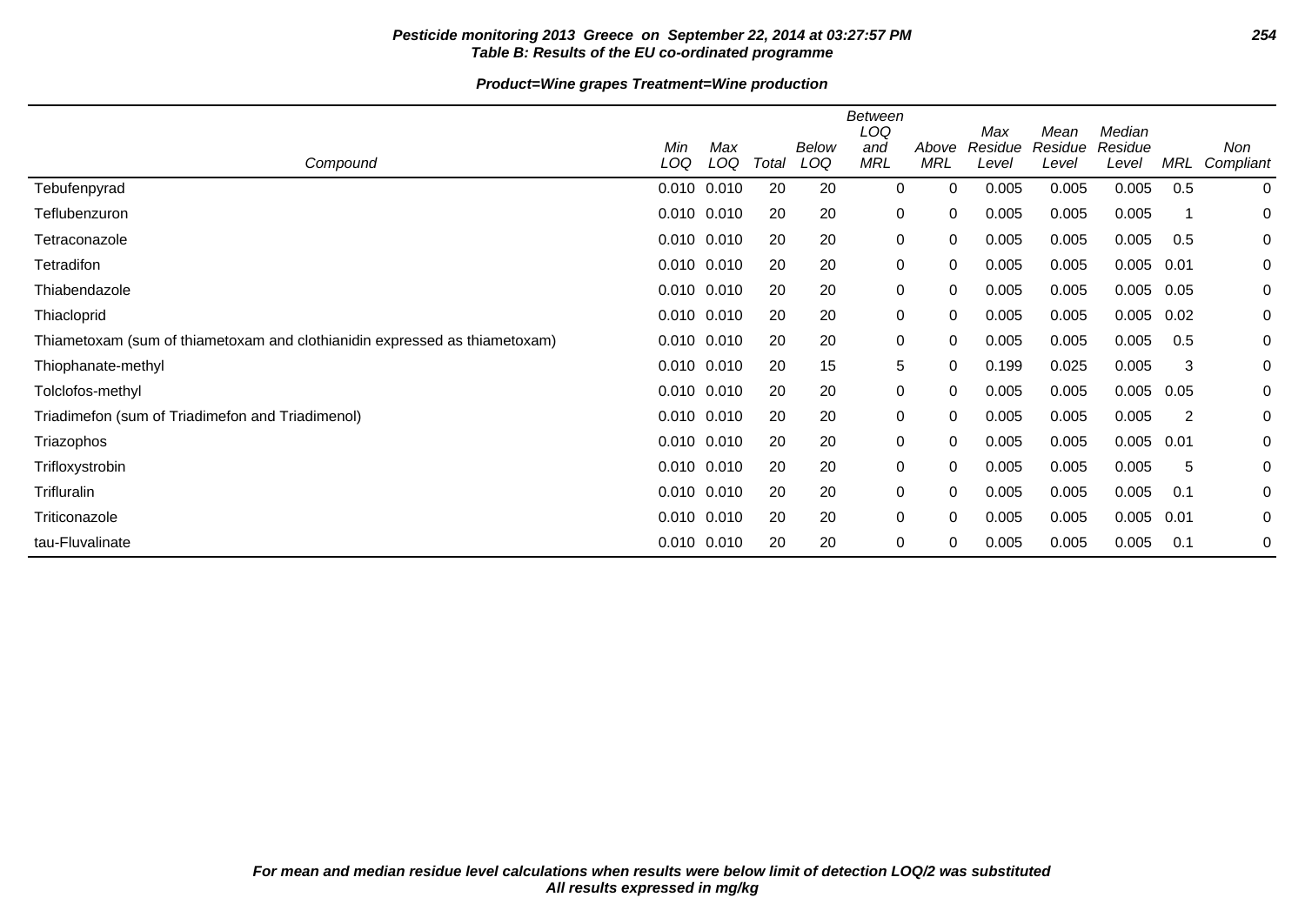### **Pesticide monitoring 2013 Greece on September 22, 2014 at 03:27:57 PM 255 Table B: Results of the EU co-ordinated programme**

**Product=Wine grapes Treatment=Wine production - white wine**

| Compound                | Min<br>LOQ | Max<br>LOQ  | Total | <b>Below</b><br>LOQ | <b>Between</b><br>LOQ<br>and<br><b>MRL</b> | Above<br><b>MRL</b> | Max<br>Residue<br>Level | Mean<br>Residue<br>Level | Median<br>Residue<br>Level | MRL                     | Non<br>Compliant |
|-------------------------|------------|-------------|-------|---------------------|--------------------------------------------|---------------------|-------------------------|--------------------------|----------------------------|-------------------------|------------------|
| Abamectin (sum)         | 0.010      | 0.010       | 15    | 15                  | $\mathbf 0$                                | 0                   | 0.005                   | 0.005                    | 0.005                      | 0.01                    | $\mathbf 0$      |
| Acephate                |            | 0.010 0.010 | 15    | 15                  | 0                                          | 0                   | 0.005                   | 0.005                    | 0.005                      | 0.02                    | 0                |
| Acetamiprid             | 0.010      | 0.010       | 15    | 15                  | 0                                          | 0                   | 0.005                   | 0.005                    | 0.005                      | 0.2                     | 0                |
| Acrinathrin             |            | 0.010 0.010 | 15    | 15                  | 0                                          | 0                   | 0.005                   | 0.005                    | 0.005                      | 0.05                    | 0                |
| Aldicarb (sum)          |            | 0.010 0.010 | 15    | 15                  | 0                                          | 0                   | 0.005                   | 0.005                    | 0.005                      | 0.02                    | 0                |
| Azinphos-methyl         |            | 0.010 0.010 | 15    | 15                  | 0                                          | 0                   | 0.005                   | 0.005                    | 0.005                      | 0.05                    | 0                |
| Azoxystrobin            |            | 0.010 0.010 | 15    | 15                  | 0                                          | 0                   | 0.005                   | 0.005                    | 0.005                      | $\overline{\mathbf{c}}$ | $\mathbf 0$      |
| <b>Bifenthrin</b>       |            | 0.010 0.010 | 15    | 15                  | 0                                          | 0                   | 0.005                   | 0.005                    | 0.005                      | 0.2                     | 0                |
| <b>Bitertanol</b>       |            | 0.010 0.010 | 15    | 15                  | $\mathbf 0$                                | 0                   | 0.005                   | 0.005                    | 0.005                      | 0.05                    | $\mathbf 0$      |
| <b>Boscalid</b>         |            | 0.010 0.010 | 15    | 15                  | 0                                          | 0                   | 0.005                   | 0.005                    | 0.005                      | 5                       | 0                |
| Bromopropylate          | 0.050      | 0.050       | 15    | 15                  | 0                                          | 0                   | 0.025                   | 0.025                    | 0.025                      | 0.01                    | $\mathbf 0$      |
| Bromuconazole (sum)     |            | 0.010 0.010 | 15    | 15                  | 0                                          | 0                   | 0.005                   | 0.005                    | 0.005                      | 0.5                     | $\mathbf 0$      |
| <b>Bupirimate</b>       | 0.010      | 0.010       | 15    | 15                  | 0                                          | 0                   | 0.005                   | 0.005                    | 0.005                      | 1                       | 0                |
| Buprofezin              |            | 0.010 0.010 | 15    | 15                  | 0                                          | 0                   | 0.005                   | 0.005                    | 0.005                      | 1                       | 0                |
| Carbaryl                |            | 0.010 0.010 | 15    | 15                  | 0                                          | 0                   | 0.005                   | 0.005                    | 0.005                      | 0.05                    | 0                |
| Carbendazim and benomyl | 0.010      | 0.010       | 15    | 15                  | 0                                          | 0                   | 0.005                   | 0.005                    | 0.005                      | 0.5                     | 0                |
| Carbofuran (sum)        |            | 0.010 0.010 | 15    | 15                  | 0                                          | 0                   | 0.005                   | 0.005                    | 0.005                      | 0.02                    | $\mathbf 0$      |
| Chlorfenapyr            |            | 0.010 0.010 | 15    | 15                  | 0                                          | 0                   | 0.005                   | 0.005                    | 0.005                      | 0.05                    | 0                |
| Chlorfenvinphos         |            | 0.010 0.010 | 15    | 15                  | $\mathbf 0$                                | 0                   | 0.005                   | 0.005                    | 0.005                      | 0.02                    | 0                |
| Chlorothalonil          | 0.010      | 0.010       | 15    | 15                  | 0                                          | 0                   | 0.005                   | 0.005                    | 0.005                      | 3                       | 0                |
| Chlorpyrifos            | 0.010      | 0.010       | 15    | 15                  | 0                                          | 0                   | 0.005                   | 0.005                    | 0.005                      | 0.5                     | 0                |
| Chlorpyrifos-methyl     |            | 0.010 0.010 | 15    | 15                  | 0                                          | 0                   | 0.005                   | 0.005                    | 0.005                      | 0.2                     | 0                |
| Clothianidin            | 0.010      | 0.010       | 15    | 15                  | 0                                          | 0                   | 0.005                   | 0.005                    | 0.005                      | 0.05                    | 0                |
| Cyfluthrin (sum)        |            | 0.010 0.010 | 15    | 15                  | 0                                          | 0                   | 0.005                   | 0.005                    | 0.005                      | 0.3                     | $\mathbf 0$      |
| Cypermethrin (sum)      | 0.010      | 0.010       | 15    | 15                  | 0                                          | 0                   | 0.005                   | 0.005                    | 0.005                      | 0.5                     | 0                |
| Cyproconazole           | 0.010      | 0.010       | 15    | 15                  | 0                                          | 0                   | 0.005                   | 0.005                    | 0.005                      | 0.2                     | 0                |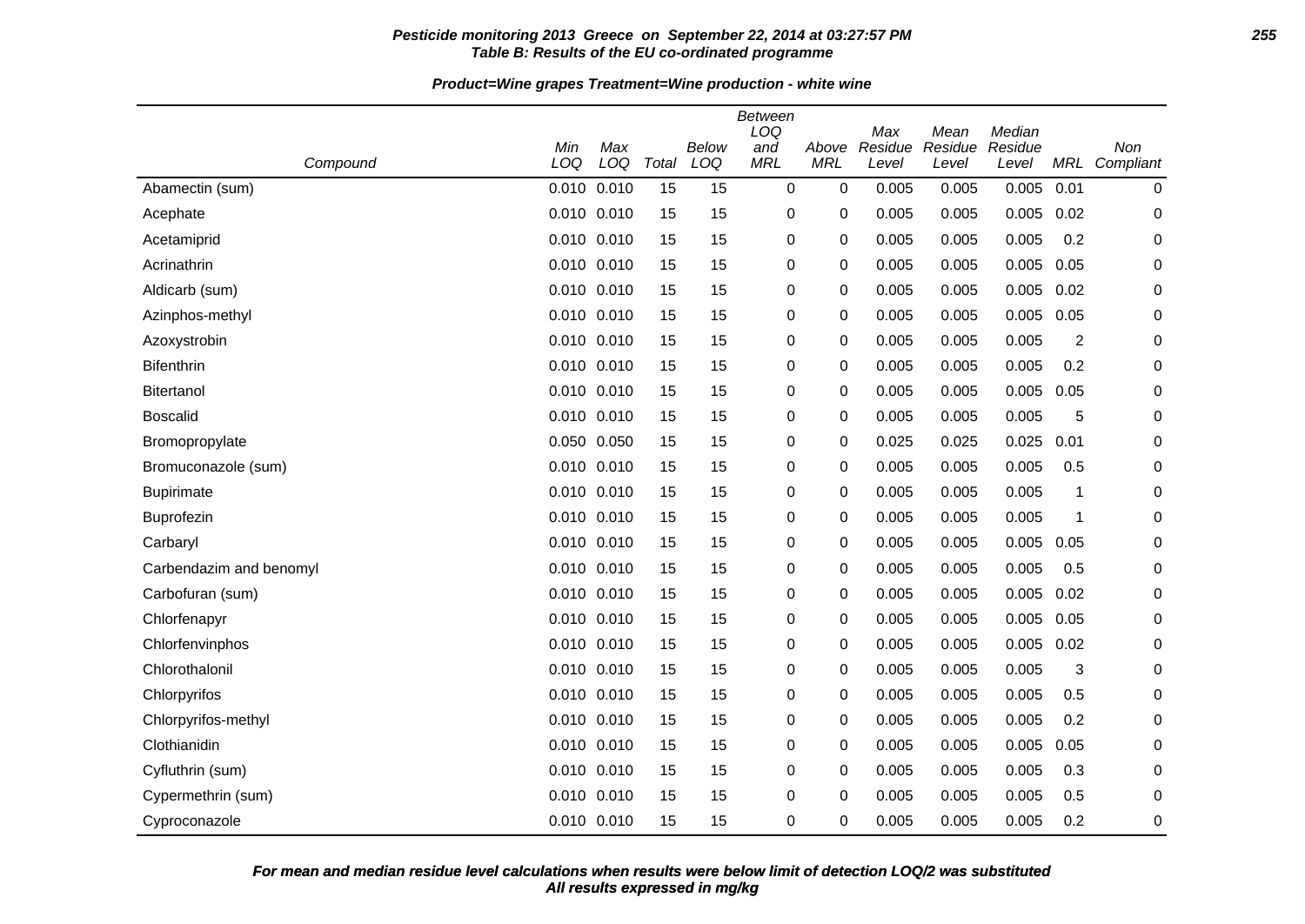## **Pesticide monitoring 2013 Greece on September 22, 2014 at 03:27:57 PM 256 Table B: Results of the EU co-ordinated programme**

**Product=Wine grapes Treatment=Wine production - white wine**

| Compound                                                 | Min<br>LOQ      | Max<br>LOQ | Total | Below<br>LOQ | Between<br>LOQ<br>and<br><b>MRL</b> | Above<br><b>MRL</b> | Max<br>Residue<br>Level | Mean<br>Residue<br>Level | Median<br>Residue<br>Level | MRL                     | Non<br>Compliant |
|----------------------------------------------------------|-----------------|------------|-------|--------------|-------------------------------------|---------------------|-------------------------|--------------------------|----------------------------|-------------------------|------------------|
| Cyprodinil                                               | $0.010$ $0.010$ |            | 15    | 15           | $\mathbf 0$                         | $\mathbf 0$         | 0.005                   | 0.005                    | 0.005                      | 5                       | 0                |
| Deltamethrin                                             | 0.010 0.010     |            | 15    | 15           | 0                                   | 0                   | 0.005                   | 0.005                    | 0.005                      | 0.2                     | $\mathbf 0$      |
| Diazinon                                                 | 0.010 0.010     |            | 15    | 15           | 0                                   | 0                   | 0.005                   | 0.005                    | 0.005                      | 0.01                    | $\Omega$         |
| Dichlofluanid                                            | 0.010 0.010     |            | 15    | 15           | 0                                   | 0                   | 0.005                   | 0.005                    | 0.005                      | 0.01                    | 0                |
| Difenoconazole                                           | 0.010 0.010     |            | 15    | 15           | 0                                   | 0                   | 0.005                   | 0.005                    | 0.005                      | 0.5                     | 0                |
| Dimethoate (sum)                                         | 0.010 0.010     |            | 15    | 15           | 0                                   | 0                   | 0.005                   | 0.005                    | 0.005                      | 0.02                    | 0                |
| Dimethomorph                                             | 0.010 0.010     |            | 15    | 14           | $\mathbf 1$                         | 0                   | 0.017                   | 0.006                    | 0.005                      | 3                       | 0                |
| Diphenylamine                                            | 0.010 0.010     |            | 15    | 15           | 0                                   | $\mathbf 0$         | 0.005                   | 0.005                    | 0.005                      | 0.05                    | 0                |
| Endosulfan (sum)                                         | 0.010 0.010     |            | 15    | 15           | 0                                   | 0                   | 0.005                   | 0.005                    | 0.005                      | 0.05                    | 0                |
| Epoxiconazole                                            | 0.010 0.010     |            | 15    | 15           | 0                                   | 0                   | 0.005                   | 0.005                    | 0.005                      | 0.05                    | 0                |
| Ethoprophos                                              | 0.010 0.010     |            | 15    | 15           | 0                                   | 0                   | 0.005                   | 0.005                    | 0.005                      | 0.02                    | 0                |
| Famoxadone                                               | 0.010 0.010     |            | 15    | 15           | 0                                   | 0                   | 0.005                   | 0.005                    | 0.005                      | $\overline{2}$          | 0                |
| Fenarimol                                                | 0.010 0.010     |            | 15    | 15           | 0                                   | 0                   | 0.005                   | 0.005                    | 0.005                      | 0.3                     | $\mathbf 0$      |
| Fenazaquin                                               | 0.010 0.010     |            | 15    | 15           | 0                                   | 0                   | 0.005                   | 0.005                    | 0.005                      | 0.2                     | 0                |
| Fenbuconazole                                            | 0.010 0.010     |            | 15    | 15           | 0                                   | 0                   | 0.005                   | 0.005                    | 0.005                      | $\overline{\mathbf{1}}$ | 0                |
| Fenhexamid                                               | 0.010 0.010     |            | 15    | 14           | $\mathbf 1$                         | 0                   | 0.066                   | 0.009                    | 0.005                      | 5                       | 0                |
| Fenitrothion                                             | 0.010 0.010     |            | 15    | 15           | 0                                   | 0                   | 0.005                   | 0.005                    | 0.005                      | 0.01                    | 0                |
| Fenoxycarb                                               | 0.010 0.010     |            | 15    | 15           | 0                                   | 0                   | 0.005                   | 0.005                    | 0.005                      | $\overline{\mathbf{1}}$ | 0                |
| Fenpropathrin                                            | 0.010 0.010     |            | 15    | 15           | 0                                   | 0                   | 0.005                   | 0.005                    | 0.005                      | 0.01                    | 0                |
| Fenpropimorph                                            | 0.010 0.010     |            | 15    | 15           | 0                                   | 0                   | 0.005                   | 0.005                    | 0.005                      | 0.05                    | 0                |
| Fenthion (sum)                                           | $0.010$ $0.010$ |            | 15    | 15           | 0                                   | 0                   | 0.005                   | 0.005                    | 0.005                      | 0.01                    | 0                |
| Fenvalerate and Esfenvalerate (Sum of RR and SS isomers) | 0.010 0.010     |            | 15    | 15           | 0                                   | $\Omega$            | 0.005                   | 0.005                    | 0.005                      | 0.1                     | 0                |
| Fenvalerate and Esfenvalerate (Sum of RS and SR isomers) | 0.010 0.010     |            | 15    | 15           | 0                                   | 0                   | 0.005                   | 0.005                    | 0.005                      | 0.02                    | 0                |
| Fludioxonil                                              | 0.010 0.010     |            | 15    | 15           | 0                                   | 0                   | 0.005                   | 0.005                    | 0.005                      | 4                       | 0                |
| Flufenoxuron                                             | 0.010 0.010     |            | 15    | 15           | 0                                   | 0                   | 0.005                   | 0.005                    | 0.005                      | 2                       | 0                |
| Fluquinconazole                                          | 0.010 0.010     |            | 15    | 15           | 0                                   | 0                   | 0.005                   | 0.005                    | 0.005                      | 0.5                     | 0                |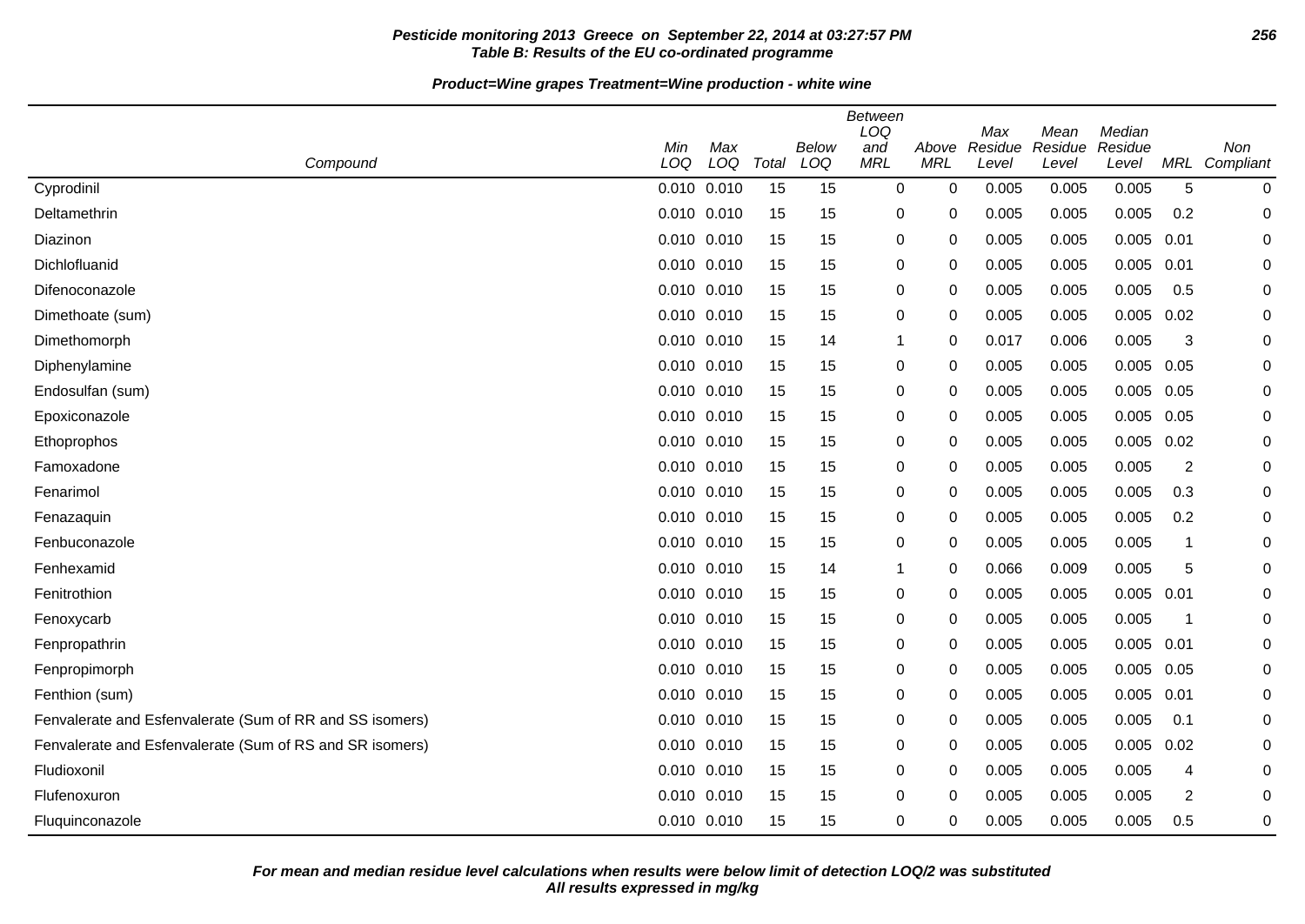## **Pesticide monitoring 2013 Greece on September 22, 2014 at 03:27:57 PM 257 Table B: Results of the EU co-ordinated programme**

**Product=Wine grapes Treatment=Wine production - white wine**

|                                                                                                                 | Min         | Max |       | <b>Below</b> | <b>Between</b><br>LOQ<br>and | Above      | Max<br>Residue | Mean<br>Residue | Median<br>Residue |                         | Non           |
|-----------------------------------------------------------------------------------------------------------------|-------------|-----|-------|--------------|------------------------------|------------|----------------|-----------------|-------------------|-------------------------|---------------|
| Compound                                                                                                        | LOQ         | LOQ | Total | LOQ          | <b>MRL</b>                   | <b>MRL</b> | Level          | Level           | Level             |                         | MRL Compliant |
| Flusilazole                                                                                                     | 0.010 0.010 |     | 15    | 15           | $\mathbf 0$                  | 0          | 0.005          | 0.005           | 0.005             | 0.2                     | 0             |
| Flutriafol                                                                                                      | 0.010 0.010 |     | 15    | 15           | 0                            | 0          | 0.005          | 0.005           | 0.005             | -1                      | 0             |
| Hexaconazole                                                                                                    | 0.010 0.010 |     | 15    | 15           | 0                            | 0          | 0.005          | 0.005           | 0.005             | 0.1                     | 0             |
| Hexythiazox                                                                                                     | 0.010 0.010 |     | 15    | 15           | 0                            | 0          | 0.005          | 0.005           | 0.005             | $\overline{\mathbf{1}}$ | 0             |
| Imazalil                                                                                                        | 0.010 0.010 |     | 15    | 15           | 0                            | 0          | 0.005          | 0.005           | 0.005             | 0.05                    | 0             |
| Imidacloprid                                                                                                    | 0.010 0.010 |     | 15    | 15           | 0                            | 0          | 0.005          | 0.005           | 0.005             | -1                      | 0             |
| Indoxacarb as sum of the isomers S and R                                                                        | 0.010 0.010 |     | 15    | 15           | 0                            | 0          | 0.005          | 0.005           | 0.005             | 2                       | 0             |
| Iprodione                                                                                                       | 0.010 0.010 |     | 15    | 14           | $\mathbf{1}$                 | 0          | 0.024          | 0.006           | 0.005             | 10                      | 0             |
| Iprovalicarb                                                                                                    | 0.010 0.010 |     | 15    | 15           | 0                            | 0          | 0.005          | 0.005           | 0.005             | $\overline{c}$          | 0             |
| Isofenphos-methyl                                                                                               | 0.010 0.010 |     | 15    | 15           | 0                            | 0          | 0.005          | 0.005           | 0.005             | 0.01                    | 0             |
| Kresoxim-methyl                                                                                                 | 0.010 0.010 |     | 15    | 15           | 0                            | 0          | 0.005          | 0.005           | 0.005             | $\overline{\mathbf{1}}$ | $\mathbf 0$   |
| Lambda-Cyhalothrin                                                                                              | 0.010 0.010 |     | 15    | 15           | 0                            | 0          | 0.005          | 0.005           | 0.005             | 0.2                     | 0             |
| Linuron                                                                                                         | 0.010 0.010 |     | 15    | 15           | 0                            | 0          | 0.005          | 0.005           | 0.005             | 0.05                    | 0             |
| Lufenuron                                                                                                       | 0.010 0.010 |     | 15    | 15           | 0                            | 0          | 0.005          | 0.005           | 0.005             | $\overline{\mathbf{1}}$ | $\mathbf 0$   |
| Malathion (sum of malathion and malaoxon expressed as malathion)                                                | 0.010 0.010 |     | 15    | 15           | 0                            | 0          | 0.005          | 0.005           | 0.005             | 0.02                    | 0             |
| Metalaxyl (Metalaxyl including other mixtures of constituent isomers including Metalaxyl-M<br>(sum of isomers)) | 0.010 0.010 |     | 15    | 15           | 0                            | 0          | 0.005          | 0.005           | 0.005             | -1                      | 0             |
| Metconazole                                                                                                     | 0.010 0.010 |     | 15    | 15           | 0                            | 0          | 0.005          | 0.005           | 0.005             | 0.02                    | 0             |
| Methamidophos                                                                                                   | 0.010 0.010 |     | 15    | 15           | 0                            | 0          | 0.005          | 0.005           | 0.005             | 0.01                    | $\pmb{0}$     |
| Methidathion                                                                                                    | 0.020 0.020 |     | 15    | 15           | 0                            | 0          | 0.010          | 0.010           | $0.010$ $0.02$    |                         | 0             |
| Methiocarb (sum of methiocarb and methiocarb sulfoxide and sulfone, expressed as<br>methiocarb)                 | 0.010 0.010 |     | 15    | 15           | 0                            | 0          | 0.005          | 0.005           | 0.005             | 0.3                     | 0             |
| Methomyl and thiodicarb (sum of methomyl and thiodicarb expressed as methomyl)                                  | 0.010 0.010 |     | 15    | 15           | 0                            | 0          | 0.005          | 0.005           | 0.005             | 0.5                     | $\mathbf 0$   |
| Methoxychlor                                                                                                    | 0.010 0.010 |     | 15    | 15           | 0                            | 0          | 0.005          | 0.005           | 0.005             | 0.01                    | 0             |
| Methoxyfenozide                                                                                                 | 0.010 0.010 |     | 15    | 15           | 0                            | 0          | 0.005          | 0.005           | 0.005             | $\overline{\mathbf{1}}$ | 0             |
| Monocrotophos                                                                                                   | 0.010 0.010 |     | 15    | 15           | 0                            | 0          | 0.005          | 0.005           | 0.005             | 0.01                    | 0             |
| Myclobutanil                                                                                                    | 0.010 0.010 |     | 15    | 15           | 0                            | 0          | 0.005          | 0.005           | 0.005             | -1                      | 0             |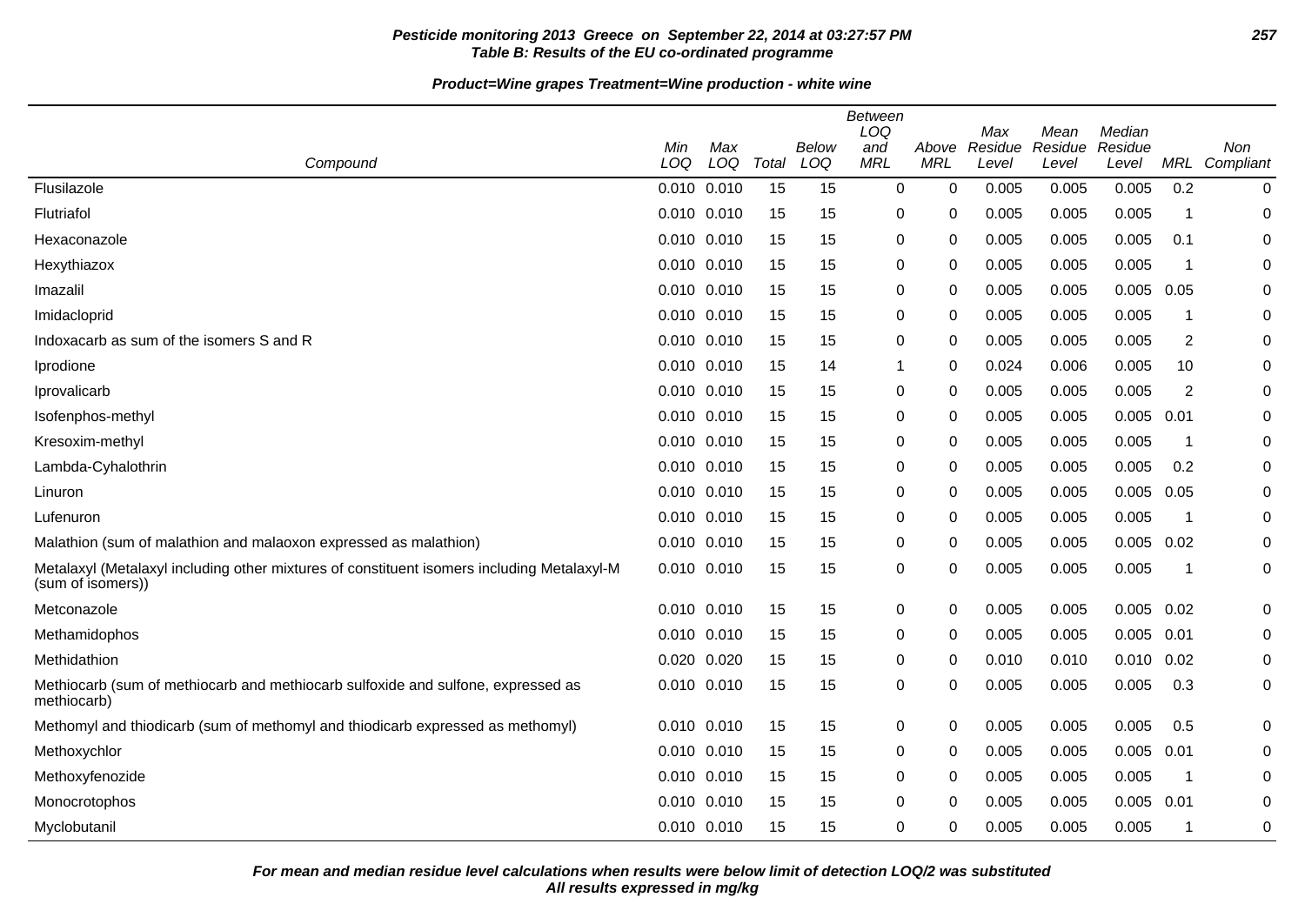## **Pesticide monitoring 2013 Greece on September 22, 2014 at 03:27:57 PM 258 Table B: Results of the EU co-ordinated programme**

**Product=Wine grapes Treatment=Wine production - white wine**

|                                                                                                            | Min             | Max |       | <b>Below</b> | <b>Between</b><br>LOQ<br>and | Above      | Max<br>Residue | Mean<br>Residue | Median<br>Residue |                | Non                  |
|------------------------------------------------------------------------------------------------------------|-----------------|-----|-------|--------------|------------------------------|------------|----------------|-----------------|-------------------|----------------|----------------------|
| Compound                                                                                                   | LOQ             | LOQ | Total | LOQ          | <b>MRL</b>                   | <b>MRL</b> | Level          | Level           | Level             |                | <b>MRL</b> Compliant |
| Orthophenylphenol                                                                                          | 0.050 0.050     |     | 15    | 15           | $\mathbf 0$                  | 0          | 0.025          | 0.025           | 0.025             | 0.05           | 0                    |
| Oxadixyl                                                                                                   | 0.010 0.010     |     | 15    | 15           | 0                            | 0          | 0.005          | 0.005           | $0.005$ 0.01      |                | $\mathbf 0$          |
| Oxamyl                                                                                                     | 0.010 0.010     |     | 15    | 15           | 0                            | 0          | 0.005          | 0.005           | 0.005             | 0.01           | 0                    |
| Oxydemeton-methyl (sum of oxydemeton-methyl and demeton-S-methylsulfone expressed as<br>oxydemeton-methyl) | 0.010 0.010     |     | 15    | 15           | 0                            | 0          | 0.005          | 0.005           | 0.005             | 0.01           | 0                    |
| Paclobutrazol                                                                                              | 0.010 0.010     |     | 15    | 15           | 0                            | 0          | 0.005          | 0.005           | 0.005             | 0.05           | 0                    |
| Parathion                                                                                                  | $0.010$ $0.010$ |     | 15    | 15           | 0                            | $\Omega$   | 0.005          | 0.005           | 0.005             | 0.05           | $\mathbf 0$          |
| Parathion-methyl (sum of Parathion-methyl and paraoxon-methyl expressed as<br>Parathion-methyl)            | 0.010 0.010     |     | 15    | 15           | 0                            | 0          | 0.005          | 0.005           | 0.005             | 0.02           | $\pmb{0}$            |
| Penconazole                                                                                                | 0.010 0.010     |     | 15    | 15           | $\pmb{0}$                    | 0          | 0.005          | 0.005           | 0.005             | 0.2            | 0                    |
| Pendimethalin                                                                                              | $0.010$ $0.010$ |     | 15    | 15           | 0                            | 0          | 0.005          | 0.005           | 0.005             | 0.05           | 0                    |
| Pirimicarb (sum of Pirimicarb and desmethyl pirimicarb expressed as Pirimicarb)                            | $0.010$ $0.010$ |     | 15    | 15           | 0                            | 0          | 0.005          | 0.005           | 0.005             | 1              | $\mathbf 0$          |
| Pirimiphos-methyl                                                                                          | 0.010 0.010     |     | 15    | 15           | 0                            | 0          | 0.005          | 0.005           | 0.005             | 2              | 0                    |
| Procymidone                                                                                                | 0.010 0.010     |     | 15    | 15           | 0                            | 0          | 0.005          | 0.005           | 0.005             | 0.02           | 0                    |
| Profenofos                                                                                                 | 0.010 0.010     |     | 15    | 15           | $\mathbf 0$                  | $\Omega$   | 0.005          | 0.005           | 0.005             | 0.05           | $\mathbf 0$          |
| Propiconazole                                                                                              | 0.010 0.010     |     | 15    | 15           | 0                            | 0          | 0.005          | 0.005           | 0.005             | 0.3            | 0                    |
| Propoxur                                                                                                   | $0.010$ $0.010$ |     | 15    | 15           | 0                            | 0          | 0.005          | 0.005           | 0.005             | 0.05           | 0                    |
| Propyzamide                                                                                                | 0.010 0.010     |     | 15    | 15           | 0                            | 0          | 0.005          | 0.005           | 0.005             | 0.02           | 0                    |
| Prothiofos                                                                                                 | 0.010 0.010     |     | 15    | 15           | 0                            | 0          | 0.005          | 0.005           | 0.005             | 0.01           | 0                    |
| Pyraclostrobin                                                                                             | 0.010 0.010     |     | 15    | 15           | 0                            | 0          | 0.005          | 0.005           | 0.005             | 2              | 0                    |
| Pyrimethanil                                                                                               | 0.010 0.010     |     | 15    | 15           | 0                            | 0          | 0.005          | 0.005           | 0.005             | 5              | 0                    |
| Pyriproxyfen                                                                                               | 0.010 0.010     |     | 15    | 15           | 0                            | 0          | 0.005          | 0.005           | 0.005             | 0.05           | 0                    |
| Quinoxyfen                                                                                                 | 0.010 0.010     |     | 15    | 15           | $\mathbf 0$                  | 0          | 0.005          | 0.005           | 0.005             | $\mathbf 1$    | $\mathbf 0$          |
| Spinosad (sum of Spinosyn A and Spinosyn D, expressed as Spinosad)                                         | 0.010 0.010     |     | 15    | 15           | 0                            | 0          | 0.005          | 0.005           | 0.005             | 0.5            | 0                    |
| Spiroxamine                                                                                                | 0.010 0.010     |     | 15    | 15           | 0                            | 0          | 0.005          | 0.005           | 0.005             | 1              | 0                    |
| Tebuconazole                                                                                               | $0.010$ $0.010$ |     | 15    | 15           | $\pmb{0}$                    | 0          | 0.005          | 0.005           | 0.005             | $\overline{2}$ | 0                    |
| Tebufenozide                                                                                               | 0.010 0.010     |     | 15    | 15           | 0                            | 0          | 0.005          | 0.005           | 0.005             | 3              | 0                    |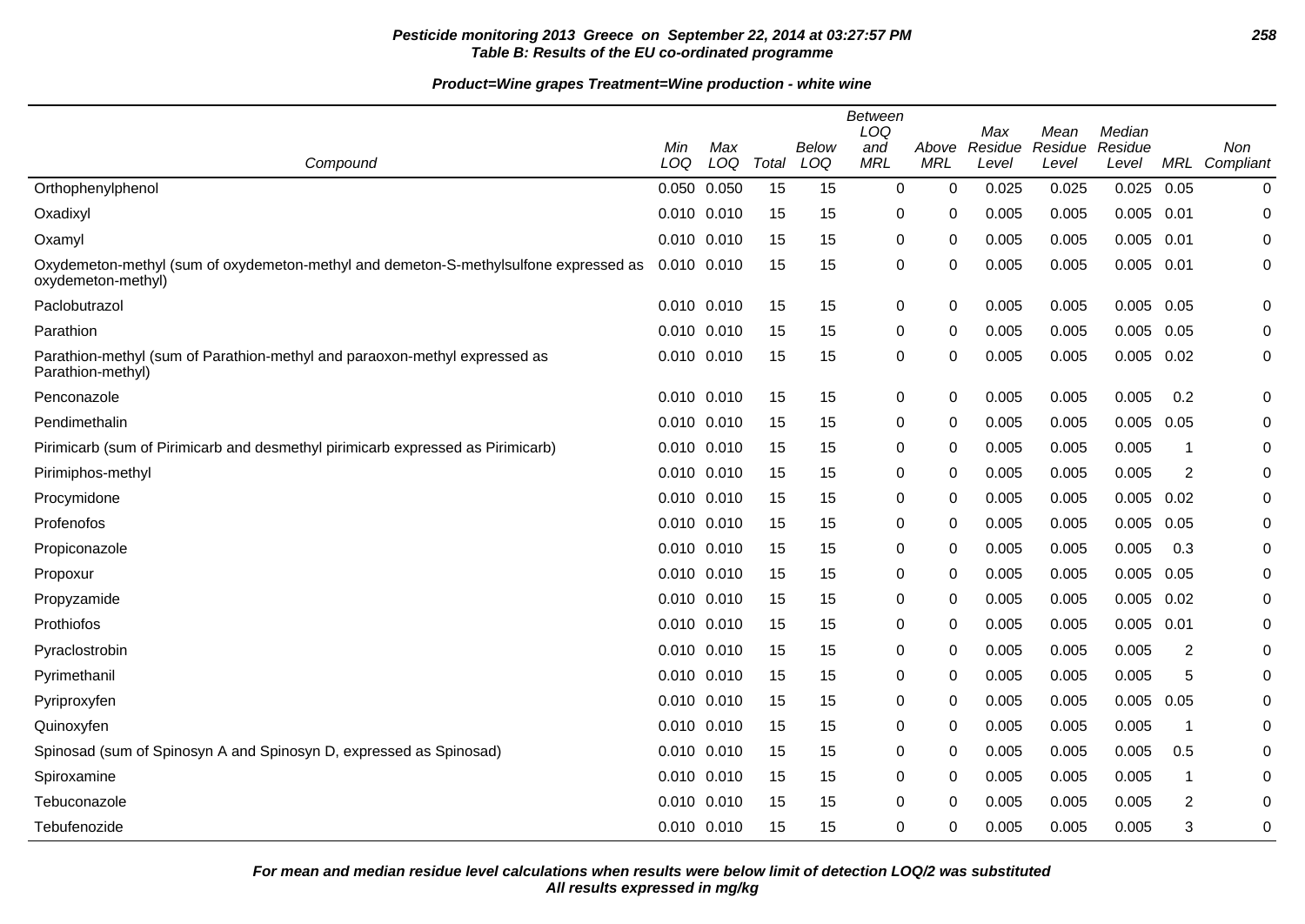## **Pesticide monitoring 2013 Greece on September 22, 2014 at 03:27:57 PM 259 Table B: Results of the EU co-ordinated programme**

## **Product=Wine grapes Treatment=Wine production - white wine**

|                                                                            | Min<br>LOQ  | Max<br>LOQ | Total | Below<br>LOQ | <b>Between</b><br>LOQ<br>and<br><b>MRL</b> | Above<br><b>MRL</b> | Max<br>Residue | Mean<br>Residue | Median<br>Residue | MRL  | Non         |
|----------------------------------------------------------------------------|-------------|------------|-------|--------------|--------------------------------------------|---------------------|----------------|-----------------|-------------------|------|-------------|
| Compound                                                                   |             |            |       |              |                                            |                     | Level          | Level           | Level             |      | Compliant   |
| Tebufenpyrad                                                               | 0.010 0.010 |            | 15    | 15           | 0                                          | 0                   | 0.005          | 0.005           | 0.005             | 0.5  | $\mathbf 0$ |
| Teflubenzuron                                                              | 0.010 0.010 |            | 15    | 15           | 0                                          | 0                   | 0.005          | 0.005           | 0.005             |      | 0           |
| Tetraconazole                                                              | 0.010 0.010 |            | 15    | 15           | 0                                          | 0                   | 0.005          | 0.005           | 0.005             | 0.5  | 0           |
| Tetradifon                                                                 | 0.010 0.010 |            | 15    | 15           | 0                                          | 0                   | 0.005          | 0.005           | 0.005             | 0.01 | 0           |
| Thiabendazole                                                              | 0.010 0.010 |            | 15    | 15           | 0                                          | 0                   | 0.005          | 0.005           | 0.005             | 0.05 | 0           |
| Thiacloprid                                                                | 0.010 0.010 |            | 15    | 15           | 0                                          | 0                   | 0.005          | 0.005           | 0.005             | 0.02 | 0           |
| Thiametoxam (sum of thiametoxam and clothianidin expressed as thiametoxam) | 0.010 0.010 |            | 15    | 15           | 0                                          | 0                   | 0.005          | 0.005           | 0.005             | 0.5  | 0           |
| Thiophanate-methyl                                                         | 0.010 0.010 |            | 15    | 14           | $\mathbf 1$                                | 0                   | 0.012          | 0.005           | 0.005             | 3    | 0           |
| Tolclofos-methyl                                                           | 0.010 0.010 |            | 15    | 15           | 0                                          | 0                   | 0.005          | 0.005           | 0.005             | 0.05 | 0           |
| Triadimefon (sum of Triadimefon and Triadimenol)                           | 0.010 0.010 |            | 15    | 15           | 0                                          | 0                   | 0.005          | 0.005           | 0.005             | 2    | 0           |
| Triazophos                                                                 | 0.010 0.010 |            | 15    | 15           | 0                                          | 0                   | 0.005          | 0.005           | 0.005             | 0.01 | 0           |
| Trifloxystrobin                                                            | 0.010 0.010 |            | 15    | 15           | 0                                          | 0                   | 0.005          | 0.005           | 0.005             | 5    | 0           |
| Trifluralin                                                                | 0.010 0.010 |            | 15    | 15           | 0                                          | 0                   | 0.005          | 0.005           | 0.005             | 0.1  | 0           |
| Triticonazole                                                              | 0.010 0.010 |            | 15    | 15           | 0                                          | 0                   | 0.005          | 0.005           | 0.005             | 0.01 | 0           |
| tau-Fluvalinate                                                            | 0.010 0.010 |            | 15    | 15           | 0                                          | 0                   | 0.005          | 0.005           | 0.005             | 0.1  | 0           |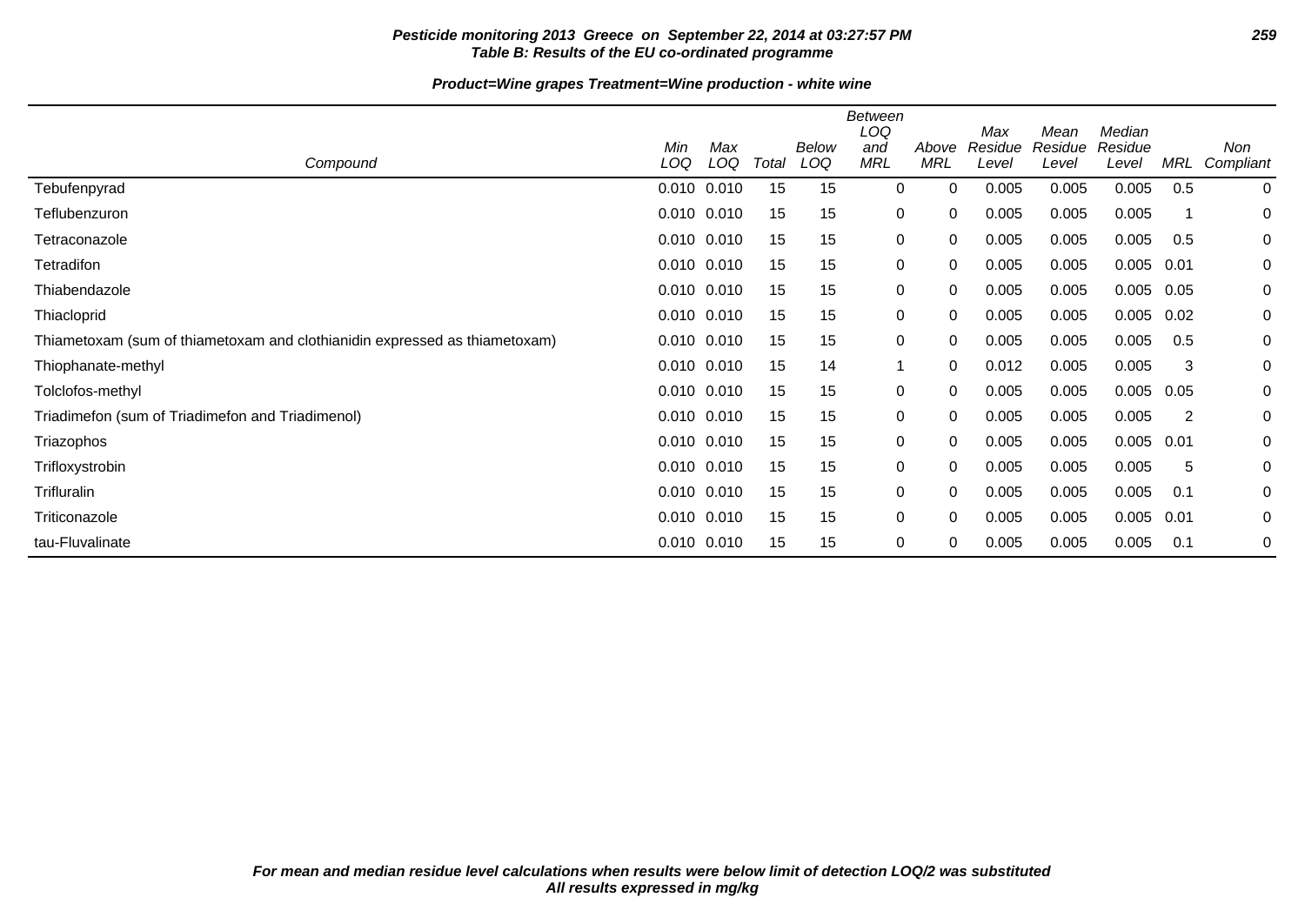#### **Pesticide monitoring 2013 Greece on September 22, 2014 at 03:27:57 PM 260 Table C1: Results of national programme for unprocessed conventional products where residues were detected**

|                | ProductClass=Cereals |                                |     |     |  |              |                                            |     |                                               |               |                 |     |                  |  |  |
|----------------|----------------------|--------------------------------|-----|-----|--|--------------|--------------------------------------------|-----|-----------------------------------------------|---------------|-----------------|-----|------------------|--|--|
| Prod.<br>Group |                      | Product Compound LOQ LOQ Total | Min | Max |  | Below<br>LOQ | <b>Between</b><br>LOQ<br>and<br><b>MRL</b> | MRL | Max<br>Above Residue Residue Residue<br>Level | Mean<br>Level | Median<br>Level | MRL | Non<br>Compliant |  |  |
| Cereals Rice   |                      | Tricyclazole 0.010 0.010       |     |     |  | -5           |                                            |     | 0.030                                         | 0.009         | 0.005           |     |                  |  |  |

**ProductClass=Cereals**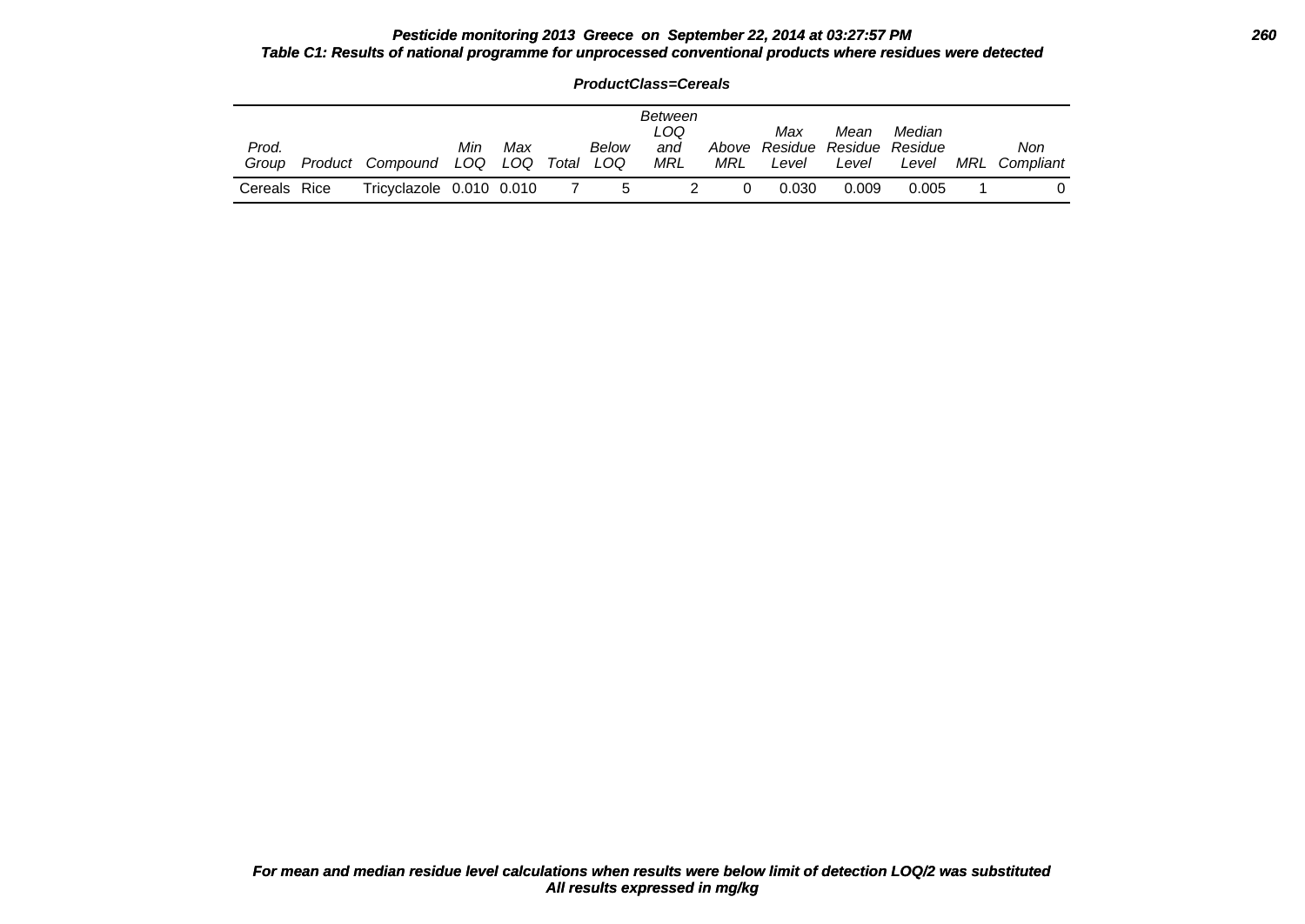## **Pesticide monitoring 2013 Greece on September 22, 2014 at 03:27:57 PM 261 Table C1: Results of national programme for unprocessed conventional products where residues were detected**

#### **ProductClass=Sum of fruits and nuts, vegetables, other plant products**

|                               |                 |                                                                                                                            | <b>Between</b><br>LOQ<br>Median<br>Max<br>Mean |       |                |       |            |             |         |         |                |                |                |
|-------------------------------|-----------------|----------------------------------------------------------------------------------------------------------------------------|------------------------------------------------|-------|----------------|-------|------------|-------------|---------|---------|----------------|----------------|----------------|
| Prod.                         |                 |                                                                                                                            | Min                                            | Max   |                | Below | and        | Above       | Residue | Residue | Residue        |                | Non            |
| Group                         | Product         | Compound                                                                                                                   | LOQ                                            | LOQ   | Total          | LOQ   | <b>MRL</b> | <b>MRL</b>  | Level   | Level   | Level          |                | MRL Compliant  |
| <b>Brassica</b><br>vegetables | <b>Broccoli</b> | Cypermethrin                                                                                                               | 0.010 0.020                                    |       | 11             | 10    | 1          | $\mathbf 0$ | 0.030   | 0.010   | 0.010          |                | $\pmb{0}$      |
|                               |                 | Cypermethrin (sum)                                                                                                         | 0.010 0.020                                    |       | 11             | 10    | 1          | $\mathbf 0$ | 0.030   | 0.010   | 0.010          | 1              | 0              |
|                               |                 | Pirimiphos-methyl                                                                                                          | 0.010 0.050                                    |       | 11             | 10    | -1         | 0           | 0.025   | 0.015   | 0.010          | 1              | 0              |
|                               | Cauliflower     | Chlorpyrifos                                                                                                               | 0.010                                          | 0.010 | 12             | 11    | 1          | $\mathbf 0$ | 0.020   | 0.006   | 0.005          | 0.05           | 0              |
| Citrus fruit                  | Grapefruit      | Chlorpyrifos                                                                                                               | 0.010 0.010                                    |       | 17             | 14    | 3          | 0           | 0.040   | 0.008   | 0.005          | 0.3            | 0              |
|                               |                 | Dimethoate                                                                                                                 | $0.010$ $0.010$                                |       | 17             | 16    | 1          | 0           | 0.120   | 0.012   | 0.005          | J.             | 0              |
|                               |                 | Imazalil                                                                                                                   | 0.010 0.020                                    |       | 17             | 9     | 8          | 0           | 2.700   | 0.530   | 0.010          | 5              | 0              |
|                               |                 | Imidacloprid                                                                                                               | 0.010 0.010                                    |       | 17             | 16    | -1         | 0           | 0.020   | 0.006   | 0.005          | 1              | 0              |
|                               |                 | Prochloraz                                                                                                                 | 0.010 0.010                                    |       | 17             | 16    | -1         | 0           | 0.090   | 0.010   | 0.005          |                | 0              |
|                               |                 | Prochloraz (sum of prochloraz and its metabolites containing the<br>2,4, 6-Trichlorophenol moiety expressed as prochloraz) | 0.010 0.010                                    |       | 17             | 16    | 1          | $\mathbf 0$ | 0.090   | 0.010   | 0.005          | 10             | 0              |
|                               |                 | Pyraclostrobin                                                                                                             | 0.010 0.010                                    |       | 17             | 16    | 1          | $\mathbf 0$ | 0.030   | 0.006   | 0.005          | $\mathbf{1}$   | 0              |
|                               |                 | Pyriproxyfen                                                                                                               | 0.010 0.010                                    |       | 17             | 15    | 2          | $\mathbf 0$ | 0.024   | 0.007   | 0.005          | 0.6            | 0              |
|                               |                 | Thiabendazole                                                                                                              | 0.010 0.010                                    |       | 17             | 15    | 2          | 0           | 0.580   | 0.070   | 0.005          | 5              | 0              |
|                               |                 | Thiacloprid                                                                                                                | 0.010 0.010                                    |       | 17             | 16    | 1          | $\mathbf 0$ | 0.010   | 0.005   | 0.005          | 0.02           | 0              |
|                               | Lemons          | Carbendazim and benomyl                                                                                                    | 0.010 0.010                                    |       | 5              | 4     | -1         | 0           | 0.390   | 0.082   | 0.005          | 0.7            | 0              |
|                               |                 | Chlorpyrifos                                                                                                               | 0.010 0.050                                    |       | 25             | 22    | 3          | $\mathbf 0$ | 0.100   | 0.016   | 0.005          | 0.2            | 0              |
|                               |                 | Imazalil                                                                                                                   | 0.020                                          | 0.050 | 10             | 5     | 4          | $\mathbf 1$ | 5.200   | 1.350   | 0.098          | 5              | 0              |
|                               |                 | Pyrimethanil                                                                                                               | 0.010 0.020                                    |       | 10             | 6     | 4          | $\Omega$    | 3.300   | 0.441   | 0.010          | 10             | 0              |
|                               |                 | Thiabendazole                                                                                                              | 0.010                                          | 0.030 | 10             | 6     | 4          | 0           | 0.620   | 0.126   | 0.015          | 5              | 0              |
|                               | Mandarins       | Chlorpyrifos                                                                                                               | 0.010 0.010                                    |       | 30             | 23    | 7          | $\mathbf 0$ | 0.150   | 0.022   | 0.005          | $\overline{c}$ | 0              |
|                               |                 | Imazalil                                                                                                                   | 0.010 0.050                                    |       | $\overline{7}$ | 5     | 2          | 0           | 2.400   | 0.351   | 0.005          | 5              | 0              |
|                               |                 | Phosmet (phosmet and phosmet oxon expressed as phosmet)                                                                    | 0.010                                          | 0.020 | 20             | 19    | 1          | $\mathbf 0$ | 0.080   | 0.009   | 0.005          | 0.2            | 0              |
|                               |                 | Pyriproxyfen                                                                                                               | 0.010 0.050                                    |       | $\overline{7}$ | 6     | 1          | 0           | 0.060   | 0.016   | 0.005          | 0.6            | 0              |
|                               | Oranges         | Chlorpyrifos                                                                                                               | 0.010                                          | 0.050 | 52             | 41    | 11         | 0           | 0.080   | 0.013   | 0.005          | 0.3            | 0              |
|                               |                 | Dimethoate (sum)                                                                                                           | 0.010 0.020                                    |       | 38             | 35    | 0          | 3           | 0.120   | 0.014   | $0.010$ $0.02$ |                | $\overline{2}$ |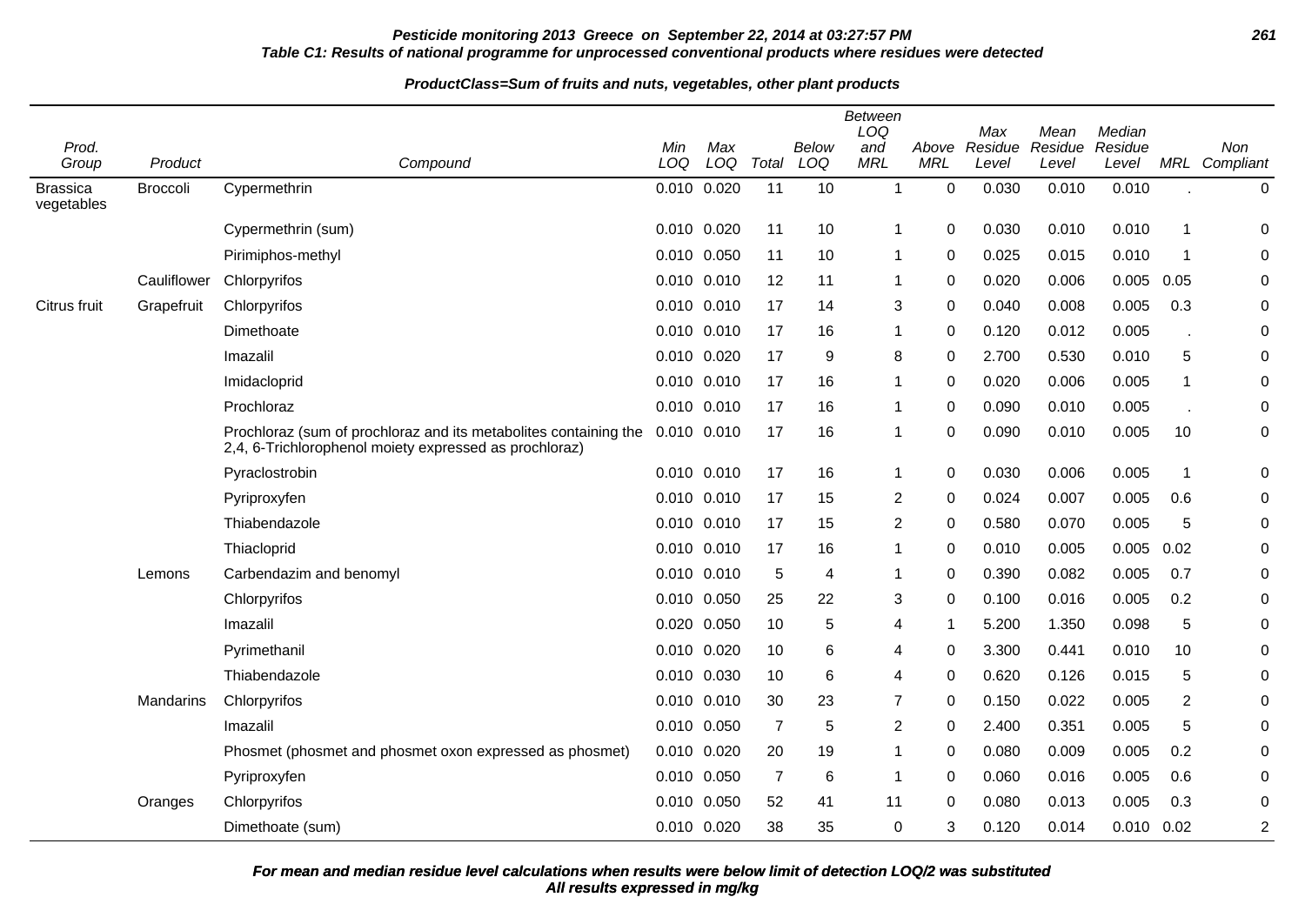## **Pesticide monitoring 2013 Greece on September 22, 2014 at 03:27:57 PM 262 Table C1: Results of national programme for unprocessed conventional products where residues were detected**

#### **ProductClass=Sum of fruits and nuts, vegetables, other plant products**

| Prod.<br>Group | Product    | Compound                                                                                                                      | Min<br>LOQ | Max<br>LOQ      | Total          | <b>Below</b><br>LOQ | Between<br>LOQ<br>and<br><b>MRL</b> | Above<br><b>MRL</b> | Max<br>Residue<br>Level | Mean<br>Residue<br>Level | Median<br>Residue<br>Level |                | Non<br>MRL Compliant |
|----------------|------------|-------------------------------------------------------------------------------------------------------------------------------|------------|-----------------|----------------|---------------------|-------------------------------------|---------------------|-------------------------|--------------------------|----------------------------|----------------|----------------------|
|                |            | Dithiocarbamates                                                                                                              |            | 0.250 0.300     | 14             | 13                  | $\overline{1}$                      | 0                   | 0.350                   | 0.148                    | 0.125                      | 5              | $\mathbf 0$          |
|                |            | Imazalil                                                                                                                      |            | 0.010 0.050     | 20             | 9                   | 11                                  | 0                   | 1.840                   | 0.499                    | 0.433                      | 5              | 0                    |
|                |            | Imidacloprid                                                                                                                  |            | $0.010$ $0.010$ | 13             | 11                  | 2                                   | 0                   | 0.024                   | 0.007                    | 0.005                      | $\mathbf{1}$   | 0                    |
|                |            | Phosmet                                                                                                                       |            | 0.010 0.020     | 29             | 28                  | 1                                   | 0                   | 0.016                   | 0.008                    | 0.010                      |                | 0                    |
|                |            |                                                                                                                               |            | 0.010 0.010     | 9              | 9                   | 0                                   | 0                   | 0.005                   | 0.005                    | 0.005                      | 0.2            | 0                    |
|                |            | Phosmet (phosmet and phosmet oxon expressed as<br>phosmet)                                                                    |            | 0.010 0.020     | 38             | 37                  | 1                                   | $\Omega$            | 0.016                   | 0.007                    | 0.005                      | 0.2            | 0                    |
|                |            | Prochloraz                                                                                                                    |            | 0.010 0.050     | 19             | 18                  | 1                                   | $\Omega$            | 0.380                   | 0.031                    | 0.005                      |                | $\mathbf 0$          |
|                |            | Prochloraz (sum of prochloraz and its metabolites<br>containing the 2,4, 6-Trichlorophenol moiety expressed<br>as prochloraz) |            | 0.010 0.050     | 19             | 18                  | 1                                   | $\Omega$            | 0.380                   | 0.031                    | 0.005                      | 10             | $\mathbf 0$          |
|                |            | Pyraclostrobin                                                                                                                |            | 0.010 0.050     | 20             | 18                  | $\overline{c}$                      | 0                   | 0.070                   | 0.015                    | 0.005                      | $\overline{2}$ | $\mathbf 0$          |
|                |            | Tebufenpyrad                                                                                                                  |            | 0.010 0.020     | 20             | 19                  | 1                                   | 0                   | 0.055                   | 0.009                    | 0.005                      | 0.5            | 0                    |
|                |            | Thiabendazole                                                                                                                 |            | 0.010 0.030     | 20             | 14                  | 6                                   | 0                   | 2.900                   | 0.374                    | 0.015                      | 5              | 0                    |
|                |            | Trifloxystrobin                                                                                                               |            | 0.010 0.020     | 29             | 27                  | $\overline{c}$                      | 0                   | 0.020                   | 0.007                    | 0.005                      | 0.3            | $\mathbf 0$          |
| Cucurbits      | Courgettes | Aldrin and Dieldrin                                                                                                           | 0.010      | 0.050           | 52             | 51                  | $\mathbf{1}$                        | $\Omega$            | 0.025                   | 0.008                    | 0.005                      | 0.05           | $\mathbf 0$          |
|                |            | Dieldrin                                                                                                                      |            | 0.010 0.010     | 31             | 30                  | 1                                   | $\Omega$            | 0.015                   | 0.005                    | 0.005                      |                | $\mathbf 0$          |
|                |            |                                                                                                                               |            | 0.010 0.010     | $\overline{7}$ | $\overline{7}$      | 0                                   | $\Omega$            | 0.005                   | 0.005                    | 0.005                      | 0.01           | $\mathbf 0$          |
|                |            |                                                                                                                               |            | 0.050 0.050     | 6              | 6                   | 0                                   | 0                   | 0.025                   | 0.025                    | 0.025                      | 0.05           | 0                    |
|                |            | Dimethomorph                                                                                                                  |            | 0.010 0.020     | 31             | 30                  | 1                                   | 0                   | 0.016                   | 0.006                    | 0.005                      | $\overline{1}$ | 0                    |
|                |            | Formetanate                                                                                                                   |            | 0.010 0.010     | 25             | 24                  | 1                                   | 0                   | 0.590                   | 0.028                    | 0.005                      |                | 0                    |
|                |            |                                                                                                                               |            | 0.010 0.010     | 25             | 24                  | 0                                   | 1                   | 0.590                   | 0.028                    | 0.005                      | 0.5            | 0                    |
|                |            | Imidacloprid                                                                                                                  |            | 0.010 0.010     | 25             | 24                  | $\mathbf{1}$                        | 0                   | 0.010                   | 0.005                    | 0.005                      | $\overline{1}$ | 0                    |
|                |            | Propamocarb                                                                                                                   |            | 0.010 0.010     | 9              | $\overline{7}$      | 2                                   | $\Omega$            | 0.012                   | 0.006                    | 0.005                      | 10             | $\mathbf 0$          |
|                |            | Propamocarb (sum of propamocarb and its salt<br>expressed as propamocarb)                                                     |            | 0.010 0.010     | 9              | $\overline{7}$      | $\overline{2}$                      | $\Omega$            | 0.012                   | 0.006                    | 0.005                      | 10             | 0                    |
|                |            | Pyraclostrobin                                                                                                                |            | 0.010 0.050     | 31             | 30                  | 1                                   | 0                   | 0.130                   | 0.013                    | 0.005                      | 0.5            | 0                    |
|                | Cucumbers  | Acetamiprid                                                                                                                   |            | 0.010 0.020     | 29             | 28                  | 1                                   | 0                   | 0.055                   | 0.009                    | 0.005                      | 0.3            | $\pmb{0}$            |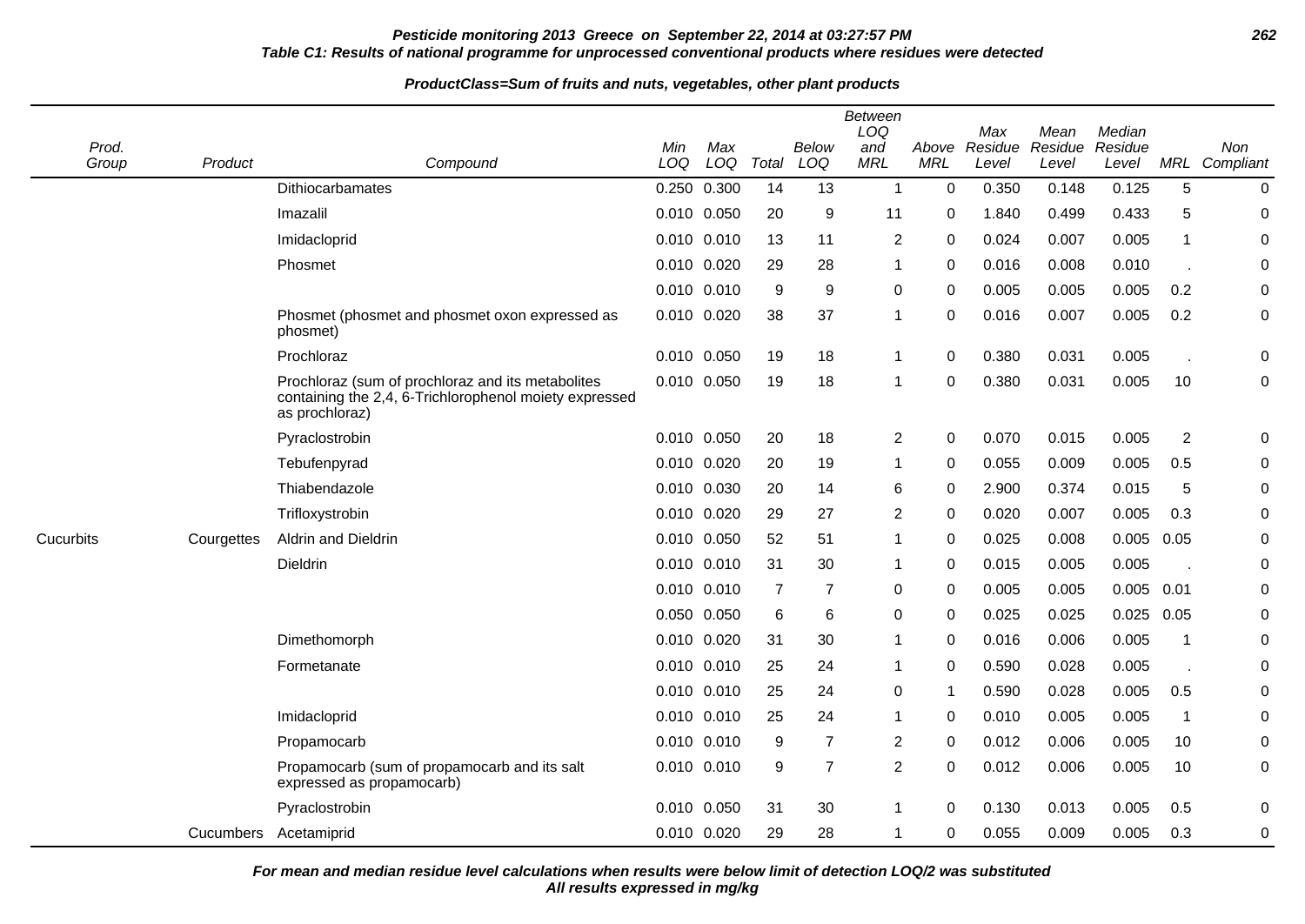### **Pesticide monitoring 2013 Greece on September 22, 2014 at 03:27:57 PM 263 Table C1: Results of national programme for unprocessed conventional products where residues were detected**

#### **ProductClass=Sum of fruits and nuts, vegetables, other plant products**

| Prod.<br>Group | Product | Compound                                                                                                             | Min<br>LOQ      | Max<br>LOQ | Total | Below<br>LOQ | Between<br>LOQ<br>and<br><b>MRL</b> | Above<br><b>MRL</b> | Max<br>Residue<br>Level | Mean<br>Residue<br>Level | Median<br>Residue<br>Level |                | Non<br>MRL Compliant |
|----------------|---------|----------------------------------------------------------------------------------------------------------------------|-----------------|------------|-------|--------------|-------------------------------------|---------------------|-------------------------|--------------------------|----------------------------|----------------|----------------------|
|                |         | <b>Boscalid</b>                                                                                                      | 0.010 0.030     |            | 40    | 38           | $\overline{2}$                      | $\mathbf 0$         | 0.073                   | 0.011                    | 0.010                      | 3              | $\mathbf 0$          |
|                |         | <b>Bupirimate</b>                                                                                                    | 0.010 0.040     |            | 57    | 56           | 1                                   | 0                   | 0.020                   | 0.010                    | 0.010                      | $\mathbf 1$    | 0                    |
|                |         | Chlorpyrifos                                                                                                         | 0.010 0.050     |            | 89    | 85           | 4                                   | 0                   | 0.042                   | 0.010                    | 0.005                      | 0.05           | $\pmb{0}$            |
|                |         | Dimethomorph                                                                                                         | 0.010 0.020     |            | 29    | 26           | 3                                   | 0                   | 0.110                   | 0.012                    | 0.010                      | $\mathbf 1$    | $\mathbf 0$          |
|                |         | Fluopicolide                                                                                                         | 0.010 0.010     |            | 16    | 14           | $\overline{2}$                      | 0                   | 0.037                   | 0.009                    | 0.005                      | 0.5            | 0                    |
|                |         | Imidacloprid                                                                                                         | 0.010 0.010     |            | 16    | 15           | $\mathbf 1$                         | 0                   | 0.018                   | 0.006                    | 0.005                      | $\mathbf{1}$   | 0                    |
|                |         | Iprodione                                                                                                            | 0.010 0.100     |            | 84    | 81           | 3                                   | $\mathbf 0$         | 0.421                   | 0.022                    | 0.010                      | $\overline{2}$ | $\pmb{0}$            |
|                |         | Metalaxyl                                                                                                            | 0.010 0.060     |            | 32    | 29           | $\mathbf{3}$                        | 0                   | 0.090                   | 0.027                    | 0.025                      |                | $\mathbf 0$          |
|                |         | Metalaxyl (Metalaxyl including other mixtures of<br>constituent isomers including Metalaxyl -M (sum of<br>isomers) ) | 0.010 0.060     |            | 40    | 36           | 4                                   | 0                   | 0.090                   | 0.022                    | 0.025                      | 0.5            | $\mathbf 0$          |
|                |         | Penconazole                                                                                                          | 0.010 0.050     |            | 73    | 72           | $\mathbf 1$                         | $\Omega$            | 0.025                   | 0.013                    | 0.005                      | 0.1            | 0                    |
|                |         | Propamocarb                                                                                                          | 0.010 0.010     |            | 8     | 5            | 3                                   | 0                   | 0.440                   | 0.115                    | 0.005                      | 10             | 0                    |
|                |         | Propamocarb (sum of propamocarb and its salt<br>expressed as propamocarb)                                            | 0.010 0.010     |            | 8     | 5            | 3                                   | $\Omega$            | 0.440                   | 0.115                    | 0.005                      | 10             | $\pmb{0}$            |
|                |         | Pyraclostrobin                                                                                                       | 0.010 0.050     |            | 29    | 28           | $\mathbf 1$                         | 0                   | 0.130                   | 0.018                    | 0.005                      | 0.3            | 0                    |
|                |         | Pyrimethanil                                                                                                         | 0.010 0.050     |            | 50    | 49           | $\mathbf{1}$                        | 0                   | 0.025                   | 0.014                    | 0.010                      | $\mathbf 1$    | 0                    |
|                |         | Thiametoxam                                                                                                          | 0.010 0.050     |            | 29    | 28           | $\mathbf 1$                         | 0                   | 0.030                   | 0.015                    | 0.005                      |                | 0                    |
|                |         | Thiametoxam (sum of thiametoxam and clothianidin<br>expressed as thiametoxam)                                        | 0.010 0.050     |            | 29    | 28           | $\mathbf 1$                         | $\mathbf 0$         | 0.030                   | 0.015                    | 0.005                      | 0.5            | $\mathbf 0$          |
|                | Melons  | <b>Aldrin and Dieldrin</b>                                                                                           | 0.010 0.050     |            | 36    | 35           | 0                                   | -1                  | 0.120                   | 0.010                    | $0.005$ 0.03               |                |                      |
|                |         | Azoxystrobin                                                                                                         | 0.010 0.100     |            | 36    | 35           | 1                                   | 0                   | 0.063                   | 0.016                    | 0.010                      | $\mathbf 1$    | 0                    |
|                |         | <b>Boscalid</b>                                                                                                      | 0.010 0.030     |            | 20    | 18           | $\overline{2}$                      | 0                   | 0.058                   | 0.015                    | 0.015                      | 3              | 0                    |
|                |         | Carbendazim                                                                                                          | 0.010 0.010     |            | 5     | 4            | 1                                   | 0                   | 0.030                   | 0.010                    | 0.005                      |                | $\boldsymbol{0}$     |
|                |         | Carbendazim and benomyl                                                                                              | $0.010$ $0.010$ |            | 5     | 4            | -1                                  | $\Omega$            | 0.030                   | 0.010                    | 0.005                      | 0.1            | $\mathbf 0$          |
|                |         | Dieldrin                                                                                                             | 0.010 0.010     |            | 15    | 15           | $\mathbf 0$                         | 0                   | 0.005                   | 0.005                    | 0.005                      |                | $\mathbf 0$          |
|                |         |                                                                                                                      | 0.010 0.010     |            | 5     | 5            | 0                                   | 0                   | 0.005                   | 0.005                    | 0.005                      | 0.01           | 0                    |
|                |         |                                                                                                                      | 0.050 0.050     |            | 4     | 3            | 1                                   | 0                   | 0.120                   | 0.049                    | $0.025$ 0.03               |                | $\pmb{0}$            |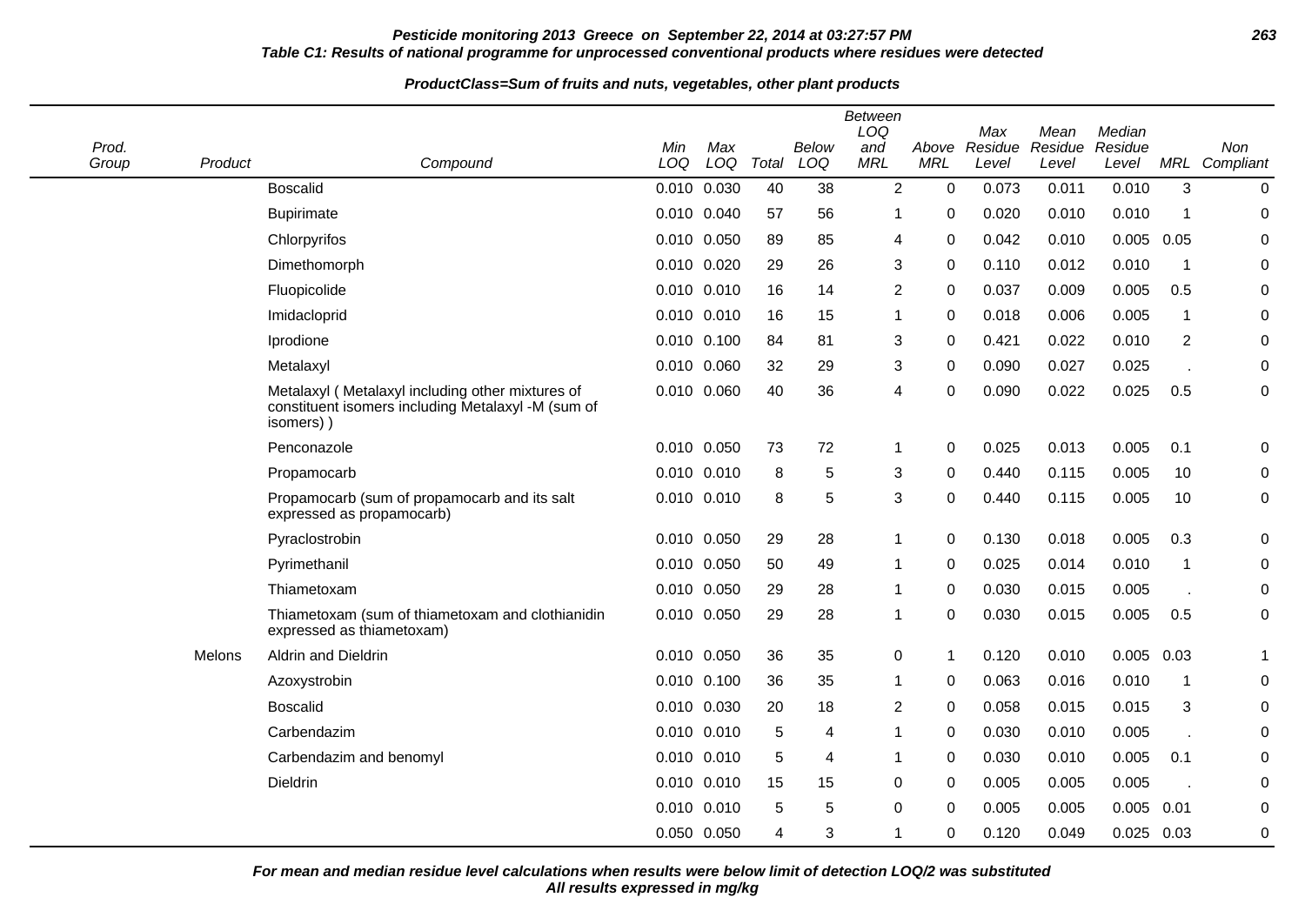## **Pesticide monitoring 2013 Greece on September 22, 2014 at 03:27:57 PM 264 Table C1: Results of national programme for unprocessed conventional products where residues were detected**

#### **ProductClass=Sum of fruits and nuts, vegetables, other plant products**

| Prod.<br>Group                       | Product       | Compound                                                                                                            | Min<br>LOQ | Max<br>LOQ      | Total          | Below<br>LOQ   | <b>Between</b><br>LOQ<br>and<br><b>MRL</b> | Above<br><b>MRL</b> | Max<br>Residue<br>Level | Mean<br>Residue<br>Level | Median<br>Residue<br>Level |                | Non<br>MRL Compliant |
|--------------------------------------|---------------|---------------------------------------------------------------------------------------------------------------------|------------|-----------------|----------------|----------------|--------------------------------------------|---------------------|-------------------------|--------------------------|----------------------------|----------------|----------------------|
|                                      |               | Thiophanate-methyl                                                                                                  |            | $0.010$ $0.010$ | 5              | 4              | 1                                          | $\mathbf 0$         | 0.200                   | 0.044                    | 0.005                      | 0.3            | $\mathbf 0$          |
| Leafy<br>vegetables & fresh<br>herbs | <b>Basil</b>  | Azoxystrobin                                                                                                        |            | 0.010 0.010     | $\overline{1}$ | 0              | -1                                         | 0                   | 0.480                   | 0.480                    | 0.480                      | 70             | 0                    |
|                                      |               | Imidacloprid                                                                                                        |            | 0.010 0.010     | $\overline{1}$ | 0              | 0                                          | -1                  | 22.000                  | 22.000                   | 22.000                     | 2              | $\mathbf 1$          |
|                                      |               | Metalaxyl (Metalaxyl including other<br>mixtures of constituent isomers including<br>Metalaxyl -M (sum of isomers)) |            | $0.010$ $0.010$ | $\overline{1}$ | 0              | 1                                          | $\Omega$            | 0.120                   | 0.120                    | 0.120                      | $\overline{2}$ | $\boldsymbol{0}$     |
|                                      | Celery leaves | Linuron                                                                                                             |            | 0.010 0.010     | $\overline{1}$ | $\mathbf 0$    | 1                                          | $\mathbf 0$         | 0.020                   | 0.020                    | 0.020                      | 1              | 0                    |
|                                      | Lettuce       | Acetamiprid                                                                                                         |            | 0.010 0.050     | 42             | 40             | 2                                          | 0                   | 0.720                   | 0.029                    | 0.010                      | 5              | $\mathbf 0$          |
|                                      |               | <b>Boscalid</b>                                                                                                     |            | 0.010 0.020     | 33             | 28             | 5                                          | 0                   | 1.130                   | 0.089                    | 0.005                      | 30             | $\boldsymbol{0}$     |
|                                      |               | Bromide ion                                                                                                         |            | 0.500 0.500     | 12             | $\overline{1}$ | 11                                         | 0                   | 7.000                   | 2.558                    | 1.900                      | 50             | $\mathbf 0$          |
|                                      |               | Carbendazim and benomyl                                                                                             |            | 0.010 0.010     | 22             | 21             | 1                                          | 0                   | 0.061                   | 0.008                    | 0.005                      | 0.1            | 0                    |
|                                      |               | Chlorpyrifos                                                                                                        | 0.010      | 0.050           | 61             | 57             | 3                                          | -1                  | 0.500                   | 0.017                    | $0.005$ 0.05               |                | $\mathbf{1}$         |
|                                      |               | Clothianidin                                                                                                        |            | 0.010 0.010     | 22             | 21             | 1                                          | 0                   | 0.310                   | 0.019                    | 0.005                      | $\overline{2}$ | $\boldsymbol{0}$     |
|                                      |               | Cypermethrin                                                                                                        |            | 0.010 0.020     | 18             | 16             | 2                                          | 0                   | 0.102                   | 0.017                    | 0.010                      |                | 0                    |
|                                      |               |                                                                                                                     |            | 0.010 0.010     | 11             | 11             | 0                                          | 0                   | 0.005                   | 0.005                    | $0.005$ 0.01               |                | $\pmb{0}$            |
|                                      |               | Cypermethrin (sum)                                                                                                  | 0.010      | 0.050           | 50             | 46             | 4                                          | 0                   | 0.200                   | 0.018                    | 0.005                      | $\overline{2}$ | $\boldsymbol{0}$     |
|                                      |               | Cyprodinil                                                                                                          | 0.010      | 0.020           | 32             | 31             | 1                                          | 0                   | 0.580                   | 0.025                    | 0.005                      | 15             | 0                    |
|                                      |               | Deltamethrin                                                                                                        |            | 0.010 0.050     | 60             | 59             | 1                                          | $\Omega$            | 0.090                   | 0.011                    | 0.005                      | 0.5            | $\boldsymbol{0}$     |
|                                      |               | Dimethoate (sum)                                                                                                    | 0.010      | 0.020           | 53             | 52             | 1                                          | 0                   | 0.015                   | 0.008                    | 0.010                      | 0.02           | $\boldsymbol{0}$     |
|                                      |               | Dimethomorph                                                                                                        |            | 0.010 0.020     | 24             | 23             | 1                                          | 0                   | 0.027                   | 0.008                    | 0.005                      | 10             | 0                    |
|                                      |               |                                                                                                                     |            | 0.010 0.010     | 9              | 9              | 0                                          | $\Omega$            | 0.005                   | 0.005                    | 0.005                      | 15             | $\boldsymbol{0}$     |
|                                      |               | Disulfoton (sum baby and infant food)                                                                               |            | 0.010 0.010     | 14             | 13             | 1                                          | $\Omega$            | 0.017                   | 0.006                    | $0.005$ 0.02               |                | $\boldsymbol{0}$     |
|                                      |               | Disulfoton sulfoxide                                                                                                |            | 0.010 0.010     | 14             | 13             | 1                                          | 0                   | 0.018                   | 0.006                    | 0.005                      |                | 0                    |
|                                      |               | Dithiocarbamates                                                                                                    | 0.100      | 0.300           | 25             | 21             | 4                                          | 0                   | 2.500                   | 0.234                    | 0.150                      | 5              | $\pmb{0}$            |
|                                      |               | Fludioxonil                                                                                                         | 0.010      | 0.030           | 30             | 29             | 1                                          | 0                   | 0.540                   | 0.026                    | 0.005                      | 15             | 0                    |
|                                      |               | Imidacloprid                                                                                                        |            | 0.010 0.010     | 23             | 21             | 2                                          | 0                   | 0.012                   | 0.006                    | 0.005                      | $\overline{2}$ | $\mathbf 0$          |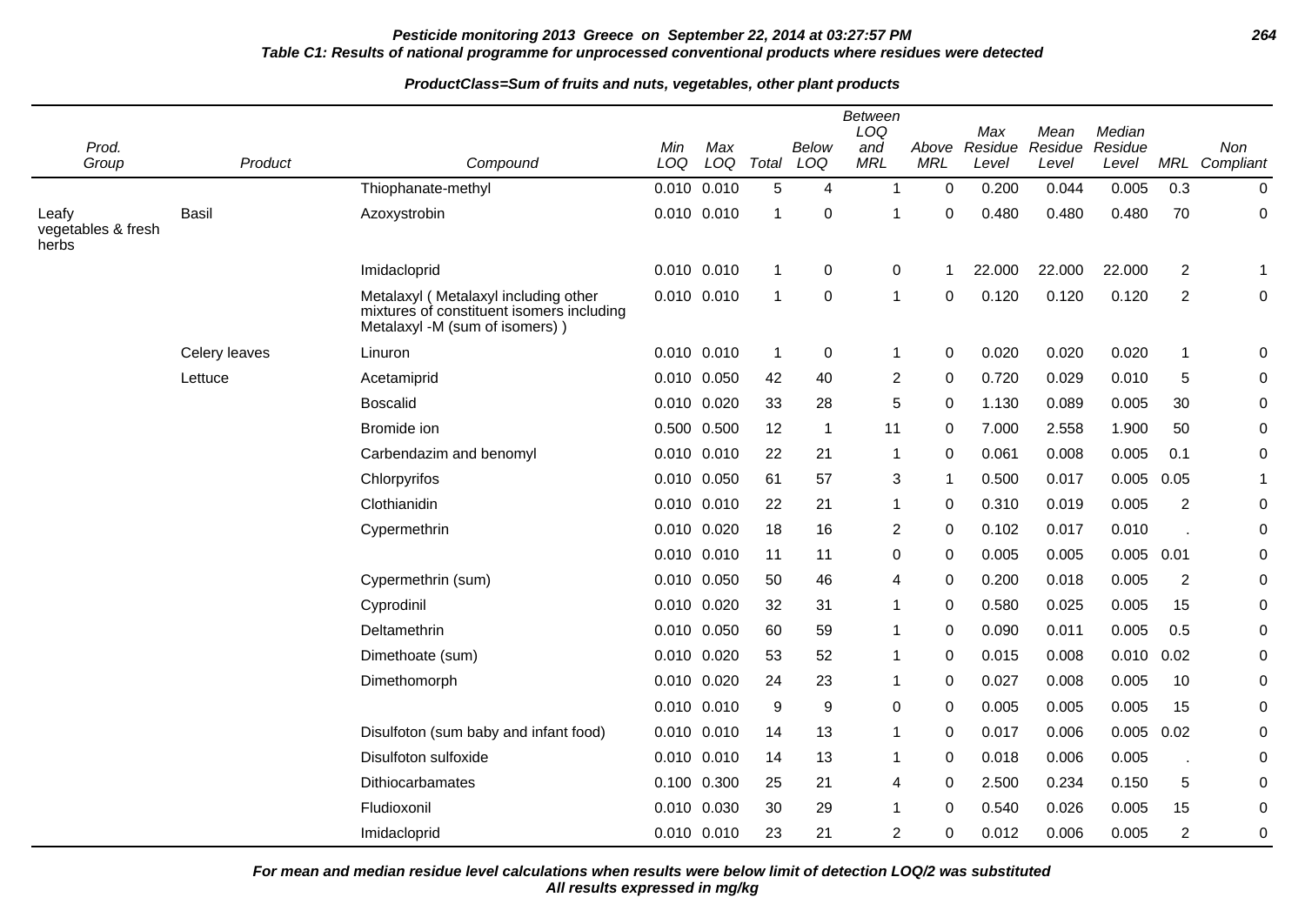## **Pesticide monitoring 2013 Greece on September 22, 2014 at 03:27:57 PM 265 Table C1: Results of national programme for unprocessed conventional products where residues were detected**

| Prod.<br>Group | Product                                               | Compound                                                                                                            | Min<br>LOQ  | Max<br>LOQ      | Total        | <b>Below</b><br>LOQ | <b>Between</b><br>LOQ<br>and<br><b>MRL</b> | Above<br><b>MRL</b> | Max<br>Residue<br>Level | Mean<br>Residue<br>Level | Median<br>Residue<br>Level |                | Non<br>MRL Compliant |
|----------------|-------------------------------------------------------|---------------------------------------------------------------------------------------------------------------------|-------------|-----------------|--------------|---------------------|--------------------------------------------|---------------------|-------------------------|--------------------------|----------------------------|----------------|----------------------|
|                |                                                       | Indoxacarb as sum of the isomers S and R                                                                            |             | 0.010 0.020     | 43           | 42                  | $\mathbf{1}$                               | $\mathbf 0$         | 0.190                   | 0.012                    | 0.010                      | $\overline{2}$ | $\mathbf 0$          |
|                |                                                       | Iprodione                                                                                                           |             | 0.010 0.050     | 60           | 57                  | 3                                          | $\Omega$            | 7.500                   | 0.172                    | 0.008                      | 10             | $\mathbf 0$          |
|                |                                                       | Lambda-Cyhalothrin                                                                                                  | 0.010 0.050 |                 | 60           | 59                  | $\mathbf 1$                                | $\mathbf 0$         | 0.025                   | 0.009                    | 0.005                      | 0.5            | $\boldsymbol{0}$     |
|                |                                                       | Metalaxyl (Metalaxyl including other mixtures of<br>constituent isomers including Metalaxyl -M (sum of<br>isomers)) |             | 0.010 0.050     | 32           | 31                  | $\mathbf 1$                                | 0                   | 0.055                   | 0.013                    | 0.005                      | 3              | $\boldsymbol{0}$     |
|                |                                                       | Omethoate                                                                                                           |             | 0.010 0.020     | 24           | 23                  | $\mathbf{1}$                               | 0                   | 0.014                   | 0.007                    | 0.005                      |                | 0                    |
|                |                                                       |                                                                                                                     |             | 0.010 0.010     | 8            | 8                   | 0                                          | 0                   | 0.005                   | 0.005                    | $0.005$ 0.01               |                | 0                    |
|                |                                                       | Pirimicarb (sum of Pirimicarb and desmethyl<br>pirimicarb expressed as Pirimicarb)                                  |             | 0.010 0.020     | 32           | 31                  | $\mathbf{1}$                               | $\Omega$            | 0.081                   | 0.009                    | 0.005                      | 5              | 0                    |
|                |                                                       | Pirimicarb, desmethylformamido-                                                                                     |             | 0.010 0.020     | 11           | 10                  | $\mathbf{1}$                               | $\Omega$            | 0.076                   | 0.016                    | 0.010                      |                | 0                    |
|                |                                                       | Pyraclostrobin                                                                                                      | 0.010 0.050 |                 | 33           | 31                  | $\overline{2}$                             | $\mathbf 0$         | 0.081                   | 0.014                    | 0.005                      | $\overline{2}$ | 0                    |
|                |                                                       | Spinosad (sum of Spinosyn A and Spinosyn D,<br>expressed as Spinosad)                                               |             | 0.010 0.010     | 23           | 22                  | $\mathbf{1}$                               | 0                   | 0.250                   | 0.016                    | 0.005                      | 10             | 0                    |
|                |                                                       | Spinosyn A                                                                                                          |             | $0.010$ $0.010$ | 22           | 22                  | $\mathbf 0$                                | $\Omega$            | 0.005                   | 0.005                    | 0.005                      |                | 0                    |
|                |                                                       |                                                                                                                     |             | 0.010 0.010     | $\mathbf{1}$ | $\mathbf 0$         | $\mathbf{1}$                               | $\Omega$            | 0.200                   | 0.200                    | 0.200                      | 10             | 0                    |
|                |                                                       | Spinosyn D                                                                                                          |             | 0.010 0.010     | 14           | 14                  | $\pmb{0}$                                  | $\mathbf 0$         | 0.005                   | 0.005                    | 0.005                      |                | 0                    |
|                |                                                       |                                                                                                                     |             | 0.010 0.010     | $\mathbf{1}$ | 0                   | $\mathbf{1}$                               | 0                   | 0.051                   | 0.051                    | 0.051                      | 10             | 0                    |
|                |                                                       | Spiroxamine                                                                                                         |             | 0.010 0.010     | 22           | 21                  | $\mathbf{1}$                               | $\Omega$            | 0.010                   | 0.005                    | 0.005                      | 0.05           | 0                    |
|                |                                                       | Tebuconazole                                                                                                        |             | 0.010 0.050     | 42           | 41                  | 0                                          | -1                  | 0.860                   | 0.034                    | 0.005                      | 0.05           | 1                    |
|                |                                                       | Thiametoxam                                                                                                         |             | 0.010 0.050     | 27           | 25                  | $\overline{2}$                             | $\mathbf 0$         | 0.610                   | 0.035                    | 0.005                      |                | $\pmb{0}$            |
|                |                                                       |                                                                                                                     |             | 0.010 0.010     | 5            | 4                   | $\mathbf{1}$                               | 0                   | 0.022                   | 0.008                    | 0.005                      | 5              | $\pmb{0}$            |
|                |                                                       | Thiametoxam (sum of thiametoxam and clothianidin<br>expressed as thiametoxam)                                       |             | 0.010 0.050     | 32           | 29                  | 3                                          | $\Omega$            | 0.970                   | 0.042                    | 0.005                      | 5              | 0                    |
|                |                                                       | Thiophanate-methyl                                                                                                  |             | 0.010 0.010     | 22           | 21                  | $\mathbf{1}$                               | $\Omega$            | 0.058                   | 0.007                    | 0.005                      | 0.1            | 0                    |
|                | Lettuce and other salad plants,<br>including Brassica | Chlorpyrifos                                                                                                        |             | 0.010 0.050     | 30           | 29                  | $\mathbf 1$                                | 0                   | 0.025                   | 0.011                    | $0.005$ 0.05               |                | 0                    |
|                |                                                       | Cypermethrin                                                                                                        |             | 0.080 0.080     | 16           | 14                  | $\overline{2}$                             | 0                   | 0.600                   | 0.089                    | 0.040                      |                | 0                    |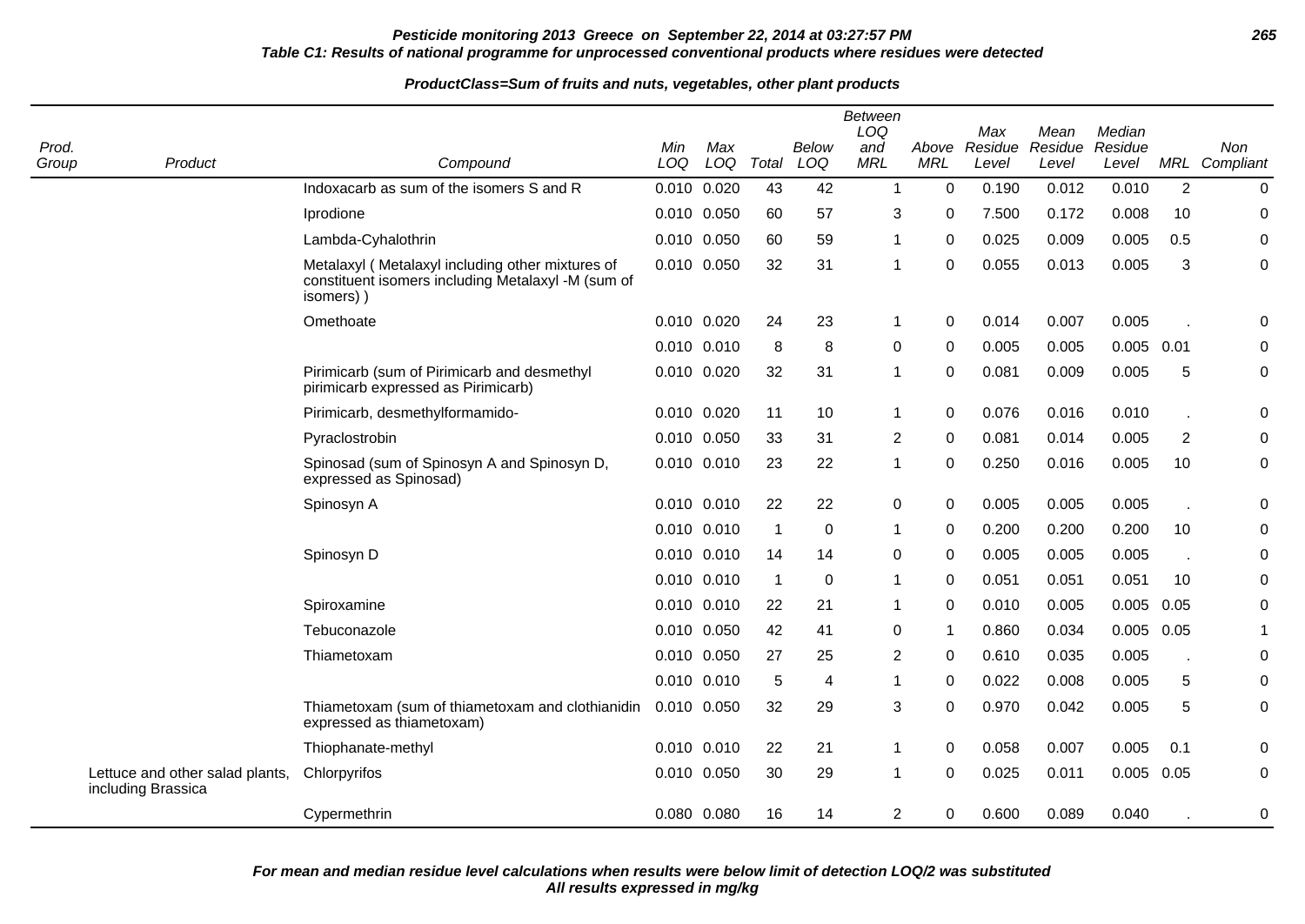## **Pesticide monitoring 2013 Greece on September 22, 2014 at 03:27:57 PM 266 Table C1: Results of national programme for unprocessed conventional products where residues were detected**

| Prod.<br>Group | Product                                                                   | Compound                                                                                                            | Min<br>LOQ      | Max<br>LOQ | Total | Below<br>LOQ | <b>Between</b><br>LOQ<br>and<br><b>MRL</b> | Above<br><b>MRL</b> | Max<br>Residue<br>Level | Mean<br>Residue<br>Level | Median<br>Residue<br>Level |                | Non<br>MRL Compliant |
|----------------|---------------------------------------------------------------------------|---------------------------------------------------------------------------------------------------------------------|-----------------|------------|-------|--------------|--------------------------------------------|---------------------|-------------------------|--------------------------|----------------------------|----------------|----------------------|
|                |                                                                           | Cypermethrin (sum)                                                                                                  | 0.010 0.500     |            | 30    | 28           | $\overline{2}$                             | $\Omega$            | 0.600                   | 0.115                    | 0.040                      | $\overline{2}$ | $\mathbf 0$          |
|                |                                                                           | Deltamethrin                                                                                                        | 0.010 0.500     |            | 30    | 29           | 1                                          | 0                   | 0.250                   | 0.079                    | 0.020                      | 0.5            | 0                    |
|                | Other kind of lettuce and<br>other salad plants, including<br>Brassicacea | Clothianidin                                                                                                        | 0.010 0.010     |            | 1     | 0            | $\mathbf{1}$                               | 0                   | 0.015                   | 0.015                    | 0.015                      | 2              | $\,0\,$              |
|                |                                                                           | Thiametoxam                                                                                                         | 0.010 0.010     |            |       | 0            | $\mathbf{1}$                               | 0                   | 0.070                   | 0.070                    | 0.070                      |                | 0                    |
|                |                                                                           | Thiametoxam (sum of thiametoxam and<br>clothianidin expressed as thiametoxam)                                       | 0.010 0.010     |            | 1     | 0            | $\mathbf{1}$                               | 0                   | 0.088                   | 0.088                    | 0.088                      | 5              | 0                    |
|                | Parsley                                                                   | Chlorpyrifos                                                                                                        | 0.010 0.010     |            | 6     | 4            | 0                                          | 2                   | 0.330                   | 0.087                    | 0.005                      | 0.05           | $\overline{2}$       |
|                | Rocket, Rucola                                                            | Acetamiprid                                                                                                         | 0.010 0.010     |            | 5     | 4            | 1                                          | 0                   | 0.010                   | 0.006                    | 0.005                      | 5              | 0                    |
|                |                                                                           | <b>Boscalid</b>                                                                                                     | 0.010 0.010     |            | 5     | 3            | $\overline{c}$                             | 0                   | 17.440                  | 3.727                    | 0.005                      | 30             | $\pmb{0}$            |
|                |                                                                           | Clothianidin                                                                                                        | 0.010 0.010     |            | 5     | 4            | 1                                          | 0                   | 0.050                   | 0.014                    | 0.005                      | $\overline{c}$ | $\boldsymbol{0}$     |
|                |                                                                           | Metalaxyl                                                                                                           | 0.010 0.010     |            | 5     | 4            | $\mathbf{1}$                               | $\Omega$            | 0.020                   | 0.008                    | 0.005                      |                | $\boldsymbol{0}$     |
|                |                                                                           | Metalaxyl (Metalaxyl including other mixtures<br>of constituent isomers including Metalaxyl -M<br>(sum of isomers)) | 0.010 0.010     |            | 5     | 4            | 1                                          | $\Omega$            | 0.020                   | 0.008                    | 0.005                      | 3              | $\boldsymbol{0}$     |
|                |                                                                           | Pyraclostrobin                                                                                                      | 0.010 0.010     |            | 5     | 3            | $\overline{c}$                             | 0                   | 1.980                   | 0.419                    | 0.005                      | $\overline{2}$ | 0                    |
|                |                                                                           | Thiametoxam                                                                                                         | 0.010 0.010     |            | 5     | 4            | $\mathbf{1}$                               | 0                   | 0.080                   | 0.020                    | 0.005                      |                | 0                    |
|                |                                                                           | Thiametoxam (sum of thiametoxam and<br>clothianidin expressed as thiametoxam)                                       | 0.010 0.010     |            | 5     | 4            | $\mathbf{1}$                               | 0                   | 0.140                   | 0.032                    | 0.005                      | 5              | 0                    |
|                | Spinach                                                                   | <b>Boscalid</b>                                                                                                     | 0.010 0.020     |            | 16    | 14           | $\overline{\mathbf{c}}$                    | 0                   | 7.800                   | 0.498                    | 0.010                      | 30             | $\mathbf 0$          |
|                |                                                                           | Chlorothalonil                                                                                                      | 0.010 0.010     |            | 36    | 34           | 0                                          | 2                   | 0.100                   | 0.009                    | 0.005                      | 0.01           | $\overline{c}$       |
|                |                                                                           | Chlorpyrifos                                                                                                        | $0.010$ $0.010$ |            | 36    | 35           | 1                                          | 0                   | 0.020                   | 0.005                    | 0.005                      | 0.05           | $\pmb{0}$            |
|                |                                                                           | Clothianidin                                                                                                        | 0.010 0.010     |            | 6     | 5            | $\mathbf{1}$                               | $\Omega$            | 0.030                   | 0.009                    | 0.005                      | $\overline{2}$ | $\mathbf 0$          |
|                |                                                                           | Deltamethrin                                                                                                        | 0.010 0.020     |            | 33    | 32           | 1                                          | $\Omega$            | 0.180                   | 0.012                    | 0.005                      | 0.5            | 0                    |
|                |                                                                           | Dimethoate (sum)                                                                                                    | 0.010 0.020     |            | 33    | 32           | $\mathbf{1}$                               | 0                   | 0.015                   | 0.009                    | 0.010                      | 0.02           | 0                    |
|                |                                                                           | Indoxacarb as sum of the isomers S and R                                                                            | 0.010 0.020     |            | 33    | 31           | 2                                          | 0                   | 0.094                   | 0.013                    | 0.010                      | $\overline{2}$ | $\pmb{0}$            |
|                |                                                                           | Omethoate                                                                                                           | 0.010 0.020     |            | 16    | 15           | 1                                          | 0                   | 0.014                   | 0.009                    | 0.010                      |                | $\pmb{0}$            |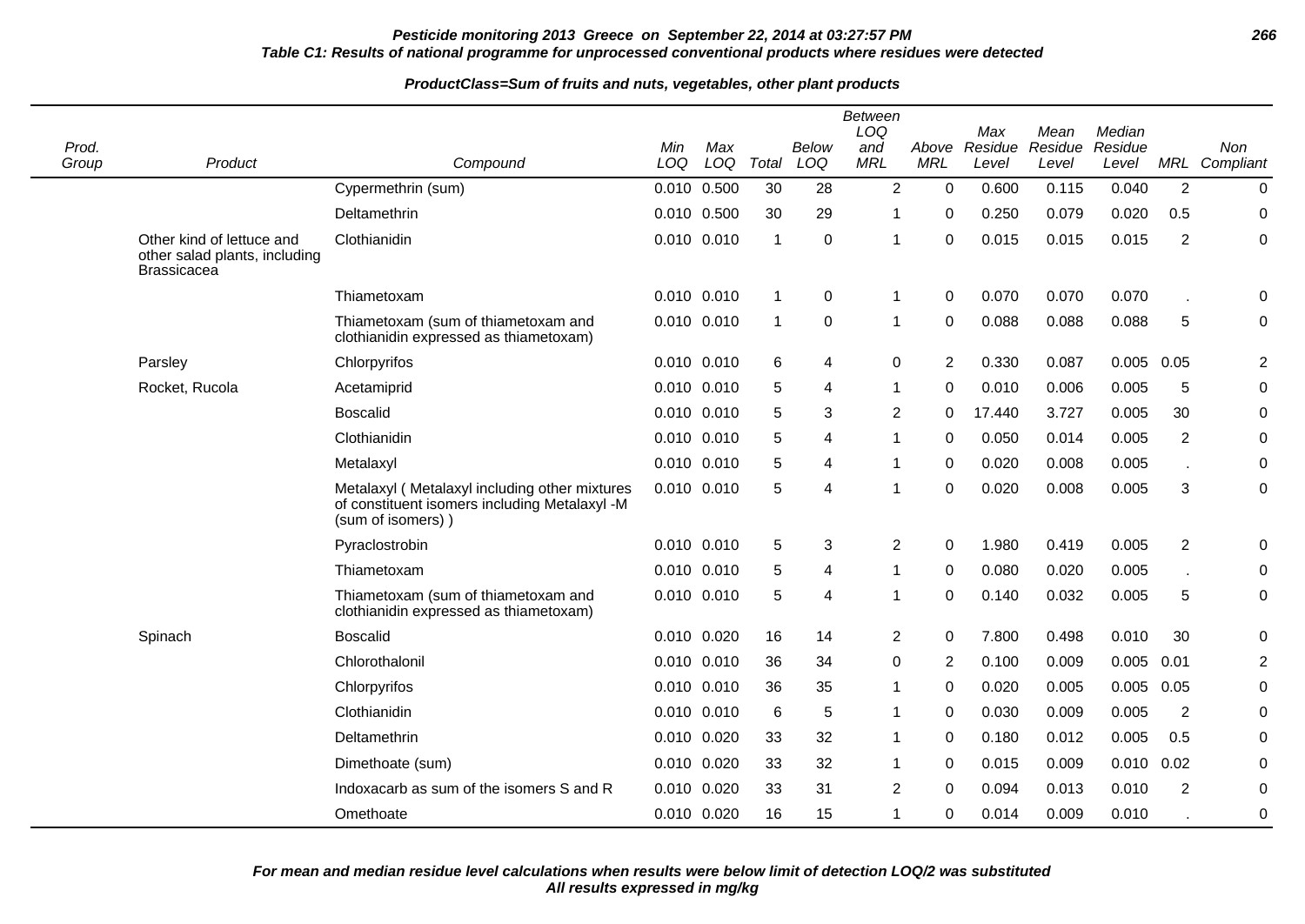### **Pesticide monitoring 2013 Greece on September 22, 2014 at 03:27:57 PM 267 Table C1: Results of national programme for unprocessed conventional products where residues were detected**

| Prod.<br>Group | Product                         | Compound                                 | Min<br>LOQ  | Max<br>LOQ | Total | Below<br>LOQ | <b>Between</b><br>LOQ<br>and<br><b>MRL</b> | Above<br><b>MRL</b> | Max<br>Residue<br>Level | Mean<br>Residue<br>Level | Median<br>Residue<br>Level | MRL            | Non<br>Compliant |
|----------------|---------------------------------|------------------------------------------|-------------|------------|-------|--------------|--------------------------------------------|---------------------|-------------------------|--------------------------|----------------------------|----------------|------------------|
|                |                                 | Pyraclostrobin                           | 0.010 0.050 |            | 16    | 15           | $\mathbf{1}$                               | $\Omega$            | 0.180                   | 0.028                    | 0.025                      | 0.5            | $\pmb{0}$        |
|                | Spinach and<br>similar (leaves) | Chlorpyrifos                             | 0.010 0.050 |            | 35    | 32           | $\overline{2}$                             | -1                  | 0.180                   | 0.013                    | 0.005                      | 0.05           | 1                |
|                |                                 | Cypermethrin                             | 0.010 0.080 |            | 27    | 22           | 5                                          | 0                   | 2.000                   | 0.158                    | 0.040                      |                | 0                |
|                |                                 | Cypermethrin (sum)                       | 0.010 0.500 |            | 35    | 30           | 3                                          | $\overline{2}$      | 2.000                   | 0.158                    | 0.040                      | 0.7            | 1                |
|                |                                 | Deltamethrin                             | 0.010 0.500 |            | 35    | 33           | $\overline{\mathbf{c}}$                    | 0                   | 0.250                   | 0.048                    | 0.020                      | 0.5            | 0                |
|                | Vine leaves<br>(grape leaves)   | Acrinathrin                              | 0.010       | 0.050      | 27    | 26           | $\pmb{0}$                                  | -1                  | 2.300                   | 0.094                    | 0.005                      | 0.05           | $\mathbf{1}$     |
|                |                                 | Azoxystrobin                             | 0.010       | 0.020      | 27    | 26           | 0                                          | 1                   | 1.400                   | 0.058                    | $0.005$ 0.05               |                | 1                |
|                |                                 | <b>Boscalid</b>                          | 0.010 0.020 |            | 27    | 25           | 1                                          | -1                  | 0.160                   | 0.013                    | 0.005                      | 0.05           | $\mathbf{1}$     |
|                |                                 | Carbendazim and benomyl                  | 0.010 0.010 |            | 21    | 20           |                                            | 0                   | 0.099                   | 0.009                    | 0.005                      | 0.1            | 0                |
|                |                                 | Chlorpyrifos                             | 0.010       | 0.010      | 27    | 26           |                                            | 0                   | 0.029                   | 0.006                    | 0.005                      | 0.05           | 0                |
|                |                                 | Cymoxanil                                | 0.010       | 0.050      | 19    | 18           | 1                                          | 0                   | 0.025                   | 0.012                    | 0.005                      | 0.05           | 0                |
|                |                                 | Cypermethrin                             | 0.010 0.020 |            | 14    | 13           | 1                                          | $\Omega$            | 0.690                   | 0.056                    | 0.008                      |                | 0                |
|                |                                 | Cypermethrin (sum)                       | 0.010       | 0.020      | 27    | 26           | 0                                          | 1                   | 0.690                   | 0.031                    | 0.005                      | 0.05           | 1                |
|                |                                 | Difenoconazole                           | 0.010       | 0.020      | 27    | 26           | 0                                          | -1                  | 0.085                   | 0.009                    | 0.005                      | 0.05           | 0                |
|                |                                 | Dimethomorph                             | 0.010 0.020 |            | 27    | 24           | 3                                          | 0                   | 1.900                   | 0.077                    | 0.005                      | 10             | 0                |
|                |                                 | Famoxadone                               | 0.010       | 0.020      | 19    | 17           | 0                                          | 2                   | 4.400                   | 0.269                    | 0.005                      | 0.02           | $\overline{2}$   |
|                |                                 | Fenhexamid                               | 0.010       | 0.050      | 27    | 26           | 0                                          | -1                  | 4.400                   | 0.172                    | 0.005                      | 0.05           | $\mathbf{1}$     |
|                |                                 | Fenoxycarb                               | 0.010 0.050 |            | 27    | 26           | 0                                          | 1                   | 29.200                  | 1.091                    | $0.005$ 0.05               |                | 1                |
|                |                                 | Flufenoxuron                             | 0.010       | 0.010      | 21    | 20           | 0                                          | -1                  | 1.600                   | 0.081                    | 0.005                      | 0.05           | 1                |
|                |                                 | Flusilazole                              | 0.010       | 0.050      | 27    | 26           | 0                                          | $\mathbf 1$         | 0.036                   | 0.011                    | 0.005                      | 0.02           | 0                |
|                |                                 | Hexaconazole                             | 0.010 0.020 |            | 27    | 26           | 0                                          | 1                   | 0.130                   | 0.011                    | $0.005$ 0.02               |                | 1                |
|                |                                 | Imidacloprid                             | 0.010       | 0.010      | 21    | 20           |                                            | 0                   | 0.032                   | 0.006                    | 0.005                      | $\overline{2}$ | 0                |
|                |                                 | Indoxacarb as sum of the isomers S and R | 0.010 0.020 |            | 27    | 26           |                                            | 0                   | 0.130                   | 0.011                    | 0.005                      | $\overline{c}$ | 0                |
|                |                                 | Kresoxim-methyl                          | 0.010 0.020 |            | 27    | 25           | 0                                          | 2                   | 0.440                   | 0.024                    | $0.005$ 0.05               |                | 1                |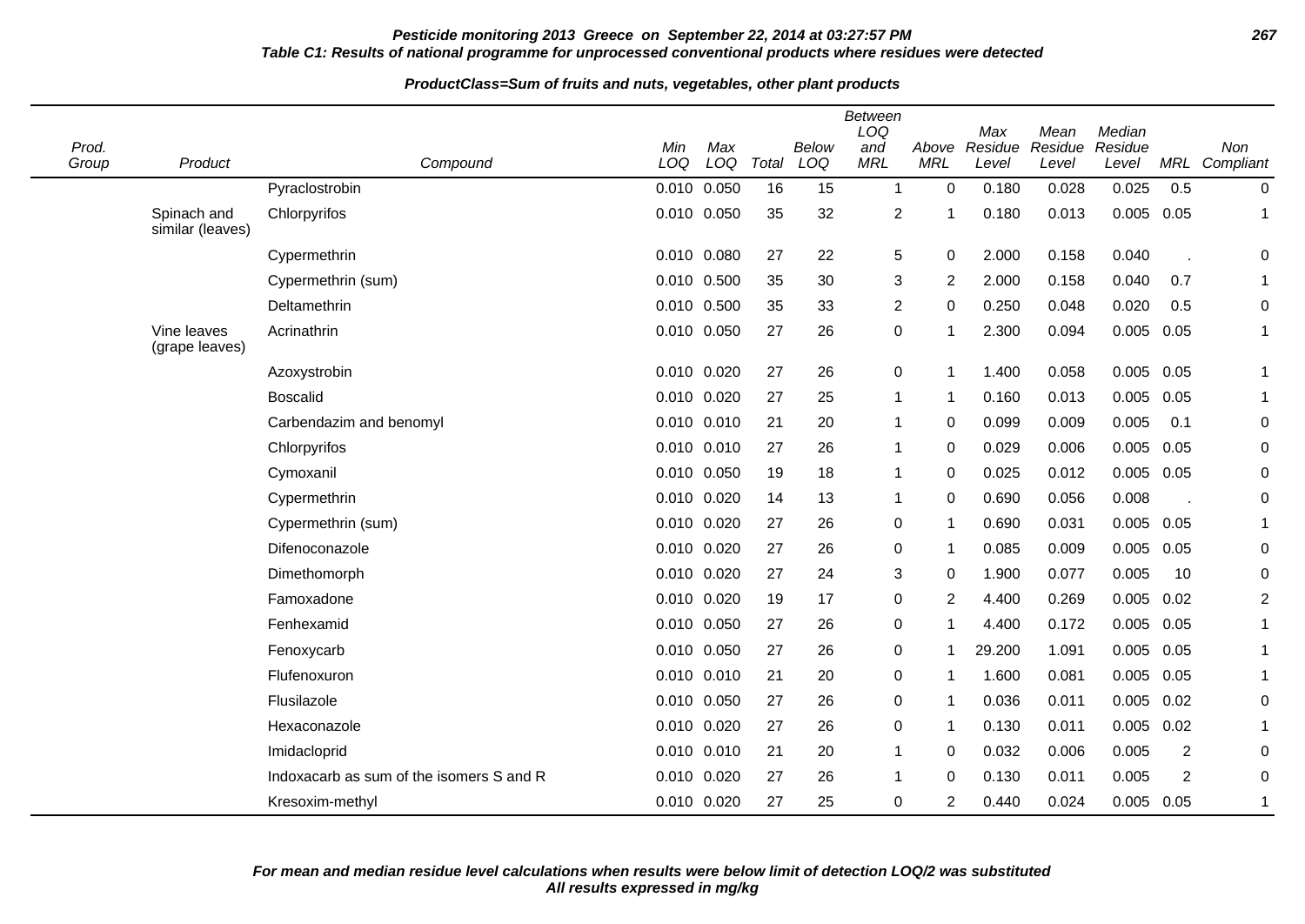## **Pesticide monitoring 2013 Greece on September 22, 2014 at 03:27:57 PM 268 Table C1: Results of national programme for unprocessed conventional products where residues were detected**

#### **ProductClass=Sum of fruits and nuts, vegetables, other plant products**

|                                 |                      |                                                                                                                  |             |            |                         |                | <b>Between</b><br>LOQ |                     | Max              | Mean             | Median           |                |                      |
|---------------------------------|----------------------|------------------------------------------------------------------------------------------------------------------|-------------|------------|-------------------------|----------------|-----------------------|---------------------|------------------|------------------|------------------|----------------|----------------------|
| Prod.<br>Group                  | Product              | Compound                                                                                                         | Min<br>LOQ  | Max<br>LOQ | Total                   | Below<br>LOQ   | and<br><b>MRL</b>     | Above<br><b>MRL</b> | Residue<br>Level | Residue<br>Level | Residue<br>Level |                | Non<br>MRL Compliant |
|                                 |                      | Metalaxyl (Metalaxyl including other mixtures of constituent<br>isomers including Metalaxyl -M (sum of isomers)) | 0.010 0.050 |            | 27                      | 25             | $\mathbf{1}$          | $\mathbf 1$         | 0.054            | 0.012            | 0.005            | 0.05           | $\pmb{0}$            |
|                                 |                      | Methiocarb                                                                                                       | 0.010 0.050 |            | 27                      | 23             | 4                     | 0                   | 3.500            | 0.281            | 0.005            |                | 0                    |
|                                 |                      | Methiocarb (sum of methiocarb and methiocarb sulfoxide<br>and sulfone, expressed as methiocarb)                  | 0.010       | 0.050      | 27                      | 25             | 1                     |                     | 5.600            | 0.220            | 0.005            | $\overline{1}$ | 1                    |
|                                 |                      | Methiocarb sulfone                                                                                               | 0.010 0.010 |            | 21                      | 20             | 1                     | $\Omega$            | 0.032            | 0.006            | 0.005            |                | 0                    |
|                                 |                      | Methiocarb sulfoxide                                                                                             | 0.010       | 0.010      | 21                      | 19             | $\overline{c}$        | 0                   | 2.200            | 0.113            | 0.005            |                | 0                    |
|                                 |                      | Methoxyfenozide                                                                                                  | 0.010 0.010 |            | 21                      | 20             | 0                     | $\mathbf 1$         | 0.071            | 0.008            | $0.005$ $0.02$   |                |                      |
|                                 |                      | Myclobutanil                                                                                                     | 0.010 0.020 |            | 27                      | 23             | $\mathbf{1}$          | 3                   | 0.210            | 0.025            | $0.005$ 0.02     |                | 3                    |
|                                 |                      | Penconazole                                                                                                      | 0.010       | 0.010      | 27                      | 26             | 1                     | 0                   | 0.014            | 0.005            | 0.005            | 0.05           | 0                    |
|                                 |                      | Pyraclostrobin                                                                                                   | 0.010 0.050 |            | 27                      | 26             | 0                     | -1                  | 0.930            | 0.044            | $0.005$ 0.02     |                |                      |
|                                 |                      | Pyrimethanil                                                                                                     | 0.010       | 0.020      | 27                      | 26             | 1                     | 0                   | 0.017            | 0.007            | 0.005            | 0.05           | 0                    |
|                                 |                      | Spinosad (sum of Spinosyn A and Spinosyn D, expressed<br>as Spinosad)                                            | 0.010       | 0.010      | 21                      | 20             | 1                     | 0                   | 0.180            | 0.013            | 0.005            | 10             | $\mathbf 0$          |
|                                 |                      | Spinosyn A                                                                                                       | 0.010 0.010 |            | 21                      | 20             | 1                     | 0                   | 0.180            | 0.013            | 0.005            |                | 0                    |
|                                 |                      | Spiroxamine                                                                                                      | 0.010 0.010 |            | 21                      | 20             | 0                     | 1                   | 12.000           | 0.576            | $0.005$ 0.05     |                | 1                    |
|                                 |                      | Tebuconazole                                                                                                     | 0.010       | 0.050      | 27                      | 26             | 0                     | 1                   | 1.420            | 0.062            | 0.005            | 0.05           | 1                    |
|                                 |                      | Trifloxystrobin                                                                                                  | 0.010 0.020 |            | 27                      | 25             | 0                     | 2                   | 3.710            | 0.144            | $0.005$ $0.02$   |                |                      |
|                                 |                      | tau-Fluvalinate                                                                                                  | 0.010       | 0.010      | 24                      | 23             | 0                     | 1                   | 2.380            | 0.104            | 0.005            | 0.01           |                      |
| Legume<br>vegetables<br>(fresh) | Beans (with<br>pods) | Azoxystrobin                                                                                                     | 0.010 0.100 |            | 48                      | 47             | 1                     | $\Omega$            | 0.050            | 0.015            | 0.010            | 3              | 0                    |
|                                 |                      | <b>Boscalid</b>                                                                                                  | 0.010 0.020 |            | 28                      | 27             | 1                     | $\Omega$            | 0.015            | 0.008            | 0.010            | 3              | 0                    |
|                                 |                      | Carbendazim                                                                                                      | 0.010 0.010 |            | 8                       | $\overline{7}$ | 1                     | $\Omega$            | 0.100            | 0.017            | 0.005            |                | 0                    |
|                                 |                      | Carbendazim and benomyl                                                                                          | 0.010 0.010 |            | 12                      | 11             | 1                     | 0                   | 0.100            | 0.013            | 0.005            | 0.2            | 0                    |
|                                 |                      | Chlorpyrifos                                                                                                     | 0.010       | 0.050      | 36                      | 35             | 0                     | 1                   | 0.110            | 0.012            | 0.005            | 0.05           |                      |
|                                 |                      | Iprodione                                                                                                        | 0.020       | 0.020      | $\overline{\mathbf{1}}$ | -1             | 0                     | 0                   | 0.010            | 0.010            | 0.010            | $\overline{2}$ | 0                    |
|                                 |                      |                                                                                                                  | 0.010 0.100 |            | 33                      | 32             | 1                     | 0                   | 0.050            | 0.019            | 0.010            | 5              | $\mathbf 0$          |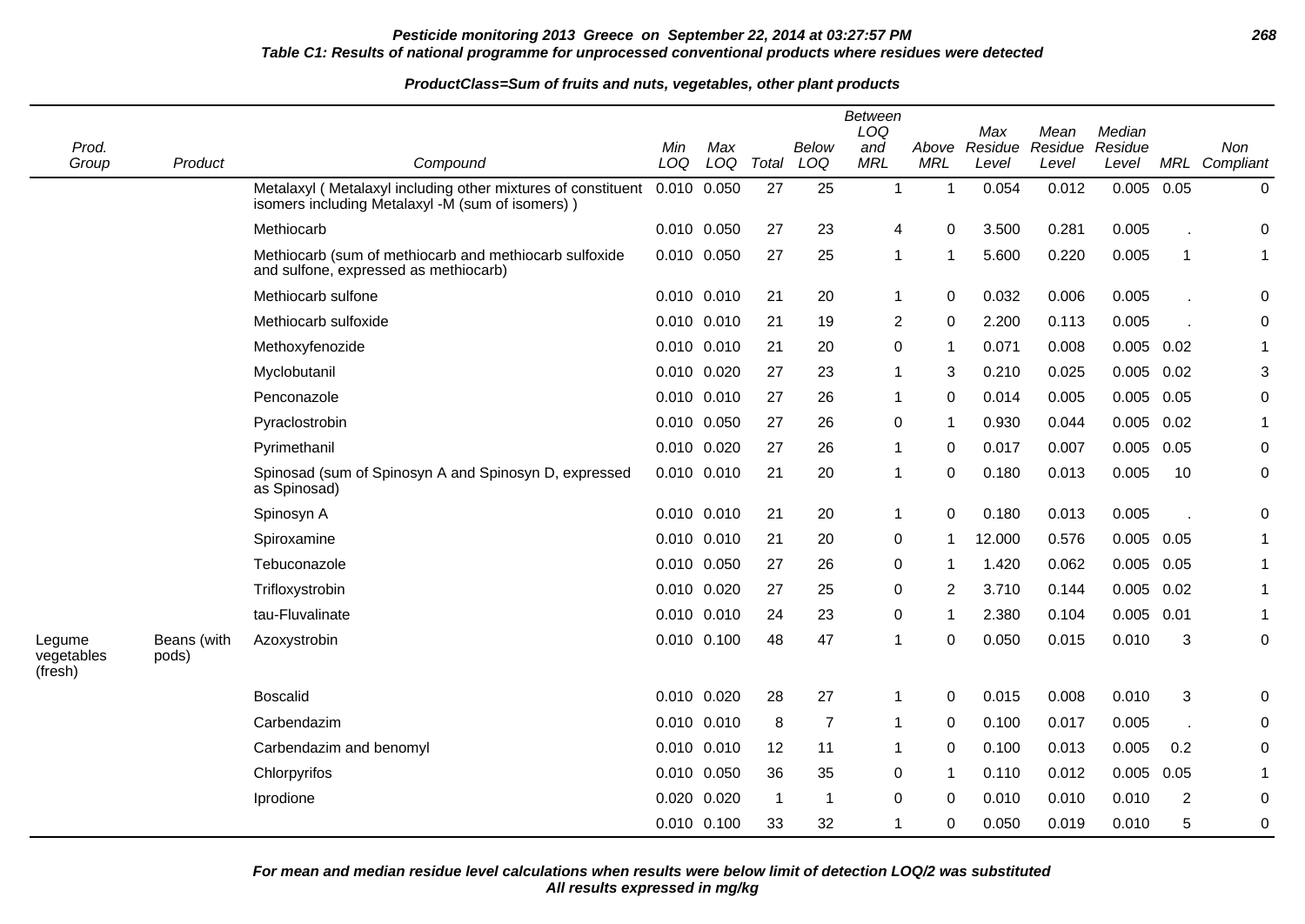## **Pesticide monitoring 2013 Greece on September 22, 2014 at 03:27:57 PM 269 Table C1: Results of national programme for unprocessed conventional products where residues were detected**

| Prod.                     |                        |                         | Min         | Max   |                | Below          | <b>Between</b><br>LOQ<br>and | Above        | Max<br>Residue | Mean<br>Residue | Median<br>Residue |                | Non              |
|---------------------------|------------------------|-------------------------|-------------|-------|----------------|----------------|------------------------------|--------------|----------------|-----------------|-------------------|----------------|------------------|
| Group                     | Product                | Compound                | LOQ         | LOQ   | Total          | LOQ            | <b>MRL</b>                   | <b>MRL</b>   | Level          | Level           | Level             |                | MRL Compliant    |
|                           |                        | Lufenuron               | 0.010 0.010 |       | 12             | 11             | $\Omega$                     | $\mathbf{1}$ | 0.050          | 0.009           | 0.005             | 0.02           | $\mathbf{1}$     |
|                           |                        | Propargite              | 0.010 0.050 |       | 28             | 27             | 0                            | 1            | 0.040          | 0.018           | 0.025             | 0.01           |                  |
|                           |                        | Thiophanate-methyl      | 0.010       | 0.010 | 12             | 11             |                              | 0            | 0.040          | 0.008           | 0.005             | 0.1            | $\boldsymbol{0}$ |
|                           | Peas (with<br>pods)    | <b>Bupirimate</b>       | 0.010 0.010 |       | 4              | 3              |                              | 0            | 0.013          | 0.007           | 0.005             | 0.05           | $\pmb{0}$        |
|                           |                        | Pyraclostrobin          | 0.010 0.010 |       | 4              | 3              | 1                            | 0            | 0.018          | 0.008           | 0.005             | 0.02           | $\pmb{0}$        |
|                           | Peas (without<br>pods) | <b>Boscalid</b>         | 0.010 0.010 |       | 16             | 15             | -1                           | $\Omega$     | 0.140          | 0.013           | 0.005             | 3              | $\pmb{0}$        |
|                           |                        | Carbendazim             | 0.010 0.010 |       | $\overline{7}$ | $\,6$          | -1                           | 0            | 0.030          | 0.009           | 0.005             |                | $\pmb{0}$        |
|                           |                        | Carbendazim and benomyl | 0.010 0.010 |       | 16             | 15             | 1                            | 0            | 0.030          | 0.007           | 0.005             | 0.1            | 0                |
|                           |                        | Pyraclostrobin          | 0.010       | 0.010 | 16             | 15             | 0                            | 1            | 0.023          | 0.006           | 0.005             | 0.02           | 0                |
| <b>Nuts</b>               | Almonds                | Deltamethrin            | 0.010 0.010 |       | 3              | $\overline{2}$ | -1                           | $\Omega$     | 0.011          | 0.007           | $0.005$ 0.05      |                | $\pmb{0}$        |
|                           | Pistachios             | Imidacloprid            | 0.010 0.010 |       | $\overline{1}$ | 0              |                              | 0            | 0.046          | 0.046           | 0.046             | 0.05           | 0                |
| Oilseeds and<br>oilfruits | Pumpkin seeds          | Trifluralin             | 0.010 0.010 |       | $\overline{1}$ | 0              |                              | 0            | 0.015          | 0.015           | 0.015             | 0.1            | $\pmb{0}$        |
|                           | Sunflower seed         | Methamidophos           | 0.010 0.010 |       | $\overline{1}$ | $\mathbf 0$    | $\mathbf 0$                  | 1            | 0.012          | 0.012           | 0.012             | 0.01           | $\boldsymbol{0}$ |
| Pome fruit                | Apples                 | Acetamiprid             | 0.010 0.020 |       | 50             | 43             | $\overline{7}$               | $\Omega$     | 0.046          | 0.008           | 0.005             | 0.7            | 0                |
|                           |                        | Bitertanol              | 0.010       | 0.100 | 43             | 42             |                              | 0            | 0.050          | 0.023           | 0.025             | $\overline{2}$ | $\boldsymbol{0}$ |
|                           |                        | <b>Boscalid</b>         | 0.010 0.030 |       | 61             | 56             | 5                            | 0            | 0.242          | 0.014           | 0.005             | $\overline{2}$ | 0                |
|                           |                        | Captan                  | 0.010       | 0.040 | 49             | 49             | 0                            | 0            | 0.020          | 0.013           | 0.010             |                | 0                |
|                           |                        |                         | 0.010       | 0.050 | 30             | 29             |                              | 0            | 0.300          | 0.022           | 0.008             | 3              | $\pmb{0}$        |
|                           |                        | Carbendazim             | 0.010 0.010 |       | 19             | 16             | 3                            | 0            | 0.150          | 0.019           | 0.005             |                | $\mathbf 0$      |
|                           |                        | Carbendazim and benomyl | 0.010 0.010 |       | 40             | 33             | $\overline{7}$               | 0            | 0.150          | 0.015           | 0.005             | 0.2            | 0                |
|                           |                        | Chlorpyrifos            | 0.010 0.050 |       | 96             | 40             | 56                           | 0            | 0.444          | 0.045           | 0.020             | 0.5            | 0                |
|                           |                        | Clofentezine            | 0.010       | 0.010 | 50             | 49             | -1                           | 0            | 0.020          | 0.005           | 0.005             | 0.5            | 0                |
|                           |                        | Cyfluthrin              | 0.010       | 0.060 | 46             | 45             | -1                           | 0            | 0.030          | 0.016           | 0.010             |                | $\pmb{0}$        |
|                           |                        | Cyfluthrin (sum)        | 0.010 0.060 |       | 91             | 89             | $\overline{2}$               | 0            | 0.056          | 0.014           | 0.010             | 0.2            | 0                |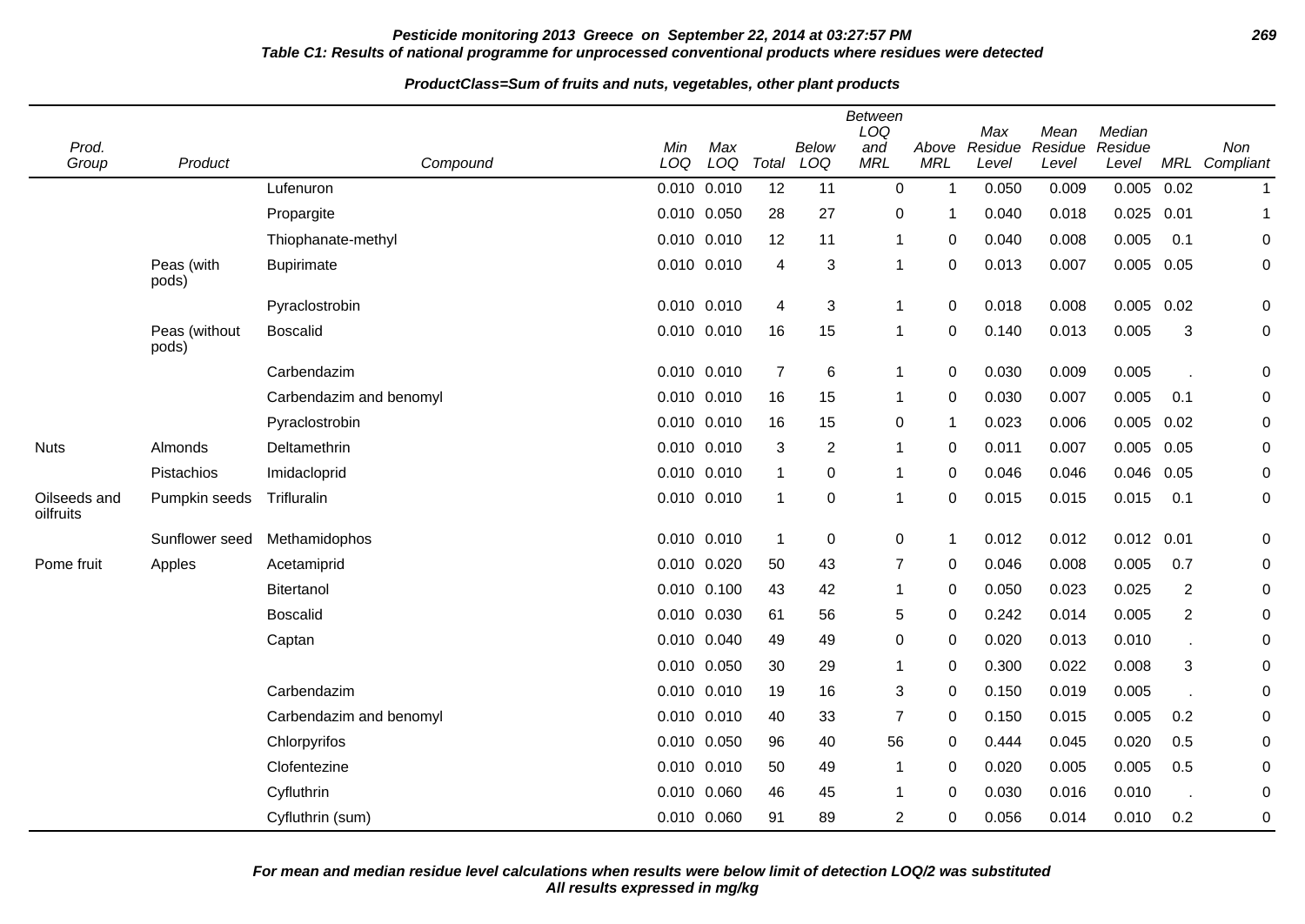## **Pesticide monitoring 2013 Greece on September 22, 2014 at 03:27:57 PM 270 Table C1: Results of national programme for unprocessed conventional products where residues were detected**

| Prod. | Group Product | Compound                                                                           | Min<br>LOQ  | Max<br>LOQ | Total | Below<br>LOQ | <b>Between</b><br>LOQ<br>and<br><b>MRL</b> | Above<br><b>MRL</b> | Max<br>Residue<br>Level | Mean<br>Residue<br>Level | Median<br>Residue<br>Level | MRL                     | Non<br>Compliant |
|-------|---------------|------------------------------------------------------------------------------------|-------------|------------|-------|--------------|--------------------------------------------|---------------------|-------------------------|--------------------------|----------------------------|-------------------------|------------------|
|       |               | Cypermethrin                                                                       | 0.010 0.080 |            | 57    | 56           | $\overline{1}$                             | $\Omega$            | 0.070                   | 0.019                    | 0.015                      |                         | 0                |
|       |               | Cypermethrin (sum)                                                                 | 0.010 0.500 |            | 96    | 94           | $\overline{2}$                             | 0                   | 0.250                   | 0.030                    | 0.010                      | 1                       | $\mathbf 0$      |
|       |               | Diflubenzuron                                                                      | 0.010 0.010 |            | 21    | 20           | $\mathbf 1$                                | 0                   | 0.039                   | 0.007                    | 0.005                      | 5                       | 0                |
|       |               | Diphenylamine                                                                      | 0.010 0.100 |            | 88    | 86           | 2                                          | 0                   | 1.280                   | 0.047                    | 0.025                      | 5                       | 0                |
|       |               | Dithiocarbamates                                                                   | 0.100 0.300 |            | 22    | 21           | $\mathbf{1}$                               | $\Omega$            | 1.120                   | 0.137                    | 0.125                      | 5                       | $\mathbf 0$      |
|       |               | Etofenprox                                                                         | 0.010 0.010 |            | 40    | 37           | $\sqrt{3}$                                 | $\mathbf 0$         | 0.200                   | 0.012                    | 0.005                      | 1                       | 0                |
|       |               | Fenoxycarb                                                                         | 0.010 0.500 |            | 55    | 48           | $\overline{7}$                             | 0                   | 0.650                   | 0.047                    | 0.005                      | -1                      | 0                |
|       |               | Fluquinconazole                                                                    | 0.010 0.050 |            | 53    | 50           | 3                                          | 0                   | 0.032                   | 0.009                    | 0.005                      | 0.1                     | 0                |
|       |               | Imazalil                                                                           | 0.010 0.050 |            | 50    | 46           | 4                                          | 0                   | 0.620                   | 0.041                    | 0.010                      | $\overline{2}$          | 0                |
|       |               | Imidacloprid                                                                       | 0.010 0.010 |            | 40    | 39           | $\mathbf 1$                                | $\Omega$            | 0.020                   | 0.005                    | 0.005                      | 0.5                     | 0                |
|       |               | Iprodione                                                                          | 0.010 0.100 |            | 89    | 88           | $\mathbf 1$                                | 0                   | 0.160                   | 0.014                    | 0.010                      | $\sqrt{5}$              | 0                |
|       |               | Methoxyfenozide                                                                    | 0.010 0.010 |            | 40    | 37           | 3                                          | $\Omega$            | 0.050                   | 0.007                    | 0.005                      | 2                       | $\mathbf 0$      |
|       |               | Myclobutanil                                                                       | 0.010 0.080 |            | 81    | 80           | $\mathbf{1}$                               | 0                   | 0.040                   | 0.016                    | 0.005                      | 0.5                     | 0                |
|       |               | Phosalone                                                                          | 0.010 0.020 |            | 80    | 79           | $\mathbf{1}$                               | $\mathbf 0$         | 0.010                   | 0.006                    | 0.005                      | 0.01                    | 0                |
|       |               |                                                                                    | 0.010 0.020 |            | 11    | 11           | 0                                          | $\Omega$            | 0.010                   | 0.010                    | $0.010$ $0.05$             |                         | 0                |
|       |               | Phosmet                                                                            | 0.010 0.020 |            | 72    | 70           | $\overline{2}$                             | $\mathbf 0$         | 0.020                   | 0.009                    | 0.010                      |                         | $\mathbf 0$      |
|       |               | Phosmet (phosmet and phosmet oxon expressed as phosmet)                            | 0.010 0.020 |            | 88    | 86           | $\overline{2}$                             | $\mathbf 0$         | 0.100                   | 0.009                    | 0.010                      | 0.2                     | $\pmb{0}$        |
|       |               | Pirimicarb                                                                         | 0.010 0.040 |            | 78    | 77           | $\mathbf 1$                                | $\Omega$            | 0.020                   | 0.010                    | 0.008                      |                         | 0                |
|       |               |                                                                                    | 0.100 0.100 |            | 5     | 5            | 0                                          | 0                   | 0.050                   | 0.050                    | 0.050                      | $\overline{\mathbf{c}}$ | $\boldsymbol{0}$ |
|       |               | Pirimicarb (sum of Pirimicarb and desmethyl pirimicarb expressed as<br>Pirimicarb) | 0.010 0.040 |            | 78    | 77           | $\mathbf 1$                                | 0                   | 0.020                   | 0.010                    | 0.008                      | $\overline{\mathbf{c}}$ | $\pmb{0}$        |
|       |               | Propargite                                                                         | 0.010 0.050 |            | 50    | 44           | 6                                          | 0                   | 0.240                   | 0.023                    | 0.005                      | $\mathbf{3}$            | 0                |
|       |               | Pyraclostrobin                                                                     | 0.010 0.050 |            | 50    | 46           | 4                                          | 0                   | 0.025                   | 0.010                    | 0.005                      | 0.3                     | $\mathbf 0$      |
|       |               | Pyrimethanil                                                                       | 0.010 0.040 |            | 77    | 74           | 3                                          | 0                   | 1.900                   | 0.042                    | 0.010                      | 5                       | 0                |
|       |               | Spirodiclofen                                                                      | 0.010 0.010 |            | 40    | 39           | $\mathbf{1}$                               | 0                   | 0.051                   | 0.006                    | 0.005                      | 0.8                     | 0                |
|       |               | Tebuconazole                                                                       | 0.010 0.050 |            | 50    | 44           | 6                                          | 0                   | 0.120                   | 0.013                    | 0.005                      | 1                       | $\mathbf 0$      |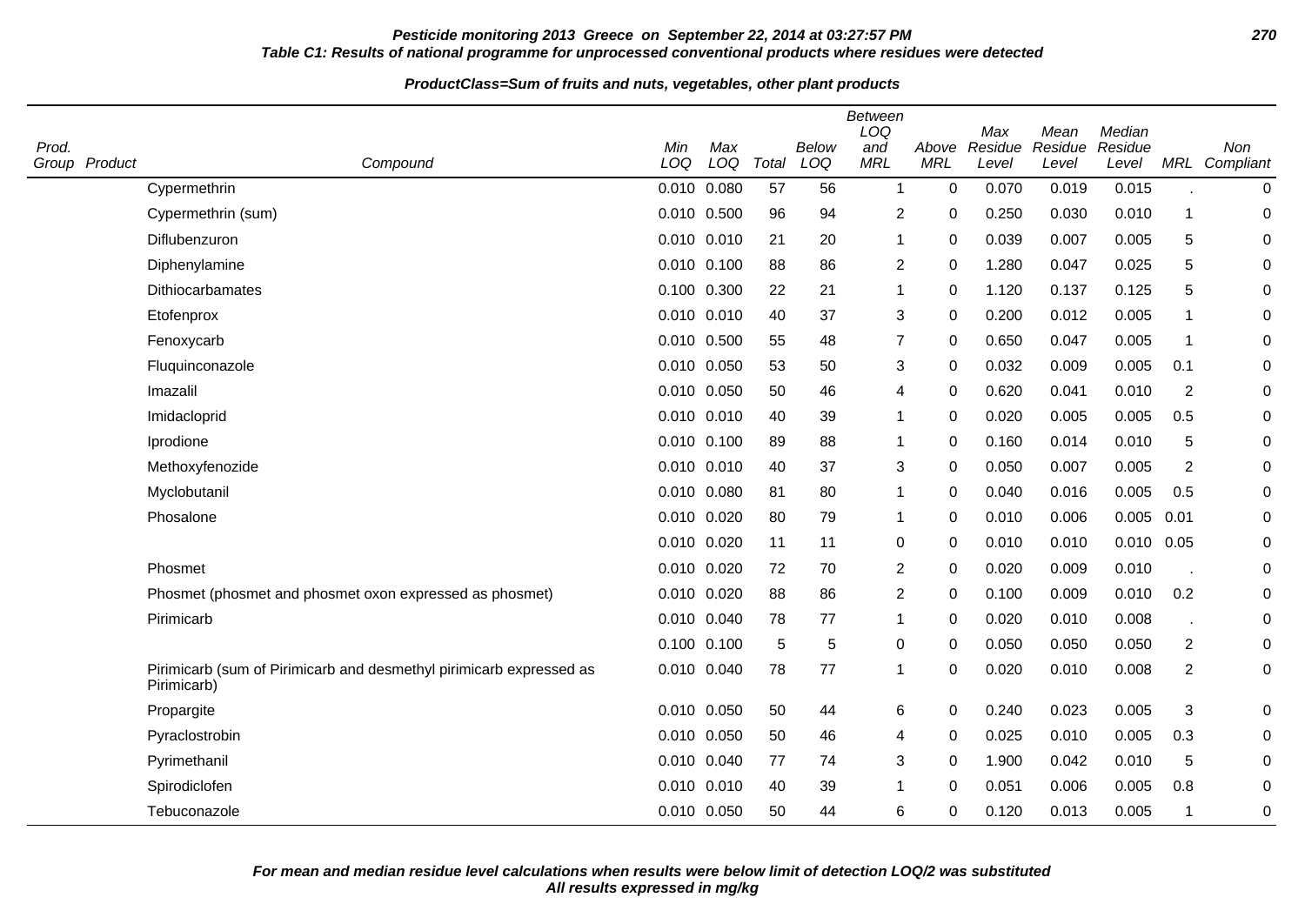## **Pesticide monitoring 2013 Greece on September 22, 2014 at 03:27:57 PM 271 Table C1: Results of national programme for unprocessed conventional products where residues were detected**

#### **ProductClass=Sum of fruits and nuts, vegetables, other plant products**

| Prod.<br>Group | Product | Compound                | Min<br>LOQ | Max<br>LOQ      | Total | Below<br>LOQ | <b>Between</b><br>LOQ<br>and<br><b>MRL</b> | Above<br><b>MRL</b> | Max<br>Residue<br>Level | Mean<br>Residue<br>Level | Median<br>Residue<br>Level |                | Non<br>MRL Compliant |
|----------------|---------|-------------------------|------------|-----------------|-------|--------------|--------------------------------------------|---------------------|-------------------------|--------------------------|----------------------------|----------------|----------------------|
|                |         | Tebufenozide            |            | $0.010$ $0.010$ | 40    | 39           | $\mathbf{1}$                               | $\mathbf 0$         | 0.010                   | 0.005                    | 0.005                      | $\mathbf{1}$   | 0                    |
|                |         | Thiabendazole           |            | 0.010 0.030     | 50    | 49           | 1                                          | 0                   | 0.760                   | 0.022                    | 0.005                      | 5              | 0                    |
|                |         | Thiacloprid             | 0.010      | 0.050           | 50    | 39           | 10                                         | 1                   | 0.310                   | 0.021                    | 0.005                      | 0.3            | 0                    |
|                |         | Thiophanate-methyl      |            | 0.010 0.010     | 40    | 39           | 1                                          | 0                   | 0.040                   | 0.006                    | 0.005                      | 0.5            | 0                    |
|                |         | Trifloxystrobin         |            | 0.010 0.020     | 64    | 62           | $\overline{c}$                             | 0                   | 0.040                   | 0.007                    | 0.005                      | 0.5            | 0                    |
|                |         | beta-Cyfluthrin         | 0.020      | 0.040           | 28    | 27           | $\mathbf{1}$                               | 0                   | 0.056                   | 0.015                    | 0.010                      |                | 0                    |
|                | Pears   | Acetamiprid             |            | 0.010 0.020     | 32    | 31           | 1                                          | 0                   | 0.010                   | 0.006                    | 0.005                      | 0.7            | 0                    |
|                |         | Azoxystrobin            |            | 0.010 0.100     | 70    | 69           | $\mathbf{1}$                               | 0                   | 0.050                   | 0.015                    | 0.005                      | 0.05           | 0                    |
|                |         | Bitertanol              |            | 0.010 0.100     | 28    | 26           | $\overline{c}$                             | 0                   | 0.120                   | 0.021                    | 0.005                      | $\overline{2}$ | 0                    |
|                |         | <b>Boscalid</b>         | 0.010      | 0.030           | 47    | 38           | 9                                          | 0                   | 0.140                   | 0.018                    | 0.010                      | $\overline{c}$ | 0                    |
|                |         | Captan                  | 0.010      | 0.020           | 34    | 32           | 2                                          | 0                   | 0.200                   | 0.020                    | 0.010                      |                | 0                    |
|                |         |                         |            | 0.010 0.050     | 32    | 32           | 0                                          | 0                   | 0.025                   | 0.010                    | 0.008                      | 3              | 0                    |
|                |         | Captan/Folpet (sum)     | 0.010      | 0.050           | 39    | 37           | $\overline{c}$                             | 0                   | 0.200                   | 0.019                    | 0.010                      | 3              | 0                    |
|                |         | Carbendazim             |            | 0.010 0.010     | 18    | 13           | 5                                          | 0                   | 0.650                   | 0.048                    | 0.005                      |                | 0                    |
|                |         | Carbendazim and benomyl |            | 0.010 0.010     | 26    | 20           | 5                                          | $\mathbf 1$         | 0.650                   | 0.037                    | 0.005                      | 0.2            | 1                    |
|                |         | Chlorothalonil          |            | 0.010 0.050     | 70    | 69           | $\mathbf{1}$                               | 0                   | 0.025                   | 0.008                    | 0.005                      | 1              | 0                    |
|                |         | Chlorpyrifos            | 0.010      | 0.050           | 70    | 50           | 20                                         | 0                   | 0.098                   | 0.019                    | 0.005                      | 0.5            | 0                    |
|                |         | Cyfluthrin              | 0.010      | 0.020           | 24    | 21           | 3                                          | 0                   | 0.070                   | 0.013                    | 0.005                      |                | 0                    |
|                |         | Cyfluthrin (sum)        |            | 0.010 0.040     | 60    | 56           | 4                                          | 0                   | 0.070                   | 0.013                    | 0.010                      | 0.2            | 0                    |
|                |         | Cypermethrin            | 0.010      | 0.050           | 39    | 38           | 1                                          | 0                   | 0.045                   | 0.014                    | 0.010                      |                | 0                    |
|                |         | Cyprodinil              |            | 0.010 0.020     | 32    | 31           | 1                                          | 0                   | 0.030                   | 0.007                    | 0.005                      | 1              | 0                    |
|                |         | Deltamethrin            |            | 0.010 0.500     | 66    | 62           | 4                                          | 0                   | 0.250                   | 0.047                    | 0.010                      | 0.1            | 0                    |
|                |         | Dimethoate              | 0.010      | 0.020           | 38    | 37           | 1                                          | 0                   | 0.180                   | 0.012                    | 0.005                      |                | 0                    |
|                |         |                         |            | 0.010 0.020     | 9     | 9            | 0                                          | 0                   | 0.010                   | 0.008                    | $0.010$ $0.02$             |                | 0                    |
|                |         | Dimethoate (sum)        | 0.010      | 0.020           | 47    | 46           | 0                                          | 1                   | 0.210                   | 0.012                    | 0.005                      | 0.02           | 1                    |
|                |         | Diphenylamine           |            | 0.010 0.100     | 47    | 46           | 1                                          | 0                   | 0.050                   | 0.030                    | 0.030                      | 10             | 0                    |

**All results expressed in mg/kg For mean and median residue level calculations when results were below limit of detection LOQ/2 was substituted**

 $\overline{a}$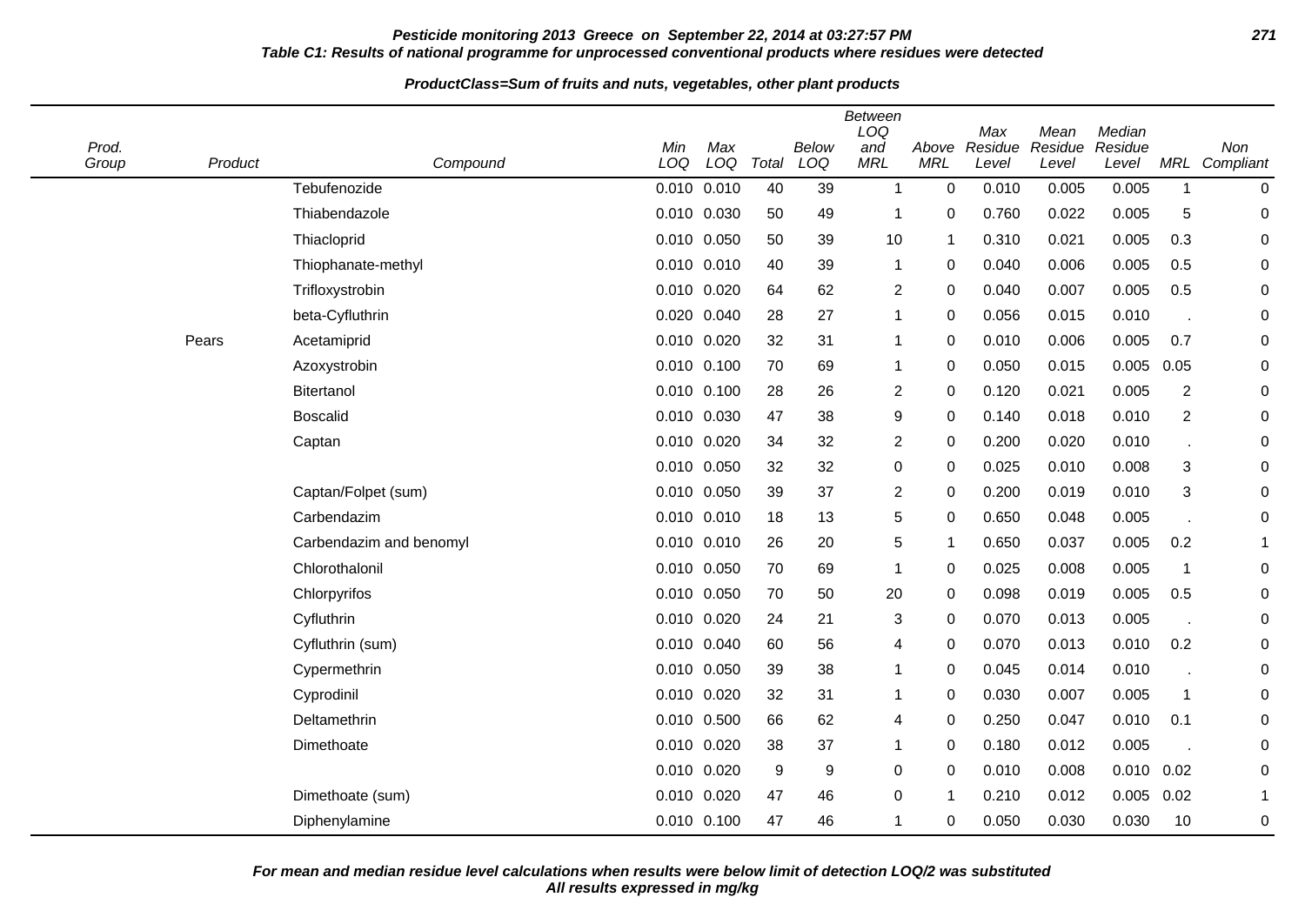## **Pesticide monitoring 2013 Greece on September 22, 2014 at 03:27:57 PM 272 Table C1: Results of national programme for unprocessed conventional products where residues were detected**

| Prod.<br>Group | Product  | Compound                                                   | Min<br>LOQ  | Max<br>LOQ  | Total | Below<br>LOQ | <b>Between</b><br>LOQ<br>and<br><b>MRL</b> | Above<br><b>MRL</b> | Max<br>Residue<br>Level | Mean<br>Residue<br>Level | Median<br>Residue<br>Level | MRL            | Non<br>Compliant |
|----------------|----------|------------------------------------------------------------|-------------|-------------|-------|--------------|--------------------------------------------|---------------------|-------------------------|--------------------------|----------------------------|----------------|------------------|
|                |          | Fenoxycarb                                                 |             | 0.010 0.500 | 42    | 39           | 3                                          | $\mathbf 0$         | 0.250                   | 0.070                    | 0.005                      | $\mathbf 1$    | $\mathbf 0$      |
|                |          | Fludioxonil                                                |             | 0.010 0.030 | 25    | 23           | $\overline{c}$                             | $\mathbf 0$         | 0.300                   | 0.021                    | 0.005                      | 5              | 0                |
|                |          | Fluquinconazole                                            |             | 0.010 0.050 | 45    | 44           | 1                                          | 0                   | 0.025                   | 0.008                    | 0.005                      | 0.2            | 0                |
|                |          | Imazalil                                                   |             | 0.010 0.050 | 32    | 30           | 2                                          | 0                   | 0.380                   | 0.031                    | 0.005                      | $\overline{2}$ | 0                |
|                |          | Imidacloprid                                               |             | 0.010 0.010 | 26    | 21           | 5                                          | 0                   | 0.050                   | 0.010                    | 0.005                      | 0.5            | 0                |
|                |          | Iprodione                                                  |             | 0.010 0.100 | 66    | 64           | $\overline{c}$                             | $\mathbf 0$         | 1.450                   | 0.040                    | 0.005                      | 5              | 0                |
|                |          | Lambda-Cyhalothrin                                         |             | 0.010 0.020 | 56    | 54           | $\overline{c}$                             | $\Omega$            | 0.027                   | 0.007                    | 0.005                      | 0.1            | 0                |
|                |          | Methoxyfenozide                                            |             | 0.010 0.010 | 25    | 24           | $\mathbf{1}$                               | $\mathbf 0$         | 0.010                   | 0.005                    | 0.005                      | $\overline{2}$ | 0                |
|                |          | Omethoate                                                  |             | 0.010 0.040 | 29    | 28           | $\mathbf 1$                                | $\mathbf 0$         | 0.032                   | 0.015                    | 0.020                      |                | 0                |
|                |          |                                                            |             | 0.010 0.010 | 18    | 18           | 0                                          | 0                   | 0.005                   | 0.005                    | $0.005$ 0.01               |                | 0                |
|                |          | Phosmet                                                    | 0.010 0.020 |             | 40    | 36           | 4                                          | 0                   | 0.150                   | 0.015                    | 0.010                      |                | 0                |
|                |          | Phosmet (phosmet and phosmet oxon expressed as<br>phosmet) | 0.010 0.020 |             | 47    | 42           | 5                                          | $\mathbf 0$         | 0.150                   | 0.015                    | 0.010                      | 0.2            | 0                |
|                |          | Pyraclostrobin                                             | 0.010 0.050 |             | 32    | 29           | 3                                          | $\mathbf 0$         | 0.040                   | 0.011                    | 0.005                      | 0.3            | 0                |
|                |          | Pyrimethanil                                               |             | 0.010 0.020 | 32    | 31           | 1                                          | 0                   | 0.060                   | 0.008                    | 0.005                      | 5              | 0                |
|                |          | Thiabendazole                                              |             | 0.010 0.030 | 32    | 29           | 3                                          | $\mathbf 0$         | 0.590                   | 0.032                    | 0.005                      | 5              | 0                |
|                |          | Thiacloprid                                                |             | 0.010 0.050 | 32    | 25           | 7                                          | 0                   | 0.060                   | 0.016                    | 0.005                      | 0.3            | 0                |
|                |          | Thiophanate-methyl                                         |             | 0.010 0.010 | 26    | 22           | 3                                          | -1                  | 0.660                   | 0.040                    | 0.005                      | 0.5            | 0                |
|                |          | Trifloxystrobin                                            | 0.010 0.020 |             | 60    | 54           | 6                                          | $\mathbf 0$         | 0.073                   | 0.009                    | 0.005                      | 0.5            | 0                |
|                |          | beta-Cyfluthrin                                            |             | 0.040 0.040 | 15    | 14           | 1                                          | 0                   | 0.049                   | 0.022                    | 0.020                      |                | 0                |
| Potatoes       | Potatoes | Chlorpyrifos                                               |             | 0.010 0.050 | 88    | 82           | 4                                          | 2                   | 0.061                   | 0.012                    | $0.005$ 0.05               |                | 0                |
|                |          | Fluopicolide                                               |             | 0.010 0.010 | 37    | 36           | 1                                          | 0                   | 0.015                   | 0.005                    | 0.005                      | 0.03           | 0                |
|                |          | Flutolanil                                                 |             | 0.010 0.010 | 37    | 35           | 2                                          | $\mathbf 0$         | 0.020                   | 0.006                    | 0.005                      | 0.5            | 0                |
|                |          | Fosthiazate                                                |             | 0.010 0.010 | 37    | 36           | 0                                          |                     | 0.220                   | 0.011                    | 0.005                      | 0.02           | 1                |
|                |          | Metalaxyl                                                  |             | 0.010 0.050 | 61    | 58           | 3                                          | $\mathbf 0$         | 0.025                   | 0.016                    | 0.025                      |                | 0                |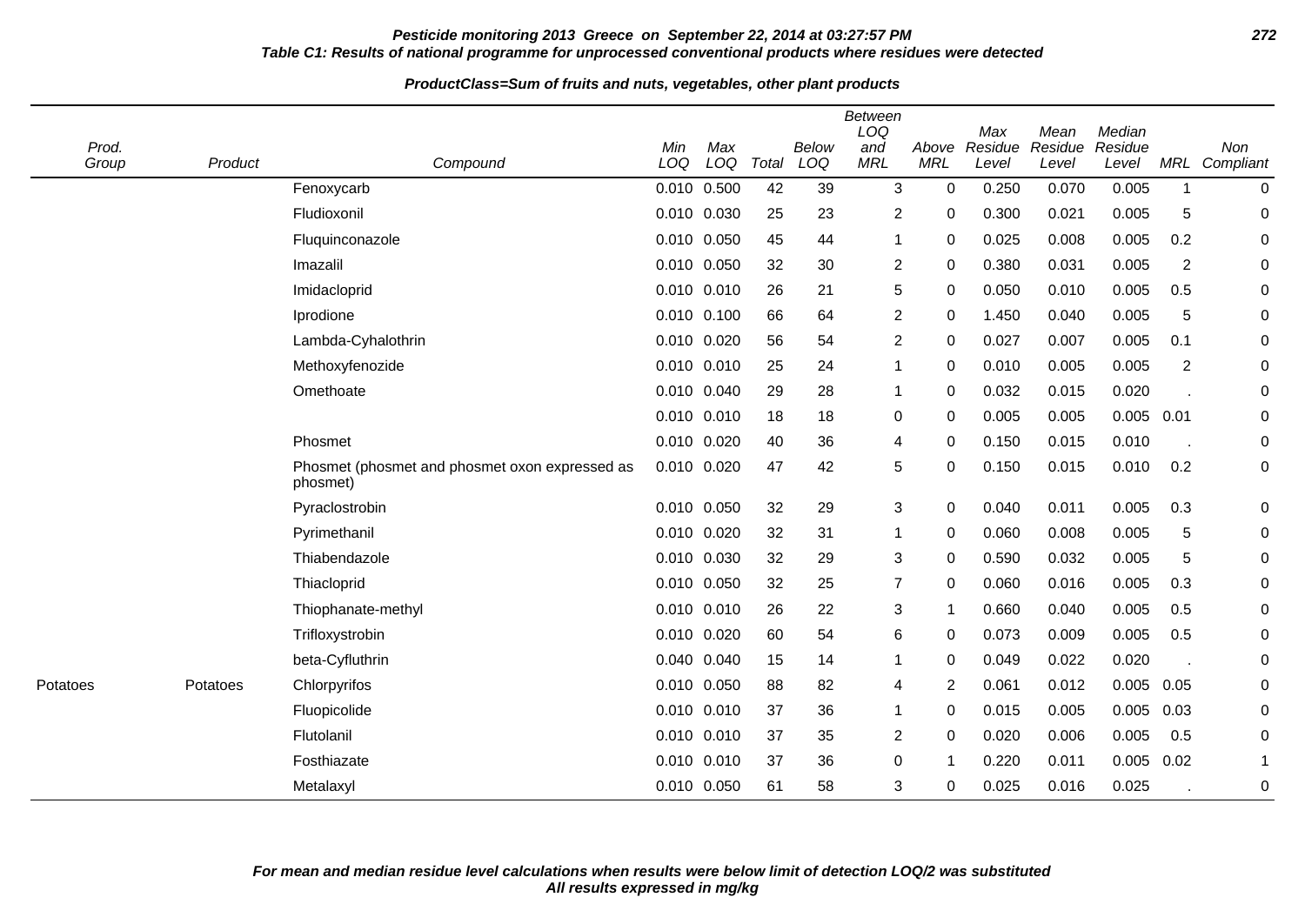## **Pesticide monitoring 2013 Greece on September 22, 2014 at 03:27:57 PM 273 Table C1: Results of national programme for unprocessed conventional products where residues were detected**

#### **ProductClass=Sum of fruits and nuts, vegetables, other plant products**

|                                                   |                            |                                                                                                                     |             |            |       |                     | <b>Between</b><br>LOQ |                     | Max              | Mean             | Median           |                |                  |
|---------------------------------------------------|----------------------------|---------------------------------------------------------------------------------------------------------------------|-------------|------------|-------|---------------------|-----------------------|---------------------|------------------|------------------|------------------|----------------|------------------|
| Prod.<br>Group                                    | Product                    | Compound                                                                                                            | Min<br>LOQ  | Max<br>LOQ | Total | <b>Below</b><br>LOQ | and<br><b>MRL</b>     | Above<br><b>MRL</b> | Residue<br>Level | Residue<br>Level | Residue<br>Level | MRL            | Non<br>Compliant |
|                                                   |                            | Metalaxyl (Metalaxyl including other mixtures of<br>constituent isomers including Metalaxyl -M (sum of<br>isomers)) | 0.010 0.050 |            | 68    | 64                  | 4                     | $\Omega$            | 0.025            | 0.015            | $0.015$ 0.05     |                | $\mathbf 0$      |
|                                                   |                            | Myclobutanil                                                                                                        | 0.010 0.050 |            | 89    | 88                  | 0                     | 1                   | 0.025            | 0.009            | $0.005$ 0.02     |                | 0                |
|                                                   |                            | Tetraconazole                                                                                                       | 0.010       | 0.020      | 68    | 67                  | $\mathbf{1}$          | 0                   | 0.018            | 0.007            | 0.005            | 0.02           | 0                |
| Pulses                                            | Beans (dry)                | Chlorpyrifos                                                                                                        | 0.010 0.010 |            | 6     | 5                   | 1                     | 0                   | 0.037            | 0.010            | $0.005$ 0.05     |                | 0                |
|                                                   | Lentils (dry)              | Carbendazim and benomyl                                                                                             | 0.010       | 0.010      | 6     | 5                   | 1                     | 0                   | 0.012            | 0.006            | 0.005            | 0.1            | $\pmb{0}$        |
|                                                   | Other pulses,<br>dry       | Chlorpyrifos                                                                                                        | 0.010 0.010 |            | 6     | 5                   | 0                     | -1                  | 0.059            | 0.014            | $0.005$ 0.05     |                | $\pmb{0}$        |
| Root and tuber<br>vegetables (except<br>tropical) | Carrots                    | Chlorpyrifos                                                                                                        | 0.010 0.050 |            | 25    | 18                  | 6                     | 1                   | 0.160            | 0.032            | 0.025            | 0.1            | 0                |
|                                                   |                            | Linuron                                                                                                             | 0.010 0.050 |            | 15    | 13                  | 1                     | -1                  | 0.910            | 0.086            | 0.025            | 0.2            | 1                |
|                                                   |                            | Tebuconazole                                                                                                        | 0.010       | 0.050      | 15    | 14                  | 1                     | 0                   | 0.120            | 0.026            | 0.025            | 0.5            | $\pmb{0}$        |
| Solanacea (e.g.<br>tomatoes, peppers)             | Aubergines<br>(egg plants) | Azoxystrobin                                                                                                        | 0.010 0.100 |            | 64    | 63                  | 1                     | $\Omega$            | 0.068            | 0.018            | 0.010            | 3              | $\pmb{0}$        |
|                                                   |                            | Benalaxyl (sum)                                                                                                     | 0.010 0.050 |            | 12    | 11                  | $\mathbf{1}$          | 0                   | 0.031            | 0.026            | 0.025            | 0.5            | 0                |
|                                                   |                            | Chlorpyrifos                                                                                                        | 0.010       | 0.050      | 64    | 63                  | 1                     | 0                   | 0.025            | 0.008            | 0.005            | 0.5            | $\pmb{0}$        |
|                                                   |                            | Difenoconazole                                                                                                      | 0.010       | 0.020      | 54    | 53                  | $\mathbf{1}$          | 0                   | 0.012            | 0.008            | 0.008            | 0.4            | 0                |
|                                                   |                            | Imidacloprid                                                                                                        | 0.010 0.010 |            | 13    | 11                  | $\overline{c}$        | 0                   | 0.040            | 0.010            | 0.005            | 0.5            | 0                |
|                                                   |                            | Lambda-Cyhalothrin                                                                                                  | 0.010       | 0.040      | 52    | 51                  | 1                     | 0                   | 0.020            | 0.011            | 0.010            | 0.5            | 0                |
|                                                   | Okra, ladys<br>fingers     | Imidacloprid                                                                                                        | 0.010 0.010 |            | 6     | 5                   | 1                     | 0                   | 0.050            | 0.013            | 0.005            | 0.5            | $\pmb{0}$        |
|                                                   | Peppers                    | Acetamiprid                                                                                                         | 0.010 0.020 |            | 38    | 37                  | $\mathbf 0$           | 1                   | 0.980            | 0.033            | 0.005            | 0.3            | 1                |
|                                                   |                            | Azoxystrobin                                                                                                        | 0.010       | 0.100      | 65    | 62                  | 3                     | 0                   | 0.086            | 0.016            | 0.005            | 3              | 0                |
|                                                   |                            | <b>Boscalid</b>                                                                                                     | 0.010       | 0.020      | 38    | 34                  | 4                     | 0                   | 0.250            | 0.015            | 0.008            | 3              | 0                |
|                                                   |                            | <b>Bupirimate</b>                                                                                                   | 0.010       | 0.020      | 55    | 52                  | 3                     | 0                   | 0.570            | 0.024            | 0.010            | $\overline{2}$ | 0                |
|                                                   |                            | Chlorpyrifos                                                                                                        | 0.010       | 0.050      | 80    | 78                  | $\overline{2}$        | 0                   | 0.025            | 0.012            | 0.005            | 0.5            | 0                |
|                                                   |                            | Chlorpyrifos-methyl                                                                                                 | 0.010 0.050 |            | 70    | 69                  |                       | 0                   | 0.037            | 0.010            | 0.005            | 0.5            | 0                |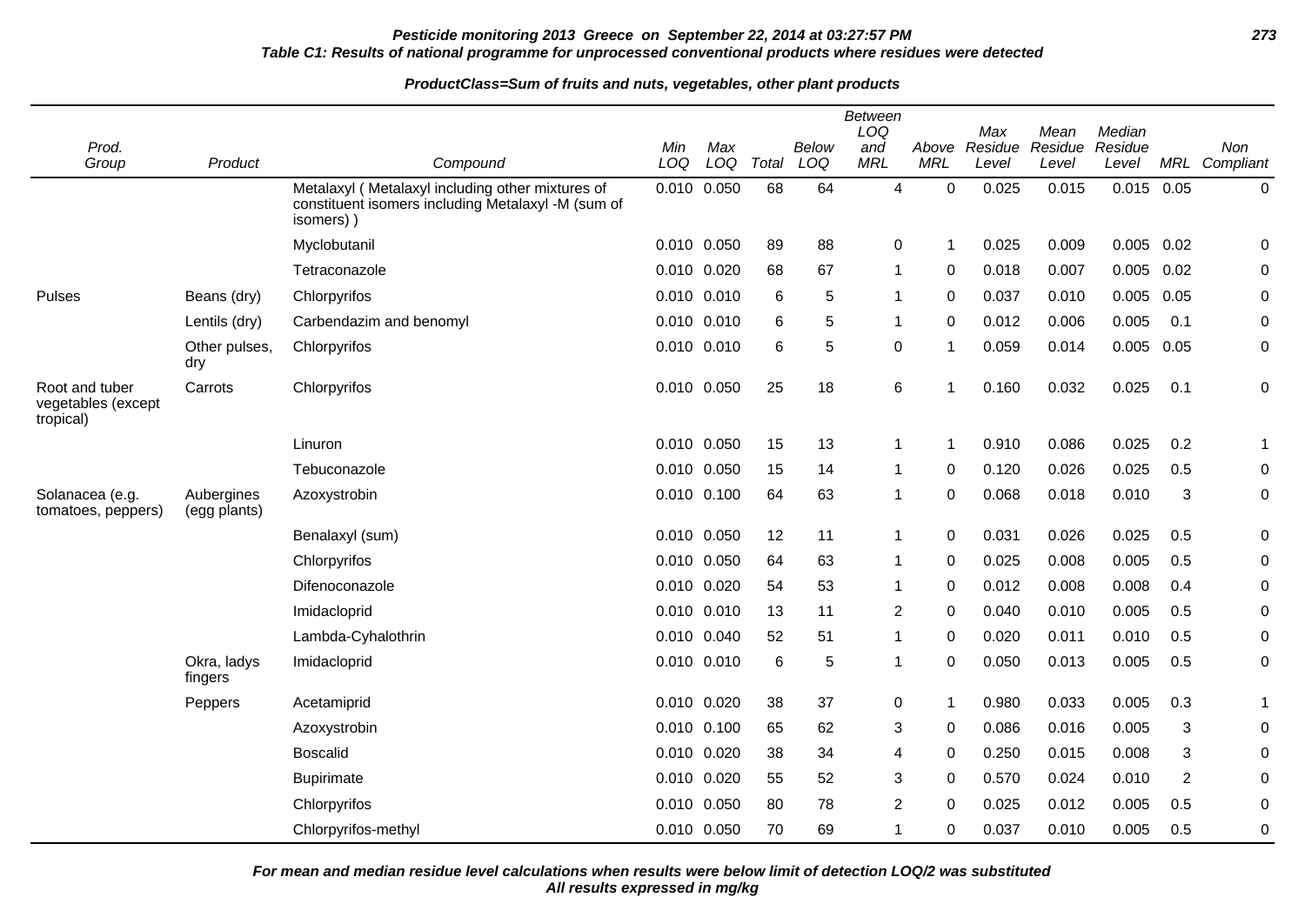## **Pesticide monitoring 2013 Greece on September 22, 2014 at 03:27:57 PM 274 Table C1: Results of national programme for unprocessed conventional products where residues were detected**

#### **ProductClass=Sum of fruits and nuts, vegetables, other plant products**

| Prod.<br>Group | Product  | Compound                                                              | Min<br>LOQ      | Max<br>LOQ  | Total          | Below<br>LOQ | <b>Between</b><br>LOQ<br>and<br><b>MRL</b> | Above<br><b>MRL</b> | Max<br>Residue<br>Level | Mean<br>Residue<br>Level | Median<br>Residue<br>Level |                | Non<br>MRL Compliant |
|----------------|----------|-----------------------------------------------------------------------|-----------------|-------------|----------------|--------------|--------------------------------------------|---------------------|-------------------------|--------------------------|----------------------------|----------------|----------------------|
|                |          | Cyfluthrin                                                            | 0.010 0.020     |             | 35             | 34           | $\mathbf 1$                                | $\mathbf 0$         | 0.010                   | 0.008                    | 0.010                      |                | 0                    |
|                |          | Cyfluthrin (sum)                                                      | 0.010 0.020     |             | 55             | 54           |                                            | 0                   | 0.010                   | 0.007                    | 0.005                      | 0.3            | 0                    |
|                |          | Cypermethrin                                                          | 0.010           | 0.020       | 35             | 34           | 1                                          | 0                   | 0.500                   | 0.022                    | 0.010                      |                | 0                    |
|                |          | Cypermethrin (sum)                                                    | 0.010           | 0.500       | 65             | 64           | -1                                         | 0                   | 0.500                   | 0.052                    | 0.005                      | 0.5            | 0                    |
|                |          | Dimethomorph                                                          | 0.010 0.020     |             | 38             | 37           | 1                                          | $\Omega$            | 0.010                   | 0.007                    | 0.005                      | 0.5            | 0                    |
|                |          | Formetanate                                                           | 0.010           | 0.010       | 42             | 38           | $\overline{c}$                             | 2                   | 0.120                   | 0.015                    | 0.005                      | 0.05           | 1                    |
|                |          | Indoxacarb as sum of the isomers S and R                              | 0.010 0.020     |             | 38             | 36           | $\overline{2}$                             | 0                   | 0.050                   | 0.009                    | 0.008                      | 0.3            | 0                    |
|                |          | Oxamyl                                                                | 0.010 0.010     |             | 21             | 20           | 0                                          | 1                   | 0.110                   | 0.010                    | 0.005                      | 0.02           | 1                    |
|                |          | Spinosad (sum of Spinosyn A and Spinosyn D, expressed as<br>Spinosad) | 0.010           | 0.010       | 21             | 20           | 1                                          | 0                   | 0.040                   | 0.007                    | 0.005                      | $\overline{2}$ | 0                    |
|                |          | Spinosyn A                                                            | $0.010$ $0.010$ |             | 21             | 20           | $\mathbf{1}$                               | 0                   | 0.040                   | 0.007                    | 0.005                      |                | 0                    |
|                | Tomatoes | Acetamiprid                                                           | 0.010 0.020     |             | 56             | 48           | $\overline{7}$                             | 1                   | 0.220                   | 0.014                    | $0.005$ 0.15               |                | 0                    |
|                |          | Azoxystrobin                                                          |                 | 0.010 0.100 | 107            | 101          | 6                                          | 0                   | 0.176                   | 0.015                    | 0.005                      | 3              | 0                    |
|                |          | <b>Boscalid</b>                                                       | 0.010 0.030     |             | 67             | 59           | 8                                          | 0                   | 0.450                   | 0.019                    | 0.005                      | 3              | 0                    |
|                |          | Bromide ion                                                           | 0.500 0.500     |             | 10             | 5            | 5                                          | 0                   | 2.800                   | 0.992                    | 0.410                      | 50             | 0                    |
|                |          | Bromophos-ethyl                                                       | 0.010 0.050     |             | 65             | 64           | -1                                         | 0                   | 0.025                   | 0.014                    | 0.010                      | 0.05           | 0                    |
|                |          | <b>Bupirimate</b>                                                     | 0.010           | 0.020       | 76             | 74           | $\overline{2}$                             | 0                   | 0.120                   | 0.009                    | 0.005                      | $\overline{2}$ | 0                    |
|                |          | Buprofezin                                                            | 0.010 0.050     |             | 56             | 55           | 1                                          | 0                   | 0.030                   | 0.009                    | 0.005                      | 1              | 0                    |
|                |          | Captan                                                                | 0.010 0.020     |             | 40             | 40           | 0                                          | 0                   | 0.010                   | 0.009                    | 0.010                      |                | 0                    |
|                |          |                                                                       | 0.020           | 0.020       | $\overline{1}$ | $\mathbf 1$  | 0                                          | 0                   | 0.010                   | 0.010                    | 0.010                      | 2              | 0                    |
|                |          |                                                                       |                 | 0.010 0.050 | 35             | 34           | 1                                          | 0                   | 0.088                   | 0.015                    | 0.010                      | 3              | 0                    |
|                |          |                                                                       | 0.020 0.020     |             | $\overline{1}$ | $\mathbf 1$  | 0                                          | 0                   | 0.010                   | 0.010                    | 0.010                      | 0.01           | 0                    |
|                |          | Carbendazim and benomyl                                               | 0.010 0.010     |             | 46             | 45           | 1                                          | 0                   | 0.024                   | 0.005                    | 0.005                      | 0.3            | 0                    |
|                |          | Chlorothalonil                                                        | 0.010           | 0.050       | 107            | 104          | 3                                          | 0                   | 0.080                   | 0.009                    | 0.005                      | $\overline{2}$ | 0                    |
|                |          | Chlorpyrifos                                                          | 0.010           | 0.050       | 107            | 106          | 1                                          | $\Omega$            | 0.037                   | 0.009                    | 0.005                      | 0.5            | 0                    |
|                |          | Chlorpyrifos-methyl                                                   | 0.010 0.020     |             | 97             | 96           | 1                                          | 0                   | 0.070                   | 0.007                    | 0.005                      | 0.5            | 0                    |

 $\overline{\phantom{a}}$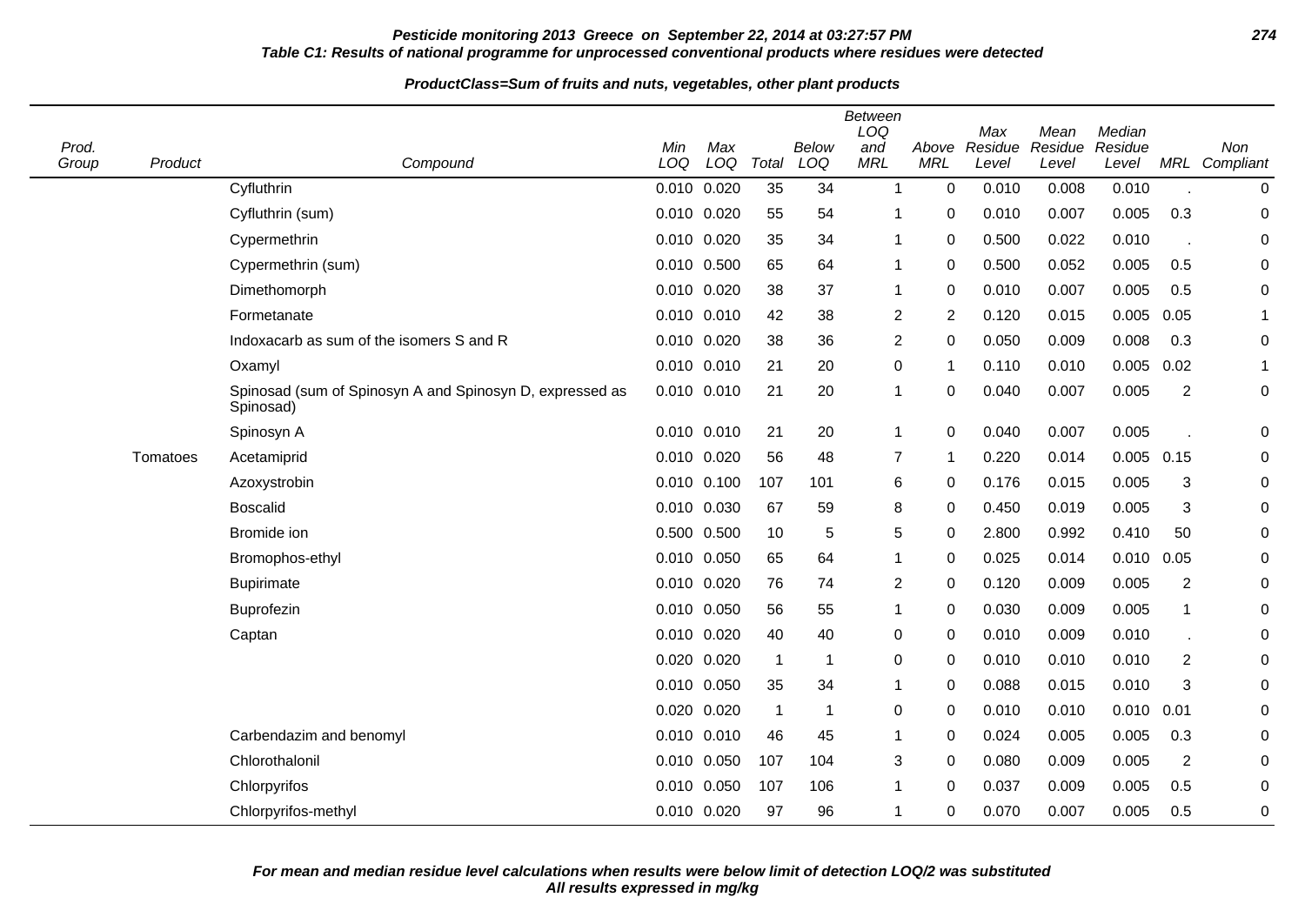### **Pesticide monitoring 2013 Greece on September 22, 2014 at 03:27:57 PM 275 Table C1: Results of national programme for unprocessed conventional products where residues were detected**

| Prod.<br>Group | Product | Compound                                                                                                         | Min<br>LOQ  | Max<br>LOQ      | Total | <b>Below</b><br>LOQ | <b>Between</b><br>LOQ<br>and<br><b>MRL</b> | Above<br><b>MRL</b> | Max<br>Residue<br>Level | Mean<br>Residue<br>Level | Median<br>Residue<br>Level |             | Non<br>MRL Compliant |
|----------------|---------|------------------------------------------------------------------------------------------------------------------|-------------|-----------------|-------|---------------------|--------------------------------------------|---------------------|-------------------------|--------------------------|----------------------------|-------------|----------------------|
|                |         | Cypermethrin (sum)                                                                                               |             | 0.010 0.500     | 107   | 105                 | $\overline{2}$                             | $\mathbf 0$         | 0.250                   | 0.031                    | 0.005                      | 0.5         | $\mathbf 0$          |
|                |         | Cyprodinil                                                                                                       | 0.010 0.020 |                 | 56    | 54                  | 2                                          | $\Omega$            | 0.140                   | 0.009                    | 0.005                      | $\mathbf 1$ | $\mathbf 0$          |
|                |         | Deltamethrin                                                                                                     |             | 0.010 0.500     | 101   | 100                 | $\overline{1}$                             | 0                   | 0.250                   | 0.032                    | 0.005                      | 0.3         | $\mathbf 0$          |
|                |         | Dimethomorph                                                                                                     | 0.010 0.020 |                 | 56    | 55                  | -1                                         | 0                   | 0.020                   | 0.006                    | 0.005                      | $\mathbf 1$ | 0                    |
|                |         | Dithiocarbamates                                                                                                 | 0.100 0.300 |                 | 26    | 23                  | 3                                          | 0                   | 0.620                   | 0.144                    | 0.125                      | 3           | 0                    |
|                |         | Famoxadone                                                                                                       | 0.010 0.020 |                 | 32    | 30                  | 2                                          | 0                   | 0.038                   | 0.008                    | 0.005                      | $\mathbf 1$ | 0                    |
|                |         | Fenhexamid                                                                                                       | 0.010 0.050 |                 | 97    | 95                  | $\overline{2}$                             | $\Omega$            | 0.190                   | 0.011                    | 0.005                      | $\mathbf 1$ | $\mathbf 0$          |
|                |         | Fludioxonil                                                                                                      | 0.010 0.030 |                 | 41    | 39                  | $\overline{c}$                             | 0                   | 0.079                   | 0.010                    | 0.005                      | $\mathbf 1$ | $\mathbf 0$          |
|                |         | Imidacloprid                                                                                                     | 0.010 0.010 |                 | 46    | 45                  | -1                                         | $\Omega$            | 0.050                   | 0.006                    | 0.005                      | 0.5         | $\boldsymbol{0}$     |
|                |         | Indoxacarb as sum of the isomers S and R                                                                         | 0.010 0.030 |                 | 67    | 65                  | 2                                          | 0                   | 0.030                   | 0.008                    | 0.005                      | 0.5         | 0                    |
|                |         | Iprodione                                                                                                        |             | $0.010$ $0.100$ | 101   | 90                  | 11                                         | 0                   | 0.260                   | 0.020                    | 0.005                      | 5           | 0                    |
|                |         | Lambda-Cyhalothrin                                                                                               | 0.010 0.020 |                 | 91    | 90                  | $\mathbf 1$                                | $\Omega$            | 0.032                   | 0.007                    | 0.005                      | 0.1         | $\mathbf 0$          |
|                |         | Metaflumizone (sum of E- and Z- isomers)                                                                         | 0.010 0.010 |                 | 46    | 44                  | 2                                          | 0                   | 0.050                   | 0.006                    | 0.005                      | 0.6         | 0                    |
|                |         | Metalaxyl                                                                                                        | 0.010 0.050 |                 | 34    | 32                  | $\overline{2}$                             | 0                   | 0.025                   | 0.011                    | 0.005                      |             | 0                    |
|                |         | Metalaxyl (Metalaxyl including other mixtures of constituent<br>isomers including Metalaxyl -M (sum of isomers)) | 0.010 0.050 |                 | 56    | 54                  | 2                                          | 0                   | 0.025                   | 0.009                    | 0.005                      | 0.2         | $\mathbf 0$          |
|                |         | Pyraclostrobin                                                                                                   | 0.010 0.050 |                 | 56    | 54                  | $\overline{2}$                             | $\Omega$            | 0.140                   | 0.011                    | 0.005                      | 0.3         | $\Omega$             |
|                |         | Pyrimethanil                                                                                                     | 0.010 0.050 |                 | 66    | 65                  | -1                                         | 0                   | 0.080                   | 0.010                    | 0.005                      | $\mathbf 1$ | 0                    |
|                |         | Pyriproxyfen                                                                                                     | 0.010 0.050 |                 | 56    | 53                  | 3                                          | $\Omega$            | 0.030                   | 0.010                    | 0.005                      | $\mathbf 1$ | 0                    |
|                |         | Spinosad (sum of Spinosyn A and Spinosyn D, expressed as<br>Spinosad)                                            | 0.010 0.010 |                 | 46    | 45                  | $\mathbf 1$                                | $\Omega$            | 0.039                   | 0.006                    | 0.005                      | $\mathbf 1$ | $\mathbf 0$          |
|                |         | Spinosyn A                                                                                                       | 0.010 0.010 |                 | 46    | 45                  | -1                                         | $\Omega$            | 0.039                   | 0.006                    | 0.005                      |             | $\mathbf 0$          |
|                |         | Thiacloprid                                                                                                      | 0.010 0.050 |                 | 56    | 52                  | 4                                          | 0                   | 0.140                   | 0.013                    | 0.005                      | 0.5         | $\mathbf 0$          |
|                |         | Thiametoxam                                                                                                      | 0.010 0.050 |                 | 56    | 55                  | -1                                         | 0                   | 0.025                   | 0.009                    | 0.005                      |             | 0                    |
|                |         | Thiametoxam (sum of thiametoxam and clothianidin expressed<br>as thiametoxam)                                    | 0.010 0.050 |                 | 56    | 55                  | -1                                         | 0                   | 0.025                   | 0.009                    | 0.005                      | 0.2         | $\mathbf 0$          |
|                |         | Thiophanate-methyl                                                                                               | 0.010 0.010 |                 | 46    | 44                  | 2                                          | 0                   | 0.067                   | 0.007                    | 0.005                      | $\mathbf 1$ | 0                    |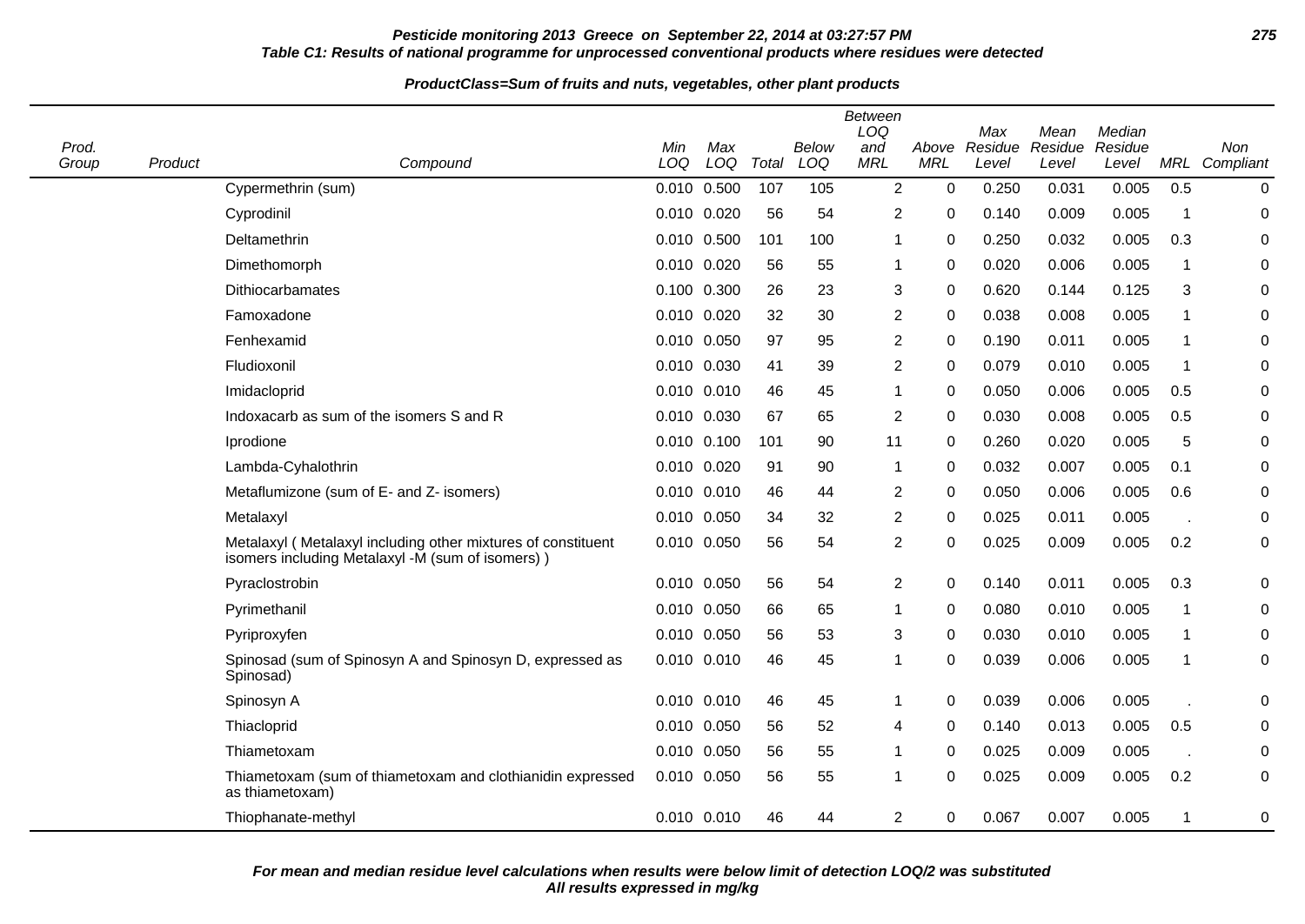## **Pesticide monitoring 2013 Greece on September 22, 2014 at 03:27:57 PM 276 Table C1: Results of national programme for unprocessed conventional products where residues were detected**

#### **ProductClass=Sum of fruits and nuts, vegetables, other plant products**

|                           |                              |                         |             |                 |                |             | Between<br>LOQ |            | Max           | Mean    | Median       |                |               |
|---------------------------|------------------------------|-------------------------|-------------|-----------------|----------------|-------------|----------------|------------|---------------|---------|--------------|----------------|---------------|
| Prod.                     |                              |                         | Min         | Max             |                | Below       | and            |            | Above Residue | Residue | Residue      |                | Non           |
| Group                     | Product                      | Compound                | LOQ         | LOQ             | Total          | LOQ         | <b>MRL</b>     | <b>MRL</b> | Level         | Level   | Level        |                | MRL Compliant |
| Spices                    | Other spices:<br><b>Bark</b> | Ethephon                |             | 0.100 0.100     | $\mathbf{1}$   | $\mathbf 0$ | $\mathbf 0$    | 1          | 0.740         | 0.740   | 0.740        | 0.1            | $\mathbf{1}$  |
| <b>Stem</b><br>vegetables | Celery                       | Chlorpyrifos            |             | 0.010 0.010     | $\mathbf{1}$   | 0           | $\pmb{0}$      | 1          | 0.360         | 0.360   | 0.360 0.05   |                | $\mathbf 1$   |
|                           |                              | Pendimethalin           |             | 0.010 0.010     | $\overline{1}$ | $\mathbf 0$ | $\mathbf{1}$   | 0          | 0.038         | 0.038   | 0.038        | 0.1            | 0             |
|                           | Leek                         | Azoxystrobin            |             | $0.010$ $0.010$ | 18             | 17          | 1              | 0          | 0.100         | 0.010   | 0.005        | 10             | 0             |
|                           |                              | Cyprodinil              | 0.010       | 0.010           | 18             | 17          | 0              | 1          | 0.180         | 0.015   | 0.005        | 0.05           | 1             |
|                           |                              | Difenoconazole          |             | 0.010 0.010     | 18             | 17          | $\mathbf 1$    | 0          | 0.060         | 0.008   | 0.005        | 0.5            | $\,0\,$       |
| Stone fruit               | Apricots                     | Acetamiprid             | 0.010 0.020 |                 | 19             | 18          | 1              | 0          | 0.070         | 0.009   | 0.005        | 0.1            | 0             |
|                           |                              |                         | 0.020       | 0.020           | $\overline{1}$ | -1          | $\pmb{0}$      | 0          | 0.010         | 0.010   | 0.010        | 0.3            | $\pmb{0}$     |
|                           |                              | <b>Boscalid</b>         | 0.010       | 0.030           | 35             | 24          | 11             | 0          | 0.340         | 0.039   | 0.015        | 3              | 0             |
|                           |                              | Captan                  | 0.020       | 0.040           | 29             | 21          | 8              | 0          | 1.481         | 0.134   | 0.020        | $\overline{4}$ | $\pmb{0}$     |
|                           |                              |                         |             | 0.050 0.050     | $\overline{1}$ | -1          | 0              | $\Omega$   | 0.025         | 0.025   | 0.025        | 0.02           | 0             |
|                           |                              | Captan/Folpet (sum)     | 0.020       | 0.020           | 15             | 8           | $\overline{7}$ | 0          | 1.481         | 0.244   | 0.010        | $\overline{4}$ | 0             |
|                           |                              |                         |             | 0.010 0.010     | 10             | 10          | 0              | 0          | 0.005         | 0.005   | $0.005$ 0.01 |                | 0             |
|                           |                              |                         | 0.050 0.050 |                 | $\overline{1}$ | -1          | 0              | 0          | 0.025         | 0.025   | 0.025        | 0.02           | 0             |
|                           |                              |                         | 0.050 0.050 |                 | 4              | 4           | 0              | 0          | 0.025         | 0.025   | 0.025        | 0.05           | 0             |
|                           |                              | Carbendazim             |             | 0.010 0.010     | 10             | 3           | $\overline{7}$ | 0          | 0.150         | 0.058   | 0.055        |                | 0             |
|                           |                              | Carbendazim and benomyl | 0.010       | 0.010           | 15             | 8           | $\overline{7}$ | 0          | 0.150         | 0.040   | 0.005        | 0.2            | 0             |
|                           |                              | Cypermethrin            |             | 0.010 0.040     | 30             | 29          | $\mathbf{1}$   | $\Omega$   | 0.060         | 0.015   | 0.020        |                | 0             |
|                           |                              | Cypermethrin (sum)      | 0.010       | 0.040           | 43             | 42          | $\mathbf 1$    | 0          | 0.060         | 0.012   | 0.005        | $\sqrt{2}$     | 0             |
|                           |                              |                         | 0.020       | 0.020           | $\overline{1}$ | -1          | 0              | 0          | 0.010         | 0.010   | 0.010        | 0.2            | 0             |
|                           |                              | Cyprodinil              | 0.010       | 0.020           | 19             | 17          | $\overline{c}$ | 0          | 0.320         | 0.031   | 0.005        | $\overline{2}$ | 0             |
|                           |                              |                         | 0.020       | 0.020           | -1             | -1          | $\pmb{0}$      | 0          | 0.010         | 0.010   | 0.010        | 0.5            | 0             |
|                           |                              | Deltamethrin            | 0.010       | 0.040           | 38             | 35          | 3              | 0          | 0.020         | 0.012   | 0.010        | 0.1            | $\pmb{0}$     |
|                           |                              |                         | 0.020       | 0.020           | $\overline{1}$ | -1          | 0              | 0          | 0.010         | 0.010   | 0.010        | 0.2            | 0             |
|                           |                              | Etoxazole               |             | $0.010$ $0.010$ | 5              | 4           | 1              | $\Omega$   | 0.018         | 0.008   | 0.005        | 0.1            | $\mathbf 0$   |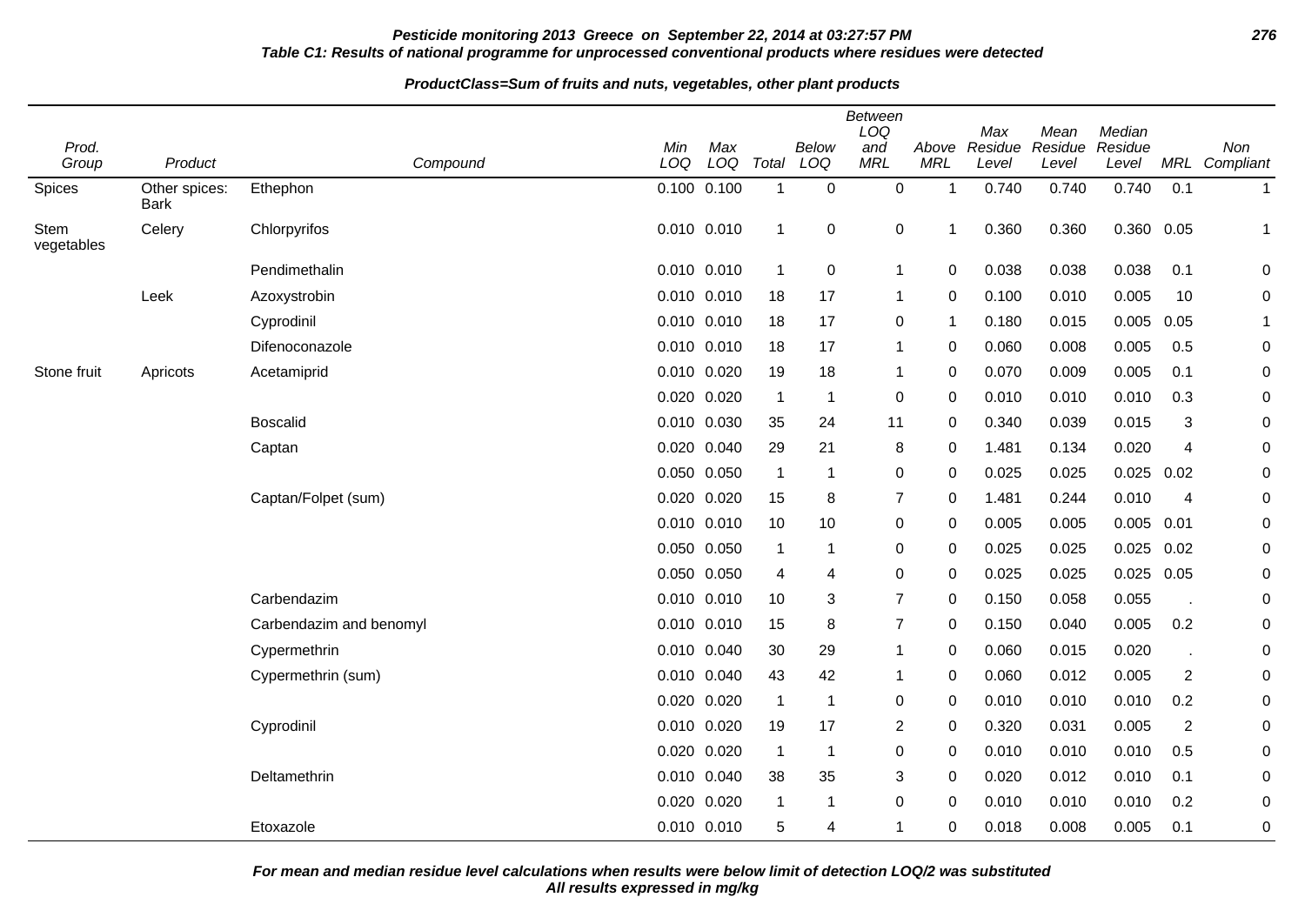## **Pesticide monitoring 2013 Greece on September 22, 2014 at 03:27:57 PM 277 Table C1: Results of national programme for unprocessed conventional products where residues were detected**

#### **ProductClass=Sum of fruits and nuts, vegetables, other plant products**

| Prod.<br>Group | Product  | Compound                                 | Min<br>LOQ      | Max<br>LOQ  | Total        | <b>Below</b><br>LOQ | <b>Between</b><br>LOQ<br>and<br><b>MRL</b> | Above<br><b>MRL</b> | Max<br>Residue<br>Level | Mean<br>Residue<br>Level | Median<br>Residue<br>Level |                | Non<br>MRL Compliant |
|----------------|----------|------------------------------------------|-----------------|-------------|--------------|---------------------|--------------------------------------------|---------------------|-------------------------|--------------------------|----------------------------|----------------|----------------------|
|                |          | Indoxacarb as sum of the isomers S and R | 0.010 0.040     |             | 34           | 32                  | 2                                          | $\mathbf 0$         | 0.110                   | 0.017                    | 0.015                      | $\mathbf{1}$   | $\boldsymbol{0}$     |
|                |          |                                          | 0.020 0.020     |             | $\mathbf{1}$ | 1                   | $\mathbf 0$                                | 0                   | 0.010                   | 0.010                    | 0.010                      | 0.5            | $\mathbf 0$          |
|                |          | Iprodione                                |                 | 0.020 0.020 | $\mathbf{1}$ | 1                   | $\boldsymbol{0}$                           | 0                   | 0.010                   | 0.010                    | 0.010                      | $\overline{2}$ | $\mathbf 0$          |
|                |          |                                          |                 | 0.010 0.040 | 38           | 37                  | $\mathbf{1}$                               | 0                   | 0.840                   | 0.033                    | 0.010                      | 3              | $\mathbf 0$          |
|                |          | Pyraclostrobin                           | 0.010 0.050     |             | 19           | 16                  | 3                                          | $\Omega$            | 0.030                   | 0.012                    | 0.005                      | 0.2            | 0                    |
|                |          |                                          |                 | 0.050 0.050 | $\mathbf{1}$ | $\mathbf{1}$        | $\mathbf 0$                                | 0                   | 0.025                   | 0.025                    | 0.025                      | 0.5            | 0                    |
|                |          | Thiacloprid                              |                 | 0.010 0.050 | 20           | 19                  | $\mathbf 1$                                | 0                   | 0.025                   | 0.011                    | 0.005                      | 0.3            | 0                    |
|                |          | Thiophanate-methyl                       | 0.010 0.010     |             | 15           | 11                  | 4                                          | 0                   | 0.160                   | 0.021                    | 0.005                      | $\overline{2}$ | $\mathbf 0$          |
|                | Cherries | Acetamiprid                              |                 | 0.010 0.020 | 22           | 17                  | 5                                          | 0                   | 0.070                   | 0.017                    | 0.010                      | 0.5            | $\mathbf 0$          |
|                |          | <b>Boscalid</b>                          |                 | 0.010 0.030 | 37           | 21                  | 16                                         | 0                   | 0.220                   | 0.050                    | 0.015                      | 4              | 0                    |
|                |          | Carbendazim and benomyl                  | $0.010$ $0.010$ |             | 12           | 11                  | $\mathbf 1$                                | 0                   | 0.028                   | 0.007                    | 0.005                      | 0.5            | 0                    |
|                |          | Chlorpyrifos                             | 0.010 0.010     |             | 59           | 53                  | 6                                          | 0                   | 0.071                   | 0.007                    | 0.005                      | 0.3            | $\mathbf 0$          |
|                |          | Cyfluthrin                               |                 | 0.010 0.060 | 29           | 28                  | $\mathbf{1}$                               | 0                   | 0.030                   | 0.017                    | 0.010                      |                | 0                    |
|                |          | Cyfluthrin (sum)                         | 0.010 0.060     |             | 59           | 58                  | $\mathbf 1$                                | 0                   | 0.030                   | 0.015                    | 0.010                      | 0.2            | $\mathbf 0$          |
|                |          | Cypermethrin                             | 0.010 0.080     |             | 44           | 42                  | 2                                          | 0                   | 0.320                   | 0.030                    | 0.020                      |                | 0                    |
|                |          | Cypermethrin (sum)                       |                 | 0.010 0.080 | 59           | 57                  | $\overline{2}$                             | 0                   | 0.320                   | 0.024                    | 0.010                      | $\overline{c}$ | 0                    |
|                |          | Cyprodinil                               | 0.010 0.050     |             | 33           | 32                  | $\mathbf 1$                                | 0                   | 0.070                   | 0.015                    | 0.010                      | 1              | 0                    |
|                |          | Deltamethrin                             | 0.010 0.040     |             | 57           | 53                  | 4                                          | 0                   | 0.132                   | 0.016                    | 0.010                      | 0.2            | 0                    |
|                |          | Etofenprox                               |                 | 0.010 0.010 | 12           | 11                  | $\mathbf 1$                                | 0                   | 0.280                   | 0.028                    | 0.005                      | $\mathbf{1}$   | 0                    |
|                |          | Fenbuconazole                            | 0.010 0.020     |             | 22           | 19                  | $\sqrt{3}$                                 | 0                   | 0.070                   | 0.013                    | 0.010                      | $\mathbf{1}$   | 0                    |
|                |          | Fenhexamid                               |                 | 0.010 0.050 | 48           | 47                  | $\mathbf{1}$                               | 0                   | 0.197                   | 0.019                    | 0.025                      | 5              | 0                    |
|                |          | Indoxacarb as sum of the isomers S and R | 0.010 0.020     |             | 37           | 36                  | $\mathbf 1$                                | 0                   | 0.048                   | 0.009                    | 0.010                      | $\overline{1}$ | $\mathbf 0$          |
|                |          | Lambda-Cyhalothrin                       |                 | 0.010 0.040 | 57           | 56                  | $\mathbf 1$                                | 0                   | 0.025                   | 0.010                    | 0.010                      | 0.3            | 0                    |
|                |          | Pyraclostrobin                           |                 | 0.010 0.050 | 22           | 17                  | $\sqrt{5}$                                 | $\Omega$            | 0.040                   | 0.018                    | 0.023                      | $\overline{2}$ | 0                    |
|                |          | Tebuconazole                             | 0.010 0.050     |             | 22           | 20                  | $\overline{2}$                             | 0                   | 0.150                   | 0.022                    | 0.025                      | 5              | 0                    |
|                |          | Thiacloprid                              |                 | 0.010 0.050 | 22           | 17                  | 5                                          | 0                   | 0.060                   | 0.019                    | 0.023                      | 0.3            | 0                    |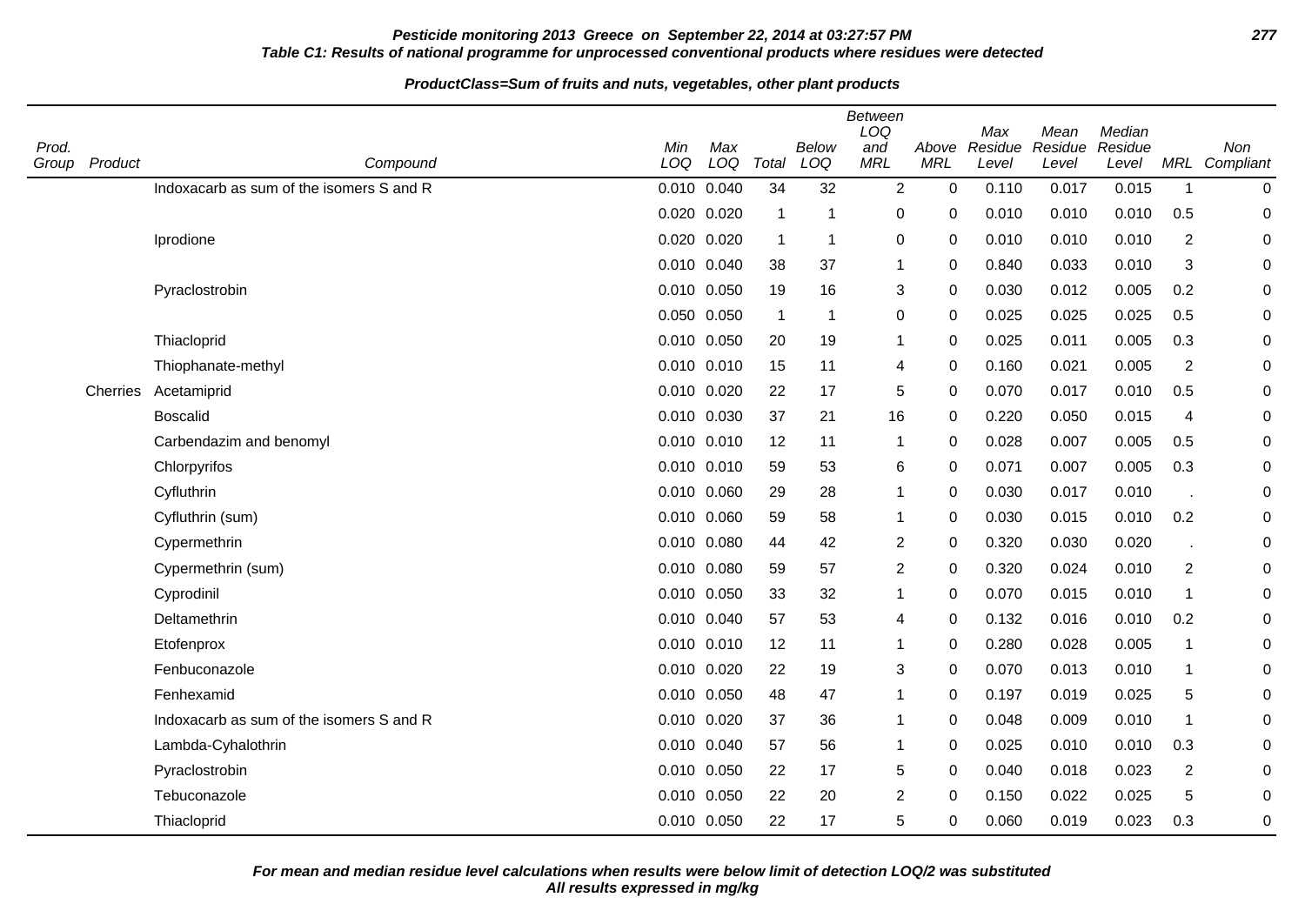## **Pesticide monitoring 2013 Greece on September 22, 2014 at 03:27:57 PM 278 Table C1: Results of national programme for unprocessed conventional products where residues were detected**

#### **ProductClass=Sum of fruits and nuts, vegetables, other plant products**

| Prod. |         |                                                                               | Min                | Max   |             | <b>Below</b> | <b>Between</b><br>LOQ<br>and | Above           | Max<br>Residue | Mean<br>Residue | Median<br>Residue |                | Non           |
|-------|---------|-------------------------------------------------------------------------------|--------------------|-------|-------------|--------------|------------------------------|-----------------|----------------|-----------------|-------------------|----------------|---------------|
| Group | Product | Compound                                                                      | LOQ<br>0.010 0.050 | LOQ   | Total<br>22 | LOQ<br>21    | <b>MRL</b><br>$\mathbf{1}$   | <b>MRL</b><br>0 | Level<br>0.040 | Level<br>0.016  | Level<br>0.015    |                | MRL Compliant |
|       |         | Thiametoxam                                                                   | 0.010              | 0.050 | 22          | 21           |                              | 0               | 0.040          | 0.016           | 0.015             | 1              | 0<br>0        |
|       |         | Thiametoxam (sum of thiametoxam and clothianidin<br>expressed as thiametoxam) |                    |       |             |              |                              |                 |                |                 |                   |                |               |
|       | Peaches | Acetamiprid                                                                   | 0.010 0.020        |       | 38          | 37           | $\mathbf{1}$                 | 0               | 0.013          | 0.006           | 0.005             | 0.1            | 0             |
|       |         | <b>Boscalid</b>                                                               | 0.010              | 0.050 | 54          | 45           | $\boldsymbol{9}$             | 0               | 0.170          | 0.027           | 0.010             | 3              | 0             |
|       |         | Carbendazim                                                                   | 0.010              | 0.010 | 16          | 13           | $\sqrt{3}$                   | 0               | 0.120          | 0.022           | 0.005             |                | 0             |
|       |         | Carbendazim and benomyl                                                       | 0.010 0.010        |       | 33          | 28           | 5                            | 0               | 0.120          | 0.016           | 0.005             | 0.2            | 0             |
|       |         | Chlorpyrifos                                                                  | 0.010              | 0.050 | 73          | 49           | 23                           | 1               | 1.440          | 0.040           | 0.005             | 0.2            | 1             |
|       |         | Cyfluthrin                                                                    | 0.010              | 0.020 | 21          | 16           | 5                            | 0               | 0.070          | 0.015           | 0.005             |                | 0             |
|       |         | Cyfluthrin (sum)                                                              | 0.010 0.040        |       | 65          | 57           | 8                            | 0               | 0.070          | 0.014           | 0.010             | 0.3            | 0             |
|       |         | Cypermethrin                                                                  | 0.010              | 0.040 | 37          | 36           | 1                            | 0               | 0.050          | 0.013           | 0.010             | J.             | 0             |
|       |         | Cypermethrin (sum)                                                            | 0.010              | 0.500 | 73          | 70           | 3                            | 0               | 0.250          | 0.036           | 0.005             | 2              | 0             |
|       |         | Cyprodinil                                                                    | 0.010 0.020        |       | 38          | 37           | 1                            | 0               | 0.070          | 0.007           | 0.005             | $\overline{2}$ | 0             |
|       |         | Deltamethrin                                                                  | 0.010              | 0.500 | 66          | 64           | $\overline{2}$               | 0               | 0.250          | 0.039           | 0.005             | 0.1            | 0             |
|       |         | Diflubenzuron                                                                 | 0.010 0.010        |       | 17          | 16           | 1                            | 0               | 0.039          | 0.007           | 0.005             | 1              | 0             |
|       |         | Dimethoate                                                                    | 0.010              | 0.020 | 41          | 40           | 1                            | 0               | 0.120          | 0.010           | 0.005             |                | 0             |
|       |         |                                                                               | 0.010              | 0.020 | 13          | 13           | 0                            | 0               | 0.010          | 0.007           | 0.005             | 0.02           | 0             |
|       |         | Dimethoate (sum)                                                              | 0.010 0.020        |       | 54          | 53           | 0                            | 1               | 0.120          | 0.009           | 0.005             | 0.02           | 1             |
|       |         | Etofenprox                                                                    | 0.010 0.010        |       | 33          | 23           | 10                           | 0               | 0.290          | 0.033           | 0.005             | 0.5            | 0             |
|       |         | Fenbuconazole                                                                 | 0.010              | 0.020 | 38          | 29           | 9                            | 0               | 0.340          | 0.021           | 0.005             | 0.5            | 0             |
|       |         | Fenoxycarb                                                                    | 0.010 0.500        |       | 46          | 45           | 1                            | 0               | 0.250          | 0.051           | 0.005             | 1              | 0             |
|       |         | Flufenoxuron                                                                  | 0.010              | 0.010 | 33          | 32           | $\mathbf{1}$                 | 0               | 0.016          | 0.005           | 0.005             | 0.5            | 0             |
|       |         | Imidacloprid                                                                  | 0.010 0.010        |       | 33          | 32           | 1                            | 0               | 0.016          | 0.005           | 0.005             | 0.5            | 0             |
|       |         | Iprodione                                                                     | 0.010              | 0.100 | 66          | 65           | 1                            | 0               | 0.224          | 0.018           | 0.005             | 3              | 0             |
|       |         | Lambda-Cyhalothrin                                                            | 0.010              | 0.020 | 58          | 56           | $\overline{c}$               | 0               | 0.029          | 0.007           | 0.005             | 0.2            | 0             |
|       |         | Methoxyfenozide                                                               | 0.010 0.010        |       | 33          | 32           | 1                            | 0               | 0.010          | 0.005           | 0.005             | 0.3            | 0             |

 $\overline{\phantom{a}}$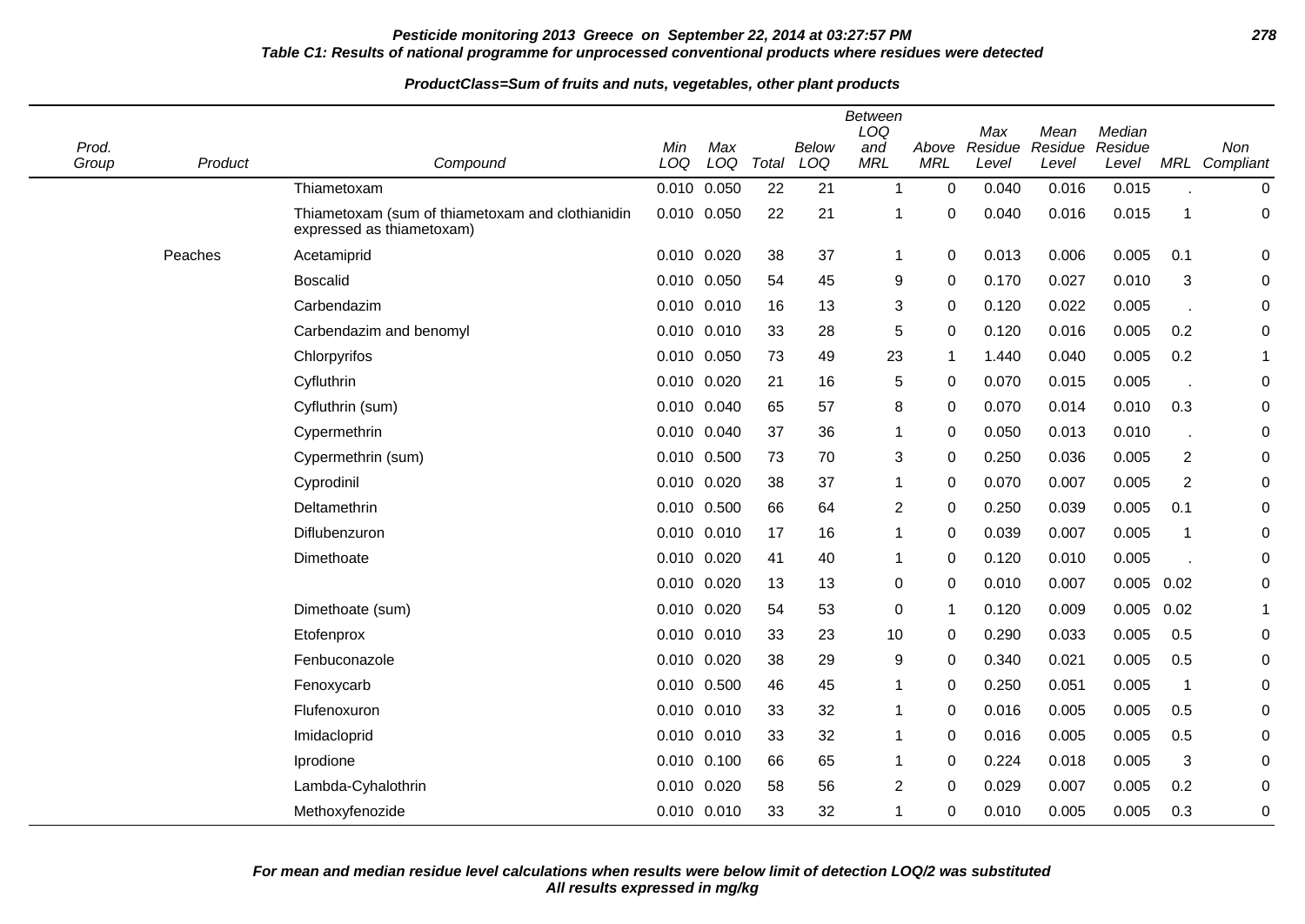## **Pesticide monitoring 2013 Greece on September 22, 2014 at 03:27:57 PM 279 Table C1: Results of national programme for unprocessed conventional products where residues were detected**

| Prod.<br>Group      | Product             | Compound                                                   | Min<br>LOQ      | Max<br>LOQ      | Total          | Below<br>LOQ | <b>Between</b><br>LOQ<br>and<br><b>MRL</b> | Above<br><b>MRL</b> | Max<br>Residue<br>Level | Mean<br>Residue<br>Level | Median<br>Residue<br>Level |                | Non<br>MRL Compliant |
|---------------------|---------------------|------------------------------------------------------------|-----------------|-----------------|----------------|--------------|--------------------------------------------|---------------------|-------------------------|--------------------------|----------------------------|----------------|----------------------|
|                     |                     | Propargite                                                 |                 | 0.010 0.050     | 38             | 37           | $\mathbf 1$                                | $\Omega$            | 0.150                   | 0.011                    | 0.005                      | $\overline{4}$ | $\mathbf 0$          |
|                     |                     | Pyraclostrobin                                             | 0.010 0.050     |                 | 38             | 33           | 5                                          | 0                   | 0.030                   | 0.009                    | 0.005                      | 0.2            | $\boldsymbol{0}$     |
|                     |                     | Pyrazophos                                                 | 0.010 0.050     |                 | 54             | 53           | $\mathbf{1}$                               | 0                   | 0.025                   | 0.013                    | 0.010                      | 0.05           | 0                    |
|                     |                     | Tebuconazole                                               | 0.010 0.050     |                 | 38             | 27           | 11                                         | 0                   | 0.240                   | 0.028                    | 0.005                      | 1              | 0                    |
|                     |                     | Thiophanate-methyl                                         |                 | 0.010 0.010     | 33             | 28           | 5                                          | 0                   | 0.180                   | 0.012                    | 0.005                      | $\overline{2}$ | 0                    |
|                     |                     | Trifloxystrobin                                            | 0.010 0.020     |                 | 65             | 64           | $\mathbf{1}$                               | 0                   | 0.015                   | 0.007                    | 0.005                      | -1             | 0                    |
|                     |                     | beta-Cyfluthrin                                            | 0.040 0.040     |                 | 16             | 15           | $\mathbf{1}$                               | 0                   | 0.053                   | 0.022                    | 0.020                      | ٠.             | 0                    |
|                     | Plums               | Carbendazim                                                |                 | 0.010 0.010     | 6              | 5            | $\mathbf{1}$                               | 0                   | 0.030                   | 0.009                    | 0.005                      |                | 0                    |
|                     |                     | Carbendazim and benomyl                                    |                 | $0.010$ $0.010$ | 6              | 5            | $\mathbf{1}$                               | 0                   | 0.030                   | 0.009                    | 0.005                      | 0.5            | 0                    |
|                     |                     | Chlorpyrifos                                               | 0.010 0.010     |                 | 18             | 17           | $\mathbf{1}$                               | 0                   | 0.012                   | 0.005                    | 0.005                      | 0.2            | 0                    |
|                     |                     | Cyfluthrin (sum)                                           | 0.010 0.040     |                 | 18             | 16           | 2                                          | $\Omega$            | 0.040                   | 0.013                    | 0.005                      | 0.2            | 0                    |
|                     |                     | Fenbuconazole                                              | 0.010 0.020     |                 | $\overline{7}$ | 6            | $\mathbf{1}$                               | 0                   | 0.010                   | 0.006                    | 0.005                      | 0.5            | 0                    |
|                     |                     | Iprodione                                                  | 0.010 0.040     |                 | 18             | 17           | $\mathbf{1}$                               | 0                   | 0.820                   | 0.055                    | 0.005                      | 3              | 0                    |
|                     |                     | Phosmet (phosmet and phosmet oxon expressed as<br>phosmet) | 0.010 0.020     |                 | 12             | 11           | $\mathbf{1}$                               | 0                   | 0.030                   | 0.010                    | 0.010                      | 0.6            | 0                    |
|                     |                     | Tebuconazole                                               |                 | 0.010 0.050     | $\overline{7}$ | 6            | $\mathbf{1}$                               | 0                   | 0.030                   | 0.011                    | 0.005                      | 0.5            | 0                    |
|                     |                     | Thiophanate-methyl                                         |                 | 0.010 0.010     | 6              | 5            | -1                                         | 0                   | 0.010                   | 0.006                    | 0.005                      | 0.3            | 0                    |
| <b>Strawberries</b> | <b>Strawberries</b> | Azoxystrobin                                               | 0.010 0.050     |                 | 41             | 28           | 13                                         | $\Omega$            | 0.380                   | 0.057                    | 0.025                      | 10             | 0                    |
|                     |                     | <b>Boscalid</b>                                            | 0.010 0.020     |                 | 21             | 15           | 6                                          | 0                   | 0.400                   | 0.061                    | 0.005                      | 10             | 0                    |
|                     |                     | <b>Bupirimate</b>                                          | 0.010 0.050     |                 | 40             | 38           | $\overline{2}$                             | $\Omega$            | 0.350                   | 0.020                    | 0.010                      | -1             | 0                    |
|                     |                     | Cyprodinil                                                 | 0.010 0.050     |                 | 31             | 29           | $\overline{2}$                             | 0                   | 0.088                   | 0.016                    | 0.010                      | 5              | 0                    |
|                     |                     | Deltamethrin                                               | 0.010 0.020     |                 | 41             | 40           | $\mathbf{1}$                               | 0                   | 0.024                   | 0.007                    | 0.005                      | 0.2            | 0                    |
|                     |                     | Fenhexamid                                                 | 0.010 0.050     |                 | 40             | 39           | $\mathbf{1}$                               | $\Omega$            | 0.480                   | 0.021                    | 0.005                      | 5              | 0                    |
|                     |                     | Fludioxonil                                                | 0.010 0.030     |                 | 18             | 16           | $\overline{2}$                             | 0                   | 0.040                   | 0.011                    | 0.005                      | 3              | 0                    |
|                     |                     | Formetanate                                                | $0.010$ $0.010$ |                 | 16             | 15           | 1                                          | 0                   | 0.550                   | 0.039                    | 0.005                      |                | 0                    |
|                     |                     |                                                            |                 | 0.010 0.010     | 16             | 15           | 0                                          | 1                   | 0.550                   | 0.039                    | 0.005                      | 0.3            | 0                    |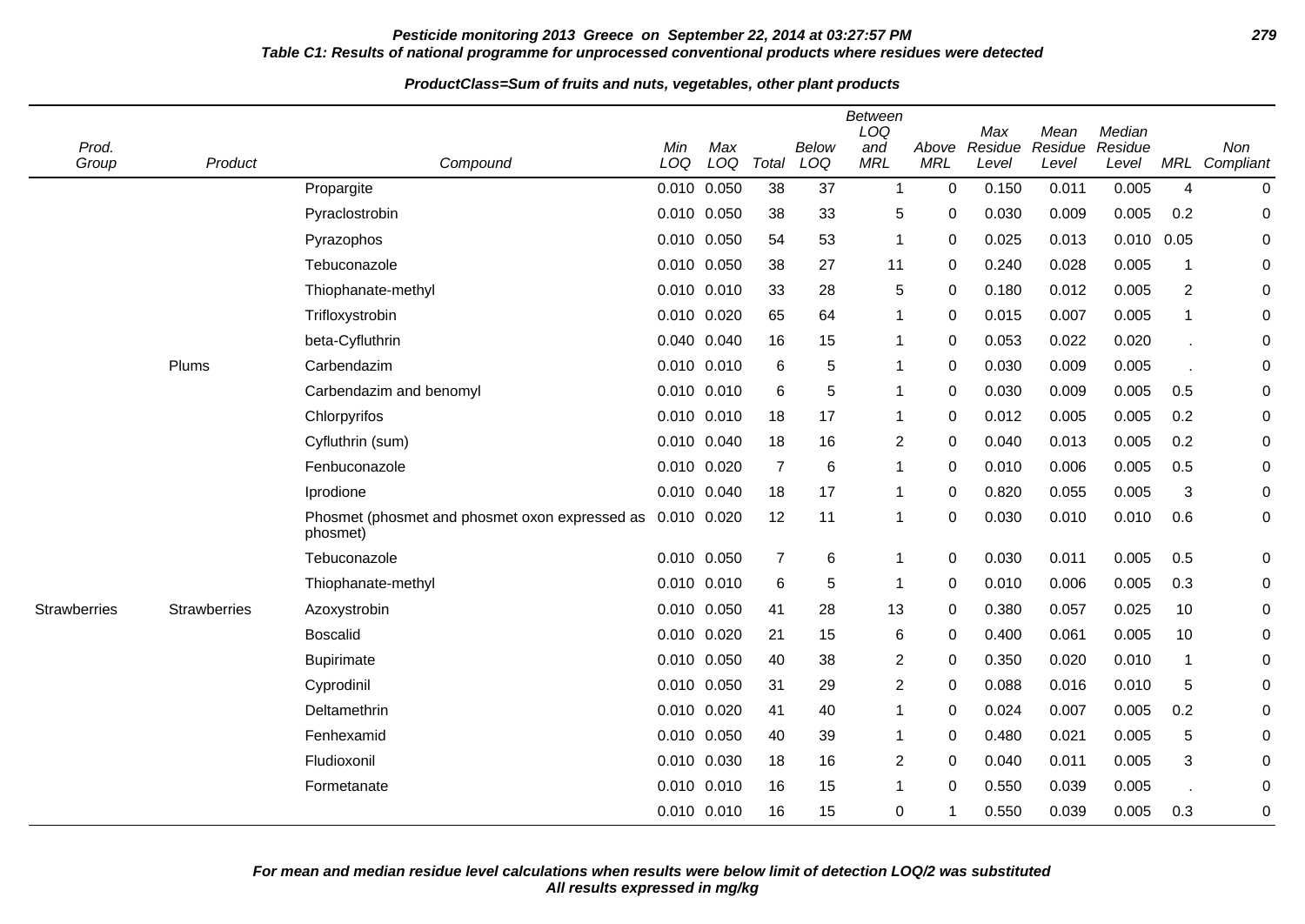## **Pesticide monitoring 2013 Greece on September 22, 2014 at 03:27:57 PM 280 Table C1: Results of national programme for unprocessed conventional products where residues were detected**

#### **ProductClass=Sum of fruits and nuts, vegetables, other plant products**

|                          |                          |                                                                       |            |             |       |                     | <b>Between</b><br>LOQ |                     | Max              | Mean             | Median           |                |                      |
|--------------------------|--------------------------|-----------------------------------------------------------------------|------------|-------------|-------|---------------------|-----------------------|---------------------|------------------|------------------|------------------|----------------|----------------------|
| Prod.<br>Group           | Product                  | Compound                                                              | Min<br>LOQ | Max<br>LOQ  | Total | <b>Below</b><br>LOQ | and<br><b>MRL</b>     | Above<br><b>MRL</b> | Residue<br>Level | Residue<br>Level | Residue<br>Level |                | Non<br>MRL Compliant |
|                          |                          | Iprodione                                                             |            | 0.010 0.020 | 41    | 40                  | $\mathbf{1}$          | $\mathbf 0$         | 0.240            | 0.012            | 0.005            | 15             | 0                    |
|                          |                          | Penconazole                                                           |            | 0.010 0.050 | 32    | 28                  | 4                     | 0                   | 0.108            | 0.018            | 0.005            | 0.5            | 0                    |
|                          |                          | Pyraclostrobin                                                        | 0.010      | 0.050       | 21    | 17                  | 4                     | $\mathbf 0$         | 0.100            | 0.019            | 0.005            | $\mathbf 1$    | 0                    |
|                          |                          | Spinosad (sum of Spinosyn A and Spinosyn D, expressed as<br>Spinosad) |            | 0.010 0.010 | 16    | 11                  | 5                     | $\mathbf 0$         | 0.100            | 0.016            | 0.005            | 0.3            | 0                    |
|                          |                          | Spinosyn A                                                            |            | 0.010 0.010 | 16    | 11                  | 5                     | 0                   | 0.081            | 0.015            | 0.005            |                | 0                    |
|                          |                          | Spinosyn D                                                            |            | 0.010 0.010 | 11    | 10                  | 1                     | 0                   | 0.020            | 0.006            | 0.005            |                | 0                    |
|                          |                          | Triadimefon                                                           |            | 0.010 0.050 | 23    | 23                  | 0                     | 0                   | 0.025            | 0.015            | 0.010            |                | 0                    |
|                          |                          |                                                                       |            | 0.010 0.010 | 8     | $\overline{7}$      | 1                     | 0                   | 0.220            | 0.032            | 0.005            | 0.5            | 0                    |
|                          |                          | Triadimefon (sum of Triadimefon and Triadimenol)                      |            | 0.010 0.050 | 31    | 28                  | 3                     | 0                   | 0.320            | 0.038            | 0.025            | 0.5            | 0                    |
|                          |                          | Triadimenol                                                           |            | 0.010 0.050 | 13    | 12                  | 1                     | $\mathbf 0$         | 0.190            | 0.027            | 0.005            |                | 0                    |
|                          |                          |                                                                       |            | 0.010 0.010 | 8     | $\overline{7}$      | 1                     | 0                   | 0.320            | 0.044            | 0.005            | 0.5            | 0                    |
| Table and<br>wine grapes | Table and<br>Wine grapes | <b>Boscalid</b>                                                       |            | 0.010 0.020 | 17    | 11                  | 6                     | $\mathbf 0$         | 0.740            | 0.082            | 0.010            | 5              | 0                    |
|                          |                          | Chlorpyrifos                                                          |            | 0.010 0.010 | 17    | 16                  | $\mathbf{1}$          | 0                   | 0.029            | 0.006            | 0.005            | 0.5            | 0                    |
|                          |                          | Chlorpyrifos-methyl                                                   |            | 0.010 0.010 | 17    | 15                  | 2                     | $\mathbf 0$         | 0.130            | 0.013            | 0.005            | 0.2            | 0                    |
|                          |                          | Cyfluthrin                                                            | 0.020      | 0.020       | 15    | 13                  | $\overline{c}$        | 0                   | 0.210            | 0.028            | 0.010            |                | 0                    |
|                          |                          | Cyfluthrin (sum)                                                      |            | 0.020 0.020 | 17    | 15                  | $\overline{2}$        | $\Omega$            | 0.210            | 0.026            | 0.010            | 0.3            | 0                    |
|                          |                          | Cypermethrin                                                          |            | 0.020 0.020 | 15    | 14                  | 1                     | $\mathbf 0$         | 0.051            | 0.013            | 0.010            | J.             | 0                    |
|                          |                          | Cyprodinil                                                            |            | 0.010 0.020 | 17    | 16                  | 1                     | $\mathbf 0$         | 0.270            | 0.025            | 0.010            | 5              | 0                    |
|                          |                          | Dimethomorph                                                          |            | 0.010 0.020 | 17    | 16                  | 1                     | 0                   | 0.130            | 0.016            | 0.010            | 3              | 0                    |
|                          |                          | Famoxadone                                                            |            | 0.010 0.020 | 17    | 16                  | $\mathbf 1$           | $\mathbf 0$         | 0.082            | 0.014            | 0.010            | $\overline{2}$ | 0                    |
|                          |                          | Fludioxonil                                                           |            | 0.030 0.030 | 15    | 14                  | 1                     | 0                   | 0.106            | 0.021            | 0.015            | 2              | 0                    |
|                          |                          | Indoxacarb as sum of the isomers S and R                              | 0.010      | 0.020       | 17    | 14                  | 3                     | $\mathbf 0$         | 0.059            | 0.017            | 0.010            | $\overline{2}$ | 0                    |
|                          |                          | Penconazole                                                           |            | 0.010 0.010 | 17    | 13                  | 4                     | 0                   | 0.048            | 0.013            | 0.005            | 0.2            | 0                    |
|                          |                          | Pyraclostrobin                                                        |            | 0.010 0.050 | 17    | 16                  | 1                     | $\mathbf 0$         | 0.490            | 0.050            | 0.025            | $\mathbf 1$    | 0                    |
|                          |                          | Pyridaben                                                             |            | 0.010 0.020 | 17    | 16                  | 1                     | 0                   | 0.070            | 0.013            | 0.010            | 0.5            | 0                    |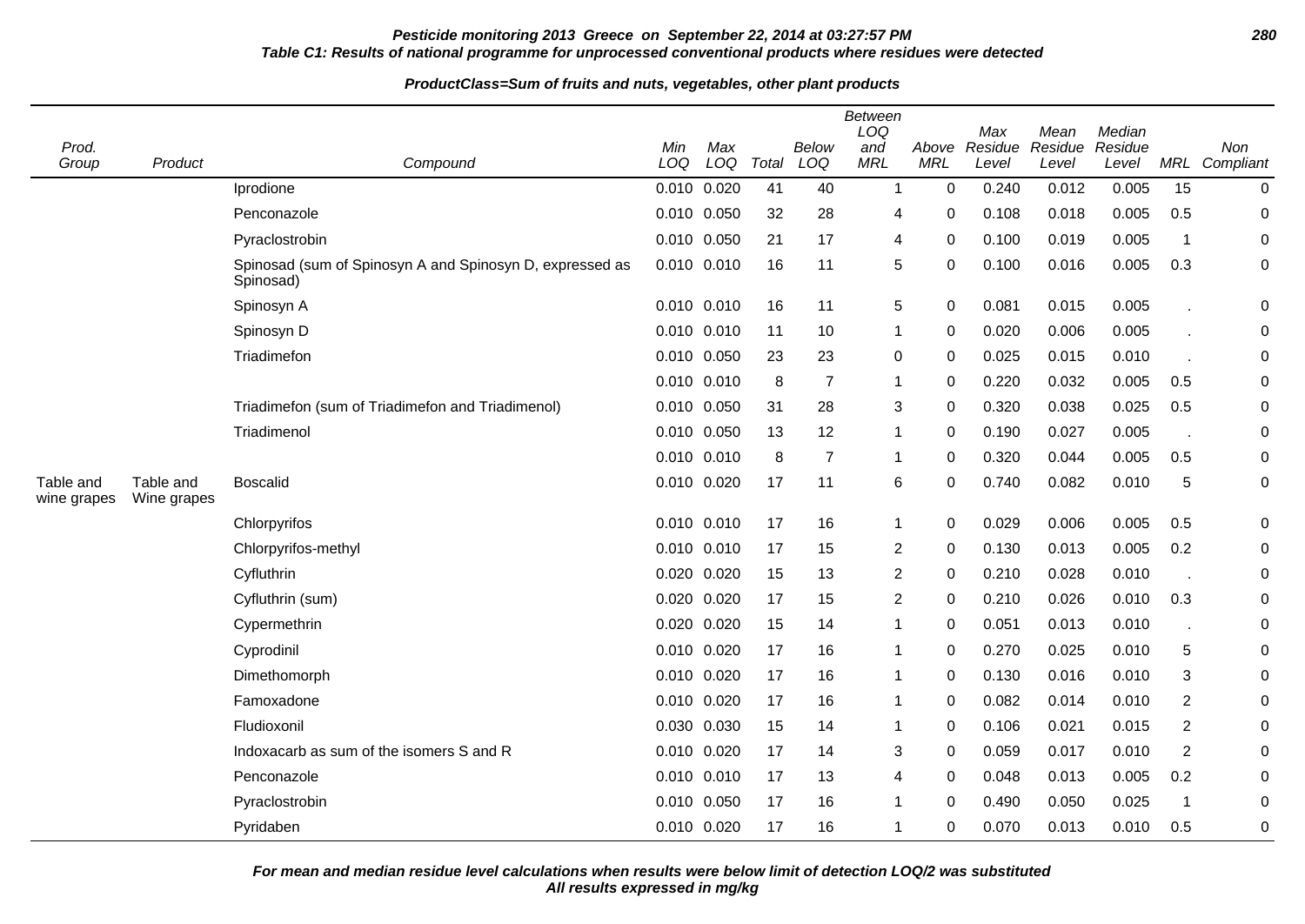### **Pesticide monitoring 2013 Greece on September 22, 2014 at 03:27:57 PM 281 Table C1: Results of national programme for unprocessed conventional products where residues were detected**

| Prod.<br>Group | Product         | Compound                                                                      | Min<br>LOQ  | Max<br>LOQ      | Total          | Below<br>LOQ   | <b>Between</b><br>LOQ<br>and<br><b>MRL</b> | Above<br><b>MRL</b> | Max<br>Residue<br>Level | Mean<br>Residue<br>Level | Median<br>Residue<br>Level |                         | Non<br>MRL Compliant |
|----------------|-----------------|-------------------------------------------------------------------------------|-------------|-----------------|----------------|----------------|--------------------------------------------|---------------------|-------------------------|--------------------------|----------------------------|-------------------------|----------------------|
|                |                 | Tebuconazole                                                                  |             | 0.010 0.050     | 17             | 16             | 1                                          | $\mathbf 0$         | 0.025                   | 0.023                    | 0.025                      | $\overline{2}$          | $\mathbf 0$          |
|                |                 | Trifloxystrobin                                                               |             | 0.010 0.020     | 17             | 16             | 1                                          | 0                   | 0.026                   | 0.010                    | 0.010                      | 5                       | 0                    |
|                | Table<br>grapes | <b>Boscalid</b>                                                               |             | 0.010 0.030     | 16             | 11             | 5                                          | 0                   | 0.200                   | 0.033                    | 0.015                      | 5                       | 0                    |
|                |                 | Chlorpyrifos                                                                  |             | 0.010 0.050     | 70             | 56             | 14                                         | 0                   | 0.295                   | 0.023                    | 0.011                      | 0.5                     | 0                    |
|                |                 | Cypermethrin (sum)                                                            |             | $0.010$ $0.010$ | $\overline{1}$ | $\mathbf 1$    | 0                                          | 0                   | 0.005                   | 0.005                    | 0.005                      | $\overline{2}$          | 0                    |
|                |                 |                                                                               |             | 0.010 0.500     | 61             | 60             | 1                                          | 0                   | 0.250                   | 0.067                    | 0.025                      | 0.5                     | 0                    |
|                |                 | Cyprodinil                                                                    |             | 0.010 0.050     | 19             | 15             | 4                                          | 0                   | 0.620                   | 0.063                    | 0.025                      | 5                       | 0                    |
|                |                 | Deltamethrin                                                                  | 0.010 0.500 |                 | 70             | 67             | 3                                          | 0                   | 0.250                   | 0.056                    | 0.010                      | 0.2                     | 0                    |
|                |                 | Difenoconazole                                                                |             | 0.010 0.050     | 39             | 36             | 3                                          | 0                   | 0.025                   | 0.011                    | 0.010                      | 0.5                     | 0                    |
|                |                 | Fenhexamid                                                                    |             | 0.010 0.050     | 28             | 27             | 1                                          | 0                   | 0.140                   | 0.016                    | 0.005                      | 5                       | 0                    |
|                |                 | Fludioxonil                                                                   | 0.010 0.080 |                 | 17             | 15             | 2                                          | 0                   | 0.160                   | 0.040                    | 0.040                      | 5                       | 0                    |
|                |                 | Fluopicolide                                                                  |             | 0.010 0.010     | $\overline{7}$ | 6              | 1                                          | 0                   | 0.010                   | 0.006                    | 0.005                      | $\overline{c}$          | 0                    |
|                |                 | Indoxacarb as sum of the isomers S and R                                      | 0.010 0.020 |                 | 23             | 20             | 3                                          | 0                   | 0.120                   | 0.018                    | 0.010                      | $\overline{2}$          | 0                    |
|                |                 | Lambda-Cyhalothrin                                                            |             | 0.010 0.040     | 57             | 54             | 3                                          | 0                   | 0.050                   | 0.011                    | 0.010                      | 0.2                     | 0                    |
|                |                 | Methoxyfenozide                                                               |             | $0.010$ $0.010$ | 8              | 5              | 3                                          | 0                   | 0.140                   | 0.028                    | 0.005                      | $\overline{1}$          | 0                    |
|                |                 | Myclobutanil                                                                  |             | 0.010 0.080     | 52             | 48             | 4                                          | 0                   | 0.180                   | 0.023                    | 0.020                      | $\overline{\mathbf{1}}$ | 0                    |
|                |                 | Penconazole                                                                   |             | 0.010 0.050     | 46             | 43             | 3                                          | 0                   | 0.063                   | 0.019                    | 0.020                      | 0.2                     | 0                    |
|                |                 | Pyrimethanil                                                                  |             | 0.010 0.040     | 18             | 17             | 1                                          | 0                   | 0.870                   | 0.062                    | 0.020                      | 5                       | 0                    |
|                |                 | Spiroxamine                                                                   |             | 0.010 0.010     | 9              | $\overline{2}$ | $\overline{7}$                             | 0                   | 0.150                   | 0.042                    | 0.030                      | 1                       | 0                    |
|                |                 | Tebuconazole                                                                  |             | 0.010 0.010     | $\overline{7}$ | 5              | $\overline{c}$                             | 0                   | 0.030                   | 0.011                    | 0.005                      | $\overline{2}$          | 0                    |
|                |                 | Tetraconazole                                                                 |             | 0.010 0.010     | 21             | 20             | 1                                          | 0                   | 0.013                   | 0.005                    | 0.005                      | 0.5                     | 0                    |
|                |                 | Thiametoxam                                                                   |             | 0.010 0.010     | $\overline{7}$ | 6              | 1                                          | 0                   | 0.020                   | 0.007                    | 0.005                      |                         | 0                    |
|                |                 | Thiametoxam (sum of thiametoxam and clothianidin<br>expressed as thiametoxam) |             | $0.010$ $0.010$ | $\overline{7}$ | 6              | 1                                          | 0                   | 0.020                   | 0.007                    | 0.005                      | 0.5                     | 0                    |
|                |                 | Trifloxystrobin                                                               |             | 0.010 0.030     | 28             | 26             | $\overline{c}$                             | 0                   | 0.080                   | 0.011                    | 0.005                      | 5                       | 0                    |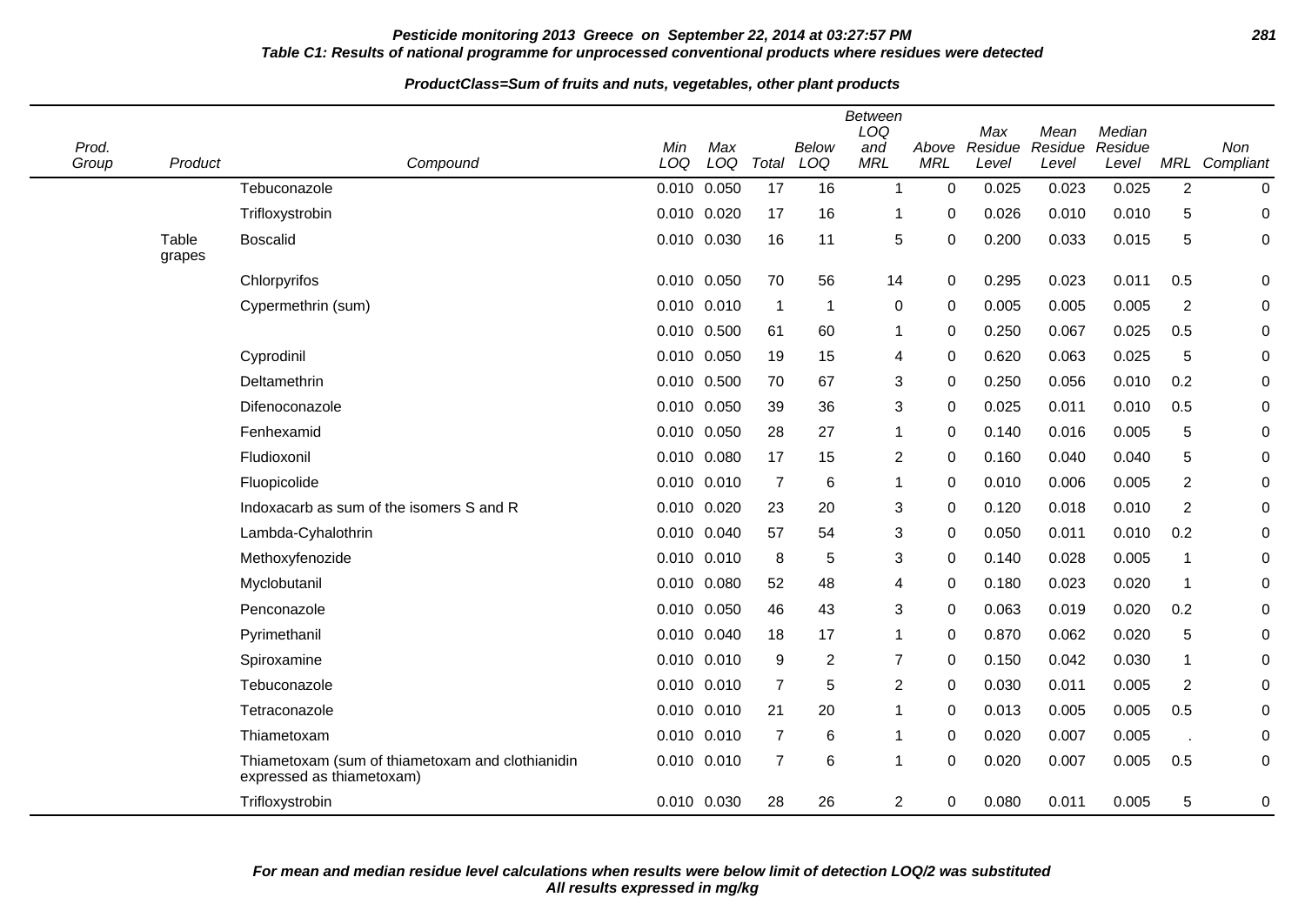## **Pesticide monitoring 2013 Greece on September 22, 2014 at 03:27:57 PM 282 Table C1: Results of national programme for unprocessed conventional products where residues were detected**

|                                          |                |                                                                                                                  |            |                 |       |                     | <b>Between</b><br>LOQ |                     | Max              | Mean             | Median           |                |                      |
|------------------------------------------|----------------|------------------------------------------------------------------------------------------------------------------|------------|-----------------|-------|---------------------|-----------------------|---------------------|------------------|------------------|------------------|----------------|----------------------|
| Prod.<br>Group                           | Product        | Compound                                                                                                         | Min<br>LOQ | Max<br>LOQ      | Total | <b>Below</b><br>LOQ | and<br><b>MRL</b>     | Above<br><b>MRL</b> | Residue<br>Level | Residue<br>Level | Residue<br>Level |                | Non<br>MRL Compliant |
|                                          | Wine<br>grapes | <b>Boscalid</b>                                                                                                  |            | $0.010$ $0.010$ | 9     | 6                   | 3                     | $\pmb{0}$           | 0.170            | 0.047            | 0.005            | 5              | $\pmb{0}$            |
|                                          |                | Carbendazim                                                                                                      |            | 0.010 0.010     | 9     | 5                   | 4                     | 0                   | 0.230            | 0.069            | 0.005            |                | 0                    |
|                                          |                | Carbendazim and benomyl                                                                                          |            | 0.010 0.010     | 9     | 5                   | 4                     | 0                   | 0.230            | 0.069            | 0.005            | 0.5            | 0                    |
|                                          |                | Cyfluthrin                                                                                                       |            | 0.010 0.010     | 9     | 8                   | -1                    | 0                   | 0.020            | 0.007            | 0.005            |                | 0                    |
|                                          |                | Cyfluthrin (sum)                                                                                                 |            | 0.010 0.010     | 15    | 14                  | 1                     | 0                   | 0.020            | 0.006            | 0.005            | 0.3            | $\pmb{0}$            |
|                                          |                | Cypermethrin                                                                                                     |            | 0.010 0.010     | 9     | 8                   | 1                     | $\Omega$            | 0.040            | 0.009            | 0.005            |                | $\pmb{0}$            |
|                                          |                | Cypermethrin (sum)                                                                                               |            | 0.010 0.010     | 15    | 13                  | 1                     | 1                   | 1.100            | 0.080            | 0.005            | 0.5            | $\mathbf{1}$         |
|                                          |                | Dimethomorph                                                                                                     |            | 0.010 0.010     | 9     | 6                   | 3                     | 0                   | 0.050            | 0.018            | 0.005            | 3              | 0                    |
|                                          |                | Dithiocarbamates                                                                                                 |            | 0.300 0.300     | 4     | 3                   | 1                     | 0                   | 0.860            | 0.328            | 0.150            | 5              | 0                    |
|                                          |                | Fenhexamid                                                                                                       | 0.010      | 0.010           | 15    | 14                  | 1                     | 0                   | 0.050            | 0.008            | 0.005            | 5              | 0                    |
|                                          |                | Flufenoxuron                                                                                                     |            | 0.010 0.010     | 15    | 14                  | 1                     | $\mathbf 0$         | 0.090            | 0.011            | 0.005            | $\overline{c}$ | $\pmb{0}$            |
|                                          |                | Lambda-Cyhalothrin                                                                                               |            | 0.010 0.010     | 15    | 14                  | 1                     | $\mathbf 0$         | 0.040            | 0.007            | 0.005            | 0.2            | 0                    |
|                                          |                | Metalaxyl                                                                                                        |            | 0.010 0.010     | 9     | $\overline{7}$      | 2                     | 0                   | 0.060            | 0.016            | 0.005            |                | 0                    |
|                                          |                | Metalaxyl (Metalaxyl including other mixtures of constituent<br>isomers including Metalaxyl -M (sum of isomers)) |            | 0.010 0.010     | 9     | $\overline{7}$      | $\overline{c}$        | 0                   | 0.060            | 0.016            | 0.005            | 1              | 0                    |
|                                          |                | Pyraclostrobin                                                                                                   |            | 0.010 0.010     | 9     | $\overline{7}$      | $\overline{c}$        | 0                   | 0.030            | 0.009            | 0.005            | $\overline{c}$ | 0                    |
|                                          |                | Thiophanate-methyl                                                                                               |            | 0.010 0.010     | 9     | 5                   | 4                     | $\Omega$            | 0.520            | 0.085            | 0.005            | 3              | 0                    |
| <b>Tropical and</b><br>subtropical fruit | <b>Bananas</b> | Azoxystrobin                                                                                                     |            | 0.010 0.010     | 29    | 26                  | 3                     | $\mathbf 0$         | 0.240            | 0.015            | 0.005            | $\overline{2}$ | 0                    |
|                                          |                | <b>Bifenthrin</b>                                                                                                |            | 0.010 0.010     | 29    | 25                  | 4                     | 0                   | 0.022            | 0.006            | 0.005            | 0.1            | 0                    |
|                                          |                | Chlorpyrifos                                                                                                     |            | 0.010 0.010     | 29    | 16                  | 13                    | 0                   | 0.036            | 0.011            | 0.005            | 3              | 0                    |
|                                          |                | Fenpropimorph                                                                                                    |            | $0.010$ $0.010$ | 15    | 13                  | 2                     | 0                   | 0.013            | 0.006            | 0.005            | $\overline{2}$ | 0                    |
|                                          |                | Imazalil                                                                                                         |            | 0.010 0.020     | 15    | $\overline{7}$      | 8                     | 0                   | 0.320            | 0.078            | 0.029            | 2              | 0                    |
|                                          |                | Myclobutanil                                                                                                     |            | 0.010 0.010     | 15    | 14                  | 1                     | $\Omega$            | 0.092            | 0.011            | 0.005            | $\overline{c}$ | 0                    |
|                                          |                | Thiabendazole                                                                                                    | 0.010      | 0.010           | 15    | 6                   | 9                     | $\mathbf 0$         | 0.250            | 0.054            | 0.011            | 5              | 0                    |
|                                          | Kiwi           | Azoxystrobin                                                                                                     |            | 0.010 0.100     | 45    | 44                  | 0                     | 1                   | 0.075            | 0.014            | $0.005$ 0.05     |                | 0                    |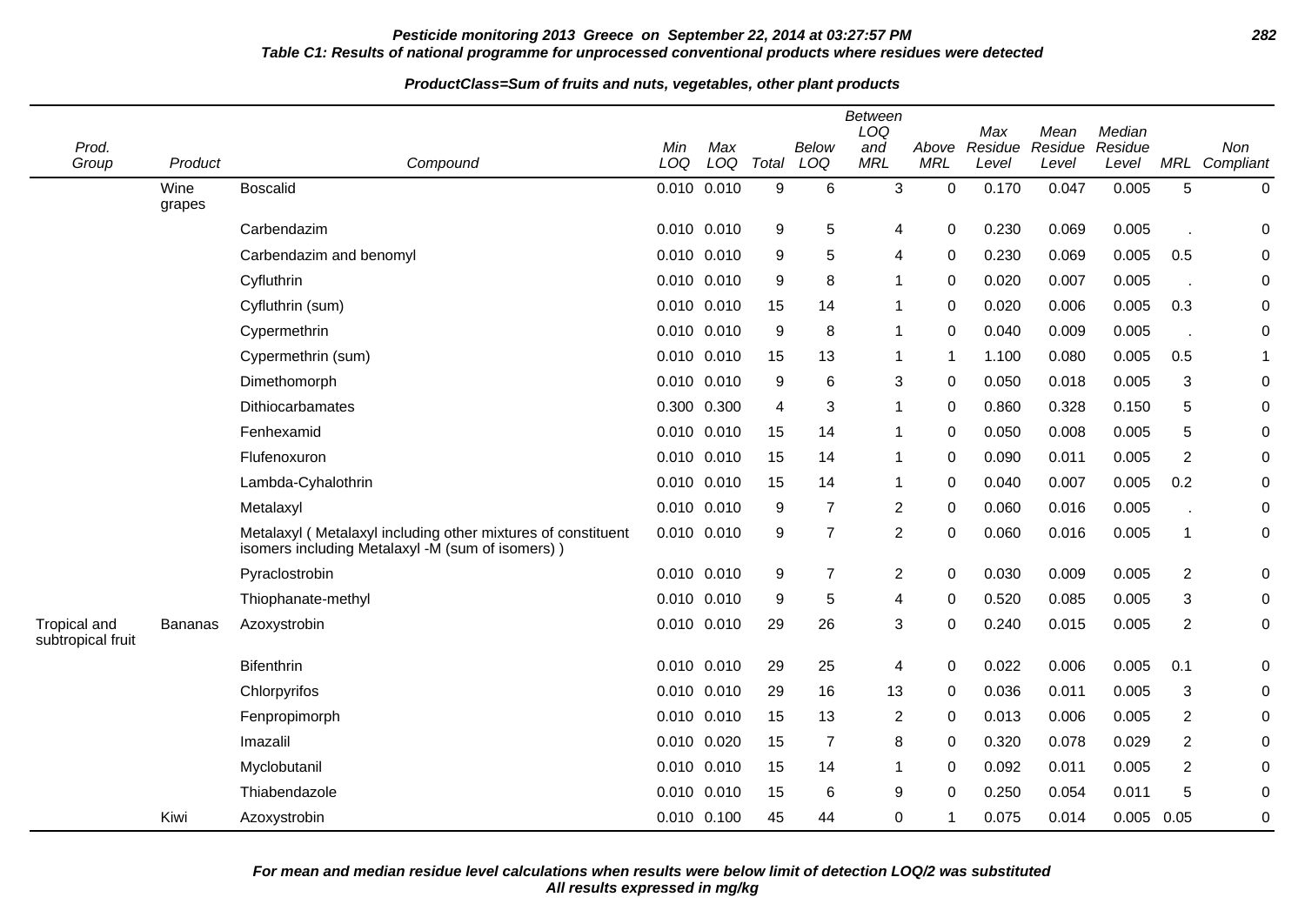## **Pesticide monitoring 2013 Greece on September 22, 2014 at 03:27:57 PM 283 Table C1: Results of national programme for unprocessed conventional products where residues were detected**

| Prod.<br>Group | Product         | Compound                                                                  | Min<br>LOQ      | Max<br>LOQ  | Total | Below<br>LOQ | Between<br>LOQ<br>and<br><b>MRL</b> | Above<br><b>MRL</b> | Max<br>Residue<br>Level | Mean<br>Residue<br>Level | Median<br>Residue<br>Level | <b>MRL</b> | Non<br>Compliant |
|----------------|-----------------|---------------------------------------------------------------------------|-----------------|-------------|-------|--------------|-------------------------------------|---------------------|-------------------------|--------------------------|----------------------------|------------|------------------|
|                |                 | Chlorpyrifos                                                              | 0.010 0.050     |             | 39    | 38           |                                     | 0                   | 0.070                   | 0.009                    | 0.005                      | 2          | 0                |
|                |                 | Iprodione                                                                 | 0.010 0.100     |             | 38    | 32           | 6                                   | $\Omega$            | 1.040                   | 0.098                    | 0.010                      | 5          | 0                |
|                | Table<br>olives | Dimethoate                                                                | 0.010 0.050     |             | 15    | 14           |                                     | 0                   | 0.320                   | 0.035                    | 0.025                      |            | 0                |
|                |                 | Dimethoate (sum)                                                          | 0.010 0.050     |             | 15    | 13           | 2                                   | $\Omega$            | 0.490                   | 0.049                    | 0.025                      | 2          | 0                |
|                |                 | Omethoate                                                                 |                 | 0.010 0.200 | 15    | 13           | $\overline{2}$                      | 0                   | 0.150                   | 0.061                    | 0.100                      |            | 0                |
|                |                 | Propamocarb                                                               | 0.010 0.010     |             |       | 0            |                                     | $\Omega$            | 0.012                   | 0.012                    | 0.012                      |            | 0                |
|                |                 | Propamocarb (sum of propamocarb and its salt expressed as<br>propamocarb) | $0.010$ $0.010$ |             |       | 0            |                                     | $\Omega$            | 0.012                   | 0.012                    | 0.012                      | 0.1        | 0                |
|                |                 | Thiacloprid                                                               |                 | 0.010 0.010 | 8     |              |                                     | 0                   | 0.052                   | 0.011                    | 0.005                      | 4          | 0                |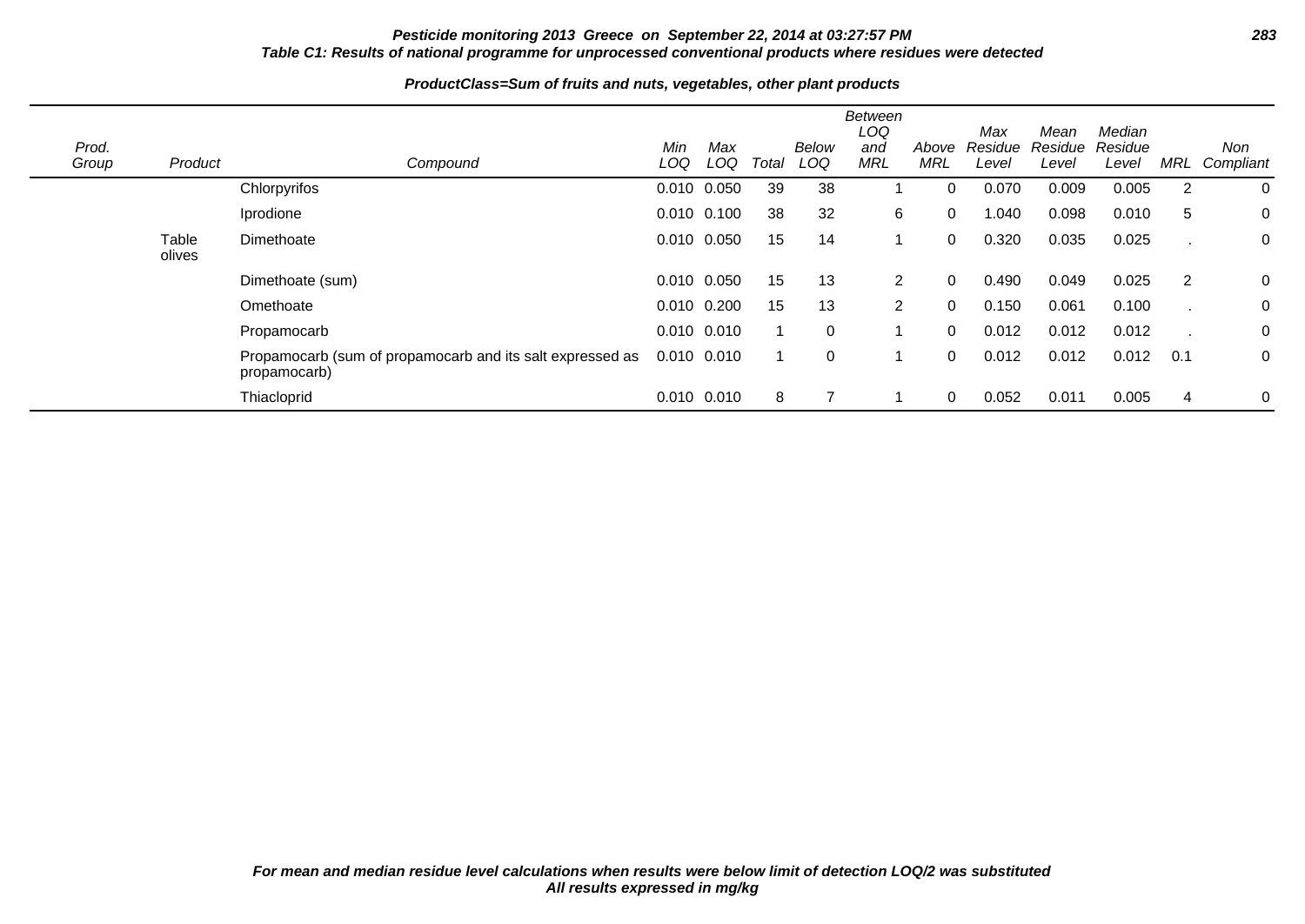### **Pesticide monitoring 2013 Greece on September 22, 2014 at 03:27:57 PM 284 Table C2: Results of national programme organic products where residues were detected**

**ProductClass=Cereals**

| Prod.<br>Group |       | <b>Product Treatment</b> | Compound                      | Min<br>LOQ | Max<br>LOQ | Total | Below<br>LOQ | Between<br>LOQ.<br>and<br>MRL | Above<br>MRL | Max<br>Level | Mean<br>Residue Residue<br>Level | Median<br>Residue<br>Level | MRL | Non<br>Compliant |
|----------------|-------|--------------------------|-------------------------------|------------|------------|-------|--------------|-------------------------------|--------------|--------------|----------------------------------|----------------------------|-----|------------------|
| Cereals        | Wheat | Milling                  | Pirimiphos-methyl 0.010 0.010 |            |            |       |              |                               |              | 0.026        | 0.026                            | 0.026                      |     |                  |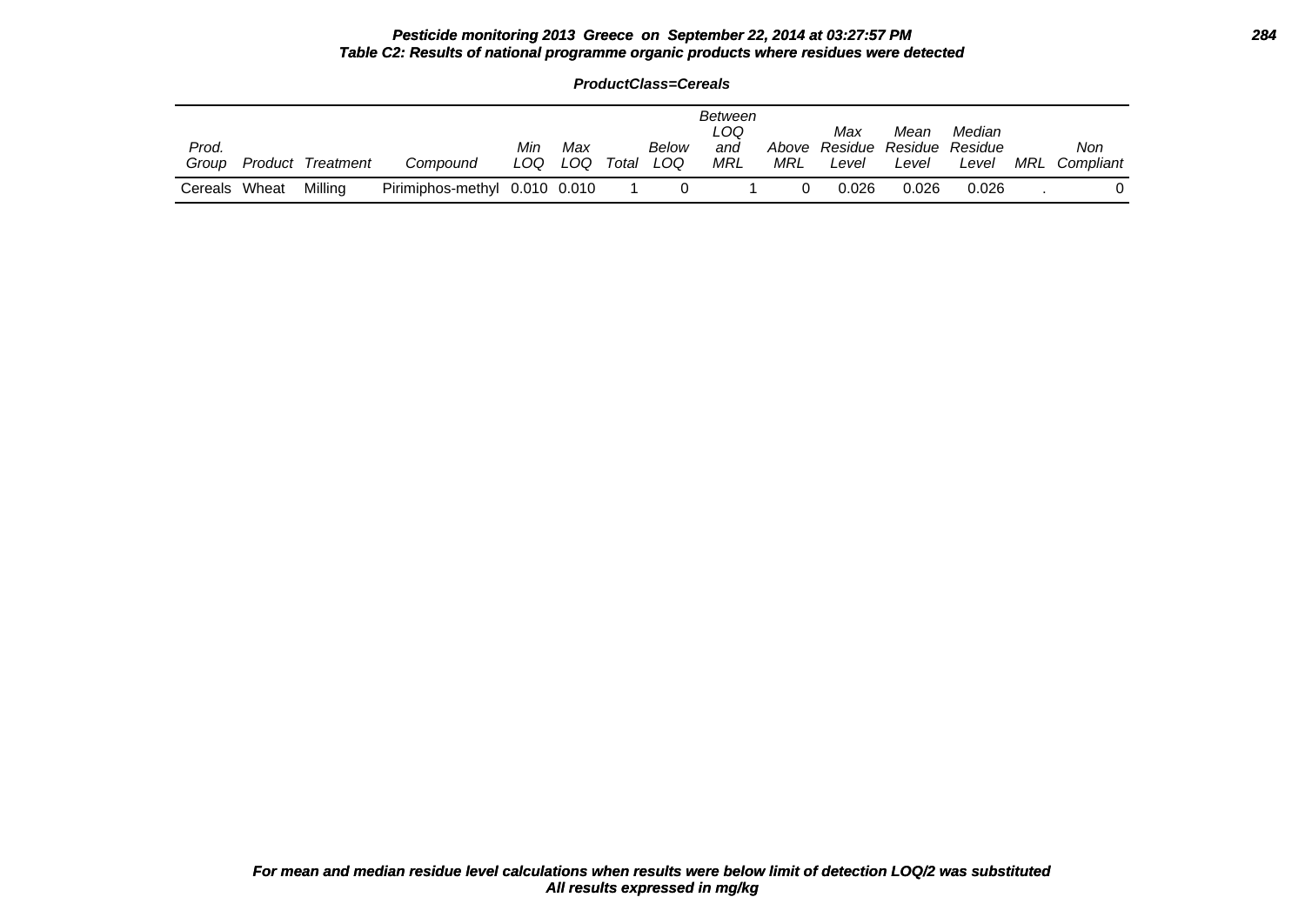# **Pesticide monitoring 2013 Greece on September 22, 2014 at 03:27:57 PM 285 Table C2: Results of national programme organic products where residues were detected**

|                                       |                              |                                                    |                                                                                  |     |                 |                      |                | <b>Between</b><br>LOQ |                | Max     | Mean    | Median  |                |              |
|---------------------------------------|------------------------------|----------------------------------------------------|----------------------------------------------------------------------------------|-----|-----------------|----------------------|----------------|-----------------------|----------------|---------|---------|---------|----------------|--------------|
| Prod.                                 |                              |                                                    |                                                                                  | Min | Max             |                      | <b>Below</b>   | and                   | Above          | Residue | Residue | Residue |                | Non          |
| Group                                 | Product                      | <b>Treatment</b>                                   | Compound                                                                         | LOQ | LOQ             | Total                | LOQ            | <b>MRL</b>            | <b>MRL</b>     | Level   | Level   | Level   | MRL            | Compliant    |
| Citrus fruit                          | Oranges                      | Unprocessed                                        | Chlorpyrifos                                                                     |     | 0.010 0.010     | 3                    | 2              | $\mathbf{1}$          | $\mathbf 0$    | 0.010   | 0.007   | 0.005   | 0.3            | 0            |
| Cucurbits                             | Cucumbers                    | Unprocessed                                        | Spinosad (sum of Spinosyn A<br>and Spinosyn D, expressed as<br>Spinosad)         |     | 0.010 0.010     | 2                    |                | 1                     | $\Omega$       | 0.010   | 0.008   | 0.008   | 1              | 0            |
|                                       |                              |                                                    | Spinosyn A                                                                       |     | 0.010 0.010     | $\overline{2}$       | 1              | $\mathbf{1}$          | $\Omega$       | 0.010   | 0.008   | 0.008   |                | 0            |
| Leafy<br>vegetables & fresh<br>herbs  | Lettuce                      | Unprocessed                                        | <b>Boscalid</b>                                                                  |     | 0.010 0.010     | 5                    | 4              | 1                     | 0              | 0.170   | 0.038   | 0.005   | 30             | 0            |
|                                       |                              |                                                    | Bromide ion                                                                      |     | 0.500 0.500     | $\overline{2}$       | -1             | $\mathbf 1$           | $\mathbf 0$    | 0.570   | 0.410   | 0.410   | 50             | 0            |
|                                       |                              |                                                    | Clothianidin                                                                     |     | 0.010 0.010     | $\blacktriangleleft$ | 0              | $\mathbf 1$           | $\mathbf 0$    | 0.010   | 0.010   | 0.010   |                | 0            |
|                                       |                              |                                                    |                                                                                  |     | 0.010 0.010     | 4                    | 4              | $\Omega$              | $\Omega$       | 0.005   | 0.005   | 0.005   | $\overline{2}$ | $\mathsf 0$  |
|                                       |                              |                                                    | Pendimethalin                                                                    |     | $0.010$ $0.010$ | 6                    | 5              | 0                     | $\overline{1}$ | 0.140   | 0.028   | 0.005   | 0.05           | $\mathbf{1}$ |
|                                       |                              |                                                    | Thiametoxam                                                                      |     | 0.010 0.010     | 4                    | 3              | $\mathbf{1}$          | $\Omega$       | 0.013   | 0.007   | 0.005   |                | 0            |
|                                       |                              |                                                    |                                                                                  |     | 0.010 0.010     |                      | 1              | 0                     | $\Omega$       | 0.005   | 0.005   | 0.005   | 5              | 0            |
|                                       |                              |                                                    | Thiametoxam (sum of<br>thiametoxam and clothianidin<br>expressed as thiametoxam) |     | 0.010 0.010     | 5                    | 4              | 1                     | $\mathbf 0$    | 0.025   | 0.009   | 0.005   | 5              | 0            |
| Oilseeds and oilfruits                | Olives for oil<br>production | Oil<br>production - Virgin oil<br>after cold press | Chlorpyrifos                                                                     |     | 0.010 0.010     | $\mathbf 1$          | $\Omega$       | $\mathbf{1}$          | $\mathbf 0$    | 0.013   | 0.013   | 0.013   |                | 0            |
| Pome fruit                            | Apples                       | Unprocessed                                        | Acetamiprid                                                                      |     | 0.010 0.010     | 3                    | $\overline{2}$ | $\mathbf{1}$          | $\mathbf 0$    | 0.012   | 0.007   | 0.005   | 0.7            | 0            |
|                                       |                              |                                                    | Difenoconazole                                                                   |     | 0.010 0.050     | 6                    | 5              | $\mathbf 1$           | $\mathbf 0$    | 0.025   | 0.013   | 0.008   | 0.5            | 0            |
|                                       |                              |                                                    | Thiabendazole                                                                    |     | 0.010 0.010     | 3                    | $\overline{2}$ | $\mathbf{1}$          | $\Omega$       | 0.460   | 0.157   | 0.005   | 5              | 0            |
|                                       |                              |                                                    | Thiacloprid                                                                      |     | 0.010 0.010     | 3                    | $\overline{2}$ | 1                     | $\mathbf 0$    | 0.019   | 0.010   | 0.005   | 0.3            | 0            |
|                                       | Pears                        | Unprocessed                                        | Chlorpyrifos                                                                     |     | 0.010 0.010     | 5                    | 4              | 1                     | 0              | 0.067   | 0.017   | 0.005   | 0.5            | 0            |
| Solanacea (e.g.<br>tomatoes, peppers) | Peppers                      | Unprocessed                                        | Spinosad (sum of Spinosyn A<br>and Spinosyn D, expressed as<br>Spinosad)         |     | 0.010 0.010     | -1                   | 0              | $\mathbf{1}$          | $\Omega$       | 0.020   | 0.020   | 0.020   | $\overline{2}$ | 0            |
|                                       |                              |                                                    | Spinosyn A                                                                       |     | 0.010 0.010     | $\mathbf 1$          | 0              | $\mathbf 1$           | $\mathbf 0$    | 0.020   | 0.020   | 0.020   |                | 0            |
|                                       | Tomatoes                     | Unprocessed                                        | Bromide ion                                                                      |     | 0.500 0.500     | 3                    | 1              | $\overline{c}$        | 0              | 1.300   | 0.933   | 1.250   | 50             | $\mathsf 0$  |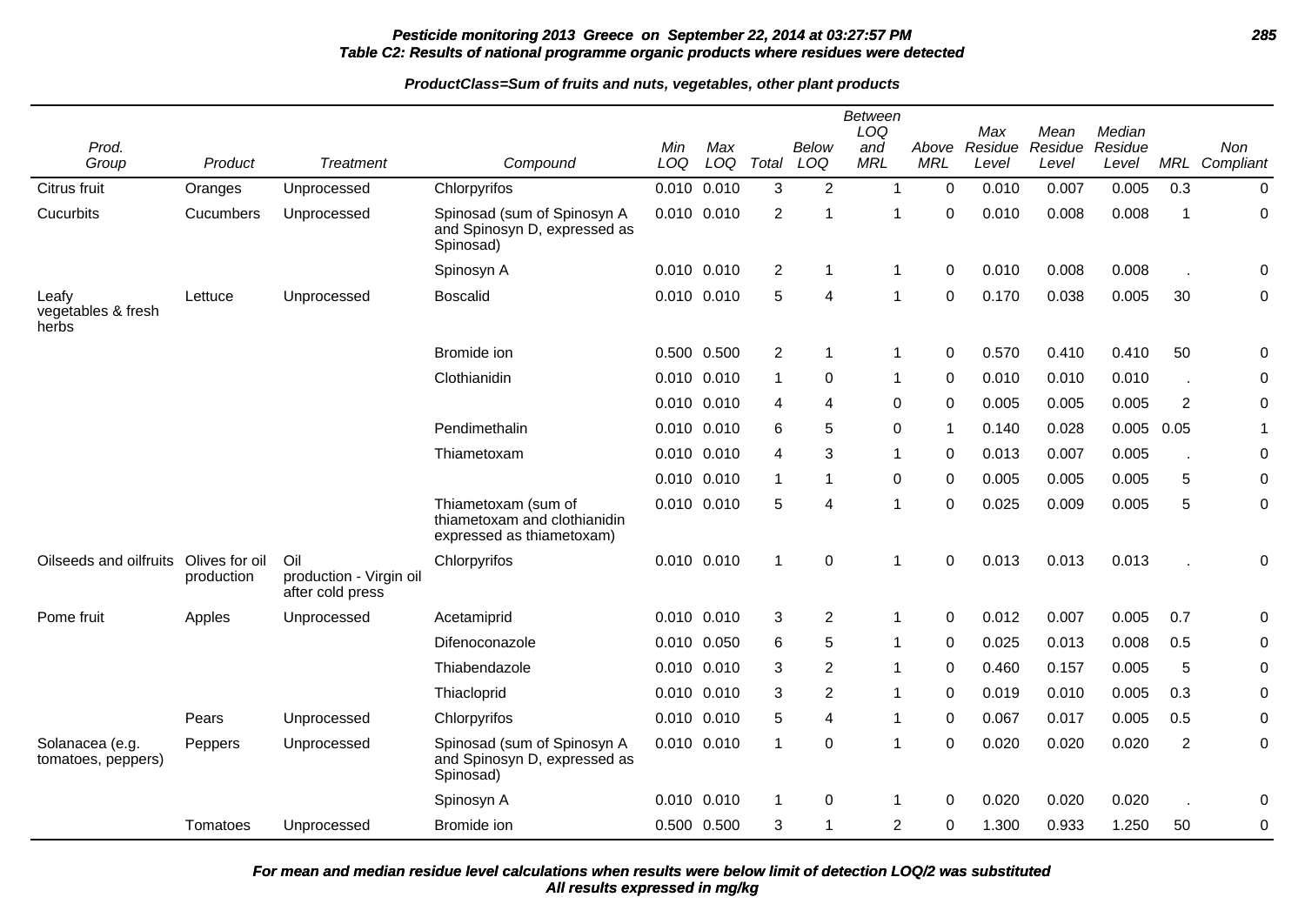# **Pesticide monitoring 2013 Greece on September 22, 2014 at 03:27:57 PM 286 Table C2: Results of national programme organic products where residues were detected**

| Prod.                    |                               |             |                                                                          | Min             | Max   |                | Below    | Between<br>LOQ<br>and | Above    | Max<br>Residue | Mean<br>Residue | Median<br>Residue |              | Non       |
|--------------------------|-------------------------------|-------------|--------------------------------------------------------------------------|-----------------|-------|----------------|----------|-----------------------|----------|----------------|-----------------|-------------------|--------------|-----------|
| Group                    | Product                       | Treatment   | Compound                                                                 | LOQ             | LOQ   | Total          | LOQ      | <b>MRL</b>            | MRL      | Level          | Level           | Level             | <b>MRL</b>   | Compliant |
|                          |                               |             | Dimethomorph                                                             | 0.010           | 0.010 |                | 6        |                       | 0        | 0.011          | 0.006           | 0.005             |              | 0         |
|                          |                               |             | Spinosad (sum of Spinosyn A<br>and Spinosyn D, expressed as<br>Spinosad) | $0.010$ $0.010$ |       |                | 5        | $\overline{2}$        | 0        | 0.033          | 0.011           | 0.005             |              | 0         |
|                          |                               |             | Spinosyn A                                                               | 0.010 0.010     |       |                | 5        | $\overline{2}$        | 0        | 0.026          | 0.010           | 0.005             |              | 0         |
|                          |                               |             | Spinosyn D                                                               | 0.005 0.010     |       |                | 6        |                       | 0        | 0.007          | 0.005           | 0.005             |              | 0         |
| Spices                   | Pepper,<br>black and<br>white | Unprocessed | Pirimiphos-methyl                                                        | $0.010$ $0.010$ |       | $\overline{2}$ |          |                       | 0        | 0.037          | 0.021           | 0.021             | 0.1          | 0         |
| Stone fruit              | Peaches                       | Unprocessed | Chlorpyrifos                                                             | $0.010$ $0.010$ |       | $\overline{2}$ |          |                       | $\Omega$ | 0.028          | 0.017           | 0.017             | 0.2          | 0         |
|                          |                               |             | Imidacloprid                                                             | $0.010$ $0.010$ |       |                | $\Omega$ |                       | 0        | 0.021          | 0.021           | 0.021             | 0.5          | 0         |
| Table and wine<br>grapes | Table grapes Processed        |             | Pirimiphos-methyl                                                        | 0.010           | 0.010 | 3              | 0        | 3                     | 0        | 0.380          | 0.223           | 0.150             | $\mathbf{r}$ | 0         |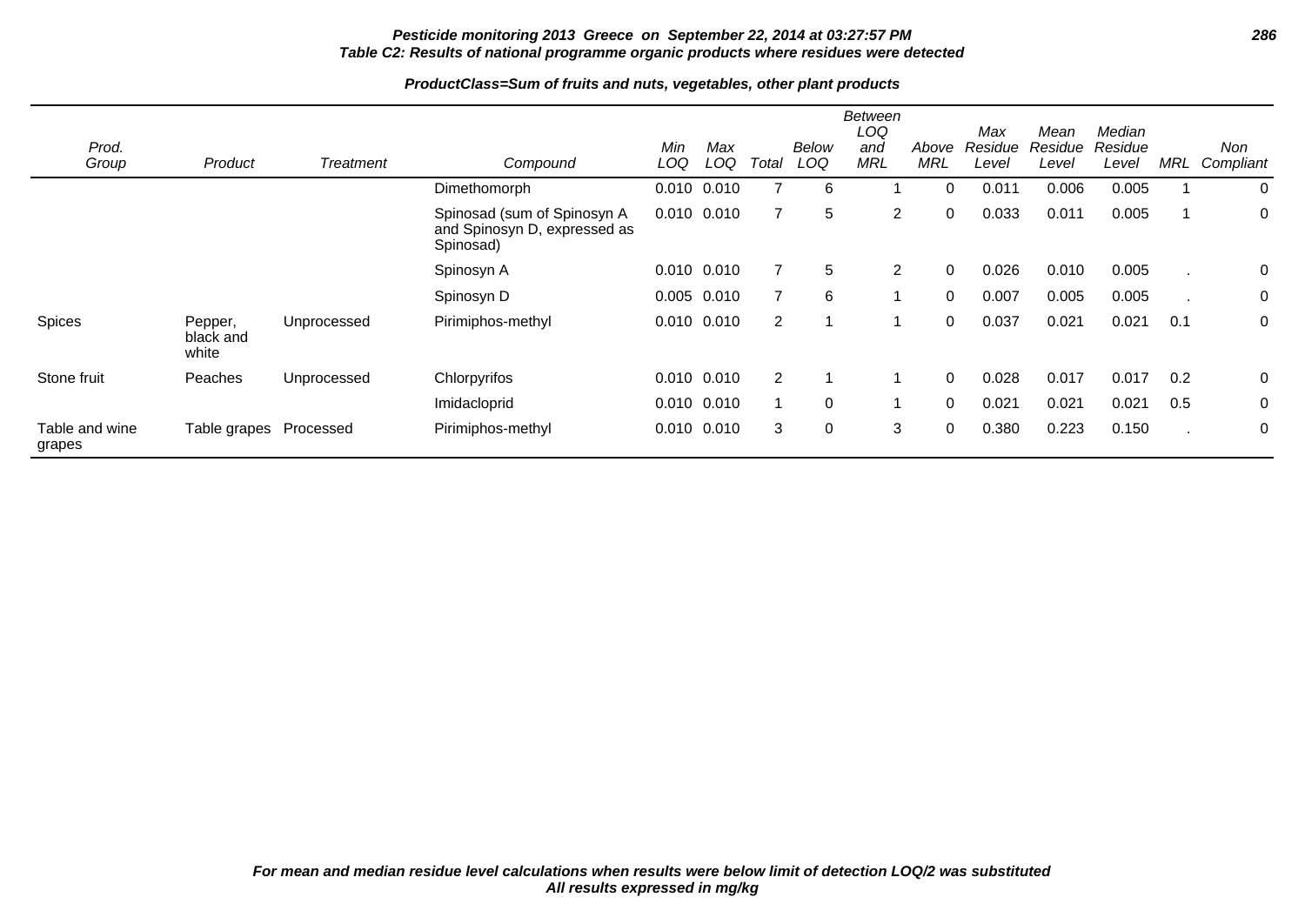## **Pesticide monitoring 2013 Greece on September 22, 2014 at 03:27:57 PM 287 Table C3: Results of national programme processed conventional products where residues were detected**

|                |                                                                                             | <b>ProductClass=Baby food</b> |            |            |       |              |                              |     |                                               |               |                 |                  |
|----------------|---------------------------------------------------------------------------------------------|-------------------------------|------------|------------|-------|--------------|------------------------------|-----|-----------------------------------------------|---------------|-----------------|------------------|
| Prod.<br>Group | Product                                                                                     | Treatment Compound            | Min<br>LOQ | Max<br>LOQ | Total | Below<br>LOQ | Between<br>LOQ<br>and<br>MRL | MRL | Max<br>Above Residue Residue Residue<br>Level | Mean<br>Level | Median<br>Level | Non<br>Compliant |
|                | Foodgroup not relevant Processed cereal-based baby foods Processed Tricyclazole 0.010 0.010 |                               |            |            | 4     |              |                              |     | 0.020                                         | 0.009         | 0.005           |                  |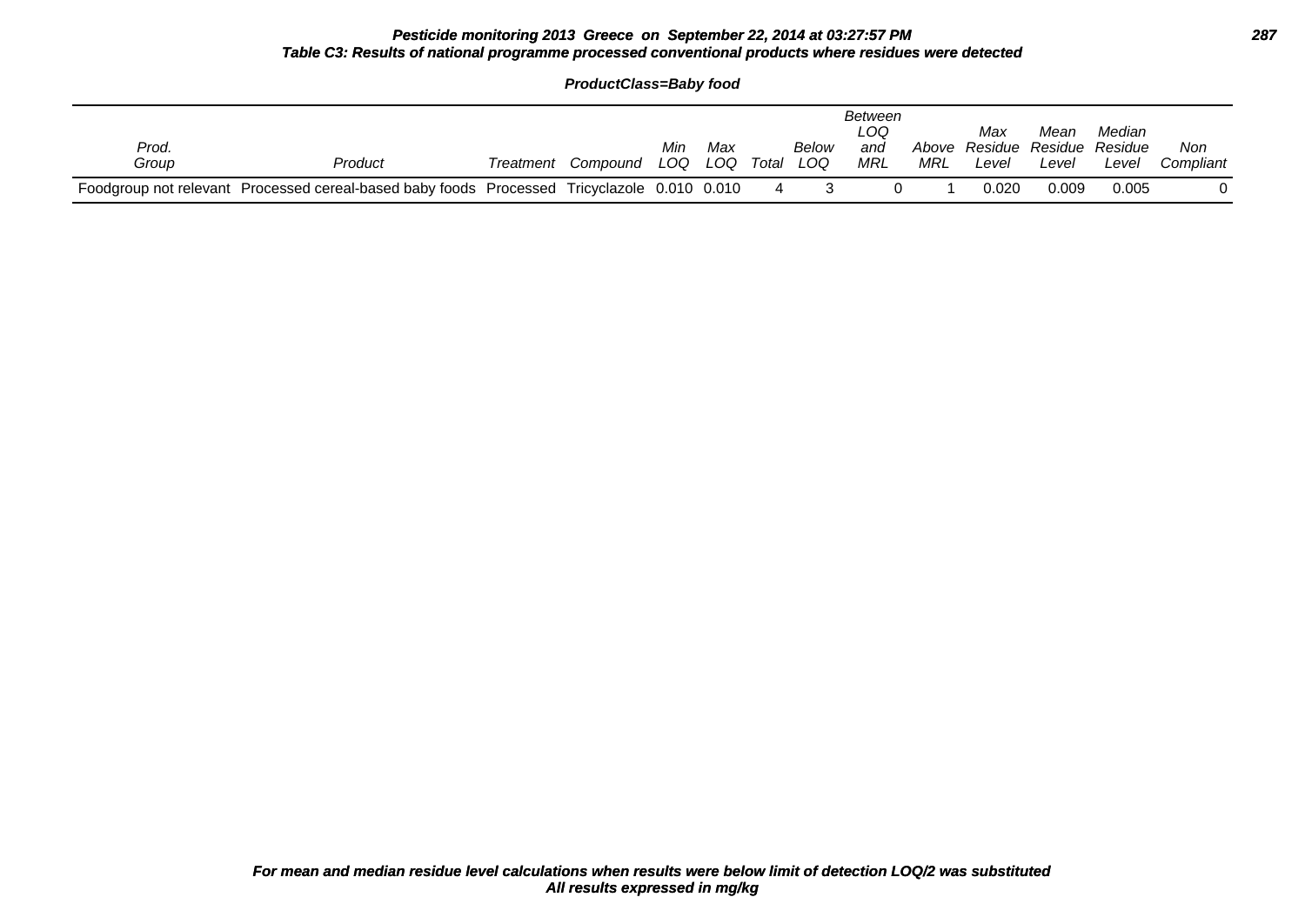#### **Pesticide monitoring 2013 Greece on September 22, 2014 at 03:27:57 PM 288 Table C3: Results of national programme processed conventional products where residues were detected**

| Prod.<br>Group | Product | Treatment                                | Compound                      | Min<br>LOQ      | Max<br>LOQ      | Total | Below<br>LOQ | Between<br>LOQ<br>and<br>MRL | Above<br>MRL | Max<br>Residue<br>Level | Mean<br>Residue<br>Level | Median<br>Residue<br>Level | Non<br>Compliant |
|----------------|---------|------------------------------------------|-------------------------------|-----------------|-----------------|-------|--------------|------------------------------|--------------|-------------------------|--------------------------|----------------------------|------------------|
| Cereals Rice   |         | Processed                                | Tricyclazole                  |                 | $0.010$ $0.010$ | 4     |              | 3                            |              | 0.150                   | 0.047                    | 0.016                      | 0                |
|                | Wheat   | Milling - unprocessed flour Deltamethrin |                               | $0.010$ $0.010$ |                 | 11    | 10           |                              | 0            | 0.031                   | 0.007                    | 0.005                      | 0                |
|                |         |                                          | Pirimiphos-methyl 0.010 0.010 |                 |                 | 11    |              | 4                            |              | 0.039                   | 0.013                    | 0.005                      | 0                |

**ProductClass=Cereals**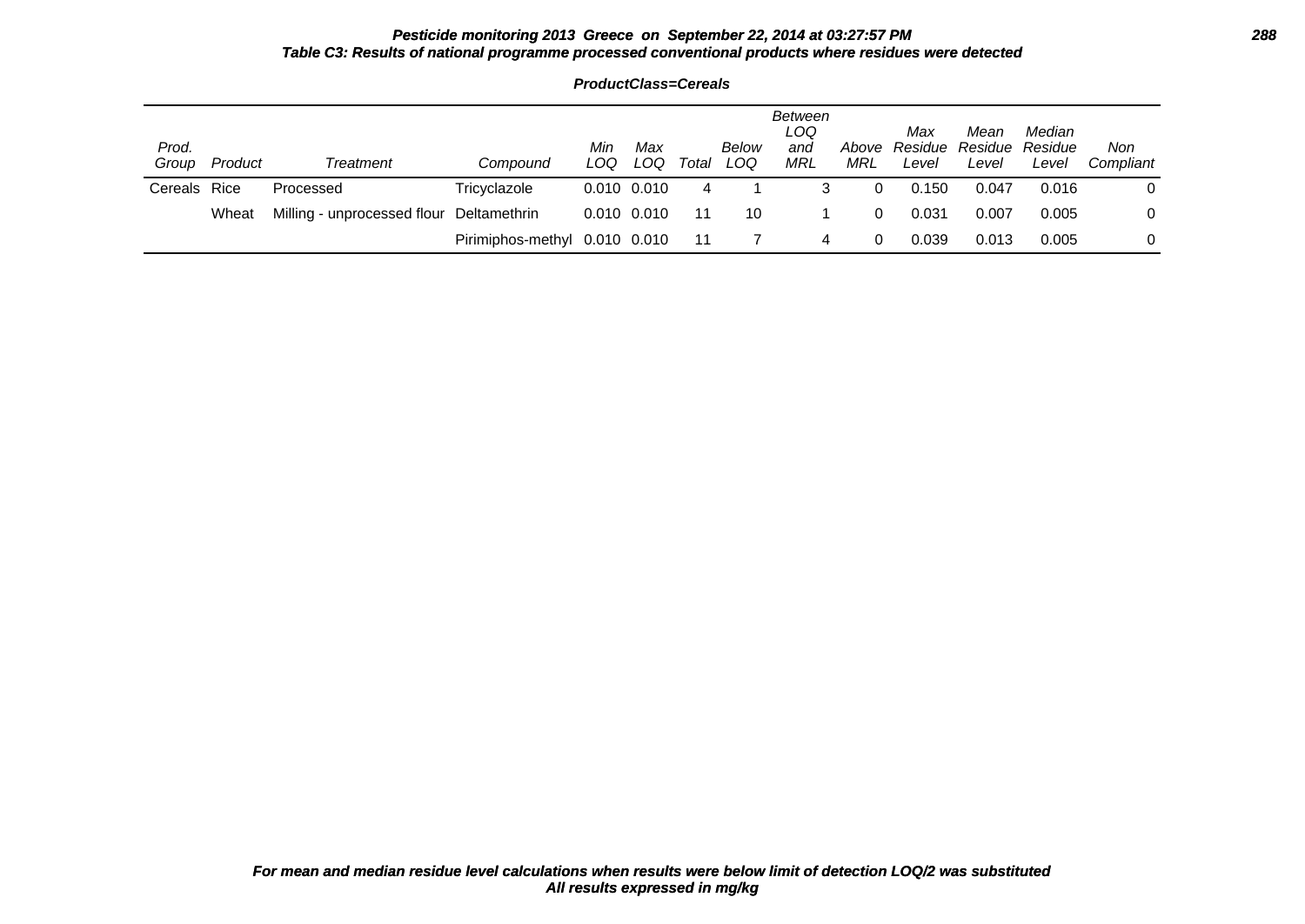# **Pesticide monitoring 2013 Greece on September 22, 2014 at 03:27:57 PM 289 Table C3: Results of national programme processed conventional products where residues were detected**

#### **ProductClass=Sum of fruits and nuts, vegetables, other plant products**

| Prod.                                |                               |                                                 |                            | Min         | Max             |                | <b>Below</b> | Between<br>LOQ<br>and | Above            | Max<br>Residue | Mean<br>Residue | Median<br>Residue | Non         |
|--------------------------------------|-------------------------------|-------------------------------------------------|----------------------------|-------------|-----------------|----------------|--------------|-----------------------|------------------|----------------|-----------------|-------------------|-------------|
| Group                                | Product                       | <b>Treatment</b>                                | Compound                   | LOQ         | LOQ             | Total          | LOQ          | <b>MRL</b>            | <b>MRL</b>       | Level          | Level           | Level             | Compliant   |
| Citrus fruit                         | Oranges                       | Juicing                                         | Imazalil                   |             | 0.010 0.020     | 14             | 12           | $\overline{2}$        | $\mathbf 0$      | 0.072          | 0.011           | 0.005             | $\mathbf 0$ |
| Leafy<br>vegetables & fresh<br>herbs | Vine leaves<br>(grape leaves) | Processed                                       | Azoxystrobin               |             | 0.010 0.010     | $\overline{2}$ | 1            | $\overline{1}$        | $\Omega$         | 0.019          | 0.012           | 0.012             | $\pmb{0}$   |
|                                      |                               |                                                 | Carbendazim and<br>benomyl |             | 0.010 0.010     | $\overline{2}$ | $\mathbf 0$  | $\sqrt{2}$            | $\boldsymbol{0}$ | 0.470          | 0.249           | 0.249             | 0           |
|                                      |                               |                                                 | Thiophanate-methyl         | 0.010 0.010 |                 | $\overline{2}$ | $\mathbf{1}$ | $\mathbf{1}$          | 0                | 0.069          | 0.037           | 0.037             | 0           |
| Oilseeds and oilfruits               | Olives for oil<br>production  | Oil production                                  | Alphamethrin               |             | 0.080 0.080     | 180            | 178          | $\overline{c}$        | $\mathbf 0$      | 0.100          | 0.041           | 0.040             | $\pmb{0}$   |
|                                      |                               |                                                 | Chlorpyrifos               |             | 0.010 0.020     | 196            | 180          | 16                    | 0                | 1.710          | 0.026           | 0.010             | 0           |
|                                      |                               |                                                 | Cyfluthrin (sum)           |             | 0.020 0.040     | 196            | 193          | 3                     | $\mathbf 0$      | 0.120          | 0.021           | 0.020             | $\mathbf 0$ |
|                                      |                               |                                                 | Cypermethrin (sum)         |             | 0.010 0.080     | 196            | 194          | $\overline{c}$        | 0                | 0.100          | 0.033           | 0.030             | $\mathbf 0$ |
|                                      |                               |                                                 | Deltamethrin               |             | 0.010 0.050     | 196            | 195          | $\mathbf{1}$          | $\mathbf 0$      | 0.050          | 0.020           | 0.020             | $\pmb{0}$   |
|                                      |                               |                                                 | Diazinon                   |             | 0.010 0.020     | 196            | 195          | 1                     | 0                | 0.021          | 0.010           | 0.010             | $\pmb{0}$   |
|                                      |                               |                                                 | Dimethoate                 |             | 0.010 0.020     | 181            | 175          | 6                     | 0                | 0.090          | 0.011           | 0.010             | $\pmb{0}$   |
|                                      |                               |                                                 | Dimethoate (sum)           | 0.010 0.020 |                 | 196            | 190          | 6                     | $\mathbf 0$      | 0.090          | 0.011           | 0.010             | $\mathbf 0$ |
|                                      |                               |                                                 | beta-Cyfluthrin            |             | 0.040 0.040     | 180            | 177          | 3                     | $\mathbf 0$      | 0.120          | 0.021           | 0.020             | 0           |
|                                      |                               | Oil production - Solvent<br>Extraction          | Chlorpyrifos               |             | 0.020 0.020     | 6              | 5            | $\mathbf{1}$          | $\mathbf 0$      | 0.030          | 0.013           | 0.010             | $\mathbf 0$ |
|                                      |                               | Oil production - Virgin oil<br>after cold press | Chlorpyrifos               |             | 0.010 0.010     | 27             | 25           | $\overline{2}$        | $\mathbf 0$      | 0.013          | 0.006           | 0.005             | $\pmb{0}$   |
|                                      |                               |                                                 | Diazinon                   |             | $0.010$ $0.010$ | 27             | 26           | $\mathbf{1}$          | $\pmb{0}$        | 0.013          | 0.005           | 0.005             | $\pmb{0}$   |
|                                      |                               |                                                 | Oxyfluorfen                |             | 0.010 0.010     | 27             | 26           | $\mathbf{1}$          | $\mathbf 0$      | 0.023          | 0.006           | 0.005             | 0           |
|                                      |                               |                                                 | Zoxamide                   | 0.010 0.010 |                 | $\overline{2}$ | $\mathbf{1}$ | $\mathbf{1}$          | 0                | 0.013          | 0.009           | 0.009             | 0           |
| Table and wine grapes                | Table grapes                  | Processed                                       | Pirimiphos-methyl          | 0.010 0.010 |                 | 1              | $\mathbf 0$  | $\mathbf{1}$          | $\mathbf 0$      | 0.230          | 0.230           | 0.230             | $\mathbf 0$ |
|                                      | Wine grapes                   | Wine production                                 | Carbendazim and<br>benomyl |             | 0.010 0.010     | 15             | 9            | 6                     | $\Omega$         | 0.162          | 0.023           | 0.005             | $\mathbf 0$ |
|                                      |                               |                                                 | Fenhexamid                 | 0.010 0.010 |                 | 15             | 13           | $\overline{2}$        | $\mathbf 0$      | 0.019          | 0.007           | 0.005             | $\mathbf 0$ |
|                                      |                               |                                                 | Iprodione                  |             | 0.010 0.010     | 15             | 13           | $\overline{c}$        | 0                | 0.031          | 0.007           | 0.005             | $\pmb{0}$   |

**All results expressed in mg/kg For mean and median residue level calculations when results were below limit of detection LOQ/2 was substituted**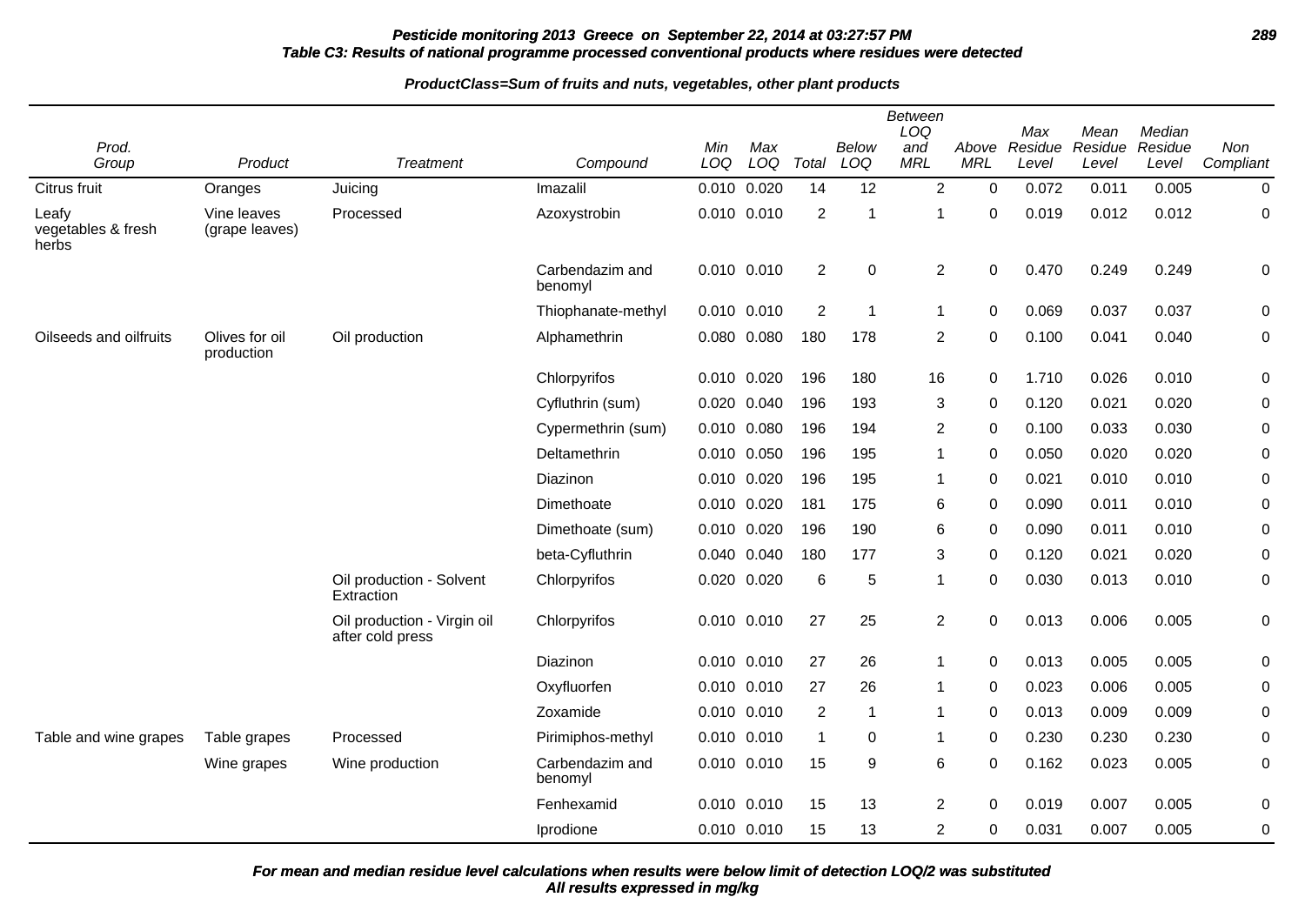# **Pesticide monitoring 2013 Greece on September 22, 2014 at 03:27:57 PM 290 Table C3: Results of national programme processed conventional products where residues were detected**

#### Prod.<br>Group Product Treatment Compound Min LOQ LOQ Total Max Below Total LOQ Between LOQ and **MRL** Above Residue Residue Residue MRL Max Level Mean Level Median Level Non **Compliant** Thiophanate-methyl 0.010 0.010 15 10 5 0 0.199 0.032 0.005 0 Wine production - white wine Dimethomorph 0.010 0.010 11 10 1 0 0.017 0.006 0.005 0 Fenhexamid 0.010 0.010 11 10 1 0 0.066 0.011 0.005 0 Iprodione 0.010 0.010 11 10 1 0 0.024 0.007 0.005 0 Thiophanate-methyl 0.010 0.010 11 10 1 0 0.012 0.006 0.005 0

# **ProductClass=Sum of fruits and nuts, vegetables, other plant products**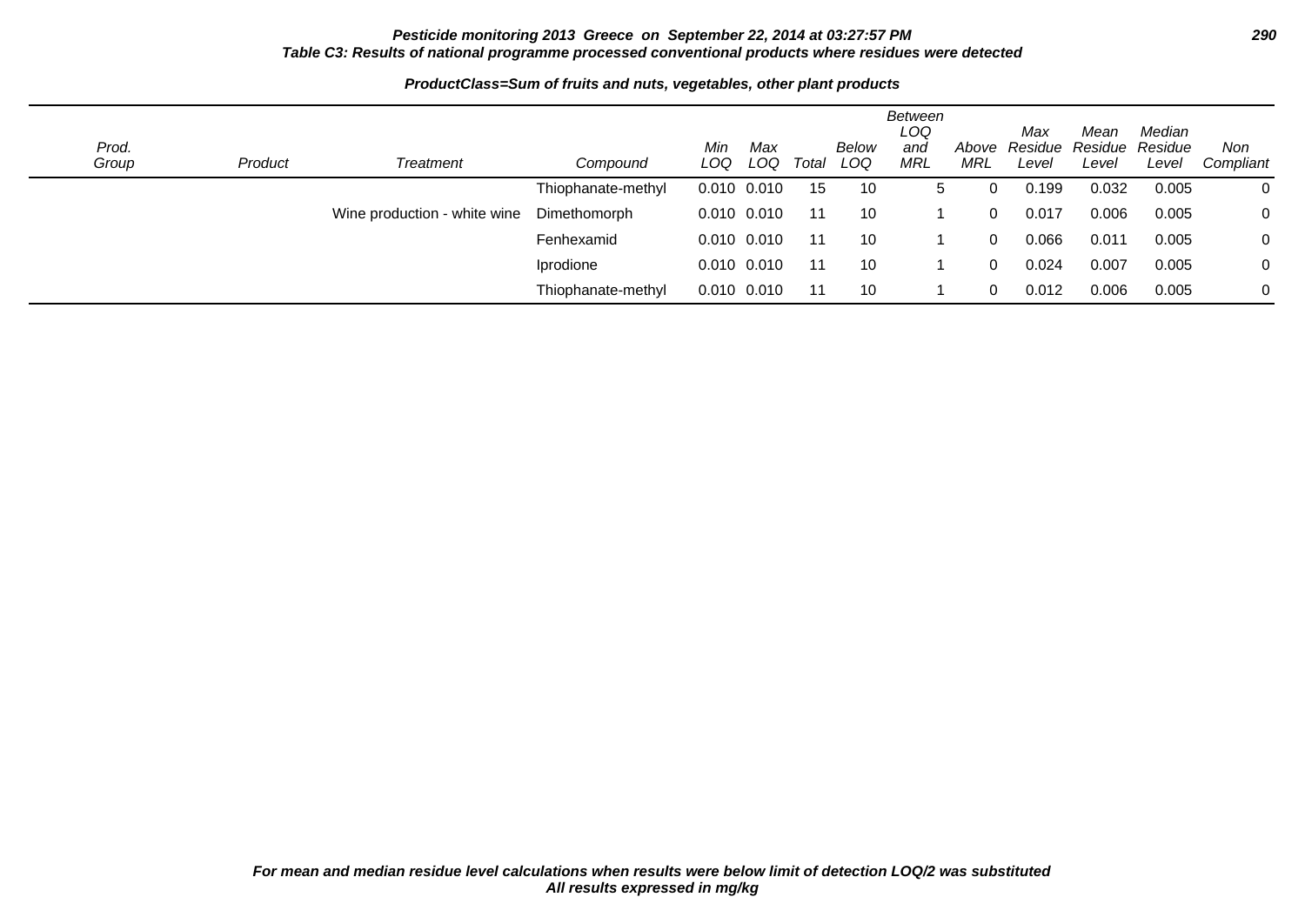# **Pesticide monitoring 2013 Greece on September 22, 2014 at 03:27:57 PM 291 Table D: Reported exceedences of MRL for surveillance and enforcement samples**

**Strategy=Enforcement**

| Lab<br>Sample<br>Code | Oria<br>Country Product |         | Sampling<br>Point                       | Treatment   | Organic Residue                                                               | LOQ | Level | Unit | <b>MRL</b> | Result<br>Evaluation                        |
|-----------------------|-------------------------|---------|-----------------------------------------|-------------|-------------------------------------------------------------------------------|-----|-------|------|------------|---------------------------------------------|
| GR-001-13-1406 GR     |                         | Leek    | Primary production Unprocessed          |             | Indoxacarb as sum of the isomers S and R 0.010 0.180 mg/kg 0.02 Non compliant |     |       |      |            |                                             |
| GR-001-13-1406 GR     |                         | Leek    | Primary production                      | Unprocessed | Oxadiazon                                                                     |     |       |      |            | 0.010 0.078 mg/kg 0.05 Numerical exceedence |
| GR-001-13-1004 GR     |                         |         | Peaches Retail sale                     | Unprocessed | Dimethoate (sum)                                                              |     |       |      |            | 0.010 0.290 mg/kg 0.02 Non compliant        |
| GR-001-13-1005 GR     |                         |         | Peaches Retail sale                     | Unprocessed | Dimethoate (sum)                                                              |     |       |      |            | 0.010 0.076 mg/kg 0.02 Non compliant        |
| GR-002-13-172         | -GR                     | Peppers | <b>Primary production Unprocessed</b>   |             | Formetanate                                                                   |     |       |      |            | 0.010 0.120 mg/kg 0.05 Non compliant        |
| GR-002-13-417         | <b>GR</b>               |         | Potatoes Primary production Unprocessed |             | Chlorpyrifos                                                                  |     |       |      |            | 0.010 0.070 mg/kg 0.05 Numerical exceedence |
| GR-002-13-418         | <b>GR</b>               |         | Potatoes Primary production Unprocessed |             | Pirimiphos-methyl                                                             |     |       |      |            | 0.010 0.090 mg/kg 0.05 Numerical exceedence |
| GR-002-13-419         | <b>GR</b>               |         | Potatoes Primary production Unprocessed |             | Pirimiphos-methyl                                                             |     |       |      |            | 0.010 1.010 mg/kg 0.05 Non compliant        |
| GR-002-13-420         | <b>GR</b>               |         | Potatoes Primary production Unprocessed |             | Pirimiphos-methyl                                                             |     |       |      |            | 0.010 0.200 mg/kg 0.05 Non compliant        |
| GR-002-13-421         | <b>GR</b>               |         | Potatoes Primary production Unprocessed |             | Pirimiphos-methyl                                                             |     |       |      |            | 0.010 0.220 mg/kg 0.05 Non compliant        |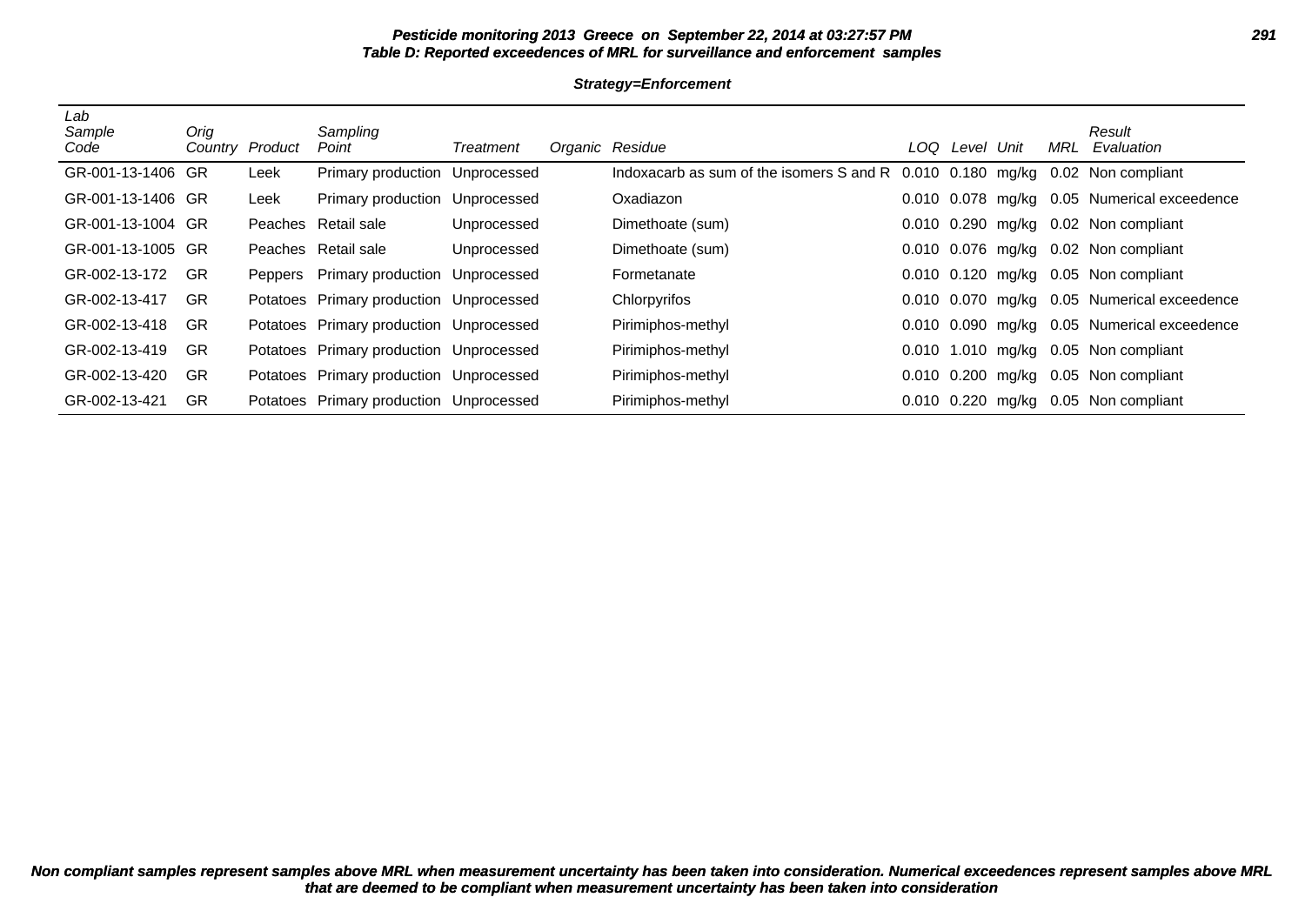# **Pesticide monitoring 2013 Greece on September 22, 2014 at 03:27:57 PM 292 Table D: Reported exceedences of MRL for surveillance and enforcement samples**

#### **Strategy=Surveillance**

| Lab<br>Sample<br>Code | Orig      | Country Product                         | Sampling<br>Point                           | <b>Treatment</b> | Organic Residue | LOQ   | Level              | Unit          | MRL  | Result<br>Evaluation           |
|-----------------------|-----------|-----------------------------------------|---------------------------------------------|------------------|-----------------|-------|--------------------|---------------|------|--------------------------------|
| GR-001-13-260         | GR        | Processed<br>cereal-based<br>baby foods | Retail sale                                 | Processed        | Tricyclazole    | 0.010 |                    | 0.020 mg/kg   | 0.01 | Numerical<br>exceedence        |
| GR-002-13-295         | <b>GR</b> | Apples                                  | Mobile retailer,<br>market/street<br>vendor | Unprocessed      | Thiacloprid     | 0.010 |                    | 0.310 mg/kg   |      | 0.30 Numerical<br>exceedence   |
| GR-001-13-087         | -lL       | <b>Basil</b>                            | Border inspection<br>activities             | Unprocessed      | Imidacloprid    |       | 0.010 22.000 mg/kg |               |      | 2.00 Non compliant             |
| GR-002-13-160         | <b>GR</b> | Beans (with pods)                       | Mobile retailer,<br>market/street<br>vendor | Unprocessed      | Chlorpyrifos    | 0.010 |                    |               |      | 0.110 mg/kg 0.05 Non compliant |
| GR-002-13-197         | GR        | Beans (with pods)                       | Mobile retailer,<br>market/street<br>vendor | Unprocessed      | Lufenuron       | 0.010 |                    |               |      | 0.050 mg/kg 0.02 Non compliant |
| GR-002-13-198         | GR        | Beans (with pods)                       | Mobile retailer,<br>market/street<br>vendor | Unprocessed      | Propargite      | 0.010 |                    |               |      | 0.040 mg/kg 0.01 Non compliant |
| GR-001-13-1580 GR     |           | Carrots                                 | Retail sale                                 | Unprocessed      | Linuron         | 0.010 |                    | $0.910$ mg/kg |      | 0.20 Non compliant             |
| GR-003-13-051         | GR        | Carrots                                 | Retail sale                                 | Unprocessed      | Chlorpyrifos    | 0.010 |                    | 0.160 mg/kg   |      | 0.10 Numerical<br>exceedence   |
| GR-001-13-1262 GR     |           | Celery                                  | Retail sale                                 | Unprocessed      | Chlorpyrifos    | 0.010 |                    | $0.360$ mg/kg |      | 0.05 Non compliant             |
| GR-002-13-057         | TR        | Courgettes                              | Border inspection<br>activities             | Unprocessed      | Formetanate     | 0.010 |                    | 0.590 mg/kg   |      | 0.50 Numerical<br>exceedence   |
| GR-006-13-057         | GR        | Kiwi                                    | Retail sale                                 | Unprocessed      | Azoxystrobin    | 0.010 |                    | 0.075 mg/kg   |      | 0.05 Numerical<br>exceedence   |
| GR-001-13-1169 GR     |           | Leek                                    | Retail sale                                 | Unprocessed      | Cyprodinil      | 0.010 |                    | $0.180$ mg/kg |      | 0.05 Non compliant             |
| GR-001-13-497         | AR        | Lemons                                  | <b>Border inspection</b><br>activities      | Unprocessed      | Imazalil        | 0.020 |                    | 5.200 mg/kg   |      | 5.00 Numerical<br>exceedence   |
| GR-003-13-029         | <b>GR</b> | Lettuce                                 | Retail sale                                 | Unprocessed      | Tebuconazole    | 0.050 |                    | $0.860$ mg/kg |      | 0.05 Non compliant             |
| GR-003-13-060         | <b>GR</b> | Lettuce                                 | Wholesale                                   | Unprocessed      | Chlorpyrifos    | 0.010 |                    | 0.500 mg/kg   |      | 0.05 Non compliant             |
| GR-009-13-026         | GR        | Lettuce                                 | Retail sale                                 | Unprocessed Y    | Pendimethalin   | 0.010 |                    | $0.140$ mg/kg |      | 0.05 Non compliant             |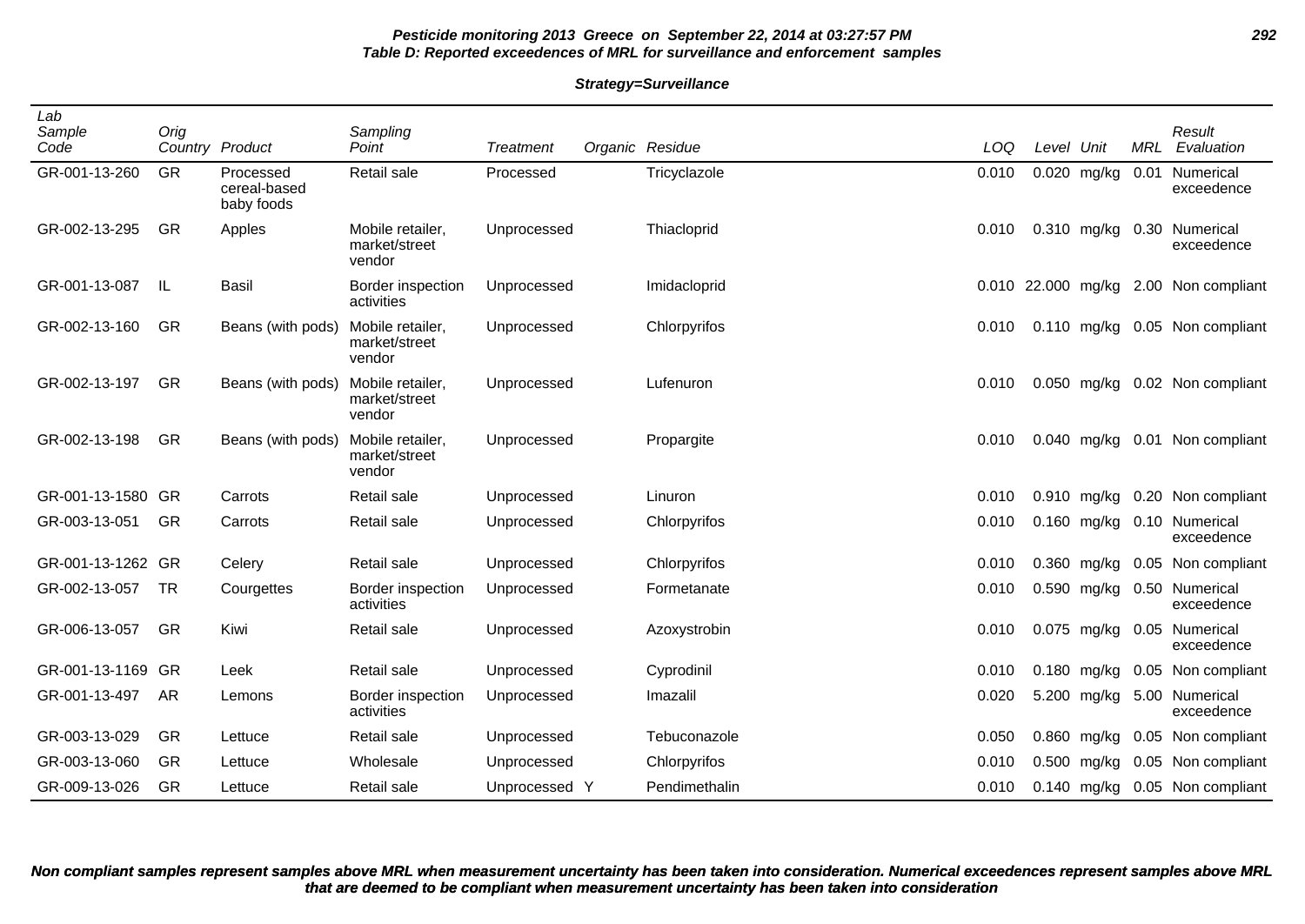# **Pesticide monitoring 2013 Greece on September 22, 2014 at 03:27:57 PM 293 Table D: Reported exceedences of MRL for surveillance and enforcement samples**

**Strategy=Surveillance**

| Lab<br>Sample<br>Code | Orig      | Country Product        | Sampling<br>Point                             | Treatment   | Organic Residue         | LOQ   | Level Unit |               | MRL | Result<br>Evaluation         |
|-----------------------|-----------|------------------------|-----------------------------------------------|-------------|-------------------------|-------|------------|---------------|-----|------------------------------|
| GR-004-13-120         | GR        | Melons                 | Distribution:<br>wholesale and<br>retail sale | Unprocessed | Aldrin and Dieldrin     | 0.050 |            | $0.120$ mg/kg |     | 0.03 Non compliant           |
| GR-008-13-095         | GR        | Oranges                | Retail sale                                   | Unprocessed | Dimethoate (sum)        | 0.020 | 0.120      | mg/kg         |     | 0.02 Non compliant           |
| GR-008-13-099         | GR        | Oranges                | Retail sale                                   | Unprocessed | Dimethoate (sum)        | 0.020 |            | 0.090 mg/kg   |     | 0.02 Non compliant           |
| GR-008-13-100         | <b>GR</b> | Oranges                | Retail sale                                   | Unprocessed | Dimethoate (sum)        | 0.020 |            | 0.030 mg/kg   |     | 0.02 Numerical<br>exceedence |
| GR-001-13-814         | IN        | Other pulses,<br>dry   | Border inspection<br>activities               | Unprocessed | Chlorpyrifos            | 0.010 |            | 0.059 mg/kg   |     | 0.05 Numerical<br>exceedence |
| GR-001-13-109         | GR        | Other spices:<br>Bark  | Manufacturing                                 | Unprocessed | Ethephon                | 0.100 |            | 0.740 mg/kg   |     | 0.10 Non compliant           |
| GR-003-13-099         | GR        | Parsley                | Retail sale                                   | Unprocessed | Chlorpyrifos            | 0.010 |            | 0.330 mg/kg   |     | 0.05 Non compliant           |
| GR-003-13-119         | <b>GR</b> | Parsley                | Retail sale                                   | Unprocessed | Chlorpyrifos            | 0.010 |            | $0.170$ mg/kg |     | 0.05 Non compliant           |
| GR-001-13-964         | GR        | Peaches                | Retail sale                                   | Unprocessed | Dimethoate (sum)        | 0.010 |            | 0.120 mg/kg   |     | 0.02 Non compliant           |
| GR-004-13-073         | <b>GR</b> | Peaches                | Distribution:<br>wholesale and<br>retail sale | Unprocessed | Chlorpyrifos            | 0.050 |            | 1.440 mg/kg   |     | 0.20 Non compliant           |
| GR-001-13-1339 GR     |           | Pears                  | Retail sale                                   | Unprocessed | Thiophanate-methyl      | 0.010 |            | 0.660 mg/kg   |     | 0.50 Numerical<br>exceedence |
| GR-001-13-1542 GR     |           | Pears                  | Retail sale                                   | Unprocessed | Dimethoate (sum)        | 0.010 |            | $0.210$ mg/kg |     | 0.02 Non compliant           |
| GR-002-13-269         | <b>GR</b> | Pears                  | Retail sale                                   | Unprocessed | Carbendazim and benomyl | 0.010 |            | 0.650 mg/kg   |     | 0.20 Non compliant           |
| GR-001-13-421         | GR        | Peas (without<br>pods) | Retail sale                                   | Unprocessed | Pyraclostrobin          | 0.010 |            | 0.023 mg/kg   |     | 0.02 Numerical<br>exceedence |
| GR-002-13-149         | GR        | Peppers                | Wholesale                                     | Unprocessed | Formetanate             | 0.010 |            | 0.100 mg/kg   |     | 0.05 Numerical<br>exceedence |
| GR-002-13-253         | <b>GR</b> | Peppers                | Retail sale                                   | Unprocessed | Acetamiprid             | 0.010 |            | $0.980$ mg/kg |     | 0.30 Non compliant           |
| GR-002-13-253         | <b>GR</b> | Peppers                | Retail sale                                   | Unprocessed | Oxamyl                  | 0.010 |            | 0.110 mg/kg   |     | 0.02 Non compliant           |
| GR-002-13-314         | GR        | Peppers                | Mobile retailer,<br>market/street<br>vendor   | Unprocessed | Formetanate             | 0.010 |            | 0.120 mg/kg   |     | 0.05 Non compliant           |
| GR-001-13-982         | XX        | Potatoes               | Wholesale                                     | Unprocessed | Myclobutanil            | 0.010 |            | 0.024 mg/kg   |     | 0.02 Numerical<br>exceedence |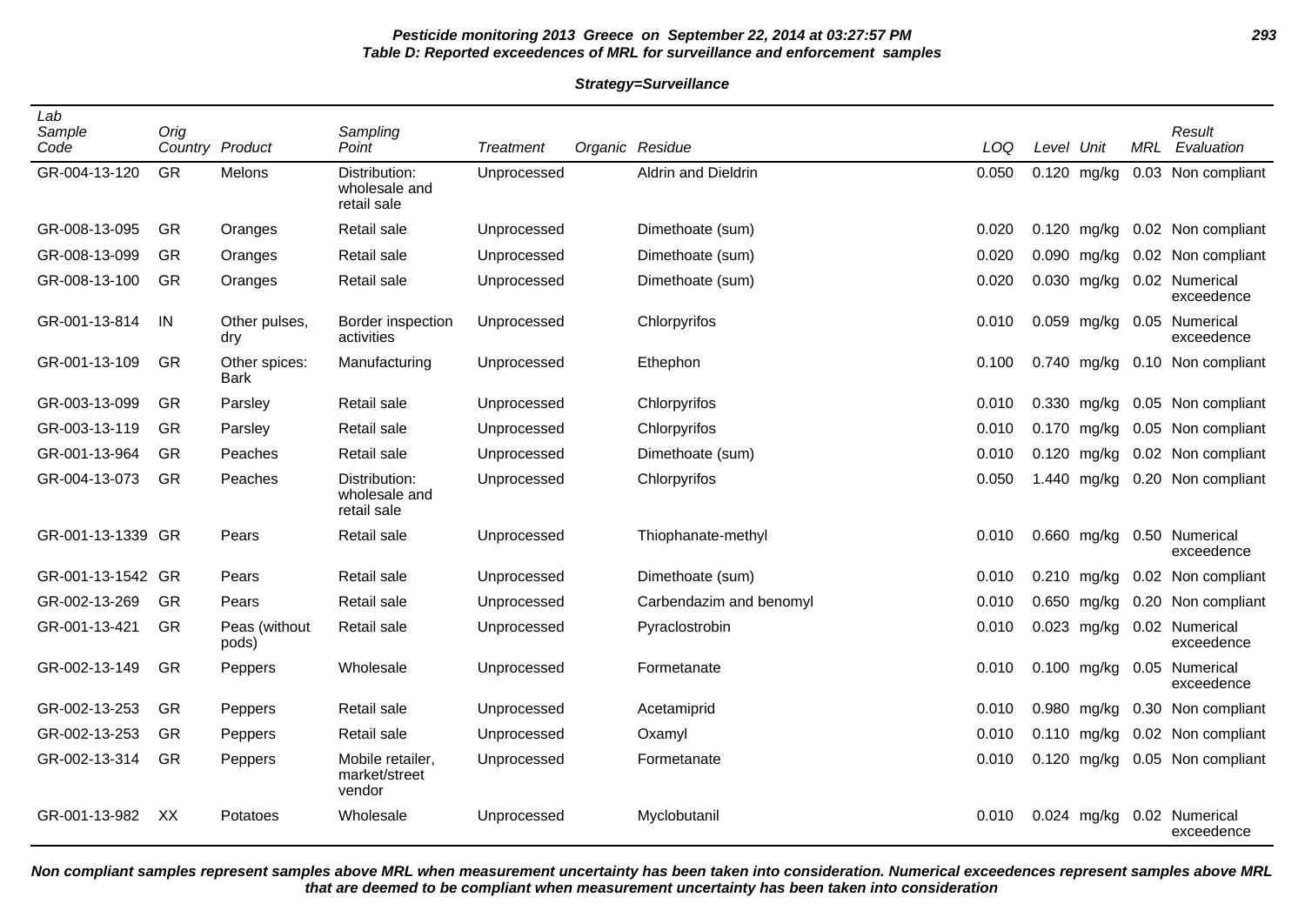# **Pesticide monitoring 2013 Greece on September 22, 2014 at 03:27:57 PM 294 Table D: Reported exceedences of MRL for surveillance and enforcement samples**

#### **Strategy=Surveillance**

| Lab<br>Sample<br>Code | Orig      | Country Product                 | Sampling<br>Point | <b>Treatment</b> | Organic Residue    | LOQ   | Level Unit |               | <b>MRL</b> | Result<br>Evaluation         |
|-----------------------|-----------|---------------------------------|-------------------|------------------|--------------------|-------|------------|---------------|------------|------------------------------|
| GR-002-13-351         | <b>GR</b> | Potatoes                        | Retail sale       | Unprocessed      | Fosthiazate        | 0.010 |            | 0.220 mg/kg   |            | 0.02 Non compliant           |
| GR-003-13-218         | GR        | Potatoes                        | Retail sale       | Unprocessed      | Chlorpyrifos       | 0.010 |            | $0.058$ mg/kg |            | 0.05 Numerical<br>exceedence |
| GR-003-13-251         | <b>GR</b> | Potatoes                        | Retail sale       | Unprocessed      | Chlorpyrifos       | 0.010 |            | 0.061 mg/kg   |            | 0.05 Numerical<br>exceedence |
| GR-009-13-053         | <b>GR</b> | Spinach                         | Retail sale       | Unprocessed      | Chlorothalonil     | 0.010 |            | $0.100$ mg/kg |            | 0.01 Non compliant           |
| GR-009-13-054         | <b>GR</b> | Spinach                         | Retail sale       | Unprocessed      | Chlorothalonil     | 0.010 |            | 0.060 mg/kg   |            | 0.01 Non compliant           |
| GR-007-13-150         | GR        | Spinach and<br>similar (leaves) | Retail sale       | Unprocessed      | Chlorpyrifos       | 0.010 |            | $0.180$ mg/kg |            | 0.05 Non compliant           |
| GR-007-13-150         | GR        | Spinach and<br>similar (leaves) | Retail sale       | Unprocessed      | Cypermethrin (sum) | 0.080 |            | 2.000 mg/kg   |            | 0.70 Non compliant           |
| GR-007-13-172         | GR        | Spinach and<br>similar (leaves) | Retail sale       | Unprocessed      | Cypermethrin (sum) | 0.080 |            | 1.090 mg/kg   |            | 0.70 Numerical<br>exceedence |
| GR-001-13-349         | GR        | <b>Strawberries</b>             | Retail sale       | Unprocessed      | Formetanate        | 0.010 |            | 0.550 mg/kg   | 0.30       | Numerical<br>exceedence      |
| GR-010-13-109         | GR        | Sunflower seed                  | Retail sale       | Unprocessed      | Methamidophos      | 0.010 |            | $0.012$ mg/kg | 0.01       | Numerical<br>exceedence      |
| GR-001-13-1418 GR     |           | Tomatoes                        | Retail sale       | Unprocessed      | Acetamiprid        | 0.010 |            | 0.220 mg/kg   |            | 0.15 Numerical<br>exceedence |
| GR-001-13-1115 GR     |           | Vine leaves<br>(grape leaves)   | Retail sale       | Unprocessed      | Flusilazole        | 0.010 |            | $0.036$ mg/kg |            | 0.02 Numerical<br>exceedence |
| GR-001-13-1115 GR     |           | Vine leaves<br>(grape leaves)   | Retail sale       | Unprocessed      | Hexaconazole       | 0.010 |            | $0.130$ mg/kg |            | 0.02 Non compliant           |
| GR-001-13-1115 GR     |           | Vine leaves<br>(grape leaves)   | Retail sale       | Unprocessed      | Kresoxim-methyl    | 0.010 |            | $0.440$ mg/kg |            | 0.05 Non compliant           |
| GR-001-13-1115 GR     |           | Vine leaves<br>(grape leaves)   | Retail sale       | Unprocessed      | Myclobutanil       | 0.010 |            | $0.180$ mg/kg |            | 0.02 Non compliant           |
| GR-001-13-227         | <b>TR</b> | Vine leaves<br>(grape leaves)   | Not specified     | Unprocessed      | Azoxystrobin       | 0.010 |            | 1.400 mg/kg   |            | 0.05 Non compliant           |
| GR-001-13-227         | <b>TR</b> | Vine leaves<br>(grape leaves)   | Not specified     | Unprocessed      | <b>Boscalid</b>    | 0.010 |            | 0.160 mg/kg   |            | 0.05 Non compliant           |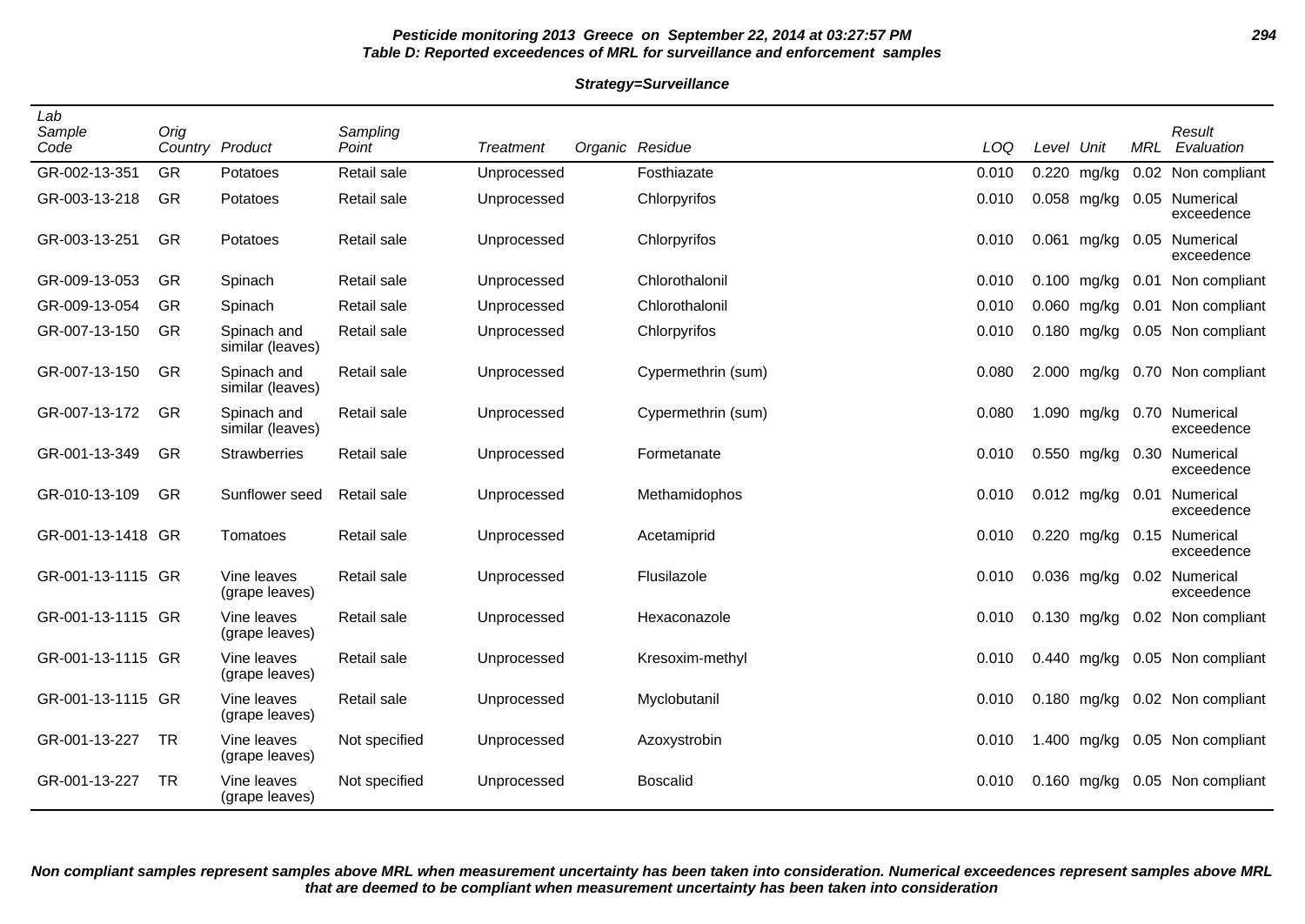# **Pesticide monitoring 2013 Greece on September 22, 2014 at 03:27:57 PM 295 Table D: Reported exceedences of MRL for surveillance and enforcement samples**

#### **Strategy=Surveillance**

| Lab<br>Sample<br>Code | Orig      | Country Product               | Sampling<br>Point                           | Treatment   | Organic Residue                                                                                                    | LOQ   | Level Unit |               | MRL | Result<br>Evaluation                  |
|-----------------------|-----------|-------------------------------|---------------------------------------------|-------------|--------------------------------------------------------------------------------------------------------------------|-------|------------|---------------|-----|---------------------------------------|
| GR-001-13-227         | <b>TR</b> | Vine leaves<br>(grape leaves) | Not specified                               | Unprocessed | Flufenoxuron                                                                                                       | 0.010 |            | 1.600 mg/kg   |     | 0.05 Non compliant                    |
| GR-001-13-227         | <b>TR</b> | Vine leaves<br>(grape leaves) | Not specified                               | Unprocessed | Kresoxim-methyl                                                                                                    | 0.010 |            | 0.058 mg/kg   |     | 0.05 Numerical<br>exceedence          |
| GR-001-13-227         | <b>TR</b> | Vine leaves<br>(grape leaves) | Not specified                               | Unprocessed | Methoxyfenozide                                                                                                    | 0.010 |            | $0.071$ mg/kg |     | 0.02 Non compliant                    |
| GR-001-13-227         | <b>TR</b> | Vine leaves<br>(grape leaves) | Not specified                               | Unprocessed | Myclobutanil                                                                                                       | 0.010 |            | $0.130$ mg/kg |     | 0.02 Non compliant                    |
| GR-001-13-227         | TR.       | Vine leaves<br>(grape leaves) | Not specified                               | Unprocessed | Trifloxystrobin                                                                                                    | 0.010 |            | $0.023$ mg/kg |     | 0.02 Numerical<br>exceedence          |
| GR-001-13-494         | <b>GR</b> | Vine leaves<br>(grape leaves) | Retail sale                                 | Unprocessed | Acrinathrin                                                                                                        | 0.010 |            | 2.300 mg/kg   |     | 0.05 Non compliant                    |
| GR-001-13-494         | <b>GR</b> | Vine leaves<br>(grape leaves) | Retail sale                                 | Unprocessed | Difenoconazole                                                                                                     | 0.010 |            | 0.085 mg/kg   |     | 0.05 Numerical<br>exceedence          |
| GR-001-13-494         | GR        | Vine leaves<br>(grape leaves) | Retail sale                                 | Unprocessed | Famoxadone                                                                                                         | 0.010 |            | 4.400 mg/kg   |     | 0.02 Non compliant                    |
| GR-001-13-494         | <b>GR</b> | Vine leaves<br>(grape leaves) | Retail sale                                 | Unprocessed | Fenhexamid                                                                                                         | 0.010 |            | 4.400 mg/kg   |     | 0.05 Non compliant                    |
| GR-001-13-494         | GR        | Vine leaves<br>(grape leaves) | Retail sale                                 | Unprocessed | Metalaxyl (Metalaxyl including other mixtures of<br>constituent isomers including Metalaxyl-M (sum of<br>isomers)) | 0.010 |            | 0.054 mg/kg   |     | 0.05 Numerical<br>exceedence          |
| GR-001-13-494         | GR        | Vine leaves<br>(grape leaves) | Retail sale                                 | Unprocessed | Methiocarb (sum of methiocarb and methiocarb<br>sulfoxide and sulfone, expressed as methiocarb)                    | 0.010 |            | 5.600 mg/kg   |     | 1.00 Non compliant                    |
| GR-001-13-494         | GR        | Vine leaves<br>(grape leaves) | Retail sale                                 | Unprocessed | Pyraclostrobin                                                                                                     | 0.010 |            | 0.930 mg/kg   |     | 0.02 Non compliant                    |
| GR-001-13-494         | <b>GR</b> | Vine leaves<br>(grape leaves) | Retail sale                                 | Unprocessed | Spiroxamine                                                                                                        |       |            |               |     | 0.010 12.000 mg/kg 0.05 Non compliant |
| GR-001-13-503         | <b>GR</b> | Vine leaves<br>(grape leaves) | Retail sale                                 | Unprocessed | Fenoxycarb                                                                                                         |       |            |               |     | 0.010 29.200 mg/kg 0.05 Non compliant |
| GR-001-13-503         | <b>GR</b> | Vine leaves<br>(grape leaves) | Retail sale                                 | Unprocessed | tau-Fluvalinate                                                                                                    | 0.010 |            | 2.380 mg/kg   |     | 0.01 Non compliant                    |
| GR-002-13-123         | GR        | Vine leaves<br>(grape leaves) | Mobile retailer.<br>market/street<br>vendor | Unprocessed | Tebuconazole                                                                                                       | 0.010 |            |               |     | 1.420 mg/kg 0.05 Non compliant        |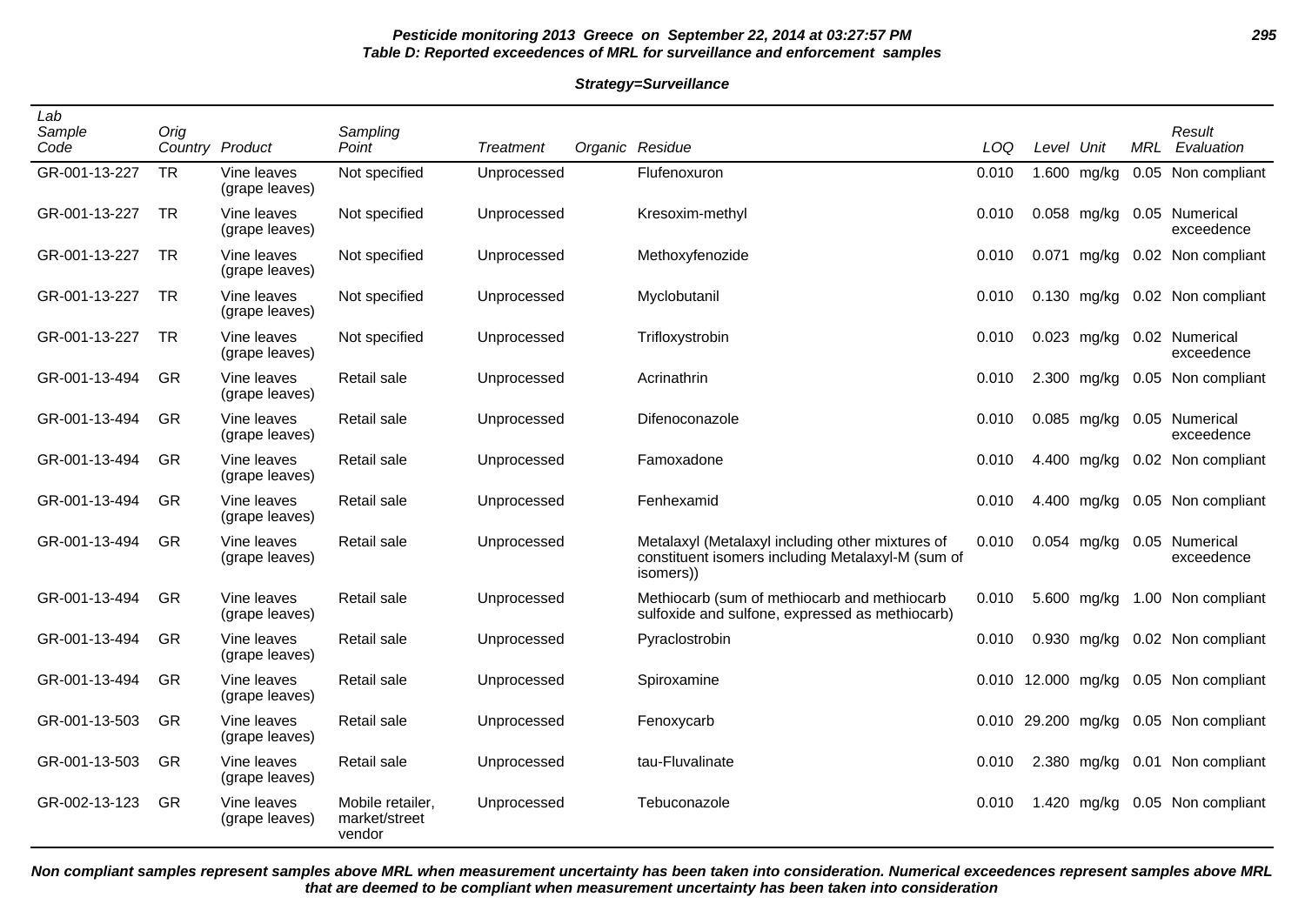# **Pesticide monitoring 2013 Greece on September 22, 2014 at 03:27:57 PM 296 Table D: Reported exceedences of MRL for surveillance and enforcement samples**

#### **Strategy=Surveillance**

| Lab<br>Sample<br>Code | Orig<br>Countrv | Product                       | Sampling<br>Point | Treatment   | Organic Residue    | LOQ   | Level | Unit        | MRL  | Result<br>Evaluation |
|-----------------------|-----------------|-------------------------------|-------------------|-------------|--------------------|-------|-------|-------------|------|----------------------|
| GR-002-13-145         | TR              | Vine leaves<br>(grape leaves) | Retail sale       | Unprocessed | Cypermethrin (sum) | 0.010 | 0.690 | mg/kg       |      | 0.05 Non compliant   |
| GR-003-13-085         | GR              | Vine leaves<br>(grape leaves) | Retail sale       | Unprocessed | Trifloxystrobin    | 0.020 |       | 3.710 mg/kg |      | 0.02 Non compliant   |
| GR-003-13-087         | GR              | Vine leaves<br>(grape leaves) | Retail sale       | Unprocessed | Famoxadone         | 0.020 |       | 0.610 mg/kg |      | 0.02 Non compliant   |
| GR-003-13-087         | GR              | Vine leaves<br>(grape leaves) | Retail sale       | Unprocessed | Myclobutanil       | 0.020 | 0.210 | mg/kg       | 0.02 | Non compliant        |
| GR-006-13-222         | GR              | Wine grapes                   | Processing plant  | Unprocessed | Cypermethrin (sum) | 0.010 | .100  | mg/kg       |      | 0.50 Non compliant   |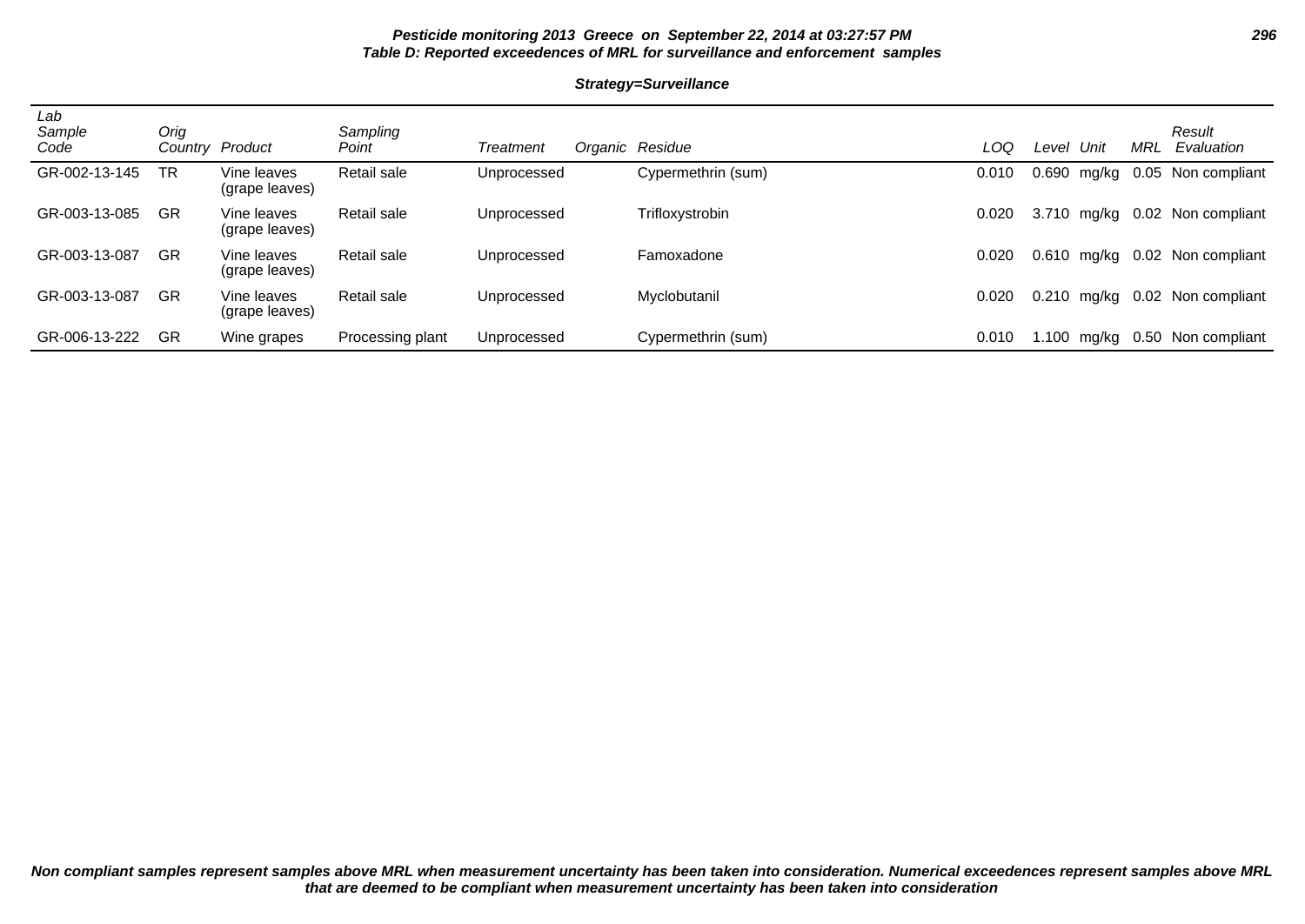| ProductClass    | Product                                    | Processed |                |                |    |    |   |   |   |                |  | n0 n1 n2 n3 n4 n5 n6 n7 n8 n10 n11 |
|-----------------|--------------------------------------------|-----------|----------------|----------------|----|----|---|---|---|----------------|--|------------------------------------|
| Animal products | Dairy products Cattle                      |           | 1              |                |    |    |   |   |   |                |  |                                    |
| Animal products | Dairy products Cattle                      | Υ         | 14             |                |    |    |   |   |   |                |  |                                    |
| Animal products | Honey                                      |           | 10             |                |    |    |   |   |   |                |  |                                    |
| Animal products | <b>Swine Meat</b>                          |           | 15             |                |    |    |   |   |   |                |  |                                    |
| Baby food       | Baby food for infants and young childern   |           | 2              |                |    |    |   |   |   |                |  |                                    |
| Baby food       | Baby food for infants and young childern Y |           | 9              |                |    |    |   |   |   |                |  |                                    |
| Baby food       | Processed cereal-based baby foods          | Υ         | 7              | 1              |    |    |   |   |   |                |  |                                    |
| Cereals         | Oats                                       |           | 1              |                |    |    |   |   |   |                |  |                                    |
| Cereals         | Oats                                       | Υ         | 6              |                |    |    |   |   |   |                |  |                                    |
| Cereals         | Other cereals                              |           | 1              |                |    |    |   |   |   |                |  |                                    |
| Cereals         | Rice                                       |           | 21             | 2              |    |    |   |   |   |                |  |                                    |
| Cereals         | Rice                                       | Y         | 1              | 4              |    |    |   |   |   |                |  |                                    |
| Cereals         | Rye                                        |           | 1              |                |    |    |   |   |   |                |  |                                    |
| Cereals         | Wheat                                      |           | 9              |                |    |    |   |   |   |                |  |                                    |
| Cereals         | Wheat                                      | Y         | 13             | 4              | 1  |    |   |   |   |                |  |                                    |
| Fruits and nuts | Almonds                                    |           | 2              | 1              |    |    |   |   |   |                |  |                                    |
| Fruits and nuts | Apples                                     |           | 32             | 47             | 10 | 11 | 7 | 4 | 2 | 2              |  | 1                                  |
| Fruits and nuts | Apricots                                   |           | 19             | 21             | 5  | 1  | 3 |   |   |                |  |                                    |
| Fruits and nuts | <b>Bananas</b>                             |           | 10             | 7              | 6  | 7  |   |   |   |                |  |                                    |
| Fruits and nuts | Cherries                                   |           | 29             | 21             | 4  | 3  | 4 | 2 |   |                |  |                                    |
| Fruits and nuts | Figs                                       |           | 10             |                |    |    |   |   |   |                |  |                                    |
| Fruits and nuts | Figs                                       | Y         | 1              |                |    |    |   |   |   |                |  |                                    |
| Fruits and nuts | Grapefruit                                 |           | 9              | 4              | 3  | 1  |   |   |   |                |  |                                    |
| Fruits and nuts | Kiwi                                       |           | 40             | 8              |    |    |   |   |   |                |  |                                    |
| Fruits and nuts | Lemons                                     |           | 19             | $\overline{2}$ | 1  | 3  | 1 |   |   |                |  |                                    |
| Fruits and nuts | Mandarins                                  |           | 21             | 9              | 1  |    |   |   |   |                |  |                                    |
| Fruits and nuts | Oranges                                    |           | 32             | 14             | 3  | 6  |   |   |   |                |  |                                    |
| Fruits and nuts | Oranges                                    | Υ         | 12             | 2              |    |    |   |   |   |                |  |                                    |
| Fruits and nuts | Other citrus fruits                        |           | $\overline{c}$ | 2              | 2  | 3  |   | 1 |   | $\overline{a}$ |  |                                    |

**Pesticide monitoring 2013 Greece on September 22, 2014 at 03:27:57 PM 297 Table E1: Number of residues detected by product**

**To avoid duplicates residues marked as part of sum are excluded Column nX indicates number of residues detected in product.**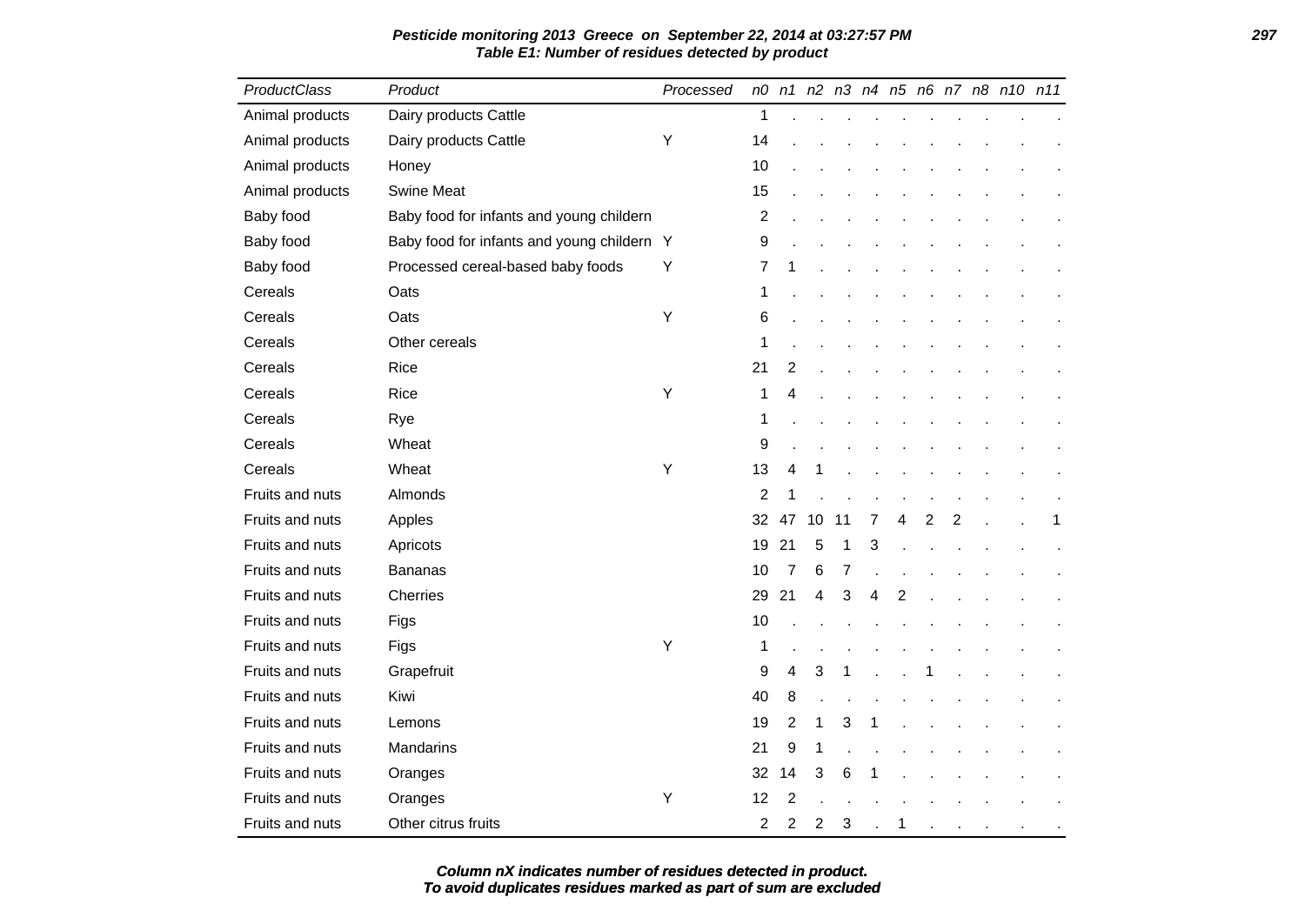**Pesticide monitoring 2013 Greece on September 22, 2014 at 03:27:57 PM 298 Table E1: Number of residues detected by product**

| <b>ProductClass</b>                     | Product                                        | Processed |                |          |   |                |                      |                |              |   | n0 n1 n2 n3 n4 n5 n6 n7 n8 n10 n11 |  |
|-----------------------------------------|------------------------------------------------|-----------|----------------|----------|---|----------------|----------------------|----------------|--------------|---|------------------------------------|--|
| Fruits and nuts                         | Peaches                                        |           | 28             | 23       | 9 | 6              | 8                    | $\overline{2}$ | $\mathbf{1}$ |   |                                    |  |
| Fruits and nuts                         | Pears                                          |           |                | 28 24 15 |   | $\mathbf{1}$   | 3                    | $\overline{2}$ |              | 1 | 1                                  |  |
| Fruits and nuts                         | Pecans                                         |           | 1              |          |   |                |                      |                |              |   |                                    |  |
| Fruits and nuts                         | Pineapples                                     |           | 1              |          |   |                |                      |                |              |   |                                    |  |
| Fruits and nuts                         | Pistachios                                     |           |                | -1       |   |                |                      |                |              |   |                                    |  |
| Fruits and nuts                         | Plums                                          |           | 12             | 5        |   |                |                      |                |              |   |                                    |  |
| Fruits and nuts                         | Plums                                          | Υ         | 3              |          |   |                |                      |                |              |   |                                    |  |
| Fruits and nuts                         | Pomegranate                                    |           | 9              |          |   |                |                      |                |              |   |                                    |  |
| Fruits and nuts                         | Pomegranate                                    | Y         | 3              |          |   |                |                      |                |              |   |                                    |  |
| Fruits and nuts                         | Quinces                                        |           |                |          |   |                |                      |                |              |   |                                    |  |
| Fruits and nuts                         | <b>Strawberries</b>                            |           | 23             | 8        | 6 | $\overline{c}$ | 3                    |                |              |   |                                    |  |
| Fruits and nuts                         | Table and Wine grapes                          |           | $\overline{7}$ | 4        | 2 | 2              | $\overline{2}$       |                |              |   |                                    |  |
| Fruits and nuts                         | Table grapes                                   |           | 39             | 18       | 6 | 3              | 3                    | 1              |              |   |                                    |  |
| Fruits and nuts                         | Table grapes                                   | Y         |                | 4        |   |                |                      |                |              |   |                                    |  |
| Fruits and nuts                         | Table olives                                   |           | 12             | 5        |   |                |                      |                |              |   |                                    |  |
| Fruits and nuts                         | Walnuts                                        |           | 1              |          |   |                |                      |                |              |   |                                    |  |
| Fruits and nuts                         | Wine grapes                                    |           | 9              | 1        | 2 | 2              | 2                    |                |              |   |                                    |  |
| Fruits and nuts                         | Wine grapes                                    | Υ         | 25             | 4        | 4 |                |                      |                |              |   |                                    |  |
| Other plant products Beans (dry)        |                                                |           | 6              |          |   |                |                      |                |              |   |                                    |  |
| Other plant products Capers             |                                                |           |                |          |   |                |                      |                |              |   |                                    |  |
| Other plant products Coriander seed     |                                                | Υ         | 1              |          |   |                |                      |                |              |   |                                    |  |
| Other plant products Lentils (dry)      |                                                |           | 6              |          |   |                |                      |                |              |   |                                    |  |
|                                         | Other plant products Olives for oil production | Υ         | 205 23         |          | 5 |                |                      |                |              |   |                                    |  |
| Other plant products Other pulses, dry  |                                                |           | 5              |          |   |                |                      |                |              |   |                                    |  |
| Other plant products Other spices: Bark |                                                |           |                |          |   |                |                      |                |              |   |                                    |  |
| Other plant products Peas (dry)         |                                                |           | $\overline{2}$ |          |   |                |                      |                |              |   |                                    |  |
|                                         | Other plant products Pepper, black and white   |           | 1              | 1        |   |                |                      |                |              |   |                                    |  |
| Other plant products Pumpkin seeds      |                                                |           |                |          |   |                |                      |                |              |   |                                    |  |
| Other plant products Sunflower seed     |                                                |           |                | -1       |   |                | $\ddot{\phantom{a}}$ | $\sim$         | $\sim$       |   |                                    |  |

**To avoid duplicates residues marked as part of sum are excluded Column nX indicates number of residues detected in product.**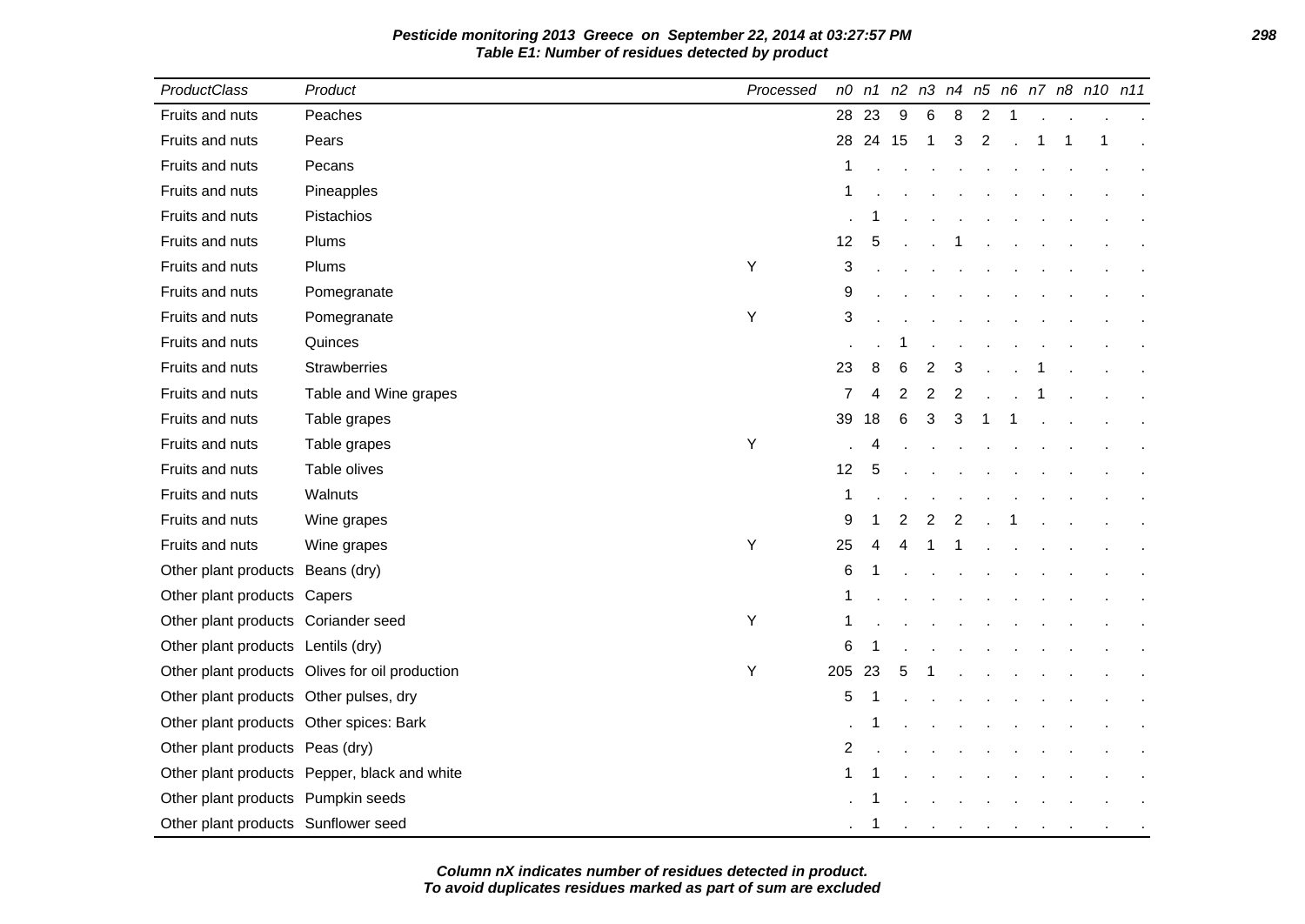| <b>ProductClass</b>      | Product                                                             | Processed | n0             | n1             |    |   |   |   |  | n2 n3 n4 n5 n6 n7 n8 n10 n11 |  |
|--------------------------|---------------------------------------------------------------------|-----------|----------------|----------------|----|---|---|---|--|------------------------------|--|
| Other plant products Tea |                                                                     |           | $\overline{c}$ | 1              |    |   |   |   |  |                              |  |
| Vegetables               | Asparagus                                                           |           | 23             |                |    |   |   |   |  |                              |  |
| Vegetables               | Aubergines (egg plants)                                             |           | 59             | 3              | 2  |   |   |   |  |                              |  |
| Vegetables               | <b>Basil</b>                                                        |           |                |                |    |   |   |   |  |                              |  |
| Vegetables               | Beans (with pods)                                                   |           | 47             | 3              | 1  |   |   |   |  |                              |  |
| Vegetables               | Beetroot                                                            |           | 3              |                |    |   |   |   |  |                              |  |
| Vegetables               | <b>Broccoli</b>                                                     |           | 9              | $\overline{2}$ |    |   |   |   |  |                              |  |
| Vegetables               | Carrots                                                             |           | 18             | $\overline{7}$ |    |   |   |   |  |                              |  |
| Vegetables               | Cauliflower                                                         |           | 11             | 1              |    |   |   |   |  |                              |  |
| Vegetables               | Celery                                                              |           |                |                |    |   |   |   |  |                              |  |
| Vegetables               | Celery leaves                                                       |           |                | 1              | 1  |   |   |   |  |                              |  |
| Vegetables               | Courgettes                                                          |           | 63             | 3              | 2  |   |   |   |  |                              |  |
| Vegetables               | Cucumbers                                                           |           | 80             | 11             | 5  |   |   |   |  |                              |  |
| Vegetables               | Fresh Herbs                                                         |           | 2              |                |    |   |   |   |  |                              |  |
| Vegetables               | Head cabbage                                                        |           | 19             |                |    |   |   |   |  |                              |  |
| Vegetables               | Leek                                                                |           | 17             |                |    |   |   |   |  |                              |  |
| Vegetables               | Lentils (fresh)                                                     |           | 1              |                |    |   |   |   |  |                              |  |
| Vegetables               | Lettuce                                                             |           | 37             | 16             | 5  | 6 | 3 |   |  |                              |  |
| Vegetables               | Lettuce and other salad plants, including Brassica                  |           | 27             | $\overline{2}$ | 1  |   |   |   |  |                              |  |
| Vegetables               | Melons                                                              |           | 42             | 4              |    |   |   |   |  |                              |  |
| Vegetables               | Okra, ladys fingers                                                 |           | 11             | 1              |    |   |   |   |  |                              |  |
| Vegetables               | Onions                                                              |           | 17             |                |    |   |   |   |  |                              |  |
| Vegetables               | Other kind of lettuce and other salad plants, including Brassicacea |           | ×              | 1              |    |   |   |   |  |                              |  |
| Vegetables               | Parsley                                                             |           | 4              | $\overline{c}$ |    |   |   |   |  |                              |  |
| Vegetables               | Peas (with pods)                                                    |           | $\overline{c}$ | $\overline{2}$ |    |   |   |   |  |                              |  |
| Vegetables               | Peas (without pods)                                                 |           | 24             | 1              | 1  |   |   |   |  |                              |  |
| Vegetables               | Peppers                                                             |           | 80             | 9              | 12 |   | 2 | 2 |  |                              |  |
| Vegetables               | Potatoes                                                            |           | 86             | 14             | 6  |   |   |   |  |                              |  |
| Vegetables               | Pumpkins                                                            |           | 10             |                |    |   |   |   |  |                              |  |

**To avoid duplicates residues marked as part of sum are excluded Column nX indicates number of residues detected in product.**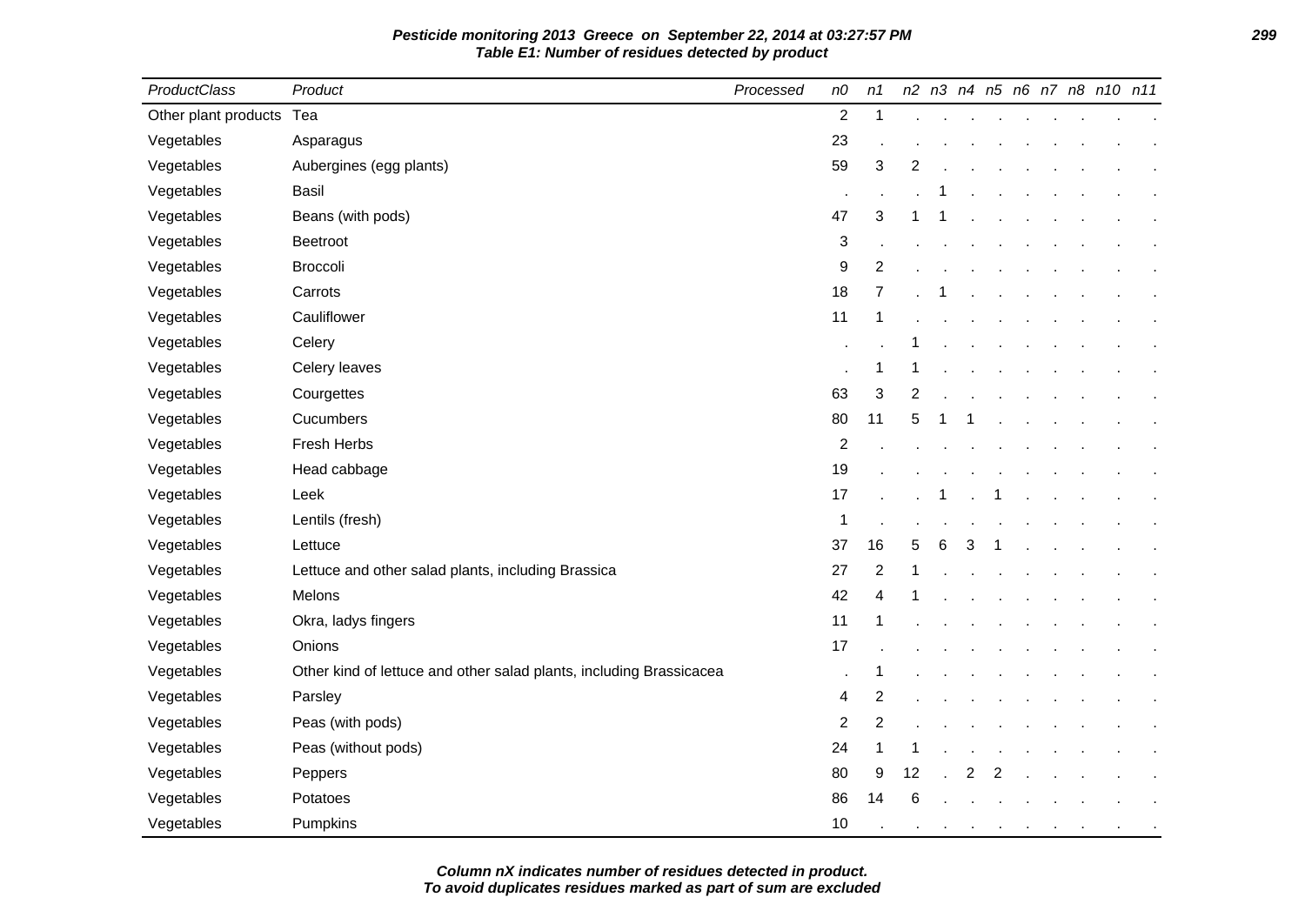| ProductClass | Product                      | Processed | n0   | n1  |        |   |    |                  |                |   |                                   |   | n2 n3 n4 n5 n6 n7 n8 n10 n11 |
|--------------|------------------------------|-----------|------|-----|--------|---|----|------------------|----------------|---|-----------------------------------|---|------------------------------|
| Vegetables   | Rocket, Rucola               |           | 3    |     |        |   |    |                  |                |   | and the company of the company of |   |                              |
| Vegetables   | Spinach                      |           | 29   | 6   | 2      |   |    |                  |                |   |                                   |   |                              |
| Vegetables   | Spinach and similar (leaves) |           | 29   | 8   |        |   |    |                  |                |   |                                   |   |                              |
| Vegetables   | Tomatoes                     |           | 70   | 25  | 16     | 5 | -3 |                  |                |   |                                   |   |                              |
| Vegetables   | Tomatoes                     | v         |      |     |        |   |    |                  |                |   |                                   |   |                              |
| Vegetables   | Vine leaves (grape leaves)   |           | 16   | 6   | 2      |   |    |                  |                |   |                                   | 2 |                              |
| Vegetables   | Vine leaves (grape leaves)   | Υ         |      |     | 2      |   |    | $\sim$ 100 $\pm$ |                |   |                                   |   |                              |
| Vegetables   | Watermelons                  |           | 34   |     |        |   |    |                  |                |   |                                   |   |                              |
|              |                              |           | 1654 | 405 | 147 70 |   | 49 | 16               | $\overline{7}$ | 6 | -2                                | 3 | $\overline{2}$               |

**Pesticide monitoring 2013 Greece on September 22, 2014 at 03:27:57 PM 300 Table E1: Number of residues detected by product**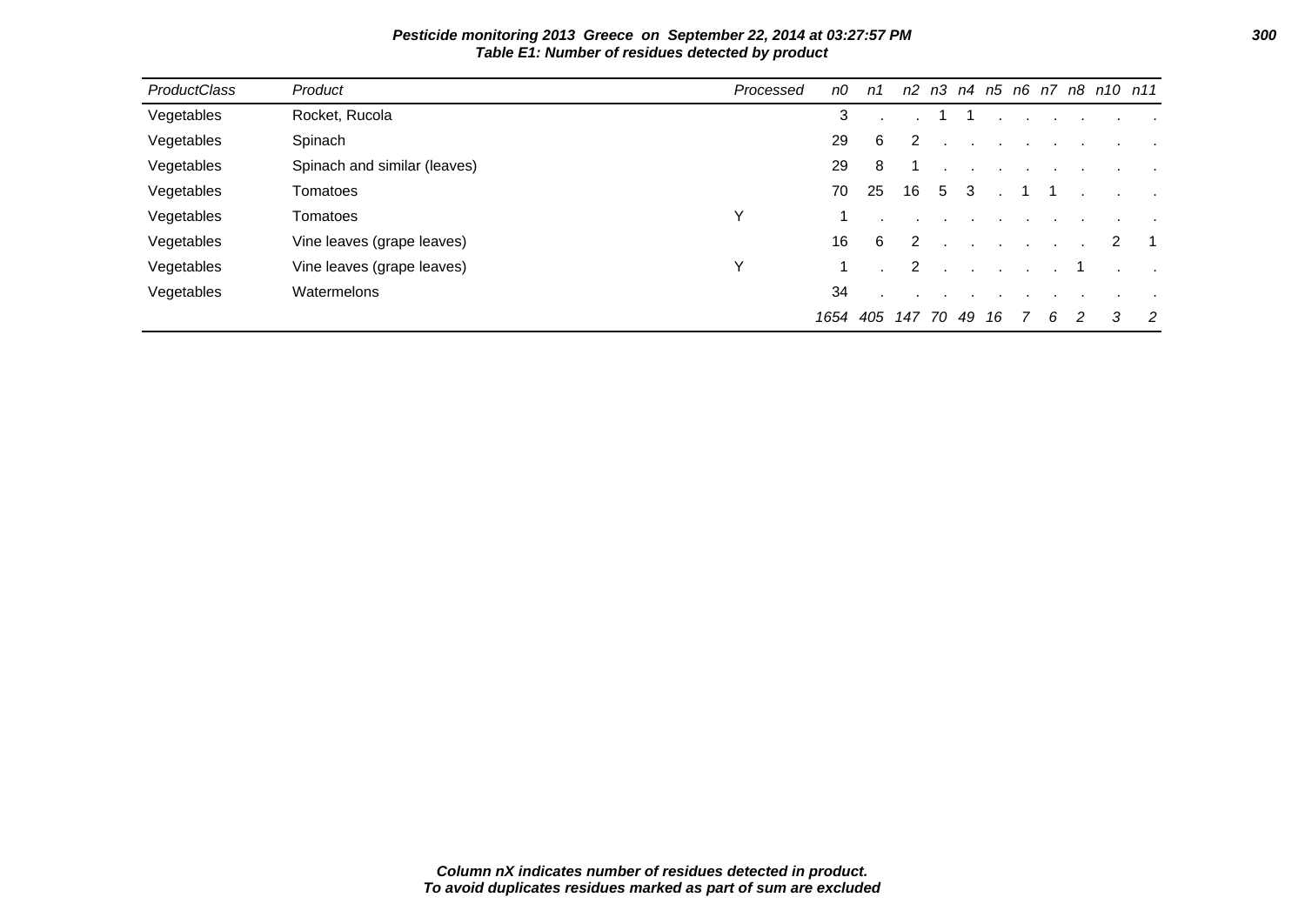#### **Pesticide monitoring 2013 Greece on September 22, 2014 at 03:27:57 PM 301 Table E2: Full listing of samples containing more than one residue by product All samples from National and EU programmes, surveillance and enforcement**

**Product=Apples**

|                       | LABSAMPCODE ORIGCOUNTRY NoResidues Compound1 |           |                                     | Compound <sub>2</sub>  | Compound3                                                                                   | Compound4              | Compound5           |
|-----------------------|----------------------------------------------|-----------|-------------------------------------|------------------------|---------------------------------------------------------------------------------------------|------------------------|---------------------|
| GR-001-13-1024 GR     |                                              |           | 3 Chlorpyrifos(0.088)               | Thiacloprid(0.026)     | Methoxyfenozide(0.017)                                                                      |                        |                     |
| GR-001-13-1204 MK     |                                              |           | 6 Tebuconazole(0.018)               | Fluquinconazole(0.032) | Thiacloprid(0.014)                                                                          | Clofentezine(0.02)     | Pyrimethanil(0.076) |
| GR-001-13-1238 GR     |                                              | 5         | Spirodiclofen(0.051)                | Pyraclostrobin(0.017)  | Chlorpyrifos(0.017)                                                                         | Fenoxycarb(0.079)      | Thiacloprid(0.11)   |
| GR-001-13-1323 GR     |                                              |           | 3 Chlorpyrifos(0.04)                | Phosalone(0.01)        | Pirimicarb (sum of Pirimicarb<br>and desmethyl pirimicarb<br>expressed as Pirimicarb)(0.01) |                        |                     |
| GR-001-13-1350 GR     |                                              |           | 5 Carbendazim and<br>benomyl(0.019) | Fenoxycarb(0.65)       | Myclobutanil(0.022)                                                                         | Dithiocarbamates(1.12) | Chlorpyrifos(0.087) |
| GR-001-13-1543 GR     |                                              |           | 4 Propargite(0.24)                  | Thiacloprid(0.065)     | Methoxyfenozide(0.015)                                                                      | Chlorpyrifos(0.012)    |                     |
| GR-001-13-214         | <b>GR</b>                                    |           | 3 Diflubenzuron(0.039)              | Fenoxycarb(0.04)       | Carbendazim and<br>benomyl(0.039)                                                           |                        |                     |
| GR-001-13-225         | <b>GR</b>                                    |           | 3 Tebuconazole(0.021)               | Fenoxycarb(0.081)      | Propargite(0.059)                                                                           |                        |                     |
| GR-001-13-302         | <b>GR</b>                                    |           | 4 Acetamiprid(0.046)                | Thiacloprid(0.01)      | Propargite(0.13)                                                                            | Etofenprox(0.026)      |                     |
| GR-001-13-394         | GR                                           |           | 3 Imazalil(0.39)                    | Propargite(0.11)       | Acetamiprid(0.015)                                                                          |                        |                     |
|                       |                                              |           |                                     |                        |                                                                                             |                        |                     |
|                       |                                              |           |                                     |                        |                                                                                             |                        |                     |
| LABSAMPCODE Compound6 |                                              | Compound7 |                                     | Compound8<br>Compound9 | Compound10                                                                                  | Compound11             |                     |
| GR-001-13-1024        |                                              |           |                                     |                        |                                                                                             |                        |                     |
|                       | GR-001-13-1204 Chlorpyrifos(0.045)           |           |                                     |                        |                                                                                             |                        |                     |
| GR-001-13-1238        |                                              |           |                                     |                        |                                                                                             |                        |                     |
| GR-001-13-1323        |                                              |           |                                     |                        |                                                                                             |                        |                     |
|                       |                                              |           |                                     |                        |                                                                                             |                        |                     |
| GR-001-13-1350        |                                              |           |                                     |                        |                                                                                             |                        |                     |
| GR-001-13-1543        |                                              |           |                                     |                        |                                                                                             |                        |                     |
| GR-001-13-214         |                                              |           |                                     |                        |                                                                                             |                        |                     |
| GR-001-13-225         |                                              |           |                                     |                        |                                                                                             |                        |                     |
| GR-001-13-302         |                                              |           |                                     |                        |                                                                                             |                        |                     |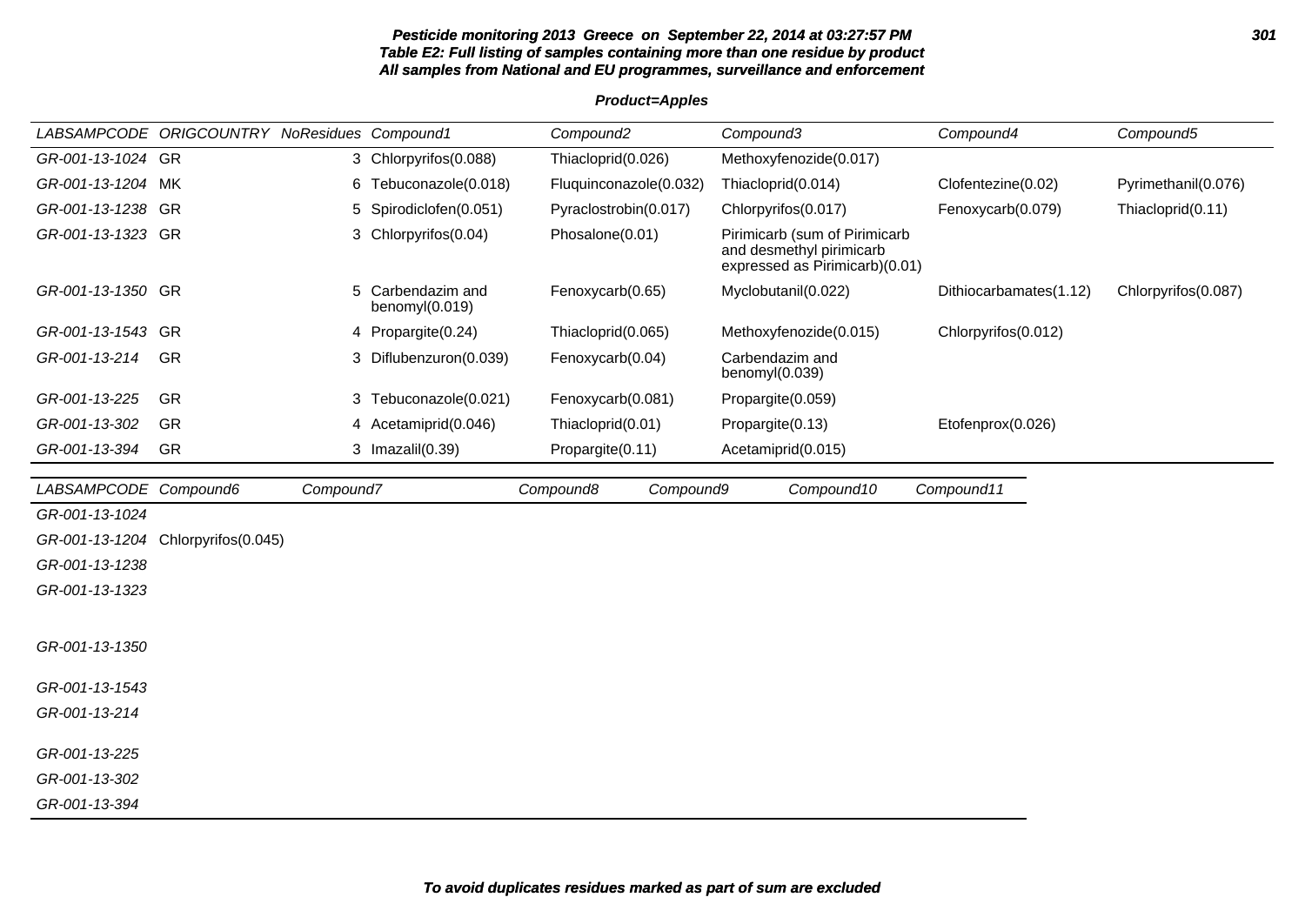#### **Pesticide monitoring 2013 Greece on September 22, 2014 at 03:27:57 PM 302 Table E2: Full listing of samples containing more than one residue by product All samples from National and EU programmes, surveillance and enforcement**

| <b>Product=Apples</b> |
|-----------------------|
|-----------------------|

| GR-001-13-429<br><b>GR</b><br>Carbendazim and<br>7 Chlorpyrifos(0.031)<br>Propargite(0.14)<br>Bitertanol(0.019)<br>Acetamiprid(0.019)<br>benomyl $(0.074)$<br>GR<br>GR-001-13-483<br>4 Thiacloprid(0.019)<br>Thiabendazole(0.46)<br>Difenoconazole(0.01)<br>Acetamiprid(0.012)<br>Carbendazim and<br>GR-001-13-911<br><b>GR</b><br>Tebuconazole(0.024)<br>Imazalil $(0.204)$<br>Fenoxycarb(0.025)<br>4<br>benomyl(0.022)<br>GR-002-13-082<br><b>GR</b><br>Carbendazim and<br>Chlorpyrifos(0.02)<br>Boscalid(0.04)<br>Pyraclostrobin(0.01)<br>Thiacloprid(0.01)<br>benomyl(0.07)<br><b>GR</b><br>GR-002-13-083<br>Carbendazim and<br>Pyraclostrobin(0.01)<br>Boscalid(0.02)<br>Methoxyfenozide(0.03)<br>5<br>Propargite(0.11)<br>benomyl(0.04)<br><b>GR</b><br>GR-002-13-088<br>3 Chlorpyrifos(0.14)<br>Propargite(0.1)<br>Acetamiprid(0.01)<br>GR-002-13-089<br><b>GR</b><br>Carbendazim and<br>Pyraclostrobin(0.01)<br>Boscalid(0.04)<br>Propargite(0.52)<br>Thiacloprid(0.01)<br>11<br>benomyl(0.03)<br>GR-002-13-159<br><b>CL</b><br>3 Pyrimethanil(0.52)<br>Thiabendazole(0.76)<br>Diphenylamine(1.28)<br>LABSAMPCODE Compound6<br>Compound11<br>Compound7<br>Compound8<br>Compound9<br>Compound10<br>GR-001-13-429<br>Imazalil(0.62)<br>Thiacloprid(0.011)<br>GR-001-13-483<br>GR-001-13-911<br>GR-002-13-082<br>Acetamiprid(0.05)<br>Propargite(0.15) | <b>LABSAMPCODE</b> | <b>ORIGCOUNTRY NoResidues Compound1</b> |  | Compound <sub>2</sub> | Compound3 | Compound4 | Compound5 |
|-------------------------------------------------------------------------------------------------------------------------------------------------------------------------------------------------------------------------------------------------------------------------------------------------------------------------------------------------------------------------------------------------------------------------------------------------------------------------------------------------------------------------------------------------------------------------------------------------------------------------------------------------------------------------------------------------------------------------------------------------------------------------------------------------------------------------------------------------------------------------------------------------------------------------------------------------------------------------------------------------------------------------------------------------------------------------------------------------------------------------------------------------------------------------------------------------------------------------------------------------------------------------------------------------------------------------------------------------------------|--------------------|-----------------------------------------|--|-----------------------|-----------|-----------|-----------|
|                                                                                                                                                                                                                                                                                                                                                                                                                                                                                                                                                                                                                                                                                                                                                                                                                                                                                                                                                                                                                                                                                                                                                                                                                                                                                                                                                             |                    |                                         |  |                       |           |           |           |
|                                                                                                                                                                                                                                                                                                                                                                                                                                                                                                                                                                                                                                                                                                                                                                                                                                                                                                                                                                                                                                                                                                                                                                                                                                                                                                                                                             |                    |                                         |  |                       |           |           |           |
|                                                                                                                                                                                                                                                                                                                                                                                                                                                                                                                                                                                                                                                                                                                                                                                                                                                                                                                                                                                                                                                                                                                                                                                                                                                                                                                                                             |                    |                                         |  |                       |           |           |           |
|                                                                                                                                                                                                                                                                                                                                                                                                                                                                                                                                                                                                                                                                                                                                                                                                                                                                                                                                                                                                                                                                                                                                                                                                                                                                                                                                                             |                    |                                         |  |                       |           |           |           |
|                                                                                                                                                                                                                                                                                                                                                                                                                                                                                                                                                                                                                                                                                                                                                                                                                                                                                                                                                                                                                                                                                                                                                                                                                                                                                                                                                             |                    |                                         |  |                       |           |           |           |
|                                                                                                                                                                                                                                                                                                                                                                                                                                                                                                                                                                                                                                                                                                                                                                                                                                                                                                                                                                                                                                                                                                                                                                                                                                                                                                                                                             |                    |                                         |  |                       |           |           |           |
|                                                                                                                                                                                                                                                                                                                                                                                                                                                                                                                                                                                                                                                                                                                                                                                                                                                                                                                                                                                                                                                                                                                                                                                                                                                                                                                                                             |                    |                                         |  |                       |           |           |           |
|                                                                                                                                                                                                                                                                                                                                                                                                                                                                                                                                                                                                                                                                                                                                                                                                                                                                                                                                                                                                                                                                                                                                                                                                                                                                                                                                                             |                    |                                         |  |                       |           |           |           |
|                                                                                                                                                                                                                                                                                                                                                                                                                                                                                                                                                                                                                                                                                                                                                                                                                                                                                                                                                                                                                                                                                                                                                                                                                                                                                                                                                             |                    |                                         |  |                       |           |           |           |
|                                                                                                                                                                                                                                                                                                                                                                                                                                                                                                                                                                                                                                                                                                                                                                                                                                                                                                                                                                                                                                                                                                                                                                                                                                                                                                                                                             |                    |                                         |  |                       |           |           |           |
|                                                                                                                                                                                                                                                                                                                                                                                                                                                                                                                                                                                                                                                                                                                                                                                                                                                                                                                                                                                                                                                                                                                                                                                                                                                                                                                                                             |                    |                                         |  |                       |           |           |           |
|                                                                                                                                                                                                                                                                                                                                                                                                                                                                                                                                                                                                                                                                                                                                                                                                                                                                                                                                                                                                                                                                                                                                                                                                                                                                                                                                                             |                    |                                         |  |                       |           |           |           |
|                                                                                                                                                                                                                                                                                                                                                                                                                                                                                                                                                                                                                                                                                                                                                                                                                                                                                                                                                                                                                                                                                                                                                                                                                                                                                                                                                             |                    |                                         |  |                       |           |           |           |
|                                                                                                                                                                                                                                                                                                                                                                                                                                                                                                                                                                                                                                                                                                                                                                                                                                                                                                                                                                                                                                                                                                                                                                                                                                                                                                                                                             | GR-002-13-083      |                                         |  |                       |           |           |           |
| GR-002-13-088                                                                                                                                                                                                                                                                                                                                                                                                                                                                                                                                                                                                                                                                                                                                                                                                                                                                                                                                                                                                                                                                                                                                                                                                                                                                                                                                               |                    |                                         |  |                       |           |           |           |
| Pyrimethanil(0.01) Tebufenpyrad(0.03) Acetamiprid(0.08) Pyridaben(0.04)<br>GR-002-13-089<br>Chlorpyrifos(0.09)<br>Pirimicarb (sum of Pirimicarb<br>and desmethyl pirimicarb<br>expressed as Pirimicarb)(0.03)                                                                                                                                                                                                                                                                                                                                                                                                                                                                                                                                                                                                                                                                                                                                                                                                                                                                                                                                                                                                                                                                                                                                               |                    |                                         |  |                       |           |           |           |
| GR-002-13-159                                                                                                                                                                                                                                                                                                                                                                                                                                                                                                                                                                                                                                                                                                                                                                                                                                                                                                                                                                                                                                                                                                                                                                                                                                                                                                                                               |                    |                                         |  |                       |           |           |           |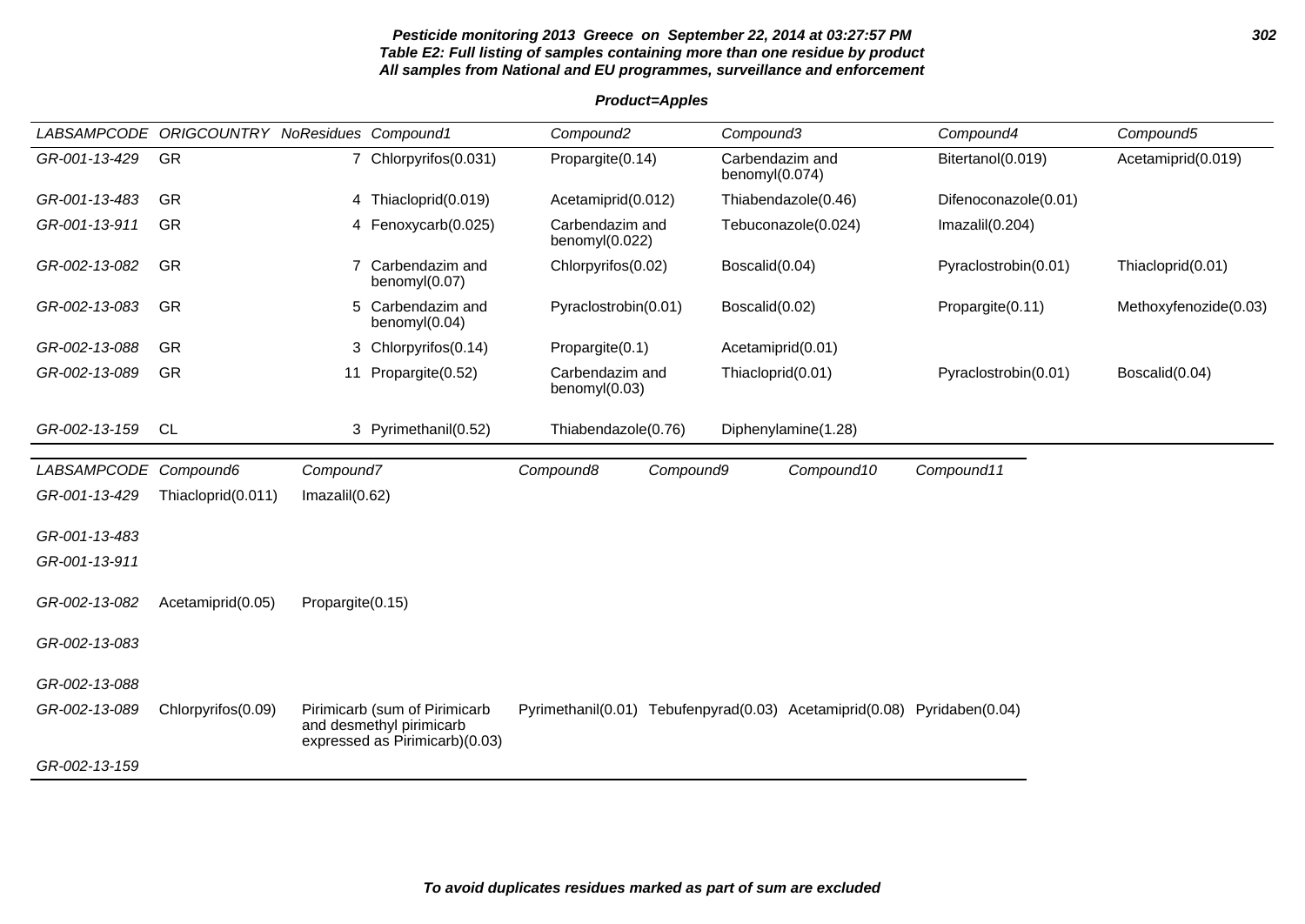#### **Pesticide monitoring 2013 Greece on September 22, 2014 at 03:27:57 PM 303 Table E2: Full listing of samples containing more than one residue by product All samples from National and EU programmes, surveillance and enforcement**

LABSAMPCODE ORIGCOUNTRY NoResidues Compound1 Compound2 Compound3 Compound4 Compound5 GR-002-13-182 AR 2 Chlorpyrifos(0.02) Carbendazim and benomyl(0.04) GR-002-13-295 GR 5 Chlorpyrifos(0.09) Thiacloprid(0.31) Fluquinconazole(0.01) Trifloxystrobin(0.02) Tebuconazole(0.04) GR-002-13-296 GR 2 Imidacloprid(0.02) Chlorpyrifos(0.03) GR-002-13-315 MK 3 Trifloxystrobin(0.04) Chlorpyrifos(0.15) Cypermethrin (sum)(0.07) GR-002-13-341 GR 4 Carbendazim and benomyl(0.15) Acetamiprid(0.02) Chlorpyrifos(0.09) Thiophanate-methyl(0.04) GR-002-13-342 GR 2 Chlorpyrifos(0.01) Thiacloprid(0.01) GR-002-13-344 GR 2 Acetamiprid(0.01) Chlorpyrifos(0.02) GR-002-13-391 GR 2 Tebuconazole(0.01) Etofenprox(0.05) GR-002-13-392 GR 3 Chlorpyrifos(0.3) Etofenprox(0.2) Tebuconazole(0.12) GR-002-13-393 GR 4 Pyraclostrobin(0.01) Fluquinconazole(0.01) Fenoxycarb(0.01) Boscalid(0.03) GR-002-13-396 GR 3 Chlorpyrifos(0.06) Acetamiprid(0.01) Propargite(0.07) LABSAMPCODE Compound6 Compound7 Compound8 Compound9 Compound10 Compound11 GR-002-13-182 GR-002-13-295 GR-002-13-296 GR-002-13-315 GR-002-13-341 GR-002-13-342 GR-002-13-344 GR-002-13-391 GR-002-13-392 GR-002-13-393 GR-002-13-396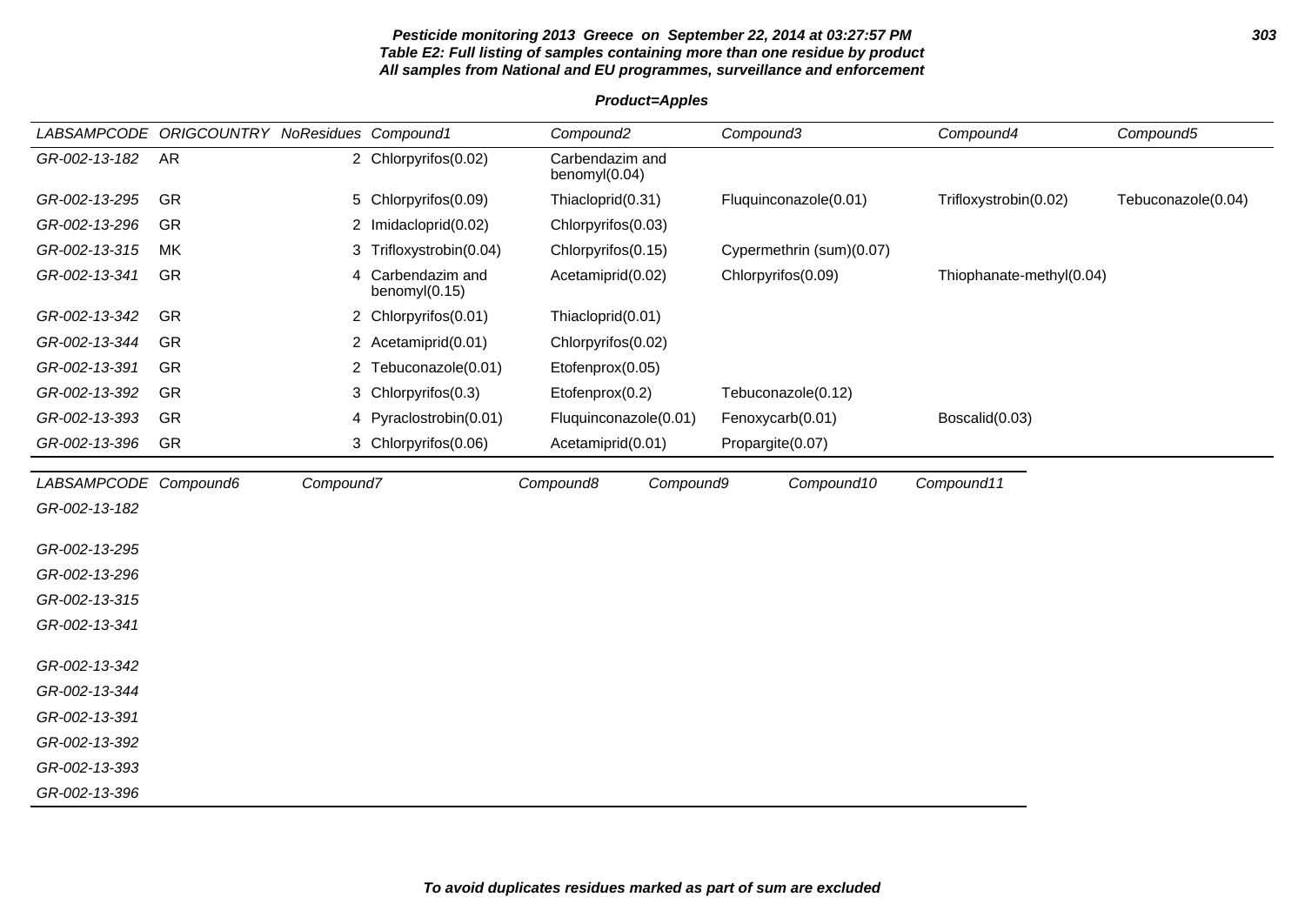#### **Pesticide monitoring 2013 Greece on September 22, 2014 at 03:27:57 PM 304 Table E2: Full listing of samples containing more than one residue by product All samples from National and EU programmes, surveillance and enforcement**

**Product=Apples**

|                       | LABSAMPCODE ORIGCOUNTRY NoResidues Compound1 |           |                                                                       | Compound <sub>2</sub>       | Compound3                                                          | Compound4        | Compound5             |
|-----------------------|----------------------------------------------|-----------|-----------------------------------------------------------------------|-----------------------------|--------------------------------------------------------------------|------------------|-----------------------|
| GR-002-13-398         | GR                                           |           | 6 Acetamiprid(0.02)                                                   | Chlorpyrifos(0.09)          | Carbendazim and<br>benomy $I(0.1)$                                 | Boscalid(0.05)   | Methoxyfenozide(0.05) |
| GR-002-13-399         | <b>GR</b>                                    |           | 3 Pyraclostrobin(0.01)                                                | Chlorpyrifos(0.11)          | Phosmet (phosmet and<br>phosmet oxon expressed as<br>phosmet)(0.1) |                  |                       |
| GR-002-13-400         | GR                                           |           | 4 Phosmet (phosmet and<br>phosmet oxon expressed<br>as phosmet)(0.02) | Thiacloprid(0.04)           | Chlorpyrifos(0.01)                                                 | Fenoxycarb(0.03) |                       |
| GR-003-13-035         | GR                                           |           | 2 Boscalid(0.026)                                                     | Chlorpyrifos(0.027)         |                                                                    |                  |                       |
| GR-005-13-160         | GR                                           |           | 2 Chlorpyrifos(0.444)                                                 | Cyfluthrin (sum)(0.056)     |                                                                    |                  |                       |
| GR-005-13-164         | <b>GR</b>                                    |           | 2 Boscalid(0.242)                                                     | Chlorpyrifos(0.188)         |                                                                    |                  |                       |
| GR-006-13-184         | GR                                           |           | 2 Chlorpyrifos(0.19)                                                  | Cypermethrin<br>(sum)(0.23) |                                                                    |                  |                       |
| GR-007-13-101         | CL                                           |           | 2 Pyrimethanil(1.9)                                                   | Diphenylamine(0.38)         |                                                                    |                  |                       |
| LABSAMPCODE Compound6 |                                              | Compound7 |                                                                       | Compound8<br>Compound9      | Compound10                                                         | Compound11       |                       |
| GR-002-13-398         | Pyraclostrobin(0.02)                         |           |                                                                       |                             |                                                                    |                  |                       |
| GR-002-13-399         |                                              |           |                                                                       |                             |                                                                    |                  |                       |
| GR-002-13-400         |                                              |           |                                                                       |                             |                                                                    |                  |                       |
| GR-003-13-035         |                                              |           |                                                                       |                             |                                                                    |                  |                       |
| GR-005-13-160         |                                              |           |                                                                       |                             |                                                                    |                  |                       |
| GR-005-13-164         |                                              |           |                                                                       |                             |                                                                    |                  |                       |
| GR-006-13-184         |                                              |           |                                                                       |                             |                                                                    |                  |                       |
| GR-007-13-101         |                                              |           |                                                                       |                             |                                                                    |                  |                       |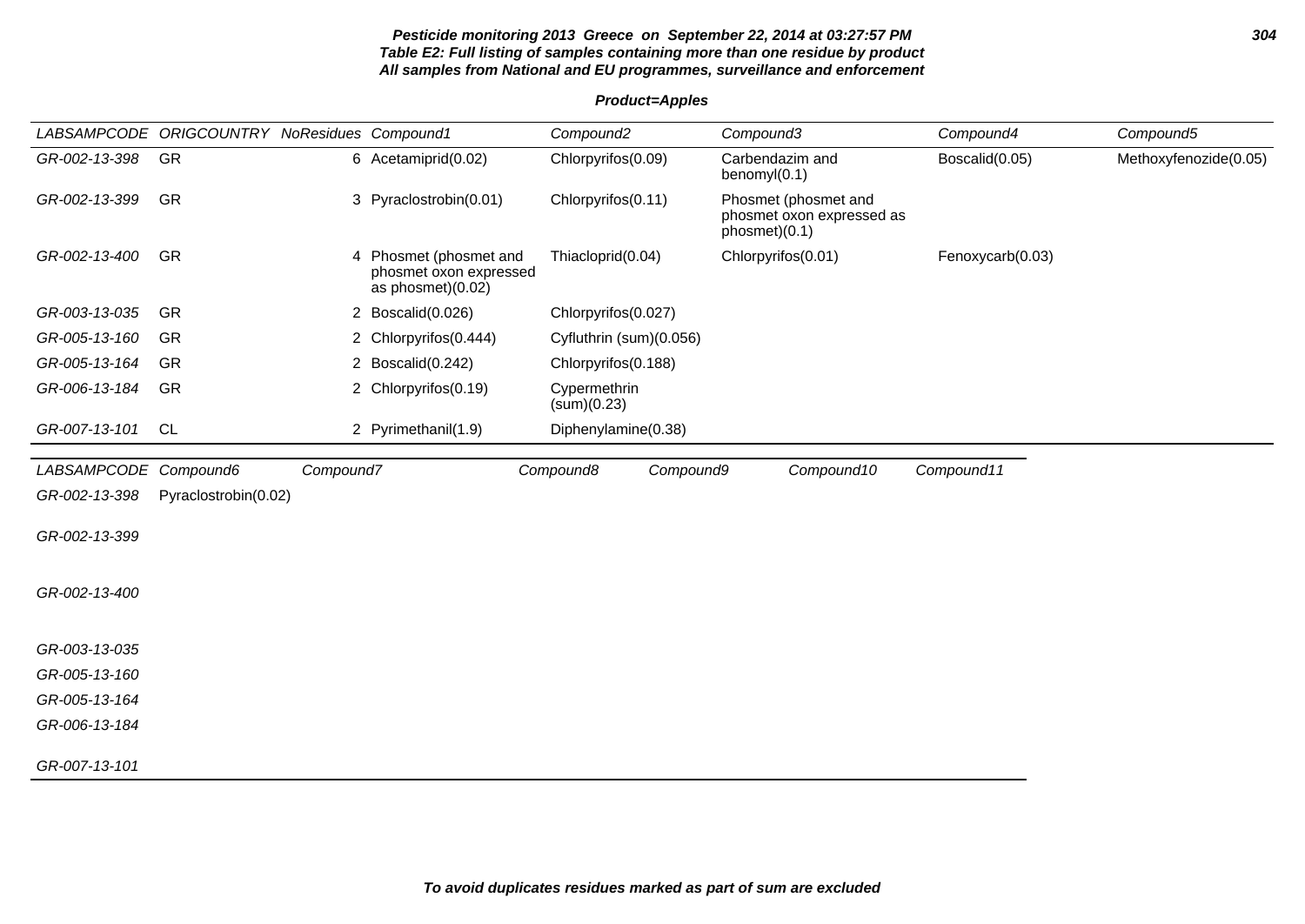#### **Pesticide monitoring 2013 Greece on September 22, 2014 at 03:27:57 PM 305 Table E2: Full listing of samples containing more than one residue by product All samples from National and EU programmes, surveillance and enforcement**

#### **Product=Apricots**

| <i>LABSAMPCODE</i> | <b>ORIGCOUNTRY</b>   | NoResidues Compound1            | Compound <sub>2</sub>                                                   | Compound3                |
|--------------------|----------------------|---------------------------------|-------------------------------------------------------------------------|--------------------------|
| GR-001-13-650      | GR                   | 2 Etoxazole(0.018)              | Boscalid(0.068)                                                         |                          |
| GR-002-13-133      | GR                   | 3 Carbendazim and benomyl(0.15) | Thiophanate-methyl(0.16)                                                | Acetamiprid(0.07)        |
| GR-002-13-135      | <b>GR</b>            | 4 Pyraclostrobin(0.03)          | Indoxacarb as sum of the isomers $S$ and $R(0.11)$                      | Boscalid(0.13)           |
| GR-002-13-147      | <b>GR</b>            | 2 Cypermethrin (sum)(0.06)      | Carbendazim and benomyl(0.02)                                           |                          |
| GR-002-13-148      | <b>GR</b>            | 2 Carbendazim and benomyl(0.1)  | Thiophanate-methyl(0.02)                                                |                          |
| GR-002-13-167      | <b>GR</b>            | 4 Carbendazim and benomyl(0.08) | Thiophanate-methyl(0.05)                                                | Boscalid(0.1)            |
| GR-002-13-168      | <b>GR</b>            | 4 Carbendazim and benomyl(0.09) | Pyraclostrobin(0.02)                                                    | Thiophanate-methyl(0.03) |
| GR-005-13-049      | GR                   | 2 Boscalid(0.34)                | Captan/Folpet (sum)(0.142)                                              |                          |
| GR-005-13-059      | GR                   | 2 Boscalid(0.043)               | Captan/Folpet (sum)(0.056)                                              |                          |
|                    |                      |                                 |                                                                         |                          |
| LABSAMPCODE        | Compound4            |                                 | Compound5 Compound6 Compound7 Compound8 Compound9 Compound10 Compound11 |                          |
| GR-001-13-650      |                      |                                 |                                                                         |                          |
| GR-002-13-133      |                      |                                 |                                                                         |                          |
| GR-002-13-135      | Thiacloprid(0.02)    |                                 |                                                                         |                          |
| GR-002-13-147      |                      |                                 |                                                                         |                          |
| GR-002-13-148      |                      |                                 |                                                                         |                          |
| GR-002-13-167      | Pyraclostrobin(0.02) |                                 |                                                                         |                          |
| GR-002-13-168      | Boscalid(0.11)       |                                 |                                                                         |                          |
| GR-005-13-049      |                      |                                 |                                                                         |                          |
| GR-005-13-059      |                      |                                 |                                                                         |                          |

# **Product=Aubergines (egg plants)**

| LABSAMPCODE ORIGCOUNTRY NoResidues Compound1                                        |     |                      |                                                | Compound <sub>2</sub> |  | Compound3 Compound4 |
|-------------------------------------------------------------------------------------|-----|----------------------|------------------------------------------------|-----------------------|--|---------------------|
| GR-001-13-913                                                                       | GR. |                      | 2 Difenoconazole(0.012) Benalaxyl (sum)(0.031) |                       |  |                     |
| GR-002-13-256                                                                       | GR. | 2 Imidacloprid(0.04) |                                                | Chlorpyrifos(0.01)    |  |                     |
|                                                                                     |     |                      |                                                |                       |  |                     |
| LABSAMPCODE Compound5 Compound6 Compound7 Compound8 Compound9 Compound10 Compound11 |     |                      |                                                |                       |  |                     |
| GR-001-13-913                                                                       |     |                      |                                                |                       |  |                     |
| GR-002-13-256                                                                       |     |                      |                                                |                       |  |                     |

# **To avoid duplicates residues marked as part of sum are excluded**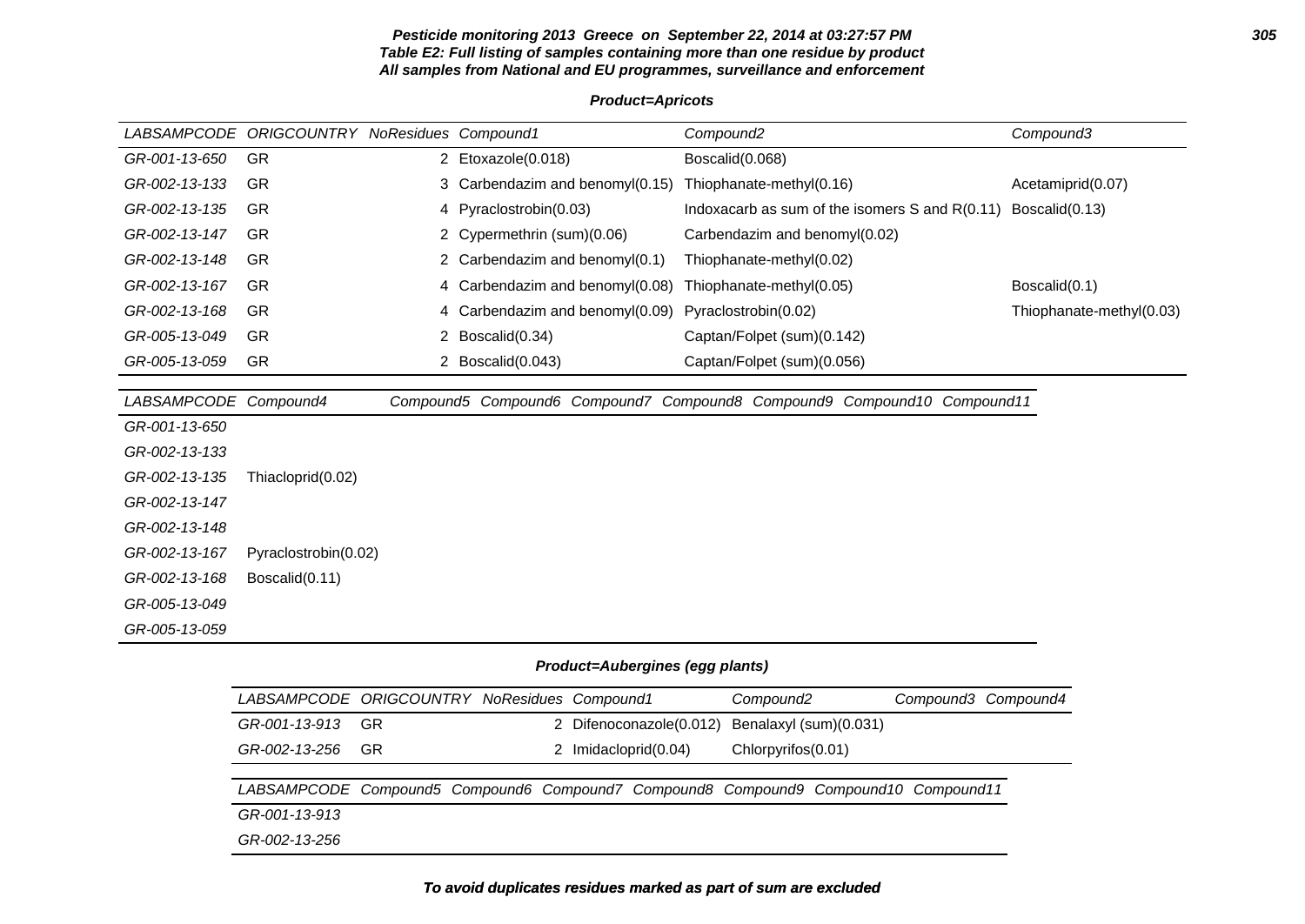#### **Pesticide monitoring 2013 Greece on September 22, 2014 at 03:27:57 PM 306 Table E2: Full listing of samples containing more than one residue by product All samples from National and EU programmes, surveillance and enforcement**

|                    | LABSAMPCODE ORIGCOUNTRY NoResidues Compound1 |   |                                                     | Compound <sub>2</sub>   | Compound3           | Compound4 | Compound5 |
|--------------------|----------------------------------------------|---|-----------------------------------------------------|-------------------------|---------------------|-----------|-----------|
| GR-001-13-1338 CR  |                                              |   | 3 Fenpropimorph(0.013)                              | Myclobutanil(0.092)     | Azoxystrobin(0.012) |           |           |
| GR-001-13-486      | CR.                                          | 3 | Thiabendazole(0.025)                                | Bifenthrin(0.015)       | Imazalil(0.029)     |           |           |
| GR-002-13-016      | EC                                           |   | 2 $Imazalil(0.07)$                                  | Thiabendazole(0.05)     |                     |           |           |
| GR-002-13-019      | EC                                           | 3 | Imazalil(0.14)                                      | Chlorpyrifos(0.02)      | Thiabendazole(0.19) |           |           |
| GR-002-13-020      | EC                                           | 3 | Imazalil(0.29)                                      | Thiabendazole(0.18)     | Chlorpyrifos(0.01)  |           |           |
| GR-002-13-047      | EC                                           |   | 3 $Imazalil(0.05)$                                  | Thiabendazole(0.02)     | Chlorpyrifos(0.01)  |           |           |
| GR-002-13-115      | EC                                           |   | 2 Thiabendazole(0.01)                               | Imazalil(0.03)          |                     |           |           |
| GR-002-13-178      | EC                                           | 2 | Fenpropimorph(0.01)                                 | Chlorpyrifos(0.02)      |                     |           |           |
| GR-002-13-215      | EC                                           |   | 3 Thiabendazole(0.25)                               | Chlorpyrifos(0.02)      | Imazalil(0.32)      |           |           |
| GR-002-13-277      | EC                                           | 3 | Thiabendazole(0.05)                                 | Imazalil(0.18)          | Chlorpyrifos(0.01)  |           |           |
| GR-006-13-007      | CR.                                          |   | 2 Azoxystrobin(0.045)                               | Chlorpyrifos(0.018)     |                     |           |           |
| GR-006-13-224      | EC                                           |   | 2 Chlorpyrifos (0.012)                              | Bifenthrin(0.022)       |                     |           |           |
| GR-006-13-291      | <sub>CO</sub>                                |   | 2 Azoxystrobin(0.24)                                | Chlorpyrifos(0.019)     |                     |           |           |
|                    |                                              |   |                                                     |                         |                     |           |           |
|                    |                                              |   | LABSAMPCODE Compound6 Compound7 Compound8 Compound9 | Compound 10 Compound 11 |                     |           |           |
| $0.0.001$ $10.000$ |                                              |   |                                                     |                         |                     |           |           |

#### **Product=Bananas**

| LABSAMPCODE Compound6 Compound7 Compound8 Compound9 Compound10 Compound11 |  |  |  |
|---------------------------------------------------------------------------|--|--|--|
| GR-001-13-1338                                                            |  |  |  |
| GR-001-13-486                                                             |  |  |  |
| GR-002-13-016                                                             |  |  |  |
| GR-002-13-019                                                             |  |  |  |
| GR-002-13-020                                                             |  |  |  |
| GR-002-13-047                                                             |  |  |  |
| GR-002-13-115                                                             |  |  |  |
| GR-002-13-178                                                             |  |  |  |
| GR-002-13-215                                                             |  |  |  |
| GR-002-13-277                                                             |  |  |  |
| GR-006-13-007                                                             |  |  |  |
| GR-006-13-224                                                             |  |  |  |
| GR-006-13-291                                                             |  |  |  |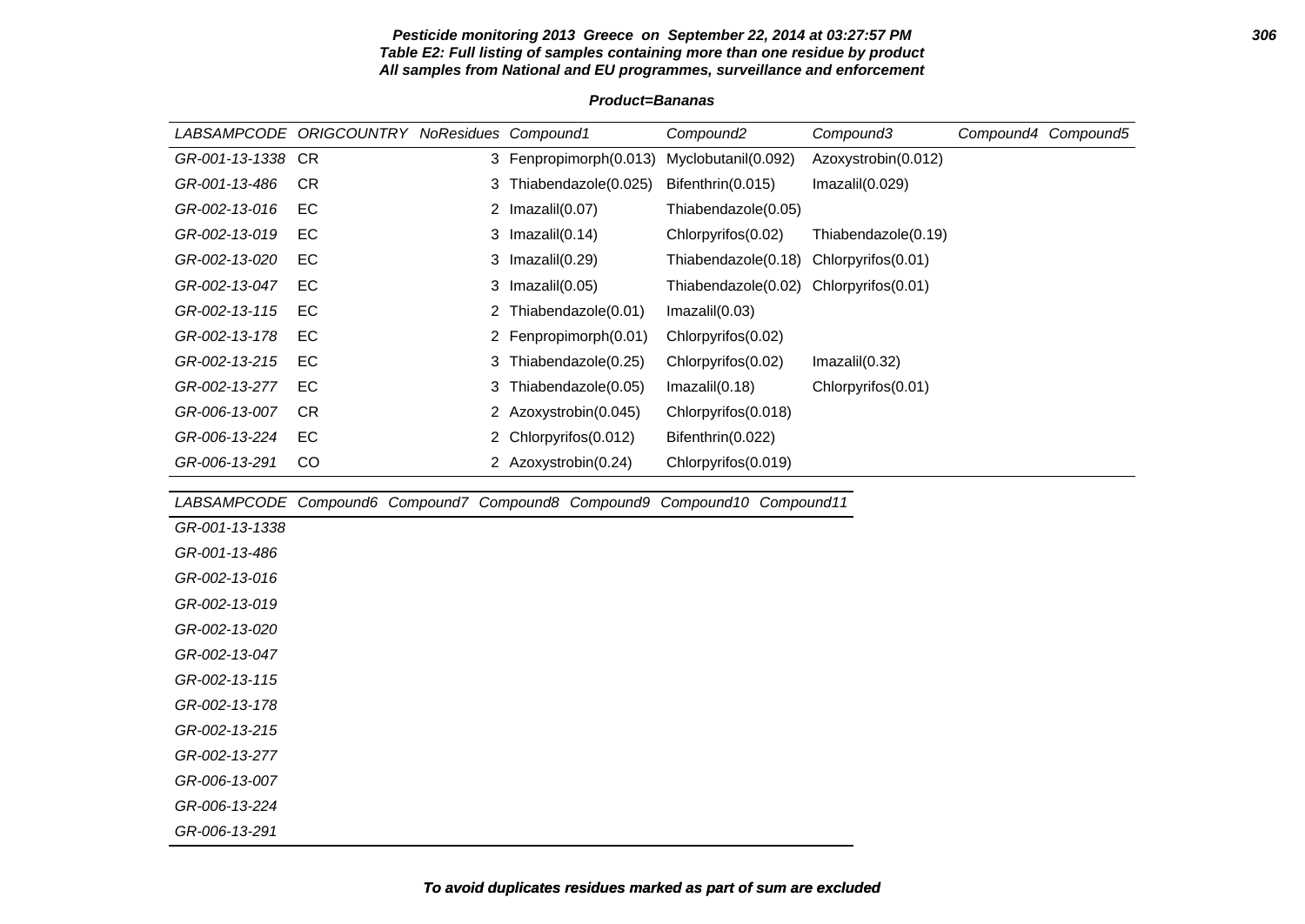#### **Pesticide monitoring 2013 Greece on September 22, 2014 at 03:27:57 PM 307 Table E2: Full listing of samples containing more than one residue by product All samples from National and EU programmes, surveillance and enforcement**

**Product=Basil**

|               |               |                   | LABSAMPCODE ORIGCOUNTRY NoResidues Compound1 |                                                                                                                         |                        |                                    |                    |                     | Compound <sub>2</sub>                   | Compound3                     |                               | Compound4 Compound5 |
|---------------|---------------|-------------------|----------------------------------------------|-------------------------------------------------------------------------------------------------------------------------|------------------------|------------------------------------|--------------------|---------------------|-----------------------------------------|-------------------------------|-------------------------------|---------------------|
| GR-001-13-087 | L             |                   |                                              | 3 Metalaxyl (Metalaxyl including other mixtures of constituent isomers<br>including Metalaxyl-M (sum of isomers))(0.12) |                        |                                    |                    |                     | Imidacloprid(22)                        | Azoxystrobin(0.48)            |                               |                     |
|               |               |                   |                                              | LABSAMPCODE Compound6 Compound7 Compound8 Compound9 Compound10 Compound11                                               |                        |                                    |                    |                     |                                         |                               |                               |                     |
| GR-001-13-087 |               |                   |                                              |                                                                                                                         |                        |                                    |                    |                     |                                         |                               |                               |                     |
|               |               |                   |                                              |                                                                                                                         |                        | Product=Beans (with pods)          |                    |                     |                                         |                               |                               |                     |
|               |               |                   |                                              | LABSAMPCODE ORIGCOUNTRY NoResidues Compound1                                                                            |                        | Compound <sub>2</sub>              |                    |                     | Compound3                               |                               | Compound4 Compound5 Compound6 |                     |
|               | GR-001-13-441 | GR                |                                              | 2 Iprodione(0.036)                                                                                                      |                        | Azoxystrobin(0.032)                |                    |                     |                                         |                               |                               |                     |
|               | GR-002-13-197 | <b>GR</b>         |                                              | 3 Thiophanate-methyl(0.04) Carbendazim and benomyl(0.1) Lufenuron(0.05)                                                 |                        |                                    |                    |                     |                                         |                               |                               |                     |
|               |               |                   |                                              | LABSAMPCODE Compound7 Compound8 Compound9 Compound10 Compound11                                                         |                        |                                    |                    |                     |                                         |                               |                               |                     |
|               | GR-001-13-441 |                   |                                              |                                                                                                                         |                        |                                    |                    |                     |                                         |                               |                               |                     |
|               | GR-002-13-197 |                   |                                              |                                                                                                                         |                        |                                    |                    |                     |                                         |                               |                               |                     |
|               |               |                   |                                              |                                                                                                                         |                        | <b>Product=Carrots</b>             |                    |                     |                                         |                               |                               |                     |
|               |               |                   |                                              | LABSAMPCODE ORIGCOUNTRY NoResidues Compound1                                                                            |                        | Compound <sub>2</sub>              |                    | Compound3           |                                         | Compound4 Compound5 Compound6 |                               |                     |
|               |               | GR-001-13-1566 GR |                                              |                                                                                                                         |                        | 3 Linuron(0.11) Tebuconazole(0.12) |                    | Chlorpyrifos(0.073) |                                         |                               |                               |                     |
|               |               |                   |                                              | LABSAMPCODE Compound7 Compound8 Compound9 Compound10 Compound11                                                         |                        |                                    |                    |                     |                                         |                               |                               |                     |
|               |               | GR-001-13-1566    |                                              |                                                                                                                         |                        |                                    |                    |                     |                                         |                               |                               |                     |
|               |               |                   |                                              |                                                                                                                         |                        | <b>Product=Celery</b>              |                    |                     |                                         |                               |                               |                     |
|               |               |                   |                                              | LABSAMPCODE ORIGCOUNTRY NoResidues Compound1                                                                            |                        | Compound <sub>2</sub>              |                    |                     | Compound3 Compound4 Compound5 Compound6 |                               |                               |                     |
|               |               | GR-001-13-1262 GR |                                              |                                                                                                                         | 2 Pendimethalin(0.038) |                                    | Chlorpyrifos(0.36) |                     |                                         |                               |                               |                     |
|               |               |                   |                                              | LABSAMPCODE Compound7 Compound8 Compound9 Compound10 Compound11                                                         |                        |                                    |                    |                     |                                         |                               |                               |                     |
|               |               | GR-001-13-1262    |                                              |                                                                                                                         |                        |                                    |                    |                     |                                         |                               |                               |                     |
|               |               |                   |                                              |                                                                                                                         |                        |                                    |                    |                     |                                         |                               |                               |                     |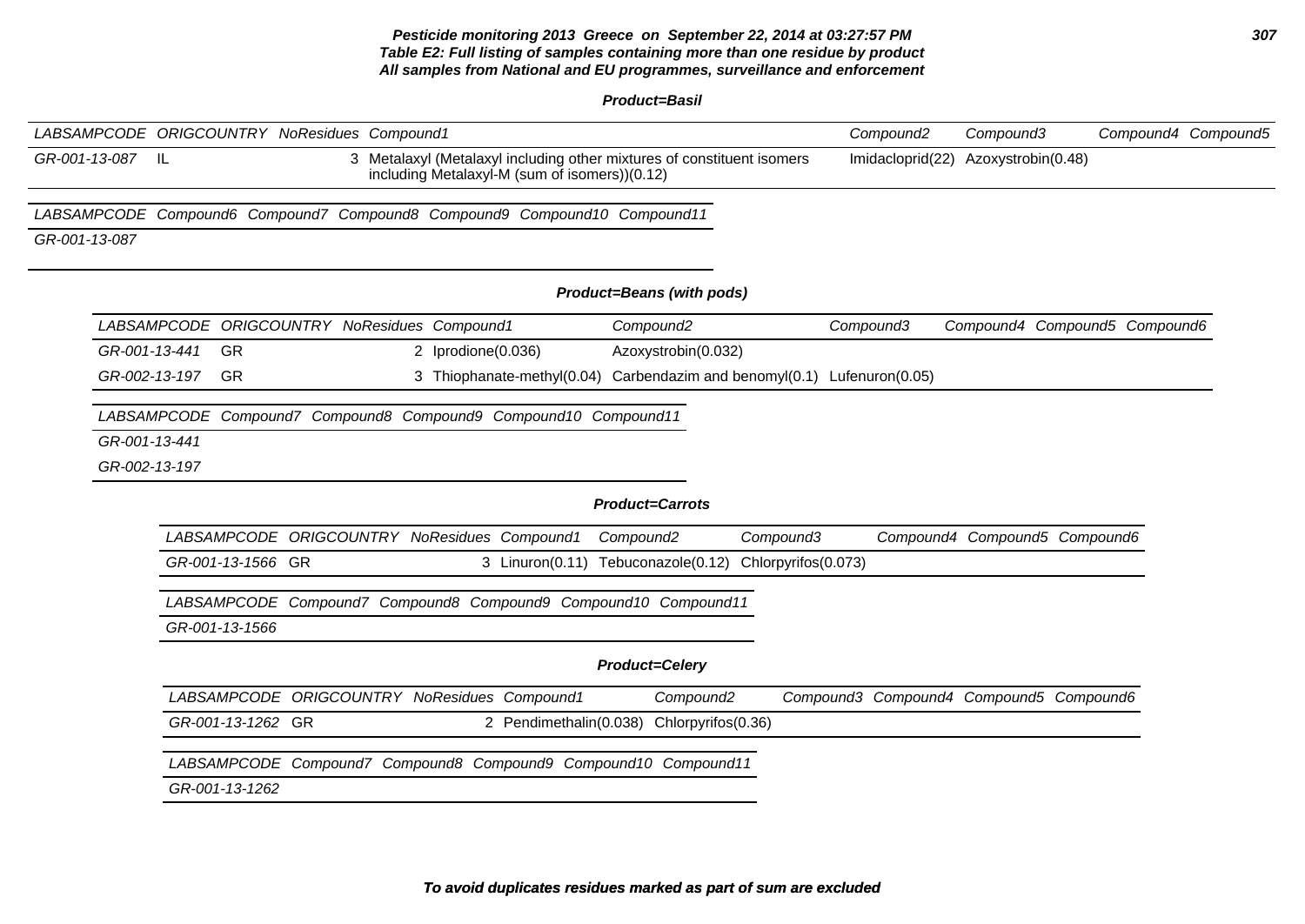#### **Pesticide monitoring 2013 Greece on September 22, 2014 at 03:27:57 PM 308 Table E2: Full listing of samples containing more than one residue by product All samples from National and EU programmes, surveillance and enforcement**

**Product=Celery leaves**

| LABSAMPCODE ORIGCOUNTRY NoResidues Compound1 |  | Compound2                                  | Compound3 Compound4 Compound5 Compound6 |  |
|----------------------------------------------|--|--------------------------------------------|-----------------------------------------|--|
| GR-001-13-1468 GR                            |  | 2 Chlorpyrifos (0.54) Pendimethalin (0.18) |                                         |  |
| .                                            |  |                                            |                                         |  |

LABSAMPCODE Compound7 Compound8 Compound9 Compound10 Compound11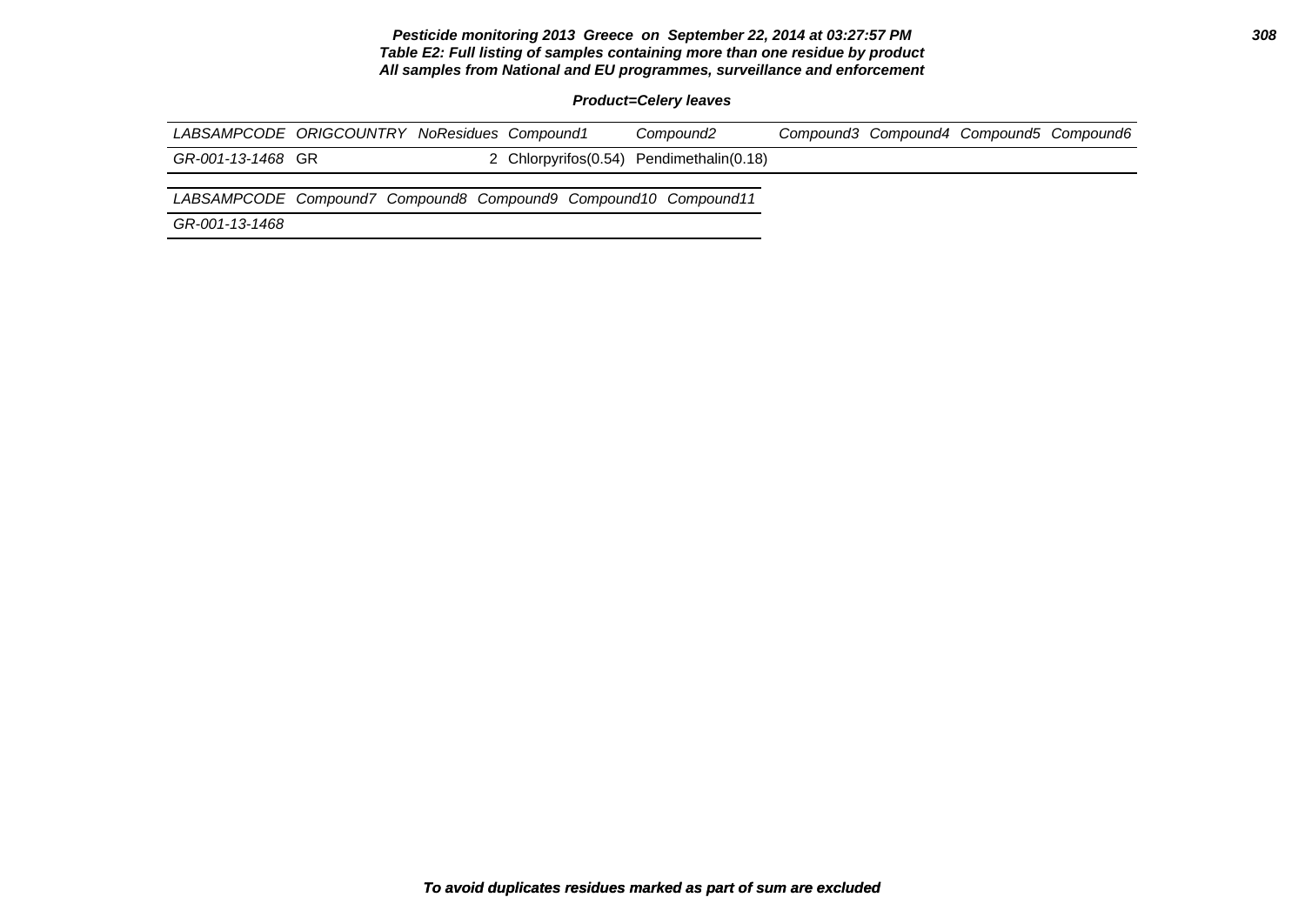#### **Pesticide monitoring 2013 Greece on September 22, 2014 at 03:27:57 PM 309 Table E2: Full listing of samples containing more than one residue by product All samples from National and EU programmes, surveillance and enforcement**

### **Product=Cherries**

|               | LABSAMPCODE ORIGCOUNTRY NoResidues Compound1 |                                                                 | Compound <sub>2</sub>                                                                       | Compound3                                                                                   | Compound4                                                              | Compound5           | Compound6 |
|---------------|----------------------------------------------|-----------------------------------------------------------------|---------------------------------------------------------------------------------------------|---------------------------------------------------------------------------------------------|------------------------------------------------------------------------|---------------------|-----------|
| GR-001-13-489 | GR                                           | 2 Thiacloprid(0.017)                                            | Fenbuconazole(0.01)                                                                         |                                                                                             |                                                                        |                     |           |
| GR-001-13-914 | GR                                           | 4 Tebuconazole(0.029)                                           | Carbendazim and<br>benomyl(0.028)                                                           | Fenbuconazole(0.051)                                                                        | Acetamiprid(0.025)                                                     |                     |           |
| GR-002-13-117 | GR                                           | 3 Thiacloprid(0.06)                                             | Boscalid(0.22)                                                                              | Pyraclostrobin(0.02)                                                                        |                                                                        |                     |           |
| GR-002-13-118 | <b>GR</b>                                    | 2 Thiacloprid(0.02)                                             | Boscalid(0.1)                                                                               |                                                                                             |                                                                        |                     |           |
| GR-002-13-126 | GR                                           | 5 Pyraclostrobin(0.02)                                          | Thiametoxam (sum of<br>thiametoxam and<br>clothianidin expressed as<br>thiametoxam $(0.04)$ | Boscalid(0.11)                                                                              | Cypermethrin<br>(sum)(0.32)                                            | Fenbuconazole(0.07) |           |
| GR-002-13-127 | GR                                           | 3 Tebuconazole(0.15)                                            | Etofenprox(0.28)                                                                            | Chlorpyrifos(0.01)                                                                          |                                                                        |                     |           |
| GR-002-13-129 | <b>GR</b>                                    | 4 Fenbuconazole(0.03)                                           | Boscalid(0.04)                                                                              | Thiametoxam (sum of<br>thiametoxam and<br>clothianidin expressed as<br>thiametoxam $(0.04)$ | Phosmet (phosmet<br>and phosmet oxon<br>expressed as<br>phosmet)(0.04) |                     |           |
| GR-002-13-130 | <b>GR</b>                                    | 4 Cyfluthrin<br>(sum)(0.03)                                     | Boscalid(0.14)                                                                              | Acetamiprid(0.06)                                                                           | Pyraclostrobin(0.04)                                                   |                     |           |
|               |                                              | LABSAMPCODE Compound7 Compound8 Compound9 Compound10 Compound11 |                                                                                             |                                                                                             |                                                                        |                     |           |
| GR-001-13-489 |                                              |                                                                 |                                                                                             |                                                                                             |                                                                        |                     |           |
| GR-001-13-914 |                                              |                                                                 |                                                                                             |                                                                                             |                                                                        |                     |           |
| GR-002-13-117 |                                              |                                                                 |                                                                                             |                                                                                             |                                                                        |                     |           |
| GR-002-13-118 |                                              |                                                                 |                                                                                             |                                                                                             |                                                                        |                     |           |
| GR-002-13-126 |                                              |                                                                 |                                                                                             |                                                                                             |                                                                        |                     |           |
| GR-002-13-127 |                                              |                                                                 |                                                                                             |                                                                                             |                                                                        |                     |           |
| GR-002-13-129 |                                              |                                                                 |                                                                                             |                                                                                             |                                                                        |                     |           |

GR-002-13-130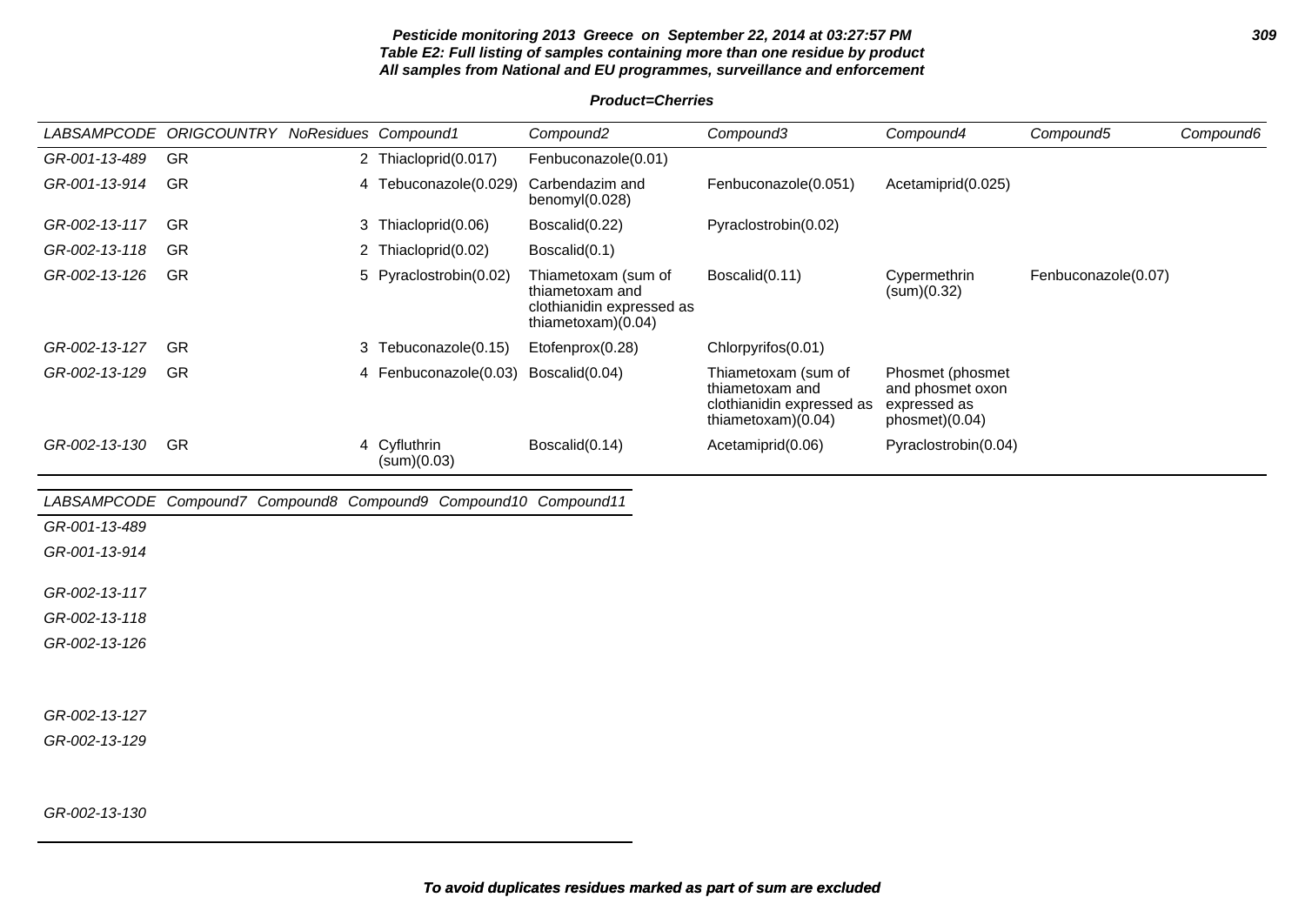#### **Pesticide monitoring 2013 Greece on September 22, 2014 at 03:27:57 PM 310 Table E2: Full listing of samples containing more than one residue by product All samples from National and EU programmes, surveillance and enforcement**

#### **Product=Cherries**

|               | LABSAMPCODE ORIGCOUNTRY NoResidues Compound1 |                     | Compound2                                                           | Compound3           | Compound4            | Compound5          | Compound6 |
|---------------|----------------------------------------------|---------------------|---------------------------------------------------------------------|---------------------|----------------------|--------------------|-----------|
| GR-002-13-131 | -GR                                          | 5 Boscalid(0.11)    | Acetamiprid(0.07)                                                   | Thiacloprid(0.02)   | Pyraclostrobin(0.02) | Chlorpyrifos(0.01) |           |
| GR-002-13-138 | GR                                           | 3 Acetamiprid(0.02) | Carbendazim and<br>benomy $(0.02)$                                  | Fenbuconazole(0.05) |                      |                    |           |
| GR-002-13-139 | <b>GR</b>                                    | 2 Thiacloprid(0.08) | Phosmet (phosmet and<br>phosmet oxon expressed<br>as phosmet)(0.01) |                     |                      |                    |           |
| GR-002-13-151 | GR                                           | 4 Boscalid(0.14)    | Cypermethrin<br>(sum)(0.15)                                         | Acetamiprid(0.06)   | Pyraclostrobin(0.01) |                    |           |
| GR-005-13-033 | GR                                           | 2 Fenhexamid(0.197) | Boscalid(0.042)                                                     |                     |                      |                    |           |

LABSAMPCODE Compound7 Compound8 Compound9 Compound10 Compound11

GR-002-13-131

GR-002-13-138

GR-002-13-139

GR-002-13-151

GR-005-13-033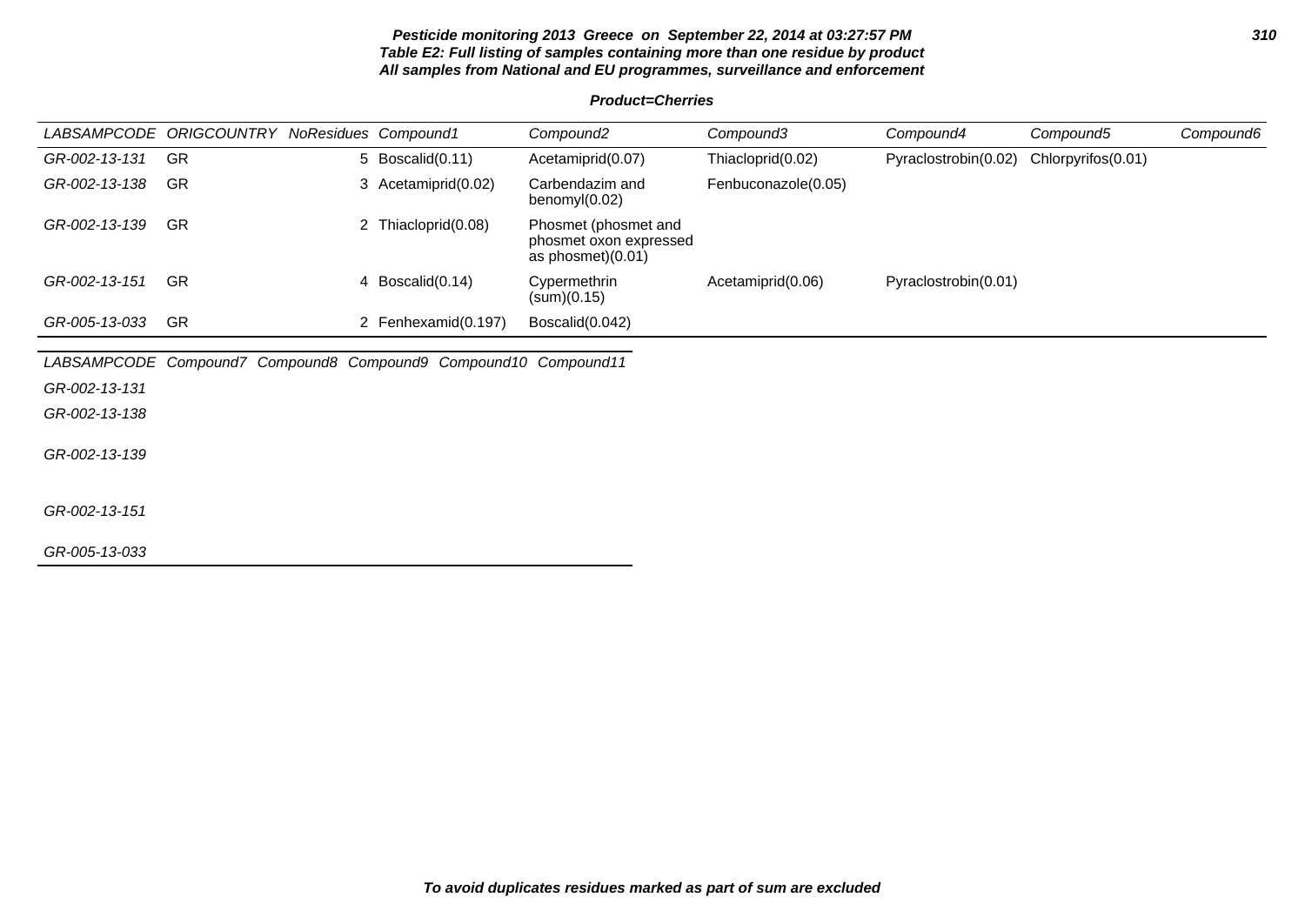#### **Pesticide monitoring 2013 Greece on September 22, 2014 at 03:27:57 PM 311 Table E2: Full listing of samples containing more than one residue by product All samples from National and EU programmes, surveillance and enforcement**

# **Product=Courgettes**

|                  | LABSAMPCODE ORIGCOUNTRY NoResidues Compound1 |                                                                                          | Compound2                                                                              |  | Compound3 Compound4 Compound5 Compound6 Compound7 |  |
|------------------|----------------------------------------------|------------------------------------------------------------------------------------------|----------------------------------------------------------------------------------------|--|---------------------------------------------------|--|
| GR-001-13-439 GR |                                              | 2 Pyraclostrobin(0.13)                                                                   | Propamocarb (sum of<br>propamocarb and its salt<br>expressed as<br>propamocarb)(0.012) |  |                                                   |  |
| GR-001-13-443    | -GR                                          | 2 Propamocarb (sum of<br>propamocarb and its salt<br>expressed as<br>propamocarb)(0.011) | Dimethomorph(0.016)                                                                    |  |                                                   |  |
|                  |                                              | LABSAMPCODE Compound8 Compound9 Compound10 Compound11                                    |                                                                                        |  |                                                   |  |

GR-001-13-439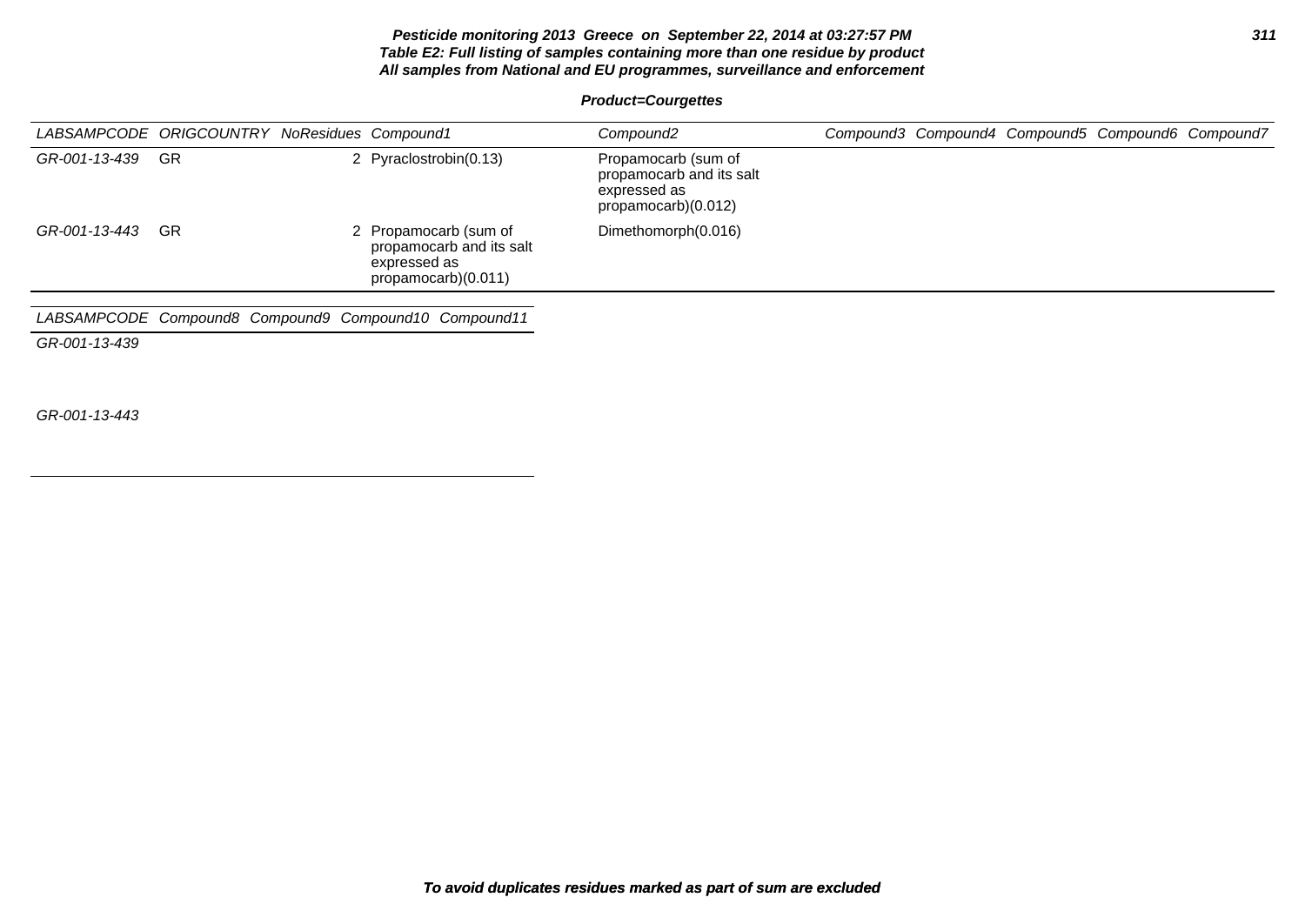#### **Pesticide monitoring 2013 Greece on September 22, 2014 at 03:27:57 PM 312 Table E2: Full listing of samples containing more than one residue by product All samples from National and EU programmes, surveillance and enforcement**

#### **Product=Cucumbers**

|                   | LABSAMPCODE ORIGCOUNTRY NoResidues Compound1 |                                                                                                                                              | Compound <sub>2</sub> | Compound3                              | Compound4 | Compound5 |
|-------------------|----------------------------------------------|----------------------------------------------------------------------------------------------------------------------------------------------|-----------------------|----------------------------------------|-----------|-----------|
| GR-001-13-1177 GR |                                              | 2 Metalaxyl (Metalaxyl including other mixtures of constituent Dimethomorph(0.016)<br>isomers including Metalaxyl-M (sum of isomers))(0.011) |                       |                                        |           |           |
| GR-001-13-296     | <b>GR</b>                                    | 2 Propamocarb (sum of propamocarb and its salt expressed Fluopicolide(0.037)<br>as propamocarb)(0.44)                                        |                       |                                        |           |           |
| GR-001-13-297     | <b>GR</b>                                    | 2 Propamocarb (sum of propamocarb and its salt expressed<br>as propamocarb)(0.38)                                                            | Fluopicolide(0.034)   |                                        |           |           |
| GR-001-13-402     | -GR                                          | 3 Pyrimethanil(0.01)                                                                                                                         | Iprodione(0.024)      | Chlorpyrifos(0.019)                    |           |           |
| GR-001-13-420     | <b>GR</b>                                    | 2 Penconazole(0.013)                                                                                                                         | Acetamiprid(0.055)    |                                        |           |           |
| GR-001-13-440     | GR                                           | 4 Propamocarb (sum of propamocarb and its salt expressed<br>as propamocarb)(0.072)                                                           | Dimethomorph(0.11)    | Pyraclostrobin(0.13) Bupirimate(0.016) |           |           |
| GR-002-13-308     | МK                                           | 2 Metalaxyl (Metalaxyl including other mixtures of constituent Dimethomorph(0.02)<br>isomers including Metalaxyl-M (sum of isomers))(0.02)   |                       |                                        |           |           |
|                   |                                              | LABSAMPCODE Compound6 Compound7 Compound8 Compound9 Compound10 Compound11                                                                    |                       |                                        |           |           |
| GR-001-13-1177    |                                              |                                                                                                                                              |                       |                                        |           |           |
| GR-001-13-296     |                                              |                                                                                                                                              |                       |                                        |           |           |
| GR-001-13-297     |                                              |                                                                                                                                              |                       |                                        |           |           |
| GR-001-13-402     |                                              |                                                                                                                                              |                       |                                        |           |           |
| GR-001-13-420     |                                              |                                                                                                                                              |                       |                                        |           |           |
| GR-001-13-440     |                                              |                                                                                                                                              |                       |                                        |           |           |
| GR-002-13-308     |                                              |                                                                                                                                              |                       |                                        |           |           |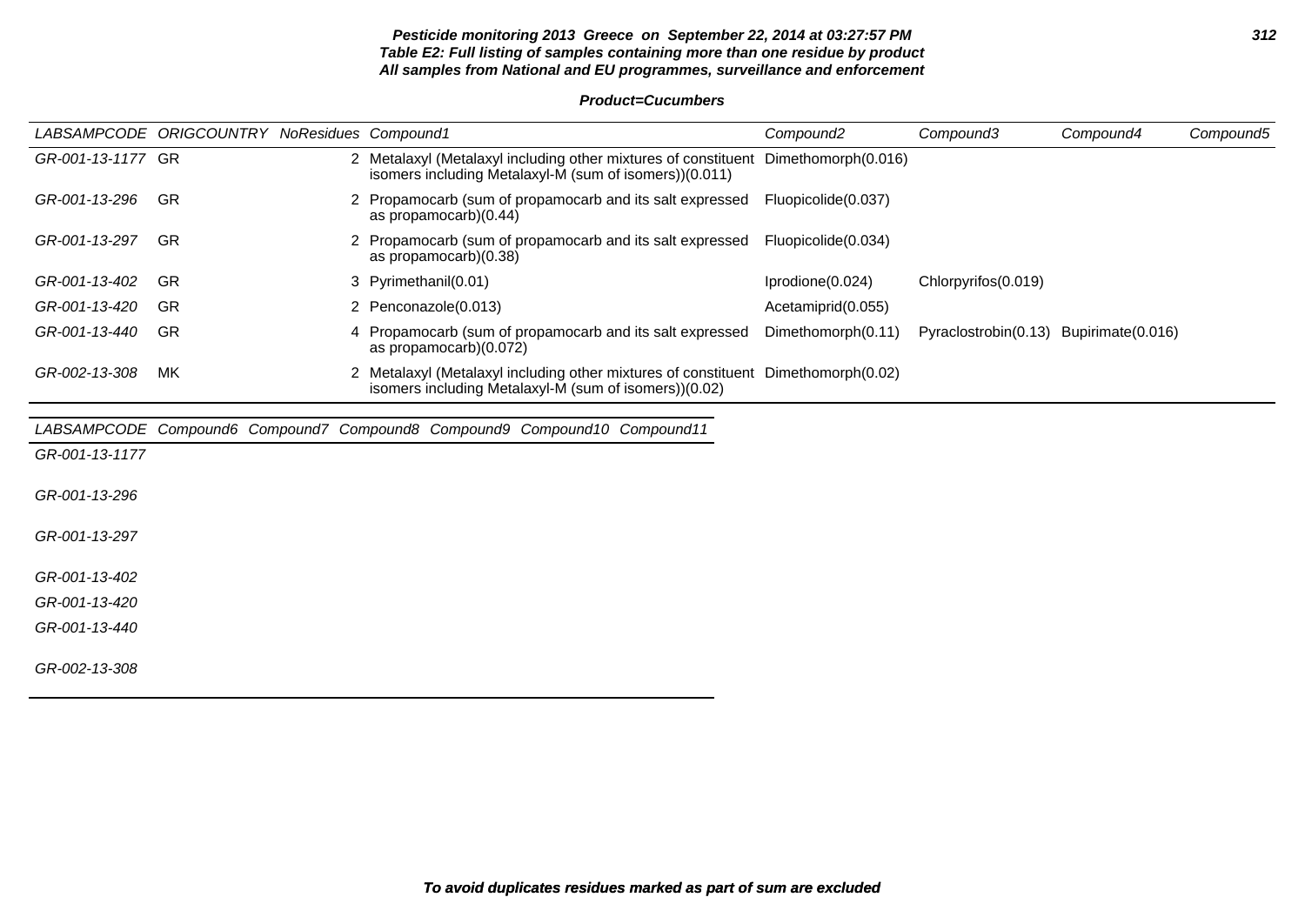#### **Pesticide monitoring 2013 Greece on September 22, 2014 at 03:27:57 PM 313 Table E2: Full listing of samples containing more than one residue by product All samples from National and EU programmes, surveillance and enforcement**

# **Product=Grapefruit**

|                       | LABSAMPCODE ORIGCOUNTRY NoResidues Compound1 |                                                                 | Compound <sub>2</sub> | Compound3           | Compound4                                                                                                 | Compound5                                                                           |                                             |           |
|-----------------------|----------------------------------------------|-----------------------------------------------------------------|-----------------------|---------------------|-----------------------------------------------------------------------------------------------------------|-------------------------------------------------------------------------------------|---------------------------------------------|-----------|
| GR-001-13-350         | <b>SH</b>                                    | 3 $Imazalil(1.9)$                                               | Pyriproxyfen(0.024)   | Thiabendazole(0.58) |                                                                                                           |                                                                                     |                                             |           |
| GR-001-13-910         | <b>GR</b>                                    | 2 Thiabendazole(0.53)                                           | Imazalil(0.27)        |                     |                                                                                                           |                                                                                     |                                             |           |
| GR-002-13-048         | <b>GR</b>                                    | 2 $Imazalil(0.21)$                                              | Chlorpyrifos(0.02)    |                     |                                                                                                           |                                                                                     |                                             |           |
| GR-002-13-141         | ZA                                           | 6 Pyriproxyfen(0.02)                                            | Imidacloprid(0.02)    | Imazalil(2.2)       | Chlorpyrifos (0.04)                                                                                       | Prochloraz (sum of prochloraz and its metabolites<br>expressed as prochloraz)(0.09) | containing the 2,4,6-Trichlorophenol moiety |           |
| GR-002-13-189         | ZA                                           | 2 $Imazalil(0.9)$                                               | Thiacloprid(0.01)     |                     |                                                                                                           |                                                                                     |                                             |           |
| LABSAMPCODE Compound6 |                                              | Compound7 Compound8 Compound9 Compound10 Compound11             |                       |                     |                                                                                                           |                                                                                     |                                             |           |
| GR-001-13-350         |                                              |                                                                 |                       |                     |                                                                                                           |                                                                                     |                                             |           |
| GR-001-13-910         |                                              |                                                                 |                       |                     |                                                                                                           |                                                                                     |                                             |           |
| GR-002-13-048         |                                              |                                                                 |                       |                     |                                                                                                           |                                                                                     |                                             |           |
| GR-002-13-141         | Pyraclostrobin(0.03)                         |                                                                 |                       |                     |                                                                                                           |                                                                                     |                                             |           |
| GR-002-13-189         |                                              |                                                                 |                       |                     |                                                                                                           |                                                                                     |                                             |           |
|                       |                                              |                                                                 |                       | Product=Leek        |                                                                                                           |                                                                                     |                                             |           |
|                       | LABSAMPCODE ORIGCOUNTRY                      | NoResidues Compound1                                            | Compound <sub>2</sub> | Compound3           |                                                                                                           | Compound4                                                                           | Compound5                                   | Compound6 |
| GR-001-13-1169 GR     |                                              | 3 Difenoconazole(0.06)                                          | Cyprodinil(0.18)      | Azoxystrobin(0.1)   |                                                                                                           |                                                                                     |                                             |           |
| GR-001-13-1406 GR     |                                              | 5 Thiophanate-methyl(0.035)                                     | Oxadiazon(0.078)      |                     | Methiocarb (sum of methiocarb and<br>methiocarb sulfoxide and sulfone,<br>expressed as methiocarb)(0.034) | Indoxacarb as<br>sum of the<br>isomers S and<br>R(0.18)                             | Chlorpyrifos(0.1)                           |           |
|                       |                                              | LABSAMPCODE Compound7 Compound8 Compound9 Compound10 Compound11 |                       |                     |                                                                                                           |                                                                                     |                                             |           |

GR-001-13-1169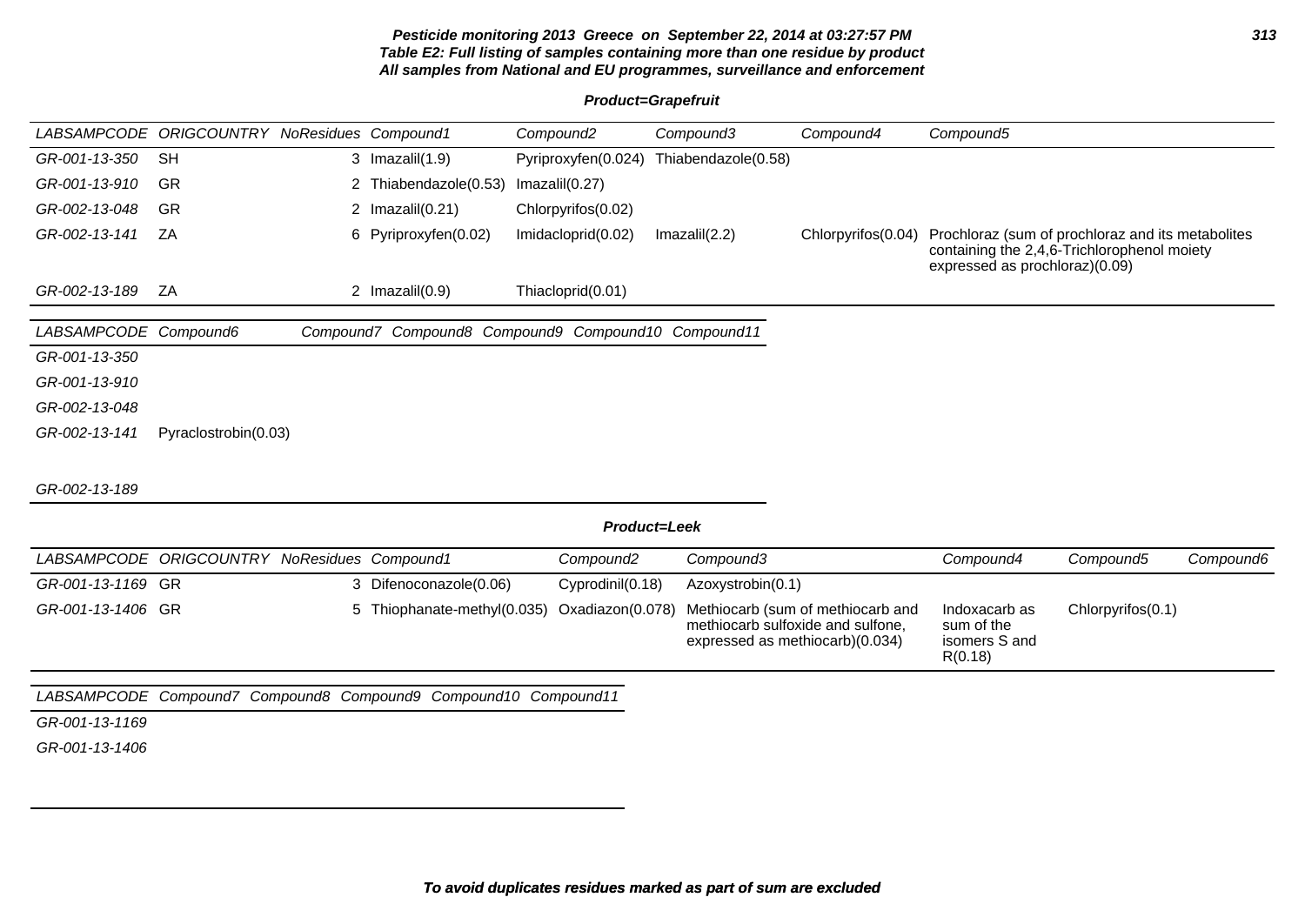#### **Pesticide monitoring 2013 Greece on September 22, 2014 at 03:27:57 PM 314 Table E2: Full listing of samples containing more than one residue by product All samples from National and EU programmes, surveillance and enforcement**

**Product=Lemons**

|                   | LABSAMPCODE ORIGCOUNTRY NoResidues Compound1 |                                          | Compound2           | Compound3                                       | Compound4 | Compound5 |
|-------------------|----------------------------------------------|------------------------------------------|---------------------|-------------------------------------------------|-----------|-----------|
| GR-001-13-1103 GR |                                              | 3 Thiabendazole(0.24) Pyrimethanil(0.33) |                     | Imazalil(2.7)                                   |           |           |
| GR-001-13-1194 TR |                                              | 2 $Imazalil(0.17)$                       | Chlorpyrifos(0.041) |                                                 |           |           |
| GR-001-13-496     | AR                                           | 3 Thiabendazole(0.23) Pyrimethanil(0.45) |                     | Imazalil(2.1)                                   |           |           |
| GR-001-13-497     | AR                                           | 4 Thiabendazole(0.62) Imazalil(5.2)      |                     | Carbendazim and benomyl(0.39) Pyrimethanil(3.3) |           |           |
| GR-001-13-585     | AR                                           | 3 Pyrimethanil(0.27)                     | Imazalil(3.2)       | Thiabendazole(0.089)                            |           |           |
|                   |                                              |                                          |                     |                                                 |           |           |

| LABSAMPCODE Compound6 Compound7 Compound8 Compound9 Compound10 Compound11 |  |  |  |  |  |  |
|---------------------------------------------------------------------------|--|--|--|--|--|--|
|---------------------------------------------------------------------------|--|--|--|--|--|--|

GR-001-13-1103

GR-001-13-1194

GR-001-13-496

GR-001-13-497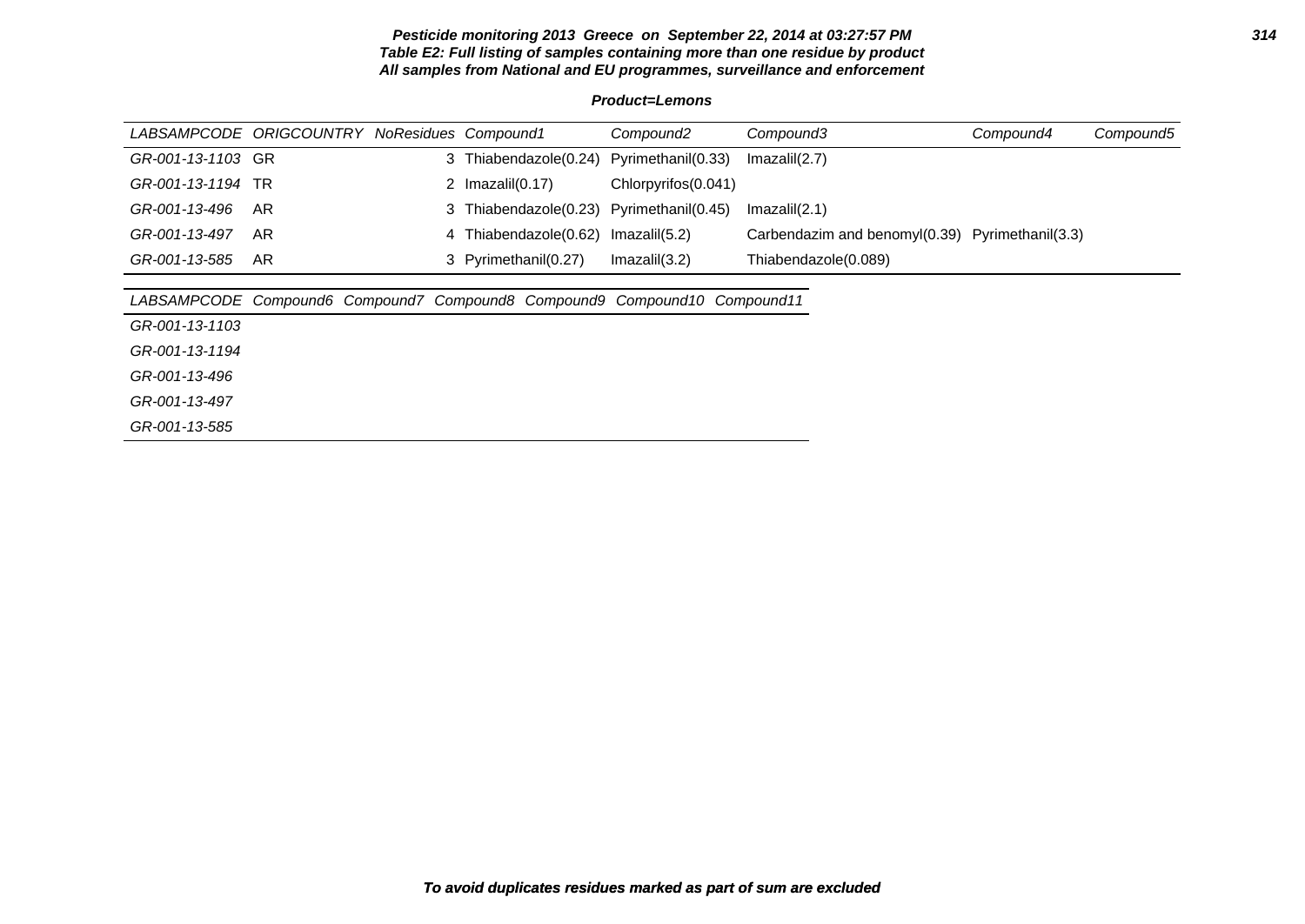#### **Pesticide monitoring 2013 Greece on September 22, 2014 at 03:27:57 PM 315 Table E2: Full listing of samples containing more than one residue by product All samples from National and EU programmes, surveillance and enforcement**

**Product=Lettuce**

| <i>LABSAMPCODE</i> | <b>ORIGCOUNTRY NoResidues Compound1</b> |    |                                                                                                                              | Compound <sub>2</sub>                                 | Compound3                                                                                       | Compound4             | Compound5                |
|--------------------|-----------------------------------------|----|------------------------------------------------------------------------------------------------------------------------------|-------------------------------------------------------|-------------------------------------------------------------------------------------------------|-----------------------|--------------------------|
| GR-001-13-1419 GR  |                                         | 3. | Metalaxyl (Metalaxyl including other<br>mixtures of constituent isomers<br>including Metalaxyl-M (sum of<br>isomers))(0.055) | Indoxacarb as sum of the<br>isomers $S$ and $R(0.19)$ | Bromide ion(1.2)                                                                                |                       |                          |
| GR-001-13-184      | GR                                      |    | 4 Thiametoxam (sum of thiametoxam<br>and clothianidin expressed as<br>thiametoxam)(0.97)                                     | Dithiocarbamates(0.48)                                | Bromide ion(6.2)                                                                                | Boscalid(0.31)        |                          |
| GR-001-13-216      | GR                                      | 2. | Disulfoton (sum baby and infant<br>food)(0.017)                                                                              | Bromide ion(3.2)                                      |                                                                                                 |                       |                          |
| GR-001-13-346      | -GR                                     |    | 3 Pyraclostrobin(0.081)                                                                                                      | Bromide ion(5)                                        | Boscalid(0.7)                                                                                   |                       |                          |
| GR-001-13-391      | GR                                      |    | 4 Dithiocarbamates(0.1)                                                                                                      | Deltamethrin(0.09)                                    | Bromide ion(2.6)                                                                                | Acetamiprid(0.72)     |                          |
| GR-001-13-396      | GR                                      | 5. | Thiametoxam (sum of thiametoxam<br>and clothianidin expressed as<br>thiametoxam $(0.022)$                                    | Pirimicarb.<br>desmethylformamido-(0.076)             | Pirimicarb (sum of<br>Pirimicarb and desmethyl<br>pirimicarb expressed as<br>Pirimicarb)(0.081) | Dithiocarbamates(2.5) | <b>Bromide</b><br>ion(7) |
| GR-001-13-400      | GR                                      |    | 4 Thiophanate-methyl(0.058)                                                                                                  | Imidacloprid(0.012)                                   | Carbendazim and<br>benomy $(0.061)$                                                             | Bromide ion(0.84)     |                          |

# LABSAMPCODE Compound6 Compound7 Compound8 Compound9 Compound10 Compound11

GR-001-13-1419

GR-001-13-184

GR-001-13-216

GR-001-13-346

GR-001-13-391

GR-001-13-396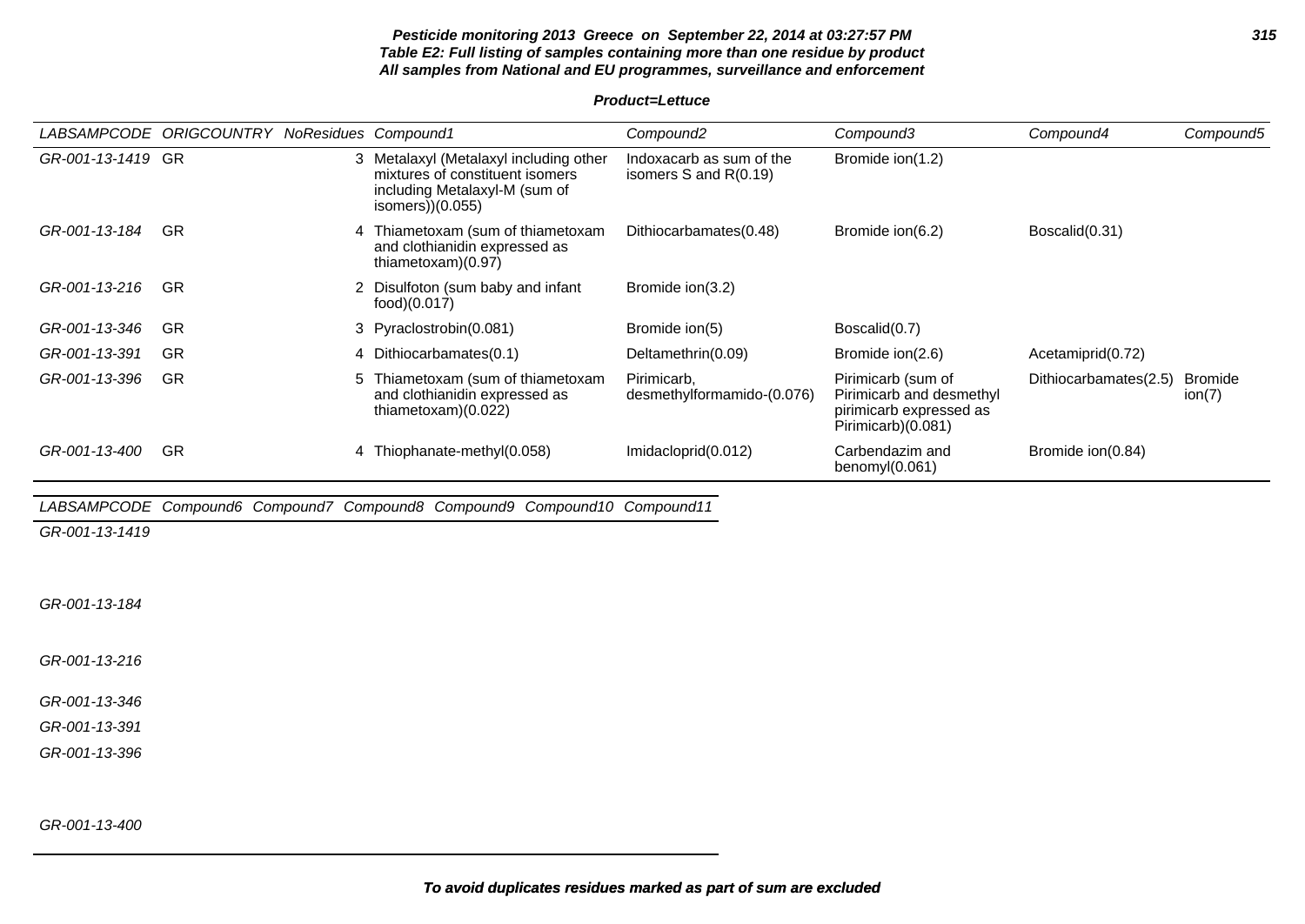#### **Pesticide monitoring 2013 Greece on September 22, 2014 at 03:27:57 PM 316 Table E2: Full listing of samples containing more than one residue by product All samples from National and EU programmes, surveillance and enforcement**

**Product=Lettuce**

|               | LABSAMPCODE ORIGCOUNTRY NoResidues Compound1 |                                                                                             | Compound <sub>2</sub>                                                          | Compound3                                                                                   | Compound4 | Compound5 |
|---------------|----------------------------------------------|---------------------------------------------------------------------------------------------|--------------------------------------------------------------------------------|---------------------------------------------------------------------------------------------|-----------|-----------|
| GR-001-13-474 | GR                                           | 2 Thiametoxam (sum of thiametoxam<br>and clothianidin expressed as<br>thiametoxam $(0.025)$ | Boscalid(0.17)                                                                 |                                                                                             |           |           |
| GR-001-13-547 | <b>GR</b>                                    | 3 Chlorpyrifos(0.04)                                                                        | Acetamiprid(0.033)                                                             | Spiroxamine(0.01)                                                                           |           |           |
| GR-002-13-031 | GR                                           | 3 Fludioxonil(0.54)                                                                         | Iprodione(1.56)                                                                | Thiametoxam (sum of<br>thiametoxam and<br>clothianidin expressed as<br>thiametoxam $(0.01)$ |           |           |
| GR-003-13-009 | <b>GR</b>                                    | 2 Iprodione(0.62)                                                                           | Cypermethrin (sum)(0.084)                                                      |                                                                                             |           |           |
| GR-003-13-060 | GR                                           | 2 Chlorpyrifos(0.5)                                                                         | Boscalid(0.16)                                                                 |                                                                                             |           |           |
| GR-006-13-249 | XX                                           | 2 Cypermethrin (sum)(0.2)                                                                   | Chlorpyrifos(0.019)                                                            |                                                                                             |           |           |
| GR-009-13-011 | GR                                           | 3 Spinosyn A(0.2)                                                                           | Spinosad (sum of Spinosyn A<br>and Spinosyn D, expressed<br>as Spinosad)(0.25) | Spinosyn D(0.051)                                                                           |           |           |
| GR-009-13-022 | <b>GR</b>                                    | 3 Boscalid(0.45)                                                                            | Pyraclostrobin(0.04)                                                           | Dimethomorph(0.027)                                                                         |           |           |
|               |                                              | LABSAMPCODE Compound6 Compound7 Compound8 Compound9 Compound10 Compound11                   |                                                                                |                                                                                             |           |           |
| GR-001-13-474 |                                              |                                                                                             |                                                                                |                                                                                             |           |           |
|               |                                              |                                                                                             |                                                                                |                                                                                             |           |           |
| GR-001-13-547 |                                              |                                                                                             |                                                                                |                                                                                             |           |           |
| GR-002-13-031 |                                              |                                                                                             |                                                                                |                                                                                             |           |           |
|               |                                              |                                                                                             |                                                                                |                                                                                             |           |           |
| GR-003-13-009 |                                              |                                                                                             |                                                                                |                                                                                             |           |           |
| GR-003-13-060 |                                              |                                                                                             |                                                                                |                                                                                             |           |           |
| GR-006-13-249 |                                              |                                                                                             |                                                                                |                                                                                             |           |           |
| GR-009-13-011 |                                              |                                                                                             |                                                                                |                                                                                             |           |           |
|               |                                              |                                                                                             |                                                                                |                                                                                             |           |           |
| GR-009-13-022 |                                              |                                                                                             |                                                                                |                                                                                             |           |           |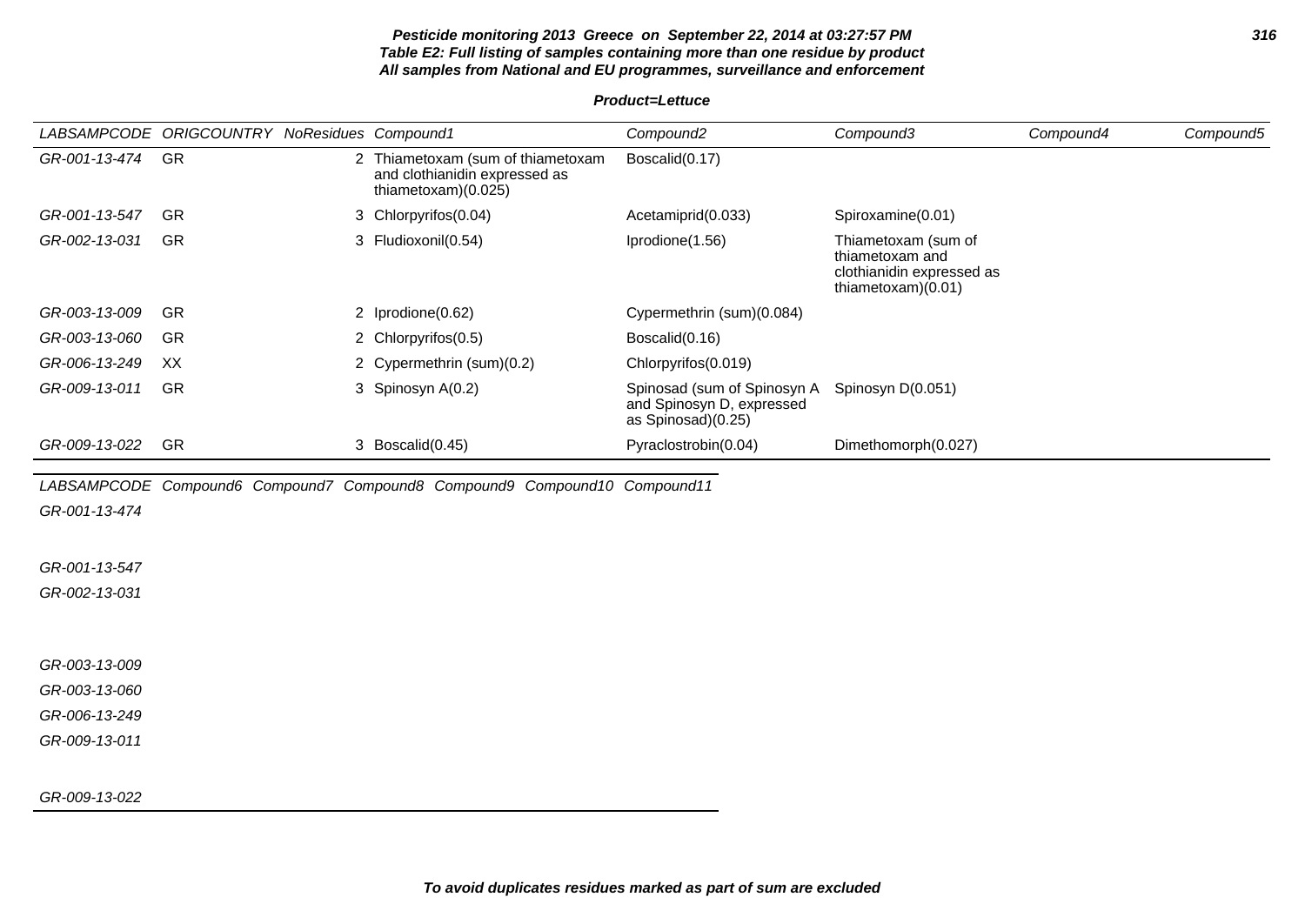**Pesticide monitoring 2013 Greece on September 22, 2014 at 03:27:57 PM 317 Table E2: Full listing of samples containing more than one residue by product All samples from National and EU programmes, surveillance and enforcement**

**Product=Lettuce and other salad plants, including Brassica**

|                                              |           | LABSAMPCODE ORIGCOUNTRY NoResidues Compound1 |  |                 |                                                     | Compound <sub>2</sub>                                                   |                                         | Compound3 Compound4 |                     |
|----------------------------------------------|-----------|----------------------------------------------|--|-----------------|-----------------------------------------------------|-------------------------------------------------------------------------|-----------------------------------------|---------------------|---------------------|
| GR-007-13-135                                |           | GR.                                          |  | 2               | Deltamethrin(0.04)                                  | Cypermethrin (sum)(0.27)                                                |                                         |                     |                     |
| <i>LABSAMPCODE</i>                           |           |                                              |  |                 |                                                     | Compound5 Compound6 Compound7 Compound8 Compound9 Compound10 Compound11 |                                         |                     |                     |
| GR-007-13-135                                |           |                                              |  |                 |                                                     |                                                                         |                                         |                     |                     |
|                                              |           |                                              |  |                 | <b>Product=Mandarins</b>                            |                                                                         |                                         |                     |                     |
| <i>LABSAMPCODE</i>                           |           | <b>ORIGCOUNTRY NoResidues Compound1</b>      |  |                 | Compound2                                           |                                                                         | Compound3 Compound4 Compound5 Compound6 |                     |                     |
| GR-001-13-228                                | -IL       |                                              |  | 2 Imazalil(2.4) | Chlorpyrifos(0.13)                                  |                                                                         |                                         |                     |                     |
| <i>LABSAMPCODE</i>                           |           |                                              |  |                 | Compound7 Compound8 Compound9 Compound10 Compound11 |                                                                         |                                         |                     |                     |
| GR-001-13-228                                |           |                                              |  |                 |                                                     |                                                                         |                                         |                     |                     |
|                                              |           |                                              |  |                 | <b>Product=Melons</b>                               |                                                                         |                                         |                     |                     |
| LABSAMPCODE ORIGCOUNTRY NoResidues Compound1 |           |                                              |  |                 |                                                     | Compound <sub>2</sub>                                                   |                                         |                     | Compound3 Compound4 |
| GR-002-13-255                                | <b>GR</b> |                                              |  |                 | 2 Thiophanate-methyl(0.2)                           | Carbendazim and benomyl(0.03)                                           |                                         |                     |                     |
| <i>LABSAMPCODE</i>                           |           |                                              |  |                 |                                                     | Compound5 Compound6 Compound7 Compound8 Compound9 Compound10            |                                         | Compound11          |                     |
| GR-002-13-255                                |           |                                              |  |                 |                                                     |                                                                         |                                         |                     |                     |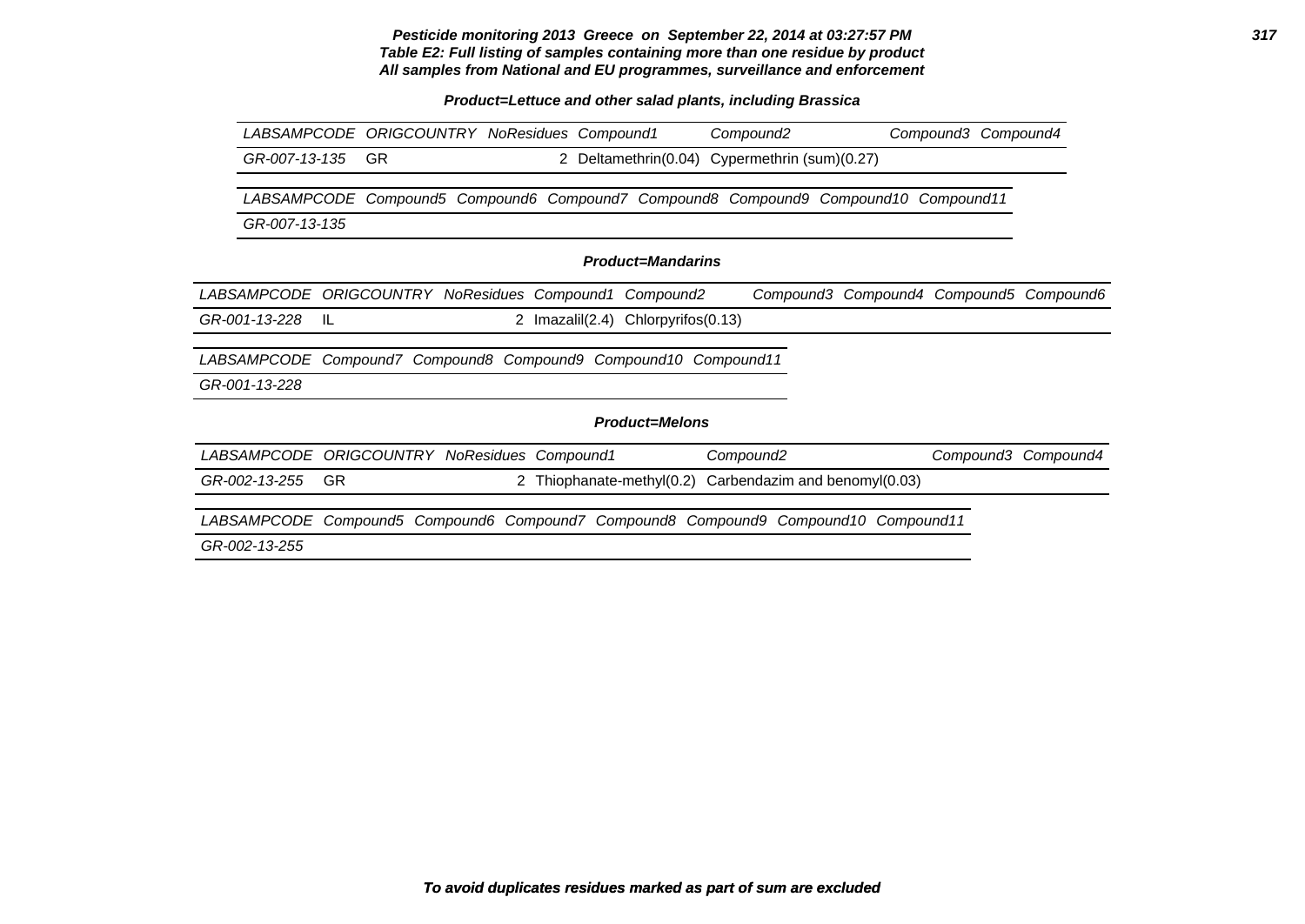#### **Pesticide monitoring 2013 Greece on September 22, 2014 at 03:27:57 PM 318 Table E2: Full listing of samples containing more than one residue by product All samples from National and EU programmes, surveillance and enforcement**

#### **Product=Olives for oil production**

| <i>LABSAMPCODE</i> | <b>ORIGCOUNTRY NoResidues Compound1</b> |    |                   |                        | Compound <sub>2</sub>  |                                                    | Compound3          | Compound4 |
|--------------------|-----------------------------------------|----|-------------------|------------------------|------------------------|----------------------------------------------------|--------------------|-----------|
| GR-001-13-822      | GR.                                     |    | 2 Zoxamide(0.013) |                        | Diazinon(0.013)        |                                                    |                    |           |
| GR-007-13-054-14   | GR                                      | 3. |                   | Dimethoate (sum)(0.09) | Cyfluthrin (sum)(0.09) |                                                    | Chlorpyrifos(0.02) |           |
| GR-007-13-251      | GR.                                     | 2  |                   | Dimethoate (sum)(0.07) | Chlorpyrifos(0.05)     |                                                    |                    |           |
| GR-007-13-252      | <b>GR</b>                               | 2  |                   | Chlorpyrifos(0.03)     |                        | Dimethoate (sum)(0.03)                             |                    |           |
| GR-007-13-253      | GR.                                     | 2  |                   | Chlorpyrifos(0.04)     |                        | Dimethoate (sum)(0.02)                             |                    |           |
| GR-007-13-284      | GR.                                     | 2  |                   | Deltamethrin(0.05)     |                        | Cypermethrin (sum)(0.08)                           |                    |           |
|                    |                                         |    |                   |                        |                        |                                                    |                    |           |
| <i>LABSAMPCODE</i> | Compound5                               |    |                   |                        |                        | Compound6 Compound7 Compound8 Compound9 Compound10 | Compound11         |           |
| GR-001-13-822      |                                         |    |                   |                        |                        |                                                    |                    |           |
| GR-007-13-054-14   |                                         |    |                   |                        |                        |                                                    |                    |           |
| GR-007-13-251      |                                         |    |                   |                        |                        |                                                    |                    |           |
| GR-007-13-252      |                                         |    |                   |                        |                        |                                                    |                    |           |
| GR-007-13-253      |                                         |    |                   |                        |                        |                                                    |                    |           |
| GR-007-13-284      |                                         |    |                   |                        |                        |                                                    |                    |           |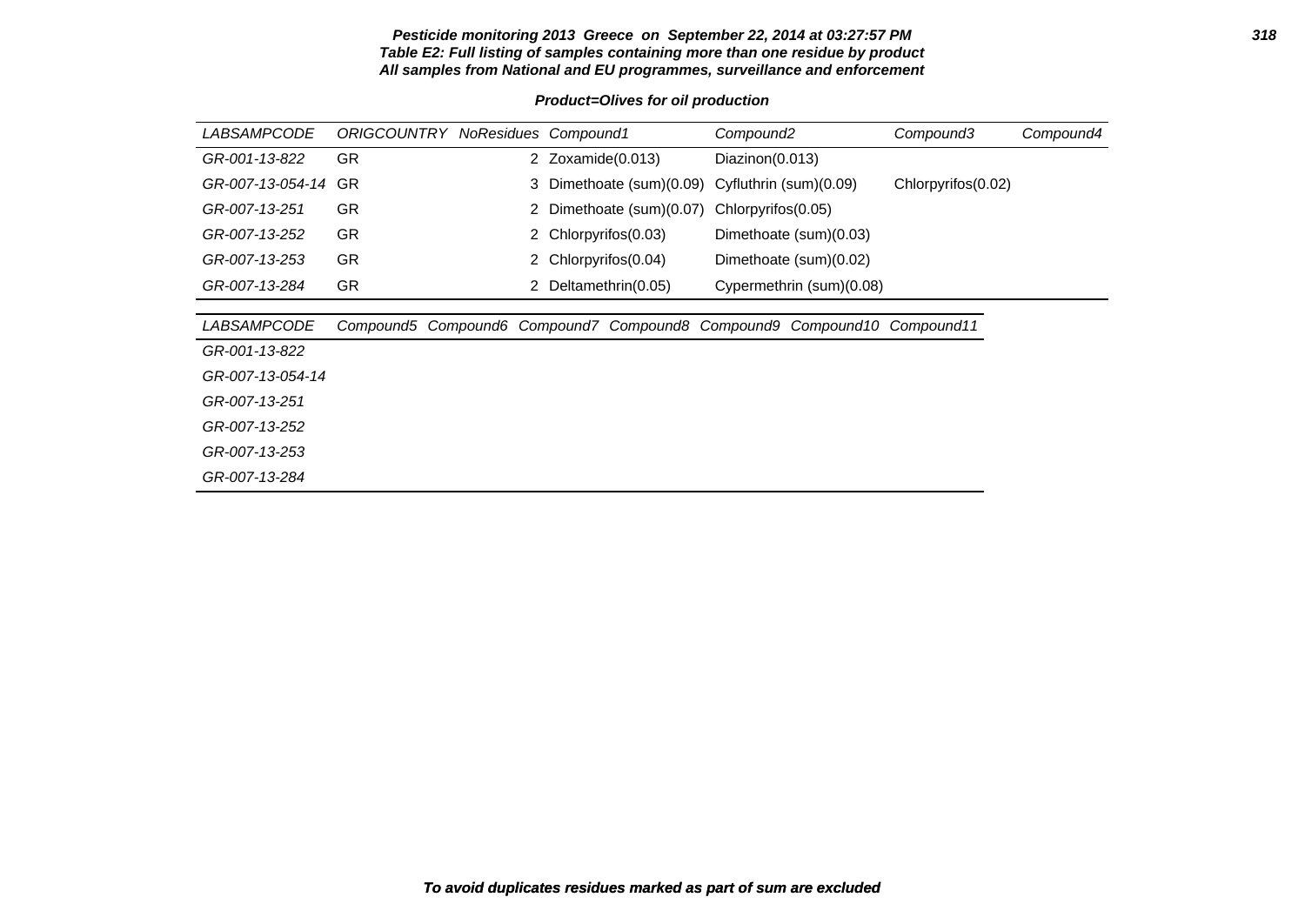#### **Pesticide monitoring 2013 Greece on September 22, 2014 at 03:27:57 PM 319 Table E2: Full listing of samples containing more than one residue by product All samples from National and EU programmes, surveillance and enforcement**

#### **Product=Oranges**

|                   | LABSAMPCODE ORIGCOUNTRY NoResidues Compound1 |   |                                                                                                                                      | Compound <sub>2</sub> | Compound3             | Compound4      | Compound5 |
|-------------------|----------------------------------------------|---|--------------------------------------------------------------------------------------------------------------------------------------|-----------------------|-----------------------|----------------|-----------|
| GR-001-13-1203 ZA |                                              |   | 3 Thiabendazole(1.3)                                                                                                                 | Imazalil(1.1)         | Imidacloprid(0.012)   |                |           |
| GR-001-13-1340 ZA |                                              |   | 4 Trifloxystrobin(0.019)                                                                                                             | Thiabendazole(0.62)   | Imidacloprid(0.024)   | Imazalil(0.66) |           |
| GR-001-13-984     | <b>GR</b>                                    |   | 2 Thiabendazole(0.48)                                                                                                                | Imazalil(0.48)        |                       |                |           |
| GR-001-13-988     | GR                                           |   | 2 Thiabendazole(1.2)                                                                                                                 | Imazalil(0.74)        |                       |                |           |
| GR-002-13-202     | ZA                                           |   | 3 Thiabendazole(2.9)                                                                                                                 | Pyraclostrobin(0.07)  | Imazalil(1.84)        |                |           |
| GR-002-13-268     | UY                                           |   | 3 Prochloraz (sum of prochloraz and its metabolites containing<br>the 2,4,6-Trichlorophenol moiety expressed as<br>prochloraz)(0.38) | Imazalil(1.11)        | Chlorpyrifos(0.02)    |                |           |
| GR-002-13-301     | <b>SZ</b>                                    |   | 3 Chlorpyrifos(0.06)                                                                                                                 | Trifloxystrobin(0.02) | Imazalil(1.26)        |                |           |
| GR-003-13-040     | GR                                           |   | 2 Chlorpyrifos(0.018)                                                                                                                | Imazalil(0.386)       |                       |                |           |
| GR-009-13-015     | GR                                           | 3 | Thiabendazole(0.85)                                                                                                                  | Imazalil(0.71)        | Pyraclostrobin(0.016) |                |           |
| GR-009-13-016     | GR                                           |   | 3 Phosmet (phosmet and phosmet oxon expressed as<br>phosmet)(0.016)                                                                  | Chlorpyrifos(0.055)   | Tebufenpyrad(0.055)   |                |           |
|                   |                                              |   | LABSAMPCODE Compound6 Compound7 Compound8 Compound9 Compound10 Compound11                                                            |                       |                       |                |           |
| GR-001-13-1203    |                                              |   |                                                                                                                                      |                       |                       |                |           |
| GR-001-13-1340    |                                              |   |                                                                                                                                      |                       |                       |                |           |
| GR-001-13-984     |                                              |   |                                                                                                                                      |                       |                       |                |           |
| GR-001-13-988     |                                              |   |                                                                                                                                      |                       |                       |                |           |
| GR-002-13-202     |                                              |   |                                                                                                                                      |                       |                       |                |           |
| GR-002-13-268     |                                              |   |                                                                                                                                      |                       |                       |                |           |
|                   |                                              |   |                                                                                                                                      |                       |                       |                |           |
| GR-002-13-301     |                                              |   |                                                                                                                                      |                       |                       |                |           |
| GR-003-13-040     |                                              |   |                                                                                                                                      |                       |                       |                |           |
| GR-009-13-015     |                                              |   |                                                                                                                                      |                       |                       |                |           |
| GR-009-13-016     |                                              |   |                                                                                                                                      |                       |                       |                |           |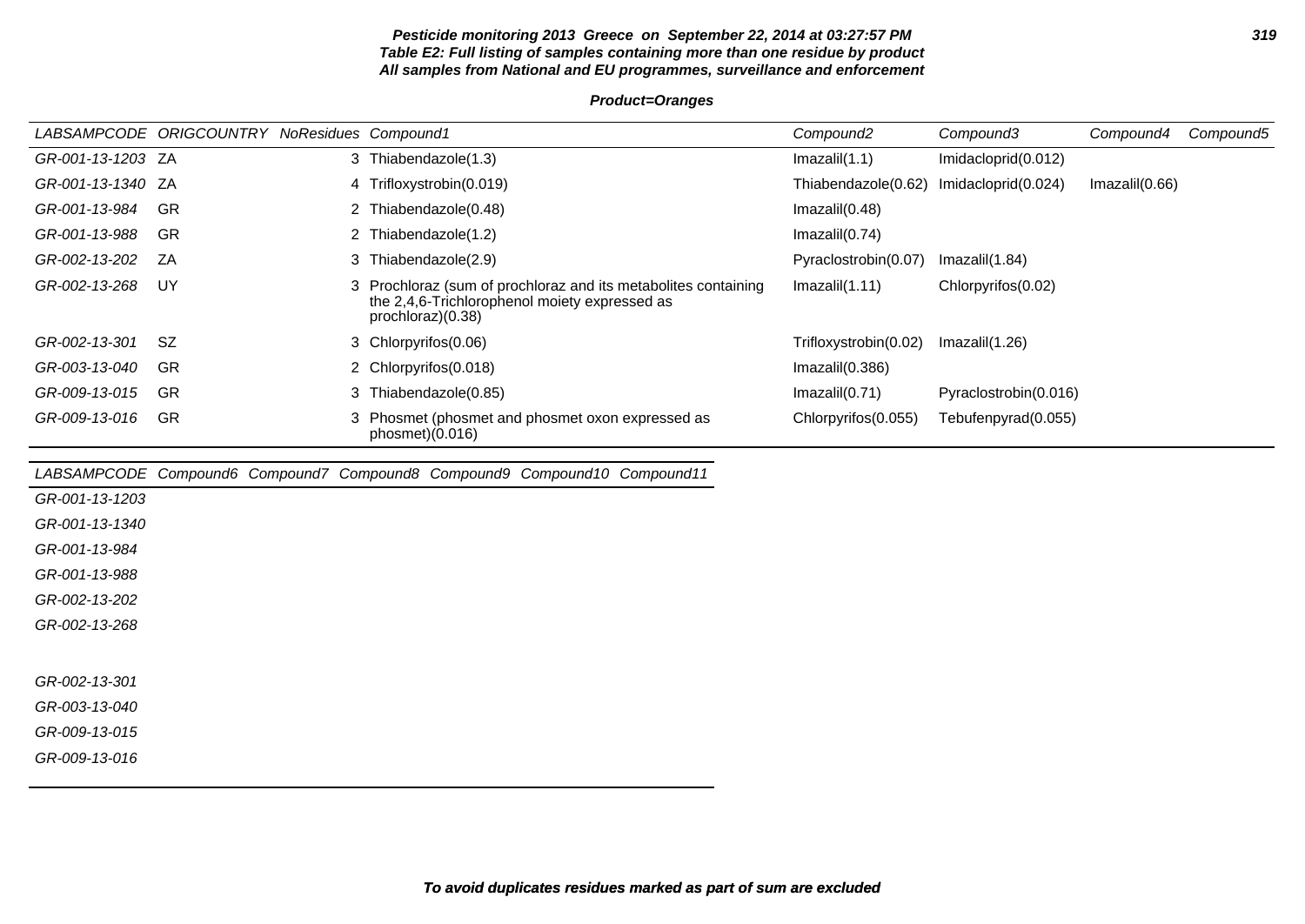**Pesticide monitoring 2013 Greece on September 22, 2014 at 03:27:57 PM 320 Table E2: Full listing of samples containing more than one residue by product All samples from National and EU programmes, surveillance and enforcement**

**Product=Other citrus fruits**

|               | LABSAMPCODE ORIGCOUNTRY NoResidues Compound1 |    |                                                                                                                                       | Compound2                                                                                                                            | Compound3        | Compound4          |
|---------------|----------------------------------------------|----|---------------------------------------------------------------------------------------------------------------------------------------|--------------------------------------------------------------------------------------------------------------------------------------|------------------|--------------------|
| GR-002-13-306 | <b>CN</b>                                    |    | 2 Chlorpyrifos(0.03)                                                                                                                  | Prochloraz (sum of prochloraz and its<br>metabolites containing the<br>2,4,6-Trichlorophenol moiety expressed as<br>prochloraz)(0.2) |                  |                    |
| GR-002-13-337 | <b>CN</b>                                    |    | 3 Buprofezin(0.02)                                                                                                                    | Difenoconazole(0.01)                                                                                                                 | Imazalil(0.07)   |                    |
| GR-002-13-390 | <b>CN</b>                                    | 3. | Prochloraz (sum of prochloraz and its<br>metabolites containing the<br>2,4,6-Trichlorophenol moiety expressed as<br>prochloraz)(0.02) | Chlorpyrifos(0.01)                                                                                                                   | Buprofezin(0.06) |                    |
| GR-002-13-405 | <b>CN</b>                                    | 5. | Triadimefon (sum of Triadimefon and<br>Triadimenol)(0.03)                                                                             | Myclobutanil(0.02)                                                                                                                   | Buprofezin(0.02) | Chlorpyrifos(0.01) |

| LABSAMPCODE Compound5 |                                                                                                                                       |  |  | Compound6 Compound7 Compound8 Compound9 Compound10 Compound11 |  |
|-----------------------|---------------------------------------------------------------------------------------------------------------------------------------|--|--|---------------------------------------------------------------|--|
| GR-002-13-306         |                                                                                                                                       |  |  |                                                               |  |
|                       |                                                                                                                                       |  |  |                                                               |  |
| GR-002-13-337         |                                                                                                                                       |  |  |                                                               |  |
| GR-002-13-390         |                                                                                                                                       |  |  |                                                               |  |
|                       |                                                                                                                                       |  |  |                                                               |  |
|                       |                                                                                                                                       |  |  |                                                               |  |
| GR-002-13-405         | Prochloraz (sum of prochloraz and its<br>metabolites containing the<br>2,4,6-Trichlorophenol moiety expressed as<br>prochloraz)(0.11) |  |  |                                                               |  |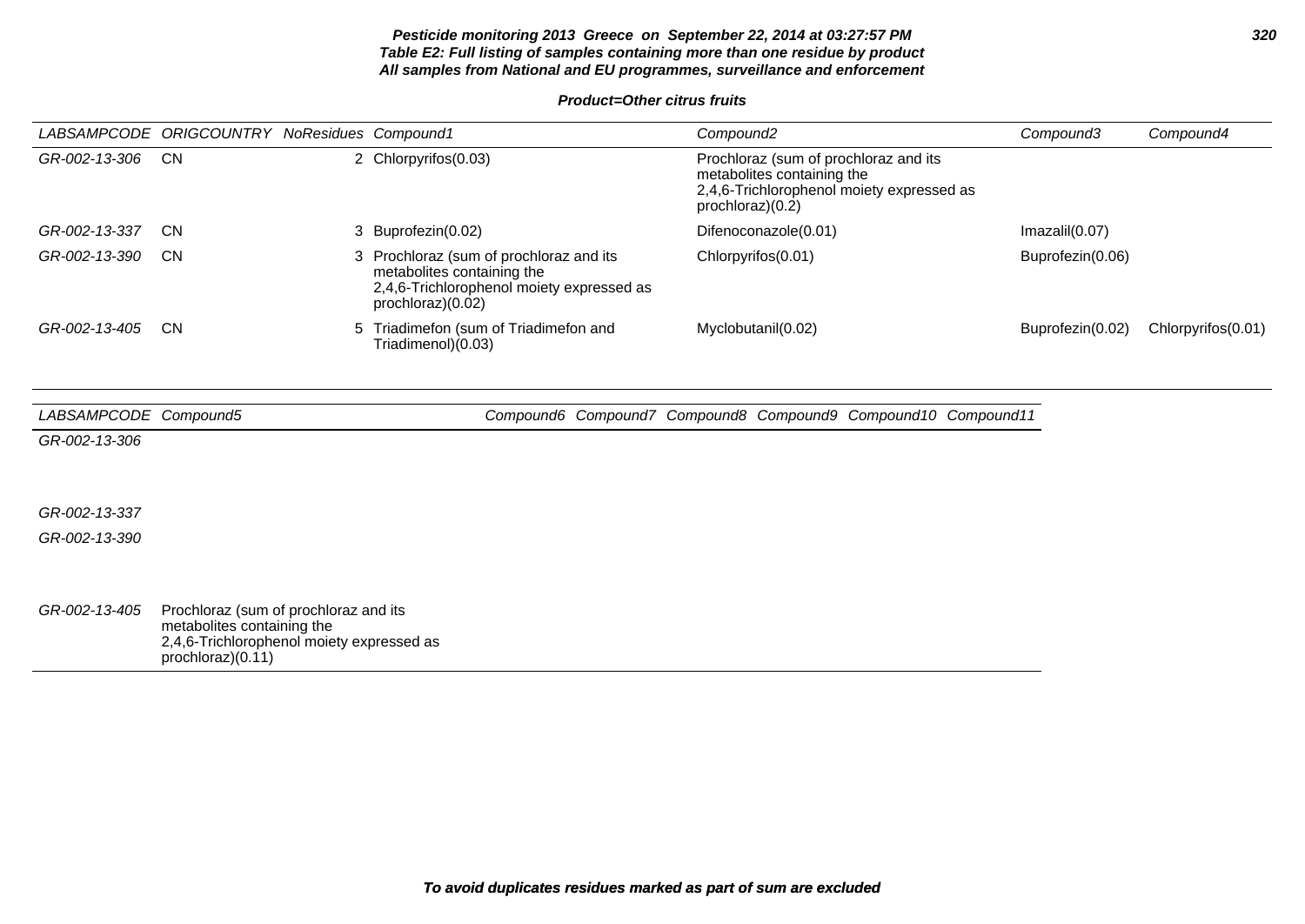#### **Pesticide monitoring 2013 Greece on September 22, 2014 at 03:27:57 PM 321 Table E2: Full listing of samples containing more than one residue by product All samples from National and EU programmes, surveillance and enforcement**

**Product=Other citrus fruits**

|                       | LABSAMPCODE ORIGCOUNTRY NoResidues Compound1 |                      | Compound <sub>2</sub>                                                                                                                 |                                                               | Compound3          | Compound4 |
|-----------------------|----------------------------------------------|----------------------|---------------------------------------------------------------------------------------------------------------------------------------|---------------------------------------------------------------|--------------------|-----------|
| GR-002-13-414         | <b>CN</b>                                    | 3 Myclobutanil(0.01) | Imazalil(0.27)                                                                                                                        |                                                               | Chlorpyrifos(0.02) |           |
| GR-002-13-423         | <b>CN</b>                                    | 2 Chlorpyrifos(0.02) | Prochloraz (sum of prochloraz and its<br>metabolites containing the<br>2,4,6-Trichlorophenol moiety expressed as<br>prochloraz)(0.08) |                                                               |                    |           |
| LABSAMPCODE Compound5 |                                              |                      |                                                                                                                                       | Compound6 Compound7 Compound8 Compound9 Compound10 Compound11 |                    |           |
| GR-002-13-414         |                                              |                      |                                                                                                                                       |                                                               |                    |           |
| GR-002-13-423         |                                              |                      |                                                                                                                                       |                                                               |                    |           |
|                       |                                              |                      |                                                                                                                                       |                                                               |                    |           |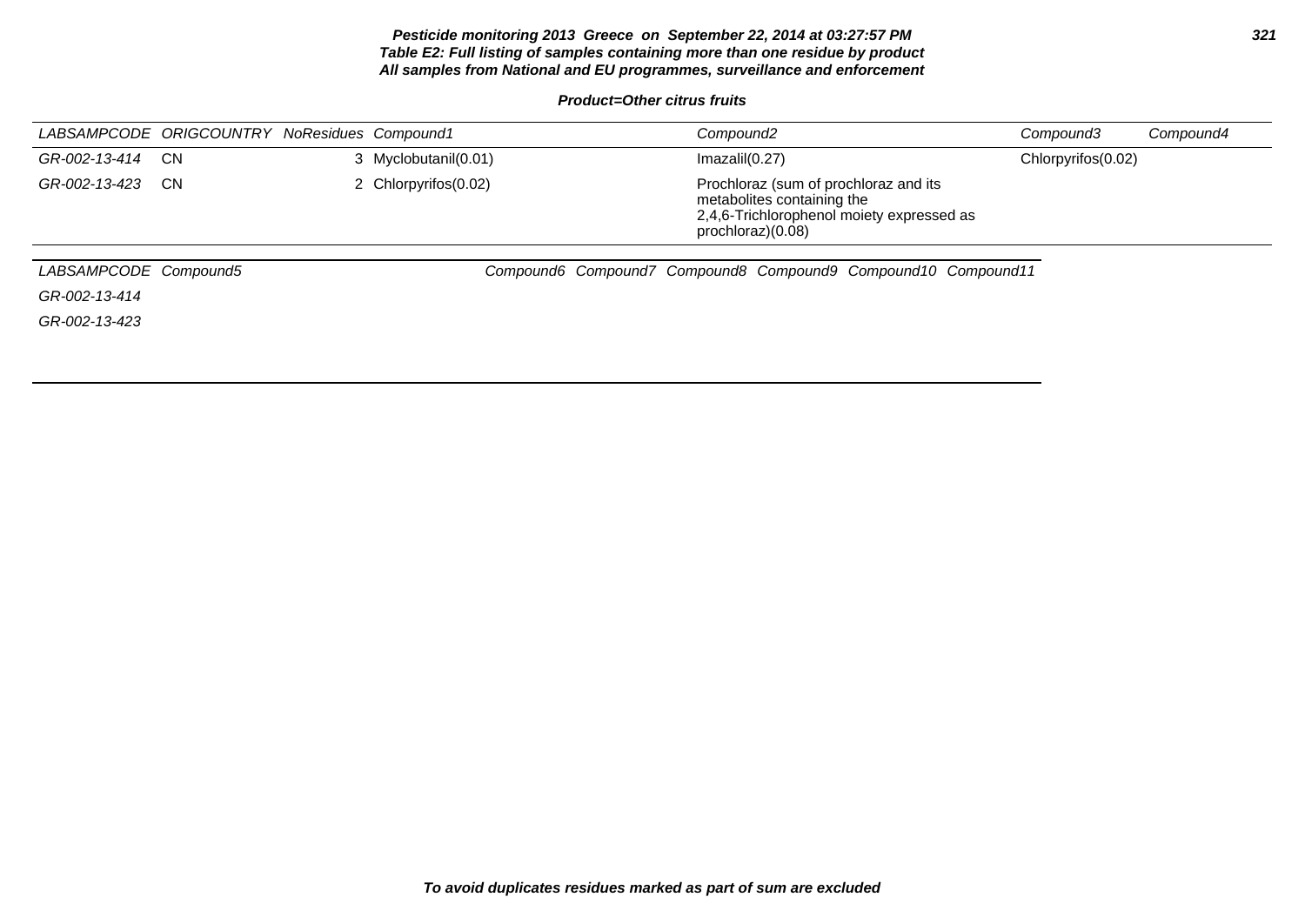#### **Pesticide monitoring 2013 Greece on September 22, 2014 at 03:27:57 PM 322 Table E2: Full listing of samples containing more than one residue by product All samples from National and EU programmes, surveillance and enforcement**

#### **Product=Peaches**

|                                | LABSAMPCODE ORIGCOUNTRY NoResidues Compound1                 |           |                            | Compound <sub>2</sub>                               | Compound3                     | Compound4                      |  |
|--------------------------------|--------------------------------------------------------------|-----------|----------------------------|-----------------------------------------------------|-------------------------------|--------------------------------|--|
| GR-001-13-1023 GR              |                                                              |           | 3 Tebuconazole(0.014)      | Fenbuconazole(0.015)                                | Etofenprox(0.077)             |                                |  |
| GR-001-13-1058 GR              |                                                              |           | 5 Trifloxystrobin(0.015)   | Pyraclostrobin(0.011)                               | Fenbuconazole(0.034)          | Etofenprox(0.11)               |  |
| GR-001-13-1167 GR              |                                                              | 4         | Pyrazophos(0.023)          | Boscalid(0.17)                                      | Flufenoxuron(0.016)           | Fenbuconazole(0.02)            |  |
| GR-001-13-1176 GR              |                                                              | 6         | Tebuconazole(0.24)         | Fenbuconazole(0.34)                                 | Carbendazim and benomyl(0.05) | Etofenprox(0.12)               |  |
| GR-001-13-1178 GR              |                                                              |           | 4 Tebuconazole(0.19)       | Propargite(0.15)                                    | Fenbuconazole(0.12)           | Chlorpyrifos(0.021)            |  |
| GR-001-13-475                  | GR                                                           |           | 2 Imidacloprid(0.021)      | Chlorpyrifos(0.028)                                 |                               |                                |  |
| GR-001-13-682                  | GR                                                           |           | Thiophanate-methyl(0.18)   | Chlorpyrifos(0.059)                                 |                               |                                |  |
| GR-001-13-777                  | GR                                                           |           | 3 Tebuconazole(0.019)      | Cypermethrin (sum)(0.01)                            | Chlorpyrifos(0.034)           |                                |  |
| GR-001-13-896                  | <b>GR</b>                                                    | 2         | Tebuconazole(0.057)        | Cypermethrin (sum)(0.01)                            |                               |                                |  |
| GR-001-13-912                  | <b>GR</b>                                                    |           | 3 Etofenprox(0.055)        | Fenbuconazole(0.011)                                | Tebuconazole(0.026)           |                                |  |
| GR-001-13-996                  | <b>GR</b>                                                    |           | 4 Fenoxycarb(0.04)         | Diflubenzuron(0.039)                                | Acetamiprid(0.013)            | Carbendazim and benomyl(0.039) |  |
| GR-002-13-192                  | <b>GR</b>                                                    |           | 3 Cypermethrin (sum)(0.05) | Chlorpyrifos(0.05)                                  | Boscalid(0.02)                |                                |  |
| GR-002-13-208                  | <b>GR</b>                                                    |           | 4 Tebuconazole(0.02)       | Etofenprox(0.29)                                    | Boscalid(0.17)                | Pyraclostrobin(0.01)           |  |
|                                |                                                              |           |                            |                                                     |                               |                                |  |
|                                |                                                              |           |                            |                                                     |                               |                                |  |
| LABSAMPCODE Compound5          |                                                              | Compound6 |                            | Compound7 Compound8 Compound9 Compound10 Compound11 |                               |                                |  |
| GR-001-13-1023                 |                                                              |           |                            |                                                     |                               |                                |  |
| GR-001-13-1058 Boscalid(0.092) |                                                              |           |                            |                                                     |                               |                                |  |
| GR-001-13-1167                 |                                                              |           |                            |                                                     |                               |                                |  |
|                                | GR-001-13-1176 Pyraclostrobin(0.03) Thiophanate-methyl(0.01) |           |                            |                                                     |                               |                                |  |
| GR-001-13-1178                 |                                                              |           |                            |                                                     |                               |                                |  |
| GR-001-13-475                  |                                                              |           |                            |                                                     |                               |                                |  |
| GR-001-13-682                  |                                                              |           |                            |                                                     |                               |                                |  |
| GR-001-13-777                  |                                                              |           |                            |                                                     |                               |                                |  |
| GR-001-13-896                  |                                                              |           |                            |                                                     |                               |                                |  |
| GR-001-13-912                  |                                                              |           |                            |                                                     |                               |                                |  |
| GR-001-13-996<br>GR-002-13-192 |                                                              |           |                            |                                                     |                               |                                |  |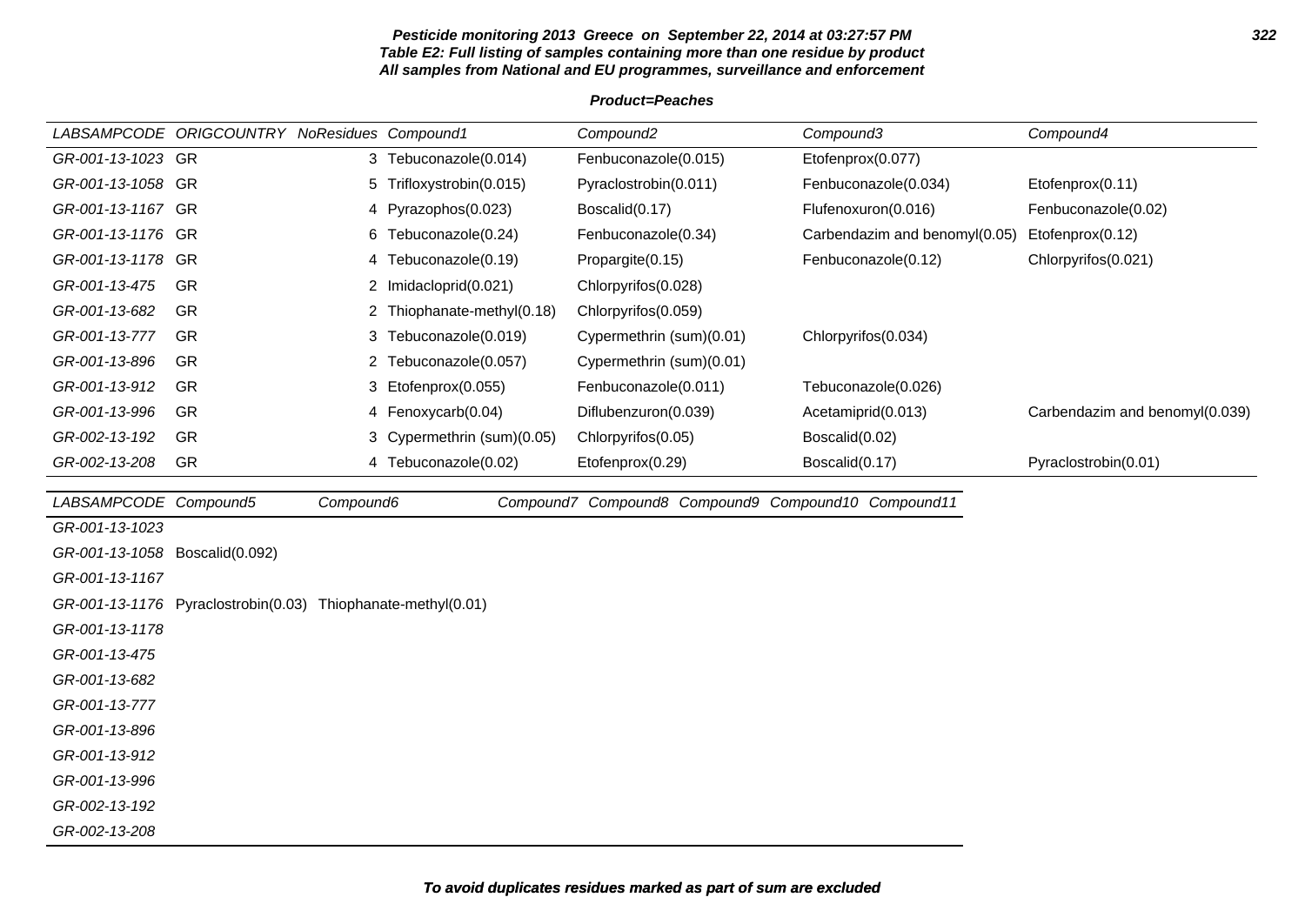#### **Pesticide monitoring 2013 Greece on September 22, 2014 at 03:27:57 PM 323 Table E2: Full listing of samples containing more than one residue by product All samples from National and EU programmes, surveillance and enforcement**

### **Product=Peaches**

|                       | LABSAMPCODE ORIGCOUNTRY NoResidues Compound1 |           |                             | Compound <sub>2</sub>                               | Compound3                     | Compound4                    |
|-----------------------|----------------------------------------------|-----------|-----------------------------|-----------------------------------------------------|-------------------------------|------------------------------|
| GR-002-13-209         | GR                                           |           | 4 Tebuconazole(0.06)        | Cyfluthrin (sum)(0.02)                              | Chlorpyrifos(0.07)            | Etofenprox(0.2)              |
| GR-002-13-211         | GR                                           |           | 2 Fenbuconazole(0.02)       | Etofenprox(0.03)                                    |                               |                              |
| GR-002-13-222         | <b>GR</b>                                    |           | 4 Pyraclostrobin(0.01)      | Lambda-Cyhalothrin(0.02)                            | Cyfluthrin (sum)(0.05)        | Boscalid(0.11)               |
| GR-002-13-223         | GR                                           |           | 4 Thiophanate-methyl(0.02)  | Cyfluthrin (sum)(0.04)                              | Carbendazim and benomyl(0.12) | Boscalid(0.05)               |
| GR-002-13-224         | GR                                           | 4         | Tebuconazole(0.03)          | Methoxyfenozide(0.01)                               | Cyfluthrin (sum)(0.07)        | Chlorpyrifos(0.03)           |
| GR-002-13-242         | GR                                           |           | 3 Tebuconazole(0.1)         | Etofenprox(0.01)                                    | Chlorpyrifos(0.01)            |                              |
| GR-002-13-243         | GR                                           |           | 2 Boscalid(0.01)            | Cyfluthrin (sum)(0.02)                              |                               |                              |
| GR-002-13-244         | <b>GR</b>                                    |           | 5 Thiophanate-methyl(0.03)  | Pyraclostrobin(0.02)                                | Fenbuconazole(0.02)           | Carbendazim and benomyl(0.1) |
| GR-002-13-249         | <b>GR</b>                                    | 3         | Etofenprox(0.02)            | Carbendazim and benomyl(0.07)                       | Thiophanate-methyl(0.02)      |                              |
| GR-005-13-110         | GR                                           |           | 2 Lambda-Cyhalothrin(0.029) | Boscalid(0.1)                                       |                               |                              |
| GR-006-13-090         | XX                                           |           | 2 Chlorpyrifos(0.01)        | Cyfluthrin (sum)(0.043)                             |                               |                              |
| GR-006-13-122         | GR                                           |           | 2 Deltamethrin(0.01)        | Chlorpyrifos(0.012)                                 |                               |                              |
| GR-006-13-175         | GR                                           |           | 2 Chlorpyrifos(0.056)       | Deltamethrin(0.01)                                  |                               |                              |
| LABSAMPCODE Compound5 |                                              | Compound6 |                             | Compound7 Compound8 Compound9 Compound10 Compound11 |                               |                              |
| GR-002-13-209         |                                              |           |                             |                                                     |                               |                              |
| GR-002-13-211         |                                              |           |                             |                                                     |                               |                              |
| GR-002-13-222         |                                              |           |                             |                                                     |                               |                              |
| GR-002-13-223         |                                              |           |                             |                                                     |                               |                              |
| GR-002-13-224         |                                              |           |                             |                                                     |                               |                              |
| GR-002-13-242         |                                              |           |                             |                                                     |                               |                              |
| GR-002-13-243         |                                              |           |                             |                                                     |                               |                              |
| GR-002-13-244         | Boscalid(0.17)                               |           |                             |                                                     |                               |                              |
| GR-002-13-249         |                                              |           |                             |                                                     |                               |                              |
| GR-005-13-110         |                                              |           |                             |                                                     |                               |                              |
| GR-006-13-090         |                                              |           |                             |                                                     |                               |                              |
| GR-006-13-122         |                                              |           |                             |                                                     |                               |                              |
| GR-006-13-175         |                                              |           |                             |                                                     |                               |                              |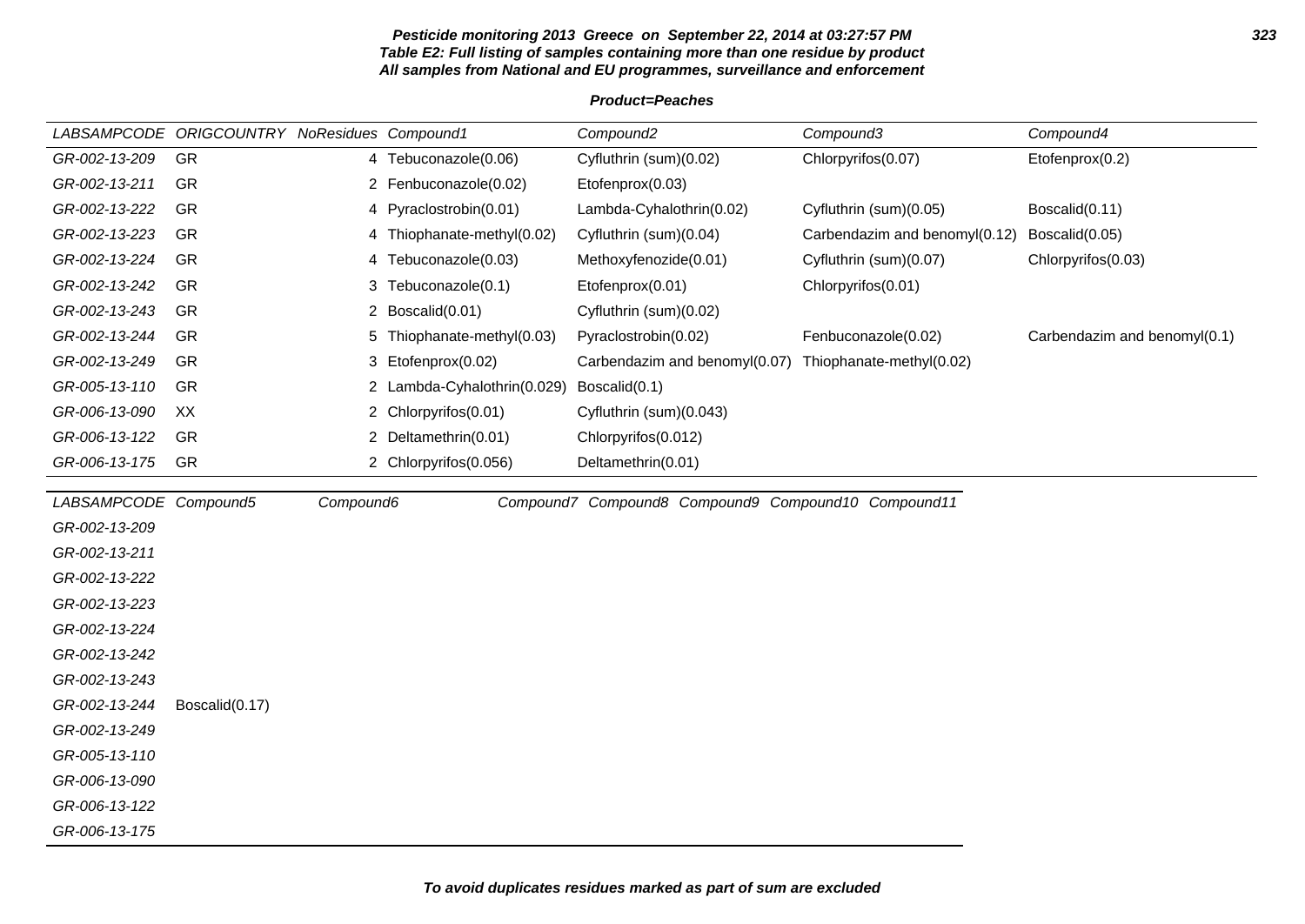#### **Pesticide monitoring 2013 Greece on September 22, 2014 at 03:27:57 PM 324 Table E2: Full listing of samples containing more than one residue by product All samples from National and EU programmes, surveillance and enforcement**

#### **Product=Pears**

| LABSAMPCODE ORIGCOUNTRY NoResidues Compound1 |                                     |                |                                                                       | Compound <sub>2</sub>    | Compound3                                                           | Compound4           | Compound5                         |
|----------------------------------------------|-------------------------------------|----------------|-----------------------------------------------------------------------|--------------------------|---------------------------------------------------------------------|---------------------|-----------------------------------|
| GR-001-13-1339 GR                            |                                     |                | 5 Trifloxystrobin(0.025)                                              | Thiophanate-methyl(0.66) | Imidacloprid(0.02)                                                  | Chlorpyrifos(0.034) | Carbendazim and<br>benomyl(0.081) |
| GR-001-13-1542 GR                            |                                     |                | 2 Phosmet (phosmet and<br>phosmet oxon expressed as<br>phosmet)(0.15) | Dimethoate (sum)(0.21)   |                                                                     |                     |                                   |
| GR-001-13-1565 GR                            |                                     | $\mathbf{2}$   | Thiacloprid(0.025)                                                    | Fenoxycarb(0.056)        |                                                                     |                     |                                   |
| GR-001-13-280                                | <b>SH</b>                           |                | 2 $Imazalil(0.3)$                                                     | Chlorpyrifos(0.038)      |                                                                     |                     |                                   |
| GR-001-13-281                                | <b>SH</b>                           |                | 2 $Imazalil(0.38)$                                                    | Chlorpyrifos(0.053)      |                                                                     |                     |                                   |
| GR-002-13-002                                | <b>CN</b>                           |                | 2 Chlorpyrifos(0.06)                                                  | Boscalid(0.01)           |                                                                     |                     |                                   |
| GR-002-13-061                                | <b>AR</b>                           |                | 4 Thiacloprid(0.04)                                                   | Thiabendazole(0.59)      | Iprodione(0.27)                                                     | Chlorpyrifos(0.01)  |                                   |
| GR-002-13-104                                | <b>AR</b>                           |                | 5 Thiophanate-methyl(0.01)                                            | Thiacloprid(0.04)        | Thiabendazole(0.1)                                                  | Fludioxonil(0.06)   | Chlorpyrifos(0.04)                |
| GR-002-13-179                                | <b>AR</b>                           | 4              | Pyrimethanil(0.06)                                                    | Fludioxonil(0.3)         | Captan/Folpet (sum)(0.2)                                            | Acetamiprid(0.01)   |                                   |
| GR-002-13-269                                | GR                                  |                | 7 Thiophanate-methyl(0.13)                                            | Pyraclostrobin(0.04)     | Phosmet (phosmet and<br>phosmet oxon expressed<br>as phosmet)(0.04) | Imidacloprid(0.05)  | Cyfluthrin<br>(sum)(0.07)         |
| LABSAMPCODE Compound6                        |                                     | Compound7      | Compound8                                                             | Compound10<br>Compound9  | Compound11                                                          |                     |                                   |
| GR-001-13-1339                               |                                     |                |                                                                       |                          |                                                                     |                     |                                   |
| GR-001-13-1542                               |                                     |                |                                                                       |                          |                                                                     |                     |                                   |
| GR-001-13-1565                               |                                     |                |                                                                       |                          |                                                                     |                     |                                   |
| GR-001-13-280                                |                                     |                |                                                                       |                          |                                                                     |                     |                                   |
| GR-001-13-281                                |                                     |                |                                                                       |                          |                                                                     |                     |                                   |
| GR-002-13-002                                |                                     |                |                                                                       |                          |                                                                     |                     |                                   |
| GR-002-13-061                                |                                     |                |                                                                       |                          |                                                                     |                     |                                   |
| GR-002-13-104                                |                                     |                |                                                                       |                          |                                                                     |                     |                                   |
| GR-002-13-179                                |                                     |                |                                                                       |                          |                                                                     |                     |                                   |
| GR-002-13-269                                | Carbendazim<br>and<br>benomyl(0.65) | Boscalid(0.14) |                                                                       |                          |                                                                     |                     |                                   |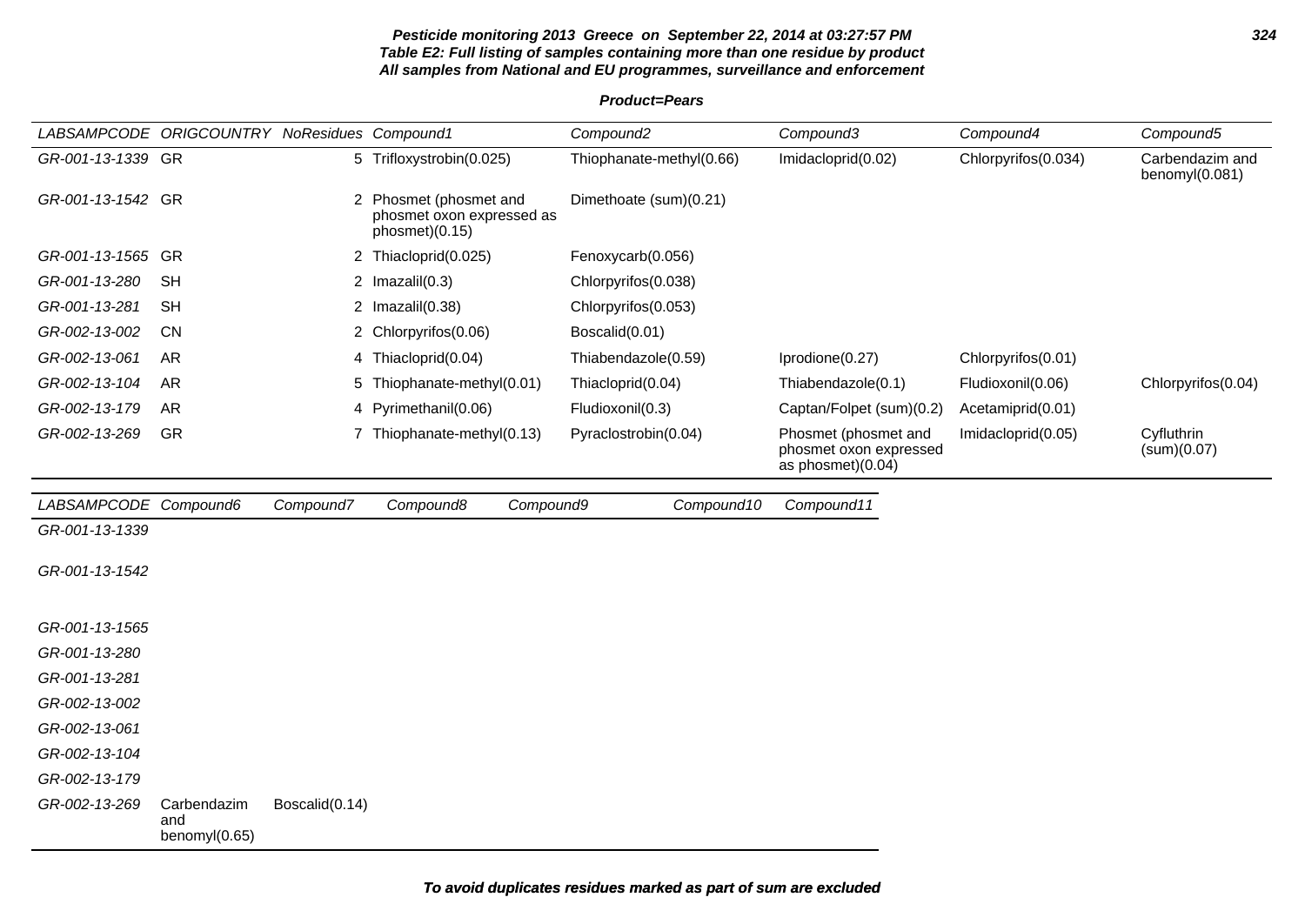# **Pesticide monitoring 2013 Greece on September 22, 2014 at 03:27:57 PM 325 Table E2: Full listing of samples containing more than one residue by product All samples from National and EU programmes, surveillance and enforcement**

**Product=Pears**

| LABSAMPCODE ORIGCOUNTRY NoResidues Compound1 |                      |                |                            |                                | Compound <sub>2</sub>            |                  | Compound3             | Compound4                                   | Compound5                 |
|----------------------------------------------|----------------------|----------------|----------------------------|--------------------------------|----------------------------------|------------------|-----------------------|---------------------------------------------|---------------------------|
| GR-002-13-274                                | GR                   |                | 2 Fenoxycarb(0.09)         |                                | Chlorpyrifos(0.09)               |                  |                       |                                             |                           |
| GR-002-13-292                                | GR                   |                | 10 Trifloxystrobin(0.01)   |                                | Thiacloprid(0.06)                |                  | Pyraclostrobin(0.03)  | Lambda-Cyhalothrin(0.01) Imidacloprid(0.02) |                           |
|                                              |                      |                |                            |                                |                                  |                  |                       |                                             |                           |
|                                              |                      |                |                            |                                |                                  |                  |                       |                                             |                           |
| GR-002-13-293                                | GR                   |                | 2 Imidacloprid(0.04)       |                                | Chlorpyrifos(0.03)               |                  |                       |                                             |                           |
| GR-002-13-294                                | GR                   |                | 8 Thiophanate-methyl(0.12) |                                | Pyraclostrobin(0.01)             |                  | Imidacloprid(0.02)    | Fenoxycarb(0.01)                            | Cyfluthrin<br>(sum)(0.06) |
| GR-002-13-394                                | GR                   |                | 4 Trifloxystrobin(0.03)    |                                | Chlorpyrifos(0.02)               |                  | Boscalid(0.15)        | Pyraclostrobin(0.06)                        |                           |
| GR-002-13-410                                | GR                   |                | 3 Diphenylamine(0.03)      |                                | Carbendazim and<br>benomyl(0.03) |                  | Methoxyfenozide(0.01) |                                             |                           |
| GR-005-13-153                                | GR                   | $\mathbf{2}$   | Trifloxystrobin(0.023)     |                                | Cyfluthrin (sum)(0.049)          |                  |                       |                                             |                           |
| GR-005-13-158                                | GR                   |                | 2 Chlorpyrifos(0.016)      |                                | Boscalid(0.059)                  |                  |                       |                                             |                           |
| GR-005-13-167                                | GR                   |                | 2 Chlorpyrifos(0.045)      |                                | Captan/Folpet (sum)(0.166)       |                  |                       |                                             |                           |
| LABSAMPCODE Compound6                        |                      | Compound7      | Compound8                  | Compound9                      |                                  | Compound10       | Compound11            |                                             |                           |
| GR-002-13-274                                |                      |                |                            |                                |                                  |                  |                       |                                             |                           |
| GR-002-13-292                                | Cyfluthrin           | Carbendazim    | Boscalid(0.03)             |                                | Phosmet (phosmet and             | Bitertanol(0.09) |                       |                                             |                           |
|                                              | (sum)(0.05)          | and            |                            | phosmet oxon                   |                                  |                  |                       |                                             |                           |
|                                              |                      | benomyl(0.01)  |                            | expressed as<br>phosmet)(0.07) |                                  |                  |                       |                                             |                           |
| GR-002-13-293                                |                      |                |                            |                                |                                  |                  |                       |                                             |                           |
| GR-002-13-294                                | Carbendazim          | Boscalid(0.02) | Thiacloprid(0.01)          |                                |                                  |                  |                       |                                             |                           |
|                                              | and<br>benomyl(0.07) |                |                            |                                |                                  |                  |                       |                                             |                           |
| GR-002-13-394                                |                      |                |                            |                                |                                  |                  |                       |                                             |                           |
| GR-002-13-410                                |                      |                |                            |                                |                                  |                  |                       |                                             |                           |
|                                              |                      |                |                            |                                |                                  |                  |                       |                                             |                           |
| GR-005-13-153                                |                      |                |                            |                                |                                  |                  |                       |                                             |                           |
| GR-005-13-158                                |                      |                |                            |                                |                                  |                  |                       |                                             |                           |
| GR-005-13-167                                |                      |                |                            |                                |                                  |                  |                       |                                             |                           |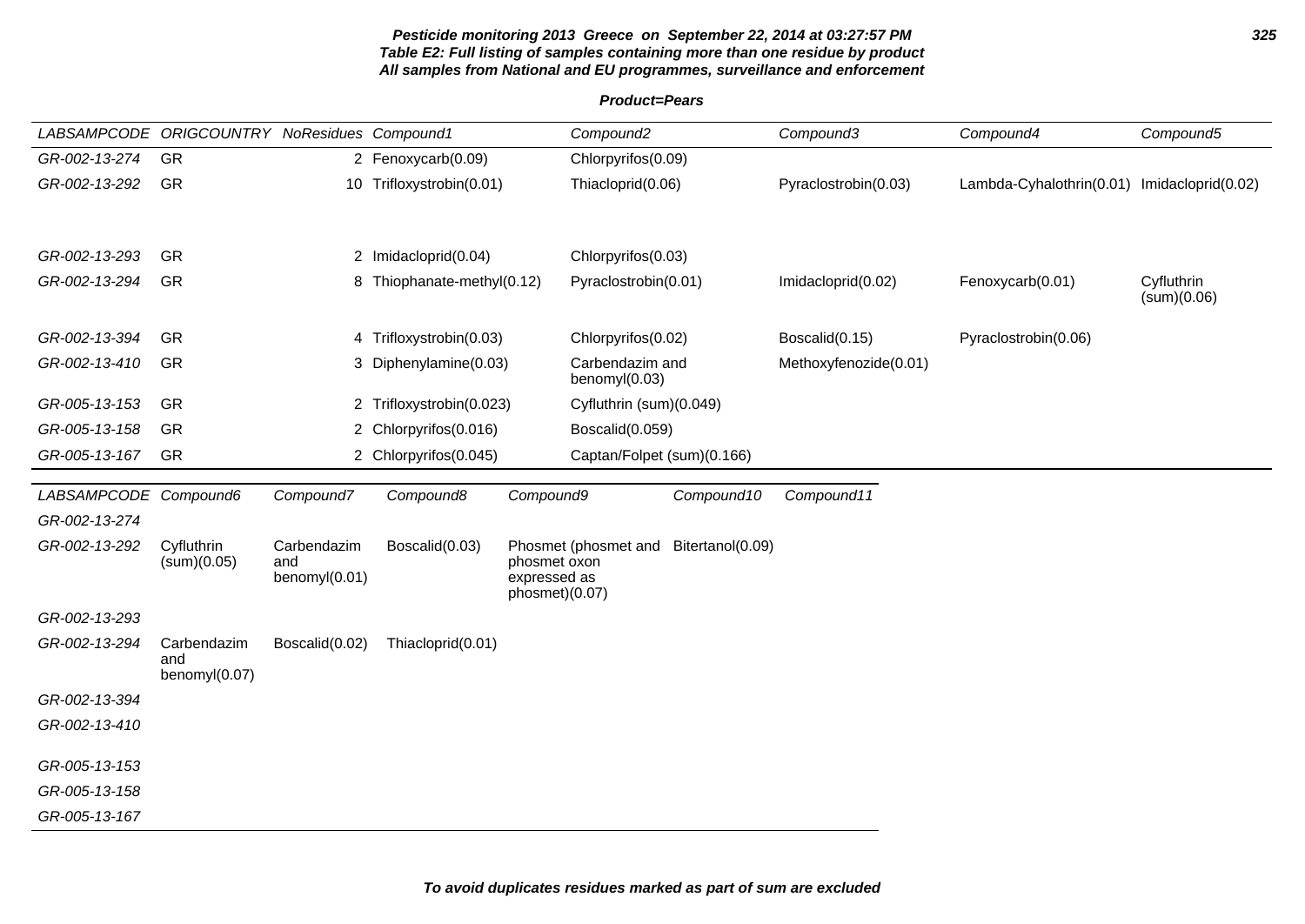# **Pesticide monitoring 2013 Greece on September 22, 2014 at 03:27:57 PM 326 Table E2: Full listing of samples containing more than one residue by product All samples from National and EU programmes, surveillance and enforcement**

# **Product=Pears**

| LABSAMPCODE           | ORIGCOUNTRY NoResidues Compound1 |                       |                                                     |           | Compound <sub>2</sub>                                                |                       | Compound3  | Compound4                               | Compound5 |
|-----------------------|----------------------------------|-----------------------|-----------------------------------------------------|-----------|----------------------------------------------------------------------|-----------------------|------------|-----------------------------------------|-----------|
| GR-005-13-169         | <b>GR</b>                        |                       | 2 Chlorpyrifos(0.012)                               |           | Phosmet (phosmet and<br>phosmet oxon expressed as<br>phosmet)(0.057) |                       |            |                                         |           |
| GR-005-13-170         | <b>GR</b>                        |                       | 2 Chlorpyrifos(0.098)                               |           | Chlorothalonil(0.017)                                                |                       |            |                                         |           |
| GR-006-13-135         | <b>GR</b>                        |                       | 2 Deltamethrin(0.014)                               |           | Trifloxystrobin(0.02)                                                |                       |            |                                         |           |
| GR-006-13-179         | <b>GR</b>                        | 2                     | Trifloxystrobin(0.073)                              |           | Fluquinconazole(0.021)                                               |                       |            |                                         |           |
| GR-006-13-191         | <b>GR</b>                        | $\mathbf{2}^{\prime}$ | Deltamethrin(0.015)                                 |           | Lambda-Cyhalothrin(0.027)                                            |                       |            |                                         |           |
| LABSAMPCODE Compound6 |                                  | Compound7             | Compound8                                           | Compound9 |                                                                      | Compound10            | Compound11 |                                         |           |
| GR-005-13-169         |                                  |                       |                                                     |           |                                                                      |                       |            |                                         |           |
|                       |                                  |                       |                                                     |           |                                                                      |                       |            |                                         |           |
| GR-005-13-170         |                                  |                       |                                                     |           |                                                                      |                       |            |                                         |           |
| GR-006-13-135         |                                  |                       |                                                     |           |                                                                      |                       |            |                                         |           |
| GR-006-13-179         |                                  |                       |                                                     |           |                                                                      |                       |            |                                         |           |
| GR-006-13-191         |                                  |                       |                                                     |           |                                                                      |                       |            |                                         |           |
|                       |                                  |                       |                                                     |           | Product=Peas (without pods)                                          |                       |            |                                         |           |
|                       | <b>LABSAMPCODE</b>               |                       | <b>ORIGCOUNTRY NoResidues Compound1</b>             |           |                                                                      | Compound <sub>2</sub> |            | Compound3 Compound4 Compound5 Compound6 |           |
|                       | GR-001-13-421                    | GR                    |                                                     |           | 2 Pyraclostrobin(0.023)                                              | Boscalid(0.14)        |            |                                         |           |
|                       | <b>LABSAMPCODE</b>               |                       | Compound7 Compound8 Compound9 Compound10 Compound11 |           |                                                                      |                       |            |                                         |           |
|                       | GR-001-13-421                    |                       |                                                     |           |                                                                      |                       |            |                                         |           |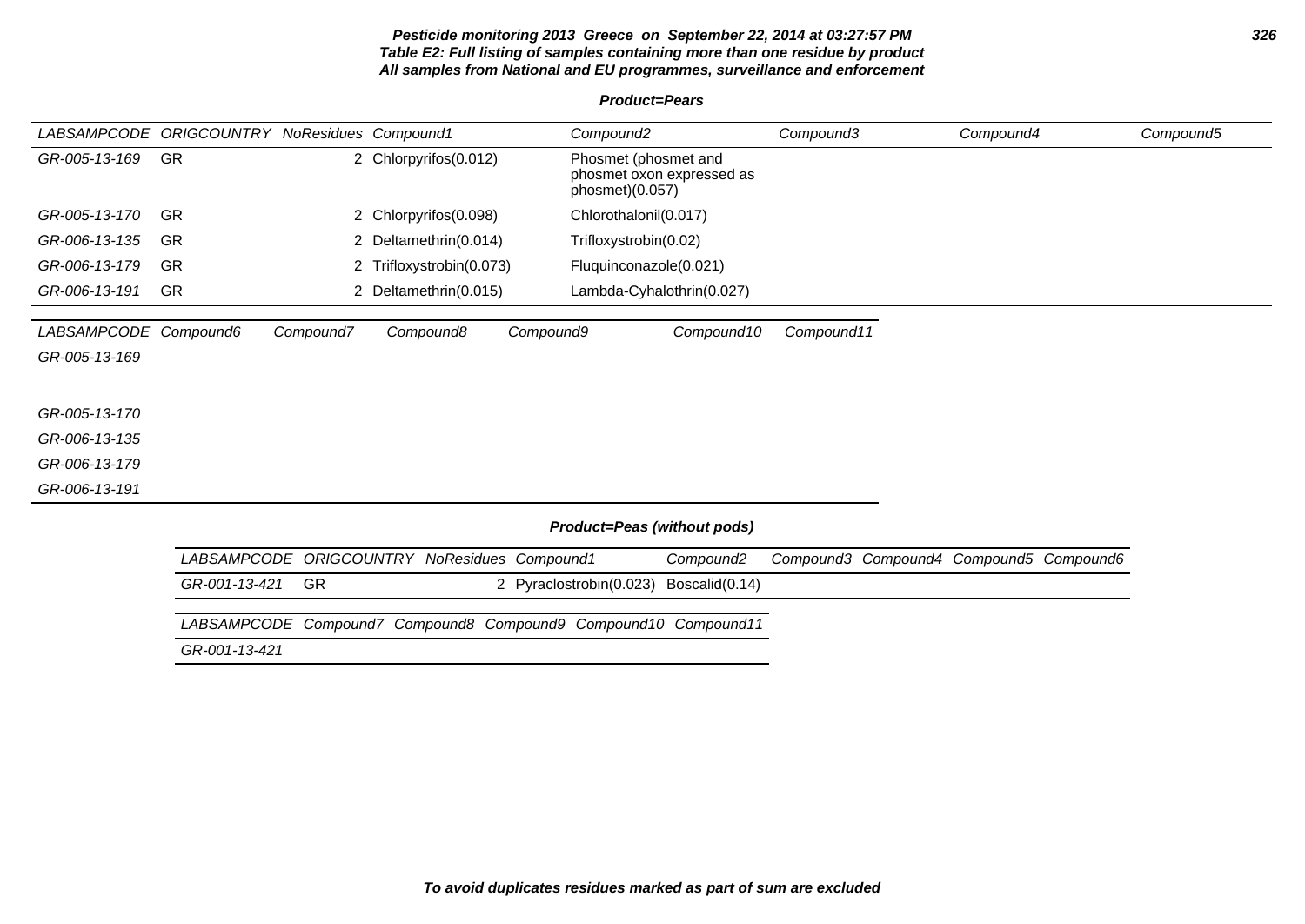# **Pesticide monitoring 2013 Greece on September 22, 2014 at 03:27:57 PM 327 Table E2: Full listing of samples containing more than one residue by product All samples from National and EU programmes, surveillance and enforcement**

**Product=Peppers**

|               | LABSAMPCODE ORIGCOUNTRY NoResidues Compound1 |                                                                                  | Compound <sub>2</sub>                                 | Compound3         | Compound4                            | Compound5          |
|---------------|----------------------------------------------|----------------------------------------------------------------------------------|-------------------------------------------------------|-------------------|--------------------------------------|--------------------|
| GR-001-13-111 | GR                                           | 2 Indoxacarb as sum of the isomers S<br>and R(0.032)                             | Bupirimate(0.57)                                      |                   |                                      |                    |
| GR-002-13-001 | <b>TR</b>                                    | 2 Pyraclostrobin(0.07)                                                           | Boscalid(0.34)                                        |                   |                                      |                    |
| GR-002-13-006 | <b>TR</b>                                    | 2 Pyraclostrobin(0.01)                                                           | Boscalid(0.09)                                        |                   |                                      |                    |
| GR-002-13-009 | <b>TR</b>                                    | 2 Pyraclostrobin(0.04)                                                           | Boscalid(0.19)                                        |                   |                                      |                    |
| GR-002-13-076 | <b>TR</b>                                    | Pyrimethanil(0.02)<br>5                                                          | Pyraclostrobin(0.11)                                  | Hexythiazox(0.03) | Buprofezin(0.04)                     | Boscalid(0.52)     |
| GR-002-13-080 | GR                                           | 5 Pyraclostrobin(0.04)                                                           | Metaflumizone (sum of E- and<br>$Z-$ isomers) $(0.1)$ | Bupirimate(0.03)  | Boscalid(0.28)                       | Azoxystrobin(0.18) |
| GR-002-13-172 | GR                                           | 2 Imidacloprid(0.04)                                                             | Formetanate(0.12)                                     |                   |                                      |                    |
| GR-002-13-181 | GR                                           | 2 Tebufenozide(0.01)                                                             | Boscalid(0.03)                                        |                   |                                      |                    |
| GR-002-13-186 | GR                                           | 2 Spinosad (sum of Spinosyn A and<br>Spinosyn D, expressed as<br>Spinosad)(0.04) | Indoxacarb as sum of the<br>isomers S and R(0.05)     |                   |                                      |                    |
| GR-002-13-253 | GR                                           | 4 Oxamyl(0.11)                                                                   | Cypermethrin (sum)(0.5)                               |                   | Acetamiprid(0.98) Chlorpyrifos(0.02) |                    |
|               |                                              | LABSAMPCODE Compound6 Compound7 Compound8 Compound9 Compound10 Compound11        |                                                       |                   |                                      |                    |
| GR-001-13-111 |                                              |                                                                                  |                                                       |                   |                                      |                    |
|               |                                              |                                                                                  |                                                       |                   |                                      |                    |
| GR-002-13-001 |                                              |                                                                                  |                                                       |                   |                                      |                    |
| GR-002-13-006 |                                              |                                                                                  |                                                       |                   |                                      |                    |
| GR-002-13-009 |                                              |                                                                                  |                                                       |                   |                                      |                    |
| GR-002-13-076 |                                              |                                                                                  |                                                       |                   |                                      |                    |
| GR-002-13-080 |                                              |                                                                                  |                                                       |                   |                                      |                    |
| GR-002-13-172 |                                              |                                                                                  |                                                       |                   |                                      |                    |
| GR-002-13-181 |                                              |                                                                                  |                                                       |                   |                                      |                    |
| GR-002-13-186 |                                              |                                                                                  |                                                       |                   |                                      |                    |
|               |                                              |                                                                                  |                                                       |                   |                                      |                    |
|               |                                              |                                                                                  |                                                       |                   |                                      |                    |

GR-002-13-253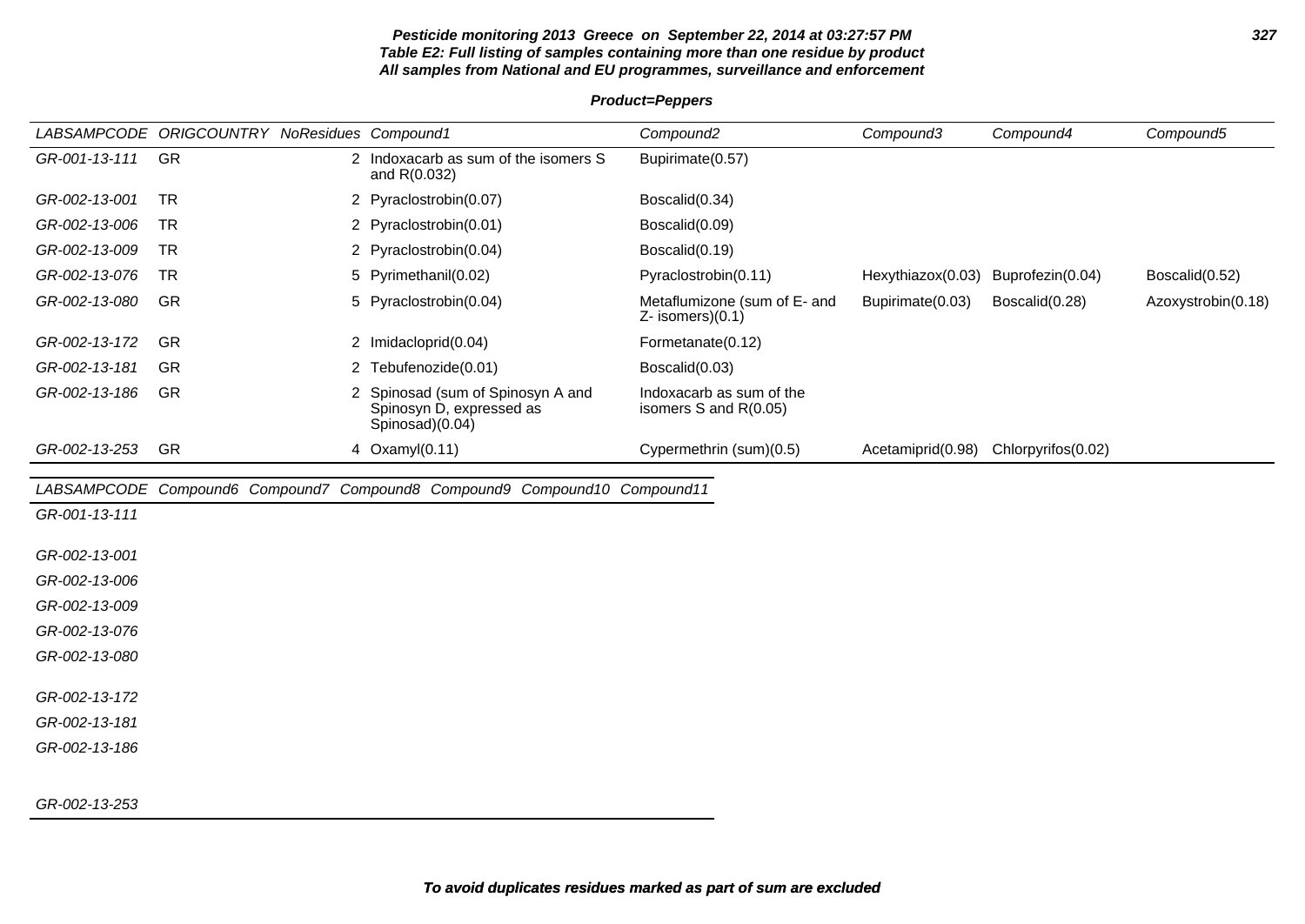## **Pesticide monitoring 2013 Greece on September 22, 2014 at 03:27:57 PM 328 Table E2: Full listing of samples containing more than one residue by product All samples from National and EU programmes, surveillance and enforcement**

#### **Product=Peppers**

|               | LABSAMPCODE ORIGCOUNTRY NoResidues Compound1 |   |                                                          | Compound2                  | Compound3        | Compound4                           | Compound5 |
|---------------|----------------------------------------------|---|----------------------------------------------------------|----------------------------|------------------|-------------------------------------|-----------|
| GR-002-13-314 | <b>GR</b>                                    |   | 2 Boscalid(0.01)                                         | Formetanate(0.12)          |                  |                                     |           |
| GR-002-13-343 | TR                                           |   | Friadimefon (sum of Triadimefon and<br>(0.05)Triadimenol | Tebuconazole(0.1)          |                  |                                     |           |
| GR-002-13-426 | . TR                                         | 4 | Thiophanate-methyl(0.02)                                 | Pyrimethanil(0.01)         | Fenhexamid(0.03) | Carbendazim and<br>benomy $I(0.02)$ |           |
| GR-003-13-112 | -GR                                          |   | Boscalid(0.041)                                          | Bupirimate(0.28)           |                  |                                     |           |
| GR-003-13-151 | <b>GR</b>                                    |   | Bupirimate(0.028)                                        | Azoxystrobin(0.078)        |                  |                                     |           |
| GR-006-13-043 | <b>GR</b>                                    |   | 2 Chlorpyrifos(0.017)                                    | Chlorpyrifos-methyl(0.037) |                  |                                     |           |

LABSAMPCODE Compound6 Compound7 Compound8 Compound9 Compound10 Compound11

GR-002-13-314

GR-002-13-343

GR-002-13-426

GR-003-13-112

GR-003-13-151

GR-006-13-043

# **Product=Plums**

| LABSAMPCODE ORIGCOUNTRY NoResidues Compound1 |  |                                                                           | Compound2                                                                                   | Compound3                           | Compound4        | Compound5 |
|----------------------------------------------|--|---------------------------------------------------------------------------|---------------------------------------------------------------------------------------------|-------------------------------------|------------------|-----------|
| GR-002-13-191 GR                             |  |                                                                           | 4 Thiophanate-methyl(0.01) Phosmet (phosmet and phosmet oxon<br>expressed as phosmet)(0.03) | Fenbuconazole(0.01) Carbendazim and | benomy $I(0.03)$ |           |
|                                              |  | LABSAMPCODE Compound6 Compound7 Compound8 Compound9 Compound10 Compound11 |                                                                                             |                                     |                  |           |

GR-002-13-191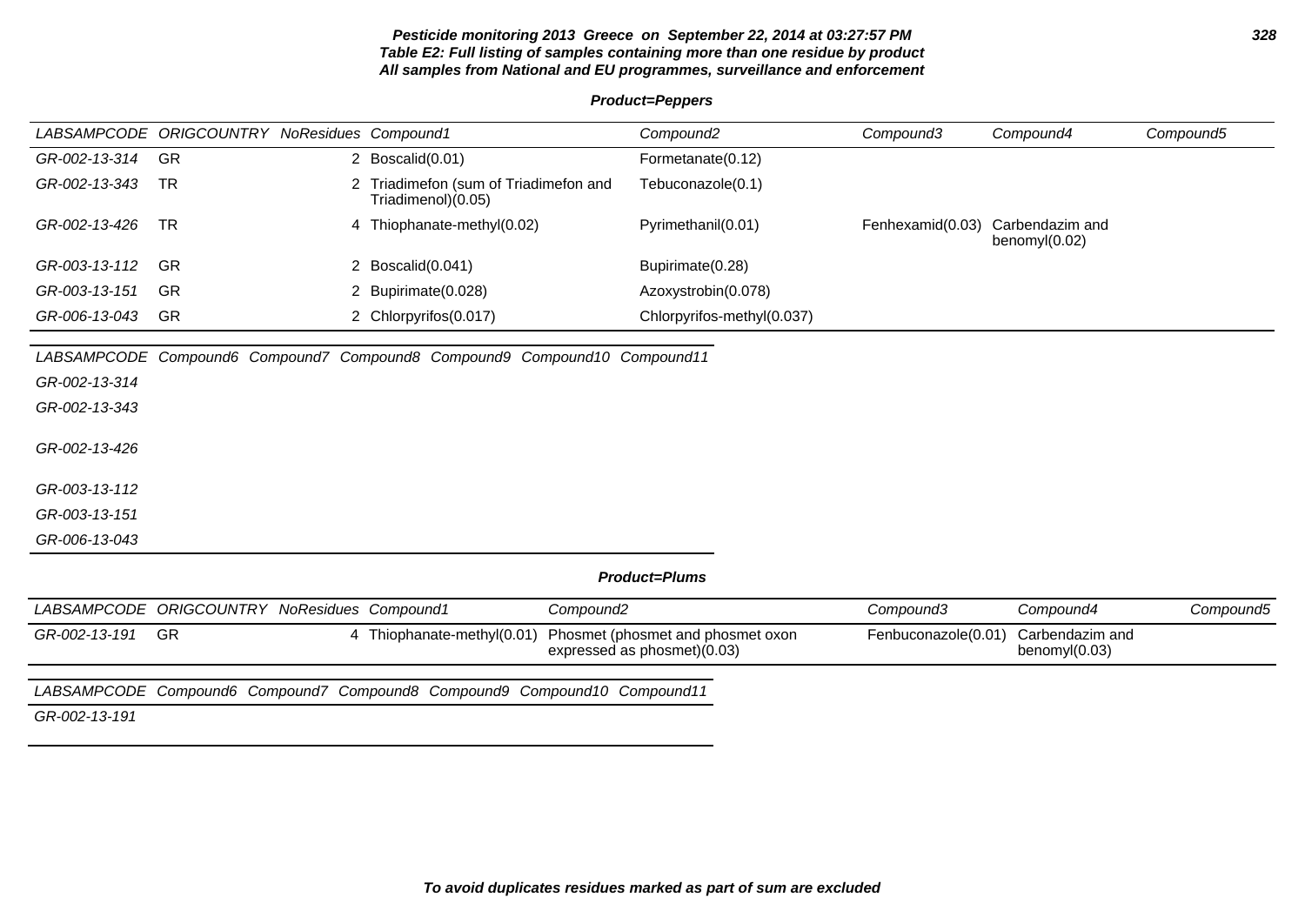# **Pesticide monitoring 2013 Greece on September 22, 2014 at 03:27:57 PM 329 Table E2: Full listing of samples containing more than one residue by product All samples from National and EU programmes, surveillance and enforcement**

**Product=Potatoes**

|               | LABSAMPCODE ORIGCOUNTRY NoResidues Compound1 |                                                                                                                         | Compound2                                    | Compound3 Compound4 Compound5 |
|---------------|----------------------------------------------|-------------------------------------------------------------------------------------------------------------------------|----------------------------------------------|-------------------------------|
| GR-001-13-982 | XX                                           | 2 Tetraconazole(0.018)                                                                                                  | Myclobutanil(0.024)                          |                               |
| GR-002-13-033 | EG                                           | 2 Metalaxyl (Metalaxyl including other mixtures of constituent isomers<br>including Metalaxyl-M (sum of isomers))(0.01) | Flutolanil(0.01)                             |                               |
| GR-002-13-416 | <b>GR</b>                                    | 2 Pirimiphos-methyl(0.02)                                                                                               | Chlorpyrifos(0.01)                           |                               |
| GR-002-13-418 | <b>GR</b>                                    | 2 Pirimiphos-methyl(0.09)                                                                                               | Chlorpyrifos(0.01)                           |                               |
| GR-002-13-419 | <b>GR</b>                                    | 2 Pirimiphos-methyl(1.01)                                                                                               | Chlorpyrifos(0.01)                           |                               |
| GR-002-13-421 | <b>GR</b>                                    | 2 Chlorpyrifos(0.02)                                                                                                    | Pirimiphos-methyl(0.22)                      |                               |
|               |                                              |                                                                                                                         |                                              |                               |
|               |                                              | LABSAMPCODE Compound6 Compound7 Compound8 Compound9 Compound10 Compound11                                               |                                              |                               |
| GR-001-13-982 |                                              |                                                                                                                         |                                              |                               |
| GR-002-13-033 |                                              |                                                                                                                         |                                              |                               |
|               |                                              |                                                                                                                         |                                              |                               |
| GR-002-13-416 |                                              |                                                                                                                         |                                              |                               |
| GR-002-13-418 |                                              |                                                                                                                         |                                              |                               |
| GR-002-13-419 |                                              |                                                                                                                         |                                              |                               |
| GR-002-13-421 |                                              |                                                                                                                         |                                              |                               |
|               |                                              | <b>Product=Quinces</b>                                                                                                  |                                              |                               |
|               |                                              | LABSAMPCODE ORIGCOUNTRY NoResidues Compound1                                                                            | Compound3 Compound4<br>Compound <sub>2</sub> |                               |

| GR-001-13-50                                                                        | -GR |  | 2 Cypermethrin (sum)(0.07) Bifenthrin(0.02) |  |  |
|-------------------------------------------------------------------------------------|-----|--|---------------------------------------------|--|--|
|                                                                                     |     |  |                                             |  |  |
| LABSAMPCODE Compound5 Compound6 Compound7 Compound8 Compound9 Compound10 Compound11 |     |  |                                             |  |  |
| GR-001-13-50                                                                        |     |  |                                             |  |  |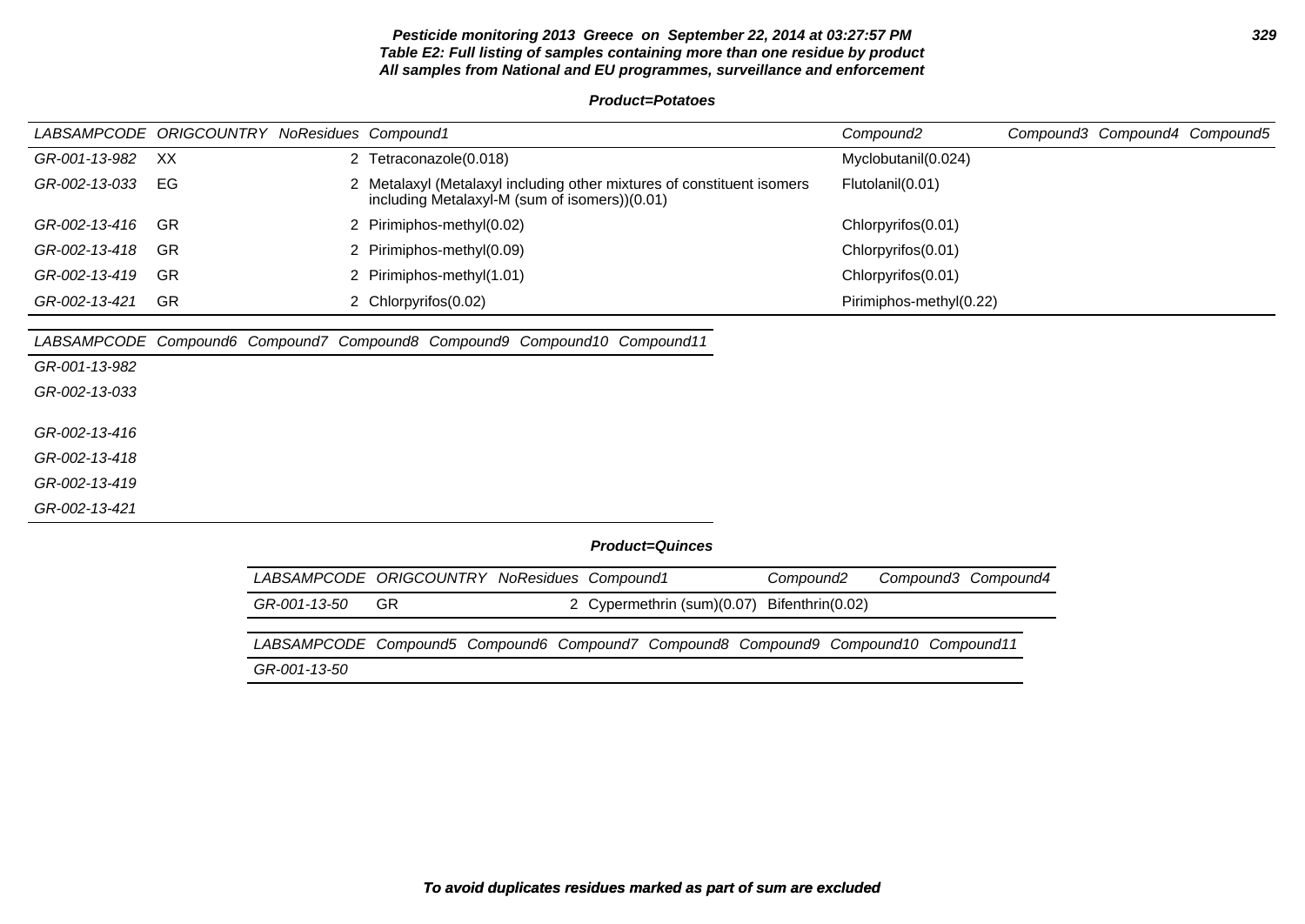# **Pesticide monitoring 2013 Greece on September 22, 2014 at 03:27:57 PM 330 Table E2: Full listing of samples containing more than one residue by product All samples from National and EU programmes, surveillance and enforcement**

**Product=Rocket, Rucola**

|                  | LABSAMPCODE ORIGCOUNTRY NoResidues Compound1 |   |                                                                                             | Compound2                                                                                                                    | Compound3      | Compound4                         | Compound5 Compound6 |
|------------------|----------------------------------------------|---|---------------------------------------------------------------------------------------------|------------------------------------------------------------------------------------------------------------------------------|----------------|-----------------------------------|---------------------|
| GR-002-13-030 GR |                                              | 4 | Thiametoxam (sum of<br>thiametoxam and clothianidin<br>expressed as<br>thiametoxam $(0.14)$ | Pyraclostrobin(1.98)                                                                                                         |                | Boscalid(17.44) Acetamiprid(0.01) |                     |
| GR-002-13-075 IT |                                              |   | 3 Pyraclostrobin(0.1)                                                                       | Metalaxyl (Metalaxyl including other<br>mixtures of constituent isomers<br>including Metalaxyl-M (sum of<br>isomers $(0.02)$ | Boscalid(1.18) |                                   |                     |

LABSAMPCODE Compound7 Compound8 Compound9 Compound10 Compound11

GR-002-13-030

GR-002-13-075

| <b>Product=Spinach</b> |                                              |  |                                                                                     |                         |                    |  |                                         |  |  |  |  |
|------------------------|----------------------------------------------|--|-------------------------------------------------------------------------------------|-------------------------|--------------------|--|-----------------------------------------|--|--|--|--|
|                        | LABSAMPCODE ORIGCOUNTRY NoResidues Compound1 |  |                                                                                     | Compound2               |                    |  | Compound3 Compound4 Compound5 Compound6 |  |  |  |  |
| GR-001-13-49           | <b>GR</b>                                    |  | 2 Pyraclostrobin(0.18)                                                              | Boscalid(7.8)           |                    |  |                                         |  |  |  |  |
| GR-003-13-039          | <b>GR</b>                                    |  | 2 Chlorpyrifos(0.02)                                                                | Boscalid(0.054)         |                    |  |                                         |  |  |  |  |
|                        |                                              |  | LABSAMPCODE Compound7 Compound8 Compound9 Compound10 Compound11                     |                         |                    |  |                                         |  |  |  |  |
| GR-001-13-49           |                                              |  |                                                                                     |                         |                    |  |                                         |  |  |  |  |
| GR-003-13-039          |                                              |  |                                                                                     |                         |                    |  |                                         |  |  |  |  |
|                        |                                              |  | Product=Spinach and similar (leaves)                                                |                         |                    |  |                                         |  |  |  |  |
|                        |                                              |  | LABSAMPCODE ORIGCOUNTRY NoResidues Compound1                                        |                         | Compound2          |  | Compound3 Compound4                     |  |  |  |  |
|                        | <b>GR</b><br>GR-007-13-150                   |  |                                                                                     | 2 Cypermethrin (sum)(2) | Chlorpyrifos(0.18) |  |                                         |  |  |  |  |
|                        |                                              |  | LABSAMPCODE Compound5 Compound6 Compound7 Compound8 Compound9 Compound10 Compound11 |                         |                    |  |                                         |  |  |  |  |
|                        | GR-007-13-150                                |  |                                                                                     |                         |                    |  |                                         |  |  |  |  |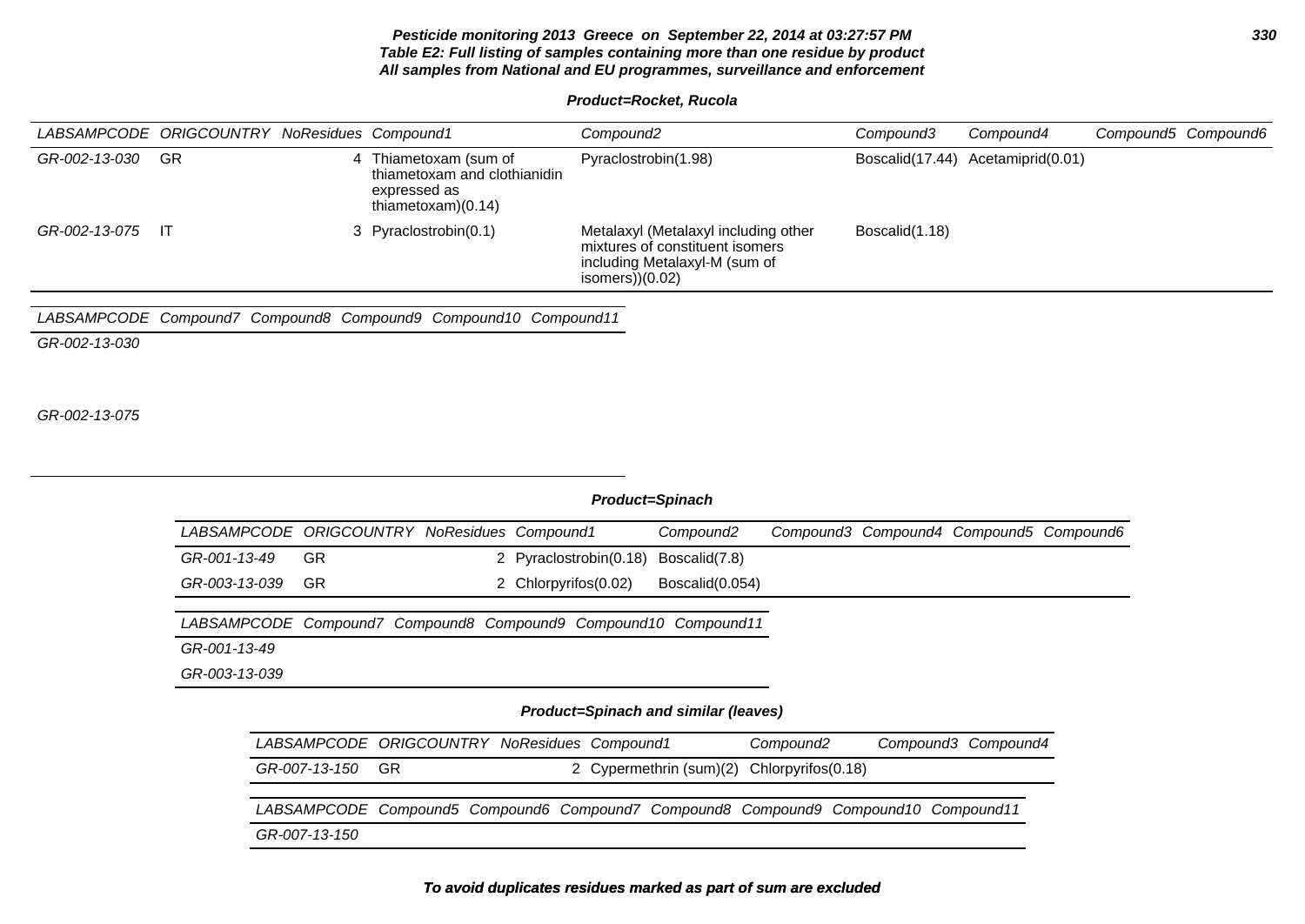# **Pesticide monitoring 2013 Greece on September 22, 2014 at 03:27:57 PM 331 Table E2: Full listing of samples containing more than one residue by product All samples from National and EU programmes, surveillance and enforcement**

## **Product=Strawberries**

|                       | LABSAMPCODE ORIGCOUNTRY NoResidues Compound1 |           |                                                        |                                                            | Compound <sub>2</sub>                | Compound3                           | Compound4          |
|-----------------------|----------------------------------------------|-----------|--------------------------------------------------------|------------------------------------------------------------|--------------------------------------|-------------------------------------|--------------------|
| GR-001-13-283         | GR                                           |           |                                                        | 2 Triadimefon (sum of Triadimefon and Triadimenol)(0.32)   | Azoxystrobin(0.069)                  |                                     |                    |
| GR-001-13-300         | GR                                           |           | Spinosad)(0.015)                                       | 2 Spinosad (sum of Spinosyn A and Spinosyn D, expressed as | Penconazole(0.071)                   |                                     |                    |
| GR-001-13-347         | <b>GR</b>                                    |           | Spinosad(0.017)                                        | 4 Spinosad (sum of Spinosyn A and Spinosyn D, expressed as | Pyraclostrobin(0.033) Boscalid(0.23) |                                     | Azoxystrobin(0.36) |
| GR-001-13-348         | GR                                           |           | Spinosad)(0.1)                                         | 3 Spinosad (sum of Spinosyn A and Spinosyn D, expressed as | Pyraclostrobin(0.059) Boscalid(0.4)  |                                     |                    |
| GR-001-13-349         | GR                                           |           |                                                        | 7 Triadimefon (sum of Triadimefon and Triadimenol)(0.22)   | Penconazole(0.02)                    | Formetanate(0.55) Fludioxonil(0.04) |                    |
| GR-001-13-372         | GR                                           |           | Spinosad(0.034)                                        | 2 Spinosad (sum of Spinosyn A and Spinosyn D, expressed as | Azoxystrobin(0.12)                   |                                     |                    |
| GR-001-13-387         | -GR                                          |           | 2 Fludioxonil(0.031)                                   |                                                            | Cyprodinil(0.036)                    |                                     |                    |
| GR-001-13-498         | <b>GR</b>                                    | 2         |                                                        | Triadimefon (sum of Triadimefon and Triadimenol)(0.19)     | Azoxystrobin(0.38)                   |                                     |                    |
| GR-002-13-086         | <b>GR</b>                                    |           | 3 Pyraclostrobin(0.02)                                 |                                                            | Boscalid(0.09)                       | Azoxystrobin(0.36)                  |                    |
| GR-002-13-120         | GR                                           |           | Spinosad)(0.03)                                        | Spinosad (sum of Spinosyn A and Spinosyn D, expressed as   | Pyraclostrobin(0.1)                  | Azoxystrobin(0.1)                   | Boscalid(0.29)     |
| LABSAMPCODE Compound5 |                                              | Compound6 | Compound7                                              | Compound8 Compound9 Compound10 Compound11                  |                                      |                                     |                    |
| GR-001-13-283         |                                              |           |                                                        |                                                            |                                      |                                     |                    |
| GR-001-13-300         |                                              |           |                                                        |                                                            |                                      |                                     |                    |
| GR-001-13-347         |                                              |           |                                                        |                                                            |                                      |                                     |                    |
| GR-001-13-348         |                                              |           |                                                        |                                                            |                                      |                                     |                    |
| GR-001-13-349         |                                              |           | Cyprodinil(0.088) Bupirimate(0.021) Azoxystrobin(0.14) |                                                            |                                      |                                     |                    |
| GR-001-13-372         |                                              |           |                                                        |                                                            |                                      |                                     |                    |
| GR-001-13-387         |                                              |           |                                                        |                                                            |                                      |                                     |                    |
| GR-001-13-498         |                                              |           |                                                        |                                                            |                                      |                                     |                    |
| GR-002-13-086         |                                              |           |                                                        |                                                            |                                      |                                     |                    |
| GR-002-13-120         |                                              |           |                                                        |                                                            |                                      |                                     |                    |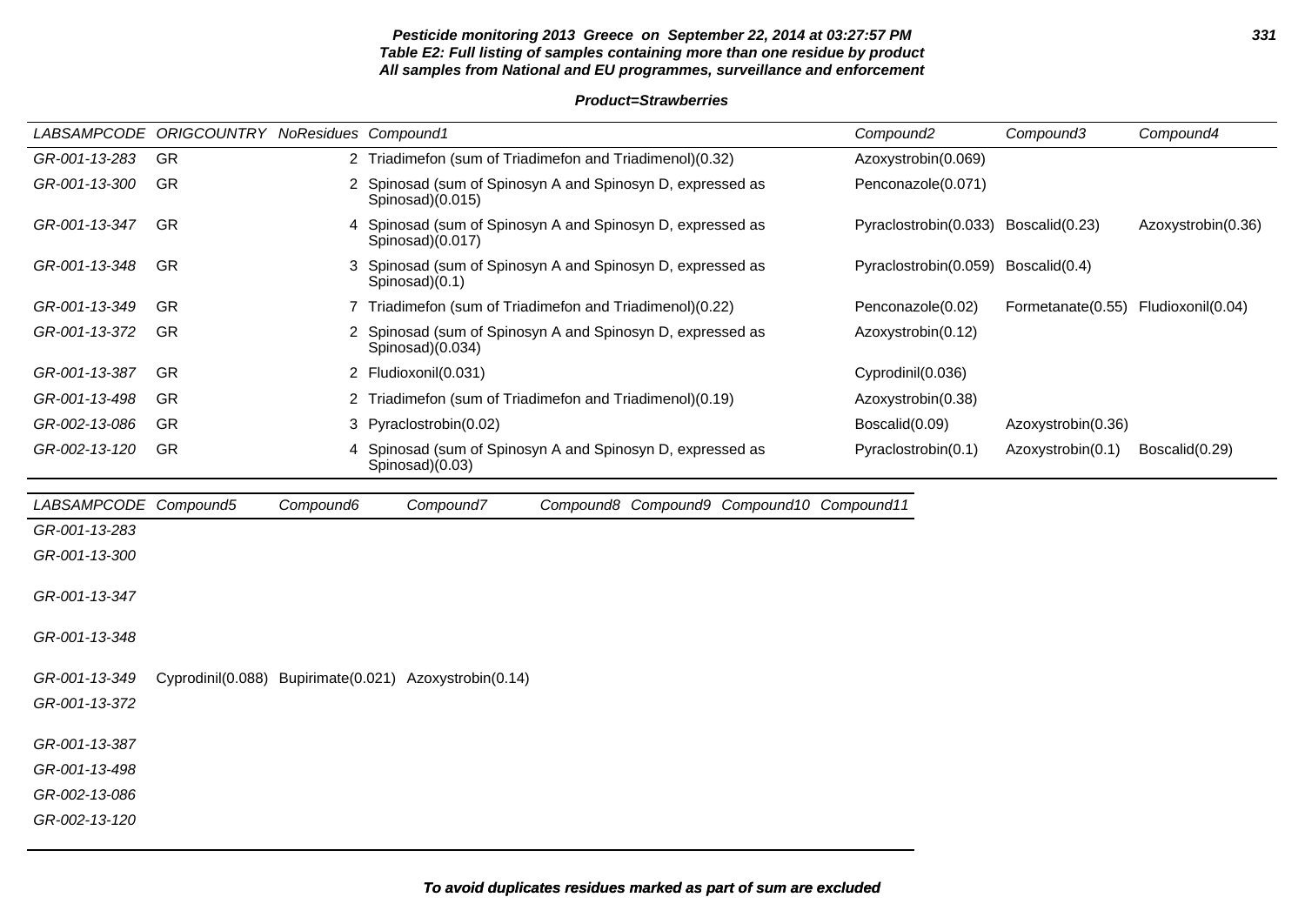# **Pesticide monitoring 2013 Greece on September 22, 2014 at 03:27:57 PM 332 Table E2: Full listing of samples containing more than one residue by product All samples from National and EU programmes, surveillance and enforcement**

**Product=Strawberries**

| LABSAMPCODE ORIGCOUNTRY NoResidues Compound1 |                            |                                              |                             | Compound <sub>2</sub>                                               | Compound3               | Compound4                              |
|----------------------------------------------|----------------------------|----------------------------------------------|-----------------------------|---------------------------------------------------------------------|-------------------------|----------------------------------------|
| GR-003-13-082<br>GR                          |                            | 2 Azoxystrobin(0.138)                        |                             | Boscalid(0.113)                                                     |                         |                                        |
| GR-006-13-217<br><b>NL</b>                   |                            | 4 Fenhexamid(0.48)                           |                             |                                                                     | Deltamethrin(0.024)     | Bupirimate(0.35)<br>Penconazole(0.031) |
| LABSAMPCODE Compound5                        | Compound6                  | Compound7                                    |                             | Compound8 Compound9 Compound10 Compound11                           |                         |                                        |
| GR-003-13-082                                |                            |                                              |                             |                                                                     |                         |                                        |
| GR-006-13-217                                |                            |                                              |                             |                                                                     |                         |                                        |
|                                              |                            |                                              |                             | Product=Table and Wine grapes                                       |                         |                                        |
|                                              |                            | LABSAMPCODE ORIGCOUNTRY NoResidues Compound1 |                             | Compound <sub>2</sub>                                               | Compound3               | Compound4                              |
| GR-001-13-1205 GR                            |                            | 3 Tetraconazole(0.012)                       |                             | Penconazole(0.031)                                                  | Myclobutanil(0.059)     |                                        |
| GR-003-13-207                                | GR                         | 2 Penconazole(0.015)                         |                             | Boscalid(0.74)                                                      |                         |                                        |
| GR-003-13-236                                | GR                         | 4 Penconazole(0.044)                         |                             | Indoxacarb as sum of the isomers S and $R(0.059)$ Famoxadone(0.082) |                         | Cyfluthrin (sum)(0.21)                 |
| GR-003-13-237                                | <b>GR</b>                  | 4 Pyraclostrobin(0.49)                       |                             | Indoxacarb as sum of the isomers S and R(0.047) Dimethomorph(0.13)  |                         | Boscalid(0.12)                         |
| GR-003-13-239                                | -GR                        |                                              | 2 Chlorpyrifos-methyl(0.13) | Chlorpyrifos(0.029)                                                 |                         |                                        |
| GR-003-13-240                                | <b>GR</b>                  | 3 Pyridaben(0.07)                            |                             | Penconazole(0.042)                                                  | Cyfluthrin (sum)(0.082) |                                        |
| GR-003-13-261                                | <b>GR</b>                  | 7 Trifloxystrobin(0.026)                     |                             | Indoxacarb as sum of the isomers S and R(0.054)                     | Fludioxonil(0.106)      | Cyprodinil(0.27)                       |
| LABSAMPCODE Compound5                        |                            | Compound6                                    | Compound7                   | Compound8 Compound9 Compound10 Compound11                           |                         |                                        |
| GR-001-13-1205                               |                            |                                              |                             |                                                                     |                         |                                        |
| GR-003-13-207                                |                            |                                              |                             |                                                                     |                         |                                        |
| GR-003-13-236                                |                            |                                              |                             |                                                                     |                         |                                        |
| GR-003-13-237                                |                            |                                              |                             |                                                                     |                         |                                        |
| GR-003-13-239                                |                            |                                              |                             |                                                                     |                         |                                        |
| GR-003-13-240                                |                            |                                              |                             |                                                                     |                         |                                        |
| GR-003-13-261                                | Chlorpyrifos-methyl(0.017) | Boscalid(0.049) Penconazole(0.048)           |                             |                                                                     |                         |                                        |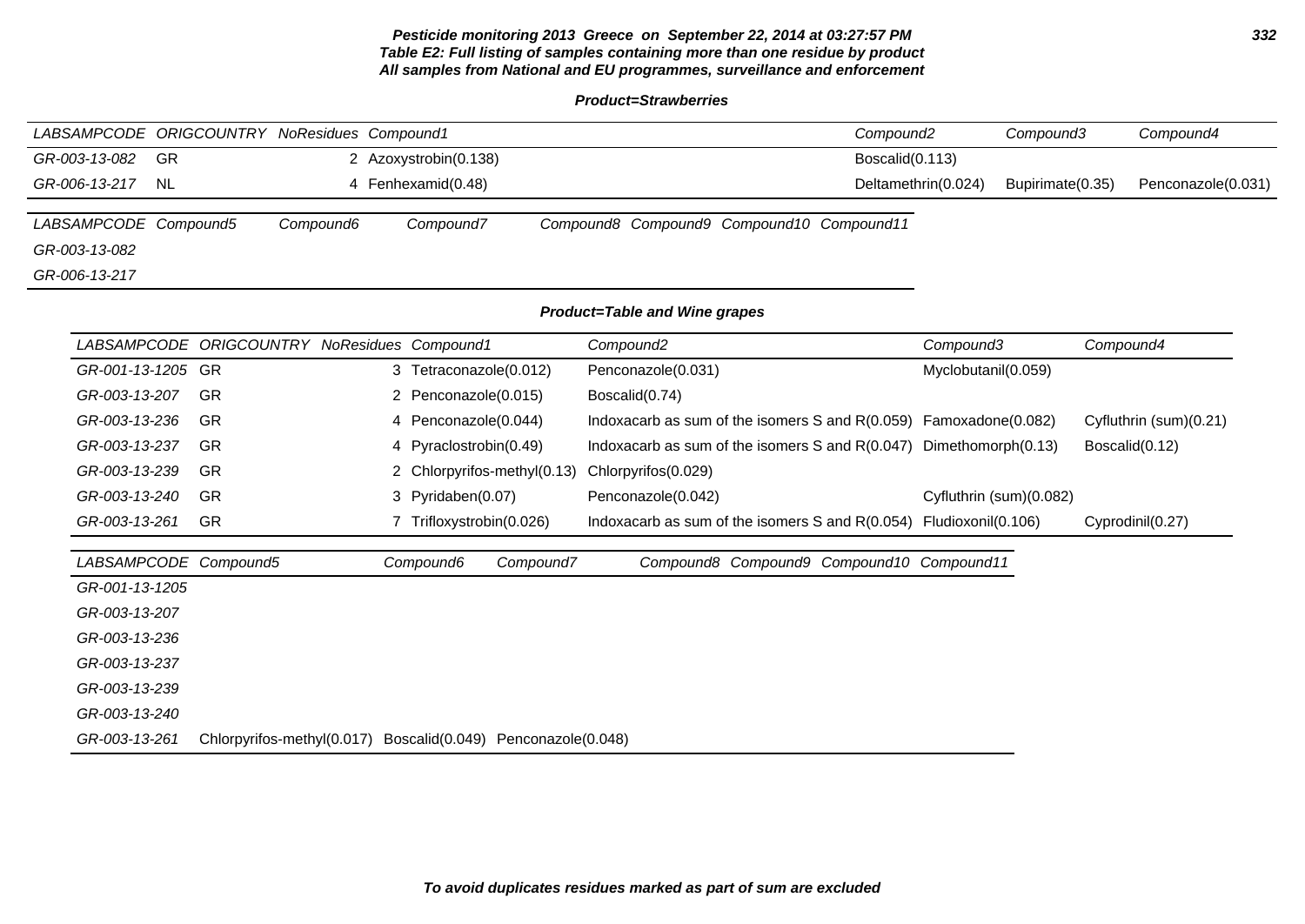# **Pesticide monitoring 2013 Greece on September 22, 2014 at 03:27:57 PM 333 Table E2: Full listing of samples containing more than one residue by product All samples from National and EU programmes, surveillance and enforcement**

# **Product=Table grapes**

| <b>LABSAMPCODE</b> | <b>ORIGCOUNTRY NoResidues Compound1</b> |                                                                                          | Compound2                                          | Compound3            | Compound4            | Compound5         |
|--------------------|-----------------------------------------|------------------------------------------------------------------------------------------|----------------------------------------------------|----------------------|----------------------|-------------------|
| GR-001-13-552      | CL.                                     | 5 Spiroxamine(0.019)                                                                     | Pyrimethanil(0.87)                                 | Fenhexamid(0.14)     | Cyprodinil(0.057)    | Boscalid(0.2)     |
| GR-002-13-232      | GR                                      | 6 Trifloxystrobin(0.08)                                                                  | Tebuconazole(0.02)                                 | Spiroxamine(0.01)    | Fluopicolide(0.01)   | Fludioxonil(0.16) |
| GR-002-13-233      | GR                                      | 3 Spiroxamine(0.03)                                                                      | Difenoconazole(0.01)                               | Boscalid(0.01)       |                      |                   |
| GR-002-13-234      | GR                                      | 3 Tebuconazole(0.03)                                                                     | Methoxyfenozide(0.04)                              | Difenoconazole(0.01) |                      |                   |
| GR-002-13-263      | <b>GR</b>                               | Thiametoxam (sum of thiametoxam and<br>clothianidin expressed as<br>thiametoxam $(0.02)$ | Spiroxamine(0.08)                                  |                      |                      |                   |
| GR-002-13-285      | GR                                      | 4 Spiroxamine(0.03)                                                                      | Methoxyfenozide(0.02)                              | Fludioxonil(0.06)    | Boscalid(0.03)       |                   |
| GR-005-13-122      | GR                                      | 2 Chlorpyrifos (0.037)                                                                   | Boscalid(0.046)                                    |                      |                      |                   |
| GR-006-13-187      | <b>GR</b>                               | 2 Lambda-Cyhalothrin(0.047)                                                              | Cypermethrin (sum)(0.015)                          |                      |                      |                   |
| GR-006-13-200      | <b>GR</b>                               | 2 Trifloxystrobin(0.01)                                                                  | Deltamethrin(0.01)                                 |                      |                      |                   |
| GR-007-13-141      | GR                                      | 2 Chlorpyrifos(0.22)                                                                     | Lambda-Cyhalothrin(0.05)                           |                      |                      |                   |
| GR-009-13-013      | GR                                      | 4 Myclobutanil(0.033)                                                                    | Indoxacarb as sum of the<br>isomers S and R(0.085) | Chlorpyrifos (0.026) | Tetraconazole(0.013) |                   |

| LABSAMPCODE Compound6 |                      |  | Compound7 Compound8 Compound9 Compound10 Compound11 |  |
|-----------------------|----------------------|--|-----------------------------------------------------|--|
| GR-001-13-552         |                      |  |                                                     |  |
| GR-002-13-232         | Difenoconazole(0.02) |  |                                                     |  |
| GR-002-13-233         |                      |  |                                                     |  |
| GR-002-13-234         |                      |  |                                                     |  |
| GR-002-13-263         |                      |  |                                                     |  |
|                       |                      |  |                                                     |  |
| GR-002-13-285         |                      |  |                                                     |  |
| GR-005-13-122         |                      |  |                                                     |  |
| GR-006-13-187         |                      |  |                                                     |  |
| GR-006-13-200         |                      |  |                                                     |  |
| GR-007-13-141         |                      |  |                                                     |  |
| GR-009-13-013         |                      |  |                                                     |  |
|                       |                      |  |                                                     |  |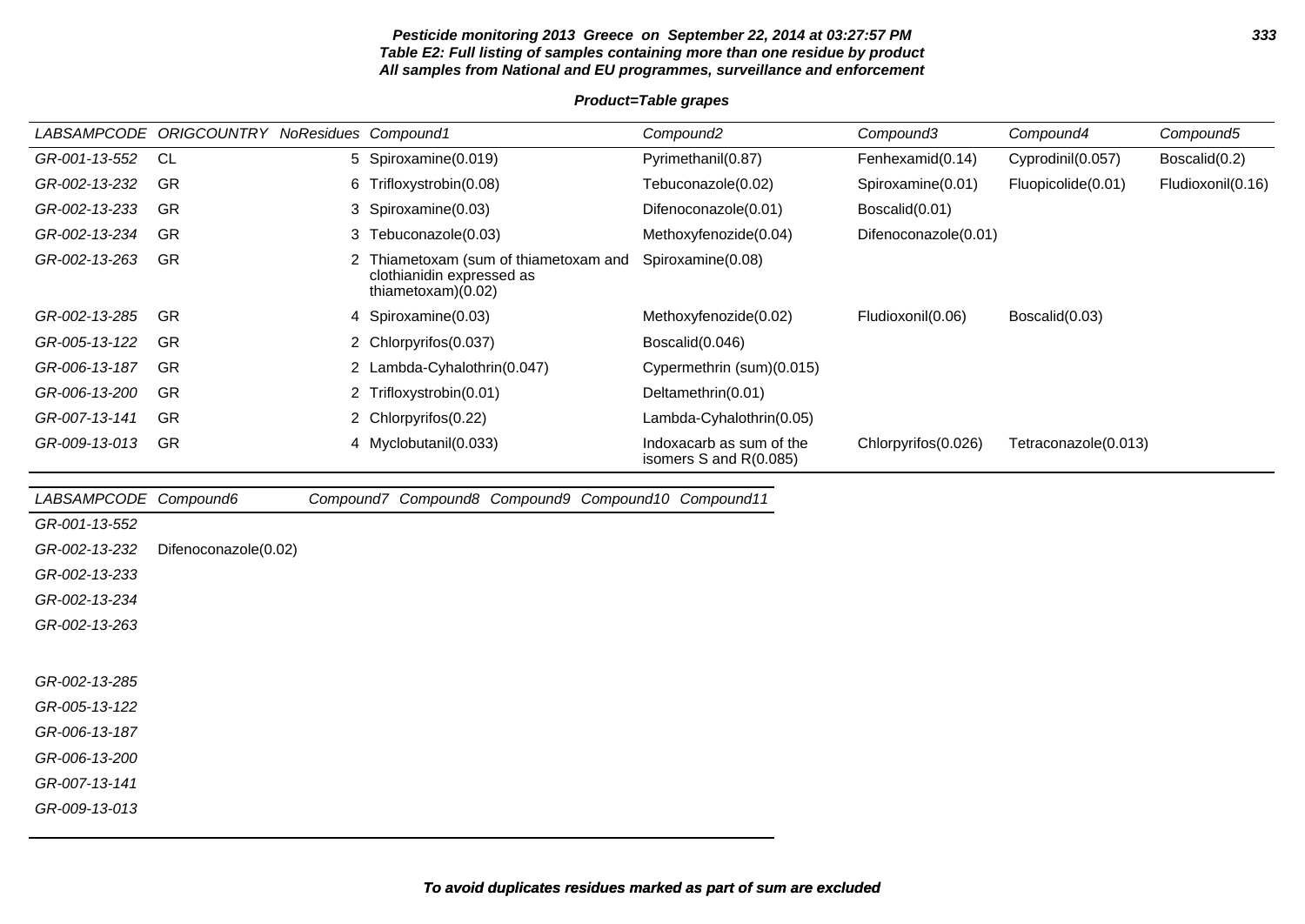# **Pesticide monitoring 2013 Greece on September 22, 2014 at 03:27:57 PM 334 Table E2: Full listing of samples containing more than one residue by product All samples from National and EU programmes, surveillance and enforcement**

# **Product=Table grapes**

|                       | LABSAMPCODE ORIGCOUNTRY NoResidues Compound1 |   |                                                     | Compound <sub>2</sub> | Compound3           | Compound4         | Compound5 |
|-----------------------|----------------------------------------------|---|-----------------------------------------------------|-----------------------|---------------------|-------------------|-----------|
| GR-009-13-019         | -GR                                          | 4 | Indoxacarb as sum of the isomers S<br>and $R(0.12)$ | Cyprodinil(0.62)      | Chlorpyrifos(0.039) | Spiroxamine(0.15) |           |
| GR-009-13-021         | -GR                                          |   | 3 Penconazole(0.018)                                | Myclobutanil(0.011)   | Chlorpyrifos(0.038) |                   |           |
| GR-009-13-036         | <b>GR</b>                                    |   | 2 Spiroxamine(0.045)                                | Methoxyfenozide(0.14) |                     |                   |           |
|                       |                                              |   |                                                     |                       |                     |                   |           |
| LABSAMPCODE Compound6 |                                              |   | Compound7 Compound8 Compound9 Compound10 Compound11 |                       |                     |                   |           |
| GR-009-13-019         |                                              |   |                                                     |                       |                     |                   |           |
|                       |                                              |   |                                                     |                       |                     |                   |           |
| GR-009-13-021         |                                              |   |                                                     |                       |                     |                   |           |
| GR-009-13-036         |                                              |   |                                                     |                       |                     |                   |           |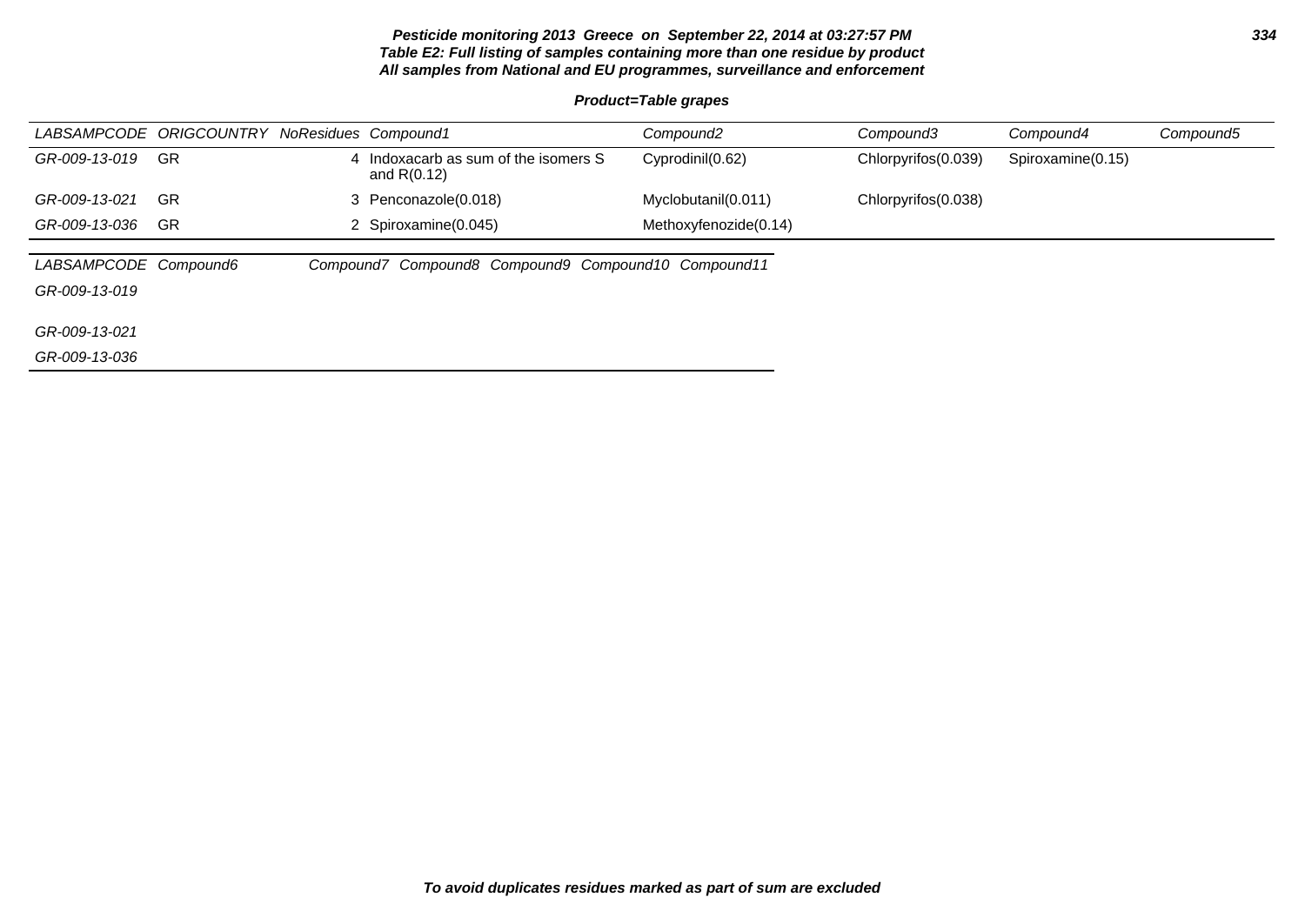# **Pesticide monitoring 2013 Greece on September 22, 2014 at 03:27:57 PM 335 Table E2: Full listing of samples containing more than one residue by product All samples from National and EU programmes, surveillance and enforcement**

|                       | LABSAMPCODE ORIGCOUNTRY NoResidues Compound1 |                    |                                                                                   | Compound <sub>2</sub>                                                              | Compound3          | Compound4                            | Compound5 |
|-----------------------|----------------------------------------------|--------------------|-----------------------------------------------------------------------------------|------------------------------------------------------------------------------------|--------------------|--------------------------------------|-----------|
| GR-001-13-1168 GR     |                                              |                    | 2 Thiacloprid(0.14)                                                               | Acetamiprid(0.043)                                                                 |                    |                                      |           |
| GR-001-13-1175 GR     |                                              |                    | 2 Indoxacarb as sum of the isomers<br>S and R(0.012)                              | Famoxadone(0.022)                                                                  |                    |                                      |           |
| GR-001-13-1418 GR     |                                              |                    | 4 Dithiocarbamates(0.62)                                                          | Cypermethrin<br>(sum)(0.034)                                                       | Bromide ion(2.8)   | Acetamiprid(0.22)                    |           |
| GR-001-13-1495 GR     |                                              |                    | 2 Pyraclostrobin(0.013)                                                           | Fenhexamid(0.19)                                                                   |                    |                                      |           |
| GR-001-13-303         | GR                                           |                    | 2 Fludioxonil(0.079)                                                              | Cyprodinil(0.14)                                                                   |                    |                                      |           |
| GR-001-13-308         | GR                                           |                    | 2 Spinosad (sum of Spinosyn A and<br>Spinosyn D, expressed as<br>Spinosad)(0.017) | Bromide ion(1.3)                                                                   |                    |                                      |           |
| GR-001-13-316         | <b>GR</b>                                    |                    | 2 Iprodione(0.019)                                                                | Bromide ion(1.5)                                                                   |                    |                                      |           |
| GR-001-13-366         | GR                                           |                    | 7 Thiacloprid(0.042)                                                              | Spinosad (sum of<br>Spinosyn A and<br>Spinosyn D, expressed<br>as Spinosad)(0.039) | Pyriproxyfen(0.02) | Pyraclostrobin(0.14) Iprodione(0.26) |           |
| LABSAMPCODE Compound6 |                                              | Compound7          | Compound8 Compound9 Compound10 Compound11                                         |                                                                                    |                    |                                      |           |
| GR-001-13-1168        |                                              |                    |                                                                                   |                                                                                    |                    |                                      |           |
| GR-001-13-1175        |                                              |                    |                                                                                   |                                                                                    |                    |                                      |           |
| GR-001-13-1418        |                                              |                    |                                                                                   |                                                                                    |                    |                                      |           |
| GR-001-13-1495        |                                              |                    |                                                                                   |                                                                                    |                    |                                      |           |
| GR-001-13-303         |                                              |                    |                                                                                   |                                                                                    |                    |                                      |           |
| GR-001-13-308         |                                              |                    |                                                                                   |                                                                                    |                    |                                      |           |
| GR-001-13-316         |                                              |                    |                                                                                   |                                                                                    |                    |                                      |           |
| GR-001-13-366         | Boscalid(0.45)                               | Acetamiprid(0.098) |                                                                                   |                                                                                    |                    |                                      |           |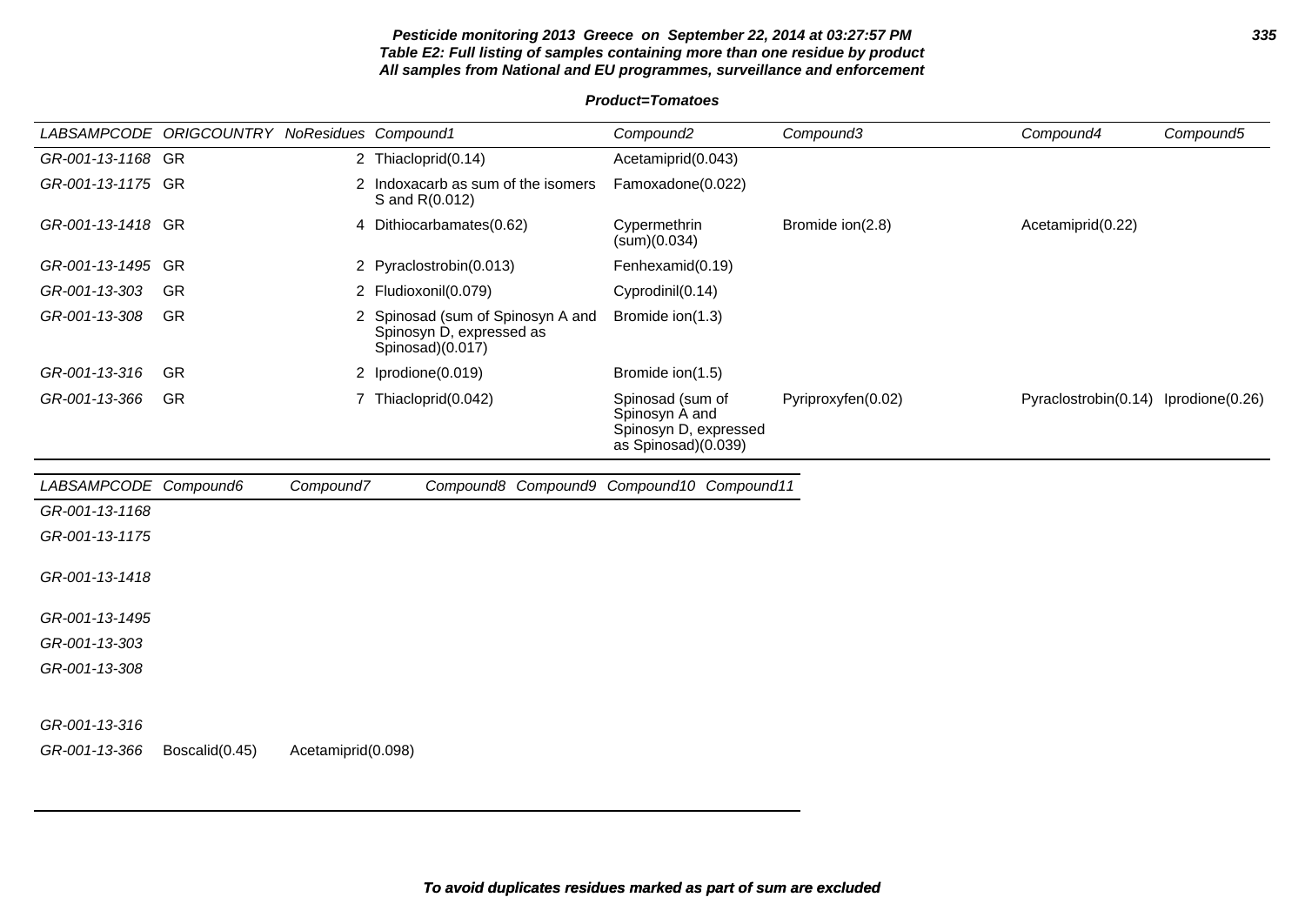# **Pesticide monitoring 2013 Greece on September 22, 2014 at 03:27:57 PM 336 Table E2: Full listing of samples containing more than one residue by product All samples from National and EU programmes, surveillance and enforcement**

|                       | LABSAMPCODE ORIGCOUNTRY NoResidues Compound1 |           |                                                                                 | Compound <sub>2</sub> | Compound3                      | Compound4            | Compound5      |
|-----------------------|----------------------------------------------|-----------|---------------------------------------------------------------------------------|-----------------------|--------------------------------|----------------------|----------------|
| GR-001-13-392         | GR                                           |           | 2 Iprodione(0.051)                                                              | Bromide ion(0.57)     |                                |                      |                |
| GR-001-13-401         | GR                                           |           | 4 Iprodione(0.12)                                                               | Fenhexamid(0.019)     | Bromide ion(1.4)               | Acetamiprid(0.01)    |                |
| GR-001-13-422         | GR                                           |           | 3 Thiophanate-methyl(0.029)                                                     | Iprodione(0.25)       | Cyprodinil(0.029)              |                      |                |
| GR-001-13-437         | GR                                           |           | 4 Thiophanate-methyl(0.067)                                                     | Thiacloprid(0.02)     | Carbendazim and benomyl(0.024) | Acetamiprid(0.017)   |                |
| GR-001-13-505         | GR                                           |           | 3 Boscalid(0.031)                                                               | Acetamiprid(0.01)     | Iprodione(0.011)               |                      |                |
| GR-001-13-930         | GR                                           | 2         | Spinosad (sum of Spinosyn A and<br>Spinosyn D, expressed as<br>Spinosad)(0.033) | Dimethomorph(0.011)   |                                |                      |                |
| GR-002-13-032         | <b>TR</b>                                    |           | 2 Fludioxonil(0.25)                                                             | Pyrimethanil(0.02)    |                                |                      |                |
| GR-002-13-051         | <b>TR</b>                                    |           | 6 Pyrimethanil(0.05)                                                            | Pyraclostrobin(0.01)  | Dimethomorph(0.01)             | Chlorothalonil(0.03) | Boscalid(0.03) |
| GR-002-13-097         | GR                                           | 3.        | Metaflumizone (sum of E- and Z-<br>isomers $(0.02)$                             | Acetamiprid(0.03)     | Fludioxonil(0.02)              |                      |                |
| LABSAMPCODE Compound6 |                                              | Compound7 | Compound8 Compound9 Compound10 Compound11                                       |                       |                                |                      |                |
| GR-001-13-392         |                                              |           |                                                                                 |                       |                                |                      |                |
| GR-001-13-401         |                                              |           |                                                                                 |                       |                                |                      |                |
| GR-001-13-422         |                                              |           |                                                                                 |                       |                                |                      |                |
| GR-001-13-437         |                                              |           |                                                                                 |                       |                                |                      |                |
| GR-001-13-505         |                                              |           |                                                                                 |                       |                                |                      |                |
| GR-001-13-930         |                                              |           |                                                                                 |                       |                                |                      |                |
|                       |                                              |           |                                                                                 |                       |                                |                      |                |
| GR-002-13-032         |                                              |           |                                                                                 |                       |                                |                      |                |
| GR-002-13-051         | Acetamiprid(0.01)                            |           |                                                                                 |                       |                                |                      |                |
| GR-002-13-097         |                                              |           |                                                                                 |                       |                                |                      |                |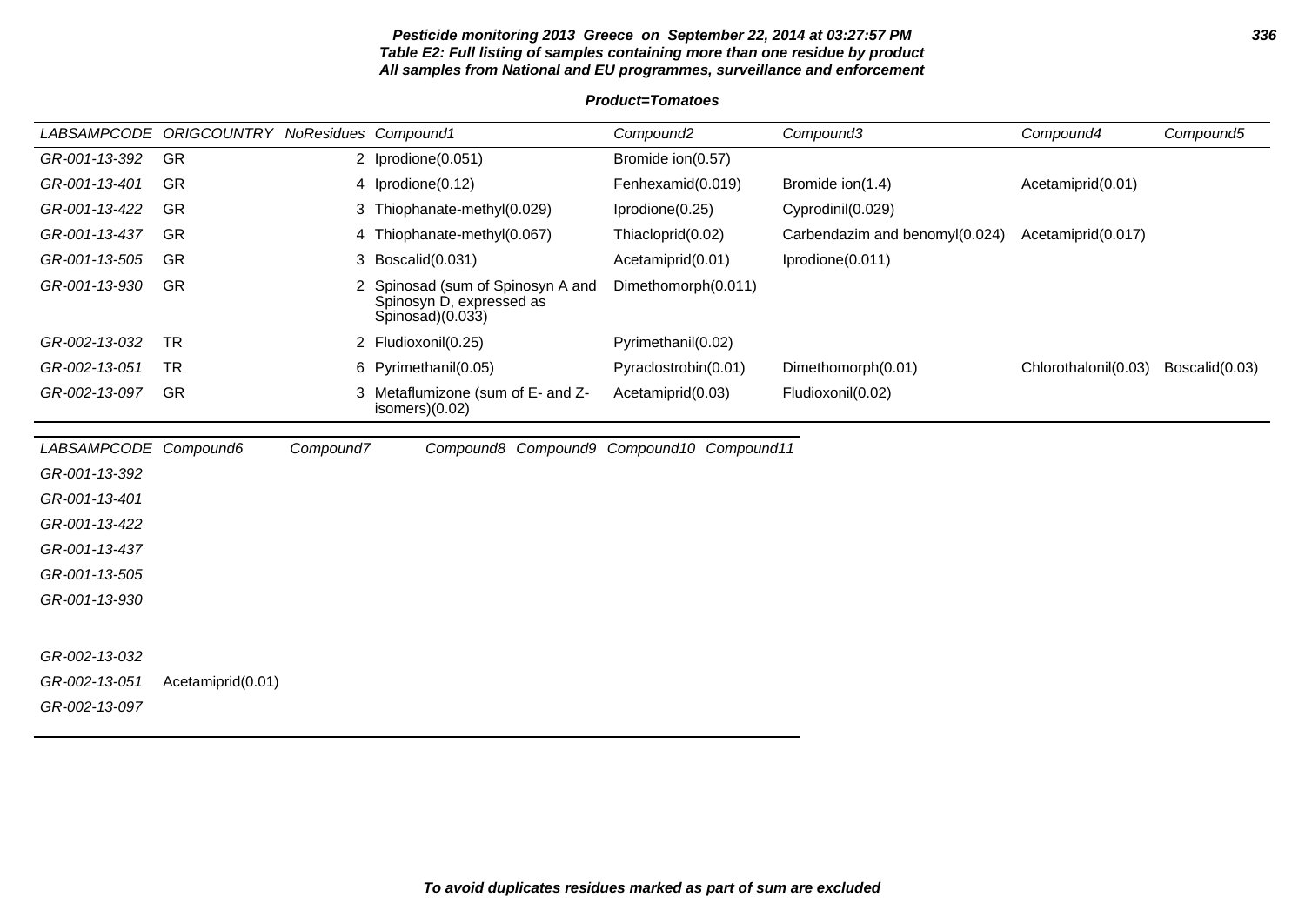# **Pesticide monitoring 2013 Greece on September 22, 2014 at 03:27:57 PM 337 Table E2: Full listing of samples containing more than one residue by product All samples from National and EU programmes, surveillance and enforcement**

|                       | LABSAMPCODE ORIGCOUNTRY NoResidues Compound1 |           |                                                                                                                              | Compound <sub>2</sub>                                | Compound3                                                                                                                  | Compound4 | Compound5 |
|-----------------------|----------------------------------------------|-----------|------------------------------------------------------------------------------------------------------------------------------|------------------------------------------------------|----------------------------------------------------------------------------------------------------------------------------|-----------|-----------|
| GR-002-13-116         | AL                                           |           | 2 Metalaxyl (Metalaxyl including<br>other mixtures of constituent<br>isomers including Metalaxyl-M<br>(sum of isomers)(0.01) | Iprodione(0.08)                                      |                                                                                                                            |           |           |
| GR-002-13-258         | GR                                           |           | 2 Thiacloprid(0.06)                                                                                                          | Bupirimate(0.12)                                     |                                                                                                                            |           |           |
| GR-002-13-278         | AL                                           |           | 3 Buprofezin(0.03)                                                                                                           | Acetamiprid(0.07)                                    | Imidacloprid(0.05)                                                                                                         |           |           |
| GR-002-13-304         | МK                                           |           | 2 Pyriproxyfen(0.03)                                                                                                         | Indoxacarb as sum of<br>the isomers S and<br>R(0.03) |                                                                                                                            |           |           |
| GR-002-13-307         | МK                                           |           | 2 Thiametoxam (sum of<br>thiametoxam and clothianidin<br>expressed as thiametoxam)(0.02)                                     | Dimethomorph(0.02)                                   |                                                                                                                            |           |           |
| GR-002-13-316         | МK                                           |           | 3 Pyriproxyfen(0.02)                                                                                                         | Pyrimethanil(0.08)                                   | Metalaxyl (Metalaxyl including<br>other mixtures of constituent<br>isomers including Metalaxyl-M<br>(sum of isomers)(0.02) |           |           |
| GR-005-13-017         | GR                                           |           | 2 Chlorpyrifos(0.037)                                                                                                        | Boscalid(0.056)                                      |                                                                                                                            |           |           |
| LABSAMPCODE Compound6 |                                              | Compound7 | Compound8 Compound9 Compound10 Compound11                                                                                    |                                                      |                                                                                                                            |           |           |
| GR-002-13-116         |                                              |           |                                                                                                                              |                                                      |                                                                                                                            |           |           |
|                       |                                              |           |                                                                                                                              |                                                      |                                                                                                                            |           |           |
| GR-002-13-258         |                                              |           |                                                                                                                              |                                                      |                                                                                                                            |           |           |
| GR-002-13-278         |                                              |           |                                                                                                                              |                                                      |                                                                                                                            |           |           |
| GR-002-13-304         |                                              |           |                                                                                                                              |                                                      |                                                                                                                            |           |           |
| GR-002-13-307         |                                              |           |                                                                                                                              |                                                      |                                                                                                                            |           |           |
| GR-002-13-316         |                                              |           |                                                                                                                              |                                                      |                                                                                                                            |           |           |
| GR-005-13-017         |                                              |           |                                                                                                                              |                                                      |                                                                                                                            |           |           |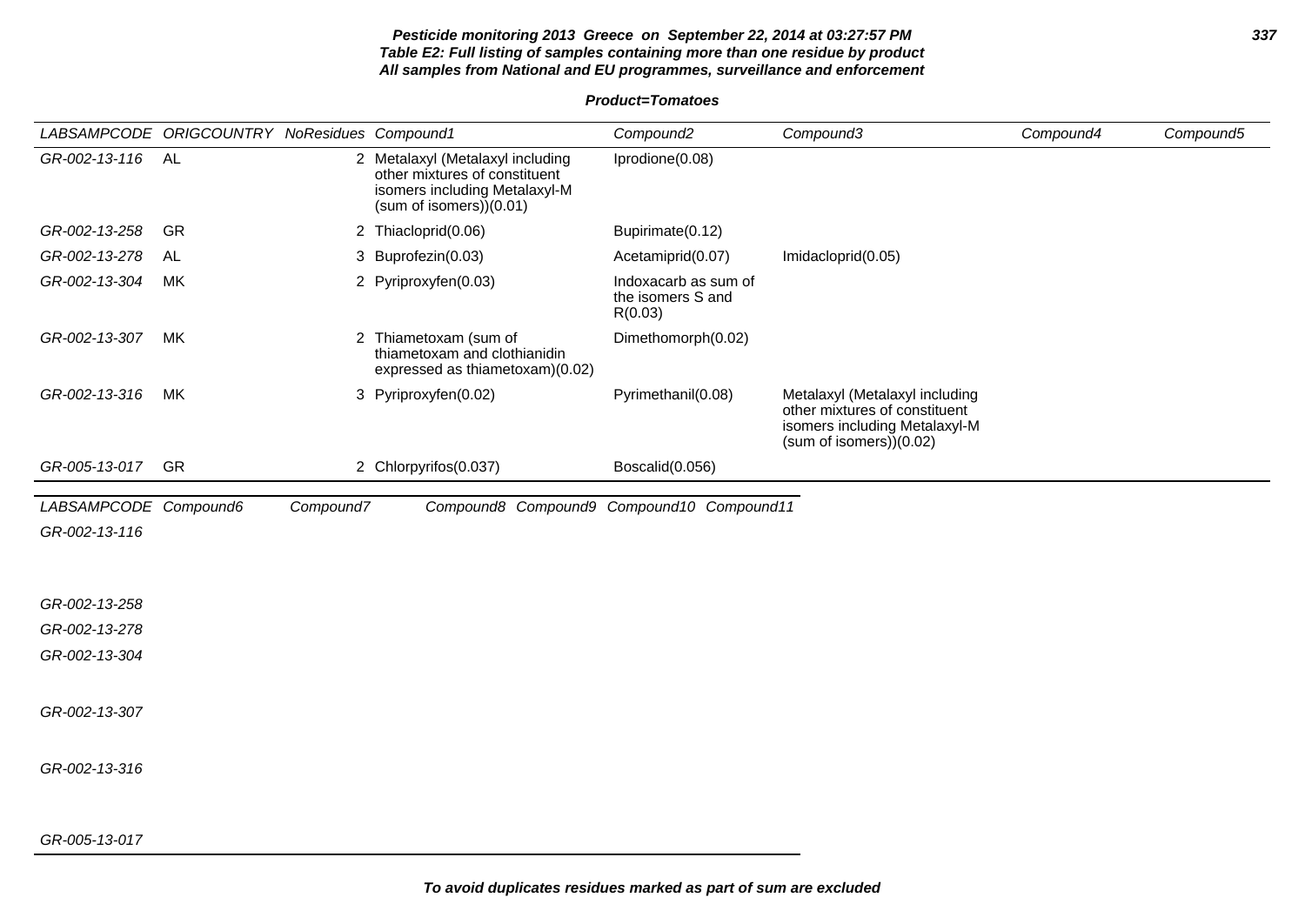# **Pesticide monitoring 2013 Greece on September 22, 2014 at 03:27:57 PM 338 Table E2: Full listing of samples containing more than one residue by product All samples from National and EU programmes, surveillance and enforcement**

| LABSAMPCODE ORIGCOUNTRY NoResidues Compound1 |    |           |                                           | Compound <sub>2</sub> | Compound3 | Compound4 | Compound5 |
|----------------------------------------------|----|-----------|-------------------------------------------|-----------------------|-----------|-----------|-----------|
| GR-006-13-130                                | MF |           | 2 Deltamethrin(0.022)                     | Azoxystrobin(0.176)   |           |           |           |
| GR-006-13-139                                | GR |           | 2 Lambda-Cyhalothrin(0.032)               | Azoxystrobin(0.046)   |           |           |           |
|                                              |    |           |                                           |                       |           |           |           |
| LABSAMPCODE Compound6                        |    | Compound7 | Compound8 Compound9 Compound10 Compound11 |                       |           |           |           |
| GR-006-13-130                                |    |           |                                           |                       |           |           |           |
| GR-006-13-139                                |    |           |                                           |                       |           |           |           |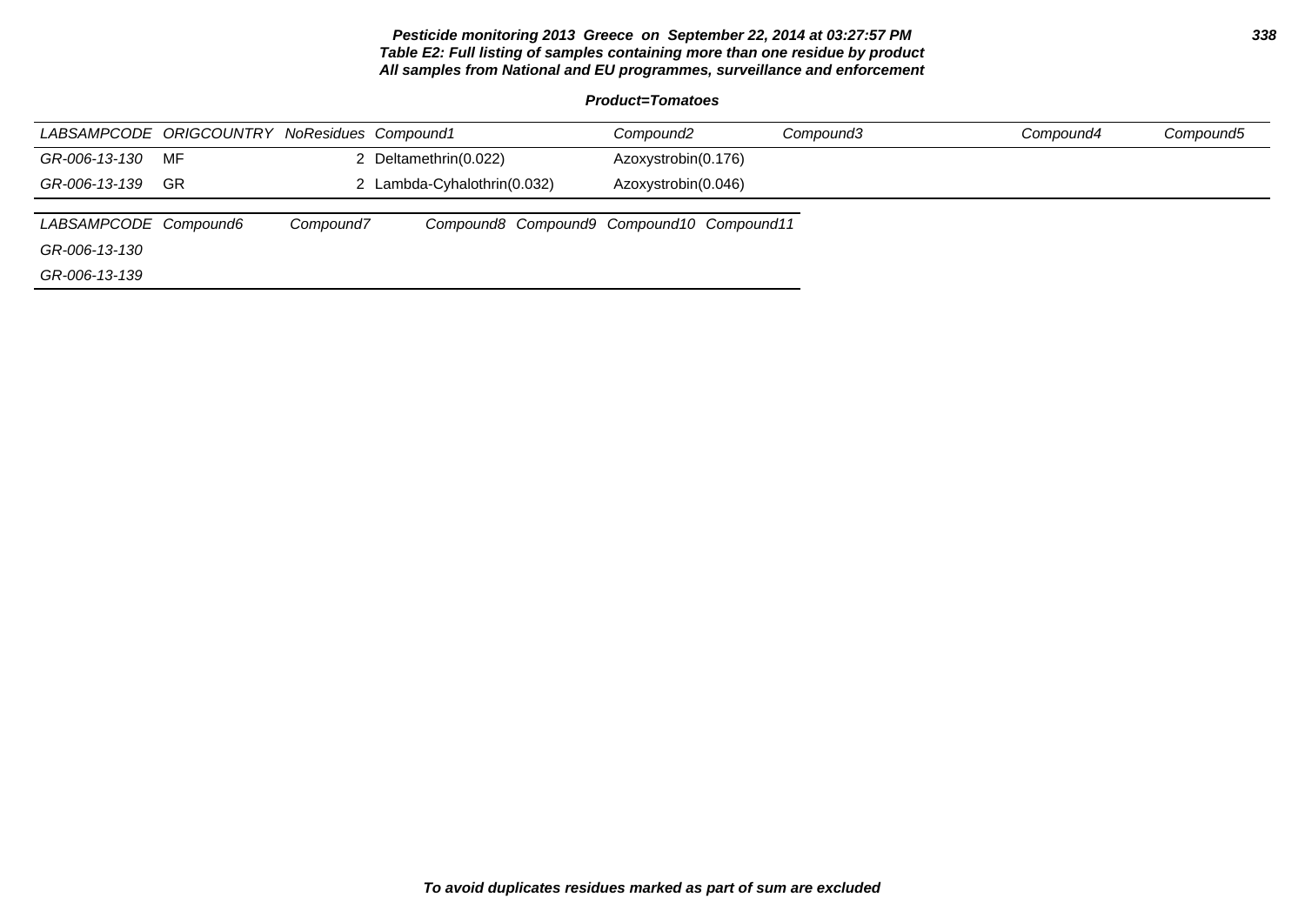|                       | LABSAMPCODE ORIGCOUNTRY NoResidues Compound1 |         |                                                                                   |                                        | Compound <sub>2</sub>             |                     | Compound3          |                                                                                                          | Compound4                         |                                                                                                          |
|-----------------------|----------------------------------------------|---------|-----------------------------------------------------------------------------------|----------------------------------------|-----------------------------------|---------------------|--------------------|----------------------------------------------------------------------------------------------------------|-----------------------------------|----------------------------------------------------------------------------------------------------------|
| GR-001-13-1115 GR     |                                              |         | 10 Spinosad (sum of Spinosyn A<br>and Spinosyn D, expressed<br>as Spinosad)(0.18) |                                        | Pyrimethanil(0.017)               |                     | Penconazole(0.014) |                                                                                                          | Myclobutanil(0.18)                |                                                                                                          |
| GR-001-13-227         | <b>TR</b>                                    |         | 11 Trifloxystrobin(0.023)                                                         |                                        | Myclobutanil(0.13)                |                     |                    | Methoxyfenozide(0.071)                                                                                   | isomers $)(0.016)$                | Metalaxyl (Metalaxyl including other<br>mixtures of constituent isomers<br>including Metalaxyl-M (sum of |
| GR-001-13-244         | <b>GR</b>                                    |         | 8 Trifloxystrobin(0.073)                                                          |                                        | Penconazole(0.01)                 |                     | isomers $)(0.28)$  | Metalaxyl (Metalaxyl including other<br>mixtures of constituent isomers<br>including Metalaxyl-M (sum of | Methoxyfenozide(0.019)            |                                                                                                          |
| GR-001-13-255         | GR                                           |         | 2 Azoxystrobin(0.019)                                                             |                                        | Carbendazim and<br>benomyl(0.028) |                     |                    |                                                                                                          |                                   |                                                                                                          |
| GR-001-13-494         | <b>GR</b>                                    |         | 10 Spiroxamine(12)                                                                |                                        | Pyraclostrobin(0.93)              |                     |                    | Methiocarb (sum of methiocarb and<br>methiocarb sulfoxide and sulfone,<br>expressed as methiocarb)(5.6)  | isomers $)(0.054)$                | Metalaxyl (Metalaxyl including other<br>mixtures of constituent isomers<br>including Metalaxyl-M (sum of |
| LABSAMPCODE Compound5 |                                              |         | Compound6                                                                         | Compound7                              |                                   | Compound8           |                    | Compound9                                                                                                | Compound10                        | Compound11                                                                                               |
|                       | GR-001-13-1115 Kresoxim-methyl(0.44)         |         | Hexaconazole(0.13)                                                                | Flusilazole(0.036)                     |                                   | Dimethomorph(0.017) |                    | Chlorpyrifos(0.029)                                                                                      | Carbendazim and<br>benomyl(0.099) |                                                                                                          |
| GR-001-13-227         | Kresoxim-methyl(0.058)                       | R(0.13) | Indoxacarb as sum of<br>the isomers S and                                         | Imidacloprid(0.032)                    |                                   | Flufenoxuron(1.6)   |                    | Dimethomorph(0.022)                                                                                      | Boscalid(0.16)                    | Azoxystrobin(1.4)                                                                                        |
| GR-001-13-244         | Imidacloprid(0.013)                          |         | Dimethomorph(0.013)                                                               | Boscalid(0.2)                          |                                   | Azoxystrobin(0.033) |                    |                                                                                                          |                                   |                                                                                                          |
| GR-001-13-255         |                                              |         |                                                                                   |                                        |                                   |                     |                    |                                                                                                          |                                   |                                                                                                          |
| GR-001-13-494         | Fenhexamid(4.4)                              |         | Famoxadone(4.4)                                                                   | Difenoconazole(0.085) Cymoxanil(0.024) |                                   |                     |                    | Acrinathrin(2.3)                                                                                         | Dimethomorph(1.9)                 |                                                                                                          |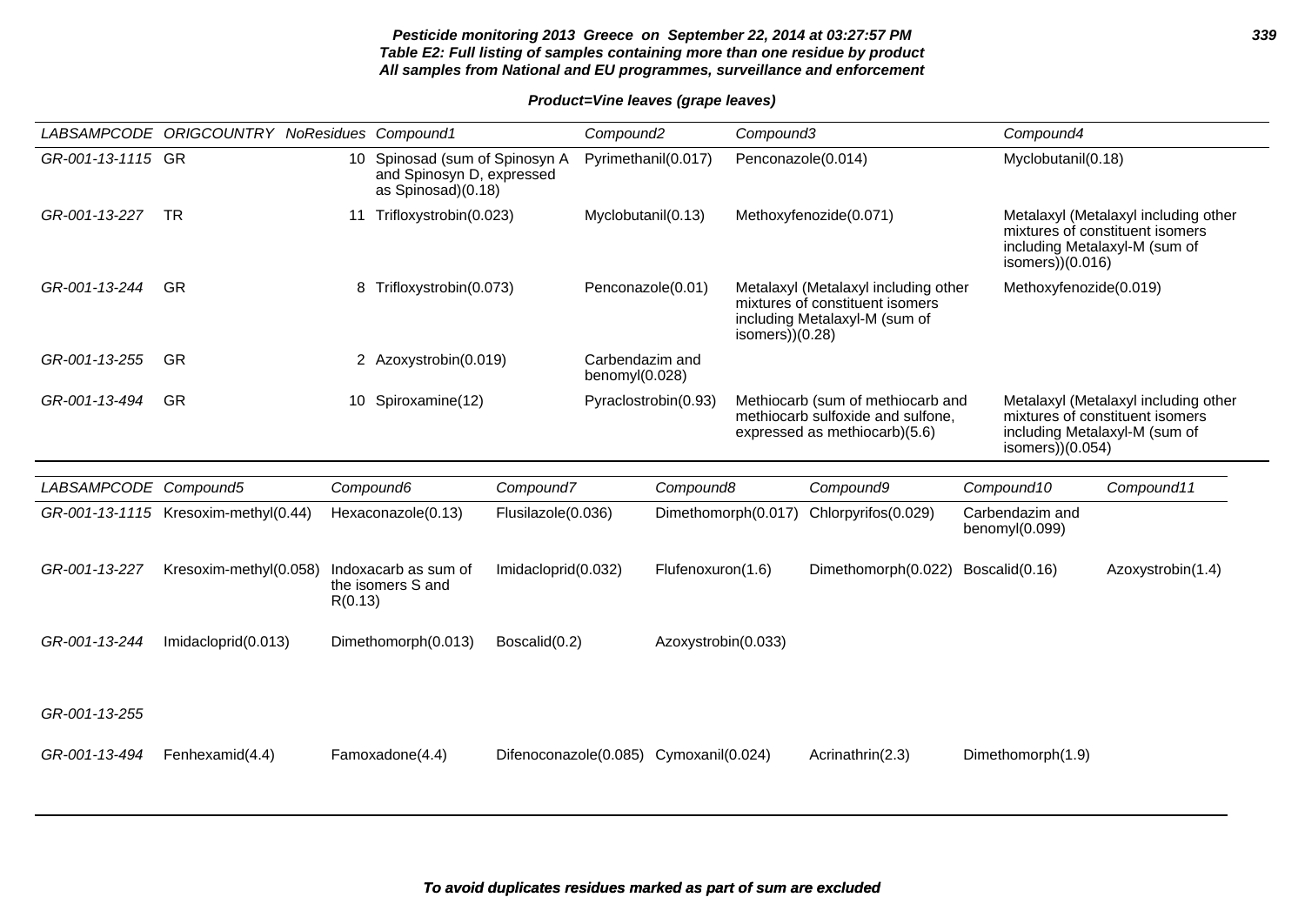# **Pesticide monitoring 2013 Greece on September 22, 2014 at 03:27:57 PM 340 Table E2: Full listing of samples containing more than one residue by product All samples from National and EU programmes, surveillance and enforcement**

# **Product=Vine leaves (grape leaves)**

| LABSAMPCODE           | <b>ORIGCOUNTRY NoResidues Compound1</b>      |           |                                                     |                            | Compound <sub>2</sub>            |                       | Compound3 | Compound4                               |            |
|-----------------------|----------------------------------------------|-----------|-----------------------------------------------------|----------------------------|----------------------------------|-----------------------|-----------|-----------------------------------------|------------|
| GR-001-13-503         | <b>GR</b>                                    |           | 2 Fenoxycarb(29.2)                                  |                            |                                  | tau-Fluvalinate(2.38) |           |                                         |            |
| GR-001-13-961         | <b>GR</b>                                    |           | 2 Thiophanate-methyl(0.069)                         |                            | Carbendazim and<br>benomyl(0.47) |                       |           |                                         |            |
| GR-003-13-087         | <b>GR</b>                                    |           | 2 Famoxadone(0.61)                                  |                            | Myclobutanil(0.21)               |                       |           |                                         |            |
| LABSAMPCODE Compound5 |                                              |           | Compound6                                           | Compound7                  |                                  | Compound8             | Compound9 | Compound10                              | Compound11 |
| GR-001-13-503         |                                              |           |                                                     |                            |                                  |                       |           |                                         |            |
| GR-001-13-961         |                                              |           |                                                     |                            |                                  |                       |           |                                         |            |
| GR-003-13-087         |                                              |           |                                                     |                            |                                  |                       |           |                                         |            |
|                       |                                              |           |                                                     |                            |                                  | <b>Product=Wheat</b>  |           |                                         |            |
|                       | LABSAMPCODE ORIGCOUNTRY NoResidues Compound1 |           |                                                     |                            |                                  | Compound <sub>2</sub> |           | Compound3 Compound4 Compound5 Compound6 |            |
|                       | GR-010-13-141                                | <b>GR</b> |                                                     | 2 Pirimiphos-methyl(0.028) |                                  | Deltamethrin(0.031)   |           |                                         |            |
|                       | <i>LABSAMPCODE</i>                           |           | Compound7 Compound8 Compound9 Compound10 Compound11 |                            |                                  |                       |           |                                         |            |
|                       | GR-010-13-141                                |           |                                                     |                            |                                  |                       |           |                                         |            |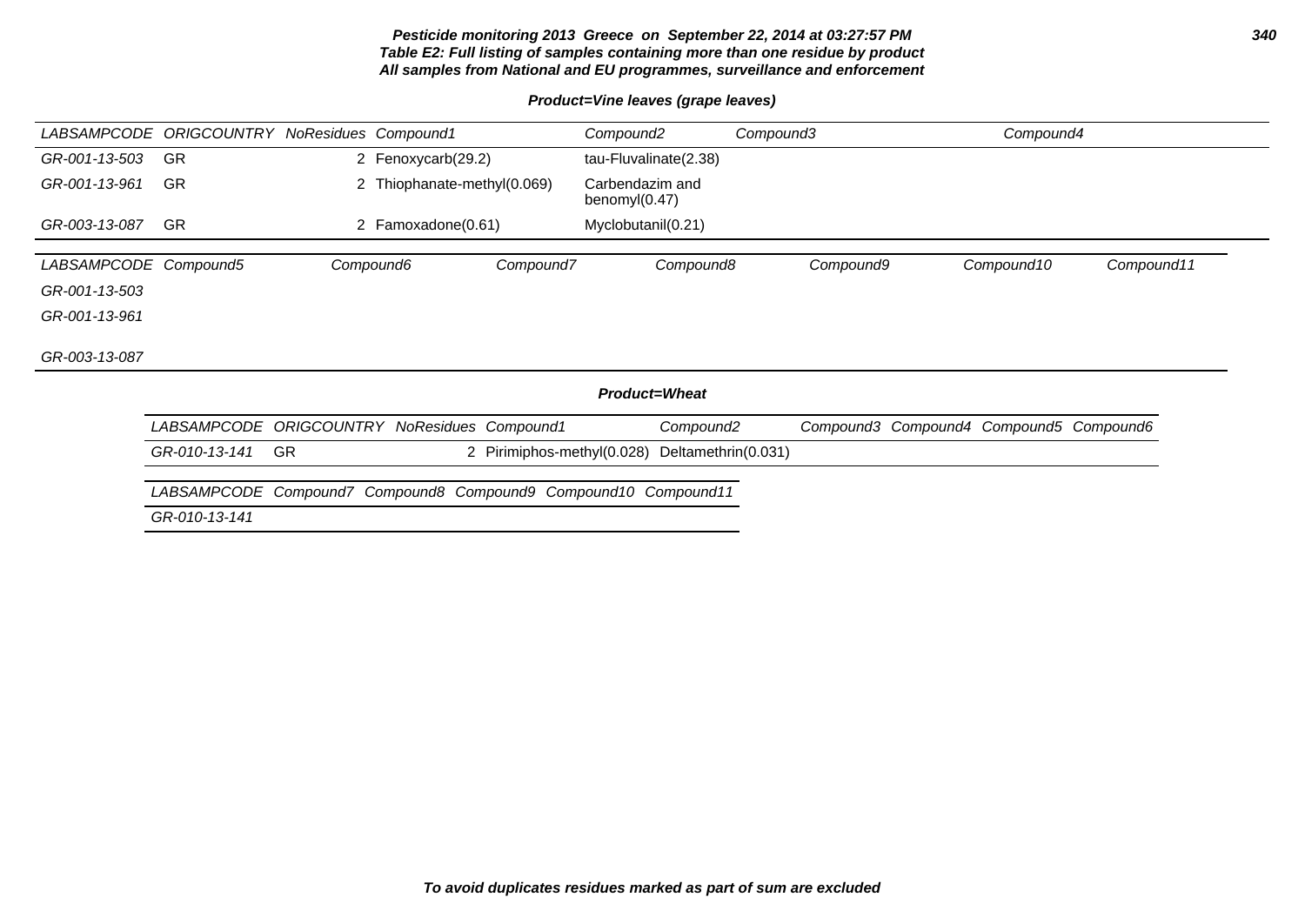# **Pesticide monitoring 2013 Greece on September 22, 2014 at 03:27:57 PM 341 Table E2: Full listing of samples containing more than one residue by product All samples from National and EU programmes, surveillance and enforcement**

# **Product=Wine grapes**

| LABSAMPCODE        | ORIGCOUNTRY    | NoResidues Compound1                                | Compound <sub>2</sub>                                                                                                      | Compound3                                                                                                                  | Compound4                           | Compound5                              |
|--------------------|----------------|-----------------------------------------------------|----------------------------------------------------------------------------------------------------------------------------|----------------------------------------------------------------------------------------------------------------------------|-------------------------------------|----------------------------------------|
| GR-002-13-266      | GR             | 6 Thiophanate-methyl(0.07)                          | Pyraclostrobin(0.02)                                                                                                       | Metalaxyl (Metalaxyl including<br>other mixtures of constituent<br>isomers including Metalaxyl-M<br>(sum of isomers)(0.06) | Dimethomorph(0.04)                  | Carbendazim<br>and<br>benomy $I(0.19)$ |
| GR-002-13-267      | <b>GR</b>      | 4 Pyraclostrobin(0.03)                              | Metalaxyl (Metalaxyl including<br>other mixtures of constituent<br>isomers including Metalaxyl-M<br>(sum of isomers)(0.05) | Dimethomorph(0.04)                                                                                                         | Boscalid(0.13)                      |                                        |
| GR-002-13-272      | <b>GR</b>      | 4 Thiophanate-methyl(0.52)                          | Flufenoxuron(0.09)                                                                                                         | Cyfluthrin (sum)(0.02)                                                                                                     | Carbendazim and<br>benomy $I(0.23)$ |                                        |
| GR-002-13-319      | GR             | 3 Lambda-Cyhalothrin(0.04)                          | Fenhexamid(0.05)                                                                                                           | Boscalid(0.09)                                                                                                             |                                     |                                        |
| GR-002-13-320      | <b>GR</b>      | 3 Thiophanate-methyl(0.11)                          | Cypermethrin (sum)(0.04)                                                                                                   | Carbendazim and benomyl(0.1)                                                                                               |                                     |                                        |
| GR-002-13-340      | <b>GR</b>      | 2 Thiophanate-methyl(0.04)                          | Carbendazim and benomyl(0.08)                                                                                              |                                                                                                                            |                                     |                                        |
| GR-006-13-222      | <b>GR</b>      | 2 Dithiocarbamates(0.86)                            | Cypermethrin (sum)(1.1)                                                                                                    |                                                                                                                            |                                     |                                        |
| GR-010-13-041      | <b>GR</b>      | 4 Thiophanate-methyl(0.199)                         | Iprodione(0.031)                                                                                                           | Carbendazim and benomyl(0.162) Fenhexamid(0.019)                                                                           |                                     |                                        |
|                    |                |                                                     |                                                                                                                            |                                                                                                                            |                                     |                                        |
| <i>LABSAMPCODE</i> | Compound6      | Compound7 Compound8 Compound9 Compound10 Compound11 |                                                                                                                            |                                                                                                                            |                                     |                                        |
| GR-002-13-266      | Boscalid(0.17) |                                                     |                                                                                                                            |                                                                                                                            |                                     |                                        |
|                    |                |                                                     |                                                                                                                            |                                                                                                                            |                                     |                                        |
| GR-002-13-267      |                |                                                     |                                                                                                                            |                                                                                                                            |                                     |                                        |

GR-002-13-272

GR-002-13-319

GR-002-13-320

GR-002-13-340

GR-006-13-222

GR-010-13-041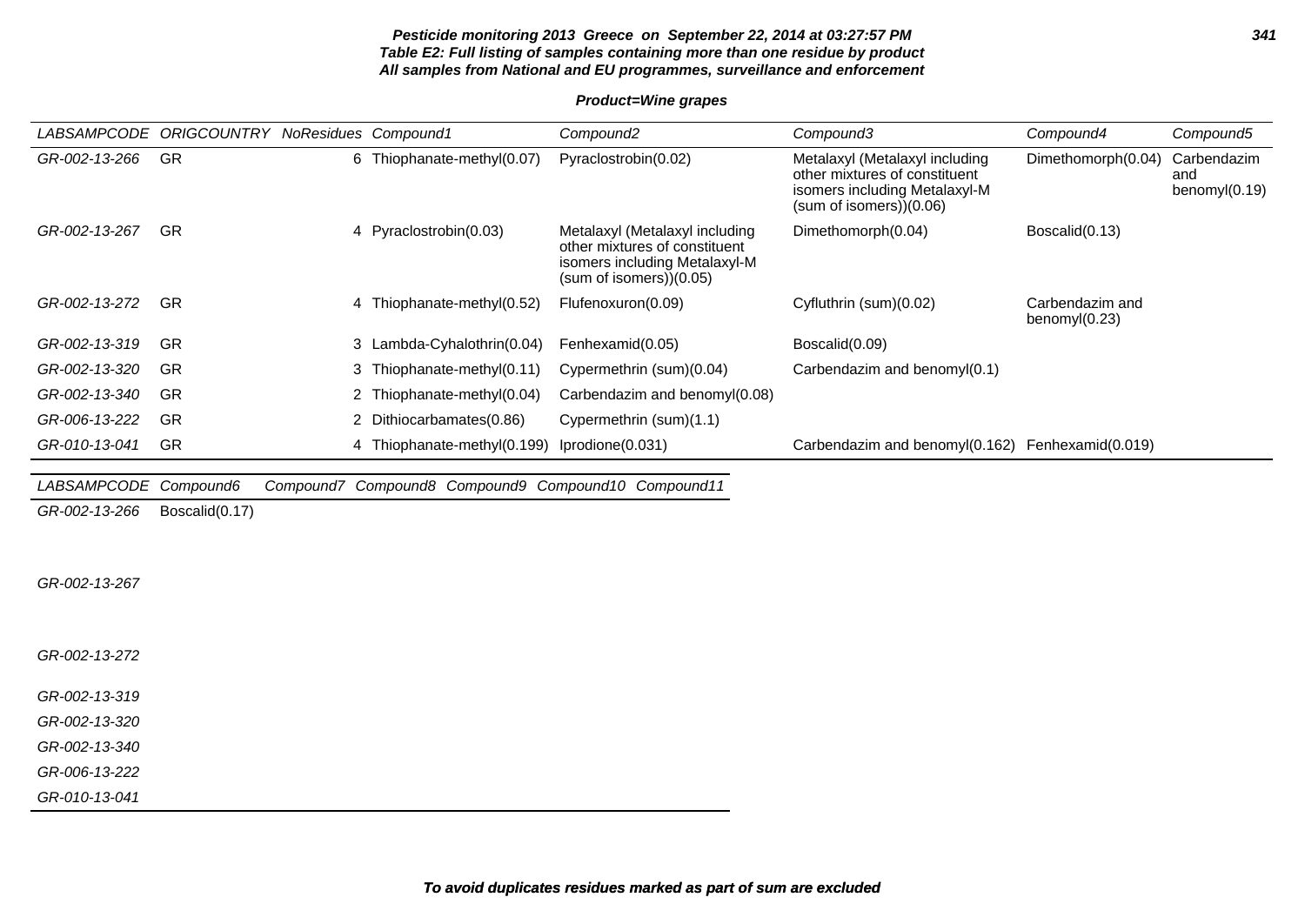# **Pesticide monitoring 2013 Greece on September 22, 2014 at 03:27:57 PM 342 Table E2: Full listing of samples containing more than one residue by product All samples from National and EU programmes, surveillance and enforcement**

# **Product=Wine grapes**

| LABSAMPCODE ORIGCOUNTRY NoResidues Compound1 |     |                                                     | Compound <sub>2</sub>                                      | Compound3        | Compound4 | Compound5 |
|----------------------------------------------|-----|-----------------------------------------------------|------------------------------------------------------------|------------------|-----------|-----------|
| GR-010-13-042                                | -GR | 2 Iprodione(0.024)                                  | Thiophanate-methyl(0.012)                                  |                  |           |           |
| GR-010-13-054                                | GR  |                                                     | 2 Thiophanate-methyl(0.033) Carbendazim and benomyl(0.04)  |                  |           |           |
| GR-010-13-074                                | -GR |                                                     | 3 Thiophanate-methyl(0.016) Carbendazim and benomyl(0.02)  | Iprodione(0.012) |           |           |
| GR-010-13-076                                | -GR |                                                     | 2 Thiophanate-methyl(0.024) Carbendazim and benomyl(0.018) |                  |           |           |
| GR-010-13-077                                | -GR |                                                     | 2 Thiophanate-methyl(0.153) Carbendazim and benomyl(0.046) |                  |           |           |
|                                              |     |                                                     |                                                            |                  |           |           |
| LABSAMPCODE Compound6                        |     | Compound7 Compound8 Compound9 Compound10 Compound11 |                                                            |                  |           |           |
| GR-010-13-042                                |     |                                                     |                                                            |                  |           |           |
| GR-010-13-054                                |     |                                                     |                                                            |                  |           |           |
| GR-010-13-074                                |     |                                                     |                                                            |                  |           |           |
| GR-010-13-076                                |     |                                                     |                                                            |                  |           |           |
| GR-010-13-077                                |     |                                                     |                                                            |                  |           |           |